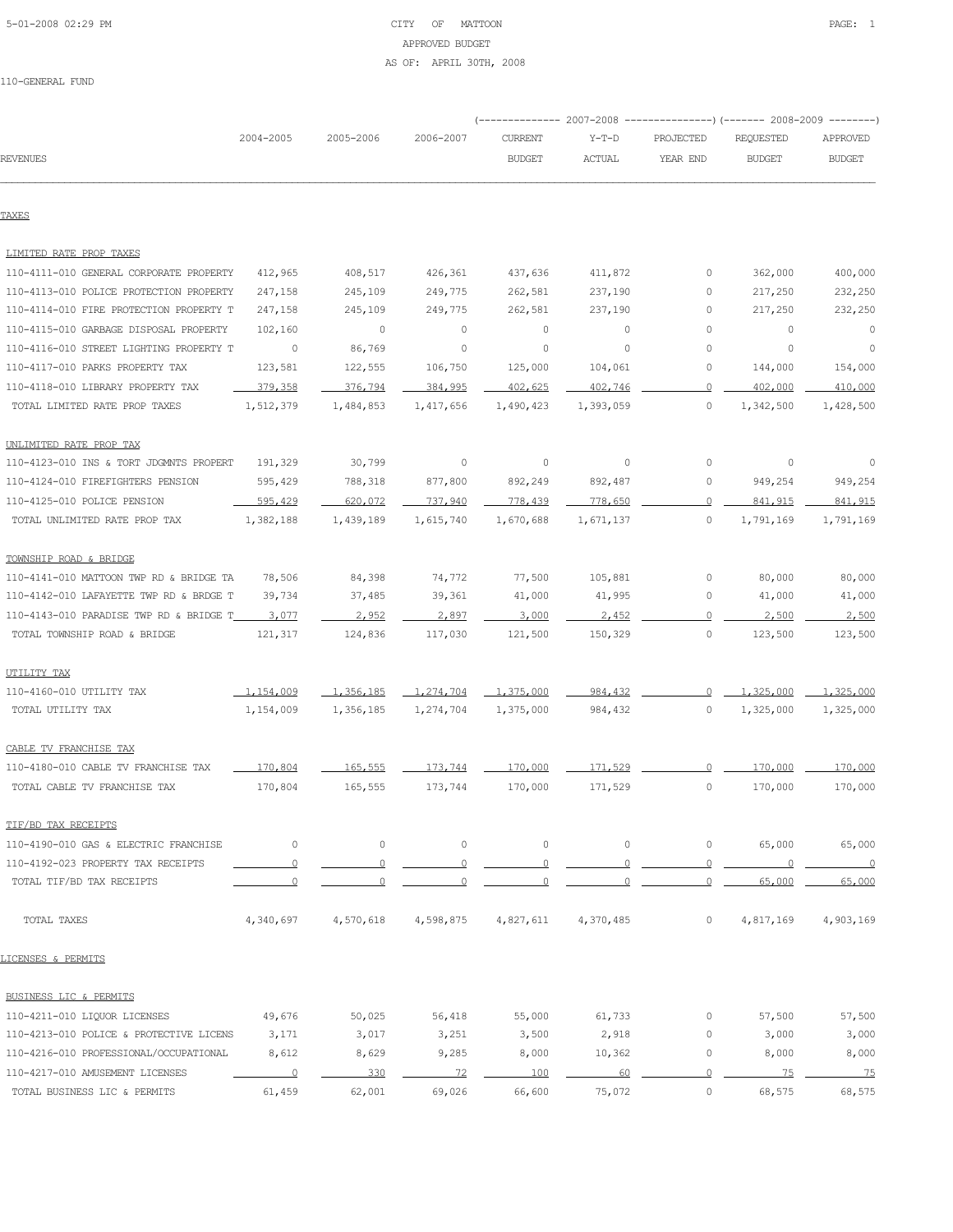# 5-01-2008 02:29 PM CITY OF MATTOON PAGE: 2 APPROVED BUDGET AS OF: APRIL 30TH, 2008

|                                               |                     |                                                       |           | ---------- 2007-2008 |                |             | -----------) (------- 2008-2009 -------- |                |
|-----------------------------------------------|---------------------|-------------------------------------------------------|-----------|----------------------|----------------|-------------|------------------------------------------|----------------|
|                                               | 2004-2005           | 2005-2006                                             | 2006-2007 | <b>CURRENT</b>       | $Y-T-D$        | PROJECTED   | REQUESTED                                | APPROVED       |
| <b>REVENUES</b>                               |                     |                                                       |           | <b>BUDGET</b>        | <b>ACTUAL</b>  | YEAR END    | <b>BUDGET</b>                            | <b>BUDGET</b>  |
| NONBUSINESS LIC & PERMIT                      |                     |                                                       |           |                      |                |             |                                          |                |
| 110-4221-010 BUILDING PERMITS                 | 23,842              | 16,604                                                | 22,479    | 35,000               | 54,428         | $\circ$     | 40,000                                   | 40,000         |
| 110-4222-010 ELECTRICAL PERMITS               | 10,461              | 10,893                                                | 8,587     | 11,000               | 14,144         | 0           | 12,000                                   | 12,000         |
| 110-4223-010 HVAC PERMITS                     | 1,290               | 1,055                                                 | 858       |                      |                | $\circ$     |                                          | 1,500          |
| 110-4224-010 PLUMBING PERMITS                 | 2,341               | 2,127                                                 | 1,825     | 1,250<br>2,000       | 1,892<br>4,204 | $\circ$     | 1,500<br>3,500                           | 3,500          |
| 110-4225-010 HUNTING & FISHING LICENSES       | 1,438               | 1,080                                                 | 1,006     | 1,000                | 3,891          | 0           | 3,000                                    | 3,000          |
| 110-4226-010 BOAT REGISTRATION FEES           | 52,270              | 55,330                                                | 50,290    | 52,500               | 45,310         | 0           | 53,000                                   | 53,000         |
| 110-4227-010 HUNTING & FISHING LIC-LAKE       | 7,950               | 10,095                                                | 40,636    | 7,500                | 6,767          | $\Omega$    | 5,000                                    | 5,000          |
| TOTAL NONBUSINESS LIC & PERMIT                | 99,592              | 97,184                                                | 125,680   | 110,250              | 130,635        | $\circ$     | 118,000                                  | 118,000        |
|                                               |                     |                                                       |           |                      |                |             |                                          |                |
| TOTAL LICENSES & PERMITS                      | 161,051             | 159,185                                               | 194,705   | 176,850              | 205,708        | 0           | 186,575                                  | 186,575        |
| INTERGOVERNMENTAL REV                         |                     |                                                       |           |                      |                |             |                                          |                |
| FEDERAL GOVT GRANTS                           |                     |                                                       |           |                      |                |             |                                          |                |
| 110-4311-022 FED OPERATING CATEGORIE GR       | 281,486             | 198,444                                               | 119,982   | 200,000              | 161,568        | 0           | 200,000                                  | 200,000        |
| 110-4312-010 FED OPERAT NON-CATEGORICAL       | $\circ$             | 23,134                                                | 22,648    | 0                    | 26,268         | 0           | 0                                        | $\overline{0}$ |
| 110-4313-023 FEDERAL CAPITAL GRANTS           | $\overline{0}$      | $\overline{\mathbf{0}}$                               | 50,540    | $\overline{0}$       | 7,109          | 0           | 0                                        | $\circ$        |
| TOTAL FEDERAL GOVT GRANTS                     | 281,486             | 221,578                                               | 193,170   | 200,000              | 194,945        | 0           | 200,000                                  | 200,000        |
| STATE GOVT GRANTS                             |                     |                                                       |           |                      |                |             |                                          |                |
| 110-4321-022 STATE OPERAT CATEGORICAL G       | 44,217              | 109,339                                               | 31,574    | 20,000               | 65,631         | 0           | 28,000                                   | 28,000         |
| 110-4322-022 ST OPERAT NON-CATEGORICAL        | 0                   | $\mathbb O$                                           | $\circ$   | 113,000              | 12,762         | $\mathbb O$ | $\mathbb O$                              | $\circ$        |
| 110-4323-023 STATE CAPITAL GRANTS             | $\overline{0}$      | $\Omega$                                              | 32,169    | $\overline{0}$       | 11,730         | 0           | 0                                        | 0              |
| TOTAL STATE GOVT GRANTS                       | 44,217              | 109,339                                               | 63,744    | 133,000              | 90,123         | $\circ$     | 28,000                                   | 28,000         |
| STATE GOVT SHARED REV                         |                     |                                                       |           |                      |                |             |                                          |                |
| 110-4331-010 INCOME TAX                       | 1,274,532           | 1,414,837                                             | 1,577,607 | 1,550,000            | 1,288,703      | 0           | 1,695,000                                | 1,728,000      |
| 110-4333-010 USE TAX                          | 171,457             | 221,167                                               | 253,738   | 255,000              | 214,963        | 0           | 242,000                                  | 248,000        |
| 110-4334-010 SALES TAX                        | 5,178,973           | 5,319,709                                             | 5,435,250 | 5,500,000            | 4,743,758      | $\circ$     | 5,580,000                                | 5,580,000      |
| 110-4335-010 FOREIGN FIRE INS PREMIUM T       | 21,353              | 23,292                                                | 24,914    | 20,200               | -5             | $\circ$     | 25,000                                   | 25,000         |
| 110-4336-010 SIMPLIFIED TELECOM TAX           | 805,906             | 829,149                                               | 853,925   | 850,000              | 695,955        | $\circ$     | 880,000                                  | 880,000        |
| 110-4337-010 PERSONAL PROP REPLACEMENT        | 140,289             | 194,110                                               | 235,986   | 460,000              | 492,998        | 0           | 502,000                                  | 502,000        |
| 110-4339-010 PULL TABS AND JAR GAMES TA 5,497 |                     | 5,158                                                 | 4,991     | 5,000                | 5,011          | $\Omega$    | 5,000                                    | 5,000          |
| TOTAL STATE GOVT SHARED REV                   | 7,598,007           | 8,007,423                                             | 8,386,410 | 8,640,200            | 7,441,393      | 0           | 8,929,000                                | 8,968,000      |
| 4334-010<br>SALES TAX                         | CURRENT YEAR NOTES: |                                                       |           |                      |                |             |                                          |                |
|                                               |                     | INCREASE OF 1.5% FROM 2007 CALENDAR YEAR COLLECTIONS. |           |                      |                |             |                                          |                |
| 4336-010<br>SIMPLIFIED TELECOM TAX            | CURRENT YEAR NOTES: |                                                       |           |                      |                |             |                                          |                |
|                                               |                     | INCREASE OF 2% OVER LAST YEAR.                        |           |                      |                |             |                                          |                |
| TOTAL INTERGOVERNMENTAL REV                   | 7,923,710           | 8,338,340                                             | 8,643,324 | 8,973,200            | 7,726,460      | 0           | 9,157,000                                | 9,196,000      |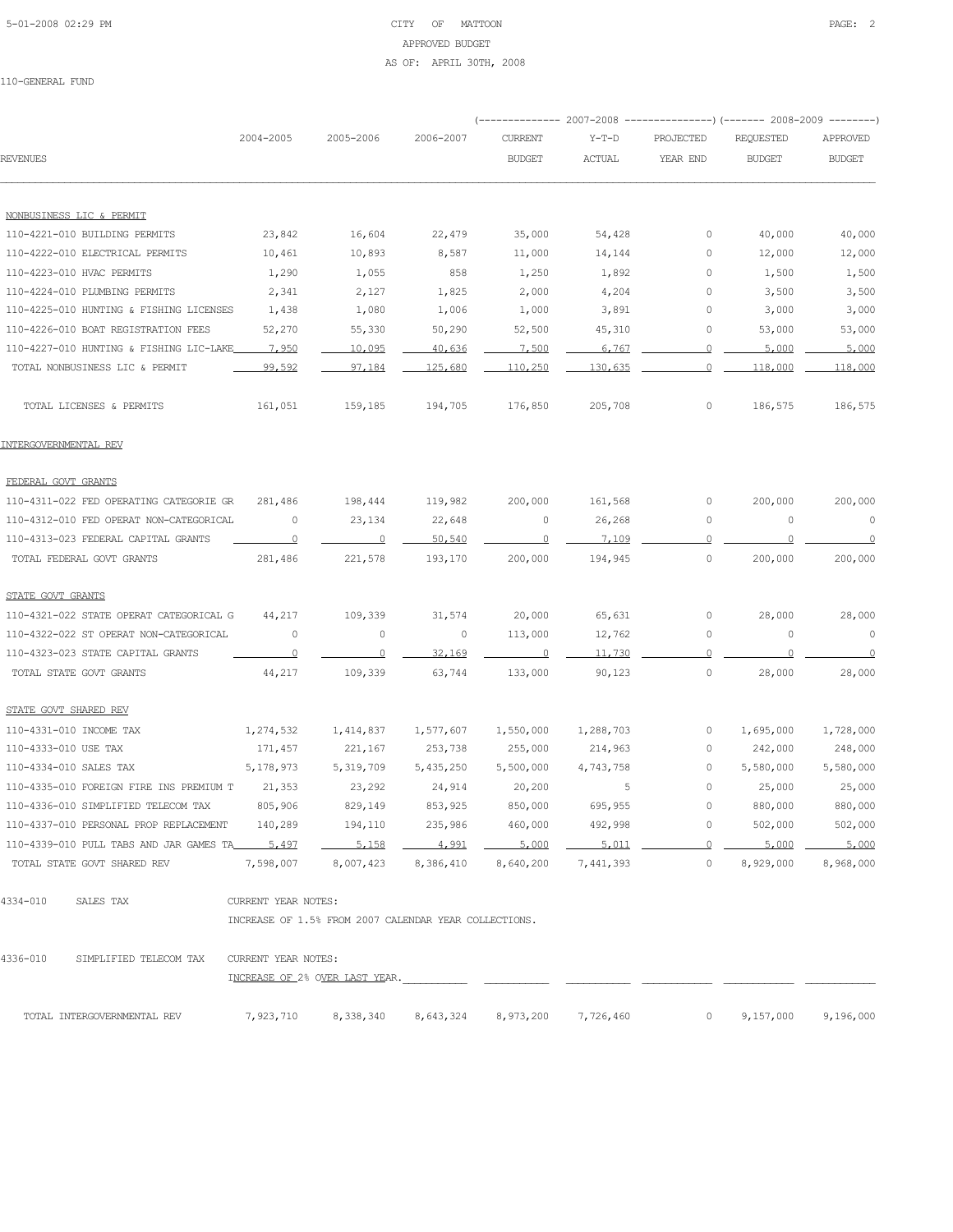# 5-01-2008 02:29 PM CITY OF MATTOON PAGE: 3 APPROVED BUDGET AS OF: APRIL 30TH, 2008

110-GENERAL FUND

|                                         |                                                 |                              |                |                                                 | (-------------- 2007-2008 -----------------) (------- 2008-2009 --------- |               |                  |                |
|-----------------------------------------|-------------------------------------------------|------------------------------|----------------|-------------------------------------------------|---------------------------------------------------------------------------|---------------|------------------|----------------|
|                                         | 2004-2005                                       | 2005-2006                    | 2006-2007      | <b>CURRENT</b>                                  | $Y-T-D$                                                                   | PROJECTED     | <b>REQUESTED</b> | APPROVED       |
| <b>REVENUES</b>                         |                                                 |                              |                | <b>BUDGET</b>                                   | <b>ACTUAL</b>                                                             | YEAR END      | <b>BUDGET</b>    | <b>BUDGET</b>  |
|                                         |                                                 |                              |                |                                                 |                                                                           |               |                  |                |
| CHARGES FOR SERVICES                    |                                                 |                              |                |                                                 |                                                                           |               |                  |                |
| GENERAL GOVT CHARGES                    |                                                 |                              |                |                                                 |                                                                           |               |                  |                |
| 110-4411-010 BIRTH & DEATH CERTIFICATES | 21,786                                          | 23,499                       | 28,122         | 27,500                                          | 26,707                                                                    | $\circ$       | 25,000           | 25,000         |
| 110-4412-010 VITAL RECORDS FEES         | 5,484                                           | 7,646                        | 7,526          | 7,500                                           | 6,900                                                                     | $\Omega$      | 7,500            | 7,500          |
| 110-4413-010 FOIA PRINT & DUPLICATING F | 468                                             | 326                          | 192            | 400                                             | 65                                                                        | $\Omega$      | 250              | 250            |
| 110-4415-010 DEMOLITION ESCROW FEES     | $\sim$ 0                                        | $\overline{0}$               | 80,000         | $\begin{array}{ccc} & & 0 & \\ & & \end{array}$ | 50,000                                                                    | $\Omega$      | $\overline{0}$   | $\overline{0}$ |
| 110-4417-010 INTERFUND CHG - ERI DEBT S | 13,008                                          | 14,273                       | 152,200        | 151,356                                         | 13,026                                                                    | $\mathcal{O}$ | 150,344          | 150,344        |
| 110-4418-010 INTERFUND CHG - TECHNOLOGY | 11,610                                          | 27,450                       | 31,983         | 37,109                                          | 8,854                                                                     | $\circ$       | 39,087           | 39,087         |
| 110-4419-010 OTHER MISC GEN GOV CHARGES | $\sim$ 0                                        | 1,301                        | $\overline{0}$ | $\sim$ 0                                        | 42)                                                                       | $\Omega$      | $\overline{0}$   | $\sim$ 0       |
| TOTAL GENERAL GOVT CHARGES              | 52,357                                          | 74,495                       | 300,023        | 223,865                                         | 5,510                                                                     | $\circ$       | 222,181          | 222,181        |
| POLICE DEPT CHARGES                     |                                                 |                              |                |                                                 |                                                                           |               |                  |                |
| 110-4421-010 COURT COSTS, FEES & CHARGE | 2,022                                           | 1,729                        | 1,699          | 2,000                                           | 2,625                                                                     | $\circ$       | 2,000            | 2,000          |
| 110-4422-010 ACCIDENT REPORTS           | $\begin{array}{ccc} & & 0 & \\ & & \end{array}$ | $\left( \frac{2}{2} \right)$ | $\sim$ 0       | $\overline{0}$                                  | $\sim$ 0                                                                  | $\Omega$      | $\overline{0}$   | $\overline{0}$ |
| 110-4423-010 BONDING FEES               | 2,769                                           | 3,286                        | 3,490          | 3,250                                           | 3,510                                                                     | $\Omega$      | 3,250            | 3,250          |
| 110-4425-010 FAXES COPIES PHOTOS & VHS  | 2,716                                           | 2,724                        | 2,673          | 3,000                                           | 3,841                                                                     | $\circ$       | 3,000            | 3,000          |
| 110-4426-010 SEX OFFENDER REGISTRATION  | 140                                             | 155                          | 35             | 100                                             | 80                                                                        | $\circ$       | 100              | 100            |
| 110-4427-010 SCHOOL CROSSING GUARD & OF | 28,207                                          | 27,945                       | $\overline{0}$ | 29,000                                          | 0                                                                         | 0             | 30,000           | 30,000         |
| 110-4429-010 OTHER POLICE DEPT CHARGES  | 4,669                                           | 12,208                       | 30,429         | 25,500                                          | 923                                                                       | $\cap$        | 15,000           | 15,000         |
| TOTAL POLICE DEPT CHARGES               | 40,524                                          | 48,045                       | 38,327         | 62,850                                          | 10,979                                                                    | 0             | 53,350           | 53,350         |

PAYMENT FROM CUSD #2 FOR SCHOOL RESOURCE OFFICER.

| FIRE DEPT CHARGES                       |          |         |         |         |         |             |          |          |
|-----------------------------------------|----------|---------|---------|---------|---------|-------------|----------|----------|
| 110-4431-010 FALSE ALARMS               | 276      | $\circ$ | $\circ$ | $\circ$ | $\circ$ | $\circ$     | 0        | 0        |
| 110-4432-010 AMBULANCE ASSIST           | 2,950    | 2,475   | 5,699   | 7,500   | 7,708   | 0           | 7,200    | 7,200    |
| 110-4433-010 INDUSTRIAL SERVICE FEES    | 25,885   | 14,954  | 17,699  | 17,500  | 14,865  | 0           | 17,500   | 17,500   |
| 110-4434-010 HAZARD MATERIAL SPILL RESP | 5,845    | 11,054  | 7,012   | 8,000   | 5,006   | 0           | 8,000    | 8,000    |
| 110-4435-010 NONRESIDENT FIRE DEPT CHAR | 10,250   | 11,345  | 8,343   | 12,500  | 6,900   | $\circ$     | 10,000   | 10,000   |
| 110-4439-010 OTHER FIRE DEPT CHARGES    | 813      | 2.768   | 3.696   | 4,000   | 2,766   |             | 3,000    | 3,000    |
| TOTAL FIRE DEPT CHARGES                 | 46,019   | 42,596  | 42,449  | 49,500  | 37,245  | $\circ$     | 45,700   | 45,700   |
| PUBLIC WORKS DEPT CHRGS                 |          |         |         |         |         |             |          |          |
| 110-4442-010 STREET CUT PERMITS-STREET  | 11,200   | 8,732   | 6,175   | 5,000   | 8,320   | 0           | 6,000    | 6,000    |
| 110-4444-010 IDOT TRAFFIC SIGNAL MAINT  | 0        | 5,132   | 4,362   | 13,000  | 14,056  | $\circ$     | 12,000   | 12,000   |
| 110-4445-010 TOWNSHIP ROAD MAINT CHARGE | 16,721   | 39,019  | 23,862  | 40,000  | 4,299   | 0           | 22,000   | 22,000   |
| 110-4446-010 EQUIPMENT RENTAL CHARGES   | $\Omega$ | $\circ$ | $\circ$ | $\circ$ | 0       | 0           | $\Omega$ | 0        |
| 110-4447-010 YARD WASTE FEES            | 850      | $\circ$ | $\circ$ | $\circ$ | $\circ$ | $\mathbf 0$ | 0        | $\Omega$ |
| 110-4449-010 OTHER PUBLIC WORKS DEPT CH | 5,787    | 8.964   | 46,580  | 25,508  | 8,696   |             | 10,000   | 10,000   |
| TOTAL PUBLIC WORKS DEPT CHRGS           | 34,558   | 61,847  | 80,979  | 83,508  | 26,773  | 0           | 50,000   | 50,000   |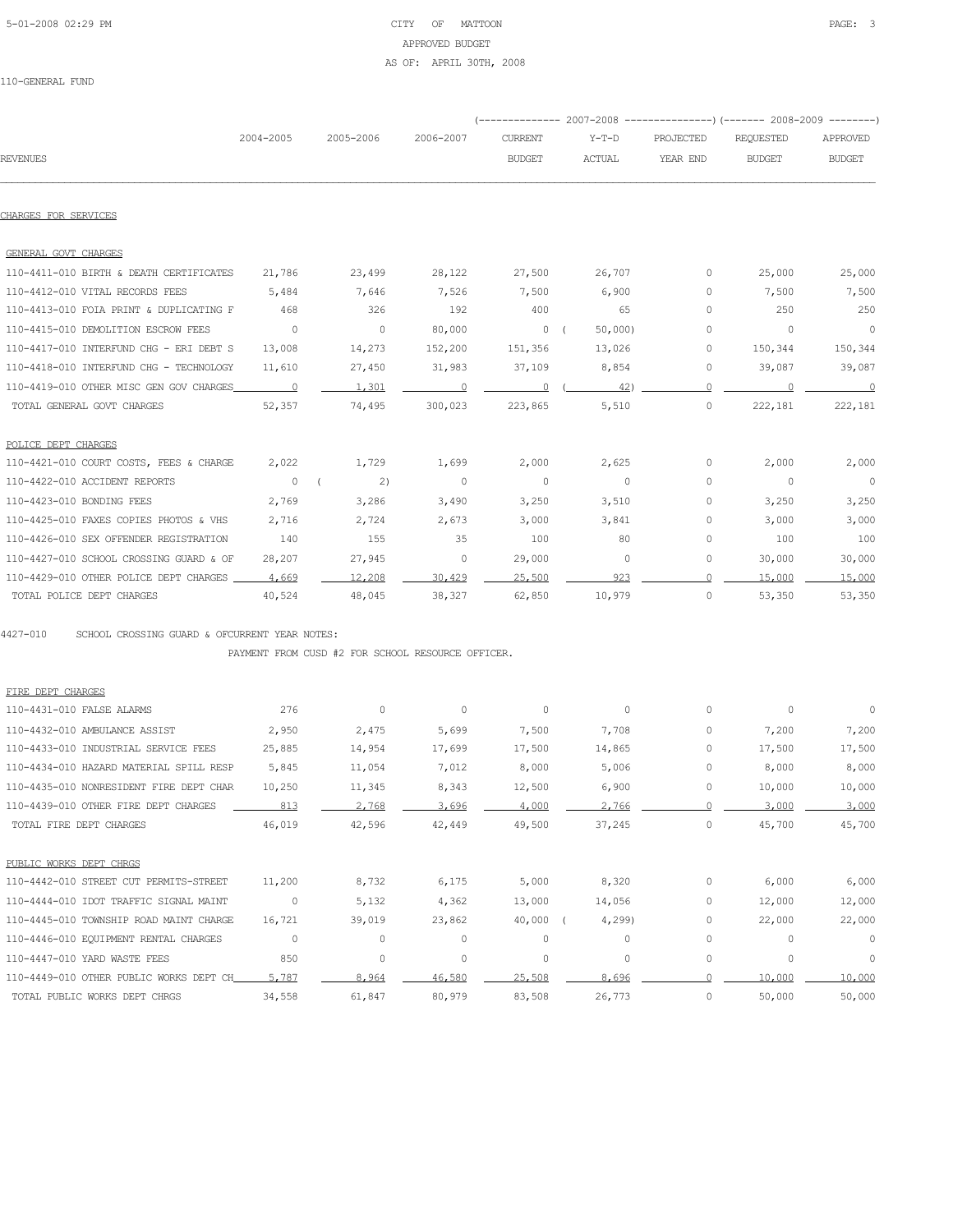# 5-01-2008 02:29 PM CITY OF MATTOON PAGE: 4 APPROVED BUDGET AS OF: APRIL 30TH, 2008

|                                                     |                          |                |                          |                |               |             | (-------------- 2007-2008 -----------------) (------- 2008-2009 --------) |               |
|-----------------------------------------------------|--------------------------|----------------|--------------------------|----------------|---------------|-------------|---------------------------------------------------------------------------|---------------|
|                                                     | 2004-2005                | 2005-2006      | 2006-2007                | <b>CURRENT</b> | Y-T-D         | PROJECTED   | REQUESTED                                                                 | APPROVED      |
| <b>REVENUES</b>                                     |                          |                |                          | <b>BUDGET</b>  | <b>ACTUAL</b> | YEAR END    | <b>BUDGET</b>                                                             | <b>BUDGET</b> |
| LAKE & PARK REC CHARGES                             |                          |                |                          |                |               |             |                                                                           |               |
| 110-4481-010 LAKE FISH RESTOCKING FEES              | $\overline{0}$           | $\overline{0}$ | $\overline{\phantom{0}}$ | $\circ$        | 300           | 0           | $\overline{\phantom{0}}$                                                  | $\circ$       |
| 110-4482-010 MARINA CONCESSION SALES                | 34,401                   | 39,297         | 34,670                   | 40,000         | 35,107        | 0           | 40,000                                                                    | 40,000        |
| 110-4483-010 MARINA FUEL SALES                      | 11,344                   | 15,677         | 19,863                   | 25,000         | 20,078        | $\circ$     | 22,500                                                                    | 22,500        |
| 110-4484-010 MARINA SALES TAX                       | 2,152                    | 2,593          | 2,340                    | 2,500          | 2,255         | $\circ$     | 2,500                                                                     | 2,500         |
| 110-4485-010 CAMPING FEES-EAST CAMPGROU             | 68,254                   | 73,606         | 68,236                   | 75,000         | 79,147        | 0           | 75,000                                                                    | 75,000        |
| 110-4486-010 CAMPING FEES-WEST CAMPGROU             | 38,566                   | 44,478         | 44,327                   | 45,000         | 48,253        | 0           | 45,000                                                                    | 45,000        |
| 110-4489-010 MISC LAKE & PARK CHARGES               | $\overline{\phantom{0}}$ | 3,686          | $\overline{\phantom{0}}$ | $\Omega$       | 3,118         | $\Omega$    | 4,000                                                                     | 4,000         |
| TOTAL LAKE & PARK REC CHARGES                       | 154,717                  | 179,337        | 169,437                  | 187,500        | 188,258       | 0           | 189,000                                                                   | 189,000       |
| TOTAL CHARGES FOR SERVICES                          | 328,175                  | 406,320        | 631,214                  | 607,223        | 268,766       | 0           | 560,231                                                                   | 560,231       |
| FINES & FORFEITURES                                 |                          |                |                          |                |               |             |                                                                           |               |
| COURT FINES                                         |                          |                |                          |                |               |             |                                                                           |               |
| 110-4511-010 CIRCUIT COURT FINES                    | 119,272                  | 115,558        | 128,574                  | 110,000        | 127,305       | 0           | 110,000                                                                   | 110,000       |
| 110-4512-010 ILLLEGAL PARKING FINES                 | 320                      | 1,500          | 560                      | 1,000          | 380           | 0           | 1,000                                                                     | 1,000         |
| 110-4513-010 DUI EQUIPMENT FINES                    | 4,597                    | $-5,541$       | 9,837                    | 7,500          | 8,150         | $\circ$     | 7,500                                                                     | 7,500         |
| TOTAL COURT FINES                                   | 124,189                  | 122,599        | 138,971                  | 118,500        | 135,834       | $\circ$     | 118,500                                                                   | 118,500       |
| <b>OTHER FINES</b>                                  |                          |                |                          |                |               |             |                                                                           |               |
| 110-4520-010 OTHER FINES-ADMINISTRATIVE             | 500                      |                |                          |                |               |             |                                                                           |               |
| TOTAL OTHER FINES                                   | 500                      | $\circ$        | 0                        | $\circ$        | $\circ$       | $\circ$     | $\circ$                                                                   | $\circ$       |
| FORFEITURES                                         |                          |                |                          |                |               |             |                                                                           |               |
| 110-4530-010 FORFEITS-CONFISCATION OF D______ 1,615 |                          | $\overline{0}$ | $\overline{0}$           | $\overline{0}$ | 2,156         | $\circ$     | $\Omega$                                                                  |               |
| TOTAL FORFEITURES                                   | 1,615                    |                |                          |                | 2,156         |             |                                                                           |               |
| TOTAL FINES & FORFEITURES                           | 126,305                  | 122,599        | 138,971                  | 118,500        | 137,991       | 0           | 118,500                                                                   | 118,500       |
| INVESTMENT EARNINGS                                 |                          |                |                          |                |               |             |                                                                           |               |
| INTEREST EARNINGS                                   |                          |                |                          |                |               |             |                                                                           |               |
| 110-4610-010 INTEREST EARNINGS                      | 44,391                   | 107,437        | 170,179                  | 162,500        | 96,862        | $\Omega$    | 105,000                                                                   | 105,000       |
| TOTAL INTEREST EARNINGS                             | 44,391                   | 107,437        | 170,179                  | 162,500        | 96,862        | $\circ$     | 105,000                                                                   | 105,000       |
| NET INCREASE (DECREASE)                             |                          |                |                          |                |               |             |                                                                           |               |
| 110-4640-010 NET INCREASE INVESTMENT VA             | 56                       | $\Omega$       |                          |                |               |             |                                                                           |               |
| TOTAL NET INCREASE (DECREASE)                       | 56                       | 0)             | $\circ$                  | $\circ$        | $\circ$       | $\circ$     | $\mathbf 0$                                                               | $\circ$       |
| RENTS & ROYALTIES                                   |                          |                |                          |                |               |             |                                                                           |               |
| 110-4650-010 GAIN/LOSS ON SALE OF INVES             | 0                        | 0              | $\circ$                  | 0              | $\circ$       | 0           | 0                                                                         | 0             |
| 110-4651-010 RENT-BURGESS AUDITORIUM                | 16,480                   | 17,200         | 18,490                   | 18,000         | 15,945        | $\circ$     | 17,500                                                                    | 17,500        |
| 110-4652-010 RENT-CAB COMPANY<br>$\left($           | 200)                     | 200            | $\circ$                  | $\circ$        | $\circ$       | $\circ$     | 0                                                                         | $\circ$       |
| 110-4653-010 RENT-CELLULAR TOWER                    | 9,841                    | 10,350         | 20,950                   | 24,000         | 28,350        | 0           | 25,000                                                                    | 25,000        |
| 110-4654-010 RENT-FARMS                             | 12,036                   | 12,170         | 12,668                   | 13,000         | 0             | $\mathbb O$ | 20,000                                                                    | 20,000        |
| 110-4655-010 RENT-DEMARS CENTER                     | 5,070                    | 3,670          | 4,492                    | 5,000          | 4,220         | 0           | 5,000                                                                     | 5,000         |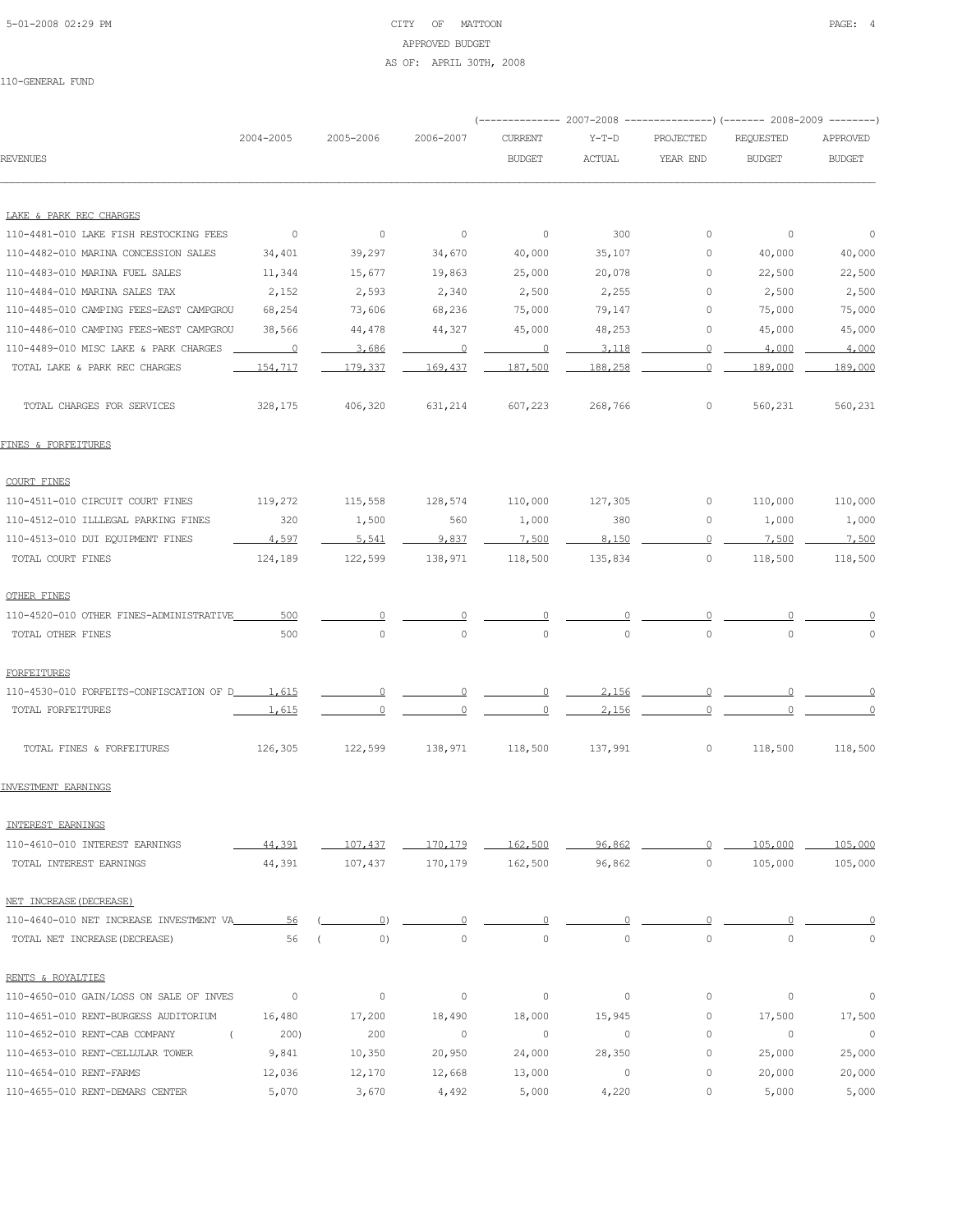# 5-01-2008 02:29 PM CITY OF MATTOON PAGE: 5 APPROVED BUDGET AS OF: APRIL 30TH, 2008

|                                         |              |            |            |                |            |           | (-------------- 2007-2008 -------------------- 2008-2009 ----------- |                          |
|-----------------------------------------|--------------|------------|------------|----------------|------------|-----------|----------------------------------------------------------------------|--------------------------|
|                                         | 2004-2005    | 2005-2006  | 2006-2007  | <b>CURRENT</b> | $Y-T-D$    | PROJECTED | <b>REQUESTED</b>                                                     | APPROVED                 |
| <b>REVENUES</b>                         |              |            |            | <b>BUDGET</b>  | ACTUAL     | YEAR END  | <b>BUDGET</b>                                                        | <b>BUDGET</b>            |
| 110-4656-010 RENT-PARKING LOTS          | 7,190        | 4,995      | 4,550      | 5,000          | 3,180      | 0         | 4,000                                                                | 4,000                    |
| 110-4657-010 RENT-PETERSON PARK PAVILLI | 1,700        | 800        | 2,040      | 2,000          | 1,670      | 0         | 2,000                                                                | 2,000                    |
| 110-4658-010 RENT-AMTRAK                | $\circ$      | $\circ$    | 0          | $\circ$        | $\circ$    | 0         | $\circ$                                                              | $\circ$                  |
| 110-4659-010 OTHER RENTAL INCOME        | 400          | 600        | $\circ$    | $\Omega$       | 1,250      | $\Omega$  | $\overline{0}$                                                       | $\overline{\phantom{0}}$ |
| TOTAL RENTS & ROYALTIES                 | 52,517       | 49,985     | 63,190     | 67,000         | 54,615     |           | 73,500                                                               | 73,500                   |
| TOTAL INVESTMENT EARNINGS               | 96,964       | 157,422    | 233,368    | 229,500        | 151,477    | $\circ$   | 178,500                                                              | 178,500                  |
| CONTRIB & OTHER MISC REV                |              |            |            |                |            |           |                                                                      |                          |
| CONTRIBUTIONS & MISC REV                |              |            |            |                |            |           |                                                                      |                          |
| 110-4801-010 POLICE DEPT CONTRIBUTIONS  | 59,264       | 9,400      | 10,483     | 10,000         | $\circ$    | 0         | 10,000                                                               | 10,000                   |
| 110-4803-010 ARTS COUNCIL CONTRIBUTIONS | 222          | $\circ$    | 4,607      | 9,000          | 3,930      | 0         | 7,500                                                                | 7,500                    |
| 110-4804-010 FINANCE DEPT-MISC REVENUE  | 34,324       | 43,790     | 48,463     | 50,000         | 55,426     | 0         | 55,000                                                               | 55,000                   |
| 110-4805-010 OTHER MISC REVENUES        | 15,616       | 20,830     | 114,631    | 35,000         | 43,336     | $\Omega$  | 35,000                                                               | 35,000                   |
| TOTAL CONTRIBUTIONS & MISC REV          | 109,426      | 74,020     | 178,184    | 104,000        | 102,692    | $\circ$   | 107,500                                                              | 107,500                  |
| CONTRIBUTIONS & MISC REV                |              |            |            |                |            |           |                                                                      |                          |
| 110-4813-010 DOJ - FEDERAL SHARING RECE | 84,404       | 637,713    | 51,979     | 22,000         | 9,342      | $\cap$    | 7.500                                                                | 7,500                    |
| TOTAL CONTRIBUTIONS & MISC REV          | 84,404       | 637.713    | 51,979     | 22,000         | 9,342      | $\cap$    | 7.500                                                                | 7,500                    |
| TOTAL CONTRIB & OTHER MISC REV          | 193,831      | 711,733    | 230,164    | 126,000        | 112,034    | 0         | 115,000                                                              | 115,000                  |
| TOTAL REVENUES                          | 13, 170, 732 | 14,466,216 | 14,670,620 | 15,058,884     | 12,972,921 | $\circ$   | 15, 132, 975                                                         | 15, 257, 975             |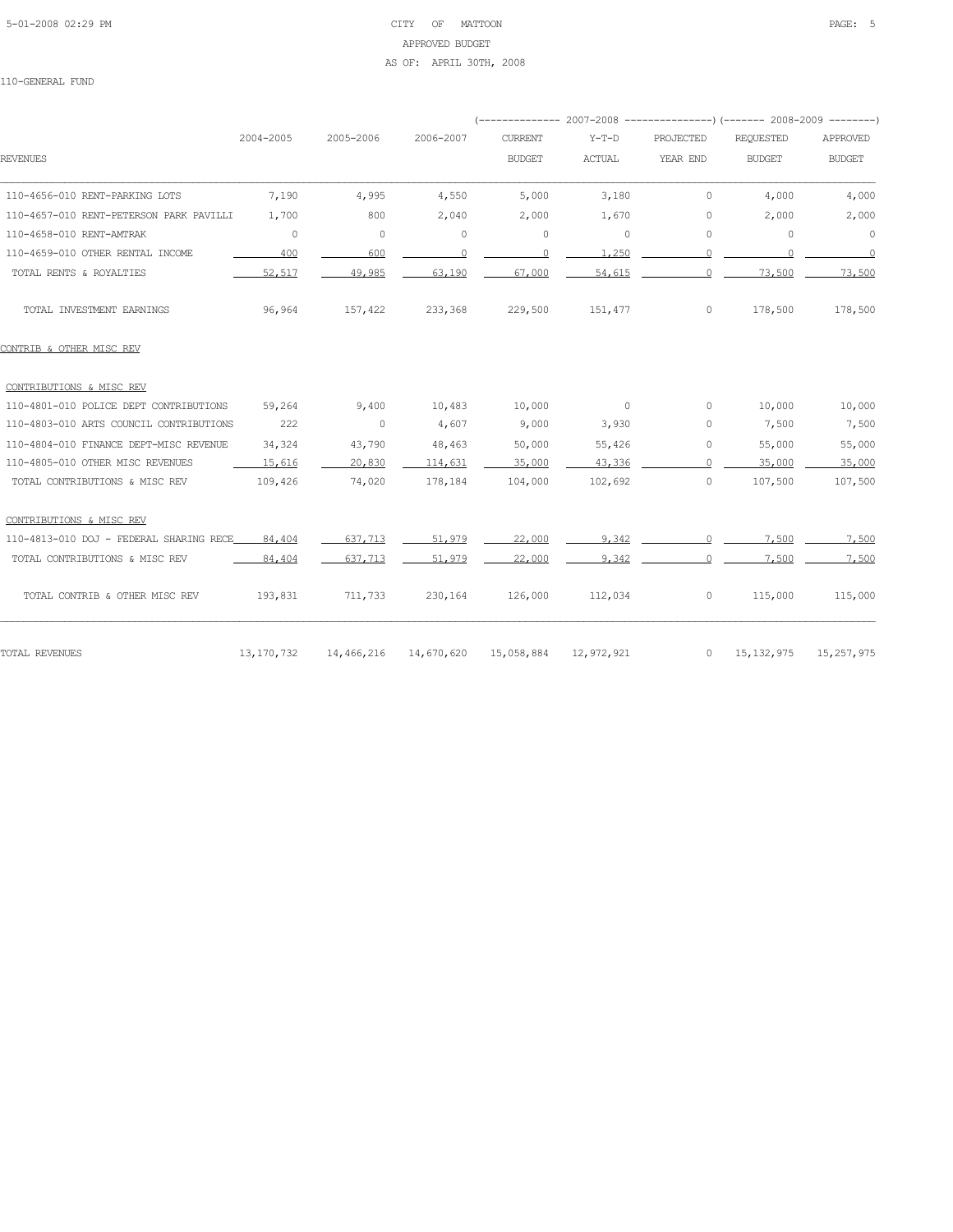# 5-01-2008 02:29 PM CITY OF MATTOON PAGE: 6 APPROVED BUDGET AS OF: APRIL 30TH, 2008

#### 110-GENERAL FUND

CITY COUNCIL

|              |           |                     |               |         | (-------------- 2007-2008 ----------------) (------- 2008-2009 --------) |           |               |
|--------------|-----------|---------------------|---------------|---------|--------------------------------------------------------------------------|-----------|---------------|
|              | 2004-2005 | 2005-2006 2006-2007 | CURRENT       | $Y-T-D$ | PROJECTED                                                                | REOUESTED | APPROVED      |
| EXPENDITURES |           |                     | <b>BUDGET</b> | ACTUAL  | YEAR END                                                                 | BUDGET    | <b>BUDGET</b> |
|              |           |                     |               |         |                                                                          |           |               |

PERSONNEL SERVICES

| SALARIES & WAGES                       |                |                |         |         |                     |                     |             |         |
|----------------------------------------|----------------|----------------|---------|---------|---------------------|---------------------|-------------|---------|
| 110-5110-111 SALARIES OF REG EMPLOYEES | 31,440         | 38.067         | 38,716  | 38,400  | 36.025              |                     | 38,400      | 38,400  |
| TOTAL SALARIES & WAGES                 | 31,440         | 38,067         | 38,716  | 38,400  | 36,025              | $\circ$             | 38,400      | 38,400  |
| TOTAL PERSONNEL SERVICES               | 31,440         | 38,067         | 38,716  | 38,400  | 36,025              | $\circ$             | 38,400      | 38,400  |
| EMPOLOYEE BENEFITS                     |                |                |         |         |                     |                     |             |         |
| <b>GROUP INSURANCE</b>                 |                |                |         |         |                     |                     |             |         |
| 110-5110-211 GROUP HEALTH INSURANCE    | 17,306         | 3,709          | 7,541   | 12,637  | 3,932               | $\circ$             | 11,275      | 10,003  |
| 110-5110-212 GROUP LIFE INSURANCE      | $\overline{0}$ | $\overline{0}$ | 552     | 720     | $\circ$             | $\overline{0}$      | 720         | 720     |
| TOTAL GROUP INSURANCE                  | 17,306         | 3,709          | 8,093   | 13,357  | 3,932               | $\mathsf{O}\xspace$ | 11,995      | 10,723  |
| SOCIAL SECURITY CONTRIB                |                |                |         |         |                     |                     |             |         |
| 110-5110-221 FICA CONTRIBUTIONS        | 1,827          | 2,320          | 2,301   | 2,381   | 2,235               | 0                   | 2,381       | 2,381   |
| 110-5110-222 MEDICARE CONTRIBUTIONS    | 428            | 543            | 538     | 557     | 523                 | $\Omega$            | 557         | 557     |
| TOTAL SOCIAL SECURITY CONTRIB          | 2,255          | 2,863          | 2,839   | 2,938   | 2,758               | $\circ$             | 2,938       | 2,938   |
| RETIREMENT CONTRIBTUIONS               |                |                |         |         |                     |                     |             |         |
| 110-5110-231 IMRF CONTRIBUTIONS        | 2.717          | 1,623          | 1,604   | 1,572   | 1.750               | $\circ$             | 2,192       | 2.192   |
| TOTAL RETIREMENT CONTRIBTUIONS         | 2,717          | 1,623          | 1,604   | 1,572   | 1,750               | $\circ$             | 2,192       | 2,192   |
| UNEMPLOYMNT COMPENSATION               |                |                |         |         |                     |                     |             |         |
| 110-5110-240 UNEMPLOYMENT COMP.        | $\cap$         | $\cap$         |         | $\cap$  | $\cap$              |                     |             |         |
| TOTAL UNEMPLOYMNT COMPENSATION         | $\mathbb O$    | $\circ$        | $\circ$ | $\circ$ | $\circ$             | $\circ$             | $\circ$     | $\circ$ |
| WORKER'S COMPENSATION                  |                |                |         |         |                     |                     |             |         |
| 110-5110-250 WORKERS' COMPENSATION     | $\Omega$       | 115            | 121     | 95      | 99                  | $\overline{0}$      | 111         | 111     |
| TOTAL WORKER'S COMPENSATION            | $\circ$        | 115            | 121     | 95      | 99                  | $\circ$             | 111         | 111     |
| TOTAL EMPOLOYEE BENEFITS               | 22,278         | 8,309          | 12,658  | 17,962  | 8,538               | $\circ$             | 17,236      | 15,964  |
| <b>SUPPLIES</b>                        |                |                |         |         |                     |                     |             |         |
| GENERAL SUPPLIES                       |                |                |         |         |                     |                     |             |         |
| 110-5110-316 TOOLS & EQUIPMENT         | $\circ$        | 50             | $\circ$ | $\circ$ | $\mathsf{O}\xspace$ | $\circ$             | $\mathbb O$ | $\circ$ |
| 110-5110-319 MISCELLANEOUS SUPPLIES    | 952            | 627            | 341     | 750     | 1,077               | $\circ$             | 1,000       | 1,000   |
| TOTAL GENERAL SUPPLIES                 | 952            | 678            | 341     | 750     | 1,077               | $\circ$             | 1,000       | 1,000   |
| TOTAL SUPPLIES                         | 952            | 678            | 341     | 750     | 1,077               | $\circ$             | 1,000       | 1,000   |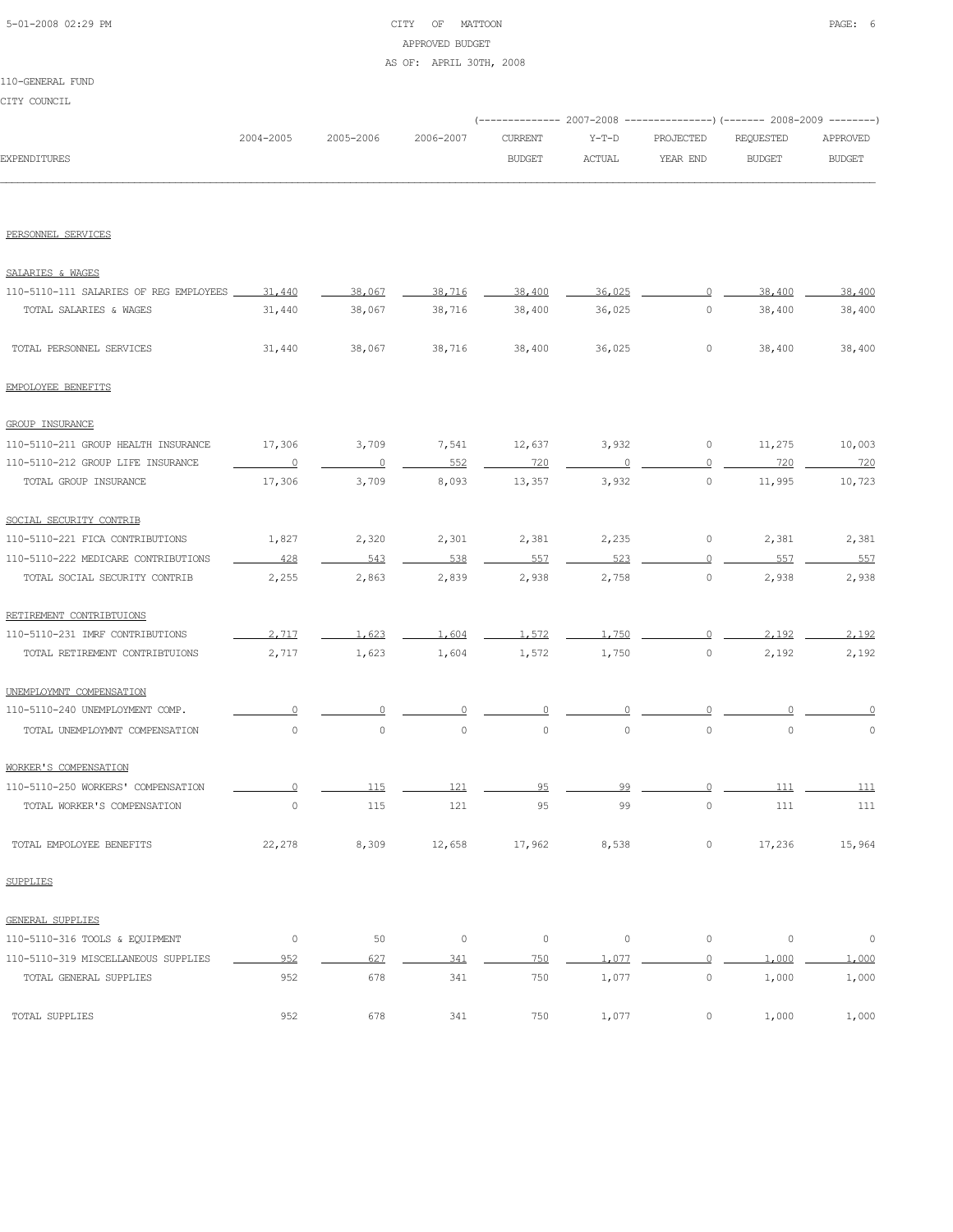| 5-01-2008 02:29 PM |  |
|--------------------|--|
|                    |  |

#### CITY OF MATTOON **PAGE:** 7 APPROVED BUDGET

AS OF: APRIL 30TH, 2008

| CITY COUNCIL                            |           |           |           |                |               |                     |                                                                           |               |
|-----------------------------------------|-----------|-----------|-----------|----------------|---------------|---------------------|---------------------------------------------------------------------------|---------------|
|                                         |           |           |           |                |               |                     | (-------------- 2007-2008 -----------------) (------- 2008-2009 --------) |               |
|                                         | 2004-2005 | 2005-2006 | 2006-2007 | <b>CURRENT</b> | $Y-T-D$       | PROJECTED           | <b>REQUESTED</b>                                                          | APPROVED      |
| <b>EXPENDITURES</b>                     |           |           |           | <b>BUDGET</b>  | <b>ACTUAL</b> | YEAR END            | <b>BUDGET</b>                                                             | <b>BUDGET</b> |
|                                         |           |           |           |                |               |                     |                                                                           |               |
| OTHER PURCHASED SERVICES                |           |           |           |                |               |                     |                                                                           |               |
| PROFESSIONAL SERVICES                   |           |           |           |                |               |                     |                                                                           |               |
| 110-5110-519 OTHER PROFESSIONAL SERVICE | 899       | 802       | 825       | 0              | 0             | $\circ$             |                                                                           |               |
| TOTAL PROFESSIONAL SERVICES             | 899       | 802       | 825       | $\circ$        | $\circ$       | $\circ$             | $\circ$                                                                   | 0             |
| COMMUNICATION                           |           |           |           |                |               |                     |                                                                           |               |
| 110-5110-532 TELEPHONE                  | 557       | 508       | 568       | 600            | 612           | 0                   | 600                                                                       | 600           |
| 110-5110-533 CELLULAR PHONE             | 5,953     | 3,183     | 2,400     | 4,100          | 3,412         | $\Omega$            | 2,900                                                                     | 2,900         |
| TOTAL COMMUNICATION                     | 6,510     | 3,691     | 2,968     | 4,700          | 4,024         | $\circ$             | 3,500                                                                     | 3,500         |
| EMPLOYEE BUSINESS EXP                   |           |           |           |                |               |                     |                                                                           |               |
| 110-5110-561 BUSINESS MEETING EXPENSE   | 0         | 34        | 1,082     | 1,000          | 1,116         | 0                   | 1,000                                                                     | 1,000         |
| 110-5110-562 TRAVEL & TRAINING          | 3.530     | 2.176     | 1.027     | 2,500          | 4.971         | $\Omega$            | 5,000                                                                     | 5,000         |
| TOTAL EMPLOYEE BUSINESS EXP             | 3,530     | 2,209     | 2,109     | 3,500          | 6,087         | $\mathsf{O}\xspace$ | 6,000                                                                     | 6,000         |
| OTHER PURCHASED SERVICES                |           |           |           |                |               |                     |                                                                           |               |
| 110-5110-571 DUES & MEMBERSHIPS         | 1,450     | 1,839     | 1,823     | 2,000          | 1,953         | 0                   | 2,000                                                                     | 2,000         |
| 110-5110-572 COMM PROMOTIONS & RELATION | 854       | 1,752     | 3,873     | 3,500          | 4,385         | $\Omega$            | 4,000                                                                     | 4,000         |
| TOTAL OTHER PURCHASED SERVICES          | 2,304     | 3,591     | 5,696     | 5,500          | 6,338         | $\circ$             | 6,000                                                                     | 6,000         |
| TOTAL OTHER PURCHASED SERVICES          | 13,243    | 10,293    | 11,598    | 13,700         | 16,449        | 0                   | 15,500                                                                    | 15,500        |
| TOTAL CITY COUNCIL                      | 67,913    | 57,347    | 63,312    | 70,812         | 62,089        | 0                   | 72,136                                                                    | 70,864        |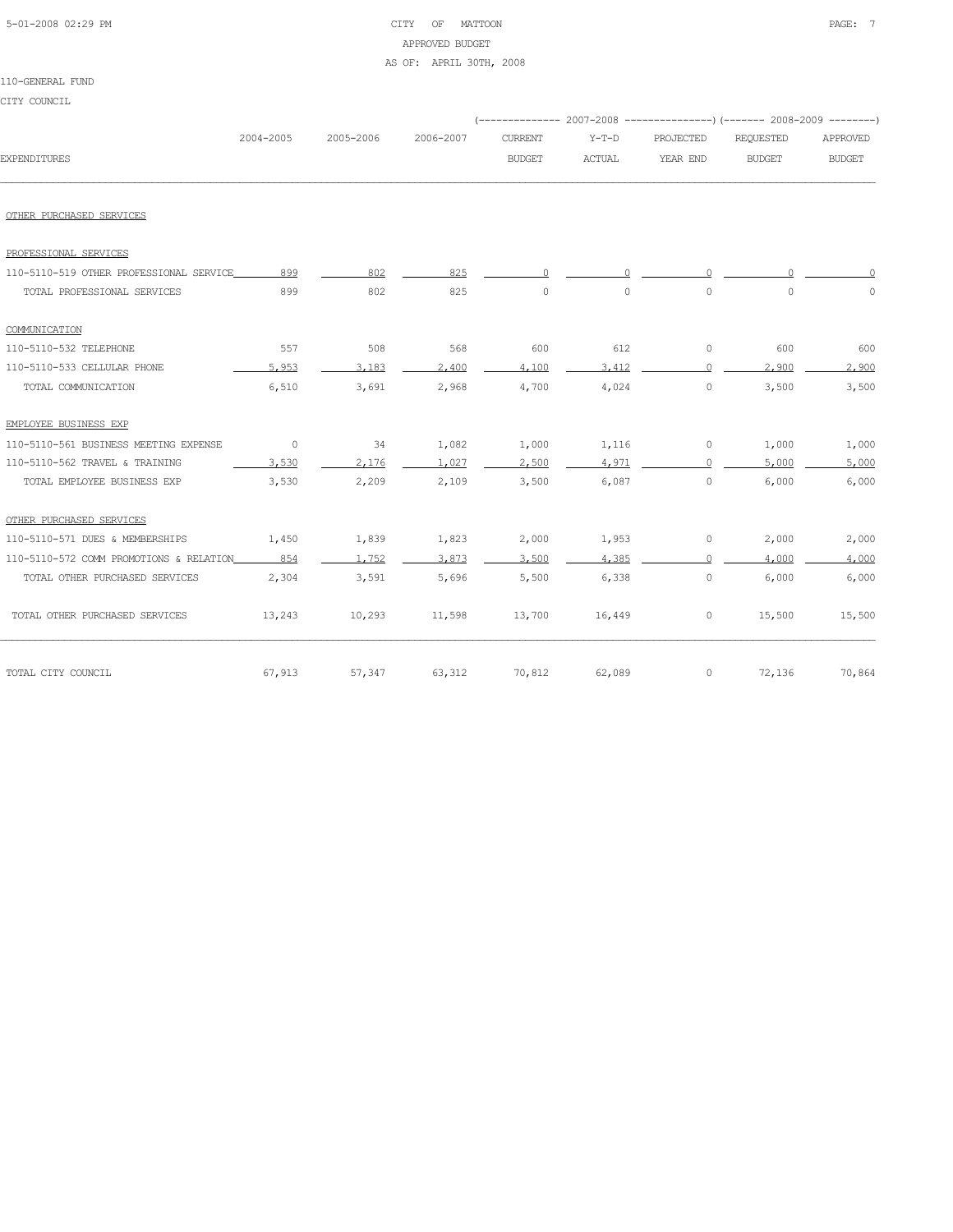# 5-01-2008 02:29 PM CITY OF MATTOON PAGE: 8 APPROVED BUDGET AS OF: APRIL 30TH, 2008

|                                        |                          |                |                |                |               | (-------------- 2007-2008 -------------------) (------- 2008-2009 ---------) |                |                          |
|----------------------------------------|--------------------------|----------------|----------------|----------------|---------------|------------------------------------------------------------------------------|----------------|--------------------------|
|                                        | 2004-2005                | 2005-2006      | 2006-2007      | <b>CURRENT</b> | $Y-T-D$       | PROJECTED                                                                    | REQUESTED      | APPROVED                 |
| <b>EXPENDITURES</b>                    |                          |                |                | <b>BUDGET</b>  | <b>ACTUAL</b> | YEAR END                                                                     | <b>BUDGET</b>  | <b>BUDGET</b>            |
|                                        |                          |                |                |                |               |                                                                              |                |                          |
| PERSONNEL SERVICES                     |                          |                |                |                |               |                                                                              |                |                          |
| SALARIES & WAGES                       |                          |                |                |                |               |                                                                              |                |                          |
| 110-5120-111 SALARIES OF REG EMPLOYEES | 99,307                   | 99,176         | 113,462        | 125,553        | 111,552       | 0                                                                            | 131,635        | 131,635                  |
| 110-5120-113 OVERTIME                  | 430                      | 301            | 532            | 446            | 525           | 0                                                                            | 619            | 619                      |
| 110-5120-114 COMPENSATED ABSENCES      | 6.031                    | 6,324          | 7.661          | $\overline{0}$ | 8,065         | $\circ$                                                                      | $\overline{0}$ | $\overline{\phantom{0}}$ |
| TOTAL SALARIES & WAGES                 | 105,768                  | 105,801        | 121,656        | 125,999        | 120,141       | 0                                                                            | 132,254        | 132,254                  |
| TOTAL PERSONNEL SERVICES               | 105,768                  | 105,801        | 121,656        | 125,999        | 120,141       | 0                                                                            | 132,254        | 132,254                  |
| EMPOLOYEE BENEFITS                     |                          |                |                |                |               |                                                                              |                |                          |
| <b>GROUP INSURANCE</b>                 |                          |                |                |                |               |                                                                              |                |                          |
| 110-5120-211 GROUP HEALTH INSURANCE    | 22,473                   | 20,303         | 18,562         | 17,762         | 17,762        | 0                                                                            | 19,538         | 18,410                   |
| 110-5120-212 GROUP LIFE INSURANCE      | $\overline{0}$           | $\circ$        | 331            | 432            |               | $\circ$                                                                      | 432            | 432                      |
| TOTAL GROUP INSURANCE                  | 22,473                   | 20,303         | 18,893         | 18,194         | 17,762        | $\circ$                                                                      | 19,970         | 18,842                   |
| SOCIAL SECURITY CONTRIB                |                          |                |                |                |               |                                                                              |                |                          |
| 110-5120-221 FICA CONTRIBUTIONS        | 6,312                    | 6,280          | 7,198          | 7,838          | 7,574         | 0                                                                            | 8,217          | 8,217                    |
| 110-5120-222 MEDICARE CONTRIBUTIONS    | 1.476                    | 1.469          | 1,684          | 1.834          | 1.772         | $\Omega$                                                                     | 1,923          | 1,923                    |
| TOTAL SOCIAL SECURITY CONTRIB          | 7,788                    | 7,748          | 8,882          | 9,672          | 9,346         | 0                                                                            | 10,140         | 10,140                   |
| RETIREMENT CONTRIBTUIONS               |                          |                |                |                |               |                                                                              |                |                          |
| 110-5120-231 IMRF CONTRIBUTIONS        | 11,091                   | 11,396         | 13,695         | 13,804         | 13,047        | $\overline{0}$                                                               | 13,452         | 13,452                   |
| TOTAL RETIREMENT CONTRIBTUIONS         | 11,091                   | 11,396         | 13,695         | 13,804         | 13,047        | 0                                                                            | 13,452         | 13,452                   |
| UNEMPLOYMNT COMPENSATION               |                          |                |                |                |               |                                                                              |                |                          |
| 110-5120-240 UNEMPLOYMENT COMP.        | 471                      | 693            | 561            | 519            | 519           | $\Omega$                                                                     | 396            | 396                      |
| TOTAL UNEMPLOYMNT COMPENSATION         | 471                      | 693            | 561            | 519            | 519           | $\circ$                                                                      | 396            | 396                      |
| WORKER'S COMPENSATION                  |                          |                |                |                |               |                                                                              |                |                          |
| 110-5120-250 WORKERS' COMPENSATION     | 248                      | 318            | 360            | 379            | 391           | $\Omega$                                                                     | 397            | 397                      |
| TOTAL WORKER'S COMPENSATION            | 248                      | 318            | 360            | 379            | 391           | $\circ$                                                                      | 397            | 397                      |
| TOTAL EMPOLOYEE BENEFITS               | 42,071                   | 40,458         | 42,391         | 42,568         | 41,064        | 0                                                                            | 44,355         | 43,227                   |
| <b>SUPPLIES</b>                        |                          |                |                |                |               |                                                                              |                |                          |
| GENERAL SUPPLIES                       |                          |                |                |                |               |                                                                              |                |                          |
| 110-5120-311 OFFICE SUPPLIES           | 3,283                    | 5,014          | 1,683          | 5,000          | 1,758         | 0                                                                            | 5,000          | 5,000                    |
| 110-5120-316 TOOLS & EQUIPMENT         | $\overline{\phantom{0}}$ | $\overline{0}$ | $\overline{0}$ | 1,000          | 110           | 0                                                                            | 1,000          | 1,000                    |
| TOTAL GENERAL SUPPLIES                 | 3,283                    | 5,014          | 1,683          | 6,000          | 1,868         | $\circ$                                                                      | 6,000          | 6,000                    |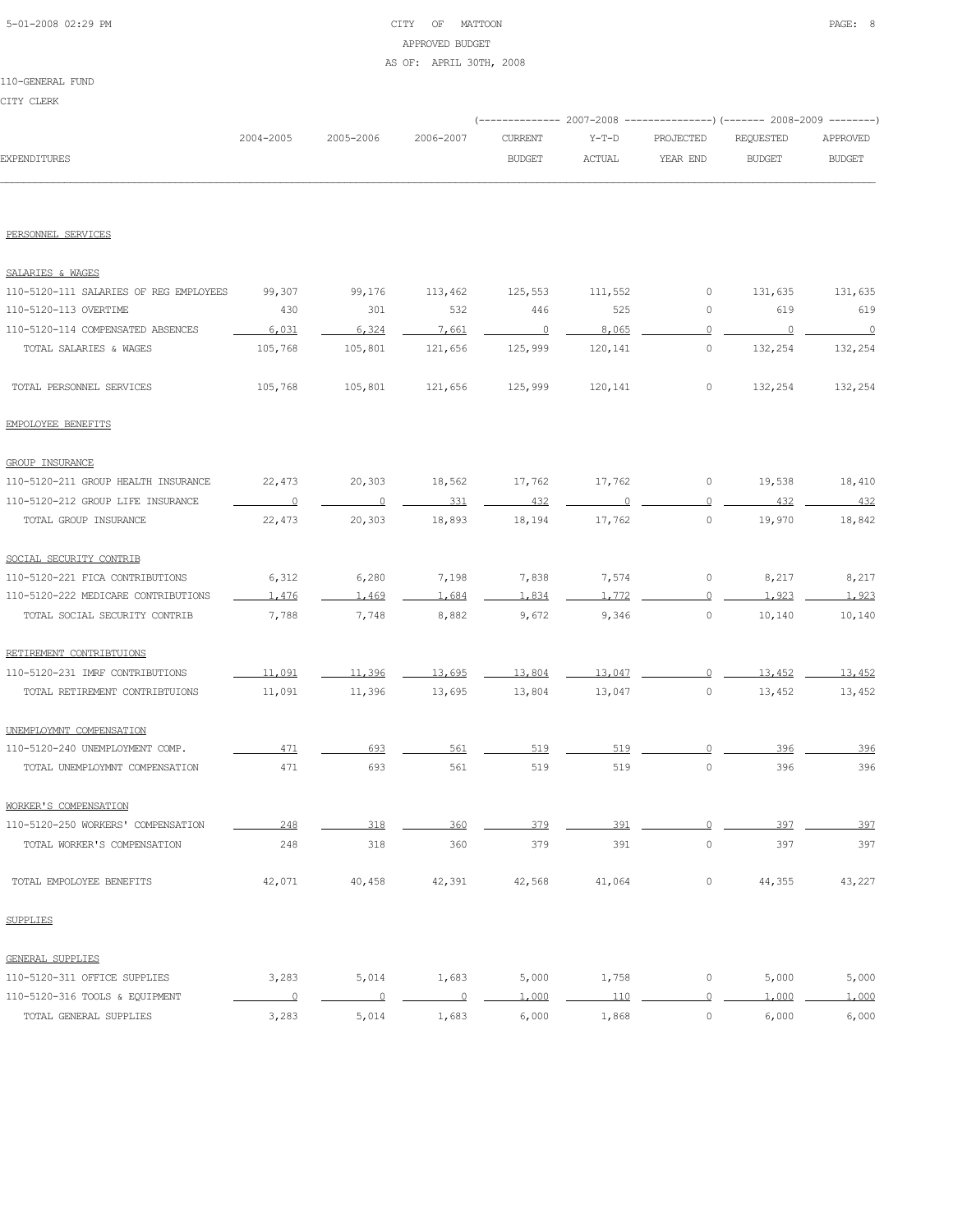#### 5-01-2008 02:29 PM CITY OF MATTOON PAGE: 9 APPROVED BUDGET AS OF: APRIL 30TH, 2008

110-GENERAL FUND

| CITY CLERK                              |           |                          |                |                |               |                |                                                                         |                          |
|-----------------------------------------|-----------|--------------------------|----------------|----------------|---------------|----------------|-------------------------------------------------------------------------|--------------------------|
|                                         |           |                          |                |                |               |                | (-------------- 2007-2008 ---------------) (------- 2008-2009 --------) |                          |
|                                         | 2004-2005 | 2005-2006                | 2006-2007      | <b>CURRENT</b> | $Y-T-D$       | PROJECTED      | REQUESTED                                                               | APPROVED                 |
| <b>EXPENDITURES</b>                     |           |                          |                | <b>BUDGET</b>  | <b>ACTUAL</b> | YEAR END       | <b>BUDGET</b>                                                           | <b>BUDGET</b>            |
| <b>BOOKS &amp; PERIODICALS</b>          |           |                          |                |                |               |                |                                                                         |                          |
| 110-5120-340 BOOKS & PERIODICALS        | 337       | 677                      | 416            | 700            | 395           | $\circ$        | 500                                                                     | 500                      |
| TOTAL BOOKS & PERIODICALS               | 337       | 677                      | 416            | 700            | 395           | $\circ$        | 500                                                                     | 500                      |
| TOTAL SUPPLIES                          | 3,620     | 5,690                    | 2,098          | 6,700          | 2,263         | 0              | 6,500                                                                   | 6,500                    |
| PURCHASED PROP MAINT SRV                |           |                          |                |                |               |                |                                                                         |                          |
| REPAIR & MAINT SERVICES                 |           |                          |                |                |               |                |                                                                         |                          |
| 110-5120-431 REPAIR OF OFFICE EQUIPMENT | $\Omega$  |                          |                | 150            |               |                |                                                                         |                          |
| TOTAL REPAIR & MAINT SERVICES           | $\circ$   | $\circ$                  | $\circ$        | 150            | $\circ$       | $\circ$        | $\circ$                                                                 | $\circ$                  |
| TOTAL PURCHASED PROP MAINT SRV          | $\circ$   | $\circ$                  | $\circ$        | 150            | $\circ$       | $\circ$        | $\circ$                                                                 | $\Omega$                 |
| OTHER PURCHASED SERVICES                |           |                          |                |                |               |                |                                                                         |                          |
| PROFESSIONAL SERVICES                   |           |                          |                |                |               |                |                                                                         |                          |
| 110-5120-519 OTHER PROFESSIONAL SERVICE | 5.975     | 5,408                    | 7.893          | 8,000          | 3.692         | $\Omega$       | 8,000                                                                   | 8,000                    |
| TOTAL PROFESSIONAL SERVICES             | 5,975     | 5,408                    | 7,893          | 8,000          | 3,692         | $\circ$        | 8,000                                                                   | 8,000                    |
| INSURANCE                               |           |                          |                |                |               |                |                                                                         |                          |
| 110-5120-521 PUBLIC OFFICAL BONDING FEE | 731       | 0                        | $\circ$        | 0              | 0             | 0              | 0                                                                       | 0                        |
| 110-5120-522 NOTARY FEES                | $\circ$   | $\circ$                  | 30             | 180            | 150           | $\Omega$       |                                                                         |                          |
| TOTAL INSURANCE                         | 731       | $\circ$                  | 30             | 180            | 150           | $\circ$        | $\circ$                                                                 | 0                        |
| COMMUNICATION                           |           |                          |                |                |               |                |                                                                         |                          |
| 110-5120-531 POSTAGE                    | 1,838     | 1,721                    | 1,992          | 2,500          | 1,897         | 0              | 2,250                                                                   | 2,250                    |
| 110-5120-532 TELEPHONE                  | 3,010     | 2.757                    | 2,859          | 3,000          | 2.636         | $\circ$        | 2,800                                                                   | 2,800                    |
| TOTAL COMMUNICATION                     | 4,849     | 4,477                    | 4,851          | 5,500          | 4,532         | 0              | 5,050                                                                   | 5,050                    |
| ADVERTISING                             |           |                          |                |                |               |                |                                                                         |                          |
| 110-5120-540 ADVERTISING                | 2,211     | 1,582                    | 1,946          | 2,500          | 2.777         | $\Omega$       | 2,500                                                                   | 2,500                    |
| TOTAL ADVERTISING                       | 2,211     | 1,582                    | 1,946          | 2,500          | 2,777         | $\circ$        | 2,500                                                                   | 2,500                    |
| EMPLOYEE BUSINESS EXP                   |           |                          |                |                |               |                |                                                                         |                          |
| 110-5120-562 TRAVEL & TRAINING          | 877       | 2,231                    | 859            | 3,000          | $\circ$       | 0              | 2,000                                                                   | 2,000                    |
| 110-5120-564 PRIVATE VEHICLE EXP REIMB  | 190       | $\overline{\phantom{0}}$ | $\overline{0}$ | 100            | 52            | $\overline{0}$ | $\overline{0}$                                                          | $\overline{\phantom{a}}$ |
| TOTAL EMPLOYEE BUSINESS EXP             | 1,067     | 2,231                    | 859            | 3,100          | 52            | $\circ$        | 2,000                                                                   | 2,000                    |

TOTAL OTHER PURCHASED SERVICES 14,833 13,699 15,579 19,280 11,203 0 17,550 17,550

OTHER OBJECTS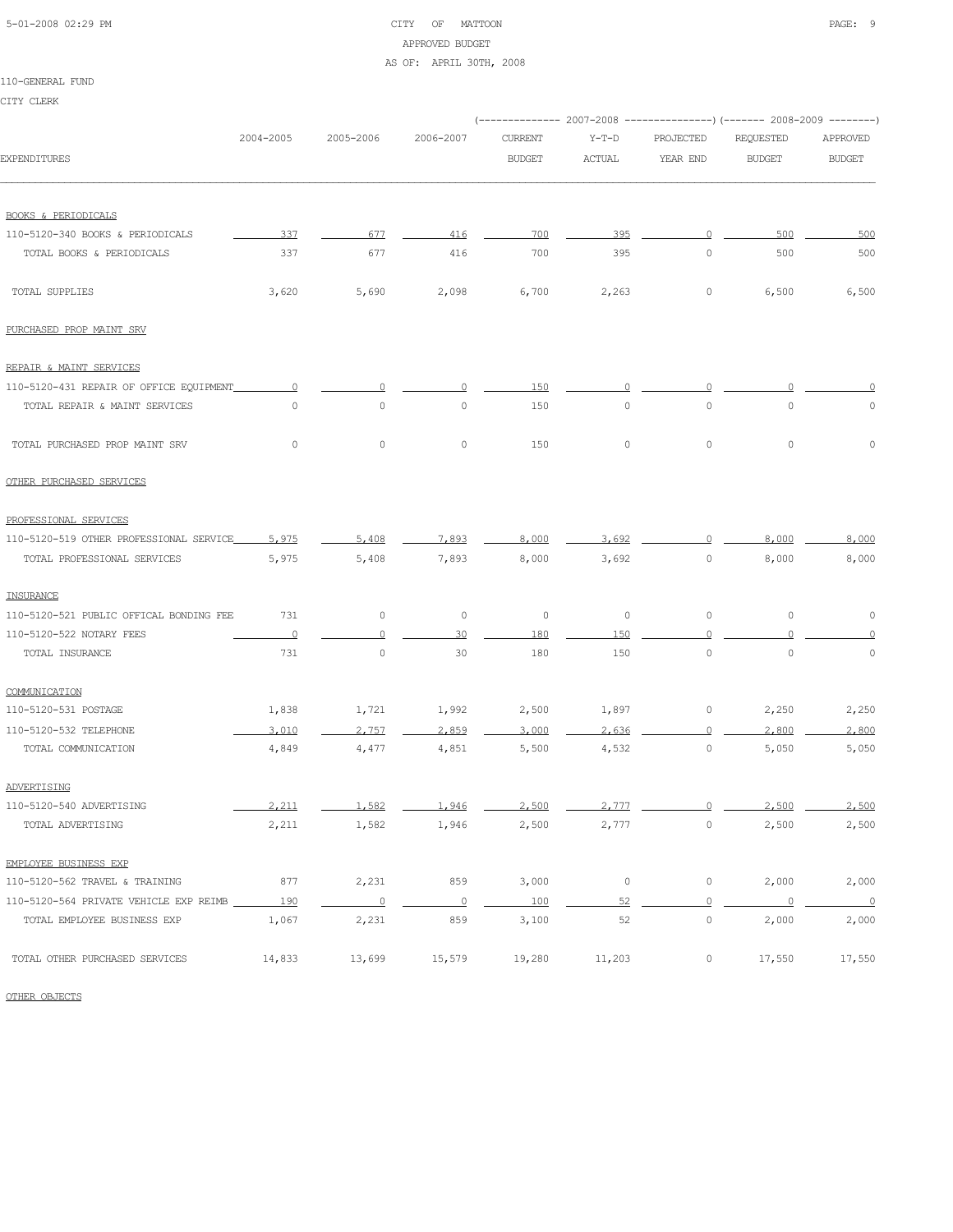# 5-01-2008 02:29 PM CITY OF MATTOON PAGE: 10 APPROVED BUDGET AS OF: APRIL 30TH, 2008

|                                                   |           |           |           |                |               |           | (-------------- 2007-2008 -------------------- 2008-2009 ---------) |               |
|---------------------------------------------------|-----------|-----------|-----------|----------------|---------------|-----------|---------------------------------------------------------------------|---------------|
|                                                   | 2004-2005 | 2005-2006 | 2006-2007 | <b>CURRENT</b> | $Y-T-D$       | PROJECTED | <b>REQUESTED</b>                                                    | APPROVED      |
| <b>EXPENDITURES</b>                               |           |           |           | <b>BUDGET</b>  | <b>ACTUAL</b> | YEAR END  | <b>BUDGET</b>                                                       | <b>BUDGET</b> |
|                                                   |           |           |           |                |               |           |                                                                     |               |
| CITY CLERK DEPT OBJECTS                           |           |           |           |                |               |           |                                                                     |               |
| 110-5120-801 VITAL RECORDS FEE REMITTAN           | 5,484     | 7,646     | 6,886     | 7,500          | 6,470         | $\circ$   | 7,500                                                               | 7,500         |
| 110-5120-802 HUNTING/FISHING LIC. FEE R____ 1,319 |           | 854       | 955       | 1,000          | 910           | $\cap$    | 1,000                                                               | 1,000         |
| TOTAL CITY CLERK DEPT OBJECTS                     | 6,803     | 8,500     | 7,841     | 8,500          | 7,380         | $\circ$   | 8,500                                                               | 8,500         |
| FINANCIAL TRANS OBJECTS                           |           |           |           |                |               |           |                                                                     |               |
| 110-5120-814 PRINT/COPY MACH. LEASE & M           | 3,854     | 3,406     | 3,127     | 3,800          | 3,709         | $\circ$   | 4,100                                                               | 4,100         |
| 110-5120-815 POSTAGE METER LEASE & MAIN           | 310       |           |           | $\Omega$       |               |           |                                                                     | $\sim$ 0      |
| TOTAL FINANCIAL TRANS OBJECTS                     | 4,164     | 3,406     | 3,127     | 3,800          | 3,709         | $\circ$   | 4,100                                                               | 4,100         |
| COMPUTER INFO SYS OBJECT                          |           |           |           |                |               |           |                                                                     |               |
| 110-5120-841 WIDE AREA NETWORK SOFTWARE           |           | $\cap$    | 10,000    | 10,000         |               |           |                                                                     |               |
| TOTAL COMPUTER INFO SYS OBJECT                    | $\Omega$  | $\circ$   | 10,000    | 10,000         | $\circ$       | $\circ$   | $\Omega$                                                            | $\Omega$      |
| COMPUTER INFO SYS OBJECT                          |           |           |           |                |               |           |                                                                     |               |
| 110-5120-863 COMPUTERS                            | $\cap$    | $\Omega$  | $\Omega$  | 1,650          | 1,046         | $\cap$    |                                                                     |               |
| TOTAL COMPUTER INFO SYS OBJECT                    | $\circ$   | 0         | $\circ$   | 1,650          | 1,046         | $\circ$   | $\circ$                                                             | 0             |
| TOTAL OTHER OBJECTS                               | 10,967    | 11,906    | 20,968    | 23,950         | 12,135        | $\circ$   | 12,600                                                              | 12,600        |
| TOTAL CITY CLERK                                  | 177,260   | 177,554   | 202,692   | 218,647        | 186,807       | $\circ$   | 213,259                                                             | 212,131       |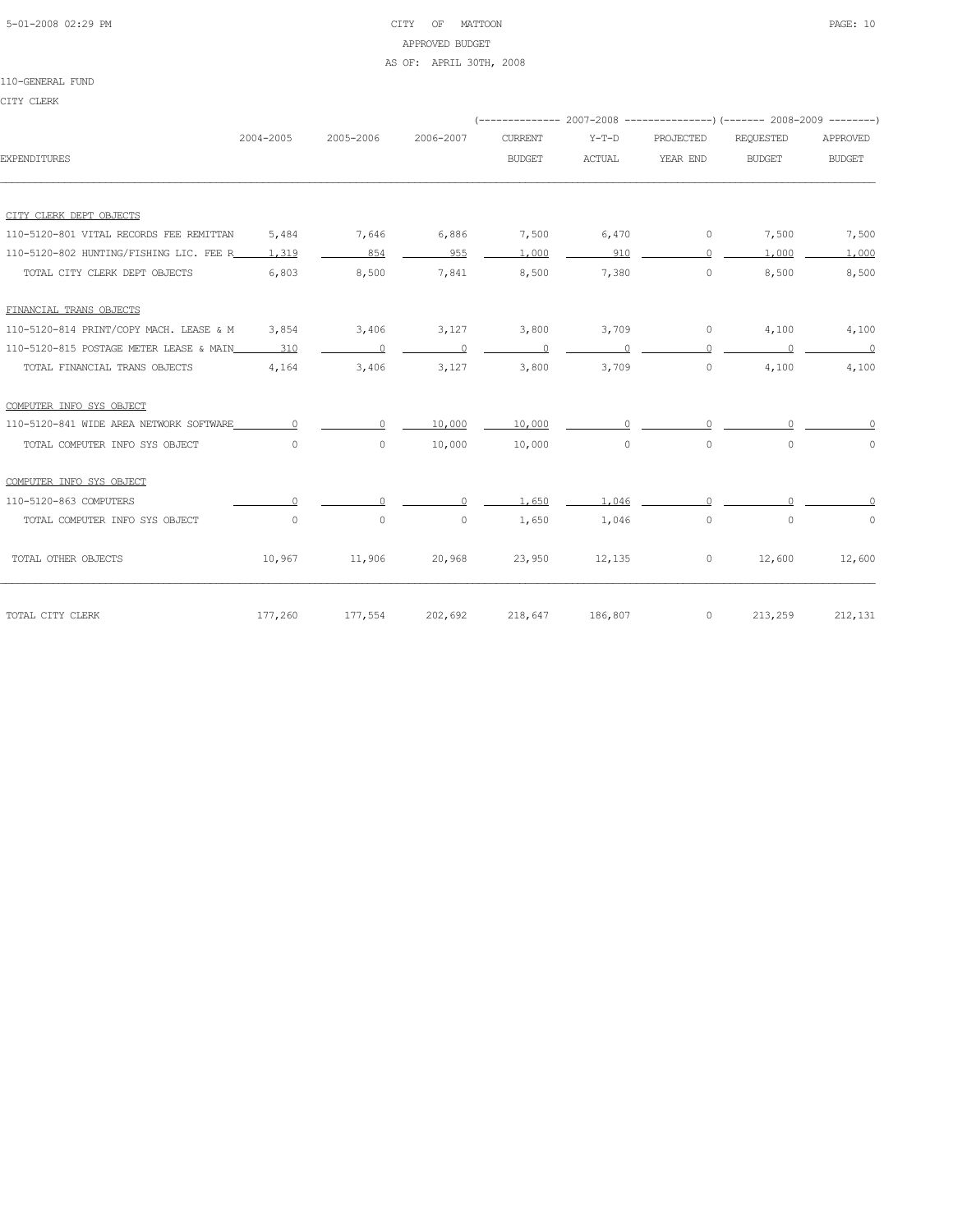# 5-01-2008 02:29 PM CITY OF MATTOON PAGE: 11 APPROVED BUDGET AS OF: APRIL 30TH, 2008

#### 110-GENERAL FUND CITY ADMINISTRATOR

|                                        |           |           |           |                          |               |                | (-------------- 2007-2008 ---------------) (------- 2008-2009 --------) |                          |
|----------------------------------------|-----------|-----------|-----------|--------------------------|---------------|----------------|-------------------------------------------------------------------------|--------------------------|
|                                        | 2004-2005 | 2005-2006 | 2006-2007 | <b>CURRENT</b>           | $Y-T-D$       | PROJECTED      | REQUESTED                                                               | APPROVED                 |
| <b>EXPENDITURES</b>                    |           |           |           | <b>BUDGET</b>            | <b>ACTUAL</b> | YEAR END       | <b>BUDGET</b>                                                           | <b>BUDGET</b>            |
|                                        |           |           |           |                          |               |                |                                                                         |                          |
| PERSONNEL SERVICES                     |           |           |           |                          |               |                |                                                                         |                          |
| SALARIES & WAGES                       |           |           |           |                          |               |                |                                                                         |                          |
| 110-5130-111 SALARIES OF REG EMPLOYEES | 80,475    | 73,461    | 76,470    | 82,769                   | 78,151        | 0              | 84,872                                                                  | 84,872                   |
| 110-5130-114 COMPENSATED ABSENCES      | 6,525     | 5,117     | 6,220     | $\overline{\phantom{0}}$ | 9,125         | $\overline{0}$ | $\overline{0}$                                                          | $\overline{\phantom{0}}$ |
| TOTAL SALARIES & WAGES                 | 87,000    | 78,578    | 82,690    | 82,769                   | 87,276        | $\circ$        | 84,872                                                                  | 84,872                   |
| TOTAL PERSONNEL SERVICES               | 87,000    | 78,578    | 82,690    | 82,769                   | 87,276        | $\circ$        | 84,872                                                                  | 84,872                   |
| EMPOLOYEE BENEFITS                     |           |           |           |                          |               |                |                                                                         |                          |
| GROUP INSURANCE                        |           |           |           |                          |               |                |                                                                         |                          |
| 110-5130-211 GROUP HEALTH INSURANCE    | 0         | 1,205     | 6,529     | 6,318                    | 6,318         | 0              | 6,950                                                                   | 6,704                    |
| 110-5130-212 GROUP LIFE INSURANCE      | $\Omega$  | $\circ$   | 110       | 144                      | $\cap$        | $\circ$        | 144                                                                     | 144                      |
| TOTAL GROUP INSURANCE                  | $\circ$   | 1,205     | 6,639     | 6,462                    | 6,318         | $\circ$        | 7,094                                                                   | 6,848                    |
| SOCIAL SECURITY CONTRIB                |           |           |           |                          |               |                |                                                                         |                          |
| 110-5130-221 FICA CONTRIBUTIONS        | 5,248     | 4,858     | 5,000     | 4,983                    | 5,594         | 0              | 5,262                                                                   | 5,262                    |
| 110-5130-222 MEDICARE CONTRIBUTIONS    | 1,256     | 1,136     | 1,169     | 1.165                    | 1,308         | $\circ$        | 1,231                                                                   | 1,231                    |
| TOTAL SOCIAL SECURITY CONTRIB          | 6,504     | 5,995     | 6,170     | 6,148                    | 6,902         | $\circ$        | 6,493                                                                   | 6,493                    |
| RETIREMENT CONTRIBTUIONS               |           |           |           |                          |               |                |                                                                         |                          |
| 110-5130-231 IMRF CONTRIBUTIONS        | 9,425     | 8,737     | 9,315     | 8,776                    | 8,674         | $\Omega$       | 8,615                                                                   | 8,615                    |
| TOTAL RETIREMENT CONTRIBTUIONS         | 9,425     | 8,737     | 9,315     | 8,776                    | 8,674         | $\circ$        | 8,615                                                                   | 8,615                    |
| UNEMPLOYMNT COMPENSATION               |           |           |           |                          |               |                |                                                                         |                          |
| 110-5130-240 UNEMPLOYMENT COMP.        | 157       | 231       | 187       | 173                      | 173           | $\circ$        | 132                                                                     | 132                      |
| TOTAL UNEMPLOYMNT COMPENSATION         | 157       | 231       | 187       | 173                      | 173           | $\circ$        | 132                                                                     | 132                      |
| WORKER'S COMPENSATION                  |           |           |           |                          |               |                |                                                                         |                          |
| 110-5130-250 WORKERS' COMPENSATION     | 212       | 261       | つらん       | 210                      | つちち           |                | 245                                                                     | 245                      |
| TOTAL WORKER'S COMPENSATION            | 212       | 261       | 254       | 248                      | 255           | $\circ$        | 245                                                                     | 245                      |
| TOTAL EMPOLOYEE BENEFITS               | 16,298    | 16,429    | 22,565    | 21,807                   | 22,323        | $\circ$        | 22,579                                                                  | 22,333                   |
| SUPPLIES                               |           |           |           |                          |               |                |                                                                         |                          |
| GENERAL SUPPLIES                       |           |           |           |                          |               |                |                                                                         |                          |
| 110-5130-311 OFFICE SUPPLIES           | 26        | 715       | 206       | 100                      | 3             | $\circ$        | $\circ$                                                                 | $\mathbb O$              |
| 110-5130-316 TOOLS & EQUIPMENT         | $\circ$   | 22        | 20        | 100                      | $\Omega$      | $\Omega$       | $\Omega$                                                                | $\circ$                  |
| TOTAL GENERAL SUPPLIES                 | 26        | 737       | 226       | 200                      | 3             | $\mathbb O$    | $\mathbb O$                                                             | $\mathbb O$              |
| TOTAL SUPPLIES                         | 26        | 737       | 226       | 200                      | 3             | $\circ$        | 0                                                                       | 0                        |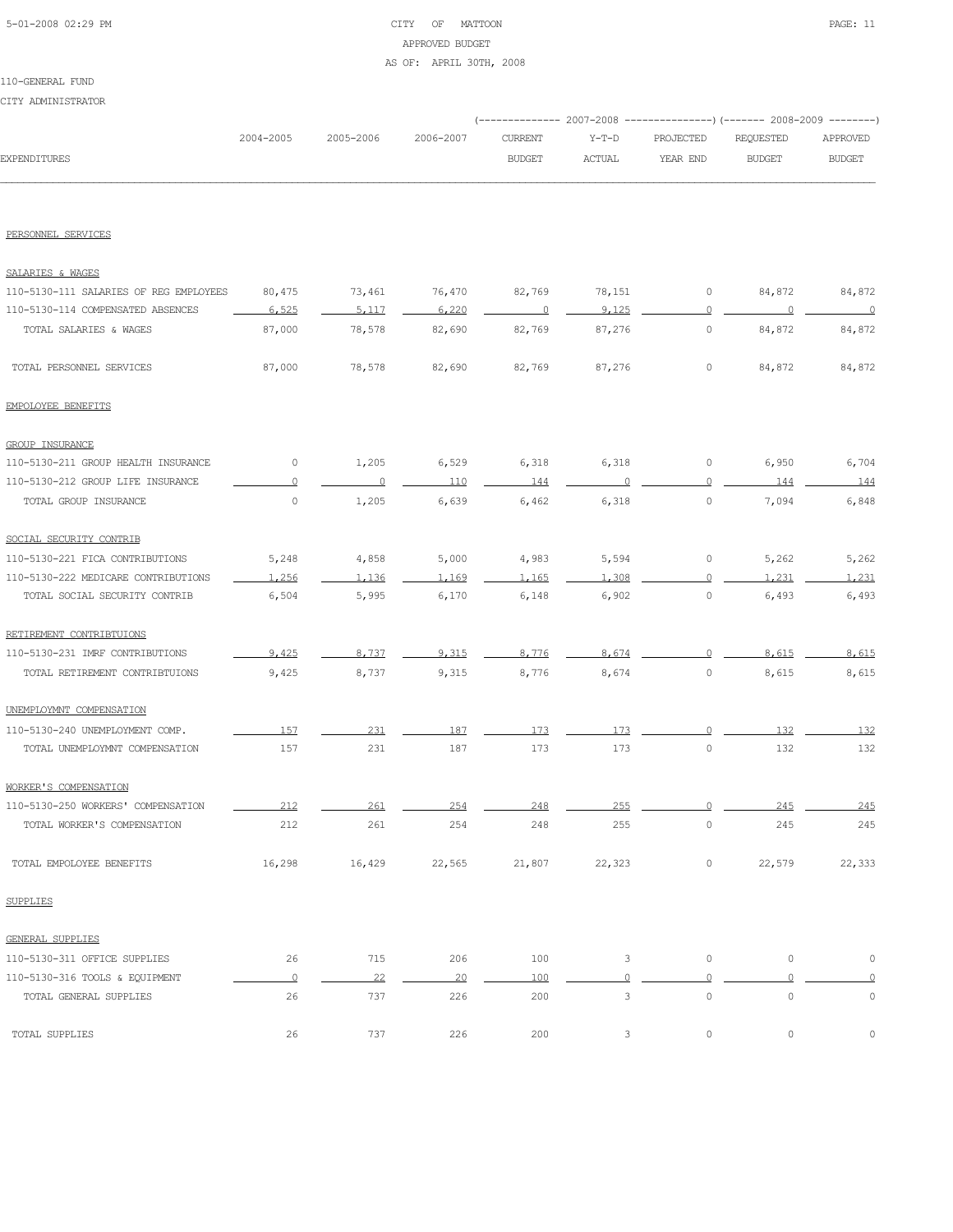# APPROVED BUDGET

AS OF: APRIL 30TH, 2008

|  | 110-GENERAL FUND |  |
|--|------------------|--|
|  |                  |  |

CITY ADMINISTRATOR (-------------- 2007-2008 ---------------)(------- 2008-2009 --------) 2004-2005 2005-2006 2006-2007 CURRENT Y-T-D PROJECTED REQUESTED APPROVED EXPENDITURES BUDGET ACTUAL YEAR END BUDGET BUDGET PURCHASED PROP MAINT SRV REPAIR & MAINT SERVICES 110-5130-431 REPAIR OF OFFICE EQUIPMENT 0 0 0 0 0 0 0 0 TOTAL REPAIR & MAINT SERVICES 0 0 0 0 0 0 0 0 RENTALS 110-5130-440 RENTALS 0 0 0 0 0 0 0 0 TOTAL RENTALS 0 0 0 0 0 0 0 0 TOTAL PURCHASED PROP MAINT SRV 0 0 0 0 0 0 0 0 OTHER PURCHASED SERVICES ADVERTISING 110-5130-540 ADVERTISING 0 1,088 0 0 0 0 0 0 TOTAL ADVERTISING 0 1,088 0 0 0 0 0 0 PRINTING & BUILDING 110-5130-550 PRINTING & BINDING 953 108 25 0 159 0 250 250 TOTAL PRINTING & BUILDING 953 108 25 0 159 0 250 250 EMPLOYEE BUSINESS EXP 110-5130-561 BUSINESS MEETING EXPENSE 439 3,149 1,156 1,000 833 0 1,000 1,000 110-5130-562 TRAVEL & TRAINING 0 750 2,744 2,000 2,225 0 2,500 2,500 110-5130-564 PRIVATE VEHICLE EXP REIMB 3,011 1,632 174 1,000 373 0 750 750 110-5130-565 CELLULAR PHONE EXP REIMB 503 445 937 1,100 1,173 0 1,100 1,100 110-5130-569 DRUG AND ALCOHOL TESTING 0 0 0 0 0 0 0 0 TOTAL EMPLOYEE BUSINESS EXP 3,953 5,977 5,011 5,100 4,605 0 5,350 5,350 OTHER PURCHASED SERVICES 110-5130-571 DUES & MEMBERSHIPS 1,094 913 205 1,000 439 0 1,000 1,000 1,000 TOTAL OTHER PURCHASED SERVICES  $1,094$  913 205 1,000 439 0 1,000 1,000 1,000 TOTAL OTHER PURCHASED SERVICES 6,001 8,087 5,241 6,100 5,203 0 6,600 6,600 OTHER OBJECTS COMPUTER INFO SYS OBJECT 110-5130-863 DESKTOP WORK STATION 789 0 0 0 0 0 0 0 TOTAL COMPUTER INFO SYS OBJECT 789 0 0 0 0 0 0 0 TOTAL OTHER OBJECTS 789 0 0 0 0 0 0 0 TOTAL CITY ADMINISTRATOR 110,114 103,831 110,721 110,876 114,805 0 114,051 113,805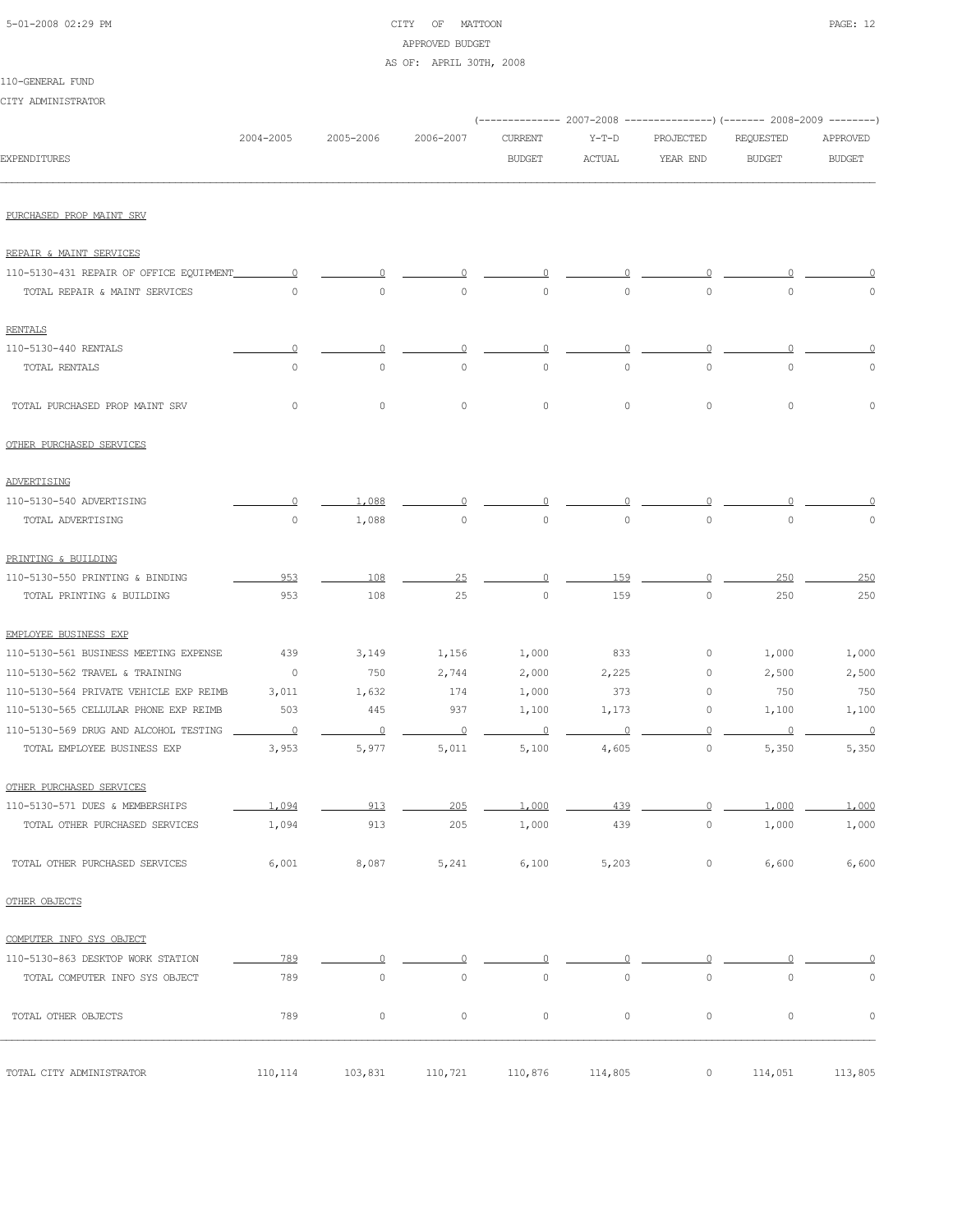# 5-01-2008 02:29 PM CITY OF MATTOON PAGE: 13 APPROVED BUDGET

#### AS OF: APRIL 30TH, 2008

# 110-GENERAL FUND

FINANCIAL ADMINISTRATION

|                     |           |                     |               |               | (-------------- 2007-2008 ----------------) (------- 2008-2009 --------) |               |               |
|---------------------|-----------|---------------------|---------------|---------------|--------------------------------------------------------------------------|---------------|---------------|
|                     | 2004-2005 | 2005-2006 2006-2007 |               | CURRENT Y-T-D | PROJECTED REOUESTED                                                      |               | APPROVED      |
| <b>EXPENDITURES</b> |           |                     | <b>BUDGET</b> | <b>ACTUAL</b> | YEAR END                                                                 | <b>BUDGET</b> | <b>BUDGET</b> |
|                     |           |                     |               |               |                                                                          |               |               |

#### PERSONNEL SERVICES

| SALARIES & WAGES                        |          |         |         |                |          |                |         |         |
|-----------------------------------------|----------|---------|---------|----------------|----------|----------------|---------|---------|
| 110-5150-111 SALARIES OF REG EMPLOYEES  | 36,585   | 39,213  | 29,949  | 30,745         | 25,718   | $\circ$        | 31,886  | 31,886  |
| 110-5150-112 SALARIES OF TEMP EMPLPYEES | $\circ$  | $\circ$ | $\circ$ | $\circ$        | $\circ$  | 0              | $\circ$ | $\circ$ |
| 110-5150-113 OVERTIME                   | $\circ$  | $\circ$ | 101     | 96             | 55       | 0              | 294     | 294     |
| 110-5150-114 COMPENSATED ABSENCES       | 3,244    | 5.427   | 2.451   | $\overline{0}$ | 2.619    | $\circ$        | $\circ$ | $\circ$ |
| TOTAL SALARIES & WAGES                  | 39,829   | 44,640  | 32,500  | 30,841         | 28,392   | $\mathbb O$    | 32,180  | 32,180  |
| TOTAL PERSONNEL SERVICES                | 39,829   | 44,640  | 32,500  | 30,841         | 28,392   | $\circ$        | 32,180  | 32,180  |
| EMPOLOYEE BENEFITS                      |          |         |         |                |          |                |         |         |
| <b>GROUP INSURANCE</b>                  |          |         |         |                |          |                |         |         |
| 110-5150-211 GROUP HEALTH INSURANCE     | 8,365    | 6,877   | 4,230   | 4,296          | 3,425    | $\circ$        | 4,634   | 4,558   |
| 110-5150-212 GROUP LIFE INSURANCE       | $\Omega$ | $\circ$ | 75      | 98             | $\Omega$ | $\circ$        | 98      | 98      |
| TOTAL GROUP INSURANCE                   | 8,365    | 6,877   | 4,305   | 4,394          | 3,425    | $\circ$        | 4,732   | 4,656   |
| SOCIAL SECURITY CONTRIB                 |          |         |         |                |          |                |         |         |
| 110-5150-221 FICA CONTRIBUTIONS         | 2,608    | 3,061   | 1,983   | 1,912          | 1,741    | $\circ$        | 1,995   | 1,995   |
| 110-5150-222 MEDICARE CONTRIBUTIONS     | 833      | 595     | 464     | 447            | 407      | $\circ$        | 466     | 466     |
| TOTAL SOCIAL SECURITY CONTRIB           | 3,440    | 3,657   | 2,446   | 2,359          | 2,148    | $\circ$        | 2,461   | 2,461   |
| RETIREMENT CONTRIBTUIONS                |          |         |         |                |          |                |         |         |
| 110-5150-231 IMRF CONTRIBUTIONS         | 4,080    | 4.632   | 3,792   | 3.368          | 2,999    | $\Omega$       | 3,266   | 3,266   |
| TOTAL RETIREMENT CONTRIBTUIONS          | 4,080    | 4,632   | 3,792   | 3,368          | 2,999    | 0              | 3,266   | 3,266   |
| UNEMPLOYMNT COMPENSATION                |          |         |         |                |          |                |         |         |
| 110-5150-240 UNEMPLOYMENT COMP.         | 160      | 236     | 191     | 118            | 118      | $\Omega$       | 90      | 90      |
| TOTAL UNEMPLOYMNT COMPENSATION          | 160      | 236     | 191     | 118            | 118      | $\mathbb O$    | 90      | 90      |
| WORKER'S COMPENSATION                   |          |         |         |                |          |                |         |         |
| 110-5150-250 WORKERS' COMPENSATION      | 96       | 120     | 135     | 93             | 98       | $\Omega$       | 93      | 93      |
| TOTAL WORKER'S COMPENSATION             | 96       | 120     | 135     | 93             | 98       | $\circ$        | 93      | 93      |
| TOTAL EMPOLOYEE BENEFITS                | 16,142   | 15,522  | 10,869  | 10,332         | 8,788    | $\circ$        | 10,642  | 10,566  |
| <b>SUPPLIES</b>                         |          |         |         |                |          |                |         |         |
| GENERAL SUPPLIES                        |          |         |         |                |          |                |         |         |
| 110-5150-311 OFFICE SUPPLIES            | 6,116    | 2,061   | 2,794   | 2,500          | 1,737    | $\circ$        | 2,000   | 2,000   |
| 110-5150-319 MISCELLANEOUS SUPPLIES     | 604      | 499     | 1,233   | 500            | 175      | $\overline{0}$ | 250     | 250     |
| TOTAL GENERAL SUPPLIES                  | 6,721    | 2,560   | 4,027   | 3,000          | 1,913    | $\mathbb O$    | 2,250   | 2,250   |
| TOTAL SUPPLIES                          | 6,721    | 2,560   | 4,027   | 3,000          | 1,913    | $\mathbb O$    | 2,250   | 2,250   |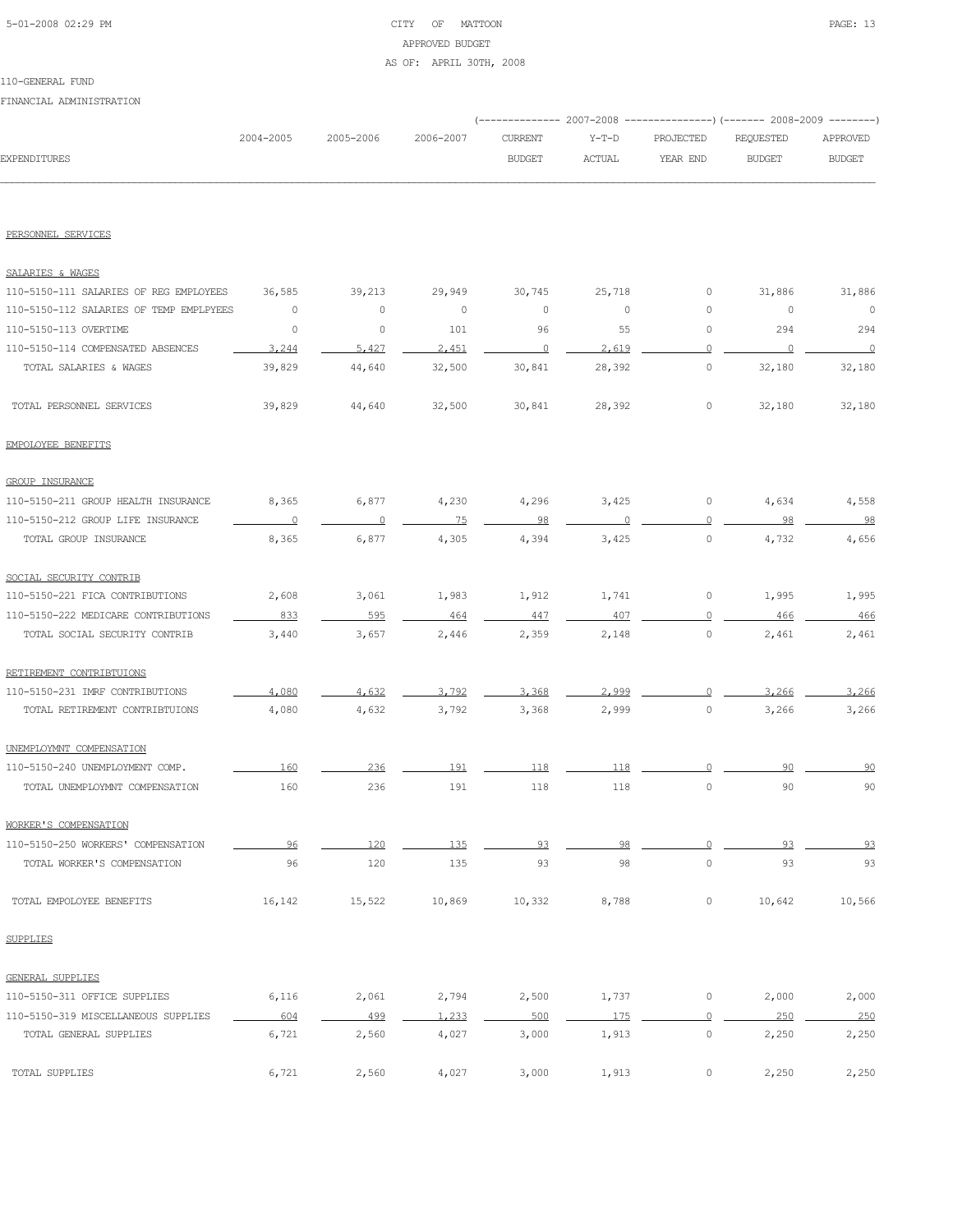# 5-01-2008 02:29 PM CITY OF MATTOON PAGE: 14 APPROVED BUDGET

AS OF: APRIL 30TH, 2008

| 110-GENERAL FUND |  |
|------------------|--|
|------------------|--|

| FINANCIAL ADMINISTRATION                |             |             |                     |                |               |             |                                                                                                |               |
|-----------------------------------------|-------------|-------------|---------------------|----------------|---------------|-------------|------------------------------------------------------------------------------------------------|---------------|
|                                         | 2004-2005   | 2005-2006   | 2006-2007           | <b>CURRENT</b> | $Y-T-D$       | PROJECTED   | ------------        2007-2008 ---------------)        (------- 2008-2009 --------<br>REQUESTED | APPROVED      |
| <b>EXPENDITURES</b>                     |             |             |                     | <b>BUDGET</b>  | <b>ACTUAL</b> | YEAR END    | <b>BUDGET</b>                                                                                  | <b>BUDGET</b> |
| PURCHASED PROP MAINT SRV                |             |             |                     |                |               |             |                                                                                                |               |
| <b>RENTALS</b>                          |             |             |                     |                |               |             |                                                                                                |               |
| 110-5150-440 RENTALS                    |             |             |                     |                |               |             |                                                                                                |               |
| TOTAL RENTALS                           | $\circ$     | $\circ$     | $\circ$             | $\circ$        | $\circ$       | $\circ$     | $\circ$                                                                                        | 0             |
| TOTAL PURCHASED PROP MAINT SRV          | $\circ$     | $\circ$     | 0                   | $\circ$        | $\circ$       | $\circ$     | $\circ$                                                                                        | $\circ$       |
| OTHER PURCHASED SERVICES                |             |             |                     |                |               |             |                                                                                                |               |
| PROFESSIONAL SERVICES                   |             |             |                     |                |               |             |                                                                                                |               |
| 110-5150-513 AUDITING & ACCOUNTING SERV | 14,667      | 13,325      | 15,775              | 14,300         | 14,300        | 0           | 34,500                                                                                         | 34,500        |
| 110-5150-516 TECHNOLOGY SUPPORT SERVIC  | 7,230       | 7,539       | 9,443               | 10,500         | 9.899         | 0           | 11,300                                                                                         | 11,300        |
| TOTAL PROFESSIONAL SERVICES             | 21,897      | 20,864      | 25,218              | 24,800         | 24,199        | $\circ$     | 45,800                                                                                         | 45,800        |
| INSURANCE                               |             |             |                     |                |               |             |                                                                                                |               |
| 110-5150-521 PUBLIC OFFICAL BONDING FEE | 0           | 869         |                     | 0              |               |             |                                                                                                |               |
| TOTAL INSURANCE                         | $\mathbb O$ | 869         | 0                   | $\mathbb O$    | $\circ$       | $\circ$     | $\circ$                                                                                        | 0             |
| COMMUNICATION                           |             |             |                     |                |               |             |                                                                                                |               |
| 110-5150-531 POSTAGE                    | 13          | 14          | 21                  | 100            | $\circ$       | $\circ$     | $\circ$                                                                                        | 0             |
| 110-5150-532 TELEPHONE                  | 608         | 867         | 998                 | 850            | 1.137         | $\Omega$    | 1,000                                                                                          | 1,000         |
| TOTAL COMMUNICATION                     | 622         | 881         | 1,019               | 950            | 1,137         | $\circ$     | 1,000                                                                                          | 1,000         |
| EMPLOYEE BUSINESS EXP                   |             |             |                     |                |               |             |                                                                                                |               |
| 110-5150-562 TRAVEL & TRAINING          | 1,292       | 1,244       | 1,862               | 1,750          | 83            | $\Omega$    | 500                                                                                            | 500           |
| TOTAL EMPLOYEE BUSINESS EXP             | 1,292       | 1,244       | 1,862               | 1,750          | 83            | $\circ$     | 500                                                                                            | 500           |
| OTHER PURCHASED SERVICES                |             |             |                     |                |               |             |                                                                                                |               |
| 110-5150-571 DUES & MEMBERSHIP          | 160         | 210         | 0                   | $\circ$        | $\mathbb O$   | $\mathbb O$ | $\circ$                                                                                        | 0             |
| 110-5150-576 SECURITY SERVICES          | 300         | 300         | 300                 |                | 300           |             |                                                                                                |               |
| TOTAL OTHER PURCHASED SERVICES          | 460         | 510         | 300                 | $\circ$        | 300           | $\circ$     | $\circ$                                                                                        | $\circ$       |
| TOTAL OTHER PURCHASED SERVICES          | 24,270      | 24,368      | 28,399              | 27,500         | 25,719        | $\circ$     | 47,300                                                                                         | 47,300        |
| OTHER OBJECTS                           |             |             |                     |                |               |             |                                                                                                |               |
| FINANCIAL TRANS OBJECTS                 |             |             |                     |                |               |             |                                                                                                |               |
| 110-5150-811 BANK SERVICE CHARGES       | 11,963      | 11,659      | 8,321               | 8,000          | 8,599         | 0           | 9,000                                                                                          | 9,000         |
| 110-5150-813 OTHER REFUNDS              | $\circ$     | 0           | 3,928<br>$\sqrt{ }$ | $\circ$        | $\circ$       | 0           | $\circ$                                                                                        | $\circ$       |
| 110-5150-814 PRINT/COPY MACH LEASE & MA | $\circ$     | $\mathbb O$ | $\mathbb O$         | $\circ$        | $\circ$       | $\mathbb O$ | $\circ$                                                                                        | $\circ$       |
| 110-5150-815 POSTAGE METER LEASE & MAIN | $\circ$     | $\mathbb O$ | $\mathbb O$         | $\circ$        | $\circ$       | $\mathbb O$ | $\circ$                                                                                        | $\circ$       |
| 110-5150-816 FARM EXPENSES              | 2,032       | 1,980       | 1,774               | 1,750          | 116           | $\circ$     | 2,000                                                                                          | 2,000         |
| TOTAL FINANCIAL TRANS OBJECTS           | 13,994      | 13,639      | 6,166               | 9,750          | 8,715         | $\circ$     | 11,000                                                                                         | 11,000        |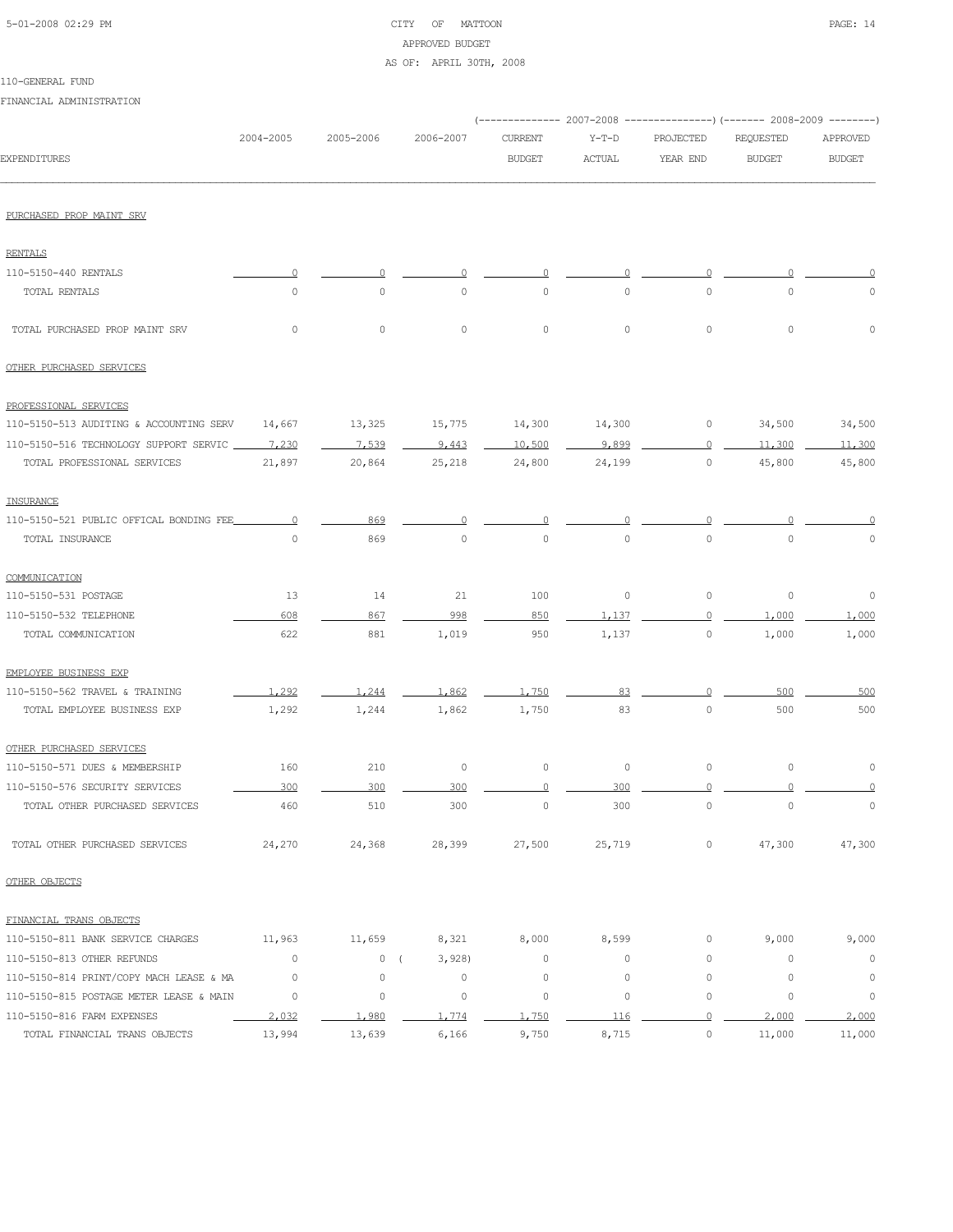# 5-01-2008 02:29 PM CITY OF MATTOON PAGE: 15 APPROVED BUDGET AS OF: APRIL 30TH, 2008

#### 110-GENERAL FUND

FINANCIAL ADMINISTRATION

|                                | 2004-2005 | 2005-2006 | 2006-2007 | CURRENT       | Y-T-D  | PROJECTED | REQUESTED     | APPROVED      |
|--------------------------------|-----------|-----------|-----------|---------------|--------|-----------|---------------|---------------|
| <b>EXPENDITURES</b>            |           |           |           | <b>BUDGET</b> | ACTUAL | YEAR END  | <b>BUDGET</b> | <b>BUDGET</b> |
|                                |           |           |           |               |        |           |               |               |
| SPECIAL EVENT OBJECTS          |           |           |           |               |        |           |               |               |
| 110-5150-830 BAD DEBT EXPENSE  |           |           | 420       | 1.250         | 230    |           |               |               |
| TOTAL SPECIAL EVENT OBJECTS    | $\circ$   | 0         | 420       | 1,250         | 230    | 0         | $\circ$       | $\circ$       |
| TOTAL OTHER OBJECTS            | 13,994    | 13,639    | 6,587     | 11,000        | 8,945  | $\circ$   | 11,000        | 11,000        |
| TOTAL FINANCIAL ADMINISTRATION | 100,956   | 100,730   | 82,382    | 82,673        | 73,757 | $\circ$   | 103,372       | 103,296       |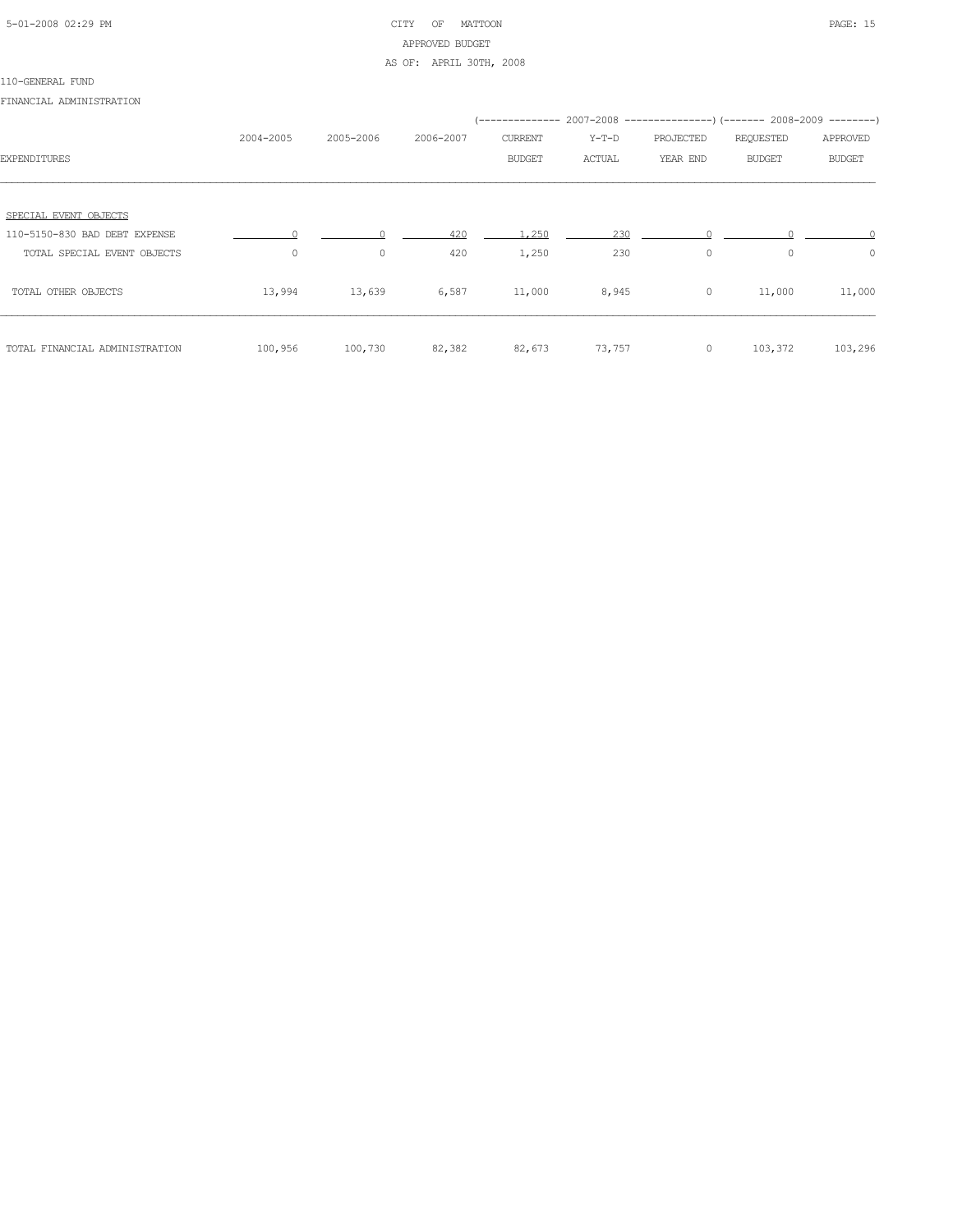# 5-01-2008 02:29 PM CITY OF MATTOON PAGE: 16 APPROVED BUDGET AS OF: APRIL 30TH, 2008

110-GENERAL FUND LEGAL SERVICES

|                                               |                          |                |           |                |               |                | (-------------- 2007-2008 ----------------) (------- 2008-2009 --------) |                          |
|-----------------------------------------------|--------------------------|----------------|-----------|----------------|---------------|----------------|--------------------------------------------------------------------------|--------------------------|
|                                               | 2004-2005                | 2005-2006      | 2006-2007 | <b>CURRENT</b> | Y-T-D         | PROJECTED      | REQUESTED                                                                | <b>APPROVED</b>          |
| <b>EXPENDITURES</b>                           |                          |                |           | <b>BUDGET</b>  | <b>ACTUAL</b> | YEAR END       | <b>BUDGET</b>                                                            | <b>BUDGET</b>            |
|                                               |                          |                |           |                |               |                |                                                                          |                          |
| PERSONNEL SERVICES                            |                          |                |           |                |               |                |                                                                          |                          |
| SALARIES & WAGES                              |                          |                |           |                |               |                |                                                                          |                          |
| 110-5160-111 SALARIES OF REG EMPLOYEES        | 50,122                   | 55,041         | 55,002    | 58,513         | 52,113        | 0              | 59,859                                                                   | 59,859                   |
| 110-5160-113 OVERTIME                         | 0                        | $\circ$        | 60        | 102            | 113           | 0              | 215                                                                      | 215                      |
| 110-5160-114 COMPENSATED ABSENCES             | 1.833                    | 3,208          | 5,050     | $\overline{0}$ | 6,339         | $\circ$        | $\circ$                                                                  | $\overline{0}$           |
| TOTAL SALARIES & WAGES                        | 51,955                   | 58,249         | 60,111    | 58,615         | 58,565        | 0              | 60,074                                                                   | 60,074                   |
| TOTAL PERSONNEL SERVICES                      | 51,955                   | 58,249         | 60,111    | 58,615         | 58,565        | 0              | 60,074                                                                   | 60,074                   |
| EMPOLOYEE BENEFITS                            |                          |                |           |                |               |                |                                                                          |                          |
| <b>GROUP INSURANCE</b>                        |                          |                |           |                |               |                |                                                                          |                          |
| 110-5160-211 GROUP HEALTH INSURANCE           | 6,543                    | 6,152          | 7,129     | 3,932          | 6,496         | 0              | 4,325                                                                    | 3,299                    |
| 110-5160-212 GROUP LIFE INSURANCE             | $\overline{\phantom{0}}$ | $\overline{0}$ | 110       | 144            |               | $\Omega$       | 144                                                                      | 144                      |
| TOTAL GROUP INSURANCE                         | 6,543                    | 6,152          | 7,239     | 4,076          | 6,496         | $\circ$        | 4,469                                                                    | 3,443                    |
| SOCIAL SECURITY CONTRIB                       |                          |                |           |                |               |                |                                                                          |                          |
| 110-5160-221 FICA                             | 2,947                    | 3,378          | 3,455     | 3,628          | 3,579         | 0              | 3,724                                                                    | 3,724                    |
| 110-5160-222 MEDICARE                         | 689                      | 790            | 808       | 848            | 837           | $\Omega$       | 871                                                                      | 871                      |
| TOTAL SOCIAL SECURITY CONTRIB                 | 3,636                    | 4,168          | 4,263     | 4,476          | 4,417         | 0              | 4,595                                                                    | 4,595                    |
| RETIREMENT CONTRIBTUIONS                      |                          |                |           |                |               |                |                                                                          |                          |
| 110-5160-231 IMRF                             | 5,187                    | 6,135          | 6,575     | 6,390          | 6.165         |                | 6,096                                                                    | 6,096                    |
| TOTAL RETIREMENT CONTRIBTUIONS                | 5,187                    | 6,135          | 6,575     | 6,390          | 6,165         | $\circ$        | 6,096                                                                    | 6,096                    |
| UNEMPLOYMNT COMPENSATION                      |                          |                |           |                |               |                |                                                                          |                          |
| 110-5160-240 UNEMPLOYMENT COMP.               | 157                      | 231            | 187       | 173            | 173           |                | 132                                                                      | 132                      |
| TOTAL UNEMPLOYMNT COMPENSATION                | 157                      | 231            | 187       | 173            | 173           | $\circ$        | 132                                                                      | 132                      |
| WORKER'S COMPENSATION                         |                          |                |           |                |               |                |                                                                          |                          |
| 110-5160-250 WORKERS' COMPENSATION            | 140                      | 170            | 182       | 176            | 179           | $\overline{0}$ | 174                                                                      | 174                      |
| TOTAL WORKER'S COMPENSATION                   | 140                      | 170            | 182       | 176            | 179           | $\mathbb O$    | 174                                                                      | 174                      |
| TOTAL EMPOLOYEE BENEFITS                      | 15,663                   | 16,857         | 18,446    | 15,291         | 17,430        | $\circ$        | 15,466                                                                   | 14,440                   |
| SUPPLIES                                      |                          |                |           |                |               |                |                                                                          |                          |
| GENERAL SUPPLIES                              |                          |                |           |                |               |                |                                                                          |                          |
| 110-5160-311 OFFICE SUPPLIES                  | 2,553                    | 1,297          | 1,728     | 2,000          | 1,888         | $\circ$        | 1,000                                                                    | 1,000                    |
| 110-5160-319 MISC. SUPPLIES (NUISANCE E 1,143 |                          | 689            | 1,251     | 1,250          | 1,930         | $\overline{0}$ | $\overline{0}$                                                           | $\overline{\phantom{a}}$ |
| TOTAL GENERAL SUPPLIES                        | 3,696                    | 1,986          | 2,980     | 3,250          | 3,818         | $\circ$        | 1,000                                                                    | 1,000                    |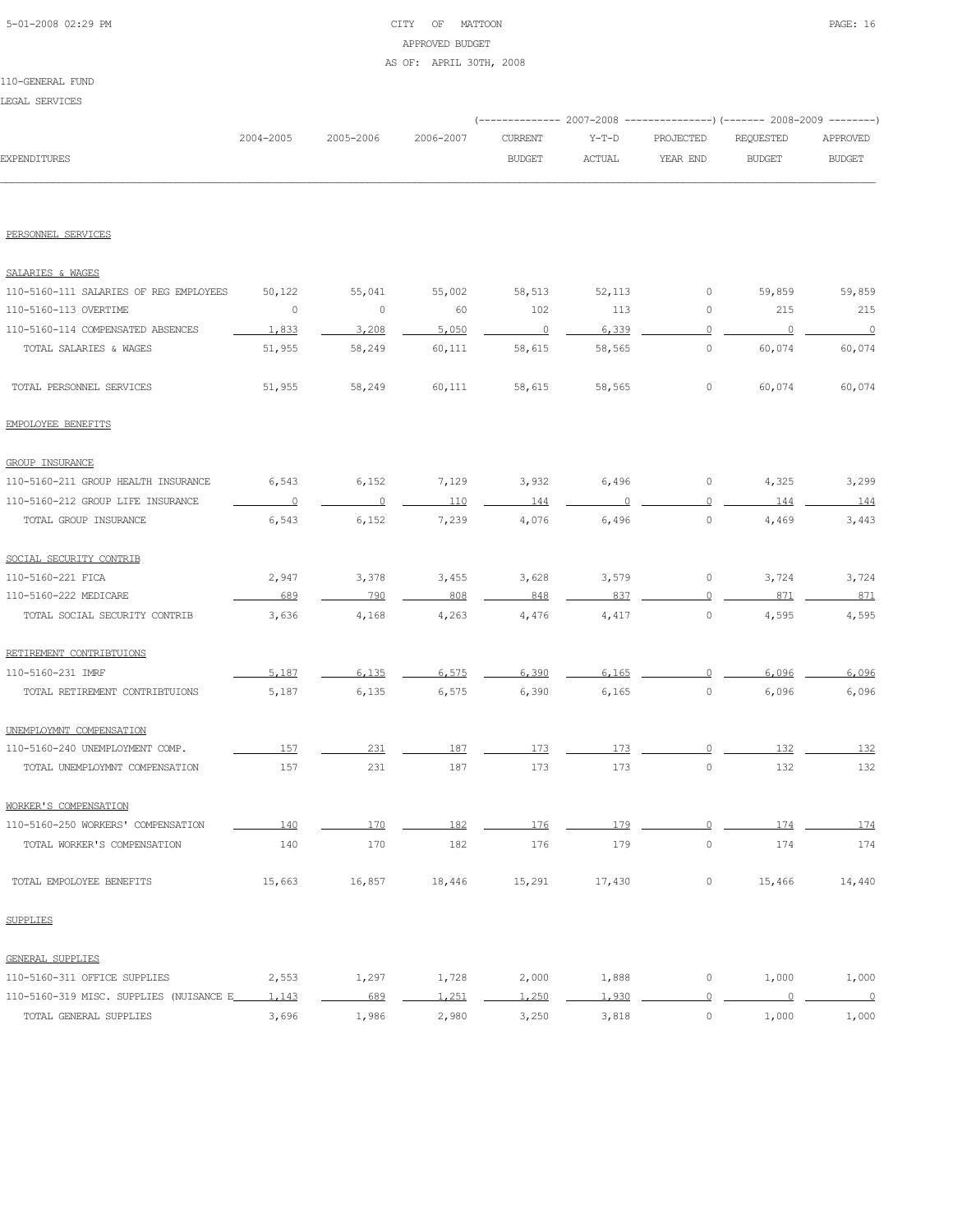# 5-01-2008 02:29 PM CITY OF MATTOON PAGE: 17 APPROVED BUDGET AS OF: APRIL 30TH, 2008

#### 110-GENERAL FUND

LEGAL SERVICES

|                                         |             |           |             |                |               | (------------- 2007-2008 ---------------) (------- 2008-2009 --------) |                     |               |  |
|-----------------------------------------|-------------|-----------|-------------|----------------|---------------|------------------------------------------------------------------------|---------------------|---------------|--|
|                                         | 2004-2005   | 2005-2006 | 2006-2007   | <b>CURRENT</b> | $Y-T-D$       | PROJECTED                                                              | REQUESTED           | APPROVED      |  |
| <b>EXPENDITURES</b>                     |             |           |             | <b>BUDGET</b>  | <b>ACTUAL</b> | YEAR END                                                               | <b>BUDGET</b>       | <b>BUDGET</b> |  |
| <b>BOOKS &amp; PERIODICALS</b>          |             |           |             |                |               |                                                                        |                     |               |  |
| 110-5160-340 BOOKS & PERIODICALS        | 4,670       | 4,231     | 4,352       | 4,500          | 3.983         | 0                                                                      | 4,200               | 4,200         |  |
| TOTAL BOOKS & PERIODICALS               | 4,670       | 4,231     | 4,352       | 4,500          | 3,983         | 0                                                                      | 4,200               | 4,200         |  |
| TOTAL SUPPLIES                          | 8,366       | 6,217     | 7,331       | 7,750          | 7,801         | 0                                                                      | 5,200               | 5,200         |  |
| OTHER PURCHASED SERVICES                |             |           |             |                |               |                                                                        |                     |               |  |
| PROFESSIONAL SERVICES                   |             |           |             |                |               |                                                                        |                     |               |  |
| 110-5160-514 CITY ATTORNEY RETAINER, FE | 0           | $\circ$   | $\circ$     | 0              | 0             | $\circ$                                                                | 0                   | $\circ$       |  |
| 110-5160-515 LABOR RELATIONS COUNSEL    | 14,335      | 5,945     | 1,850       | 1,000          | 349           | 0                                                                      | 1,000               | 1,000         |  |
| 110-5160-519 OTHER PROFESSIONAL SERVICE | 5,587       | 4.753     | 8,164       | 4,000          | 442           | 0                                                                      | 1,000               | 1,000         |  |
| TOTAL PROFESSIONAL SERVICES             | 19,922      | 10,698    | 10,014      | 5,000          | 791           | $\circ$                                                                | 2,000               | 2,000         |  |
| COMMUNICATION                           |             |           |             |                |               |                                                                        |                     |               |  |
| 110-5160-531 POSTAGE                    |             |           |             |                |               |                                                                        |                     |               |  |
| TOTAL COMMUNICATION                     | $\circ$     | $\circ$   | $\mathbb O$ | $\circ$        | $\mathbf 0$   | 0                                                                      | $\circ$             | 0             |  |
| EMPLOYEE BUSINESS EXP                   |             |           |             |                |               |                                                                        |                     |               |  |
| 110-5160-562 TRAVEL & TRAINING          | 908         | 383       | 569         | 750            | 1,565         | 0                                                                      | 2,000               | 2,000         |  |
| 110-5160-565 CELLULAR TELEPHONE REIMBUR | $\Omega$    | $\circ$   | 700         | 1,200          | 1,200         | 0                                                                      | 1,200               | 1,200         |  |
| TOTAL EMPLOYEE BUSINESS EXP             | 908         | 383       | 1,269       | 1,950          | 2,765         | 0                                                                      | 3,200               | 3,200         |  |
| OTHER PURCHASED SERVICES                |             |           |             |                |               |                                                                        |                     |               |  |
| 110-5160-571 DUES & MEMBERSHIPS         | 694         | 678       | 1,520       | 1,500          | 834           | 0                                                                      | 1,500               | 1,500         |  |
| 110-5160-579 OTHER PURCHASED SERVICES   | 2,294       | 4.429     | 8,118       | 7,500          | 8,753         | $\overline{0}$                                                         | 11,000              | 11,000        |  |
| TOTAL OTHER PURCHASED SERVICES          | 2,988       | 5,107     | 9,638       | 9,000          | 9,587         | 0                                                                      | 12,500              | 12,500        |  |
| TOTAL OTHER PURCHASED SERVICES          | 23,818      | 16,187    | 20,920      | 15,950         | 13,142        | 0                                                                      | 17,700              | 17,700        |  |
| OTHER OBJECTS                           |             |           |             |                |               |                                                                        |                     |               |  |
| COMPUTER INFO SYS OBJECT                |             |           |             |                |               |                                                                        |                     |               |  |
| 110-5160-863 COMPUTERS                  |             |           |             | 1,650          | 1,259         | Ω                                                                      |                     | 0             |  |
| TOTAL COMPUTER INFO SYS OBJECT          | $\mathbb O$ | 0         | $\mathbb O$ | 1,650          | 1,259         | 0                                                                      | $\mathsf{O}\xspace$ | 0             |  |
| TOTAL OTHER OBJECTS                     | 0           | 0         | 0           | 1,650          | 1,259         | 0                                                                      | 0                   | $\circ$       |  |
| TOTAL LEGAL SERVICES                    | 99,802      | 97,510    | 106,809     | 99,256         | 98,196        | 0                                                                      | 98,440              | 97,414        |  |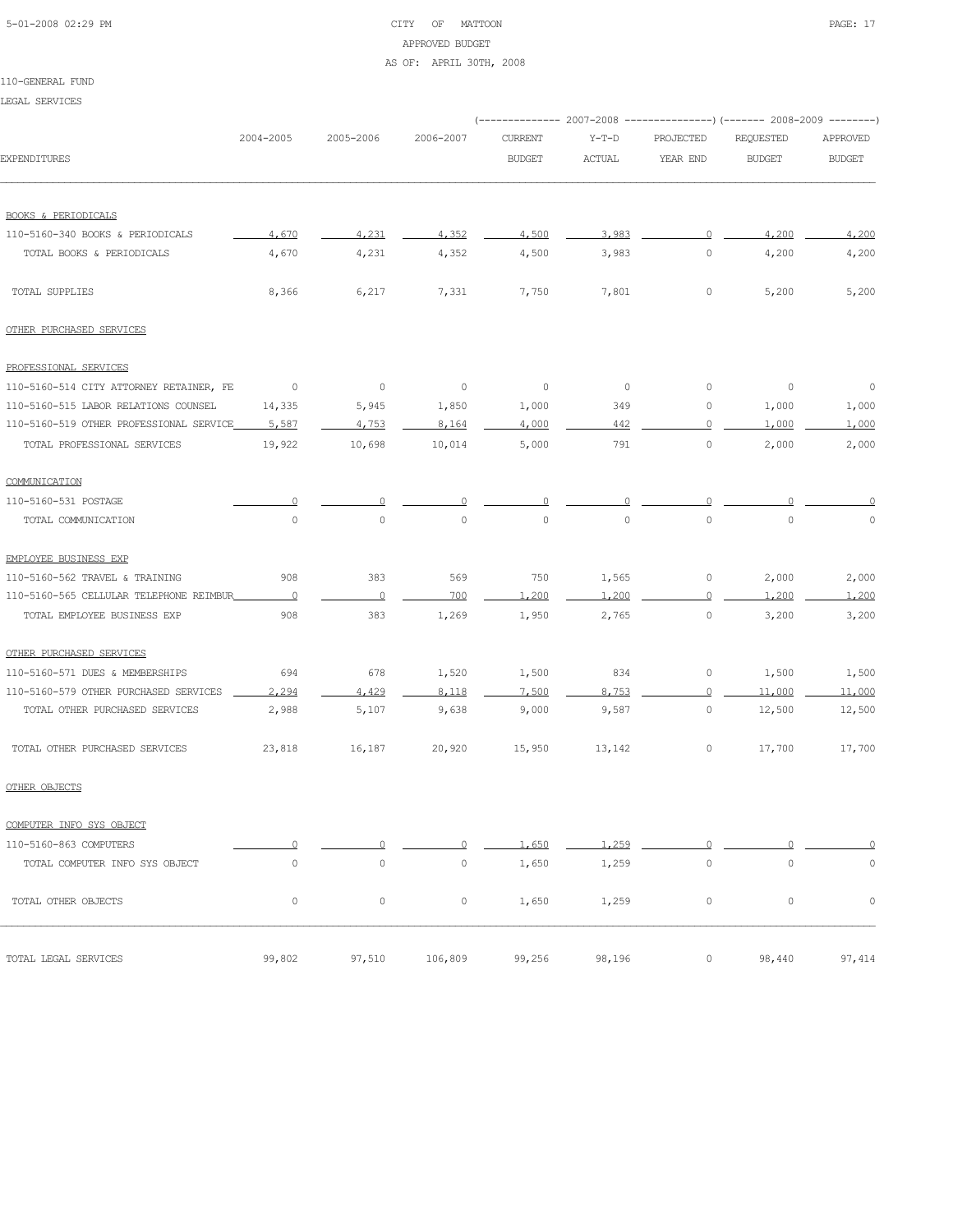# 5-01-2008 02:29 PM CITY OF MATTOON PAGE: 18 APPROVED BUDGET

#### AS OF: APRIL 30TH, 2008

#### 110-GENERAL FUND

COMPUTER INFO SYSTEMS

|                     |           |                     |         |               | (-------------- 2007-2008 ----------------) (------- 2008-2009 ---------) |        |               |
|---------------------|-----------|---------------------|---------|---------------|---------------------------------------------------------------------------|--------|---------------|
|                     | 2004-2005 | 2005-2006 2006-2007 | CURRENT |               | Y-T-D PROJECTED REOUESTED                                                 |        | APPROVED      |
| <b>EXPENDITURES</b> |           |                     | BUDGET  | <b>ACTUAL</b> | YEAR END                                                                  | BUDGET | <b>BUDGET</b> |
|                     |           |                     |         |               |                                                                           |        |               |

#### PERSONNEL SERVICES

| SALARIES & WAGES                        |         |              |                     |          |         |                |          |          |
|-----------------------------------------|---------|--------------|---------------------|----------|---------|----------------|----------|----------|
| 110-5170-111 SALARIES OF REG EMPLOYEES  | 36,484  | 38,615       | 71,995              | 96,177   | 84,971  | 0              | 99,062   | 99,062   |
| 110-5170-112 SALARIES OF TEMP EMPLOYEES | 0       | $\circ$      | 0                   | $\circ$  | 0       | $\circ$        | 0        | 0        |
| 110-5170-113 OVERTIME                   | $\circ$ | $\circ$      | $\circ$             | $\circ$  | $\circ$ | $\circ$        | $\circ$  | 0        |
| 110-5170-114 COMPENSATED ABSCENSES      | 1,516   | 2,385        | 3,920               | $\Omega$ | 6,854   | $\overline{0}$ | $\Omega$ | $\Omega$ |
| TOTAL SALARIES & WAGES                  | 38,000  | 41,000       | 75,915              | 96,177   | 91,825  | $\circ$        | 99,062   | 99,062   |
| TOTAL PERSONNEL SERVICES                | 38,000  | 41,000       | 75,915              | 96,177   | 91,825  | 0              | 99,062   | 99,062   |
| EMPOLOYEE BENEFITS                      |         |              |                     |          |         |                |          |          |
| <b>GROUP INSURANCE</b>                  |         |              |                     |          |         |                |          |          |
| 110-5170-211 GROUP HEALTH INSURANCE     | 0       | $\circ$      | 5,895               | 6,318    | 6,318   | 0              | 6,950    | 6,704    |
| 110-5170-212 GROUP LIFE INSURANCE       | $\circ$ | $\Omega$     | 221                 | 288      | $\circ$ | $\Omega$       | 288      | 288      |
| TOTAL GROUP INSURANCE                   | $\circ$ | $\circ$      | 6,116               | 6,606    | 6,318   | $\circ$        | 7,238    | 6,992    |
| SOCIAL SECURITY CONTRIB                 |         |              |                     |          |         |                |          |          |
| 110-5170-221 FICA                       | 2,266   | 2,535        | 4,575               | 5,963    | 5,922   | $\circ$        | 6,142    | 6,142    |
| 110-5170-222 MEDICARE                   | 530     | 593          | 1,070               | 1.395    | 1,385   | 0              | 1,436    | 1,436    |
| TOTAL SOCIAL SECURITY CONTRIB           | 2,795   | 3,128        | 5,645               | 7,358    | 7,308   | $\circ$        | 7,578    | 7,578    |
| RETIREMENT CONTRIBTUIONS                |         |              |                     |          |         |                |          |          |
| 110-5170-231 IMRF                       | 3,975   | 4.599        | 8,687               | 10,502   | 10,203  | $\Omega$       | 10,055   | 10,055   |
| TOTAL RETIREMENT CONTRIBTUIONS          | 3,975   | 4,599        | 8,687               | 10,502   | 10,203  | $\circ$        | 10,055   | 10,055   |
| UNEMPLOYMNT COMPENSATION                |         |              |                     |          |         |                |          |          |
| 110-5170-240 UNEMPLOYMENT COMP.         | 157     | 231          | 374                 | 346      | 346     | 0              | 264      | 264      |
| TOTAL UNEMPLOYMNT COMPENSATION          | 157     | 231          | 374                 | 346      | 346     | $\circ$        | 264      | 264      |
| WORKER'S COMPENSATION                   |         |              |                     |          |         |                |          |          |
| 110-5170-250 WORKERS' COMPENSATION      | 92      | 123          | 250                 | 289      | 297     | $\cup$         | 287      | 287      |
| TOTAL WORKER'S COMPENSATION             | 92      | 123          | 250                 | 289      | 297     | $\circ$        | 287      | 287      |
| TOTAL EMPOLOYEE BENEFITS                | 7,019   | 8,081        | 21,071              | 25,101   | 24,472  | $\circ$        | 25,422   | 25,176   |
| <b>SUPPLIES</b>                         |         |              |                     |          |         |                |          |          |
| GENERAL SUPPLIES                        |         |              |                     |          |         |                |          |          |
| 110-5170-311 OFFICE SUPPLIES            | 74      | 27           | 93                  | 200      | 40      | $\mathbb O$    | 200      | 200      |
| 110-5170-312 CLEANING SUPPLIES          | 17      | $\mathsf{O}$ | $\mathsf{O}\xspace$ | 200      | $\circ$ | $\mathbb O$    | 200      | 200      |
| 110-5170-316 TOOLS & EQUIPMENT          | 954     | 886          | 4,178               | 2,000    | 1,096   | $\mathbb O$    | 2,000    | 2,000    |
| 110-5170-319 MISCELLANEOUS SUPPLIES     | 250     | 602          | 397                 | 1,000    | 1,013   | $\Omega$       | 1,000    | 1,000    |
| TOTAL GENERAL SUPPLIES                  | 1,296   | 1,514        | 4,669               | 3,400    | 2,148   | $\circ$        | 3,400    | 3,400    |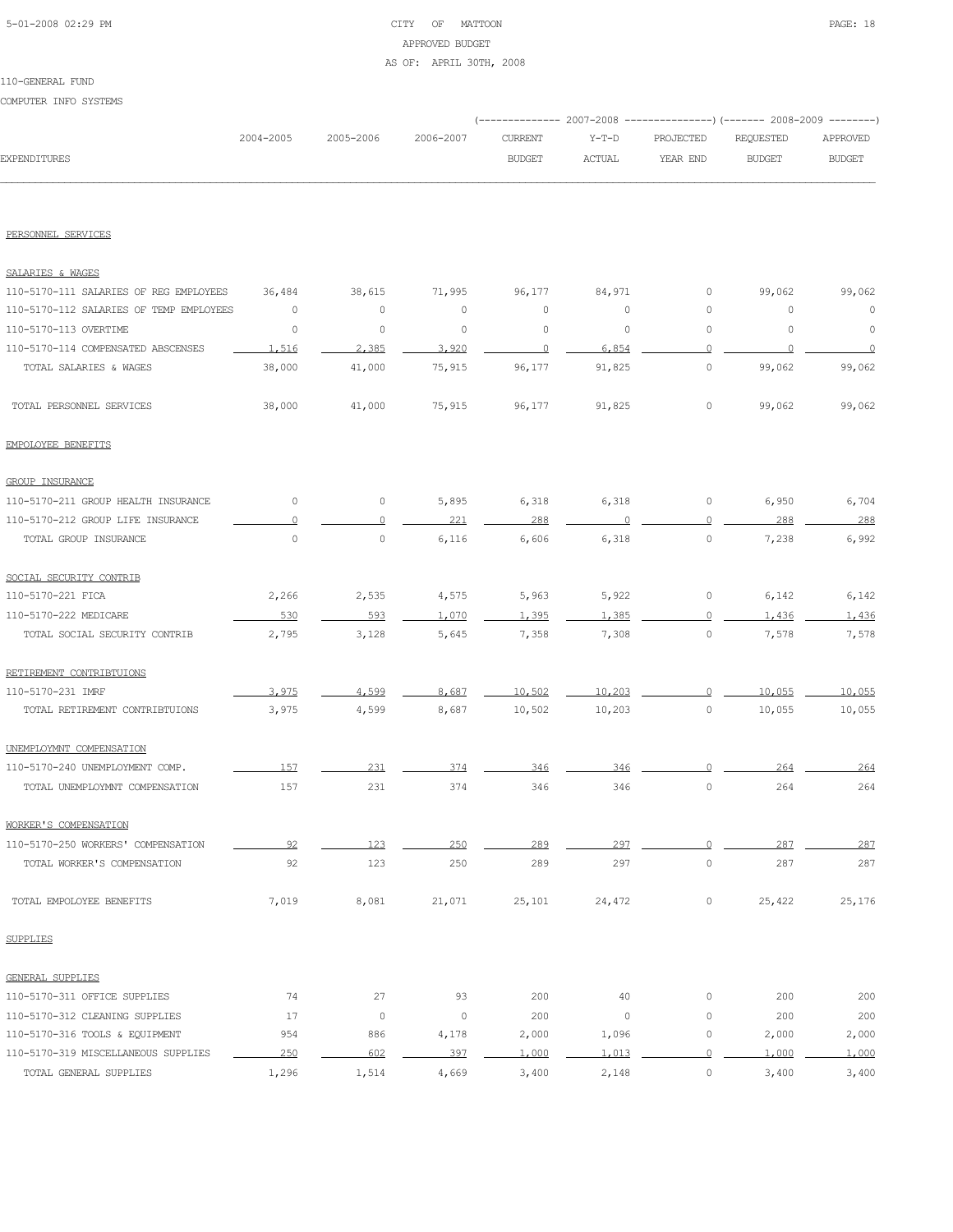# 5-01-2008 02:29 PM CITY OF MATTOON PAGE: 19 APPROVED BUDGET

#### AS OF: APRIL 30TH, 2008

#### 110-GENERAL FUND

COMPUTER INFO SYSTEMS

|                                                    | 2004-2005 | 2005-2006 | 2006-2007 | <b>CURRENT</b> | $Y-T-D$       | PROJECTED   | <b>REOUESTED</b> | APPROVED       |
|----------------------------------------------------|-----------|-----------|-----------|----------------|---------------|-------------|------------------|----------------|
| <b>EXPENDITURES</b>                                |           |           |           | <b>BUDGET</b>  | <b>ACTUAL</b> | YEAR END    | <b>BUDGET</b>    | <b>BUDGET</b>  |
|                                                    |           |           |           |                |               |             |                  |                |
| <b>ENERGY</b>                                      |           |           |           |                |               |             |                  |                |
| 110-5170-325 SOFTWARE                              |           | 0         | 988       | 2,000          | 102           | $\circ$     | 2,000            | 2,000          |
| TOTAL ENERGY                                       | $\circ$   | $\circ$   | 988       | 2,000          | 102           | $\circ$     | 2,000            | 2,000          |
| <b>BOOKS &amp; PERIODICALS</b>                     |           |           |           |                |               |             |                  |                |
| 110-5170-340 BOOKS & PERIODICALS                   | 359       | 348       | 198       | 25             | 129           | $\Omega$    | 250              | 250            |
| TOTAL BOOKS & PERIODICALS                          | 359       | 348       | 198       | 25             | 129           | $\circ$     | 250              | 250            |
| TOTAL SUPPLIES                                     | 1,654     | 1,862     | 5,855     | 5,425          | 2,380         | 0           | 5,650            | 5,650          |
| OTHER PURCHASED SERVICES                           |           |           |           |                |               |             |                  |                |
| PROFESSIONAL SERVICES                              |           |           |           |                |               |             |                  |                |
| 110-5170-516 TECHNOLOGY SUPPORT SERVIC ____ 21,665 |           | 14,545    | 14,700    | 12,000         | 2,977         | $\Omega$    | 10,000           | 10,000         |
| TOTAL PROFESSIONAL SERVICES                        | 21,665    | 14,545    | 14,700    | 12,000         | 2,977         | $\circ$     | 10,000           | 10,000         |
| COMMUNICATION                                      |           |           |           |                |               |             |                  |                |
| 110-5170-533 CELLULAR PHONE                        | $\Omega$  | 174       | 1,068     | 1,200          | 1,204         | $\Omega$    | 1,200            | 1,200          |
| TOTAL COMMUNICATION                                | $\circ$   | 174       | 1,068     | 1,200          | 1,204         | 0           | 1,200            | 1,200          |
| EMPLOYEE BUSINESS EXP                              |           |           |           |                |               |             |                  |                |
| 110-5170-562 TRAVEL & TRAINING                     | 3,323     | 1,301     | 2,463     | 5,000          | 3,371         | 0           | 6,000            | 6,000          |
| 110-5170-564 PRIVATE VEHICLE REIMBURSEM            | 204       | 109       | $\circ$   | 250            | 0             | 0           | 250              | 250            |
| 110-5170-565 CELLULAR PHONE REIMBURSEME            | 588       | 550       | $\circ$   | $\circ$        |               | $\Omega$    |                  | $\overline{0}$ |
| TOTAL EMPLOYEE BUSINESS EXP                        | 4,115     | 1,959     | 2,463     | 5,250          | 3,371         | $\circ$     | 6,250            | 6,250          |
| OTHER PURCHASED SERVICES                           |           |           |           |                |               |             |                  |                |
| 110-5170-571 DUES & MEMBERSHIPS                    | 500       | 549       | 349       | 500            | 349           | $\Omega$    | 500              | 500            |
| TOTAL OTHER PURCHASED SERVICES                     | 500       | 549       | 349       | 500            | 349           | $\circ$     | 500              | 500            |
| TOTAL OTHER PURCHASED SERVICES                     | 26,280    | 17,227    | 18,580    | 18,950         | 7,902         | 0           | 17,950           | 17,950         |
| OTHER OBJECTS                                      |           |           |           |                |               |             |                  |                |
| COMPUTER INFO SYS OBJECT                           |           |           |           |                |               |             |                  |                |
| 110-5170-841 WIDE AREA NETWORK SOFTWARE            | 3,389     | 2,000     | 1,072     | 3,000          | $\Omega$      | $\Omega$    | 3,000            | 3,000          |
| TOTAL COMPUTER INFO SYS OBJECT                     | 3,389     | 2,000     | 1,072     | 3,000          | $\circ$       | $\circ$     | 3,000            | 3,000          |
| COMPUTER INFO SYS OBJECT                           |           |           |           |                |               |             |                  |                |
| 110-5170-851 WIDE AREA NETWORK SERVERS             | $\circ$   | 0         | 12,888    | 21,000         | 17,785        | $\mathbb O$ | 5,000            | 5,000          |
| 110-5170-852 NETWORK SECURITY SYSTEMS              | 3,978     | 3,567     | 4,145     | 5,000          | 2,940         | 0           | 5,000            | 5,000          |
| 110-5170-854 WIDE AREA NETWORK WIRING A            | 1,660     | 2,201     | 2,025     | 2,161          | 5,897         | $\Omega$    | 2,200            | 2,200          |
| TOTAL COMPUTER INFO SYS OBJECT                     | 5,638     | 5,768     | 19,058    | 28,161         | 26,623        | $\circ$     | 12,200           | 12,200         |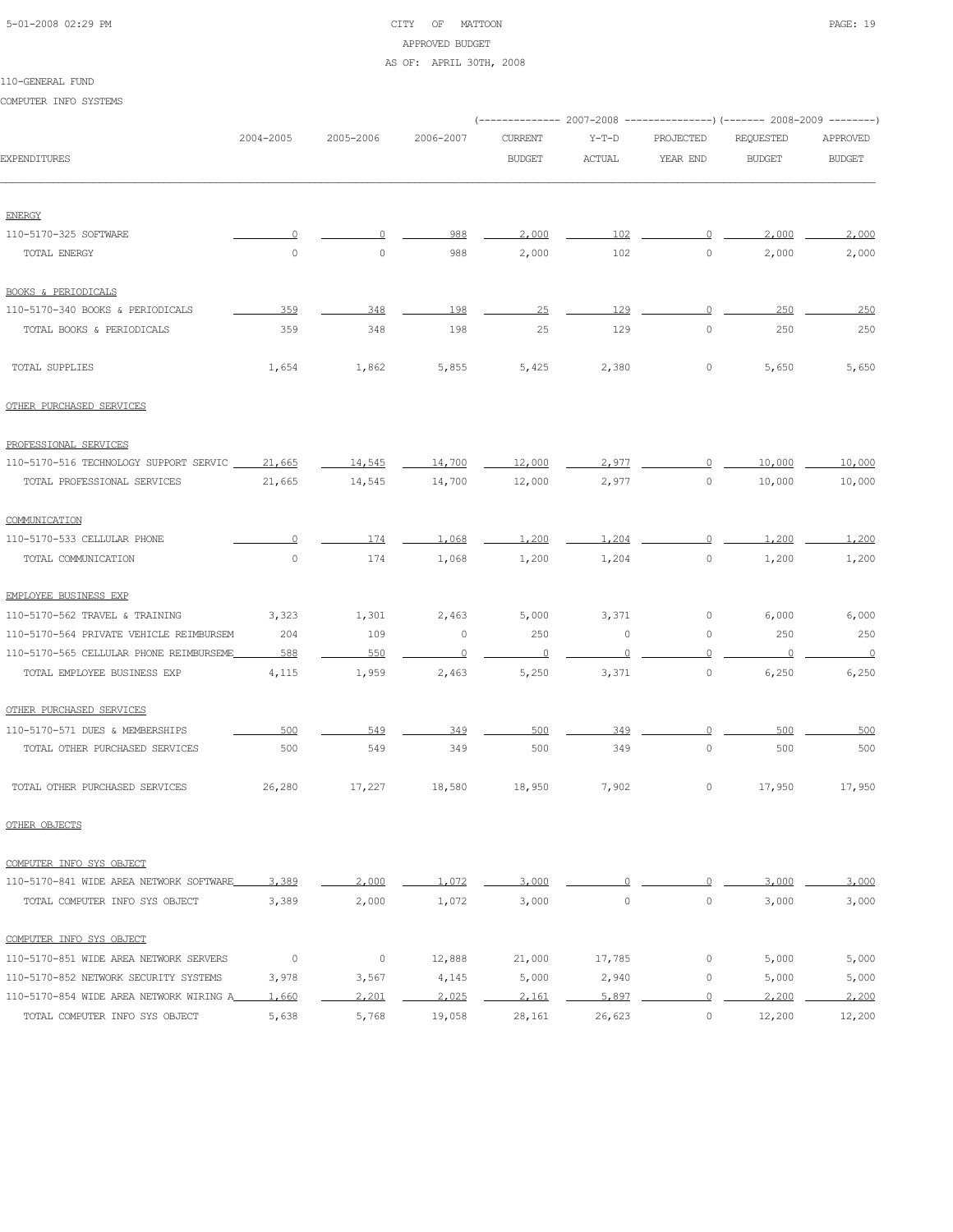# 5-01-2008 02:29 PM CITY OF MATTOON PAGE: 20 APPROVED BUDGET AS OF: APRIL 30TH, 2008

#### 110-GENERAL FUND

COMPUTER INFO SYSTEMS

|                                |           |           |           |         |         | (-------------- 2007-2008 ----------------) (------- 2008-2009 --------) |           |               |
|--------------------------------|-----------|-----------|-----------|---------|---------|--------------------------------------------------------------------------|-----------|---------------|
|                                | 2004-2005 | 2005-2006 | 2006-2007 | CURRENT | Y-T-D   | PROJECTED                                                                | REQUESTED | APPROVED      |
| <b>EXPENDITURES</b>            |           |           |           | BUDGET  | ACTUAL  | YEAR END                                                                 | BUDGET    | <b>BUDGET</b> |
|                                |           |           |           |         |         |                                                                          |           |               |
| COMPUTER INFO SYS OBJECT       |           |           |           |         |         |                                                                          |           |               |
| 110-5170-863 COMPUTERS         |           |           |           | 2,500   | 52      |                                                                          | 2,500     | 2,500         |
| TOTAL COMPUTER INFO SYS OBJECT | $\circ$   | $\circ$   | $\circ$   | 2,500   | 52      | 0                                                                        | 2,500     | 2,500         |
| TOTAL OTHER OBJECTS            | 9,027     | 7,768     | 20,130    | 33,661  | 26,675  | $\circ$                                                                  | 17,700    | 17,700        |
| TOTAL COMPUTER INFO SYSTEMS    | 81,980    | 75,938    | 141,552   | 179,314 | 153,253 | $\circ$                                                                  | 165,784   | 165,538       |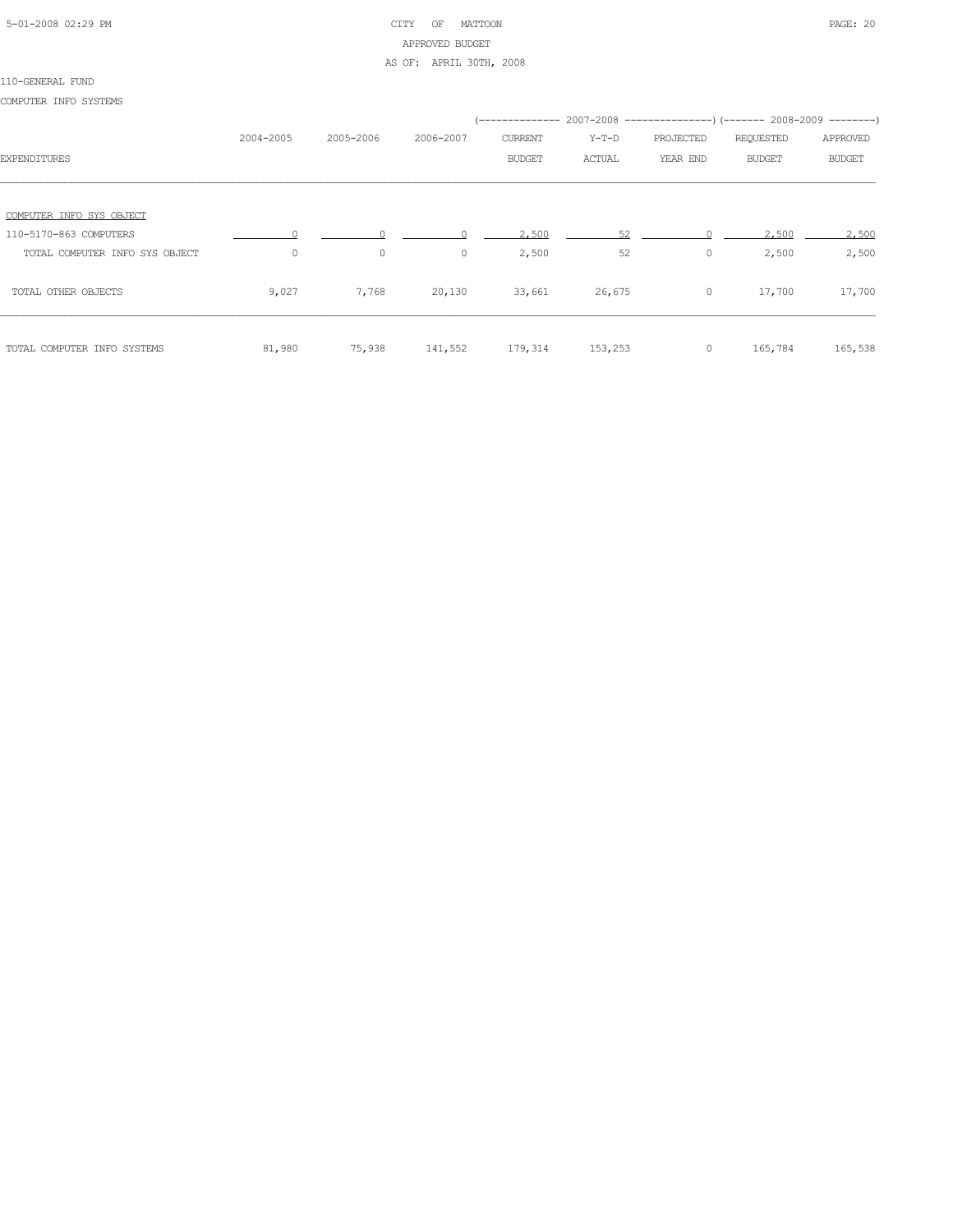# 5-01-2008 02:29 PM CITY OF MATTOON PAGE: 21 APPROVED BUDGET

#### AS OF: APRIL 30TH, 2008

#### 110-GENERAL FUND

PLANNING & ZONING

| RTANNING & SOMING                      |                          |                   |                |                                 |               |                       |                                                                         |                           |
|----------------------------------------|--------------------------|-------------------|----------------|---------------------------------|---------------|-----------------------|-------------------------------------------------------------------------|---------------------------|
|                                        | 2004-2005                | 2005-2006         | 2006-2007      |                                 | $Y-T-D$       |                       | (-------------- 2007-2008 ----------------) (------- 2008-2009 -------- |                           |
| <b>EXPENDITURES</b>                    |                          |                   |                | <b>CURRENT</b><br><b>BUDGET</b> | <b>ACTUAL</b> | PROJECTED<br>YEAR END | REQUESTED<br><b>BUDGET</b>                                              | APPROVED<br><b>BUDGET</b> |
|                                        |                          |                   |                |                                 |               |                       |                                                                         |                           |
| PERSONNEL SERVICES                     |                          |                   |                |                                 |               |                       |                                                                         |                           |
|                                        |                          |                   |                |                                 |               |                       |                                                                         |                           |
| SALARIES & WAGES                       |                          |                   |                |                                 |               |                       |                                                                         |                           |
| 110-5180-111 SALARIES OF REG EMPLOYEES | 22,439                   | 22,325            | 32,787         | 25,069                          | 38,905        | 0                     | 26,006                                                                  | 26,006                    |
| 110-5180-113 OVERTIME                  | 0                        | 0                 | 0              | $\circ$                         | $\circ$       | 0                     | 0                                                                       | $\circ$                   |
| 110-5180-114 COMPENSATED ABSENCES      | 1.179                    | 1.183             | 2.072          | $\circ$                         | 2.644         | $\circ$               | $\cap$                                                                  | $\circ$                   |
| TOTAL SALARIES & WAGES                 | 23,618                   | 23,507            | 34,859         | 25,069                          | 41,548        | 0                     | 26,006                                                                  | 26,006                    |
| TOTAL PERSONNEL SERVICES               | 23,618                   | 23,507            | 34,859         | 25,069                          | 41,548        | $\circ$               | 26,006                                                                  | 26,006                    |
| EMPOLOYEE BENEFITS                     |                          |                   |                |                                 |               |                       |                                                                         |                           |
| GROUP INSURANCE                        |                          |                   |                |                                 |               |                       |                                                                         |                           |
| 110-5180-211 GROUP HEALTH INSURANCE    | 4,720                    | 3,750             | 4,660          | 3,159                           | 5,125         | 0                     | 3,475                                                                   | 3,352                     |
| 110-5180-212 GROUP LIFE INSURANCE      | $\overline{\phantom{0}}$ | $\overline{0}$    | 55             | 72                              |               | $\circ$               | 72                                                                      | 72                        |
| TOTAL GROUP INSURANCE                  | 4,720                    | 3,750             | 4,715          | 3,231                           | 5,125         | $\circ$               | 3,547                                                                   | 3,424                     |
| SOCIAL SECURITY CONTRIB                |                          |                   |                |                                 |               |                       |                                                                         |                           |
| 110-5180-221 FICA CONTRIBUTIONS        | 1,464                    | 1,456             | 2,077          | 1,554                           | 2,661         | 0                     | 1,612                                                                   | 1,612                     |
| 110-5180-222 MEDICARE CONTRIBUTIONS    | 342                      | 341               | 486            | 363                             | 622           | $\circ$               | 377                                                                     | 377                       |
| TOTAL SOCIAL SECURITY CONTRIB          | 1,806                    | 1,796             | 2,563          | 1,917                           | 3,284         | $\circ$               | 1,989                                                                   | 1,989                     |
| RETIREMENT CONTRIBTUIONS               |                          |                   |                |                                 |               |                       |                                                                         |                           |
| 110-5180-231 IMRF CONTRIBUTIONS        | 2,400                    | 2,468             | 3.743          | 2.569                           | 4.418         | $\circ$               | 2,483                                                                   | 2,483                     |
| TOTAL RETIREMENT CONTRIBTUIONS         | 2,400                    | 2,468             | 3,743          | 2,569                           | 4,418         | $\circ$               | 2,483                                                                   | 2,483                     |
| UNEMPLOYMNT COMPENSATION               |                          |                   |                |                                 |               |                       |                                                                         |                           |
| 110-5180-240 UNEMPLOYMENT COMP.        | 104                      | 141               | 170            | 95                              | 95            | 0                     | 83                                                                      | 83                        |
| TOTAL UNEMPLOYMNT COMPENSATION         | 104                      | 141               | 170            | 95                              | 95            | $\circ$               | 83                                                                      | 83                        |
| WORKER'S COMPENSATION                  |                          |                   |                |                                 |               |                       |                                                                         |                           |
| 110-5180-250 WORKERS' COMPENSATION     | 753                      | 268               | 866            | 850                             | 877           | $\Omega$              | 1,048                                                                   | 1,048                     |
| TOTAL WORKER'S COMPENSATION            | 753                      | 268               | 866            | 850                             | 877           | $\circ$               | 1,048                                                                   | 1,048                     |
| TOTAL EMPOLOYEE BENEFITS               | 9,783                    | 8,423             | 12,057         | 8,662                           | 13,799        | $\circ$               | 9,150                                                                   | 9,027                     |
| <b>SUPPLIES</b>                        |                          |                   |                |                                 |               |                       |                                                                         |                           |
| <b>GENERAL SUPPLIES</b>                |                          |                   |                |                                 |               |                       |                                                                         |                           |
| 110-5180-311 OFFICE SUPPLIES           | 10                       | $12 \overline{ }$ | 933            | 100                             | 10            | $\circ$               | 100                                                                     | 100                       |
| 110-5180-319 MISCELLANEOUS SUPPLIES    | $\overline{0}$           | $\overline{0}$    | $\overline{0}$ | $\overline{0}$                  | $\circ$       | $\overline{0}$        | $\overline{0}$                                                          | $\overline{\phantom{0}}$  |
| TOTAL GENERAL SUPPLIES                 | 10                       | $12 \overline{ }$ | 933            | 100                             | 10            | $\circ$               | 100                                                                     | 100                       |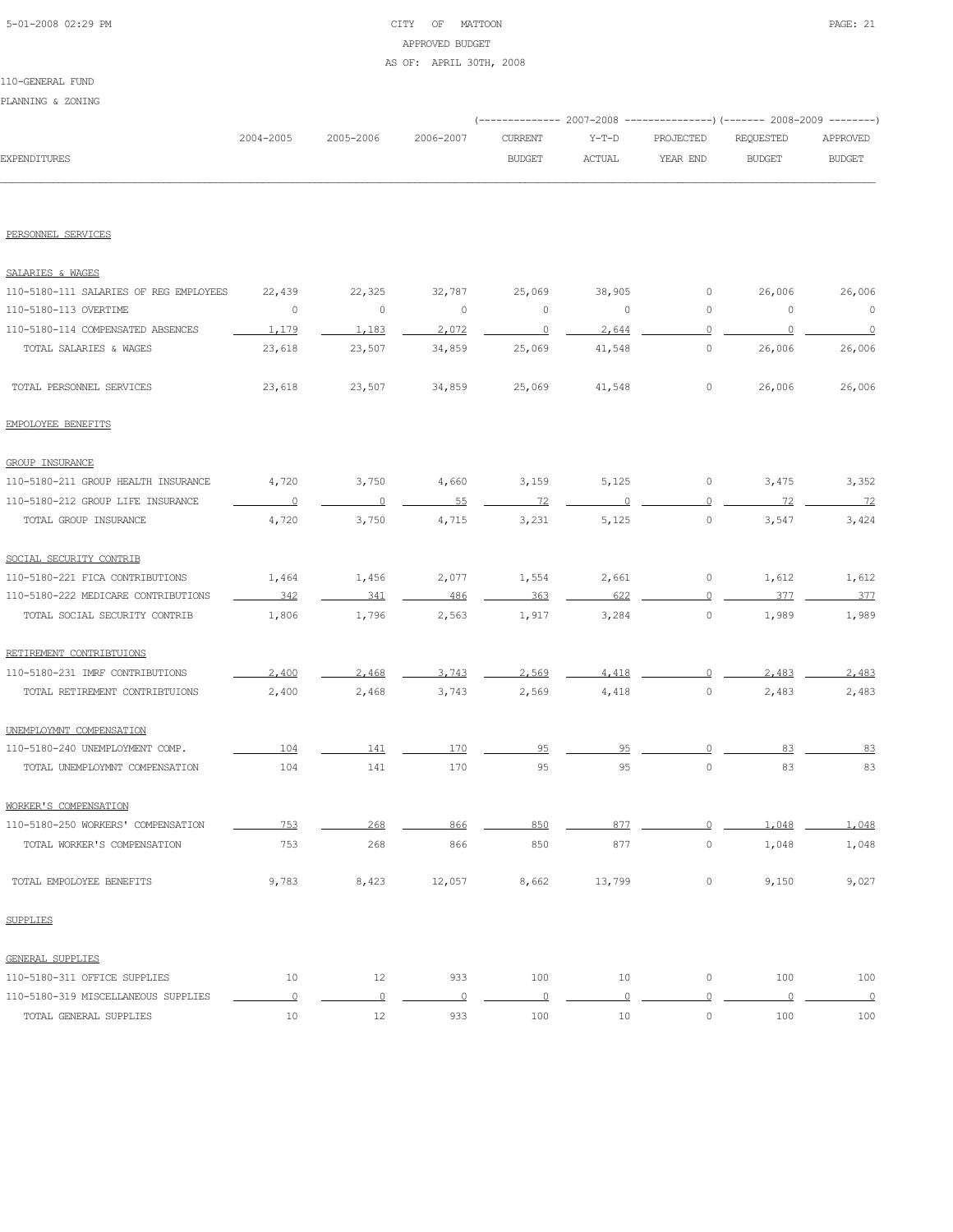#### 5-01-2008 02:29 PM CITY OF MATTOON PAGE: 22 APPROVED BUDGET

#### AS OF: APRIL 30TH, 2008

|                                         |           |                     |                |                     |               |                     | (-------------- 2007-2008 ---------------) (------- 2008-2009 --------) |               |
|-----------------------------------------|-----------|---------------------|----------------|---------------------|---------------|---------------------|-------------------------------------------------------------------------|---------------|
|                                         | 2004-2005 | 2005-2006           | 2006-2007      | <b>CURRENT</b>      | $Y-T-D$       | PROJECTED           | <b>REQUESTED</b>                                                        | APPROVED      |
| <b>EXPENDITURES</b>                     |           |                     |                | <b>BUDGET</b>       | <b>ACTUAL</b> | YEAR END            | <b>BUDGET</b>                                                           | <b>BUDGET</b> |
|                                         |           |                     |                |                     |               |                     |                                                                         |               |
| <b>BOOKS &amp; PERIODICALS</b>          |           |                     |                |                     |               |                     |                                                                         |               |
| 110-5180-340 BOOKS & PERIODICALS        | $\Omega$  | $\Omega$            | $\circ$        | 100                 | $\circ$       | 0                   |                                                                         | $\circ$       |
| TOTAL BOOKS & PERIODICALS               | $\circ$   | $\circ$             | $\circ$        | 100                 | $\circ$       | $\circ$             | $\mathbf{0}$                                                            | $\circ$       |
| TOTAL SUPPLIES                          | 10        | 12                  | 933            | 200                 | 10            | $\circ$             | 100                                                                     | 100           |
| OTHER PURCHASED SERVICES                |           |                     |                |                     |               |                     |                                                                         |               |
| PROFESSIONAL SERVICES                   |           |                     |                |                     |               |                     |                                                                         |               |
| 110-5180-511 PLANNING & DESIGN SERVICES | 2,014     | 15,934              | 14,881         | 15,000              | 29,246        | $\circ$             | 20,000                                                                  | 20,000        |
| TOTAL PROFESSIONAL SERVICES             | 2,014     | 15,934              | 14,881         | 15,000              | 29,246        | $\circ$             | 20,000                                                                  | 20,000        |
| COMMUNICATION                           |           |                     |                |                     |               |                     |                                                                         |               |
| 110-5180-531 POSTAGE                    | 87        | 89                  | 76             | 100                 | 96            | $\circ$             | 100                                                                     | 100           |
| TOTAL COMMUNICATION                     | 87        | 89                  | 76             | 100                 | 96            | $\circ$             | 100                                                                     | 100           |
| ADVERTISING                             |           |                     |                |                     |               |                     |                                                                         |               |
| 110-5180-540 ADVERTISING                | 1,340     | 1,413               | 1,506          | 1,500               | $\cap$        | $\Omega$            | 1,750                                                                   | 1,750         |
| TOTAL ADVERTISING                       | 1,340     | 1,413               | 1,506          | 1,500               | $\circ$       | $\circ$             | 1,750                                                                   | 1,750         |
| EMPLOYEE BUSINESS EXP                   |           |                     |                |                     |               |                     |                                                                         |               |
| 110-5180-561 BUSINESS MEETING EXPENSE   | $\circ$   | $\circ$             | 0              | 0                   | $\circ$       | $\circ$             | 0                                                                       | 0             |
| 110-5180-562 TRAVEL & TRAINING          | $\circ$   | $\mathsf{O}\xspace$ | $\circ$        | $\mathsf{O}\xspace$ | $\circ$       | $\mathsf{O}\xspace$ | $\mathbf 0$                                                             | $\circ$       |
| 110-5180-563 TUITION REIMBURSEMENT      | $\Omega$  | $\Omega$            | $\overline{0}$ | $\Omega$            | $\Omega$      | $\overline{0}$      | $\Omega$                                                                | ∩             |
| TOTAL EMPLOYEE BUSINESS EXP             | $\circ$   | $\mathsf{O}\xspace$ | $\circ$        | $\mathsf{O}\xspace$ | $\circ$       | $\mathsf{O}\xspace$ | $\mathbf 0$                                                             | $\mathbb O$   |
| OTHER PURCHASED SERVICES                |           |                     |                |                     |               |                     |                                                                         |               |
| 110-5180-571 DUES & MEMBERSHIPS         | $\circ$   | $\circ$             | 0              | 0                   | $\circ$       | $\circ$             | $\circ$                                                                 | $\mathbb O$   |
| 110-5180-579 MISC OTHER PURCHASED SERVI | $\Omega$  | $\Omega$            | $\circ$        | $\Omega$            | 805           | $\circ$             | $\circ$                                                                 | $\Omega$      |
| TOTAL OTHER PURCHASED SERVICES          | $\circ$   | $\circ$             | $\circ$        | $\circ$             | 805           | $\circ$             | $\mathbf{0}$                                                            | $\circ$       |
| TOTAL OTHER PURCHASED SERVICES          | 3,441     | 17,436              | 16,462         | 16,600              | 30,147        | $\circ$             | 21,850                                                                  | 21,850        |
| TOTAL PLANNING & ZONING                 | 36,852    | 49,378              | 64,311         | 50,531              | 85,504        | $\circ$             | 57,106                                                                  | 56,983        |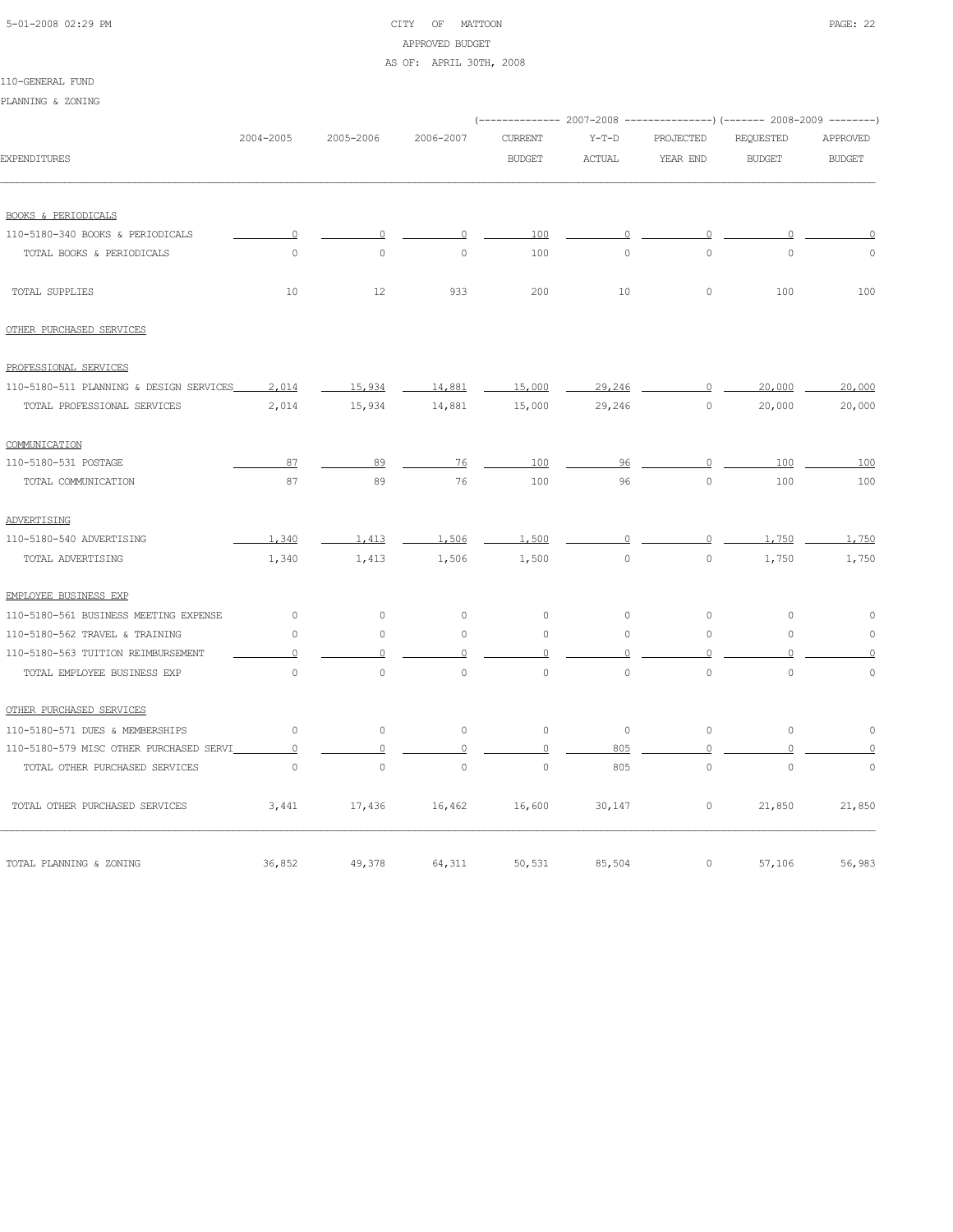| 5-01-2008 02:29 PM |  |
|--------------------|--|
|                    |  |

# CITY OF MATTOON **PAGE: 23** APPROVED BUDGET

#### AS OF: APRIL 30TH, 2008

| COUNCIL CONTINGENCY                     |           |                     |           |                                 |                          |                       | (-------------- 2007-2008 -------------------) (------- 2008-2009 ---------) |                           |
|-----------------------------------------|-----------|---------------------|-----------|---------------------------------|--------------------------|-----------------------|------------------------------------------------------------------------------|---------------------------|
| <b>EXPENDITURES</b>                     | 2004-2005 | 2005-2006           | 2006-2007 | <b>CURRENT</b><br><b>BUDGET</b> | $Y-T-D$<br><b>ACTUAL</b> | PROJECTED<br>YEAR END | <b>REQUESTED</b><br><b>BUDGET</b>                                            | APPROVED<br><b>BUDGET</b> |
|                                         |           |                     |           |                                 |                          |                       |                                                                              |                           |
| <b>SUPPLIES</b>                         |           |                     |           |                                 |                          |                       |                                                                              |                           |
| <b>GENERAL SUPPLIES</b>                 |           |                     |           |                                 |                          |                       |                                                                              |                           |
| 110-5190-319 MISCELLANEOUS SUPPLIES     | $\Omega$  | $\Omega$            | 410       | $\Omega$                        | $\Omega$                 | $\Omega$              |                                                                              |                           |
| TOTAL GENERAL SUPPLIES                  | $\circ$   | $\circ$             | 410       | $\circ$                         | $\circ$                  | $\circ$               | $\mathsf{O}\xspace$                                                          | $\circ$                   |
| TOTAL SUPPLIES                          | $\circ$   | $\mathsf{O}\xspace$ | 410       | $\circ$                         | $\circ$                  | $\circ$               | $\mathbf{0}$                                                                 | $\mathbf 0$               |
| PURCHASED PROP MAINT SRV                |           |                     |           |                                 |                          |                       |                                                                              |                           |
| OTHER PROP MAINT SERVICE                |           |                     |           |                                 |                          |                       |                                                                              |                           |
| 110-5190-460 OTHER PROP MAINT SERVICES  | $\circ$   | $\Omega$            | $\bigcap$ | $\Omega$                        | $\cap$                   | $\Omega$              |                                                                              | $\cap$                    |
| TOTAL OTHER PROP MAINT SERVICE          | $\circ$   | $\circ$             | $\circ$   | $\circ$                         | $\circ$                  | $\circ$               | $\circ$                                                                      | $\circ$                   |
| TOTAL PURCHASED PROP MAINT SRV          | $\circ$   | $\circ$             | $\circ$   | $\circ$                         | $\circ$                  | $\circ$               | $\circ$                                                                      | $\circ$                   |
| OTHER PURCHASED SERVICES                |           |                     |           |                                 |                          |                       |                                                                              |                           |
| OTHER PURCHASED SERVICES                |           |                     |           |                                 |                          |                       |                                                                              |                           |
| 110-5190-579 MISC OTHER PURCHASED SERVI | 250       | 11,565              | 10,925    | 12,500                          | 12,641                   | $\Omega$              | 12,500                                                                       | 12,500                    |
| TOTAL OTHER PURCHASED SERVICES          | 250       | 11,565              | 10,925    | 12,500                          | 12,641                   | $\circ$               | 12,500                                                                       | 12,500                    |
| TOTAL OTHER PURCHASED SERVICES          | 250       | 11,565              | 10,925    | 12,500                          | 12,641                   | $\circ$               | 12,500                                                                       | 12,500                    |
| TOTAL COUNCIL CONTINGENCY               | 250       | 11,565              | 11,335    | 12,500                          | 12,641                   | $\circ$               | 12,500                                                                       | 12,500                    |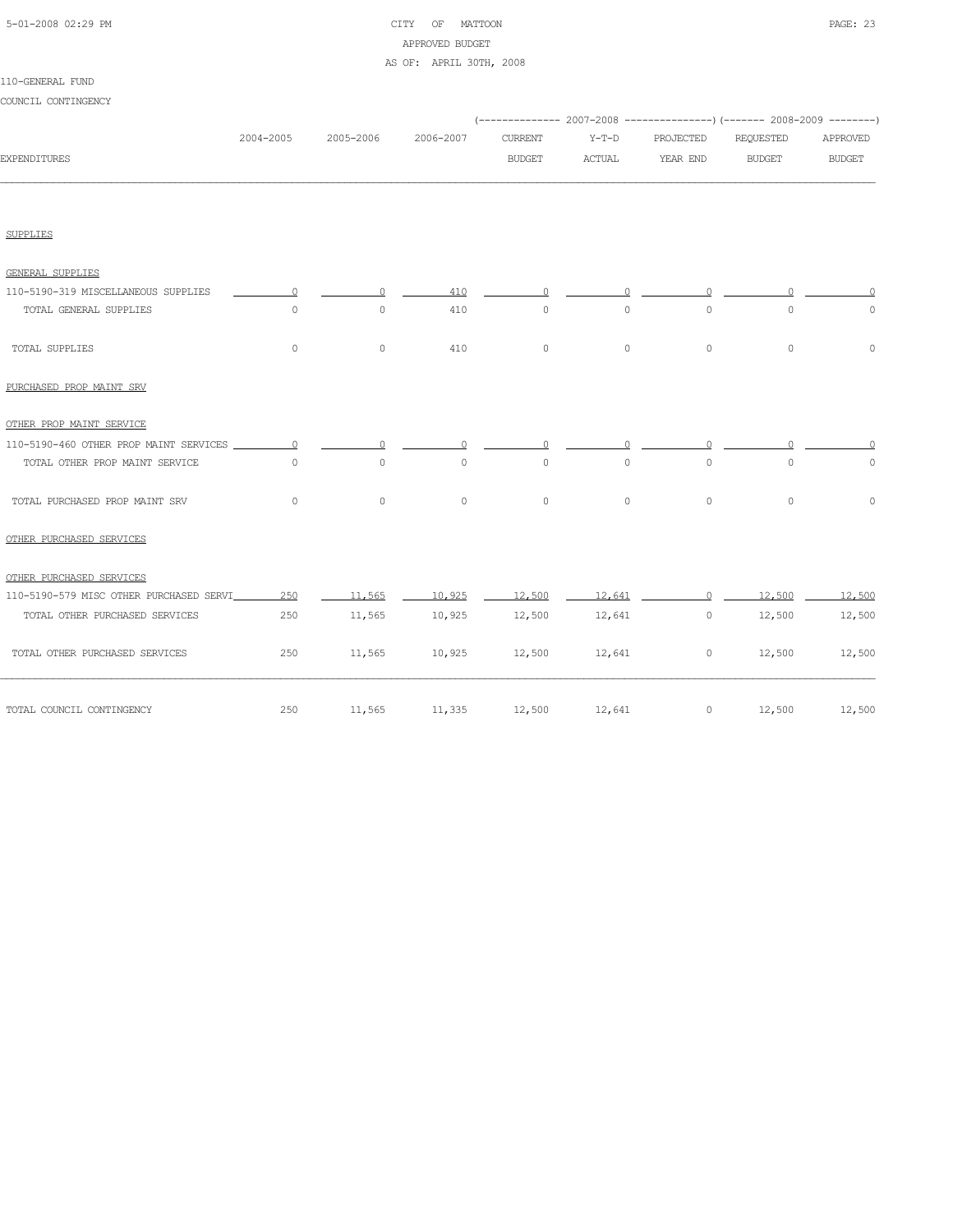# 5-01-2008 02:29 PM CITY OF MATTOON PAGE: 24 APPROVED BUDGET AS OF: APRIL 30TH, 2008

#### 110-GENERAL FUND

POLICE ADMINISTRATION

|                     | 2004-2005 | 2005-2006 | 2006-2007 | CURRENT       | Y-T-D         | PROJECTED | REOUESTED     | APPROVED      |
|---------------------|-----------|-----------|-----------|---------------|---------------|-----------|---------------|---------------|
| <b>EXPENDITURES</b> |           |           |           | <b>BUDGET</b> | <b>ACTUAL</b> | YEAR END  | <b>BUDGET</b> | <b>BUDGET</b> |
|                     |           |           |           |               |               |           |               |               |

PERSONNEL SERVICES

| SALARIES & WAGES                        |                |                |         |                |         |                |          |          |
|-----------------------------------------|----------------|----------------|---------|----------------|---------|----------------|----------|----------|
| 110-5211-111 SALARIES OF REG EMPLOYEES  | 163,187        | 196,989        | 245,588 | 250,176        | 268,978 | 0              | 323,583  | 323,583  |
| 110-5211-113 OVERTIME                   | $\circ$        | $\mathbb O$    | $\circ$ | 0              | $\circ$ | 0              | $\circ$  | $\circ$  |
| 110-5211-114 COMPENSATED ABSENCES       | 15,623         | $\overline{0}$ | $\circ$ | $\overline{0}$ | 55,271  | $\Omega$       | $\Omega$ | $\Omega$ |
| TOTAL SALARIES & WAGES                  | 178,810        | 196,989        | 245,588 | 250,176        | 324,249 | $\circ$        | 323,583  | 323,583  |
| TOTAL PERSONNEL SERVICES                | 178,810        | 196,989        | 245,588 | 250,176        | 324,249 | $\circ$        | 323,583  | 323,583  |
| EMPOLOYEE BENEFITS                      |                |                |         |                |         |                |          |          |
| <b>GROUP INSURANCE</b>                  |                |                |         |                |         |                |          |          |
| 110-5211-211 GROUP HEALTH INSURANCE     | 20,181         | 20,576         | 23,753  | 24,432         | 24,169  | 0              | 24,250   | 19,900   |
| 110-5211-212 GROUP LIFE INSURANCE       | $\overline{0}$ | $\overline{0}$ | 552     | 720            | $\cap$  | $\circ$        | 864      | 864      |
| TOTAL GROUP INSURANCE                   | 20,181         | 20,576         | 24,305  | 25,152         | 24,169  | $\circ$        | 25,114   | 20,764   |
| SOCIAL SECURITY CONTRIB                 |                |                |         |                |         |                |          |          |
| 110-5211-221 FICA CONTRIBUTIONS         | 5,151          | 6,274          | 6,788   | 7,153          | 7,036   | 0              | 7,393    | 7,393    |
| 110-5211-222 MEDICARE CONTRIBUTIONS     | 1,205          | 1,467          | 1,587   | 1,673          | 2.632   | $\circ$        | 3,659    | 3,659    |
| TOTAL SOCIAL SECURITY CONTRIB           | 6,356          | 7,741          | 8,375   | 8,826          | 9,668   | $\circ$        | 11,052   | 11,052   |
| RETIREMENT CONTRIBTUIONS                |                |                |         |                |         |                |          |          |
| 110-5211-231 IMRF CONTRIBUTIONS         | 9,038          | 11,383         | 12,917  | 12,599         | 12,123  | 0              | 12,103   | 12,103   |
| 110-5211-232 POLICE PENSION CONTRIBUTIO | 654,585        | 620,072        | 737,940 | 853,439        | 859,580 | $\circ$        | 922, 135 | 922, 135 |
| TOTAL RETIREMENT CONTRIBTUIONS          | 663,623        | 631,455        | 750,857 | 866,038        | 871,703 | $\circ$        | 934,238  | 934,238  |
| UNEMPLOYMNT COMPENSATION                |                |                |         |                |         |                |          |          |
| 110-5211-240 UNEMPLOYMENT COMP.         | 785            | 1.040          | 935     | 865            | 865     | $\Omega$       | 792      | 792      |
| TOTAL UNEMPLOYMNT COMPENSATION          | 785            | 1,040          | 935     | 865            | 865     | $\circ$        | 792      | 792      |
| WORKER'S COMPENSATION                   |                |                |         |                |         |                |          |          |
| 110-5211-250 WORKERS' COMPENSATION      | 3,758          | 4,209          | 4.310   | 6,088          | 6.215   | $\circ$        | 5,606    | 5,606    |
| TOTAL WORKER'S COMPENSATION             | 3,758          | 4,209          | 4,310   | 6,088          | 6,215   | $\circ$        | 5,606    | 5,606    |
| TOTAL EMPOLOYEE BENEFITS                | 694,703        | 665,021        | 788,781 | 906,969        | 912,621 | 0              | 976,802  | 972,452  |
| <b>SUPPLIES</b>                         |                |                |         |                |         |                |          |          |
| <b>GENERAL SUPPLIES</b>                 |                |                |         |                |         |                |          |          |
| 110-5211-311 OFFICE SUPPLIES            | 3,443          | 3,465          | 3,371   | 3,600          | 2,769   | 0              | 4,000    | 4,000    |
| 110-5211-313 MEDICAL & SAFETY SUPPLIES  | 200            | 72             | 233     | 500            | 160     | 0              | 500      | 500      |
| 110-5211-315 UNIFORMS & CLOTHING        | 828            | 1,300          | 2,180   | 1,500          | 3,755   | 0              | 1,500    | 1,500    |
| 110-5211-316 TOOLS & EQUIPMENT          | 54,743         | 43             | 1,410   | 1,800          | 879     | $\circ$        | 1,800    | 1,800    |
| 110-5211-319 MISCELLANEOUS SUPPLIES     | 3,907          | 703            | 1,615   | 2,000          | 2,780   | $\overline{0}$ | 2,000    | 2,000    |
| TOTAL GENERAL SUPPLIES                  | 63,121         | 5,582          | 8,809   | 9,400          | 10,343  | $\circ$        | 9,800    | 9,800    |
| TOTAL SUPPLIES                          | 63,121         | 5,582          | 8,809   | 9,400          | 10,343  | $\circ$        | 9,800    | 9,800    |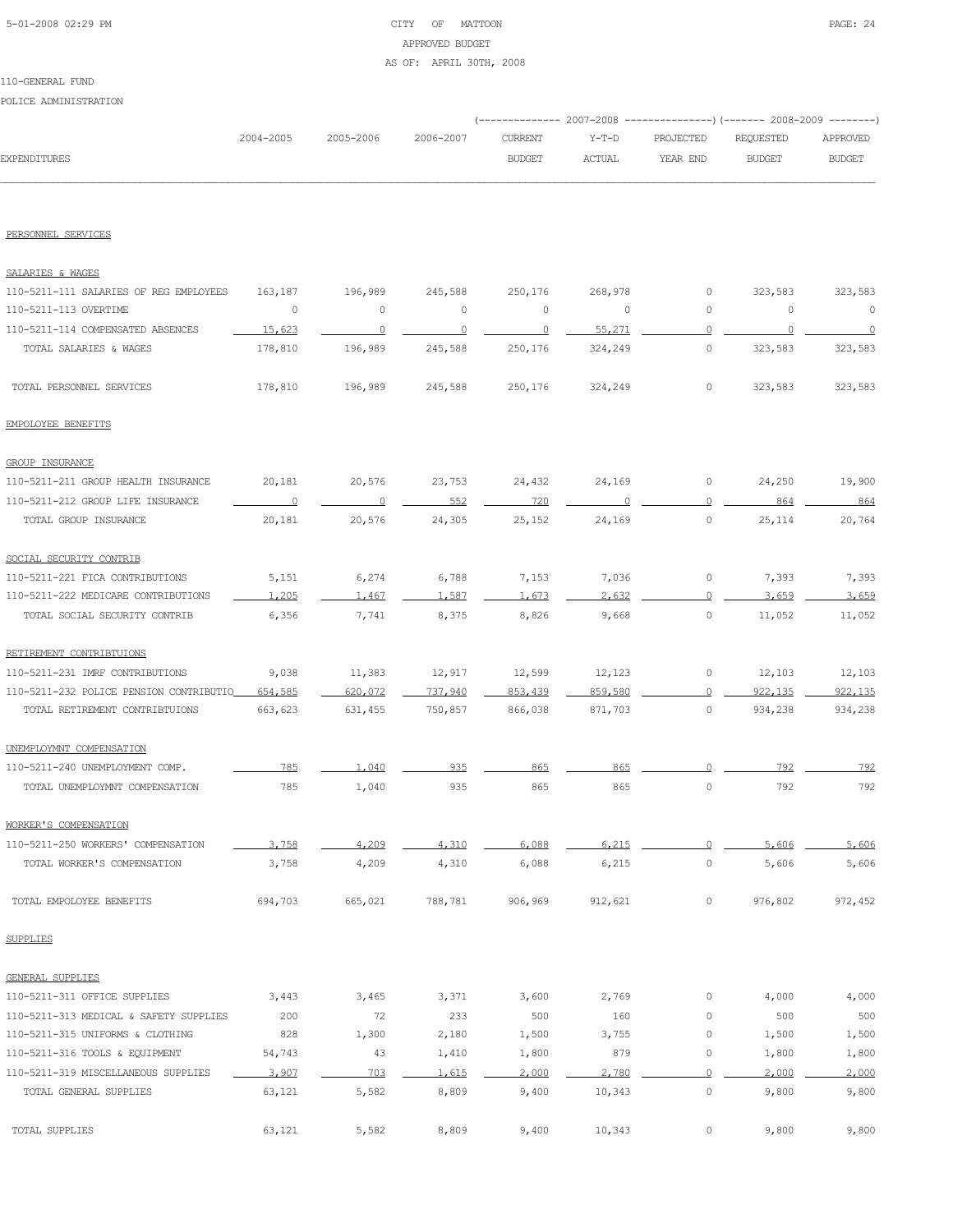| 5-01-2008 02:29 PM |  |
|--------------------|--|
|                    |  |

# CITY OF MATTOON PAGE: 25 APPROVED BUDGET

AS OF: APRIL 30TH, 2008

#### 110-GENERAL FUND

POLICE ADMINISTRATION

|                                         |                     |           |                     |                |               |           | (------------- 2007-2008 ---------------) (------- 2008-2009 --------) |               |
|-----------------------------------------|---------------------|-----------|---------------------|----------------|---------------|-----------|------------------------------------------------------------------------|---------------|
|                                         | 2004-2005           | 2005-2006 | 2006-2007           | <b>CURRENT</b> | $Y-T-D$       | PROJECTED | REQUESTED                                                              | APPROVED      |
| <b>EXPENDITURES</b>                     |                     |           |                     | <b>BUDGET</b>  | <b>ACTUAL</b> | YEAR END  | <b>BUDGET</b>                                                          | <b>BUDGET</b> |
| OTHER PURCHASED SERVICES                |                     |           |                     |                |               |           |                                                                        |               |
|                                         |                     |           |                     |                |               |           |                                                                        |               |
| PROFESSIONAL SERVICES                   |                     |           |                     |                |               |           |                                                                        |               |
| 110-5211-519 OTHER PROFESSIONAL SERVICE | 6,970               | 6.537     | 5,412               | 5,000          | 3,723         | $\circ$   | 7.000                                                                  | 7.000         |
| TOTAL PROFESSIONAL SERVICES             | 6,970               | 6,537     | 5,412               | 5,000          | 3,723         | $\circ$   | 7,000                                                                  | 7,000         |
| INSURANCE                               |                     |           |                     |                |               |           |                                                                        |               |
| 110-5211-522 NOTARY FEES                | 410                 | 644       | 167                 | 700            | 459           | $\circ$   | 500                                                                    | 500           |
| TOTAL INSURANCE                         | 410                 | 644       | 167                 | 700            | 459           | $\circ$   | 500                                                                    | 500           |
| COMMUNICATION                           |                     |           |                     |                |               |           |                                                                        |               |
| 110-5211-531 POSTAGE                    | 1,333               | 1.773     | 1,993               | 2,500          | 2,128         | $\cup$    | 2,500                                                                  | 2,500         |
| TOTAL COMMUNICATION                     | 1,333               | 1,773     | 1,993               | 2,500          | 2,128         | 0         | 2,500                                                                  | 2,500         |
| ADVERTISING                             |                     |           |                     |                |               |           |                                                                        |               |
| 110-5211-540 ADVERTISING                | 500                 | 984       | 862                 | 800            | 185           | $\circ$   | 1,000                                                                  | 1,000         |
| TOTAL ADVERTISING                       | 500                 | 984       | 862                 | 800            | 185           | 0         | 1,000                                                                  | 1,000         |
| PRINTING & BUILDING                     |                     |           |                     |                |               |           |                                                                        |               |
| 110-5211-550 PRINTING & BINDING         | 1,196               | 906       | 1,180               | 1,800          | 1.632         | 0         | 1,800                                                                  | 1,800         |
| TOTAL PRINTING & BUILDING               | 1,196               | 906       | 1,180               | 1,800          | 1,632         | 0         | 1,800                                                                  | 1,800         |
| OTHER PURCHASED SERVICES                |                     |           |                     |                |               |           |                                                                        |               |
| 110-5211-571 DUE & MEMBERSHIPS          | 638                 | 738       | 1,402               | 700            | 1,123         | 0         | 1,000                                                                  | 1,000         |
| 110-5211-573 LAUNDRY SERVICE            | 58                  | 124       | 92                  | 250            | 93            | 0         | 250                                                                    | 250           |
| 110-5211-579 MISC OTHER PURCHASED SERVI | 7.279               | 3.975     | 4,271               | 5,000          | 4,666         | $\Omega$  | 5,000                                                                  | 5.000         |
| TOTAL OTHER PURCHASED SERVICES          | 7,974               | 4,837     | 5,764               | 5,950          | 5,881         | 0         | 6,250                                                                  | 6,250         |
| TOTAL OTHER PURCHASED SERVICES          | 18,383              | 15,681    | 15,378              | 16,750         | 14,008        | 0         | 19,050                                                                 | 19,050        |
| PROPERTY                                |                     |           |                     |                |               |           |                                                                        |               |
| MACHINERY & EQUIPMENT                   |                     |           |                     |                |               |           |                                                                        |               |
| 110-5211-743 FURNITURE & FIXTURES       | $\circ$             | $\circ$   | 0                   | $\Omega$       | $\cup$        | $\Omega$  | $\Omega$                                                               | 0             |
| TOTAL MACHINERY & EQUIPMENT             | $\mathsf{O}\xspace$ | $\circ$   | $\mathsf{O}\xspace$ | $\circ$        | $\circ$       | $\circ$   | $\circ$                                                                | $\mathbb O$   |
| TOTAL PROPERTY                          | $\circ$             | $\circ$   | $\circ$             | $\circ$        | $\circ$       | $\circ$   | $\circ$                                                                | $\mathbb O$   |
| OTHER OBJECTS                           |                     |           |                     |                |               |           |                                                                        |               |
| FINANCIAL TRANS OBJECTS                 |                     |           |                     |                |               |           |                                                                        |               |
| 110-5211-814 PRINT/COPY MACH LEASE & MA | 7.416               | 7.408     | 6.755               | 7.000          | 7.177         | $\circ$   | 7,000                                                                  | 7,000         |
| TOTAL FINANCIAL TRANS OBJECTS           | 7,416               | 7,408     | 6,755               | 7,000          | 7,177         | $\circ$   | 7,000                                                                  | 7,000         |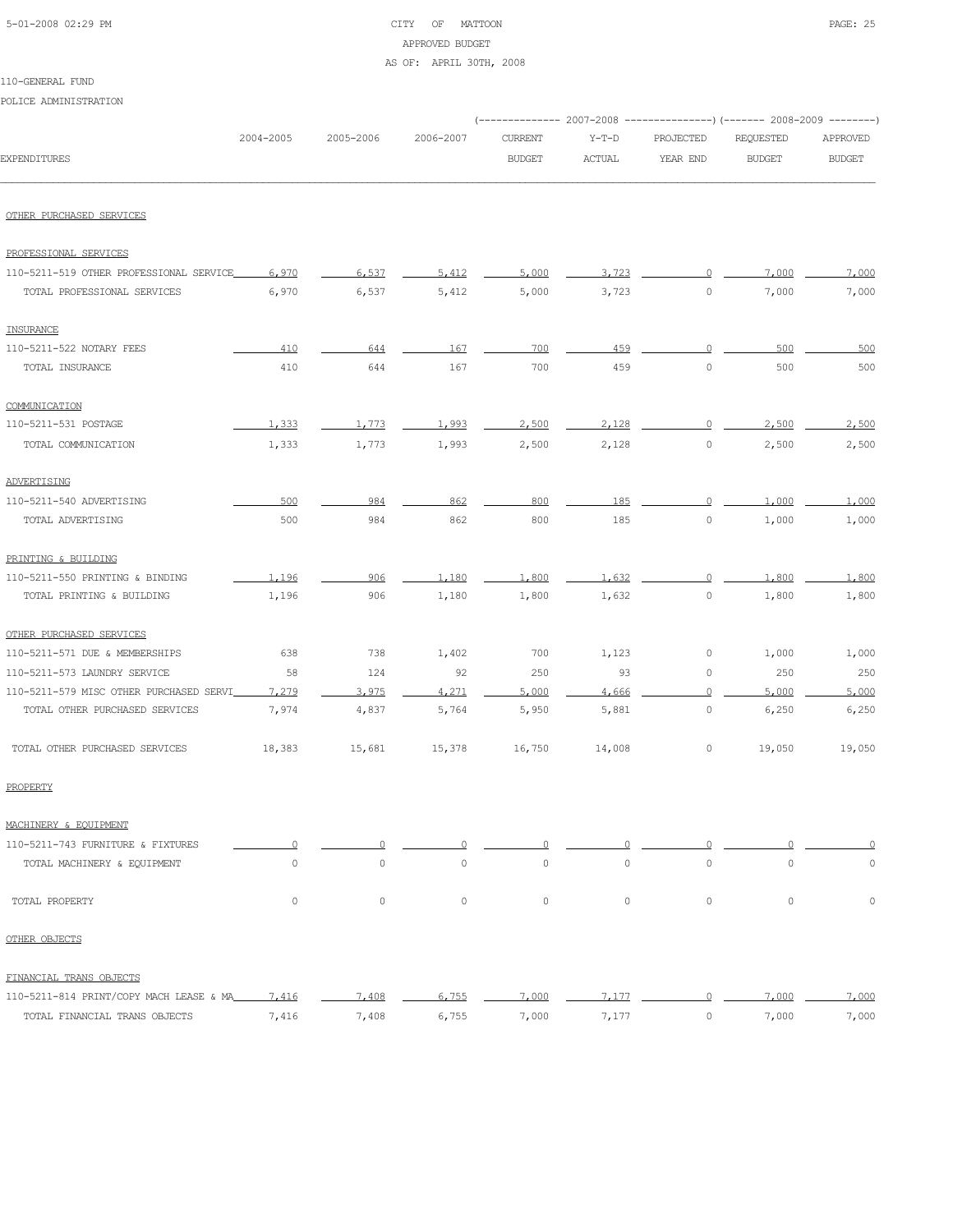# 5-01-2008 02:29 PM CITY OF MATTOON PAGE: 26 APPROVED BUDGET

#### AS OF: APRIL 30TH, 2008

#### 110-GENERAL FUND

POLICE ADMINISTRATION

|                                         |                |           |                                       |               |               |           | -------------- 2007-2008 ----------------) (------- 2008-2009 --------) |               |
|-----------------------------------------|----------------|-----------|---------------------------------------|---------------|---------------|-----------|-------------------------------------------------------------------------|---------------|
|                                         | 2004-2005      | 2005-2006 | 2006-2007                             | CURRENT       | Y-T-D         | PROJECTED | REQUESTED                                                               | APPROVED      |
| <b>EXPENDITURES</b>                     |                |           |                                       | <b>BUDGET</b> | <b>ACTUAL</b> | YEAR END  | <b>BUDGET</b>                                                           | <b>BUDGET</b> |
|                                         |                |           |                                       |               |               |           |                                                                         |               |
| FINANCIAL TRANS OBJECTS                 |                |           |                                       |               |               |           |                                                                         |               |
| 110-5211-822 TRANSFER TO POLICE PENSION | $\overline{0}$ |           |                                       |               |               |           |                                                                         |               |
| TOTAL FINANCIAL TRANS OBJECTS           | $\Omega$       | $\circ$   | $\circ$                               | $\circ$       | $\Omega$      | $\circ$   | $\Omega$                                                                | $\circ$       |
| COMPUTER INFO SYS OBJECT                |                |           |                                       |               |               |           |                                                                         |               |
| 110-5211-863 DESKTOP COMPUTERS          |                |           |                                       | 1,650         | 1,041         |           |                                                                         |               |
| TOTAL COMPUTER INFO SYS OBJECT          | $\circ$        | $\circ$   | $\circ$                               | 1,650         | 1,041         | $\circ$   | $\circ$                                                                 | $\circ$       |
| TOTAL OTHER OBJECTS                     | 7,416          | 7,408     | 6,755                                 | 8,650         | 8,218         | $\circ$   | 7,000                                                                   | 7,000         |
| TOTAL POLICE ADMINISTRATION             | 962,433        |           | 890,681 1,065,311 1,191,945 1,269,439 |               |               |           | $0 \qquad 1,336,235$                                                    | 1,331,885     |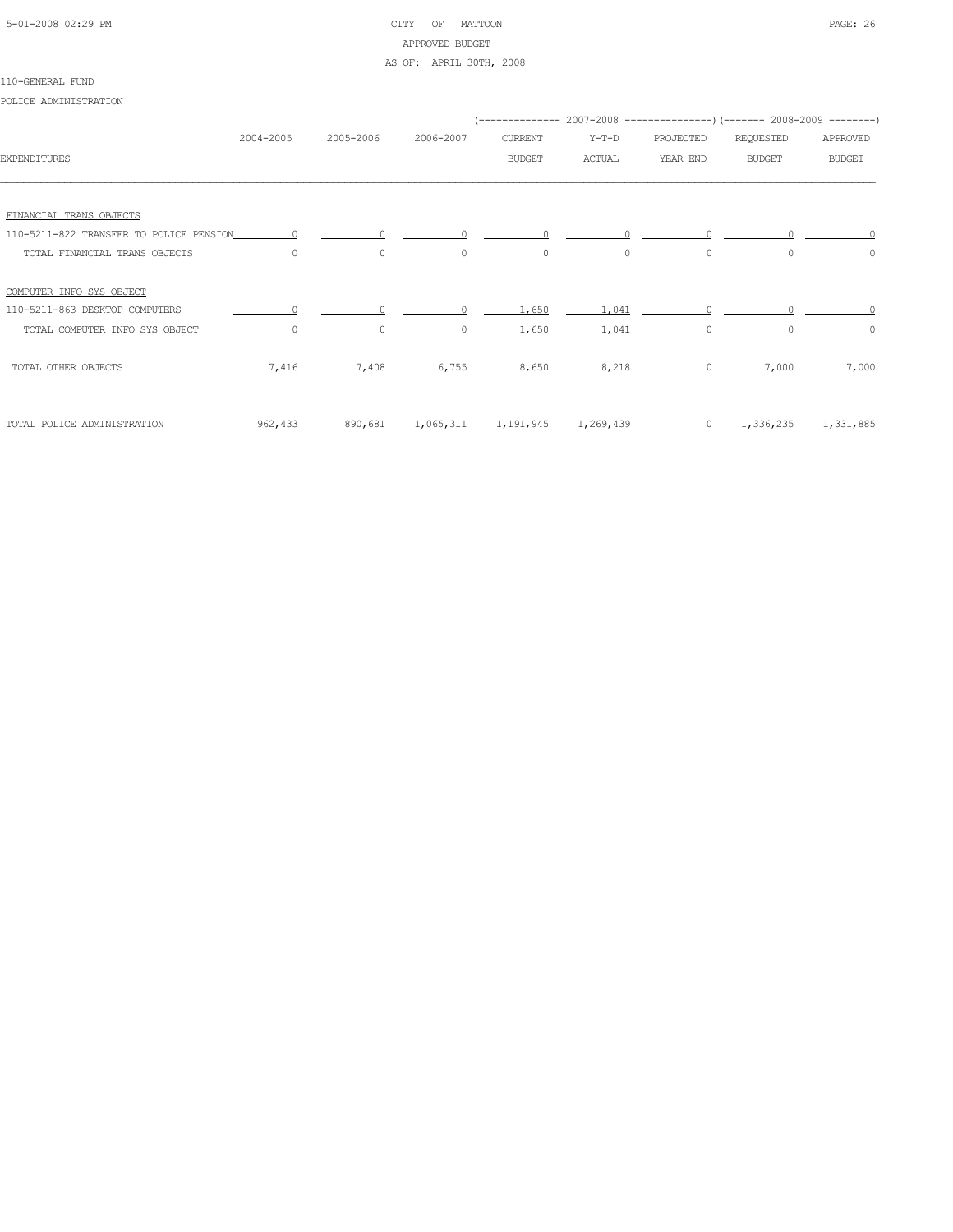# 5-01-2008 02:29 PM CITY OF MATTOON PAGE: 27 APPROVED BUDGET AS OF: APRIL 30TH, 2008

CRIMINAL INVESTIGATION

|                                        |           |                |           |                | (-------------- 2007–2008 ----------------) (------- 2008–2009 --------) |              |                          |                          |  |
|----------------------------------------|-----------|----------------|-----------|----------------|--------------------------------------------------------------------------|--------------|--------------------------|--------------------------|--|
|                                        | 2004-2005 | 2005-2006      | 2006-2007 | <b>CURRENT</b> | $Y-T-D$                                                                  | PROJECTED    | REQUESTED                | APPROVED                 |  |
| <b>EXPENDITURES</b>                    |           |                |           | <b>BUDGET</b>  | <b>ACTUAL</b>                                                            | YEAR END     | <b>BUDGET</b>            | <b>BUDGET</b>            |  |
|                                        |           |                |           |                |                                                                          |              |                          |                          |  |
| PERSONNEL SERVICES                     |           |                |           |                |                                                                          |              |                          |                          |  |
| SALARIES & WAGES                       |           |                |           |                |                                                                          |              |                          |                          |  |
| 110-5212-111 SALARIES OF REG EMPLOYEES | 224,152   | 173,543        | 168,628   | 282,439        | 175,965                                                                  | 0            | 215,577                  | 215,577                  |  |
| 110-5212-113 OVERTIME                  | 10,190    | 16,391         | 9,843     | 14,432         | 12,599                                                                   | 0            | 16,000                   | 16,000                   |  |
| 110-5212-114 COMPENSATED ABSENCES      | 2,405     | 1,795          | 3,706     | $\overline{0}$ | 4,679                                                                    | 0            | $\overline{\phantom{0}}$ | $\overline{\phantom{0}}$ |  |
| TOTAL SALARIES & WAGES                 | 236,747   | 191,728        | 182,178   | 296,871        | 193,244                                                                  | $\circ$      | 231,577                  | 231,577                  |  |
| TOTAL PERSONNEL SERVICES               | 236,747   | 191,728        | 182,178   | 296,871        | 193,244                                                                  | 0            | 231,577                  | 231,577                  |  |
| EMPOLOYEE BENEFITS                     |           |                |           |                |                                                                          |              |                          |                          |  |
| <b>GROUP INSURANCE</b>                 |           |                |           |                |                                                                          |              |                          |                          |  |
| 110-5212-211 GROUP HEALTH INSURANCE    | 28,034    | 17,800         | 13,318    | 14,182         | 13,146                                                                   | 0            | 15,600                   | 13,302                   |  |
| 110-5212-212 GROUP LIFE INSURANCE      | $\sim$ 0  | $\overline{0}$ | 442       | 720            | $\cap$                                                                   | $\mathbf{0}$ | 576                      | 576                      |  |
| TOTAL GROUP INSURANCE                  | 28,034    | 17,800         | 13,760    | 14,902         | 13,146                                                                   | $\circ$      | 16,176                   | 13,878                   |  |
| SOCIAL SECURITY CONTRIB                |           |                |           |                |                                                                          |              |                          |                          |  |
| 110-5212-221 FICA CONTRIBUTIONS        | 219       | 3,376          | 383       | $\circ$        | $\circ$                                                                  | $\circ$      | $\circ$                  | $\circ$                  |  |
| 110-5212-222 MEDICARE CONTRIBUTIONS    | 3.336     | 2,795          | 2,535     | 4,256          | 2,889                                                                    | $\Omega$     | 3.359                    | 3.359                    |  |
| TOTAL SOCIAL SECURITY CONTRIB          | 3,555     | 6,171          | 2,919     | 4,256          | 2,889                                                                    | 0            | 3,359                    | 3,359                    |  |
| UNEMPLOYMNT COMPENSATION               |           |                |           |                |                                                                          |              |                          |                          |  |
| 110-5212-240 UNEMPLOYMENT COMP.        | 628       | 924            | 748       | 865            | 865                                                                      |              | 528                      | 528                      |  |
| TOTAL UNEMPLOYMNT COMPENSATION         | 628       | 924            | 748       | 865            | 865                                                                      | 0            | 528                      | 528                      |  |
| WORKER'S COMPENSATION                  |           |                |           |                |                                                                          |              |                          |                          |  |
| 110-5212-250 WORKERS' COMPENSATION     | 5,907     | 9,239          | 6,621     | 12,647         | 12,904                                                                   |              | 5,966                    | 5,966                    |  |
| TOTAL WORKER'S COMPENSATION            | 5,907     | 9,239          | 6,621     | 12,647         | 12,904                                                                   | 0            | 5,966                    | 5,966                    |  |
| TOTAL EMPOLOYEE BENEFITS               | 38,124    | 34,134         | 24,047    | 32,670         | 29,805                                                                   | 0            | 26,029                   | 23,731                   |  |
| <b>SUPPLIES</b>                        |           |                |           |                |                                                                          |              |                          |                          |  |
| GENERAL SUPPLIES                       |           |                |           |                |                                                                          |              |                          |                          |  |
| 110-5212-319 MISCELLANEOUS SUPPLIES    | 4,453     | 12,068         | 2,504     | 4,000          | 3,062                                                                    | $\mathbf{0}$ | 4,000                    | 4,000                    |  |
| TOTAL GENERAL SUPPLIES                 | 4,453     | 12,068         | 2,504     | 4,000          | 3,062                                                                    | $\circ$      | 4,000                    | 4,000                    |  |
| TOTAL SUPPLIES                         | 4,453     | 12,068         | 2,504     | 4,000          | 3,062                                                                    | $\circ$      | 4,000                    | 4,000                    |  |
| OTHER PURCHASED SERVICES               |           |                |           |                |                                                                          |              |                          |                          |  |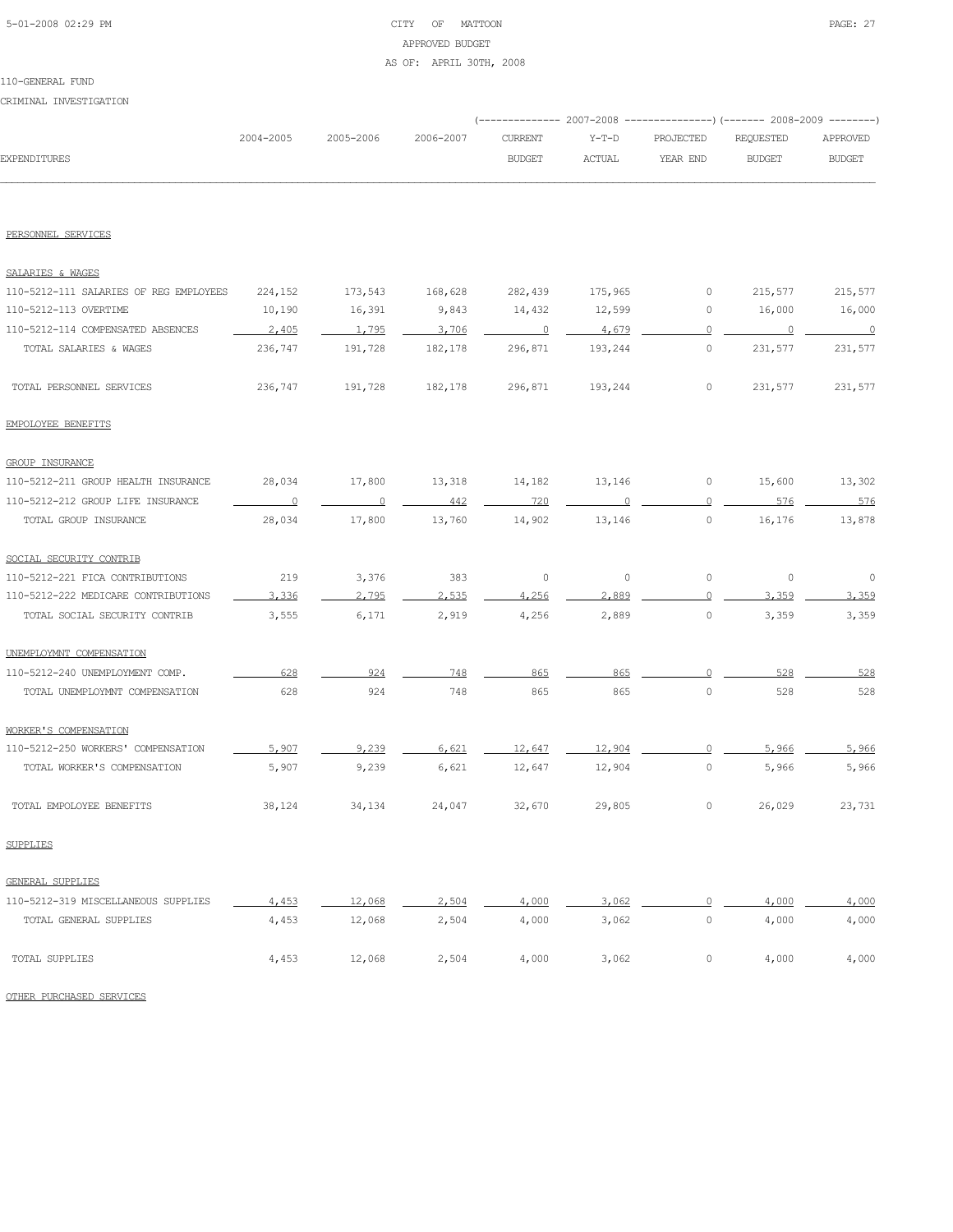# 5-01-2008 02:29 PM CITY OF MATTOON PAGE: 28 APPROVED BUDGET AS OF: APRIL 30TH, 2008

#### 110-GENERAL FUND

CRIMINAL INVESTIGATION

|                                         |              |                 |              |                |               |           | (-------------- 2007-2008 ----------------) (------- 2008-2009 --------) |               |
|-----------------------------------------|--------------|-----------------|--------------|----------------|---------------|-----------|--------------------------------------------------------------------------|---------------|
|                                         | 2004-2005    | 2005-2006       | 2006-2007    | <b>CURRENT</b> | $Y-T-D$       | PROJECTED | <b>REQUESTED</b>                                                         | APPROVED      |
| <b>EXPENDITURES</b>                     |              |                 |              | <b>BUDGET</b>  | <b>ACTUAL</b> | YEAR END  | <b>BUDGET</b>                                                            | <b>BUDGET</b> |
|                                         |              |                 |              |                |               |           |                                                                          |               |
| OTHER PURCHASED SERVICES                |              |                 |              |                |               |           |                                                                          |               |
| 110-5212-579 MISC OTHER PURCHASED SERVI | 349          | 579             | 779          | 750            | 1,389         |           | 750                                                                      | 750           |
| TOTAL OTHER PURCHASED SERVICES          | 349          | 579             | 779          | 750            | 1,389         | 0         | 750                                                                      | 750           |
| TOTAL OTHER PURCHASED SERVICES          | 349          | 579             | 779          | 750            | 1,389         | $\circ$   | 750                                                                      | 750           |
| OTHER OBJECTS                           |              |                 |              |                |               |           |                                                                          |               |
| COMPUTER INFO SYS OBJECT                |              |                 |              |                |               |           |                                                                          |               |
| 110-5212-863 COMPUTERS                  |              |                 |              | 5,000          | 3,107         |           |                                                                          |               |
| TOTAL COMPUTER INFO SYS OBJECT          | $\Omega$     | $\circ$         | $\mathbf{0}$ | 5,000          | 3,107         | $\circ$   | $\Omega$                                                                 | 0             |
| TOTAL OTHER OBJECTS                     | $\mathbf{0}$ | $\circ$         | $\circ$      | 5,000          | 3,107         | $\circ$   | $\circ$                                                                  | $\circ$       |
| TOTAL CRIMINAL INVESTIGATION            |              | 279,673 238,509 | 209,507      | 339,291        | 230,607       | $\circ$   | 262,356                                                                  | 260,058       |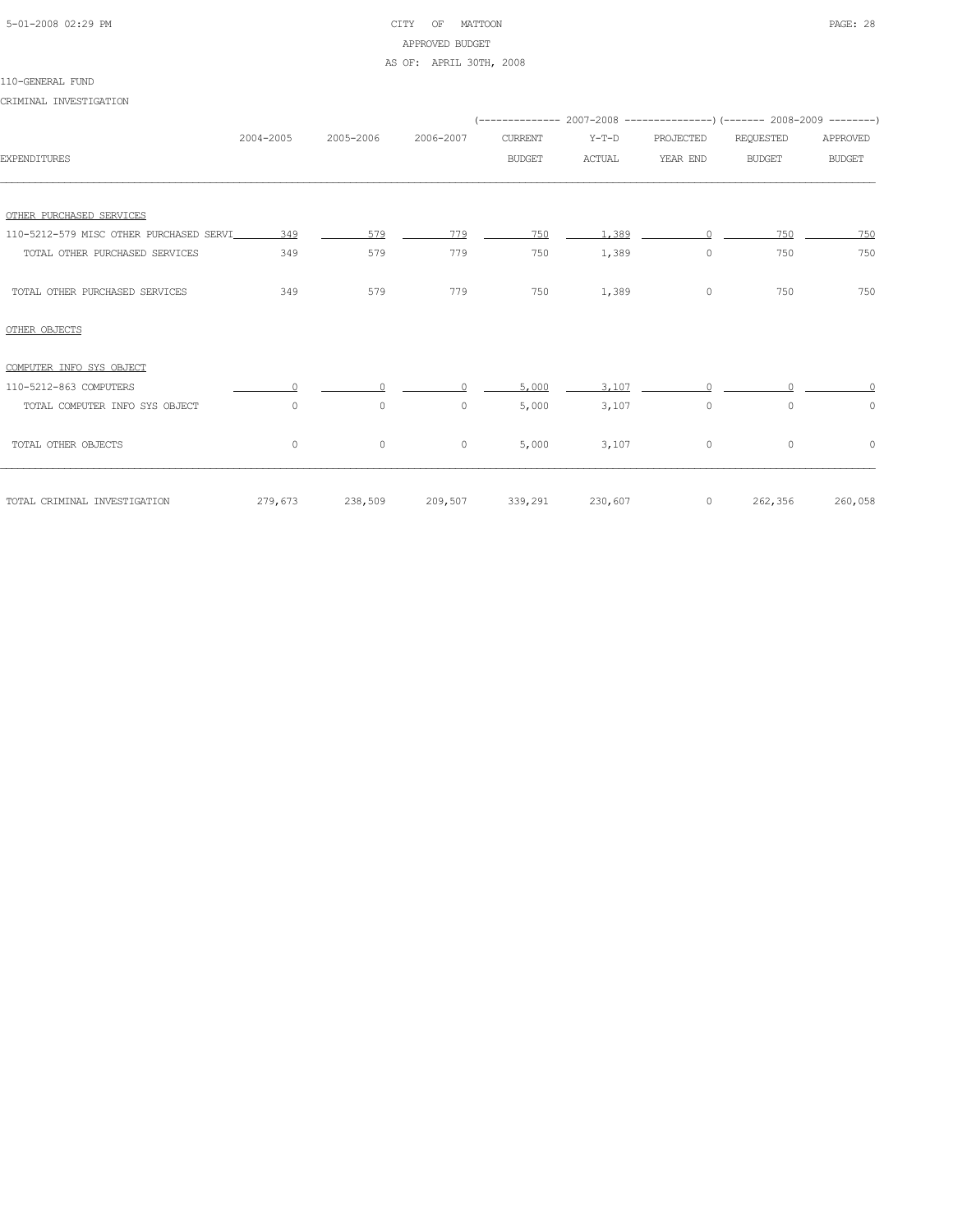# 5-01-2008 02:29 PM CITY OF MATTOON PAGE: 29 APPROVED BUDGET

#### AS OF: APRIL 30TH, 2008

#### 110-GENERAL FUND

# PATROL

| PATROL                                 |           |                |           |                          |           |           |                                                                         |               |
|----------------------------------------|-----------|----------------|-----------|--------------------------|-----------|-----------|-------------------------------------------------------------------------|---------------|
|                                        |           |                |           |                          | $Y-T-D$   |           | (-------------- 2007-2008 ----------------) (------- 2008-2009 -------- |               |
|                                        | 2004-2005 | 2005-2006      | 2006-2007 | <b>CURRENT</b>           |           | PROJECTED | REQUESTED                                                               | APPROVED      |
| <b>EXPENDITURES</b>                    |           |                |           | <b>BUDGET</b>            | ACTUAL    | YEAR END  | <b>BUDGET</b>                                                           | <b>BUDGET</b> |
| PERSONNEL SERVICES                     |           |                |           |                          |           |           |                                                                         |               |
| SALARIES & WAGES                       |           |                |           |                          |           |           |                                                                         |               |
| 110-5213-111 SALARIES OF REG EMPLOYEES | 1,412,046 | 1,589,350      | 1,680,392 | 1,792,550                | 1,633,634 | $\circ$   | 1,739,353                                                               | 1,739,353     |
| 110-5213-113 OVERTIME                  | 37,505    | 49,888         | 51,915    | 45,000                   | 48,666    | 0         | 53,779                                                                  | 53,779        |
| 110-5213-114 COMPENSATED ABSENCES      | 21,988    | 61,582         | 41,217    | $\overline{\phantom{0}}$ | 38,454    | $\circ$   | $\overline{\phantom{0}}$                                                | $\sim$ 0      |
| TOTAL SALARIES & WAGES                 | 1,471,540 | 1,700,821      | 1,773,523 | 1,837,550                | 1,720,754 | $\circ$   | 1,793,132                                                               | 1,793,132     |
| TOTAL PERSONNEL SERVICES               | 1,471,540 | 1,700,821      | 1,773,523 | 1,837,550                | 1,720,754 | $\circ$   | 1,793,132                                                               | 1,793,132     |
| EMPOLOYEE BENEFITS                     |           |                |           |                          |           |           |                                                                         |               |
| <b>GROUP INSURANCE</b>                 |           |                |           |                          |           |           |                                                                         |               |
| 110-5213-211 GROUP HEALTH INSURANCE    | 244,265   | 209,815        | 186,273   | 201,346                  | 196,337   | $\circ$   | 214,525                                                                 | 204,721       |
| 110-5213-212 GROUP LIFE INSURANCE      | $\sim$ 0  | $\overline{0}$ | 3,864     | 4,752                    | $\Omega$  | $\circ$   | 4,608                                                                   | 4,608         |
| TOTAL GROUP INSURANCE                  | 244,265   | 209,815        | 190,137   | 206,098                  | 196,337   | $\circ$   | 219,133                                                                 | 209,329       |
| SOCIAL SECURITY CONTRIB                |           |                |           |                          |           |           |                                                                         |               |
| 110-5213-221 FICA CONTRIBUTIONS        | 13,443    | 25,670         | 3,654     | $\circ$                  | $\circ$   | $\circ$   | $\circ$                                                                 | $\circ$       |
| 110-5213-222 MEDICARE CONTRIBUTIONS    | 13,773    | 18,765         | 20,382    | 22,073                   | 21,324    | $\Omega$  | 21,371                                                                  | 21,371        |
| TOTAL SOCIAL SECURITY CONTRIB          | 27,216    | 44,435         | 24,036    | 22,073                   | 21,324    | $\circ$   | 21,371                                                                  | 21,371        |
| UNEMPLOYMNT COMPENSATION               |           |                |           |                          |           |           |                                                                         |               |
| 110-5213-240 UNEMPLOYMENT COMP.        | 4,789     | 7.623          | 6.545     | 5.709                    | 5,709     | $\cap$    | 4.425                                                                   | 4.425         |
| TOTAL UNEMPLOYMNT COMPENSATION         | 4,789     | 7,623          | 6,545     | 5,709                    | 5,709     | $\circ$   | 4,425                                                                   | 4,425         |
| WORKER'S COMPENSATION                  |           |                |           |                          |           |           |                                                                         |               |
| 110-5213-250 WORKERS' COMPENSATION     | 42,289    | 67,377         | 57,173    | 78,404                   | 79,997    | $\Omega$  | 46,190                                                                  | 46,190        |
| TOTAL WORKER'S COMPENSATION            | 42,289    | 67,377         | 57,173    | 78,404                   | 79,997    | $\Omega$  | 46,190                                                                  | 46,190        |

TOTAL EMPOLOYEE BENEFITS 318,559 329,250 277,891 312,284 303,367 0 291,119 281,315

110-5213-319 MISCELLANEOUS SUPPLIES <u>8,091</u> 4,946 7,510 6,000 4,587 9 6,000 6,000 6,000 TOTAL GENERAL SUPPLIES 8,091 4,946 7,510 6,000 4,587 0 6,000 6,000

TOTAL SUPPLIES 8,091 4,946 7,510 6,000 4,587 0 6,000 6,000

OTHER PURCHASED SERVICES

SUPPLIES

GENERAL SUPPLIES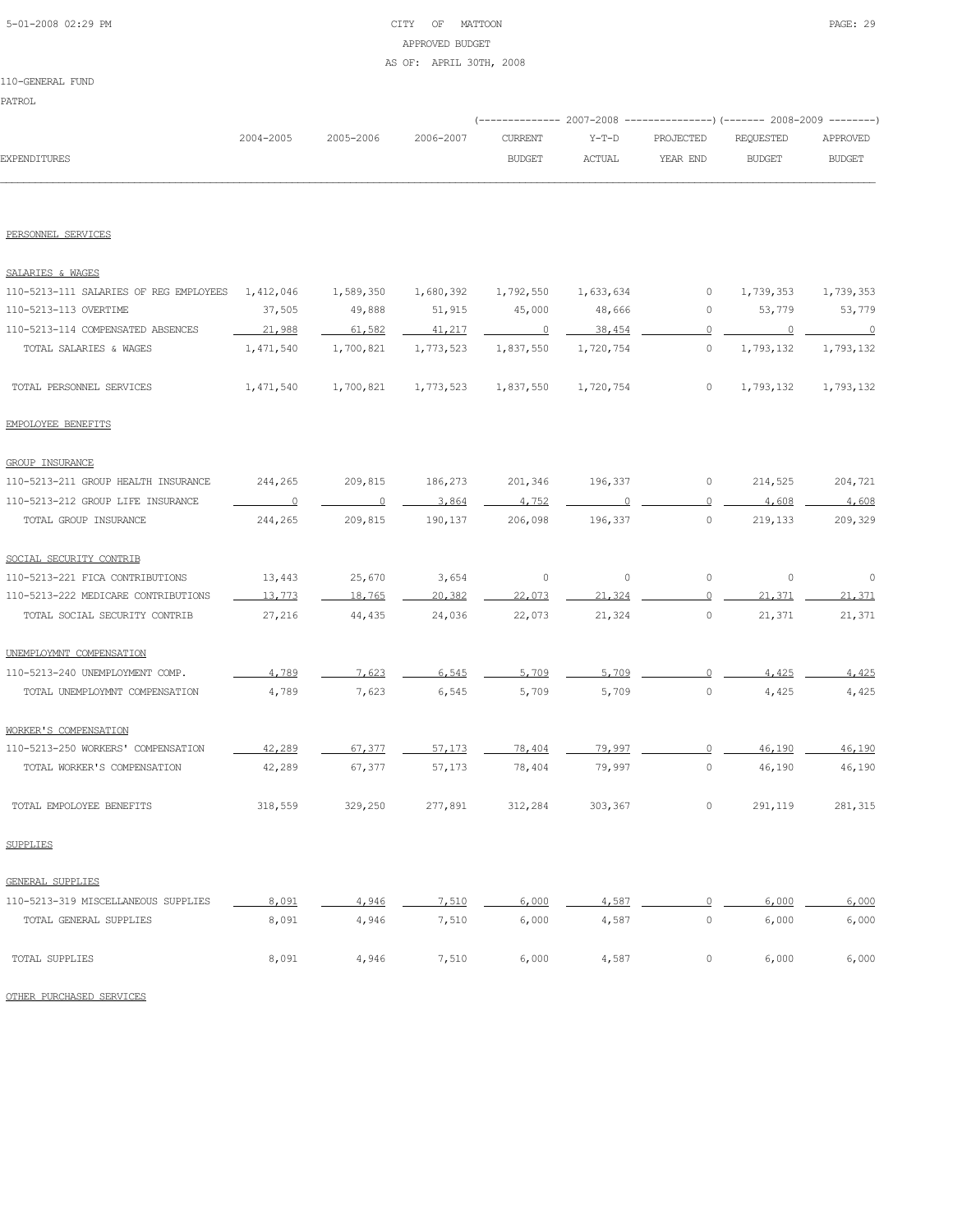| 5-01-2008 02:29 PM |  |
|--------------------|--|

# CITY OF MATTOON PAGE: 30 APPROVED BUDGET AS OF: APRIL 30TH, 2008

|  |  | ----- |
|--|--|-------|
|  |  |       |
|  |  |       |
|  |  |       |
|  |  |       |
|  |  |       |
|  |  |       |
|  |  |       |
|  |  |       |
|  |  |       |
|  |  |       |
|  |  |       |
|  |  |       |
|  |  |       |
|  |  |       |
|  |  |       |

| -----------------              |           |            |                               |                |          |                      |               |               |
|--------------------------------|-----------|------------|-------------------------------|----------------|----------|----------------------|---------------|---------------|
| <b>PATROL</b>                  |           |            |                               |                |          |                      |               |               |
|                                |           |            |                               |                |          |                      |               |               |
|                                | 2004-2005 | 2005-2006  | 2006-2007                     | <b>CURRENT</b> | Y-T-D    | PROJECTED            | REQUESTED     | APPROVED      |
| <b>EXPENDITURES</b>            |           |            |                               | <b>BUDGET</b>  | ACTUAL   | YEAR END             | <b>BUDGET</b> | <b>BUDGET</b> |
| OTHER PURCHASED SERVICES       |           |            |                               |                |          |                      |               |               |
|                                |           | 21         | 2,200                         | 7,965          | 473      | $\Omega$             | 13,695        | 13,695        |
| TOTAL OTHER PURCHASED SERVICES | $\circ$   | 21         | 2,200                         | 7,965          | 473      | $\circ$              | 13,695        | 13,695        |
| TOTAL OTHER PURCHASED SERVICES | $\circ$   | 21         | 2,200                         | 7,965          | 473      | $\circ$              | 13,695        | 13,695        |
| OTHER OBJECTS                  |           |            |                               |                |          |                      |               |               |
| COMPUTER INFO SYS OBJECT       |           |            |                               |                |          |                      |               |               |
| 110-5213-863 DESKTOP COMPUTERS | $\cap$    | $\bigcirc$ | $\Omega$                      | $\Omega$       | $\cap$   | $\cap$               | $\cap$        |               |
| TOTAL COMPUTER INFO SYS OBJECT | $\Omega$  | $\Omega$   | $\circ$                       | $\circ$        | $\Omega$ | $\Omega$             | $\Omega$      | $\circ$       |
| TOTAL OTHER OBJECTS            | $\circ$   | $\circ$    | $\circ$                       | $\circ$        | $\circ$  | $\circ$              | $\circ$       | $\circ$       |
| TOTAL PATROL                   | 1,798,189 | 2,035,038  | 2,061,124 2,163,799 2,029,181 |                |          | $0 \qquad 2,103,946$ |               | 2,094,142     |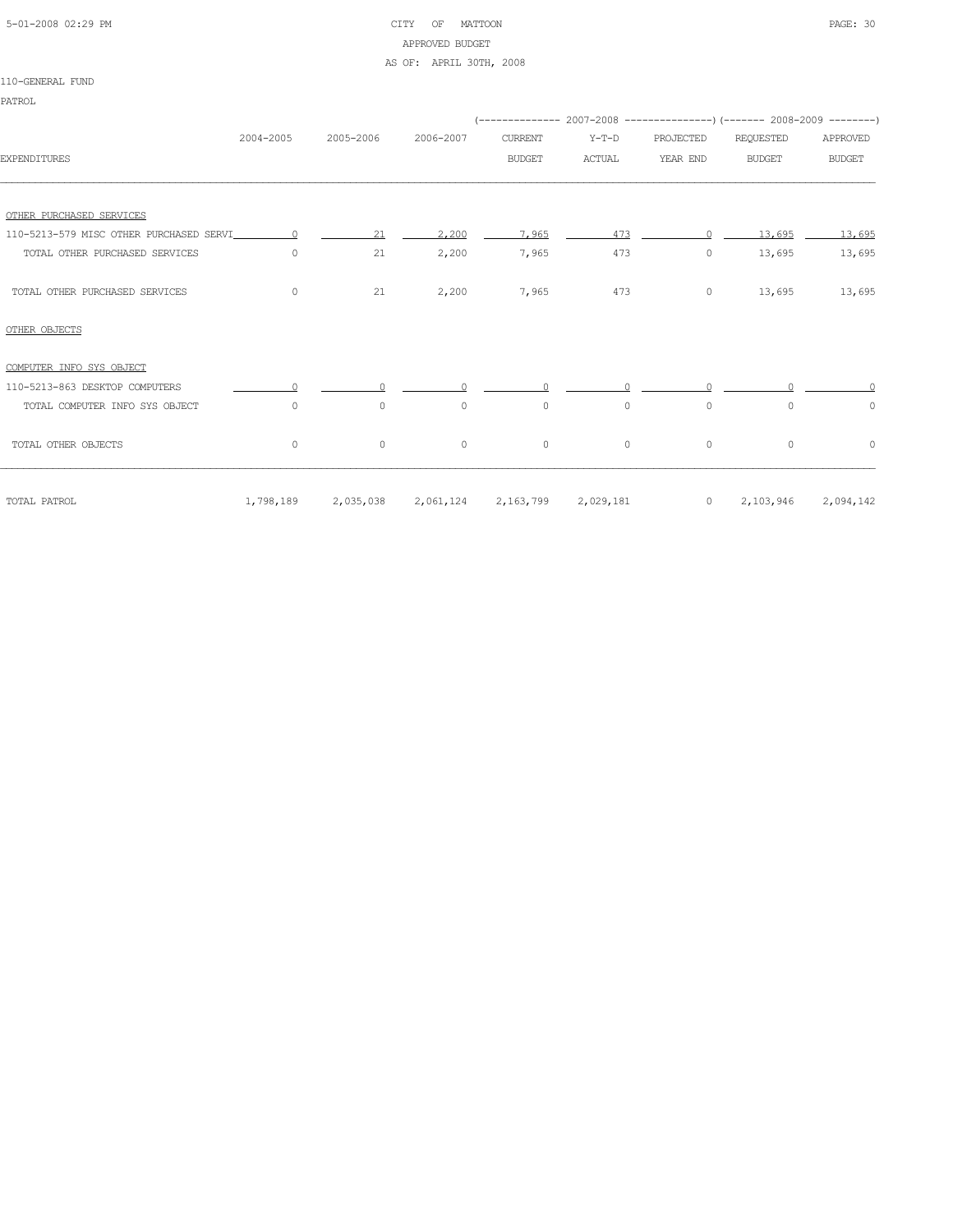# 5-01-2008 02:29 PM CITY OF MATTOON PAGE: 31 APPROVED BUDGET AS OF: APRIL 30TH, 2008

|                                        |                |           |           | (-------------- 2007-2008 |         |                     | ----------------) (------- 2008-2009 ---------) |                |
|----------------------------------------|----------------|-----------|-----------|---------------------------|---------|---------------------|-------------------------------------------------|----------------|
|                                        | 2004-2005      | 2005-2006 | 2006-2007 | CURRENT                   | $Y-T-D$ | PROJECTED           | REQUESTED                                       | APPROVED       |
| <b>EXPENDITURES</b>                    |                |           |           | <b>BUDGET</b>             | ACTUAL  | YEAR END            | <b>BUDGET</b>                                   | <b>BUDGET</b>  |
|                                        |                |           |           |                           |         |                     |                                                 |                |
| PERSONNEL SERVICES                     |                |           |           |                           |         |                     |                                                 |                |
| SALARIES & WAGES                       |                |           |           |                           |         |                     |                                                 |                |
| 110-5214-111 SALARIES OF REG EMPLOYEES | 45,237         | 50,246    | 53,334    | 56,685                    | 51,047  | 0                   | 56,080                                          | 56,080         |
| 110-5214-113 OVERTIME                  | 1,458          | 626       | 390       | 574                       | 593     | 0                   | 1,000                                           | 1,000          |
| 110-5214-114 COMPENSATED ABSENCES      | 511            | 572       | 1,189     | $\overline{0}$            | 1,224   | $\Omega$            | $\overline{\phantom{0}}$                        | $\overline{0}$ |
| TOTAL SALARIES & WAGES                 | 47,206         | 51,444    | 54,914    | 57,259                    | 52,864  | 0                   | 57,080                                          | 57,080         |
| TOTAL PERSONNEL SERVICES               | 47,206         | 51,444    | 54,914    | 57,259                    | 52,864  | $\circ$             | 57,080                                          | 57,080         |
| EMPOLOYEE BENEFITS                     |                |           |           |                           |         |                     |                                                 |                |
| <b>GROUP INSURANCE</b>                 |                |           |           |                           |         |                     |                                                 |                |
| 110-5214-211 GROUP HEALTH INSURANCE    | 9,440          | 7,499     | 6,529     | 6,318                     | 6,318   | 0                   | 6,950                                           | 6,704          |
| 110-5214-212 GROUP LIFE INSURANCE      | $\overline{0}$ | $\Omega$  | 110       | 144                       |         | $\circ$             | 144                                             | 144            |
| TOTAL GROUP INSURANCE                  | 9,440          | 7,499     | 6,639     | 6,462                     | 6,318   | $\circ$             | 7,094                                           | 6,848          |
| SOCIAL SECURITY CONTRIB                |                |           |           |                           |         |                     |                                                 |                |
| 110-5214-221 FICA CONTRIBUTIONS        | $\circ$        | $\circ$   | $\circ$   | $\circ$                   | $\circ$ | $\circ$             | $\circ$                                         | $\circ$        |
| 110-5214-222 MEDICARE CONTRIBUTIONS    | 659            | 727       | 762       | 830                       | 788     | $\Omega$            | 828                                             | 828            |
| TOTAL SOCIAL SECURITY CONTRIB          | 659            | 727       | 762       | 830                       | 788     | $\circ$             | 828                                             | 828            |
| UNEMPLOYMNT COMPENSATION               |                |           |           |                           |         |                     |                                                 |                |
| 110-5214-240 UNEMPLOYMENT COMP.        | 157            | 231       | 231       | 173                       | 173     |                     | 132                                             | 132            |
| TOTAL UNEMPLOYMNT COMPENSATION         | 157            | 231       | 231       | 173                       | 173     | $\mathsf{O}\xspace$ | 132                                             | 132            |
| WORKER'S COMPENSATION                  |                |           |           |                           |         |                     |                                                 |                |
| 110-5214-250 WORKERS' COMPENSATION     | 1,269          | 2,083     | 1.692     | 2.439                     | 2.489   |                     | 1,470                                           | 1,470          |
| TOTAL WORKER'S COMPENSATION            | 1,269          | 2,083     | 1,692     | 2,439                     | 2,489   | $\mathsf{O}\xspace$ | 1,470                                           | 1,470          |
| TOTAL EMPOLOYEE BENEFITS               | 11,525         | 10,541    | 9,324     | 9,904                     | 9,768   | 0                   | 9,524                                           | 9,278          |
| <b>SUPPLIES</b>                        |                |           |           |                           |         |                     |                                                 |                |
| GENERAL SUPPLIES                       |                |           |           |                           |         |                     |                                                 |                |
| 110-5214-319 MISCELLANEOUS SUPPLIES    | 510            | 236       | $\Omega$  | 250                       | 93      | $\Omega$            | 250                                             | 250            |
| TOTAL GENERAL SUPPLIES                 | 510            | 236       | $\circ$   | 250                       | 93      | $\circ$             | 250                                             | 250            |
| TOTAL SUPPLIES                         | 510            | 236       | $\circ$   | 250                       | 93      | 0                   | 250                                             | 250            |

OTHER PURCHASED SERVICES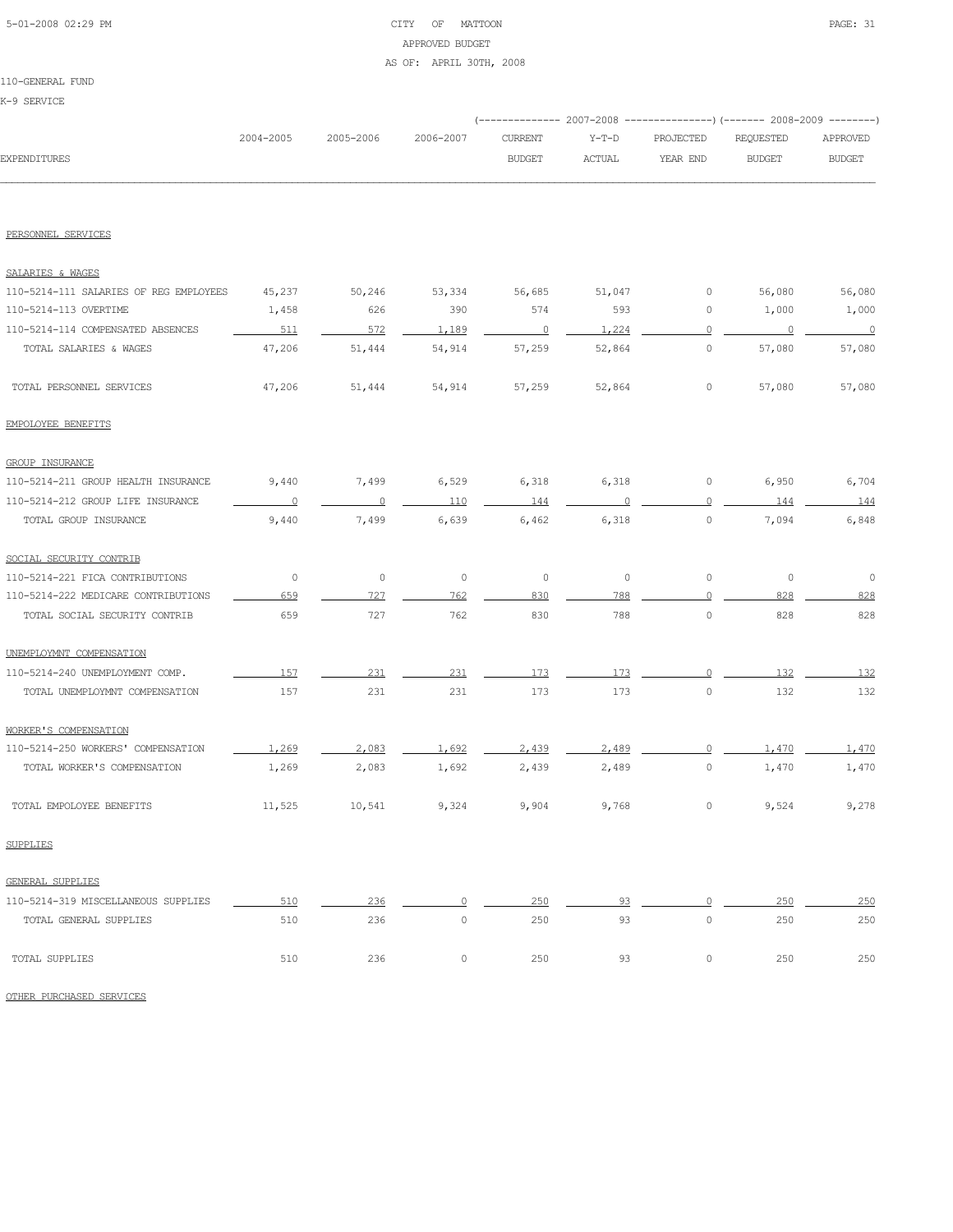# 5-01-2008 02:29 PM CITY OF MATTOON PAGE: 32 APPROVED BUDGET AS OF: APRIL 30TH, 2008

#### 110-GENERAL FUND

K-9 SERVICE

|                                         |           |           |           |               | (-------------- 2007-2008 -------------------- 2008-2009 ----------- |           |               |               |
|-----------------------------------------|-----------|-----------|-----------|---------------|----------------------------------------------------------------------|-----------|---------------|---------------|
|                                         | 2004-2005 | 2005-2006 | 2006-2007 | CURRENT       | $Y-T-D$                                                              | PROJECTED | REQUESTED     | APPROVED      |
| <b>EXPENDITURES</b>                     |           |           |           | <b>BUDGET</b> | ACTUAL                                                               | YEAR END  | <b>BUDGET</b> | <b>BUDGET</b> |
|                                         |           |           |           |               |                                                                      |           |               |               |
| OTHER PURCHASED SERVICES                |           |           |           |               |                                                                      |           |               |               |
| 110-5214-579 MISC OTHER PURCHASED SERVI | 486       | 766       | 1,646     | 750           | 717                                                                  |           | 750           | 750           |
| TOTAL OTHER PURCHASED SERVICES          | 486       | 766       | 1,646     | 750           | 717                                                                  | $\circ$   | 750           | 750           |
| TOTAL OTHER PURCHASED SERVICES          | 486       | 766       | 1,646     | 750           | 717                                                                  | 0         | 750           | 750           |
| TOTAL K-9 SERVICE                       | 59,727    | 62,987    | 65,884    | 68,163        | 63,442                                                               | $\circ$   | 67,604        | 67,358        |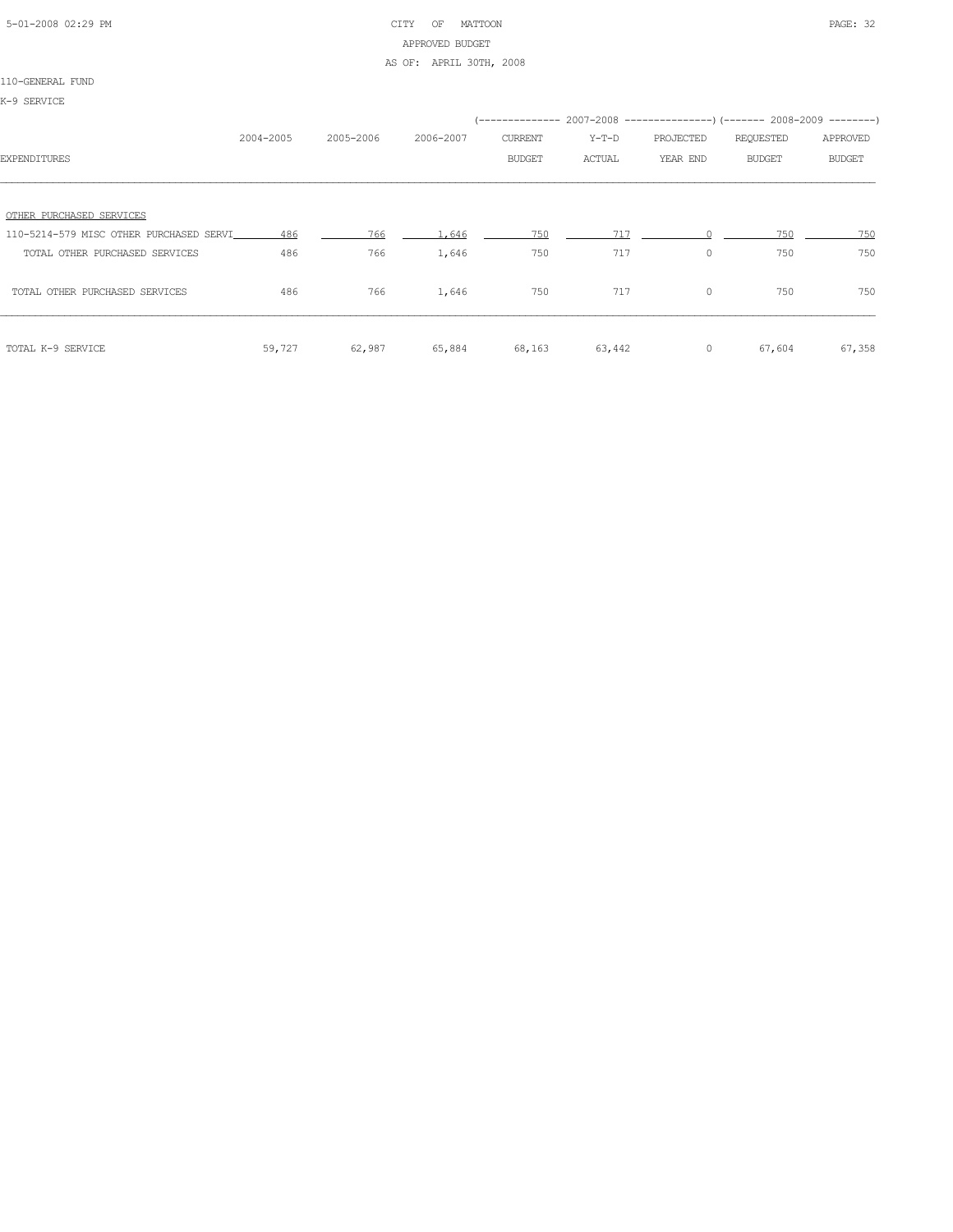# 5-01-2008 02:29 PM CITY OF MATTOON PAGE: 33 APPROVED BUDGET AS OF: APRIL 30TH, 2008

#### 110-GENERAL FUND

POLICE RECORDS

|                    |           |           |           |               |        | (-------------- 2007-2008 ----------------) (------- 2008-2009 --------) |           |          |
|--------------------|-----------|-----------|-----------|---------------|--------|--------------------------------------------------------------------------|-----------|----------|
|                    | 2004-2005 | 2005-2006 | 2006-2007 | CURRENT       | Y-T-D  | PROJECTED                                                                | REQUESTED | APPROVED |
| EXPENDITURES       |           |           |           | <b>BUDGET</b> | ACTUAL | YEAR END                                                                 | BUDGET    | BUDGET   |
|                    |           |           |           |               |        |                                                                          |           |          |
|                    |           |           |           |               |        |                                                                          |           |          |
|                    |           |           |           |               |        |                                                                          |           |          |
| PERSONNEL SERVICES |           |           |           |               |        |                                                                          |           |          |

| SALARIES & WAGES                       |                          |                |                |                |         |                     |         |         |
|----------------------------------------|--------------------------|----------------|----------------|----------------|---------|---------------------|---------|---------|
| 110-5216-111 SALARIES OF REG EMPLOYEES | 77,069                   | 79,891         | 91,318         | 102,922        | 98,099  | $\circ$             | 150,438 | 150,438 |
| 110-5216-113 OVERTIME                  | 19                       | $\circ$        | $\circ$        | $\circ$        | $\circ$ | $\circ$             | 594     | 594     |
| 110-5216-114 COMPENSATED ABSENCES      | $\overline{0}$           | $\overline{0}$ | $\overline{0}$ | $\overline{0}$ | $\circ$ | 0                   | 0       | $\cap$  |
| TOTAL SALARIES & WAGES                 | 77,088                   | 79,891         | 91,318         | 102,922        | 98,099  | $\mathbb O$         | 151,032 | 151,032 |
| TOTAL PERSONNEL SERVICES               | 77,088                   | 79,891         | 91,318         | 102,922        | 98,099  | $\circ$             | 151,032 | 151,032 |
| EMPOLOYEE BENEFITS                     |                          |                |                |                |         |                     |         |         |
| <b>GROUP INSURANCE</b>                 |                          |                |                |                |         |                     |         |         |
| 110-5216-211 GROUP HEALTH INSURANCE    | 28,319                   | 22,498         | 19,586         | 18,955         | 17,902  | $\circ$             | 20,850  | 20,112  |
| 110-5216-212 GROUP LIFE INSURANCE      | $\overline{\phantom{0}}$ | $\Omega$       | 331            | 432            | $\circ$ | $\Omega$            | 576     | 576     |
| TOTAL GROUP INSURANCE                  | 28,319                   | 22,498         | 19,917         | 19,387         | 17,902  | $\circ$             | 21,426  | 20,688  |
| SOCIAL SECURITY CONTRIB                |                          |                |                |                |         |                     |         |         |
| 110-5216-221 FICA CONTRIBUTIONS        | 4,492                    | 4,706          | 5,390          | 6,381          | 6,121   | 0                   | 9,364   | 9,364   |
| 110-5216-222 MEDICARE CONTRIBUTIONS    | 1.051                    | 1,101          | 1,261          | 1,492          | 1,432   | 0                   | 2.189   | 2,189   |
| TOTAL SOCIAL SECURITY CONTRIB          | 5,543                    | 5,807          | 6,650          | 7,873          | 7,553   | $\circ$             | 11,553  | 11,553  |
| RETIREMENT CONTRIBTUIONS               |                          |                |                |                |         |                     |         |         |
| 110-5216-231 IMRF CONTRIBUTIONS        | 7,903                    | 8,539          | 10,250         | 11,238         | 10,538  | $\overline{0}$      | 15,330  | 15,330  |
| TOTAL RETIREMENT CONTRIBTUIONS         | 7,903                    | 8,539          | 10,250         | 11,238         | 10,538  | $\mathsf{O}\xspace$ | 15,330  | 15,330  |
| UNEMPLOYMNT COMPENSATION               |                          |                |                |                |         |                     |         |         |
| 110-5216-240 UNEMPLOYMENT COMP.        | 471                      | 693            | 561            | 519            | 519     | $\Omega$            | 528     | 528     |
| TOTAL UNEMPLOYMNT COMPENSATION         | 471                      | 693            | 561            | 519            | 519     | $\circ$             | 528     | 528     |
| WORKER'S COMPENSATION                  |                          |                |                |                |         |                     |         |         |
| 110-5216-250 WORKERS' COMPENSATION     | 193                      | 258            | 290            | 308            | 318     | $\circ$             | 437     | 437     |
| TOTAL WORKER'S COMPENSATION            | 193                      | 258            | 290            | 308            | 318     | $\circ$             | 437     | 437     |
| TOTAL EMPOLOYEE BENEFITS               | 42,428                   | 37,795         | 37,668         | 39,325         | 36,830  | 0                   | 49,274  | 48,536  |
| <b>SUPPLIES</b>                        |                          |                |                |                |         |                     |         |         |
| GENERAL SUPPLIES                       |                          |                |                |                |         |                     |         |         |
| 110-5216-319 MISCELLANEOUS SUPPLIES    | $\circ$                  | 555            | 1,852          | 500            | 139     | $\circ$             | 500     | 500     |
| TOTAL GENERAL SUPPLIES                 | $\mathbb O$              | 555            | 1,852          | 500            | 139     | $\mathbb O$         | 500     | 500     |
| TOTAL SUPPLIES                         | $\mathbb O$              | 555            | 1,852          | 500            | 139     | $\mathbb O$         | 500     | 500     |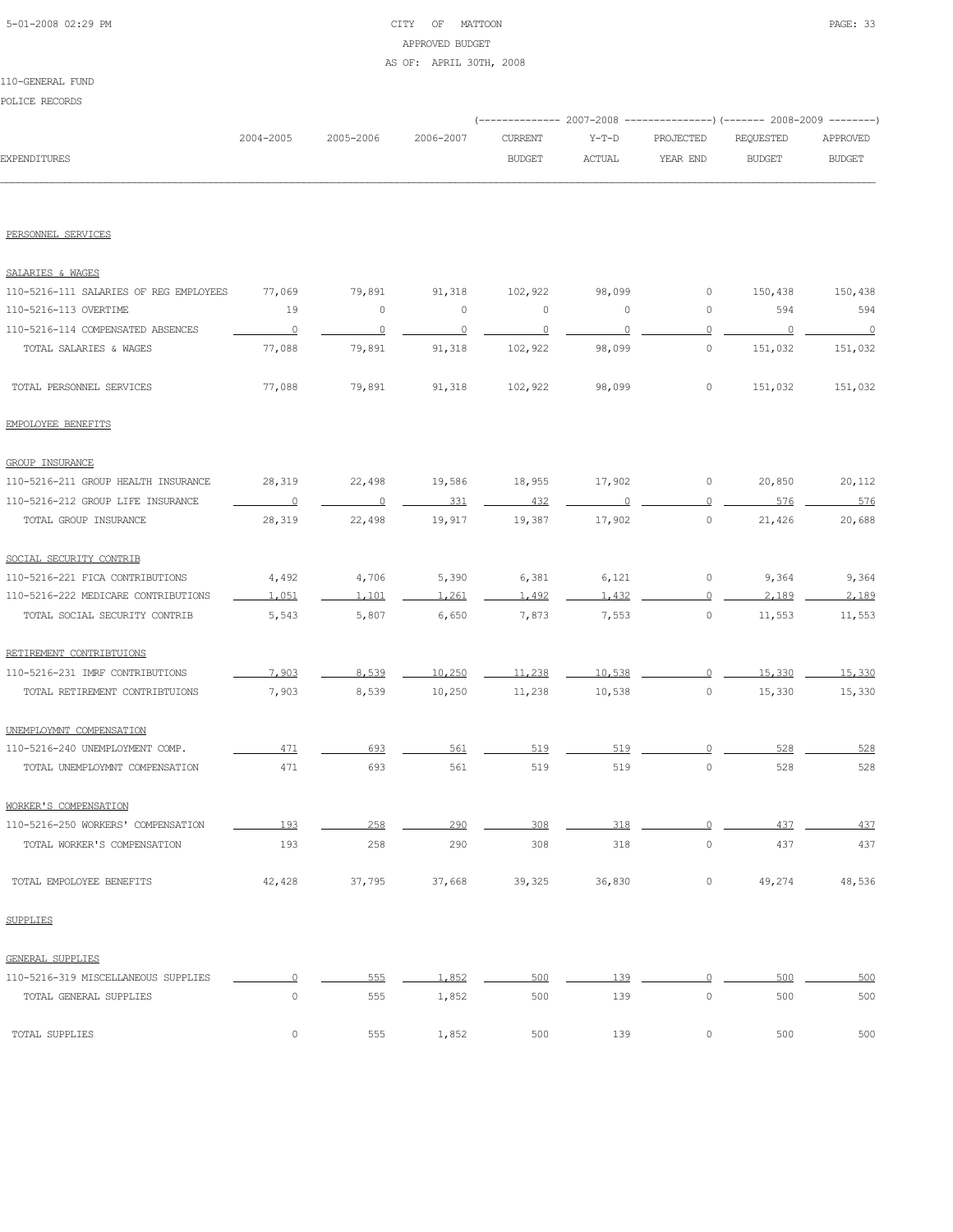# 5-01-2008 02:29 PM CITY OF MATTOON PAGE: 34 APPROVED BUDGET AS OF: APRIL 30TH, 2008

| POLICE RECORDS                          |           |                                                   |                                              |                |         |           | (-------------- 2007-2008 ----------------) (------- 2008-2009 -------- |                   |
|-----------------------------------------|-----------|---------------------------------------------------|----------------------------------------------|----------------|---------|-----------|-------------------------------------------------------------------------|-------------------|
|                                         | 2004-2005 | 2005-2006                                         | 2006-2007                                    | <b>CURRENT</b> | $Y-T-D$ | PROJECTED | REQUESTED                                                               | APPROVED          |
| <b>EXPENDITURES</b>                     |           |                                                   |                                              | <b>BUDGET</b>  | ACTUAL  | YEAR END  | <b>BUDGET</b>                                                           | <b>BUDGET</b>     |
| OTHER PURCHASED SERVICES                |           |                                                   |                                              |                |         |           |                                                                         |                   |
| OTHER PURCHASED SERVICES                |           |                                                   |                                              |                |         |           |                                                                         |                   |
| 110-5216-579 MISC OTHER PURCHASED SERVI | 10,501    |                                                   | $16.585$ $14.383$ $12.782$ $10.920$ $10.920$ |                |         | $\Omega$  |                                                                         | $12,700$ $12,700$ |
| TOTAL OTHER PURCHASED SERVICES          | 10,501    | 16,585                                            | 14,383                                       | 12,782         | 10,920  | $\circ$   | 12,700                                                                  | 12,700            |
| TOTAL OTHER PURCHASED SERVICES          | 10,501    | 16,585 14,383 12,782                              |                                              |                | 10,920  | $\circ$   | 12,700                                                                  | 12,700            |
| OTHER OBJECTS                           |           |                                                   |                                              |                |         |           |                                                                         |                   |
| FINANCIAL TRANS OBJECTS                 |           |                                                   |                                              |                |         |           |                                                                         |                   |
| 110-5216-817 DEBT SERVICE               | $\Omega$  | 9.218                                             | $\Omega$                                     | 9.218          | 9.218   |           |                                                                         |                   |
| TOTAL FINANCIAL TRANS OBJECTS           | $\circ$   | 9,218                                             | $\circ$                                      | 9,218          | 9,218   | $\circ$   | $\circ$                                                                 | $\circ$           |
| TOTAL OTHER OBJECTS                     | $\circ$   | 9,218                                             | $\circ$                                      | 9,218          | 9,218   | $\circ$   | $\circ$                                                                 | $\circ$           |
| TOTAL POLICE RECORDS                    |           | $130,017$ $144,044$ $145,221$ $164,747$ $155,206$ |                                              |                |         |           | 0 213,506 212,768                                                       |                   |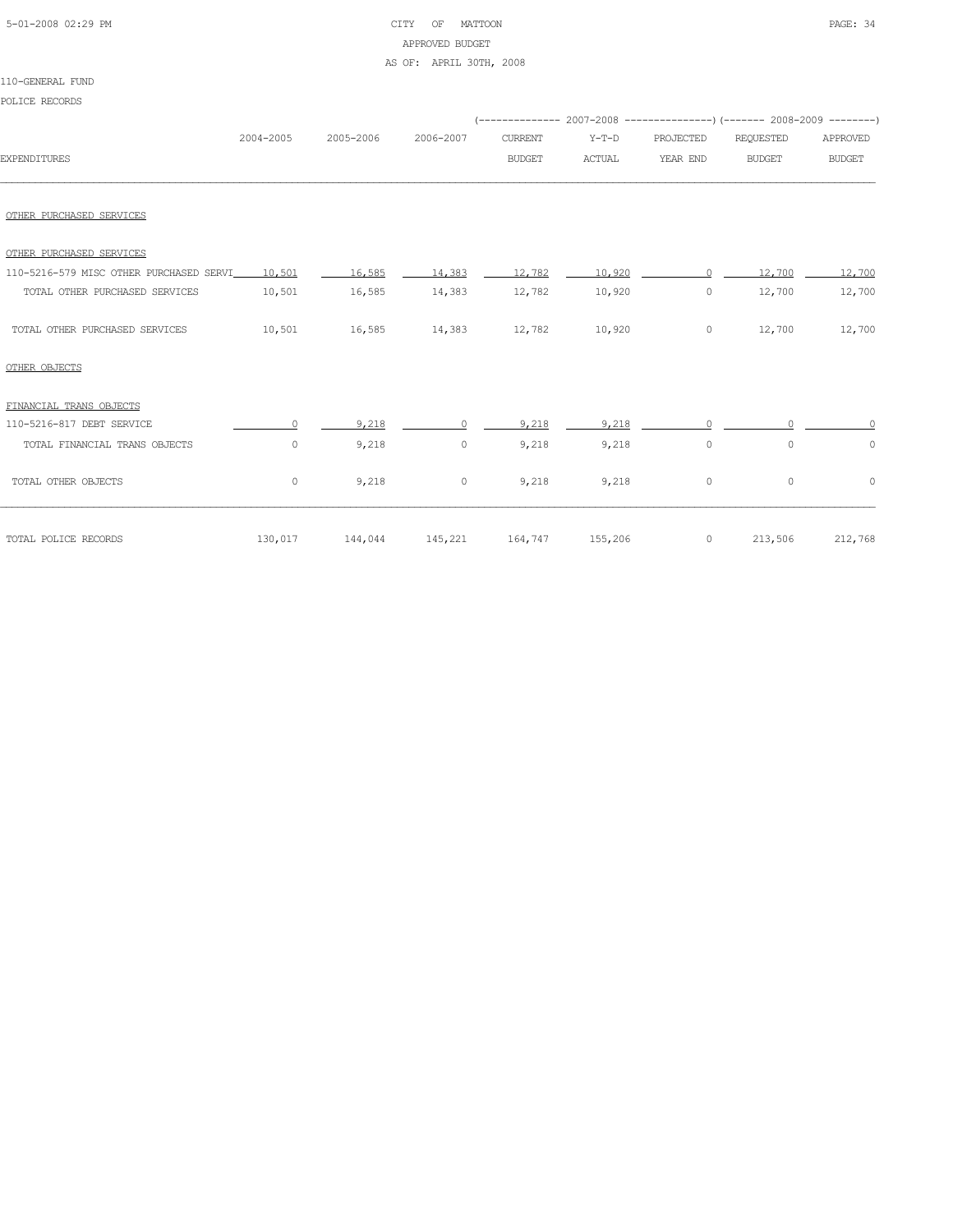|  | 5-01-2008 02:29 PM |  |
|--|--------------------|--|

# CITY OF MATTOON **PAGE: 35** APPROVED BUDGET

#### AS OF: APRIL 30TH, 2008

| CUSTODY OF PRISONERS                    |                |           |           |                                 |                          |                       | (-------------- 2007-2008 ----------------) (------- 2008-2009 --------) |                           |
|-----------------------------------------|----------------|-----------|-----------|---------------------------------|--------------------------|-----------------------|--------------------------------------------------------------------------|---------------------------|
| <b>EXPENDITURES</b>                     | 2004-2005      | 2005-2006 | 2006-2007 | <b>CURRENT</b><br><b>BUDGET</b> | $Y-T-D$<br><b>ACTUAL</b> | PROJECTED<br>YEAR END | REQUESTED<br><b>BUDGET</b>                                               | APPROVED<br><b>BUDGET</b> |
|                                         |                |           |           |                                 |                          |                       |                                                                          |                           |
| <b>SUPPLIES</b>                         |                |           |           |                                 |                          |                       |                                                                          |                           |
| GENERAL SUPPLIES                        |                |           |           |                                 |                          |                       |                                                                          |                           |
| 110-5217-319 MISCELLANEOUS SUPPLIES     | $\cap$         | $\cap$    | $\cap$    | 100                             | 3                        | $\cap$                | 100                                                                      | 100                       |
| TOTAL GENERAL SUPPLIES                  | $\circ$        | $\circ$   | $\circ$   | 100                             | 3                        | $\circ$               | 100                                                                      | 100                       |
| FOOD                                    |                |           |           |                                 |                          |                       |                                                                          |                           |
| 110-5217-330 FOOD                       | 305            | 394       | 265       | 400                             |                          | 74<br>$\circ$         | 400                                                                      | 400                       |
| TOTAL FOOD                              | 305            | 394       | 265       | 400                             | 74                       | $\circ$               | 400                                                                      | 400                       |
| TOTAL SUPPLIES                          | 305            | 394       | 265       | 500                             | 77                       | $\circ$               | 500                                                                      | 500                       |
| OTHER PURCHASED SERVICES                |                |           |           |                                 |                          |                       |                                                                          |                           |
| OTHER PURCHASED SERVICES                |                |           |           |                                 |                          |                       |                                                                          |                           |
| 110-5217-579 MISC OTHER PURCHASED SERVI | $\overline{0}$ | $\circ$   | $\Omega$  | $\Omega$                        | $\Omega$                 | $\Omega$              | O.                                                                       |                           |
| TOTAL OTHER PURCHASED SERVICES          | $\circ$        | $\circ$   | 0         | $\circ$                         | $\circ$                  | $\circ$               | $\circ$                                                                  | 0                         |
| TOTAL OTHER PURCHASED SERVICES          | $\circ$        | $\circ$   | 0         | $\circ$                         | $\circ$                  | $\circ$               | $\circ$                                                                  | $\Omega$                  |
| TOTAL CUSTODY OF PRISONERS              | 305            | 394       | 265       | 500                             | 77                       | $\circ$               | 500                                                                      | 500                       |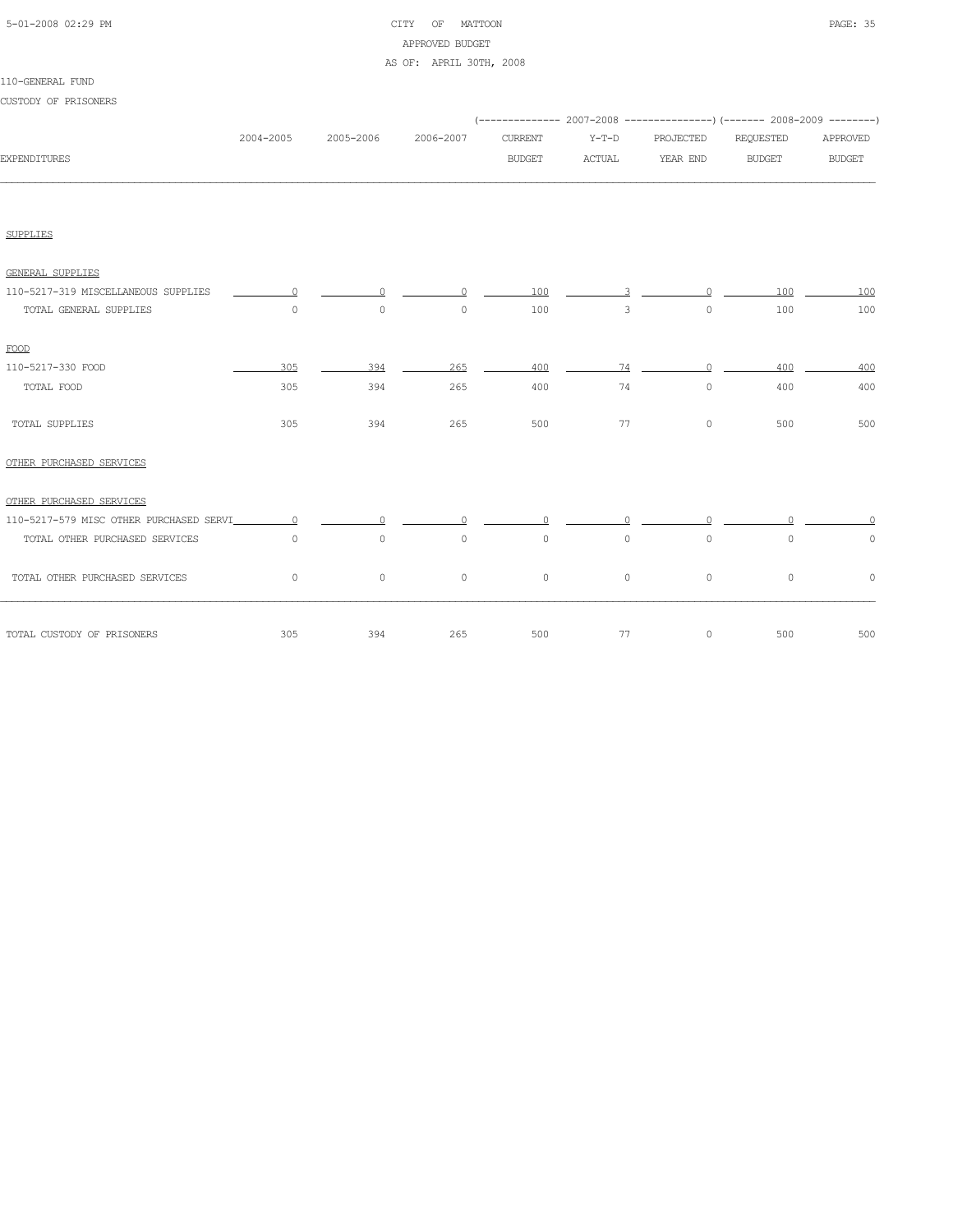# 5-01-2008 02:29 PM CITY OF MATTOON PAGE: 36 APPROVED BUDGET AS OF: APRIL 30TH, 2008

#### 110-GENERAL FUND

TRAFFIC CONTROL

| <b>EXPENDITURES</b>                     | 2004-2005      | 2005-2006      | 2006-2007           |                                 |                   | (-------------- 2007-2008 ---------------) (------- 2008-2009 --------) |                            |                           |
|-----------------------------------------|----------------|----------------|---------------------|---------------------------------|-------------------|-------------------------------------------------------------------------|----------------------------|---------------------------|
|                                         |                |                |                     | <b>CURRENT</b><br><b>BUDGET</b> | $Y-T-D$<br>ACTUAL | PROJECTED<br>YEAR END                                                   | REQUESTED<br><b>BUDGET</b> | APPROVED<br><b>BUDGET</b> |
|                                         |                |                |                     |                                 |                   |                                                                         |                            |                           |
| PERSONNEL SERVICES                      |                |                |                     |                                 |                   |                                                                         |                            |                           |
| SALARIES & WAGES                        |                |                |                     |                                 |                   |                                                                         |                            |                           |
| 110-5220-111 SALARIES OF REG EMPLOYEES  | 7,965          | 7,793          | 7,656               | 8,200                           | 6,916             | $\overline{0}$                                                          | 8,200                      | 8,200                     |
| TOTAL SALARIES & WAGES                  | 7,965          | 7,793          | 7,656               | 8,200                           | 6,916             | $\circ$                                                                 | 8,200                      | 8,200                     |
| TOTAL PERSONNEL SERVICES                | 7,965          | 7,793          | 7,656               | 8,200                           | 6,916             | $\circ$                                                                 | 8,200                      | 8,200                     |
| EMPOLOYEE BENEFITS                      |                |                |                     |                                 |                   |                                                                         |                            |                           |
| SOCIAL SECURITY CONTRIB                 |                |                |                     |                                 |                   |                                                                         |                            |                           |
| 110-5220-221 FICA CONTRIBUTIONS         | 493            | 483            | 469                 | 508                             | 463               | $\circ$                                                                 | 508                        | 508                       |
| 110-5220-222 MEDICARE CONTRIBUTIONS     | 116            | 113            | 110                 | 119                             | 108               | 0                                                                       | 119                        | 119                       |
| TOTAL SOCIAL SECURITY CONTRIB           | 609            | 596            | 579                 | 627                             | 571               | $\circ$                                                                 | 627                        | 627                       |
| UNEMPLOYMNT COMPENSATION                |                |                |                     |                                 |                   |                                                                         |                            |                           |
| 110-5220-240 UNEMPLOYMENT COMP.         | 218            | 299            | 139                 | 123                             | 123               | $\circ$                                                                 | 90                         | 90                        |
| TOTAL UNEMPLOYMNT COMPENSATION          | 218            | 299            | 139                 | 123                             | 123               | $\Omega$                                                                | 90                         | 90                        |
| WORKER'S COMPENSATION                   |                |                |                     |                                 |                   |                                                                         |                            |                           |
| 110-5220-250 WORKERS' COMPENSATION      | 371            | 563            | 433                 | 349                             | 365               | $\Omega$                                                                | 435                        | 435                       |
| TOTAL WORKER'S COMPENSATION             | 371            | 563            | 433                 | 349                             | 365               | $\circ$                                                                 | 435                        | 435                       |
| TOTAL EMPOLOYEE BENEFITS                | 1,198          | 1,458          | 1,151               | 1,099                           | 1,059             | 0                                                                       | 1,152                      | 1,152                     |
| OTHER PURCHASED SERVICES                |                |                |                     |                                 |                   |                                                                         |                            |                           |
| OTHER PURCHASED SERVICES                |                |                |                     |                                 |                   |                                                                         |                            |                           |
| 110-5220-579 MISC OTHER PURCHASED SERVI | $\overline{0}$ | $\overline{0}$ | 0                   | $\Omega$                        | 30                | $\overline{0}$                                                          |                            |                           |
| TOTAL OTHER PURCHASED SERVICES          | $\circ$        | $\circ$        | $\mathsf{O}\xspace$ | $\mathsf{O}\xspace$             | 30                | $\mathsf{O}\xspace$                                                     | $\circ$                    | 0                         |
| TOTAL OTHER PURCHASED SERVICES          | $\circ$        | $\circ$        | $\circ$             | $\circ$                         | 30                | $\circ$                                                                 | $\circ$                    | $\circ$                   |
| TOTAL TRAFFIC CONTROL                   | 9,163          | 9,251          | 8,807               | 9,299                           | 8,006             | 0                                                                       | 9,352                      | 9,352                     |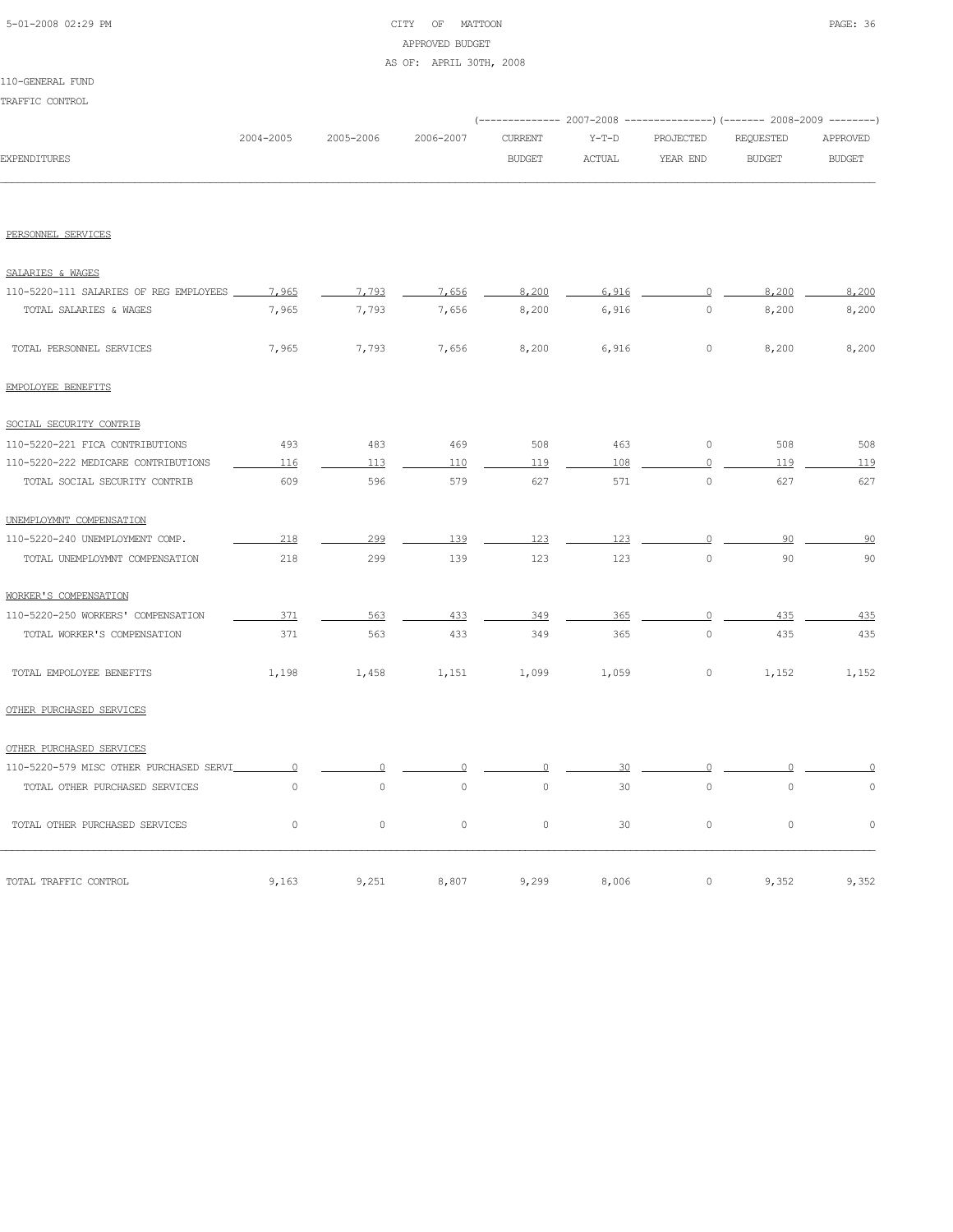### 5-01-2008 02:29 PM CITY OF MATTOON PAGE: 37 APPROVED BUDGET AS OF: APRIL 30TH, 2008

### 110-GENERAL FUND

| POLICE TRAINING                            |           |                      |           |                                 |                   |                       | (-------------- 2007-2008 ----------------) (------- 2008-2009 --------) |                           |
|--------------------------------------------|-----------|----------------------|-----------|---------------------------------|-------------------|-----------------------|--------------------------------------------------------------------------|---------------------------|
| <b>EXPENDITURES</b>                        | 2004-2005 | 2005-2006            | 2006-2007 | <b>CURRENT</b><br><b>BUDGET</b> | $Y-T-D$<br>ACTUAL | PROJECTED<br>YEAR END | <b>REQUESTED</b><br><b>BUDGET</b>                                        | APPROVED<br><b>BUDGET</b> |
|                                            |           |                      |           |                                 |                   |                       |                                                                          |                           |
| <b>SUPPLIES</b>                            |           |                      |           |                                 |                   |                       |                                                                          |                           |
| GENERAL SUPPLIES                           |           |                      |           |                                 |                   |                       |                                                                          |                           |
| 110-5221-316 TOOLS & EQUIPMENT             | 3.461     | 3,406                | 3.361     | 9,300                           | 5.174             | $\Omega$              | 5,000                                                                    | 5,000                     |
| TOTAL GENERAL SUPPLIES                     | 3,461     | 3,406                | 3,361     | 9,300                           | 5,174             | $\circ$               | 5,000                                                                    | 5,000                     |
| TOTAL SUPPLIES                             | 3,461     | 3,406                | 3,361     | 9,300                           | 5,174             | $\circ$               | 5,000                                                                    | 5,000                     |
| OTHER PURCHASED SERVICES                   |           |                      |           |                                 |                   |                       |                                                                          |                           |
| EMPLOYEE BUSINESS EXP                      |           |                      |           |                                 |                   |                       |                                                                          |                           |
| 110-5221-562 TRAVEL & TRAINING             | 15,928    | 41,979               | 19,721    | 27,500                          | 25,926            | $\Omega$              | 22,200                                                                   | 22,200                    |
| TOTAL EMPLOYEE BUSINESS EXP                | 15,928    | 41,979               | 19,721    | 27,500                          | 25,926            | $\circ$               | 22,200                                                                   | 22,200                    |
| OTHER PURCHASED SERVICES                   |           |                      |           |                                 |                   |                       |                                                                          |                           |
| 110-5221-579 MISC OTHER PURCHASED SERVI 46 |           | 279                  | 50        | 1,000                           |                   |                       | 3,000                                                                    | 3,000                     |
| TOTAL OTHER PURCHASED SERVICES             | 46        | 279                  | 50        | 1,000                           | $\circ$           | $\circ$               | 3,000                                                                    | 3,000                     |
| TOTAL OTHER PURCHASED SERVICES             |           | 15,974 42,258 19,771 |           |                                 | 28,500 25,926     | $\circ$               | 25,200                                                                   | 25,200                    |
| TOTAL POLICE TRAINING                      | 19,434    | 45,664               | 23,132    | 37,800                          | 31,100            | $\circ$               | 30,200                                                                   | 30,200                    |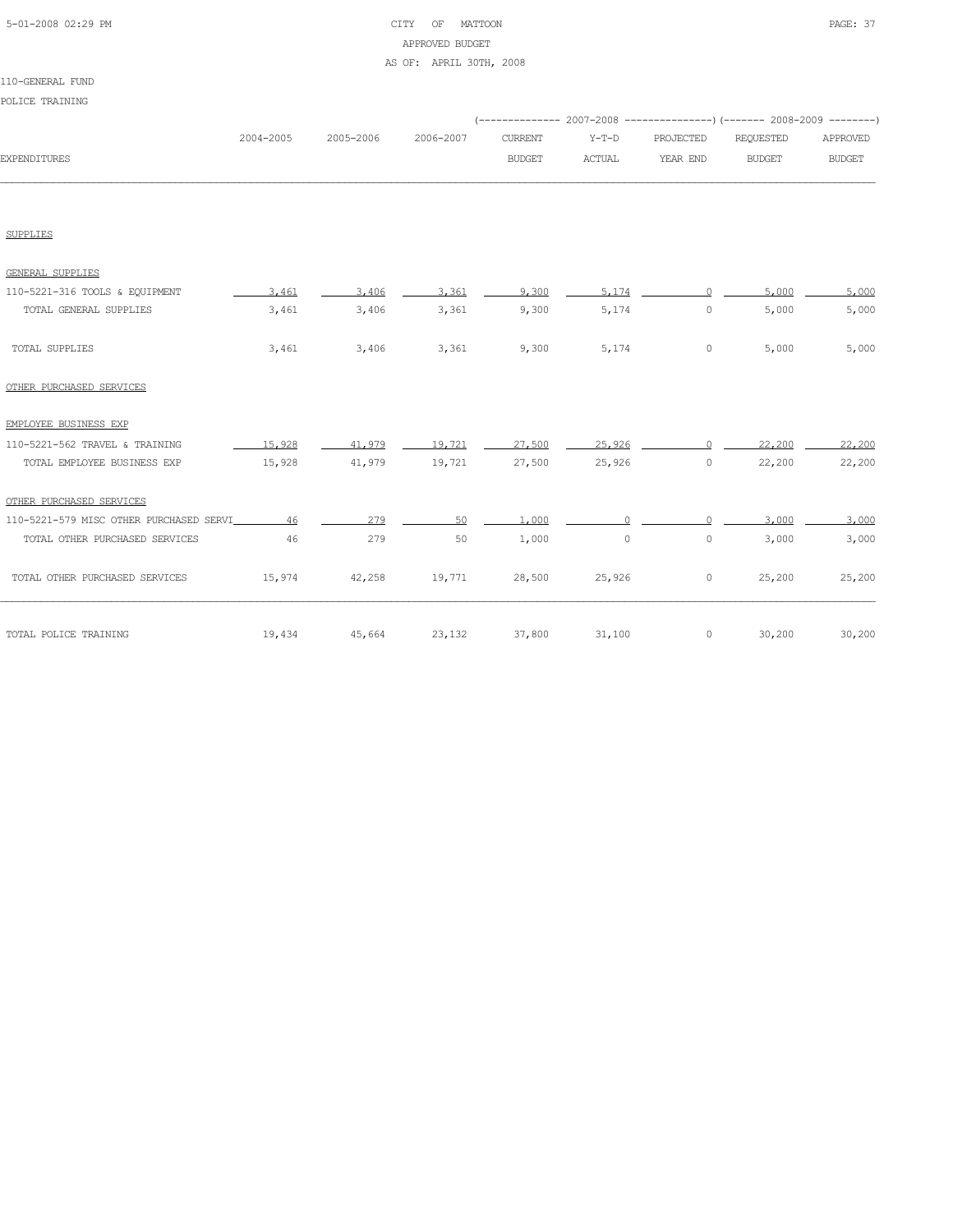### 5-01-2008 02:29 PM CITY OF MATTOON PAGE: 38 APPROVED BUDGET AS OF: APRIL 30TH, 2008

COMMUNICATION SERVICES

|                                        |                          |                |                          |                          |               |                     | (-------------- 2007-2008 ---------------) (------- 2008-2009 --------) |               |
|----------------------------------------|--------------------------|----------------|--------------------------|--------------------------|---------------|---------------------|-------------------------------------------------------------------------|---------------|
|                                        | 2004-2005                | 2005-2006      | 2006-2007                | <b>CURRENT</b>           | $Y-T-D$       | PROJECTED           | REQUESTED                                                               | APPROVED      |
| <b>EXPENDITURES</b>                    |                          |                |                          | <b>BUDGET</b>            | <b>ACTUAL</b> | YEAR END            | <b>BUDGET</b>                                                           | <b>BUDGET</b> |
|                                        |                          |                |                          |                          |               |                     |                                                                         |               |
| PERSONNEL SERVICES                     |                          |                |                          |                          |               |                     |                                                                         |               |
| SALARIES & WAGES                       |                          |                |                          |                          |               |                     |                                                                         |               |
| 110-5222-111 SALARIES OF REG EMPLOYEES | 159,947                  | 178,648        | 203,152                  | 200,512                  | 194,731       | 0                   | 189,258                                                                 | 189,258       |
| 110-5222-113 OVERTIME                  | 10,542                   | 8,572          | 4,038                    | 7,580                    | 2,014         | 0                   | 2,606                                                                   | 2,606         |
| 110-5222-114 COMPENSATED ABSENCES      | $\overline{\phantom{0}}$ |                | $\overline{\phantom{0}}$ | $\overline{\phantom{0}}$ | $\sim$ 0      | $\mathbf{0}$        |                                                                         |               |
| TOTAL SALARIES & WAGES                 | 170,488                  | 187,221        | 207,190                  | 208,092                  | 196,745       | $\circ$             | 191,864                                                                 | 191,864       |
| TOTAL PERSONNEL SERVICES               | 170,488                  | 187,221        | 207,190                  | 208,092                  | 196,745       | $\circ$             | 191,864                                                                 | 191,864       |
| EMPOLOYEE BENEFITS                     |                          |                |                          |                          |               |                     |                                                                         |               |
| <b>GROUP INSURANCE</b>                 |                          |                |                          |                          |               |                     |                                                                         |               |
| 110-5222-211 GROUP HEALTH INSURANCE    | 32,117                   | 30,397         | 31,871                   | 33,137                   | 27,054        | 0                   | 36,450                                                                  | 33,414        |
| 110-5222-212 GROUP LIFE INSURANCE      | $\circ$                  | $\overline{0}$ | 773                      | 1,008                    |               | $\mathbf{0}$        | 864                                                                     | 864           |
| TOTAL GROUP INSURANCE                  | 32,117                   | 30,397         | 32,644                   | 34,145                   | 27,054        | $\circ$             | 37,314                                                                  | 34,278        |
| SOCIAL SECURITY CONTRIB                |                          |                |                          |                          |               |                     |                                                                         |               |
| 110-5222-221 FICA CONTRIBUTIONS        | 10,346                   | 11,279         | 12,065                   | 12,903                   | 12,668        | $\circ$             | 11,896                                                                  | 11,896        |
| 110-5222-222 MEDICARE CONTRIBUTIONS    | 2,420                    | 2,638          | 2.822                    | 3,019                    | 2.963         | $\circ$             | 2,396                                                                   | 2,396         |
| TOTAL SOCIAL SECURITY CONTRIB          | 12,766                   | 13,917         | 14,887                   | 15,922                   | 15,630        | 0                   | 14,292                                                                  | 14,292        |
| RETIREMENT CONTRIBTUIONS               |                          |                |                          |                          |               |                     |                                                                         |               |
| 110-5222-231 IMRF CONTRIBUTIONS        | 18,062                   | 20,446         | 22,993                   | 22,724                   | 21,828        | $\circ$             | 19,474                                                                  | 19,474        |
| TOTAL RETIREMENT CONTRIBTUIONS         | 18,062                   | 20,446         | 22,993                   | 22,724                   | 21,828        | $\circ$             | 19,474                                                                  | 19,474        |
| UNEMPLOYMNT COMPENSATION               |                          |                |                          |                          |               |                     |                                                                         |               |
| 110-5222-240 UNEMPLOYMENT COMP.        | 1,256                    | 1,617          | 1,309                    | 1,211                    | 1,211         | $\mathbf{0}$        | 792                                                                     | 792           |
| TOTAL UNEMPLOYMNT COMPENSATION         | 1,256                    | 1,617          | 1,309                    | 1,211                    | 1,211         | $\circ$             | 792                                                                     | 792           |
| WORKER'S COMPENSATION                  |                          |                |                          |                          |               |                     |                                                                         |               |
| 110-5222-250 WORKERS' COMPENSATION     | 538                      | 586            | 692                      | 624                      | 643           | $\circ$             | 554                                                                     | 554           |
| TOTAL WORKER'S COMPENSATION            | 538                      | 586            | 692                      | 624                      | 643           | $\mathsf{O}\xspace$ | 554                                                                     | 554           |
| TOTAL EMPOLOYEE BENEFITS               | 64,738                   | 66,963         | 72,525                   | 74,626                   | 66,367        | $\circ$             | 72,426                                                                  | 69,390        |
| SUPPLIES                               |                          |                |                          |                          |               |                     |                                                                         |               |
| GENERAL SUPPLIES                       |                          |                |                          |                          |               |                     |                                                                         |               |
| 110-5222-311 OFFICE SUPPLIES           | 1,400                    | 1,371          | 1,094                    | 1,500                    | 1,104         | 0                   | 1,500                                                                   | 1,500         |
| 110-5222-316 TOOLS & EQUIPMENT         | 7,104                    | 465            | 1,858                    | 2,000                    | 39,181        | 0                   | 2,000                                                                   | 2,000         |
| 110-5222-319 MISCELLANEOUS SUPPLIES    | $\overline{0}$           | 69             | 98                       | 100                      | 133           | $\mathbf{0}$        | 100                                                                     | 100           |
| TOTAL GENERAL SUPPLIES                 | 8,504                    | 1,904          | 3,050                    | 3,600                    | 40,418        | $\circ$             | 3,600                                                                   | 3,600         |
| TOTAL SUPPLIES                         | 8,504                    | 1,904          | 3,050                    | 3,600                    | 40,418        | $\circ$             | 3,600                                                                   | 3,600         |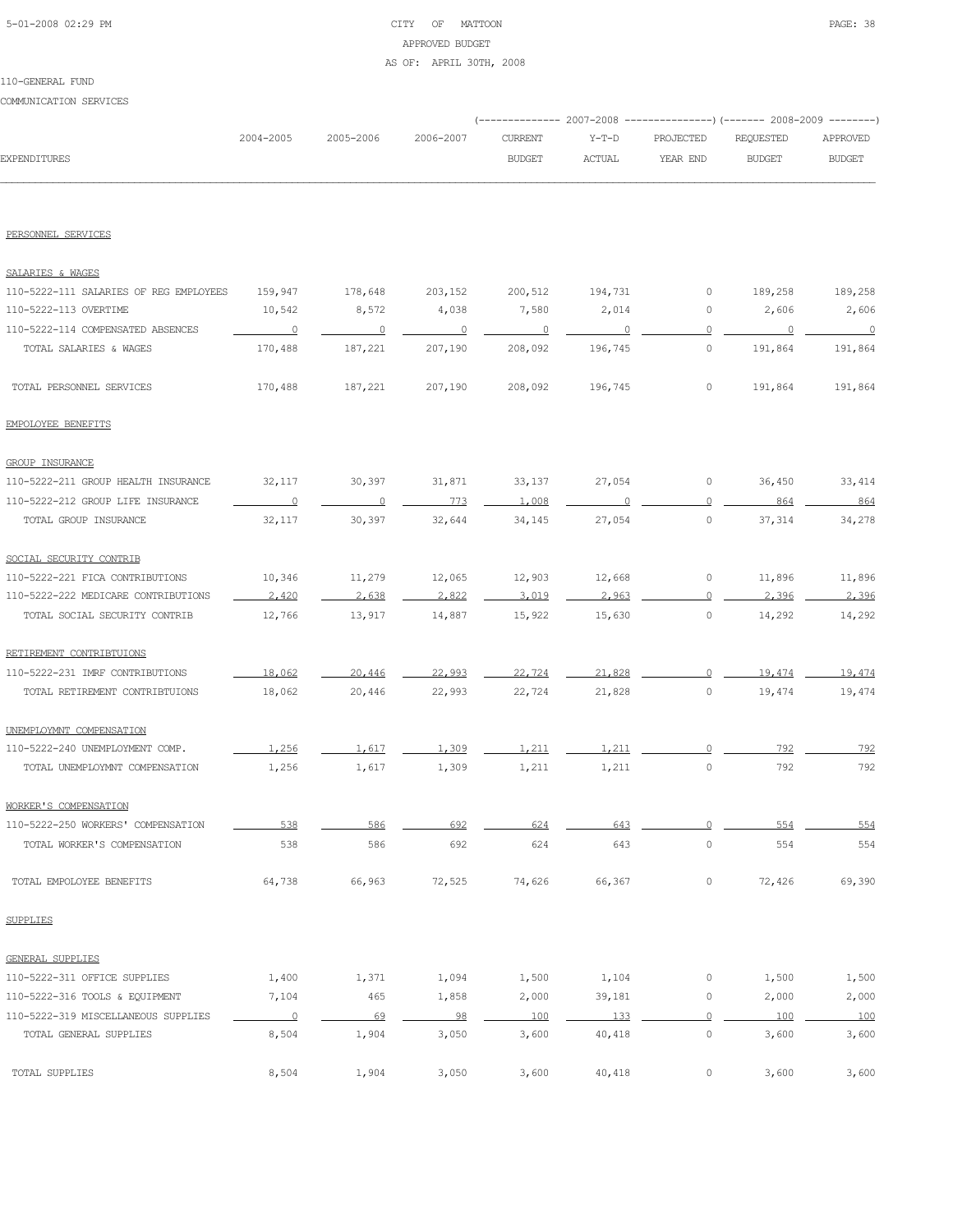### 5-01-2008 02:29 PM CITY OF MATTOON PAGE: 39 APPROVED BUDGET AS OF: APRIL 30TH, 2008

#### 110-GENERAL FUND

COMMUNICATION SERVICES

| 2004-2005                                     | 2005-2006 | 2006-2007 | <b>CURRENT</b> | $Y-T-D$       | PROJECTED             | <b>REQUESTED</b> | APPROVED                                       |
|-----------------------------------------------|-----------|-----------|----------------|---------------|-----------------------|------------------|------------------------------------------------|
|                                               |           |           | <b>BUDGET</b>  | <b>ACTUAL</b> | YEAR END              | <b>BUDGET</b>    | <b>BUDGET</b>                                  |
|                                               |           |           |                |               |                       |                  |                                                |
|                                               |           |           |                |               |                       |                  |                                                |
|                                               |           |           |                |               |                       |                  |                                                |
| 29,683                                        | 27,585    | 22,833    | 26,000         | 24,410        | $\circ$               | 26,000           | 26,000                                         |
| 6,533                                         | 7,532     | 6,762     | 7,000          | 9,033         | $\circ$               | 8,800            | 8,800                                          |
| 4,153                                         | 2,525     | 1,513     | 1,800          | 1,032         | $\Omega$              | $\overline{0}$   | $\overline{0}$                                 |
| 7,324                                         | 6,822     | 5,398     | 6,000          | 5,650         | $\circ$               | 6,000            | 6,000                                          |
| 1,454                                         | 1,454     | 1,316     | 1,453          | 1,316         | $\circ$               | 1,453            | 1,453                                          |
| 1,099                                         | 11,254    | 8,104     | 8,000          | 5,633         | 0                     | 8,300            | 8,300                                          |
| 421                                           | 318       | $\circ$   | $\circ$        | $\circ$       | $\circ$               | $\circ$          | $\overline{0}$                                 |
| 83                                            | 80        | 43        | 100            | 104           | $\Omega$              | 100              | 100                                            |
| 50,750                                        | 57,570    | 45,968    | 50,353         | 47,178        | 0                     | 50,653           | 50,653                                         |
|                                               |           |           |                |               |                       |                  |                                                |
| 25<br>110-5222-579 MISC OTHER PURCHASED SERVI | $\Omega$  | 163       | 100            |               | $\Omega$              | 100              | 100                                            |
| 25                                            | $\circ$   | 163       | 100            | 0             | $\circ$               | 100              | 100                                            |
| 50,775                                        | 57,570    | 46,130    | 50,453         | 47,178        | $\circ$               | 50,753           | 50,753                                         |
|                                               |           |           |                |               |                       |                  |                                                |
|                                               |           |           |                |               |                       |                  |                                                |
| $\cap$                                        | $\Omega$  | 5.873     | $\Omega$       | $\Omega$      | $\Omega$              |                  |                                                |
| $\circ$                                       | $\circ$   | 5,873     | $\circ$        | $\circ$       | $\circ$               | $\circ$          | $\circ$                                        |
| $\circ$                                       | $\circ$   | 5,873     | 0              | $\mathbf{0}$  | $\circ$               | $\circ$          | $\circ$                                        |
| 294,506                                       | 313,659   | 334,769   | 336,771        | 350,707       | $\circ$               | 318,643          | 315,607                                        |
|                                               |           |           |                |               | ----------- 2007-2008 |                  | ----------------) (------- 2008-2009 --------) |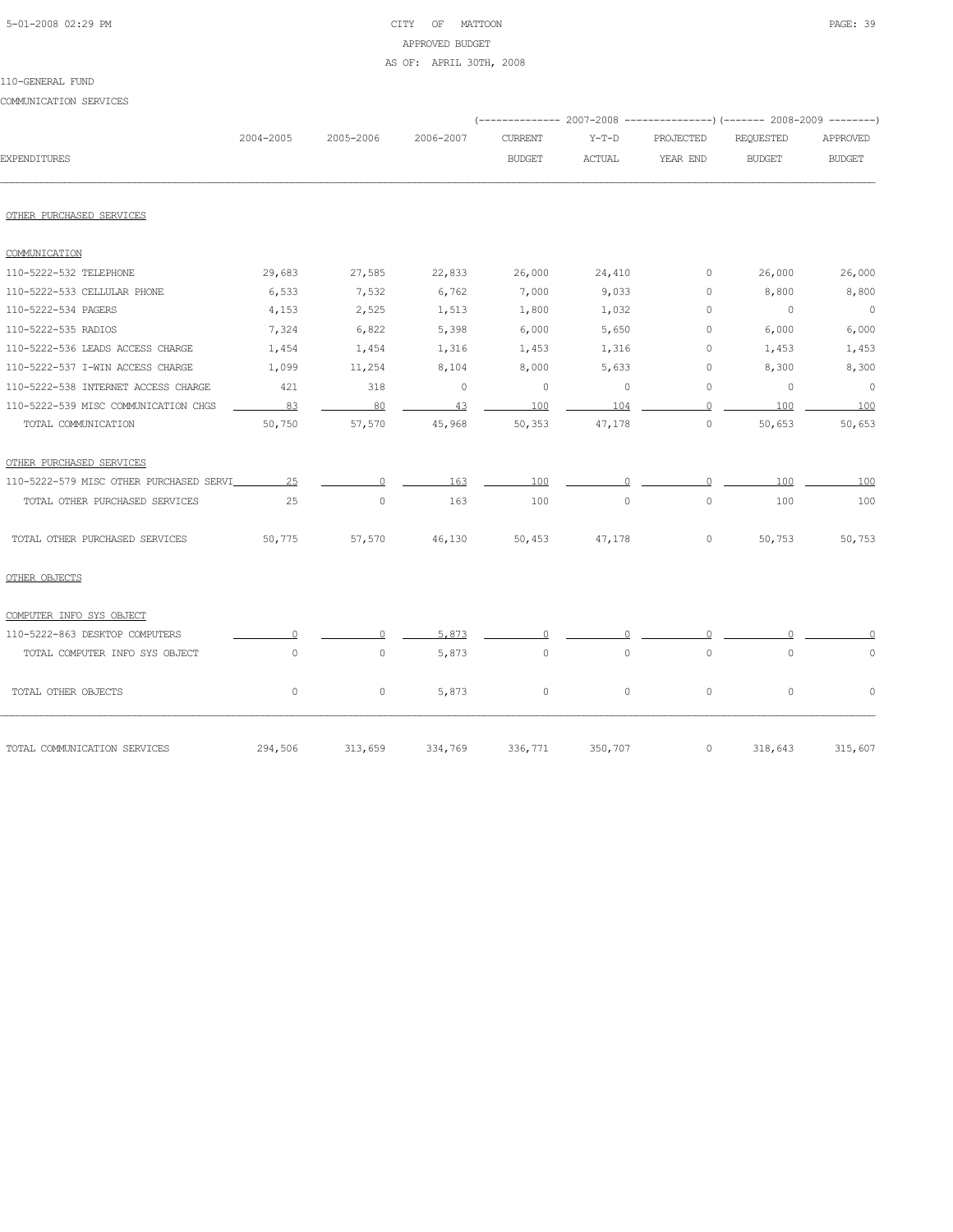### 5-01-2008 02:29 PM CITY OF MATTOON PAGE: 40 APPROVED BUDGET AS OF: APRIL 30TH, 2008

110-GENERAL FUND AUTOMOTIVE SERVICES

|                                         |           |           |           |                |               |                     | (-------------- 2007-2008 ---------------) (------- 2008-2009 --------) |               |
|-----------------------------------------|-----------|-----------|-----------|----------------|---------------|---------------------|-------------------------------------------------------------------------|---------------|
|                                         | 2004-2005 | 2005-2006 | 2006-2007 | <b>CURRENT</b> | $Y-T-D$       | PROJECTED           | REQUESTED                                                               | APPROVED      |
| <b>EXPENDITURES</b>                     |           |           |           | <b>BUDGET</b>  | <b>ACTUAL</b> | YEAR END            | <b>BUDGET</b>                                                           | <b>BUDGET</b> |
|                                         |           |           |           |                |               |                     |                                                                         |               |
| <b>SUPPLIES</b>                         |           |           |           |                |               |                     |                                                                         |               |
| GENERAL SUPPLIES                        |           |           |           |                |               |                     |                                                                         |               |
| 110-5223-316 TOOL & EQUIPMENT           | $\circ$   | 52        | 550       | 500            | 588           | $\circ$             | 500                                                                     | 500           |
| 110-5223-318 VEHICLE PARTS              | 2,617     | 2,450     | 5,067     | 4,000          | 4,183         | $\mathbb O$         | 4,000                                                                   | 4,000         |
| 110-5223-319 MISCELLANEOUS SUPPLIES     | 203       | 1,205     | 1,461     | 1,000          | 1.395         | $\circ$             | 2,000                                                                   | 2,000         |
| TOTAL GENERAL SUPPLIES                  | 2,821     | 3,708     | 7,078     | 5,500          | 6,167         | $\mathsf{O}\xspace$ | 6,500                                                                   | 6,500         |
| <b>ENERGY</b>                           |           |           |           |                |               |                     |                                                                         |               |
| 110-5223-326 FUEL                       | 33,410    | 55,335    | 61,845    | 55,000         | 66,057        | $\Omega$            | 70,000                                                                  | 70,000        |
| TOTAL ENERGY                            | 33,410    | 55,335    | 61,845    | 55,000         | 66,057        | $\circ$             | 70,000                                                                  | 70,000        |
| TOTAL SUPPLIES                          | 36,231    | 59,043    | 68,923    | 60,500         | 72,224        | $\circ$             | 76,500                                                                  | 76,500        |
| PURCHASED PROP MAINT SRV                |           |           |           |                |               |                     |                                                                         |               |
| REPAIR & MAINT SERVICES                 |           |           |           |                |               |                     |                                                                         |               |
| 110-5223-434 REPAIR OF VEHICLES         | 25,495    | 15,852    | 30,153    | 20,000         | 32,894        | $\circ$             | 25,000                                                                  | 25,000        |
| 110-5223-439 OTHER REPAIR & MAINT SRVCS | 434       | 497       | 2,913     | 750            | 1,328         | $\overline{0}$      | 750                                                                     | 750           |
| TOTAL REPAIR & MAINT SERVICES           | 25,929    | 16,349    | 33,065    | 20,750         | 34,222        | $\circ$             | 25,750                                                                  | 25,750        |
| TOTAL PURCHASED PROP MAINT SRV          | 25,929    | 16,349    | 33,065    | 20,750         | 34,222        | $\circ$             | 25,750                                                                  | 25,750        |
| PROPERTY                                |           |           |           |                |               |                     |                                                                         |               |
| MACHINERY & EOUIPMENT                   |           |           |           |                |               |                     |                                                                         |               |
| 110-5223-742 VEHICLES                   | 8,770     | $\Omega$  | 111,058   | 87,550         | 97,403        | $\circ$             | 15,760                                                                  | 15,760        |
| TOTAL MACHINERY & EQUIPMENT             | 8,770     | $\circ$   | 111,058   | 87,550         | 97,403        | $\circ$             | 15,760                                                                  | 15,760        |
| TOTAL PROPERTY                          | 8,770     | $\circ$   | 111,058   | 87,550         | 97,403        | 0                   | 15,760                                                                  | 15,760        |
| TOTAL AUTOMOTIVE SERVICES               | 70,930    | 75,392    | 213,046   | 168,800        | 203,849       | 0                   | 118,010                                                                 | 118,010       |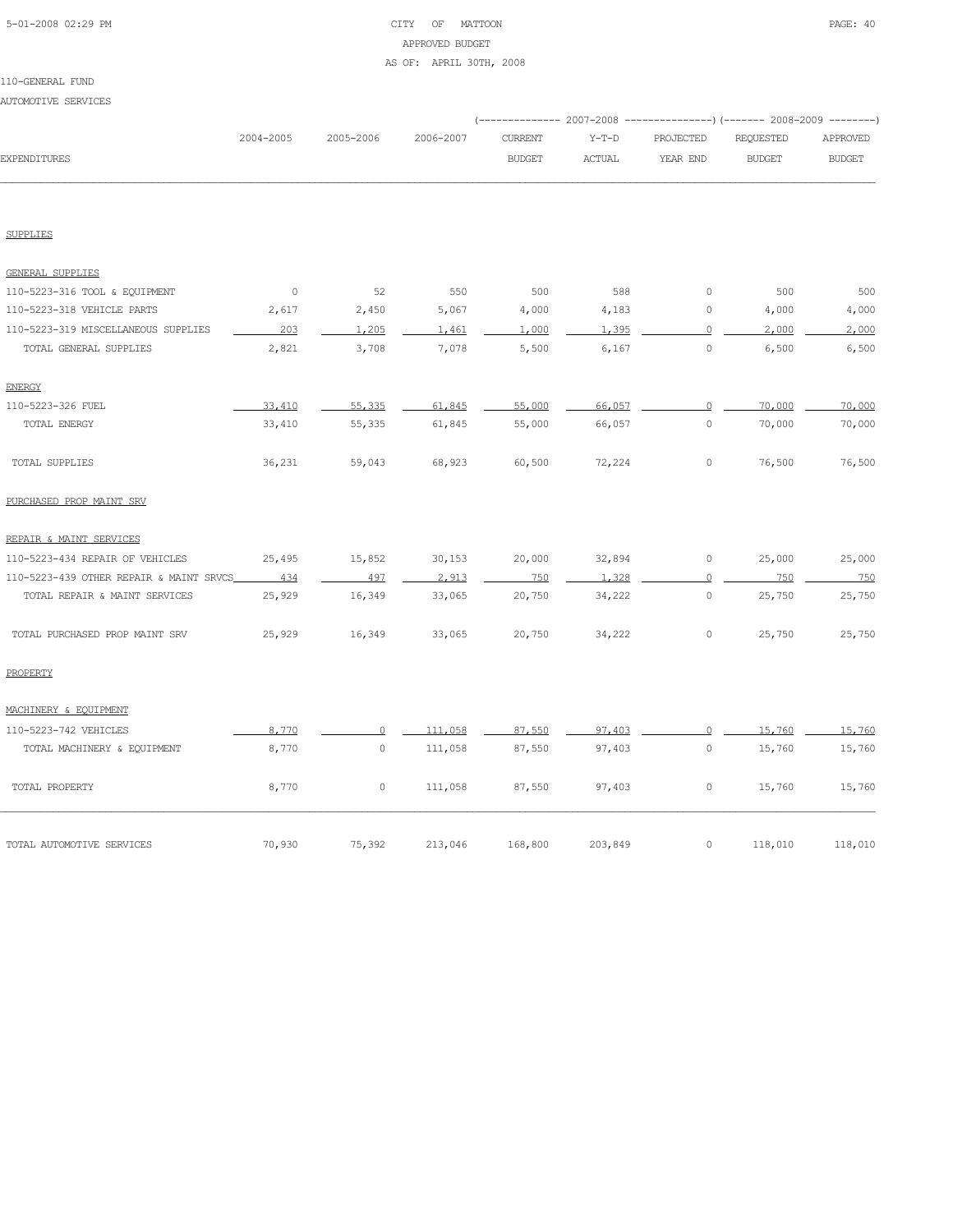### 5-01-2008 02:29 PM CITY OF MATTOON PAGE: 41 APPROVED BUDGET AS OF: APRIL 30TH, 2008

#### 110-GENERAL FUND

POLICE BUILDINGS

| POPTCE RATTDIMA2                        |           |           |           |                |               |                     | (------------- 2007-2008 ---------------) (------- 2008-2009 -------- |               |
|-----------------------------------------|-----------|-----------|-----------|----------------|---------------|---------------------|-----------------------------------------------------------------------|---------------|
|                                         | 2004-2005 | 2005-2006 | 2006-2007 | <b>CURRENT</b> | $Y-T-D$       | PROJECTED           | REQUESTED                                                             | APPROVED      |
| <b>EXPENDITURES</b>                     |           |           |           | <b>BUDGET</b>  | <b>ACTUAL</b> | YEAR END            | <b>BUDGET</b>                                                         | <b>BUDGET</b> |
|                                         |           |           |           |                |               |                     |                                                                       |               |
| <b>SUPPLIES</b>                         |           |           |           |                |               |                     |                                                                       |               |
| <b>GENERAL SUPPLIES</b>                 |           |           |           |                |               |                     |                                                                       |               |
| 110-5224-312 CLEANING SUPPLIES          | 1,716     | 2,542     | 3,121     | 2,500          | 2,683         | 0                   | 2,800                                                                 | 2,800         |
| 110-5224-316 TOOLS & EQUIPMENT          | 299       | 921       | 1.159     | 1,000          | 571           | $\circ$             | 1,000                                                                 | 1,000         |
| TOTAL GENERAL SUPPLIES                  | 2,015     | 3,463     | 4,281     | 3,500          | 3,254         | $\circ$             | 3,800                                                                 | 3,800         |
| <b>ENERGY</b>                           |           |           |           |                |               |                     |                                                                       |               |
| 110-5224-321 NATURAL GAS & ELECTRIC (CI | 39,685    | 46,244    | 46,513    | 50,000         | 51,061        | 0                   | 60,000                                                                | 60,000        |
| 110-5224-322 ELECTRICITY                | 1.010     | 633       | 1.027     | 1,000          | 1.656         | $\Omega$            | 1,500                                                                 | 1,500         |
| TOTAL ENERGY                            | 40,695    | 46,877    | 47,540    | 51,000         | 52,717        | $\circ$             | 61,500                                                                | 61,500        |
| TOTAL SUPPLIES                          | 42,710    | 50,340    | 51,820    | 54,500         | 55,970        | $\circ$             | 65,300                                                                | 65,300        |
| PURCHASED PROP MAINT SRV                |           |           |           |                |               |                     |                                                                       |               |
| UTILITY SERVICES                        |           |           |           |                |               |                     |                                                                       |               |
| 110-5224-410 UTILITY SERVICES           | 2,195     | 1,893     | 1.853     | 2,300          | 1,836         | 0                   | 2,300                                                                 | 2,300         |
| TOTAL UTILITY SERVICES                  | 2,195     | 1,893     | 1,853     | 2,300          | 1,836         | $\mathsf{O}\xspace$ | 2,300                                                                 | 2,300         |
| REPAIR & MAINT SERVICES                 |           |           |           |                |               |                     |                                                                       |               |
| 110-5224-432 REPAIR OF BUILDINGS        | 9,039     | 24,062    | 19,319    | 15,000         | 14,321        | 0                   | 15,000                                                                | 15,000        |
| 110-5224-435 ELEVATOR SERVICE AGREEMEN  | 5,160     | 5,580     | 5,964     | 6,400          | 7,080         | 0                   | 7,300                                                                 | 7,300         |
| 110-5224-439 OTHER REPAIR & MAINT SRVCS | 2,464     | 2.620     | 5,444     | 5,000          | 7,446         | $\Omega$            | 5,000                                                                 | 5,000         |
| TOTAL REPAIR & MAINT SERVICES           | 16,662    | 32,263    | 30,727    | 26,400         | 28,847        | 0                   | 27,300                                                                | 27,300        |
| TOTAL PURCHASED PROP MAINT SRV          | 18,857    | 34,156    | 32,580    | 28,700         | 30,683        | 0                   | 29,600                                                                | 29,600        |
| OTHER OBJECTS                           |           |           |           |                |               |                     |                                                                       |               |
| FINANCIAL TRANS OBJECTS                 |           |           |           |                |               |                     |                                                                       |               |
| 110-5224-828 REAL ESTATE TAXES          | 12        | 18        | 18        | Λ              | 18            | $\cap$              |                                                                       | $\Omega$      |
| TOTAL FINANCIAL TRANS OBJECTS           | 12        | 18        | 18        | $\circ$        | 18            | $\mathbb O$         | $\mathbb O$                                                           | $\mathbb O$   |
| TOTAL OTHER OBJECTS                     | 12        | 18        | 18        | 0              | 18            | $\mathsf{O}\xspace$ | $\mathbb O$                                                           | $\mathbb O$   |
| TOTAL POLICE BUILDINGS                  | 61,579    | 84,514    | 84,419    | 83,200         | 86,672        | 0                   | 94,900                                                                | 94,900        |
|                                         |           |           |           |                |               |                     |                                                                       |               |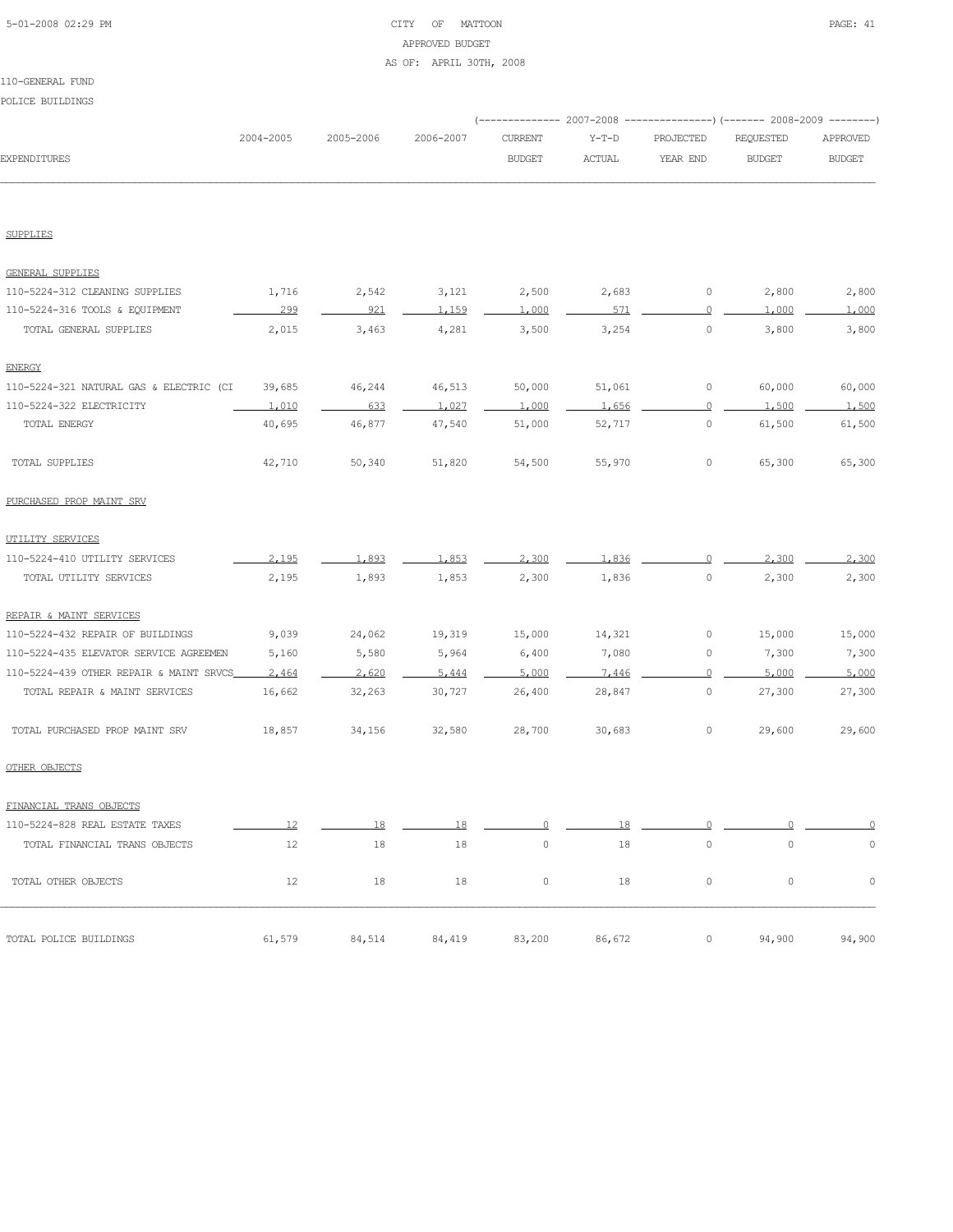### 5-01-2008 02:29 PM CITY OF MATTOON PAGE: 42 APPROVED BUDGET AS OF: APRIL 30TH, 2008

## 110-GENERAL FUND

| GREAT PROGRAM                   |           |           |           |         |         |                                                                          |               |               |
|---------------------------------|-----------|-----------|-----------|---------|---------|--------------------------------------------------------------------------|---------------|---------------|
|                                 |           |           |           |         |         | (-------------- 2007-2008 ----------------) (------- 2008-2009 --------) |               |               |
|                                 | 2004-2005 | 2005-2006 | 2006-2007 | CURRENT | Y-T-D   | PROJECTED                                                                | REQUESTED     | APPROVED      |
| <b>EXPENDITURES</b>             |           |           |           | BUDGET  | ACTUAL  | YEAR END                                                                 | <b>BUDGET</b> | <b>BUDGET</b> |
|                                 |           |           |           |         |         |                                                                          |               |               |
|                                 |           |           |           |         |         |                                                                          |               |               |
| EMPOLOYEE BENEFITS              |           |           |           |         |         |                                                                          |               |               |
| UNEMPLOYMNT COMPENSATION        |           |           |           |         |         |                                                                          |               |               |
| 110-5225-240 UNEMPLOYMENT COMP. |           |           |           |         |         |                                                                          |               |               |
| TOTAL UNEMPLOYMNT COMPENSATION  | $\circ$   | $\circ$   | $\circ$   | $\circ$ | $\circ$ | $\circ$                                                                  | $\circ$       | $\circ$       |
| TOTAL EMPOLOYEE BENEFITS        | $\circ$   | $\circ$   | $\circ$   | $\circ$ | $\circ$ | $\circ$                                                                  | $\circ$       | $\circ$       |
|                                 |           |           |           |         |         |                                                                          |               |               |
| TOTAL GREAT PROGRAM             | 0         | $\circ$   | $\circ$   | $\circ$ | $\circ$ | $\circ$                                                                  | $\circ$       | 0             |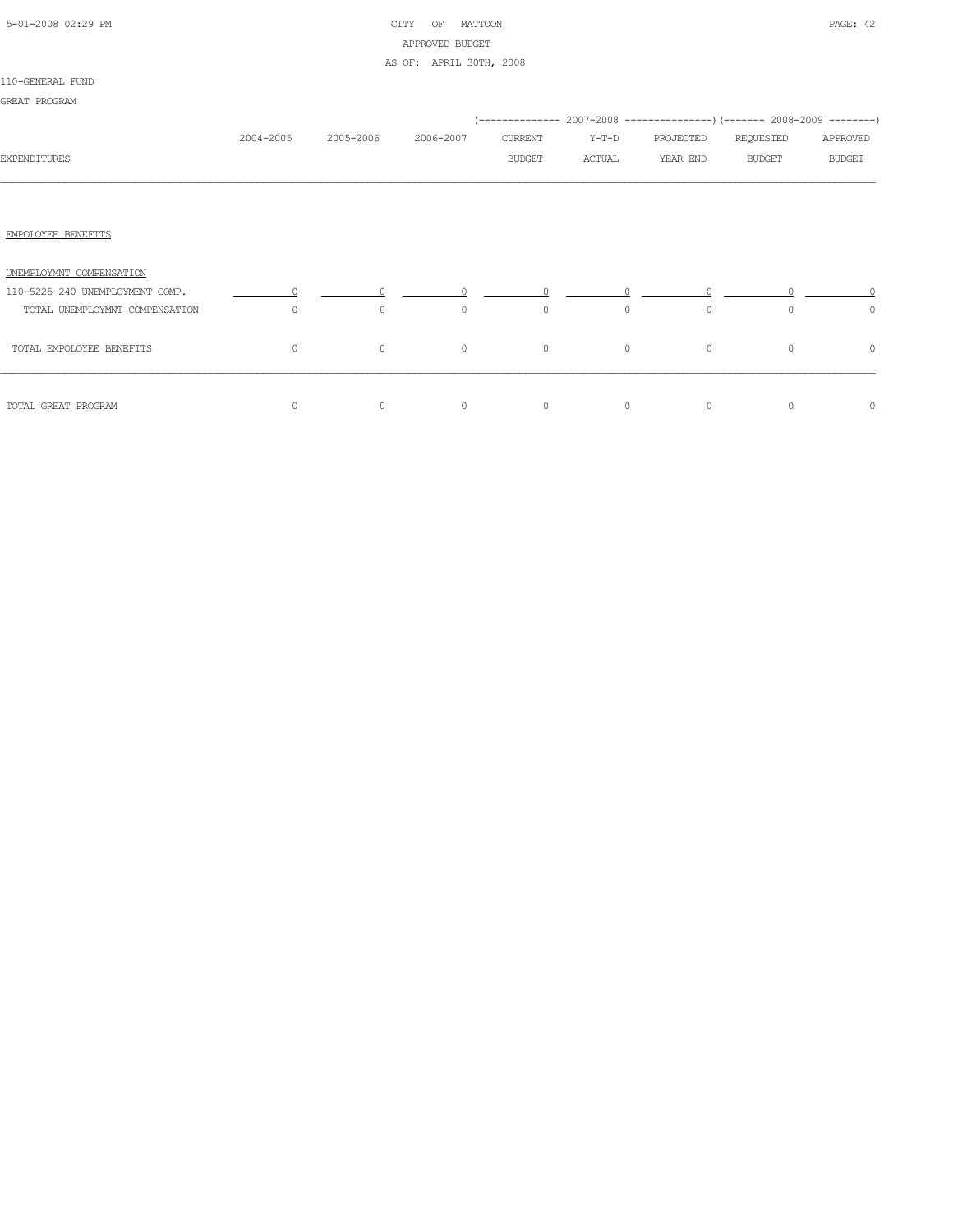### 5-01-2008 02:29 PM CITY OF MATTOON PAGE: 43 APPROVED BUDGET AS OF: APRIL 30TH, 2008

| 2004-2005 |         |                      | CURRENT              | $Y-T-D$ | PROJECTED | REQUESTED               | APPROVED                                                                      |
|-----------|---------|----------------------|----------------------|---------|-----------|-------------------------|-------------------------------------------------------------------------------|
|           |         |                      | <b>BUDGET</b>        | ACTUAL  | YEAR END  | <b>BUDGET</b>           | <b>BUDGET</b>                                                                 |
|           |         |                      |                      |         |           |                         |                                                                               |
|           |         |                      |                      |         |           |                         |                                                                               |
|           |         |                      |                      |         |           |                         |                                                                               |
|           |         |                      |                      |         |           |                         |                                                                               |
|           |         |                      |                      |         |           |                         |                                                                               |
| $\circ$   | $\circ$ | $\circ$              | $\circ$              |         | $\circ$   | 0                       | 0                                                                             |
| 0         | $\circ$ | $\circ$              | $\circ$              |         | $\circ$   | $\Omega$                | 0                                                                             |
|           |         |                      |                      |         |           |                         | $\circ$                                                                       |
|           | $\circ$ | 2005-2006<br>$\circ$ | 2006-2007<br>$\circ$ | $\circ$ | $\circ$   | $\circ$<br>$\circ$<br>0 | (-------------- 2007-2008 ----------------) (------- 2008-2009 --------)<br>0 |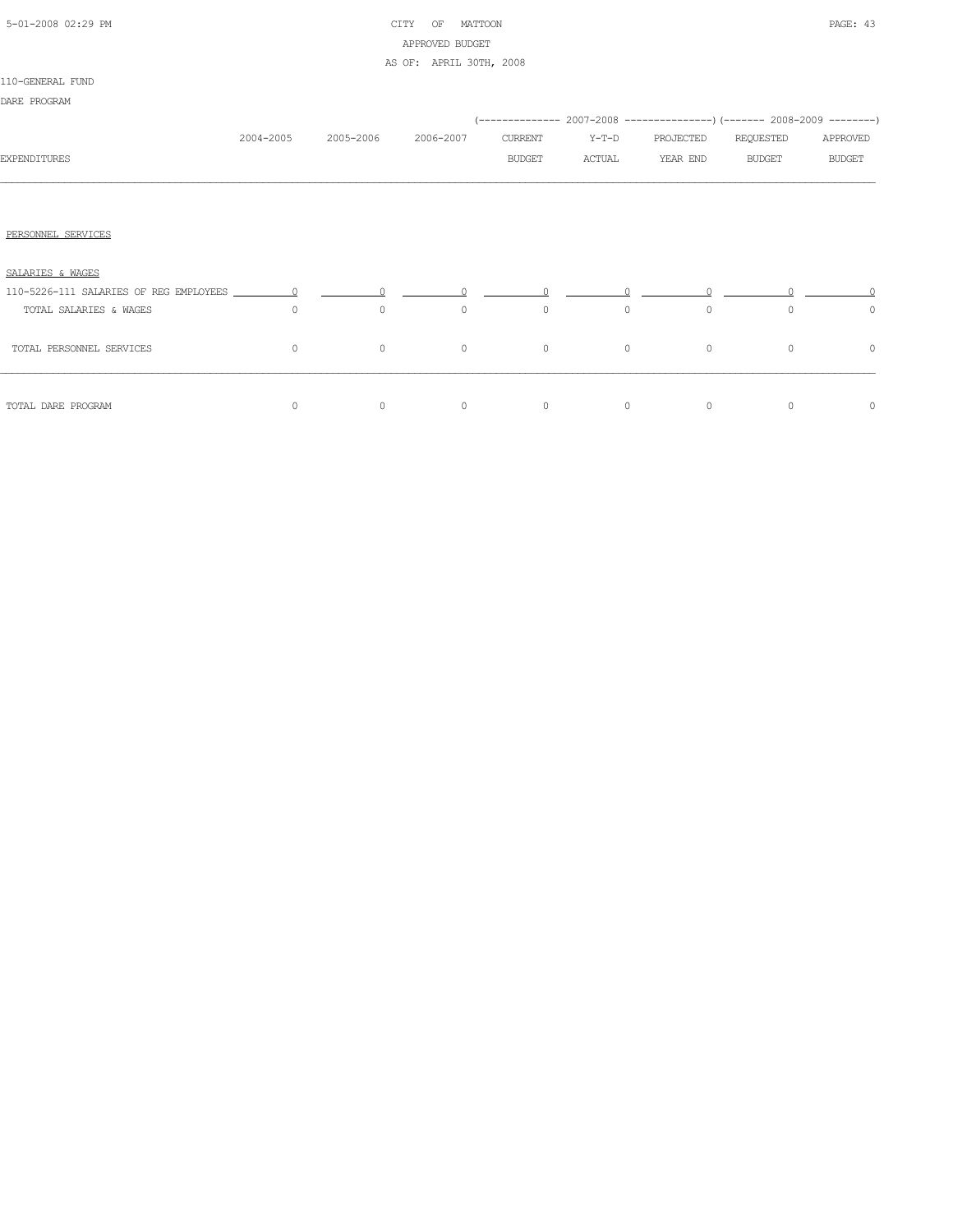### 5-01-2008 02:29 PM CITY OF MATTOON PAGE: 44 APPROVED BUDGET AS OF: APRIL 30TH, 2008

SCHOOL RESOURCE PROGRAM

|                                        |           |           |           | ---------- 2007-2008 |               |                | ----------------) (------- 2008-2009 -------- |                |
|----------------------------------------|-----------|-----------|-----------|----------------------|---------------|----------------|-----------------------------------------------|----------------|
|                                        | 2004-2005 | 2005-2006 | 2006-2007 | <b>CURRENT</b>       | $Y-T-D$       | PROJECTED      | REQUESTED                                     | APPROVED       |
| <b>EXPENDITURES</b>                    |           |           |           | <b>BUDGET</b>        | <b>ACTUAL</b> | YEAR END       | <b>BUDGET</b>                                 | <b>BUDGET</b>  |
|                                        |           |           |           |                      |               |                |                                               |                |
| PERSONNEL SERVICES                     |           |           |           |                      |               |                |                                               |                |
| SALARIES & WAGES                       |           |           |           |                      |               |                |                                               |                |
| 110-5227-111 SALARIES OF REG EMPLOYEES | 49,153    | 50,882    | 53,906    | 57,763               | 49,344        | 0              | 51,979                                        | 51,979         |
| 110-5227-113 OVERTIME                  | 1,158     | 1,500     | 357       | 390                  | 1,236         | $\circ$        | 2,000                                         | 2,000          |
| 110-5227-114 COMPENSATED ABSENCES      | 561       | 578       | 1,201     | $\overline{0}$       | 1,127         | $\overline{0}$ | $\overline{0}$                                | $\overline{0}$ |
| TOTAL SALARIES & WAGES                 | 50,872    | 52,960    | 55,463    | 58,153               | 51,707        | $\circ$        | 53,979                                        | 53,979         |
| TOTAL PERSONNEL SERVICES               | 50,872    | 52,960    | 55,463    | 58,153               | 51,707        | $\circ$        | 53,979                                        | 53,979         |
| EMPOLOYEE BENEFITS                     |           |           |           |                      |               |                |                                               |                |
| GROUP INSURANCE                        |           |           |           |                      |               |                |                                               |                |
| 110-5227-211 GROUP HEALTH INSURANCE    | 3,255     | 3,109     | 4,480     | 3,932                | 5,125         | $\circ$        | 6,950                                         | 6,704          |
| 110-5227-212 GROUP LIFE INSURANCE      | $\Omega$  | $\Omega$  | 110       | 144                  |               | $\Omega$       | 144                                           | 144            |
| TOTAL GROUP INSURANCE                  | 3,255     | 3,109     | 4,590     | 4,076                | 5,125         | $\circ$        | 7,094                                         | 6,848          |
| SOCIAL SECURITY CONTRIB                |           |           |           |                      |               |                |                                               |                |
| 110-5227-221 FICA CONTRIBUTIONS        | $\circ$   | $\circ$   | $\circ$   | $\circ$              | $\circ$       | $\circ$        | $\circ$                                       | $\circ$        |
| 110-5227-222 MEDICARE CONTRIBUTIONS    | 728       | 759       | 774       | 843                  | 768           | $\Omega$       | 783                                           | 783            |
| TOTAL SOCIAL SECURITY CONTRIB          | 728       | 759       | 774       | 843                  | 768           | $\circ$        | 783                                           | 783            |
| UNEMPLOYMNT COMPENSATION               |           |           |           |                      |               |                |                                               |                |
| 110-5227-240 UNEMPLOYMENT COMP.        | 157       | 231       | 187       | 173                  | 173           | $\Omega$       | 132                                           | 132            |
| TOTAL UNEMPLOYMNT COMPENSATION         | 157       | 231       | 187       | 173                  | 173           | $\circ$        | 132                                           | 132            |
| WORKER'S COMPENSATION                  |           |           |           |                      |               |                |                                               |                |
| 110-5227-250 WORKERS' COMPENSATION     | 1,302     | 2,200     | 1,709     | 2,477                | 2,527         | $\circ$        | 1,391                                         | 1,391          |
| TOTAL WORKER'S COMPENSATION            | 1,302     | 2,200     | 1,709     | 2,477                | 2,527         | $\circ$        | 1,391                                         | 1,391          |
| TOTAL EMPOLOYEE BENEFITS               | 5,442     | 6,299     | 7,260     | 7,569                | 8,594         | 0              | 9,400                                         | 9,154          |
| TOTAL SCHOOL RESOURCE PROGRAM          | 56,314    | 59,259    | 62,723    | 65,722               | 60,301        | $\circ$        | 63,379                                        | 63,133         |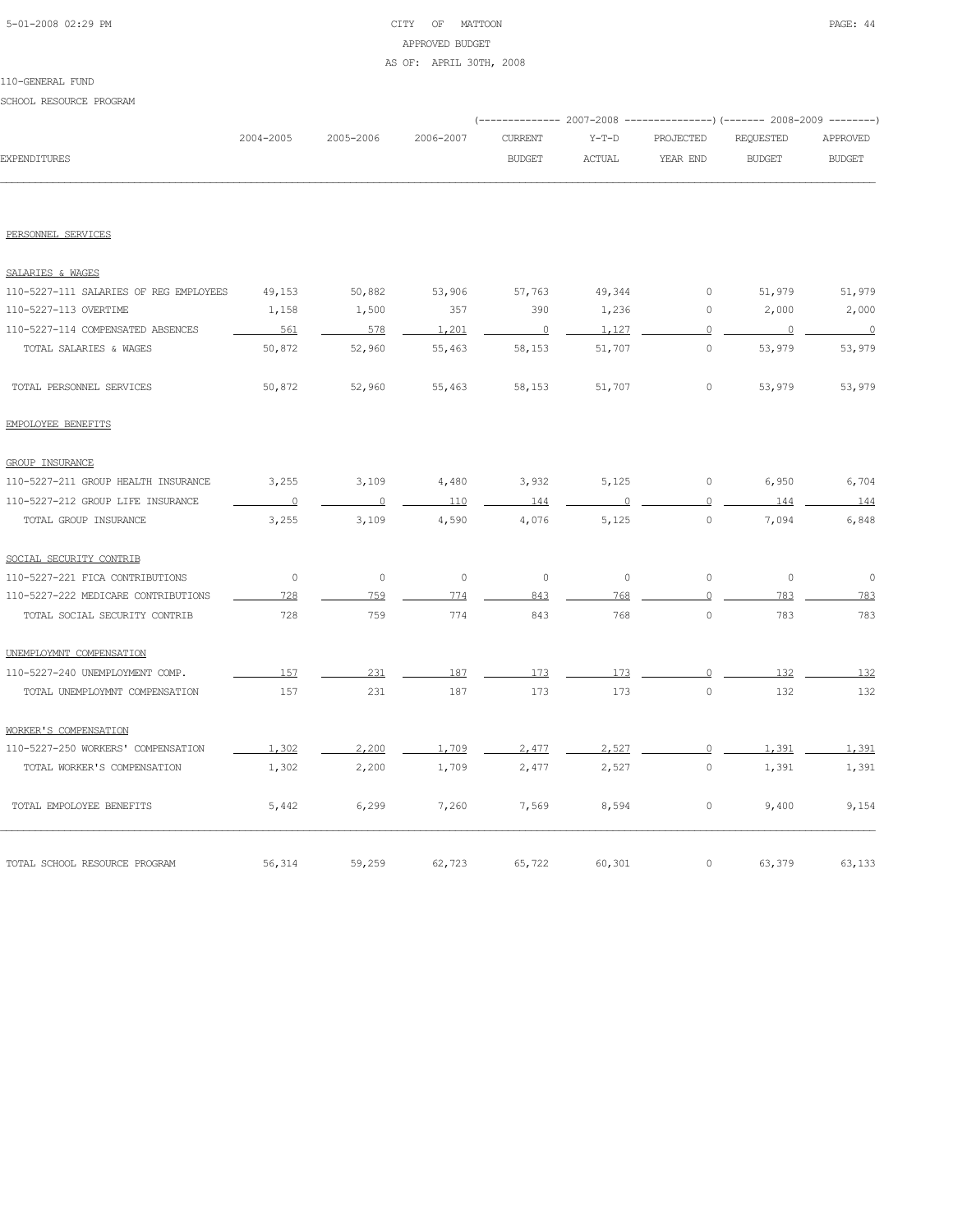### 5-01-2008 02:29 PM CITY OF MATTOON PAGE: 45 APPROVED BUDGET AS OF: APRIL 30TH, 2008

|                                     | 2004-2005 | 2005-2006 | 2006-2007 | <b>CURRENT</b> | $Y-T-D$ | PROJECTED | (-------------- 2007-2008 ----------------) (------- 2008-2009 --------)<br>REQUESTED | APPROVED      |
|-------------------------------------|-----------|-----------|-----------|----------------|---------|-----------|---------------------------------------------------------------------------------------|---------------|
| <b>EXPENDITURES</b>                 |           |           |           | <b>BUDGET</b>  | ACTUAL  | YEAR END  | <b>BUDGET</b>                                                                         | <b>BUDGET</b> |
|                                     |           |           |           |                |         |           |                                                                                       |               |
| <b>SUPPLIES</b>                     |           |           |           |                |         |           |                                                                                       |               |
| GENERAL SUPPLIES                    |           |           |           |                |         |           |                                                                                       |               |
| 110-5228-319 MISCELLANEOUS SUPPLIES | 6,336     | 93        | 105       | 500            | 16      |           | 500                                                                                   | 500           |
| TOTAL GENERAL SUPPLIES              | 6,336     | 93        | 105       | 500            | 16      | 0         | 500                                                                                   | 500           |
| TOTAL SUPPLIES                      | 6,336     | 93        | 105       | 500            | 16      | 0         | 500                                                                                   | 500           |
|                                     |           |           |           |                |         |           |                                                                                       |               |

TOTAL TEEN COURT 6,336 93 105 500 16 0 500 500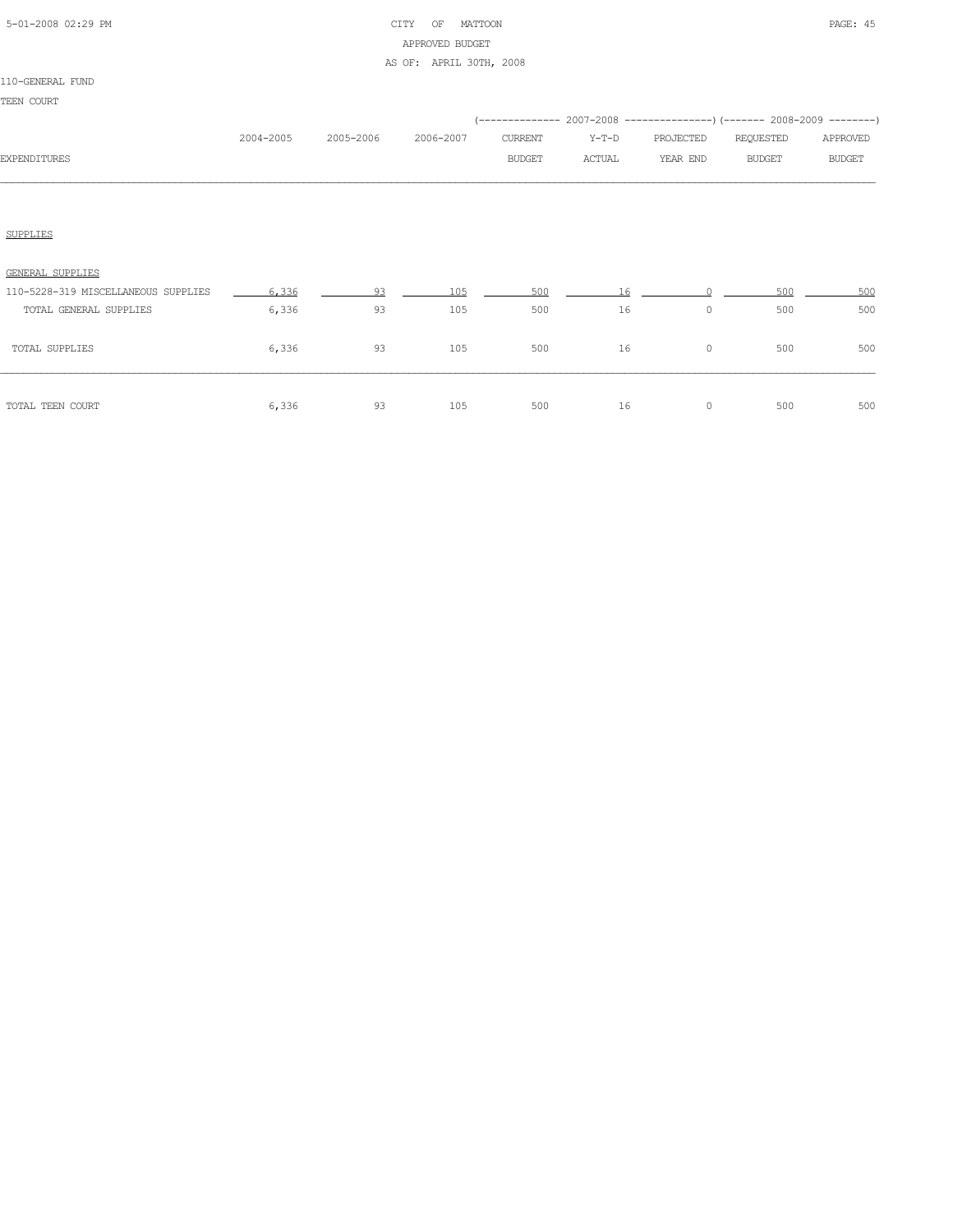### 5-01-2008 02:29 PM CITY OF MATTOON PAGE: 46 APPROVED BUDGET AS OF: APRIL 30TH, 2008

# 110-GENERAL FUND

AREA CRIME TASK FORCE

|                     |           |           |           |               |               | (-------------- 2007-2008 ----------------) (------- 2008-2009 --------) |           |               |
|---------------------|-----------|-----------|-----------|---------------|---------------|--------------------------------------------------------------------------|-----------|---------------|
|                     | 2004-2005 | 2005-2006 | 2006-2007 | CURRENT       | Y-T-D         | PROJECTED                                                                | REOUESTED | APPROVED      |
| <b>EXPENDITURES</b> |           |           |           | <b>BUDGET</b> | <b>ACTUAL</b> | YEAR END                                                                 | BUDGET    | <b>BUDGET</b> |
|                     |           |           |           |               |               |                                                                          |           |               |

### OTHER OBJECTS

| TOTAL AREA CRIME TASK FORCE             | 192,692 | 118,754 | 119,982 | 200,000 | 160,568 | 0 | 200,000 | 200,000 |
|-----------------------------------------|---------|---------|---------|---------|---------|---|---------|---------|
| TOTAL OTHER OBJECTS                     | 192,692 | 118,754 | 119,982 | 200,000 | 160,568 | 0 | 200,000 | 200,000 |
| TOTAL FINANCIAL TRANS OBJECTS           | 192,692 | 118,754 | 119,982 | 200,000 | 160,568 | 0 | 200,000 | 200,000 |
| 110-5229-821 INTERGOVERNMENTAL EXPENDIT | 192,692 | 118,754 | 119,982 | 200,000 | 160,568 |   | 200,000 | 200,000 |
| FINANCIAL TRANS OBJECTS                 |         |         |         |         |         |   |         |         |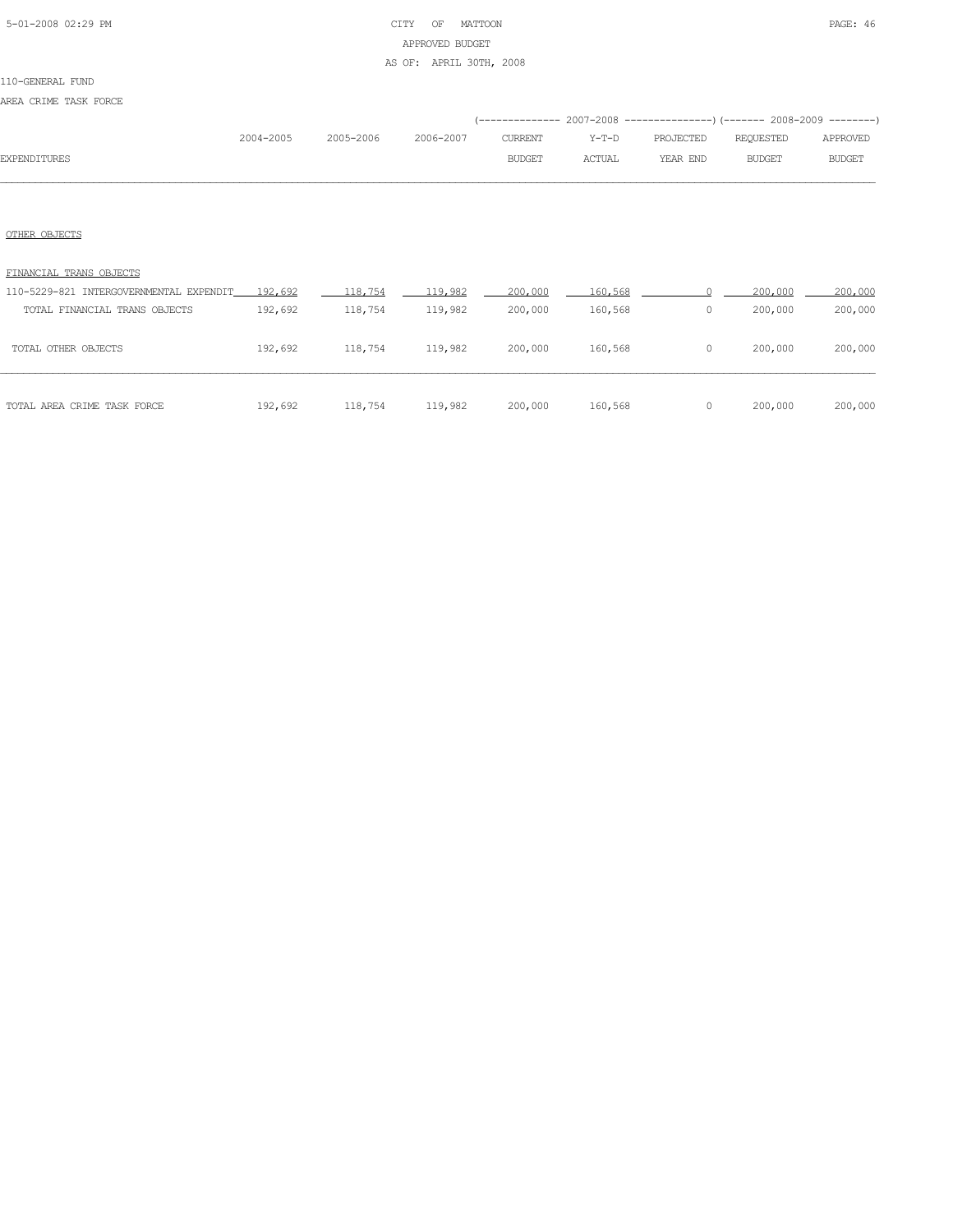| 5-01-2008 02:29 PM |  |
|--------------------|--|

### CITY OF MATTOON PAGE: 47 APPROVED BUDGET AS OF: APRIL 30TH, 2008

|                                     |                |           |           |               |         | (-------------- 2007-2008 --------------------) (------- 2008-2009 ---------) |               |               |
|-------------------------------------|----------------|-----------|-----------|---------------|---------|-------------------------------------------------------------------------------|---------------|---------------|
|                                     | 2004-2005      | 2005-2006 | 2006-2007 | CURRENT       | Y-T-D   | PROJECTED                                                                     | REQUESTED     | APPROVED      |
| <b>EXPENDITURES</b>                 |                |           |           | <b>BUDGET</b> | ACTUAL  | YEAR END                                                                      | <b>BUDGET</b> | <b>BUDGET</b> |
|                                     |                |           |           |               |         |                                                                               |               |               |
|                                     |                |           |           |               |         |                                                                               |               |               |
| SUPPLIES                            |                |           |           |               |         |                                                                               |               |               |
|                                     |                |           |           |               |         |                                                                               |               |               |
| GENERAL SUPPLIES                    |                |           |           |               |         |                                                                               |               |               |
| 110-5232-319 MISCELLANEOUS SUPPLIES | $\overline{0}$ | 444       | 3,000     | 500           |         |                                                                               | 500           | 500           |
| TOTAL GENERAL SUPPLIES              | 0              | 444       | 3,000     | 500           | $\circ$ | $\circ$                                                                       | 500           | 500           |

| TOTAL SUPPLIES                | 444 | 3,000 | 500 | 0 | 500 | 500 |
|-------------------------------|-----|-------|-----|---|-----|-----|
| TOTAL DRUG TRAFFIC PREVENTION | 444 | 3,000 | 500 | 0 | 500 | 500 |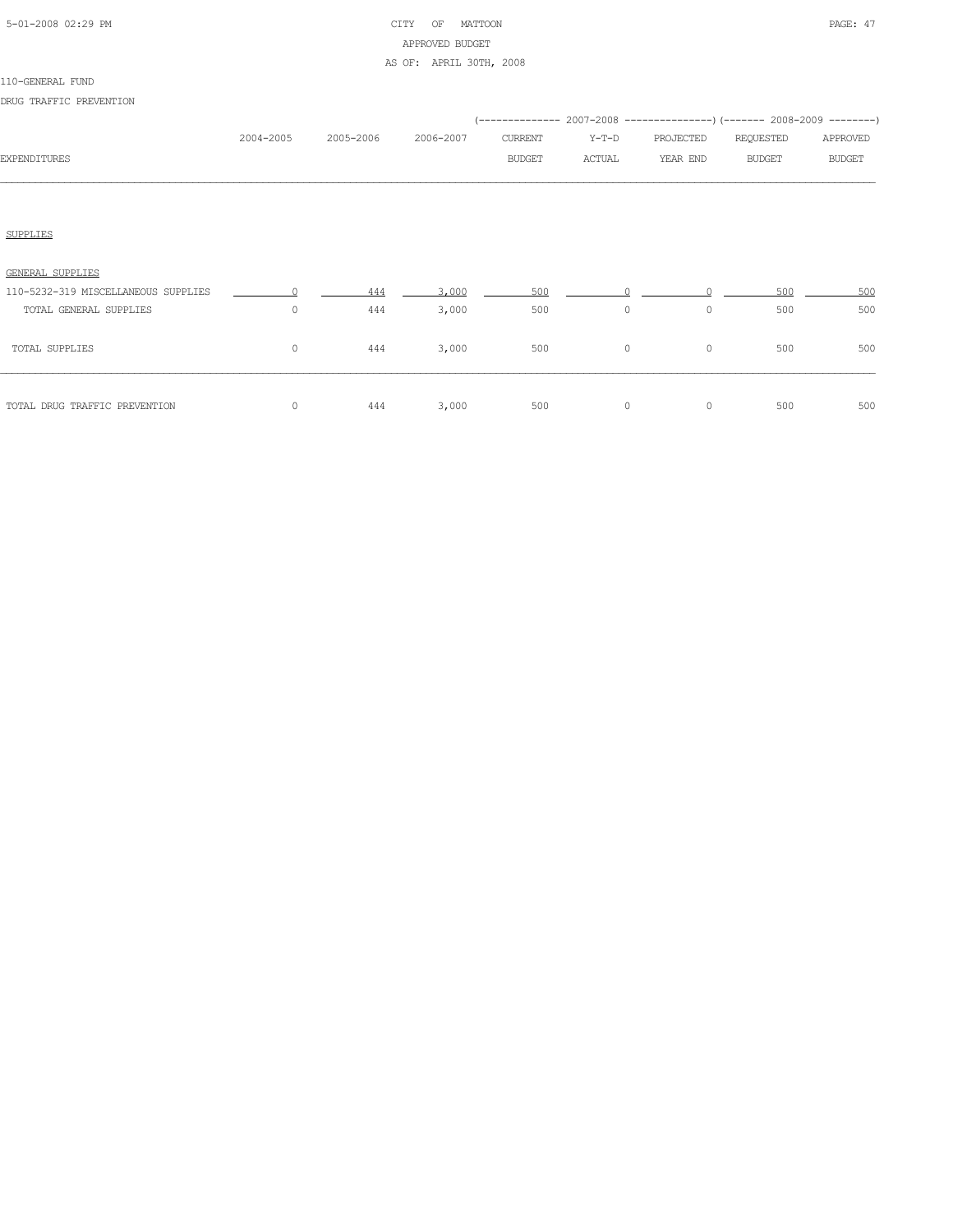### 5-01-2008 02:29 PM CITY OF MATTOON PAGE: 48 APPROVED BUDGET AS OF: APRIL 30TH, 2008

#### 110-GENERAL FUND

DUI ASSESSMENT EXPENDS

| 2004-2005 | 2005-2006 2006-2007 | CURRENT Y-T-D |        | PROJECTED | REOUESTED     | APPROVED      |
|-----------|---------------------|---------------|--------|-----------|---------------|---------------|
|           |                     | <b>BUDGET</b> | ACTUAL | YEAR END  | <b>BUDGET</b> | <b>BUDGET</b> |
|           |                     |               |        |           |               |               |

### SUPPLIES

| TOTAL DUI ASSESSMENT EXPENDS        | 3,070 | 1,689 | 21 | 5,000 | 7,446 | 0       | 5,000 | 5,000 |
|-------------------------------------|-------|-------|----|-------|-------|---------|-------|-------|
| TOTAL SUPPLIES                      | 3,070 | 1,689 | 21 | 5,000 | 7,446 | $\circ$ | 5,000 | 5,000 |
| TOTAL GENERAL SUPPLIES              | 3,070 | 1,689 | 21 | 5,000 | 7,446 | 0       | 5,000 | 5,000 |
| 110-5233-319 MISCELLANEOUS SUPPLIES | 3.070 | .689  | 21 | 5,000 | 7.446 |         | 5,000 | 5,000 |
| GENERAL SUPPLIES                    |       |       |    |       |       |         |       |       |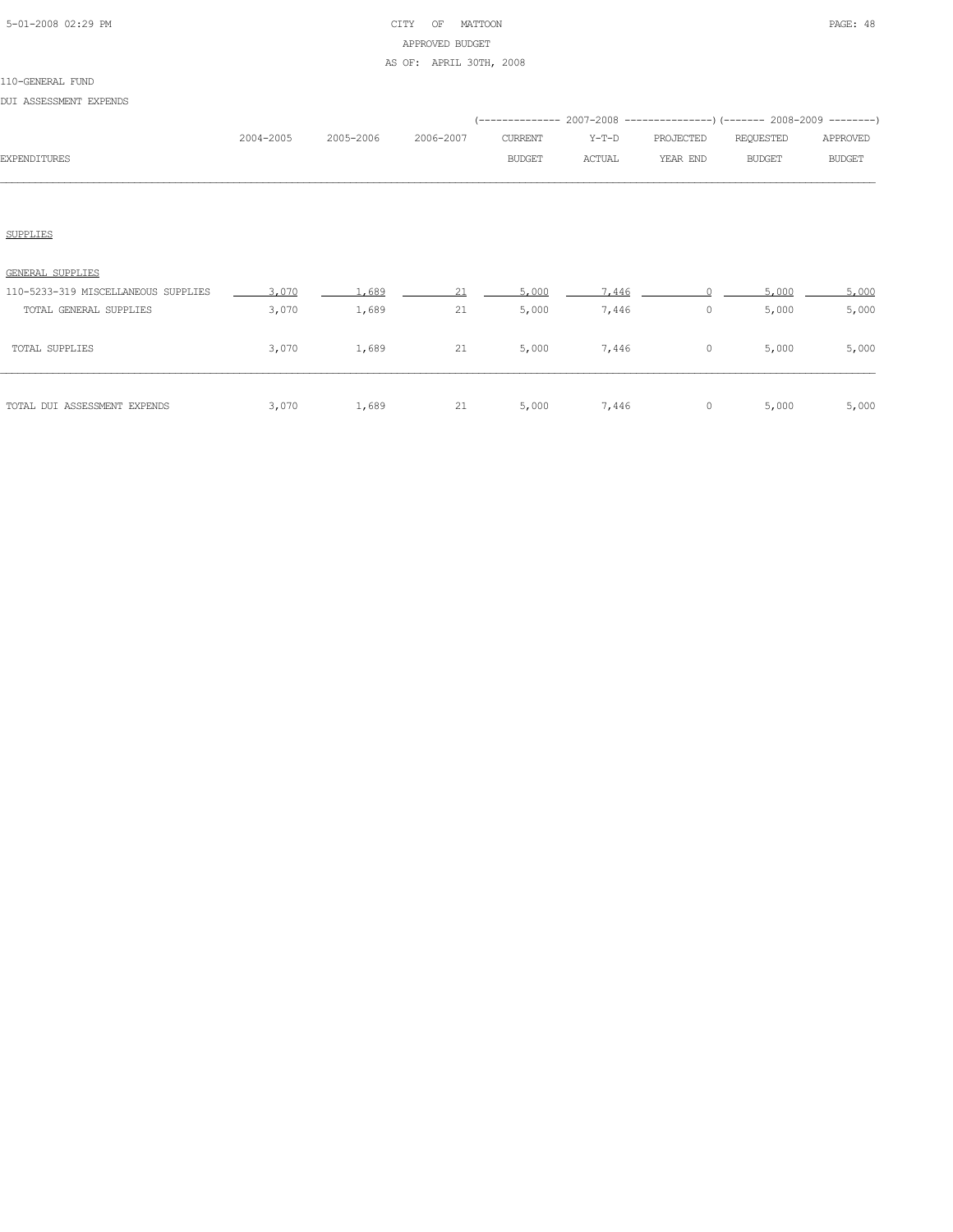# 5-01-2008 02:29 PM CITY OF MATTOON PAGE: 49 APPROVED BUDGET

AS OF: APRIL 30TH, 2008

### 110-GENERAL FUND

| FIRE FRUIECIIUN ADMIN.                                      |                          |                     |                      |                             |                      |              |                                                                                            |                             |
|-------------------------------------------------------------|--------------------------|---------------------|----------------------|-----------------------------|----------------------|--------------|--------------------------------------------------------------------------------------------|-----------------------------|
|                                                             | 2004-2005                | 2005-2006           | 2006-2007            | <b>CURRENT</b>              | $Y-T-D$              | PROJECTED    | (------------- 2007-2008 ----------------) (------- 2008-2009 --------<br><b>REQUESTED</b> | APPROVED                    |
| EXPENDITURES                                                |                          |                     |                      | <b>BUDGET</b>               | ACTUAL               | YEAR END     | <b>BUDGET</b>                                                                              | <b>BUDGET</b>               |
| PERSONNEL SERVICES                                          |                          |                     |                      |                             |                      |              |                                                                                            |                             |
|                                                             |                          |                     |                      |                             |                      |              |                                                                                            |                             |
| SALARIES & WAGES                                            |                          |                     |                      |                             |                      |              |                                                                                            |                             |
| 110-5241-111 SALARIES OF REG EMPLOYEES                      | 1,844,366                | 1,893,761           | 1,993,823            | 2,072,948                   | 1,717,354            | 0            | 2,125,537                                                                                  | 2,125,537                   |
| 110-5241-113 OVERTIME                                       | 51,335                   | 62,592              | 120,259              | 70,000                      | 69,114               | 0            | 75,000                                                                                     | 75,000                      |
| 110-5241-114 COMPENSATED ABSENCES<br>TOTAL SALARIES & WAGES | 76,003<br>1,971,704      | 94,340<br>2,050,693 | 174,013<br>2,288,095 | $\overline{0}$<br>2,142,948 | 226,187<br>2,012,655 | 0<br>$\circ$ | 2,200,537                                                                                  | $\overline{0}$<br>2,200,537 |
| TOTAL PERSONNEL SERVICES                                    | 1,971,704                | 2,050,693           | 2,288,095            | 2,142,948                   | 2,012,655            | $\circ$      | 2,200,537                                                                                  | 2,200,537                   |
| EMPOLOYEE BENEFITS                                          |                          |                     |                      |                             |                      |              |                                                                                            |                             |
| <b>GROUP INSURANCE</b>                                      |                          |                     |                      |                             |                      |              |                                                                                            |                             |
| 110-5241-211 GROUP HEALTH INSURANCE                         | 309,528                  | 251,997             | 226,574              | 231,393                     | 217,885              | 0            | 254,525                                                                                    | 244,643                     |
| 110-5241-212 GROUP LIFE INSURANCE                           | $\overline{\phantom{0}}$ | $\overline{0}$      | 4.195                | 5,472                       | $\Omega$             | $\circ$      | 5,472                                                                                      | 5,472                       |
| TOTAL GROUP INSURANCE                                       | 309,528                  | 251,997             | 230,769              | 236,865                     | 217,885              | $\circ$      | 259,997                                                                                    | 250,115                     |
| SOCIAL SECURITY CONTRIB                                     |                          |                     |                      |                             |                      |              |                                                                                            |                             |
| 110-5241-221 FICA CONTRIBUTIONS                             | 8,301                    | 9,310               | 1,476                | $\circ$                     | $\circ$              | $\circ$      | $\circ$                                                                                    | 0                           |
| 110-5241-222 MEDICARE CONTRIBUTIONS                         | 20,103                   | 21,749              | 26,900               | 28,796                      | 28,103               | $\Omega$     | 29,000                                                                                     | 29,000                      |
| TOTAL SOCIAL SECURITY CONTRIB                               | 28,403                   | 31,058              | 28,375               | 28,796                      | 28,103               | 0            | 29,000                                                                                     | 29,000                      |
| RETIREMENT CONTRIBTUIONS                                    |                          |                     |                      |                             |                      |              |                                                                                            |                             |
| 110-5241-233 FIREFIGHTERS PENSION CONTR                     | 595,429                  | 788,318             | 877,800              | 967,249                     | 973,730              | 0            | 1,029,474                                                                                  | 1,029,474                   |
| TOTAL RETIREMENT CONTRIBTUIONS                              | 595,429                  | 788,318             | 877,800              | 967,249                     | 973,730              | 0            | 1,029,474                                                                                  | 1,029,474                   |
| UNEMPLOYMNT COMPENSATION                                    |                          |                     |                      |                             |                      |              |                                                                                            |                             |
| 110-5241-240 UNEMPLOYMENT COMP.                             | 5.966                    | 8.778               | 7.106                | 6.574                       | 6.574                | n            | 5.016                                                                                      | 5,016                       |
| TOTAL UNEMPLOYMNT COMPENSATION                              | 5,966                    | 8,778               | 7,106                | 6,574                       | 6,574                | $\circ$      | 5,016                                                                                      | 5,016                       |
| WORKER'S COMPENSATION                                       |                          |                     |                      |                             |                      |              |                                                                                            |                             |
| 110-5241-250 WORKERS' COMPENSATION                          | 189,754                  | 250,409             | 248,562              | 233,805                     | 241.200              |              | 227,096                                                                                    | 227,096                     |
| TOTAL WORKER'S COMPENSATION                                 | 189,754                  | 250,409             | 248,562              | 233,805                     | 241,200              | $\circ$      | 227,096                                                                                    | 227,096                     |
| TOTAL EMPOLOYEE BENEFITS                                    | 1,129,081                | 1,330,561           | 1,392,613            | 1,473,289                   | 1,467,491            | $\circ$      | 1,550,583                                                                                  | 1,540,701                   |
| <b>SUPPLIES</b>                                             |                          |                     |                      |                             |                      |              |                                                                                            |                             |
| <b>GENERAL SUPPLIES</b>                                     |                          |                     |                      |                             |                      |              |                                                                                            |                             |
| 110-5241-311 OFFICE SUPPLIES                                | 1,066                    | 805                 | 2,494                | 2,500                       | 2,223                | 0            | 2,500                                                                                      | 2,500                       |
| 110-5241-312 CLEANING SUPPLIES                              | 3,330                    | 3,411               | 3,818                | 3,500                       | 3,969                | 0            | 4,300                                                                                      | 4,300                       |
| 110-5241-313 MEDICAL & SAFETY SUPPLIES                      | 3,012                    | 3,598               | 5,221                | 6,000                       | 4,475                | 0            | 6,000                                                                                      | 6,000                       |
| 110-5241-314 CHEMICALS                                      | $\circ$                  | $\circ$             | $\circ$              | $\circ$                     | $\circ$              | $\circ$      | $\circ$                                                                                    | $\overline{0}$              |
| 110-5241-315 UNIFORMS & CLOTHING                            | 4,428                    | 6,311               | 13,131               | 15,000                      | 14,649               | 0            | 15,000                                                                                     | 15,000                      |
| 110-5241-316 TOOLS & EQUIPMENT                              | 4,491                    | 2,444               | 8,928                | 6,000                       | 5,883                | 0            | 6,000                                                                                      | 6,000                       |
| 110-5241-318 VEHICLE PARTS                                  | 6,682                    | 8,286               | 3,281                | 6,000                       | 2,990                | 0            | 6,000                                                                                      | 6,000                       |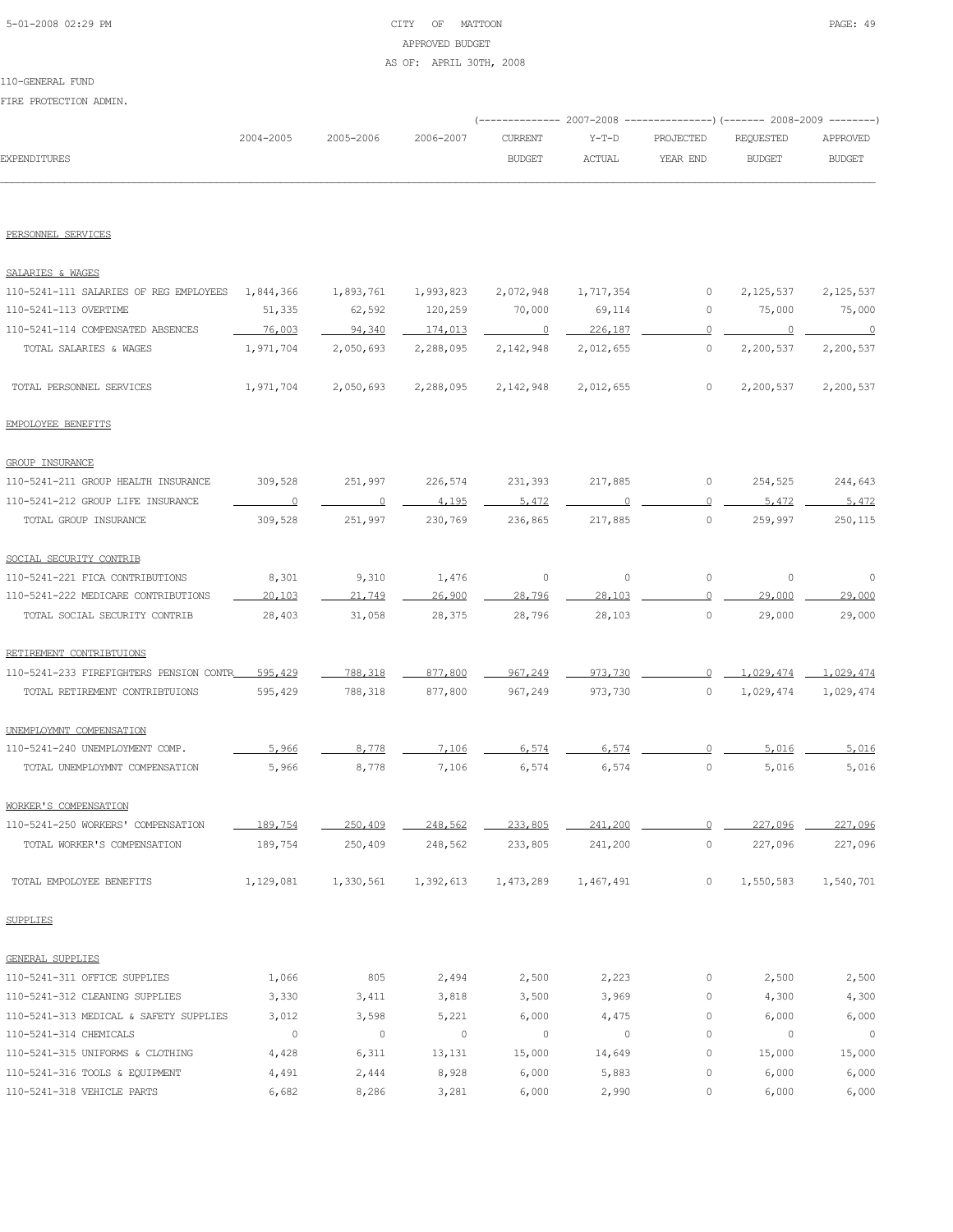### 5-01-2008 02:29 PM CITY OF MATTOON PAGE: 50 APPROVED BUDGET AS OF: APRIL 30TH, 2008

#### 110-GENERAL FUND

|                                         |           |                     |                     | ----------- 2007-2008 |                     |                | ---------------) (------- 2008-2009 --------) |               |
|-----------------------------------------|-----------|---------------------|---------------------|-----------------------|---------------------|----------------|-----------------------------------------------|---------------|
|                                         | 2004-2005 | 2005-2006           | 2006-2007           | <b>CURRENT</b>        | $Y-T-D$             | PROJECTED      | REQUESTED                                     | APPROVED      |
| <b>EXPENDITURES</b>                     |           |                     |                     | <b>BUDGET</b>         | ACTUAL              | YEAR END       | <b>BUDGET</b>                                 | <b>BUDGET</b> |
| 110-5241-319 MISCELLANEOUS SUPPLIES     | 7.416     | 6,095               | 8.314               | 7.500                 | 4.117               | $\circ$        | 7,500                                         | 7,500         |
| TOTAL GENERAL SUPPLIES                  | 30,425    | 30,949              | 45,188              | 46,500                | 38,306              | $\circ$        | 47,300                                        | 47,300        |
| <b>ENERGY</b>                           |           |                     |                     |                       |                     |                |                                               |               |
| 110-5241-321 NATURAL GAS & ELECTRIC     | 10,784    | 11,756              | 12,644              | 15,000                | 15,243              | 0              | 15,000                                        | 15,000        |
| 110-5241-326 FUEL                       | 10,858    | 17,516              | 16,320              | 18,500                | 20,009              | $\overline{0}$ | 22,000                                        | 22,000        |
| TOTAL ENERGY                            | 21,642    | 29,272              | 28,964              | 33,500                | 35,252              | $\circ$        | 37,000                                        | 37,000        |
| <b>BOOKS &amp; PERIODICALS</b>          |           |                     |                     |                       |                     |                |                                               |               |
| 110-5241-340 BOOKS & PERIODICALS        | 623       | 751                 | 1,080               | 2,000                 |                     | 0              | 2,000                                         | 2,000         |
| TOTAL BOOKS & PERIODICALS               | 623       | 751                 | 1,080               | 2,000                 | $\mathbb O$         | $\circ$        | 2,000                                         | 2,000         |
| TOTAL SUPPLIES                          | 52,691    | 60,972              | 75,232              | 82,000                | 73,558              | 0              | 86,300                                        | 86,300        |
| PURCHASED PROP MAINT SRV                |           |                     |                     |                       |                     |                |                                               |               |
| UTILITY SERVICES                        |           |                     |                     |                       |                     |                |                                               |               |
| 110-5241-410 UTILITY SERVICES           | 1,396     | 1.651               | 1,817               | 1,700                 | 1,679               | 0              | 1,700                                         | 1,700         |
| TOTAL UTILITY SERVICES                  | 1,396     | 1,651               | 1,817               | 1,700                 | 1,679               | $\circ$        | 1,700                                         | 1,700         |
| REPAIR & MAINT SERVICES                 |           |                     |                     |                       |                     |                |                                               |               |
| 110-5241-432 REPAIR OF BUILDINGS        | 4,072     | 2,492               | 1,056               | 10,000                | 9,318               | 0              | 10,000                                        | 10,000        |
| 110-5241-433 REPAIR OF MACHINERY        | 410       | 1,624               | 5,195               | 3,000                 | 2,774               | $\circ$        | 5,000                                         | 5,000         |
| 110-5241-434 REPAIR OF VEHICLES         | 3.033     | 2,893               | 9.031               | 15,000                | 15,327              | $\circ$        | 21,000                                        | 21,000        |
| TOTAL REPAIR & MAINT SERVICES           | 7,514     | 7,009               | 15,283              | 28,000                | 27,419              | $\circ$        | 36,000                                        | 36,000        |
| CONSTRUCTION SERVICES                   |           |                     |                     |                       |                     |                |                                               |               |
| 110-5241-450 CONSTRUCTION SERVICES      | 0         | 0                   | 1,900               | $\Omega$              |                     | $\Omega$       |                                               |               |
| TOTAL CONSTRUCTION SERVICES             | 0         | $\circ$             | 1,900               | $\mathbb O$           | $\mathsf{O}\xspace$ | $\circ$        | $\mathbb O$                                   | $\mathbb O$   |
| OTHER PROP MAINT SERVICE                |           |                     |                     |                       |                     |                |                                               |               |
| 110-5241-460 OTHER PROP MAINT SERVICES  | $\Omega$  |                     | 1.923               | 5,000                 | 5,685               |                | 5,000                                         | 5,000         |
| TOTAL OTHER PROP MAINT SERVICE          | 0         | $\mathsf{O}\xspace$ | 1,923               | 5,000                 | 5,685               | $\circ$        | 5,000                                         | 5,000         |
| TOTAL PURCHASED PROP MAINT SRV          | 8,910     | 8,661               | 20,923              | 34,700                | 34,784              | $\circ$        | 42,700                                        | 42,700        |
| OTHER PURCHASED SERVICES                |           |                     |                     |                       |                     |                |                                               |               |
| PROFESSIONAL SERVICES                   |           |                     |                     |                       |                     |                |                                               |               |
| 110-5241-513 AUDITING & ACCOUNTING SERV | $\Omega$  | $\Omega$            | 0                   | 0                     | 0                   | 0              | 0                                             |               |
| TOTAL PROFESSIONAL SERVICES             | $\circ$   | $\mathsf{O}\xspace$ | $\mathsf{O}\xspace$ | $\mathbb O$           | 0                   | $\circ$        | $\mathbb O$                                   | 0             |
| COMMUNICATION                           |           |                     |                     |                       |                     |                |                                               |               |
| 110-5241-531 POSTAGE                    | 222       | 221                 | 84                  | 300                   | 501                 | 0              | 300                                           | 300           |
| 110-5241-532 TELEPHONE                  | 4,967     | 5,022               | 5,184               | 5,000                 | 6,052               | 0              | 6,200                                         | 6,200         |
| 110-5241-533 CELLULAR PHONE             | 1,689     | 1,504               | 2,732               | 3,600                 | 2,065               | 0              | 2,880                                         | 2,880         |
| 110-5241-534 PAGERS                     | 465       | 253                 | $\circ$             | 0                     | $\circ$             | $\circ$        | 0                                             | $\circ$       |
| 110-5241-535 RADIOS                     | 738       | 1,408               | 2,724               | 10,000                | 5.413               | $\overline{0}$ | 10,000                                        | 10,000        |
| TOTAL COMMUNICATION                     | 8,082     | 8,409               | 10,725              | 18,900                | 14,031              | $\circ$        | 19,380                                        | 19,380        |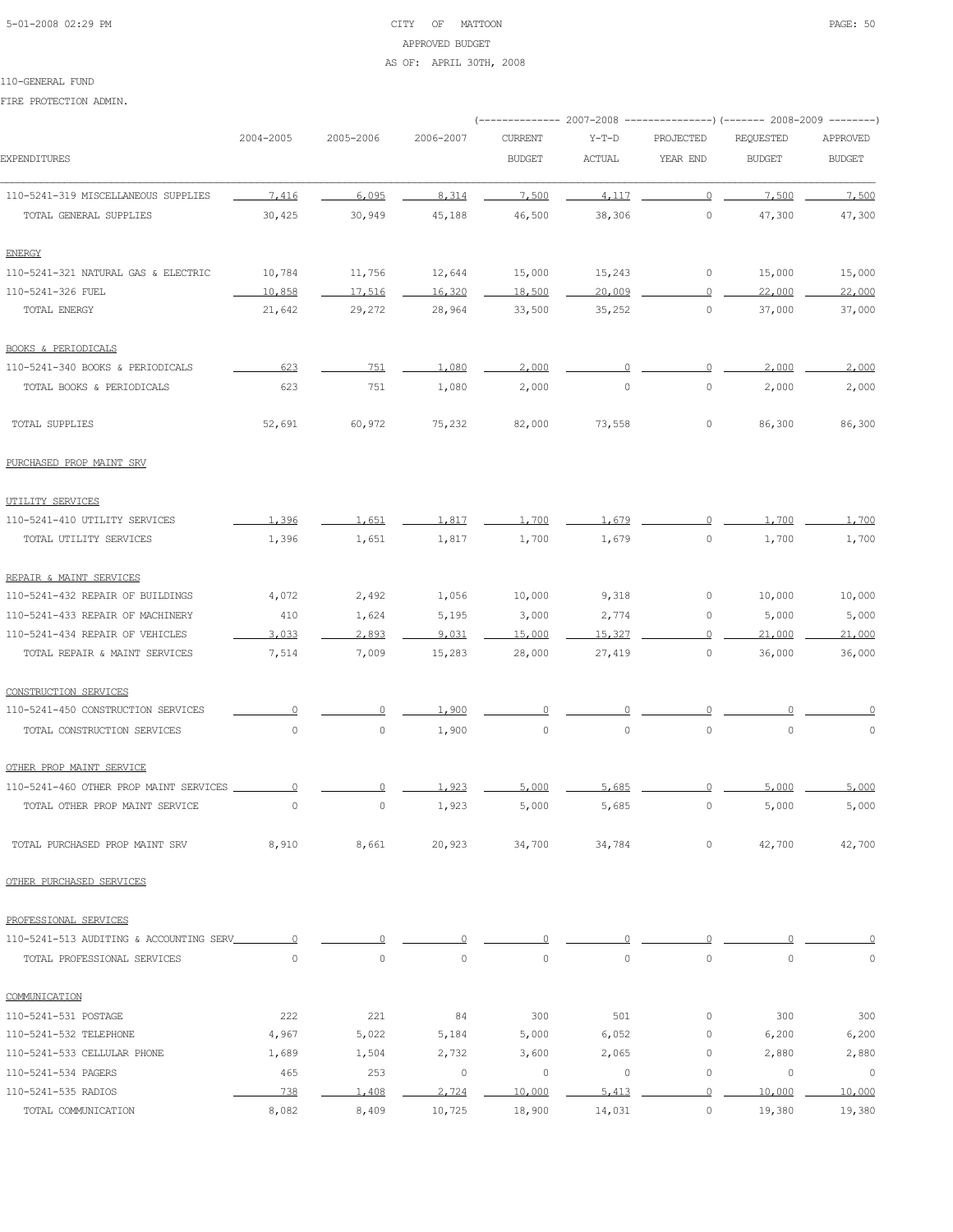# 5-01-2008 02:29 PM CITY OF MATTOON PAGE: 51 APPROVED BUDGET

#### AS OF: APRIL 30TH, 2008

### 110-GENERAL FUND

|                                               |                |                                                                                                                                                               |                       |                  |         |             | (-------------- 2007-2008 ---------------) (------- 2008-2009 --------) |                |
|-----------------------------------------------|----------------|---------------------------------------------------------------------------------------------------------------------------------------------------------------|-----------------------|------------------|---------|-------------|-------------------------------------------------------------------------|----------------|
|                                               | 2004-2005      | 2005-2006                                                                                                                                                     | 2006-2007             | <b>CURRENT</b>   | $Y-T-D$ | PROJECTED   | <b>REQUESTED</b>                                                        | APPROVED       |
| EXPENDITURES                                  |                |                                                                                                                                                               |                       | <b>BUDGET</b>    | ACTUAL  | YEAR END    | <b>BUDGET</b>                                                           | <b>BUDGET</b>  |
|                                               |                |                                                                                                                                                               |                       |                  |         |             |                                                                         |                |
| ADVERTISING                                   |                |                                                                                                                                                               |                       |                  | 8.620   | $\cup$      | 2,000                                                                   |                |
| 110-5241-541 SOFTWARE<br>TOTAL ADVERTISING    | $\circ$        | $\circ$                                                                                                                                                       | 0                     | 12,000<br>12,000 | 8,620   | $\circ$     | 2,000                                                                   | 2,000<br>2,000 |
| EMPLOYEE BUSINESS EXP                         |                |                                                                                                                                                               |                       |                  |         |             |                                                                         |                |
| 110-5241-562 TRAVEL & TRAINING                | 17,815         | 18,416                                                                                                                                                        | 25,509                | 24,000           | 17,342  | 0           | 20,000                                                                  | 20,000         |
| 110-5241-568 PHYSICALS                        | 1,526          | 800                                                                                                                                                           | 1,500                 | 1,500            | 0       | $\Omega$    | 1,500                                                                   | 1,500          |
| TOTAL EMPLOYEE BUSINESS EXP                   | 19,340         | 19,216                                                                                                                                                        | 27,009                | 25,500           | 17,342  | 0           | 21,500                                                                  | 21,500         |
| OTHER PURCHASED SERVICES                      |                |                                                                                                                                                               |                       |                  |         |             |                                                                         |                |
| 110-5241-571 DUE & MEMBERSHIPS                | 1,193          | 1,078                                                                                                                                                         | 1,399                 | 1,500            | 1,308   | 0           | 1,500                                                                   | 1,500          |
| 110-5241-573 LAUNDRY SERVICES                 | 5,577          | 6,255                                                                                                                                                         | 915                   | 5,500            | 490     | 0           | 5,500                                                                   | 5,500          |
| 110-5241-574 SPECIAL EVENT SERVICES           | $\circ$        | $\circ$                                                                                                                                                       | $\circ$               | $\circ$          | $\circ$ | 0           | $\circ$                                                                 | $\overline{0}$ |
| 110-5241-579 MISC OTHER PURCHASED SERVI       | 7,256          | 8,961                                                                                                                                                         | 3,536                 | 6,000            | 6,576   | $\Omega$    | 6,000                                                                   | 6,000          |
| TOTAL OTHER PURCHASED SERVICES                | 14,026         | 16,294                                                                                                                                                        | 5,849                 | 13,000           | 8,374   | 0           | 13,000                                                                  | 13,000         |
| TOTAL OTHER PURCHASED SERVICES                | 41,448         | 43,919                                                                                                                                                        | 43,583                | 69,400           | 48,366  | 0           | 55,880                                                                  | 55,880         |
| PROPERTY                                      |                |                                                                                                                                                               |                       |                  |         |             |                                                                         |                |
| MACHINERY & EQUIPMENT                         |                |                                                                                                                                                               |                       |                  |         |             |                                                                         |                |
| 110-5241-741 MACHINERY                        | 5,200          | 3,998                                                                                                                                                         | 5,591                 | 6,000            | 1,312   | $\mathbb O$ | $\mathbb O$                                                             | 0              |
| 110-5241-742 VEHICLES                         | 21,940         | $\overline{0}$                                                                                                                                                | $\circ$               | 184,452          | 173,973 | 0           | 86,125                                                                  | 86,125         |
| TOTAL MACHINERY & EQUIPMENT                   | 27,140         | 3,998                                                                                                                                                         | 5,591                 | 190,452          | 175,285 | 0           | 86,125                                                                  | 86,125         |
| TOTAL PROPERTY                                | 27,140         | 3,998                                                                                                                                                         | 5,591                 | 190,452          | 175,285 | 0           | 86,125                                                                  | 86,125         |
| OTHER OBJECTS                                 |                |                                                                                                                                                               |                       |                  |         |             |                                                                         |                |
| FINANCIAL TRANS OBJECTS                       |                |                                                                                                                                                               |                       |                  |         |             |                                                                         |                |
| 110-5241-814 PRINT/COPY MACH LEASE & MA       | 597            | 504                                                                                                                                                           | 368                   | 1,500            | 1,281   |             | 1,500                                                                   | 1,500          |
| TOTAL FINANCIAL TRANS OBJECTS                 | 597            | 504                                                                                                                                                           | 368                   | 1,500            | 1,281   | $\circ$     | 1,500                                                                   | 1,500          |
| FINANCIAL TRANS OBJECTS                       |                |                                                                                                                                                               |                       |                  |         |             |                                                                         |                |
| 110-5241-822 TRANSFER TO FIRE PENSION         | $\mathbf{0}$   | 0                                                                                                                                                             | $\circ$               | $\circ$          | $\circ$ | $\circ$     | $\circ$                                                                 | $\circ$        |
| 110-5241-828 REAL ESTATE TAXES                | $\mathfrak{D}$ | $\mathfrak{D}_{1}^{2}(\mathfrak{D}_{1})=\mathfrak{D}_{2}^{2}(\mathfrak{D}_{2})=\mathfrak{D}_{2}^{2}(\mathfrak{D}_{1})=\mathfrak{D}_{2}^{2}(\mathfrak{D}_{2})$ | $\overline{c}$        | 10               |         | $\Omega$    | 10                                                                      | 10             |
| TOTAL FINANCIAL TRANS OBJECTS                 | $\mathbf{2}$   | $\overline{2}$                                                                                                                                                | $\mathbf{2}^{\prime}$ | 10               | 2       | $\circ$     | 10                                                                      | 10             |
| COMPUTER INFO SYS OBJECT                      |                |                                                                                                                                                               |                       |                  |         |             |                                                                         |                |
| 110-5241-854 WIDE AREA NETWORK WIRING A 1,057 |                | 1,144                                                                                                                                                         | 440                   | 1,200            | $\circ$ | $\circ$     | $\circ$                                                                 | 0              |
| TOTAL COMPUTER INFO SYS OBJECT                | 1,057          | 1,144                                                                                                                                                         | 440                   | 1,200            | $\circ$ | $\circ$     | $\circ$                                                                 | $\circ$        |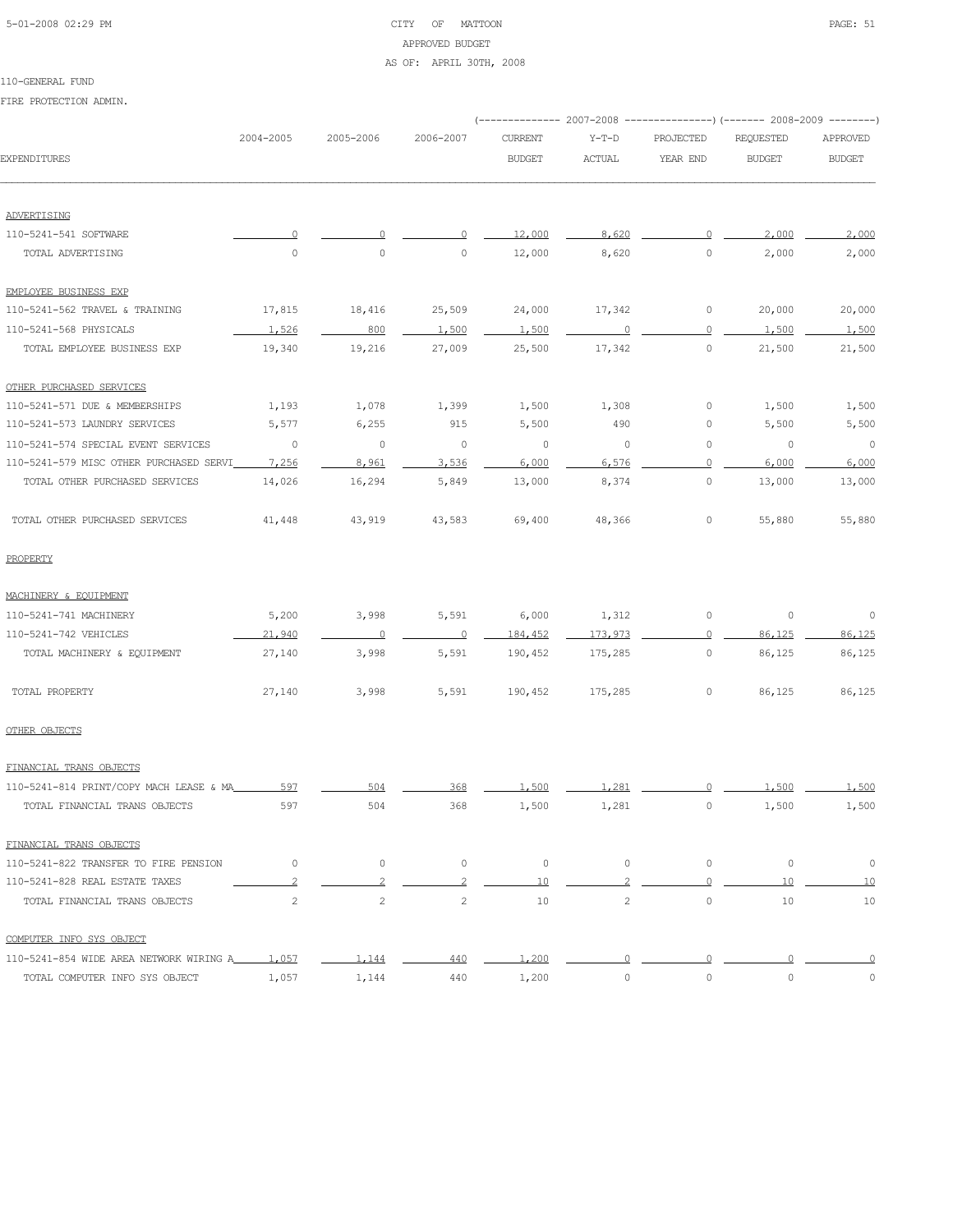### 5-01-2008 02:29 PM CITY OF MATTOON PAGE: 52 APPROVED BUDGET AS OF: APRIL 30TH, 2008

#### 110-GENERAL FUND

|                                      | 2004-2005 | 2005-2006 | 2006-2007 | CURRENT       | Y-T-D     | PROJECTED | REQUESTED     | APPROVED      |
|--------------------------------------|-----------|-----------|-----------|---------------|-----------|-----------|---------------|---------------|
| <b>EXPENDITURES</b>                  |           |           |           | <b>BUDGET</b> | ACTUAL    | YEAR END  | <b>BUDGET</b> | <b>BUDGET</b> |
|                                      |           |           |           |               |           |           |               |               |
| COMPUTER INFO SYS OBJECT             |           |           |           |               |           |           |               |               |
| 110-5241-863 DESKTOP PC WORKSTATIONS |           |           | 2.541     | 1.650         | 1,046     |           |               |               |
| TOTAL COMPUTER INFO SYS OBJECT       | $\circ$   | $\circ$   | 2,541     | 1,650         | 1,046     | $\circ$   | $\circ$       | $\circ$       |
| TOTAL OTHER OBJECTS                  | 1,655     | 1,651     | 3,351     | 4,360         | 2,329     | $\circ$   | 1,510         | 1,510         |
| TOTAL FIRE PROTECTION ADMIN.         | 3,232,629 | 3,500,454 | 3,829,387 | 3,997,149     | 3,814,469 | $\circ$   | 4,023,635     | 4,013,753     |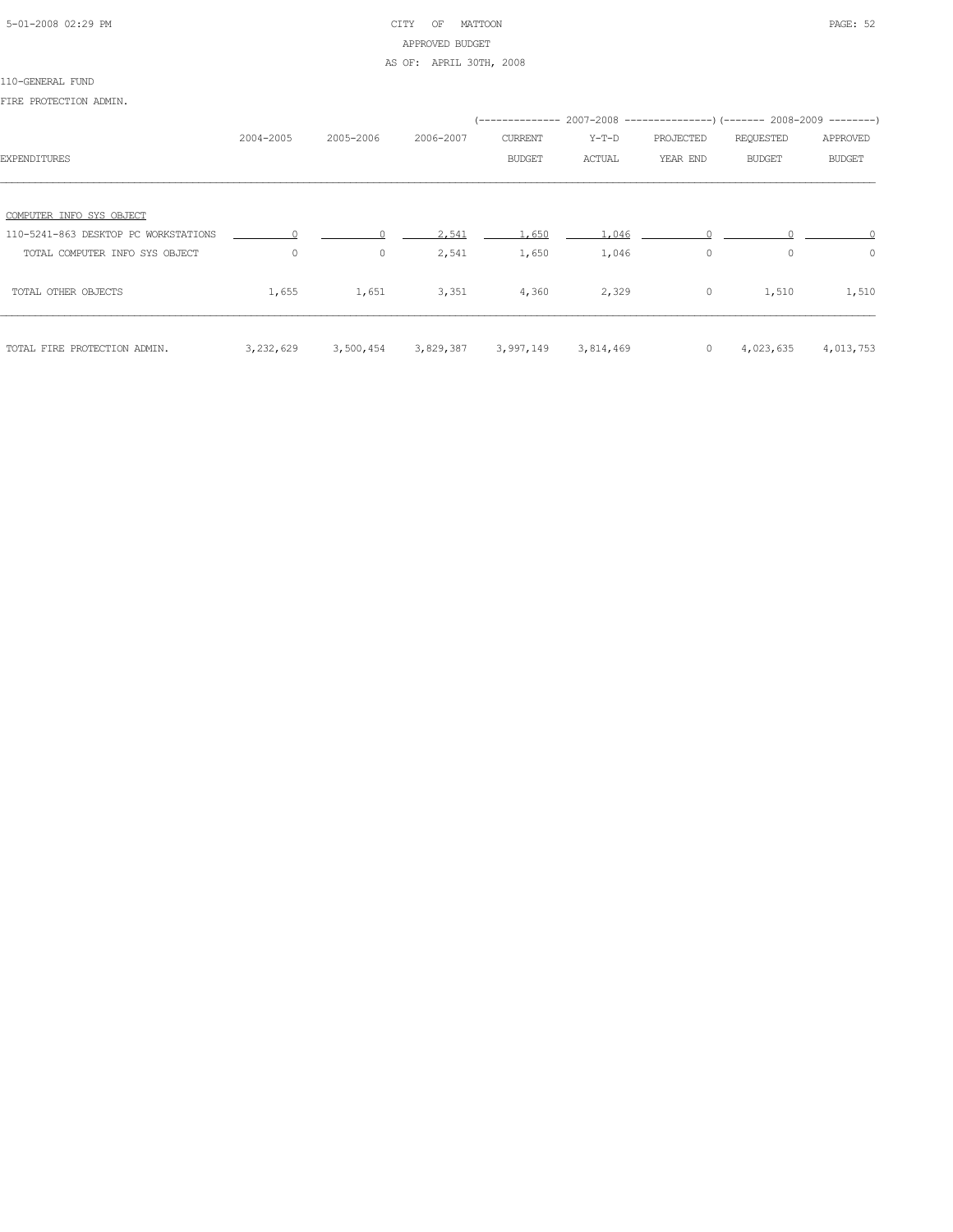### 5-01-2008 02:29 PM CITY OF MATTOON PAGE: 53 APPROVED BUDGET AS OF: APRIL 30TH, 2008

#### 110-GENERAL FUND

FIRE PREVENTION

|                     |           |           |           |               |               | (-------------- 2007-2008 ----------------) (------- 2008-2009 --------) |           |               |
|---------------------|-----------|-----------|-----------|---------------|---------------|--------------------------------------------------------------------------|-----------|---------------|
|                     | 2004-2005 | 2005-2006 | 2006-2007 | CURRENT       | Y-T-D         | PROJECTED                                                                | REOUESTED | APPROVED      |
| <b>EXPENDITURES</b> |           |           |           | <b>BUDGET</b> | <b>ACTUAL</b> | YEAR END                                                                 | BUDGET    | <b>BUDGET</b> |
|                     |           |           |           |               |               |                                                                          |           |               |

### SUPPLIES

| GENERAL SUPPLIES                    |       |        |       |        |        |   |        |        |
|-------------------------------------|-------|--------|-------|--------|--------|---|--------|--------|
| 110-5243-316 TOOLS & EQUIPMENT      | 0     | 18,728 | 4,425 | 22,500 | 12,533 | 0 | 22,500 | 22,500 |
| 110-5243-319 MISCELLANEOUS SUPPLIES | .874  | .526   | 36    | 2,000  | 100    |   | 3,000  | 3,000  |
| TOTAL GENERAL SUPPLIES              | 1,874 | 20,254 | 4,461 | 24,500 | 12,633 | 0 | 25,500 | 25,500 |
| TOTAL SUPPLIES                      | 1,874 | 20,254 | 4,461 | 24,500 | 12,633 | 0 | 25,500 | 25,500 |
| TOTAL FIRE PREVENTION               | 1,874 | 20,254 | 4,461 | 24,500 | 12,633 | 0 | 25,500 | 25,500 |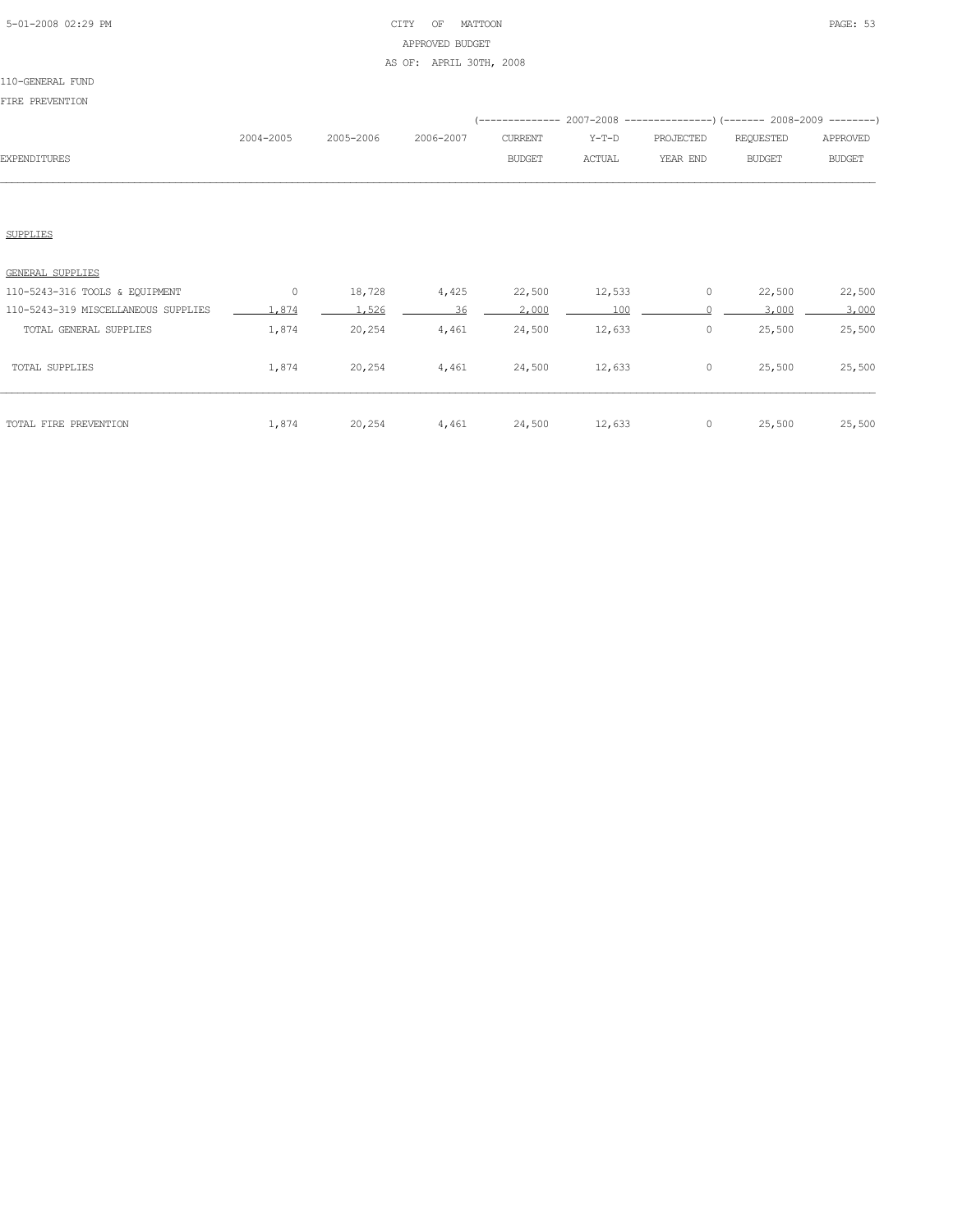### 5-01-2008 02:29 PM CITY OF MATTOON PAGE: 54 APPROVED BUDGET AS OF: APRIL 30TH, 2008

#### 110-GENERAL FUND

FIRE INSURANCE TAX EXP.

|                                         | 2004-2005 | 2005-2006 | 2006-2007 | <b>CURRENT</b> | $Y-T-D$      | PROJECTED | REQUESTED     | APPROVED      |
|-----------------------------------------|-----------|-----------|-----------|----------------|--------------|-----------|---------------|---------------|
| <b>EXPENDITURES</b>                     |           |           |           | <b>BUDGET</b>  | ACTUAL       | YEAR END  | <b>BUDGET</b> | <b>BUDGET</b> |
|                                         |           |           |           |                |              |           |               |               |
|                                         |           |           |           |                |              |           |               |               |
| OTHER PURCHASED SERVICES                |           |           |           |                |              |           |               |               |
| OTHER PURCHASED SERVICES                |           |           |           |                |              |           |               |               |
| 110-5250-579 MISC OTHER PURCHASED SERVI | 24,048    | 24,153    | 22,130    | 20,200         |              |           | 25,000        | 25,000        |
| TOTAL OTHER PURCHASED SERVICES          | 24,048    | 24,153    | 22,130    | 20,200         | $\mathbf{1}$ | $\circ$   | 25,000        | 25,000        |
| TOTAL OTHER PURCHASED SERVICES          | 24,048    | 24,153    | 22,130    | 20,200         | $\mathbf{1}$ | $\circ$   | 25,000        | 25,000        |

 $24,048$   $24,153$   $22,130$   $20,200$  1 0  $25,000$   $25,000$ 

| TOTAL FIRE INSURANCE TAX EXP. |  |  |  |  |  |
|-------------------------------|--|--|--|--|--|
|-------------------------------|--|--|--|--|--|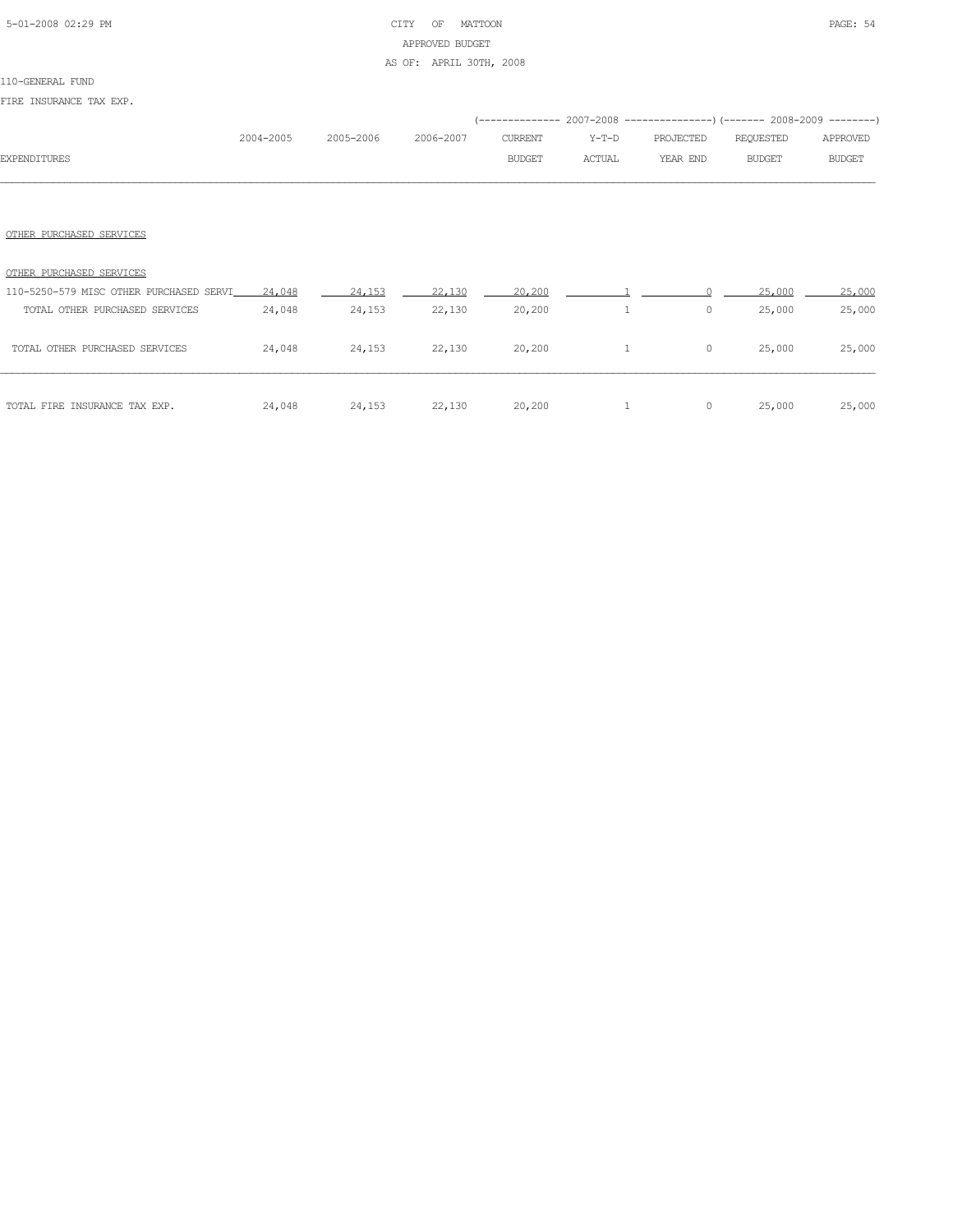### 5-01-2008 02:29 PM CITY OF MATTOON PAGE: 55 APPROVED BUDGET AS OF: APRIL 30TH, 2008

#### 110-GENERAL FUND

FEMA GRANT EXPENDITURES

|                                |           |           |           |               |         |           | (-------------- 2007-2008 ----------------) (------- 2008-2009 --------) |               |
|--------------------------------|-----------|-----------|-----------|---------------|---------|-----------|--------------------------------------------------------------------------|---------------|
|                                | 2004-2005 | 2005-2006 | 2006-2007 | CURRENT       | $Y-T-D$ | PROJECTED | REQUESTED                                                                | APPROVED      |
| <b>EXPENDITURES</b>            |           |           |           | <b>BUDGET</b> | ACTUAL  | YEAR END  | <b>BUDGET</b>                                                            | <b>BUDGET</b> |
|                                |           |           |           |               |         |           |                                                                          |               |
| SUPPLIES                       |           |           |           |               |         |           |                                                                          |               |
| <b>GENERAL SUPPLIES</b>        |           |           |           |               |         |           |                                                                          |               |
| 110-5251-316 TOOLS & EQUIPMENT | 89,372    | 83,483    | 50,540    |               | 59      |           |                                                                          |               |
| TOTAL GENERAL SUPPLIES         | 89,372    | 83,483    | 50,540    | $\circ$       | 59      | $\circ$   | $\circ$                                                                  | $\circ$       |
| TOTAL SUPPLIES                 | 89,372    | 83,483    | 50,540    | $\circ$       | 59      | $\circ$   | $\circ$                                                                  | $\mathbf{0}$  |
|                                |           |           |           |               |         |           |                                                                          |               |

TOTAL FEMA GRANT EXPENDITURES 89,372 83,483 50,540 0 59 0 0 0 0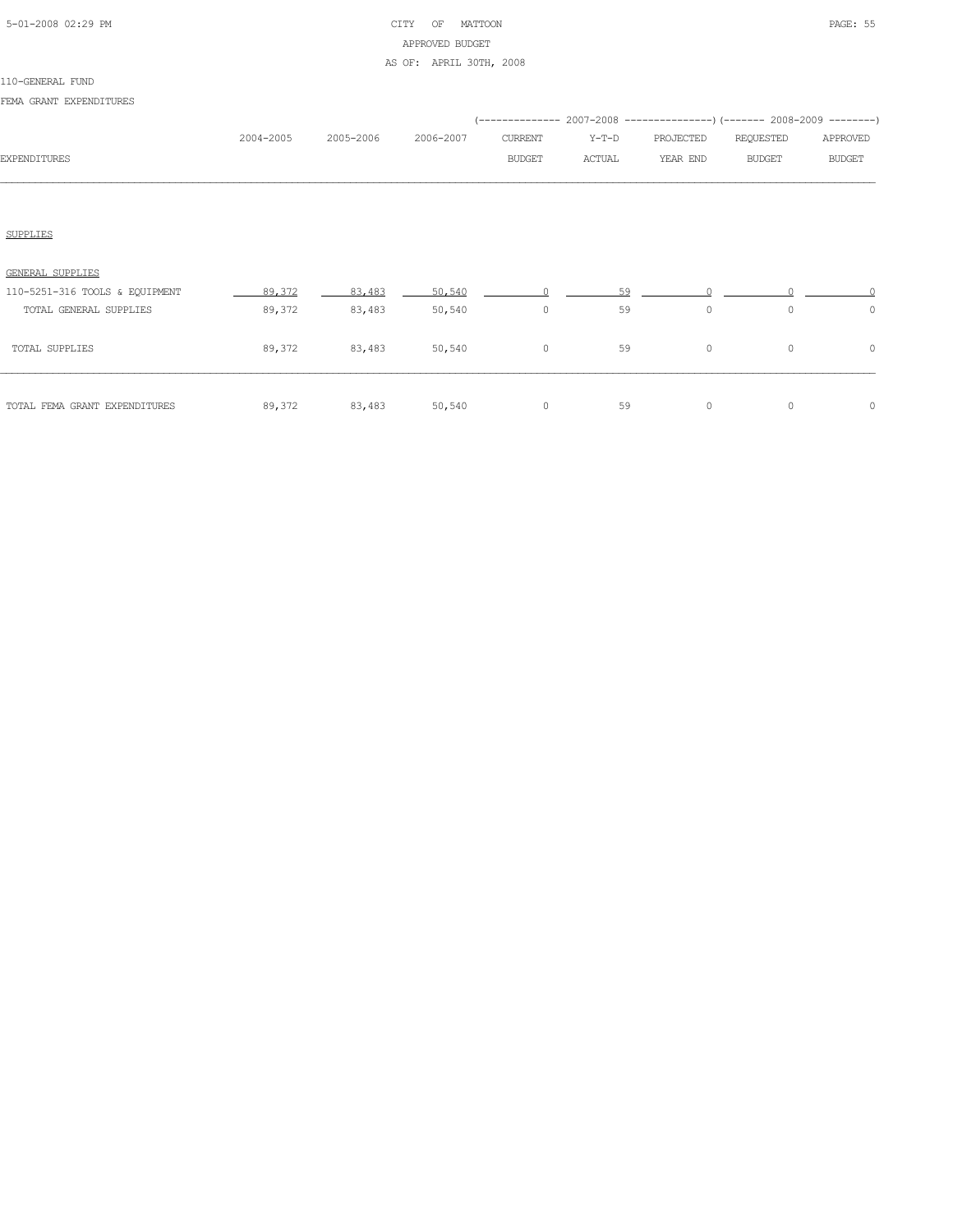### 5-01-2008 02:29 PM CITY OF MATTOON PAGE: 56 APPROVED BUDGET AS OF: APRIL 30TH, 2008

CODE ENFORCEMENT ADMIN

|                                        |                |                          |           |                |            |                | (-------------- 2007-2008 ----------------) (------- 2008-2009 --------) |               |
|----------------------------------------|----------------|--------------------------|-----------|----------------|------------|----------------|--------------------------------------------------------------------------|---------------|
|                                        | 2004-2005      | 2005-2006                | 2006-2007 | <b>CURRENT</b> | $Y-T-D$    | PROJECTED      | <b>REQUESTED</b>                                                         | APPROVED      |
| <b>EXPENDITURES</b>                    |                |                          |           | <b>BUDGET</b>  | ACTUAL     | YEAR END       | <b>BUDGET</b>                                                            | <b>BUDGET</b> |
|                                        |                |                          |           |                |            |                |                                                                          |               |
| PERSONNEL SERVICES                     |                |                          |           |                |            |                |                                                                          |               |
| SALARIES & WAGES                       |                |                          |           |                |            |                |                                                                          |               |
| 110-5261-111 SALARIES OF REG EMPLOYEES | 85,589         | 86,385                   | 78,531    | 105,121        | 77,195     | 0              | 112,020                                                                  | 112,020       |
| 110-5261-113 OVERTIME                  | 185            | 193                      | 215       | 818            | 294        | 0              | 839                                                                      | 839           |
| 110-5261-114 COMPENSATED ABSENCES      | 2,201          | 2.557                    | 4.611     | $\overline{0}$ | 7.499      | $\overline{0}$ | $\overline{\phantom{0}}$                                                 | $\sim$ 0      |
| TOTAL SALARIES & WAGES                 | 87,975         | 89,134                   | 83,357    | 105,939        | 84,987     | $\circ$        | 112,859                                                                  | 112,859       |
| TOTAL PERSONNEL SERVICES               | 87,975         | 89,134                   | 83,357    | 105,939        | 84,987     | 0              | 112,859                                                                  | 112,859       |
| EMPOLOYEE BENEFITS                     |                |                          |           |                |            |                |                                                                          |               |
| <b>GROUP INSURANCE</b>                 |                |                          |           |                |            |                |                                                                          |               |
| 110-5261-211 GROUP HEALTH INSURANCE    | 15,787         | 12,803                   | 13,429    | 15,375         | 13,410     | $\circ$        | 16,913                                                                   | 13,932        |
| 110-5261-212 GROUP LIFE INSURANCE      | $\overline{0}$ | $\overline{\phantom{0}}$ | 331       | 432            | $\bigcirc$ | $\circ$        | 432                                                                      | 432           |
| TOTAL GROUP INSURANCE                  | 15,787         | 12,803                   | 13,760    | 15,807         | 13,410     | $\circ$        | 17,345                                                                   | 14,364        |
| SOCIAL SECURITY CONTRIB                |                |                          |           |                |            |                |                                                                          |               |
| 110-5261-221 FICA CONTRIBUTIONS        | 5,426          | 5,493                    | 5,092     | 6,543          | 5,447      | $\circ$        | 6,971                                                                    | 6,971         |
| 110-5261-222 MEDICARE CONTRIBUTIONS    | 1,269          | 1,285                    | 1,191     | 1,530          | 1,274      | $\circ$        | 1,630                                                                    | 1,630         |
| TOTAL SOCIAL SECURITY CONTRIB          | 6,695          | 6,778                    | 6,282     | 8,073          | 6,721      | $\circ$        | 8,601                                                                    | 8,601         |
| RETIREMENT CONTRIBTUIONS               |                |                          |           |                |            |                |                                                                          |               |
| 110-5261-231 IMRF CONTRIBUTIONS        | 9.523          | 9.967                    | 9.684     | 11,524         | 9.383      | $\circ$        | 11,413                                                                   | 11,413        |
| TOTAL RETIREMENT CONTRIBTUIONS         | 9,523          | 9,967                    | 9,684     | 11,524         | 9,383      | 0              | 11,413                                                                   | 11,413        |
| UNEMPLOYMNT COMPENSATION               |                |                          |           |                |            |                |                                                                          |               |
| 110-5261-240 UNEMPLOYMENT COMP.        | 471            | 693                      | 611       | 505            | 505        | $\Omega$       | 396                                                                      | 396           |
| TOTAL UNEMPLOYMNT COMPENSATION         | 471            | 693                      | 611       | 505            | 505        | 0              | 396                                                                      | 396           |
| WORKER'S COMPENSATION                  |                |                          |           |                |            |                |                                                                          |               |
| 110-5261-250 WORKERS' COMPENSATION     | 2,617          | 2,459                    | 3,030     | 3,630          | 3,745      | $\overline{0}$ | 4,010                                                                    | 4,010         |
| TOTAL WORKER'S COMPENSATION            | 2,617          | 2,459                    | 3,030     | 3,630          | 3,745      | $\mathbb O$    | 4,010                                                                    | 4,010         |
| TOTAL EMPOLOYEE BENEFITS               | 35,092         | 32,701                   | 33,367    | 39,539         | 33,763     | $\circ$        | 41,765                                                                   | 38,784        |
| SUPPLIES                               |                |                          |           |                |            |                |                                                                          |               |
| GENERAL SUPPLIES                       |                |                          |           |                |            |                |                                                                          |               |
| 110-5261-311 OFFICE SUPPLIES           | 530            | 623                      | 1,504     | 600            | 392        | $\circ$        | 600                                                                      | 600           |
| 110-5261-319 MISCELLANEOUS SUPPLIES    | 179            | 91                       | 45        | 300            | 250        | $\overline{0}$ | 300                                                                      | 300           |
| TOTAL GENERAL SUPPLIES                 | 709            | 713                      | 1,549     | 900            | 642        | $\mathbb O$    | 900                                                                      | 900           |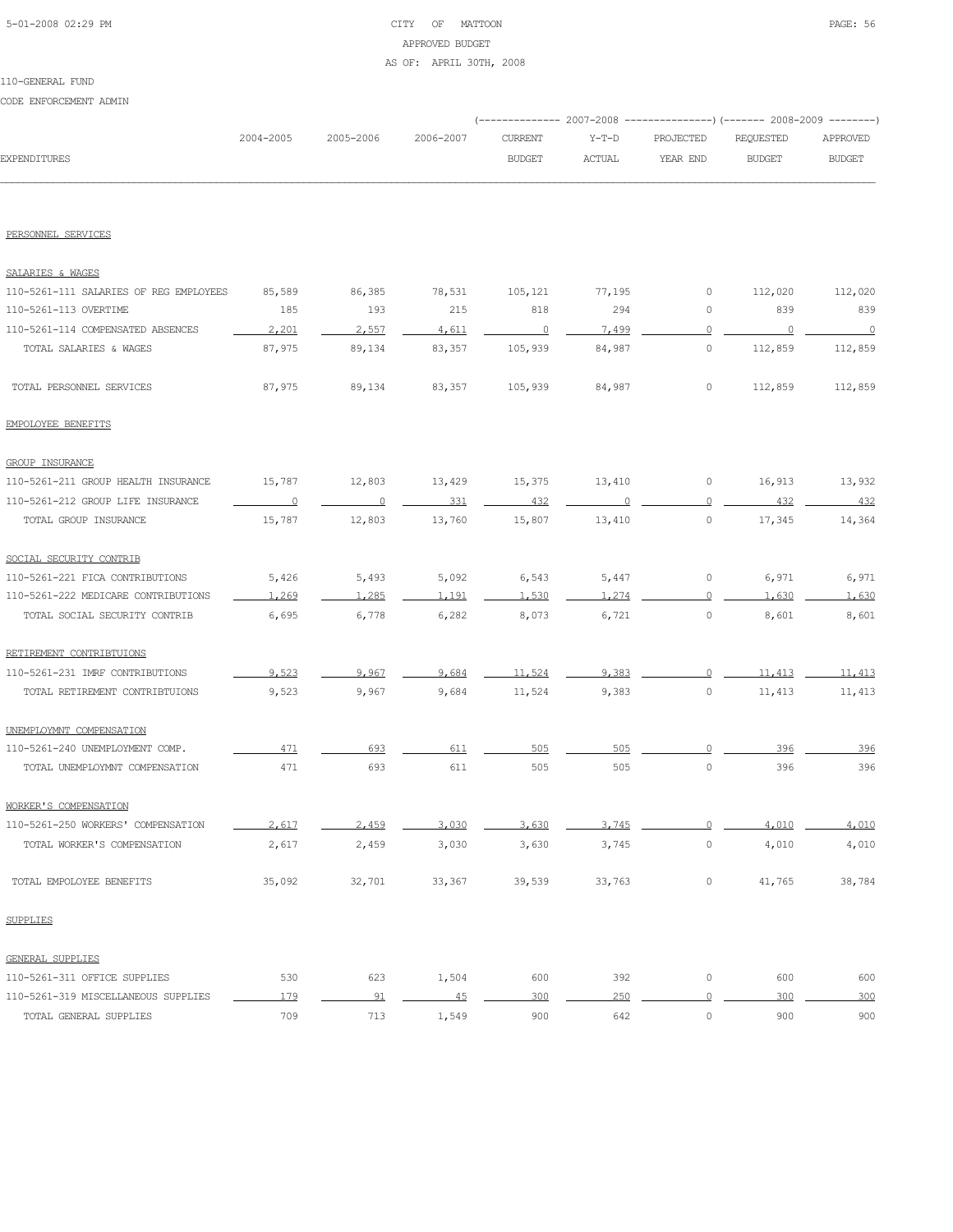# 5-01-2008 02:29 PM CITY OF MATTOON PAGE: 57 APPROVED BUDGET

### AS OF: APRIL 30TH, 2008

### 110-GENERAL FUND

CODE ENFORCEMENT ADMIN

|                                                                      |                          |                      |             | (------------- 2007-2008 ---------------) (------- 2008-2009 --------) |               |                |                      |                  |
|----------------------------------------------------------------------|--------------------------|----------------------|-------------|------------------------------------------------------------------------|---------------|----------------|----------------------|------------------|
|                                                                      | 2004-2005                | 2005-2006            | 2006-2007   | <b>CURRENT</b>                                                         | $Y-T-D$       | PROJECTED      | <b>REQUESTED</b>     | APPROVED         |
| <b>EXPENDITURES</b>                                                  |                          |                      |             | <b>BUDGET</b>                                                          | <b>ACTUAL</b> | YEAR END       | <b>BUDGET</b>        | <b>BUDGET</b>    |
|                                                                      |                          |                      |             |                                                                        |               |                |                      |                  |
| <b>ENERGY</b><br>110-5261-326 FUEL                                   | 246                      | 635                  | 30          | 250                                                                    | $\Omega$      | $\Omega$       |                      |                  |
| TOTAL ENERGY                                                         | 246                      | 635                  | 30          | 250                                                                    | $\circ$       | $\circ$        | $\circ$              | 0                |
|                                                                      |                          |                      |             |                                                                        |               |                |                      |                  |
| <b>BOOKS &amp; PERIODICALS</b>                                       |                          |                      |             |                                                                        |               |                |                      |                  |
| 110-5261-340 BOOKS & PERIODICALS                                     | 404                      | 371                  | 0           | 400                                                                    | 171           | $\circ$        | 400                  | 400              |
| TOTAL BOOKS & PERIODICALS                                            | 404                      | 371                  | $\circ$     | 400                                                                    | 171           | $\circ$        | 400                  | 400              |
| TOTAL SUPPLIES                                                       | 1,359                    | 1,718                | 1,579       | 1,550                                                                  | 813           | 0              | 1,300                | 1,300            |
| PURCHASED PROP MAINT SRV                                             |                          |                      |             |                                                                        |               |                |                      |                  |
| REPAIR & MAINT SERVICES                                              |                          |                      |             |                                                                        |               |                |                      |                  |
| 110-5261-431 REPAIR OF OFFICE EQUIPMENT                              | 0                        | $\circ$              | $\circ$     | $\circ$                                                                | $\circ$       | $\circ$        | $\circ$              | $\circ$          |
| 110-5261-434 REPAIR OF VEHICLES                                      | 480                      | 340                  | 180         | $\circ$                                                                | $\Omega$      | 0              | $\Omega$             | 0                |
| TOTAL REPAIR & MAINT SERVICES                                        | 480                      | 340                  | 180         | $\mathsf{O}\xspace$                                                    | $\circ$       | $\circ$        | $\mathbb O$          | $\mathbb O$      |
| TOTAL PURCHASED PROP MAINT SRV                                       | 480                      | 340                  | 180         | $\mathsf{O}\xspace$                                                    | $\circ$       | 0              | $\circ$              | $\circ$          |
| OTHER PURCHASED SERVICES                                             |                          |                      |             |                                                                        |               |                |                      |                  |
| COMMUNICATION                                                        |                          |                      |             |                                                                        |               |                |                      |                  |
| 110-5261-531 POSTAGE                                                 | 89                       | 79                   | 161         | 250                                                                    | 223           | 0              | 200                  | 200              |
| 110-5261-532 TELEPHONE                                               | 2,765                    | 3,038                | 2,574       | 2,500                                                                  | 2,883         | 0              | 2,750                | 2,750            |
| 110-5261-533 CELLULAR PHONE                                          | 279                      | 275                  | 318         | 1,200                                                                  | 519           | $\circ$        | 750                  | 750              |
| TOTAL COMMUNICATION                                                  | 3,133                    | 3,392                | 3,053       | 3,950                                                                  | 3,626         | $\circ$        | 3,700                | 3,700            |
| PRINTING & BUILDING                                                  |                          |                      |             |                                                                        |               |                |                      |                  |
| 110-5261-550 PRINTING & BINDING                                      | 207                      |                      | 172         | 400                                                                    |               |                | 200                  | 200              |
| TOTAL PRINTING & BUILDING                                            | 207                      | 0                    | 172         | 400                                                                    | $\circ$       | $\circ$        | 200                  | 200              |
|                                                                      |                          |                      |             |                                                                        |               |                |                      |                  |
| EMPLOYEE BUSINESS EXP                                                |                          |                      |             |                                                                        |               | $\mathbb O$    |                      |                  |
| 110-5261-562 TRAVEL & TRAINING<br>110-5261-563 TUITION REIMBURSEMENT | 1,162<br>40              | 1,369<br>$\mathbb O$ | 1,084<br>40 | 2,500<br>200                                                           | 1,130<br>120  | $\mathbb O$    | 2,000<br>$\mathbb O$ | 2,000<br>$\circ$ |
| 110-5261-564 PRIVATE VEHICLE EXP REIMB                               | 1,780                    | 2,131                | 1,773       | 2,000                                                                  | 3,477         | $\overline{0}$ | 2,000                | 2,000            |
| TOTAL EMPLOYEE BUSINESS EXP                                          | 2,982                    | 3,500                | 2,897       | 4,700                                                                  | 4,727         | $\circ$        | 4,000                | 4,000            |
|                                                                      |                          |                      |             |                                                                        |               |                |                      |                  |
| OTHER PURCHASED SERVICES                                             |                          |                      |             |                                                                        |               |                |                      |                  |
| 110-5261-571 DUE & MEMBERSHIPS                                       | 470                      | 590                  | 470         | 600                                                                    | 480           | $\mathbb O$    | 400                  | 400              |
| 110-5261-577 DEMOLITION SERVICES                                     | 300                      | $\circ$              | 16,130      | 25,000                                                                 | 1,268         | $\mathbb O$    | $\mathbb O$          | $\circ$          |
| 110-5261-579 MISC OTHER PURCHASED SERVI                              | $\overline{\phantom{0}}$ | 125                  | 386         | 200                                                                    | 141           | $\overline{0}$ | $\circ$              | $\overline{0}$   |
| TOTAL OTHER PURCHASED SERVICES                                       | 770                      | 715                  | 16,986      | 25,800                                                                 | 1,889         | $\mathbb O$    | 400                  | 400              |
| TOTAL OTHER PURCHASED SERVICES                                       | 7,092                    | 7,607                | 23,108      | 34,850                                                                 | 10,242        | 0              | 8,300                | 8,300            |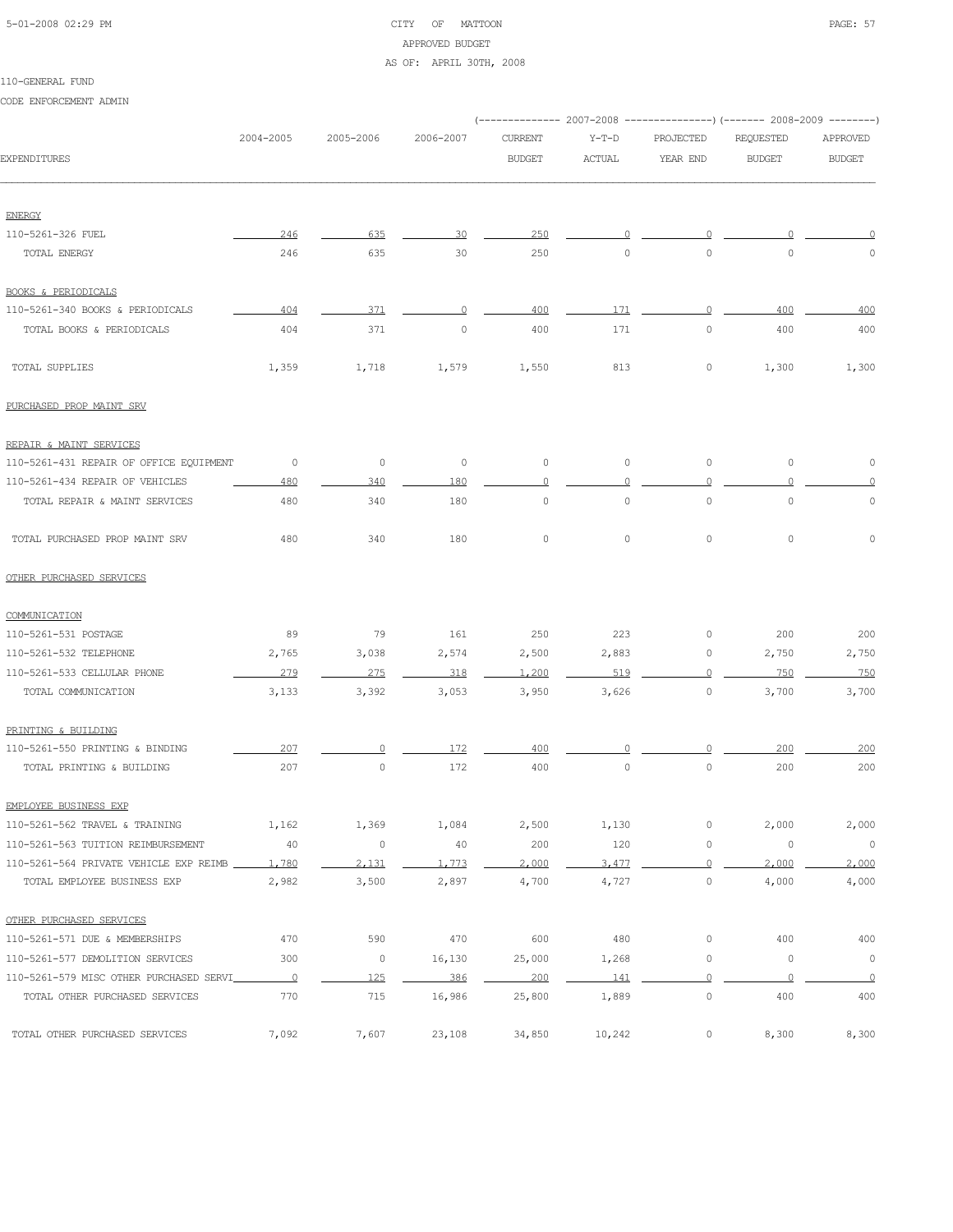| 5-01-2008 02:29 PM |  |
|--------------------|--|
|                    |  |

### CITY OF MATTOON **PAGE: 58** APPROVED BUDGET AS OF: APRIL 30TH, 2008

#### 110-GENERAL FUND

CODE ENFORCEMENT ADMIN

|                                     | 2004-2005 | 2005-2006                       | 2006-2007      | <b>CURRENT</b> | $Y-T-D$       | PROJECTED | <b>REQUESTED</b> | APPROVED      |
|-------------------------------------|-----------|---------------------------------|----------------|----------------|---------------|-----------|------------------|---------------|
| <b>EXPENDITURES</b>                 |           |                                 |                | <b>BUDGET</b>  | <b>ACTUAL</b> | YEAR END  | <b>BUDGET</b>    | <b>BUDGET</b> |
|                                     |           |                                 |                |                |               |           |                  |               |
| OTHER OBJECTS                       |           |                                 |                |                |               |           |                  |               |
| FINANCIAL TRANS OBJECTS             |           |                                 |                |                |               |           |                  |               |
| 110-5261-828 REAL ESTATE TAXES      | 2         | 1                               | $\mathbf{1}$   | $\circ$        | 1             | $\circ$   | $\circ$          | $\circ$       |
| 110-5261-829 REAL ESTATE TAXES      |           |                                 |                | $\cap$         |               |           |                  | $\cap$        |
| TOTAL FINANCIAL TRANS OBJECTS       | 3         | 4                               | $\overline{4}$ | $\circ$        | 4             | $\circ$   | 0                | $\circ$       |
| COMPUTER INFO SYS OBJECT            |           |                                 |                |                |               |           |                  |               |
| 110-5261-863 DESKTOP PC WORKSTATION | $\circ$   | $\circ$                         | $\circ$        | 900            | 871           | $\circ$   | $\circ$          | $\circ$       |
| 110-5261-865 PRINTERS               | 859       |                                 |                | $\Omega$       |               |           |                  | $\cap$        |
| TOTAL COMPUTER INFO SYS OBJECT      | 859       | $\circ$                         | $\circ$        | 900            | 871           | $\circ$   | 0                | $\circ$       |
| TOTAL OTHER OBJECTS                 | 862       | $\overline{4}$                  | $\overline{4}$ | 900            | 875           | $\circ$   | $\circ$          | $\circ$       |
| TOTAL CODE ENFORCEMENT ADMIN        |           | 132,861 131,504 141,595 182,778 |                |                | 130,679       | $\circ$   | 164,224          | 161,243       |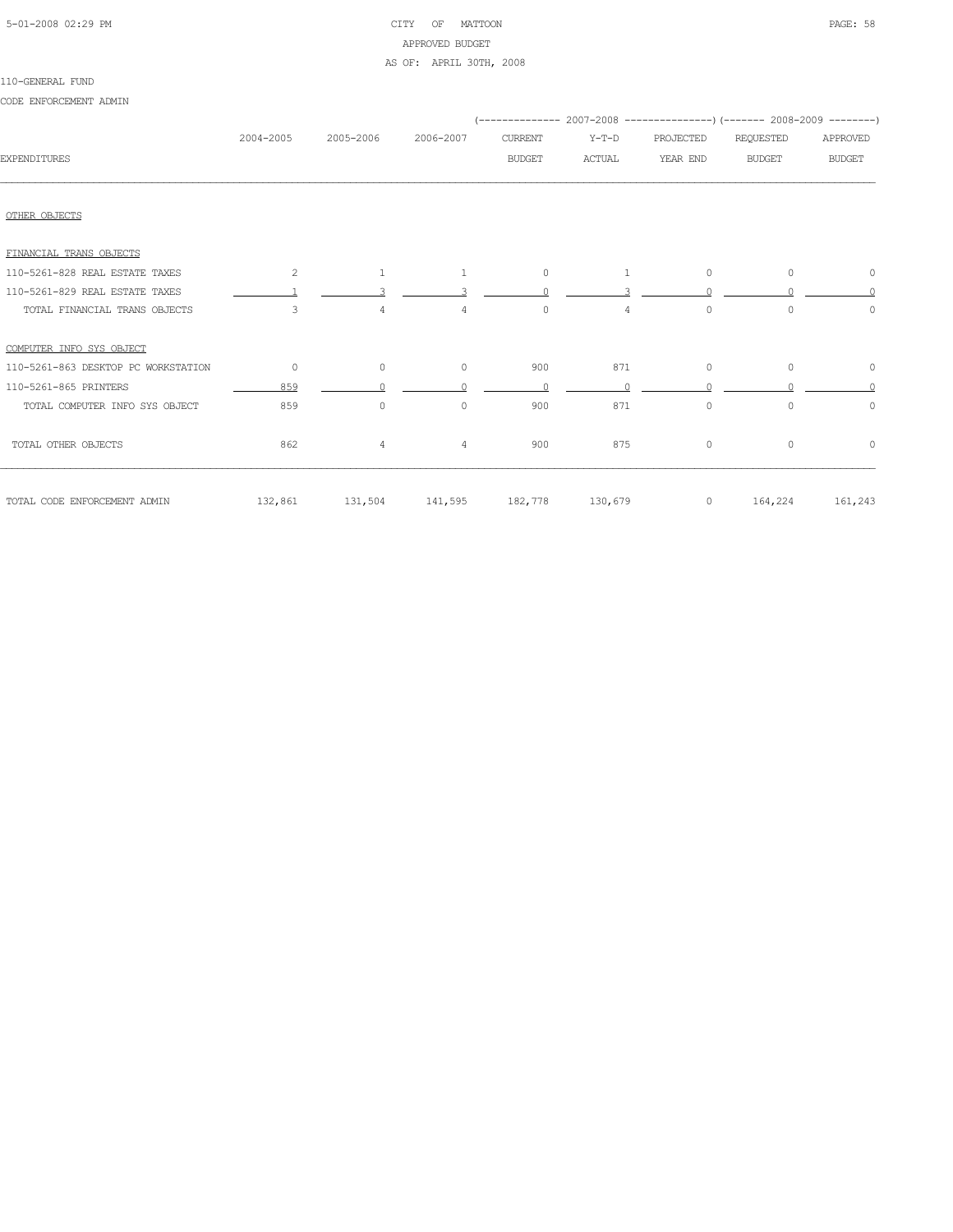### 5-01-2008 02:29 PM CITY OF MATTOON PAGE: 59 APPROVED BUDGET AS OF: APRIL 30TH, 2008

# 110-GENERAL FUND

EMERGENCY PLANNING

|                                                                 |                |                       |                   |               | (-------------- 2007-2008 ----------------) (------- 2008-2009 --------) |                     |               |                |
|-----------------------------------------------------------------|----------------|-----------------------|-------------------|---------------|--------------------------------------------------------------------------|---------------------|---------------|----------------|
|                                                                 | 2004-2005      | 2005-2006             | 2006-2007         | CURRENT       | $Y-T-D$                                                                  | PROJECTED           | REQUESTED     | APPROVED       |
| <b>EXPENDITURES</b>                                             |                |                       |                   | <b>BUDGET</b> | <b>ACTUAL</b>                                                            | YEAR END            | <b>BUDGET</b> | <b>BUDGET</b>  |
|                                                                 |                |                       |                   |               |                                                                          |                     |               |                |
| PERSONNEL SERVICES                                              |                |                       |                   |               |                                                                          |                     |               |                |
| SALARIES & WAGES                                                |                |                       |                   |               |                                                                          |                     |               |                |
|                                                                 |                |                       |                   |               |                                                                          |                     |               |                |
| 110-5270-111 SALARIES OF REG EMPLOYEES<br>110-5270-113 OVERTIME | 28,928<br>0    | $30,115$ (<br>$\circ$ | 1,153)<br>$\circ$ | 0<br>$\circ$  | $\circ$<br>$\circ$                                                       | $\circ$<br>$\circ$  | 0<br>0        | 0<br>0         |
| 110-5270-114 COMPENSATED ABSENCES                               |                |                       |                   |               |                                                                          | $\circ$             | $\Omega$      |                |
|                                                                 | $\overline{0}$ | $\overline{0}$        | 229               | $\Omega$      | 229                                                                      |                     |               | 0              |
| TOTAL SALARIES & WAGES                                          | 28,928         | $30,115$ (            | 924)              | 0(            | 229)                                                                     | $\circ$             | $\circ$       | $\mathbb O$    |
| TOTAL PERSONNEL SERVICES                                        | 28,928         | $30,115$ (            | 924)              | 0(            | 229)                                                                     | $\circ$             | 0             | $\Omega$       |
| EMPOLOYEE BENEFITS                                              |                |                       |                   |               |                                                                          |                     |               |                |
| <b>GROUP INSURANCE</b>                                          |                |                       |                   |               |                                                                          |                     |               |                |
| 110-5270-211 GROUP HEALTH INSURANCE                             | 4,720          | 3,217                 | 2,744             | $\circ$       | $\circ$                                                                  | $\circ$             | $\circ$       | 0              |
| 110-5270-212 GROUP LIFE INSURANCE                               | 0              | $\Omega$              | $\Omega$          | 0             |                                                                          | 0                   |               |                |
| TOTAL GROUP INSURANCE                                           | 4,720          | 3,217                 | 2,744             | $\circ$       | $\circ$                                                                  | $\circ$             | $\circ$       | $\circ$        |
| SOCIAL SECURITY CONTRIB                                         |                |                       |                   |               |                                                                          |                     |               |                |
| 110-5270-221 FICA CONTRIBUTIONS                                 | 0              | $\circ$               | 0                 | $\mathbb O$   | $\circ$                                                                  | $\circ$             | $\circ$       | 0              |
| 110-5270-222 MEDICARE CONTRIBUTIONS                             |                |                       |                   |               |                                                                          |                     |               |                |
| TOTAL SOCIAL SECURITY CONTRIB                                   | $\circ$        | $\circ$               | $\circ$           | $\circ$       | $\circ$                                                                  | $\circ$             | $\mathbf 0$   | 0              |
| RETIREMENT CONTRIBTUIONS                                        |                |                       |                   |               |                                                                          |                     |               |                |
| 110-5270-231 IMRF CONTRIBUTIONS                                 |                |                       |                   |               |                                                                          |                     |               |                |
| TOTAL RETIREMENT CONTRIBTUIONS                                  | $\circ$        | $\circ$               | $\circ$           | $\circ$       | $\circ$                                                                  | $\circ$             | $\Omega$      | 0              |
| UNEMPLOYMNT COMPENSATION                                        |                |                       |                   |               |                                                                          |                     |               |                |
| 110-5270-240 UNEMPLOYMENT COMP.                                 | 79             | 116                   |                   |               |                                                                          |                     |               |                |
| TOTAL UNEMPLOYMNT COMPENSATION                                  | 79             | 116                   | $\circ$           | $\circ$       | $\circ$                                                                  | $\circ$             | $\mathbf 0$   | $\circ$        |
| WORKER'S COMPENSATION                                           |                |                       |                   |               |                                                                          |                     |               |                |
| 110-5270-250 WORKERS' COMPENSATION                              | 766            | 1,269                 | n                 | 0             | $\Omega$                                                                 | $\Omega$            | $\Omega$      | $\overline{0}$ |
| TOTAL WORKER'S COMPENSATION                                     | 766            | 1,269                 | $\mathbb O$       | $\mathbb O$   | $\mathbb O$                                                              | $\mathsf{O}\xspace$ | $\mathbb O$   | $\mathbb O$    |
| TOTAL EMPOLOYEE BENEFITS                                        | 5,565          | 4,602                 | 2,744             | $\circ$       | $\circ$                                                                  | $\circ$             | $\circ$       | $\mathbb O$    |
| <b>SUPPLIES</b>                                                 |                |                       |                   |               |                                                                          |                     |               |                |
| GENERAL SUPPLIES                                                |                |                       |                   |               |                                                                          |                     |               |                |
| 110-5270-313 MEDICAL & SAFETY SUPPLIES                          | $\circ$        | $\circ$               | $\circ$           | $\circ$       | $\circ$                                                                  | $\circ$             | $\circ$       | 0              |
| 110-5270-316 TOOLS & EQUIPMENT                                  | $\circ$        | $\circ$               | $\circ$           | 0             | $\circ$                                                                  | $\circ$             | $\circ$       | 0              |
| 110-5270-319 MISCELLANEOUS SUPPLIES                             | 2,061          | 3,012                 | 856               | $\circ$       | $\cap$                                                                   | $\circ$             | $\cap$        | $\Omega$       |
| TOTAL GENERAL SUPPLIES                                          | 2,061          | 3,012                 | 856               | $\mathbb O$   | $\mathsf{O}\xspace$                                                      | $\mathsf{O}\xspace$ | $\mathbb O$   | $\mathbb O$    |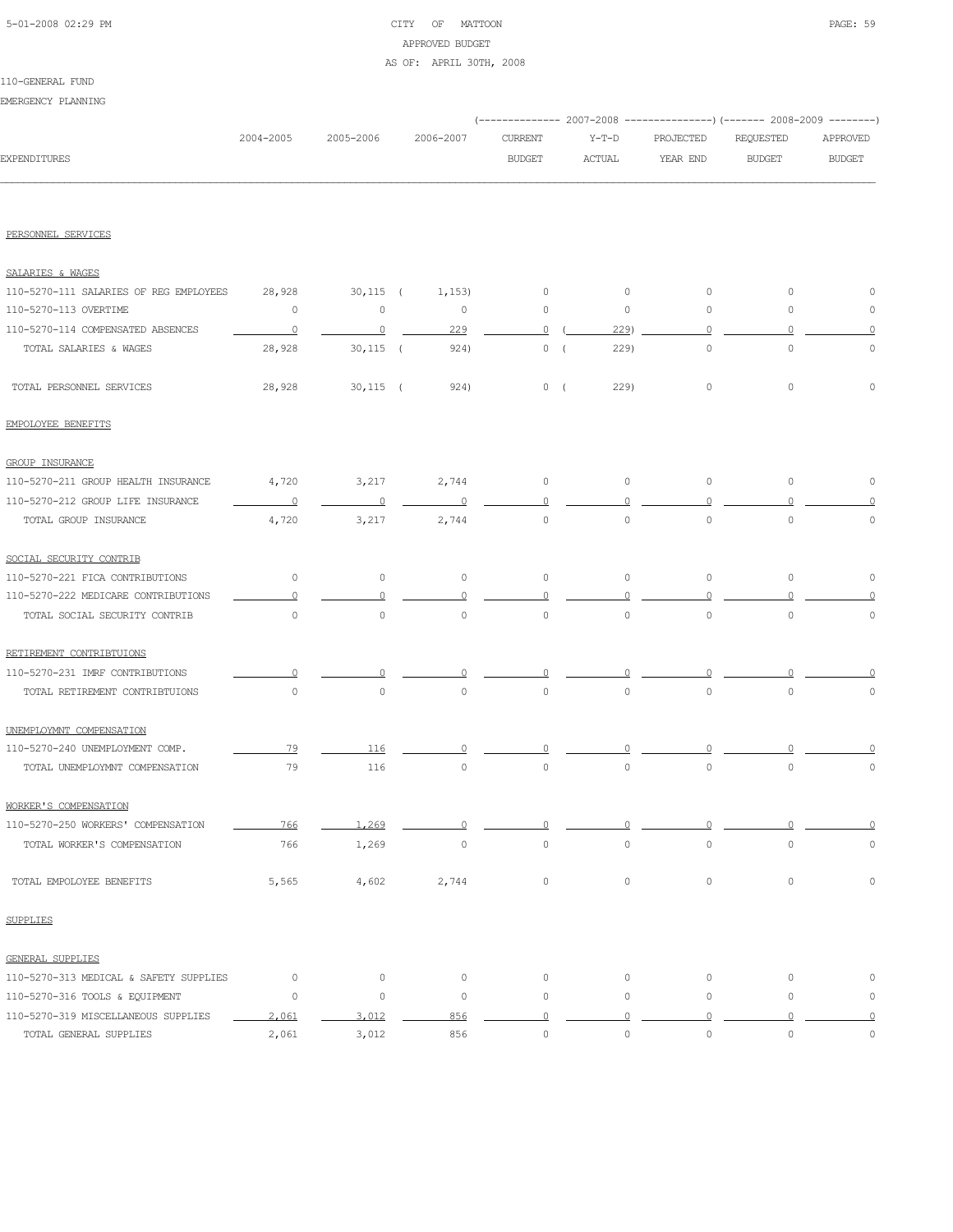# 5-01-2008 02:29 PM CITY OF MATTOON PAGE: 60 APPROVED BUDGET

AS OF: APRIL 30TH, 2008

|  | 110-GENERAL FUND |  |
|--|------------------|--|
|  |                  |  |

| EMERGENCY PLANNING                      |                     |                     |             |                     |               |              |                                                                         |               |
|-----------------------------------------|---------------------|---------------------|-------------|---------------------|---------------|--------------|-------------------------------------------------------------------------|---------------|
|                                         |                     |                     |             |                     |               |              | (-------------- 2007-2008 ---------------) (------- 2008-2009 --------) |               |
|                                         | 2004-2005           | 2005-2006           | 2006-2007   | CURRENT             | $Y-T-D$       | PROJECTED    | REQUESTED                                                               | APPROVED      |
| <b>EXPENDITURES</b>                     |                     |                     |             | <b>BUDGET</b>       | <b>ACTUAL</b> | YEAR END     | <b>BUDGET</b>                                                           | <b>BUDGET</b> |
| FOOD                                    |                     |                     |             |                     |               |              |                                                                         |               |
| 110-5270-330 FOOD                       | $\circ$             | 0                   | O           | O                   |               | 0            | n                                                                       |               |
| TOTAL FOOD                              | $\circ$             | $\mathsf{O}\xspace$ | $\mathbb O$ | $\Omega$            | $\circ$       | $\mathbb O$  | $\mathbb O$                                                             | $\cap$        |
| TOTAL SUPPLIES                          | 2,061               | 3,012               | 856         | $\mathsf{O}\xspace$ | $\circ$       | $\circ$      | $\mathbb O$                                                             | $\mathbf 0$   |
| PURCHASED PROP MAINT SRV                |                     |                     |             |                     |               |              |                                                                         |               |
| CLEANING SERVICES                       |                     |                     |             |                     |               |              |                                                                         |               |
| 110-5270-429 OTHER CLEANING SERVICES    | $\Omega$            | n                   |             | 0                   |               | $\circ$      |                                                                         |               |
| TOTAL CLEANING SERVICES                 | $\circ$             | $\mathbf 0$         | $\circ$     | $\circ$             | $\circ$       | $\mathbf{0}$ | $\mathbf 0$                                                             | $\cap$        |
| REPAIR & MAINT SERVICES                 |                     |                     |             |                     |               |              |                                                                         |               |
| 110-5270-439 OTHER REPAIR & MAINT SERVI | $\circ$             |                     |             |                     |               | 0            |                                                                         |               |
| TOTAL REPAIR & MAINT SERVICES           | $\circ$             | $\circ$             | $\circ$     | $\circ$             | $\circ$       | $\circ$      | $\circ$                                                                 | $\Omega$      |
| <b>RENTALS</b>                          |                     |                     |             |                     |               |              |                                                                         |               |
| 110-5270-440 RENTALS                    | $\Omega$            | $\circ$             | $\circ$     | $\circ$             | $\circ$       | $\circ$      | $\circ$                                                                 | $\Omega$      |
| TOTAL RENTALS                           | $\circ$             | $\circ$             | $\circ$     | $\circ$             | $\circ$       | $\circ$      | $\mathbf{0}$                                                            | $\circ$       |
| TOTAL PURCHASED PROP MAINT SRV          | $\circ$             | $\circ$             | $\circ$     | $\circ$             | $\circ$       | $\circ$      | $\mathbf{0}$                                                            | $\Omega$      |
| OTHER PURCHASED SERVICES                |                     |                     |             |                     |               |              |                                                                         |               |
| PROFESSIONAL SERVICES                   |                     |                     |             |                     |               |              |                                                                         |               |
| 110-5270-519 OTHER PROFESSIONAL SERVICE | 0                   |                     |             |                     |               |              |                                                                         |               |
| TOTAL PROFESSIONAL SERVICES             | $\mathsf{O}\xspace$ | $\circ$             | $\circ$     | $\circ$             | $\circ$       | $\circ$      | $\mathbf{0}$                                                            | $\circ$       |
| OTHER PURCHASED SERVICES                |                     |                     |             |                     |               |              |                                                                         |               |
| 110-5270-579 MISC OTHER PURCHASED SERVI | 2,050               | 2,577               | ∩           | ∩                   | Λ             | $\circ$      |                                                                         |               |
| TOTAL OTHER PURCHASED SERVICES          | 2,050               | 2,577               | $\circ$     | $\circ$             | $\circ$       | $\mathbb O$  | $\circ$                                                                 | $\mathbf 0$   |
| TOTAL OTHER PURCHASED SERVICES          | 2,050               | 2,577               | $\circ$     | $\circ$             | $\circ$       | $\circ$      | $\circ$                                                                 | $\mathbf 0$   |
| TOTAL EMERGENCY PLANNING                | 38,605              | 40,306              | 2,676       | 0(                  | 229)          | $\mathbb O$  | $\mathbb O$                                                             | $\mathbb O$   |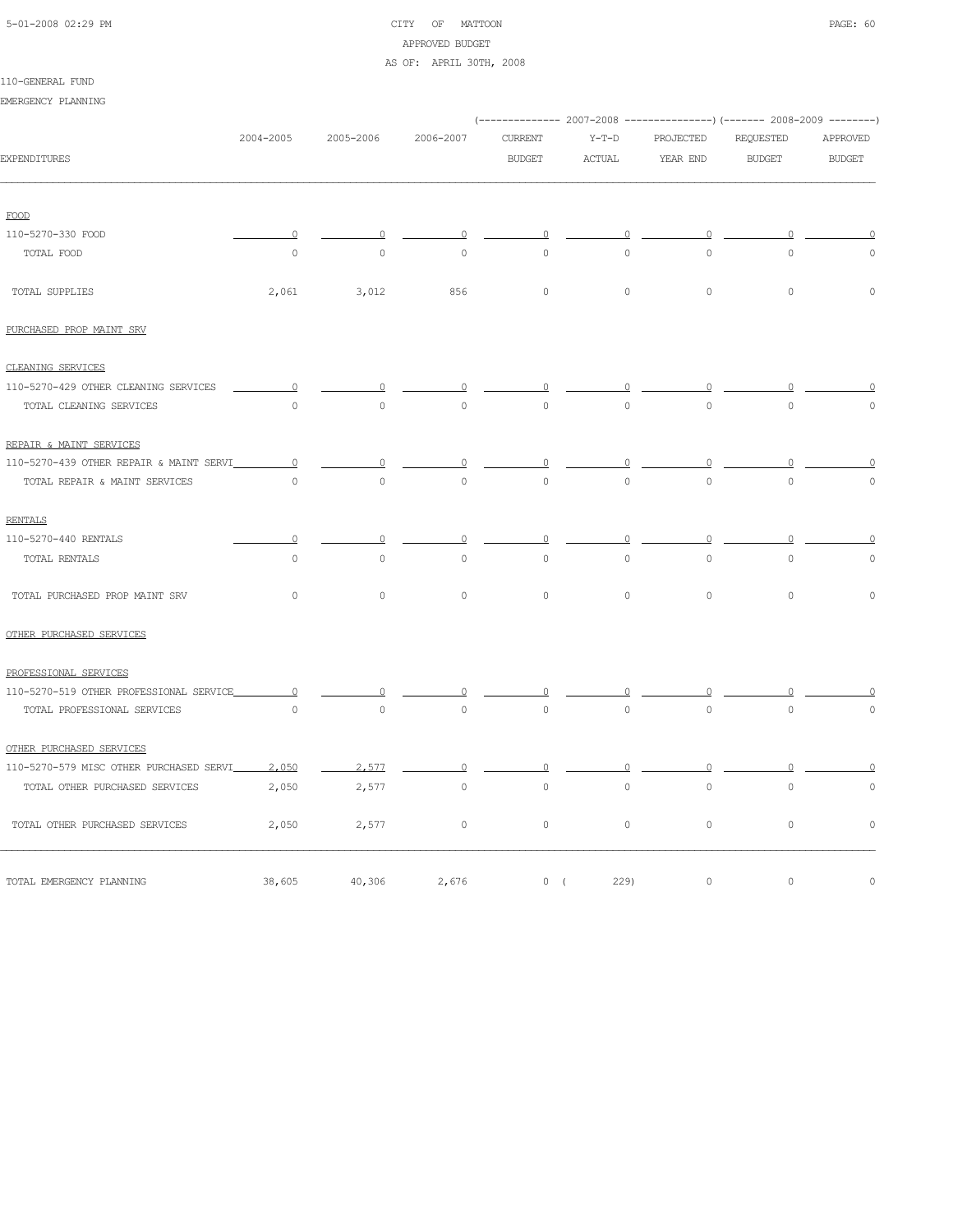### 5-01-2008 02:29 PM CITY OF MATTOON PAGE: 61 APPROVED BUDGET AS OF: APRIL 30TH, 2008

### 110-GENERAL FUND

ANIMAL CONTROL

| <b>EXPENDITURES</b>                                                        | 2004-2005 | 2005-2006        | 2006-2007                                 | CURRENT<br><b>BUDGET</b> | Y-T-D<br>ACTUAL  | (-------------- 2007-2008 ----------------) (------- 2008-2009 --------)<br>PROJECTED<br>YEAR END | REQUESTED<br><b>BUDGET</b> | APPROVED<br><b>BUDGET</b> |
|----------------------------------------------------------------------------|-----------|------------------|-------------------------------------------|--------------------------|------------------|---------------------------------------------------------------------------------------------------|----------------------------|---------------------------|
|                                                                            |           |                  |                                           |                          |                  |                                                                                                   |                            |                           |
| OTHER PURCHASED SERVICES<br>PROFESSIONAL SERVICES                          |           |                  |                                           |                          |                  |                                                                                                   |                            |                           |
| 110-5280-512 ANIMAL CONTROL SERVICES 18,291<br>TOTAL PROFESSIONAL SERVICES | 18,291    | 18,291<br>18,291 | 18,291<br>18,291                          | 18,291<br>18,291         | 13,718<br>13,718 | $\Omega$<br>$\circ$                                                                               | 18,291<br>18,291           | 18,291<br>18,291          |
| TOTAL OTHER PURCHASED SERVICES                                             |           |                  | 18,291 18,291 18,291 18,291 13,718        |                          |                  |                                                                                                   | $0 \t 18,291$              | 18,291                    |
| TOTAL ANIMAL CONTROL                                                       |           |                  | 18,291 18,291 18,291 18,291 18,291 13,718 |                          |                  |                                                                                                   | $0 \t 18,291 \t 18,291$    |                           |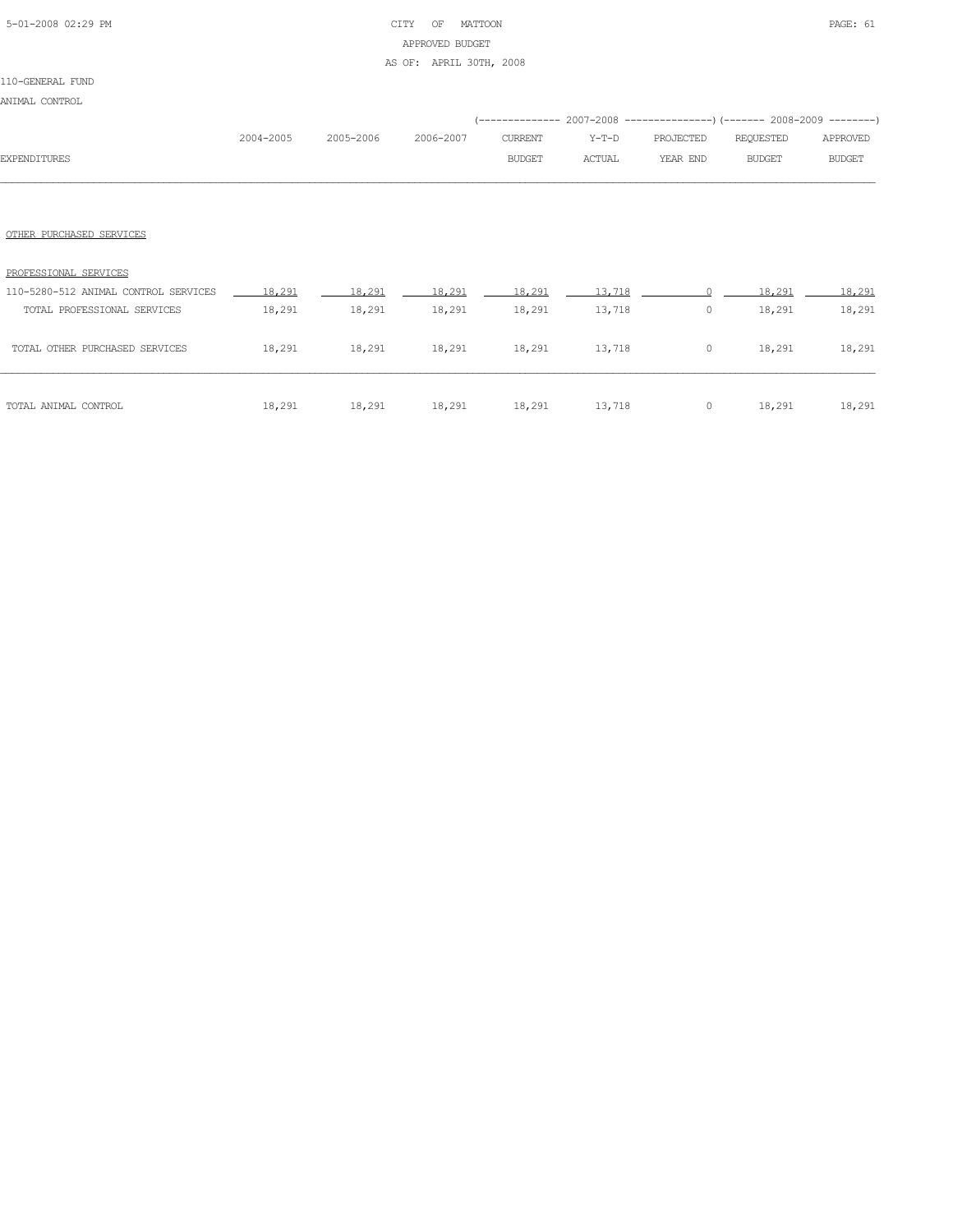### 5-01-2008 02:29 PM CITY OF MATTOON PAGE: 62 APPROVED BUDGET AS OF: APRIL 30TH, 2008

### 110-GENERAL FUND PUBLIC WORKS ADMIN

|                     |           |                     |         |        | (-------------- 2007-2008 ----------------) (------- 2008-2009 --------) |           |               |
|---------------------|-----------|---------------------|---------|--------|--------------------------------------------------------------------------|-----------|---------------|
|                     | 2004-2005 | 2005-2006 2006-2007 | CURRENT |        | Y-T-D PROJECTED                                                          | REOUESTED | APPROVED      |
| <b>EXPENDITURES</b> |           |                     | BUDGET  | ACTUAL | YEAR END                                                                 | BUDGET    | <b>BUDGET</b> |
|                     |           |                     |         |        |                                                                          |           |               |

#### PERSONNEL SERVICES

| SALARIES & WAGES                        |                |                |             |         |         |                     |         |          |
|-----------------------------------------|----------------|----------------|-------------|---------|---------|---------------------|---------|----------|
| 110-5310-111 SALARIES OF REG EMPLOYEES  | 86,762         | 37,322         | 111,395     | 129,523 | 104,936 | 0                   | 132,797 | 132,797  |
| 110-5310-112 SALARIES OF TEMP EMPLOYEES | $\circ$        | $\circ$        | $\mathbb O$ | $\circ$ | $\circ$ | 0                   | 0       | $\circ$  |
| 110-5310-113 OVERTIME                   | 2,586          | 979            | 942         | 2,037   | 936     | $\mathbb O$         | 995     | 995      |
| 110-5310-114 COMPENSATED ABSENCES       | 14,783         | 9,479          | 4,515       | 0       | 8,912   | 0                   | 0       | $\Omega$ |
| TOTAL SALARIES & WAGES                  | 104,130        | 47,780         | 116,852     | 131,560 | 114,784 | $\mathbb O$         | 133,792 | 133,792  |
| TOTAL PERSONNEL SERVICES                | 104,130        | 47,780         | 116,852     | 131,560 | 114,784 | $\mathbb O$         | 133,792 | 133,792  |
| EMPOLOYEE BENEFITS                      |                |                |             |         |         |                     |         |          |
| <b>GROUP INSURANCE</b>                  |                |                |             |         |         |                     |         |          |
| 110-5310-211 GROUP HEALTH INSURANCE     | 14,542         | 4,645          | 10,906      | 10,377  | 12,399  | $\mathsf{O}\xspace$ | 11,276  | 10,136   |
| 110-5310-212 GROUP LIFE INSURANCE       | 0              | $\overline{0}$ | 223         | 340     | ∩       | $\mathbf 0$         | 340     | 340      |
| TOTAL GROUP INSURANCE                   | 14,542         | 4,645          | 11,129      | 10,717  | 12,399  | $\mathsf{O}\xspace$ | 11,616  | 10,476   |
| SOCIAL SECURITY CONTRIB                 |                |                |             |         |         |                     |         |          |
| 110-5310-221 FICA CONTRIBUTIONS         | 6,389          | 2,993          | 5,395       | 8,156   | 7,284   | $\mathbb O$         | 8,295   | 8,295    |
| 110-5310-222 MEDICARE CONTRIBUTIONS     | 1,494          | 700            | 1,262       | 1,892   | 1,704   | $\overline{0}$      | 1,939   | 1,939    |
| TOTAL SOCIAL SECURITY CONTRIB           | 7,883          | 3,694          | 6,657       | 10,048  | 8,988   | $\mathbb O$         | 10,234  | 10,234   |
| RETIREMENT CONTRIBTUIONS                |                |                |             |         |         |                     |         |          |
| 110-5310-231 IMRF CONTRIBUTIONS         | 11,238         | 5,383          | 10,170      | 14,367  | 12,551  | $\Omega$            | 13,579  | 13,579   |
| TOTAL RETIREMENT CONTRIBTUIONS          | 11,238         | 5,383          | 10,170      | 14,367  | 12,551  | $\mathbb O$         | 13,579  | 13,579   |
| UNEMPLOYMNT COMPENSATION                |                |                |             |         |         |                     |         |          |
| 110-5310-240 UNEMPLOYMENT COMP.         | 317            | 307            | 378         | 408     | 408     | $\mathbf 0$         | 312     | 312      |
| TOTAL UNEMPLOYMNT COMPENSATION          | 317            | 307            | 378         | 408     | 408     | $\mathbb O$         | 312     | 312      |
| WORKER'S COMPENSATION                   |                |                |             |         |         |                     |         |          |
| 110-5310-250 WORKERS' COMPENSATION      | 8,055          | 1,784          | 3,162       | 3,602   | 3,716   | $\Omega$            | 3,327   | 3.327    |
| TOTAL WORKER'S COMPENSATION             | 8,055          | 1,784          | 3,162       | 3,602   | 3,716   | 0                   | 3,327   | 3,327    |
| TOTAL EMPOLOYEE BENEFITS                | 42,036         | 15,813         | 31,496      | 39,142  | 38,062  | $\mathsf{O}\xspace$ | 39,068  | 37,928   |
| <b>SUPPLIES</b>                         |                |                |             |         |         |                     |         |          |
| <b>GENERAL SUPPLIES</b>                 |                |                |             |         |         |                     |         |          |
| 110-5310-311 OFFICE SUPPLIES            | 231            | 424            | 1,964       | 2,000   | 1,405   | 0                   | 2,000   | 2,000    |
| 110-5310-316 TOOLS & EQUIPMENT          | 480            | $\circ$        | 928         | $\circ$ | 304     | $\mathbb O$         | 0       | $\circ$  |
| 110-5310-319 MISCELLANEOUS SUPPLIES     | $\overline{0}$ | 138            | 437         | 500     | 67      | $\mathbf{0}$        | 500     | 500      |
| TOTAL GENERAL SUPPLIES                  | 711            | 562            | 3,329       | 2,500   | 1,777   | $\circ$             | 2,500   | 2,500    |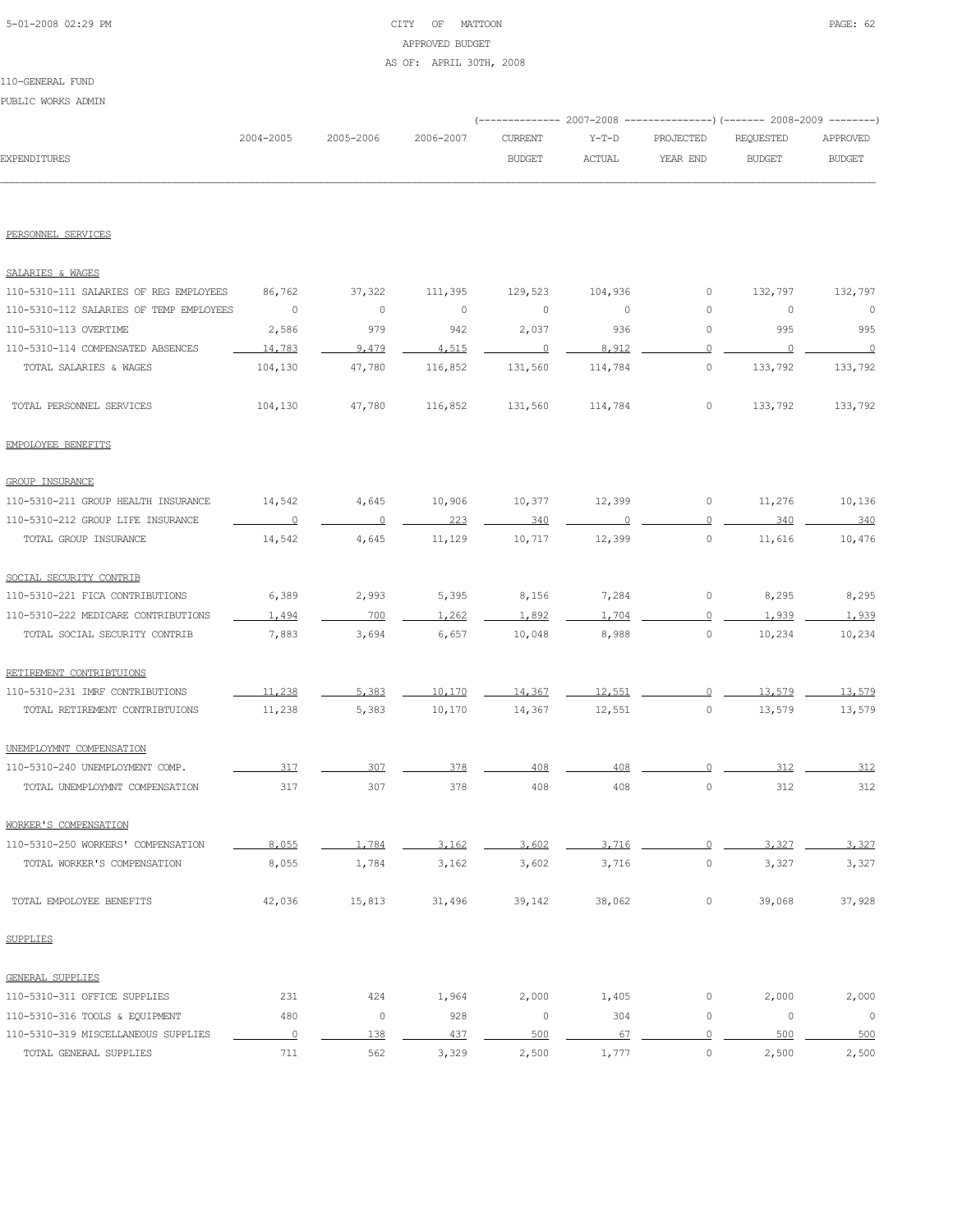# 5-01-2008 02:29 PM CITY OF MATTOON PAGE: 63 APPROVED BUDGET

AS OF: APRIL 30TH, 2008

| PUBLIC WORKS ADMIN                      |                          |                     |           |                                                                        |               |                     |               |               |
|-----------------------------------------|--------------------------|---------------------|-----------|------------------------------------------------------------------------|---------------|---------------------|---------------|---------------|
|                                         |                          |                     |           | (------------- 2007-2008 ---------------) (------- 2008-2009 --------) |               |                     |               |               |
|                                         | 2004-2005                | 2005-2006           | 2006-2007 | <b>CURRENT</b>                                                         | $Y-T-D$       | PROJECTED           | REQUESTED     | APPROVED      |
| EXPENDITURES                            |                          |                     |           | <b>BUDGET</b>                                                          | <b>ACTUAL</b> | YEAR END            | <b>BUDGET</b> | <b>BUDGET</b> |
| <b>ENERGY</b>                           |                          |                     |           |                                                                        |               |                     |               |               |
| 110-5310-326 FUEL                       | 0                        | 0                   | 0         | 0                                                                      | 0             | 0                   |               |               |
| TOTAL ENERGY                            | $\circ$                  | $\circ$             | $\circ$   | $\circ$                                                                | $\circ$       | $\circ$             | 0             | 0             |
| <b>BOOKS &amp; PERIODICALS</b>          |                          |                     |           |                                                                        |               |                     |               |               |
| 110-5310-340 BOOKS & PERIODICALS        | 265                      | $\Omega$            | 205       | 500                                                                    | 309           | $\Omega$            | 500           | 500           |
| TOTAL BOOKS & PERIODICALS               | 265                      | $\mathbb O$         | 205       | 500                                                                    | 309           | $\circ$             | 500           | 500           |
| TOTAL SUPPLIES                          | 976                      | 562                 | 3,533     | 3,000                                                                  | 2,086         | 0                   | 3,000         | 3,000         |
| PURCHASED PROP MAINT SRV                |                          |                     |           |                                                                        |               |                     |               |               |
| REPAIR & MAINT SERVICES                 |                          |                     |           |                                                                        |               |                     |               |               |
| 110-5310-431 REPAIR OF OFFICE EQUIPMENT | 129                      | 0                   | 240       | 300                                                                    |               | 0                   | 300           | 300           |
| TOTAL REPAIR & MAINT SERVICES           | 129                      | $\mathsf{O}\xspace$ | 240       | 300                                                                    | $\circ$       | $\mathsf{O}\xspace$ | 300           | 300           |
| TOTAL PURCHASED PROP MAINT SRV          | 129                      | $\circ$             | 240       | 300                                                                    | $\circ$       | $\circ$             | 300           | 300           |
| OTHER PURCHASED SERVICES                |                          |                     |           |                                                                        |               |                     |               |               |
| PROFESSIONAL SERVICES                   |                          |                     |           |                                                                        |               |                     |               |               |
| 110-5310-519 OTHER PROFESSIONAL SERVICE | 135                      | 3.950               | 2,721     | 3,000                                                                  | 3,338         | $\cap$              | 3,500         | 3,500         |
| TOTAL PROFESSIONAL SERVICES             | 135                      | 3,950               | 2,721     | 3,000                                                                  | 3,338         | 0                   | 3,500         | 3,500         |
| COMMUNICATION                           |                          |                     |           |                                                                        |               |                     |               |               |
| 110-5310-532 TELEPHONE                  | 0                        | 0                   | $\circ$   | 0                                                                      | 0             | $\circ$             | 0             | 0             |
| 110-5310-533 CELLULAR PHONE             | 695                      | $\overline{0}$      | 2,313     | 2,200                                                                  | 2.476         | $\circ$             | 1,100         | 1,100         |
| TOTAL COMMUNICATION                     | 695                      | $\mathbb O$         | 2,313     | 2,200                                                                  | 2,476         | $\mathbb O$         | 1,100         | 1,100         |
| EMPLOYEE BUSINESS EXP                   |                          |                     |           |                                                                        |               |                     |               |               |
| 110-5310-561 BUSINESS MEETING EXPENSE   | 220 (                    | 155)                | 645       | 800                                                                    | 174           | 0                   | 800           | 800           |
| 110-5310-562 TRAVEL & TRAINING          | 698                      | 301)<br>$\left($    | 437       | 1,000                                                                  | 598           | 0                   | 1,000         | 1,000         |
| 110-5310-564 PRIVATE VEHICLE EXP REIMB  | $\overline{\phantom{0}}$ | $\circ$             | 208       | $\Omega$                                                               | 677           | $\circ$             | 1,000         | 1,000         |
| TOTAL EMPLOYEE BUSINESS EXP             | 918                      | 456)<br>$\left($    | 1,290     | 1,800                                                                  | 1,449         | $\mathsf{O}\xspace$ | 2,800         | 2,800         |
| OTHER PURCHASED SERVICES                |                          |                     |           |                                                                        |               |                     |               |               |
| 110-5310-571 DUE & MEMBERSHIPS          | 118                      | 122                 | 275       | 500                                                                    | 262           | $\overline{0}$      | 500           | 500           |
| TOTAL OTHER PURCHASED SERVICES          | 118                      | 122                 | 275       | 500                                                                    | 262           | $\circ$             | 500           | 500           |
| TOTAL OTHER PURCHASED SERVICES          | 1,866                    | 3,616               | 6,599     | 7,500                                                                  | 7,526         | $\circ$             | 7,900         | 7,900         |

OTHER OBJECTS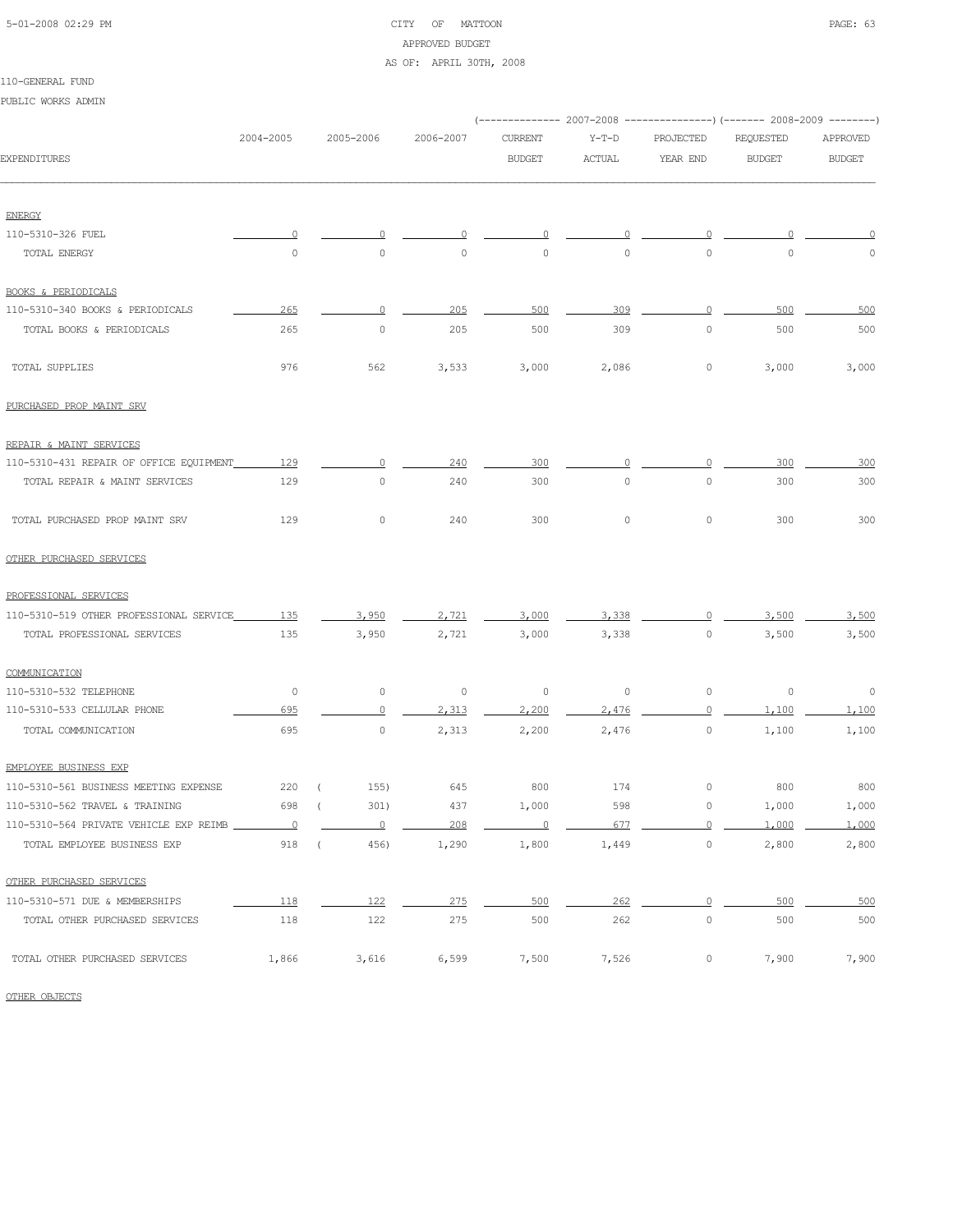### 5-01-2008 02:29 PM CITY OF MATTOON PAGE: 64 APPROVED BUDGET AS OF: APRIL 30TH, 2008

#### 110-GENERAL FUND

PUBLIC WORKS ADMIN

|                                               |           |           |           |                 |               |           | (-------------- 2007-2008 ----------------) (------- 2008-2009 --------) |               |
|-----------------------------------------------|-----------|-----------|-----------|-----------------|---------------|-----------|--------------------------------------------------------------------------|---------------|
|                                               | 2004-2005 | 2005-2006 | 2006-2007 | CURRENT         | Y-T-D         | PROJECTED | REQUESTED                                                                | APPROVED      |
| <b>EXPENDITURES</b>                           |           |           |           | <b>BUDGET</b>   | <b>ACTUAL</b> | YEAR END  | <b>BUDGET</b>                                                            | <b>BUDGET</b> |
|                                               |           |           |           |                 |               |           |                                                                          |               |
|                                               |           |           |           |                 |               |           |                                                                          |               |
| FINANCIAL TRANS OBJECTS                       |           |           |           |                 |               |           |                                                                          |               |
| 110-5310-814 PRINT/COPY MACH LEASE & MA 2,727 |           | 1,106     | 2.571     | 2,500           | 2,270         |           | 2,500                                                                    | 2,500         |
| TOTAL FINANCIAL TRANS OBJECTS                 | 2,727     | 1,106     | 2,571     | 2,500           | 2,270         | 0         | 2,500                                                                    | 2,500         |
|                                               |           |           |           |                 |               |           |                                                                          |               |
| COMPUTER INFO SYS OBJECT                      |           |           |           |                 |               |           |                                                                          |               |
| 110-5310-863 DESKTOP PC WORK STATIONS         | 885       |           |           | 450             |               |           |                                                                          |               |
| TOTAL COMPUTER INFO SYS OBJECT                | 885       | $\circ$   | $\circ$   | 450             | $\circ$       | $\circ$   | $\Omega$                                                                 | $\circ$       |
|                                               |           |           |           |                 |               |           |                                                                          |               |
| TOTAL OTHER OBJECTS                           | 3,612     | 1,106     | 2,571     | 2,950           | 2,270         | $\circ$   | 2,500                                                                    | 2,500         |
|                                               |           |           |           |                 |               |           |                                                                          |               |
|                                               |           |           |           |                 |               |           |                                                                          |               |
| TOTAL PUBLIC WORKS ADMIN                      | 152,749   | 68,877    |           | 161,291 184,452 | 164,727       | $\circ$   | 186,560                                                                  | 185,420       |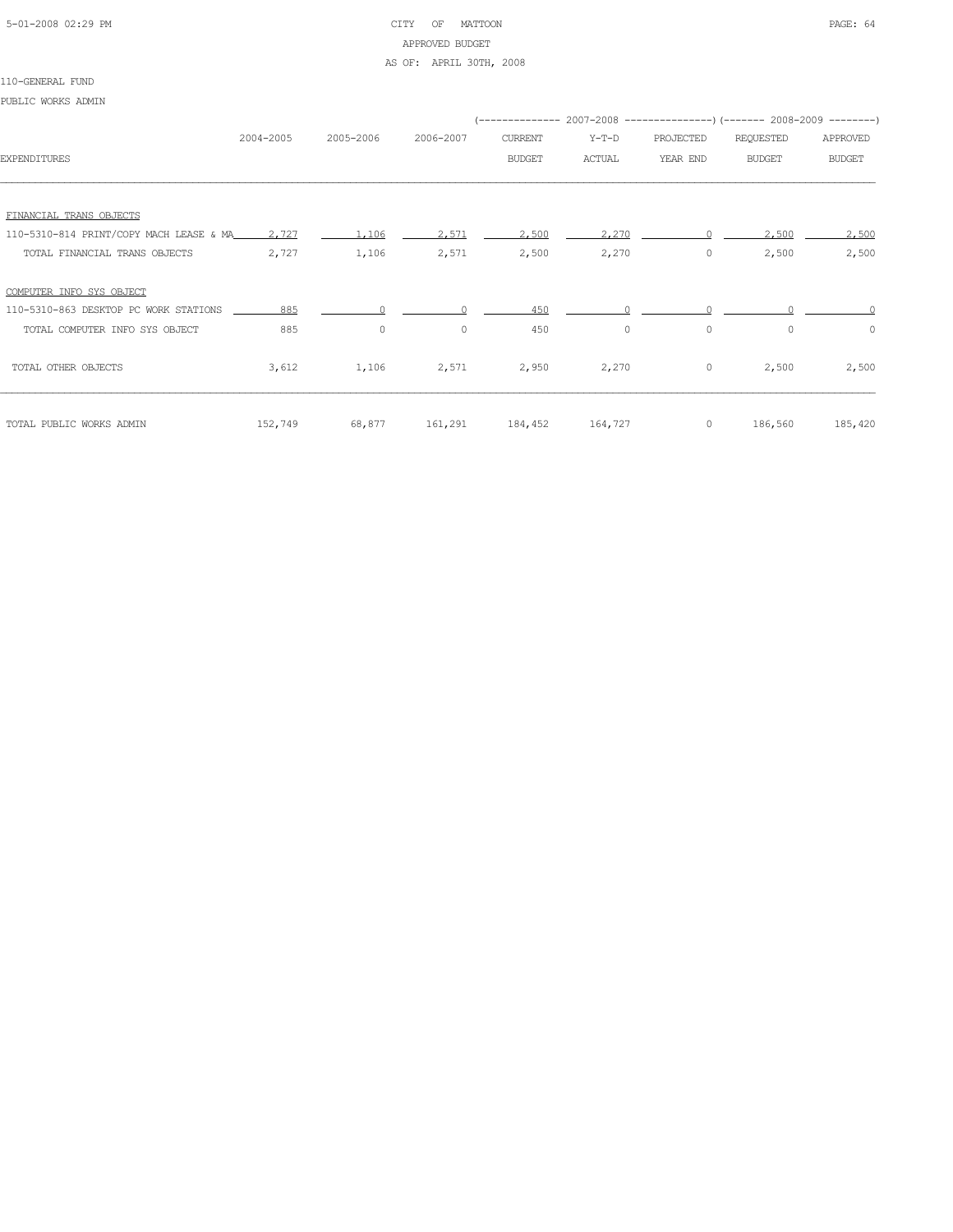### 5-01-2008 02:29 PM CITY OF MATTOON PAGE: 65 APPROVED BUDGET AS OF: APRIL 30TH, 2008

|                                         |                |           |           | ---------- 2007-2008 |         |             | ----------------) (------- 2008-2009 ---------) |                |
|-----------------------------------------|----------------|-----------|-----------|----------------------|---------|-------------|-------------------------------------------------|----------------|
|                                         | 2004-2005      | 2005-2006 | 2006-2007 | <b>CURRENT</b>       | $Y-T-D$ | PROJECTED   | REQUESTED                                       | APPROVED       |
| <b>EXPENDITURES</b>                     |                |           |           | <b>BUDGET</b>        | ACTUAL  | YEAR END    | <b>BUDGET</b>                                   | <b>BUDGET</b>  |
|                                         |                |           |           |                      |         |             |                                                 |                |
| PERSONNEL SERVICES                      |                |           |           |                      |         |             |                                                 |                |
| SALARIES & WAGES                        |                |           |           |                      |         |             |                                                 |                |
| 110-5320-111 SALARIES OF REG EMPLOYEES  | 407,264        | 479,330   | 589,921   | 590,245              | 509,310 | 0           | 680,326                                         | 680,326        |
| 110-5320-112 SALARIES OF TEMP EMPLOYEES | 6,891          | 7,668     | 12,123    | 16,000               | 7,291   | 0           | 16,510                                          | 16,510         |
| 110-5320-113 OVERTIME                   | 22,585         | 15,310    | 21,759    | 25,448               | 22,824  | 0           | 23,514                                          | 23,514         |
| 110-5320-114 COMPENSATED ABSENCES       | 72,226         | 53,423    | 150,654   | $\circ$              | 50,721  | $\Omega$    | 0                                               | $\overline{0}$ |
| TOTAL SALARIES & WAGES                  | 508,966        | 555,730   | 774,458   | 631,693              | 590,146 | $\circ$     | 720,350                                         | 720,350        |
| TOTAL PERSONNEL SERVICES                | 508,966        | 555,730   | 774,458   | 631,693              | 590,146 | 0           | 720,350                                         | 720,350        |
| EMPOLOYEE BENEFITS                      |                |           |           |                      |         |             |                                                 |                |
| <b>GROUP INSURANCE</b>                  |                |           |           |                      |         |             |                                                 |                |
| 110-5320-211 GROUP HEALTH INSURANCE     | 75,002         | 70,799    | 91,212    | 76,807               | 87,876  | 0           | 92,272                                          | 86,811         |
| 110-5320-212 GROUP LIFE INSURANCE       | $\overline{0}$ | 0         | 1,347     | 1,878                | $\cap$  | $\circ$     | 2.051                                           | 2,051          |
| TOTAL GROUP INSURANCE                   | 75,002         | 70,799    | 92,559    | 78,685               | 87,876  | $\circ$     | 94,323                                          | 88,862         |
| SOCIAL SECURITY CONTRIB                 |                |           |           |                      |         |             |                                                 |                |
| 110-5320-221 FICA CONTRIBUTIONS         | 30,389         | 32,952    | 45,651    | 39,164               | 45,146  | 0           | 44,662                                          | 44,662         |
| 110-5320-222 MEDICARE CONTRIBUTIONS     | 7.107          | 7,706     | 10.677    | 10,786               | 10,558  | $\circ$     | 10,445                                          | 10,445         |
| TOTAL SOCIAL SECURITY CONTRIB           | 37,496         | 40,658    | 56,328    | 49,950               | 55,704  | $\circ$     | 55,107                                          | 55,107         |
| RETIREMENT CONTRIBTUIONS                |                |           |           |                      |         |             |                                                 |                |
| 110-5320-231 IMRF CONTRIBUTIONS         | 53,436         | 59,103    | 85,548    | 67,233               | 77,418  | $\Omega$    | 71,440                                          | 71,440         |
| TOTAL RETIREMENT CONTRIBTUIONS          | 53,436         | 59,103    | 85,548    | 67,233               | 77,418  | $\circ$     | 71,440                                          | 71,440         |
| UNEMPLOYMNT COMPENSATION                |                |           |           |                      |         |             |                                                 |                |
| 110-5320-240 UNEMPLOYMENT COMP.         | 2.015          | 2.937     | 2.485     | 2.508                | 2,508   |             | 2,061                                           | 2.061          |
| TOTAL UNEMPLOYMNT COMPENSATION          | 2,015          | 2,937     | 2,485     | 2,508                | 2,508   | 0           | 2,061                                           | 2,061          |
| WORKER'S COMPENSATION                   |                |           |           |                      |         |             |                                                 |                |
| 110-5320-250 WORKERS' COMPENSATION      | 36,994         | 46,549    | 64,032    | 67,194               | 69,321  | $\circ$     | 83,148                                          | 83,148         |
| TOTAL WORKER'S COMPENSATION             | 36,994         | 46,549    | 64,032    | 67,194               | 69,321  | $\circ$     | 83,148                                          | 83,148         |
| TOTAL EMPOLOYEE BENEFITS                | 204,944        | 220,047   | 300,951   | 265,570              | 292,827 | 0           | 306,079                                         | 300,618        |
| <b>SUPPLIES</b>                         |                |           |           |                      |         |             |                                                 |                |
| <b>GENERAL SUPPLIES</b>                 |                |           |           |                      |         |             |                                                 |                |
| 110-5320-311 OFFICE SUPPLIES            | 1,259          | 1,806     | 2,261     | 2,000                | 1,386   | 0           | 1,000                                           | 1,000          |
| 110-5320-312 CLEANING SUPPLIES          | 1,577          | 1,147     | 3,151     | 2,250                | 2,223   | 0           | 2,500                                           | 2,500          |
| 110-5320-313 MEDICAL & SAFETY SUPPLIES  | 684            | 1,706     | 2,420     | 1,500                | 3,102   | 0           | 2,000                                           | 2,000          |
| 110-5320-314 CHEMICALS                  | 1,027          | 0         | 130       | 1,000                | 0       | $\mathbb O$ | 0                                               | $\circ$        |
| 110-5320-316 TOOLS AND EQUIPMENT        | $\circ$        | $\circ$   | $\circ$   | 2,000                | 5,316   | 0           | 3,500                                           | 3,500          |

110-5320-318 VEHICLE PARTS 30,435 20,221 31,398 25,000 15,987 0 15,000 15,000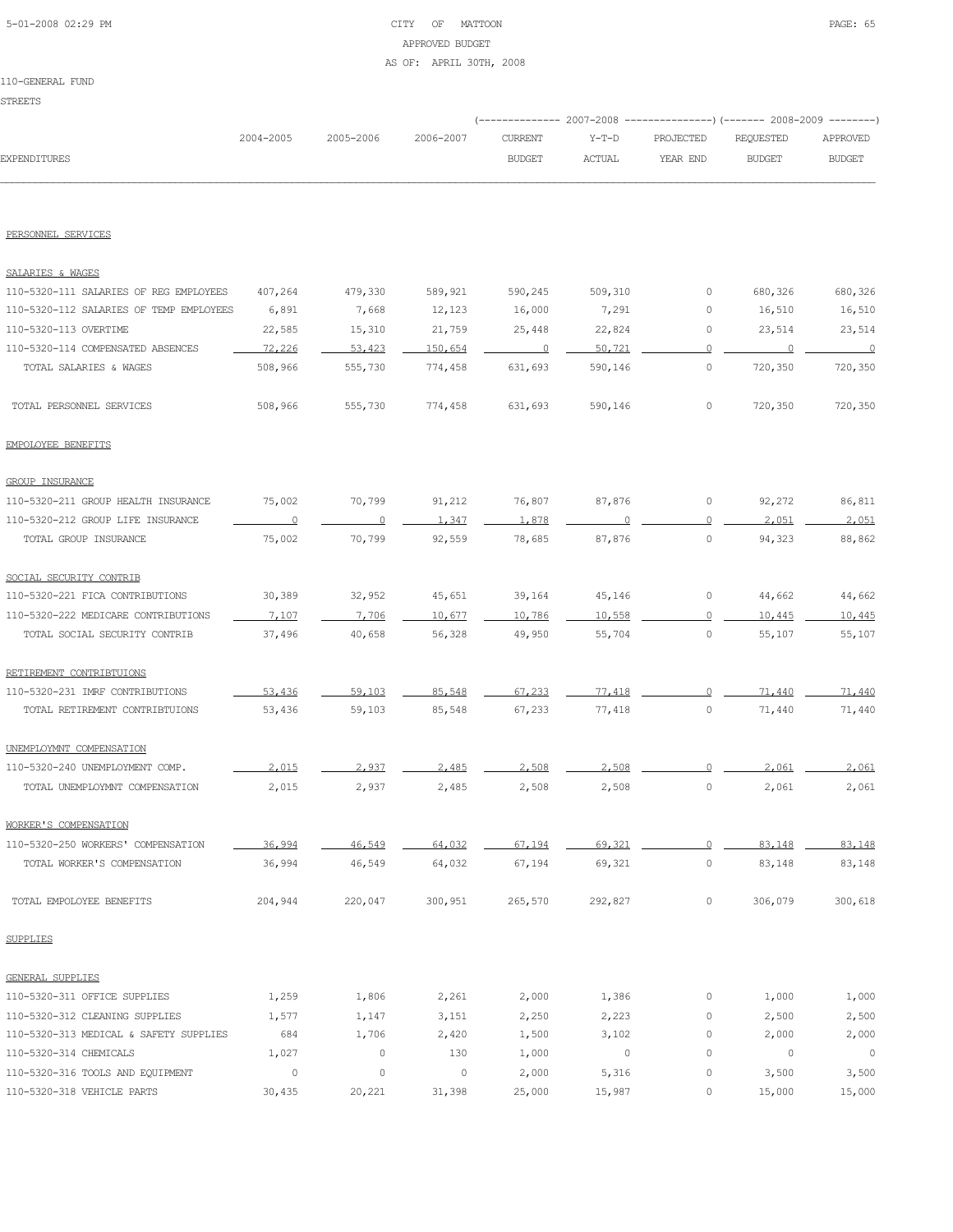### 5-01-2008 02:29 PM CITY OF MATTOON PAGE: 66 APPROVED BUDGET AS OF: APRIL 30TH, 2008

#### 110-GENERAL FUND

STREETS

|                                         |           |                     |                | ------------ 2007-2008 |                |                     | ----------------) (------- 2008-2009 ---------) |                          |
|-----------------------------------------|-----------|---------------------|----------------|------------------------|----------------|---------------------|-------------------------------------------------|--------------------------|
|                                         | 2004-2005 | 2005-2006           | 2006-2007      | <b>CURRENT</b>         | $Y-T-D$        | PROJECTED           | <b>REQUESTED</b>                                | APPROVED                 |
| <b>EXPENDITURES</b>                     |           |                     |                | <b>BUDGET</b>          | ACTUAL         | YEAR END            | <b>BUDGET</b>                                   | <b>BUDGET</b>            |
| 110-5320-319 MISCELLANEOUS SUPPLIES     | 2.957     | 12,844              | 16,185         | 10,000                 | 23,095         | $\circ$             | 15,000                                          | 15,000                   |
| TOTAL GENERAL SUPPLIES                  | 37,940    | 37,723              | 55,546         | 43,750                 | 51,109         | $\circ$             | 39,000                                          | 39,000                   |
| <b>ENERGY</b>                           |           |                     |                |                        |                |                     |                                                 |                          |
| 110-5320-321 NATURAL GAS & ELECTRIC     | 25,494    | 19,209              | 6,326          | 7,500                  | 19,495         | 0                   | 15,000                                          | 15,000                   |
| 110-5320-326 FUEL                       | 21,967    | 38,937              | 36,137         | 35,000                 | 36,459         | $\overline{0}$      | 40,000                                          | 40,000                   |
| TOTAL ENERGY                            | 47,461    | 58,146              | 42,463         | 42,500                 | 55,954         | $\circ$             | 55,000                                          | 55,000                   |
| <b>BOOKS &amp; PERIODICALS</b>          |           |                     |                |                        |                |                     |                                                 |                          |
| 110-5320-340 BOOKS & PERIODICALS        | 0         | 0                   |                | O                      |                | 0                   |                                                 |                          |
| TOTAL BOOKS & PERIODICALS               | $\circ$   | $\mathsf{O}\xspace$ | $\circ$        | $\mathsf{O}\xspace$    | $\circ$        | $\mathsf{O}\xspace$ | $\mathbb O$                                     | $\circ$                  |
| STREET MAINT SUPPLIES                   |           |                     |                |                        |                |                     |                                                 |                          |
| 110-5320-351 CONCRETE                   | 1,193     | 206                 | $\circ$        | $\circ$                | $\circ$        | $\circ$             | 0                                               | $\circ$                  |
| 110-5320-357 CATCH BASIN                | 2,790     | $\circ$             | 1,744          | 0                      | 0              | $\circ$             | 0                                               | 0                        |
| 110-5320-358 PIPE                       | 0         | 520                 | $\circ$        | 0                      | 0              | 0                   | 0                                               | 0                        |
| 110-5320-359 OTHER STREET MAINT SUPPLIE | 21,761    | 38,866              | 76,091         | 35,000                 | 39,692         | $\circ$             | 40,000                                          | 40,000                   |
| TOTAL STREET MAINT SUPPLIES             | 25,744    | 39,592              | 77,835         | 35,000                 | 39,692         | $\mathsf{O}\xspace$ | 40,000                                          | 40,000                   |
| SWR SYSTM MAINT SUPPLIES                |           |                     |                |                        |                |                     |                                                 |                          |
| 110-5320-363 BACKFILL AND SURFACE MATER | 0         | 0                   | $\Omega$       | 10,000                 | 9.169          | $\Omega$            | 8,000                                           | 8,000                    |
| TOTAL SWR SYSTM MAINT SUPPLIES          | $\circ$   | $\mathbb O$         | 0              | 10,000                 | 9,169          | $\circ$             | 8,000                                           | 8,000                    |
| TOTAL SUPPLIES                          | 111,145   | 135,461             | 175,844        | 131,250                | 155,923        | 0                   | 142,000                                         | 142,000                  |
| PURCHASED PROP MAINT SRV                |           |                     |                |                        |                |                     |                                                 |                          |
| UTILITY SERVICES                        |           |                     |                |                        |                |                     |                                                 |                          |
| 110-5320-410 UTILITY SERVICES           | 819       | 956                 | 981            | 1,000                  | 956            |                     | 1,000                                           | 1,000                    |
| TOTAL UTILITY SERVICES                  | 819       | 956                 | 981            | 1,000                  | 956            | $\circ$             | 1,000                                           | 1,000                    |
| REPAIR & MAINT SERVICES                 |           |                     |                |                        |                |                     |                                                 |                          |
| 110-5320-432 REPAIR OF BUILDINGS        | 4,016     | 4,254               | 22,629         | 10,000                 | 4,386          | 0                   | 5,000                                           | 5,000                    |
| 110-5320-433 REPAIR OF MACHINERY        | 14,502    | 9,059               | 19,584         | 12,500                 | 19,911         | 0                   | 20,000                                          | 20,000                   |
| 110-5320-434 REPAIR OF VEHICLES         | 5,570     | 13,494              | 8,548          | 10,000                 | 7,769          | $\mathsf{O}\xspace$ | 8,000                                           | 8,000                    |
| 110-5320-436 PEST CONTROL SERVICES      | 60        | 18                  | $\overline{0}$ | 100                    | $\overline{0}$ | $\Omega$            | $\circ$                                         | $\overline{\phantom{0}}$ |
| TOTAL REPAIR & MAINT SERVICES           | 24,148    | 26,826              | 50,760         | 32,600                 | 32,065         | $\circ$             | 33,000                                          | 33,000                   |
| <b>RENTALS</b>                          |           |                     |                |                        |                |                     |                                                 |                          |
| 110-5320-440 RENTALS                    | 1,611     | 3,502               | 4,462          | 5,000                  | 8,052          | $\overline{0}$      | 8,000                                           | 8,000                    |
| TOTAL RENTALS                           | 1,611     | 3,502               | 4,462          | 5,000                  | 8,052          | $\mathsf{O}\xspace$ | 8,000                                           | 8,000                    |
| TOTAL PURCHASED PROP MAINT SRV          | 26,578    | 31,284              | 56,204         | 38,600                 | 41,073         | $\mathbb O$         | 42,000                                          | 42,000                   |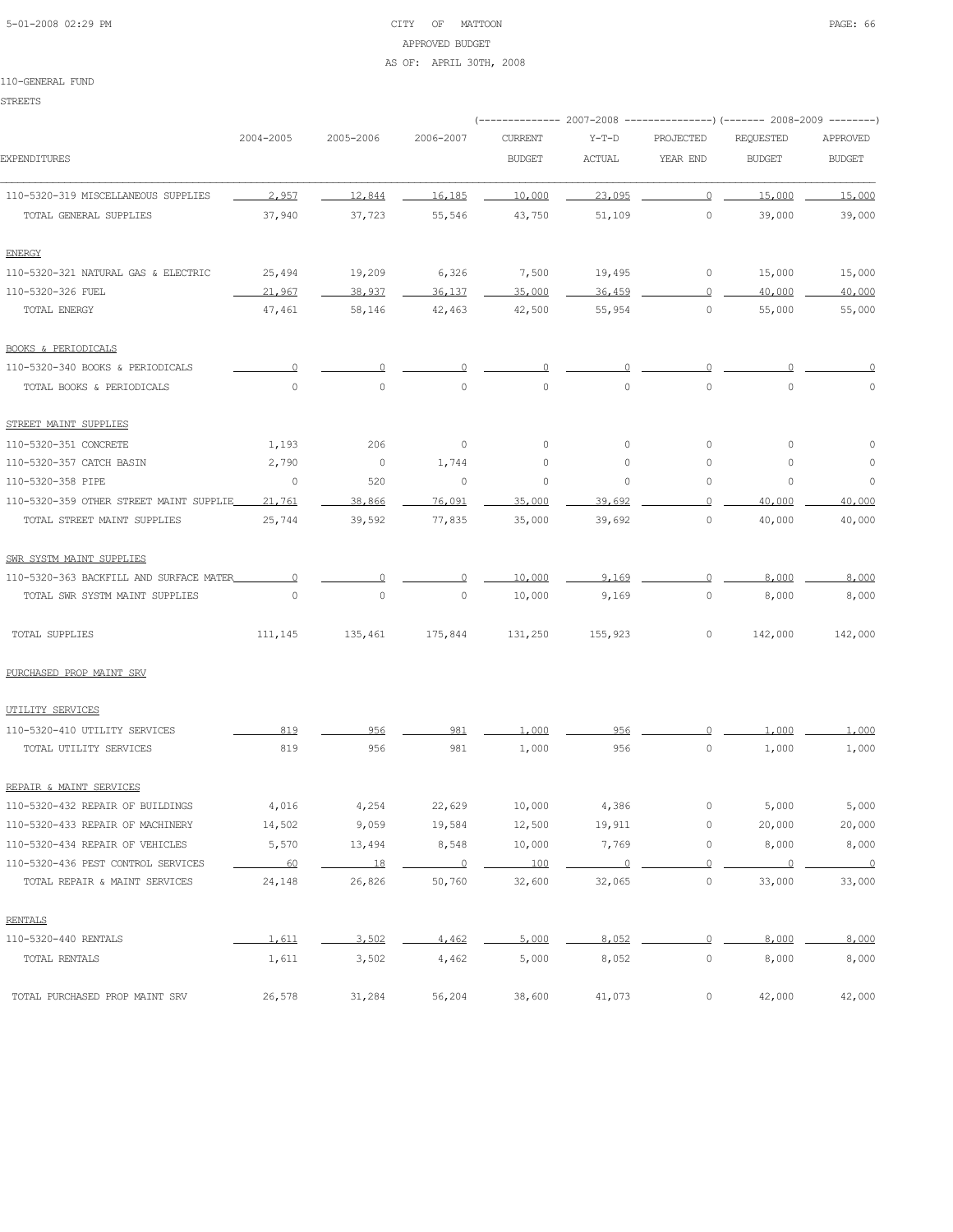| 5-01-2008 02:29 PM |  |
|--------------------|--|
|                    |  |

### CITY OF MATTOON **PAGE: 67** APPROVED BUDGET AS OF: APRIL 30TH, 2008

|                                          | 2004-2005           | 2005-2006           | 2006-2007   | <b>CURRENT</b> | $Y-T-D$       | PROJECTED           | <b>REQUESTED</b> | APPROVED      |
|------------------------------------------|---------------------|---------------------|-------------|----------------|---------------|---------------------|------------------|---------------|
| <b>EXPENDITURES</b>                      |                     |                     |             | <b>BUDGET</b>  | <b>ACTUAL</b> | YEAR END            | <b>BUDGET</b>    | <b>BUDGET</b> |
| OTHER PURCHASED SERVICES                 |                     |                     |             |                |               |                     |                  |               |
| PROFESSIONAL SERVICES                    |                     |                     |             |                |               |                     |                  |               |
| 110-5320-511 PLANNING & DESIGN SERVICES  | $\circ$             | 1,500               | 8           | 1,000          | $\circ$       | $\circ$             | $\circ$          | $\circ$       |
| 110-5320-519 OTHER PROFESSIONAL SERVICE  | 1,720               | 11,805              | 5.450       | 2,500          | 3,453         | $\Omega$            | 3,500            | 3.500         |
| TOTAL PROFESSIONAL SERVICES              | 1,720               | 13,305              | 5,458       | 3,500          | 3,453         | $\circ$             | 3,500            | 3,500         |
| COMMUNICATION                            |                     |                     |             |                |               |                     |                  |               |
| 110-5320-531 POSTAGE                     | 33                  | 51                  | 309         | 400            | 171           | 0                   | 300              | 300           |
| 110-5320-532 TELEPHONE                   | 5,623               | 4,290               | 5,377       | 5,000          | 5,809         | 0                   | 5,000            | 5,000         |
| 110-5320-533 CELLULAR PHONE              | 597                 | 734                 | 0           | 1,100          | 1,804         | 0                   | 2,200            | 2,200         |
| 110-5320-534 PAGERS                      | 0                   | 0                   | 0           | $\circ$        | 0             | 0                   | 0                | $\circ$       |
| 110-5320-535 RADIOS                      | 791                 | 72                  | 174         | $\overline{0}$ | $\circ$       | 0                   | $\cup$           | $\circ$       |
| TOTAL COMMUNICATION                      | 7,044               | 5,147               | 5,860       | 6,500          | 7,784         | $\mathbb O$         | 7,500            | 7,500         |
| EMPLOYEE BUSINESS EXP                    |                     |                     |             |                |               |                     |                  |               |
| 110-5320-562 TRAVEL & TRAINING           | 2,415               | 4,132               | 2,994       | 3,975          | 2,190         | 0                   | 2,000            | 2,000         |
| 110-5320-569 DRUG & ALCOHOL TESTING      | $\circ$             | 805                 | 553         | 1,500          | 803           | 0                   | 1,000            | 1,000         |
| TOTAL EMPLOYEE BUSINESS EXP              | 2,415               | 4,937               | 3,546       | 5,475          | 2,993         | 0                   | 3,000            | 3,000         |
| OTHER PURCHASED SERVICES                 |                     |                     |             |                |               |                     |                  |               |
| 110-5320-571 DUES & MEMBERSHIPS          | 370                 | 0                   |             |                |               |                     | 250              | 250           |
| TOTAL OTHER PURCHASED SERVICES           | 370                 | $\mathsf{O}\xspace$ | $\mathbb O$ | $\circ$        | $\circ$       | $\mathsf{O}\xspace$ | 250              | 250           |
| TOTAL OTHER PURCHASED SERVICES           | 11,549              | 23,389              | 14,865      | 15,475         | 14,230        | $\circ$             | 14,250           | 14,250        |
| PROPERTY                                 |                     |                     |             |                |               |                     |                  |               |
| IMPROVEMENTS-NOT BLDNGS                  |                     |                     |             |                |               |                     |                  |               |
| 110-5320-730 IMPROVEMENTS (43RD ST N SR1 |                     |                     |             |                |               |                     |                  |               |
| TOTAL IMPROVEMENTS-NOT BLDNGS            | $\circ$             | $\circ$             | $\mathbb O$ | 0              | $\circ$       | $\mathsf{O}\xspace$ | $\circ$          | $\circ$       |
| MACHINERY & EQUIPMENT                    |                     |                     |             |                |               |                     |                  |               |
| 110-5320-741 MACHINERY                   | 0                   | 0                   | 39,876      | 101,250        | 128,069       | 0                   | 21,395           | 21,395        |
| 110-5320-742 VEHICLES                    | $\Omega$            | $\overline{0}$      | 77,037      | 90,619         | 75,489        | $\overline{0}$      | 22,071           | 22,071        |
| TOTAL MACHINERY & EQUIPMENT              | $\mathsf{O}\xspace$ | $\mathsf{O}\xspace$ | 116,913     | 191,869        | 203,558       | $\circ$             | 43,466           | 43,466        |
| TOTAL PROPERTY                           | $\mathsf{O}\xspace$ | $\circ$             | 116,913     | 191,869        | 203,558       | 0                   | 43,466           | 43,466        |
| OTHER OBJECTS                            |                     |                     |             |                |               |                     |                  |               |
| FINANCIAL TRANS OBJECTS                  |                     |                     |             |                |               |                     |                  |               |
| 110-5320-828 REAL ESTATE TAXES           | 9                   | 13                  | 13          | 25             | 13            | $\Omega$            | 25               | 25            |
| TOTAL FINANCIAL TRANS OBJECTS            | 9                   | 13                  | 13          | 25             | 13            | $\circ$             | 25               | 25            |
| TOTAL OTHER OBJECTS                      | 9                   | 13                  | 13          | 25             | 13            | 0                   | 25               | 25            |
| TOTAL STREETS                            | 863,191             | 965, 923            | 1,439,248   | 1,274,482      | 1,297,770     | $\circ$             | 1,268,170        | 1,262,709     |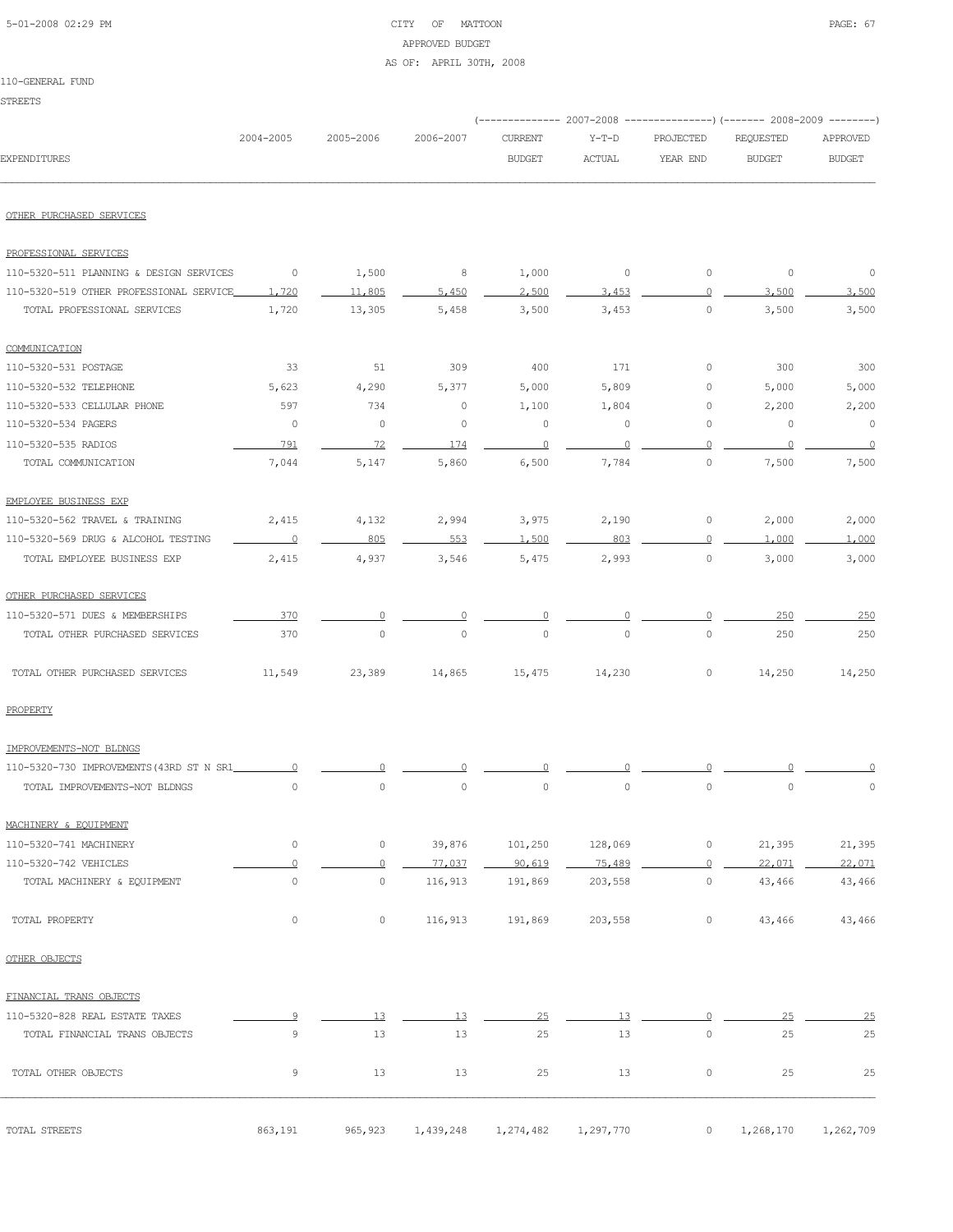### 5-01-2008 02:29 PM CITY OF MATTOON PAGE: 68 APPROVED BUDGET AS OF: APRIL 30TH, 2008

|                                        |           |                     |                     |                     |               |                     | (------------- 2007-2008 ---------------) (------- 2008-2009 --------) |                     |
|----------------------------------------|-----------|---------------------|---------------------|---------------------|---------------|---------------------|------------------------------------------------------------------------|---------------------|
|                                        | 2004-2005 | 2005-2006           | 2006-2007           | CURRENT             | $Y-T-D$       | PROJECTED           | REQUESTED                                                              | APPROVED            |
| <b>EXPENDITURES</b>                    |           |                     |                     | <b>BUDGET</b>       | <b>ACTUAL</b> | YEAR END            | <b>BUDGET</b>                                                          | <b>BUDGET</b>       |
|                                        |           |                     |                     |                     |               |                     |                                                                        |                     |
| PERSONNEL SERVICES                     |           |                     |                     |                     |               |                     |                                                                        |                     |
| SALARIES & WAGES                       |           |                     |                     |                     |               |                     |                                                                        |                     |
| 110-5323-111 SALARIES OF REG EMPLOYEES | 0         | $\circ$             | $\circ$             | $\circ$             | $\circ$       | $\circ$             | $\circ$                                                                | 0                   |
| 110-5323-113 OVERTIME                  | 0         | 0                   | 0                   | $\circ$             | $\mathbf{0}$  | $\circ$             | $\circ$                                                                | 0                   |
| 110-5323-114 COMPENSATED ABSENCES      | O         |                     | $\Omega$            |                     | $\Omega$      | $\Omega$            |                                                                        |                     |
| TOTAL SALARIES & WAGES                 | $\circ$   | $\circ$             | $\circ$             | 0                   | $\circ$       | $\circ$             | $\circ$                                                                | $\circ$             |
| TOTAL PERSONNEL SERVICES               | 0         | $\circ$             | $\circ$             | $\circ$             | $\circ$       | $\circ$             | $\circ$                                                                | $\circ$             |
| EMPOLOYEE BENEFITS                     |           |                     |                     |                     |               |                     |                                                                        |                     |
| <b>GROUP INSURANCE</b>                 |           |                     |                     |                     |               |                     |                                                                        |                     |
| 110-5323-211 GROUP HEALTH INSURANCE    | $\circ$   | $\circ$             | $\circ$             | $\circ$             | $\circ$       | $\circ$             | $\circ$                                                                | $\circ$             |
| 110-5323-212 GROUP LIFE INSURANCE      | 0         |                     | 0                   | $\Omega$            | ∩             | $\Omega$            |                                                                        |                     |
| TOTAL GROUP INSURANCE                  | $\circ$   | $\circ$             | 0                   | 0                   | $\circ$       | $\mathsf{O}\xspace$ | 0                                                                      | 0                   |
| SOCIAL SECURITY CONTRIB                |           |                     |                     |                     |               |                     |                                                                        |                     |
| 110-5323-221 FICA CONTRIBUTIONS        | $\circ$   | $\circ$             | 0                   | 0                   | $\circ$       | $\circ$             | $\circ$                                                                | 0                   |
| 110-5323-222 MEDICARE CONTRIBUTIONS    | n         |                     | ∩                   |                     | $\Omega$      |                     |                                                                        |                     |
| TOTAL SOCIAL SECURITY CONTRIB          | $\circ$   | $\circ$             | $\mathbb O$         | $\circ$             | $\circ$       | $\circ$             | $\mathbb O$                                                            | 0                   |
| RETIREMENT CONTRIBTUIONS               |           |                     |                     |                     |               |                     |                                                                        |                     |
| 110-5323-231 IMRF CONTRIBUTIONS        |           |                     |                     |                     |               |                     |                                                                        |                     |
| TOTAL RETIREMENT CONTRIBTUIONS         | $\circ$   | $\circ$             | $\circ$             | 0                   | $\circ$       | $\circ$             | $\circ$                                                                | 0                   |
| UNEMPLOYMNT COMPENSATION               |           |                     |                     |                     |               |                     |                                                                        |                     |
| 110-5323-240 UNEMPLOYMENT COMP.        |           |                     |                     |                     |               |                     |                                                                        |                     |
| TOTAL UNEMPLOYMNT COMPENSATION         | $\circ$   | $\circ$             | $\mathbb O$         | $\circ$             | $\circ$       | $\circ$             | $\circ$                                                                | $\circ$             |
| WORKER'S COMPENSATION                  |           |                     |                     |                     |               |                     |                                                                        |                     |
| 110-5323-250 WORKERS' COMPENSATION     | $\circ$   | $\Omega$            | $\Omega$            | $\Omega$            | $\circ$       | $\circ$             | $\circ$                                                                | $\overline{0}$      |
| TOTAL WORKER'S COMPENSATION            | $\circ$   | $\mathsf{O}\xspace$ | $\mathsf{O}\xspace$ | $\mathsf{O}\xspace$ | $\circ$       | $\circ$             | $\mathbb O$                                                            | $\mathsf{O}\xspace$ |
| TOTAL EMPOLOYEE BENEFITS               | $\circ$   | $\circ$             | $\circ$             | $\mathbb O$         | $\circ$       | $\circ$             | $\mathsf{O}\xspace$                                                    | 0                   |
| <b>SUPPLIES</b>                        |           |                     |                     |                     |               |                     |                                                                        |                     |
| STREET MAINT SUPPLIES                  |           |                     |                     |                     |               |                     |                                                                        |                     |
| 110-5323-351 CONCRETE                  | 14,445    | 15,266              | 17,604              | 20,000              | 17,941        | $\overline{0}$      | 20,000                                                                 | 20,000              |
| TOTAL STREET MAINT SUPPLIES            | 14,445    | 15,266              | 17,604              | 20,000              | 17,941        | $\circ$             | 20,000                                                                 | 20,000              |
| TOTAL SUPPLIES                         | 14,445    | 15,266              | 17,604              | 20,000              | 17,941        | $\circ$             | 20,000                                                                 | 20,000              |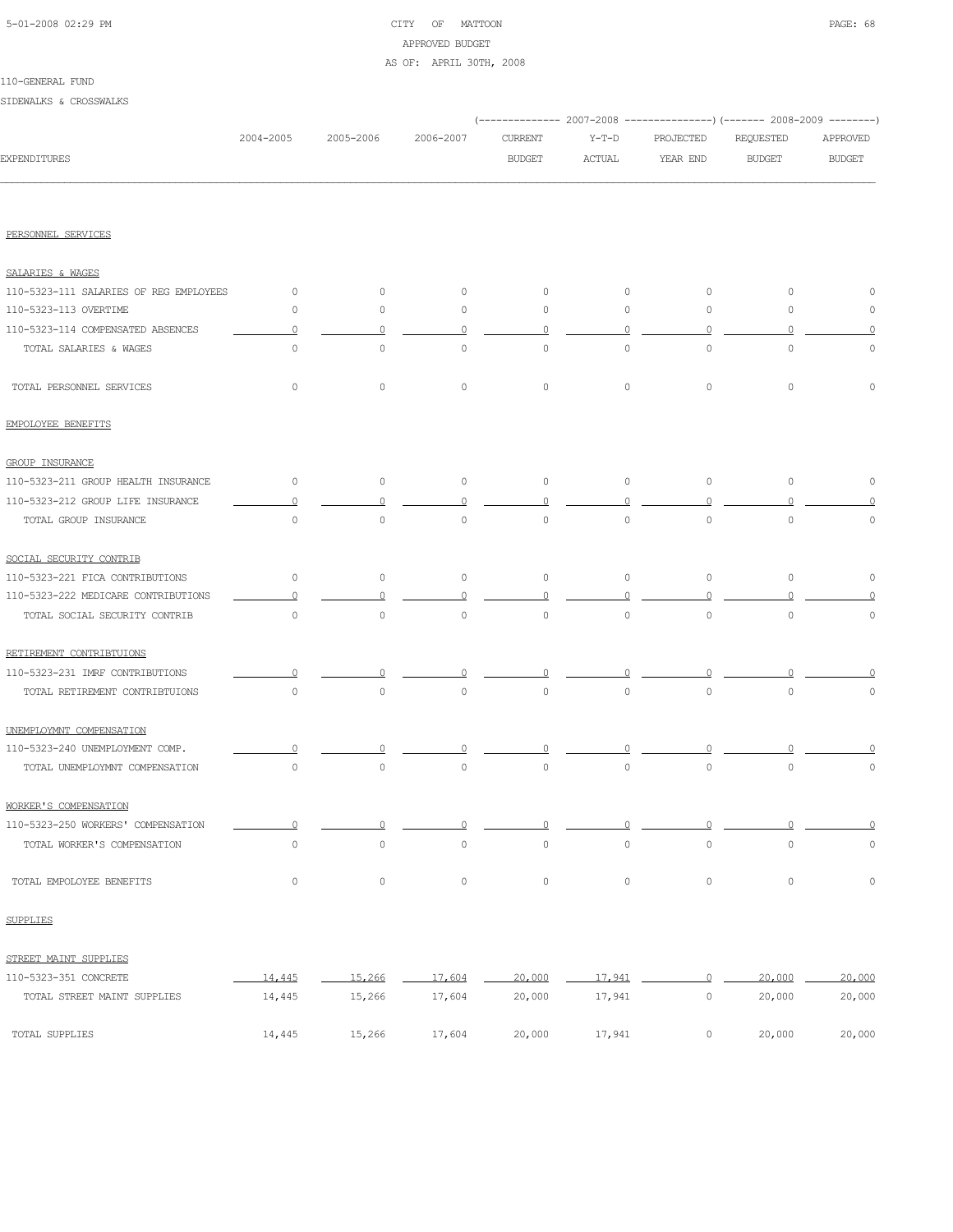| 5-01-2008 02:29 PM |  |
|--------------------|--|

### CITY OF MATTOON **PAGE: 69** APPROVED BUDGET AS OF: APRIL 30TH, 2008

110-GENERAL FUND

### SIDEWALKS & CROSSWALKS

|                                           |           |              |                |                      |           |           | (-------------- 2007-2008 ----------------) (------- 2008-2009 --------) |               |
|-------------------------------------------|-----------|--------------|----------------|----------------------|-----------|-----------|--------------------------------------------------------------------------|---------------|
|                                           | 2004-2005 | 2005-2006    | 2006-2007      | CURRENT              | Y-T-D     | PROJECTED | REQUESTED                                                                | APPROVED      |
| <b>EXPENDITURES</b>                       |           |              |                | <b>BUDGET</b>        | ACTUAL    | YEAR END  | <b>BUDGET</b>                                                            | <b>BUDGET</b> |
|                                           |           |              |                |                      |           |           |                                                                          |               |
|                                           |           |              |                |                      |           |           |                                                                          |               |
| PURCHASED PROP MAINT SRV                  |           |              |                |                      |           |           |                                                                          |               |
| CONSTRUCTION SERVICES                     |           |              |                |                      |           |           |                                                                          |               |
| 110-5323-459 OTHER CONSTRUCTION COSTS 295 |           | 4.732        | $\circ$        | $\Omega$             | $\Omega$  | $\cap$    | $\cap$                                                                   |               |
| TOTAL CONSTRUCTION SERVICES               | 295       | 4,732        | $\circ$        | $\circ$              | $\circ$   | $\circ$   | $\circ$                                                                  | 0             |
| TOTAL PURCHASED PROP MAINT SRV            | 295       | 4,732        | $\circ$        | $\circ$              | $\circ$   | $\circ$   | $\circ$                                                                  | $\circ$       |
| PROPERTY                                  |           |              |                |                      |           |           |                                                                          |               |
| IMPROVEMENTS-NOT BLDNGS                   |           |              |                |                      |           |           |                                                                          |               |
| 110-5323-730 IMPROVEMENTS OTHER THAN BL   |           | $\Omega$     | $\Omega$       | $\cap$               | $\bigcap$ | $\cap$    |                                                                          |               |
| TOTAL IMPROVEMENTS-NOT BLDNGS             | $\circ$   | $\circ$      | $\circ$        | $\circ$              | $\circ$   | $\circ$   | $\circ$                                                                  | 0             |
| TOTAL PROPERTY                            | $\circ$   | $\circ$      | $\circ$        | $\circ$              | $\circ$   | $\circ$   | $\circ$                                                                  | $\Omega$      |
| OTHER OBJECTS                             |           |              |                |                      |           |           |                                                                          |               |
| FINANCIAL TRANS OBJECTS                   |           |              |                |                      |           |           |                                                                          |               |
| 110-5323-828 REAL ESTATE TAXES            | 48        |              |                | 20                   |           |           |                                                                          |               |
| TOTAL FINANCIAL TRANS OBJECTS             | 48        | $\mathbf{2}$ | $\overline{c}$ | 20                   | 2         | $\circ$   | $\circ$                                                                  | $\circ$       |
| TOTAL OTHER OBJECTS                       | 48        | $\mathbf{2}$ | $\overline{2}$ | 20                   | 2         | $\circ$   | $\circ$                                                                  | $\mathbb O$   |
| TOTAL SIDEWALKS & CROSSWALKS              | 14,788    | 20,000       |                | 17,606 20,020 17,943 |           | $\circ$   | 20,000                                                                   | 20,000        |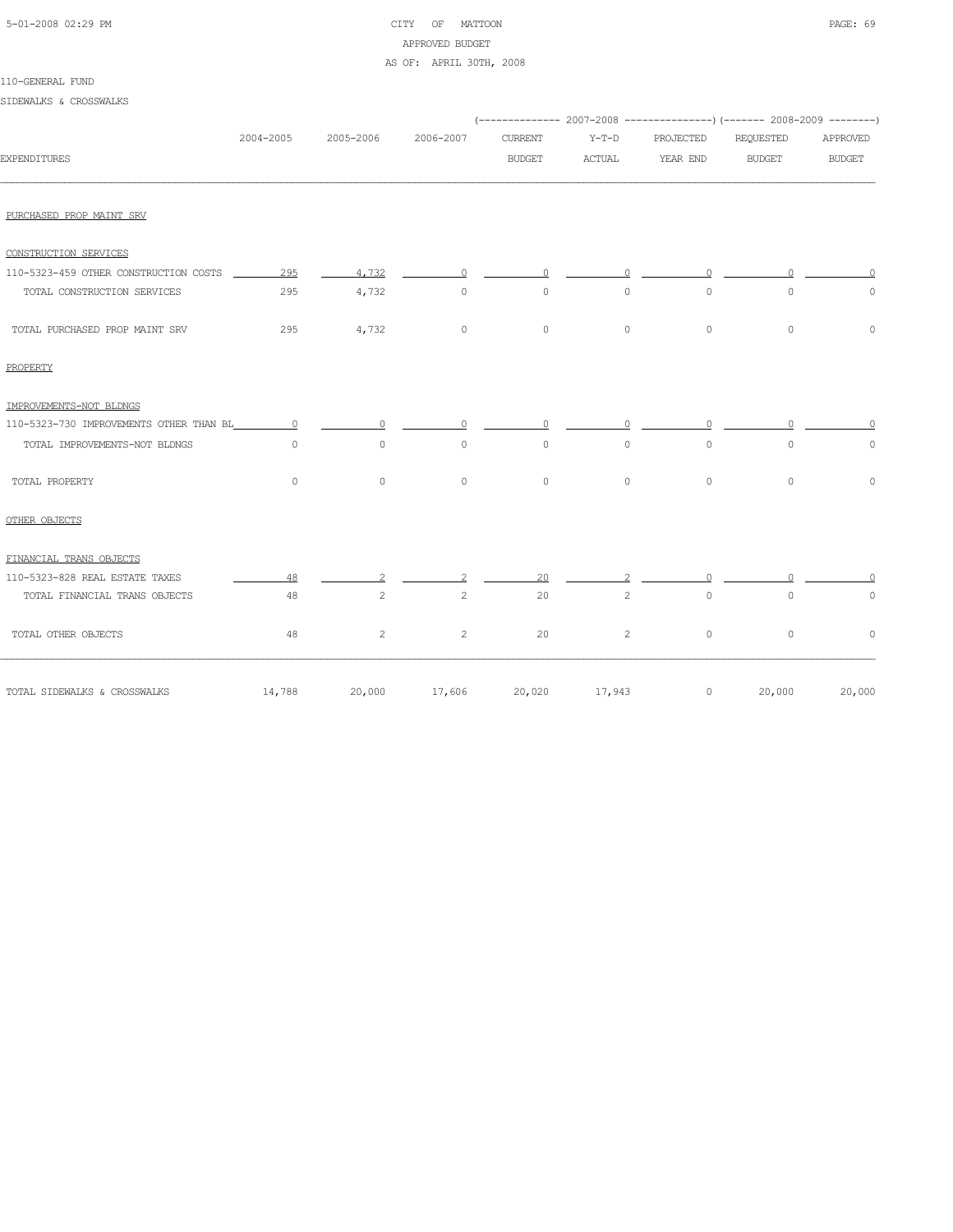### 5-01-2008 02:29 PM CITY OF MATTOON PAGE: 70 APPROVED BUDGET AS OF: APRIL 30TH, 2008

|                     |           |                     |               |        | (-------------- 2007-2008 -----------------) (------- 2008-2009 ---------) |           |               |
|---------------------|-----------|---------------------|---------------|--------|----------------------------------------------------------------------------|-----------|---------------|
|                     | 2004-2005 | 2005-2006 2006-2007 |               |        | CURRENT Y-T-D PROJECTED                                                    | REOUESTED | APPROVED      |
| <b>EXPENDITURES</b> |           |                     | <b>BUDGET</b> | ACTUAL | YEAR END                                                                   | BUDGET    | <b>BUDGET</b> |
|                     |           |                     |               |        |                                                                            |           |               |

SUPPLIES

| <b>ENERGY</b>                           |        |         |         |         |         |         |         |         |
|-----------------------------------------|--------|---------|---------|---------|---------|---------|---------|---------|
| 110-5326-321 NATURAL GAS & ELECTRIC (CI | 67,892 | 115,984 | 137,944 | 150,000 | 170,394 | $\circ$ | 170,000 | 170,000 |
| 110-5326-322 ELECTRIC                   | 420    | 4,866   | 4,207   | 6,000   | 3,446   |         | 5,000   | 5,000   |
| TOTAL ENERGY                            | 68,312 | 120,849 | 142,151 | 156,000 | 173,839 | $\circ$ | 175,000 | 175,000 |
| TOTAL SUPPLIES                          | 68,312 | 120,849 | 142,151 | 156,000 | 173,839 | $\circ$ | 175,000 | 175,000 |
| PURCHASED PROP MAINT SRV                |        |         |         |         |         |         |         |         |
| REPAIR & MAINT SERVICES                 |        |         |         |         |         |         |         |         |
| 110-5326-432 REPAIR OF BUILDINGS        | 11,172 | 2.704   | 18,519  | 5,000   | 26,103  |         | 10,000  | 10,000  |
| TOTAL REPAIR & MAINT SERVICES           | 11,172 | 2,704   | 18,519  | 5,000   | 26,103  | $\circ$ | 10,000  | 10,000  |
| TOTAL PURCHASED PROP MAINT SRV          | 11,172 | 2,704   | 18,519  | 5,000   | 26,103  | $\circ$ | 10,000  | 10,000  |
| TOTAL STREET LIGHTING                   | 79,484 | 123,553 | 160,671 | 161,000 | 199,942 | $\circ$ | 185,000 | 185,000 |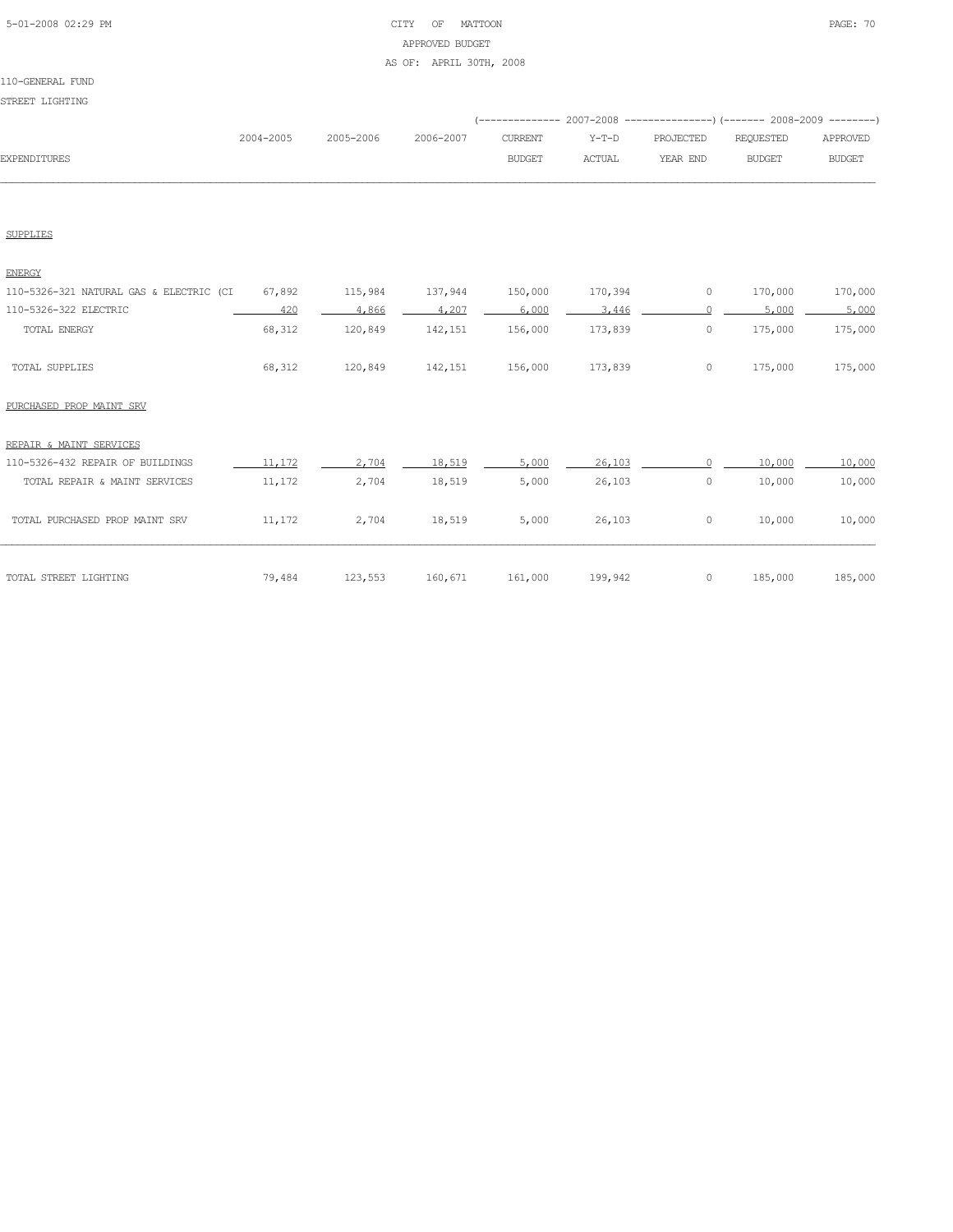### 5-01-2008 02:29 PM CITY OF MATTOON PAGE: 71 APPROVED BUDGET AS OF: APRIL 30TH, 2008

# 110-GENERAL FUND

TRAFFIC CONTROL DEVICES

| 2004-2005   | 2005-2006                                                                                                                      | 2006-2007           | CURRENT<br><b>BUDGET</b>        | $Y-T-D$<br><b>ACTUAL</b> | PROJECTED<br>YEAR END | REQUESTED<br><b>BUDGET</b> | APPROVED<br><b>BUDGET</b>                                              |
|-------------|--------------------------------------------------------------------------------------------------------------------------------|---------------------|---------------------------------|--------------------------|-----------------------|----------------------------|------------------------------------------------------------------------|
|             |                                                                                                                                |                     |                                 |                          |                       |                            |                                                                        |
|             |                                                                                                                                |                     |                                 |                          |                       |                            |                                                                        |
|             |                                                                                                                                |                     |                                 |                          |                       |                            |                                                                        |
| 403         |                                                                                                                                | 1,895)              | $\circ$                         | $\circ$                  | $\circ$               | $\circ$                    | $\circ$                                                                |
| 568         | 3,905                                                                                                                          | 150                 | 500                             | 1.557                    | 0                     | 1,500                      | 1,500                                                                  |
| 971         |                                                                                                                                | 1,746)              | 500                             | 1,557                    | $\circ$               | 1,500                      | 1,500                                                                  |
| 971         |                                                                                                                                | 1,746)              | 500                             | 1,557                    | 0                     | 1,500                      | 1,500                                                                  |
|             |                                                                                                                                |                     |                                 |                          |                       |                            |                                                                        |
|             |                                                                                                                                |                     |                                 |                          |                       |                            |                                                                        |
| 5,400       | 8,546                                                                                                                          | 8,892               | 9,000                           | 6.177                    | $\circ$               | 9,000                      | 9,000                                                                  |
| 5,400       | 8,546                                                                                                                          | 8,892               | 9,000                           | 6,177                    | $\circ$               | 9,000                      | 9,000                                                                  |
| 5,400       | 8,546                                                                                                                          | 8,892               | 9,000                           | 6,177                    | $\circ$               | 9,000                      | 9,000                                                                  |
|             |                                                                                                                                |                     |                                 |                          |                       |                            |                                                                        |
|             |                                                                                                                                |                     |                                 |                          |                       |                            |                                                                        |
| $\Omega$    | 0                                                                                                                              | 0                   | 12,000                          | $\Omega$                 | $\Omega$              |                            |                                                                        |
| $\circ$     | $\mathbb O$                                                                                                                    | 0                   | 12,000                          | $\mathbb O$              | 0                     | $\circ$                    | 0                                                                      |
| $\circ$     | $\mathbb O$                                                                                                                    | $\mathsf{O}\xspace$ | 12,000                          | $\circ$                  | $\circ$               | $\circ$                    | $\circ$                                                                |
|             |                                                                                                                                |                     |                                 |                          |                       |                            |                                                                        |
|             |                                                                                                                                |                     |                                 |                          |                       |                            |                                                                        |
| $\Omega$    | $\Omega$                                                                                                                       |                     |                                 |                          |                       |                            |                                                                        |
| $\mathbb O$ | $\mathbb O$                                                                                                                    | $\mathsf{O}\xspace$ | $\mathbb O$                     | $\mathsf{O}\xspace$      | $\mathbb O$           | $\mathbb O$                | $\mathbb O$                                                            |
| $\circ$     | $\circ$                                                                                                                        | $\circ$             | $\circ$                         | $\circ$                  | $\circ$               | $\circ$                    | $\mathbb O$                                                            |
|             |                                                                                                                                |                     |                                 |                          |                       |                            |                                                                        |
|             |                                                                                                                                |                     |                                 |                          |                       |                            |                                                                        |
| 3,600       |                                                                                                                                |                     |                                 |                          |                       |                            |                                                                        |
| 3,600       | $\circ$                                                                                                                        | $\circ$             | $\circ$                         | $\circ$                  | $\circ$               | $\circ$                    | $\circ$                                                                |
|             |                                                                                                                                |                     |                                 |                          |                       |                            |                                                                        |
| 583         | 0                                                                                                                              | Ω                   | $\circ$                         | O                        | 0                     | $\Omega$                   |                                                                        |
| 583         | $\circ$                                                                                                                        | $\mathsf{O}\xspace$ | $\circ$                         | $\circ$                  | $\circ$               | $\circ$                    | $\circ$                                                                |
|             |                                                                                                                                |                     |                                 |                          |                       |                            |                                                                        |
|             | 110-5327-359 OTHER STREET MAINT SUPPLIE<br>110-5327-730 IMPROVEMENTS OTHER THAN BL<br>110-5327-846 STREET DEPT SOFTWARE & LIC_ |                     | 799 (<br>$4,705$ (<br>$4,705$ ( |                          |                       |                            | (-------------- 2007-2008 ---------------) (------- 2008-2009 -------- |

TOTAL TRAFFIC CONTROL DEVICES 10,554 13,251 7,147 21,500 7,734 0 10,500 10,500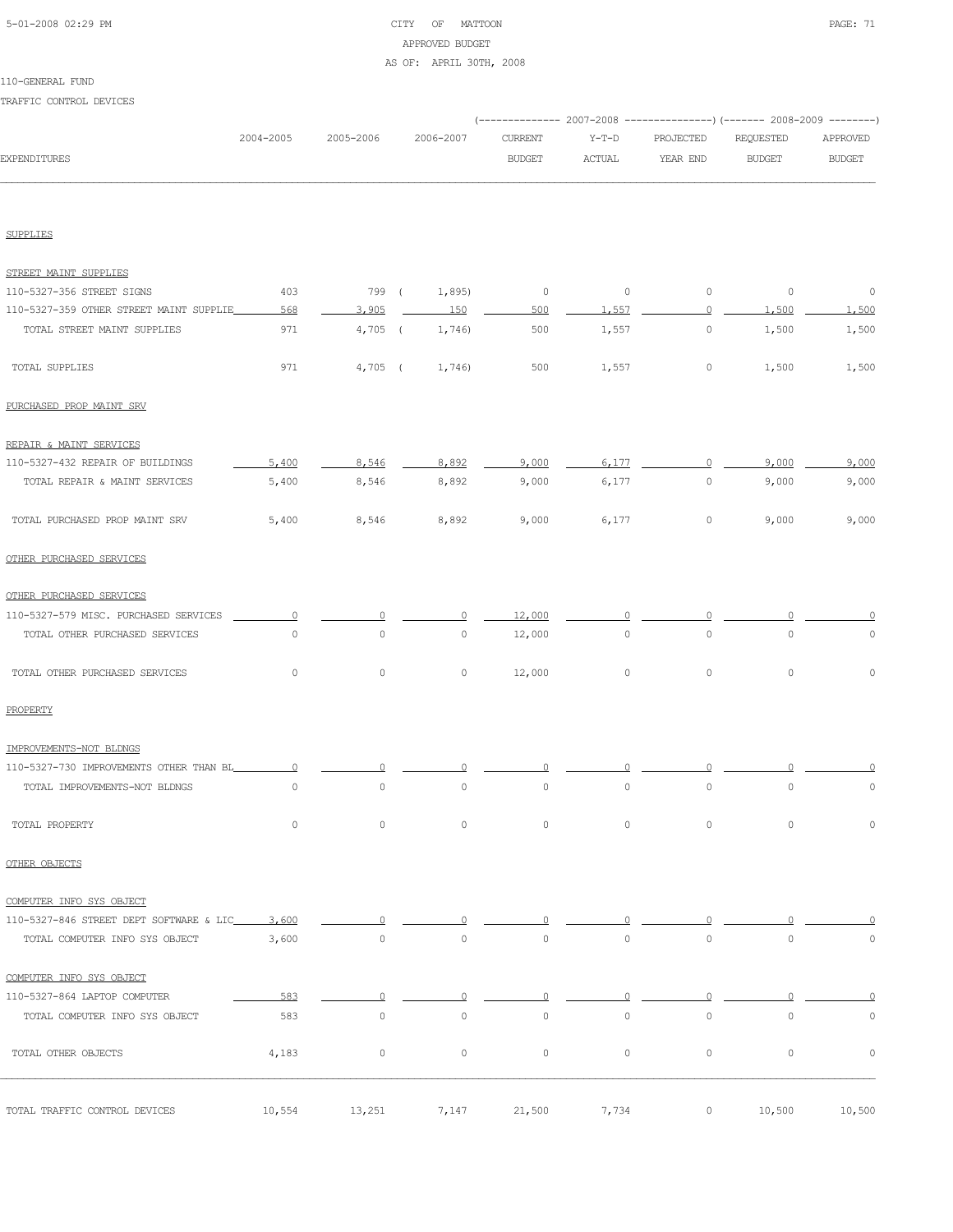### 5-01-2008 02:29 PM CITY OF MATTOON PAGE: 72 APPROVED BUDGET AS OF: APRIL 30TH, 2008

#### 110-GENERAL FUND STREET CLEANING

| ب المعتقلين لم تشتالها              |                |           |                          |                |                |                  |               |                |
|-------------------------------------|----------------|-----------|--------------------------|----------------|----------------|------------------|---------------|----------------|
|                                     | 2004-2005      | 2005-2006 | 2006-2007                | <b>CURRENT</b> | $Y-T-D$        | PROJECTED        | REQUESTED     | APPROVED       |
| <b>EXPENDITURES</b>                 |                |           |                          | <b>BUDGET</b>  | <b>ACTUAL</b>  | YEAR END         | <b>BUDGET</b> | <b>BUDGET</b>  |
|                                     |                |           |                          |                |                |                  |               |                |
| <b>SUPPLIES</b>                     |                |           |                          |                |                |                  |               |                |
| <b>GENERAL SUPPLIES</b>             |                |           |                          |                |                |                  |               |                |
| 110-5331-318 VEHICLE PARTS          | 13,408         | 3,571     | 6,753                    | 5,000          |                | $\circ$<br>9,149 | 10,000        | 10,000         |
| 110-5331-319 MISCELLANEOUS SUPPLIES | $\overline{0}$ | $\sim$ 0  | $\sim$ 0                 | $\sim$ 0       | $\overline{0}$ | $\Omega$         | $\sim$ 0      | $\overline{a}$ |
| TOTAL GENERAL SUPPLIES              | 13,408         | 3,571     | 6,753                    | 5,000          | 9,149          | $\circ$          | 10,000        | 10,000         |
| TOTAL SUPPLIES                      | 13,408         | 3,571     | 6,753                    | 5,000          | 9,149          | $\circ$          | 10,000        | 10,000         |
| PROPERTY                            |                |           |                          |                |                |                  |               |                |
| MACHINERY & EOUIPMENT               |                |           |                          |                |                |                  |               |                |
| 110-5331-742 VEHICLES               |                |           | $\cap$                   | 31,247         |                |                  | 31,247        | 31,247         |
| TOTAL MACHINERY & EQUIPMENT         | $\circ$        | $\circ$   | $\circ$                  | 31,247         | $\circ$        | $\circ$          | 31,247        | 31,247         |
| TOTAL PROPERTY                      | $\circ$        | $\circ$   | $\circ$                  | 31,247         | $\circ$        | $\circ$          | 31,247        | 31,247         |
| TOTAL STREET CLEANING               | 13,408         | 3,571     | $6,753$ $36,247$ $9,149$ |                |                | $\circ$          | 41,247 41,247 |                |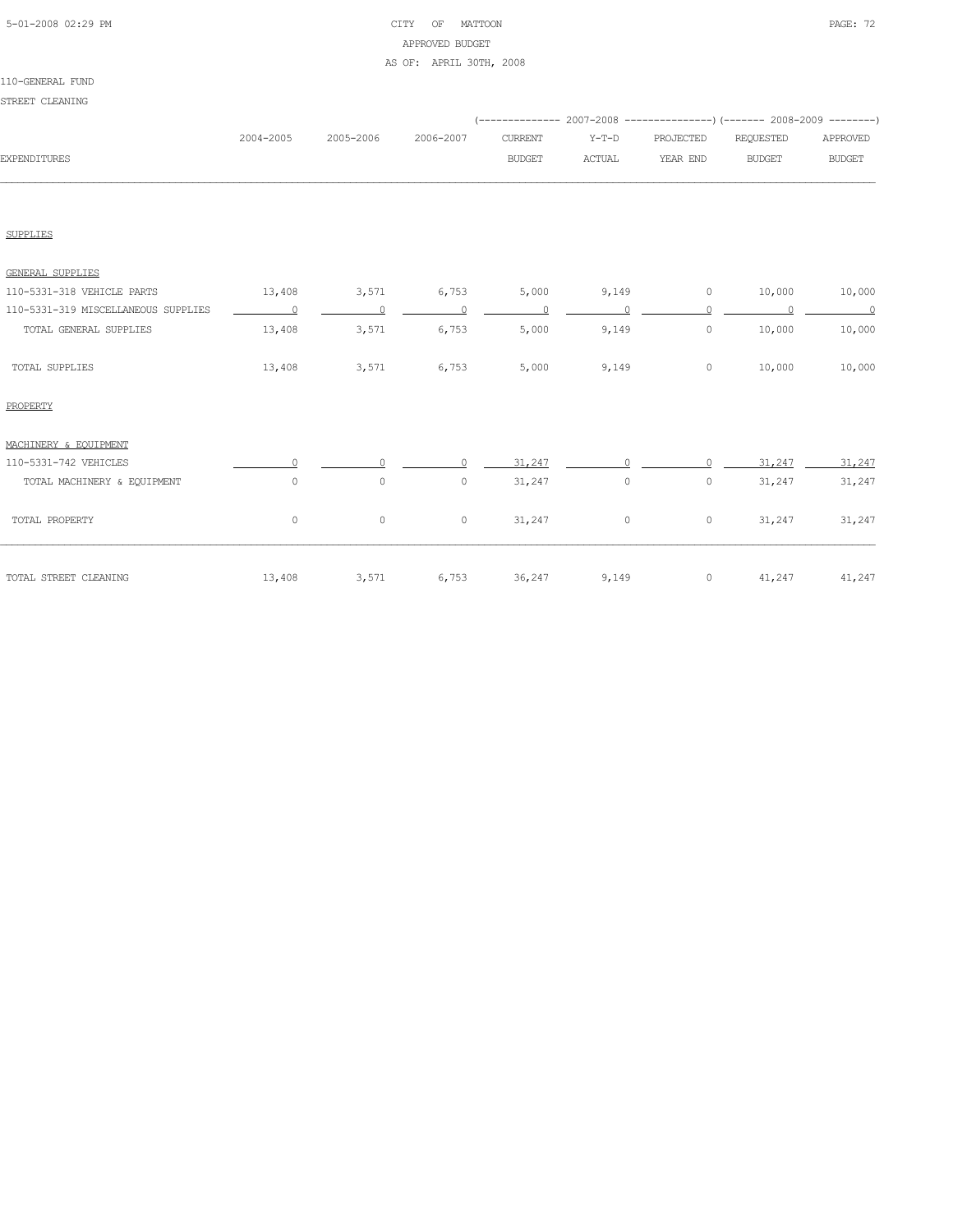# 5-01-2008 02:29 PM CITY OF MATTOON PAGE: 73 APPROVED BUDGET AS OF: APRIL 30TH, 2008

#### 110-GENERAL FUND

# MOSQUITO ABATEMENT

|              |           |           |           |               |        | (-------------- 2007-2008 ----------------) (------- 2008-2009 ---------) |               |               |
|--------------|-----------|-----------|-----------|---------------|--------|---------------------------------------------------------------------------|---------------|---------------|
|              | 2004-2005 | 2005-2006 | 2006-2007 | CURRENT       | Y-T-D  | PROJECTED                                                                 | REOUESTED     | APPROVED      |
| EXPENDITURES |           |           |           | <b>BUDGET</b> | ACTUAL | YEAR END                                                                  | <b>BUDGET</b> | <b>BUDGET</b> |
|              |           |           |           |               |        |                                                                           |               |               |

SUPPLIES

| <b>GENERAL SUPPLIES</b>             |         |         |         |         |         |         |         |          |
|-------------------------------------|---------|---------|---------|---------|---------|---------|---------|----------|
| 110-5332-314 CHEMICALS              | 9,582   | 4,286   | 3,235   | 6,000   | 10,132  | $\circ$ | 10,000  | 10,000   |
| 110-5332-319 MISCELLANEOUS SUPPLIES | $\cap$  | $\cap$  | $\cap$  | $\cap$  |         | $\cap$  |         | $\Omega$ |
| TOTAL GENERAL SUPPLIES              | 9,582   | 4,286   | 3,235   | 6,000   | 10,132  | 0       | 10,000  | 10,000   |
| TOTAL SUPPLIES                      | 9,582   | 4,286   | 3,235   | 6,000   | 10,132  | $\circ$ | 10,000  | 10,000   |
| OTHER PURCHASED SERVICES            |         |         |         |         |         |         |         |          |
| EMPLOYEE BUSINESS EXP               |         |         |         |         |         |         |         |          |
| 110-5332-562 TRAVEL & TRAINING      |         |         |         |         |         |         |         |          |
| TOTAL EMPLOYEE BUSINESS EXP         | $\circ$ | $\circ$ | $\circ$ | $\circ$ | $\circ$ | $\circ$ | 0       | $\circ$  |
| TOTAL OTHER PURCHASED SERVICES      | $\circ$ | $\circ$ | $\circ$ | $\circ$ | $\circ$ | $\circ$ | $\circ$ | $\circ$  |
| TOTAL MOSQUITO ABATEMENT            | 9,582   | 4,286   | 3,235   | 6,000   | 10,132  | 0       | 10,000  | 10,000   |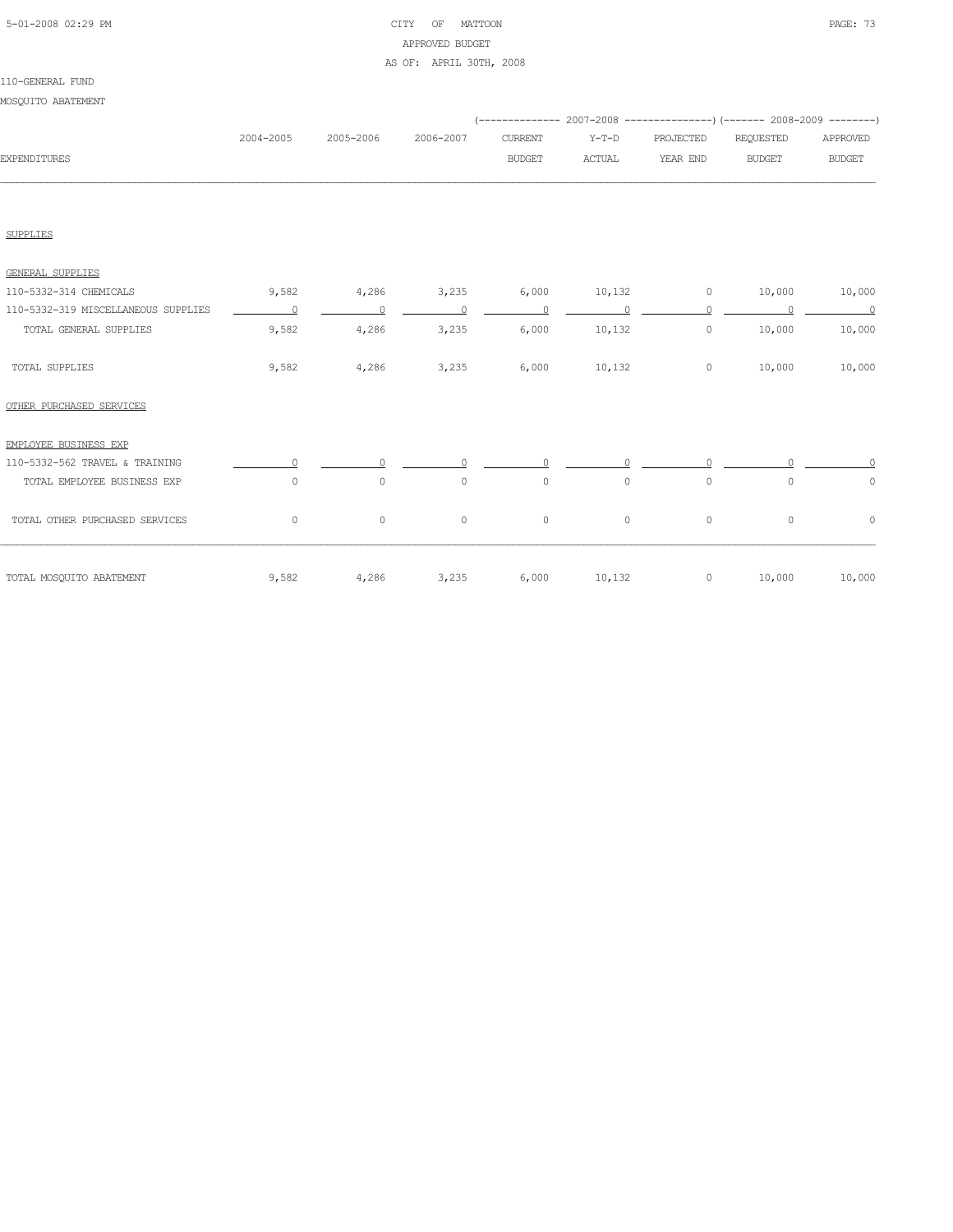# 5-01-2008 02:29 PM CITY OF MATTOON PAGE: 74 APPROVED BUDGET AS OF: APRIL 30TH, 2008

#### 110-GENERAL FUND

|                                                    |           |                   |                                                                                                                                                                                                                                                                                                                                                |               |          |           | (-------------- 2007-2008 ----------------) (------- 2008-2009 --------) |               |
|----------------------------------------------------|-----------|-------------------|------------------------------------------------------------------------------------------------------------------------------------------------------------------------------------------------------------------------------------------------------------------------------------------------------------------------------------------------|---------------|----------|-----------|--------------------------------------------------------------------------|---------------|
|                                                    | 2004-2005 | 2005-2006         | 2006-2007                                                                                                                                                                                                                                                                                                                                      | CURRENT       | $Y-T-D$  | PROJECTED | REQUESTED                                                                | APPROVED      |
| <b>EXPENDITURES</b>                                |           |                   |                                                                                                                                                                                                                                                                                                                                                | <b>BUDGET</b> | ACTUAL   | YEAR END  | <b>BUDGET</b>                                                            | <b>BUDGET</b> |
|                                                    |           |                   |                                                                                                                                                                                                                                                                                                                                                |               |          |           |                                                                          |               |
| PURCHASED PROP MAINT SRV                           |           |                   |                                                                                                                                                                                                                                                                                                                                                |               |          |           |                                                                          |               |
| CONSTRUCTION SERVICES                              |           |                   |                                                                                                                                                                                                                                                                                                                                                |               |          |           |                                                                          |               |
| 110-5333-459 OTHER CONSTRUCTION COSTS 15.438       |           | $\Omega$          | $\Omega$                                                                                                                                                                                                                                                                                                                                       | $\Omega$      | $\Omega$ | $\cap$    | $\cap$                                                                   |               |
| TOTAL CONSTRUCTION SERVICES                        | 15,438    | $\circ$           | $\circ$                                                                                                                                                                                                                                                                                                                                        | $\circ$       | $\circ$  | $\circ$   | $\circ$                                                                  | $\circ$       |
| TOTAL PURCHASED PROP MAINT SRV                     | 15,438    | $\overline{0}$    | $\circ$                                                                                                                                                                                                                                                                                                                                        | $\circ$       | $\circ$  | $\circ$   | $\circ$                                                                  | $\Omega$      |
| OTHER OBJECTS                                      |           |                   |                                                                                                                                                                                                                                                                                                                                                |               |          |           |                                                                          |               |
| FINANCIAL TRANS OBJECTS                            |           |                   |                                                                                                                                                                                                                                                                                                                                                |               |          |           |                                                                          |               |
| 110-5333-821 INTERGOVERNMENTAL EXPENDIT_________19 |           |                   | $\overline{0}$ and $\overline{0}$ and $\overline{0}$ and $\overline{0}$ and $\overline{0}$ and $\overline{0}$ and $\overline{0}$ and $\overline{0}$ and $\overline{0}$ and $\overline{0}$ and $\overline{0}$ and $\overline{0}$ and $\overline{0}$ and $\overline{0}$ and $\overline{0}$ and $\overline{0}$ and $\overline{0}$ and<br>$\Omega$ | $\Omega$      |          |           |                                                                          |               |
| TOTAL FINANCIAL TRANS OBJECTS                      | 19        | $\circ$           | $\circ$                                                                                                                                                                                                                                                                                                                                        | $\circ$       | $\circ$  | $\circ$   | $\circ$                                                                  | $\circ$       |
| TOTAL OTHER OBJECTS                                | 19        | $\circ$           | $\circ$                                                                                                                                                                                                                                                                                                                                        | $\circ$       | $\circ$  | $\circ$   | $\circ$                                                                  | $\circ$       |
| TOTAL RECYCLING                                    |           | $\circ$<br>15,457 | $\circ$                                                                                                                                                                                                                                                                                                                                        | $\circ$       | $\circ$  | $\circ$   | $\circ$                                                                  | $\circ$       |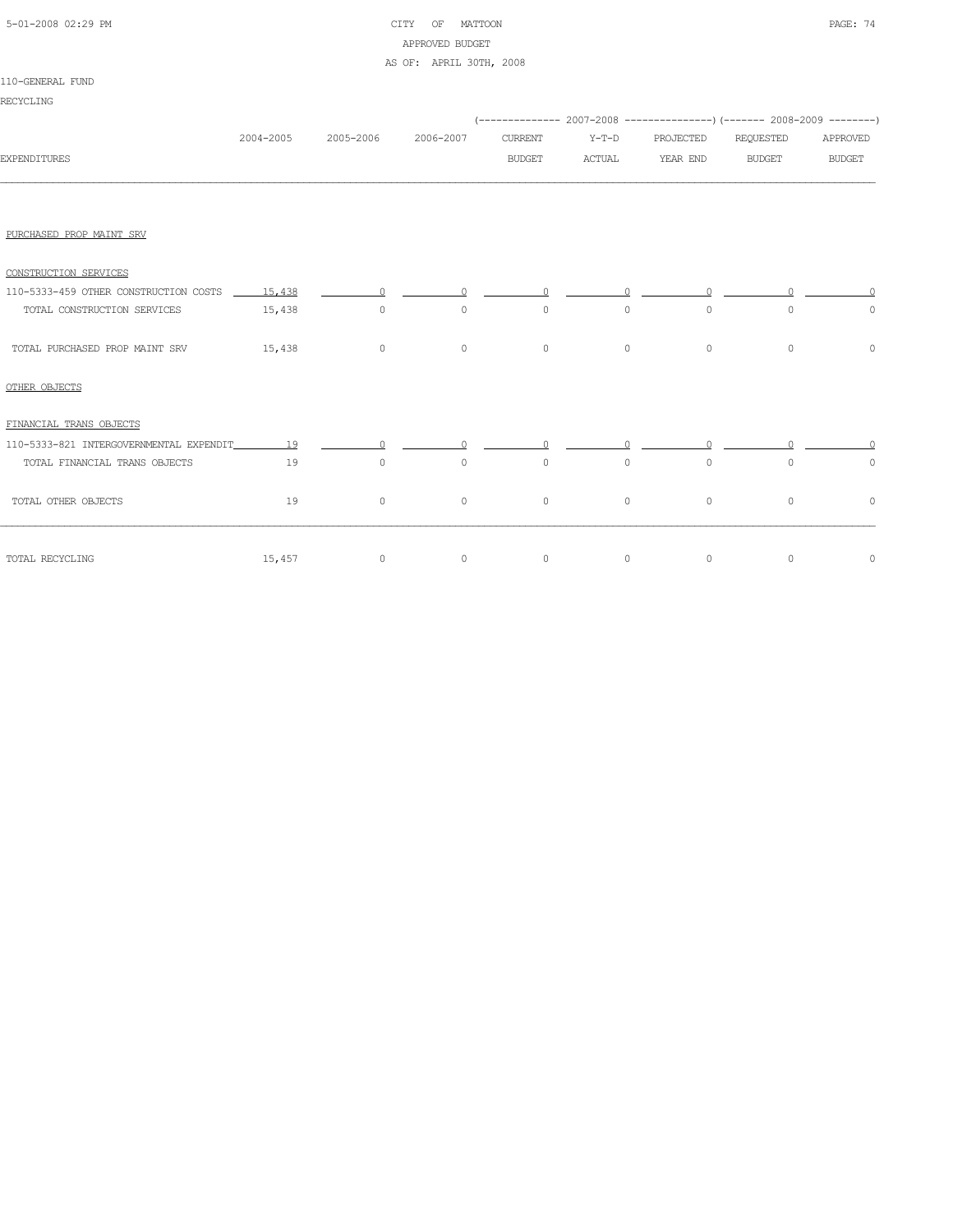# 5-01-2008 02:29 PM CITY OF MATTOON PAGE: 75 APPROVED BUDGET AS OF: APRIL 30TH, 2008

|                                      |                          |           |           |                |                |           | (-------------- 2007-2008 ----------------) (------- 2008-2009 --------) |               |
|--------------------------------------|--------------------------|-----------|-----------|----------------|----------------|-----------|--------------------------------------------------------------------------|---------------|
|                                      | 2004-2005                | 2005-2006 | 2006-2007 | <b>CURRENT</b> | $Y-T-D$        | PROJECTED | REQUESTED                                                                | APPROVED      |
| <b>EXPENDITURES</b>                  |                          |           |           | <b>BUDGET</b>  | <b>ACTUAL</b>  | YEAR END  | <b>BUDGET</b>                                                            | <b>BUDGET</b> |
|                                      |                          |           |           |                |                |           |                                                                          |               |
|                                      |                          |           |           |                |                |           |                                                                          |               |
| <b>SUPPLIES</b>                      |                          |           |           |                |                |           |                                                                          |               |
| <b>GENERAL SUPPLIES</b>              |                          |           |           |                |                |           |                                                                          |               |
| 110-5334-314 CHEMICALS               | 1,895                    | 416       | 2,301     | 4,000          | 2,675          | $\circ$   | 3,000                                                                    | 3,000         |
| 110-5334-319 MISCELLANEOUS SUPPLIES  | $\overline{\phantom{0}}$ | 1,254     | 980       | 1,000          | $\overline{0}$ | $\circ$   | $\sim$ 0                                                                 | $\sim$ 0      |
| TOTAL GENERAL SUPPLIES               | 1,895                    | 1,669     | 3,281     | 5,000          | 2,675          | $\circ$   | 3,000                                                                    | 3,000         |
| TOTAL SUPPLIES                       | 1,895                    | 1,669     | 3,281     | 5,000          | 2,675          | $\circ$   | 3,000                                                                    | 3,000         |
| OTHER PURCHASED SERVICES             |                          |           |           |                |                |           |                                                                          |               |
| EMPLOYEE BUSINESS EXP                |                          |           |           |                |                |           |                                                                          |               |
| 110-5334-562 TRAVEL & TRAINING       |                          |           |           | $\cap$         |                |           |                                                                          |               |
| TOTAL EMPLOYEE BUSINESS EXP          | $\circ$                  | $\circ$   | $\circ$   | $\circ$        | $\circ$        | $\circ$   | $\circ$                                                                  | $\circ$       |
| OTHER PURCHASED SERVICES             |                          |           |           |                |                |           |                                                                          |               |
| 110-5334-579 MISC PURCHASED SERVICES | 405                      | 15,435    | 200       | 1,000          |                |           |                                                                          |               |
| TOTAL OTHER PURCHASED SERVICES       | 405                      | 15,435    | 200       | 1,000          | $\circ$        | $\circ$   | $\circ$                                                                  | $\circ$       |
| TOTAL OTHER PURCHASED SERVICES       | 405                      | 15,435    | 200       | 1,000          | $\circ$        | $\circ$   | 0                                                                        | $\circ$       |
| TOTAL WEED CONTROL                   | 2,300                    | 17,105    | 3,481     | 6,000          | 2,675          | $\circ$   | 3,000                                                                    | 3,000         |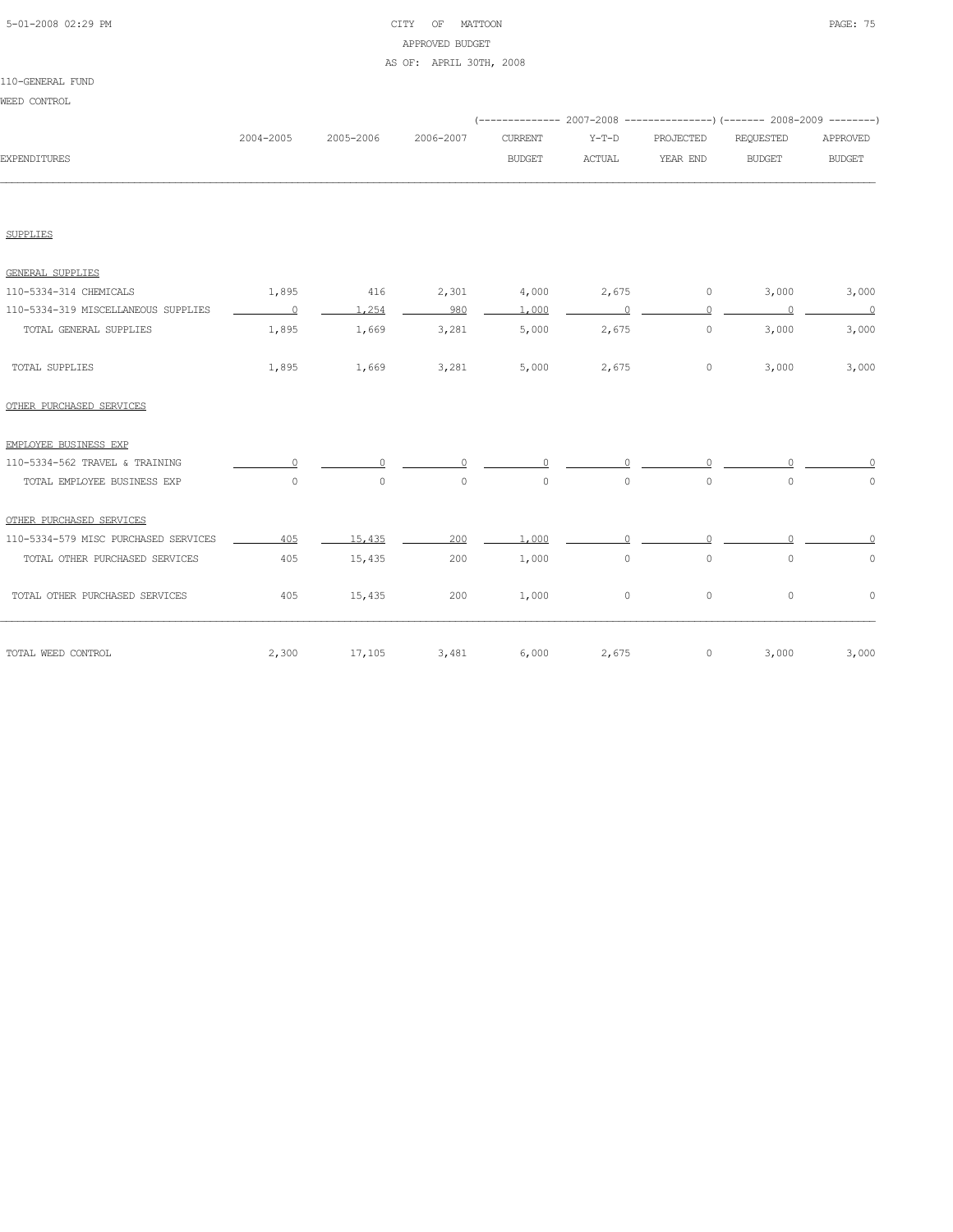# 5-01-2008 02:29 PM CITY OF MATTOON PAGE: 76 APPROVED BUDGET AS OF: APRIL 30TH, 2008

YARD WASTE COLLECTION

|                                         | 2004-2005                | 2005-2006 | 2006-2007 | <b>CURRENT</b>          | $Y-T-D$        | PROJECTED           | REQUESTED     | APPROVED       |  |
|-----------------------------------------|--------------------------|-----------|-----------|-------------------------|----------------|---------------------|---------------|----------------|--|
| <b>EXPENDITURES</b>                     |                          |           |           | <b>BUDGET</b>           | <b>ACTUAL</b>  | YEAR END            | <b>BUDGET</b> | <b>BUDGET</b>  |  |
|                                         |                          |           |           |                         |                |                     |               |                |  |
| PERSONNEL SERVICES                      |                          |           |           |                         |                |                     |               |                |  |
| SALARIES & WAGES                        |                          |           |           |                         |                |                     |               |                |  |
| 110-5335-111 SALARIES OF REG EMPLOYEES  | 14,692                   | 18,919    | 47,305    | $\circ$                 | 45,169         | 0                   | 0             | 0              |  |
| 110-5335-112 SALARIES OF TEMP EMPLOYEES | 1,836                    | 20,556    | 20,540    | 24,200                  | 16,571         | 0                   | 24,200        | 24,200         |  |
| 110-5335-113 OVERTIME                   | 816                      | 1,295     | 3,701     | 128                     | 2,636          | $\circ$             | $\circ$       | $\circ$        |  |
| 110-5335-114 COMPENSATED ABSENCES       | $\overline{\phantom{0}}$ | $\sim$ 0  | 137       | $\overline{\mathbf{0}}$ | $\overline{0}$ | $\circ$             | $\circ$       | $\overline{0}$ |  |
| TOTAL SALARIES & WAGES                  | 17,344                   | 40,771    | 71,684    | 24,328                  | 64,376         | $\circ$             | 24,200        | 24,200         |  |
| TOTAL PERSONNEL SERVICES                | 17,344                   | 40,771    | 71,684    | 24,328                  | 64,376         | $\circ$             | 24,200        | 24,200         |  |
| EMPOLOYEE BENEFITS                      |                          |           |           |                         |                |                     |               |                |  |
| GROUP INSURANCE                         |                          |           |           |                         |                |                     |               |                |  |
| 110-5335-211 GROUP HEALTH INSURANCE     | $\Omega$                 | 2,624     | 5.909     | 0                       | 6,809          |                     |               |                |  |
| TOTAL GROUP INSURANCE                   | $\circ$                  | 2,624     | 5,909     | $\circ$                 | 6,809          | $\circ$             | $\circ$       | 0              |  |
| SOCIAL SECURITY CONTRIB                 |                          |           |           |                         |                |                     |               |                |  |
| 110-5335-221 FICA CONTRIBUTIONS         | 1,041                    | 2,453     | 4,196     | 1,508                   | 4,263          | 0                   | 1,501         | 1,501          |  |
| 110-5335-222 MEDICARE CONTRIBUTIONS     | 243                      | 574       | 981       | 352                     | 997            | $\circ$             | 351           | 351            |  |
| TOTAL SOCIAL SECURITY CONTRIB           | 1,285                    | 3,027     | 5,178     | 1,860                   | 5,260          | 0                   | 1,852         | 1,852          |  |
| RETIREMENT CONTRIBTUIONS                |                          |           |           |                         |                |                     |               |                |  |
| 110-5335-231 IMRF CONTRIBUTIONS         | 0                        | 2.131     | 5,401     | $\circ$                 | 5.427          | $\Omega$            |               |                |  |
| TOTAL RETIREMENT CONTRIBTUIONS          | $\mathbb O$              | 2,131     | 5,401     | $\circ$                 | 5,427          | $\circ$             | $\circ$       | $\circ$        |  |
| UNEMPLOYMNT COMPENSATION                |                          |           |           |                         |                |                     |               |                |  |
| 110-5335-240 UNEMPLOYMENT COMP.         | 213                      | 580       | 412       | 365                     | 365            | 0                   | 267           | 267            |  |
| TOTAL UNEMPLOYMNT COMPENSATION          | 213                      | 580       | 412       | 365                     | 365            | $\circ$             | 267           | 267            |  |
| WORKER'S COMPENSATION                   |                          |           |           |                         |                |                     |               |                |  |
| 110-5335-250 WORKERS' COMPENSATION      | 1,252                    | 954       | 914       | 873                     | 901            | $\circ$             | 918           | 918            |  |
| TOTAL WORKER'S COMPENSATION             | 1,252                    | 954       | 914       | 873                     | 901            | $\mathsf{O}\xspace$ | 918           | 918            |  |
| TOTAL EMPOLOYEE BENEFITS                | 2,750                    | 9,316     | 17,814    | 3,098                   | 18,761         | $\circ$             | 3,037         | 3,037          |  |
| SUPPLIES                                |                          |           |           |                         |                |                     |               |                |  |
| <b>GENERAL SUPPLIES</b>                 |                          |           |           |                         |                |                     |               |                |  |
| 110-5335-318 VEHICLE PARTS              | 7,727                    | 10,813    | 16,997    | 2,000                   | 257            | $\circ$             | 1,000         | 1,000          |  |
| 110-5335-319 MISCELLANEOUS SUPPLIES     | 28                       | 132       | 562       | 500                     | 1,040          | $\overline{0}$      | 500           | 500            |  |
| TOTAL GENERAL SUPPLIES                  | 7,754                    | 10,946    | 17,559    | 2,500                   | 1,297          | $\circ$             | 1,500         | 1,500          |  |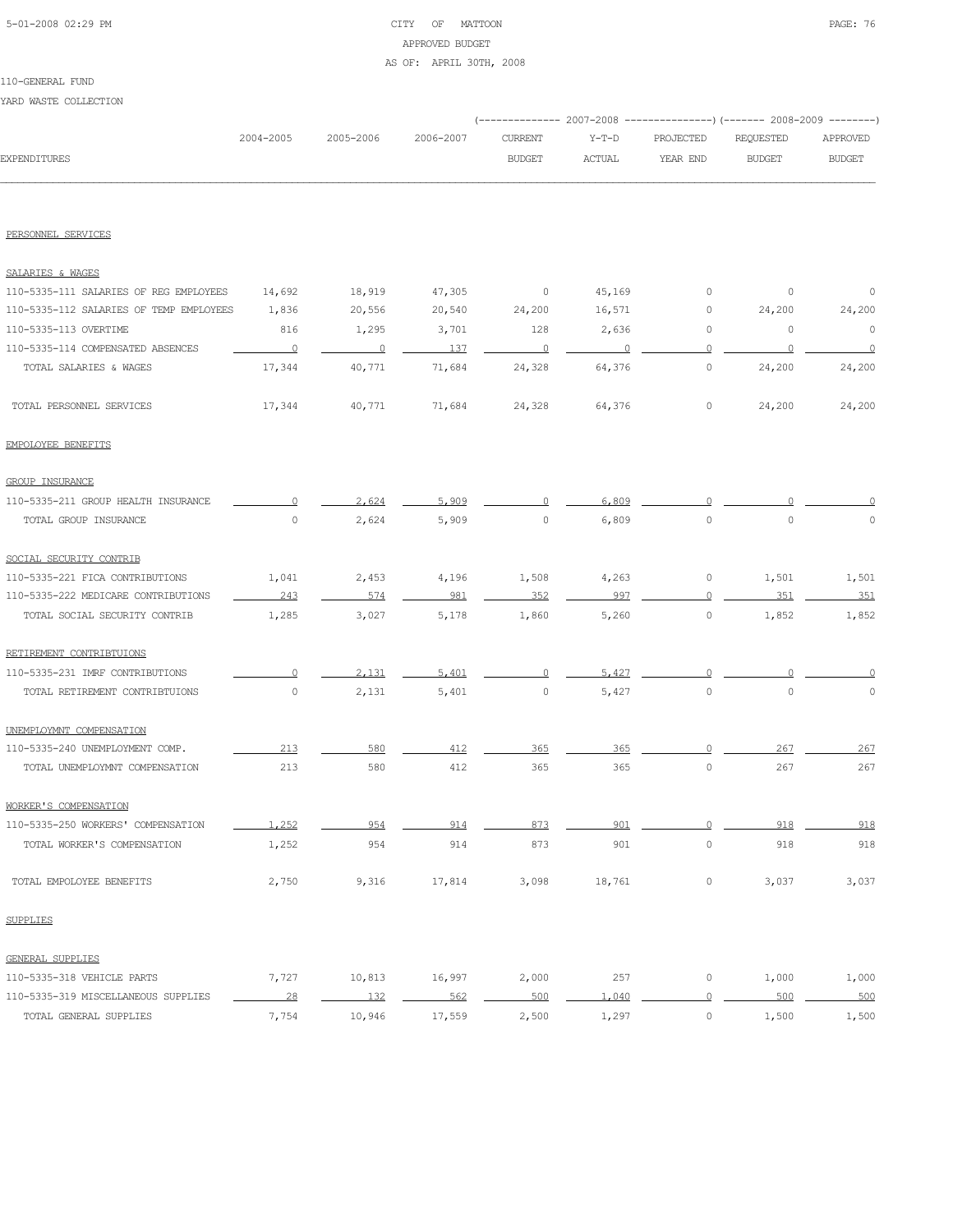| 5-01-2008 02:29 PM |  |
|--------------------|--|

#### CITY OF MATTOON PAGE: 77 APPROVED BUDGET

#### AS OF: APRIL 30TH, 2008

YARD WASTE COLLECTION

|                                          |                     |                     |                     |                | (------------- 2007-2008 ---------------) (------- 2008-2009 --------) |                |               |               |  |
|------------------------------------------|---------------------|---------------------|---------------------|----------------|------------------------------------------------------------------------|----------------|---------------|---------------|--|
|                                          | 2004-2005           | 2005-2006           | 2006-2007           | <b>CURRENT</b> | $Y-T-D$                                                                | PROJECTED      | REQUESTED     | APPROVED      |  |
| <b>EXPENDITURES</b>                      |                     |                     |                     | <b>BUDGET</b>  | <b>ACTUAL</b>                                                          | YEAR END       | <b>BUDGET</b> | <b>BUDGET</b> |  |
|                                          |                     |                     |                     |                |                                                                        |                |               |               |  |
| <b>ENERGY</b>                            |                     |                     |                     |                |                                                                        |                |               |               |  |
| 110-5335-321 NATURAL GAS & ELECTRIC (CI_ | $\overline{0}$      | $\Omega$            | $\overline{0}$      | $\overline{0}$ | $\Omega$                                                               | $\overline{0}$ | $\Omega$      | $\Omega$      |  |
| TOTAL ENERGY                             | $\circ$             | $\circ$             | $\circ$             | $\circ$        | $\circ$                                                                | $\circ$        | $\circ$       | $\mathbf 0$   |  |
| TOTAL SUPPLIES                           | 7,754               | 10,946              | 17,559              | 2,500          | 1,297                                                                  | $\circ$        | 1,500         | 1,500         |  |
| PURCHASED PROP MAINT SRV                 |                     |                     |                     |                |                                                                        |                |               |               |  |
| UTILITY SERVICES                         |                     |                     |                     |                |                                                                        |                |               |               |  |
| 110-5335-410 UTILITY SERVICES            | 466                 | 381                 | 331                 | 500            | 341                                                                    | $\Omega$       | 500           | 500           |  |
| TOTAL UTILITY SERVICES                   | 466                 | 381                 | 331                 | 500            | 341                                                                    | $\mathbf{0}$   | 500           | 500           |  |
| CLEANING SERVICES                        |                     |                     |                     |                |                                                                        |                |               |               |  |
| 110-5335-421 DISPOSAL SERVICES           | 46.124              | 39,469              | 44,299              | 30,000         | 37, 413                                                                | $\overline{0}$ | 10,000        | 10,000        |  |
| TOTAL CLEANING SERVICES                  | 46,124              | 39,469              | 44,299              | 30,000         | 37,413                                                                 | $\circ$        | 10,000        | 10,000        |  |
| TOTAL PURCHASED PROP MAINT SRV           | 46,590              | 39,850              | 44,630              | 30,500         | 37,754                                                                 | $\circ$        | 10,500        | 10,500        |  |
| OTHER PURCHASED SERVICES                 |                     |                     |                     |                |                                                                        |                |               |               |  |
| COMMUNICATION                            |                     |                     |                     |                |                                                                        |                |               |               |  |
| 110-5335-532 TELEPHONE                   | $\Omega$            | $\Omega$            | $\Omega$            | $\Omega$       | $\Omega$                                                               | $\Omega$       | $\Omega$      |               |  |
| TOTAL COMMUNICATION                      | $\mathbf{0}$        | $\circ$             | $\circ$             | $\circ$        | $\circ$                                                                | $\circ$        | $\mathbf{0}$  | $\Omega$      |  |
| TOTAL OTHER PURCHASED SERVICES           | $\circ$             | $\circ$             | $\circ$             | $\circ$        | $\circ$                                                                | $\circ$        | $\circ$       | $\mathbf 0$   |  |
| PROPERTY                                 |                     |                     |                     |                |                                                                        |                |               |               |  |
| MACHINERY & EQUIPMENT                    |                     |                     |                     |                |                                                                        |                |               |               |  |
| 110-5335-741 MACHINERY                   | $\circ$             | 0                   | 0                   | 41,016         | 41,015                                                                 | $\circ$        | 41,050        | 41,050        |  |
| TOTAL MACHINERY & EQUIPMENT              | $\mathsf{O}\xspace$ | $\mathsf{O}\xspace$ | $\mathsf{O}\xspace$ | 41,016         | 41,015                                                                 | $\circ$        | 41,050        | 41,050        |  |
| TOTAL PROPERTY                           | $\circ$             | $\mathsf{O}\xspace$ | $\mathsf{O}\xspace$ | 41,016         | 41,015                                                                 | $\circ$        | 41,050        | 41,050        |  |
| TOTAL YARD WASTE COLLECTION              | 74,437              | 100,882             | 151,687             | 101,442        | 163,202                                                                | $\circ$        | 80,287        | 80,287        |  |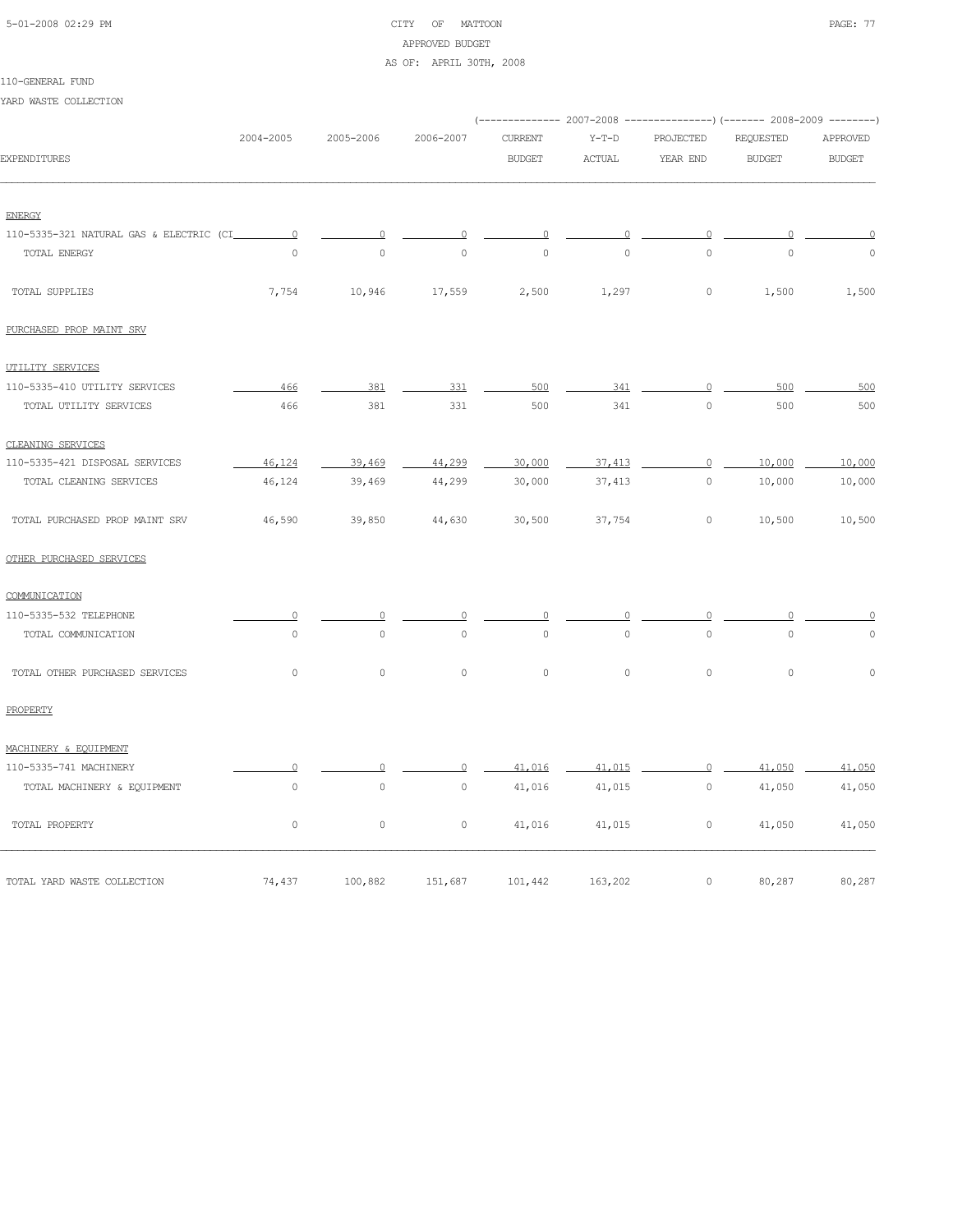# 5-01-2008 02:29 PM CITY OF MATTOON PAGE: 78 APPROVED BUDGET AS OF: APRIL 30TH, 2008

#### 110-GENERAL FUND

REFUSE COLLECT & DISPOSAL

|                     | 2004-2005 | 2005-2006 | 2006-2007 | CURRENT | Y-T-D  | PROJECTED | REOUESTED     | APPROVED      |
|---------------------|-----------|-----------|-----------|---------|--------|-----------|---------------|---------------|
| <b>EXPENDITURES</b> |           |           |           | BUDGET  | ACTUAL | YEAR END  | <b>BUDGET</b> | <b>BUDGET</b> |
|                     |           |           |           |         |        |           |               |               |

#### PURCHASED PROP MAINT SRV

| CLEANING SERVICES              |        |        |        |        |        |        |        |
|--------------------------------|--------|--------|--------|--------|--------|--------|--------|
| 110-5338-421 DISPOSAL SERVICES | 22,435 | 16.794 | 24,313 | 18,000 | 17,004 | 18,000 | 18,000 |
| TOTAL CLEANING SERVICES        | 22,435 | 16,794 | 24,313 | 18,000 | 17,004 | 18,000 | 18,000 |
| TOTAL PURCHASED PROP MAINT SRV | 22,435 | 16,794 | 24,313 | 18,000 | 17,004 | 18,000 | 18,000 |

# OTHER PURCHASED SERVICES

# OTHER PURCHASED SERVICES

| 110-5338-579 MISC OTHER PURCHASED SERVI 7,662 |        | 4.871  | 1.808  | 5.000  | 12,873 |   | 14,000 | 14,000 |
|-----------------------------------------------|--------|--------|--------|--------|--------|---|--------|--------|
| TOTAL OTHER PURCHASED SERVICES                | 7.662  | 4,871  | 1,808  | 5,000  | 12,873 | 0 | 14,000 | 14,000 |
| TOTAL OTHER PURCHASED SERVICES                | 7,662  | 4,871  | 1,808  | 5,000  | 12,873 | 0 | 14,000 | 14,000 |
|                                               |        |        |        |        |        |   |        |        |
| TOTAL REFUSE COLLECT & DISPOSAL               | 30,097 | 21,666 | 26,120 | 23,000 | 29,877 | 0 | 32,000 | 32,000 |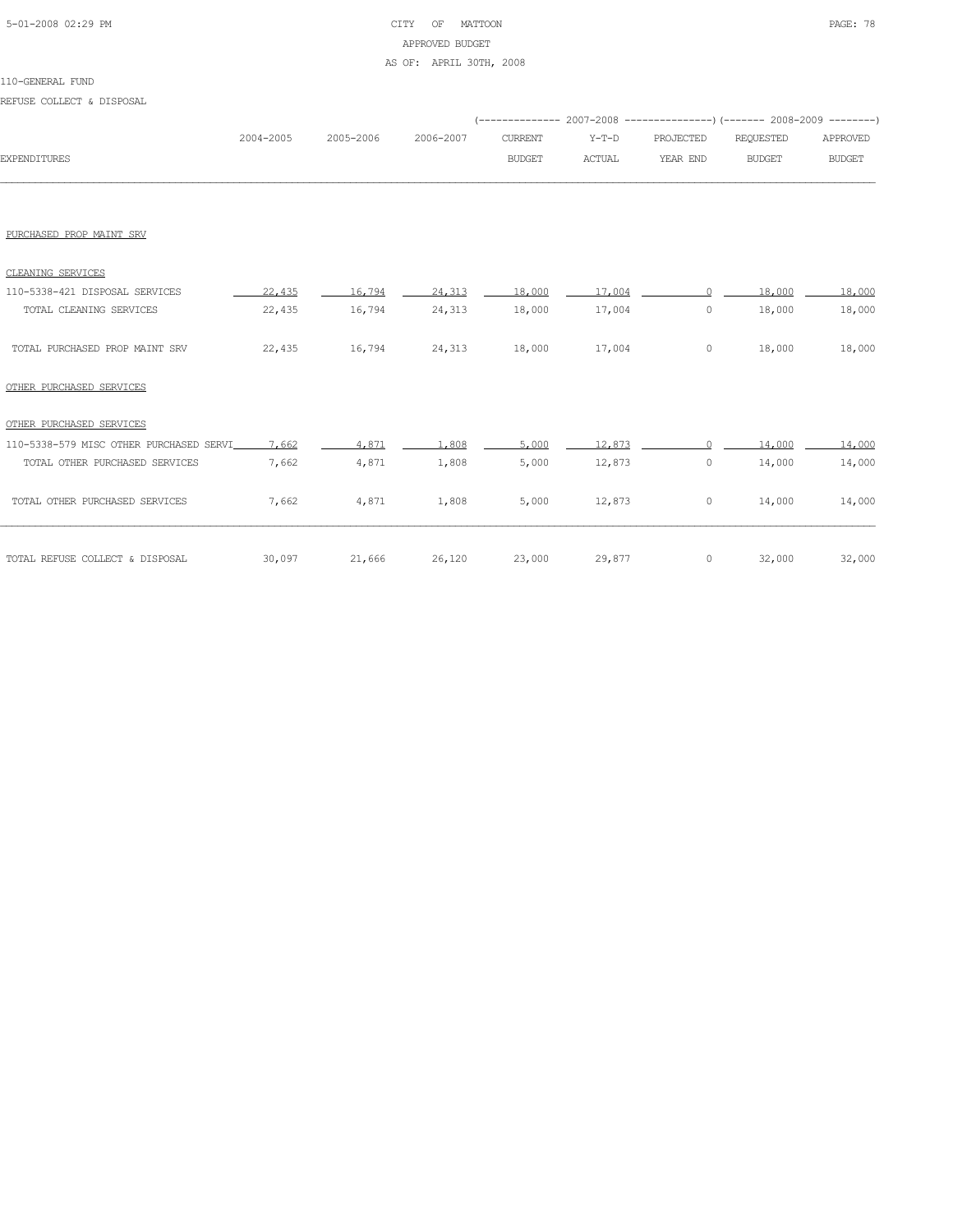# 5-01-2008 02:29 PM CITY OF MATTOON PAGE: 79 APPROVED BUDGET

AS OF: APRIL 30TH, 2008

#### 110-GENERAL FUND

CONSTRUCTION INSPECTION

|                                         |           |           |           |                |               |                     | (-------------- 2007-2008 ----------------) (------- 2008-2009 -------- |               |
|-----------------------------------------|-----------|-----------|-----------|----------------|---------------|---------------------|-------------------------------------------------------------------------|---------------|
|                                         | 2004-2005 | 2005-2006 | 2006-2007 | <b>CURRENT</b> | $Y-T-D$       | PROJECTED           | <b>REQUESTED</b>                                                        | APPROVED      |
| <b>EXPENDITURES</b>                     |           |           |           | <b>BUDGET</b>  | <b>ACTUAL</b> | YEAR END            | <b>BUDGET</b>                                                           | <b>BUDGET</b> |
|                                         |           |           |           |                |               |                     |                                                                         |               |
| PERSONNEL SERVICES                      |           |           |           |                |               |                     |                                                                         |               |
| SALARIES & WAGES                        |           |           |           |                |               |                     |                                                                         |               |
| 110-5370-111 SALARIES OF REG EMPLOYEES  | 91,975    | 94,769    | 57,961    | 82,020         | 73,970        | 0                   | 87,373                                                                  | 87,373        |
| 110-5370-112 SALARIES OF TEMP. EMPLOYEE | 18,761    | 21,279    | 13,915    | 10,010         | 15,348        | 0                   | 0                                                                       | $\circ$       |
| 110-5370-113 OVERTIME                   | 299       | 13,898    | 2,038     | 2,377          | 2,342         | 0                   | 1,838                                                                   | 1,838         |
| 110-5370-114 COMPENSATED ABSENCES       | 872       | 4,452     | 5,688     | 0              | 5,035         | $\Omega$            | 0                                                                       | $\Omega$      |
| TOTAL SALARIES & WAGES                  | 111,907   | 134,399   | 79,603    | 94,407         | 96,695        | 0                   | 89,211                                                                  | 89,211        |
| TOTAL PERSONNEL SERVICES                | 111,907   | 134,399   | 79,603    | 94,407         | 96,695        | 0                   | 89,211                                                                  | 89,211        |
| EMPOLOYEE BENEFITS                      |           |           |           |                |               |                     |                                                                         |               |
| <b>GROUP INSURANCE</b>                  |           |           |           |                |               |                     |                                                                         |               |
| 110-5370-211 GROUP HEALTH INSURANCE     | 6,510     | 6,338     | 8,561     | 7,864          | 7,864         | 0                   | 8,650                                                                   | 6,598         |
| 110-5370-212 GROUP LIFE INSURANCE       | $\Omega$  | $\circ$   | 110       | 288            |               | $\circ$             | 288                                                                     | 288           |
| TOTAL GROUP INSURANCE                   | 6,510     | 6,338     | 8,671     | 8,152          | 7,864         | 0                   | 8,938                                                                   | 6,886         |
| SOCIAL SECURITY CONTRIB                 |           |           |           |                |               |                     |                                                                         |               |
| 110-5370-221 FICA CONTRIBUTIONS         | 6,856     | 8,180     | 6,443     | 6,474          | 6,261         | 0                   | 5,531                                                                   | 5,531         |
| 110-5370-222 MEDICARE CONTRIBUTIONS     | 1,603     | 1,927     | 1,507     | 1,515          | 1.464         | $\circ$             | 1,293                                                                   | 1,293         |
| TOTAL SOCIAL SECURITY CONTRIB           | 8,459     | 10,108    | 7,949     | 7,989          | 7,726         | $\circ$             | 6,824                                                                   | 6,824         |
| RETIREMENT CONTRIBTUIONS                |           |           |           |                |               |                     |                                                                         |               |
| 110-5370-231 IMRF CONTRIBUTIONS         | 12,034    | 12,402    | 10,561    | 11,402         | 8,988         |                     | 9.055                                                                   | 9.055         |
| TOTAL RETIREMENT CONTRIBTUIONS          | 12,034    | 12,402    | 10,561    | 11,402         | 8,988         | $\circ$             | 9,055                                                                   | 9,055         |
| UNEMPLOYMNT COMPENSATION                |           |           |           |                |               |                     |                                                                         |               |
| 110-5370-240 UNEMPLOYMENT COMP.         | 700       | 860       | 374       | 519            | 519           | $\Omega$            | 264                                                                     | 264           |
| TOTAL UNEMPLOYMNT COMPENSATION          | 700       | 860       | 374       | 519            | 519           | $\mathbb O$         | 264                                                                     | 264           |
| WORKER'S COMPENSATION                   |           |           |           |                |               |                     |                                                                         |               |
| 110-5370-250 WORKERS' COMPENSATION      | 4.461     | 5,059     | 3,205     | 2,883          | 2.974         | $\Omega$            | 6.438                                                                   | 6,438         |
| TOTAL WORKER'S COMPENSATION             | 4,461     | 5,059     | 3,205     | 2,883          | 2,974         | $\circ$             | 6,438                                                                   | 6,438         |
| TOTAL EMPOLOYEE BENEFITS                | 32,164    | 34,767    | 30,760    | 30,945         | 28,071        | 0                   | 31,519                                                                  | 29,467        |
| <b>SUPPLIES</b>                         |           |           |           |                |               |                     |                                                                         |               |
| GENERAL SUPPLIES                        |           |           |           |                |               |                     |                                                                         |               |
| 110-5370-316 TOOLS & EQUIPMENT          | 5,317     | 416       | 2,685     | 2,000          | 2,374         | 0                   | 2,000                                                                   | 2,000         |
| 110-5370-319 MISCELLANEOUS SUPPLIES     | 2,943     | 1,651     | 2,571     | 2,000          | 1,206         | $\overline{0}$      | 2,000                                                                   | 2,000         |
| TOTAL GENERAL SUPPLIES                  | 8,260     | 2,067     | 5,256     | 4,000          | 3,580         | $\mathsf{O}\xspace$ | 4,000                                                                   | 4,000         |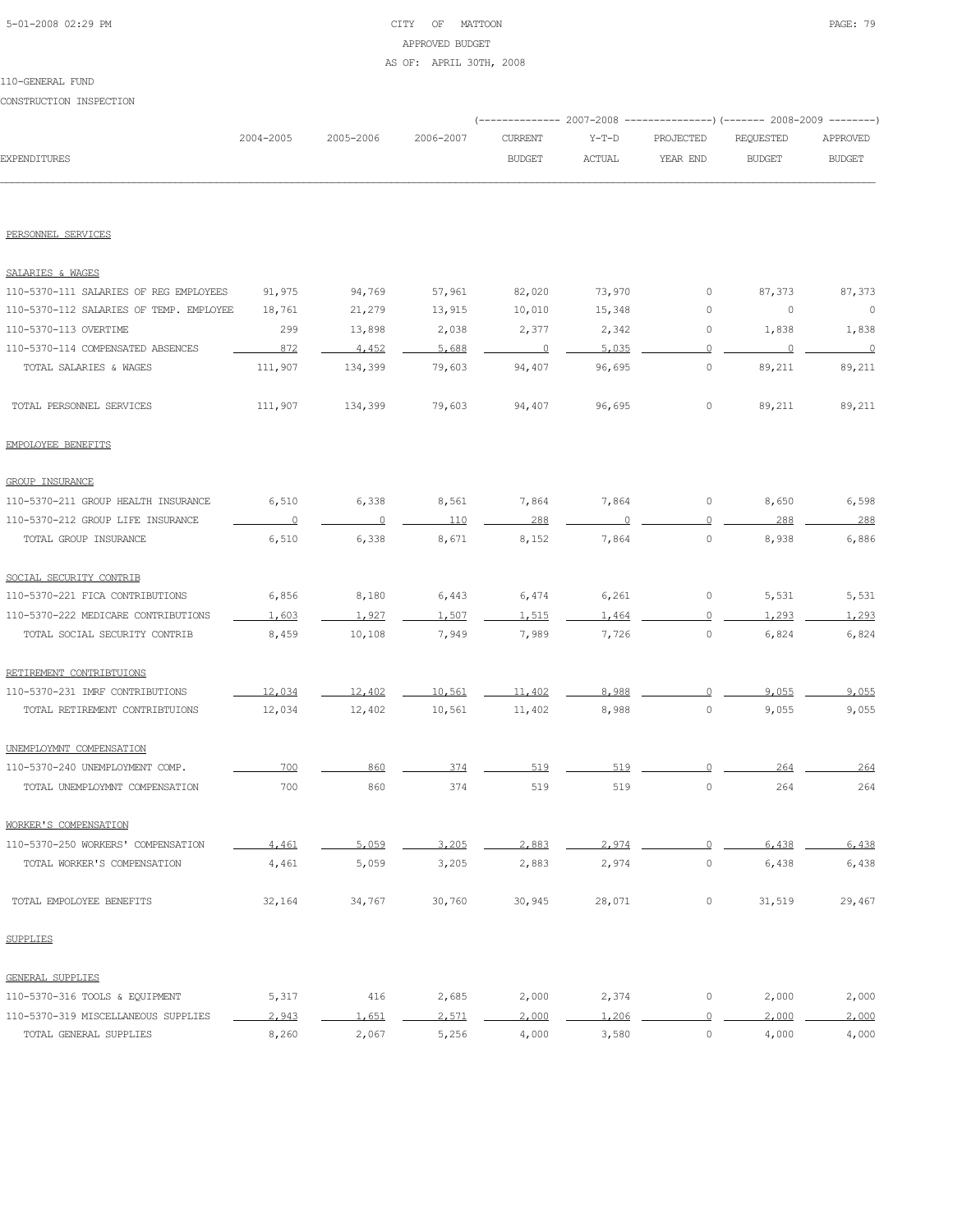# 5-01-2008 02:29 PM CITY OF MATTOON PAGE: 80 APPROVED BUDGET

#### AS OF: APRIL 30TH, 2008

#### 110-GENERAL FUND

CONSTRUCTION INSPECTION

|                                         |           |           |           |               |               |           | (------------- 2007-2008 ----------------) (------- 2008-2009 --------) |                     |
|-----------------------------------------|-----------|-----------|-----------|---------------|---------------|-----------|-------------------------------------------------------------------------|---------------------|
|                                         | 2004-2005 | 2005-2006 | 2006-2007 | CURRENT       | $Y-T-D$       | PROJECTED | REQUESTED                                                               | APPROVED            |
| <b>EXPENDITURES</b>                     |           |           |           | <b>BUDGET</b> | <b>ACTUAL</b> | YEAR END  | <b>BUDGET</b>                                                           | <b>BUDGET</b>       |
|                                         |           |           |           |               |               |           |                                                                         |                     |
| <b>ENERGY</b>                           |           |           |           |               |               |           |                                                                         |                     |
| 110-5370-326 FUEL                       |           |           |           | $\bigcap$     |               |           |                                                                         |                     |
| TOTAL ENERGY                            | $\circ$   | $\circ$   | $\circ$   | $\circ$       | $\circ$       | $\Omega$  | $\circ$                                                                 | $\circ$             |
| TOTAL SUPPLIES                          | 8,260     | 2,067     | 5,256     | 4,000         | 3,580         | $\circ$   | 4,000                                                                   | 4,000               |
| OTHER PURCHASED SERVICES                |           |           |           |               |               |           |                                                                         |                     |
| PROFESSIONAL SERVICES                   |           |           |           |               |               |           |                                                                         |                     |
| 110-5370-511 PLANNING & DESIGN SERVICES | 644       | 160       |           | $\Omega$      |               |           |                                                                         |                     |
| TOTAL PROFESSIONAL SERVICES             | 644       | 160       | $\circ$   | $\circ$       | $\circ$       | $\circ$   | $\circ$                                                                 | $\circ$             |
| COMMUNICATION                           |           |           |           |               |               |           |                                                                         |                     |
| 110-5370-533 CELLULAR PHONE             | 1.104     | 865       | 918       | 2,200         | 918           | $\Omega$  | 1,100                                                                   | 1,100               |
| TOTAL COMMUNICATION                     | 1,104     | 865       | 918       | 2,200         | 918           | $\circ$   | 1,100                                                                   | 1,100               |
| TOTAL OTHER PURCHASED SERVICES          | 1,749     | 1,025     | 918       | 2,200         | 918           | $\circ$   | 1,100                                                                   | 1,100               |
| OTHER OBJECTS                           |           |           |           |               |               |           |                                                                         |                     |
| COMPUTER INFO SYS OBJECT                |           |           |           |               |               |           |                                                                         |                     |
| 110-5370-863 DESKTOP PC WORK STATIONS _ | 1.908     | 479       | 1.053     | $\Omega$      |               |           |                                                                         |                     |
| TOTAL COMPUTER INFO SYS OBJECT          | 1,908     | 479       | 1,053     | $\circ$       | $\circ$       | $\circ$   | $\mathbb O$                                                             | $\mathsf{O}\xspace$ |
| TOTAL OTHER OBJECTS                     | 1,908     | 479       | 1,053     | 0             | $\circ$       | $\circ$   | $\circ$                                                                 | $\circ$             |
| TOTAL CONSTRUCTION INSPECTION           | 155,988   | 172,737   | 117,589   | 131,552       | 129,264       | $\circ$   | 125,830                                                                 | 123,778             |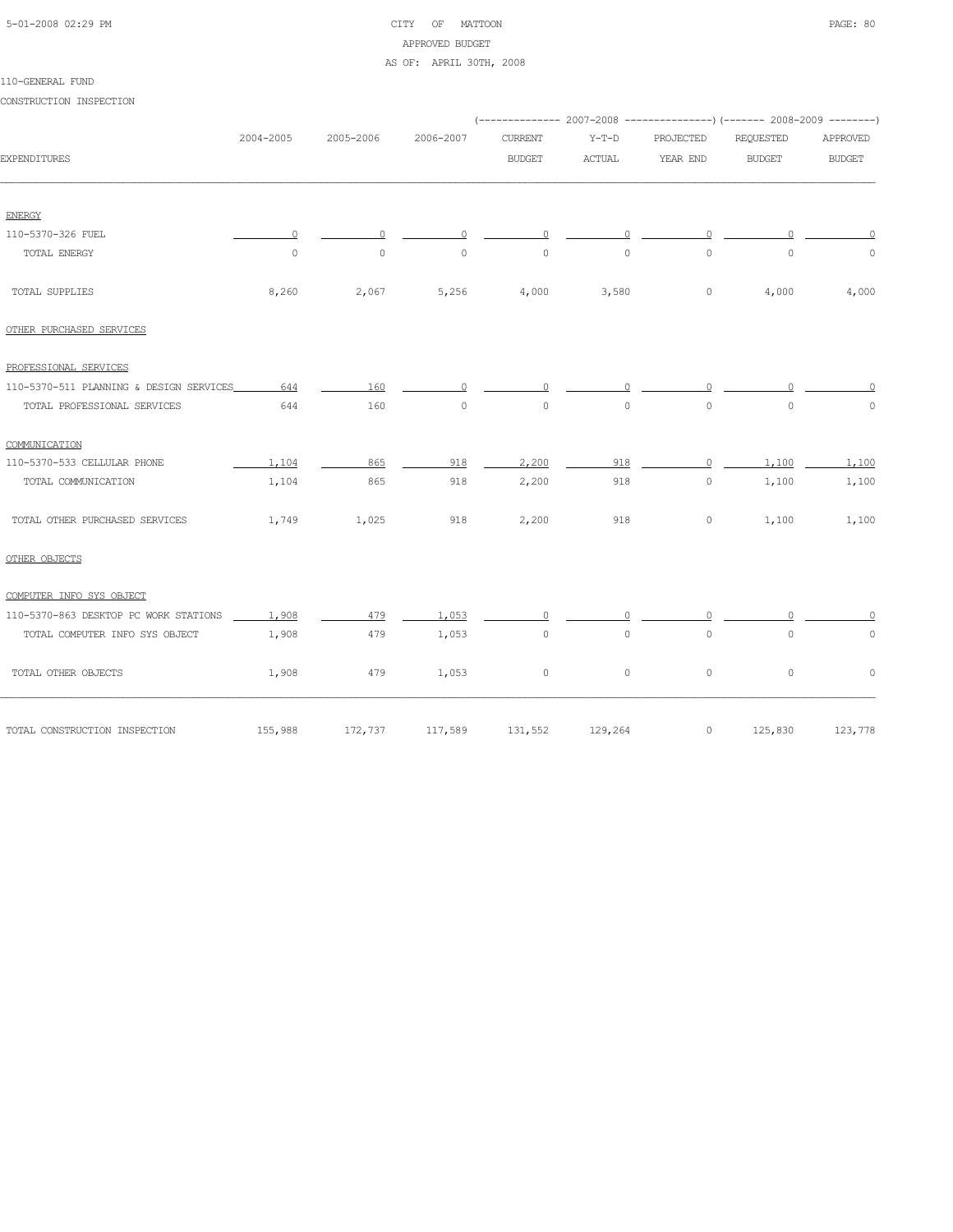# 5-01-2008 02:29 PM CITY OF MATTOON PAGE: 81 APPROVED BUDGET AS OF: APRIL 30TH, 2008

#### 110-GENERAL FUND

CUSTODIAL SERVICES

|              |           |                     |               |        | (-------------- 2007-2008 ----------------) (------- 2008-2009 --------) |           |               |
|--------------|-----------|---------------------|---------------|--------|--------------------------------------------------------------------------|-----------|---------------|
|              | 2004-2005 | 2005-2006 2006-2007 | CURRENT       | Y-T-D  | PROJECTED                                                                | REOUESTED | APPROVED      |
| EXPENDITURES |           |                     | <b>BUDGET</b> | ACTUAL | YEAR END                                                                 | BUDGET    | <b>BUDGET</b> |
|              |           |                     |               |        |                                                                          |           |               |

#### PERSONNEL SERVICES

| SALARIES & WAGES                        |                |          |         |          |         |                     |         |          |
|-----------------------------------------|----------------|----------|---------|----------|---------|---------------------|---------|----------|
| 110-5381-111 SALARIES OF REG EMPLOYEES  | 48,179         | 50,061   | 51,710  | 61,280   | 57,134  | $\circ$             | 63,990  | 63,990   |
| 110-5381-112 SALARIES OF TEMP EMPLOYEES | $\circ$        | $\circ$  | $\circ$ | $\circ$  | $\circ$ | $\mathsf{O}\xspace$ | $\circ$ | $\circ$  |
| 110-5381-113 OVERTIME                   | $\circ$        | 211      | 632     | 756      | 1,231   | $\circ$             | 1,206   | 1,206    |
| 110-5381-114 COMPENSATED ABSENCES       | 3,307          | 2,975    | 10,926  | $\Omega$ | 5,283   | $\Omega$            | 0       | $\Omega$ |
| TOTAL SALARIES & WAGES                  | 51,487         | 53,247   | 63,267  | 62,036   | 63,648  | $\circ$             | 65,196  | 65,196   |
| TOTAL PERSONNEL SERVICES                | 51,487         | 53,247   | 63,267  | 62,036   | 63,648  | $\circ$             | 65,196  | 65,196   |
| EMPOLOYEE BENEFITS                      |                |          |         |          |         |                     |         |          |
| <b>GROUP INSURANCE</b>                  |                |          |         |          |         |                     |         |          |
| 110-5381-211 GROUP HEALTH INSURANCE     | 16,913         | 14,999   | 13,409  | 12,637   | 13,074  | 0                   | 13,900  | 13,408   |
| 110-5381-212 GROUP LIFE INSURANCE       | $\overline{0}$ | $\Omega$ | 221     | 288      |         | $\Omega$            | 288     | 288      |
| TOTAL GROUP INSURANCE                   | 16,913         | 14,999   | 13,630  | 12,925   | 13,074  | $\circ$             | 14,188  | 13,696   |
| SOCIAL SECURITY CONTRIB                 |                |          |         |          |         |                     |         |          |
| 110-5381-221 FICA CONTRIBUTIONS         | 3,032          | 3,124    | 3,750   | 3,847    | 3,979   | $\circ$             | 4,042   | 4,042    |
| 110-5381-222 MEDICARE CONTRIBUTIONS     | 709            | 731      | 877     | 899      | 931     | $\Omega$            | 946     | 946      |
| TOTAL SOCIAL SECURITY CONTRIB           | 3,741          | 3,855    | 4,627   | 4,746    | 4,910   | $\circ$             | 4,988   | 4,988    |
| RETIREMENT CONTRIBTUIONS                |                |          |         |          |         |                     |         |          |
| 110-5381-231 IMRF CONTRIBUTIONS         | 5,336          | 5.669    | 7.111   | 6.774    | 6,849   | $\bigcap$           | 6.617   | 6.617    |
| TOTAL RETIREMENT CONTRIBTUIONS          | 5,336          | 5,669    | 7,111   | 6,774    | 6,849   | $\circ$             | 6,617   | 6,617    |
| UNEMPLOYMNT COMPENSATION                |                |          |         |          |         |                     |         |          |
| 110-5381-240 UNEMPLOYMENT COMP.         | 314            | 462      | 374     | 346      | 346     | $\Omega$            | 264     | 264      |
| TOTAL UNEMPLOYMNT COMPENSATION          | 314            | 462      | 374     | 346      | 346     | $\circ$             | 264     | 264      |
| WORKER'S COMPENSATION                   |                |          |         |          |         |                     |         |          |
| 110-5381-250 WORKERS' COMPENSATION      | 2,291          | 2,176    | 2,218   | 2,699    | 2,784   | $\Omega$            | 2,233   | 2,233    |
| TOTAL WORKER'S COMPENSATION             | 2,291          | 2,176    | 2,218   | 2,699    | 2,784   | $\circ$             | 2,233   | 2,233    |
| TOTAL EMPOLOYEE BENEFITS                | 28,595         | 27,161   | 27,960  | 27,490   | 27,964  | $\circ$             | 28,290  | 27,798   |
| <b>SUPPLIES</b>                         |                |          |         |          |         |                     |         |          |
| <b>GENERAL SUPPLIES</b>                 |                |          |         |          |         |                     |         |          |
| 110-5381-312 CLEANING SUPPLIES          | 3,596          | 2,040    | 3,153   | 2,500    | 2,433   | $\circ$             | 2,700   | 2,700    |
| 110-5381-316 TOOLS & EQUIPMENT          | 789            | $\circ$  | 179     | 500      | 28      | $\circ$             | 500     | 500      |
| 110-5381-319 MISCELLANEOUS SUPPLIES     | 522            | 1.134    | 964     | 1,000    | 972     | 0                   | 1,000   | 1,000    |
| TOTAL GENERAL SUPPLIES                  | 4,907          | 3,174    | 4,296   | 4,000    | 3,434   | $\circ$             | 4,200   | 4,200    |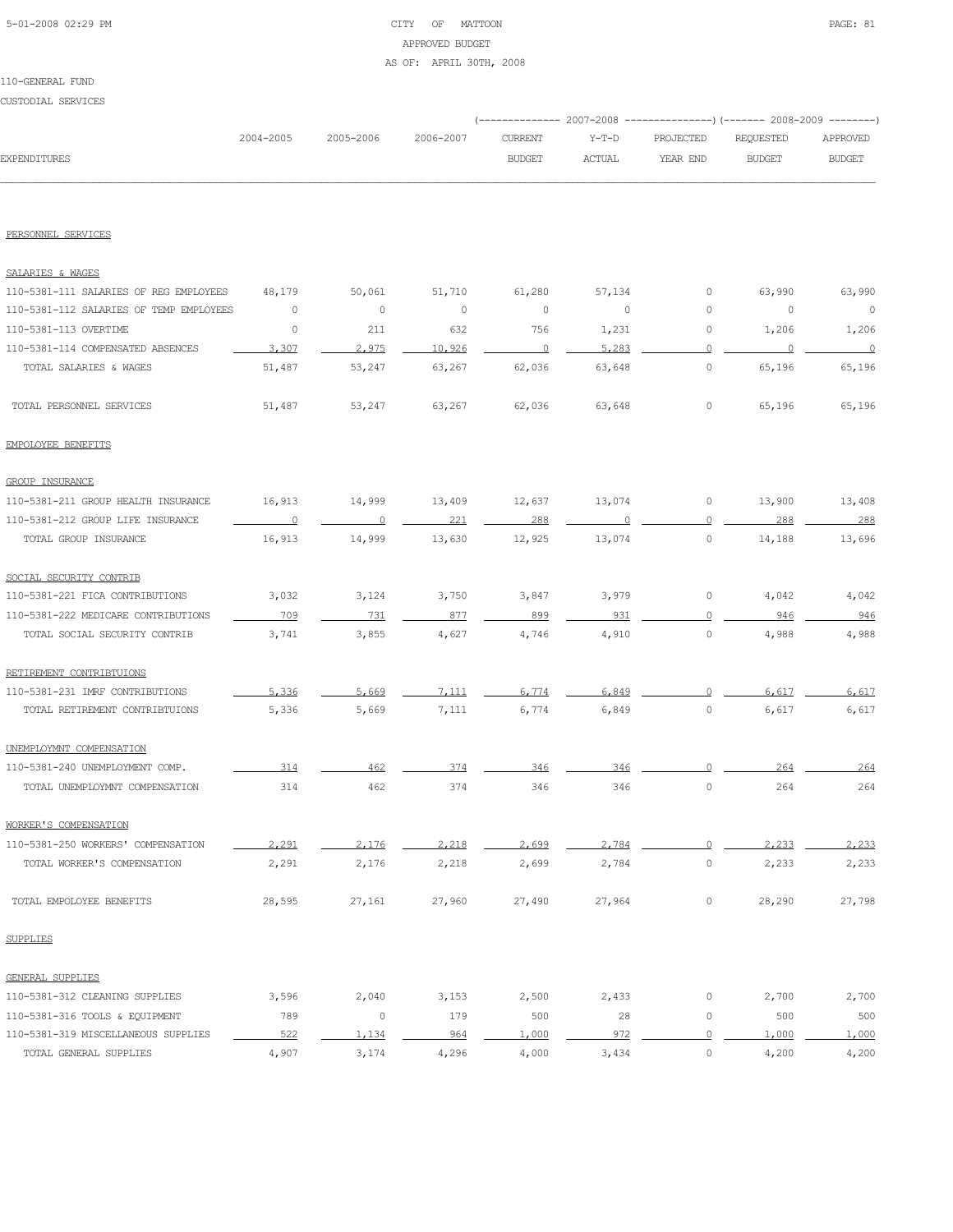# 5-01-2008 02:29 PM CITY OF MATTOON PAGE: 82 APPROVED BUDGET

#### AS OF: APRIL 30TH, 2008

#### 110-GENERAL FUND

CUSTODIAL SERVICES

|                                        |                     |           |                     |                     |             |                | (-------------- 2007-2008 ----------------) (------- 2008-2009 --------) |                     |  |
|----------------------------------------|---------------------|-----------|---------------------|---------------------|-------------|----------------|--------------------------------------------------------------------------|---------------------|--|
|                                        | 2004-2005           | 2005-2006 | 2006-2007           | <b>CURRENT</b>      | $Y-T-D$     | PROJECTED      | REQUESTED                                                                | APPROVED            |  |
| <b>EXPENDITURES</b>                    |                     |           |                     | <b>BUDGET</b>       | ACTUAL      | YEAR END       | <b>BUDGET</b>                                                            | <b>BUDGET</b>       |  |
| <b>ENERGY</b>                          |                     |           |                     |                     |             |                |                                                                          |                     |  |
| 110-5381-321 NATURAL GAS & ELECTRIC    | 11,294              | 14,041    | 11,715              | 15,000              | 26,541      | $\overline{0}$ | 20,000                                                                   | 20,000              |  |
| TOTAL ENERGY                           | 11,294              | 14,041    | 11,715              | 15,000              | 26,541      | $\circ$        | 20,000                                                                   | 20,000              |  |
|                                        |                     |           |                     |                     |             |                |                                                                          |                     |  |
| TOTAL SUPPLIES                         | 16,201              | 17,215    | 16,011              | 19,000              | 29,974      | $\circ$        | 24,200                                                                   | 24,200              |  |
| PURCHASED PROP MAINT SRV               |                     |           |                     |                     |             |                |                                                                          |                     |  |
| UTILITY SERVICES                       |                     |           |                     |                     |             |                |                                                                          |                     |  |
| 110-5381-410 UTILITY SERVICES          | 2.529               | 2,320     | 2.837               | 3,000               | 2,202       | $\circ$        | 2,500                                                                    | 2,500               |  |
| TOTAL UTILITY SERVICES                 | 2,529               | 2,320     | 2,837               | 3,000               | 2,202       | $\circ$        | 2,500                                                                    | 2,500               |  |
| REPAIR & MAINT SERVICES                |                     |           |                     |                     |             |                |                                                                          |                     |  |
| 110-5381-432 REPAIR OF BUILDINGS       | 508                 | 7,931     | 1,122               | 2,000               | 856         | $\circ$        | 2,000                                                                    | 2,000               |  |
| 110-5381-435 ELEVATOR SERVICE AGREEMEN | 2,034               | 2,203     | 2,348               | 2,200               | 2,592       | 0              | 2,600                                                                    | 2,600               |  |
| 110-5381-436 PEST CONTROL SERVICES     | 205                 | 100       | $\circ$             | 250                 | $\circ$     | $\circ$        | $\circ$                                                                  | $\circ$             |  |
| 110-5381-437 UST MONITORING SERVICES   | 1,584               | 1,107     | $\overline{0}$      | $\overline{0}$      | $\circ$     | $\circ$        | 0                                                                        | $\overline{0}$      |  |
| TOTAL REPAIR & MAINT SERVICES          | 4,331               | 11,342    | 3,470               | 4,450               | 3,448       | $\circ$        | 4,600                                                                    | 4,600               |  |
| OTHER PROP MAINT SERVICE               |                     |           |                     |                     |             |                |                                                                          |                     |  |
| 110-5381-460 OTHER PROP MAINT SERVICES | 238                 | 426       | 307                 | 1,000               | 275         | $\Omega$       | 1,000                                                                    | 1,000               |  |
| TOTAL OTHER PROP MAINT SERVICE         | 238                 | 426       | 307                 | 1,000               | 275         | 0              | 1,000                                                                    | 1,000               |  |
| TOTAL PURCHASED PROP MAINT SRV         | 7,098               | 14,088    | 6,614               | 8,450               | 5,925       | 0              | 8,100                                                                    | 8,100               |  |
| OTHER PURCHASED SERVICES               |                     |           |                     |                     |             |                |                                                                          |                     |  |
| COMMUNICATION                          |                     |           |                     |                     |             |                |                                                                          |                     |  |
| 110-5381-532 TELEPHONE                 | $\circ$             | $\circ$   | $\circ$             | $\circ$             | 11          | 0              | 0                                                                        | $\circ$             |  |
| 110-5381-534 PAGERS                    | 129                 | 136       | 136                 | 150                 | 118         | $\circ$        | 150                                                                      | 150                 |  |
| TOTAL COMMUNICATION                    | 129                 | 136       | 136                 | 150                 | 129         | $\circ$        | 150                                                                      | 150                 |  |
| TOTAL OTHER PURCHASED SERVICES         | 129                 | 136       | 136                 | 150                 | 129         | 0              | 150                                                                      | 150                 |  |
| PROPERTY                               |                     |           |                     |                     |             |                |                                                                          |                     |  |
| <b>BUILDINGS</b>                       |                     |           |                     |                     |             |                |                                                                          |                     |  |
| 110-5381-720 BUILDINGS                 | $\Omega$            | $\circ$   | 0                   | $\Omega$            |             |                |                                                                          | 0                   |  |
| TOTAL BUILDINGS                        | $\mathsf{O}\xspace$ | $\circ$   | $\circ$             | $\mathsf{O}\xspace$ | $\mathbb O$ | $\mathbb O$    | $\circ$                                                                  | $\mathbb O$         |  |
| MACHINERY & EQUIPMENT                  |                     |           |                     |                     |             |                |                                                                          |                     |  |
| 110-5381-741 MACHINERY                 | 0                   | $\circ$   | $\mathsf{O}\xspace$ | $\circ$             | $\circ$     | $\circ$        | $\circ$                                                                  | $\mathsf{O}\xspace$ |  |
| 110-5381-743 FURNITURE & FIXTURES      | $\Omega$            | $\Omega$  | $\Omega$            | $\circ$             | O           | $\circ$        | O                                                                        | $\Omega$            |  |
| TOTAL MACHINERY & EQUIPMENT            | 0                   | $\circ$   | $\mathbb O$         | $\circ$             | $\mathbb O$ | $\mathbb O$    | $\mathbb O$                                                              | $\mathbb O$         |  |
| TOTAL PROPERTY                         | $\circ$             | $\circ$   | $\circ$             | $\circ$             | $\circ$     | $\circ$        | $\mathbb O$                                                              | $\mathbb O$         |  |
| TOTAL CUSTODIAL SERVICES               | 103,511             | 111,847   | 113,988             | 117,126             | 127,640     | $\circ$        | 125,936                                                                  | 125,444             |  |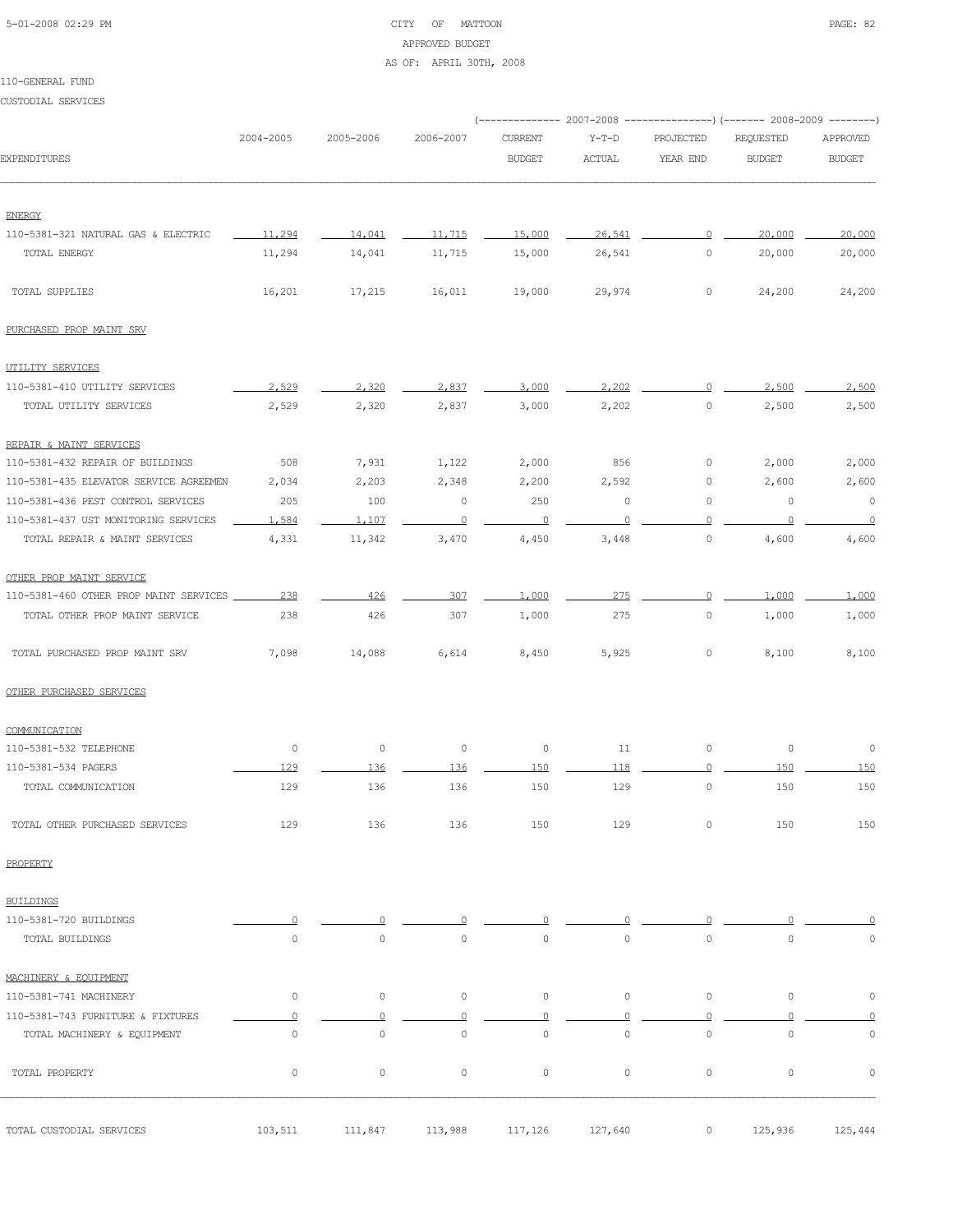# 5-01-2008 02:29 PM CITY OF MATTOON PAGE: 83 APPROVED BUDGET AS OF: APRIL 30TH, 2008

#### 110-GENERAL FUND

|                     |           |                     |        |        | (-------------- 2007-2008 ----------------) (------- 2008-2009 --------) |        |               |
|---------------------|-----------|---------------------|--------|--------|--------------------------------------------------------------------------|--------|---------------|
|                     | 2004-2005 | 2005-2006 2006-2007 |        |        | CURRENT Y-T-D PROJECTED REQUESTED APPROVED                               |        |               |
| <b>EXPENDITURES</b> |           |                     | BUDGET | ACTUAL | YEAR END                                                                 | BUDGET | <b>BUDGET</b> |
|                     |           |                     |        |        |                                                                          |        |               |

SUPPLIES

| GENERAL SUPPLIES                       |                     |                |         |        |                |                |          |             |
|----------------------------------------|---------------------|----------------|---------|--------|----------------|----------------|----------|-------------|
| 110-5383-319 MISCELLANEOUS SUPPLIES    | 647                 | 718            | 1,081   | 2,500  | 1.947          | $\circ$        | 3,500    | 3,500       |
| TOTAL GENERAL SUPPLIES                 | 647                 | 718            | 1,081   | 2,500  | 1,947          | $\circ$        | 3,500    | 3,500       |
| <b>ENERGY</b>                          |                     |                |         |        |                |                |          |             |
| 110-5383-321 NATURAL GAS & ELECTRIC    | 4,758               | 4,680          | 6.677   | 6.000  | 5.987          | $\overline{0}$ | 7,000    | 7,000       |
| TOTAL ENERGY                           | 4,758               | 4,680          | 6,677   | 6,000  | 5,987          | $\circ$        | 7,000    | 7,000       |
| TOTAL SUPPLIES                         | 5,406               | 5,399          | 7,759   | 8,500  | 7,934          | $\circ$        | 10,500   | 10,500      |
| PURCHASED PROP MAINT SRV               |                     |                |         |        |                |                |          |             |
| UTILITY SERVICES                       |                     |                |         |        |                |                |          |             |
| 110-5383-410 UTILITY SERVICES          | 334                 | 303            | 395     | 500    | 387            | $\Omega$       | 500      | 500         |
| TOTAL UTILITY SERVICES                 | 334                 | 303            | 395     | 500    | 387            | $\circ$        | 500      | 500         |
| REPAIR & MAINT SERVICES                |                     |                |         |        |                |                |          |             |
| 110-5383-432 REPAIR OF BUILDINGS       | $\circ$             | $\overline{0}$ | 2,167   | 500    | 648            | $\overline{0}$ | 500      | 500         |
| TOTAL REPAIR & MAINT SERVICES          | $\mathsf{O}\xspace$ | $\circ$        | 2,167   | 500    | 648            | $\circ$        | 500      | 500         |
| OTHER PROP MAINT SERVICE               |                     |                |         |        |                |                |          |             |
| 110-5383-460 OTHER PROP MAINT SERVICES | 188                 | 262            | $\circ$ | 500    | 361            | $\circ$        | 500      | 500         |
| TOTAL OTHER PROP MAINT SERVICE         | 188                 | 262            | $\circ$ | 500    | 361            | $\circ$        | 500      | 500         |
| TOTAL PURCHASED PROP MAINT SRV         | 521                 | 565            | 2,562   | 1,500  | 1,396          | $\circ$        | 1,500    | 1,500       |
| OTHER OBJECTS                          |                     |                |         |        |                |                |          |             |
| FINANCIAL TRANS OBJECTS                |                     |                |         |        |                |                |          |             |
| 110-5383-828 REAL ESTATE TAXES         | 6                   | 9              | 9       | 25     | 9              | $\circ$        | $\Omega$ |             |
| TOTAL FINANCIAL TRANS OBJECTS          | 6                   | $\mathcal{G}$  | 9       | 25     | $\overline{9}$ | $\circ$        | $\circ$  | $\mathbb O$ |
| TOTAL OTHER OBJECTS                    | 6                   | 9              | 9       | 25     | $\mathcal{G}$  | $\circ$        | $\circ$  | $\circ$     |
| TOTAL BURGESS OSBORNE                  | 5,933               | 5,973          | 10,330  | 10,025 | 9,339          | $\circ$        | 12,000   | 12,000      |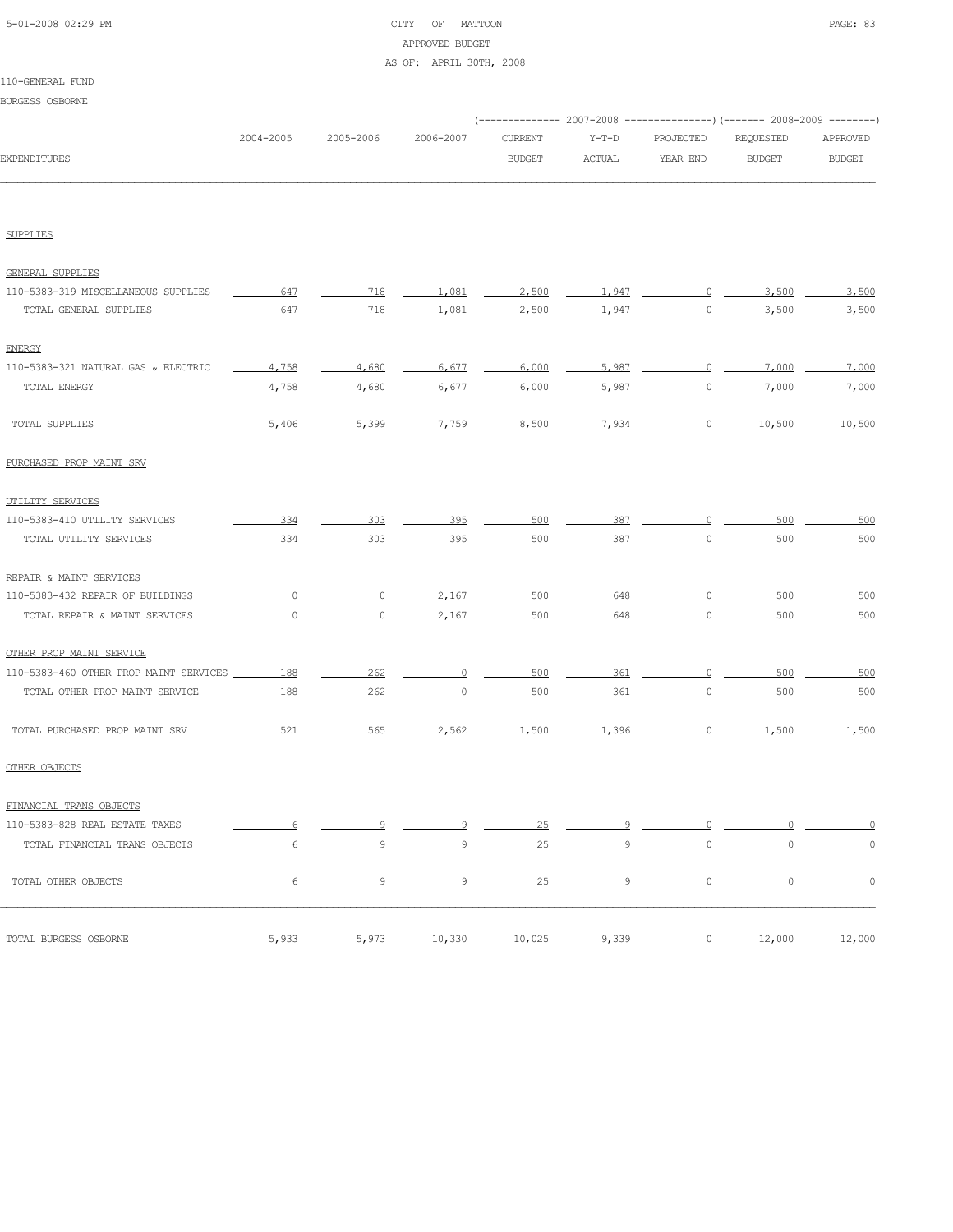# 5-01-2008 02:29 PM CITY OF MATTOON PAGE: 84 APPROVED BUDGET AS OF: APRIL 30TH, 2008

# 110-GENERAL FUND

| RAILROAD DEPOT |  |
|----------------|--|
|----------------|--|

|              |           |                     |               |         | (-------------- 2007-2008 ----------------) (------- 2008-2009 --------) |           |               |
|--------------|-----------|---------------------|---------------|---------|--------------------------------------------------------------------------|-----------|---------------|
|              | 2004-2005 | 2005-2006 2006-2007 | CURRENT       | $Y-T-D$ | PROJECTED                                                                | REOUESTED | APPROVED      |
| EXPENDITURES |           |                     | <b>BUDGET</b> | ACTUAL  | YEAR END                                                                 | BUDGET    | <b>BUDGET</b> |
|              |           |                     |               |         |                                                                          |           |               |

SUPPLIES

| GENERAL SUPPLIES                       |                |                |              |          |                |                |                |             |
|----------------------------------------|----------------|----------------|--------------|----------|----------------|----------------|----------------|-------------|
| 110-5384-319 MISCELLANEOUS SUPPLIES    | 445            | 617            | 1,595        | 1,500    | 1,614          | $\Omega$       | 1,500          | 1.500       |
| TOTAL GENERAL SUPPLIES                 | 445            | 617            | 1,595        | 1,500    | 1,614          | $\circ$        | 1,500          | 1,500       |
| <b>ENERGY</b>                          |                |                |              |          |                |                |                |             |
| 110-5384-321 NATURAL GAS & ELECTRIC    | $\overline{0}$ | $\overline{0}$ | $\mathbf{0}$ | $\Omega$ | $\overline{0}$ | $\overline{0}$ | $\overline{0}$ | $\circ$     |
| TOTAL ENERGY                           | $\circ$        | $\circ$        | $\circ$      | $\circ$  | $\circ$        | $\circ$        | $\circ$        | $\circ$     |
| TOTAL SUPPLIES                         | 445            | 617            | 1,595        | 1,500    | 1,614          | $\circ$        | 1,500          | 1,500       |
| PURCHASED PROP MAINT SRV               |                |                |              |          |                |                |                |             |
| UTILITY SERVICES                       |                |                |              |          |                |                |                |             |
| 110-5384-410 UTILITY SERVICES          |                |                | 24           | $\cap$   | 277            | $\Omega$       | 500            | 500         |
| TOTAL UTILITY SERVICES                 | $\Omega$       | $\circ$        | 24           | $\Omega$ | 277            | $\Omega$       | 500            | 500         |
| REPAIR & MAINT SERVICES                |                |                |              |          |                |                |                |             |
| 110-5384-432 REPAIR OF BUILDINGS       | 560            | 461            | 1,247        | 1,000    | 1,435          | $\circ$        | 2,000          | 2,000       |
| TOTAL REPAIR & MAINT SERVICES          | 560            | 461            | 1,247        | 1,000    | 1,435          | $\circ$        | 2,000          | 2,000       |
| OTHER PROP MAINT SERVICE               |                |                |              |          |                |                |                |             |
| 110-5384-460 OTHER PROP MAINT SERVICES | $\Omega$       | $\overline{0}$ | 480          | 500      | 2,701          | $\overline{0}$ | 2,000          | 2,000       |
| TOTAL OTHER PROP MAINT SERVICE         | $\circ$        | $\circ$        | 480          | 500      | 2,701          | $\circ$        | 2,000          | 2,000       |
| TOTAL PURCHASED PROP MAINT SRV         | 560            | 461            | 1,752        | 1,500    | 4,412          | $\circ$        | 4,500          | 4,500       |
| OTHER PURCHASED SERVICES               |                |                |              |          |                |                |                |             |
| OTHER PURCHASED SERVICES               |                |                |              |          |                |                |                |             |
| 110-5384-576 SECURITY SERVICES         | 476            | 360            | 432          | $\Omega$ | 91             | $\Omega$       | $\Omega$       |             |
| TOTAL OTHER PURCHASED SERVICES         | 476            | 360            | 432          | $\circ$  | 91             | $\circ$        | $\circ$        | $\mathbb O$ |
| TOTAL OTHER PURCHASED SERVICES         | 476            | 360            | 432          | $\circ$  | 91             | $\circ$        | $\circ$        | $\circ$     |
| TOTAL RAILROAD DEPOT                   | 1,480          | 1,438          | 3,779        | 3,000    | 6,118          | $\circ$        | 6,000          | 6,000       |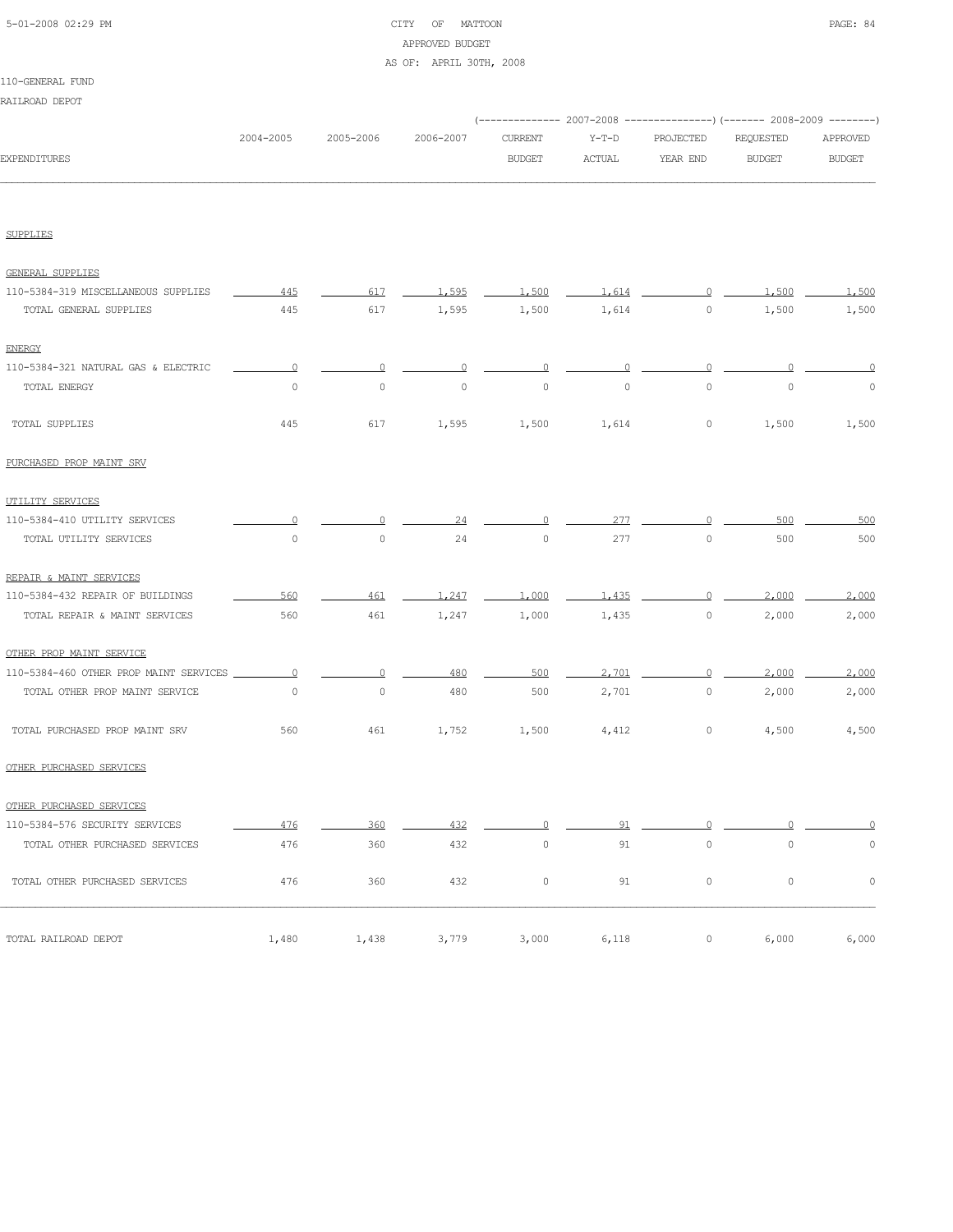| 5-01-2008 02:29 PM |  |
|--------------------|--|

# CITY OF MATTOON PAGE: 85 APPROVED BUDGET AS OF: APRIL 30TH, 2008

# 110-GENERAL FUND

| PARKING LOTS |  |
|--------------|--|
|--------------|--|

|                                     |                |           |           |                |          |           | (-------------- 2007-2008 ----------------) (------- 2008-2009 --------) |               |
|-------------------------------------|----------------|-----------|-----------|----------------|----------|-----------|--------------------------------------------------------------------------|---------------|
|                                     | 2004-2005      | 2005-2006 | 2006-2007 | <b>CURRENT</b> | $Y-T-D$  | PROJECTED | REQUESTED                                                                | APPROVED      |
| <b>EXPENDITURES</b>                 |                |           |           | <b>BUDGET</b>  | ACTUAL   | YEAR END  | <b>BUDGET</b>                                                            | <b>BUDGET</b> |
|                                     |                |           |           |                |          |           |                                                                          |               |
| <b>SUPPLIES</b>                     |                |           |           |                |          |           |                                                                          |               |
|                                     |                |           |           |                |          |           |                                                                          |               |
| <b>GENERAL SUPPLIES</b>             |                |           |           |                |          |           |                                                                          |               |
| 110-5385-319 MISCELLANEOUS SUPPLIES | $\overline{0}$ | 32        | 35        | 500            | 19       | $\Omega$  | 500                                                                      | 500           |
| TOTAL GENERAL SUPPLIES              | $\circ$        | 32        | 35        | 500            | 19       | $\circ$   | 500                                                                      | 500           |
| <b>ENERGY</b>                       |                |           |           |                |          |           |                                                                          |               |
| 110-5385-321 NATURAL GAS & ELECTRIC | $\circ$        | $\circ$   | $\circ$   | $\circ$        | $\circ$  | $\circ$   | $\Omega$                                                                 | $\Omega$      |
| TOTAL ENERGY                        | $\circ$        | $\circ$   | $\circ$   | $\circ$        | $\circ$  | $\circ$   | $\circ$                                                                  | $\circ$       |
| TOTAL SUPPLIES                      | $\circ$        | 32        | 35        | 500            | 19       | $\circ$   | 500                                                                      | 500           |
| PURCHASED PROP MAINT SRV            |                |           |           |                |          |           |                                                                          |               |
| REPAIR & MAINT SERVICES             |                |           |           |                |          |           |                                                                          |               |
|                                     |                | 517       | $\Omega$  | $\Omega$       | $\Omega$ | $\Omega$  |                                                                          |               |
| TOTAL REPAIR & MAINT SERVICES       | $\circ$        | 517       | $\circ$   | $\circ$        | $\circ$  | $\circ$   | $\circ$                                                                  | $\circ$       |
| TOTAL PURCHASED PROP MAINT SRV      | $\Omega$       | 517       | $\circ$   | $\Omega$       | $\circ$  | $\circ$   | $\circ$                                                                  | $\circ$       |
| OTHER OBJECTS                       |                |           |           |                |          |           |                                                                          |               |
| FINANCIAL TRANS OBJECTS             |                |           |           |                |          |           |                                                                          |               |
| 110-5385-828 REAL ESTATE TAXES      | 20             | 44        | 124       | 200            | 40       | $\Omega$  | 50                                                                       | 50            |
| TOTAL FINANCIAL TRANS OBJECTS       | 20             | 44        | 124       | 200            | 40       | $\circ$   | 50                                                                       | 50            |
| TOTAL OTHER OBJECTS                 | 20             | 44        | 124       | 200            | 40       | $\circ$   | 50                                                                       | 50            |
| TOTAL PARKING LOTS                  | 20             | 592       | 159       | 700            | 59       | $\circ$   | 550                                                                      | 550           |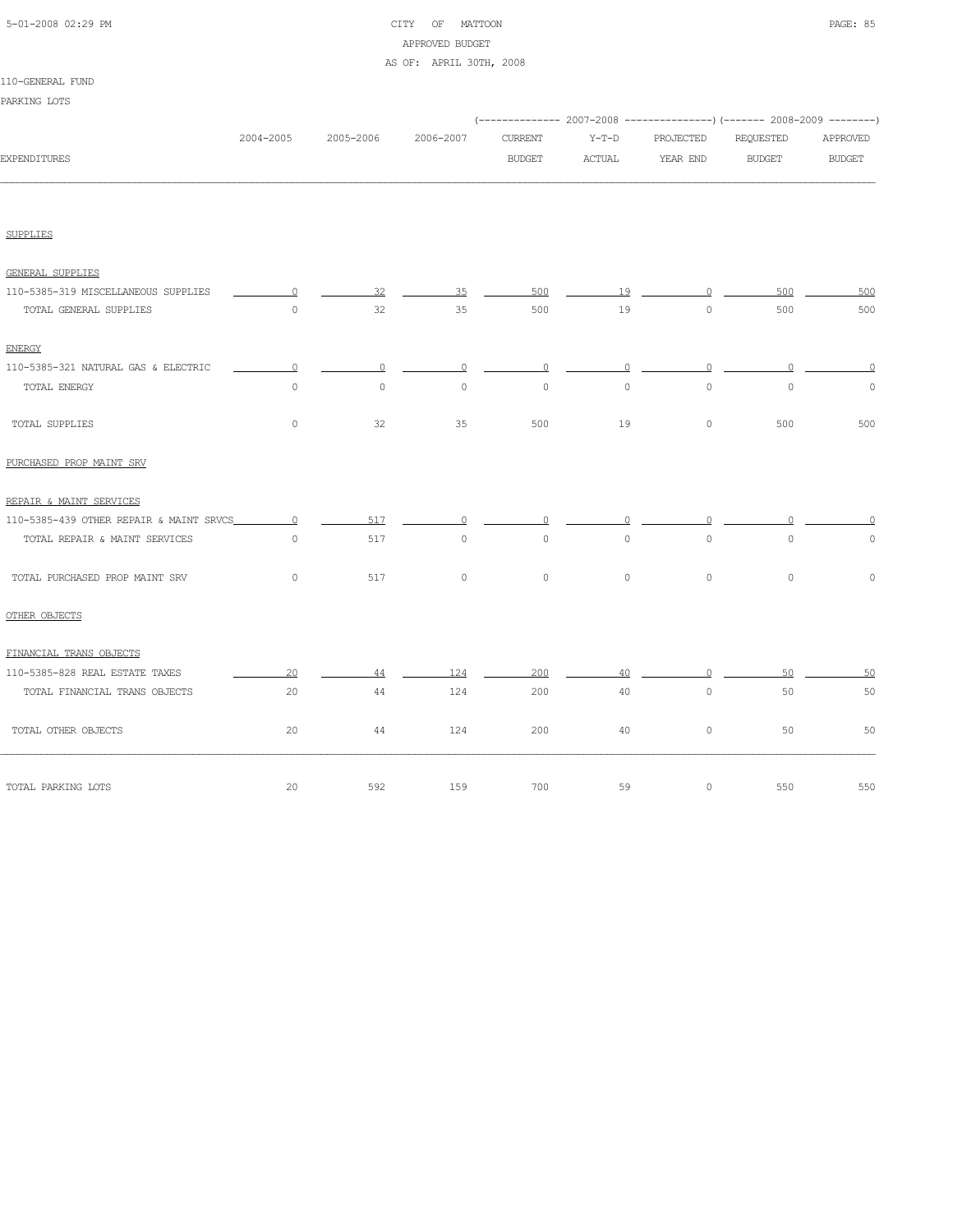| 5-01-2008 02:29 PM |  |
|--------------------|--|
|                    |  |

# CITY OF MATTOON **PAGE: 86** APPROVED BUDGET AS OF: APRIL 30TH, 2008

110-GENERAL FUND TREE MAINTENANCE

|                                               |           |                                |               |                |          |           | (-------------- 2007-2008 ----------------) (------- 2008-2009 --------) |               |
|-----------------------------------------------|-----------|--------------------------------|---------------|----------------|----------|-----------|--------------------------------------------------------------------------|---------------|
|                                               | 2004-2005 | 2005-2006                      | 2006-2007     | <b>CURRENT</b> | $Y-T-D$  | PROJECTED | REQUESTED                                                                | APPROVED      |
| <b>EXPENDITURES</b>                           |           |                                |               | <b>BUDGET</b>  | ACTUAL   | YEAR END  | <b>BUDGET</b>                                                            | <b>BUDGET</b> |
|                                               |           |                                |               |                |          |           |                                                                          |               |
| <b>SUPPLIES</b>                               |           |                                |               |                |          |           |                                                                          |               |
| <b>GENERAL SUPPLIES</b>                       |           |                                |               |                |          |           |                                                                          |               |
| 110-5386-319 MISCELLANEOUS SUPPLIES           | 768       | 601                            |               |                |          |           |                                                                          |               |
| TOTAL GENERAL SUPPLIES                        | 768       | 601                            | $\circ$       | $\circ$        | $\circ$  | $\circ$   | $\circ$                                                                  | $\circ$       |
| STREET MAINT SUPPLIES                         |           |                                |               |                |          |           |                                                                          |               |
| 110-5386-359 OTHER STREET MAINT SUPPLIE       | $\Omega$  | $\Omega$                       | $\Omega$      | $\Omega$       | $\Omega$ | $\cap$    |                                                                          |               |
| TOTAL STREET MAINT SUPPLIES                   | $\circ$   | $\circ$                        | $\Omega$      | $\Omega$       | $\Omega$ | $\Omega$  | $\Omega$                                                                 | $\circ$       |
| TOTAL SUPPLIES                                | 768       | 601                            | $\circ$       | $\circ$        | $\circ$  | $\circ$   | $\circ$                                                                  | $\mathbb O$   |
| PURCHASED PROP MAINT SRV                      |           |                                |               |                |          |           |                                                                          |               |
| OTHER PROP MAINT SERVICE                      |           |                                |               |                |          |           |                                                                          |               |
| 110-5386-460 OTHER PROP MAINT SERVICES 11,813 |           | 6,742                          | 17,467        | 18,000         | 18,041   | $\cap$    |                                                                          |               |
| TOTAL OTHER PROP MAINT SERVICE                | 11,813    | 6,742                          | 17,467        | 18,000         | 18,041   | $\circ$   | $\circ$                                                                  | $\circ$       |
| TOTAL PURCHASED PROP MAINT SRV                |           | $11,813$ 6,742 $17,467$ 18,000 |               |                | 18,041   | $\circ$   | $\circ$                                                                  | $\circ$       |
| TOTAL TREE MAINTENANCE                        | 12,581    | 7,343                          | 17,467 18,000 |                | 18,041   | $\circ$   | $\circ$                                                                  | $\circ$       |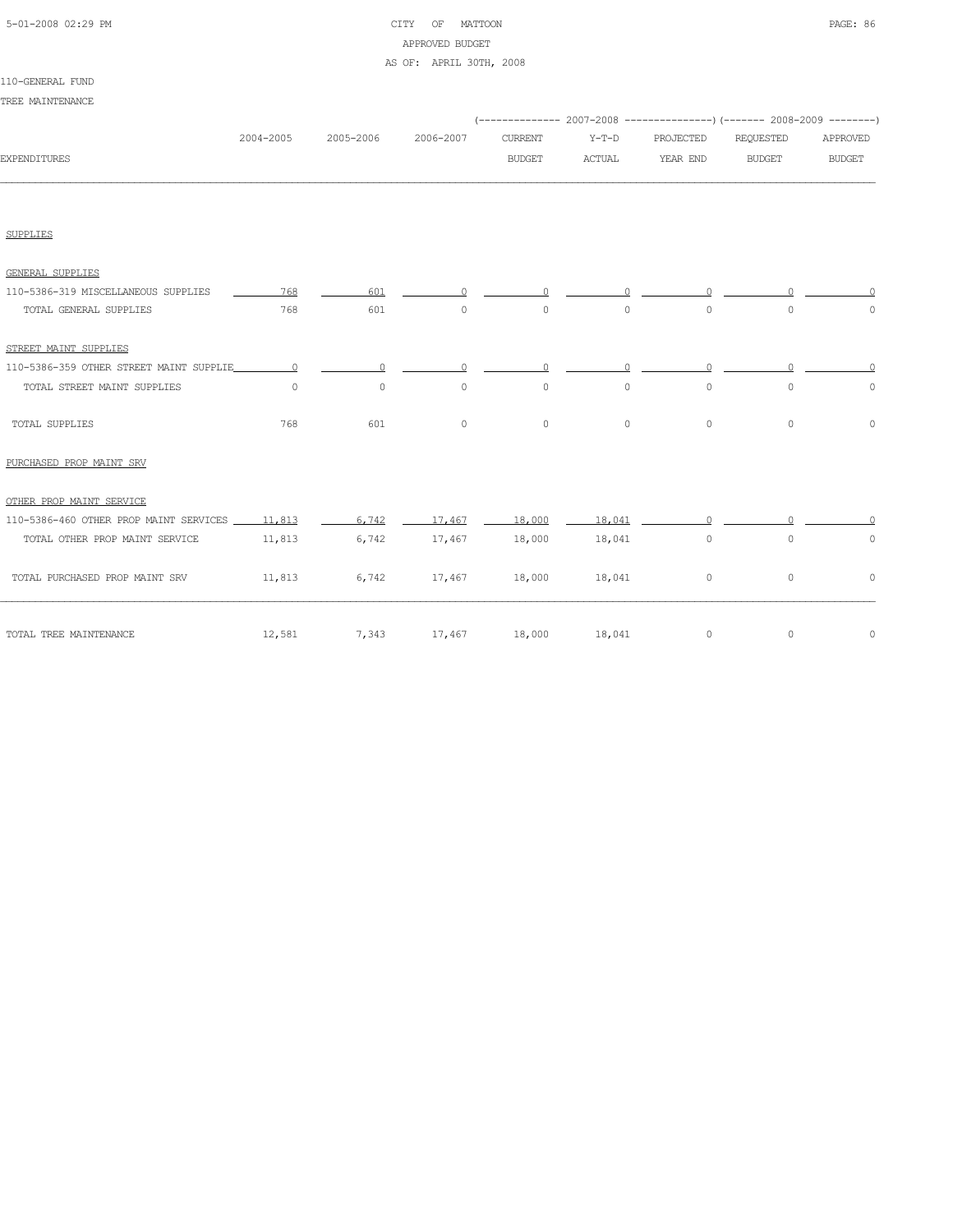| 5-01-2008 02:29 PM |  |
|--------------------|--|
|                    |  |

# CITY OF MATTOON **PAGE: 87** APPROVED BUDGET AS OF: APRIL 30TH, 2008

#### 110-GENERAL FUND

| GARMENT FACTORY                        |                     |                     |             |               |             |                     |                                                                        |               |
|----------------------------------------|---------------------|---------------------|-------------|---------------|-------------|---------------------|------------------------------------------------------------------------|---------------|
|                                        |                     |                     |             |               |             |                     | (------------- 2007-2008 ---------------) (------- 2008-2009 --------) |               |
|                                        | 2004-2005           | 2005-2006           | 2006-2007   | CURRENT       | $Y-T-D$     | PROJECTED           | REQUESTED                                                              | APPROVED      |
| <b>EXPENDITURES</b>                    |                     |                     |             | <b>BUDGET</b> | ACTUAL      | YEAR END            | <b>BUDGET</b>                                                          | <b>BUDGET</b> |
|                                        |                     |                     |             |               |             |                     |                                                                        |               |
| <b>SUPPLIES</b>                        |                     |                     |             |               |             |                     |                                                                        |               |
| <b>GENERAL SUPPLIES</b>                |                     |                     |             |               |             |                     |                                                                        |               |
| 110-5388-319 MISCELLANEOUS SUPPLIES    | $\Omega$            | 75                  | 10          | 100           | 0           | $\Omega$            |                                                                        |               |
| TOTAL GENERAL SUPPLIES                 | 0                   | 75                  | 10          | 100           | $\circ$     | $\circ$             | $\mathbb O$                                                            | $\circ$       |
| <b>ENERGY</b>                          |                     |                     |             |               |             |                     |                                                                        |               |
| 110-5388-321 NATURAL GAS & ELECTRIC    | 241                 | 484                 | 69          | 300           | 178         | $\overline{0}$      | 300                                                                    | 300           |
| TOTAL ENERGY                           | 241                 | 484                 | 69          | 300           | 178         | $\circ$             | 300                                                                    | 300           |
| TOTAL SUPPLIES                         | 241                 | 558                 | 79          | 400           | 178         | $\circ$             | 300                                                                    | 300           |
| PURCHASED PROP MAINT SRV               |                     |                     |             |               |             |                     |                                                                        |               |
| UTILITY SERVICES                       |                     |                     |             |               |             |                     |                                                                        |               |
| 110-5388-410 UTILITY SERVICES          | 0                   | $\Omega$            |             |               |             |                     |                                                                        | 0             |
| TOTAL UTILITY SERVICES                 | $\mathsf{O}\xspace$ | $\mathsf{O}\xspace$ | $\circ$     | $\circ$       | $\circ$     | $\circ$             | $\circ$                                                                | $\mathbb O$   |
| REPAIR & MAINT SERVICES                |                     |                     |             |               |             |                     |                                                                        |               |
| 110-5388-432 REPAIR OF BUILDINGS       | ∩                   | 0                   | 37          | 100           |             | $\Omega$            | 200                                                                    | 200           |
| TOTAL REPAIR & MAINT SERVICES          | $\mathbb O$         | $\circ$             | 37          | 100           | $\circ$     | $\circ$             | 200                                                                    | 200           |
| OTHER PROP MAINT SERVICE               |                     |                     |             |               |             |                     |                                                                        |               |
| 110-5388-460 OTHER PROP MAINT SERVICES | 34                  | 168                 | $\Omega$    | $\circ$       |             | $\Omega$            | ∩                                                                      | $\Omega$      |
| TOTAL OTHER PROP MAINT SERVICE         | 34                  | 168                 | $\circ$     | $\circ$       | $\circ$     | $\circ$             | $\mathbb O$                                                            | $\circ$       |
| TOTAL PURCHASED PROP MAINT SRV         | 34                  | 168                 | 37          | 100           | $\circ$     | $\circ$             | 200                                                                    | 200           |
| OTHER OBJECTS                          |                     |                     |             |               |             |                     |                                                                        |               |
| FINANCIAL TRANS OBJECTS                |                     |                     |             |               |             |                     |                                                                        |               |
| 110-5388-828 REAL ESTATE TAXES         | 9                   | 9                   | 9           | 25            | 9           | 0                   | 10                                                                     | 10            |
| TOTAL FINANCIAL TRANS OBJECTS          | 9                   | $\mathcal{G}$       | $\mathsf 9$ | 25            | $\mathsf 9$ | $\mathsf{O}\xspace$ | 10                                                                     | 10            |
| TOTAL OTHER OBJECTS                    | 9                   | 9                   | 9           | 25            | 9           | $\circ$             | 10                                                                     | 10            |
| TOTAL GARMENT FACTORY                  | 283                 | 735                 | 125         | 525           | 186         | $\circ$             | 510                                                                    | 510           |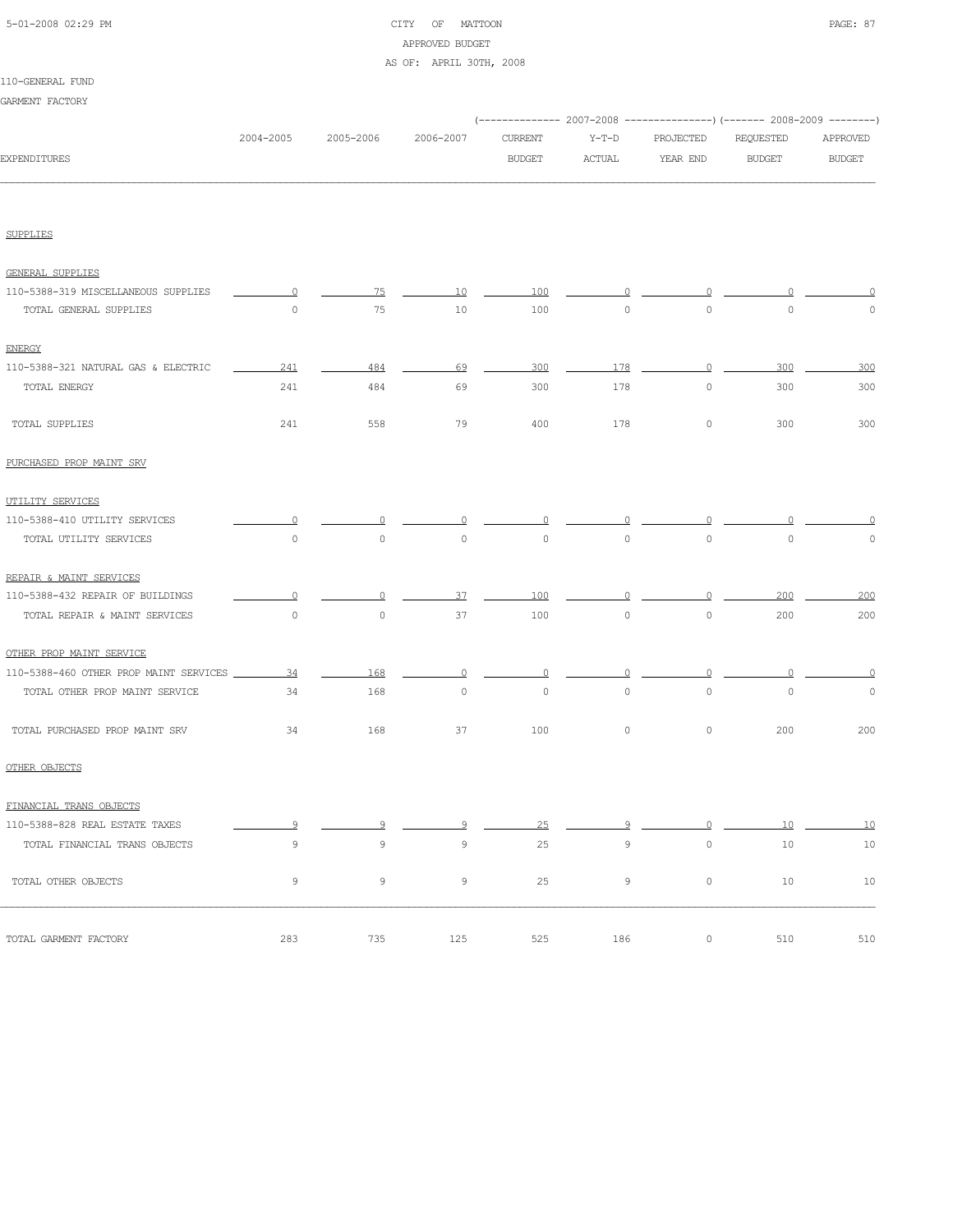# 5-01-2008 02:29 PM CITY OF MATTOON PAGE: 88 APPROVED BUDGET AS OF: APRIL 30TH, 2008

EQUIPMENT MAINTENANCE

|                                        |             |                     |                     |                |               | (------------- 2007-2008 ---------------) (------- 2008-2009 --------) |                     |                     |
|----------------------------------------|-------------|---------------------|---------------------|----------------|---------------|------------------------------------------------------------------------|---------------------|---------------------|
|                                        | 2004-2005   | 2005-2006           | 2006-2007           | <b>CURRENT</b> | Y-T-D         | PROJECTED                                                              | REQUESTED           | APPROVED            |
| EXPENDITURES                           |             |                     |                     | <b>BUDGET</b>  | <b>ACTUAL</b> | YEAR END                                                               | <b>BUDGET</b>       | <b>BUDGET</b>       |
|                                        |             |                     |                     |                |               |                                                                        |                     |                     |
| PERSONNEL SERVICES                     |             |                     |                     |                |               |                                                                        |                     |                     |
| SALARIES & WAGES                       |             |                     |                     |                |               |                                                                        |                     |                     |
| 110-5390-111 SALARIES OF REG EMPLOYEES | 52,709      | 70,596              | 68,270              | 0              | 67,616        | 0                                                                      | 0                   | 0                   |
| 110-5390-113 OVERTIME                  | 3,949       | 2,226               | 3,529               | 0              | 4,771         | 0                                                                      | $\mathbf 0$         | 0                   |
| 110-5390-114 COMPENSATED ABSENCES      | 6,899       | 7,498               | 939                 | $\Omega$       | 7,223         | $\mathbf{0}$                                                           | $\Omega$            | $\circ$             |
| TOTAL SALARIES & WAGES                 | 63,557      | 80,320              | 72,738              | 0              | 79,610        | $\circ$                                                                | $\mathbb O$         | $\mathbb O$         |
| TOTAL PERSONNEL SERVICES               | 63,557      | 80,320              | 72,738              | 0              | 79,610        | $\circ$                                                                | 0                   | 0                   |
| EMPOLOYEE BENEFITS                     |             |                     |                     |                |               |                                                                        |                     |                     |
| <b>GROUP INSURANCE</b>                 |             |                     |                     |                |               |                                                                        |                     |                     |
| 110-5390-211 GROUP HEALTH INSURANCE    | 7,633       | 7,143               | 6,578               | 0              | 4,674         | $\circ$                                                                | 0                   | 0                   |
| 110-5390-212 GROUP LIFE INSURANCE      | $\circ$     | $\overline{0}$      | 75                  | 0              |               | $\Omega$                                                               |                     |                     |
| TOTAL GROUP INSURANCE                  | 7,633       | 7,143               | 6,653               | $\circ$        | 4,674         | $\circ$                                                                | $\mathbb O$         | $\mathbb O$         |
| SOCIAL SECURITY CONTRIB                |             |                     |                     |                |               |                                                                        |                     |                     |
| 110-5390-221 FICA CONTRIBUTIONS        | 3,950       | 4,328               | 4,573               | 0              | 4,540         | $\circ$                                                                | 0                   | 0                   |
| 110-5390-222 MEDICARE CONTRIBUTIONS    | 924         | 1,012               | 1,070               | $\circ$        | 1,062         | $\cap$                                                                 |                     |                     |
| TOTAL SOCIAL SECURITY CONTRIB          | 4,874       | 5,340               | 5,642               | 0              | 5,602         | $\circ$                                                                | $\mathbb O$         | $\circ$             |
| RETIREMENT CONTRIBTUIONS               |             |                     |                     |                |               |                                                                        |                     |                     |
| 110-5390-231 IMRF CONTRIBUTIONS        | 6,719       | 8,424               | 8,531               |                | 7,737         |                                                                        |                     |                     |
| TOTAL RETIREMENT CONTRIBTUIONS         | 6,719       | 8,424               | 8,531               | $\circ$        | 7,737         | $\circ$                                                                | $\circ$             | 0                   |
| UNEMPLOYMNT COMPENSATION               |             |                     |                     |                |               |                                                                        |                     |                     |
| 110-5390-240 UNEMPLOYMENT COMP.        | 160         | 238                 | 128                 |                |               |                                                                        |                     |                     |
| TOTAL UNEMPLOYMNT COMPENSATION         | 160         | 238                 | 128                 | 0              | $\mathbb O$   | $\circ$                                                                | $\mathbf 0$         | 0                   |
| WORKER'S COMPENSATION                  |             |                     |                     |                |               |                                                                        |                     |                     |
| 110-5390-250 WORKERS' COMPENSATION     | 1,667       | 4,095               | 3,416               | 0              | 58            | $\circ$                                                                | O                   | $\circ$             |
| TOTAL WORKER'S COMPENSATION            | 1,667       | 4,095               | 3,416               | $\mathbb O$    | 58            | $\circ$                                                                | $\circ$             | $\mathbb O$         |
| TOTAL EMPOLOYEE BENEFITS               | 21,054      | 25,240              | 24,370              | 0              | 18,070        | $\circ$                                                                | $\mathsf{O}\xspace$ | $\mathbb O$         |
| <b>SUPPLIES</b>                        |             |                     |                     |                |               |                                                                        |                     |                     |
| GENERAL SUPPLIES                       |             |                     |                     |                |               |                                                                        |                     |                     |
| 110-5390-312 CLEANING SUPPLIES         | $\circ$     | 0                   | $\circ$             | $\circ$        | $\circ$       | $\circ$                                                                | 0                   | 0                   |
| 110-5390-313 MEDICAL & SAFETY SUPPLIES | 0           | 0                   | $\circ$             | 0              | $\circ$       | $\circ$                                                                | $\circ$             | 0                   |
| 110-5390-314 CHEMICALS                 | 0           | $\mathsf{O}\xspace$ | $\circ$             | 0              | $\circ$       | $\circ$                                                                | $\circ$             | 0                   |
| 110-5390-316 TOOLS & EQUIPMENT         | $\circ$     | 353                 | $\circ$             | 0              | 0             | $\circ$                                                                | 0                   | $\mathbb O$         |
| 110-5390-318 VEHICLE PARTS             | $\mathbb O$ | 0                   | $\mathsf{O}\xspace$ | $\circ$        | 0             | 0                                                                      | 0                   | $\mathbb O$         |
| 110-5390-319 MISCELLANEOUS SUPPLIES    | $\circ$     | 102                 | $\circ$             | $\Omega$       | O             | $\Omega$                                                               | $\Omega$            | $\circ$             |
| TOTAL GENERAL SUPPLIES                 | $\circ$     | 454                 | $\mathsf{O}\xspace$ | $\mathbb O$    | $\mathbb O$   | $\circ$                                                                | $\mathbb O$         | $\mathsf{O}\xspace$ |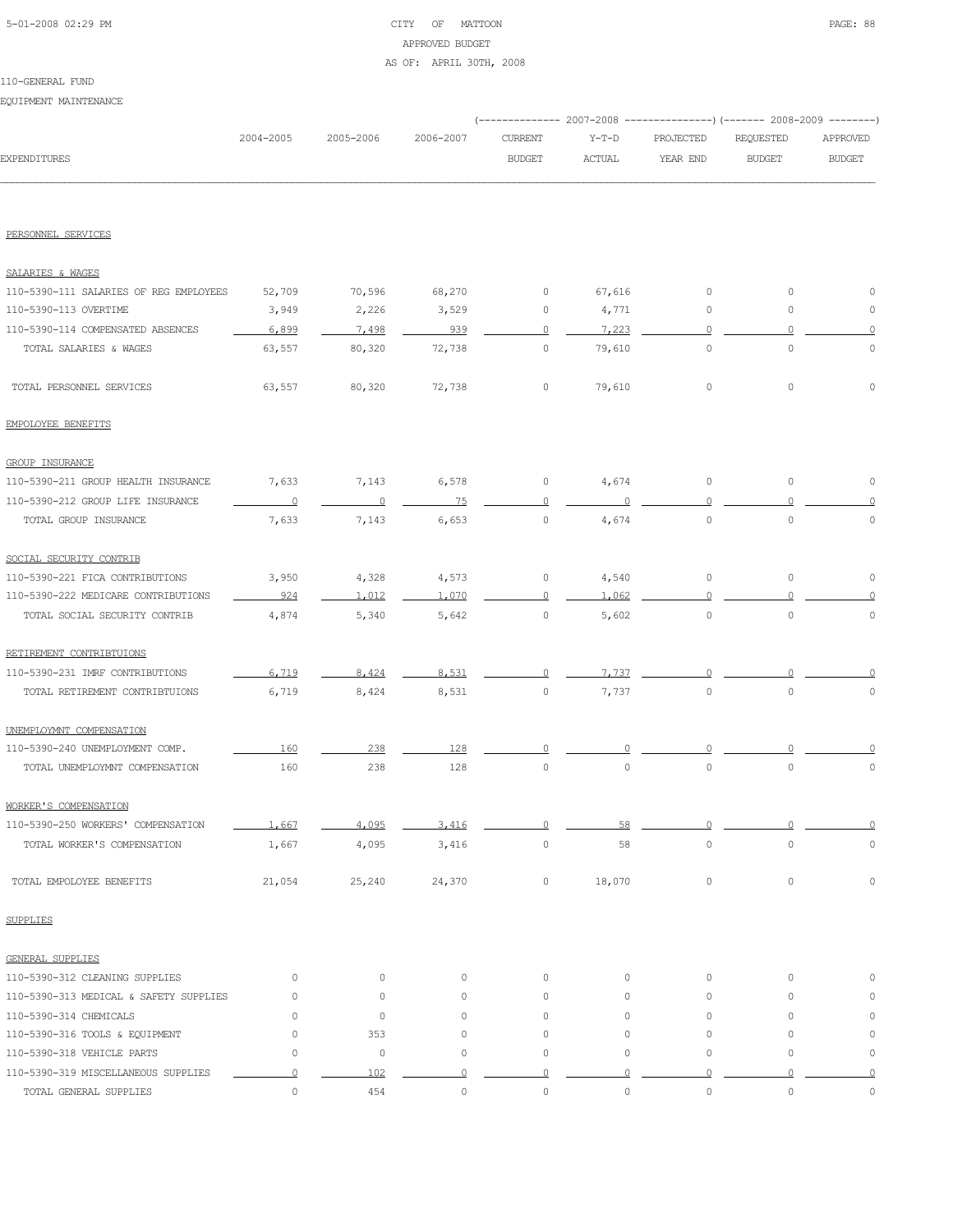# 5-01-2008 02:29 PM CITY OF MATTOON PAGE: 89 APPROVED BUDGET

#### AS OF: APRIL 30TH, 2008

# 110-GENERAL FUND

EQUIPMENT MAINTENANCE

|                                         |                     |             |                     |                     |          |           | (-------------- 2007-2008 ----------------) (------- 2008-2009 --------) |                     |
|-----------------------------------------|---------------------|-------------|---------------------|---------------------|----------|-----------|--------------------------------------------------------------------------|---------------------|
|                                         | 2004-2005           | 2005-2006   | 2006-2007           | <b>CURRENT</b>      | $Y-T-D$  | PROJECTED | REQUESTED                                                                | APPROVED            |
| <b>EXPENDITURES</b>                     |                     |             |                     | <b>BUDGET</b>       | ACTUAL   | YEAR END  | <b>BUDGET</b>                                                            | <b>BUDGET</b>       |
|                                         |                     |             |                     |                     |          |           |                                                                          |                     |
| <b>BOOKS &amp; PERIODICALS</b>          |                     |             |                     |                     |          |           |                                                                          |                     |
| 110-5390-340 BOOKS & PERIODICALS        |                     | $\Omega$    |                     |                     |          |           |                                                                          |                     |
| TOTAL BOOKS & PERIODICALS               | $\mathsf{O}\xspace$ | $\mathbb O$ | $\mathsf{O}\xspace$ | $\circ$             | $\circ$  | $\circ$   | $\overline{0}$                                                           | 0                   |
| TOTAL SUPPLIES                          | $\circ$             | 454         | $\mathsf{O}\xspace$ | $\circ$             | $\circ$  | $\circ$   | $\mathbb O$                                                              | $\mathsf{O}\xspace$ |
| PURCHASED PROP MAINT SRV                |                     |             |                     |                     |          |           |                                                                          |                     |
| REPAIR & MAINT SERVICES                 |                     |             |                     |                     |          |           |                                                                          |                     |
| 110-5390-433 REPAIR OF MACHINERY        | $\circ$             | $\circ$     | $\circ$             | $\circ$             | $\circ$  | $\circ$   | $\mathbb O$                                                              | $\mathbb O$         |
| 110-5390-434 REPAIR OF VEHICLES         | $\circ$             | $\Omega$    | $\circ$             | $\circ$             | $\Omega$ | $\circ$   |                                                                          |                     |
| TOTAL REPAIR & MAINT SERVICES           | $\circ$             | $\circ$     | $\circ$             | $\circ$             | $\circ$  | $\circ$   | $\circ$                                                                  | $\circ$             |
| <b>RENTALS</b>                          |                     |             |                     |                     |          |           |                                                                          |                     |
| 110-5390-440 RENTALS                    | $\Omega$            | 0           |                     | 0                   |          | $\Omega$  |                                                                          |                     |
| TOTAL RENTALS                           | $\circ$             | $\circ$     | $\mathbb O$         | $\mathsf{O}\xspace$ | $\circ$  | $\circ$   | $\mathbb O$                                                              | $\circ$             |
| TOTAL PURCHASED PROP MAINT SRV          | $\circ$             | $\circ$     | $\mathbb O$         | $\circ$             | $\circ$  | $\circ$   | $\mathsf{O}\xspace$                                                      | $\mathbb O$         |
| OTHER PURCHASED SERVICES                |                     |             |                     |                     |          |           |                                                                          |                     |
| EMPLOYEE BUSINESS EXP                   |                     |             |                     |                     |          |           |                                                                          |                     |
| 110-5390-562 TRAVEL & TRAINING          |                     |             |                     |                     |          |           |                                                                          |                     |
| TOTAL EMPLOYEE BUSINESS EXP             | $\circ$             | $\circ$     | $\circ$             | $\circ$             | $\circ$  | $\circ$   | $\mathsf{O}\xspace$                                                      | 0                   |
| OTHER PURCHASED SERVICES                |                     |             |                     |                     |          |           |                                                                          |                     |
| 110-5390-579 MISC OTHER PURCHASED SERVI | $\circ$             | $\circ$     | $\Omega$            | $\Omega$            | $\Omega$ | $\Omega$  | $\Omega$                                                                 |                     |
| TOTAL OTHER PURCHASED SERVICES          | $\circ$             | $\circ$     | $\circ$             | $\circ$             | $\circ$  | $\circ$   | $\circ$                                                                  | $\circ$             |
| TOTAL OTHER PURCHASED SERVICES          | $\circ$             | $\circ$     | $\circ$             | $\circ$             | $\circ$  | $\circ$   | $\mathsf{O}\xspace$                                                      | $\mathbb O$         |
| TOTAL EQUIPMENT MAINTENANCE             | 84,611              | 106,014     | 97,108              | $\circ$             | 97,680   | $\circ$   | $\mathsf{O}\xspace$                                                      | $\mathbb O$         |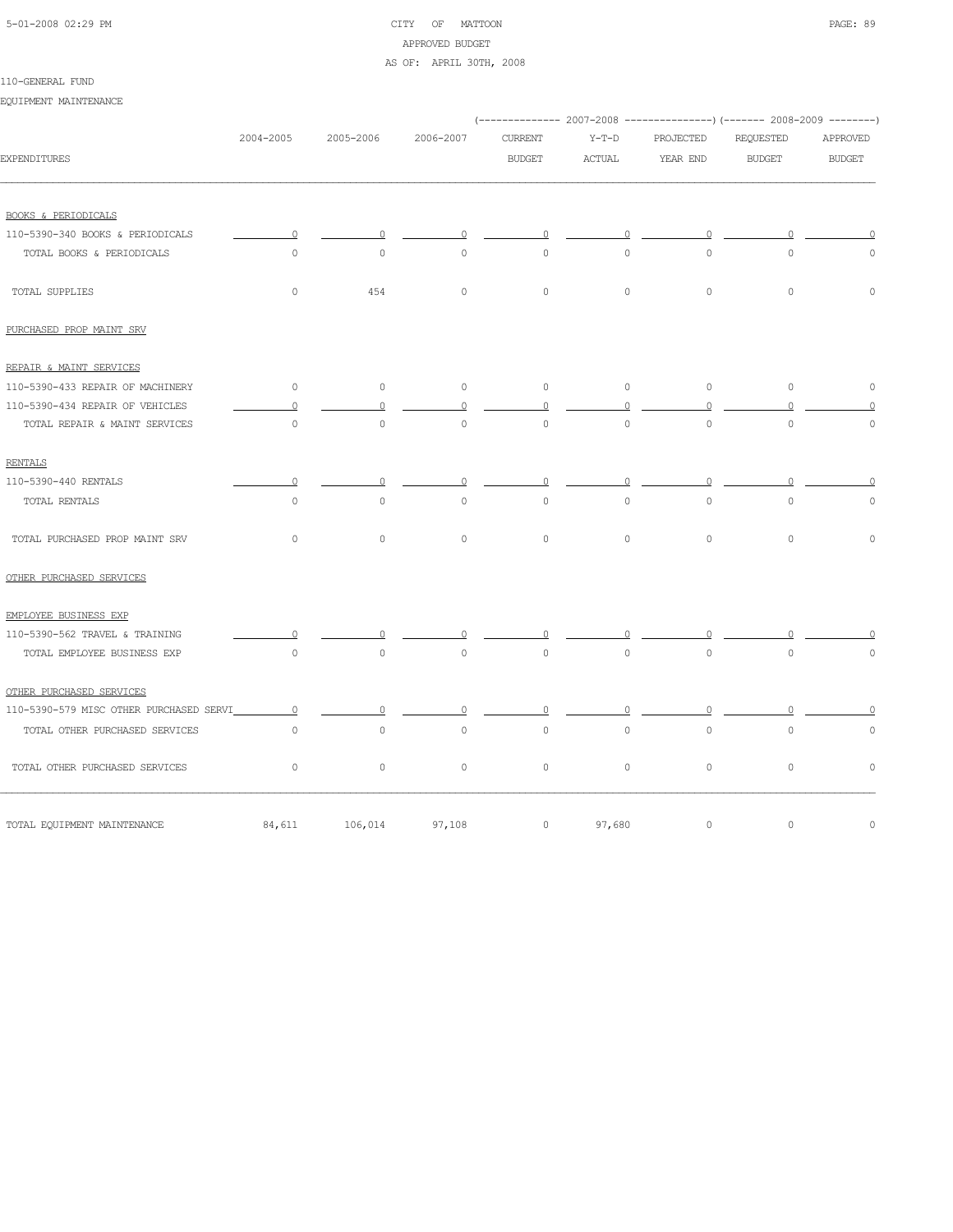# 5-01-2008 02:29 PM CITY OF MATTOON PAGE: 90 APPROVED BUDGET AS OF: APRIL 30TH, 2008

#### 110-GENERAL FUND

COUNCIL ON AGING

| COUNCIL ON AGING              |           |           |           |                |               |           | (-------------- 2007-2008 ----------------) (------- 2008-2009 --------) |               |
|-------------------------------|-----------|-----------|-----------|----------------|---------------|-----------|--------------------------------------------------------------------------|---------------|
|                               | 2004-2005 | 2005-2006 | 2006-2007 | <b>CURRENT</b> | $Y-T-D$       | PROJECTED | <b>REQUESTED</b>                                                         | APPROVED      |
| <b>EXPENDITURES</b>           |           |           |           | <b>BUDGET</b>  | <b>ACTUAL</b> | YEAR END  | <b>BUDGET</b>                                                            | <b>BUDGET</b> |
|                               |           |           |           |                |               |           |                                                                          |               |
| <b>SUPPLIES</b>               |           |           |           |                |               |           |                                                                          |               |
| FOOD                          |           |           |           |                |               |           |                                                                          |               |
| 110-5421-330 FOOD             | 2,606     | 2.259     | 2.433     | 2,500          | 4,205         | $\Omega$  | 4.500                                                                    | 4,500         |
| TOTAL FOOD                    | 2,606     | 2,259     | 2,433     | 2,500          | 4,205         | $\circ$   | 4,500                                                                    | 4,500         |
| TOTAL SUPPLIES                | 2,606     | 2,259     | 2,433     | 2,500          | 4,205         | $\circ$   | 4,500                                                                    | 4,500         |
| OTHER OBJECTS                 |           |           |           |                |               |           |                                                                          |               |
| FINANCIAL TRANS OBJECTS       |           |           |           |                |               |           |                                                                          |               |
| 110-5421-825 GRANTS           | 30,000    | 33,000    | 16,500    | 33,000         | 49,500        | $\cap$    | 33,000                                                                   | 33,000        |
| TOTAL FINANCIAL TRANS OBJECTS | 30,000    | 33,000    | 16,500    | 33,000         | 49,500        | $\circ$   | 33,000                                                                   | 33,000        |
| TOTAL OTHER OBJECTS           | 30,000    | 33,000    | 16,500    | 33,000         | 49,500        | $\circ$   | 33,000                                                                   | 33,000        |
| TOTAL COUNCIL ON AGING        | 32,606    | 35,259    | 18,933    | 35,500         | 53,705        | $\circ$   | 37,500                                                                   | 37,500        |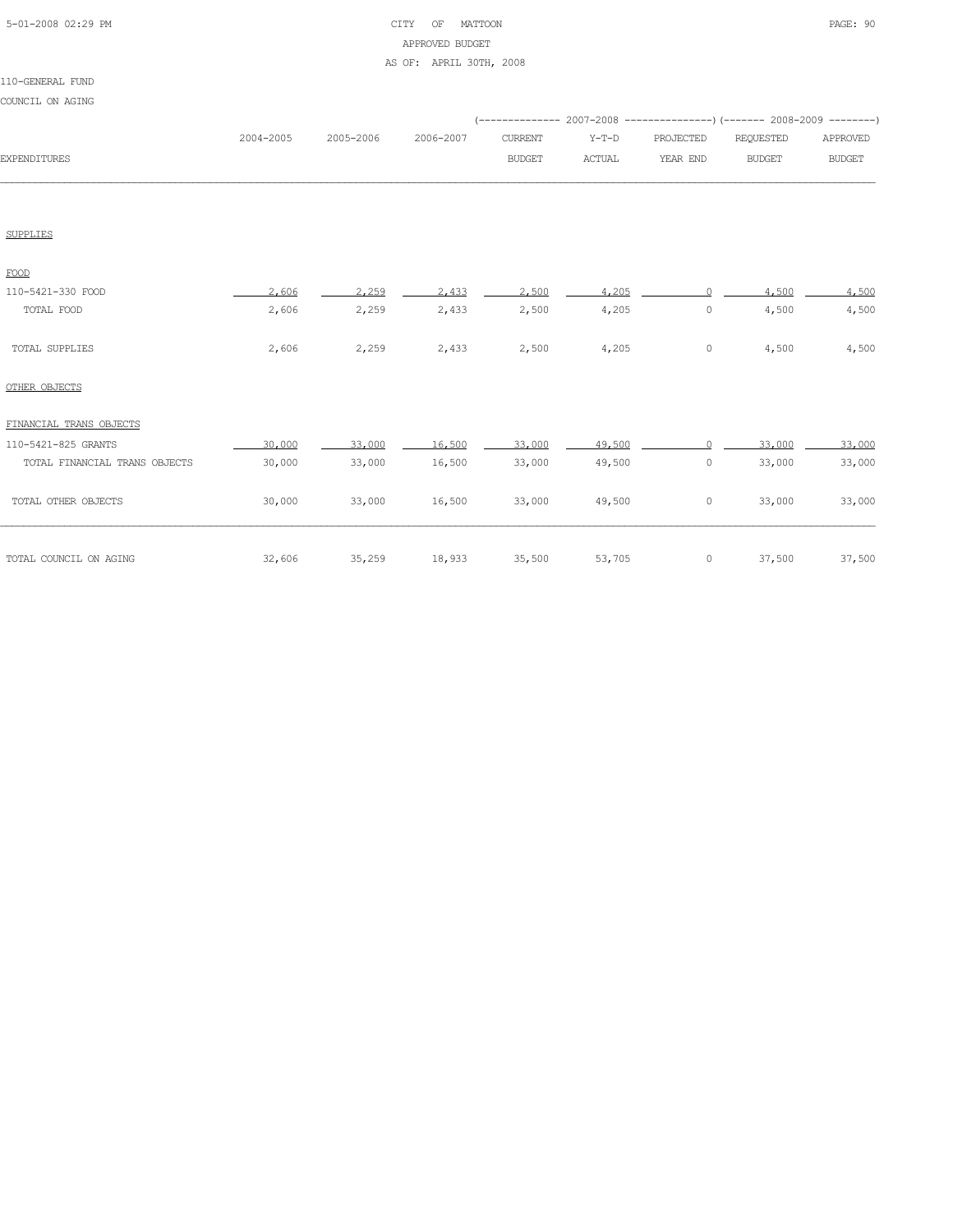# 5-01-2008 02:29 PM CITY OF MATTOON PAGE: 91 APPROVED BUDGET AS OF: APRIL 30TH, 2008

ACADEMIC & VOC SCHOLARSHP

|                               |           |           |           |               |         | (-------------- 2007-2008 ----------------) (------- 2008-2009 --------) |               |               |
|-------------------------------|-----------|-----------|-----------|---------------|---------|--------------------------------------------------------------------------|---------------|---------------|
|                               | 2004-2005 | 2005-2006 | 2006-2007 | CURRENT       | $Y-T-D$ | PROJECTED                                                                | REQUESTED     | APPROVED      |
| <b>EXPENDITURES</b>           |           |           |           | <b>BUDGET</b> | ACTUAL  | YEAR END                                                                 | <b>BUDGET</b> | <b>BUDGET</b> |
|                               |           |           |           |               |         |                                                                          |               |               |
|                               |           |           |           |               |         |                                                                          |               |               |
| OTHER OBJECTS                 |           |           |           |               |         |                                                                          |               |               |
| FINANCIAL TRANS OBJECTS       |           |           |           |               |         |                                                                          |               |               |
| 110-5423-825 GRANTS           | 2,625     | 2,000     | 2,250     | 2,500         |         |                                                                          | 3,000         | 3,000         |
| TOTAL FINANCIAL TRANS OBJECTS | 2,625     | 2,000     | 2,250     | 2,500         | $\circ$ | $\circ$                                                                  | 3,000         | 3,000         |
|                               |           |           |           |               |         |                                                                          |               |               |
| TOTAL OTHER OBJECTS           | 2,625     | 2,000     | 2,250     | 2,500         | $\circ$ | $\circ$                                                                  | 3,000         | 3,000         |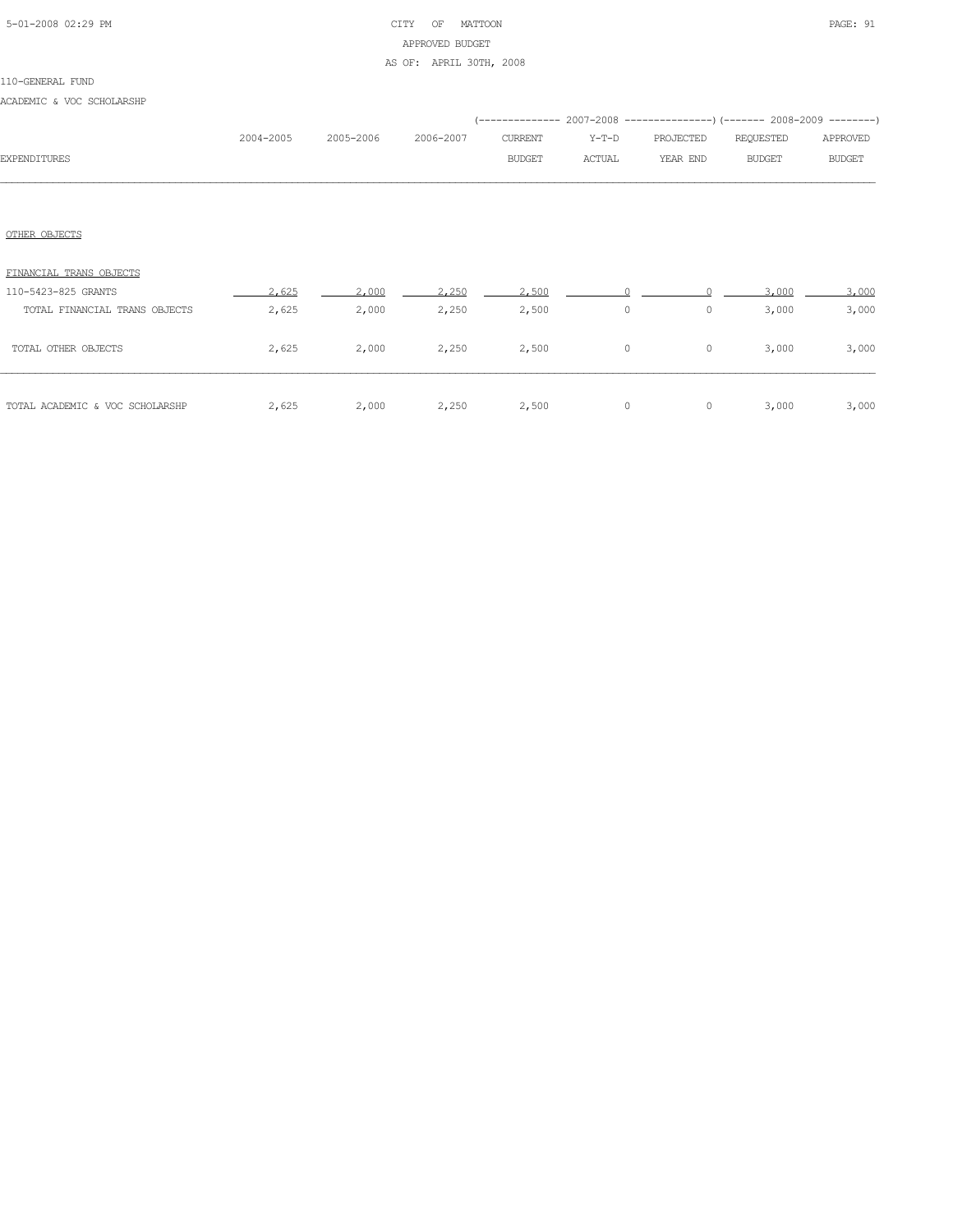# 5-01-2008 02:29 PM CITY OF MATTOON PAGE: 92 APPROVED BUDGET AS OF: APRIL 30TH, 2008

#### 110-GENERAL FUND

# RETIREE BENEFITS

|                     |           |                     |               |        | (-------------- 2007-2008 ----------------) (------- 2008-2009 --------) |           |               |
|---------------------|-----------|---------------------|---------------|--------|--------------------------------------------------------------------------|-----------|---------------|
|                     | 2004-2005 | 2005-2006 2006-2007 | CURRENT       | Y-T-D  | PROJECTED                                                                | REOUESTED | APPROVED      |
| <b>EXPENDITURES</b> |           |                     | <b>BUDGET</b> | ACTUAL | YEAR END                                                                 | BUDGET    | <b>BUDGET</b> |
|                     |           |                     |               |        |                                                                          |           |               |

#### EMPOLOYEE BENEFITS

| GROUP INSURANCE                     |                                       |         |         |         |         |         |         |         |
|-------------------------------------|---------------------------------------|---------|---------|---------|---------|---------|---------|---------|
| 110-5424-211 GROUP HEALTH INSURANCE | 388,197                               | 408,050 | 652,984 | 525,000 | 717,847 | $\circ$ | 480,000 | 480,000 |
| 110-5424-212 GROUP LIFE INSURANCE   |                                       |         |         |         |         |         |         |         |
| TOTAL GROUP INSURANCE               | 388,197                               | 408,050 | 652,984 | 525,000 | 717,847 | 0       | 480,000 | 480,000 |
| 5424-211<br>GROUP HEALTH INSURANCE  | PERMANENT NOTES:                      |         |         |         |         |         |         |         |
|                                     | 80% of Retire Health from Generl Fund |         |         |         |         |         |         |         |
|                                     | 9% of Retire Health from Water Fund   |         |         |         |         |         |         |         |
|                                     | 11% from Sewer Fund                   |         |         |         |         |         |         |         |
| TOTAL EMPOLOYEE BENEFITS            | 388,197                               | 408,050 | 652,984 | 525,000 | 717,847 | $\circ$ | 480,000 | 480,000 |
|                                     |                                       |         |         |         |         |         |         |         |
| TOTAL RETIREE BENEFITS              | 388,197                               | 408,050 | 652,984 | 525,000 | 717,847 | $\circ$ | 480,000 | 480,000 |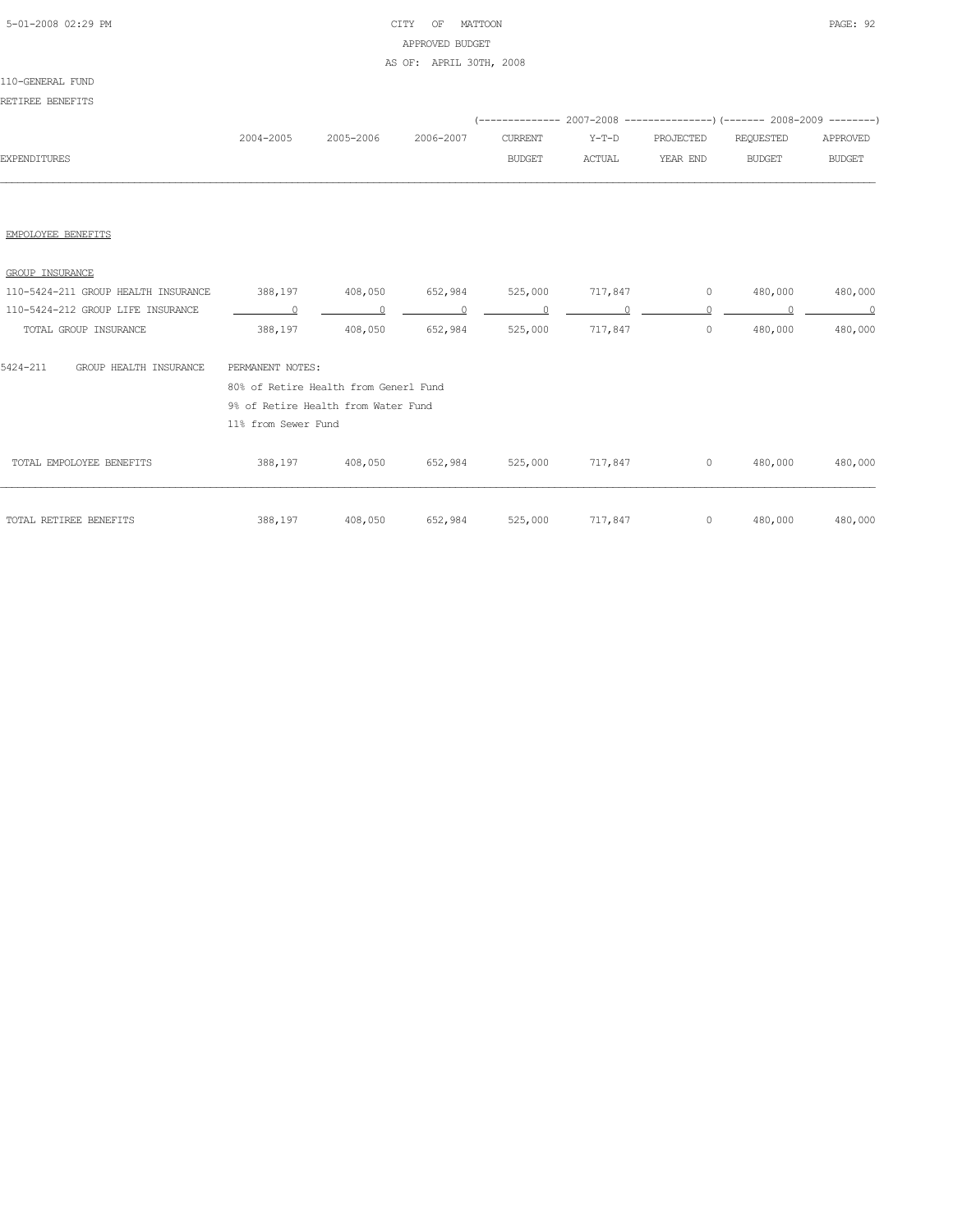| 5-01-2008 02:29 PM |  |
|--------------------|--|
|                    |  |

# CITY OF MATTOON PAGE: 93 APPROVED BUDGET AS OF: APRIL 30TH, 2008

| 110-GENERAL FUND |  |
|------------------|--|
| ARTS COUNCIL     |  |

|                                         |           |           |           |                     |         |                     | (-------------- 2007-2008 -----------------) (------- 2008-2009 ---------) |               |
|-----------------------------------------|-----------|-----------|-----------|---------------------|---------|---------------------|----------------------------------------------------------------------------|---------------|
|                                         | 2004-2005 | 2005-2006 | 2006-2007 | <b>CURRENT</b>      | $Y-T-D$ | PROJECTED           | REQUESTED                                                                  | APPROVED      |
| <b>EXPENDITURES</b>                     |           |           |           | <b>BUDGET</b>       | ACTUAL  | YEAR END            | <b>BUDGET</b>                                                              | <b>BUDGET</b> |
|                                         |           |           |           |                     |         |                     |                                                                            |               |
|                                         |           |           |           |                     |         |                     |                                                                            |               |
| <b>SUPPLIES</b>                         |           |           |           |                     |         |                     |                                                                            |               |
| GENERAL SUPPLIES                        |           |           |           |                     |         |                     |                                                                            |               |
| 110-5505-319 MISCELLANEOUS SUPPLIES     | 2.146     | 1.137     | 3,632     | 1,000               |         |                     | 1,000                                                                      | 1,000         |
| TOTAL GENERAL SUPPLIES                  | 2,146     | 1,137     | 3,632     | 1,000               | $\circ$ | $\circ$             | 1,000                                                                      | 1,000         |
| TOTAL SUPPLIES                          | 2,146     | 1,137     | 3,632     | 1,000               | $\circ$ | $\circ$             | 1,000                                                                      | 1,000         |
| OTHER PURCHASED SERVICES                |           |           |           |                     |         |                     |                                                                            |               |
| COMMUNICATION                           |           |           |           |                     |         |                     |                                                                            |               |
| 110-5505-531 POSTAGE                    |           |           |           |                     |         |                     |                                                                            |               |
| TOTAL COMMUNICATION                     | $\circ$   | $\circ$   | 0         | $\mathsf{O}\xspace$ | $\circ$ | $\mathsf{O}\xspace$ | $\circ$                                                                    | 0             |
| OTHER PURCHASED SERVICES                |           |           |           |                     |         |                     |                                                                            |               |
| 110-5505-579 MISC OTHER PURCHASED SERVI | 4,811     | 1,268     | 4,141     | 4,000               | 4,644   |                     | 4,000                                                                      | 4,000         |
| TOTAL OTHER PURCHASED SERVICES          | 4,811     | 1,268     | 4,141     | 4,000               | 4,644   | $\circ$             | 4,000                                                                      | 4,000         |
| TOTAL OTHER PURCHASED SERVICES          | 4,811     | 1,268     | 4,141     | 4,000               | 4,644   | 0                   | 4,000                                                                      | 4,000         |
| TOTAL ARTS COUNCIL                      | 6,957     | 2,405     | 7,773     | 5,000               | 4,644   | 0                   | 5,000                                                                      | 5,000         |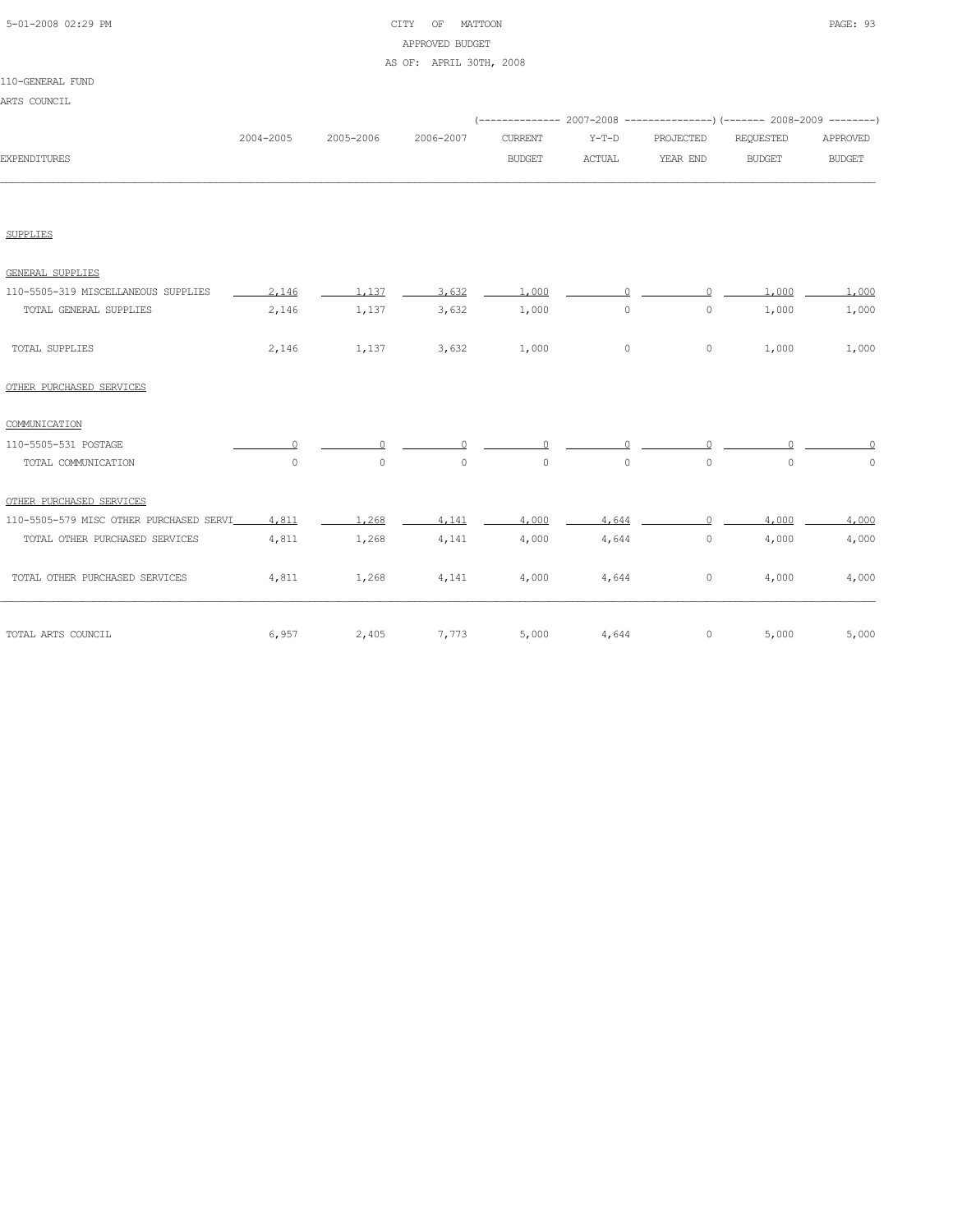# 5-01-2008 02:29 PM CITY OF MATTOON PAGE: 94 APPROVED BUDGET AS OF: APRIL 30TH, 2008

#### 110-GENERAL FUND

PARK ADMINISTRATION

|                                         |                |           |           |                |               |                | (-------------- 2007-2008 ----------------) (------- 2008-2009 --------) |               |
|-----------------------------------------|----------------|-----------|-----------|----------------|---------------|----------------|--------------------------------------------------------------------------|---------------|
|                                         | 2004-2005      | 2005-2006 | 2006-2007 | <b>CURRENT</b> | $Y-T-D$       | PROJECTED      | REQUESTED                                                                | APPROVED      |
| EXPENDITURES                            |                |           |           | <b>BUDGET</b>  | <b>ACTUAL</b> | YEAR END       | <b>BUDGET</b>                                                            | <b>BUDGET</b> |
|                                         |                |           |           |                |               |                |                                                                          |               |
| PERSONNEL SERVICES                      |                |           |           |                |               |                |                                                                          |               |
| SALARIES & WAGES                        |                |           |           |                |               |                |                                                                          |               |
| 110-5511-111 SALARIES OF REG EMPLOYEES  | 165,091        | 163,467   | 169,791   | 180,773        | 161,774       | 0              | 185,558                                                                  | 185,558       |
| 110-5511-112 SALARIES OF TEMP EMPLOYEES | 24,799         | 27,684    | 23,729    | 23,130         | 30,212        | 0              | 30,000                                                                   | 30,000        |
| 110-5511-113 OVERTIME                   | 23,529         | 21,790    | 22,735    | 24,375         | 18,744        | 0              | 22,000                                                                   | 22,000        |
| 110-5511-114 COMPENSATED ABSENCES       | 3,856          | 4,766     | 6,472     | $\overline{0}$ | 9.582         | $\circ$        | $\Omega$                                                                 | $\circ$       |
| TOTAL SALARIES & WAGES                  | 217,275        | 217,706   | 222,727   | 228,278        | 220,311       | 0              | 237,558                                                                  | 237,558       |
| TOTAL PERSONNEL SERVICES                | 217,275        | 217,706   | 222,727   | 228,278        | 220,311       | 0              | 237,558                                                                  | 237,558       |
| EMPOLOYEE BENEFITS                      |                |           |           |                |               |                |                                                                          |               |
| <b>GROUP INSURANCE</b>                  |                |           |           |                |               |                |                                                                          |               |
| 110-5511-211 GROUP HEALTH INSURANCE     | 10,807         | 9,223     | 13,422    | 15,305         | 15,337        | 0              | 16,835                                                                   | 15,366        |
| 110-5511-212 GROUP LIFE INSURANCE       | $\overline{0}$ | 0         | 420       | 547            |               | 0              | 547                                                                      | 547           |
| TOTAL GROUP INSURANCE                   | 10,807         | 9,223     | 13,842    | 15,852         | 15,337        | 0              | 17,382                                                                   | 15,913        |
| SOCIAL SECURITY CONTRIB                 |                |           |           |                |               |                |                                                                          |               |
| 110-5511-221 FICA CONTRIBUTIONS         | 13,363         | 13,295    | 13,538    | 14,153         | 14,022        | 0              | 14,728                                                                   | 14,728        |
| 110-5511-222 MEDICARE CONTRIBUTIONS     | 3,125          | 3.109     | 3,166     | 3,310          | 3,279         | $\circ$        | 3,445                                                                    | 3,445         |
| TOTAL SOCIAL SECURITY CONTRIB           | 16,488         | 16,404    | 16,704    | 17,463         | 17,301        | $\circ$        | 18,173                                                                   | 18,173        |
| RETIREMENT CONTRIBTUIONS                |                |           |           |                |               |                |                                                                          |               |
| 110-5511-231 IMRF CONTRIBUTIONS         | 20,155         | 20,967    | 22,904    | 22,267         | 20,796        | $\circ$        | 21,068                                                                   | 21,068        |
| TOTAL RETIREMENT CONTRIBTUIONS          | 20,155         | 20,967    | 22,904    | 22,267         | 20,796        | $\circ$        | 21,068                                                                   | 21,068        |
| UNEMPLOYMNT COMPENSATION                |                |           |           |                |               |                |                                                                          |               |
| 110-5511-240 UNEMPLOYMENT COMP.         | 1,000          | 1.653     | 1,187     | 1,133          | 1.133         | $\Omega$       | 832                                                                      | 832           |
| TOTAL UNEMPLOYMNT COMPENSATION          | 1,000          | 1,653     | 1,187     | 1,133          | 1,133         | $\circ$        | 832                                                                      | 832           |
| WORKER'S COMPENSATION                   |                |           |           |                |               |                |                                                                          |               |
| 110-5511-250 WORKERS' COMPENSATION      | 6,782          | 8,706     | 7.953     | 7.351          | 7.567         | $\circ$        | 7.621                                                                    | 7.621         |
| TOTAL WORKER'S COMPENSATION             | 6,782          | 8,706     | 7,953     | 7,351          | 7,567         | $\circ$        | 7,621                                                                    | 7,621         |
| TOTAL EMPOLOYEE BENEFITS                | 55,232         | 56,953    | 62,591    | 64,066         | 62,134        | $\circ$        | 65,076                                                                   | 63,607        |
| <b>SUPPLIES</b>                         |                |           |           |                |               |                |                                                                          |               |
| GENERAL SUPPLIES                        |                |           |           |                |               |                |                                                                          |               |
| 110-5511-312 CLEANING SUPPLIES          | 139            | 0         | $\circ$   | 200            | $\mathbb O$   | $\circ$        | $\circ$                                                                  | $\circ$       |
| 110-5511-313 MEDICAL & SAFETY SUPPLIES  | 419            | 147       | 524       | 500            | 428           | 0              | 500                                                                      | 500           |
| 110-5511-315 UNIFORMS & CLOTHING        | $\circ$        | $\circ$   | $\circ$   | $\circ$        | $\circ$       | $\circ$        | $\circ$                                                                  | $\mathbb O$   |
| 110-5511-316 TOOLS & EQUIPMENT          | 5,080          | 10,529    | 8,911     | 8,000          | 8,837         | $\circ$        | 8,000                                                                    | 8,000         |
| 110-5511-318 VEHICLE PARTS              | 260            | 410       | 1,921     | 2,000          | 100           | $\overline{0}$ | 2,000                                                                    | 2,000         |
| TOTAL GENERAL SUPPLIES                  | 5,899          | 11,085    | 11,356    | 10,700         | 9,364         | $\circ$        | 10,500                                                                   | 10,500        |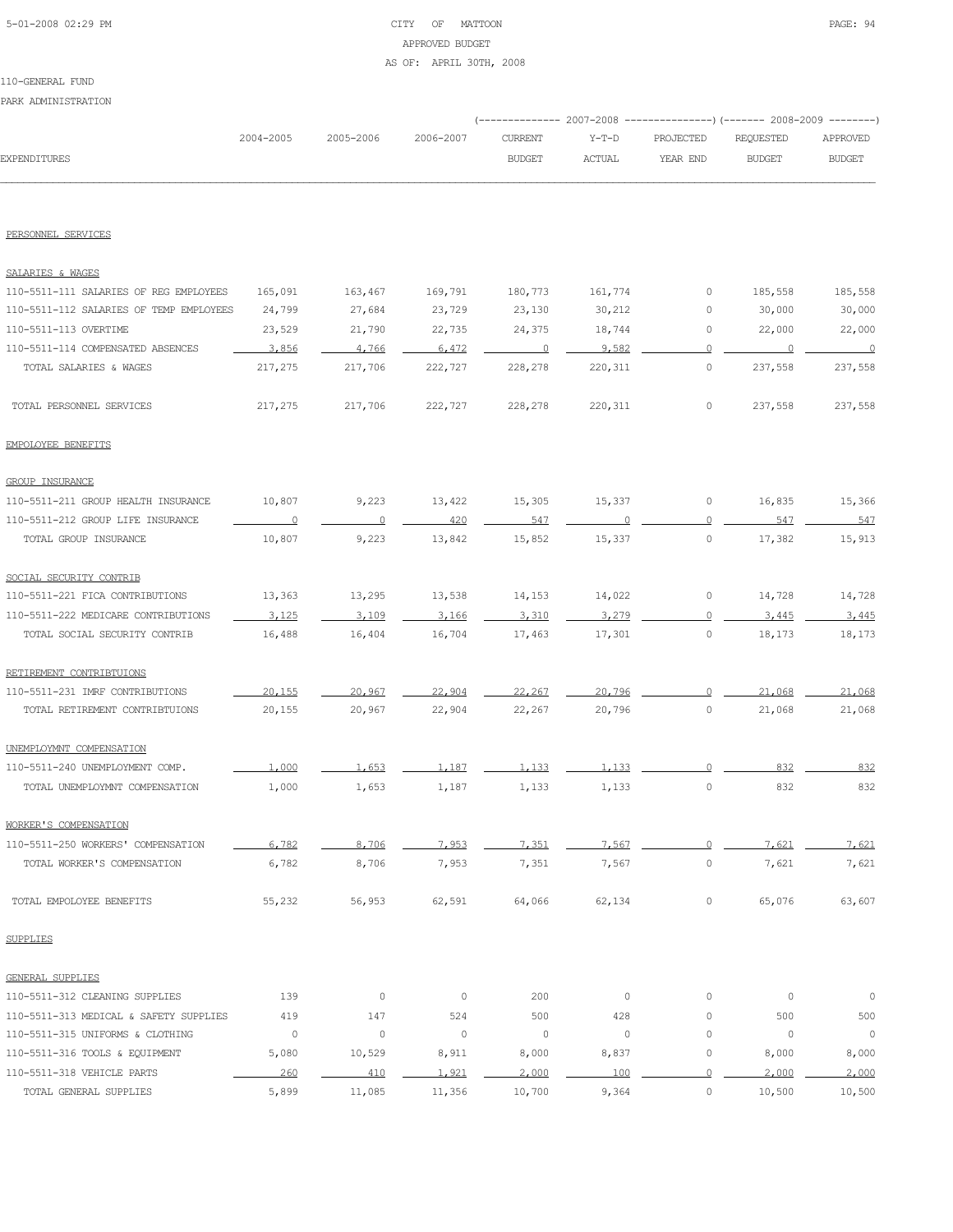# 5-01-2008 02:29 PM CITY OF MATTOON PAGE: 95 APPROVED BUDGET AS OF: APRIL 30TH, 2008

PARK ADMINISTRATION

|                                         |                |             |             |                     |              |             | (-------------- 2007-2008 ---------------) (------- 2008-2009 --------) |                     |
|-----------------------------------------|----------------|-------------|-------------|---------------------|--------------|-------------|-------------------------------------------------------------------------|---------------------|
|                                         | 2004-2005      | 2005-2006   | 2006-2007   | <b>CURRENT</b>      | $Y-T-D$      | PROJECTED   | <b>REQUESTED</b>                                                        | APPROVED            |
| <b>EXPENDITURES</b>                     |                |             |             | <b>BUDGET</b>       | ACTUAL       | YEAR END    | <b>BUDGET</b>                                                           | <b>BUDGET</b>       |
| <b>ENERGY</b>                           |                |             |             |                     |              |             |                                                                         |                     |
| 110-5511-326 FUEL                       | 7.279          | 9,894       | 10,095      | 10,000              | 14,202       | 0           | 12,500                                                                  | 12,500              |
| TOTAL ENERGY                            | 7,279          | 9,894       | 10,095      | 10,000              | 14,202       | $\circ$     | 12,500                                                                  | 12,500              |
|                                         |                |             |             |                     |              |             |                                                                         |                     |
| TOTAL SUPPLIES                          | 13,178         | 20,979      | 21,451      | 20,700              | 23,566       | 0           | 23,000                                                                  | 23,000              |
| PURCHASED PROP MAINT SRV                |                |             |             |                     |              |             |                                                                         |                     |
| REPAIR & MAINT SERVICES                 |                |             |             |                     |              |             |                                                                         |                     |
| 110-5511-433 REPAIR OF MACHINERY        | 15,940         | 5,372       | 6,554       | 6,000               | 4,740        | 0           | 6,000                                                                   | 6,000               |
| 110-5511-434 REPAIR OF VEHICLES         | 6,902          | 4,226       | 2,449       | 5,000               | 7,536        | $\Omega$    | 5,000                                                                   | 5,000               |
| TOTAL REPAIR & MAINT SERVICES           | 22,842         | 9,598       | 9,004       | 11,000              | 12,276       | 0           | 11,000                                                                  | 11,000              |
| TOTAL PURCHASED PROP MAINT SRV          | 22,842         | 9,598       | 9,004       | 11,000              | 12,276       | 0           | 11,000                                                                  | 11,000              |
| OTHER PURCHASED SERVICES                |                |             |             |                     |              |             |                                                                         |                     |
| COMMUNICATION                           |                |             |             |                     |              |             |                                                                         |                     |
| 110-5511-531 POSTAGE                    | 88             | 47          | 22          | 100                 | $\mathbf{1}$ | 0           | 0                                                                       | $\circ$             |
| 110-5511-532 TELEPHONE                  | 1,680          | 1,848       | 907         | 1,800               | 850          | 0           | 1,000                                                                   | 1,000               |
| 110-5511-533 CELLULAR PHONE             | 517            | 0           | 973         | 1,100               | 0            | 0           | 1,100                                                                   | 1,100               |
| 110-5511-535 RADIOS                     | $\overline{0}$ | $\Omega$    | $\circ$     | $\overline{0}$      | ∩            | 0           | 0                                                                       | $\overline{0}$      |
| TOTAL COMMUNICATION                     | 2,285          | 1,894       | 1,902       | 3,000               | 851          | $\circ$     | 2,100                                                                   | 2,100               |
| PRINTING & BUILDING                     |                |             |             |                     |              |             |                                                                         |                     |
| 110-5511-550 PRINTING & BINDING         |                |             |             |                     |              |             |                                                                         |                     |
| TOTAL PRINTING & BUILDING               | $\circ$        | $\mathbb O$ | $\mathbb O$ | $\mathsf{O}\xspace$ | $\circ$      | $\mathbb O$ | $\mathbb O$                                                             | $\mathbb O$         |
| EMPLOYEE BUSINESS EXP                   |                |             |             |                     |              |             |                                                                         |                     |
| 110-5511-561 BUSINESS MEETING EXPENSE   | 0              | $\circ$     | $\circ$     | $\circ$             | $\circ$      | $\circ$     | 0                                                                       | 0                   |
| 110-5511-562 TRAVEL & TRAINING          | 0              | 0           | 364         | 200                 | 549          | 0           | 400                                                                     | 400                 |
| 110-5511-564 PRIVATE VEHICLE EXP REIMB  | $\circ$        | 0           | $\circ$     | $\circ$             | $\circ$      | 0           | $\circ$                                                                 | $\circ$             |
| 110-5511-565 CELLULAR PHONE EXP REIMB   | 618            | 0           | 0           | 0                   | $\mathbb O$  | $\mathbb O$ | 0                                                                       | $\mathbb O$         |
| 110-5511-567 EMPLOYEE RECRUITMENT EXP   | $\circ$        | $\mathbb O$ | 0           | 0                   | $\circ$      | $\mathbb O$ | $\circ$                                                                 | $\mathsf{O}\xspace$ |
| 110-5511-569 MISC EMPLOYEE BUSINESS EXP | 250            | 30          | $\Omega$    | 500                 | 85           | $\Omega$    | 300                                                                     | 300                 |
| TOTAL EMPLOYEE BUSINESS EXP             | 868            | 30          | 364         | 700                 | 634          | $\mathbb O$ | 700                                                                     | 700                 |
| TOTAL OTHER PURCHASED SERVICES          | 3,153          | 1,924       | 2,266       | 3,700               | 1,485        | $\mathbb O$ | 2,800                                                                   | 2,800               |
| PROPERTY                                |                |             |             |                     |              |             |                                                                         |                     |
| IMPROVEMENTS-NOT BLDNGS                 |                |             |             |                     |              |             |                                                                         |                     |

| 110-5511-730 OTHER IMPROVEMENTS               | . 500 |       |  |  |  |
|-----------------------------------------------|-------|-------|--|--|--|
| <b>DNCS</b><br>TMPPOVEMENTS-NOT RLL<br>ጣገጠልገ. | ,500  | 2,500 |  |  |  |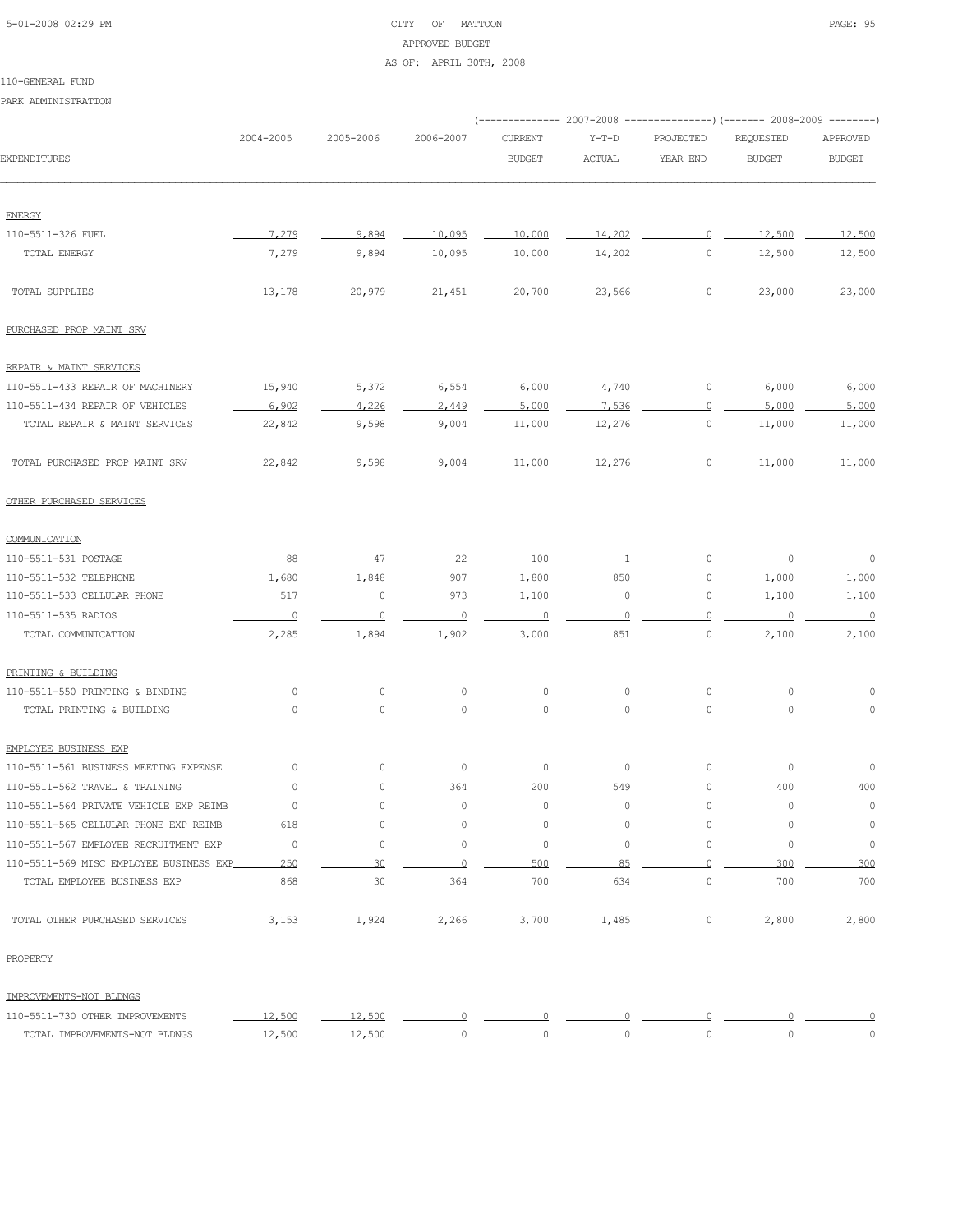# 5-01-2008 02:29 PM CITY OF MATTOON PAGE: 96 APPROVED BUDGET AS OF: APRIL 30TH, 2008

PARK ADMINISTRATION

|                                             | 2004-2005 | 2005-2006      | 2006-2007 | <b>CURRENT</b> | $Y-T-D$  | PROJECTED | REQUESTED     | APPROVED            |
|---------------------------------------------|-----------|----------------|-----------|----------------|----------|-----------|---------------|---------------------|
| <b>EXPENDITURES</b>                         |           |                |           | <b>BUDGET</b>  | ACTUAL   | YEAR END  | <b>BUDGET</b> | <b>BUDGET</b>       |
|                                             |           |                |           |                |          |           |               |                     |
| MACHINERY & EOUIPMENT                       |           |                |           |                |          |           |               |                     |
| 110-5511-741 MACHINERY                      | $\circ$   | 33,900         | $\sim$ 0  | $\circ$        | 0        | 0         | 0             | $\overline{0}$      |
| 110-5511-742 VEHICLES                       | $\bigcap$ | $\overline{0}$ | 22,358    | 4,678          | 4.679    | $\cap$    | 4,679         | 4,679               |
| TOTAL MACHINERY & EQUIPMENT                 | $\circ$   | 33,900         | 22,358    | 4,678          | 4,679    | $\circ$   | 4,679         | 4,679               |
| TOTAL PROPERTY                              | 12,500    | 46,400         | 22,358    | 4,678          | 4,679    | $\circ$   | 4,679         | 4,679               |
| OTHER OBJECTS                               |           |                |           |                |          |           |               |                     |
| FINANCIAL TRANS OBJECTS                     |           |                |           |                |          |           |               |                     |
| 110-5511-814 PRINTING & COPY MACHINE LE 720 |           | 566            | $\Omega$  | $\Omega$       | $\Omega$ | $\cap$    |               |                     |
| TOTAL FINANCIAL TRANS OBJECTS               | 720       | 566            | $\circ$   | $\circ$        | $\circ$  | $\circ$   | $\circ$       | $\mathsf{O}\xspace$ |
| FINANCIAL TRANS OBJECTS                     |           |                |           |                |          |           |               |                     |
| 110-5511-828 REAL ESTATE TAXES              | 266       | 262            | $\Omega$  | 300            |          |           |               |                     |
| TOTAL FINANCIAL TRANS OBJECTS               | 266       | 262            | $\circ$   | 300            | $\circ$  | 0         | $\circ$       | 0                   |
| TOTAL OTHER OBJECTS                         | 986       | 828            | $\circ$   | 300            | 0        | $\circ$   | $\circ$       | $\circ$             |
| TOTAL PARK ADMINISTRATION                   | 325, 165  | 354,388        | 340,396   | 332,722        | 324,452  | $\circ$   | 344,113       | 342,644             |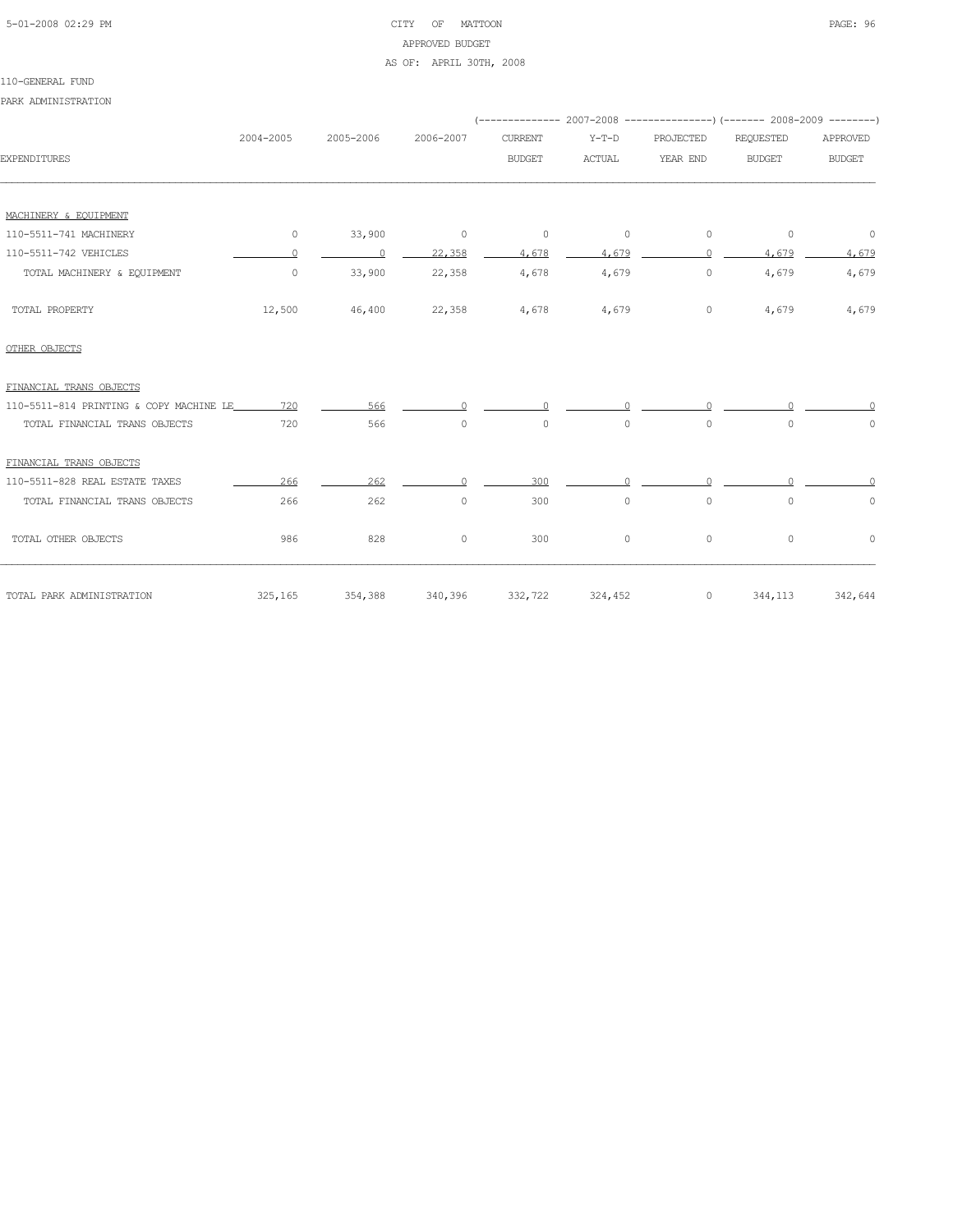# 5-01-2008 02:29 PM CITY OF MATTOON PAGE: 97 APPROVED BUDGET AS OF: APRIL 30TH, 2008

|                                         |           |           |           | ----------- 2007-2008 |               |                | --)(------- 2008-2009 --------) |               |
|-----------------------------------------|-----------|-----------|-----------|-----------------------|---------------|----------------|---------------------------------|---------------|
|                                         | 2004-2005 | 2005-2006 | 2006-2007 | <b>CURRENT</b>        | $Y-T-D$       | PROJECTED      | REQUESTED                       | APPROVED      |
| <b>EXPENDITURES</b>                     |           |           |           | <b>BUDGET</b>         | <b>ACTUAL</b> | YEAR END       | <b>BUDGET</b>                   | <b>BUDGET</b> |
|                                         |           |           |           |                       |               |                |                                 |               |
| PERSONNEL SERVICES                      |           |           |           |                       |               |                |                                 |               |
| SALARIES & WAGES                        |           |           |           |                       |               |                |                                 |               |
| 110-5512-111 SALARIES OF REG EMPLOYEES  | 47,921    | 43,628    | 46,033    | 49,408                | 42,599        | 0              | 50,677                          | 50,677        |
| 110-5512-112 SALARIES OF TEMP EMPLOYEES | 19,179    | 34,078    | 34,869    | 29,575                | 29,777        | 0              | 30,000                          | 30,000        |
| 110-5512-113 OVERTIME                   | 9,969     | 8,785     | 6,732     | 9,256                 | 7,358         | 0              | 9,488                           | 9,488         |
| 110-5512-114 COMPENSATED ABSENCES       | 1,777     | 2,180     | 1,686     | $\overline{0}$        | 2,697         | 0              | $\cap$                          | $\Omega$      |
| TOTAL SALARIES & WAGES                  | 78,846    | 88,670    | 89,320    | 88,239                | 82,431        | $\circ$        | 90, 165                         | 90, 165       |
| TOTAL PERSONNEL SERVICES                | 78,846    | 88,670    | 89,320    | 88,239                | 82,431        | 0              | 90,165                          | 90,165        |
| EMPOLOYEE BENEFITS                      |           |           |           |                       |               |                |                                 |               |
| GROUP INSURANCE                         |           |           |           |                       |               |                |                                 |               |
| 110-5512-211 GROUP HEALTH INSURANCE     | 4,199     | 3,744     | 5,006     | 4,564                 | 4,369         | 0              | 5,020                           | 3,969         |
| 110-5512-212 GROUP LIFE INSURANCE       | $\Omega$  | 0         | 121       | 158                   |               | 0              | 158                             | 158           |
| TOTAL GROUP INSURANCE                   | 4,199     | 3,744     | 5,127     | 4,722                 | 4,369         | $\circ$        | 5,178                           | 4,127         |
| SOCIAL SECURITY CONTRIB                 |           |           |           |                       |               |                |                                 |               |
| 110-5512-221 FICA CONTRIBUTIONS         | 4,887     | 5,437     | 5,480     | 5,470                 | 5,416         | $\circ$        | 5,590                           | 5,590         |
| 110-5512-222 MEDICARE CONTRIBUTIONS     | 1,143     | 1,271     | 1,281     | 1,280                 | 1.267         | 0              | 1,307                           | 1,307         |
| TOTAL SOCIAL SECURITY CONTRIB           | 6,031     | 6,708     | 6,761     | 6,750                 | 6,683         | $\circ$        | 6,897                           | 6,897         |
| RETIREMENT CONTRIBTUIONS                |           |           |           |                       |               |                |                                 |               |
| 110-5512-231 IMRF CONTRIBUTIONS         | 5.920     | 6,106     | 6,287     | 6,406                 | 5.934         | ∩              | 6,107                           | 6,107         |
| TOTAL RETIREMENT CONTRIBTUIONS          | 5,920     | 6,106     | 6,287     | 6,406                 | 5,934         | $\circ$        | 6,107                           | 6,107         |
| UNEMPLOYMNT COMPENSATION                |           |           |           |                       |               |                |                                 |               |
| 110-5512-240 UNEMPLOYMENT COMP.         | 494       | 676       | 872       | 634                   | 634           |                | 475                             | 475           |
| TOTAL UNEMPLOYMNT COMPENSATION          | 494       | 676       | 872       | 634                   | 634           | $\circ$        | 475                             | 475           |
| WORKER'S COMPENSATION                   |           |           |           |                       |               |                |                                 |               |
| 110-5512-250 WORKERS' COMPENSATION      | 2.435     | 2.926     | 3,463     | 2.841                 | 2.943         | $\circ$        | 3,001                           | 3,001         |
| TOTAL WORKER'S COMPENSATION             | 2,435     | 2,926     | 3,463     | 2,841                 | 2,943         | $\circ$        | 3,001                           | 3,001         |
| TOTAL EMPOLOYEE BENEFITS                | 19,078    | 20,161    | 22,509    | 21,353                | 20,562        | $\circ$        | 21,658                          | 20,607        |
| <b>SUPPLIES</b>                         |           |           |           |                       |               |                |                                 |               |
| GENERAL SUPPLIES                        |           |           |           |                       |               |                |                                 |               |
| 110-5512-311 OFFICE SUPPLIES            | 218       | 144       | 387       | 500                   | 818           | $\circ$        | 500                             | 500           |
| 110-5512-315 UNIFORMS & CLOTHING        | $\circ$   | $\circ$   | $\circ$   | 0                     | $\circ$       | $\circ$        | $\circ$                         | $\circ$       |
| 110-5512-319 MISCELLANEOUS SUPPLIES     | 1,506     | 822       | 170       | 1,000                 | 258           | $\overline{0}$ | 500                             | 500           |
| TOTAL GENERAL SUPPLIES                  | 1,724     | 966       | 557       | 1,500                 | 1,076         | $\circ$        | 1,000                           | 1,000         |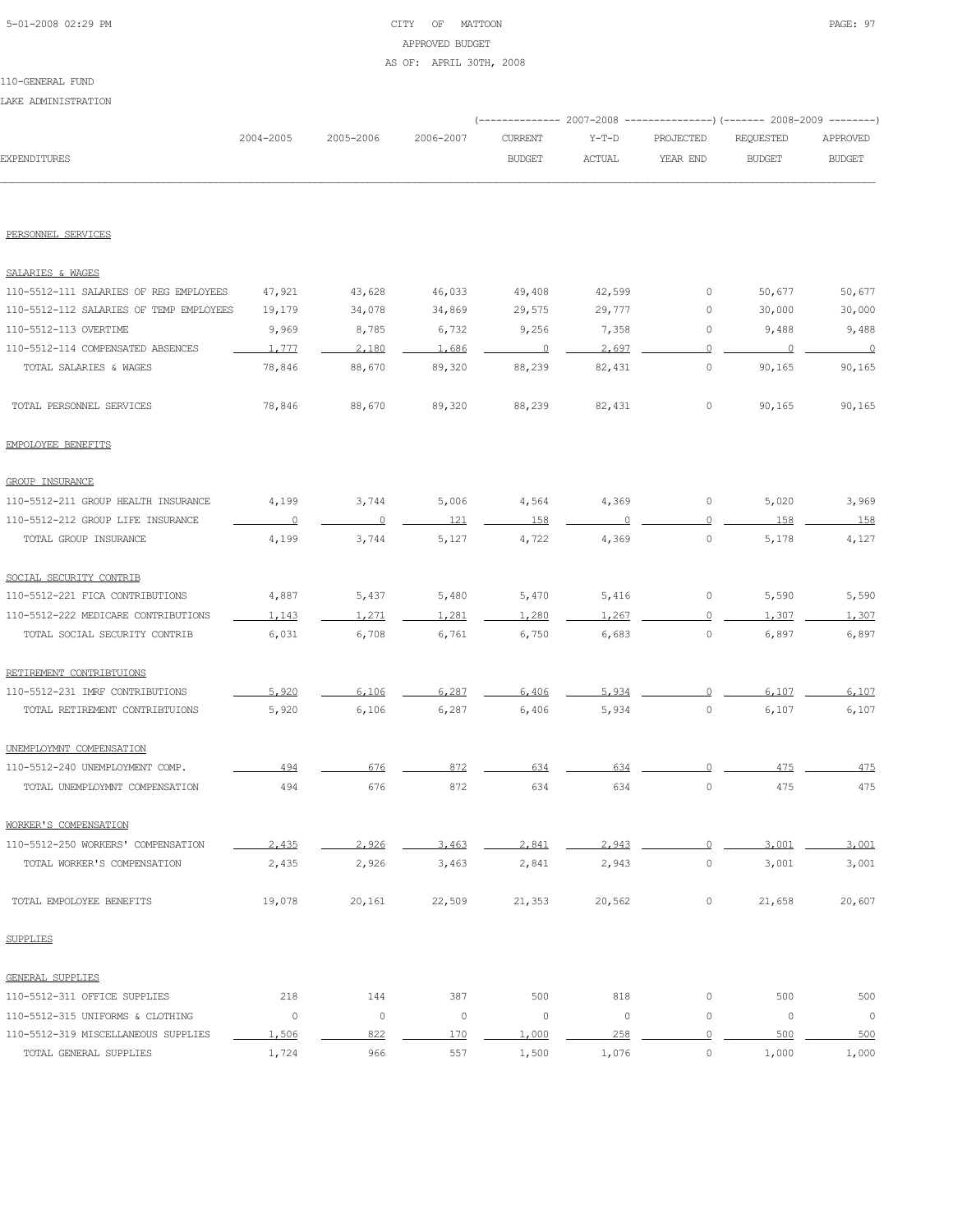# 5-01-2008 02:29 PM CITY OF MATTOON PAGE: 98 APPROVED BUDGET AS OF: APRIL 30TH, 2008

#### 110-GENERAL FUND

LAKE ADMINISTRATION

|                                         |           |           |           |                          |                |                | (-------------- 2007-2008 ----------------) (------- 2008-2009 --------) |               |
|-----------------------------------------|-----------|-----------|-----------|--------------------------|----------------|----------------|--------------------------------------------------------------------------|---------------|
|                                         | 2004-2005 | 2005-2006 | 2006-2007 | <b>CURRENT</b>           | $Y-T-D$        | PROJECTED      | <b>REQUESTED</b>                                                         | APPROVED      |
| <b>EXPENDITURES</b>                     |           |           |           | <b>BUDGET</b>            | ACTUAL         | YEAR END       | <b>BUDGET</b>                                                            | <b>BUDGET</b> |
| <b>ENERGY</b>                           |           |           |           |                          |                |                |                                                                          |               |
| 110-5512-326 FUEL                       | 1,022     | 1,564     | 1,297     | 2,200                    | 661            | $\circ$        | 2,000                                                                    | 2,000         |
| TOTAL ENERGY                            | 1,022     | 1,564     | 1,297     | 2,200                    | 661            | $\circ$        | 2,000                                                                    | 2,000         |
| TOTAL SUPPLIES                          | 2,747     | 2,530     | 1,854     | 3,700                    | 1,736          | 0              | 3,000                                                                    | 3,000         |
| PURCHASED PROP MAINT SRV                |           |           |           |                          |                |                |                                                                          |               |
| REPAIR & MAINT SERVICES                 |           |           |           |                          |                |                |                                                                          |               |
| 110-5512-433 REPAIR OF MACHINERY        | 1,167     | 1,370     | 1,002     | 1,500                    | 1,348          | $\circ$        | 1,500                                                                    | 1,500         |
| 110-5512-434 REPAIR OF VEHICLES         | 3,391     | 1.670     | 2,207     | 2,500                    | 2.111          | $\circ$        | 2,500                                                                    | 2,500         |
| TOTAL REPAIR & MAINT SERVICES           | 4,558     | 3,040     | 3,208     | 4,000                    | 3,459          | $\circ$        | 4,000                                                                    | 4,000         |
| TOTAL PURCHASED PROP MAINT SRV          | 4,558     | 3,040     | 3,208     | 4,000                    | 3,459          | 0              | 4,000                                                                    | 4,000         |
| OTHER PURCHASED SERVICES                |           |           |           |                          |                |                |                                                                          |               |
| COMMUNICATION                           |           |           |           |                          |                |                |                                                                          |               |
| 110-5512-531 POSTAGE                    | $\circ$   | 3         | $\circ$   | 100                      | 107            | $\circ$        | 100                                                                      | 100           |
| 110-5512-533 CELLULAR PHONE             | 748       | 541       | 956       | $\overline{\phantom{0}}$ | $\overline{0}$ | $\overline{0}$ | 1,100                                                                    | 1,100         |
| TOTAL COMMUNICATION                     | 748       | 544       | 956       | 100                      | 107            | $\circ$        | 1,200                                                                    | 1,200         |
| TOTAL OTHER PURCHASED SERVICES          | 748       | 544       | 956       | 100                      | 107            | $\circ$        | 1,200                                                                    | 1,200         |
| OTHER OBJECTS                           |           |           |           |                          |                |                |                                                                          |               |
| CITY CLERK DEPT OBJECTS                 |           |           |           |                          |                |                |                                                                          |               |
| 110-5512-802 HUNTING/FISHING REMITTANCE | 10,773    | 6,985     | 9,014     | 6,500                    | 8,057          | $\circ$        | 6,500                                                                    | 6,500         |
| 110-5512-803 SALES TAX REMITTANCE       | 2,711     | 2,688     | 3,398     | 2,500                    | 3,065          | $\circ$        | 3.500                                                                    | 3,500         |
| TOTAL CITY CLERK DEPT OBJECTS           | 13,484    | 9,673     | 12,412    | 9,000                    | 11,122         | 0              | 10,000                                                                   | 10,000        |
| TOTAL OTHER OBJECTS                     | 13,484    | 9,673     | 12,412    | 9,000                    | 11,122         | 0              | 10,000                                                                   | 10,000        |
| TOTAL LAKE ADMINISTRATION               | 119,460   | 124,617   | 130,259   | 126,392                  | 119,418        | 0              | 130,023                                                                  | 128,972       |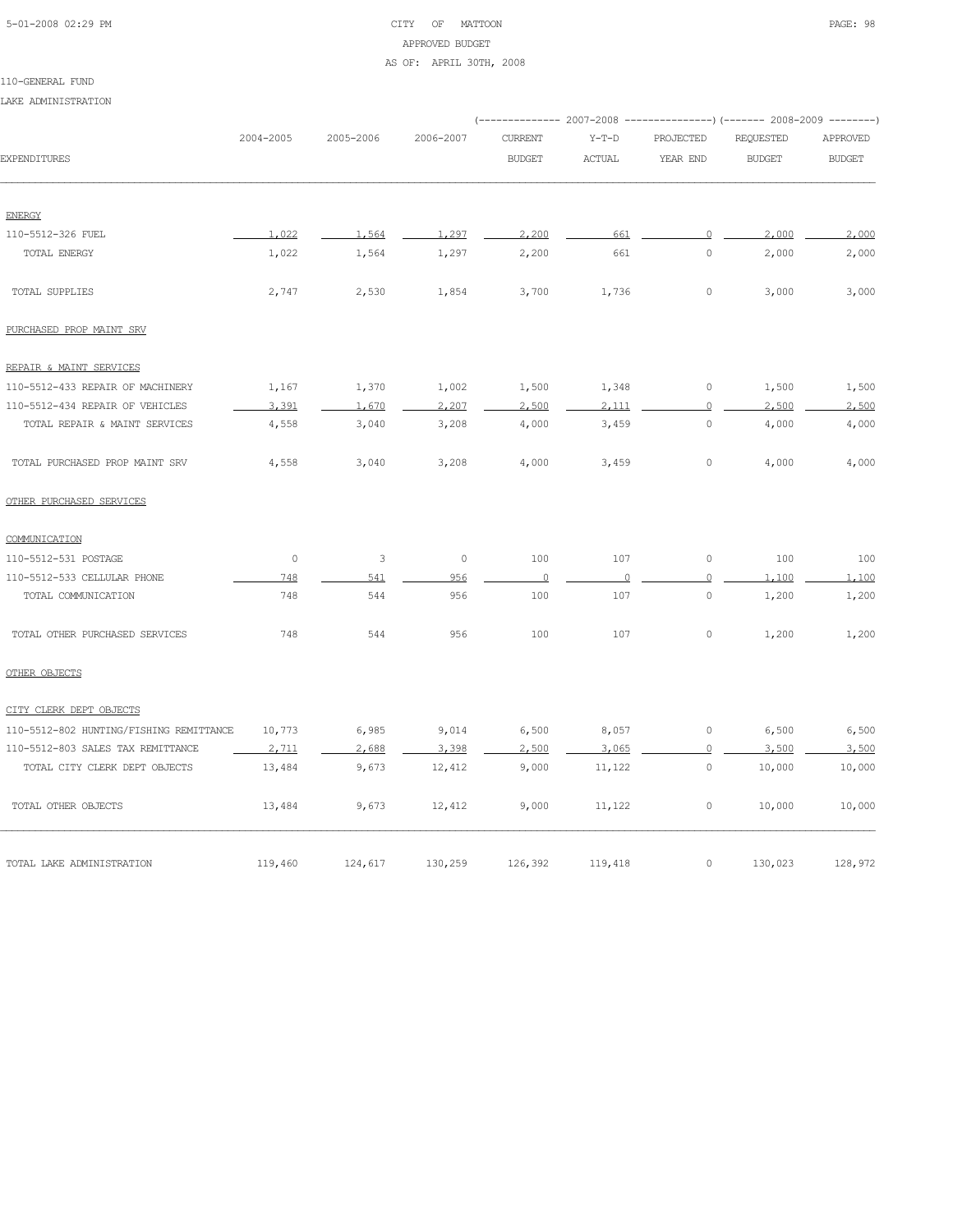# 5-01-2008 02:29 PM CITY OF MATTOON PAGE: 99 APPROVED BUDGET AS OF: APRIL 30TH, 2008

110-GENERAL FUND DEMARS CENTER

|                                     |                     |                     |                |                |                     |                | (-------------- 2007-2008 ----------------) (------- 2008-2009 --------) |                |
|-------------------------------------|---------------------|---------------------|----------------|----------------|---------------------|----------------|--------------------------------------------------------------------------|----------------|
|                                     | 2004-2005           | 2005-2006           | 2006-2007      | CURRENT        | $Y-T-D$             | PROJECTED      | REQUESTED                                                                | APPROVED       |
| <b>EXPENDITURES</b>                 |                     |                     |                | <b>BUDGET</b>  | <b>ACTUAL</b>       | YEAR END       | <b>BUDGET</b>                                                            | <b>BUDGET</b>  |
|                                     |                     |                     |                |                |                     |                |                                                                          |                |
| <b>SUPPLIES</b>                     |                     |                     |                |                |                     |                |                                                                          |                |
| <b>GENERAL SUPPLIES</b>             |                     |                     |                |                |                     |                |                                                                          |                |
| 110-5521-312 CLEANING SUPPLIES      | 676                 | 892                 | 360            | 1,000          | 1,936               | 0              | 1,900                                                                    | 1,900          |
| 110-5521-314 CHEMICALS              | $\overline{0}$      | $\overline{0}$      | 0              | $\overline{0}$ | $\circ$             | $\overline{0}$ | 300                                                                      | 300            |
| TOTAL GENERAL SUPPLIES              | 676                 | 892                 | 360            | 1,000          | 1,936               | $\circ$        | 2,200                                                                    | 2,200          |
| <b>ENERGY</b>                       |                     |                     |                |                |                     |                |                                                                          |                |
| 110-5521-321 NATURAL GAS & ELECTRIC | 434                 | $\circ$             | 34             | 0              | 282                 | $\circ$        | 600                                                                      | 600            |
| TOTAL ENERGY                        | 434                 | $\circ$             | 34             | $\circ$        | 282                 | $\circ$        | 600                                                                      | 600            |
| TOTAL SUPPLIES                      | 1,110               | 892                 | 394            | 1,000          | 2,218               | $\circ$        | 2,800                                                                    | 2,800          |
| PURCHASED PROP MAINT SRV            |                     |                     |                |                |                     |                |                                                                          |                |
| UTILITY SERVICES                    |                     |                     |                |                |                     |                |                                                                          |                |
| 110-5521-410 UTILITY SERVICES       | 675                 | 757                 | 586            | 1,000          | 544                 |                | 1,000                                                                    | 1,000          |
| TOTAL UTILITY SERVICES              | 675                 | 757                 | 586            | 1,000          | 544                 | $\circ$        | 1,000                                                                    | 1,000          |
| CLEANING SERVICES                   |                     |                     |                |                |                     |                |                                                                          |                |
| 110-5521-423 CUSTODIAL SERVICES     | 1,340               | 140                 | $\circ$        | 1,200          |                     |                |                                                                          |                |
| TOTAL CLEANING SERVICES             | 1,340               | 140                 | $\circ$        | 1,200          | 0                   | $\circ$        | $\circ$                                                                  | 0              |
| REPAIR & MAINT SERVICES             |                     |                     |                |                |                     |                |                                                                          |                |
| 110-5521-432 REPAIR OF BUILDINGS    | 61                  | $\circ$             | 258            | 500            | 904                 | 0              | 500                                                                      | 500            |
| 110-5521-436 PEST CONTROL SERVICES  | 190                 | 150                 | 200            | 400            | 200                 | 0              | 300                                                                      | 300            |
| TOTAL REPAIR & MAINT SERVICES       | 251                 | 150                 | 458            | 900            | 1,104               | $\circ$        | 800                                                                      | 800            |
| <b>RENTALS</b>                      |                     |                     |                |                |                     |                |                                                                          |                |
| 110-5521-440 RENTALS                |                     |                     | 0              | 100            |                     |                |                                                                          | $\overline{0}$ |
| TOTAL RENTALS                       | 3                   | 3                   | 0              | 100            | 0                   | $\circ$        | 0                                                                        | 0              |
| CONSTRUCTION SERVICES               |                     |                     |                |                |                     |                |                                                                          |                |
| 110-5521-450 CONSTRUCTION SERVICES  | $\Omega$            | $\Omega$            | $\overline{0}$ | 0              | 0                   | 0              | 0                                                                        | 0              |
| TOTAL CONSTRUCTION SERVICES         | $\mathbb O$         | $\circ$             | $\circ$        | $\circ$        | $\circ$             | $\circ$        | $\circ$                                                                  | $\mathbb O$    |
| TOTAL PURCHASED PROP MAINT SRV      | 2,269               | 1,050               | 1,044          | 3,200          | 1,647               | $\circ$        | 1,800                                                                    | 1,800          |
| OTHER PURCHASED SERVICES            |                     |                     |                |                |                     |                |                                                                          |                |
| COMMUNICATION                       |                     |                     |                |                |                     |                |                                                                          |                |
| 110-5521-532 TELEPHONE              |                     |                     | Λ              |                |                     | $\cap$         |                                                                          |                |
| TOTAL COMMUNICATION                 | $\mathsf{O}\xspace$ | $\mathsf{O}\xspace$ | $\circ$        | 0              | $\mathsf{O}\xspace$ | $\circ$        | $\mathsf{O}\xspace$                                                      | $\circ$        |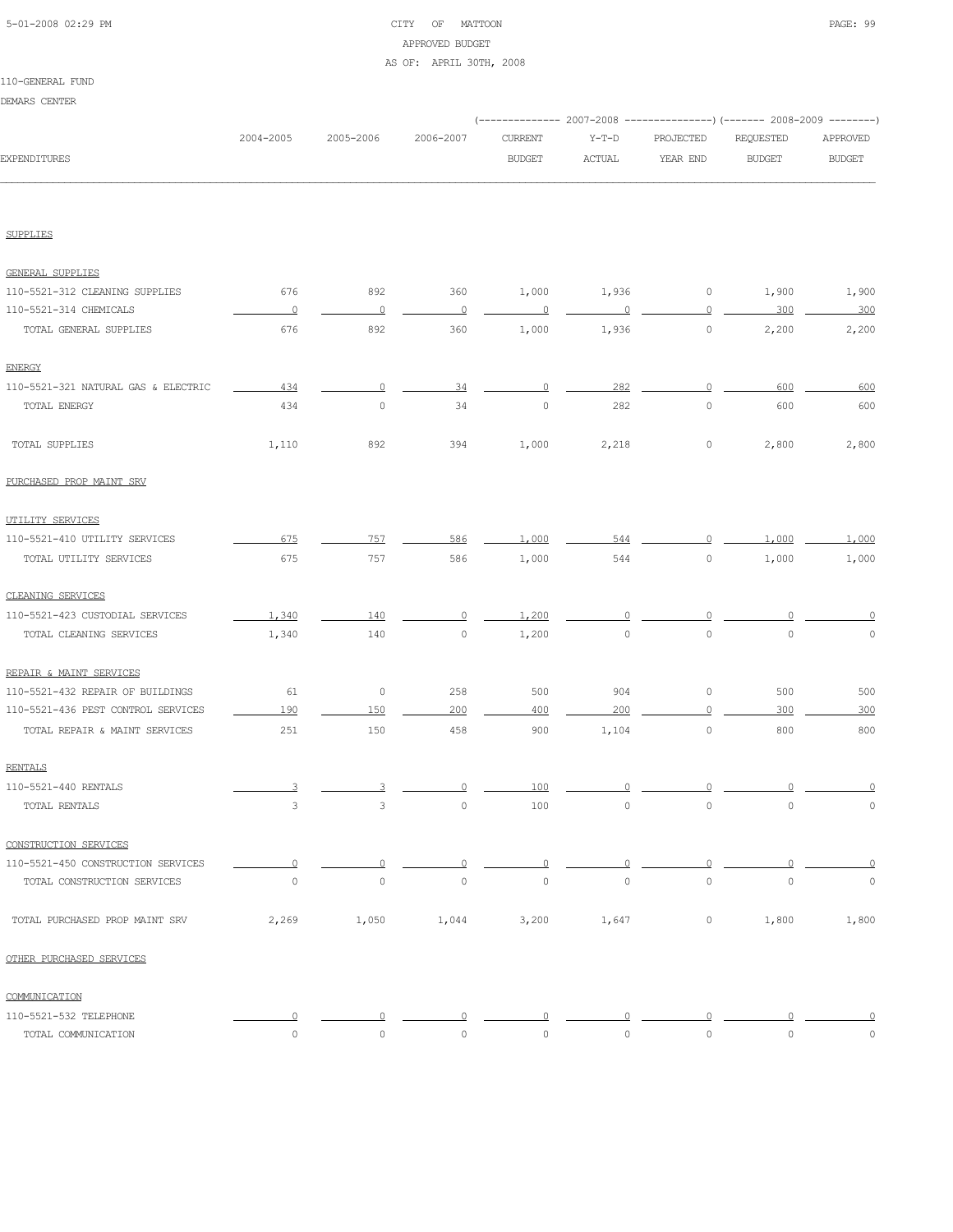# 5-01-2008 02:29 PM CITY OF MATTOON PAGE:100 APPROVED BUDGET

AS OF: APRIL 30TH, 2008

#### 110-GENERAL FUND

| DEMARS CENTER                  |           |           |           |                          |                                                                                              |                       |                     |                           |
|--------------------------------|-----------|-----------|-----------|--------------------------|----------------------------------------------------------------------------------------------|-----------------------|---------------------|---------------------------|
| <b>EXPENDITURES</b>            | 2004-2005 | 2005-2006 | 2006-2007 | CURRENT<br><b>BUDGET</b> | (-------------- 2007–2008 -----------------) (------- 2008–2009 --------)<br>Y-T-D<br>ACTUAL | PROJECTED<br>YEAR END | REQUESTED<br>BUDGET | APPROVED<br><b>BUDGET</b> |
|                                |           |           |           |                          |                                                                                              |                       |                     |                           |
| OTHER PURCHASED SERVICES       |           |           |           |                          |                                                                                              |                       |                     |                           |
| 110-5521-576 SECURITY SERVICES | 198       | 198       |           | $\cap$ and $\cap$        |                                                                                              |                       |                     |                           |
| TOTAL OTHER PURCHASED SERVICES | 198       | 198       | $\circ$   | $\circ$                  | $\circ$                                                                                      | $\circ$               | $\Omega$            | $\circ$                   |
| TOTAL OTHER PURCHASED SERVICES | 198       | 198       | $\circ$   | $\circ$                  | $\circ$                                                                                      | $\circ$               | $\Omega$            | $\circ$                   |
| TOTAL DEMARS CENTER            | 3,577     | 2,140     | 1,438     | 4,200                    | 3,866                                                                                        | $\circ$               | 4,600               | 4,600                     |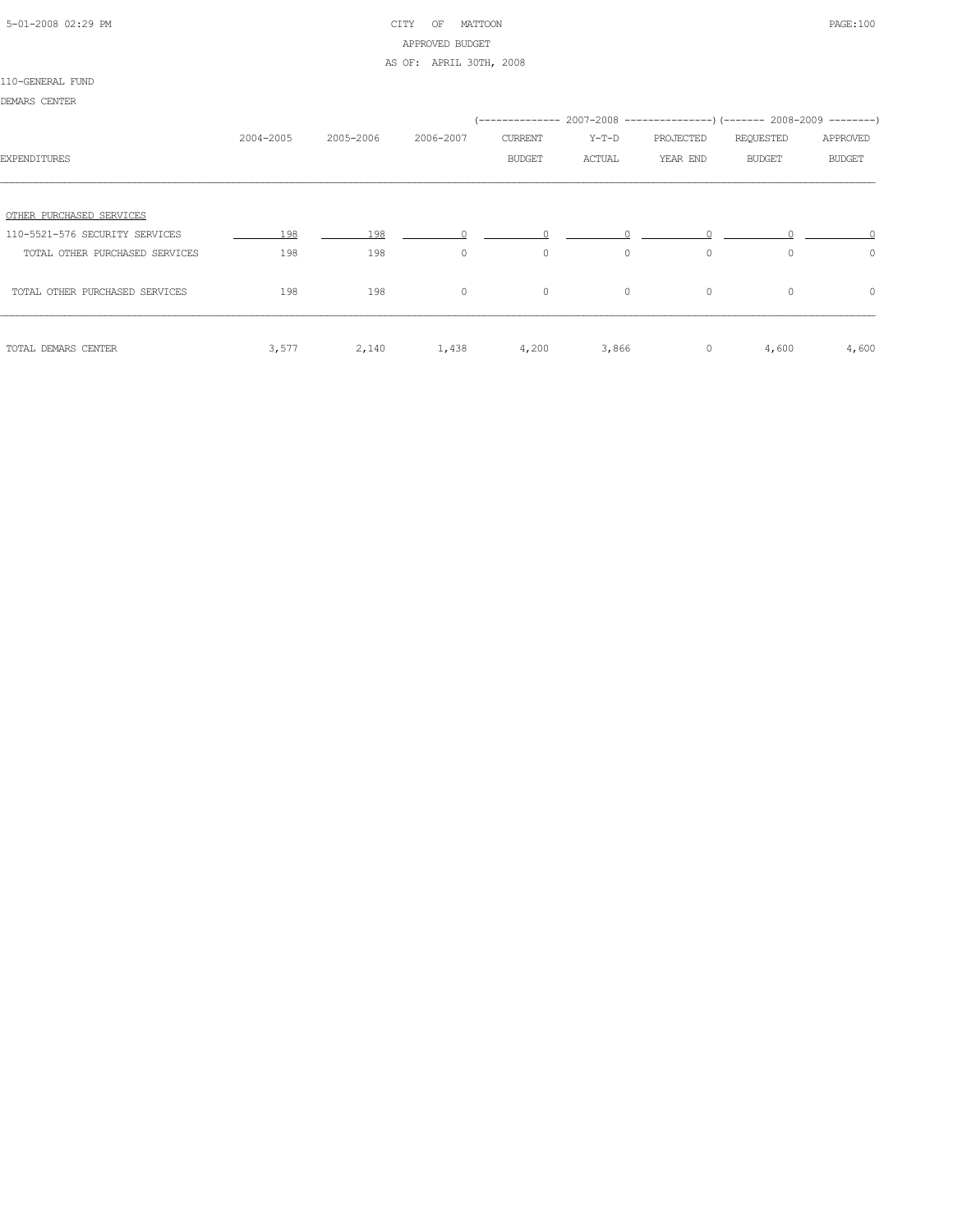# 5-01-2008 02:29 PM CITY OF MATTOON PAGE:101 APPROVED BUDGET

#### AS OF: APRIL 30TH, 2008

#### 110-GENERAL FUND

YOUTH CABIN

|                                         |                |                     |                |                     |               |           | (-------------- 2007-2008 ---------------) (------- 2008-2009 --------) |               |
|-----------------------------------------|----------------|---------------------|----------------|---------------------|---------------|-----------|-------------------------------------------------------------------------|---------------|
|                                         | 2004-2005      | 2005-2006           | 2006-2007      | <b>CURRENT</b>      | $Y-T-D$       | PROJECTED | REQUESTED                                                               | APPROVED      |
| <b>EXPENDITURES</b>                     |                |                     |                | <b>BUDGET</b>       | <b>ACTUAL</b> | YEAR END  | <b>BUDGET</b>                                                           | <b>BUDGET</b> |
|                                         |                |                     |                |                     |               |           |                                                                         |               |
| <b>SUPPLIES</b>                         |                |                     |                |                     |               |           |                                                                         |               |
| <b>ENERGY</b>                           |                |                     |                |                     |               |           |                                                                         |               |
| 110-5522-322 ELECTRICITY                | 92             | $\circ$             | $\circ$        | $\circ$             | $\circ$       | $\circ$   | $\circ$                                                                 | $\mathbb O$   |
| 110-5522-323 BOTTLED GAS                | $\overline{1}$ | 69                  | $\mathbf 0$    | $\circ$             | $\circ$       | $\circ$   | 0                                                                       | $\mathbf 0$   |
| TOTAL ENERGY                            | 93             | 69                  | $\circ$        | $\circ$             | $\circ$       | $\circ$   | $\circ$                                                                 | $\mathbb O$   |
| TOTAL SUPPLIES                          | 93             | 69                  | $\mathbb O$    | $\circ$             | $\circ$       | $\circ$   | $\circ$                                                                 | $\mathbb O$   |
| PURCHASED PROP MAINT SRV                |                |                     |                |                     |               |           |                                                                         |               |
| UTILITY SERVICES                        |                |                     |                |                     |               |           |                                                                         |               |
| 110-5522-410 UTILITY SERVICES           | 182            |                     |                |                     |               |           |                                                                         |               |
| TOTAL UTILITY SERVICES                  | 182            | $\mathbb O$         | $\mathbf 0$    | $\circ$             | $\circ$       | $\circ$   | $\circ$                                                                 | $\mathbb O$   |
| REPAIR & MAINT SERVICES                 |                |                     |                |                     |               |           |                                                                         |               |
| 110-5522-432 REPAIR OF BUILDINGS        | $\circ$        | $\mathbb O$         | $\mathbb O$    | $\mathbb O$         | $\circ$       | $\circ$   | $\circ$                                                                 | $\mathbb O$   |
| 110-5522-436 PEST CONTROL SERVICES      | $\overline{0}$ | $\circ$             | $\circ$        | $\circ$             | $\circ$       | $\circ$   | $\circ$                                                                 | $\circ$       |
| TOTAL REPAIR & MAINT SERVICES           | $\circ$        | $\mathsf{O}\xspace$ | $\mathbb O$    | $\mathsf{O}\xspace$ | $\circ$       | $\circ$   | $\circ$                                                                 | $\mathbb O$   |
| TOTAL PURCHASED PROP MAINT SRV          | 182            | $\circ$             | $\circ$        | 0                   | $\mathbf{0}$  | $\circ$   | $\circ$                                                                 | $\circ$       |
| OTHER PURCHASED SERVICES                |                |                     |                |                     |               |           |                                                                         |               |
| PROFESSIONAL SERVICES                   |                |                     |                |                     |               |           |                                                                         |               |
| 110-5522-519 OTHER PROFESSIONAL SERVICE | $\Omega$       |                     |                |                     |               |           |                                                                         |               |
| TOTAL PROFESSIONAL SERVICES             | $\circ$        | $\circ$             | $\mathbb O$    | $\mathbb O$         | $\circ$       | $\circ$   | $\mathbb O$                                                             | $\mathbf 0$   |
| COMMUNICATION                           |                |                     |                |                     |               |           |                                                                         |               |
| 110-5522-532 TELEPHONE                  | $\overline{0}$ | $\circ$             | $\overline{0}$ | $\circ$             | $\Omega$      | $\circ$   | $\Omega$                                                                |               |
| TOTAL COMMUNICATION                     | $\circ$        | $\circ$             | $\circ$        | $\circ$             | $\circ$       | $\circ$   | $\mathbf 0$                                                             | $\mathbf 0$   |
| TOTAL OTHER PURCHASED SERVICES          | $\circ$        | $\mathsf{O}\xspace$ | 0              | 0                   | $\circ$       | $\circ$   | $\circ$                                                                 | $\mathbb O$   |
| TOTAL YOUTH CABIN                       | 275            | 69                  | $\mathbb O$    | $\circ$             | $\circ$       | $\circ$   | $\mathbb O$                                                             | $\mathbb O$   |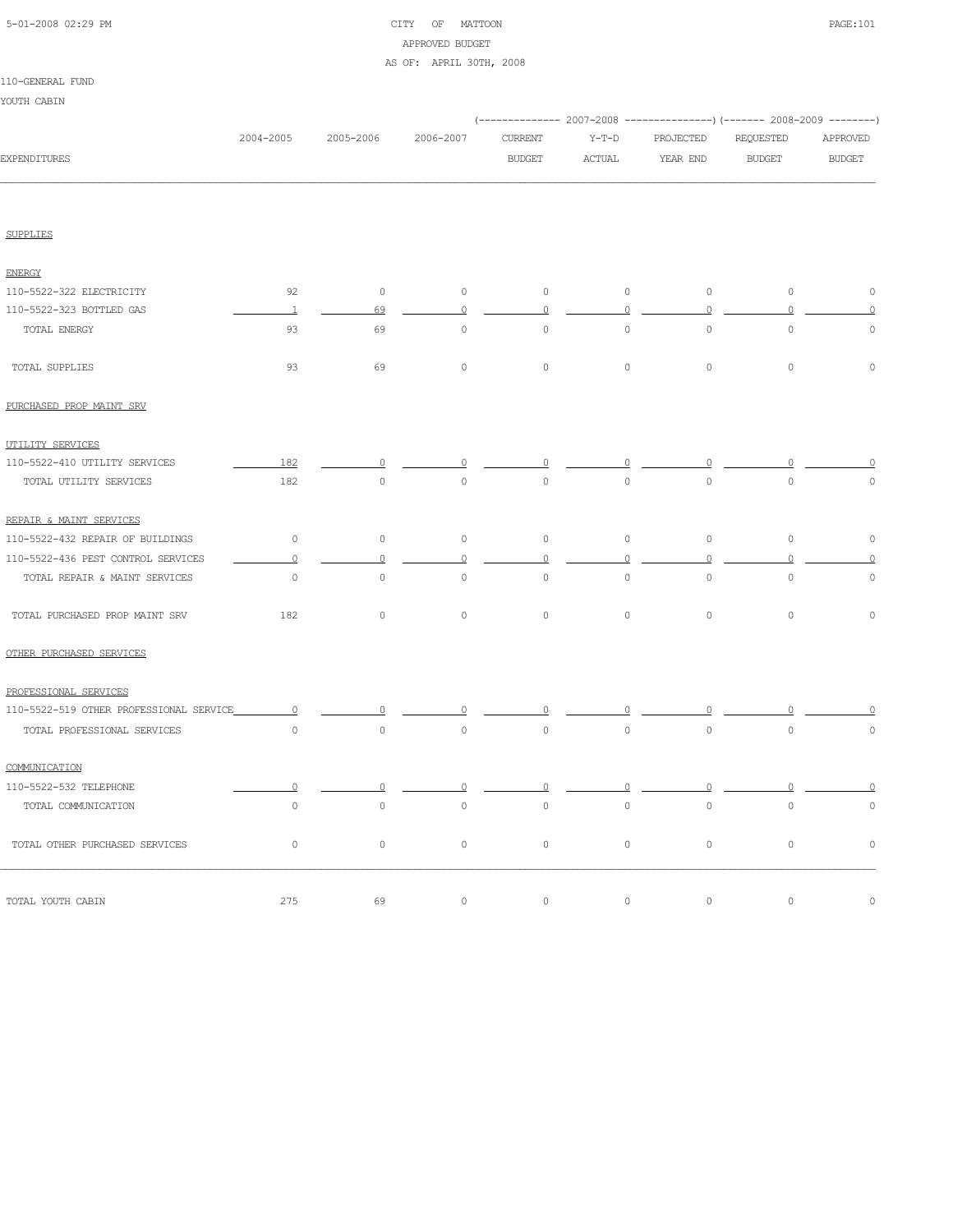# 5-01-2008 02:29 PM CITY OF MATTOON PAGE:102 APPROVED BUDGET

#### AS OF: APRIL 30TH, 2008

#### 110-GENERAL FUND

PETERSON PARK

|              |           |           |           |         |               |           | (-------------- 2007-2008 ----------------) (------- 2008-2009 --------) |          |
|--------------|-----------|-----------|-----------|---------|---------------|-----------|--------------------------------------------------------------------------|----------|
|              | 2004-2005 | 2005-2006 | 2006-2007 | CURRENT | Y-T-D         | PROJECTED | REOUESTED                                                                | APPROVED |
| EXPENDITURES |           |           |           | BUDGET  | <b>ACTUAL</b> | YEAR END  | <b>BUDGET</b>                                                            | BUDGET   |
|              |           |           |           |         |               |           |                                                                          |          |

SUPPLIES

| GENERAL SUPPLIES                    |          |                |             |             |                     |                     |             |        |
|-------------------------------------|----------|----------------|-------------|-------------|---------------------|---------------------|-------------|--------|
| 110-5541-314 CHEMICALS              | $\circ$  | 1,286          | 88          | 750         | 1,140               | $\mathbb O$         | 500         | 500    |
| 110-5541-319 MISCELLANEOUS SUPPLIES | 7.232    | 13,301         | 32,265      | 10,000      | 19,142              | 0                   | 5,000       | 5,000  |
| TOTAL GENERAL SUPPLIES              | 7,232    | 14,587         | 32,353      | 10,750      | 20,282              | $\mathsf{O}\xspace$ | 5,500       | 5,500  |
| <b>ENERGY</b>                       |          |                |             |             |                     |                     |             |        |
| 110-5541-321 NATURAL GAS & ELECTRIC | 15,265   | 16,369         | 15,545      | 16,500      | 16,969              | $\Omega$            | 16,000      | 16,000 |
| TOTAL ENERGY                        | 15,265   | 16,369         | 15,545      | 16,500      | 16,969              | $\circ$             | 16,000      | 16,000 |
| STREET MAINT SUPPLIES               |          |                |             |             |                     |                     |             |        |
| 110-5541-352 AGGREGATE SURFACE COAT | 970      | $\circ$        | 949         | $\circ$     | $\mathsf{O}\xspace$ | $\mathbb O$         | $\mathbb O$ | O      |
| 110-5541-354 ICE REMOVAL SALT       | $\circ$  | $\circ$        | $\mathbb O$ | 0           | 0                   | $\circ$             | 0           | $\cap$ |
| 110-5541-356 STREET SIGNS           | $\Omega$ | $\overline{0}$ | $\circ$     | $\mathbf 0$ | $\Omega$            | $\circ$             | $\Omega$    |        |
| TOTAL STREET MAINT SUPPLIES         | 970      | $\circ$        | 949         | $\circ$     | $\mathbf{0}$        | $\mathbf{0}$        | $\circ$     | $\cap$ |
| TOTAL SUPPLIES                      | 23,467   | 30,956         | 48,846      | 27,250      | 37,251              | $\circ$             | 21,500      | 21,500 |
| PURCHASED PROP MAINT SRV            |          |                |             |             |                     |                     |             |        |
| UTILITY SERVICES                    |          |                |             |             |                     |                     |             |        |
| 110-5541-410 UTILITY SERVICES       | 5,595    | 5.719          | 5.471       | 6.000       | 11,066              | $\Omega$            | 12,000      | 12,000 |
| TOTAL UTILITY SERVICES              | 5,595    | 5,719          | 5,471       | 6,000       | 11,066              | $\circ$             | 12,000      | 12,000 |
| CLEANING SERVICES                   |          |                |             |             |                     |                     |             |        |
| 110-5541-424 LAWN CARE              | 420      | 1,556          | 2,609       | 1,500       | 6,306               | $\circ$             | 2,500       | 2,500  |
| TOTAL CLEANING SERVICES             | 420      | 1,556          | 2,609       | 1,500       | 6,306               | $\circ$             | 2,500       | 2,500  |
| REPAIR & MAINT SERVICES             |          |                |             |             |                     |                     |             |        |
| 110-5541-432 REPAIR OF BUILDINGS    | 1,132    | 2,153          | 9,501       | 5,000       | 2,526               | $\circ$             | 5,000       | 5,000  |
| 110-5541-436 PEST CONTROL SERVICES  | $\Omega$ | 95             | 200         | 300         | 200                 | $\overline{0}$      | 300         | 300    |
| TOTAL REPAIR & MAINT SERVICES       | 1,132    | 2,248          | 9,701       | 5,300       | 2,726               | $\circ$             | 5,300       | 5,300  |
| <b>RENTALS</b>                      |          |                |             |             |                     |                     |             |        |
| 110-5541-440 RENTALS                | 879      | 810            | 420         | 1,500       | 2,290               | $\circ$             | 1.500       | 1,500  |
| TOTAL RENTALS                       | 879      | 810            | 420         | 1,500       | 2,290               | $\mathbb O$         | 1,500       | 1,500  |
| CONSTRUCTION SERVICES               |          |                |             |             |                     |                     |             |        |
| 110-5541-450 CONSTRUCTION SERVICES  | 1,198    | 3,567          | 4,080       | 2,500       | 3,319               | $\overline{0}$      | 2,500       | 2,500  |
| TOTAL CONSTRUCTION SERVICES         | 1,198    | 3,567          | 4,080       | 2,500       | 3,319               | $\circ$             | 2,500       | 2,500  |
| TOTAL PURCHASED PROP MAINT SRV      | 9,223    | 13,901         | 22,280      | 16,800      | 25,707              | $\circ$             | 23,800      | 23,800 |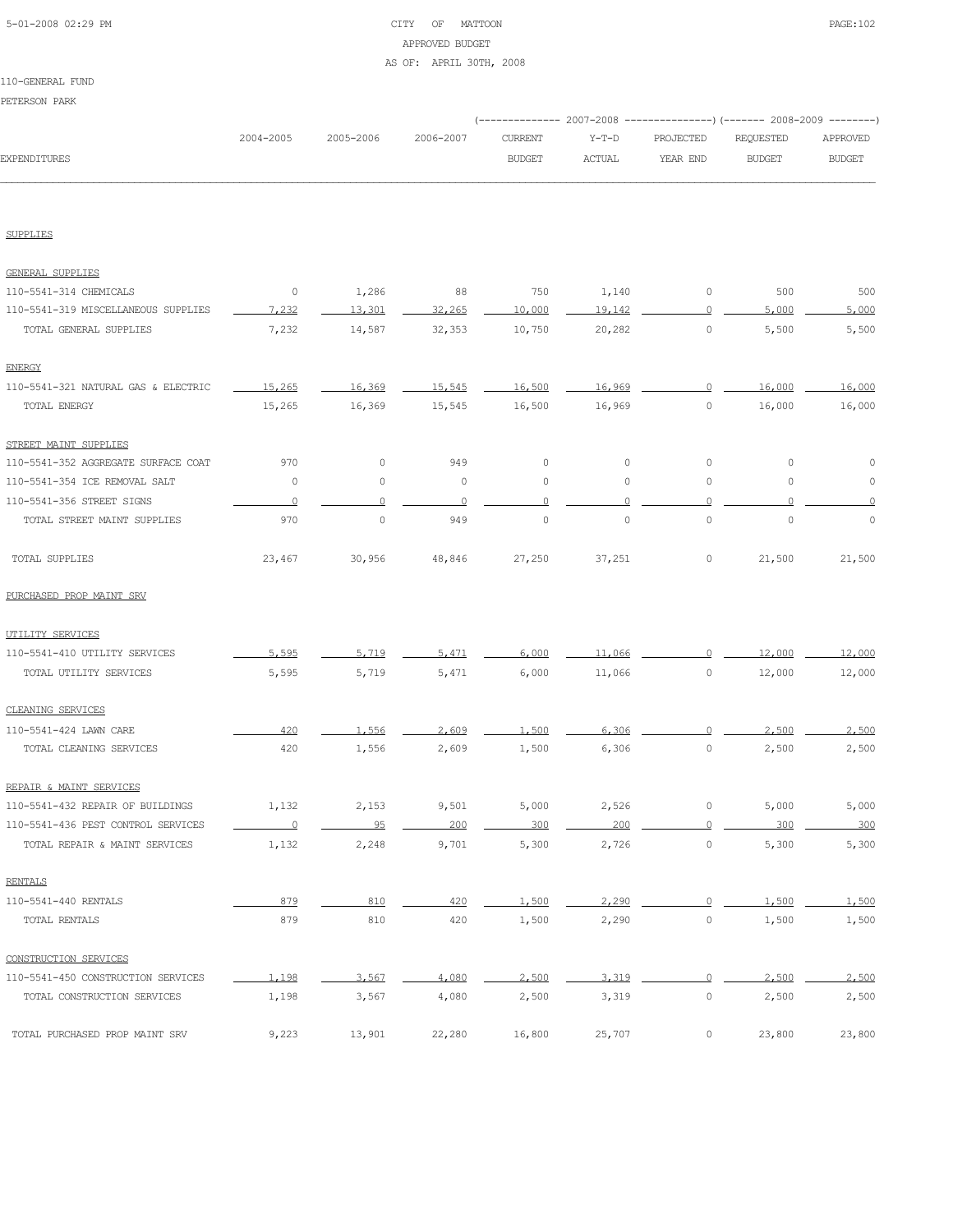| 5-01-2008 02:29 PM |  |
|--------------------|--|
|                    |  |

# CITY OF MATTOON **PAGE:103** APPROVED BUDGET

AS OF: APRIL 30TH, 2008

#### 110-GENERAL FUND

| 2004-2005 | 2005-2006 | 2006-2007 | CURRENT<br><b>BUDGET</b> | Y-T-D<br>ACTUAL | PROJECTED<br>YEAR END | REQUESTED<br><b>BUDGET</b> | APPROVED<br><b>BUDGET</b>                                                          |
|-----------|-----------|-----------|--------------------------|-----------------|-----------------------|----------------------------|------------------------------------------------------------------------------------|
|           |           |           |                          |                 |                       |                            |                                                                                    |
|           |           |           |                          |                 |                       |                            |                                                                                    |
| 131       | 190       | 190       | 200                      | 190             |                       | 200                        | 200                                                                                |
| 131       | 190       | 190       | 200                      | 190             | $\circ$               | 200                        | 200                                                                                |
| 131       | 190       | 190       | 200                      | 190             | $\circ$               | 200                        | 200                                                                                |
|           |           |           |                          |                 | $\circ$               |                            | 45,500                                                                             |
|           | 32,822    | 45,047    |                          | 71,317 44,250   | 63,149                |                            | (-------------- 2007-2008 ----------------) (------- 2008-2009 --------)<br>45,500 |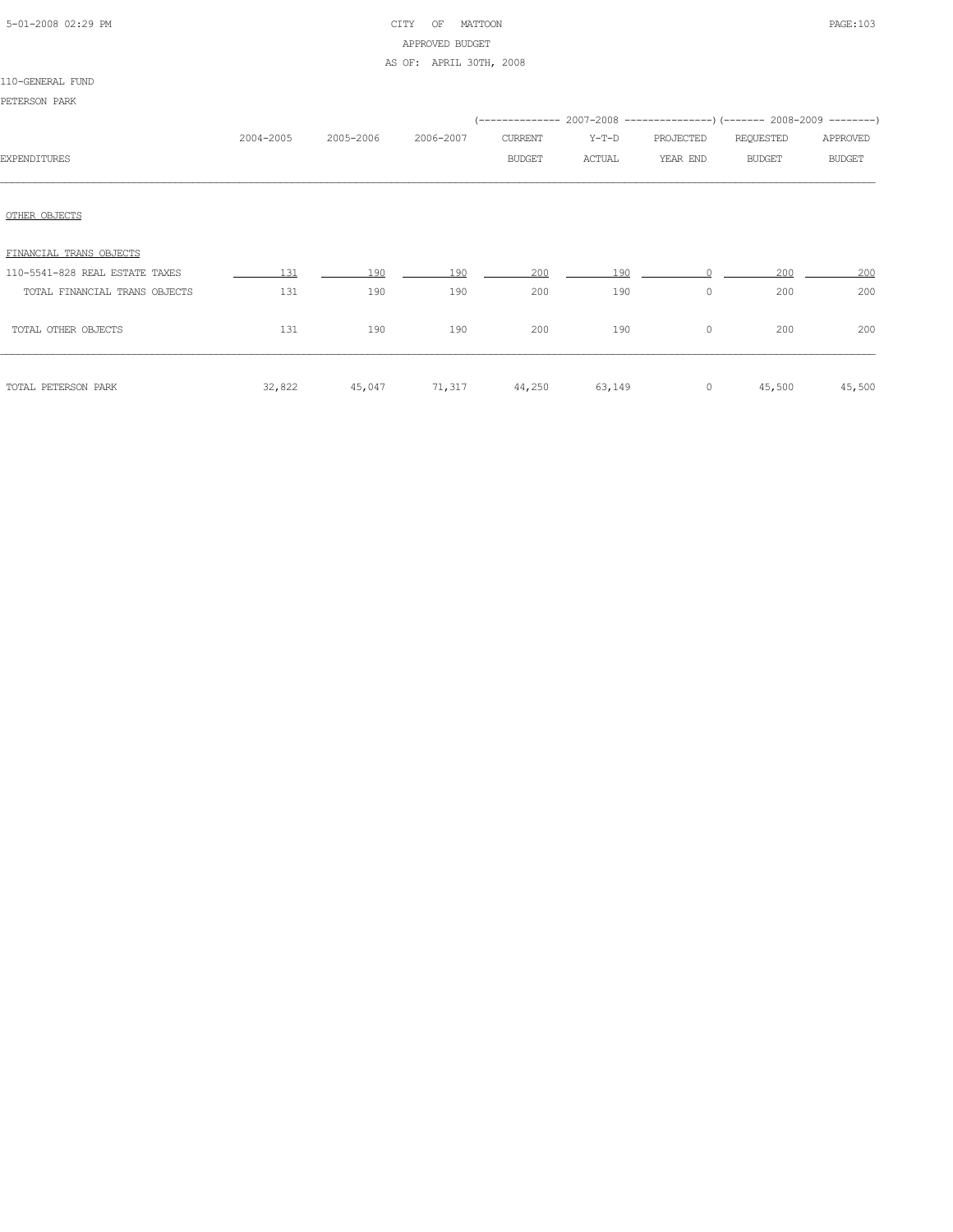| 5-01-2008 02:29 PM |  |
|--------------------|--|
|                    |  |

# CITY OF MATTOON PAGE:104 APPROVED BUDGET

#### AS OF: APRIL 30TH, 2008

#### 110-GENERAL FUND

LAWSON PARK

|                                         |             |                     |             |                |               | (-------------- 2007-2008 ---------------) (------- 2008-2009 --------) |               |               |
|-----------------------------------------|-------------|---------------------|-------------|----------------|---------------|-------------------------------------------------------------------------|---------------|---------------|
|                                         | 2004-2005   | 2005-2006           | 2006-2007   | <b>CURRENT</b> | $Y-T-D$       | PROJECTED                                                               | REQUESTED     | APPROVED      |
| <b>EXPENDITURES</b>                     |             |                     |             | <b>BUDGET</b>  | <b>ACTUAL</b> | YEAR END                                                                | <b>BUDGET</b> | <b>BUDGET</b> |
|                                         |             |                     |             |                |               |                                                                         |               |               |
| SUPPLIES                                |             |                     |             |                |               |                                                                         |               |               |
| <b>GENERAL SUPPLIES</b>                 |             |                     |             |                |               |                                                                         |               |               |
| 110-5542-314 CHEMICALS                  | 72          | $\mathbb O$         | $\circ$     | $\circ$        | $\circ$       | $\circ$                                                                 | $\mathbb O$   | $\circ$       |
| 110-5542-319 MISCELLANEOUS SUPPLIES     | 4,481       | 915                 | 4,345       | 1,000          | 4,071         | $\circ$                                                                 | 2,500         | 2,500         |
| TOTAL GENERAL SUPPLIES                  | 4,553       | 915                 | 4,345       | 1,000          | 4,071         | $\mathbb O$                                                             | 2,500         | 2,500         |
| <b>ENERGY</b>                           |             |                     |             |                |               |                                                                         |               |               |
| 110-5542-321 NATURAL GAS & ELECTRIC (CI | 4,620       | 3,482               | 4,473       | 6,000          | 2,562         |                                                                         | 4,000         | 4,000         |
| TOTAL ENERGY                            | 4,620       | 3,482               | 4,473       | 6,000          | 2,562         | $\mathbb O$                                                             | 4,000         | 4,000         |
| STREET MAINT SUPPLIES                   |             |                     |             |                |               |                                                                         |               |               |
| 110-5542-352 AGGREGATE SURFACE COAT     | 3,640       | $\mathbb O$         | 0           | $\circ$        | $\circ$       | $\mathbb O$                                                             | $\mathbb O$   | 0             |
| 110-5542-356 STREET SIGNS               | 0           | 0                   |             | 0              |               | 0                                                                       |               |               |
| TOTAL STREET MAINT SUPPLIES             | 3,640       | $\mathsf{O}\xspace$ | $\mathbb O$ | $\circ$        | $\circ$       | $\mathsf{O}\xspace$                                                     | $\mathbb O$   | 0             |
| TOTAL SUPPLIES                          | 12,812      | 4,397               | 8,818       | 7,000          | 6,634         | 0                                                                       | 6,500         | 6,500         |
| PURCHASED PROP MAINT SRV                |             |                     |             |                |               |                                                                         |               |               |
| UTILITY SERVICES                        |             |                     |             |                |               |                                                                         |               |               |
| 110-5542-410 UTILITY SERVICES           | 2,026       |                     |             | 500            | 2,247         | ∩                                                                       | 3,000         | 3,000         |
| TOTAL UTILITY SERVICES                  | 2,026       | $\mathsf{O}\xspace$ | $\mathbb O$ | 500            | 2,247         | $\circ$                                                                 | 3,000         | 3,000         |
| CLEANING SERVICES                       |             |                     |             |                |               |                                                                         |               |               |
| 110-5542-424 LAWN CARE                  | 2,059       | 705                 | 1,494       | 1,000          | 2.195         | C                                                                       | 2,000         | 2,000         |
| TOTAL CLEANING SERVICES                 | 2,059       | 705                 | 1,494       | 1,000          | 2,195         | $\mathbb O$                                                             | 2,000         | 2,000         |
| REPAIR & MAINT SERVICES                 |             |                     |             |                |               |                                                                         |               |               |
| 110-5542-432 REPAIR OF BUILDINGS        | 747         |                     | 155         | 500            | 994           |                                                                         | 500           | 500           |
| TOTAL REPAIR & MAINT SERVICES           | 747         | 0                   | 155         | 500            | 994           | 0                                                                       | 500           | 500           |
| <b>RENTALS</b>                          |             |                     |             |                |               |                                                                         |               |               |
| 110-5542-440 RENTALS                    | 118         | 210                 | 560         | 1,000          | 613           | $\Omega$                                                                | 800           | 800           |
| TOTAL RENTALS                           | 118         | 210                 | 560         | 1,000          | 613           | $\mathbb O$                                                             | 800           | 800           |
| CONSTRUCTION SERVICES                   |             |                     |             |                |               |                                                                         |               |               |
| 110-5542-450 CONSTRUCTION SERVICES      | $\Omega$    | $\circ$             | 4,000       | 1,000          | 83            | $\Omega$                                                                | 1,500         | 1,500         |
| TOTAL CONSTRUCTION SERVICES             | $\mathbb O$ | $\circ$             | 4,000       | 1,000          | 83            | $\circ$                                                                 | 1,500         | 1,500         |
| TOTAL PURCHASED PROP MAINT SRV          | 4,950       | 915                 | 6,209       | 4,000          | 6,131         | $\circ$                                                                 | 7,800         | 7,800         |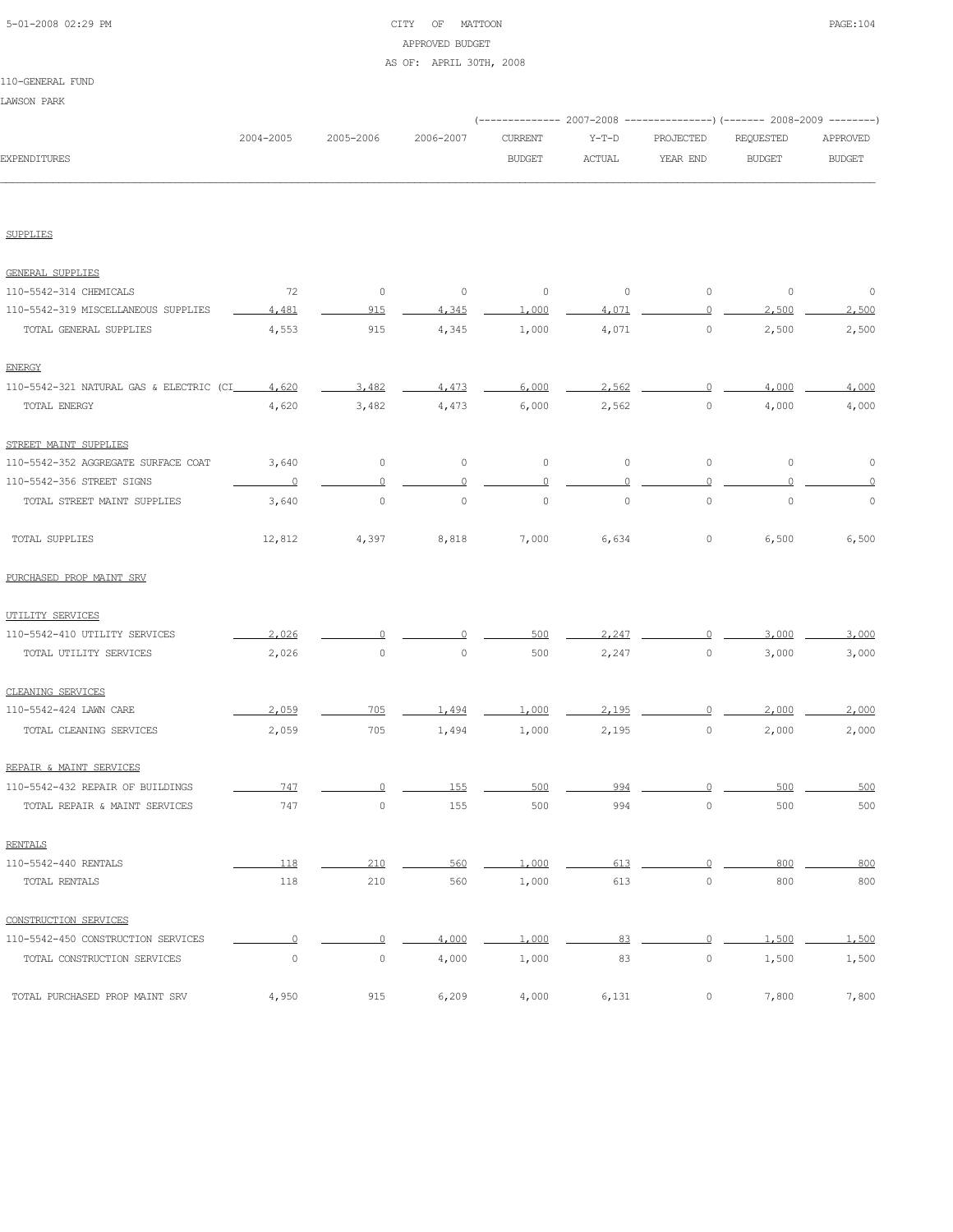| 5-01-2008 02:29 PM |  |
|--------------------|--|

# CITY OF MATTOON **PAGE:105** APPROVED BUDGET AS OF: APRIL 30TH, 2008

|                                |           |           |           |               | (-------------- 2007-2008 -------------------- 2008-2009 ---------) |           |               |               |
|--------------------------------|-----------|-----------|-----------|---------------|---------------------------------------------------------------------|-----------|---------------|---------------|
|                                | 2004-2005 | 2005-2006 | 2006-2007 | CURRENT       | $Y-T-D$                                                             | PROJECTED | REQUESTED     | APPROVED      |
| <b>EXPENDITURES</b>            |           |           |           | <b>BUDGET</b> | ACTUAL                                                              | YEAR END  | <b>BUDGET</b> | <b>BUDGET</b> |
|                                |           |           |           |               |                                                                     |           |               |               |
| OTHER OBJECTS                  |           |           |           |               |                                                                     |           |               |               |
| FINANCIAL TRANS OBJECTS        |           |           |           |               |                                                                     |           |               |               |
| 110-5542-828 REAL ESTATE TAXES | 81        | 117       | 117       | 150           | 117                                                                 |           | 200           | 200           |
| TOTAL FINANCIAL TRANS OBJECTS  | 81        | 117       | 117       | 150           | 117                                                                 | $\circ$   | 200           | 200           |
| TOTAL OTHER OBJECTS            | 81        | 117       | 117       | 150           | 117                                                                 | $\circ$   | 200           | 200           |
| TOTAL LAWSON PARK              | 17,843    | 5,429     | 15,144    | 11,150        | 12,882                                                              | $\circ$   | 14,500        | 14,500        |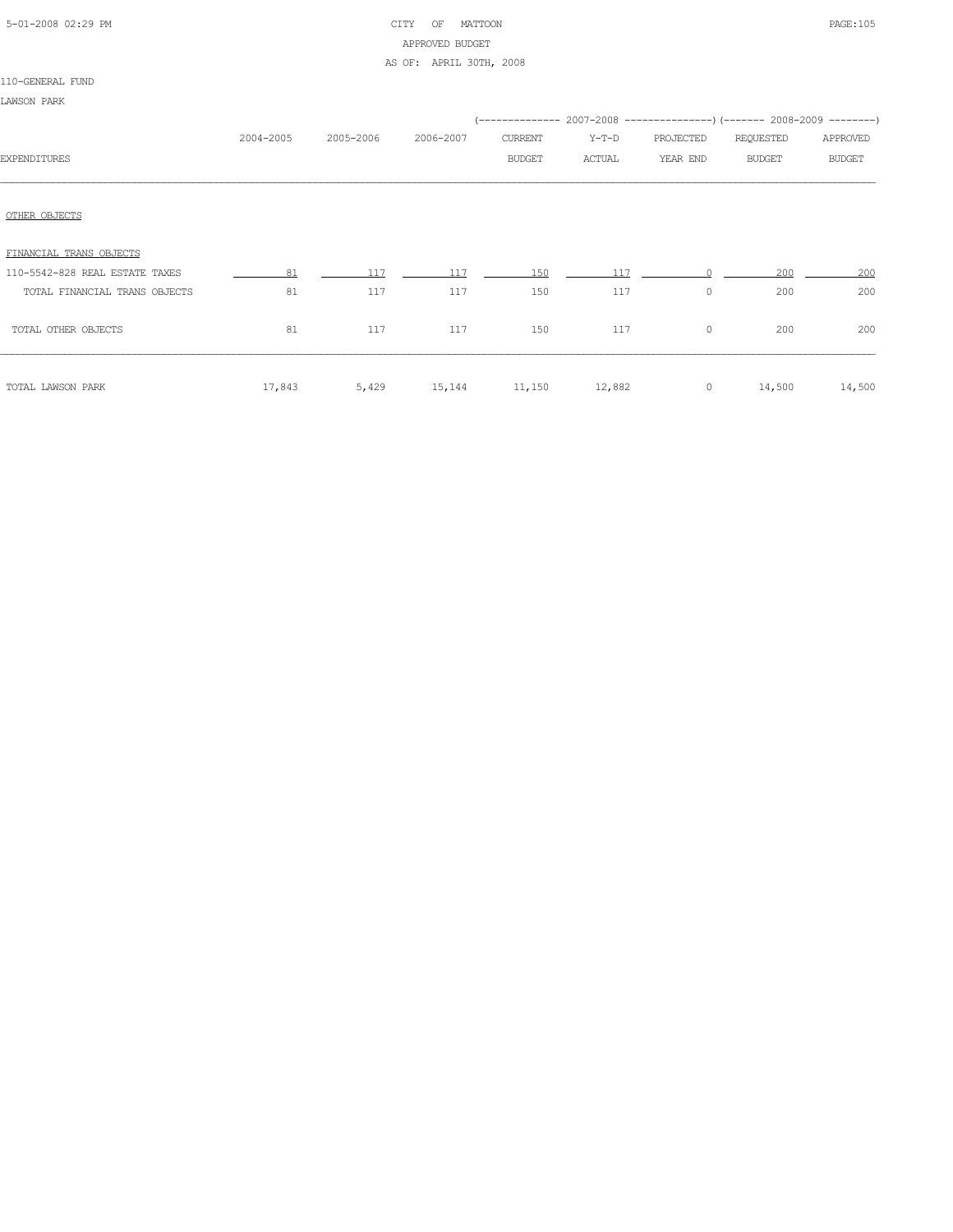# 5-01-2008 02:29 PM CITY OF MATTOON PAGE:106 APPROVED BUDGET

#### AS OF: APRIL 30TH, 2008

# 110-GENERAL FUND

| TIALGEMERAT LAMD                                  |           |           |           |                |          |           |                                                                          |               |
|---------------------------------------------------|-----------|-----------|-----------|----------------|----------|-----------|--------------------------------------------------------------------------|---------------|
| VANLANINGHAM PARK                                 |           |           |           |                |          |           |                                                                          |               |
|                                                   |           |           |           |                |          |           | (-------------- 2007-2008 ----------------) (------- 2008-2009 --------) |               |
|                                                   | 2004-2005 | 2005-2006 | 2006-2007 | <b>CURRENT</b> | $Y-T-D$  | PROJECTED | REQUESTED                                                                | APPROVED      |
| <b>EXPENDITURES</b>                               |           |           |           | <b>BUDGET</b>  | ACTUAL   | YEAR END  | <b>BUDGET</b>                                                            | <b>BUDGET</b> |
|                                                   |           |           |           |                |          |           |                                                                          |               |
| <b>SUPPLIES</b>                                   |           |           |           |                |          |           |                                                                          |               |
| <b>GENERAL SUPPLIES</b>                           |           |           |           |                |          |           |                                                                          |               |
| 110-5543-316 TOOLS & EQUIPMENT                    | $\circ$   | $\circ$   | $\circ$   | $\circ$        | $\circ$  | $\circ$   | $\circ$                                                                  | $\circ$       |
| 110-5543-319 MISCELLANEOUS SUPPLIES               | $\Omega$  | $\Omega$  | $\Omega$  | 500            | 886      | $\Omega$  | 500                                                                      | 500           |
| TOTAL GENERAL SUPPLIES                            | $\circ$   | $\circ$   | $\circ$   | 500            | 886      | $\circ$   | 500                                                                      | 500           |
| <b>ENERGY</b>                                     |           |           |           |                |          |           |                                                                          |               |
| 110-5543-321 NATURAL GAS & ELECTRIC               | $\Omega$  | $\Omega$  | $\Omega$  | $\circ$        | $\circ$  | $\Omega$  | $\Omega$                                                                 | $\cap$        |
| TOTAL ENERGY                                      | $\circ$   | $\Omega$  | $\circ$   | $\circ$        | $\circ$  | $\circ$   | $\circ$                                                                  | $\circ$       |
| STREET MAINT SUPPLIES                             |           |           |           |                |          |           |                                                                          |               |
| 110-5543-352 AGGREGATE SURFACE COAT               | $\Omega$  | $\Omega$  | $\Omega$  | $\Omega$       | $\Omega$ | $\Omega$  | $\Omega$                                                                 | $\Omega$      |
| TOTAL STREET MAINT SUPPLIES                       | $\circ$   | $\Omega$  | $\Omega$  | $\Omega$       | $\Omega$ | $\Omega$  | $\Omega$                                                                 | $\circ$       |
| TOTAL SUPPLIES                                    | $\circ$   | $\circ$   | $\circ$   | 500            | 886      | $\circ$   | 500                                                                      | 500           |
| PURCHASED PROP MAINT SRV                          |           |           |           |                |          |           |                                                                          |               |
| OTHER PROP MAINT SERVICE                          |           |           |           |                |          |           |                                                                          |               |
| 110-5543-460 OTHER PROP MAINT SERVICES ______ 166 |           | 996       | $\circ$   | $\Omega$       | 0        | $\Omega$  |                                                                          |               |
| TOTAL OTHER PROP MAINT SERVICE                    | 166       | 996       | $\circ$   | $\circ$        | $\circ$  | $\circ$   | $\circ$                                                                  | $\circ$       |
| TOTAL PURCHASED PROP MAINT SRV                    | 166       | 996       | $\circ$   | $\circ$        | $\Omega$ | $\circ$   | $\circ$                                                                  | $\circ$       |
| TOTAL VANLANINGHAM PARK                           | 166       | 996       | $\circ$   | 500            | 886      | $\circ$   | 500                                                                      | 500           |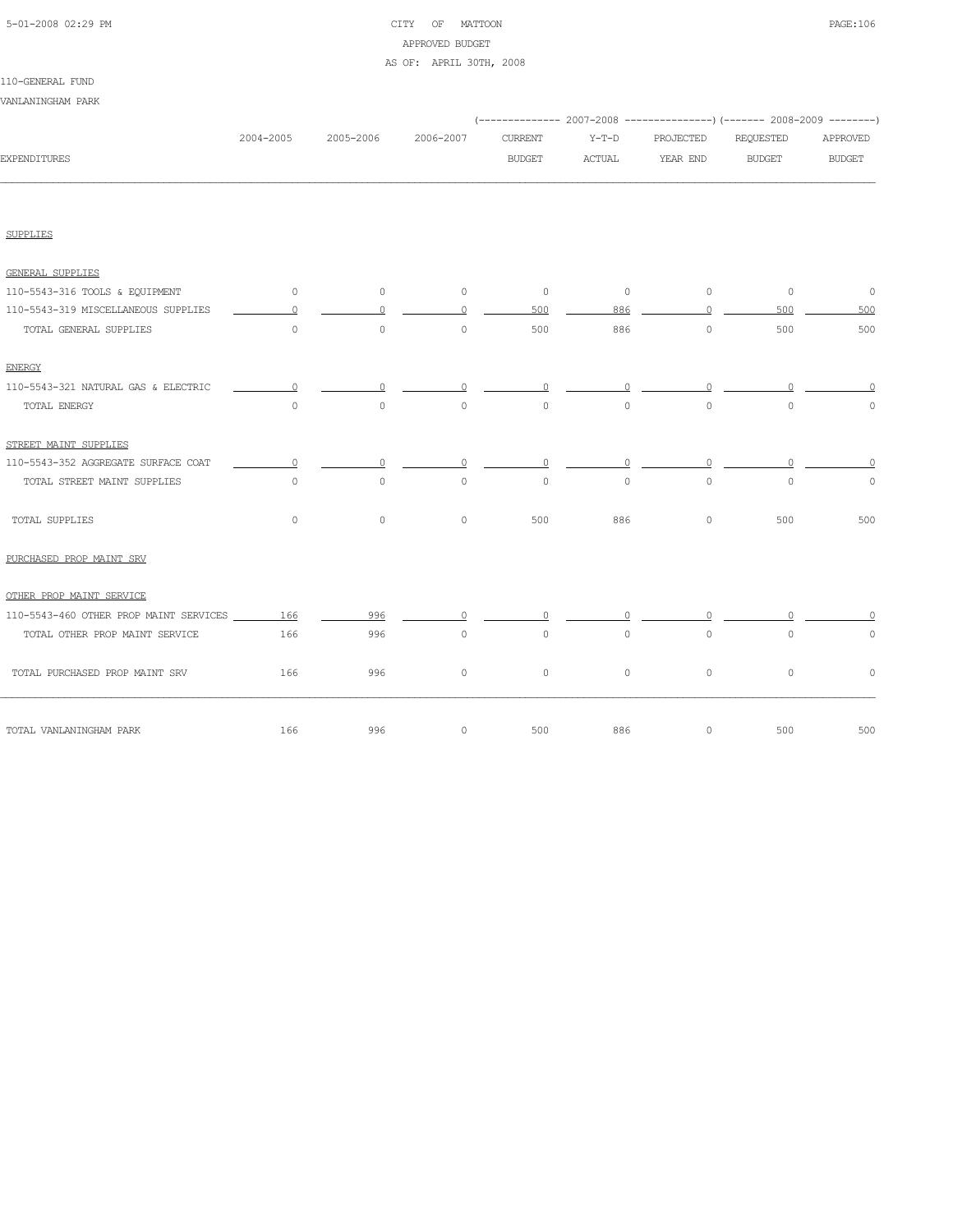# 5-01-2008 02:29 PM CITY OF MATTOON PAGE:107 APPROVED BUDGET

#### AS OF: APRIL 30TH, 2008

#### 110-GENERAL FUND

| CUNNINGHAM PARK                                      |           |           |           |                |          |           | (-------------- 2007-2008 ----------------) (------- 2008-2009 --------) |                     |
|------------------------------------------------------|-----------|-----------|-----------|----------------|----------|-----------|--------------------------------------------------------------------------|---------------------|
|                                                      | 2004-2005 | 2005-2006 | 2006-2007 | <b>CURRENT</b> | $Y-T-D$  | PROJECTED | REQUESTED                                                                | APPROVED            |
| <b>EXPENDITURES</b>                                  |           |           |           | <b>BUDGET</b>  | ACTUAL   | YEAR END  | <b>BUDGET</b>                                                            | <b>BUDGET</b>       |
|                                                      |           |           |           |                |          |           |                                                                          |                     |
| <b>SUPPLIES</b>                                      |           |           |           |                |          |           |                                                                          |                     |
| GENERAL SUPPLIES                                     |           |           |           |                |          |           |                                                                          |                     |
| 110-5544-316 TOOLS & EQUIPMENT                       | $\sim$ 0  | $\sim$ 0  | $\circ$   | $\circ$        | $\circ$  | $\circ$   | $\circ$                                                                  | $\circ$             |
| 110-5544-319 MISCELLANEOUS SUPPLIES                  | 176       | $\circ$   | $\circ$   | $\circ$        | $\circ$  | $\circ$   | $\circ$                                                                  | $\Omega$            |
| TOTAL GENERAL SUPPLIES                               | 176       | $\circ$   | $\circ$   | $\circ$        | $\circ$  | $\circ$   | $\circ$                                                                  | $\circ$             |
| <b>ENERGY</b>                                        |           |           |           |                |          |           |                                                                          |                     |
| 110-5544-321 NATURAL GAS & ELECTRIC (CI_________ 290 |           | 319       | 430       | 300            | 461      | $\Omega$  | 500                                                                      | 500                 |
| TOTAL ENERGY                                         | 290       | 319       | 430       | 300            | 461      | $\circ$   | 500                                                                      | 500                 |
| TOTAL SUPPLIES                                       | 466       | 319       | 430       | 300            | 461      | $\circ$   | 500                                                                      | 500                 |
| PURCHASED PROP MAINT SRV                             |           |           |           |                |          |           |                                                                          |                     |
| OTHER PROP MAINT SERVICE                             |           |           |           |                |          |           |                                                                          |                     |
|                                                      |           | 247       | $\Omega$  | $\cap$         | $\Omega$ | $\cap$    | $\Omega$                                                                 |                     |
| TOTAL OTHER PROP MAINT SERVICE                       | 21        | 247       | $\circ$   | $\circ$        | $\circ$  | $\circ$   | $\circ$                                                                  | $\mathsf{O}\xspace$ |
| TOTAL PURCHASED PROP MAINT SRV                       | 21        | 247       | $\circ$   | $\circ$        | $\circ$  | $\circ$   | $\circ$                                                                  | $\circ$             |
| TOTAL CUNNINGHAM PARK                                | 486       | 566       | 430       | 300            | 461      | $\circ$   | 500                                                                      | 500                 |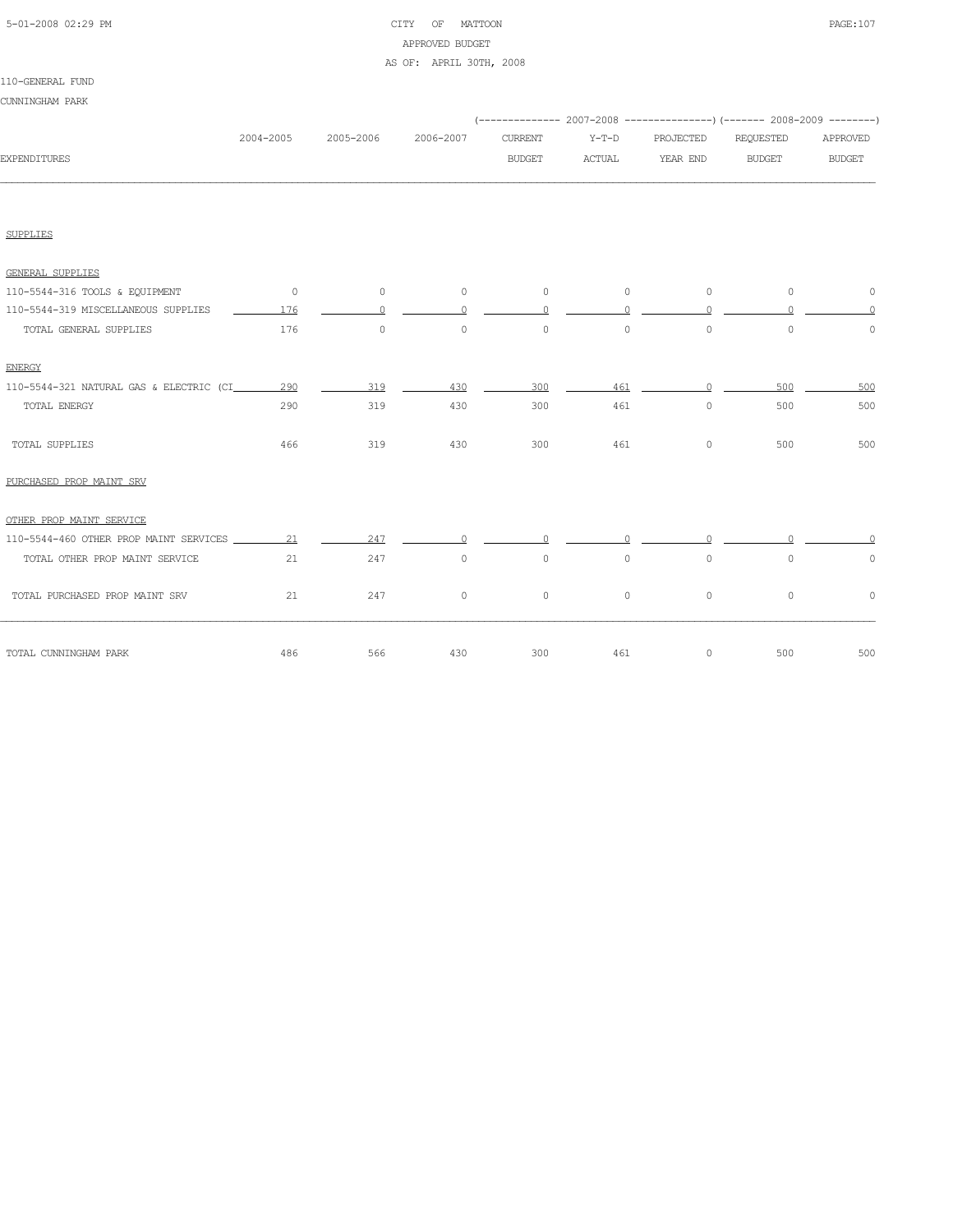# 5-01-2008 02:29 PM CITY OF MATTOON PAGE:108 APPROVED BUDGET AS OF: APRIL 30TH, 2008

#### 110-GENERAL FUND

BOYS COMPLEX

| BOXS COMPLEX                             |             |                       |           |                                 |                          |                       |                            |                           |
|------------------------------------------|-------------|-----------------------|-----------|---------------------------------|--------------------------|-----------------------|----------------------------|---------------------------|
| <b>EXPENDITURES</b>                      | 2004-2005   | 2005-2006             | 2006-2007 | <b>CURRENT</b><br><b>BUDGET</b> | $Y-T-D$<br><b>ACTUAL</b> | PROJECTED<br>YEAR END | REQUESTED<br><b>BUDGET</b> | APPROVED<br><b>BUDGET</b> |
| SUPPLIES                                 |             |                       |           |                                 |                          |                       |                            |                           |
|                                          |             |                       |           |                                 |                          |                       |                            |                           |
| <b>GENERAL SUPPLIES</b>                  |             |                       |           |                                 |                          |                       |                            |                           |
| 110-5551-316 TOOLS & EQUIPMENT           | 92          | 92)<br>$\overline{ }$ | $\circ$   | $\circ$                         | $\circ$                  | $\circ$               | $\circ$                    | $\circ$                   |
| 110-5551-319 MISCELLANEOUS SUPPLIES      | 2.421       | 6.422                 | 9,274     | 2,000                           | 3.922                    | $\Omega$              | 2,000                      | 2,000                     |
| TOTAL GENERAL SUPPLIES                   | 2,513       | 6,330                 | 9,274     | 2,000                           | 3,922                    | $\circ$               | 2,000                      | 2,000                     |
| <b>ENERGY</b>                            |             |                       |           |                                 |                          |                       |                            |                           |
| 110-5551-321 NATURAL GAS & ELECTRIC (CI_ | 4,037       | 3,173                 | 3,105     | 5,500                           | 2.567                    | 0                     | 5,300                      | 5,300                     |
| TOTAL ENERGY                             | 4,037       | 3,173                 | 3,105     | 5,500                           | 2,567                    | $\circ$               | 5,300                      | 5,300                     |
| STREET MAINT SUPPLIES                    |             |                       |           |                                 |                          |                       |                            |                           |
| 110-5551-352 AGGREGATE SURFACE COAT      | $\Omega$    | 0                     |           | 0                               | 1,555                    | $\circ$               |                            |                           |
| TOTAL STREET MAINT SUPPLIES              | $\circ$     | $\circ$               | $\circ$   | $\circ$                         | 1,555                    | $\circ$               | $\circ$                    | $\circ$                   |
| TOTAL SUPPLIES                           | 6,550       | 9,502                 | 12,379    | 7,500                           | 8,044                    | $\circ$               | 7,300                      | 7,300                     |
| PURCHASED PROP MAINT SRV                 |             |                       |           |                                 |                          |                       |                            |                           |
| UTILITY SERVICES                         |             |                       |           |                                 |                          |                       |                            |                           |
| 110-5551-410 UTILITY SERVICES            | 0           | 25                    | 25)       | 1,500                           | 574                      | 0                     | 1,500                      | 1,500                     |
| TOTAL UTILITY SERVICES                   | $\mathbb O$ | 25(                   | 25)       | 1,500                           | 574                      | $\circ$               | 1,500                      | 1,500                     |
| CLEANING SERVICES                        |             |                       |           |                                 |                          |                       |                            |                           |
| 110-5551-424 LAWN CARE                   | $\Omega$    | 450                   | 6.156     | 1,000                           | 1.679                    | $\circ$               | 1,000                      | 1,000                     |
| TOTAL CLEANING SERVICES                  | $\mathbb O$ | 450                   | 6,156     | 1,000                           | 1,679                    | $\circ$               | 1,000                      | 1,000                     |
| <b>RENTALS</b>                           |             |                       |           |                                 |                          |                       |                            |                           |
| 110-5551-440 RENTALS                     | $\Omega$    | $\circ$               | $\Omega$  | 100                             | $\Omega$                 | $\Omega$              | $\Omega$                   | $\Omega$                  |
| TOTAL RENTALS                            | $\mathbb O$ | $\circ$               | $\circ$   | 100                             | $\mathbb O$              | $\circ$               | $\mathbb O$                | $\mathbb O$               |
| CONSTRUCTION SERVICES                    |             |                       |           |                                 |                          |                       |                            |                           |
| 110-5551-450 CONSTRUCTION SERVICES       |             | $\Omega$              |           | 500                             | 94                       | $\Omega$              | 300                        | 300                       |
| TOTAL CONSTRUCTION SERVICES              | $\mathbb O$ | $\circ$               | $\circ$   | 500                             | 94                       | $\circ$               | 300                        | 300                       |
| TOTAL PURCHASED PROP MAINT SRV           | $\circ$     | 475                   | 6,131     | 3,100                           | 2,347                    | $\circ$               | 2,800                      | 2,800                     |
| OTHER OBJECTS                            |             |                       |           |                                 |                          |                       |                            |                           |
| FINANCIAL TRANS OBJECTS                  |             |                       |           |                                 |                          |                       |                            |                           |
| 110-5551-828 REAL ESTATE TAXES           | 80          | 116                   | 116       | 200                             | 116                      | $\circ$               | 150                        | 150                       |
| TOTAL FINANCIAL TRANS OBJECTS            | 80          | 116                   | 116       | 200                             | 116                      | $\circ$               | 150                        | 150                       |
| TOTAL OTHER OBJECTS                      | 80          | 116                   | 116       | 200                             | 116                      | $\circ$               | 150                        | 150                       |
|                                          |             |                       |           |                                 |                          |                       |                            |                           |

TOTAL BOYS COMPLEX 6,630 10,093 18,625 10,800 10,506 0 10,250 10,250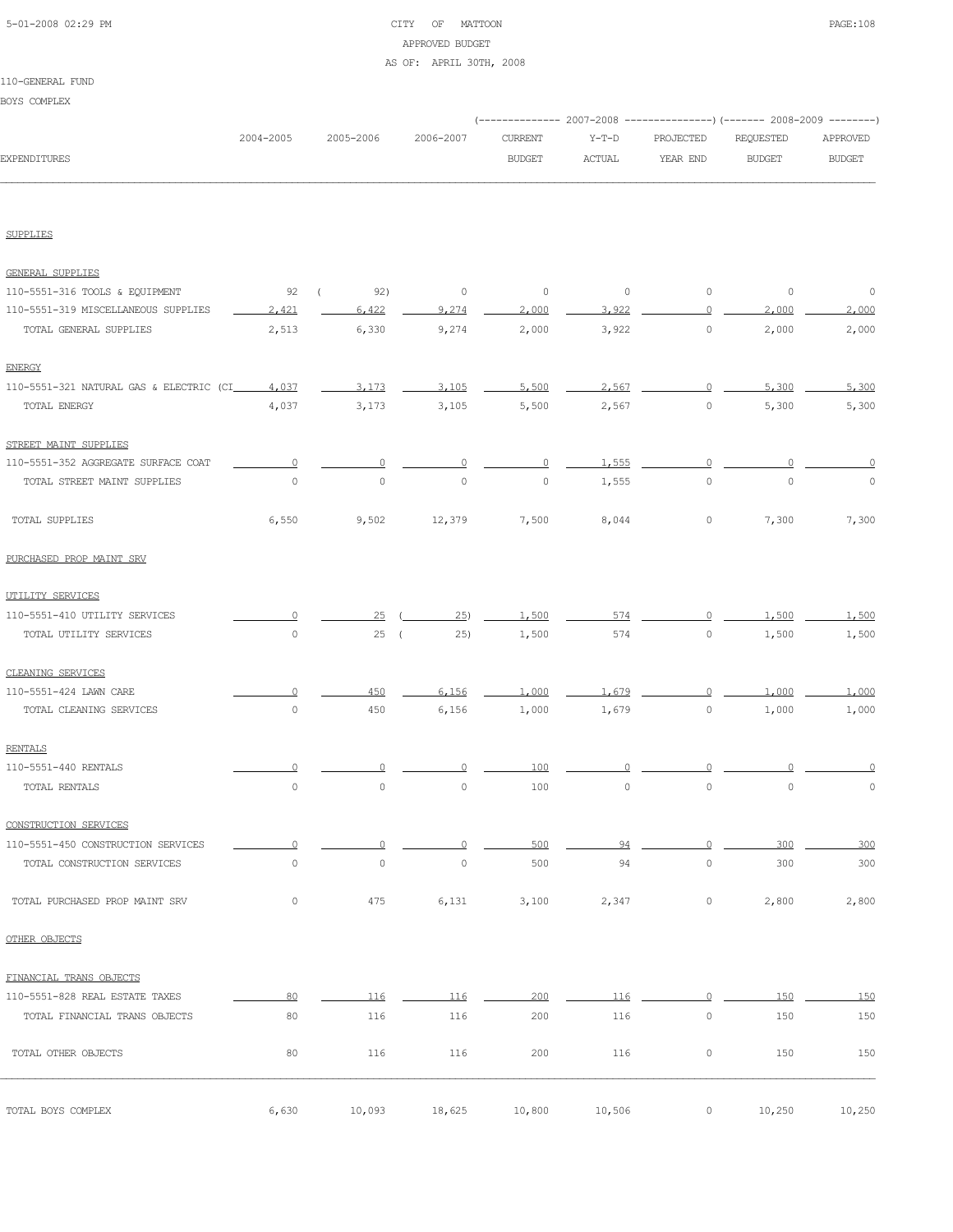| 5-01-2008 02:29 PM |  |
|--------------------|--|
|                    |  |

## CITY OF MATTOON **PAGE:109** APPROVED BUDGET

### AS OF: APRIL 30TH, 2008

|                                          |             |             |             |                |               | (-------------- 2007-2008 ---------------) (------- 2008-2009 --------) |               |               |  |
|------------------------------------------|-------------|-------------|-------------|----------------|---------------|-------------------------------------------------------------------------|---------------|---------------|--|
|                                          | 2004-2005   | 2005-2006   | 2006-2007   | <b>CURRENT</b> | $Y-T-D$       | PROJECTED                                                               | REQUESTED     | APPROVED      |  |
| <b>EXPENDITURES</b>                      |             |             |             | <b>BUDGET</b>  | <b>ACTUAL</b> | YEAR END                                                                | <b>BUDGET</b> | <b>BUDGET</b> |  |
| <b>SUPPLIES</b>                          |             |             |             |                |               |                                                                         |               |               |  |
| <b>GENERAL SUPPLIES</b>                  |             |             |             |                |               |                                                                         |               |               |  |
| 110-5552-312 CLEANING SUPPLIES           | $\circ$     | $\mathbb O$ | $\circ$     | $\circ$        | $\circ$       | $\circ$                                                                 | $\circ$       | 0             |  |
| 110-5552-319 MISCELLANEOUS SUPPLIES      | 666         | 4,892       | 12,074      | 2,500          | 6.320         | $\circ$                                                                 | 2,500         | 2,500         |  |
| TOTAL GENERAL SUPPLIES                   | 666         | 4,892       | 12,074      | 2,500          | 6,320         | $\mathbb O$                                                             | 2,500         | 2,500         |  |
| <b>ENERGY</b>                            |             |             |             |                |               |                                                                         |               |               |  |
| 110-5552-321 NATURAL GAS & ELECTRIC (CI_ | 4.394       | 4.143       | 4,744       | 5,500          | 3,378         | $\cap$                                                                  | 4,000         | 4,000         |  |
| TOTAL ENERGY                             | 4,394       | 4,143       | 4,744       | 5,500          | 3,378         | $\mathbb O$                                                             | 4,000         | 4,000         |  |
| STREET MAINT SUPPLIES                    |             |             |             |                |               |                                                                         |               |               |  |
| 110-5552-352 AGGREGATE SURFACE COAT      | 0           | $\Omega$    | n           | 1,500          | 1,884         | $\circ$                                                                 | 1,500         | 1,500         |  |
| TOTAL STREET MAINT SUPPLIES              | $\mathbb O$ | $\circ$     | 0           | 1,500          | 1,884         | $\circ$                                                                 | 1,500         | 1,500         |  |
| TOTAL SUPPLIES                           | 5,060       | 9,035       | 16,818      | 9,500          | 11,581        | 0                                                                       | 8,000         | 8,000         |  |
| PURCHASED PROP MAINT SRV                 |             |             |             |                |               |                                                                         |               |               |  |
| UTILITY SERVICES                         |             |             |             |                |               |                                                                         |               |               |  |
| 110-5552-410 UTILITY SERVICES            | 1,797       | 3,108       | 3,853       | 4,000          | 4,895         | 0                                                                       | 5,000         | 5,000         |  |
| TOTAL UTILITY SERVICES                   | 1,797       | 3,108       | 3,853       | 4,000          | 4,895         | $\circ$                                                                 | 5,000         | 5,000         |  |
| CLEANING SERVICES                        |             |             |             |                |               |                                                                         |               |               |  |
| 110-5552-424 LAWN CARE                   | 0           | 450         | 2.942       | 1,000          | 1,746         | 0                                                                       | 1,000         | 1,000         |  |
| TOTAL CLEANING SERVICES                  | $\mathbb O$ | 450         | 2,942       | 1,000          | 1,746         | $\mathbb O$                                                             | 1,000         | 1,000         |  |
| <b>RENTALS</b>                           |             |             |             |                |               |                                                                         |               |               |  |
| 110-5552-440 RENTALS                     | 0           | 75          | 150         | $\Omega$       | 150           | 0                                                                       | 200           | 200           |  |
| TOTAL RENTALS                            | $\mathbb O$ | 75          | 150         | 0              | 150           | $\mathbb O$                                                             | 200           | 200           |  |
| CONSTRUCTION SERVICES                    |             |             |             |                |               |                                                                         |               |               |  |
| 110-5552-450 CONSTRUCTION SERVICES       | 220         | $\Omega$    | ∩           | 2,500          | 60            | $\Omega$                                                                | 2,300         | 2,300         |  |
| TOTAL CONSTRUCTION SERVICES              | 220         | $\mathbb O$ | $\mathbb O$ | 2,500          | 60            | $\mathsf{O}\xspace$                                                     | 2,300         | 2,300         |  |
| TOTAL PURCHASED PROP MAINT SRV           | 2,017       | 3,633       | 6,945       | 7,500          | 6,851         | 0                                                                       | 8,500         | 8,500         |  |
| TOTAL GIRLS COMPLEX                      | 7,077       | 12,668      | 23,763      | 17,000         | 18,432        | 0                                                                       | 16,500        | 16,500        |  |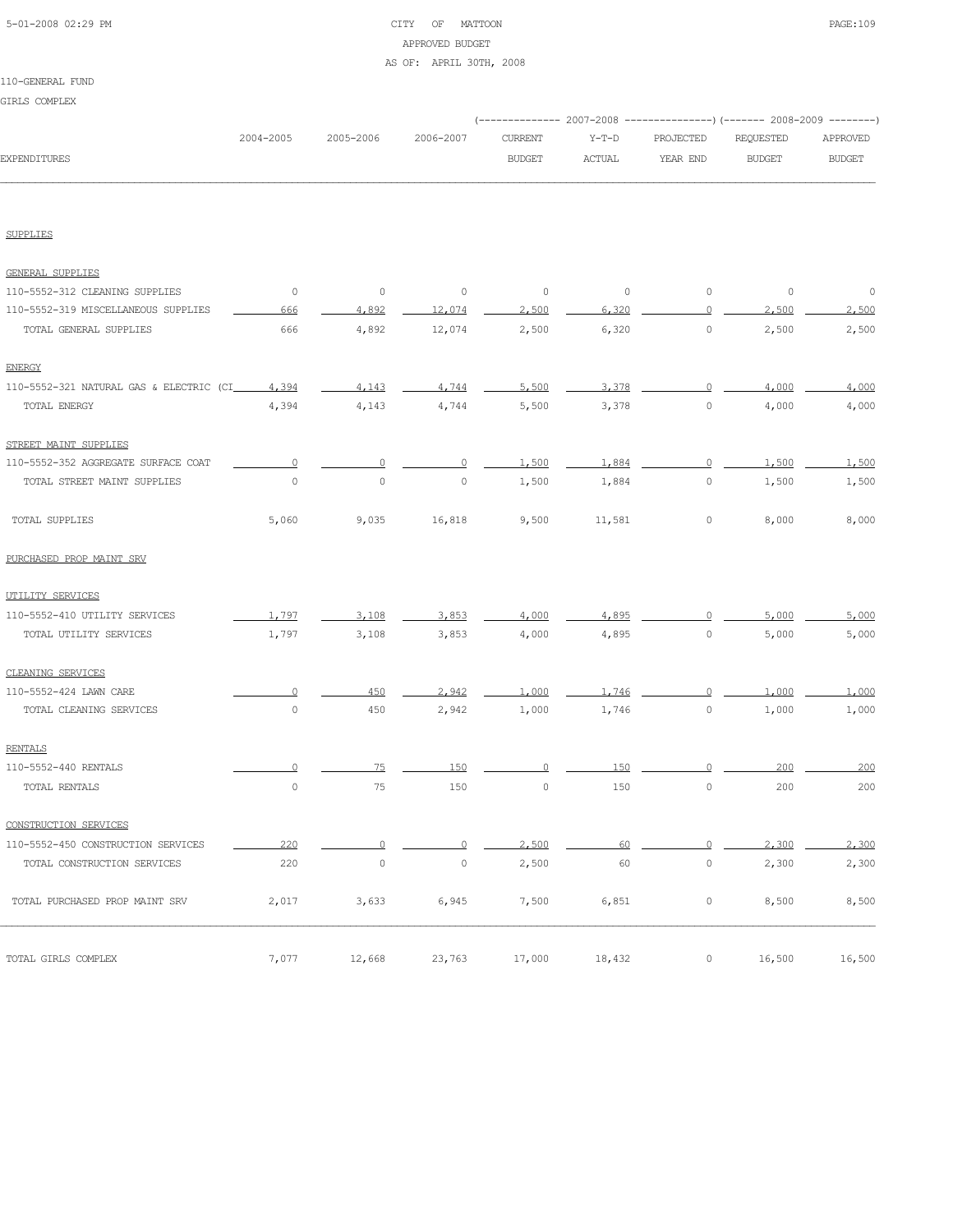## 5-01-2008 02:29 PM CITY OF MATTOON PAGE:110 APPROVED BUDGET AS OF: APRIL 30TH, 2008

|  |  | JR FOOTBALL COMPLEX |  |  |
|--|--|---------------------|--|--|
|--|--|---------------------|--|--|

|                                           |           |           |           |                |               |           | ------------ 2007-2008 ----------------) (------- 2008-2009 --------) |               |
|-------------------------------------------|-----------|-----------|-----------|----------------|---------------|-----------|-----------------------------------------------------------------------|---------------|
|                                           | 2004-2005 | 2005-2006 | 2006-2007 | <b>CURRENT</b> | $Y-T-D$       | PROJECTED | REQUESTED                                                             | APPROVED      |
| <b>EXPENDITURES</b>                       |           |           |           | <b>BUDGET</b>  | <b>ACTUAL</b> | YEAR END  | <b>BUDGET</b>                                                         | <b>BUDGET</b> |
|                                           |           |           |           |                |               |           |                                                                       |               |
| <b>SUPPLIES</b>                           |           |           |           |                |               |           |                                                                       |               |
| <b>GENERAL SUPPLIES</b>                   |           |           |           |                |               |           |                                                                       |               |
| 110-5553-312 CLEANING SUPPLIES            | 37        | $\circ$   | $\circ$   | $\circ$        | $\circ$       | $\circ$   | $\circ$                                                               | $\circ$       |
| 110-5553-316 TOOLS & EQUIPMENT            | 187       | 0         | 120       | 500            | 3,753         | 0         | 500                                                                   | 500           |
| 110-5553-319 MISCELLANEOUS SUPPLIES       | 2,991     | 4.562     | 10,204    | 3,000          | 6.716         | $\circ$   | 2,500                                                                 | 2,500         |
| TOTAL GENERAL SUPPLIES                    | 3,215     | 4,562     | 10,324    | 3,500          | 10,469        | $\circ$   | 3,000                                                                 | 3,000         |
| <b>ENERGY</b>                             |           |           |           |                |               |           |                                                                       |               |
| 110-5553-321 NATURAL GAS & ELECTRIC (CI__ | 1,012     | 2.816     | 1.741     | 2,500          | 1,011         | $\Omega$  | 2,500                                                                 | 2,500         |
| TOTAL ENERGY                              | 1,012     | 2,816     | 1,741     | 2,500          | 1,011         | $\circ$   | 2,500                                                                 | 2,500         |
| TOTAL SUPPLIES                            | 4,227     | 7,378     | 12,065    | 6,000          | 11,481        | 0         | 5,500                                                                 | 5,500         |
| PURCHASED PROP MAINT SRV                  |           |           |           |                |               |           |                                                                       |               |
| UTILITY SERVICES                          |           |           |           |                |               |           |                                                                       |               |
| 110-5553-410 UTILITY SERVICES             | 3.427     | 5.527     | 2,820     | 3,000          | 5,952         | $\Omega$  | 5,000                                                                 | 5,000         |
| TOTAL UTILITY SERVICES                    | 3,427     | 5,527     | 2,820     | 3,000          | 5,952         | $\circ$   | 5,000                                                                 | 5,000         |
| CLEANING SERVICES                         |           |           |           |                |               |           |                                                                       |               |
| 110-5553-424 LAWN CARE                    | 170       | 1.689     | 2.982     | 2,500          | 4.474         | $\Omega$  | 3,000                                                                 | 3,000         |
| TOTAL CLEANING SERVICES                   | 170       | 1,689     | 2,982     | 2,500          | 4,474         | $\circ$   | 3,000                                                                 | 3,000         |
| <b>RENTALS</b>                            |           |           |           |                |               |           |                                                                       |               |
| 110-5553-440 RENTALS                      | $\Omega$  | 140       | 350       | 1,500          | 893           | $\circ$   | 1,500                                                                 | 1,500         |
| TOTAL RENTALS                             | $\circ$   | 140       | 350       | 1,500          | 893           | $\circ$   | 1,500                                                                 | 1,500         |
| TOTAL PURCHASED PROP MAINT SRV            | 3,597     | 7,356     | 6,153     | 7,000          | 11,319        | $\circ$   | 9,500                                                                 | 9,500         |
| TOTAL JR FOOTBALL COMPLEX                 | 7,824     | 14,734    | 18,217    | 13,000         | 22,800        | 0         | 15,000                                                                | 15,000        |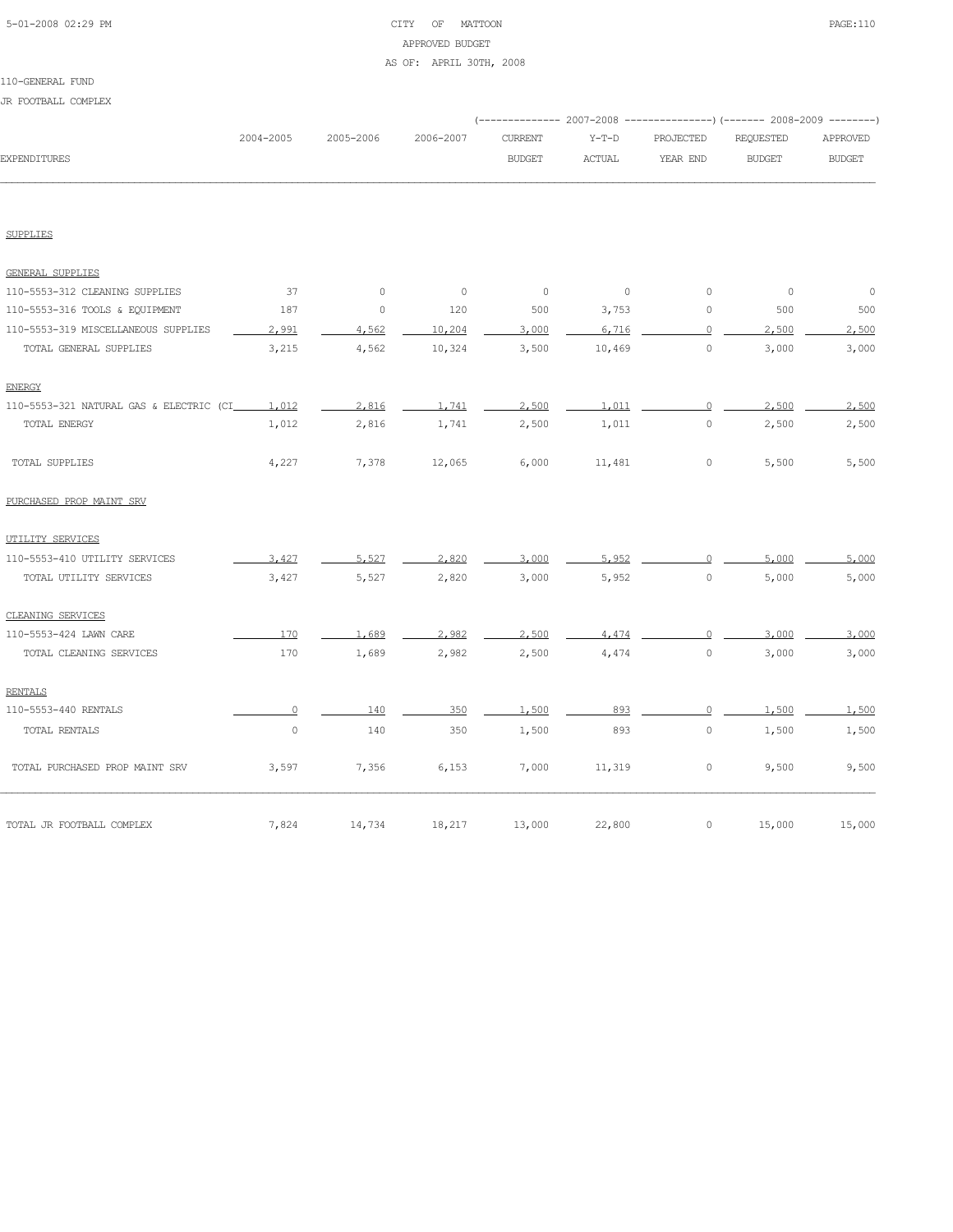## 5-01-2008 02:29 PM CITY OF MATTOON PAGE:111 APPROVED BUDGET

### AS OF: APRIL 30TH, 2008

|  |  | IJTTIE KINZEL PARK |  |  |
|--|--|--------------------|--|--|
|--|--|--------------------|--|--|

|                     |           |           |           |         |        | (-------------- 2007-2008 ----------------) (------- 2008-2009 ---------) |           |          |
|---------------------|-----------|-----------|-----------|---------|--------|---------------------------------------------------------------------------|-----------|----------|
|                     | 2004-2005 | 2005-2006 | 2006-2007 | CURRENT | Y-T-D  | PROJECTED                                                                 | REQUESTED | APPROVED |
| <b>EXPENDITURES</b> |           |           |           | BUDGET  | ACTUAL | YEAR END                                                                  | BUDGET    | BUDGET   |
|                     |           |           |           |         |        |                                                                           |           |          |
|                     |           |           |           |         |        |                                                                           |           |          |
|                     |           |           |           |         |        |                                                                           |           |          |
|                     |           |           |           |         |        |                                                                           |           |          |

| GENERAL SUPPLIES                        |          |         |         |         |         |          |         |       |
|-----------------------------------------|----------|---------|---------|---------|---------|----------|---------|-------|
| 110-5554-316 TOOLS & EQUIPMENT          | $\circ$  | $\circ$ | 10,617  | 1,000   | 11      | $\Omega$ | 200     | 200   |
| TOTAL GENERAL SUPPLIES                  | $\circ$  | $\circ$ | 10,617  | 1,000   | 11      | $\circ$  | 200     | 200   |
| <b>ENERGY</b>                           |          |         |         |         |         |          |         |       |
| 110-5554-321 NATURAL GAS & ELECTRIC (CI | $\Omega$ | 62      | 197     | 500     | 374     | $\Omega$ | 500     | 500   |
| TOTAL ENERGY                            | $\circ$  | 62      | 197     | 500     | 374     | $\circ$  | 500     | 500   |
| <b>TOTAL SUPPLIES</b>                   | $\circ$  | 62      | 10,814  | 1,500   | 385     | 0        | 700     | 700   |
| PURCHASED PROP MAINT SRV                |          |         |         |         |         |          |         |       |
| REPAIR & MAINT SERVICES                 |          |         |         |         |         |          |         |       |
| 110-5554-432 REPAIR OF STRUCTURES       |          |         |         | 500     | 799     |          | 300     | 300   |
| TOTAL REPAIR & MAINT SERVICES           | $\circ$  | $\circ$ | 0       | 500     | 799     | 0        | 300     | 300   |
| OTHER PROP MAINT SERVICE                |          |         |         |         |         |          |         |       |
| 110-5554-460 OTHER PROP MAINT SERVICES  | 21       | 123     |         | $\cap$  |         |          |         |       |
| TOTAL OTHER PROP MAINT SERVICE          | 21       | 123     | $\circ$ | $\circ$ | $\circ$ | $\circ$  | $\circ$ | 0     |
| TOTAL PURCHASED PROP MAINT SRV          | 21       | 123     | $\circ$ | 500     | 799     | $\circ$  | 300     | 300   |
| TOTAL LITTLE KINZEL PARK                | 21       | 186     | 10,814  | 2,000   | 1,184   | $\circ$  | 1,000   | 1,000 |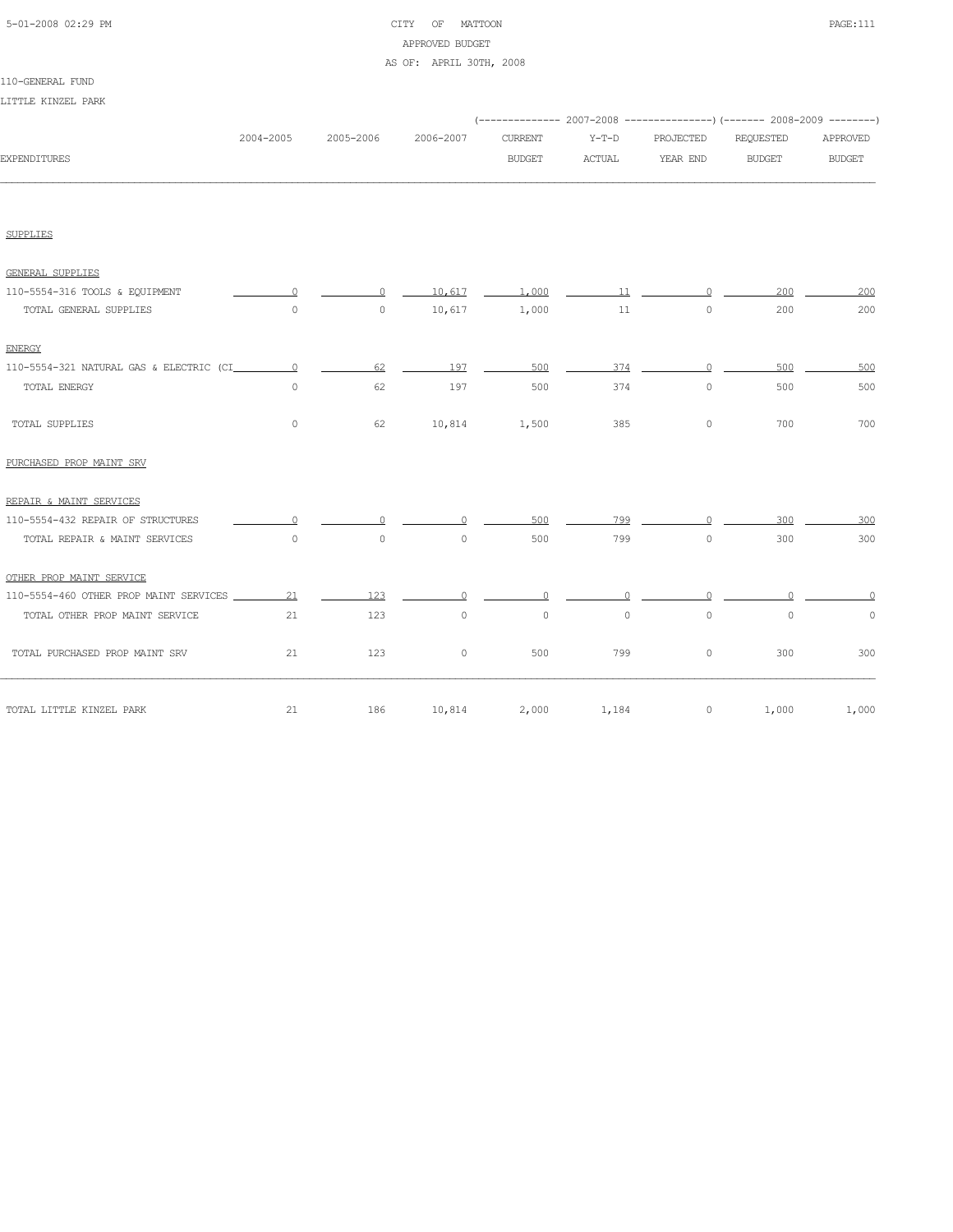| 5-01-2008 02:29 PM |  |
|--------------------|--|
|                    |  |

## CITY OF MATTOON PAGE:112 APPROVED BUDGET

### AS OF: APRIL 30TH, 2008

|                                                      |                     |                     |           |                |               |             | (-------------- 2007-2008 ---------------) (------- 2008-2009 --------) |               |
|------------------------------------------------------|---------------------|---------------------|-----------|----------------|---------------|-------------|-------------------------------------------------------------------------|---------------|
|                                                      | 2004-2005           | 2005-2006           | 2006-2007 | <b>CURRENT</b> | $Y-T-D$       | PROJECTED   | REQUESTED                                                               | APPROVED      |
| EXPENDITURES                                         |                     |                     |           | <b>BUDGET</b>  | <b>ACTUAL</b> | YEAR END    | <b>BUDGET</b>                                                           | <b>BUDGET</b> |
|                                                      |                     |                     |           |                |               |             |                                                                         |               |
| <b>SUPPLIES</b>                                      |                     |                     |           |                |               |             |                                                                         |               |
| <b>GENERAL SUPPLIES</b>                              |                     |                     |           |                |               |             |                                                                         |               |
| 110-5555-316 TOOLS & EQUIPMENT                       |                     | 0                   | 3,380     | O              |               |             |                                                                         |               |
| TOTAL GENERAL SUPPLIES                               | $\circ$             | $\circ$             | 3,380     | 0              | $\circ$       | $\circ$     | $\circ$                                                                 | 0             |
| <b>ENERGY</b>                                        |                     |                     |           |                |               |             |                                                                         |               |
| 110-5555-321 NATURAL GAS & ELECTRIC (CI_______ 2,327 |                     | 1.933               | 465       | 1,000          | 692           | $\Omega$    | 750                                                                     | 750           |
| TOTAL ENERGY                                         | 2,327               | 1,933               | 465       | 1,000          | 692           | $\mathbb O$ | 750                                                                     | 750           |
| STREET MAINT SUPPLIES                                |                     |                     |           |                |               |             |                                                                         |               |
| 110-5555-352 AGGREGATE SURFACE COAT                  | $\Omega$            | 0                   | 6,938     | $\Omega$       | ∩             | $\Omega$    | n                                                                       | 0             |
| TOTAL STREET MAINT SUPPLIES                          | $\mathsf{O}\xspace$ | $\mathsf{O}\xspace$ | 6,938     | $\circ$        | $\circ$       | $\mathbb O$ | $\mathbb O$                                                             | $\mathbb O$   |
| TOTAL SUPPLIES                                       | 2,327               | 1,933               | 10,783    | 1,000          | 692           | $\circ$     | 750                                                                     | 750           |
| PURCHASED PROP MAINT SRV                             |                     |                     |           |                |               |             |                                                                         |               |
| UTILITY SERVICES                                     |                     |                     |           |                |               |             |                                                                         |               |
| 110-5555-410 UTILITY SERVICES                        | 451                 | 1,098               |           |                |               |             |                                                                         |               |
| TOTAL UTILITY SERVICES                               | 451                 | 1,098               | 0         | 0              | $\circ$       | $\mathbb O$ | $\circ$                                                                 | 0             |
| <b>RENTALS</b>                                       |                     |                     |           |                |               |             |                                                                         |               |
| 110-5555-440 RENTALS                                 | 175                 | 0                   | 455       | 500            | 368           | ∩           | 250                                                                     | 250           |
| TOTAL RENTALS                                        | 175                 | 0                   | 455       | 500            | 368           | $\circ$     | 250                                                                     | 250           |
| OTHER PROP MAINT SERVICE                             |                     |                     |           |                |               |             |                                                                         |               |
| 110-5555-460 OTHER PROP MAINT SERVICES               | 186                 | 1,022               | 530       | 1,000          | 294           |             | 500                                                                     | 500           |
| TOTAL OTHER PROP MAINT SERVICE                       | 186                 | 1,022               | 530       | 1,000          | 294           | $\mathbb O$ | 500                                                                     | 500           |
| TOTAL PURCHASED PROP MAINT SRV                       | 812                 | 2,120               | 985       | 1,500          | 662           | $\circ$     | 750                                                                     | 750           |
| OTHER OBJECTS                                        |                     |                     |           |                |               |             |                                                                         |               |
| FINANCIAL TRANS OBJECTS                              |                     |                     |           |                |               |             |                                                                         |               |
| 110-5555-828 REAL ESTATE TAXES                       | 6                   | 6                   | 6         | 25             | 6             | $\Omega$    | $\Omega$                                                                | $\Omega$      |
| TOTAL FINANCIAL TRANS OBJECTS                        | 6                   | 6                   | 6         | 25             | 6             | $\circ$     | $\mathbb O$                                                             | $\mathbb O$   |
| TOTAL OTHER OBJECTS                                  | 6                   | 6                   | 6         | 25             | 6             | $\circ$     | $\circ$                                                                 | $\mathbb O$   |
|                                                      |                     |                     |           |                |               |             |                                                                         |               |
| TOTAL KINZEL FIELD                                   | 3,146               | 4,059               | 11,775    | 2,525          | 1,360         | $\circ$     | 1,500                                                                   | 1,500         |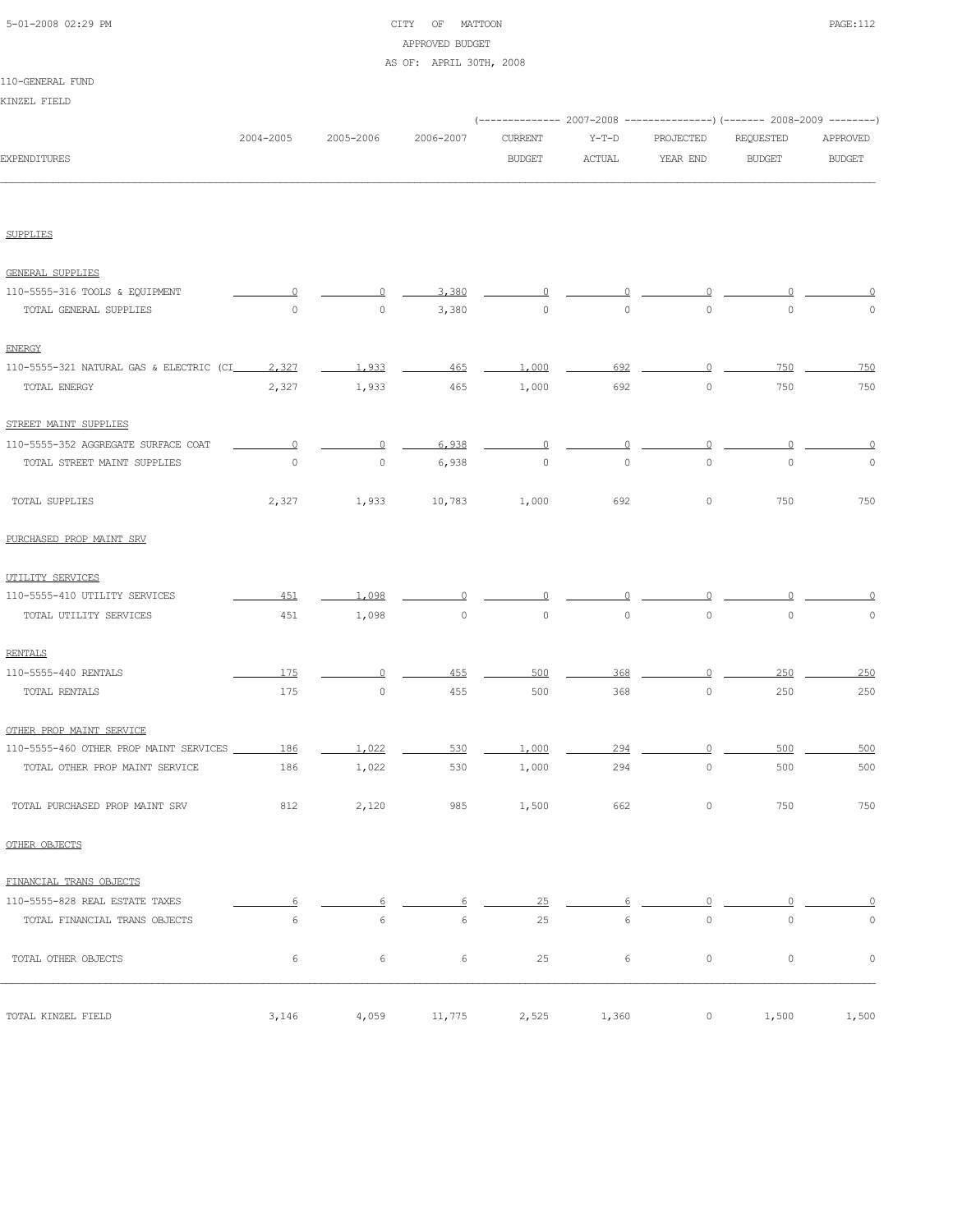## 5-01-2008 02:29 PM CITY OF MATTOON PAGE:113 APPROVED BUDGET

### AS OF: APRIL 30TH, 2008

### 110-GENERAL FUND

T-BALL COMPLEX

|                                     |           |           |           |                |               |             | (------------- 2007-2008 ---------------) (------- 2008-2009 --------) |               |
|-------------------------------------|-----------|-----------|-----------|----------------|---------------|-------------|------------------------------------------------------------------------|---------------|
|                                     | 2004-2005 | 2005-2006 | 2006-2007 | <b>CURRENT</b> | $Y-T-D$       | PROJECTED   | REQUESTED                                                              | APPROVED      |
| <b>EXPENDITURES</b>                 |           |           |           | <b>BUDGET</b>  | <b>ACTUAL</b> | YEAR END    | <b>BUDGET</b>                                                          | <b>BUDGET</b> |
|                                     |           |           |           |                |               |             |                                                                        |               |
| <b>SUPPLIES</b>                     |           |           |           |                |               |             |                                                                        |               |
| <b>GENERAL SUPPLIES</b>             |           |           |           |                |               |             |                                                                        |               |
| 110-5556-316 TOOLS & EQUIPMENT      | $\circ$   | 2,975     | 0         | $\circ$        | $\circ$       | $\circ$     | $\circ$                                                                | $\circ$       |
| 110-5556-319 MISCELLANEOUS SUPPLIES | 3,962     | 45,115    | 10,403    | 4,000          | 6.135         | $\Omega$    | 2,000                                                                  | 2,000         |
| TOTAL GENERAL SUPPLIES              | 3,962     | 48,090    | 10,403    | 4,000          | 6,135         | $\mathbb O$ | 2,000                                                                  | 2,000         |
| ENERGY                              |           |           |           |                |               |             |                                                                        |               |
| 110-5556-321 NATURAL GAS & ELECTRIC |           | 290       | 779       | 1,500          | 2.511         | $\Omega$    | 1,500                                                                  | 1,500         |
| TOTAL ENERGY                        | $\circ$   | 290       | 779       | 1,500          | 2,511         | $\mathbb O$ | 1,500                                                                  | 1,500         |
| STREET MAINT SUPPLIES               |           |           |           |                |               |             |                                                                        |               |
| 110-5556-352 AGGREGATE SURFACE COAT | 0         | 0         | 5,976     | 0              | 0             | 0           | 0                                                                      | 0             |
| 110-5556-356 STREET SIGNS           | Ω         | 0         |           | $\circ$        |               | 0           |                                                                        |               |
| TOTAL STREET MAINT SUPPLIES         | $\circ$   | $\circ$   | 5,976     | $\circ$        | $\circ$       | $\circ$     | $\mathbb O$                                                            | 0             |
| TOTAL SUPPLIES                      | 3,962     | 48,380    | 17,158    | 5,500          | 8,646         | 0           | 3,500                                                                  | 3,500         |
| PURCHASED PROP MAINT SRV            |           |           |           |                |               |             |                                                                        |               |
| UTILITY SERVICES                    |           |           |           |                |               |             |                                                                        |               |
| 110-5556-410 UTILITY SERVICES       |           |           |           | 1,000          |               |             | 1,000                                                                  | 1,000         |
| TOTAL UTILITY SERVICES              | $\circ$   | $\circ$   | $\circ$   | 1,000          | $\circ$       | $\circ$     | 1,000                                                                  | 1,000         |
| CLEANING SERVICES                   |           |           |           |                |               |             |                                                                        |               |
| 110-5556-424 LAWN CARE              |           |           | 1,093     | 1,000          | 94            | n           | 500                                                                    | 500           |
| TOTAL CLEANING SERVICES             | $\circ$   | $\circ$   | 1,093     | 1,000          | 94            | $\mathbb O$ | 500                                                                    | 500           |
| <b>RENTALS</b>                      |           |           |           |                |               |             |                                                                        |               |
| 110-5556-440 RENTALS                |           |           |           | 100            |               |             | 400                                                                    | 400           |
| TOTAL RENTALS                       | $\circ$   | $\circ$   | $\circ$   | 100            | $\circ$       | $\circ$     | 400                                                                    | 400           |
| CONSTRUCTION SERVICES               |           |           |           |                |               |             |                                                                        |               |
| 110-5556-450 CONSTRUCTION SERVICES  | 158       | 7,566     | 4,000     | 8,000          | 8,646         | $\Omega$    | 2,600                                                                  | 2,600         |
| TOTAL CONSTRUCTION SERVICES         | 158       | 7,566     | 4,000     | 8,000          | 8,646         | $\mathbb O$ | 2,600                                                                  | 2,600         |
| TOTAL PURCHASED PROP MAINT SRV      | 158       | 7,566     | 5,093     | 10,100         | 8,740         | 0           | 4,500                                                                  | 4,500         |
| TOTAL T-BALL COMPLEX                | 4,120     | 55,946    | 22,251    |                |               | 0           | 8,000                                                                  | 8,000         |
|                                     |           |           |           | 15,600         | 17,386        |             |                                                                        |               |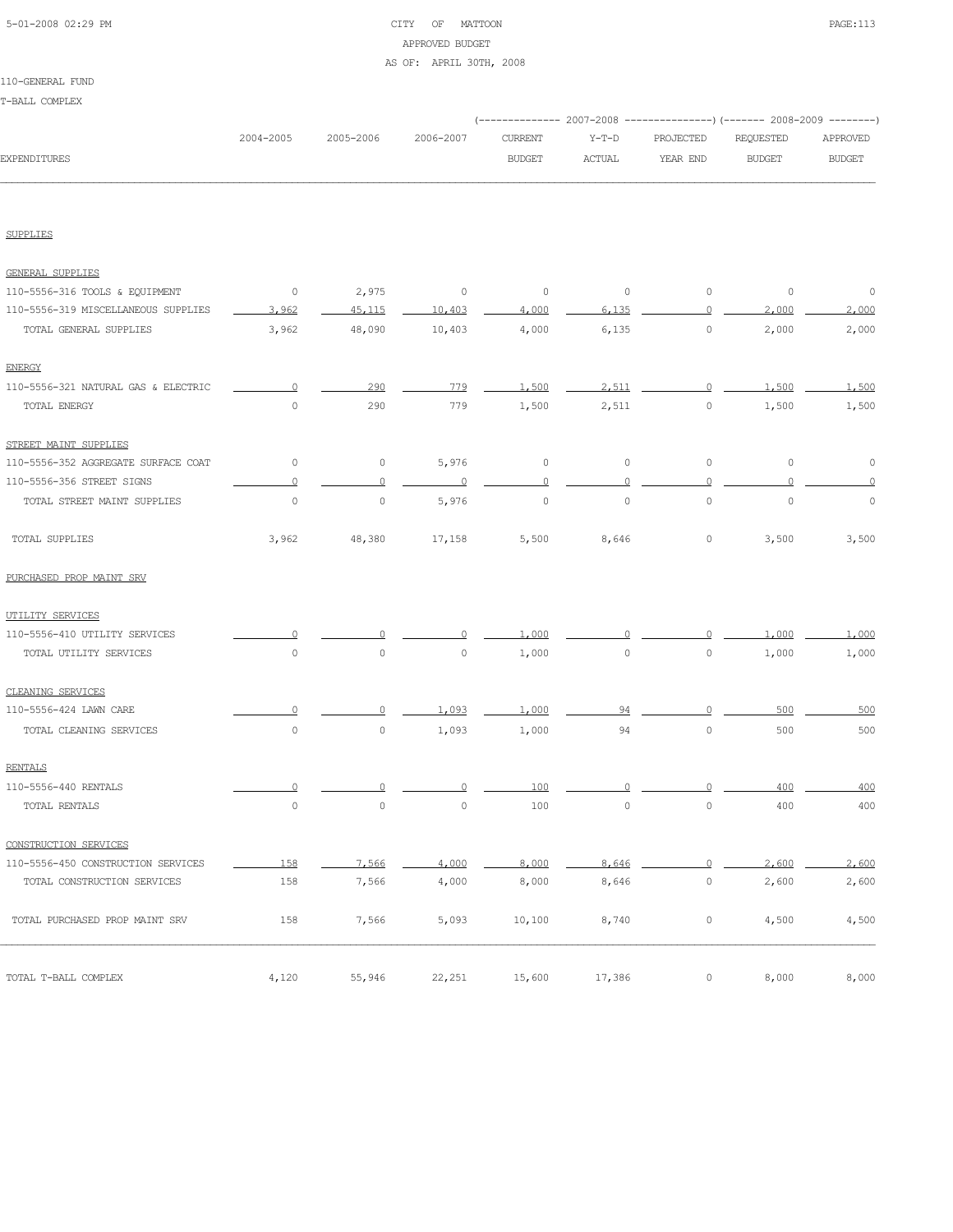## 5-01-2008 02:29 PM CITY OF MATTOON PAGE:114 APPROVED BUDGET AS OF: APRIL 30TH, 2008

### 110-GENERAL FUND

EAST CAMPGROUND

|                                        |                |                |             |                |               |              | (-------------- 2007-2008 ---------------) (------- 2008-2009 --------) |                          |
|----------------------------------------|----------------|----------------|-------------|----------------|---------------|--------------|-------------------------------------------------------------------------|--------------------------|
|                                        | 2004-2005      | 2005-2006      | 2006-2007   | CURRENT        | $Y-T-D$       | PROJECTED    | REQUESTED                                                               | APPROVED                 |
| <b>EXPENDITURES</b>                    |                |                |             | <b>BUDGET</b>  | <b>ACTUAL</b> | YEAR END     | <b>BUDGET</b>                                                           | <b>BUDGET</b>            |
|                                        |                |                |             |                |               |              |                                                                         |                          |
| SUPPLIES                               |                |                |             |                |               |              |                                                                         |                          |
| GENERAL SUPPLIES                       |                |                |             |                |               |              |                                                                         |                          |
| 110-5561-312 CLEANING SUPPLIES         | $\circ$        | $\circ$        | 370         | 500            | 336           | 0            | 500                                                                     | 500                      |
| 110-5561-313 MEDICAL & SAFETY SUPPLIES | 39             | 267            | 96          | 300            | 12            | 0            | 0                                                                       | $\overline{0}$           |
| 110-5561-314 CHEMICALS                 | $\circ$        | $\circ$        | 276         | 300            | $\circ$       | 0            | 0                                                                       | $\circ$                  |
| 110-5561-316 TOOLS & EQUIPMENT         | 1,398          | 756            | 116         | 1,500          | 507           | 0            | 1,500                                                                   | 1,500                    |
| 110-5561-319 MISCELLANEOUS SUPPLIES    | 6,386          | 2.034          | 1,857       | 3,000          | 2,460         | 0            | 3,000                                                                   | 3,000                    |
| TOTAL GENERAL SUPPLIES                 | 7,823          | 3,056          | 2,714       | 5,600          | 3,316         | $\circ$      | 5,000                                                                   | 5,000                    |
| <b>ENERGY</b>                          |                |                |             |                |               |              |                                                                         |                          |
| 110-5561-322 ELECTRICITY               | 7,536          | 7,599          | 7,049       | 8,000          | 11,254        | $\circ$      | 9,000                                                                   | 9,000                    |
| 110-5561-323 BOTTLED GAS               | $\overline{0}$ | $\overline{0}$ | $\circ$     | $\overline{0}$ |               | 0            | 0                                                                       | $\overline{0}$           |
| TOTAL ENERGY                           | 7,536          | 7,599          | 7,049       | 8,000          | 11,254        | $\circ$      | 9,000                                                                   | 9,000                    |
| STREET MAINT SUPPLIES                  |                |                |             |                |               |              |                                                                         |                          |
| 110-5561-352 AGGREGATE SURFACE COAT    | 841            | $\circ$        | $\circ$     | 0              | $\circ$       | $\circ$      | 1,000                                                                   | 1,000                    |
| 110-5561-356 STREET SIGNS              | $\circ$        | $\circ$        | $\Omega$    | $\Omega$       |               | $\circ$      |                                                                         | $\overline{\phantom{0}}$ |
| TOTAL STREET MAINT SUPPLIES            | 841            | $\circ$        | $\mathbb O$ | $\mathbb O$    | $\mathbb O$   | $\circ$      | 1,000                                                                   | 1,000                    |
| TOTAL SUPPLIES                         | 16,200         | 10,655         | 9,764       | 13,600         | 14,570        | $\circ$      | 15,000                                                                  | 15,000                   |
| PURCHASED PROP MAINT SRV               |                |                |             |                |               |              |                                                                         |                          |
| UTILITY SERVICES                       |                |                |             |                |               |              |                                                                         |                          |
| 110-5561-410 UTILITY SERVICES          | 2.738          | 4,938          | 2,762       | 3,500          | 3,339         |              | 3,500                                                                   | 3,500                    |
| TOTAL UTILITY SERVICES                 | 2,738          | 4,938          | 2,762       | 3,500          | 3,339         | $\circ$      | 3,500                                                                   | 3,500                    |
| REPAIR & MAINT SERVICES                |                |                |             |                |               |              |                                                                         |                          |
| 110-5561-432 REPAIR OF BUILDINGS       | 289            | 498            | 2,348       | 1.500          | 930           |              | 1,500                                                                   | 1,500                    |
| TOTAL REPAIR & MAINT SERVICES          | 289            | 498            | 2,348       | 1,500          | 930           | 0            | 1,500                                                                   | 1,500                    |
| <b>RENTALS</b>                         |                |                |             |                |               |              |                                                                         |                          |
| 110-5561-440 RENTALS                   | 200            | $\circ$        | $\Omega$    | 200            | $\Omega$      | $\Omega$     | 200                                                                     | 200                      |
| TOTAL RENTALS                          | 200            | $\circ$        | $\circ$     | 200            | $\circ$       | $\circ$      | 200                                                                     | 200                      |
| CONSTRUCTION SERVICES                  |                |                |             |                |               |              |                                                                         |                          |
| 110-5561-450 CONSTRUCTION SERVICES     | 2,613          | 4.822          | 1,585       | 4,000          | 2,972         | $\mathbf{0}$ | 4,000                                                                   | 4,000                    |
| TOTAL CONSTRUCTION SERVICES            | 2,613          | 4,822          | 1,585       | 4,000          | 2,972         | $\circ$      | 4,000                                                                   | 4,000                    |
| TOTAL PURCHASED PROP MAINT SRV         | 5,839          | 10,258         | 6,694       | 9,200          | 7,241         | $\circ$      | 9,200                                                                   | 9,200                    |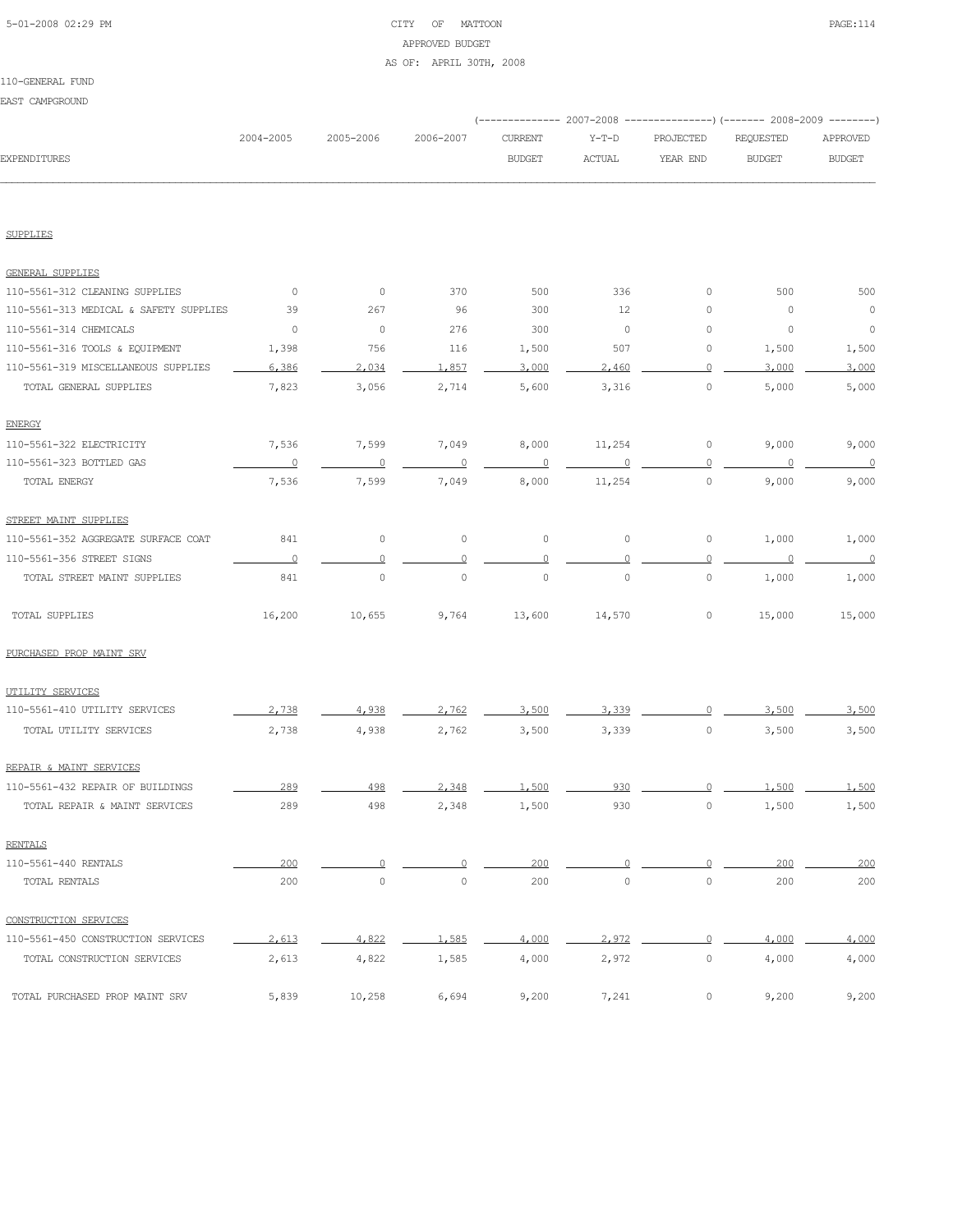|  | 5-01-2008 02:29 PM |  |
|--|--------------------|--|

## CITY OF MATTOON **PAGE:115** APPROVED BUDGET

### AS OF: APRIL 30TH, 2008

| EAST CAMPGROUND                |           |                                    |           |               |        |           | (-------------- 2007-2008 ----------------) (------- 2008-2009 --------) |               |
|--------------------------------|-----------|------------------------------------|-----------|---------------|--------|-----------|--------------------------------------------------------------------------|---------------|
|                                | 2004-2005 | 2005-2006                          | 2006-2007 | CURRENT       | Y-T-D  | PROJECTED | REQUESTED                                                                | APPROVED      |
| <b>EXPENDITURES</b>            |           |                                    |           | <b>BUDGET</b> | ACTUAL | YEAR END  | <b>BUDGET</b>                                                            | <b>BUDGET</b> |
| OTHER PURCHASED SERVICES       |           |                                    |           |               |        |           |                                                                          |               |
| COMMUNICATION                  |           |                                    |           |               |        |           |                                                                          |               |
| 110-5561-532 TELEPHONE         | 259       | 259                                | 356       | 500           | 213    | $\Omega$  | 500                                                                      | 500           |
| TOTAL COMMUNICATION            | 259       | 259                                | 356       | 500           | 213    | $\circ$   | 500                                                                      | 500           |
| TOTAL OTHER PURCHASED SERVICES | 259       | 259                                | 356       | 500           | 213    | $\circ$   | 500                                                                      | 500           |
| OTHER OBJECTS                  |           |                                    |           |               |        |           |                                                                          |               |
| FINANCIAL TRANS OBJECTS        |           |                                    |           |               |        |           |                                                                          |               |
| 110-5561-828 REAL ESTATE TAXES | 22        | 267                                | 287       | 400           | 1,635  | $\Omega$  | 500                                                                      | 500           |
| TOTAL FINANCIAL TRANS OBJECTS  | 22        | 267                                | 287       | 400           | 1,635  | $\circ$   | 500                                                                      | 500           |
| TOTAL OTHER OBJECTS            | 22        | 267                                | 287       | 400           | 1,635  | $\circ$   | 500                                                                      | 500           |
| TOTAL EAST CAMPGROUND          |           | 22,320 21,441 17,101 23,700 23,659 |           |               |        |           | $0 \t 25,200 \t 25,200$                                                  |               |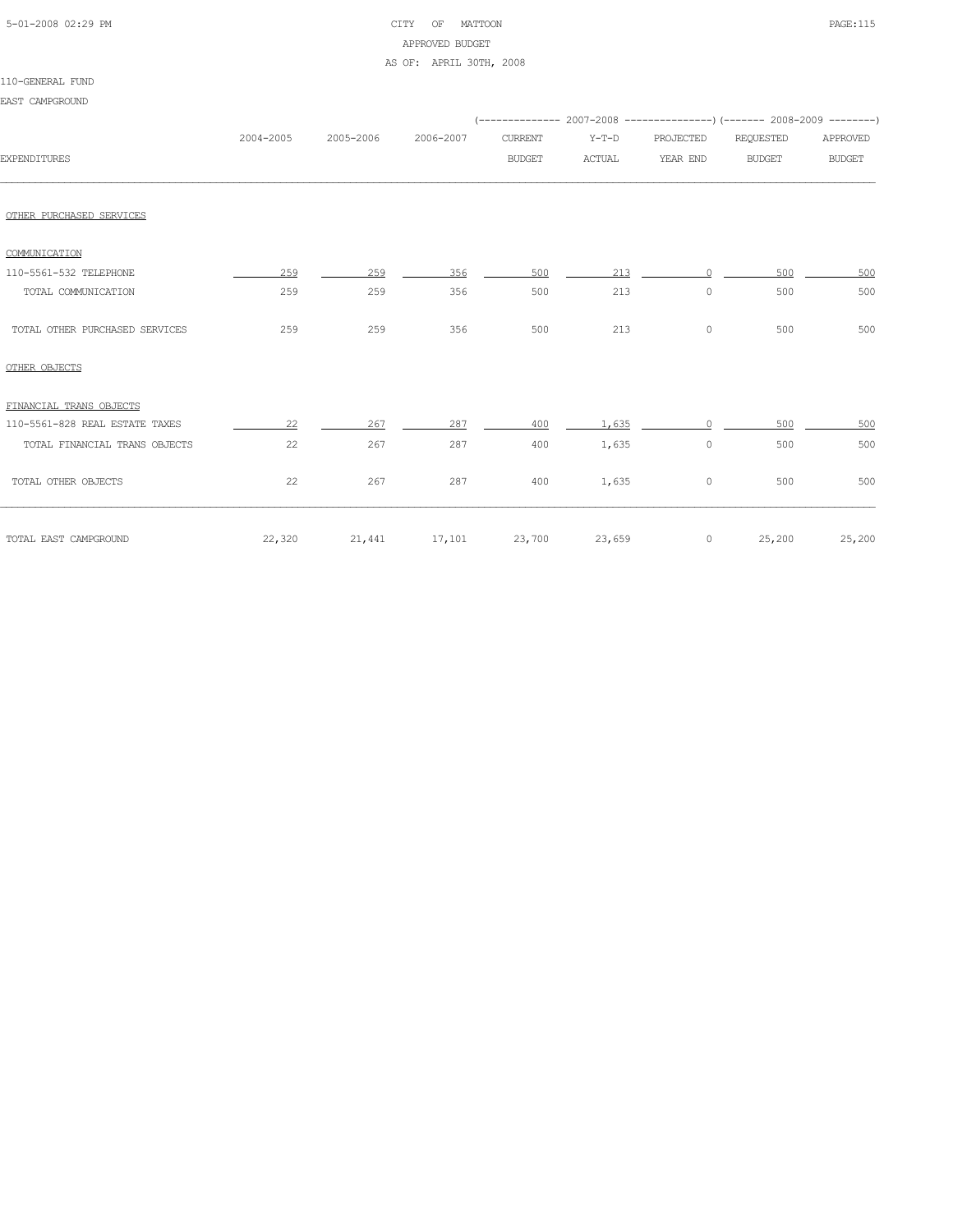## 5-01-2008 02:29 PM CITY OF MATTOON PAGE:116 APPROVED BUDGET

### AS OF: APRIL 30TH, 2008

| WEST CAMPGROUND                        |              |                                 |              |                |               |                     |                                                                        |                          |
|----------------------------------------|--------------|---------------------------------|--------------|----------------|---------------|---------------------|------------------------------------------------------------------------|--------------------------|
|                                        |              |                                 |              |                |               |                     | (------------- 2007-2008 ---------------) (------- 2008-2009 --------) |                          |
|                                        | 2004-2005    | 2005-2006                       | 2006-2007    | <b>CURRENT</b> | $Y-T-D$       | PROJECTED           | REQUESTED                                                              | APPROVED                 |
| <b>EXPENDITURES</b>                    |              |                                 |              | <b>BUDGET</b>  | <b>ACTUAL</b> | YEAR END            | <b>BUDGET</b>                                                          | <b>BUDGET</b>            |
| <b>SUPPLIES</b>                        |              |                                 |              |                |               |                     |                                                                        |                          |
|                                        |              |                                 |              |                |               |                     |                                                                        |                          |
| <b>GENERAL SUPPLIES</b>                |              |                                 |              |                |               |                     |                                                                        |                          |
| 110-5562-312 CLEANING SUPPLIES         | $\circ$      | $\circ$                         | 170          | 400            | 480           | $\circ$             | 400                                                                    | 400                      |
| 110-5562-313 MEDICAL & SAFETY SUPPLIES | 0            | $\circ$                         | 112          | 100            | 88            | 0                   | 100                                                                    | 100                      |
| 110-5562-314 CHEMICALS                 | 0            | $\circ$                         | 0            | 200            | 32            | 0                   | 200                                                                    | 200                      |
| 110-5562-315 UNIFORMS & CLOTHING       | $\circ$      | $\circ$                         | 0            | $\circ$        | $\circ$       | 0                   | 0                                                                      | $\circ$                  |
| 110-5562-316 TOOLS & EQUIPMENT         | 1,252        | 2,736                           | 1,128        | 2,500          | 640           | 0                   | 2,500                                                                  | 2,500                    |
| 110-5562-318 VEHICLE PARTS             | $\circ$      | 15                              | $\circ$      | $\circ$        | $\circ$       | $\circ$             | $\circ$                                                                | $\circ$                  |
| 110-5562-319 MISCELLANEOUS SUPPLIES    | 1,993        | 921                             | 2,543        | 2,000          | 1,585         | $\circ$             | 2,000                                                                  | 2,000                    |
| TOTAL GENERAL SUPPLIES                 | 3,246        | 3,673                           | 3,953        | 5,200          | 2,825         | $\circ$             | 5,200                                                                  | 5,200                    |
| <b>ENERGY</b>                          |              |                                 |              |                |               |                     |                                                                        |                          |
| 110-5562-322 ELECTRICITY               | 8,144        | 11,649                          | 11,006       | 12,500         | 7,494         | 0                   | 12,500                                                                 | 12,500                   |
| 110-5562-323 BOTTLED GAS               | $\circ$      | $\circ$                         | $\circ$      | $\circ$        | $\circ$       | $\circ$             | $\circ$                                                                | $\overline{\phantom{0}}$ |
| 110-5562-326 FUEL                      | 1,628        | 3,766                           | 2,149        | 3,500          | 1.699         | $\circ$             | 3,500                                                                  | 3,500                    |
| TOTAL ENERGY                           | 9,772        | 15,415                          | 13,155       | 16,000         | 9,193         | $\circ$             | 16,000                                                                 | 16,000                   |
| STREET MAINT SUPPLIES                  |              |                                 |              |                |               |                     |                                                                        |                          |
| 110-5562-352 AGGREGATE SURFACE COAT    | 0            | $\circ$                         | 1,365        | $\mathbb O$    | $\circ$       | 0                   | 1,000                                                                  | 1,000                    |
|                                        | O            | $\Omega$                        |              | $\circ$        | O             | $\circ$             |                                                                        | $\overline{0}$           |
| 110-5562-356 STREET SIGNS              | 0            | 0                               |              | $\mathbb O$    | $\mathbb O$   | 0                   |                                                                        | 1,000                    |
| TOTAL STREET MAINT SUPPLIES            |              |                                 | 1,365        |                |               |                     | 1,000                                                                  |                          |
| TOTAL SUPPLIES                         | 13,018       | 19,088                          | 18,473       | 21,200         | 12,018        | 0                   | 22,200                                                                 | 22,200                   |
| PURCHASED PROP MAINT SRV               |              |                                 |              |                |               |                     |                                                                        |                          |
| UTILITY SERVICES                       |              |                                 |              |                |               |                     |                                                                        |                          |
| 110-5562-410 UTILITY SERVICES          | 1,065        | 1,961                           | 3.072        | 3,000          | 2.968         |                     | 3,500                                                                  | 3,500                    |
| TOTAL UTILITY SERVICES                 | 1,065        | 1,961                           | 3,072        | 3,000          | 2,968         | 0                   | 3,500                                                                  | 3,500                    |
| REPAIR & MAINT SERVICES                |              |                                 |              |                |               |                     |                                                                        |                          |
| 110-5562-432 REPAIR OF BUILDINGS       | 277          | 652                             | 3,121        | 2,500          | 2.110         | $\Omega$            | 2,500                                                                  | 2,500                    |
| TOTAL REPAIR & MAINT SERVICES          | 277          | 652                             | 3,121        | 2,500          | 2,110         | $\circ$             | 2,500                                                                  | 2,500                    |
|                                        |              |                                 |              |                |               |                     |                                                                        |                          |
| <b>RENTALS</b><br>110-5562-440 RENTALS |              |                                 |              |                |               |                     |                                                                        |                          |
| TOTAL RENTALS                          | 0<br>$\circ$ | $\Omega$<br>$\mathsf{O}\xspace$ | 0<br>$\circ$ | 500<br>500     | 566<br>566    | 0<br>$\circ$        | 1,500<br>1,500                                                         | 1,500<br>1,500           |
|                                        |              |                                 |              |                |               |                     |                                                                        |                          |
| CONSTRUCTION SERVICES                  |              |                                 |              |                |               |                     |                                                                        |                          |
| 110-5562-450 CONSTRUCTION SERVICES     | 2,353        | 774                             | 552          | 3,000          | 2.568         | 0                   | 3,000                                                                  | 3,000                    |
| TOTAL CONSTRUCTION SERVICES            | 2,353        | 774                             | 552          | 3,000          | 2,568         | $\mathsf{O}\xspace$ | 3,000                                                                  | 3,000                    |
| TOTAL PURCHASED PROP MAINT SRV         | 3,695        | 3,387                           | 6,745        | 9,000          | 8,213         | $\circ$             | 10,500                                                                 | 10,500                   |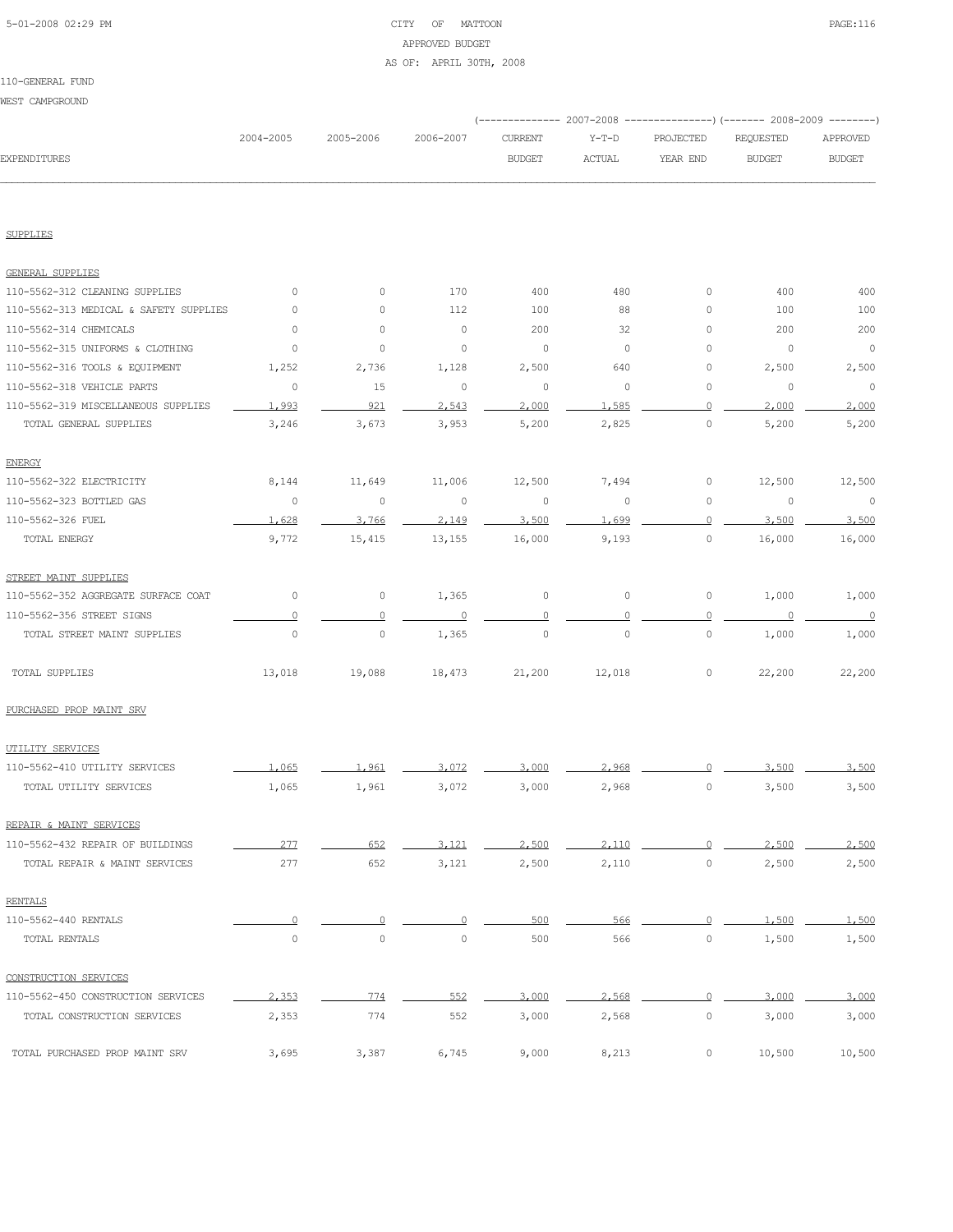# 5-01-2008 02:29 PM CITY OF MATTOON PAGE:117 APPROVED BUDGET

AS OF: APRIL 30TH, 2008

| WEST CAMPGROUND                |           |           |           |               |         |           |                                                                          |               |
|--------------------------------|-----------|-----------|-----------|---------------|---------|-----------|--------------------------------------------------------------------------|---------------|
|                                |           |           |           |               |         |           | (-------------- 2007-2008 ----------------) (------- 2008-2009 --------) |               |
|                                | 2004-2005 | 2005-2006 | 2006-2007 | CURRENT       | $Y-T-D$ | PROJECTED | REQUESTED                                                                | APPROVED      |
| <b>EXPENDITURES</b>            |           |           |           | <b>BUDGET</b> | ACTUAL  | YEAR END  | <b>BUDGET</b>                                                            | <b>BUDGET</b> |
|                                |           |           |           |               |         |           |                                                                          |               |
| OTHER PURCHASED SERVICES       |           |           |           |               |         |           |                                                                          |               |
| COMMUNICATION                  |           |           |           |               |         |           |                                                                          |               |
| 110-5562-532 TELEPHONE         | 149       | 134       | 307       | 750           | 213     |           | 500                                                                      | 500           |
| TOTAL COMMUNICATION            | 149       | 134       | 307       | 750           | 213     | 0         | 500                                                                      | 500           |
| TOTAL OTHER PURCHASED SERVICES | 149       | 134       | 307       | 750           | 213     | $\circ$   | 500                                                                      | 500           |
| TOTAL WEST CAMPGROUND          | 16,862    | 22,609    | 25,525    | 30,950        | 20,444  | $\circ$   | 33,200                                                                   | 33,200        |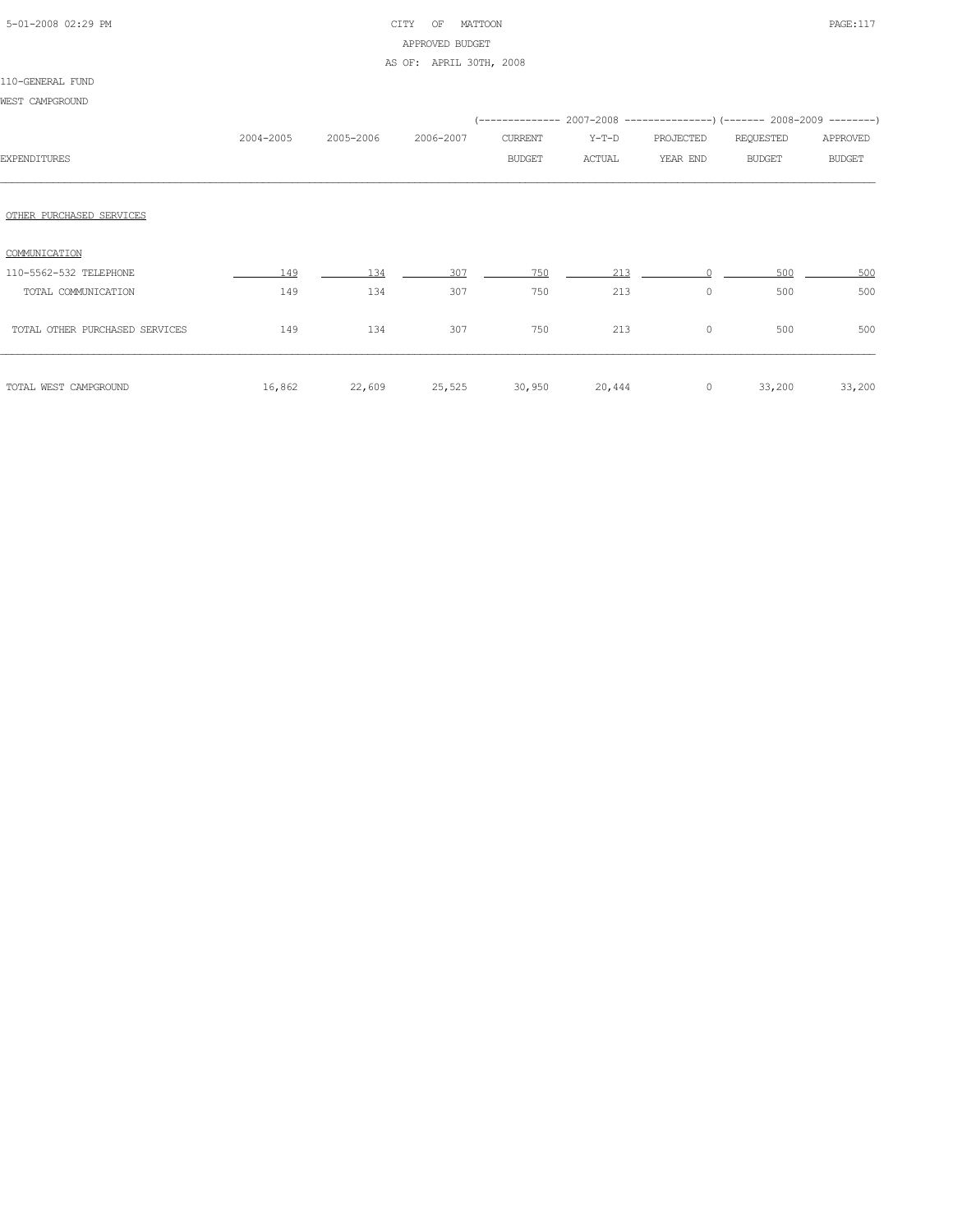### 5-01-2008 02:29 PM CITY OF MATTOON PAGE:118 APPROVED BUDGET AS OF: APRIL 30TH, 2008

| EXPENDITURES                            | 2004-2005 | 2005-2006      | 2006-2007   | <b>CURRENT</b><br><b>BUDGET</b> | $Y-T-D$<br><b>ACTUAL</b> | PROJECTED<br>YEAR END | REQUESTED<br><b>BUDGET</b> | APPROVED<br><b>BUDGET</b> |
|-----------------------------------------|-----------|----------------|-------------|---------------------------------|--------------------------|-----------------------|----------------------------|---------------------------|
|                                         |           |                |             |                                 |                          |                       |                            |                           |
| SUPPLIES                                |           |                |             |                                 |                          |                       |                            |                           |
| <b>GENERAL SUPPLIES</b>                 |           |                |             |                                 |                          |                       |                            |                           |
| 110-5563-311 OFFICE SUPPLIES            | 93        | 29             | $\circ$     | 300                             | 111                      | $\circ$               | 300                        | 300                       |
| 110-5563-312 CLEANING SUPPLIES          | 1,259     | 14             | 285         | 200                             | $\mathbb O$              | 0                     | 200                        | 200                       |
| 110-5563-314 CHEMICALS                  | 0         | 64             | 128         | 100                             | 85                       | 0                     | 100                        | 100                       |
| 110-5563-315 UNIFORMS & CLOTHING        | 0         | $\circ$        | $\circ$     | $\circ$                         | $\circ$                  | 0                     | $\circ$                    | $\circ$                   |
| 110-5563-316 TOOLS & EQUIPMENT          | 2,150     | 2,229          | 144         | 200                             | 33                       | 0                     | 200                        | 200                       |
| 110-5563-317 CONCESSION & SOUVENIR SUPP | 24,326    | 22,918         | 26,511      | 28,000                          | 21,262                   | 0                     | 25,000                     | 25,000                    |
| 110-5563-319 MISCELLANEOUS SUPPLIES     | 2,538     | 1,501          | 6,932       | 7,000                           | 7,985                    | 0                     | 10,000                     | 10,000                    |
| TOTAL GENERAL SUPPLIES                  | 30,367    | 26,755         | 34,000      | 35,800                          | 29,475                   | $\circ$               | 35,800                     | 35,800                    |
| <b>ENERGY</b>                           |           |                |             |                                 |                          |                       |                            |                           |
| 110-5563-322 ELECTRICITY                | 3,454     | 3,228          | 3,371       | 4,000                           | 3,348                    | $\mathbb O$           | 4,000                      | 4,000                     |
| 110-5563-323 BOTTLED GAS                | 0         | $\circ$        | $\circ$     | 0                               | 2,586                    | 0                     | $\mathbb O$                | $\circ$                   |
| 110-5563-327 FUEL - RESALE              | 10,765    | 15,979         | 17,383      | 19,000                          | 14,338                   | $\Omega$              | 20,000                     | 20,000                    |
| TOTAL ENERGY                            | 14,219    | 19,207         | 20,754      | 23,000                          | 20,272                   | $\mathbb O$           | 24,000                     | 24,000                    |
| STREET MAINT SUPPLIES                   |           |                |             |                                 |                          |                       |                            |                           |
| 110-5563-352 AGGREGATE SURFACE COAT     | 0         | $\overline{0}$ | 0           | $\overline{0}$                  | 0                        | $\overline{0}$        | 1,000                      | 1,000                     |
| TOTAL STREET MAINT SUPPLIES             | 0         | $\circ$        | $\mathbb O$ | $\circ$                         | 0                        | 0                     | 1,000                      | 1,000                     |
| TOTAL SUPPLIES                          | 44,585    | 45,962         | 54,753      | 58,800                          | 49,746                   | 0                     | 60,800                     | 60,800                    |
| PURCHASED PROP MAINT SRV                |           |                |             |                                 |                          |                       |                            |                           |
| UTILITY SERVICES                        |           |                |             |                                 |                          |                       |                            |                           |
| 110-5563-410 UTILITY SERVICES           | 2,167     | 6,373          | 3,458       | 5,000                           | 498                      | 0                     | 4,000                      | 4,000                     |
| TOTAL UTILITY SERVICES                  | 2,167     | 6,373          | 3,458       | 5,000                           | 498                      | $\mathbb O$           | 4,000                      | 4,000                     |
| REPAIR & MAINT SERVICES                 |           |                |             |                                 |                          |                       |                            |                           |
| 110-5563-432 REPAIR OF BUILDINGS        | 383       | 855            | 18.242      | 1 000                           | 1.515                    | $\cap$                | 2.000                      | 2.000                     |
| TOTAL REPAIR & MAINT SERVICES           | 383       | 855            | 18,242      | 1,000                           | 1,515                    | $\mathbb O$           | 2,000                      | 2,000                     |
| <b>RENTALS</b>                          |           |                |             |                                 |                          |                       |                            |                           |
| 110-5563-440 RENTALS                    | 784       | 105            | 687         | 750                             | 1,140                    | $\Omega$              | 750                        | 750                       |
| TOTAL RENTALS                           | 784       | 105            | 687         | 750                             | 1,140                    | $\mathbb O$           | 750                        | 750                       |
| TOTAL PURCHASED PROP MAINT SRV          | 3,334     | 7,333          | 22,388      | 6,750                           | 3,153                    | 0                     | 6,750                      | 6,750                     |

OTHER PURCHASED SERVICES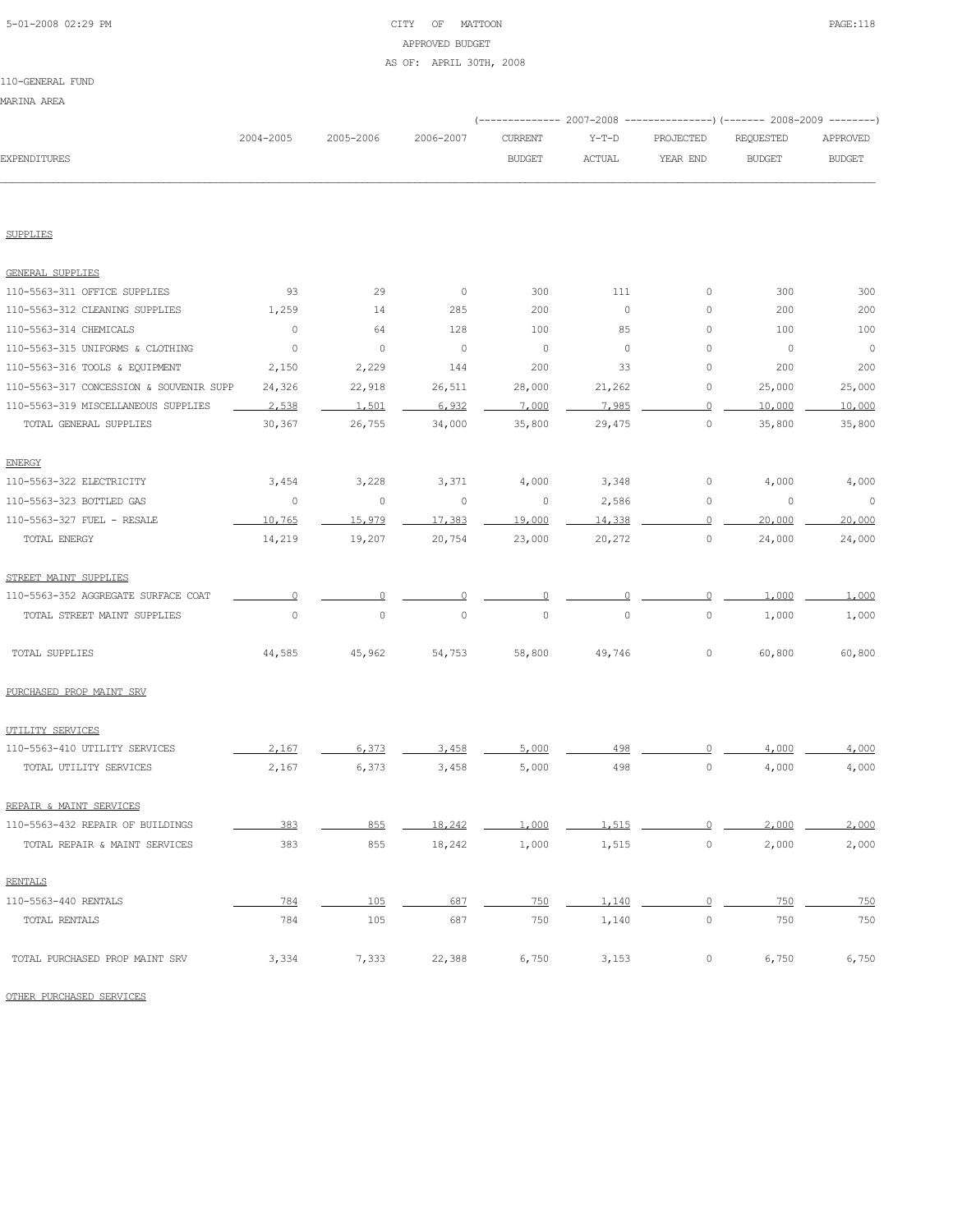## 5-01-2008 02:29 PM CITY OF MATTOON PAGE:119 APPROVED BUDGET

### AS OF: APRIL 30TH, 2008

| 1 |  |
|---|--|
|   |  |

|                                | 2004-2005 | 2005-2006 | 2006-2007 | CURRENT       | $Y-T-D$ | PROJECTED | REQUESTED     | APPROVED      |
|--------------------------------|-----------|-----------|-----------|---------------|---------|-----------|---------------|---------------|
| <b>EXPENDITURES</b>            |           |           |           | <b>BUDGET</b> | ACTUAL  | YEAR END  | <b>BUDGET</b> | <b>BUDGET</b> |
|                                |           |           |           |               |         |           |               |               |
|                                |           |           |           |               |         |           |               |               |
| COMMUNICATION                  |           |           |           |               |         |           |               |               |
| 110-5563-532 TELEPHONE         | 662       | 898       | 668       | 800           | 576     |           | 800           | 800           |
| TOTAL COMMUNICATION            | 662       | 898       | 668       | 800           | 576     | $\circ$   | 800           | 800           |
|                                |           |           |           |               |         |           |               |               |
| OTHER PURCHASED SERVICES       |           |           |           |               |         |           |               |               |
| 110-5563-576 SECURITY SERVICES | 540       | 540       | 540       | 800           | 598     |           | 800           | 800           |
| TOTAL OTHER PURCHASED SERVICES | 540       | 540       | 540       | 800           | 598     | $\circ$   | 800           | 800           |
|                                |           |           |           |               |         |           |               |               |
| TOTAL OTHER PURCHASED SERVICES | 1,202     | 1,438     | 1,208     | 1,600         | 1,174   | $\circ$   | 1,600         | 1,600         |
|                                |           |           |           |               |         |           |               |               |
|                                |           |           |           |               |         |           |               |               |
| TOTAL MARINA AREA              | 49,121    | 54,733    | 78,349    | 67,150        | 54,073  | $\circ$   | 69,150        | 69,150        |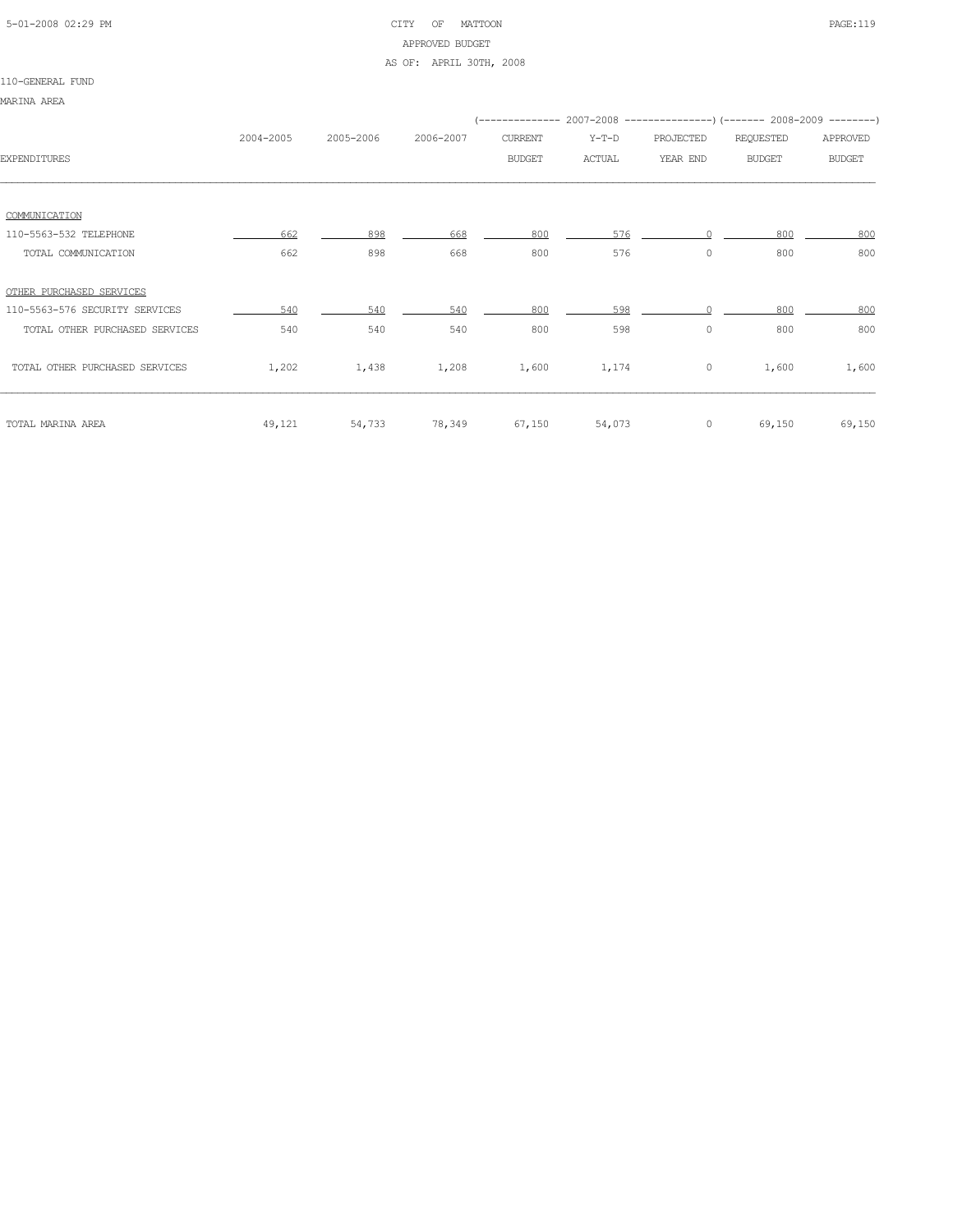## 5-01-2008 02:29 PM CITY OF MATTOON PAGE:120 APPROVED BUDGET

### AS OF: APRIL 30TH, 2008

#### 110-GENERAL FUND

| <b>BEACH AREA</b>   |           |           |           |               |               |                                                                          |               |               |
|---------------------|-----------|-----------|-----------|---------------|---------------|--------------------------------------------------------------------------|---------------|---------------|
|                     |           |           |           |               |               | (-------------- 2007-2008 ----------------) (------- 2008-2009 --------) |               |               |
|                     | 2004-2005 | 2005-2006 | 2006-2007 | CURRENT       | $Y-T-D$       | PROJECTED                                                                | REQUESTED     | APPROVED      |
| <b>EXPENDITURES</b> |           |           |           | <b>BUDGET</b> | <b>ACTUAL</b> | YEAR END                                                                 | <b>BUDGET</b> | <b>BUDGET</b> |

SUPPLIES

| GENERAL SUPPLIES                    |                     |                       |         |       |             |                |        |        |
|-------------------------------------|---------------------|-----------------------|---------|-------|-------------|----------------|--------|--------|
| 110-5564-319 MISCELLANEOUS SUPPLIES | 0                   | 3.674                 | 489     | 300   | 2,078       | 0              | 2,000  | 2,000  |
| TOTAL GENERAL SUPPLIES              | $\circ$             | 3,674                 | 489     | 300   | 2,078       | $\circ$        | 2,000  | 2,000  |
| <b>ENERGY</b>                       |                     |                       |         |       |             |                |        |        |
| 110-5564-322 ELECTRICITY            | 370                 | 669                   | 636     | 1,250 | 733         | $\overline{0}$ | 1,250  | 1,250  |
| TOTAL ENERGY                        | 370                 | 669                   | 636     | 1,250 | 733         | $\circ$        | 1,250  | 1,250  |
| STREET MAINT SUPPLIES               |                     |                       |         |       |             |                |        |        |
| 110-5564-352 AGGREGATE SURFACE COAT | $\Omega$            | $\Omega$              | $\circ$ | 500   | 140         | $\circ$        | 1,500  | 1,500  |
| TOTAL STREET MAINT SUPPLIES         | $\circ$             | $\circ$               | $\circ$ | 500   | 140         | $\circ$        | 1,500  | 1,500  |
| TOTAL SUPPLIES                      | 370                 | 4,343                 | 1,125   | 2,050 | 2,951       | 0              | 4,750  | 4,750  |
| PURCHASED PROP MAINT SRV            |                     |                       |         |       |             |                |        |        |
| UTILITY SERVICES                    |                     |                       |         |       |             |                |        |        |
| 110-5564-410 UTILITY SERVICES       | 283                 | 44)                   | 117     | 400   | 127         | ∩              | 200    | 200    |
| TOTAL UTILITY SERVICES              | 283                 | 44)<br>$\overline{ }$ | 117     | 400   | 127         | $\mathbb O$    | 200    | 200    |
| REPAIR & MAINT SERVICES             |                     |                       |         |       |             |                |        |        |
| 110-5564-432 REPAIR OF BUILDINGS    | 314                 | $\Omega$              | 410     | 1,000 | ∩           | $\Omega$       | 1,000  | 1,000  |
| TOTAL REPAIR & MAINT SERVICES       | 314                 | $\circ$               | 410     | 1,000 | $\mathbb O$ | 0              | 1,000  | 1,000  |
| <b>RENTALS</b>                      |                     |                       |         |       |             |                |        |        |
| 110-5564-440 RENTALS                | 150                 | 615                   | 420     | 1,000 | 980         | 0              | 1,000  | 1,000  |
| TOTAL RENTALS                       | 150                 | 615                   | 420     | 1,000 | 980         | $\mathbb O$    | 1,000  | 1,000  |
| CONSTRUCTION SERVICES               |                     |                       |         |       |             |                |        |        |
| 110-5564-450 CONSTRUCTION SERVICES  | $\Omega$            | 3,330                 | $\circ$ | 4,000 | 2,170       | 0              | 4,000  | 4,000  |
| TOTAL CONSTRUCTION SERVICES         | 0                   | 3,330                 | $\circ$ | 4,000 | 2,170       | 0              | 4,000  | 4,000  |
| TOTAL PURCHASED PROP MAINT SRV      | 746                 | 3,901                 | 946     | 6,400 | 3,277       | 0              | 6,200  | 6,200  |
| OTHER PURCHASED SERVICES            |                     |                       |         |       |             |                |        |        |
| COMMUNICATION                       |                     |                       |         |       |             |                |        |        |
| 110-5564-532 TELEPHONE              | $\Omega$            | 937                   | 183     | 1,000 | 126         | $\Omega$       | 500    | 500    |
| TOTAL COMMUNICATION                 | $\mathbb O$         | 937                   | 183     | 1,000 | 126         | $\mathbb O$    | 500    | 500    |
| TOTAL OTHER PURCHASED SERVICES      | $\mathsf{O}\xspace$ | 937                   | 183     | 1,000 | 126         | $\mathbb O$    | 500    | 500    |
| TOTAL BEACH AREA                    | 1,116               | 9,182                 | 2,255   | 9,450 | 6,353       | $\circ$        | 11,450 | 11,450 |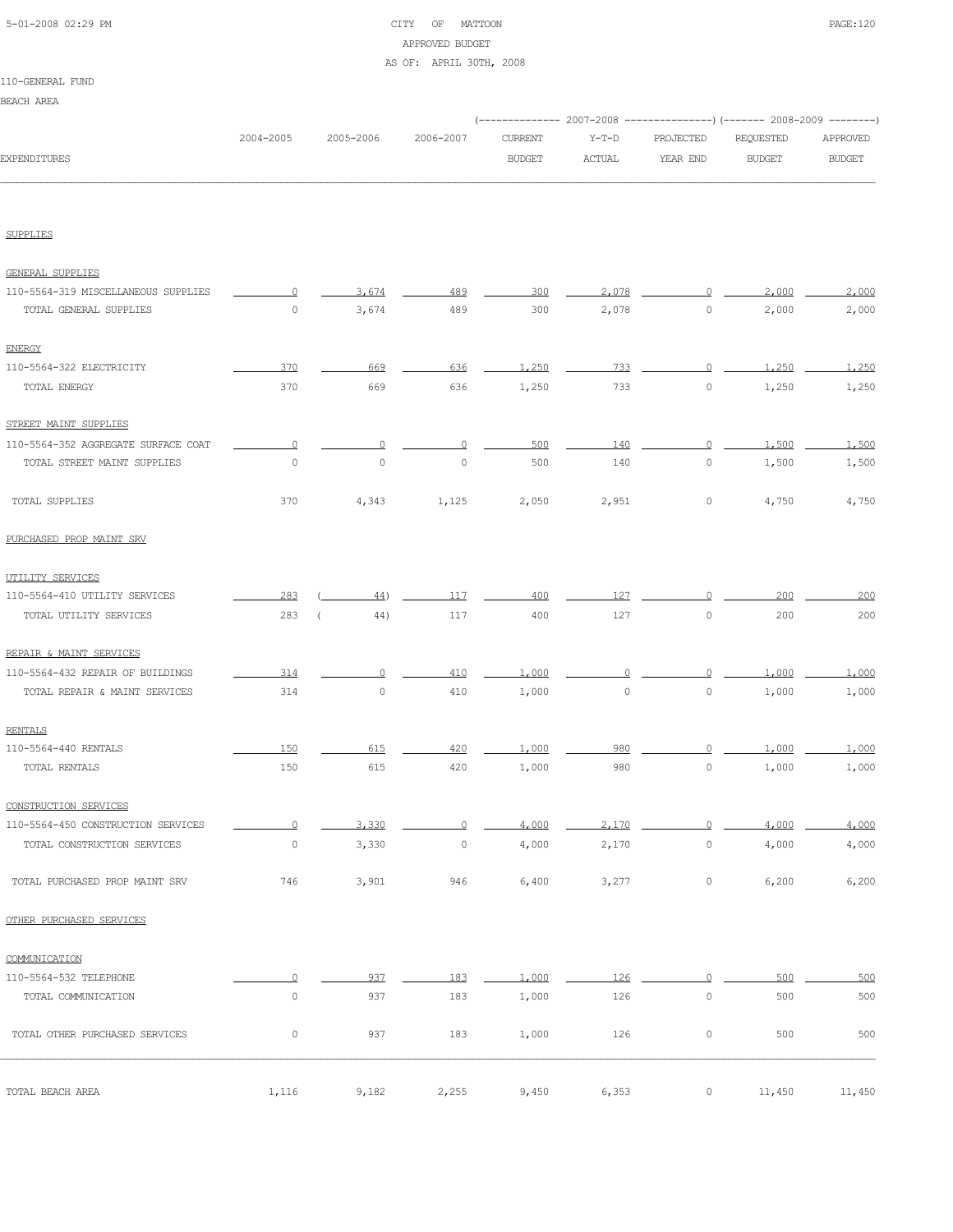## 5-01-2008 02:29 PM CITY OF MATTOON PAGE:121 APPROVED BUDGET

### AS OF: APRIL 30TH, 2008

### 110-GENERAL FUND

ECONOMIC DEVELOPMENT

|                     |  |               |        | (------------- 2007-2008 ----------------) (------- 2008-2009 --------)  |        |               |
|---------------------|--|---------------|--------|--------------------------------------------------------------------------|--------|---------------|
|                     |  |               |        | 2004-2005 2005-2006 2006-2007 CURRENT Y-T-D PROJECTED REOUESTED APPROVED |        |               |
| <b>EXPENDITURES</b> |  | <b>BUDGET</b> | ACTUAL | YEAR END                                                                 | BUDGET | <b>BUDGET</b> |
|                     |  |               |        |                                                                          |        |               |

#### OTHER PURCHASED SERVICES

| PROFESSIONAL SERVICES                   |         |         |        |         |        |              |         |         |
|-----------------------------------------|---------|---------|--------|---------|--------|--------------|---------|---------|
| 110-5651-519 OTHER PROFESSIONAL SERVICE | 8.038   | 65,766  | 1,720  | 42,500  | 26,630 | $\cap$       | 87,000  | 87,000  |
| TOTAL PROFESSIONAL SERVICES             | 8,038   | 65,766  | 1,720  | 42,500  | 26,630 | $\circ$      | 87,000  | 87,000  |
| OTHER PURCHASED SERVICES                |         |         |        |         |        |              |         |         |
| 110-5651-571 DUES & MEMBERSHIPS         | 60,000  | 60,000  | 60,000 | 60,000  | 60,000 | <sup>n</sup> | 60,000  | 60,000  |
| TOTAL OTHER PURCHASED SERVICES          | 60,000  | 60,000  | 60,000 | 60,000  | 60,000 | $\circ$      | 60,000  | 60,000  |
| TOTAL OTHER PURCHASED SERVICES          | 68,038  | 125,766 | 61,720 | 102,500 | 86,630 | $\circ$      | 147,000 | 147,000 |
| PROPERTY                                |         |         |        |         |        |              |         |         |
| IMPROVEMENTS-NOT BLDNGS                 |         |         |        |         |        |              |         |         |
| 110-5651-730 IMPROV OTHER THAN BUILDING |         | 31,395  | 28,594 | $\cap$  | 1,330  |              |         |         |
| TOTAL IMPROVEMENTS-NOT BLDNGS           | $\circ$ | 31,395  | 28,594 | $\circ$ | 1,330  | $\mathbb O$  | $\circ$ | 0       |
| TOTAL PROPERTY                          | 0       | 31,395  | 28,594 | 0       | 1,330  | $\circ$      | $\circ$ | $\circ$ |
| TOTAL ECONOMIC DEVELOPMENT              | 68,038  | 157,161 | 90,314 | 102,500 | 87,960 | $\circ$      | 147,000 | 147,000 |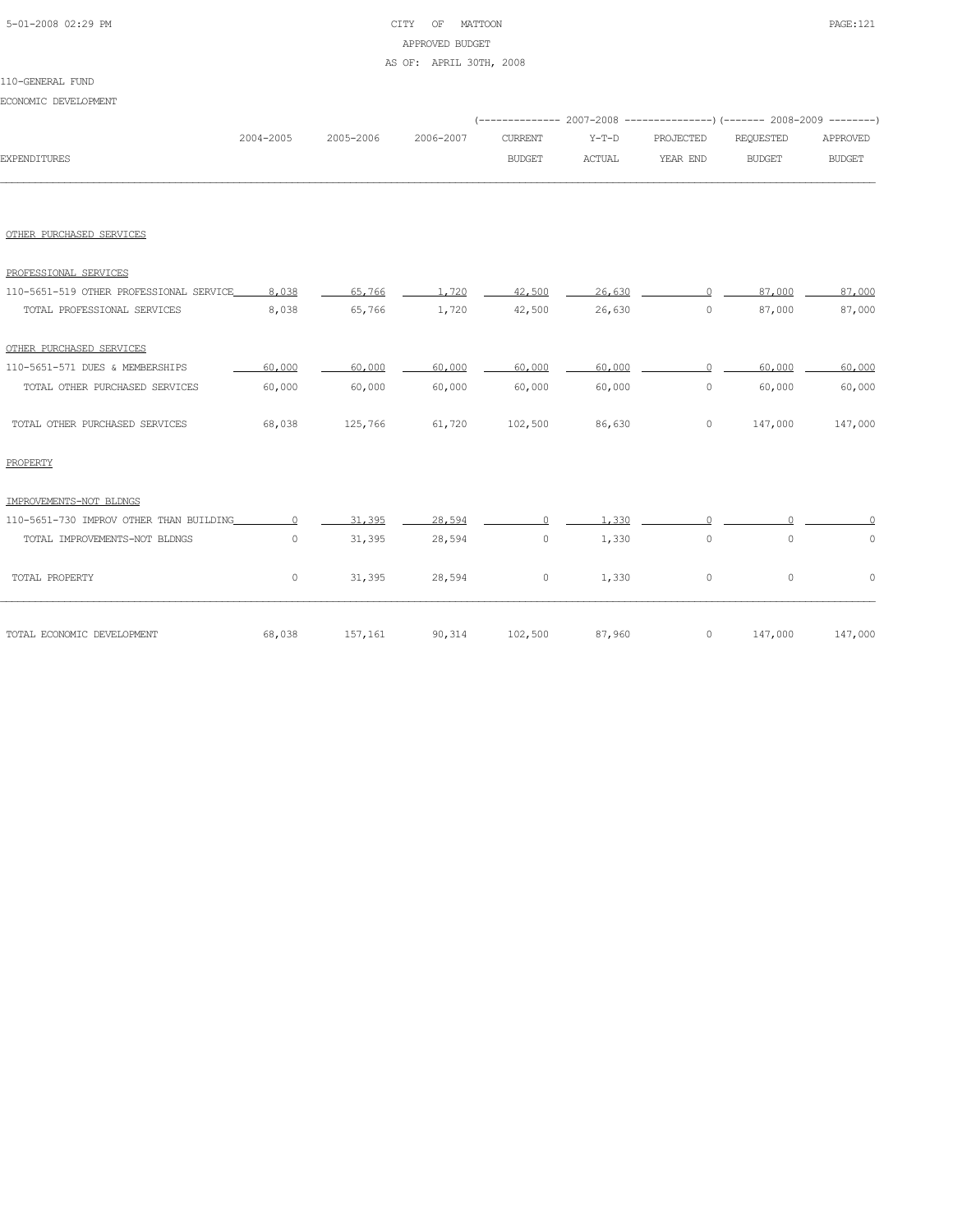# 5-01-2008 02:29 PM CITY OF MATTOON PAGE:122 APPROVED BUDGET

### AS OF: APRIL 30TH, 2008

### 110-GENERAL FUND

SOUTH RT45 BUSINESS DIST

|                                           |           |              |           |                |        | (-------------- 2007-2008 ----------------) (------- 2008-2009 --------) |               |               |
|-------------------------------------------|-----------|--------------|-----------|----------------|--------|--------------------------------------------------------------------------|---------------|---------------|
|                                           | 2004-2005 | 2005-2006    | 2006-2007 | <b>CURRENT</b> | Y-T-D  | PROJECTED                                                                | REQUESTED     | APPROVED      |
| <b>EXPENDITURES</b>                       |           |              |           | <b>BUDGET</b>  | ACTUAL | YEAR END                                                                 | <b>BUDGET</b> | <b>BUDGET</b> |
|                                           |           |              |           |                |        |                                                                          |               |               |
| OTHER PURCHASED SERVICES                  |           |              |           |                |        |                                                                          |               |               |
| PROFESSIONAL SERVICES                     |           |              |           |                |        |                                                                          |               |               |
| 110-5652-511 SOUTH RT45 BUSINESS DISTRI 0 |           |              | 24,178    | 75,000         | 90,208 |                                                                          |               |               |
| TOTAL PROFESSIONAL SERVICES               | $\circ$   | $\mathbf{0}$ | 24,178    | 75,000         | 90,208 | $\circ$                                                                  | $\circ$       | $\circ$       |
| TOTAL OTHER PURCHASED SERVICES            | 0         | 0            | 24,178    | 75,000         | 90,208 | $\circ$                                                                  | $\circ$       | 0             |

TOTAL SOUTH RT45 BUSINESS DIST  $\begin{array}{ccccccc}\n0 & 0 & 24,178 & 75,000 & 90,208 & 0\n\end{array}$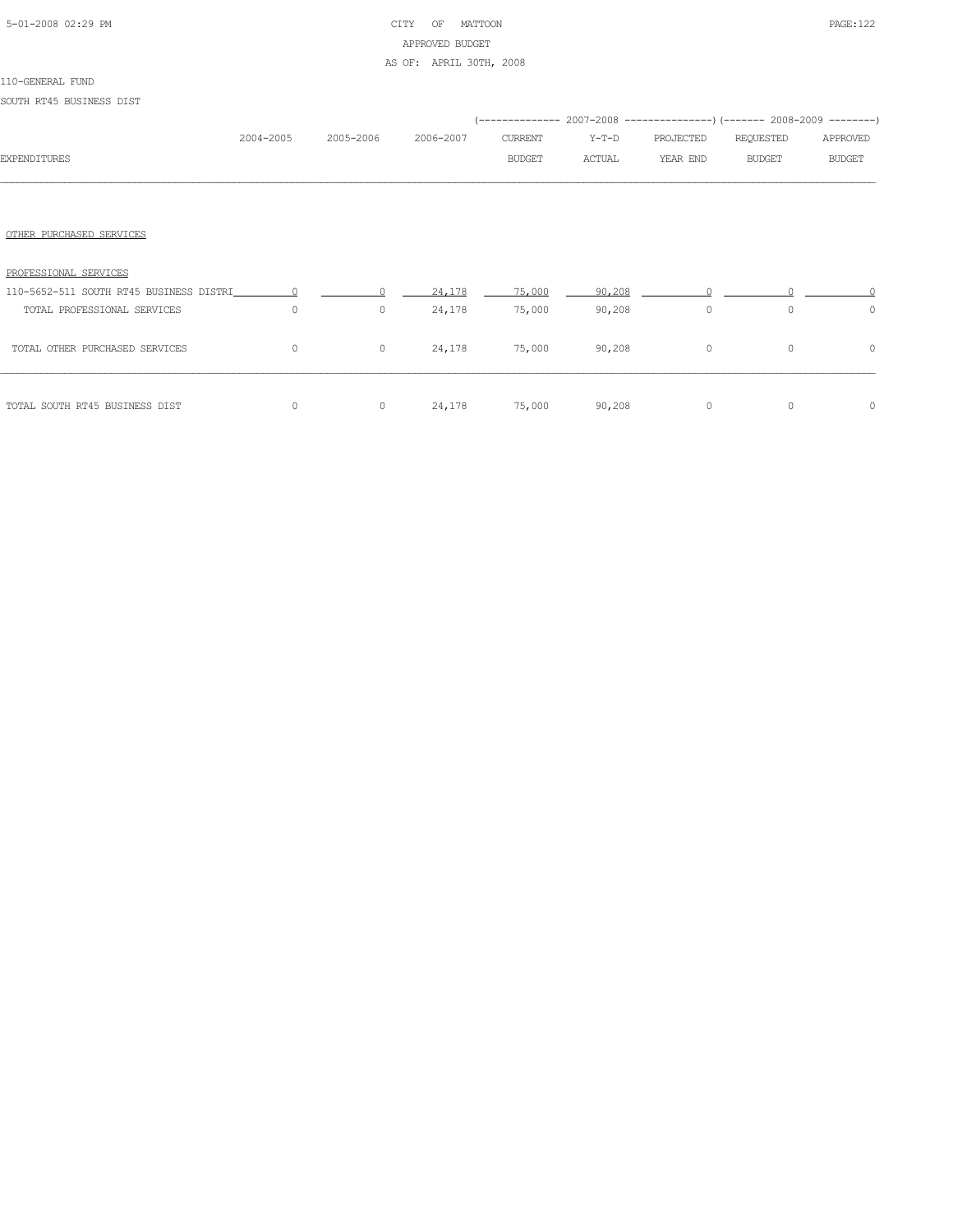| 5-01-2008 02:29 PM |  |
|--------------------|--|

# CITY OF MATTOON **PAGE:123** APPROVED BUDGET

### AS OF: APRIL 30TH, 2008

|  |  | 1999 G.O. BONDS (POL & CH) |  |  |  |  |
|--|--|----------------------------|--|--|--|--|
|--|--|----------------------------|--|--|--|--|

|                                  |           |           |           |         |         |           | (-------------- 2007-2008 ----------------) (------- 2008-2009 --------) |               |
|----------------------------------|-----------|-----------|-----------|---------|---------|-----------|--------------------------------------------------------------------------|---------------|
|                                  | 2004-2005 | 2005-2006 | 2006-2007 | CURRENT | Y-T-D   | PROJECTED | REQUESTED                                                                | APPROVED      |
| <b>EXPENDITURES</b>              |           |           |           | BUDGET  | ACTUAL  | YEAR END  | <b>BUDGET</b>                                                            | <b>BUDGET</b> |
|                                  |           |           |           |         |         |           |                                                                          |               |
| OTHER OBJECTS                    |           |           |           |         |         |           |                                                                          |               |
| FINANCIAL TRANS OBJECTS          |           |           |           |         |         |           |                                                                          |               |
| 110-5712-817 DEBT SERVICES       | 204,473   |           |           |         |         |           |                                                                          |               |
| TOTAL FINANCIAL TRANS OBJECTS    | 204,473   | $\circ$   | $\circ$   | $\circ$ | $\circ$ | $\circ$   | $\circ$                                                                  | $\circ$       |
| TOTAL OTHER OBJECTS              | 204,473   | $\circ$   | $\circ$   | $\circ$ | $\circ$ | $\circ$   | $\circ$                                                                  | $\circ$       |
| TOTAL 1999 G.O. BONDS (POL & CH) | 204,473   | $\circ$   | $\circ$   | $\circ$ | $\circ$ | $\circ$   | $\circ$                                                                  | $\circ$       |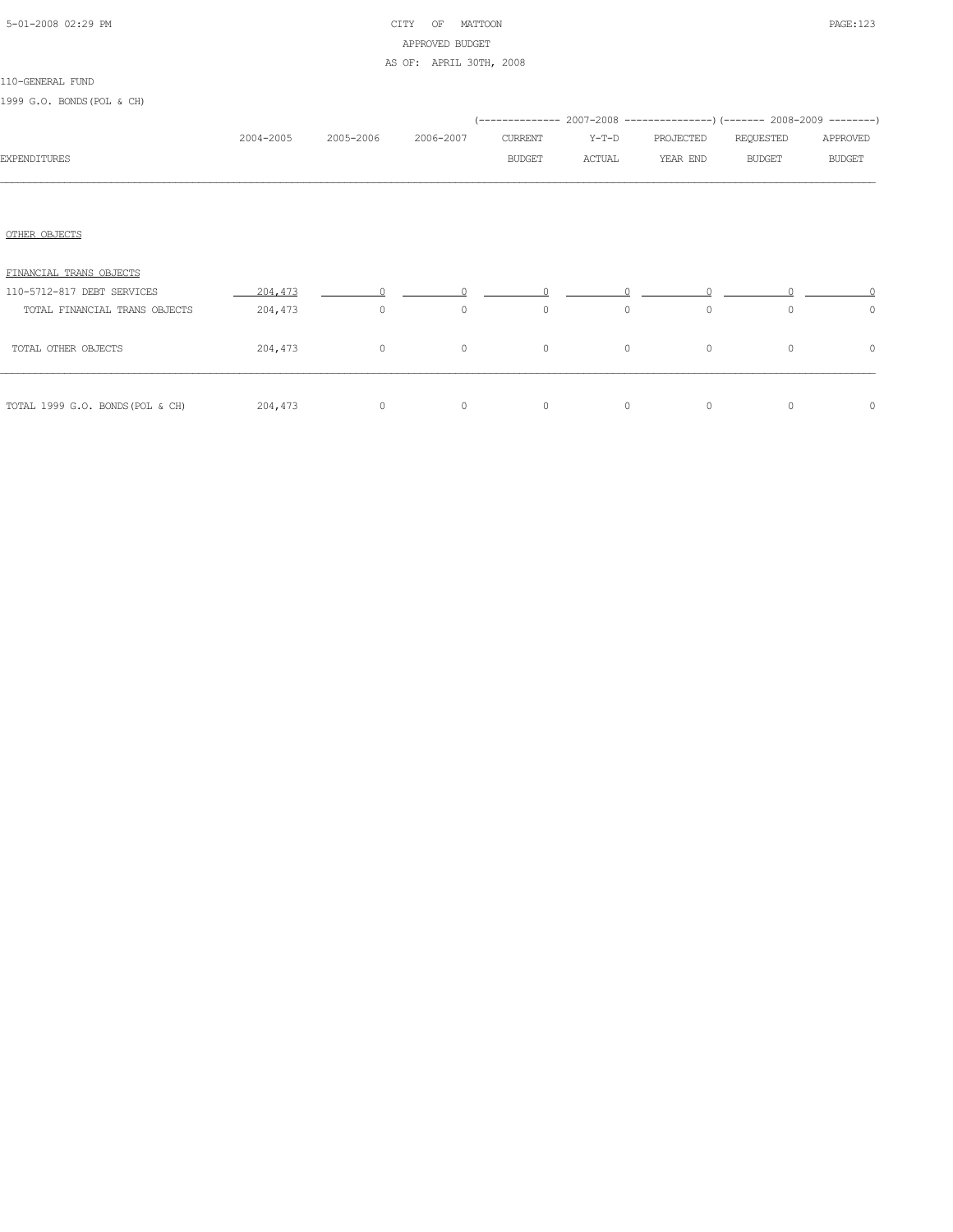## 5-01-2008 02:29 PM CITY OF MATTOON PAGE:124 APPROVED BUDGET AS OF: APRIL 30TH, 2008

#### 110-GENERAL FUND

2003 LIBRARY REF GO BOND

|                     |               |  |               |        | (-------------- 2007-2008 ----------------) (------- 2008-2009 --------) |        |               |
|---------------------|---------------|--|---------------|--------|--------------------------------------------------------------------------|--------|---------------|
|                     | $2004 - 2005$ |  |               |        | 2005-2006  2006-2007  CURRENT  Y-T-D  PROJECTED  REQUESTED  APPROVED     |        |               |
| <b>EXPENDITURES</b> |               |  | <b>BUDGET</b> | ACTUAL | YEAR END                                                                 | BUDGET | <b>BUDGET</b> |
|                     |               |  |               |        |                                                                          |        |               |

### OTHER OBJECTS

| TOTAL 2003 LIBRARY REF GO BOND          | 83,427 | 66,000 | 81,150 | 81,485 | 81,910 | 0 | 81,485 | 81,485 |
|-----------------------------------------|--------|--------|--------|--------|--------|---|--------|--------|
| TOTAL OTHER OBJECTS                     | 83,427 | 66,000 | 81,150 | 81,485 | 81,910 | 0 | 81,485 | 81,485 |
| TOTAL FINANCIAL TRANS OBJECTS           | 83,427 | 66,000 | 81,150 | 81,485 | 81,910 | 0 | 81,485 | 81,485 |
| 110-5716-817 SERIES 2003 LIBRARY REFUND | 83,427 | 66,000 | 81,150 | 81,485 | 81,910 |   | 81,485 | 81,485 |
| FINANCIAL TRANS OBJECTS                 |        |        |        |        |        |   |        |        |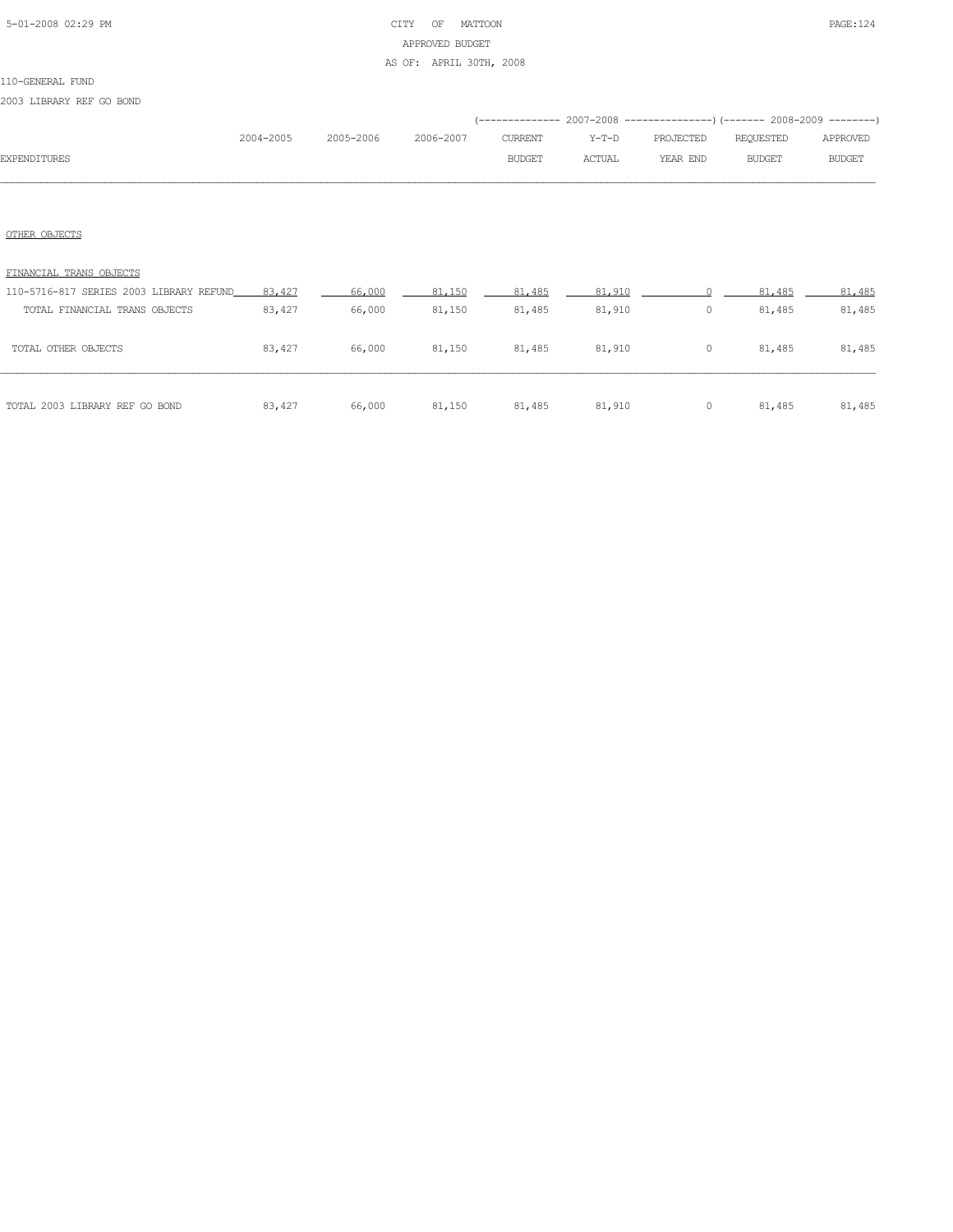## 5-01-2008 02:29 PM CITY OF MATTOON PAGE:125 APPROVED BUDGET

### AS OF: APRIL 30TH, 2008

### 110-GENERAL FUND

2003A ERI GO BONDS

|                     |           |           |           |               |               | (-------------- 2007-2008 ----------------) (------- 2008-2009 --------) |               |               |
|---------------------|-----------|-----------|-----------|---------------|---------------|--------------------------------------------------------------------------|---------------|---------------|
|                     | 2004-2005 | 2005-2006 | 2006-2007 | CURRENT       | Y-T-D         | PROJECTED                                                                | REOUESTED     | APPROVED      |
| <b>EXPENDITURES</b> |           |           |           | <b>BUDGET</b> | <b>ACTUAL</b> | YEAR END                                                                 | <b>BUDGET</b> | <b>BUDGET</b> |
|                     |           |           |           |               |               |                                                                          |               |               |

### OTHER OBJECTS

## FINANCIAL TRANS OBJECTS

| TOTAL 2003A ERI GO BONDS                        | 196,285 | 135,000 | 196,550 | 195,460 | 195,460 |   | 194,153 | 194,153 |
|-------------------------------------------------|---------|---------|---------|---------|---------|---|---------|---------|
| TOTAL OTHER OBJECTS                             | 196,285 | 135,000 | 196,550 | 195,460 | 195,460 | 0 | 194,153 | 194,153 |
| TOTAL FINANCIAL TRANS OBJECTS                   | 196,285 | 135,000 | 196,550 | 195,460 | 195,460 | 0 | 194,153 | 194,153 |
| 110-5717-817 2003A PENSION BENEFIT GO B 196.285 |         | 135,000 | 196,550 | 195,460 | 195,460 |   | 194,153 | 194,153 |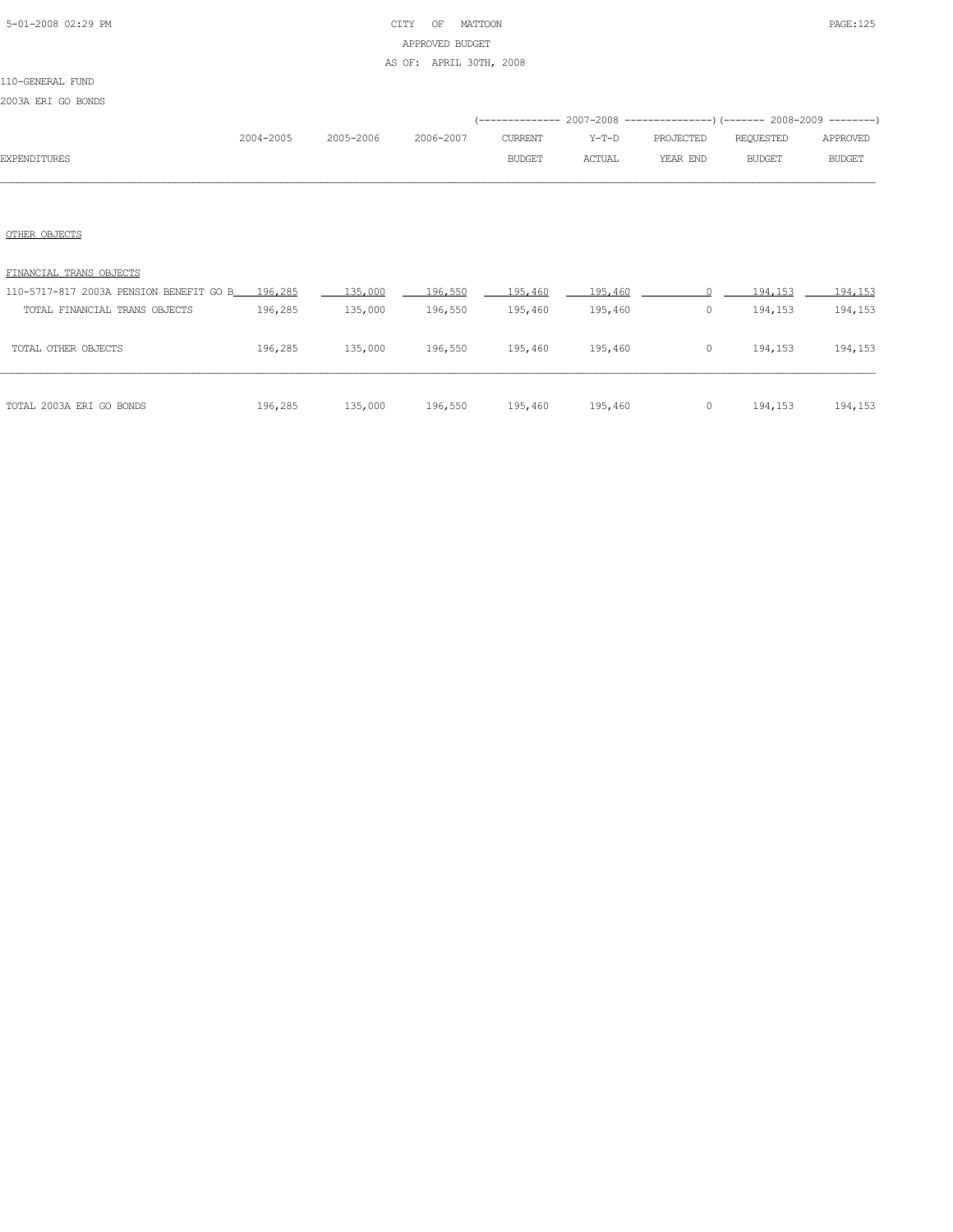## 5-01-2008 02:29 PM CITY OF MATTOON PAGE:126 APPROVED BUDGET

AS OF: APRIL 30TH, 2008

### 110-GENERAL FUND

|  |  |  | 2004B REF GO BONDS |  |
|--|--|--|--------------------|--|
|--|--|--|--------------------|--|

|              |           |                     |               |         | (------------- 2007-2008 ----------------) (------- 2008-2009 --------) |           |               |
|--------------|-----------|---------------------|---------------|---------|-------------------------------------------------------------------------|-----------|---------------|
|              | 2004-2005 | 2005-2006 2006-2007 | CURRENT       | $Y-T-D$ | PROJECTED                                                               | REOUESTED | APPROVED      |
| EXPENDITURES |           |                     | <b>BUDGET</b> | ACTUAL  | YEAR END                                                                | BUDGET    | <b>BUDGET</b> |
|              |           |                     |               |         |                                                                         |           |               |

### OTHER OBJECTS

| FINANCIAL TRANS OBJECTS            |         |         |         |         |         |         |         |         |
|------------------------------------|---------|---------|---------|---------|---------|---------|---------|---------|
| 110-5719-817 2005B REFUNDING BONDS |         | 125,000 | 201,028 | 197.453 | 197.453 |         | 197.453 | 197.453 |
| TOTAL FINANCIAL TRANS OBJECTS      | 0       | 125,000 | 201,028 | 197,453 | 197,453 | $\circ$ | 197,453 | 197,453 |
| TOTAL OTHER OBJECTS                | 0       | 125,000 | 201,028 | 197,453 | 197,453 | 0       | 197,453 | 197,453 |
| TOTAL 2004B REF GO BONDS           | $\circ$ | 125,000 | 201,028 | 197,453 | 197,453 | $\circ$ | 197,453 | 197,453 |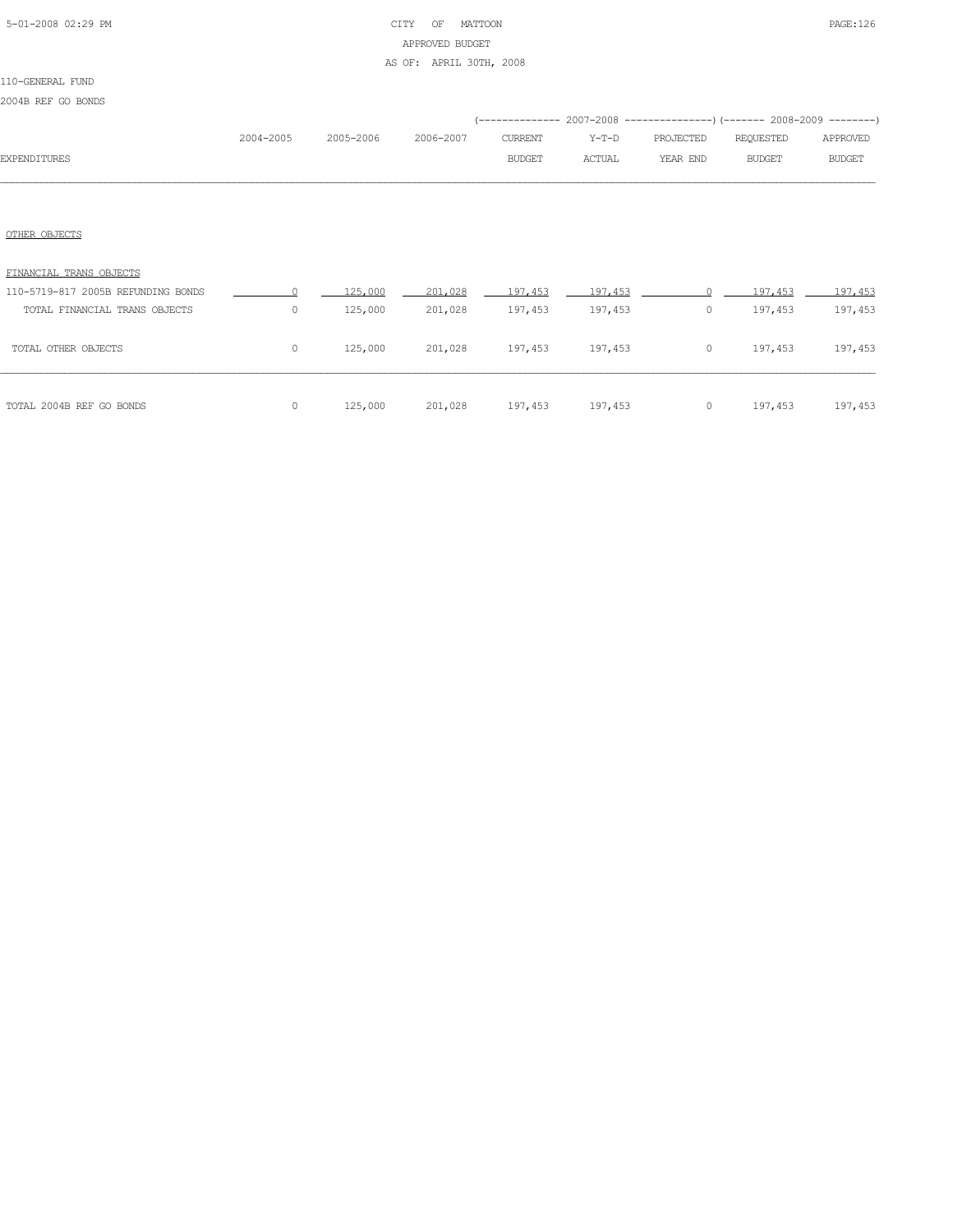# 5-01-2008 02:29 PM CITY OF MATTOON PAGE:127 APPROVED BUDGET

AS OF: APRIL 30TH, 2008

### 110-GENERAL FUND

MARINA FUELING EQPT LEASE

|                                 |           |                |           |               |         |           | (-------------- 2007-2008 ----------------) (------- 2008-2009 --------) |               |
|---------------------------------|-----------|----------------|-----------|---------------|---------|-----------|--------------------------------------------------------------------------|---------------|
|                                 | 2004-2005 | 2005-2006      | 2006-2007 | CURRENT       | Y-T-D   | PROJECTED | REQUESTED                                                                | APPROVED      |
| <b>EXPENDITURES</b>             |           |                |           | <b>BUDGET</b> | ACTUAL  | YEAR END  | <b>BUDGET</b>                                                            | <b>BUDGET</b> |
|                                 |           |                |           |               |         |           |                                                                          |               |
| OTHER OBJECTS                   |           |                |           |               |         |           |                                                                          |               |
| FINANCIAL TRANS OBJECTS         |           |                |           |               |         |           |                                                                          |               |
| 110-5741-817 DEBT SERVICES      | 2,439     | $\cap$         |           | $\cap$        |         |           |                                                                          |               |
| TOTAL FINANCIAL TRANS OBJECTS   | 2,439     | $\overline{0}$ | $\circ$   | $\circ$       | $\circ$ | $\circ$   | $\circ$                                                                  | $\circ$       |
| TOTAL OTHER OBJECTS             | 2,439     | $\circ$        | $\circ$   | $\circ$       | $\circ$ | $\circ$   | $\circ$                                                                  | $\circ$       |
| TOTAL MARINA FUELING EQPT LEASE | 2,439     | $\circ$        | $\circ$   | $\circ$       | $\circ$ | $\circ$   | $\circ$                                                                  | $\circ$       |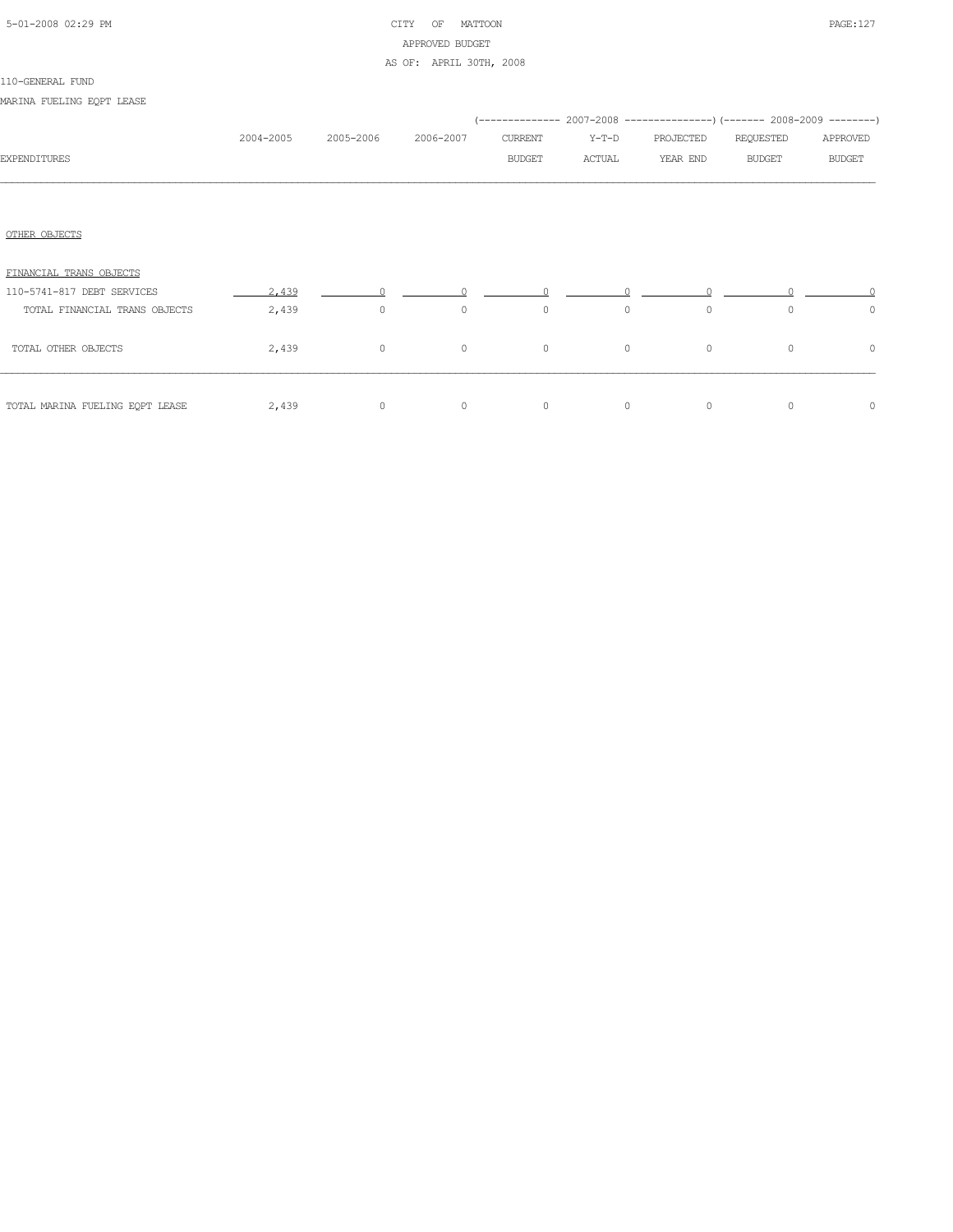| 5-01-2008 02:29 PM |  |
|--------------------|--|
|                    |  |

# CITY OF MATTOON PAGE:128 APPROVED BUDGET

### AS OF: APRIL 30TH, 2008

| STREET DEPT EOPT LEASE        |           |           |           |          |          |           |                                                                          |          |
|-------------------------------|-----------|-----------|-----------|----------|----------|-----------|--------------------------------------------------------------------------|----------|
|                               |           |           |           |          |          |           | (-------------- 2007-2008 ----------------) (------- 2008-2009 --------) |          |
|                               | 2004-2005 | 2005-2006 | 2006-2007 | CURRENT  | Y-T-D    | PROJECTED | REQUESTED                                                                | APPROVED |
| <b>EXPENDITURES</b>           |           |           |           | BUDGET   | ACTUAL   | YEAR END  | BUDGET                                                                   | BUDGET   |
|                               |           |           |           |          |          |           |                                                                          |          |
|                               |           |           |           |          |          |           |                                                                          |          |
| OTHER OBJECTS                 |           |           |           |          |          |           |                                                                          |          |
|                               |           |           |           |          |          |           |                                                                          |          |
| FINANCIAL TRANS OBJECTS       |           |           |           |          |          |           |                                                                          |          |
| 110-5742-817 DEBT SERVICES    |           |           | 31,247    |          |          |           |                                                                          |          |
| TOTAL FINANCIAL TRANS OBJECTS | $\Omega$  | $\circ$   | 31,247    | $\sim$ 0 | $\Omega$ | $\Omega$  | $\Omega$                                                                 | $\circ$  |
| TOTAL OTHER OBJECTS           | $\Omega$  | $\circ$   | 31,247    | $\circ$  | $\circ$  | $\circ$   | $\circ$                                                                  | $\circ$  |

| TOTAL STREET DEPT EQPT LEASE |  | $\bigcap$ $\bigcap$<br>$\overline{\phantom{a}}$ |  |  |  |
|------------------------------|--|-------------------------------------------------|--|--|--|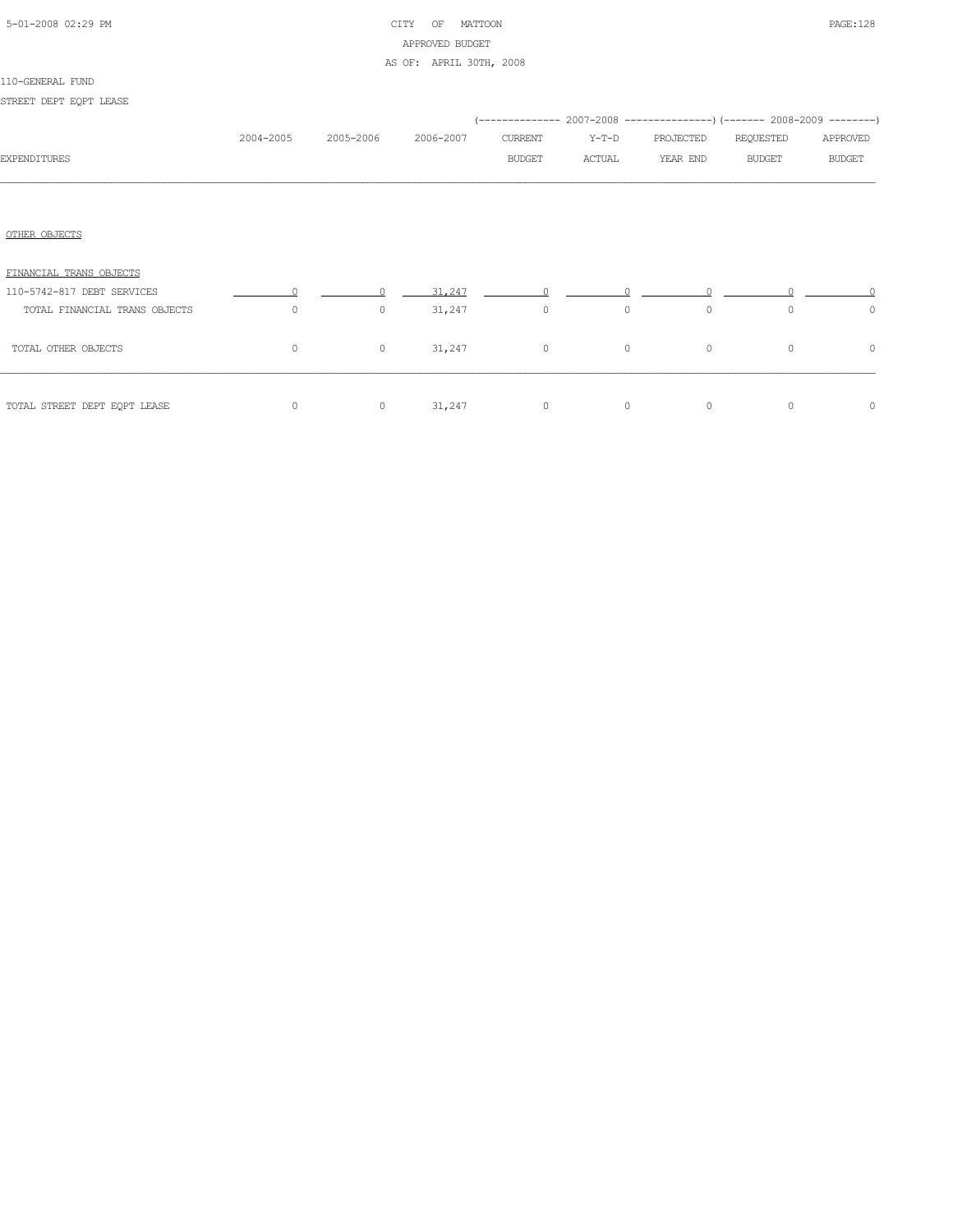| 5-01-2008 02:29 PM |  |
|--------------------|--|
|                    |  |

## CITY OF MATTOON **PAGE:129** APPROVED BUDGET

### AS OF: APRIL 30TH, 2008

| POLICE DEPT EQPT              |           |                |           |                          |                 | (-------------- 2007-2008 -------------------) (------- 2008-2009 ---------) |                            |                           |
|-------------------------------|-----------|----------------|-----------|--------------------------|-----------------|------------------------------------------------------------------------------|----------------------------|---------------------------|
| <b>EXPENDITURES</b>           | 2004-2005 | 2005-2006      | 2006-2007 | CURRENT<br><b>BUDGET</b> | Y-T-D<br>ACTUAL | PROJECTED<br>YEAR END                                                        | REQUESTED<br><b>BUDGET</b> | APPROVED<br><b>BUDGET</b> |
|                               |           |                |           |                          |                 |                                                                              |                            |                           |
| OTHER OBJECTS                 |           |                |           |                          |                 |                                                                              |                            |                           |
| FINANCIAL TRANS OBJECTS       |           |                |           |                          |                 |                                                                              |                            |                           |
| 110-5744-817 DEBT SERVICES    | 130,332   | $\overline{0}$ |           |                          |                 |                                                                              |                            |                           |
| TOTAL FINANCIAL TRANS OBJECTS | 130,332   | $\circ$        | $\circ$   | $\circ$                  | $\circ$         | $\circ$                                                                      | $\circ$                    | $\circ$                   |
| TOTAL OTHER OBJECTS           | 130,332   | $\circ$        | $\circ$   | $\circ$                  | $\circ$         | $\circ$                                                                      | $\circ$                    | $\circ$                   |
| TOTAL POLICE DEPT EQPT        | 130,332   | $\circ$        | $\circ$   | $\circ$                  | $\circ$         | $\circ$                                                                      | $\circ$                    | $\circ$                   |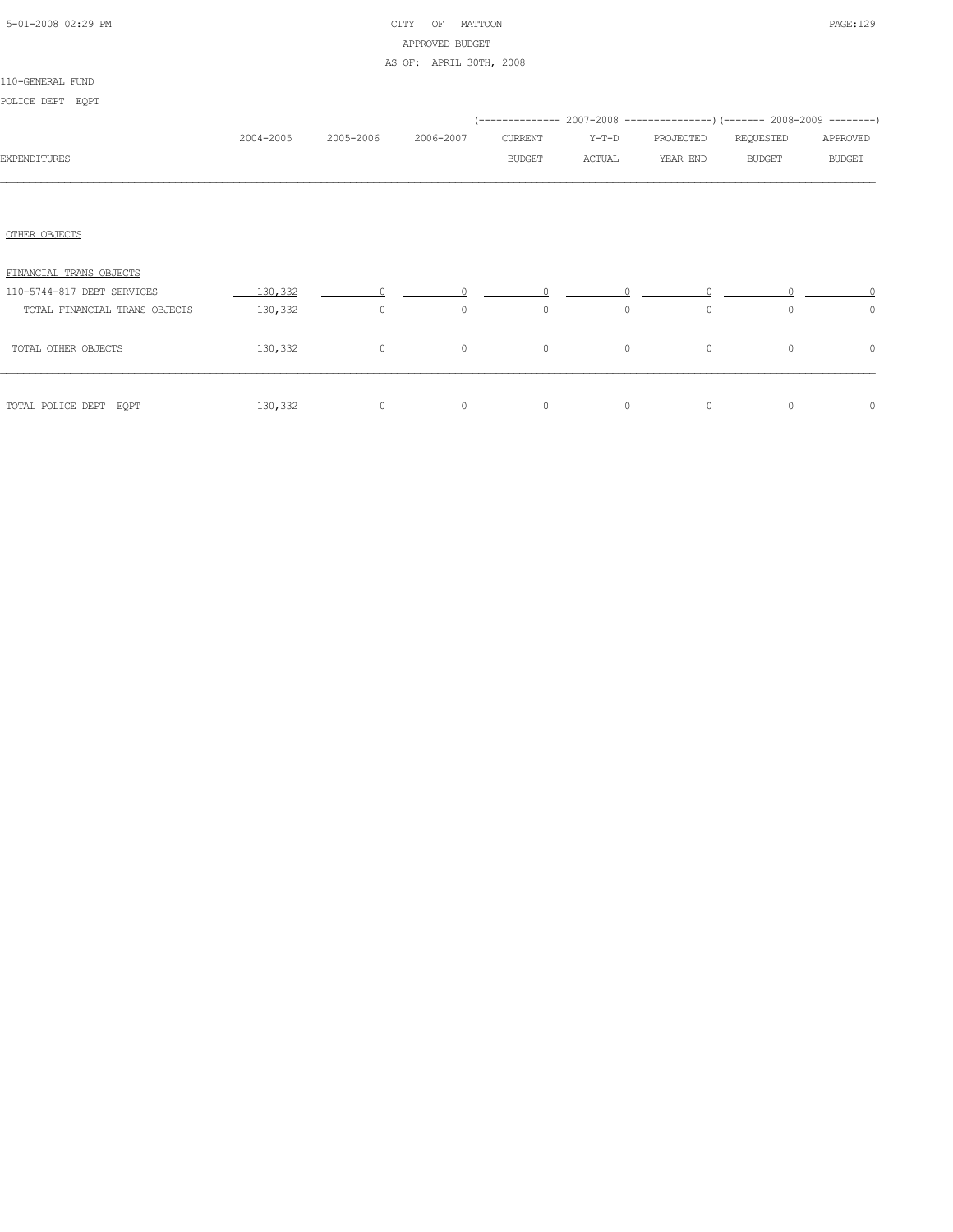## 5-01-2008 02:29 PM CITY OF MATTOON PAGE:130 APPROVED BUDGET AS OF: APRIL 30TH, 2008

#### 110-GENERAL FUND

YARD WASTE EQPT LEASE

|                               |           |           |           |               |               | (-------------- 2007-2008 -------------------- 2008-2009 ---------) |               |               |
|-------------------------------|-----------|-----------|-----------|---------------|---------------|---------------------------------------------------------------------|---------------|---------------|
|                               | 2004-2005 | 2005-2006 | 2006-2007 | CURRENT       | Y-T-D         | PROJECTED                                                           | REQUESTED     | APPROVED      |
| <b>EXPENDITURES</b>           |           |           |           | <b>BUDGET</b> | <b>ACTUAL</b> | YEAR END                                                            | <b>BUDGET</b> | <b>BUDGET</b> |
|                               |           |           |           |               |               |                                                                     |               |               |
| OTHER OBJECTS                 |           |           |           |               |               |                                                                     |               |               |
| FINANCIAL TRANS OBJECTS       |           |           |           |               |               |                                                                     |               |               |
| 110-5745-817 DEBT SERVICES    | 41,015    | 30,363    | 41,040    |               |               |                                                                     |               |               |
| TOTAL FINANCIAL TRANS OBJECTS | 41,015    | 30,363    | 41,040    | $\circ$       | $\circ$       | $\circ$                                                             | $\circ$       | $\circ$       |
| TOTAL OTHER OBJECTS           | 41,015    | 30, 363   | 41,040    | $\circ$       | $\circ$       | $\circ$                                                             | $\circ$       | $\circ$       |
| TOTAL YARD WASTE EQPT LEASE   | 41,015    | 30, 363   | 41,040    | $\circ$       | $\circ$       | $\circ$                                                             | $\circ$       | $\circ$       |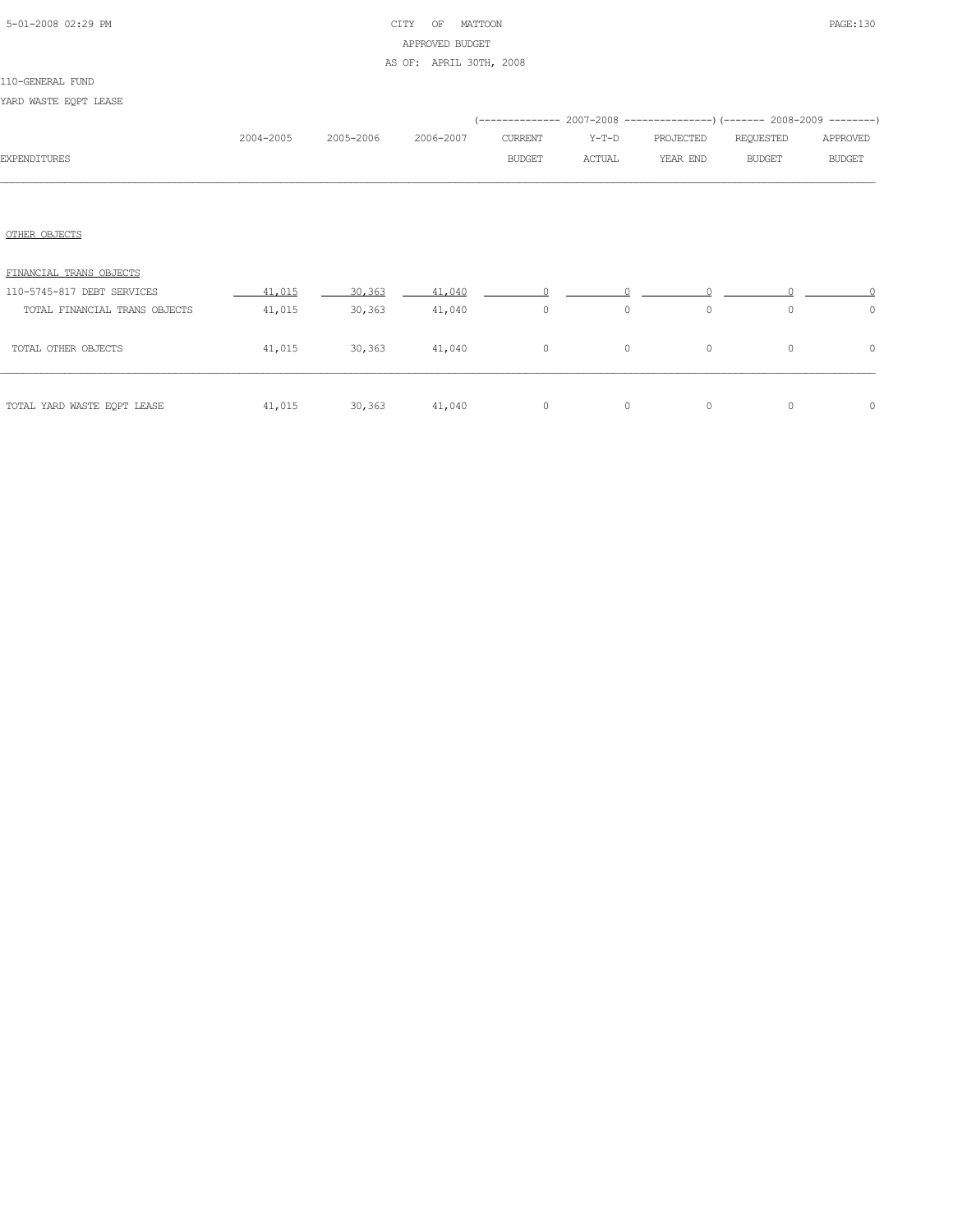# 5-01-2008 02:29 PM CITY OF MATTOON PAGE:131 APPROVED BUDGET

### AS OF: APRIL 30TH, 2008

## 110-GENERAL FUND

RURAL KING WTR/SWR EXT

|                     |           |           |           |               |         | (-------------- 2007-2008 ----------------) (------- 2008-2009 --------) |           |               |
|---------------------|-----------|-----------|-----------|---------------|---------|--------------------------------------------------------------------------|-----------|---------------|
|                     | 2004-2005 | 2005-2006 | 2006-2007 | CURRENT       | Y-T-D   | PROJECTED                                                                | REQUESTED | APPROVED      |
| <b>EXPENDITURES</b> |           |           |           | <b>BUDGET</b> | ACTUAL. | YEAR END                                                                 | BUDGET    | <b>BUDGET</b> |
|                     |           |           |           |               |         |                                                                          |           |               |

### OTHER OBJECTS

| FINANCIAL TRANS OBJECTS       |        |        |        |        |        |   |        |        |
|-------------------------------|--------|--------|--------|--------|--------|---|--------|--------|
| 110-5751-817 DEBT SERVICES    | 49,500 | 38,073 | 49,500 | 49,500 | 49,500 |   | 49,500 | 49,500 |
| TOTAL FINANCIAL TRANS OBJECTS | 49,500 | 38,073 | 49,500 | 49,500 | 49,500 | 0 | 49,500 | 49,500 |
| TOTAL OTHER OBJECTS           | 49,500 | 38,073 | 49,500 | 49,500 | 49,500 | 0 | 49,500 | 49,500 |
| TOTAL RURAL KING WTR/SWR EXT  | 49,500 | 38,073 | 49,500 | 49,500 | 49,500 | 0 | 49,500 | 49,500 |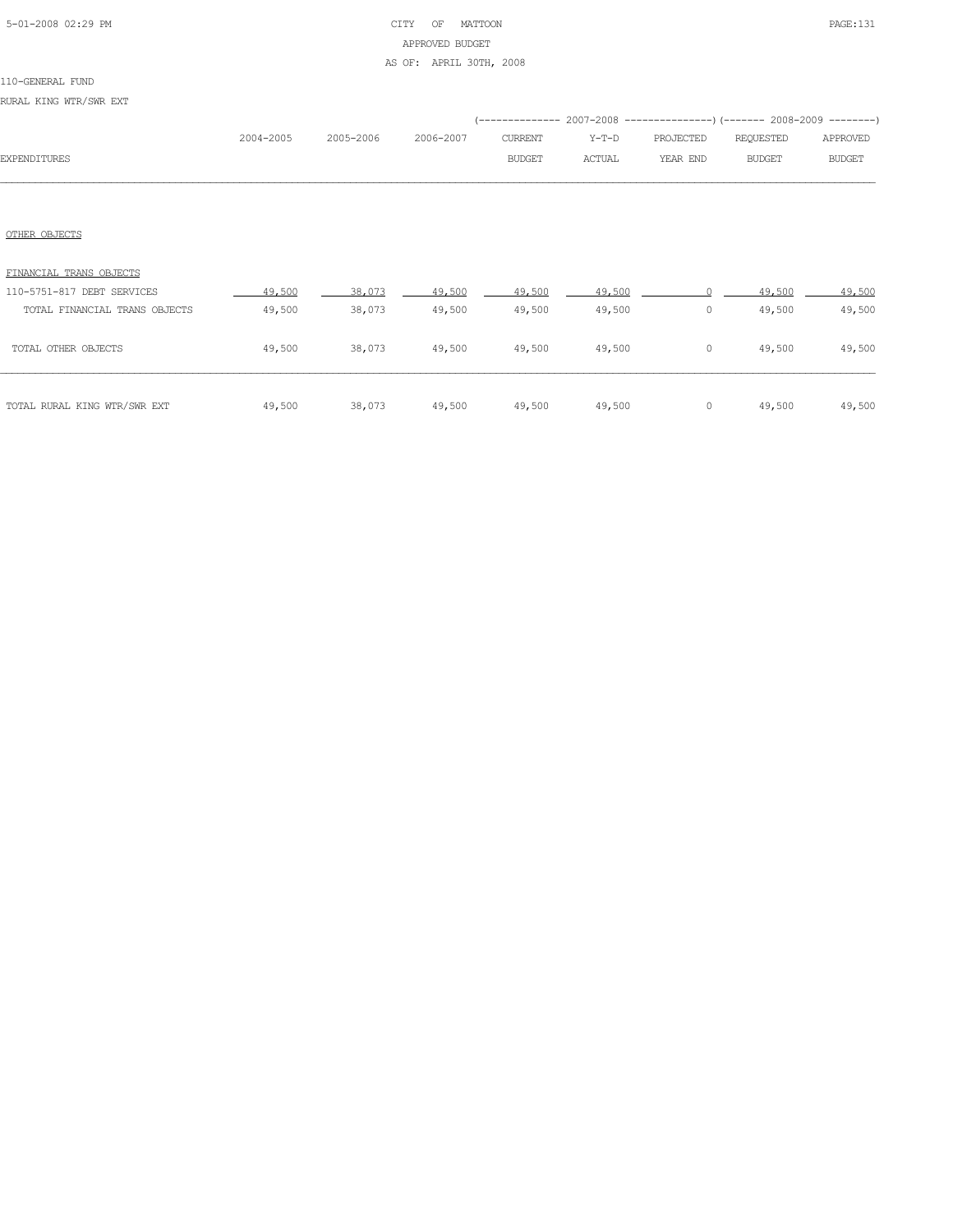| 5-01-2008 02:29 PM |  |
|--------------------|--|
|                    |  |

# CITY OF MATTOON PAGE:132 APPROVED BUDGET

### AS OF: APRIL 30TH, 2008

| KAL KAN WTR/SWR EXT           |           |           |           |               |        |                        |                                                                                       |               |
|-------------------------------|-----------|-----------|-----------|---------------|--------|------------------------|---------------------------------------------------------------------------------------|---------------|
|                               | 2004-2005 | 2005-2006 | 2006-2007 | CURRENT       | Y-T-D  | PROJECTED              | (-------------- 2007-2008 ----------------) (------- 2008-2009 --------)<br>REQUESTED | APPROVED      |
| <b>EXPENDITURES</b>           |           |           |           | <b>BUDGET</b> | ACTUAL | YEAR END               | BUDGET                                                                                | <b>BUDGET</b> |
|                               |           |           |           |               |        |                        |                                                                                       |               |
| OTHER OBJECTS                 |           |           |           |               |        |                        |                                                                                       |               |
| FINANCIAL TRANS OBJECTS       |           |           |           |               |        |                        |                                                                                       |               |
| 110-5752-817 DEBT SERVICES    | $\Omega$  |           |           | 15,467        | 15,467 | $\cap$                 | 15,467                                                                                | 15,467        |
| TOTAL FINANCIAL TRANS OBJECTS | $\circ$   | $\circ$   | $\circ$   | 15,467        | 15,467 | $\circ$                | 15,467                                                                                | 15,467        |
| TOTAL OTHER OBJECTS           | $\circ$   | $\circ$   | $\circ$   |               |        | 15,467 15,467 0 15,467 |                                                                                       | 15,467        |
| TOTAL KAL KAN WTR/SWR EXT     | $\circ$   | $\circ$   | $\circ$   |               |        |                        | 15,467 15,467 0 15,467 15,467                                                         |               |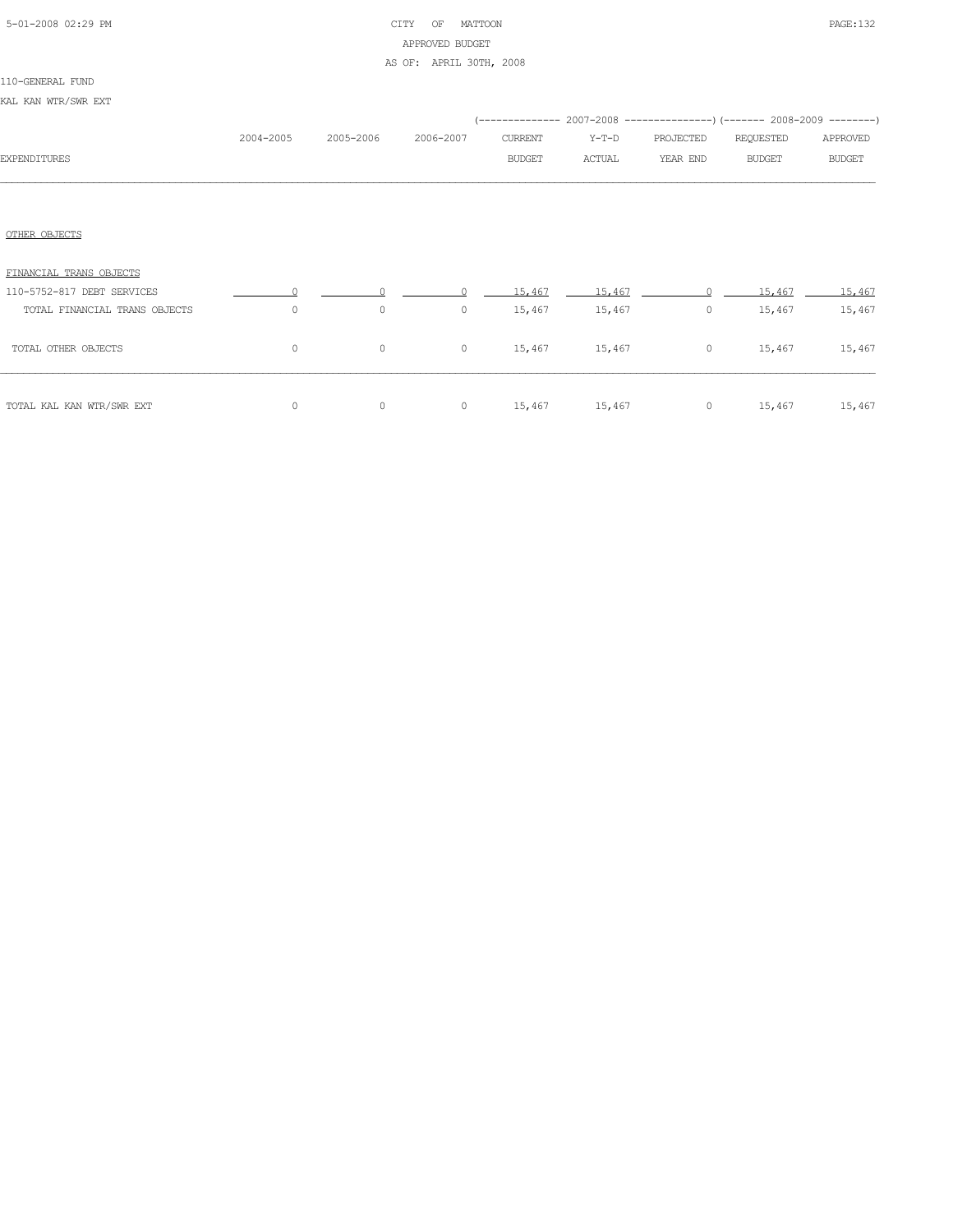# 5-01-2008 02:29 PM CITY OF MATTOON PAGE:133 APPROVED BUDGET

### AS OF: APRIL 30TH, 2008

#### 110-GENERAL FUND

HOME DEPOT INFRASTRUCTURE

|                     |           |           |           |               |         | (-------------- 2007-2008 -----------------) (------- 2008-2009 ---------) |           |               |
|---------------------|-----------|-----------|-----------|---------------|---------|----------------------------------------------------------------------------|-----------|---------------|
|                     | 2004-2005 | 2005-2006 | 2006-2007 | CURRENT       | $Y-T-D$ | PROJECTED                                                                  | REQUESTED | APPROVED      |
| <b>EXPENDITURES</b> |           |           |           | <b>BUDGET</b> | ACTUAL  | YEAR END                                                                   | BUDGET    | <b>BUDGET</b> |
|                     |           |           |           |               |         |                                                                            |           |               |

### OTHER OBJECTS

| TOTAL HOME DEPOT INFRASTRUCTURE         | 66,680 | 56,957 | 80,590 | 75,000 | 76,554 | 0        | $\bigcap$ | $\bigcap$ |
|-----------------------------------------|--------|--------|--------|--------|--------|----------|-----------|-----------|
| TOTAL OTHER OBJECTS                     | 66,680 | 56,957 | 80,590 | 75,000 | 76,554 | $\Omega$ | $\Omega$  | $\bigcap$ |
| TOTAL FINANCIAL TRANS OBJECTS           | 66,680 | 56,957 | 80,590 | 75,000 | 76,554 |          | $\Omega$  | ∩         |
| 110-5753-817 DEBT SERVICES-HOME DEPOT I | 66,680 | 56,957 | 80,590 | 75,000 | 76.554 |          |           |           |
| FINANCIAL TRANS OBJECTS                 |        |        |        |        |        |          |           |           |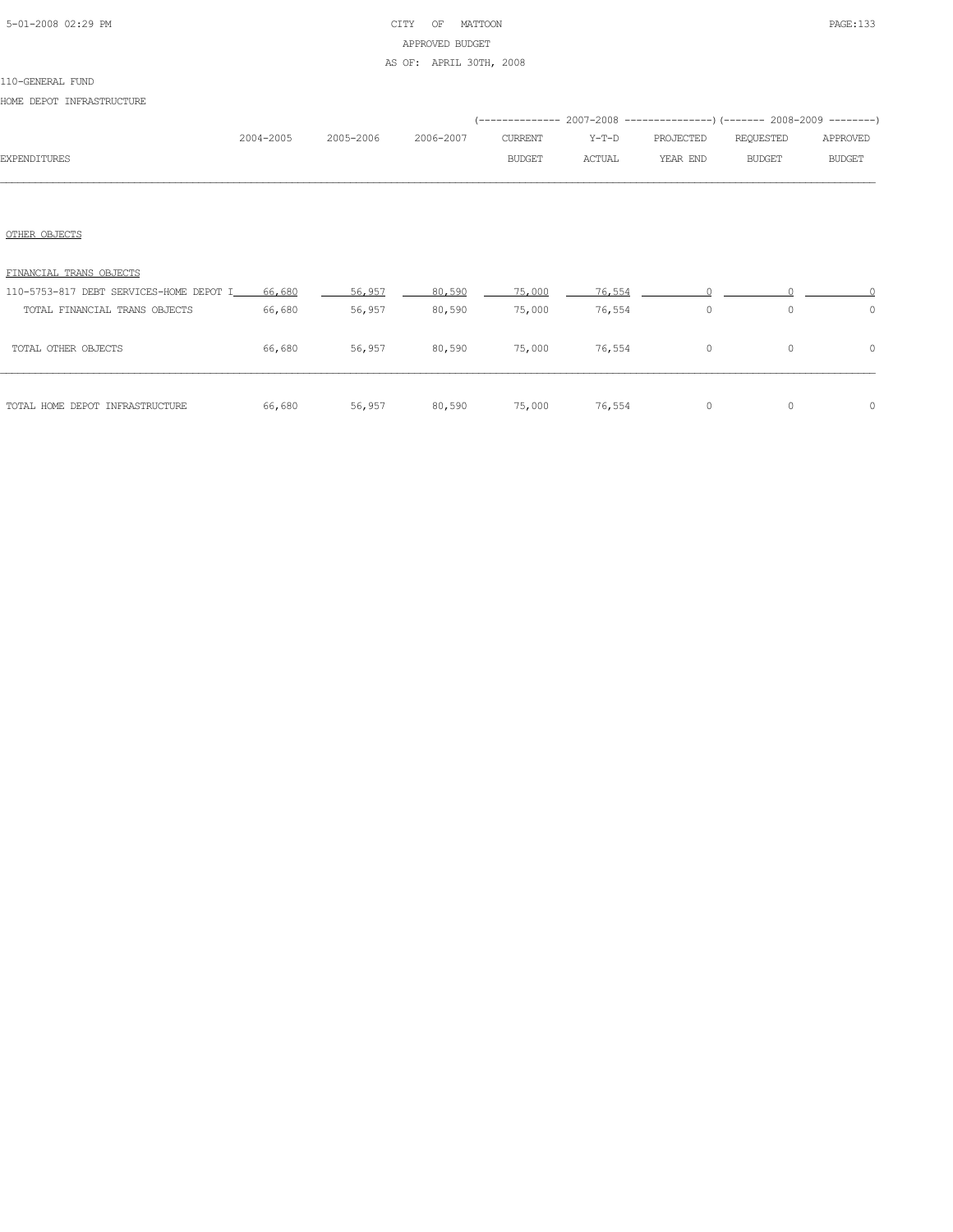# 5-01-2008 02:29 PM CITY OF MATTOON PAGE:134 APPROVED BUDGET

### AS OF: APRIL 30TH, 2008

| GOWIN SEWER AND WATER EX |  |
|--------------------------|--|
|--------------------------|--|

|                                                             | 2004-2005 | 2005-2006 | 2006-2007      | CURRENT       | $Y-T-D$ | PROJECTED | REQUESTED     | APPROVED      |
|-------------------------------------------------------------|-----------|-----------|----------------|---------------|---------|-----------|---------------|---------------|
| <b>EXPENDITURES</b>                                         |           |           |                | <b>BUDGET</b> | ACTUAL  | YEAR END  | <b>BUDGET</b> | <b>BUDGET</b> |
|                                                             |           |           |                |               |         |           |               |               |
| OTHER OBJECTS                                               |           |           |                |               |         |           |               |               |
| FINANCIAL TRANS OBJECTS                                     |           |           |                |               |         |           |               |               |
| 110-5754-817 GOWIN WATER AND SEWER EXTE $0 = 4.217$ $0 = 0$ |           |           |                |               |         |           |               |               |
| TOTAL FINANCIAL TRANS OBJECTS                               | $\circ$   | 4,217     | $\overline{0}$ | $\circ$       | $\circ$ | $\circ$   | $\Omega$      | $\circ$       |
| TOTAL OTHER OBJECTS                                         | $\circ$   | 4,217     | $\overline{0}$ | $\circ$       | $\circ$ | $\circ$   | $\circ$       | $\circ$       |
| TOTAL GOWIN SEWER AND WATER EX                              | $\circ$   | 4,217     | $\overline{0}$ | $\circ$       | $\circ$ | $\circ$   | $\mathbf{0}$  | $\circ$       |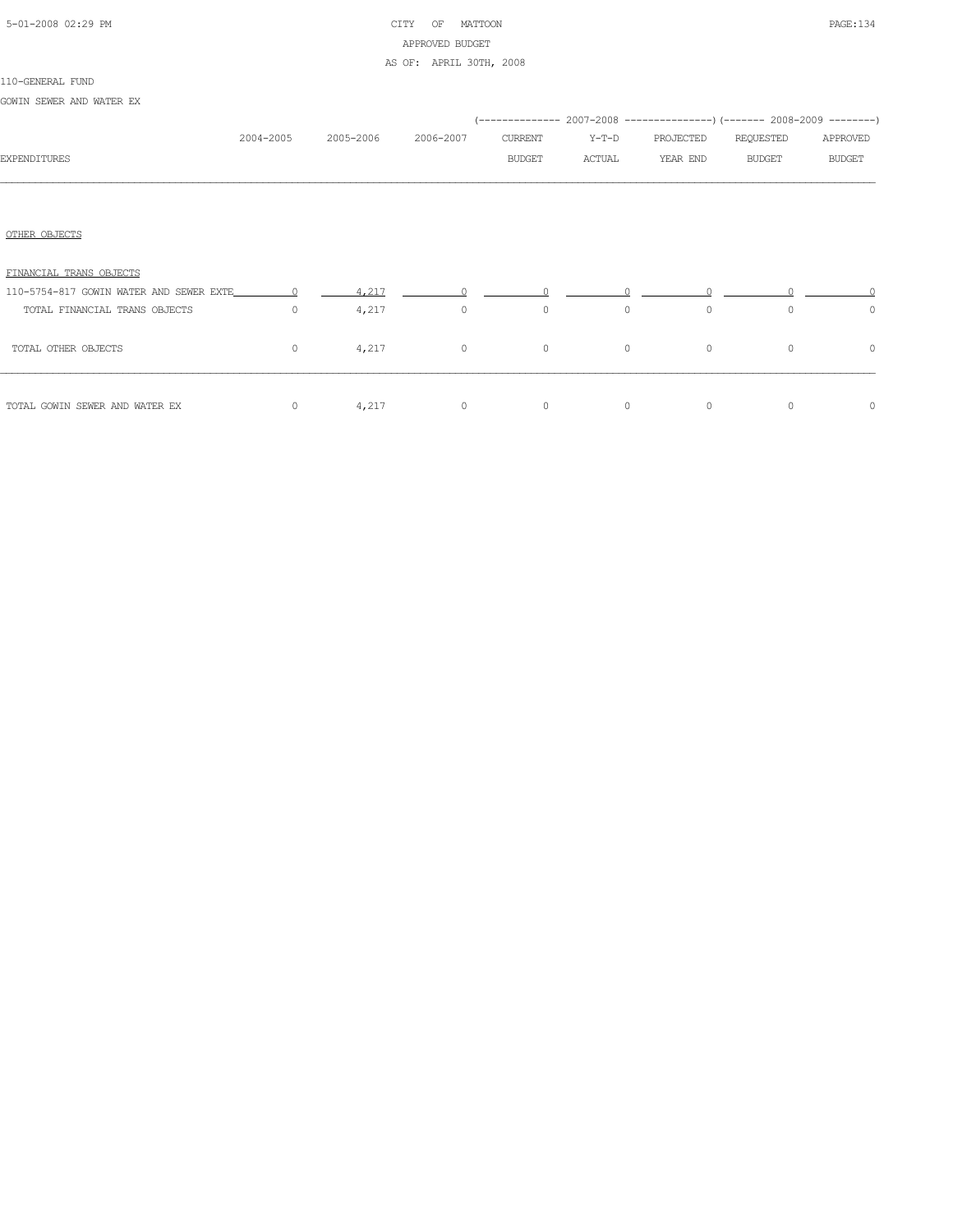## 5-01-2008 02:29 PM CITY OF MATTOON PAGE:135 APPROVED BUDGET AS OF: APRIL 30TH, 2008

### 110-GENERAL FUND

| FISCAL AGENT FEES |  |
|-------------------|--|
|-------------------|--|

| .ioum numerinu                  |           |           |           |               |        |           |               |               |
|---------------------------------|-----------|-----------|-----------|---------------|--------|-----------|---------------|---------------|
|                                 |           |           |           |               |        |           |               |               |
|                                 | 2004-2005 | 2005-2006 | 2006-2007 | CURRENT       | Y-T-D  | PROJECTED | REQUESTED     | APPROVED      |
| <b>EXPENDITURES</b>             |           |           |           | <b>BUDGET</b> | ACTUAL | YEAR END  | <b>BUDGET</b> | <b>BUDGET</b> |
|                                 |           |           |           |               |        |           |               |               |
| OTHER OBJECTS                   |           |           |           |               |        |           |               |               |
| FINANCIAL TRANS OBJECTS         |           |           |           |               |        |           |               |               |
| 110-5760-817 FISCAL AGENT'S FEE | 2.635     | 1,268     | 808       | 1,500         | 648    |           | 1,500         | 1,500         |
| TOTAL FINANCIAL TRANS OBJECTS   | 2,635     | 1,268     | 808       | 1,500         | 648    | $\circ$   | 1,500         | 1,500         |
| TOTAL OTHER OBJECTS             | 2,635     | 1,268     | 808       | 1,500         | 648    | $\circ$   | 1,500         | 1,500         |
|                                 |           |           |           |               |        |           |               |               |

TOTAL FISCAL AGENT FEES  $2,635$  1,268 808 1,500 648 0 1,500 1,500 1,500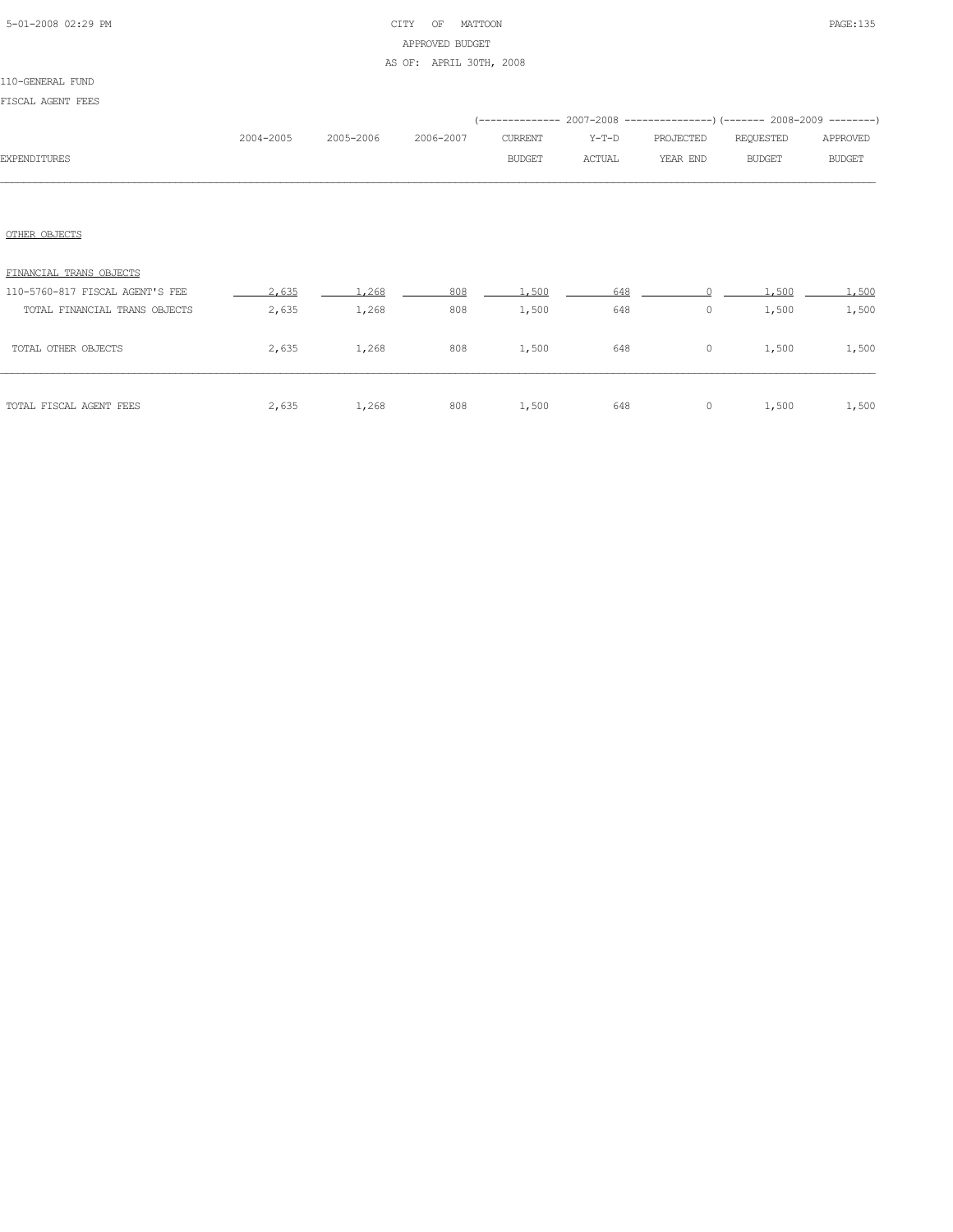## 5-01-2008 02:29 PM CITY OF MATTOON PAGE:136 APPROVED BUDGET AS OF: APRIL 30TH, 2008

#### 110-GENERAL FUND

DEBT ISSUANCE COSTS

|                               |           |           |           |         |         |           | (-------------- 2007-2008 ----------------) (------- 2008-2009 --------) |               |
|-------------------------------|-----------|-----------|-----------|---------|---------|-----------|--------------------------------------------------------------------------|---------------|
|                               | 2004-2005 | 2005-2006 | 2006-2007 | CURRENT | Y-T-D   | PROJECTED | REQUESTED                                                                | APPROVED      |
| <b>EXPENDITURES</b>           |           |           |           | BUDGET  | ACTUAL  | YEAR END  | <b>BUDGET</b>                                                            | <b>BUDGET</b> |
|                               |           |           |           |         |         |           |                                                                          |               |
|                               |           |           |           |         |         |           |                                                                          |               |
| OTHER OBJECTS                 |           |           |           |         |         |           |                                                                          |               |
| FINANCIAL TRANS OBJECTS       |           |           |           |         |         |           |                                                                          |               |
| 110-5770-817 DEBT SERVICE     | 42,439    | 535       | $\cap$    |         |         |           |                                                                          |               |
| TOTAL FINANCIAL TRANS OBJECTS | 42,439    | 535       | $\circ$   | $\circ$ | $\circ$ | $\circ$   | $\circ$                                                                  | $\circ$       |
| TOTAL OTHER OBJECTS           | 42,439    | 535       | $\circ$   | $\circ$ | $\circ$ | $\circ$   | $\circ$                                                                  | $\circ$       |
| TOTAL DEBT ISSUANCE COSTS     | 42,439    | 535       | $\circ$   | $\circ$ | $\circ$ | $\circ$   | $\circ$                                                                  | $\circ$       |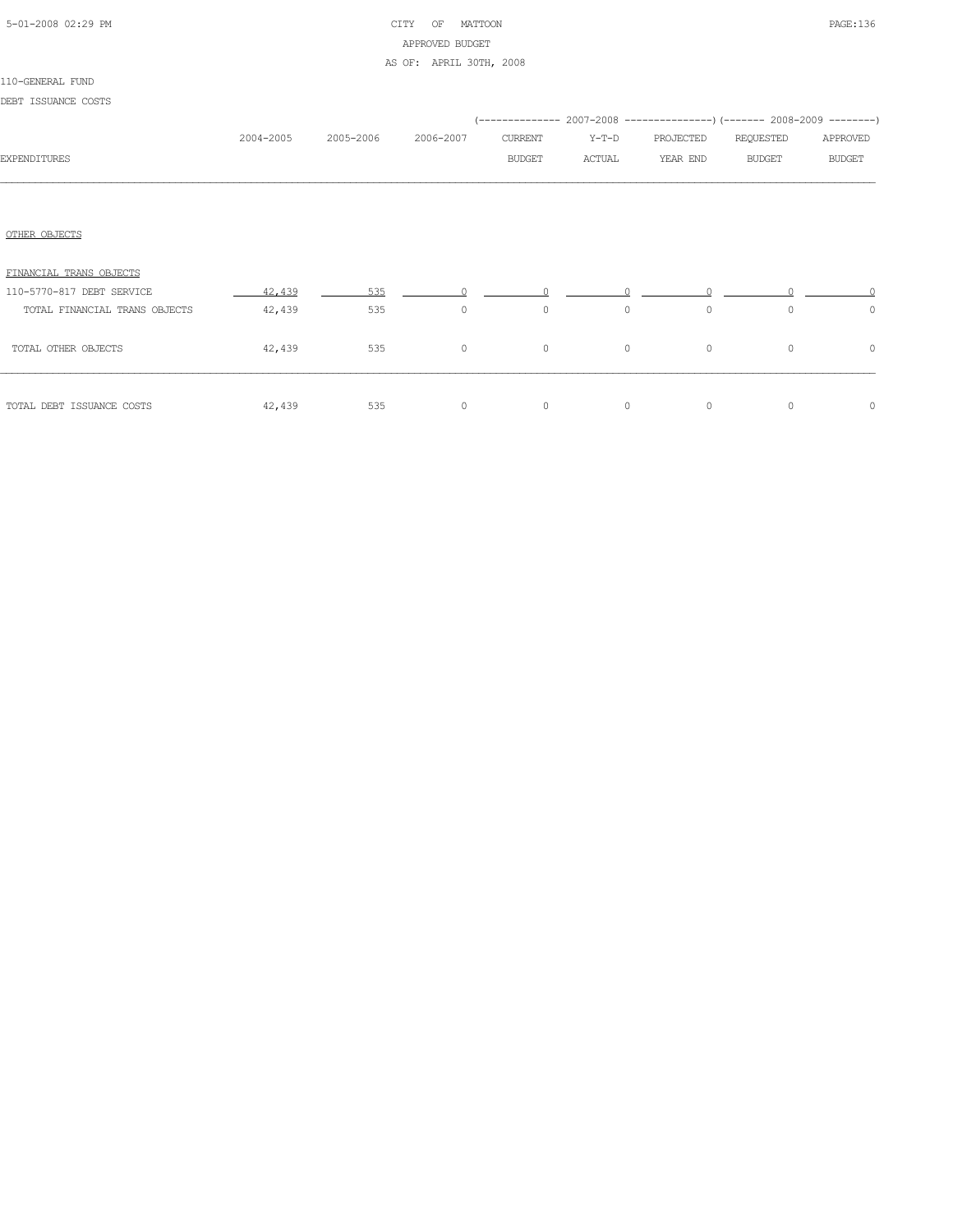## 5-01-2008 02:29 PM CITY OF MATTOON PAGE:137 APPROVED BUDGET

AS OF: APRIL 30TH, 2008

| ADVANCED REF ESCROW |  |  |  |  |
|---------------------|--|--|--|--|
|---------------------|--|--|--|--|

|                                                  |           |           |           |               |         | (-------------- 2007-2008 -----------------) (------- 2008-2009 --------) |               |               |
|--------------------------------------------------|-----------|-----------|-----------|---------------|---------|---------------------------------------------------------------------------|---------------|---------------|
|                                                  | 2004-2005 | 2005-2006 | 2006-2007 | CURRENT       | Y-T-D   | PROJECTED                                                                 | REQUESTED     | APPROVED      |
| <b>EXPENDITURES</b>                              |           |           |           | <b>BUDGET</b> | ACTUAL  | YEAR END                                                                  | <b>BUDGET</b> | <b>BUDGET</b> |
|                                                  |           |           |           |               |         |                                                                           |               |               |
|                                                  |           |           |           |               |         |                                                                           |               |               |
| OTHER OBJECTS                                    |           |           |           |               |         |                                                                           |               |               |
| FINANCIAL TRANS OBJECTS                          |           |           |           |               |         |                                                                           |               |               |
| 110-5780-817 ADVANCED REFUNDING ESCROW 2,060,676 |           | $\Omega$  |           |               |         |                                                                           |               |               |
| TOTAL FINANCIAL TRANS OBJECTS                    | 2,060,676 | $\circ$   | $\circ$   | $\circ$       | $\circ$ | $\circ$                                                                   | $\Omega$      | $\circ$       |
| TOTAL OTHER OBJECTS                              | 2,060,676 | $\circ$   | $\circ$   | $\circ$       | $\circ$ | $\circ$                                                                   | $\circ$       | $\circ$       |
| TOTAL ADVANCED REF ESCROW                        | 2,060,676 | $\circ$   | $\circ$   | $\circ$       | $\circ$ | $\circ$                                                                   | $\circ$       | $\circ$       |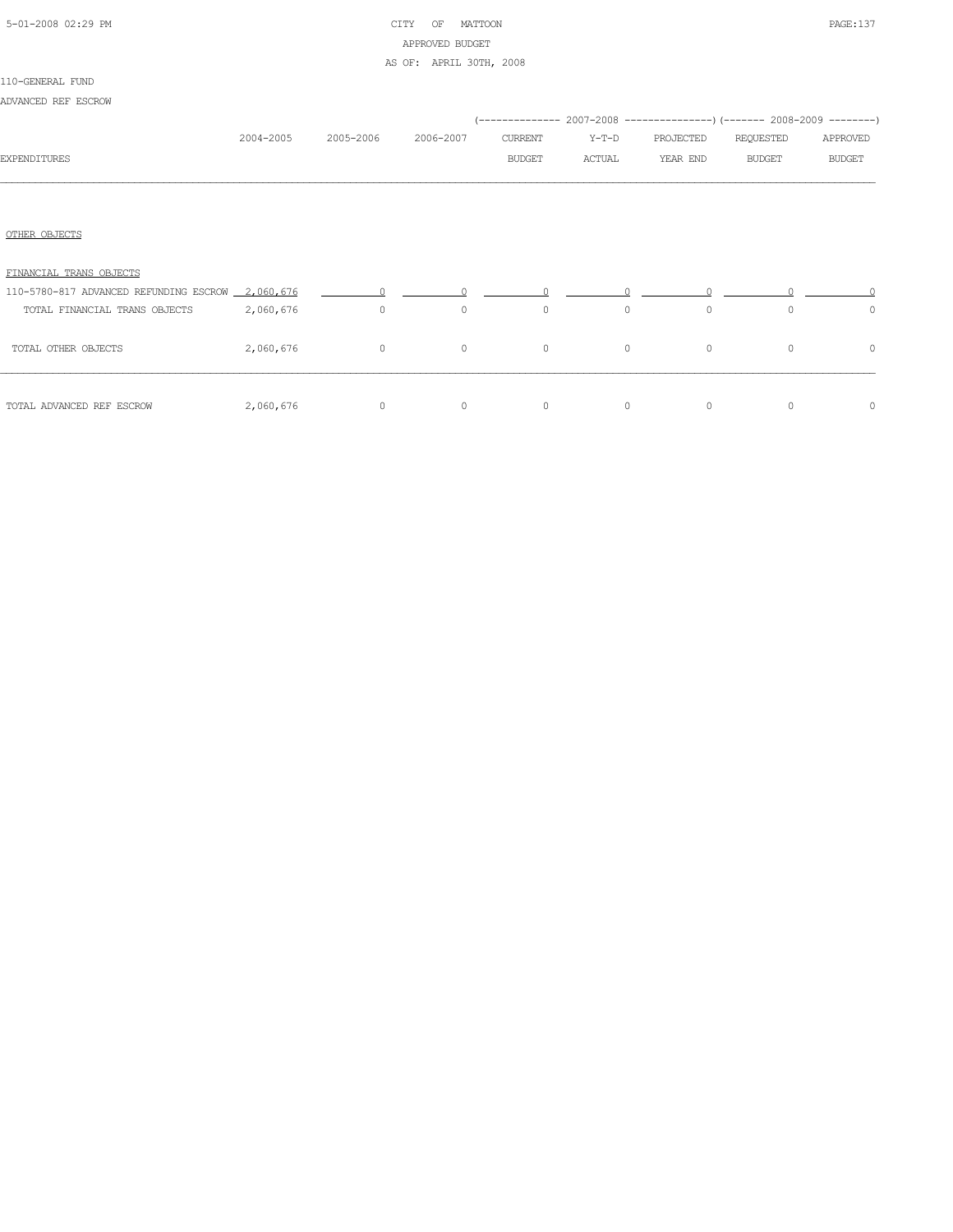## 5-01-2008 02:29 PM CITY OF MATTOON PAGE:138 APPROVED BUDGET

### AS OF: APRIL 30TH, 2008

110-GENERAL FUND INTEREST EXPENSE

|                                                                     |                      |                     |                                                        |                    | (-------------- 2007-2008 ----------------) (------- 2008-2009 --------) |           |               |               |
|---------------------------------------------------------------------|----------------------|---------------------|--------------------------------------------------------|--------------------|--------------------------------------------------------------------------|-----------|---------------|---------------|
|                                                                     | 2004-2005            | 2005-2006           | 2006-2007                                              | <b>CURRENT</b>     | $Y-T-D$                                                                  | PROJECTED | REQUESTED     | APPROVED      |
| <b>EXPENDITURES</b>                                                 |                      |                     |                                                        | <b>BUDGET</b>      | ACTUAL                                                                   | YEAR END  | <b>BUDGET</b> | <b>BUDGET</b> |
| OTHER OBJECTS                                                       |                      |                     |                                                        |                    |                                                                          |           |               |               |
| FINANCIAL TRANS OBJECTS                                             |                      |                     |                                                        |                    |                                                                          |           |               |               |
| 110-5795-817 INTEREST EXPENSE                                       | $\overline{0}$       | 183,182             | $\Omega$                                               | 0                  |                                                                          |           |               |               |
| TOTAL FINANCIAL TRANS OBJECTS                                       | 0                    | 183,182             | $\circ$                                                | $\circ$            | 0                                                                        | $\circ$   | $\circ$       | $\Omega$      |
|                                                                     |                      |                     |                                                        |                    |                                                                          |           |               |               |
| TOTAL OTHER OBJECTS                                                 | $\circ$              | 183,182             | $\circ$                                                | $\circ$            | 0                                                                        | $\circ$   | 0             | $\mathbb O$   |
| TOTAL INTEREST EXPENSE                                              | $\circ$              | 183,182             | $\circ$                                                | $\circ$            | $\circ$                                                                  | $\circ$   | 0             | 0             |
| TOTAL EXPENDITURES                                                  | 13,783,981           |                     | 12, 302, 833  13, 853, 297  14, 091, 689  13, 979, 145 |                    |                                                                          | $\circ$   | 13,968,563    | 13,919,200    |
| REVENUE OVER/(UNDER) EXPENDITURES                                   | (613, 249)           |                     | 2, 163, 383 817, 323                                   |                    | 967,195 ( 1,006,224)                                                     | $\circ$   | 1,164,412     | 1,338,775     |
| OTHER FINANCING SOURCES                                             |                      |                     |                                                        |                    |                                                                          |           |               |               |
| 110-4902-010 TRFR FROM MOTOR FUEL TAX                               | 58,404               | $\circ$             | 0                                                      | $\circ$            | $\circ$                                                                  | $\circ$   | 0             | $\Omega$      |
| 110-4905-010 TRFR FROM IMRF FUND                                    | $\circ$              | $\circ$             | 0                                                      | 0                  | $\circ$                                                                  | 0         | $\circ$       | $\circ$       |
| 110-4906-010 INTERFUND TRANS FROM INS &                             | $\circ$              | $\circ$             | 0                                                      | 0                  | $\circ$                                                                  | 0         | $\circ$       | $\Omega$      |
| 110-4908-010 TRANS FROM REVOLVING LOAN                              | $\circ$              | $\circ$             | 0                                                      | 0                  | $\circ$                                                                  | 0         | $\circ$       | $\circ$       |
| 110-4910-010 TRFR FROM DEBT SERVICE FUN                             | $\circ$              | $\circ$             | 0                                                      | 0                  | 0                                                                        | 0         | $\circ$       | $\Omega$      |
| 110-4911-010 TRFR FROM WATER FUND                                   | 86,104               | 48,078              | 0                                                      | 0                  | 0                                                                        | 0         | $\circ$       | $\Omega$      |
| 110-4912-010 TRFR FROM SEWER FUND                                   | 110,462              | 90,524              | 0                                                      | 0                  | 0                                                                        | 0         | $\circ$       | $\Omega$      |
| 110-4917-010 TRFR FROM LIBRARY FUND                                 | $\circ$              | 0                   | 0                                                      | 0                  | 0                                                                        | 0         | $\circ$       | $\Omega$      |
| 110-4931-010 SALE OF CAPITAL ASSETS                                 | 0                    | $\circ$             | 0                                                      | 0                  | 0                                                                        | 0         | $\circ$       | $\Omega$      |
| 110-4932-010 COMPENSAT-LOSS OF CAP ASSE                             | $\circ$              | $\circ$             | $\circ$                                                | 0                  | 0                                                                        | 0         | $\circ$       | $\Omega$      |
| 110-4941-010 PROCEEDS FROM GO BONDS (20                             | $\circ$              | $\circ$             | $\circ$                                                | 0                  | 0                                                                        | 0         | $\circ$       | $\Omega$      |
| 110-4945-010 BOND PROCEEDS                                          | 2, 113, 661          | $\circ$             | 0                                                      | 0                  | 0                                                                        | 0         | $\circ$       | $\Omega$      |
| 110-4947-010 PROCEEDS FROM CAPITAL LEAS                             | $\circ$              | 0                   | 0                                                      | 0                  | $\circ$                                                                  | 0         | $\circ$       | $\Omega$      |
| 110-4948-010 PROCEEDS FROM REVOLV LOAN                              | 0                    | $\circ$             | $\Omega$                                               | $\Omega$           | 0                                                                        | Ω         | 0             | 0             |
| 110-4949-010 VEHICLE LOAN PROCEEDS<br>TOTAL OTHER FINANCING SOURCES | $\circ$<br>2,368,632 | $\Omega$<br>138,602 | 106,640<br>106,640                                     | 306,369<br>306,369 | 293,989<br>293,989                                                       | $\Omega$  | $\Omega$      | $\circ$       |
|                                                                     |                      |                     |                                                        |                    |                                                                          |           |               |               |
| OTHER FINANCING (USES)                                              |                      |                     |                                                        |                    |                                                                          |           |               |               |
| 110-5902-822 TRANSFER TO MOTOR FUEL TAX                             | 0                    | 14,978              | $\circ$                                                | $\circ$            | $\circ$                                                                  | $\circ$   | $\circ$       | 0             |
| 110-5904-822 TRANSFER TO FESTIVAL MANA.                             | $\circ$              | 25,000              | $\circ$                                                | $\circ$            | $\circ$                                                                  | $\circ$   | $\circ$       | 0             |
| 110-5911-817 DEBT SERVICES                                          | $\circ$              | 0                   | 0                                                      | 0                  | 0                                                                        | 0         | $\circ$       | 0             |
| 110-5912-817 DEBT SERVICES                                          | $\circ$              | $\circ$             | $\circ$                                                | 0                  | $\circ$                                                                  | $\circ$   | 0             | 0             |
| 110-5912-822 TRANSFER TO LIBRARY FUND                               | 379,358              | 376,794             | 384,995                                                | 402,625            | 403,858                                                                  | 0         | 402,000       | 410,000       |
| 110-5913-817 DEBT SERVICES                                          | 0                    | 0                   | $\circ$                                                | $\circ$            | 0                                                                        | $\circ$   | 0             | 0             |
| 110-5913-822 INTERFUND TRANSFERS                                    | $\circ$              | $\circ$             | $\circ$                                                | 0                  | $\circ$                                                                  | $\circ$   | $\circ$       | $\mathbb O$   |
| 110-5914-817 DEBT SERVICES                                          | $\circ$              | $\circ$             | $\circ$                                                | $\circ$            | $\circ$                                                                  | $\circ$   | $\circ$       | $\Omega$      |
| 110-5914-822 INTERFUND TRANSFERS                                    | $\circ$              | $\mathbf{0}$        | $\circ$                                                | 0                  | $\circ$                                                                  | $\circ$   | $\circ$       | $\Omega$      |
| 110-5915-817 DEBT SERVICES                                          | $\circ$              | $\circ$             | 0                                                      | 0                  | $\circ$                                                                  | 0         | $\circ$       | $\circ$       |
| 110-5915-822 TRANSFER TO INS & TORT JUD                             | 191,329              | 30,799              | 0                                                      | 0                  | 158,054                                                                  | 0         | 137,500       | 137,500       |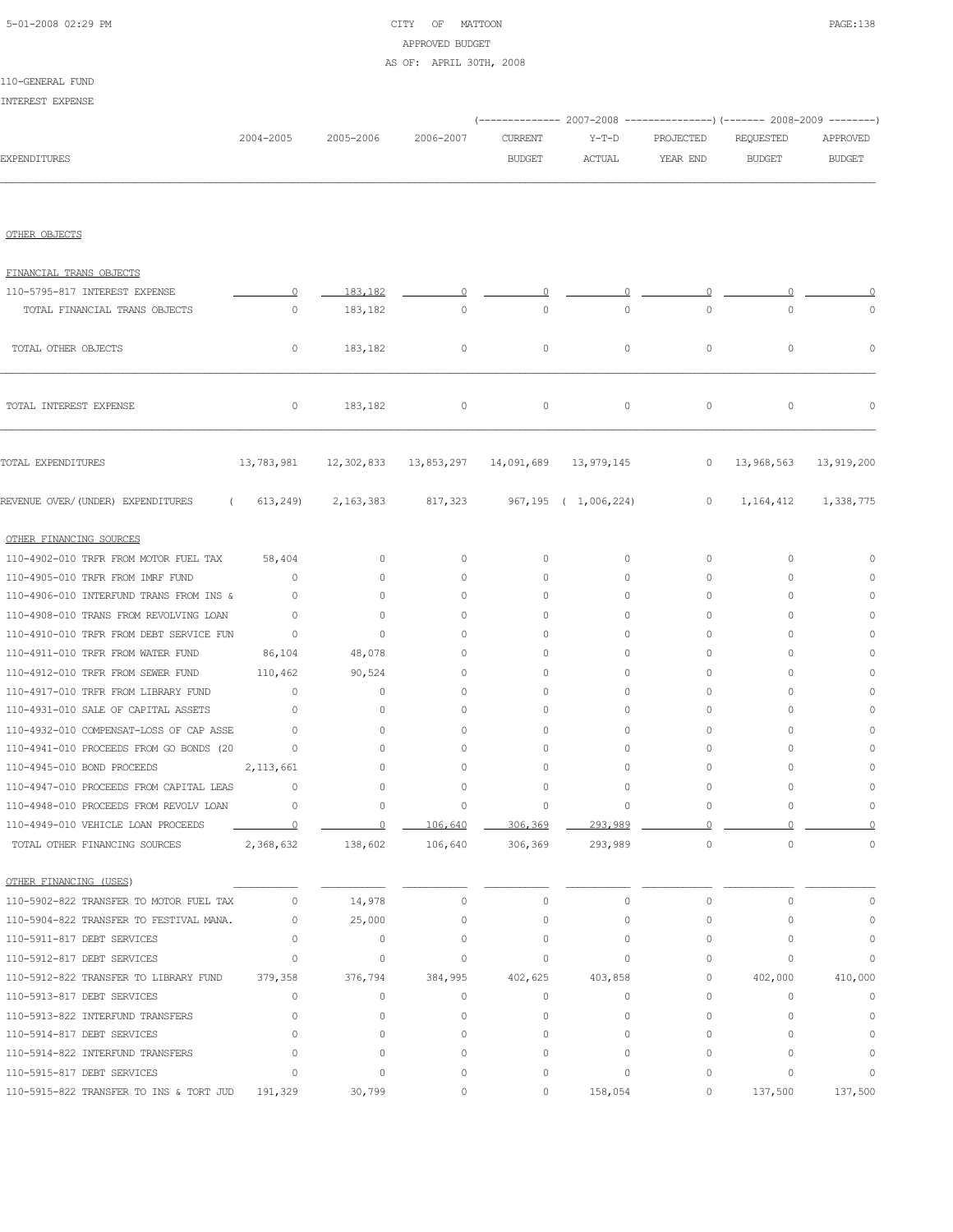## 5-01-2008 02:29 PM CITY OF MATTOON PAGE:139 APPROVED BUDGET AS OF: APRIL 30TH, 2008

### 110-GENERAL FUND

|                                                                                                     |                |           |           | (------------- 2007–2008 ----------------) (------- 2008–2009 --------) |               |           |                                                           |               |
|-----------------------------------------------------------------------------------------------------|----------------|-----------|-----------|-------------------------------------------------------------------------|---------------|-----------|-----------------------------------------------------------|---------------|
|                                                                                                     | 2004-2005      | 2005-2006 | 2006-2007 | <b>CURRENT</b>                                                          | $Y-T-D$       | PROJECTED | REQUESTED                                                 | APPROVED      |
| <b>EXPENDITURES</b>                                                                                 |                |           |           | <b>BUDGET</b>                                                           | <b>ACTUAL</b> | YEAR END  | <b>BUDGET</b>                                             | <b>BUDGET</b> |
| 110-5921-817 DEBT SERVICES                                                                          | $\Omega$       | $\Omega$  | $\circ$   | $\circ$                                                                 | $\Omega$      | $\Omega$  | $\Omega$                                                  | $\cap$        |
| 110-5922-817 DEBT SERVICES                                                                          | $\cap$         | $\Omega$  | 0         | $\Omega$                                                                | $\Omega$      | $\Omega$  | $\Omega$                                                  | $\Omega$      |
| 110-5922-822 TRANSFER TO LIBRARY FUND                                                               | $\cap$         | $\Omega$  | $\Omega$  | 35,000                                                                  | 36,975        | $\Omega$  | 37,650                                                    | 37,650        |
| 110-5923-817 DEBT SERVICES                                                                          | <sup>n</sup>   | $\Omega$  | $\Omega$  | $\Omega$                                                                | $\Omega$      | $\Omega$  | $\Omega$                                                  | $\circ$       |
| 110-5923-822 TRANSFER TO FIRE PENSION                                                               | $\Omega$       | $\Omega$  | $\circ$   | $\Omega$                                                                | $\Omega$      | 0         | $\Omega$                                                  | $\Omega$      |
| 110-5924-817 DEBT SERVICES                                                                          | $\cap$         | $\Omega$  | $\Omega$  | $\Omega$                                                                | $\Omega$      | $\Omega$  | $\cap$                                                    | $\Omega$      |
| 110-5924-822 TRANSFER TO POLICE PENSION                                                             | $\bigcap$      | $\Omega$  | $\Omega$  | $\Omega$                                                                | $\bigcap$     | $\Omega$  | $\Omega$                                                  | $\Omega$      |
| 110-5930-817 TRANSFERS TO INS & TORT JD                                                             | $\Omega$       | $\Omega$  | $\Omega$  | $\Omega$                                                                | $\Omega$      | $\Omega$  | 0                                                         | $\Omega$      |
| 110-5931-817 DEBT SERVICES                                                                          | $\Omega$       | $\Omega$  | $\Omega$  | $\bigcap$                                                               | $\Omega$      | $\Omega$  | 0                                                         | $\Omega$      |
| 110-5932-817 DEBT SERVICES                                                                          | $\Omega$       | $\Omega$  | $\Omega$  | $\Omega$                                                                | $\Omega$      | 0         | 0                                                         | $\Omega$      |
| 110-5933-817 DEBT SERVICES                                                                          | $\Omega$       | $\Omega$  | $\circ$   | $\Omega$                                                                | $\Omega$      | 0         | $\Omega$                                                  | $\Omega$      |
| 110-5933-822 TRANSFERS TO CEMETERY FUND                                                             | 34,847         | 35,000    | 51,938    | 64,315                                                                  | 47,000        | $\Omega$  | 43,295                                                    | 43,295        |
| 110-5934-822 TRANSFER TO CAPITAL IMPROV                                                             | $\Omega$       | 0         | $\circ$   | $\Omega$                                                                | $\Omega$      | $\Omega$  | $\Omega$                                                  | $\Omega$      |
| 110-5937-211 INTFD TRANS TO HEALTH INS                                                              | $\Omega$       | $\Omega$  | $\Omega$  | $\Omega$                                                                | $\Omega$      | $\Omega$  | $\Omega$                                                  | $\Omega$      |
| 110-5945-817 TRANSFER TO CAPITAL PROJ F                                                             | 702,475        | $\circ$   | $\circ$   | $\Omega$                                                                | $\Omega$      | $\Omega$  | $\Omega$                                                  | $\Omega$      |
| 110-5945-822 TRANSFER TO CAPITAL IMPROV                                                             | $\circ$        | 677,892   | 616,857   | 770,000                                                                 | 643,222       | 0         | 680,000                                                   | 680,000       |
| 110-5949-817 TRANSFERS TO HEALTH INSURA                                                             | 33,662         | 0         | $\circ$   | 0                                                                       | $\Omega$      | $\circ$   | $\circ$                                                   | $\Omega$      |
| 110-5949-822 TRANSFERS TO HEALTH INSURA                                                             | $\overline{a}$ | $\cap$    | $\cap$    | $\cap$                                                                  | $\cap$        | $\Omega$  |                                                           |               |
| TOTAL OTHER FINANCING (USES)                                                                        | 1,341,671      | 1,160,462 | 1,053,789 | 1,271,940                                                               | 1,289,109     | $\Omega$  | 1,300,445                                                 | 1,308,445     |
| TOTAL OTHER FINANCING SOURCES (USES)    1,026,961  ( 1,021,860) (  947,150) (  965,571) (  995,120) |                |           |           |                                                                         |               |           | $0 \left( 1, 300, 445 \right) \left( 1, 308, 445 \right)$ |               |

| (UNDER) EXPENDITURES & OTHER (USES) | 413,712 1,141,523 ( 129,827) | 1,624 ( 2,001,345) | 0 ( $136,033$ 30,330 |  |
|-------------------------------------|------------------------------|--------------------|----------------------|--|
|                                     |                              |                    |                      |  |

 $\star\star\star$  END OF REPORT  $\star\star\star$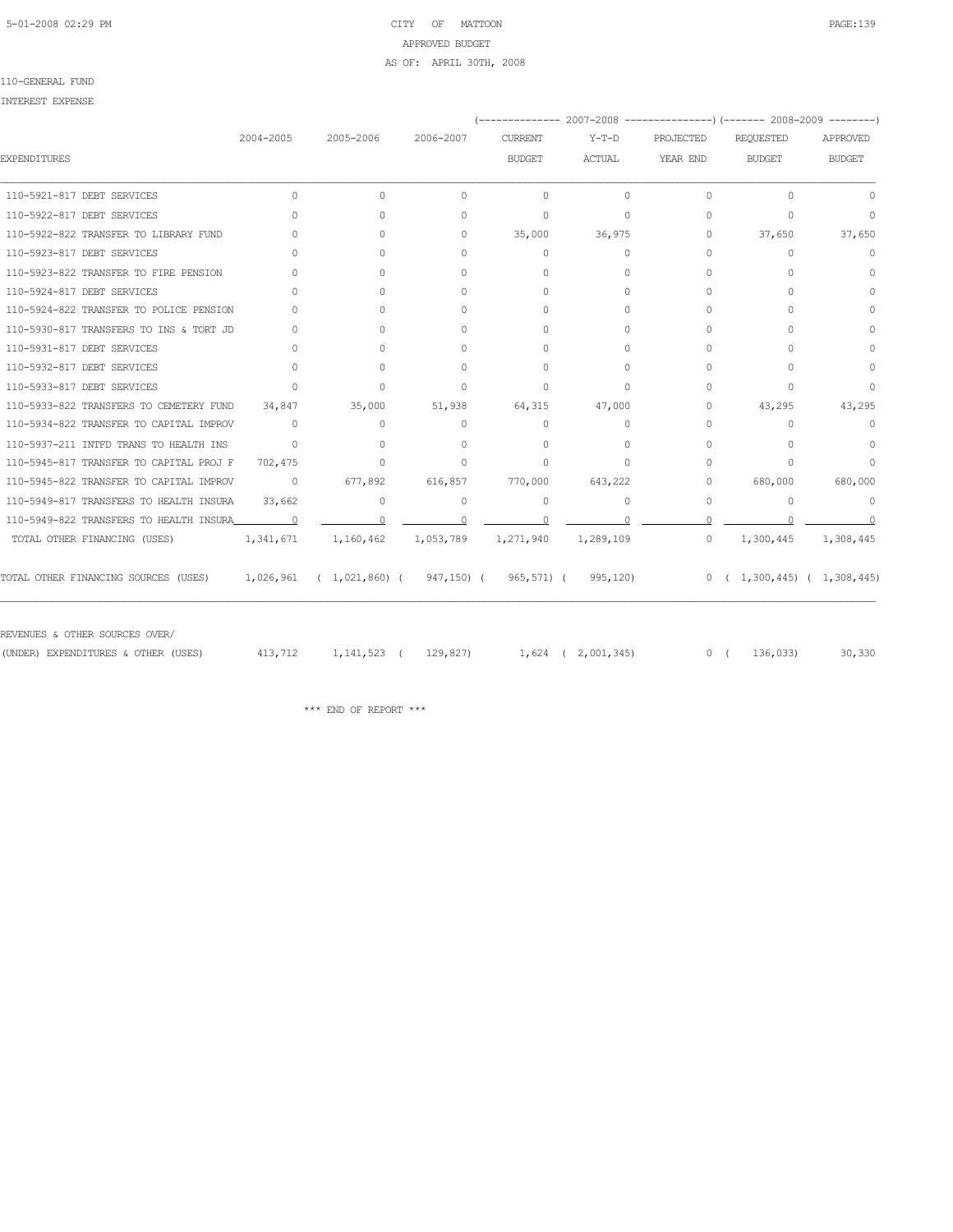| 5-01-2008 02:29 PM |  |
|--------------------|--|
|                    |  |

## CITY OF MATTOON PAGE: 1 APPROVED BUDGET AS OF: APRIL 30TH, 2008

121-MOTOR FUEL TAX FUND

| 2004-2005      | 2005-2006      | 2006-2007      | <b>CURRENT</b> | $Y-T-D$        | PROJECTED      | REQUESTED      | APPROVED       |
|----------------|----------------|----------------|----------------|----------------|----------------|----------------|----------------|
|                |                |                | <b>BUDGET</b>  | ACTUAL         | YEAR END       | <b>BUDGET</b>  | <b>BUDGET</b>  |
|                |                |                |                |                |                |                |                |
|                |                |                |                |                |                |                |                |
| $\overline{0}$ | $\overline{0}$ | 0              | 0              | $\Omega$       | 0              | $\Omega$       | $\overline{0}$ |
| 0              | n              | 0              | n              | 0              | 0              | $\overline{0}$ | $\Omega$       |
| $\circ$        | $\circ$        | $\circ$        | $\circ$        | $\circ$        | $\circ$        | $\circ$        | $\circ$        |
|                |                |                |                |                |                |                |                |
|                |                |                |                |                |                |                |                |
| $\circ$        |                | $\Omega$       | $\Omega$       | $\Omega$       | $\circ$        | $\circ$        | 0              |
| $\circ$        | $\circ$        | $\circ$        | $\circ$        | $\Omega$       | $\circ$        | $\Omega$       | $\circ$        |
|                |                |                |                |                |                |                |                |
|                |                |                |                |                |                |                |                |
| $\circ$        | $\circ$        | $\circ$        | $\circ$        | $\circ$        | $\circ$        | $\circ$        | $\circ$        |
|                |                |                |                |                |                |                |                |
| 534,771        | 527,351        | 572,633        | 535,000        |                |                | 519,000        | 507,500        |
| 534,771        | 527,351        | 572,633        | 535,000        | 469,698        | $\circ$        | 519,000        | 507,500        |
|                |                |                |                |                |                |                |                |
| $\overline{0}$ | 0              | $\circ$        | $\overline{0}$ | $\circ$        | $\overline{0}$ | $\circ$        | $\overline{0}$ |
| $\circ$        | $\circ$        | $\circ$        | $\circ$        | $\circ$        | $\circ$        | $\circ$        | $\circ$        |
|                |                |                |                |                |                |                |                |
| $\overline{0}$ | $\circ$        | $\Omega$       | $\overline{0}$ | $\overline{0}$ | $\overline{0}$ | $\overline{0}$ | $\overline{0}$ |
| $\Omega$       | 0              | $\overline{0}$ | $\overline{0}$ | $\Omega$       | $\Omega$       | $\Omega$       | $\circ$        |
| 534,771        | 527,351        | 572,633        | 535,000        | 469,698        | $\circ$        | 519,000        | 507,500        |
|                |                |                |                |                |                | 469,698        | 0              |

### INVESTMENT EARNINGS

| INTEREST EARNINGS              |       |        |        |        |        |        |        |
|--------------------------------|-------|--------|--------|--------|--------|--------|--------|
| 121-4610-010 INTEREST EARNINGS | 9,611 | 30,028 | 56.504 | 40,000 | 30.410 | 35,000 | 35,000 |
| TOTAL INTEREST EARNINGS        | 9.611 | 30,028 | 56,504 | 40,000 | 30,410 | 35,000 | 35,000 |
| TOTAL INVESTMENT EARNINGS      | 9,611 | 30,028 | 56,504 | 40,000 | 30,410 | 35,000 | 35,000 |

CONTRIB & OTHER MISC REV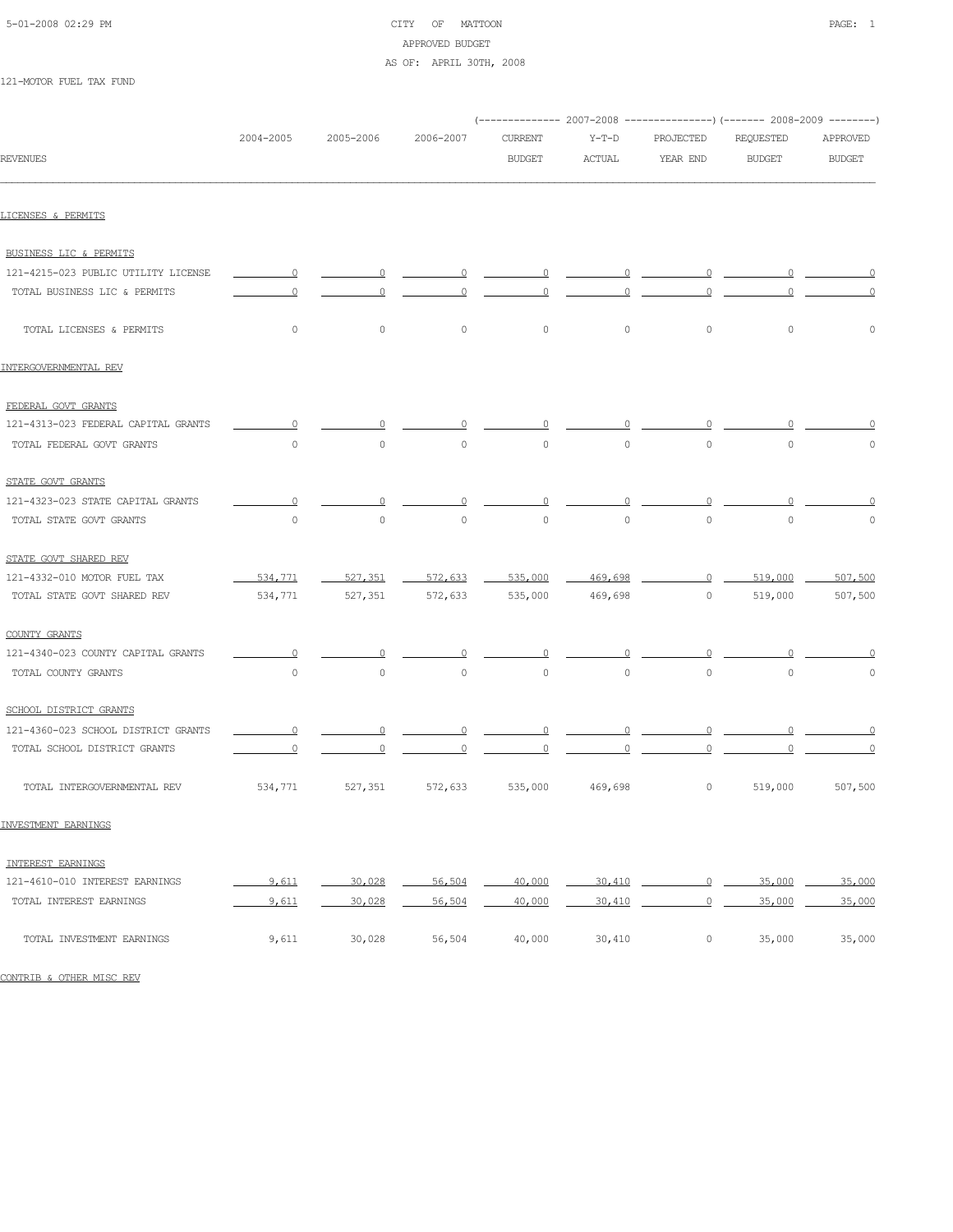## 5-01-2008 02:29 PM CITY OF MATTOON PAGE: 2 APPROVED BUDGET AS OF: APRIL 30TH, 2008

121-MOTOR FUEL TAX FUND

|                                                    |           |           |                |                |         |           | (-------------- 2007-2008 -------------------- 2008-2009 ----------- |               |
|----------------------------------------------------|-----------|-----------|----------------|----------------|---------|-----------|----------------------------------------------------------------------|---------------|
|                                                    | 2004-2005 | 2005-2006 | 2006-2007      | <b>CURRENT</b> | $Y-T-D$ | PROJECTED | REQUESTED                                                            | APPROVED      |
| <b>REVENUES</b>                                    |           |           |                | <b>BUDGET</b>  | ACTUAL  | YEAR END  | BUDGET                                                               | <b>BUDGET</b> |
|                                                    |           |           |                |                |         |           |                                                                      |               |
| CONTRIBUTIONS & MISC REV                           |           |           |                |                |         |           |                                                                      |               |
| 121-4800-010 CONTRIBUTIONS & OTHER MISC____ 20.781 |           | 5,465     |                | 90,000         |         |           | 20,000                                                               | 20,000        |
| TOTAL CONTRIBUTIONS & MISC REV                     | 20,781    | 5,465     |                | 90.000         |         |           | 20,000                                                               | 20,000        |
| TOTAL CONTRIB & OTHER MISC REV                     | 20,781    | 5,465     | $\overline{0}$ | 90,000         | $\circ$ | $\circ$   | 20,000                                                               | 20,000        |
| TOTAL REVENUES                                     | 565,163   | 562,844   | 629,137        | 665,000        | 500,108 | $\circ$   | 574,000                                                              | 562,500       |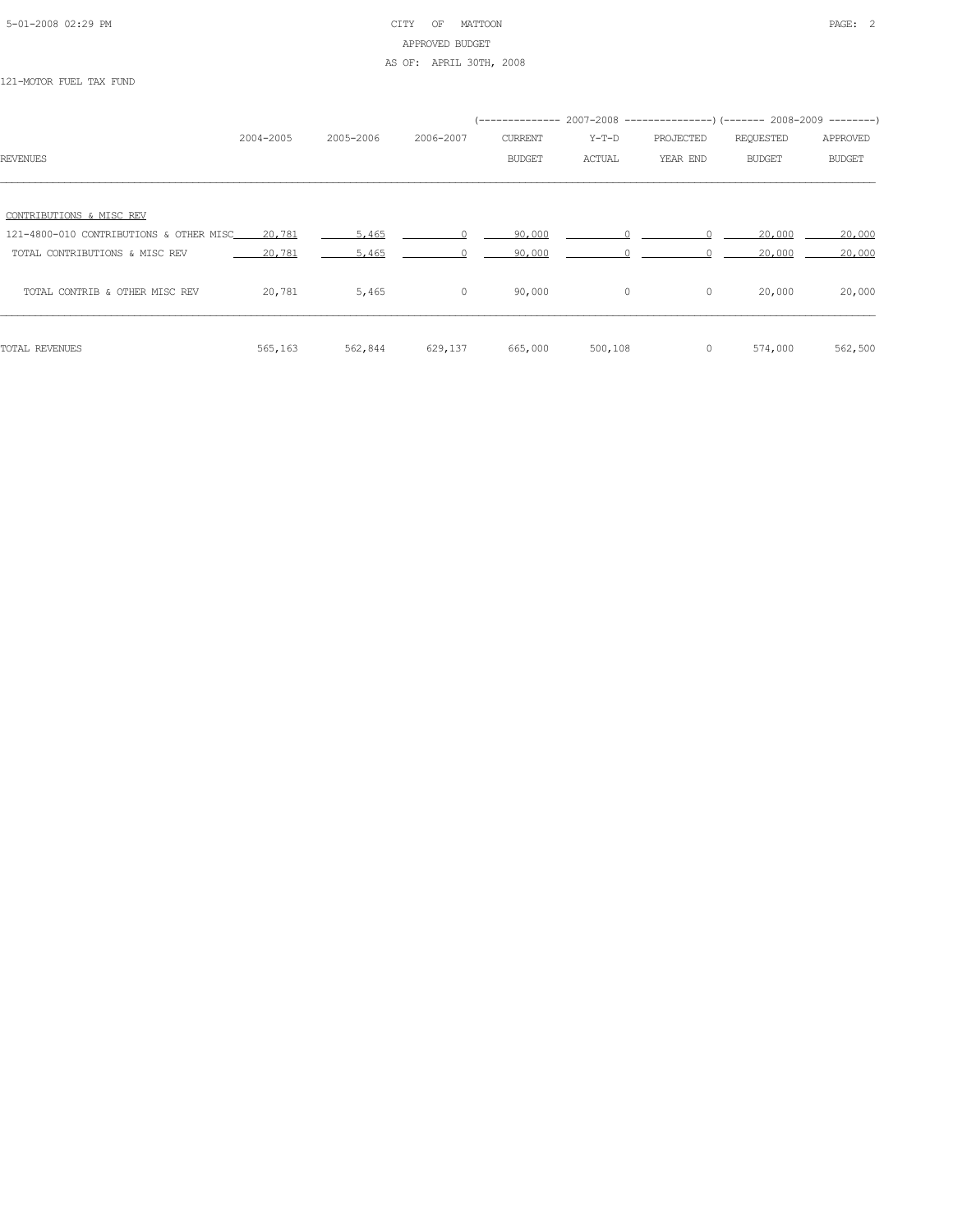## 5-01-2008 02:29 PM CITY OF MATTOON PAGE: 3 APPROVED BUDGET AS OF: APRIL 30TH, 2008

#### 121-MOTOR FUEL TAX FUND

|                                         | 2004-2005                | 2005-2006               | 2006-2007                |                          |               | (------------- 2007-2008 ---------------) (------- 2008-2009 --------) |                          |               |
|-----------------------------------------|--------------------------|-------------------------|--------------------------|--------------------------|---------------|------------------------------------------------------------------------|--------------------------|---------------|
| <b>EXPENDITURES</b>                     |                          |                         |                          | <b>CURRENT</b>           | $Y-T-D$       | PROJECTED                                                              | REQUESTED                | APPROVED      |
|                                         |                          |                         |                          | <b>BUDGET</b>            | <b>ACTUAL</b> | YEAR END                                                               | <b>BUDGET</b>            | <b>BUDGET</b> |
|                                         |                          |                         |                          |                          |               |                                                                        |                          |               |
| <b>SUPPLIES</b>                         |                          |                         |                          |                          |               |                                                                        |                          |               |
| STREET MAINT SUPPLIES                   |                          |                         |                          |                          |               |                                                                        |                          |               |
| 121-5321-351 CONCRETE                   | $\overline{0}$           | $\overline{0}$          | 9,499                    | 15,200                   | 13,613        | 0                                                                      | 9,000                    | 9,000         |
| 121-5321-352 AGGREGATE SURFACE COAT     | 18,909                   | 5,302                   | $\overline{0}$           | $\circ$                  | 3,927         | 0                                                                      | 40,513                   | 40,513        |
| 121-5321-353 BITUMINOUS PATCHING        | 14,257                   | 15,324                  | 22,430                   | 30,310                   | 19,072        | $\circ$                                                                | 40,400                   | 40,400        |
| 121-5321-355 CRACK SEALER               | 21,087                   | $\circ$                 | 28,214                   | 24,000                   | 6,435         | $\circ$                                                                | 15,000                   | 15,000        |
| 121-5321-356 STREET SIGNS               | 4,490                    | 0                       | 2,060                    | 5,000                    | 590           | 0                                                                      | 8,000                    | 8,000         |
| 121-5321-359 OTHER STREET MTCE SUPPLIES | $\overline{\phantom{0}}$ | $\overline{\mathbf{0}}$ | $\overline{\phantom{0}}$ | $\overline{\phantom{0}}$ | 166           | $\circ$                                                                | $\overline{\phantom{0}}$ | $\sim$ 0      |
| TOTAL STREET MAINT SUPPLIES             | 58,743                   | 20,625                  | 62,204                   | 74,510                   | 43,803        | $\circ$                                                                | 112,913                  | 112,913       |
| TOTAL SUPPLIES                          | 58,743                   | 20,625                  | 62,204                   | 74,510                   | 43,803        | 0                                                                      | 112,913                  | 112,913       |
| PURCHASED PROP MAINT SRV                |                          |                         |                          |                          |               |                                                                        |                          |               |
| <b>RENTALS</b>                          |                          |                         |                          |                          |               |                                                                        |                          |               |
| 121-5321-440 RENTALS                    |                          |                         |                          |                          |               |                                                                        |                          |               |
| TOTAL RENTALS                           | $\circ$                  | $\circ$                 | $\circ$                  | 0                        | $\circ$       | $\circ$                                                                | $\circ$                  | 0             |
| CONSTRUCTION SERVICES                   |                          |                         |                          |                          |               |                                                                        |                          |               |
| 121-5321-451 SEAL COAT                  | 99,148                   | 92,845                  | 98,030                   | 96,000                   | 114,199       | 0                                                                      | 70,300                   | 70,300        |
| 121-5321-452 AGGREGATE SURFACE COAT     | 45,138                   | 27,304                  | 71,187                   | 54,303                   | 41,593        | 0                                                                      | 14,485                   | 14,485        |
| 121-5321-453 BITUMINOUS PATCHING        | $\circ$                  | 0                       | $\circ$                  | 0(                       | 533)          | 0                                                                      | 0                        | $\circ$       |
| 121-5321-454 ROTO-TILLING               | $\mathbf{0}$             | 0                       | $\circ$                  | 0                        | $\mathbf{0}$  | 0                                                                      | $\circ$                  | $\circ$       |
| 121-5321-455 BRICK STREET MAINTENANCE   | 0                        | 0                       | 0                        | 0                        | 0             | 0                                                                      | 0                        | $\circ$       |
| 121-5321-459 OTHER CONSTRUCTION SERVICE | $\circ$                  | 0                       | $\circ$                  |                          |               | $\Omega$                                                               |                          | $\circ$       |
| TOTAL CONSTRUCTION SERVICES             | 144,286                  | 120,149                 | 169,216                  | 150,303                  | 155,259       | 0                                                                      | 84,785                   | 84,785        |
| TOTAL PURCHASED PROP MAINT SRV          | 144,286                  | 120,149                 | 169,216                  | 150,303                  | 155,259       | 0                                                                      | 84,785                   | 84,785        |
| OTHER PURCHASED SERVICES                |                          |                         |                          |                          |               |                                                                        |                          |               |
| PROFESSIONAL SERVICES                   |                          |                         |                          |                          |               |                                                                        |                          |               |
| 121-5321-511 PLANNING & DESIGN SERVICES | $\circ$                  | $\circ$                 | $\circ$                  | $\circ$                  | $\circ$       | $\circ$                                                                | $\circ$                  | $\mathbb O$   |
| 121-5321-519 OTHER PROFESSIONAL SERVICE | 131                      | 20                      | 85                       | $\circ$                  | $\mathbf{0}$  | $\circ$                                                                | $\Omega$                 | $\circ$       |
| TOTAL PROFESSIONAL SERVICES             | 131                      | 20                      | 85                       | $\circ$                  | $\circ$       | $\circ$                                                                | $\mathbf{0}$             | $\circ$       |
| ADVERTISING                             |                          |                         |                          |                          |               |                                                                        |                          |               |
| 121-5321-540 ADVERTISING                | 1,000                    | 572                     | 117                      | 1,000                    | 70            | $\circ$                                                                | 1,000                    | 1,000         |
| TOTAL ADVERTISING                       | 1,000                    | 572                     | 117                      | 1,000                    | 70            | $\circ$                                                                | 1,000                    | 1,000         |

TOTAL OTHER PURCHASED SERVICES 1,130 592 202 1,000 70 0 1,000 1,000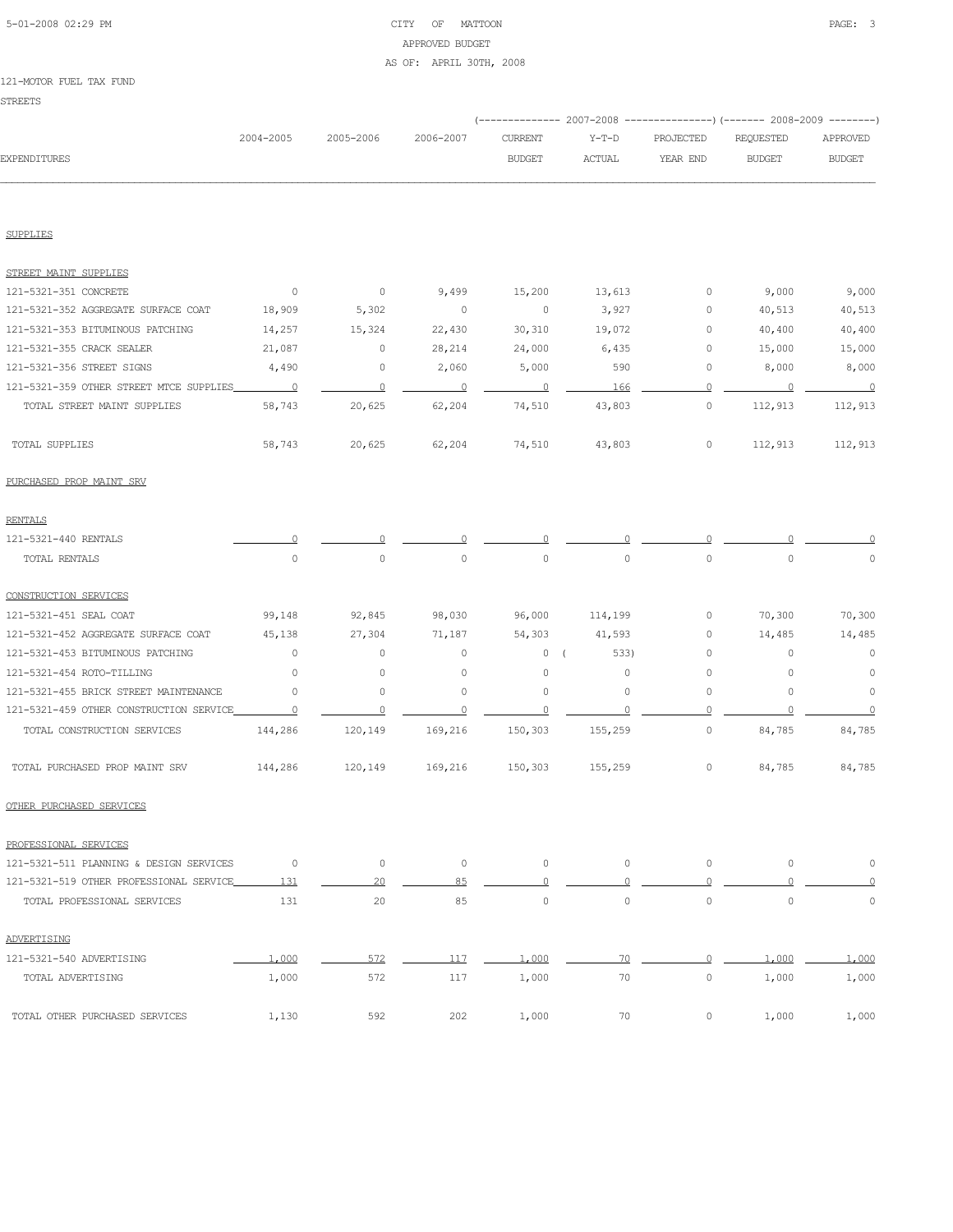| 5-01-2008 02:29 PM |  |
|--------------------|--|

## CITY OF MATTOON PAGE: 4 APPROVED BUDGET AS OF: APRIL 30TH, 2008

#### 121-MOTOR FUEL TAX FUND

STREETS

|                                         |           |           |           |                | (-------------- 2007-2008 -----------------) (------- 2008-2009 -------- |           |               |               |
|-----------------------------------------|-----------|-----------|-----------|----------------|--------------------------------------------------------------------------|-----------|---------------|---------------|
|                                         | 2004-2005 | 2005-2006 | 2006-2007 | <b>CURRENT</b> | $Y-T-D$                                                                  | PROJECTED | REQUESTED     | APPROVED      |
| <b>EXPENDITURES</b>                     |           |           |           | <b>BUDGET</b>  | <b>ACTUAL</b>                                                            | YEAR END  | <b>BUDGET</b> | <b>BUDGET</b> |
|                                         |           |           |           |                |                                                                          |           |               |               |
| PROPERTY                                |           |           |           |                |                                                                          |           |               |               |
| IMPROVEMENTS-NOT BLDNGS                 |           |           |           |                |                                                                          |           |               |               |
| 121-5321-730 IMPROVEMENTS OTHER THAN BL | 209,010   | 79,646    | 372,368   | 445,350        | 110,655                                                                  |           | 358,000       | 358,000       |
| TOTAL IMPROVEMENTS-NOT BLDNGS           | 209,010   | 79,646    | 372,368   | 445,350        | 110,655                                                                  | 0         | 358,000       | 358,000       |
| TOTAL PROPERTY                          | 209,010   | 79,646    | 372,368   | 445,350        | 110,655                                                                  | 0         | 358,000       | 358,000       |
| OTHER OBJECTS                           |           |           |           |                |                                                                          |           |               |               |
| FINANCIAL TRANS OBJECTS                 |           |           |           |                |                                                                          |           |               |               |
| 121-5321-821 INTERGOVERNMENTAL EXPENDIT | 1,000     | 1,000     | 1,000     | 1,000          | 1,000                                                                    | $\cap$    | 1,000         | 1,000         |
| TOTAL FINANCIAL TRANS OBJECTS           | 1,000     | 1,000     | 1,000     | 1,000          | 1,000                                                                    | 0         | 1,000         | 1,000         |
| TOTAL OTHER OBJECTS                     | 1,000     | 1,000     | 1,000     | 1,000          | 1,000                                                                    | 0         | 1,000         | 1,000         |

TOTAL STREETS 414,169 222,012 604,991 672,163 310,786 0 557,698 557,698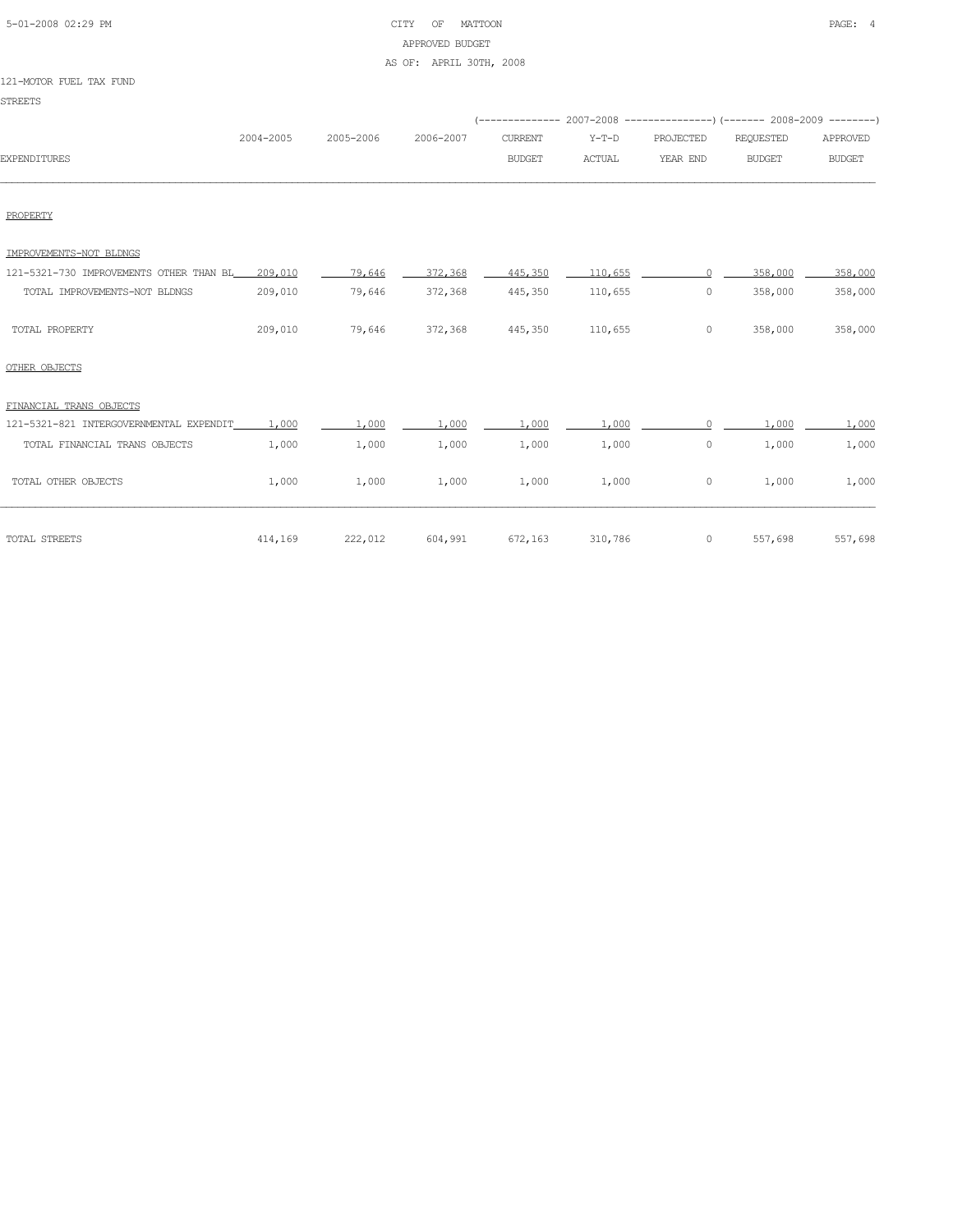|  | 5-01-2008 02:29 PM |  |
|--|--------------------|--|

## CITY OF MATTOON **PAGE:** 5 APPROVED BUDGET AS OF: APRIL 30TH, 2008

|                                      |           |           |           |               |          | (-------------- 2007-2008 ----------------) (------- 2008-2009 --------) |               |               |
|--------------------------------------|-----------|-----------|-----------|---------------|----------|--------------------------------------------------------------------------|---------------|---------------|
|                                      | 2004-2005 | 2005-2006 | 2006-2007 | CURRENT       | $Y-T-D$  | PROJECTED                                                                | REQUESTED     | APPROVED      |
| <b>EXPENDITURES</b>                  |           |           |           | <b>BUDGET</b> | ACTUAL   | YEAR END                                                                 | <b>BUDGET</b> | <b>BUDGET</b> |
|                                      |           |           |           |               |          |                                                                          |               |               |
| <b>SUPPLIES</b>                      |           |           |           |               |          |                                                                          |               |               |
| STREET MAINT SUPPLIES                |           |           |           |               |          |                                                                          |               |               |
| 121-5323-351 CONCRETE                | 7.972     | 19,835    | 9.179     | $\Omega$      | $\Omega$ | $\bigcap$                                                                | O.            | $\cap$        |
| TOTAL STREET MAINT SUPPLIES          | 7,972     | 19,835    | 9,179     | $\circ$       | $\circ$  | $\circ$                                                                  | $\circ$       | $\circ$       |
| TOTAL SUPPLIES                       | 7,972     | 19,835    | 9,179     | $\circ$       | $\circ$  | $\circ$                                                                  | $\circ$       | $\circ$       |
| PURCHASED PROP MAINT SRV             |           |           |           |               |          |                                                                          |               |               |
| CONSTRUCTION SERVICES                |           |           |           |               |          |                                                                          |               |               |
| 121-5323-459 OTHER CONSTRUCTION COST | $\cap$    | $\cap$    | $\Omega$  | $\cap$        | $\Omega$ | $\cap$                                                                   |               |               |
| TOTAL CONSTRUCTION SERVICES          | $\circ$   | $\circ$   | $\circ$   | $\circ$       | $\circ$  | $\circ$                                                                  | $\circ$       | $\circ$       |
| TOTAL PURCHASED PROP MAINT SRV       | $\circ$   | $\circ$   | $\circ$   | $\circ$       | $\circ$  | $\circ$                                                                  | $\circ$       | $\circ$       |
| TOTAL SIDEWALKS & CROSSWALKS         | 7,972     | 19,835    | 9,179     | $\circ$       | $\circ$  | $\circ$                                                                  | $\circ$       | $\circ$       |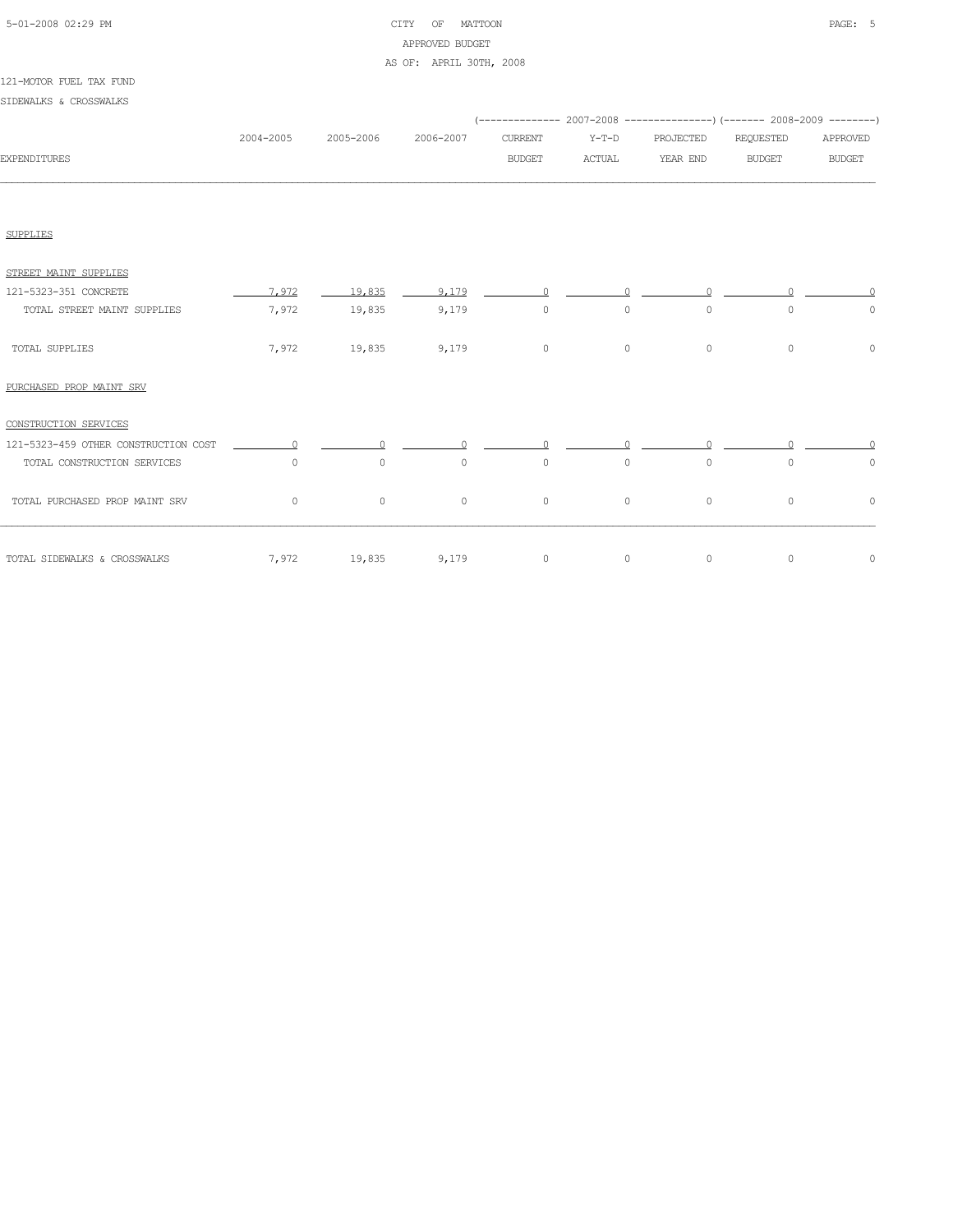# 5-01-2008 02:29 PM CITY OF MATTOON PAGE: 6 APPROVED BUDGET AS OF: APRIL 30TH, 2008

#### 121-MOTOR FUEL TAX FUND

BRIDGES, VIADUCTS & GRADE

|              |           |           |           |               |        | (-------------- 2007-2008 -------------------- 2008-2009 ---------) |               |               |
|--------------|-----------|-----------|-----------|---------------|--------|---------------------------------------------------------------------|---------------|---------------|
|              | 2004-2005 | 2005-2006 | 2006-2007 | CURRENT       | Y-T-D  | PROJECTED                                                           | REQUESTED     | APPROVED      |
| EXPENDITURES |           |           |           | <b>BUDGET</b> | ACTUAL | YEAR END                                                            | <b>BUDGET</b> | <b>BUDGET</b> |
|              |           |           |           |               |        |                                                                     |               |               |
|              |           |           |           |               |        |                                                                     |               |               |
|              |           |           |           |               |        |                                                                     |               |               |
| FROFERT)     |           |           |           |               |        |                                                                     |               |               |

| IMPROVEMENTS-NOT BLDNGS                        |        |         |                        |   |          |   |          |  |
|------------------------------------------------|--------|---------|------------------------|---|----------|---|----------|--|
| 121-5324-730 IMPROVEMENTS OTHER THAN BL 93,982 |        | 446.561 | 128,304<br>and a state |   |          |   |          |  |
| TOTAL IMPROVEMENTS-NOT BLDNGS                  | 93,982 | 446,561 | 128,304                | 0 | $\Omega$ |   |          |  |
| TOTAL PROPERTY                                 | 93,982 | 446,561 | 128,304                | 0 | $\Omega$ | 0 | $\Omega$ |  |
| TOTAL BRIDGES, VIADUCTS & GRADE                | 93,982 | 446,561 | 128,304                |   |          |   |          |  |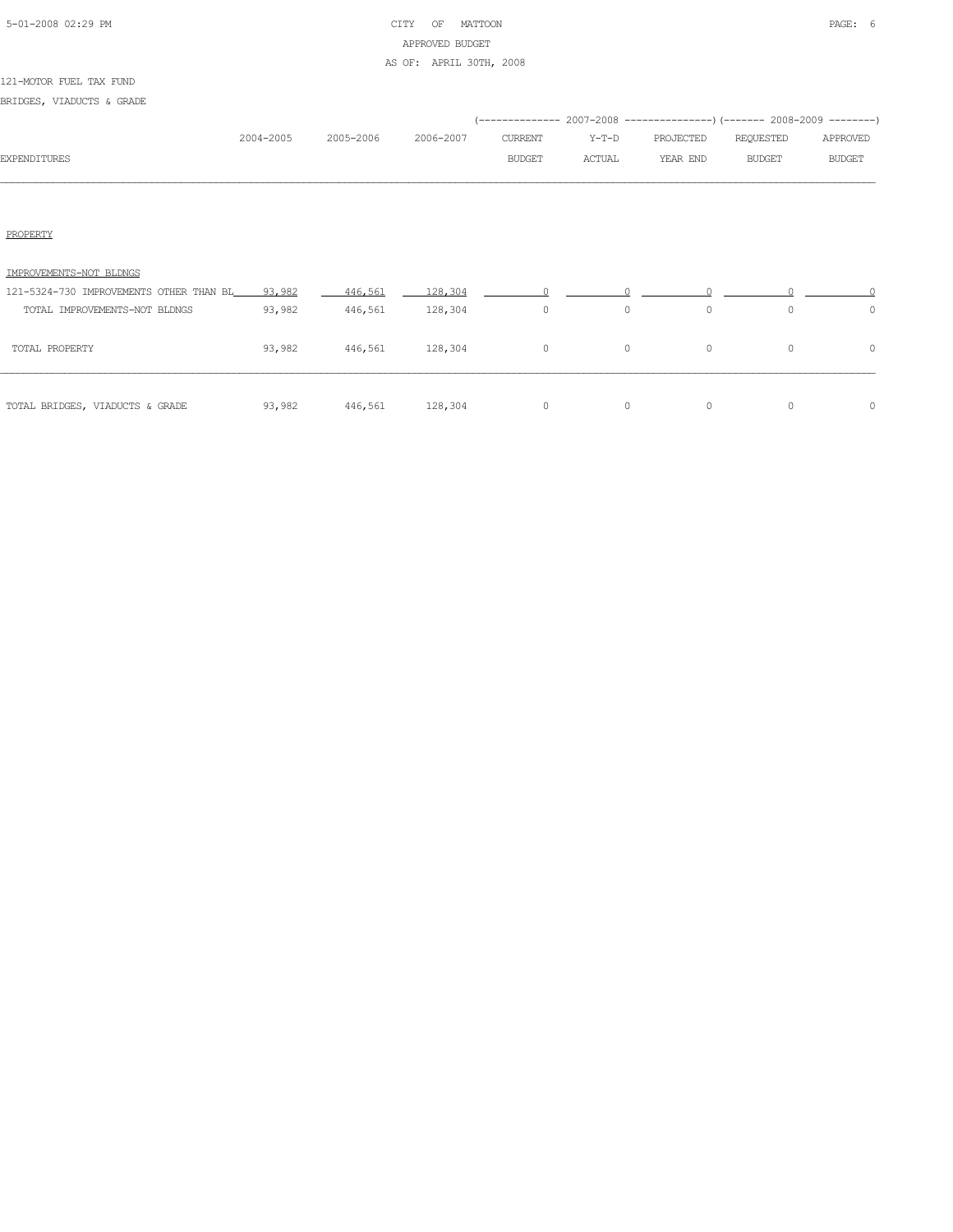# 5-01-2008 02:29 PM CITY OF MATTOON PAGE: 7 APPROVED BUDGET AS OF: APRIL 30TH, 2008

#### 121-MOTOR FUEL TAX FUND

SNOW & ICE REMOVAL

|                     |           |           |           |                |        | (------------- 2007-2008 ----------------) (------- 2008-2009 --------) |           |               |
|---------------------|-----------|-----------|-----------|----------------|--------|-------------------------------------------------------------------------|-----------|---------------|
|                     | 2004-2005 | 2005-2006 | 2006-2007 | <b>CURRENT</b> | Y-T-D  | PROJECTED                                                               | REQUESTED | APPROVED      |
| <b>EXPENDITURES</b> |           |           |           | <b>BUDGET</b>  | ACTUAL | YEAR END                                                                | BUDGET    | <b>BUDGET</b> |
|                     |           |           |           |                |        |                                                                         |           |               |
|                     |           |           |           |                |        |                                                                         |           |               |
|                     |           |           |           |                |        |                                                                         |           |               |

# SUPPLIES

| TOTAL SNOW & ICE REMOVAL           | 9,887 | 0 | 13,730 | 13,000 | 14,774 | 0 | 13,000 | 13,000 |
|------------------------------------|-------|---|--------|--------|--------|---|--------|--------|
| <b>TOTAL SUPPLIES</b>              | 9,887 | 0 | 13,730 | 13,000 | 14,774 | 0 | 13,000 | 13,000 |
| TOTAL STREET MAINT SUPPLIES        | 9,887 | 0 | 13,730 | 13,000 | 14,774 | 0 | 13,000 | 13,000 |
| 121-5325-354 ICE REMOVAL CHEMICALS | 9,887 |   | 13,730 | 13,000 | 14,774 |   | 13,000 | 13,000 |
| STREET MAINT SUPPLIES              |       |   |        |        |        |   |        |        |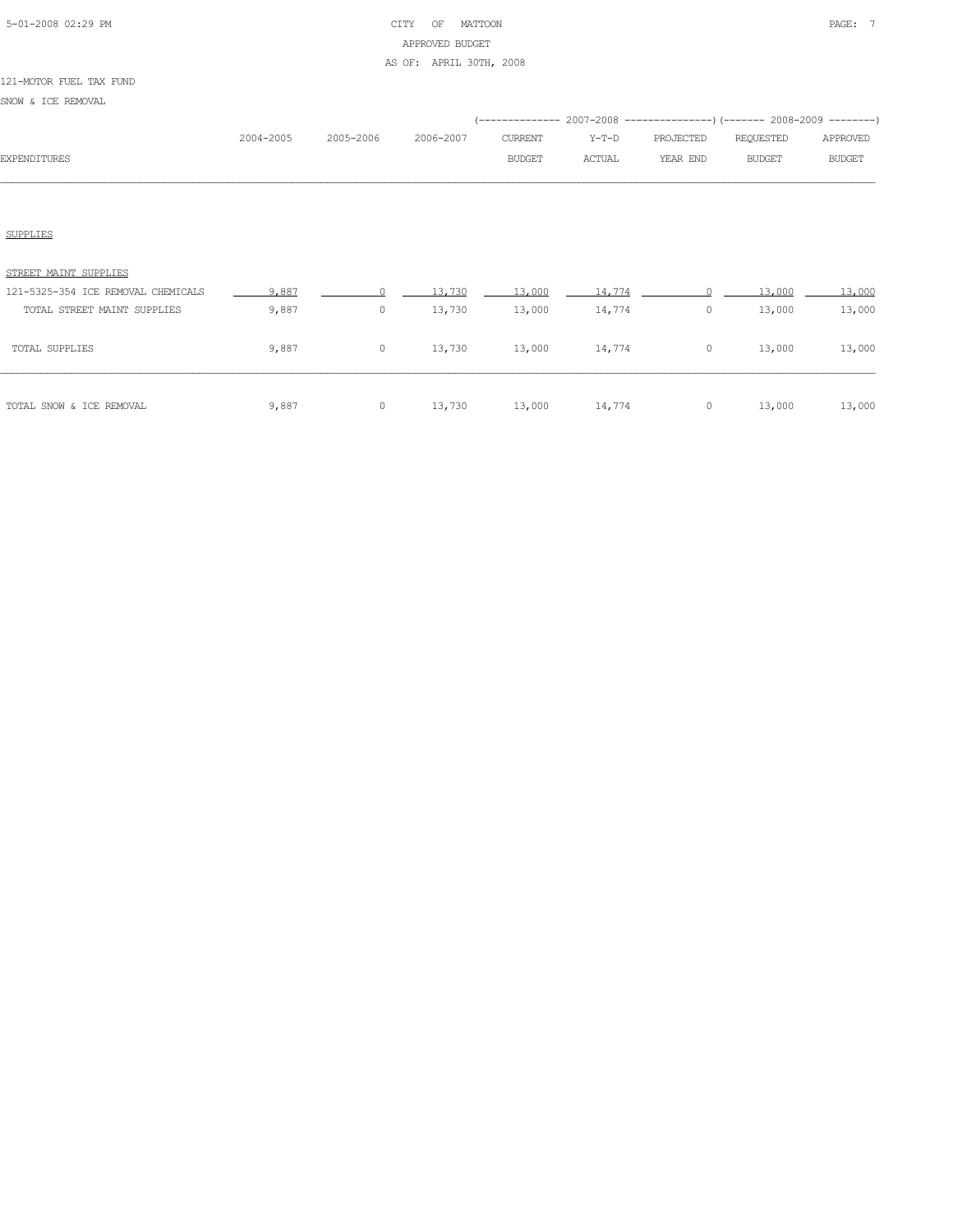# 5-01-2008 02:29 PM CITY OF MATTOON PAGE: 8 APPROVED BUDGET AS OF: APRIL 30TH, 2008

#### 121-MOTOR FUEL TAX FUND

STREET LIGHTING

|                                                      |           |                |           |                |         |           | (-------------- 2007-2008 ----------------) (------- 2008-2009 --------) |               |
|------------------------------------------------------|-----------|----------------|-----------|----------------|---------|-----------|--------------------------------------------------------------------------|---------------|
|                                                      | 2004-2005 | 2005-2006      | 2006-2007 | CURRENT        | $Y-T-D$ | PROJECTED | REQUESTED                                                                | APPROVED      |
| <b>EXPENDITURES</b>                                  |           |                |           | BUDGET         | ACTUAL  | YEAR END  | <b>BUDGET</b>                                                            | <b>BUDGET</b> |
|                                                      |           |                |           |                |         |           |                                                                          |               |
| <b>SUPPLIES</b>                                      |           |                |           |                |         |           |                                                                          |               |
| <b>ENERGY</b>                                        |           |                |           |                |         |           |                                                                          |               |
| 121-5326-321 NATURAL GAS & ELECTRIC 48,486 0         |           |                | 0         | $\circ$        | $\circ$ | $\circ$   | $\circ$                                                                  | 0             |
| 121-5326-322 ELECTRIC (COLES MOULTRIE) _______ 5,809 |           | $\Omega$       |           | $\Omega$       |         |           |                                                                          |               |
| TOTAL ENERGY                                         | 54,295    | $\circ$        | $\circ$   | $\circ$        | $\circ$ | $\circ$   | $\circ$                                                                  | $\circ$       |
| TOTAL SUPPLIES                                       | 54,295    | $\overline{0}$ | $\circ$   | $\overline{0}$ | $\circ$ | $\circ$   | $\circ$                                                                  | $\circ$       |
| PURCHASED PROP MAINT SRV                             |           |                |           |                |         |           |                                                                          |               |
| REPAIR & MAINT SERVICES                              |           |                |           |                |         |           |                                                                          |               |
| 121-5326-432 REPAIR OF STRUCTURES                    |           |                |           |                |         |           |                                                                          |               |
| TOTAL REPAIR & MAINT SERVICES                        | $\circ$   | $\circ$        | $\circ$   | $\circ$        | $\circ$ | $\circ$   | $\circ$                                                                  | $\circ$       |
| TOTAL PURCHASED PROP MAINT SRV                       | $\circ$   | $\circ$        | $\circ$   | $\circ$        | $\circ$ | $\circ$   | $\circ$                                                                  | $\circ$       |
| 54,295<br>TOTAL STREET LIGHTING                      |           | $\sim$ 0       | $\circ$   | $\overline{0}$ | $\circ$ | $\circ$   | $\circ$                                                                  | $\circ$       |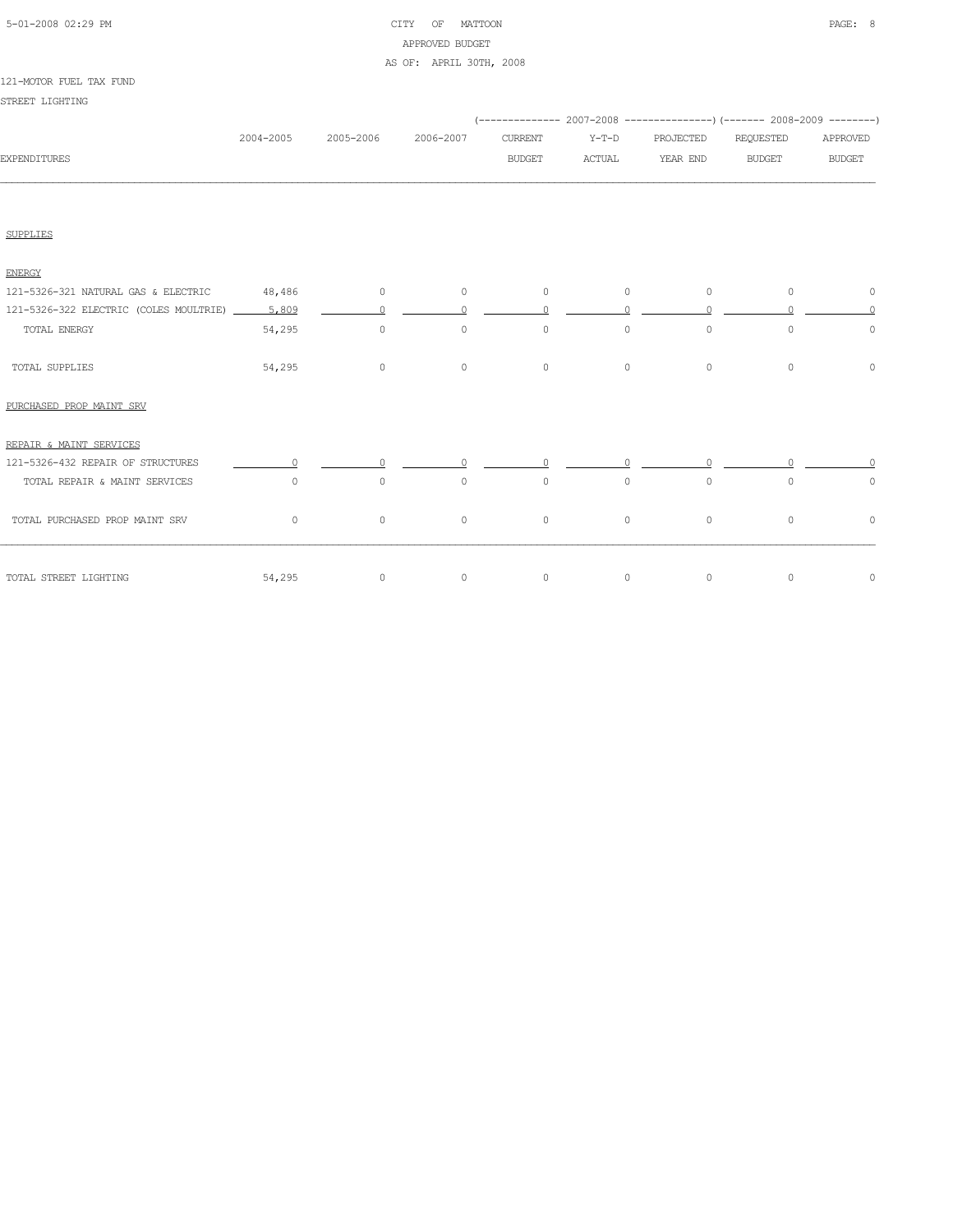#### 5-01-2008 02:29 PM CITY OF MATTOON PAGE: 9 APPROVED BUDGET AS OF: APRIL 30TH, 2008

TRAFFIC CONTROL DEVICES (-------------- 2007-2008 ---------------)(------- 2008-2009 --------) 2004-2005 2005-2006 2006-2007 CURRENT Y-T-D PROJECTED REQUESTED APPROVED EXPENDITURES BUDGET ACTUAL YEAR END BUDGET BUDGET SUPPLIES STREET MAINT SUPPLIES 121-5327-356 STREET SIGNS 0 3,642 44,714 0 5,421 0 0 0 121-5327-359 OTHER STREET MAINT SUPPLIE 772 493 493 4487 7,500 3,544 9,400 6,400 6,400 TOTAL STREET MAINT SUPPLIES 772 4,135 47,201 7,500 8,965 0 6,400 6,400 TOTAL SUPPLIES 772 4,135 47,201 7,500 8,965 0 6,400 6,400 PURCHASED PROP MAINT SRV REPAIR & MAINT SERVICES 121-5327-432 REPAIR OF STRUCTURE  $\overline{3,451}$   $\overline{0}$  5.05  $\overline{5,000}$   $\overline{0}$   $\overline{0}$  6,000  $\overline{0}$  6,000 TOTAL REPAIR & MAINT SERVICES 3,451 0 505 5,000 0 0 6,000 6,000 TOTAL PURCHASED PROP MAINT SRV 3,451 0 505 5,000 0 6,000 6,000 6,000 PROPERTY IMPROVEMENTS-NOT BLDNGS 121-5327-730 IMPROVEMENTS OTHER THAN BL 0 8,719 1,566 0 0 0 0 0 TOTAL IMPROVEMENTS-NOT BLDNGS  $0$  8,719 1,566 0 0 0 0 0 0 0

TOTAL PROPERTY 0 8,719 1,566 0 0 0 0 0

TOTAL TRAFFIC CONTROL DEVICES 4,223 12,854 49,272 12,500 8,965 0 12,400 12,400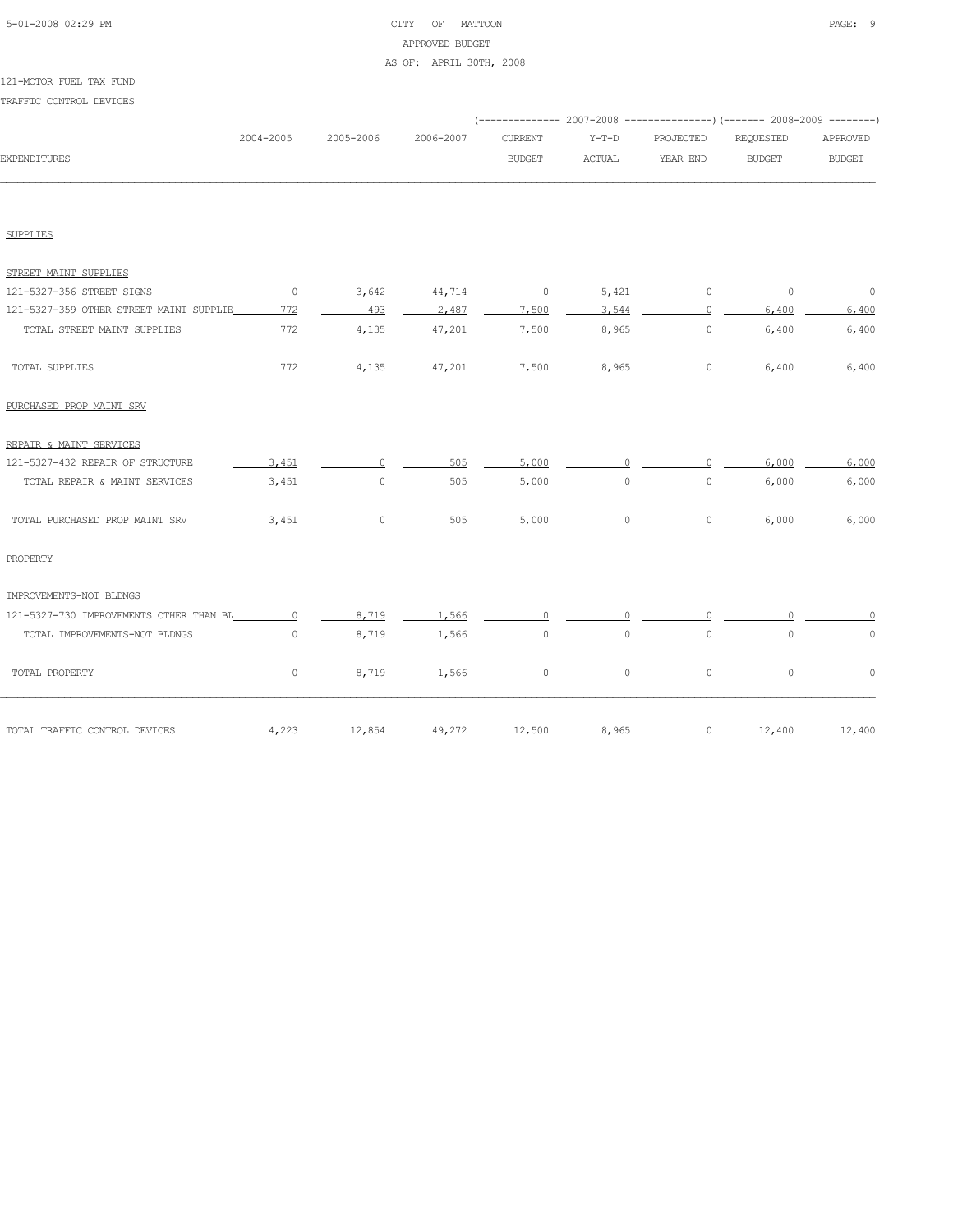# 5-01-2008 02:29 PM CITY OF MATTOON PAGE: 10 APPROVED BUDGET AS OF: APRIL 30TH, 2008

#### 121-MOTOR FUEL TAX FUND

STORM DRAINAGE

|                                         |           |           |           |                |         |           | (-------------- 2007-2008 ----------------) (------- 2008-2009 --------) |               |
|-----------------------------------------|-----------|-----------|-----------|----------------|---------|-----------|--------------------------------------------------------------------------|---------------|
|                                         | 2004-2005 | 2005-2006 | 2006-2007 | <b>CURRENT</b> | $Y-T-D$ | PROJECTED | REQUESTED                                                                | APPROVED      |
| <b>EXPENDITURES</b>                     |           |           |           | <b>BUDGET</b>  | ACTUAL  | YEAR END  | <b>BUDGET</b>                                                            | <b>BUDGET</b> |
|                                         |           |           |           |                |         |           |                                                                          |               |
| SUPPLIES                                |           |           |           |                |         |           |                                                                          |               |
| STREET MAINT SUPPLIES                   |           |           |           |                |         |           |                                                                          |               |
| 121-5328-357 CATCH BASINS               | 0         | $\circ$   | 510       | 6,000          | 3,531   | $\circ$   | 6,000                                                                    | 6,000         |
| 121-5328-358 PIPE                       | $\Omega$  | 483       | 2,430     | 5,000          | 462     | $\Omega$  | 7,500                                                                    | 7,500         |
| TOTAL STREET MAINT SUPPLIES             | $\circ$   | 483       | 2,940     | 11,000         | 3,993   | $\circ$   | 13,500                                                                   | 13,500        |
| TOTAL SUPPLIES                          | $\circ$   | 483       | 2,940     | 11,000         | 3,993   | $\circ$   | 13,500                                                                   | 13,500        |
| PURCHASED PROP MAINT SRV                |           |           |           |                |         |           |                                                                          |               |
| CONSTRUCTION SERVICES                   |           |           |           |                |         |           |                                                                          |               |
| 121-5328-459 OTHER CONSTRUCTION SERVICE | $\cap$    |           |           |                |         |           |                                                                          |               |
| TOTAL CONSTRUCTION SERVICES             | $\circ$   | $\circ$   | $\circ$   | $\circ$        | $\circ$ | $\circ$   | $\circ$                                                                  | $\circ$       |
| TOTAL PURCHASED PROP MAINT SRV          | $\circ$   | $\circ$   | $\circ$   | $\circ$        | $\circ$ | $\circ$   | $\circ$                                                                  | $\circ$       |
| TOTAL STORM DRAINAGE                    | 0         | 483       | 2,940     | 11,000         | 3,993   | $\circ$   | 13,500                                                                   | 13,500        |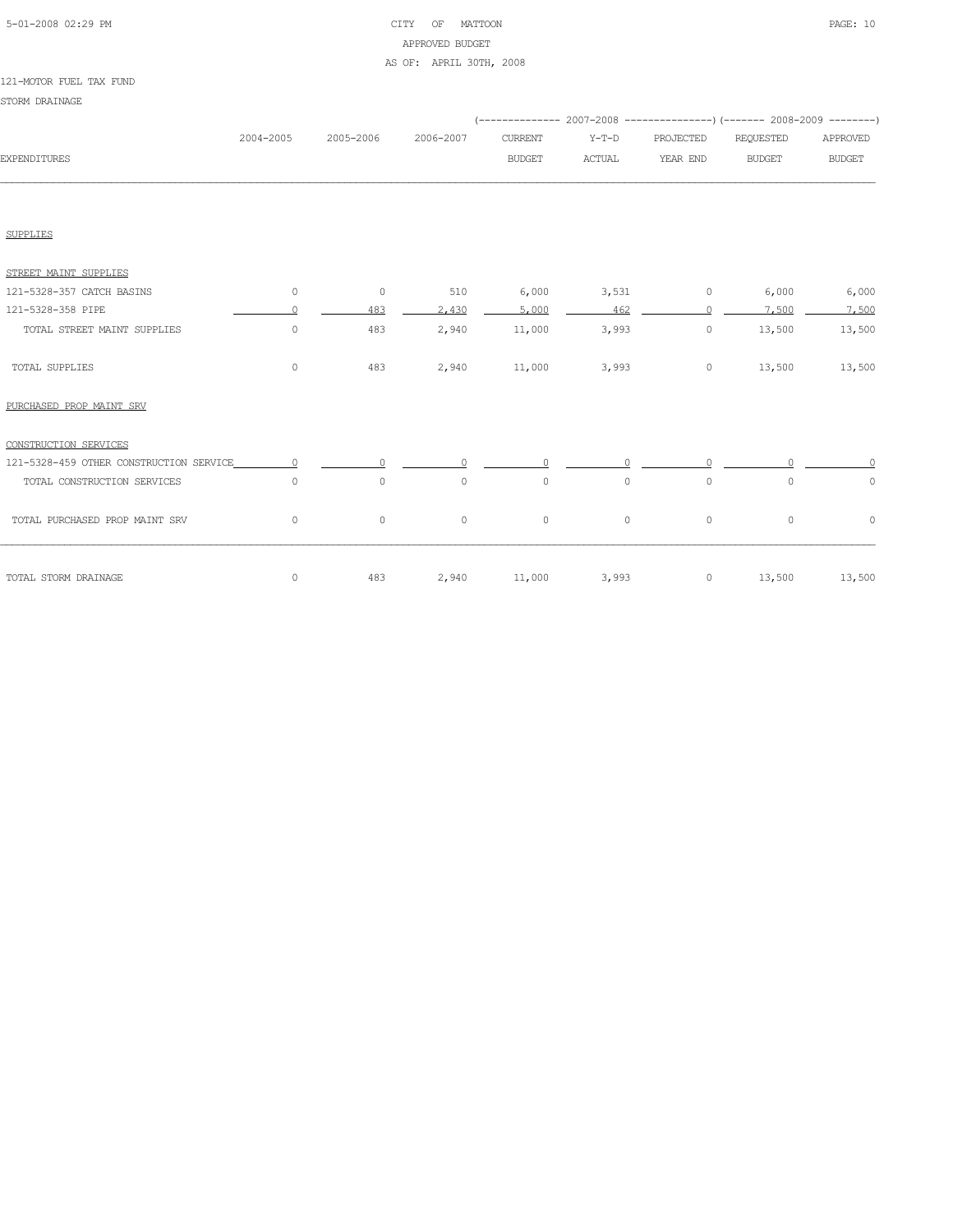# 5-01-2008 02:29 PM CITY OF MATTOON PAGE: 11 APPROVED BUDGET AS OF: APRIL 30TH, 2008

#### 121-MOTOR FUEL TAX FUND

WILDFLOWER GRANT

|                                                    |                |                                      |                |                     |                     |              | (-------------- 2007-2008 ---------------) (------- 2008-2009 --------) |                     |
|----------------------------------------------------|----------------|--------------------------------------|----------------|---------------------|---------------------|--------------|-------------------------------------------------------------------------|---------------------|
|                                                    | 2004-2005      | 2005-2006                            | 2006-2007      | <b>CURRENT</b>      | $Y-T-D$             | PROJECTED    | REQUESTED                                                               | APPROVED            |
| <b>EXPENDITURES</b>                                |                |                                      |                | <b>BUDGET</b>       | ACTUAL              | YEAR END     | <b>BUDGET</b>                                                           | <b>BUDGET</b>       |
|                                                    |                |                                      |                |                     |                     |              |                                                                         |                     |
| PROPERTY                                           |                |                                      |                |                     |                     |              |                                                                         |                     |
| IMPROVEMENTS-NOT BLDNGS                            |                |                                      |                |                     |                     |              |                                                                         |                     |
| 121-5329-730 IMPROVEMENTS OTHER THAN BL            | $\overline{0}$ | $\circ$                              |                |                     |                     |              |                                                                         |                     |
| TOTAL IMPROVEMENTS-NOT BLDNGS                      | $\overline{0}$ | $\circ$                              | $\overline{0}$ | $\circ$             | $\circ$             | $\circ$      | $\circ$                                                                 | $\circ$             |
| TOTAL PROPERTY                                     | 0              | $\circ$                              | $\circ$        | $\mathsf{O}\xspace$ | $\mathsf{O}\xspace$ | $\circ$      | $\mathbb O$                                                             | $\mathbb O$         |
| TOTAL WILDFLOWER GRANT                             | $\circ$        | $\circ$                              | $\circ$        | $\circ$             | $\circ$             | $\circ$      | $\circ$                                                                 | $\circ$             |
| TOTAL EXPENDITURES                                 | 584,528        | 701,745                              | 808,416        | 708,663             | 338,517             | $\circ$      | 596,598                                                                 | 596,598             |
| REVENUE OVER/(UNDER) EXPENDITURES<br>$\sqrt{2}$    | $19,365$ ) (   | 138,901) (                           | 179,279) (     | 43,663)             | 161,591             |              | 0(<br>$(22, 598)$ (                                                     | 34,098)             |
| OTHER FINANCING SOURCES                            |                |                                      |                |                     |                     |              |                                                                         |                     |
| 121-4941-023 TRANSFER FROM GENERAL FUND            | $\circ$        | 14,978                               | $\circ$        | $\circ$             | $\circ$             | $\mathbf{0}$ | $\circ$                                                                 | $\circ$             |
| 121-4948-023 FROM REVOLVING LOAN FUND              | $\circ$        | $\circ$                              | $\mathbf{0}$   | $\circ$             | $\mathbf{0}$        | $\circ$      | $\circ$                                                                 | $\circ$             |
| 121-4955-023 DEVELOPER CONTRIBUTIONS               | $\circ$        | 100,000                              | $\circ$        | 43,795              |                     | $\circ$      | 40,000                                                                  | 40,000              |
| TOTAL OTHER FINANCING SOURCES                      | $\circ$        | 114,978                              | $\circ$        | 43,795              | $\circ$             | $\circ$      | 40,000                                                                  | 40,000              |
| OTHER FINANCING (USES)                             |                |                                      |                |                     |                     |              |                                                                         |                     |
| 121-5901-100 TRFR TO GENERAL FUND                  | $\circ$        | $\circ$                              | $\circ$        | $\circ$             | $\mathsf{O}\xspace$ | $\circ$      | $\circ$                                                                 | $\circ$             |
| 121-5935-822 TRNFS TO GENERAL FUND                 | 58,404         | $\overline{0}$                       | 0              | 0                   | 0                   | $\Omega$     |                                                                         | $\mathbf 0$         |
| TOTAL OTHER FINANCING (USES)                       | 58,404         | $\circ$                              | $\circ$        | $\circ$             | $\mathsf{O}\xspace$ | $\circ$      | $\mathbb O$                                                             | $\mathsf{O}\xspace$ |
| TOTAL OTHER FINANCING SOURCES (USES)<br>$\sqrt{2}$ | 58,404)        | 114,978                              | $\circ$        | 43,795              | $\circ$             | $\circ$      | 40,000                                                                  | 40,000              |
| REVENUES & OTHER SOURCES OVER/                     |                |                                      |                |                     |                     |              |                                                                         |                     |
| (UNDER) EXPENDITURES & OTHER (USES)                |                | $(77, 769)$ $(23, 923)$ $(179, 279)$ |                | 132                 | 161,591             | $\circ$      | 17,402                                                                  | 5,902               |

 $\hspace{0.1mm}^{\star\star\star}$  END OF REPORT  $\hspace{0.1mm}^{\star\star\star}$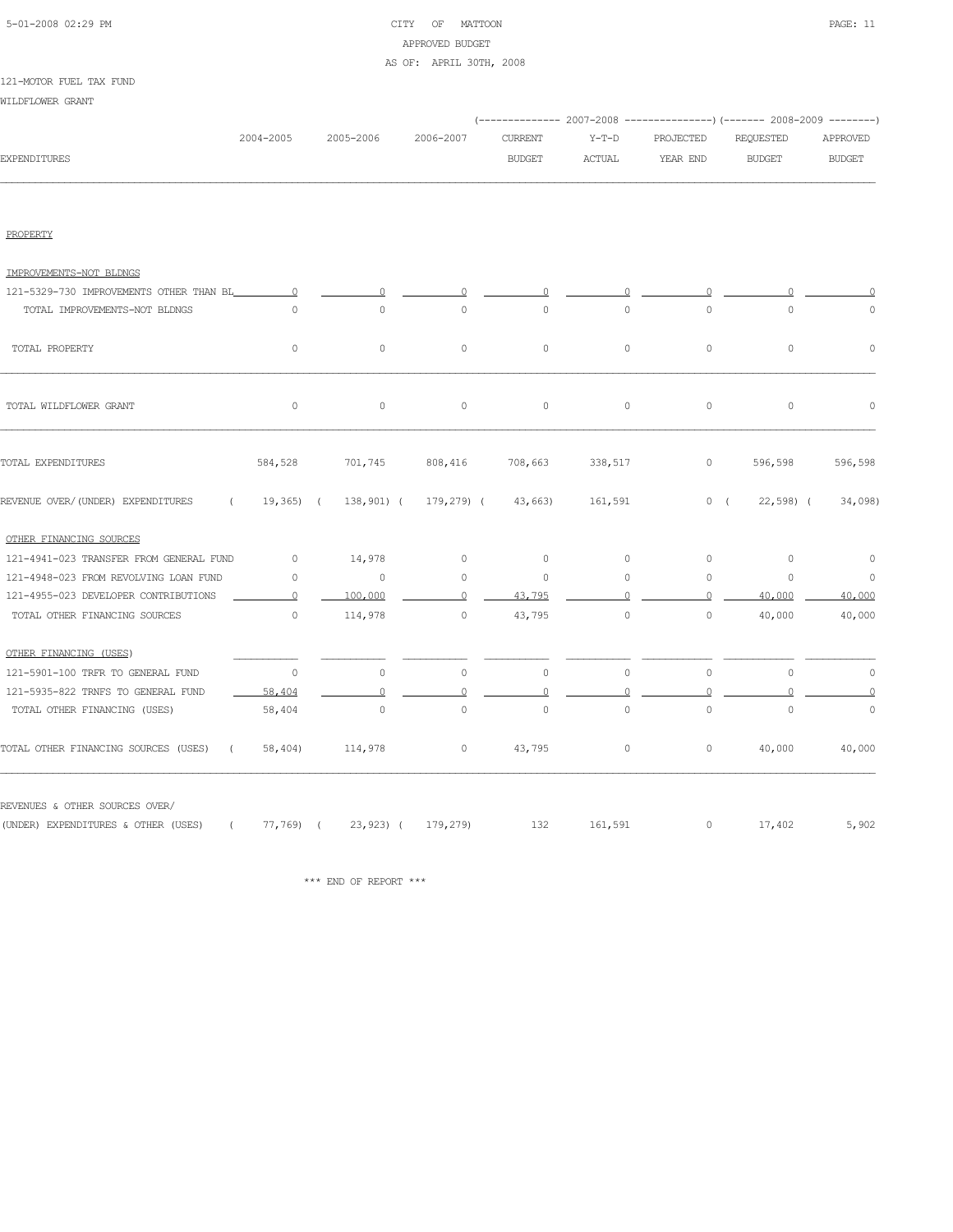# 5-01-2008 02:29 PM CITY OF MATTOON PAGE: 1 APPROVED BUDGET AS OF: APRIL 30TH, 2008

122-HOTEL TAX FUND

| 2005-2006<br>236,942<br>233,702<br>236,942<br>233,702<br>236,942<br>233,702 | 2006-2007<br>227,872<br>227,872<br>227,872                                                                       | <b>CURRENT</b><br><b>BUDGET</b><br>260,000<br>260,000<br>260,000 | $Y-T-D$<br>ACTUAL<br>195.496<br>195,496<br>195,496 | PROJECTED<br>YEAR END<br>$\circ$ | REQUESTED<br><b>BUDGET</b><br>$\overline{0}$<br>230,000<br>230,000<br>$0 \qquad \qquad$<br>230,000 | APPROVED<br><b>BUDGET</b><br>250,000<br>250,000<br>250,000                                                                                                                                                                                                                                                                                                                                                                                                                                         |
|-----------------------------------------------------------------------------|------------------------------------------------------------------------------------------------------------------|------------------------------------------------------------------|----------------------------------------------------|----------------------------------|----------------------------------------------------------------------------------------------------|----------------------------------------------------------------------------------------------------------------------------------------------------------------------------------------------------------------------------------------------------------------------------------------------------------------------------------------------------------------------------------------------------------------------------------------------------------------------------------------------------|
|                                                                             |                                                                                                                  |                                                                  |                                                    |                                  |                                                                                                    |                                                                                                                                                                                                                                                                                                                                                                                                                                                                                                    |
|                                                                             |                                                                                                                  |                                                                  |                                                    |                                  |                                                                                                    |                                                                                                                                                                                                                                                                                                                                                                                                                                                                                                    |
|                                                                             |                                                                                                                  |                                                                  |                                                    |                                  |                                                                                                    |                                                                                                                                                                                                                                                                                                                                                                                                                                                                                                    |
|                                                                             |                                                                                                                  |                                                                  |                                                    |                                  |                                                                                                    |                                                                                                                                                                                                                                                                                                                                                                                                                                                                                                    |
|                                                                             |                                                                                                                  |                                                                  |                                                    |                                  |                                                                                                    |                                                                                                                                                                                                                                                                                                                                                                                                                                                                                                    |
|                                                                             |                                                                                                                  |                                                                  |                                                    |                                  |                                                                                                    |                                                                                                                                                                                                                                                                                                                                                                                                                                                                                                    |
|                                                                             |                                                                                                                  |                                                                  |                                                    |                                  |                                                                                                    |                                                                                                                                                                                                                                                                                                                                                                                                                                                                                                    |
|                                                                             |                                                                                                                  |                                                                  |                                                    |                                  |                                                                                                    |                                                                                                                                                                                                                                                                                                                                                                                                                                                                                                    |
|                                                                             |                                                                                                                  |                                                                  |                                                    |                                  |                                                                                                    |                                                                                                                                                                                                                                                                                                                                                                                                                                                                                                    |
|                                                                             |                                                                                                                  |                                                                  |                                                    |                                  |                                                                                                    |                                                                                                                                                                                                                                                                                                                                                                                                                                                                                                    |
| 85                                                                          | 98                                                                                                               |                                                                  |                                                    |                                  | $\overline{0}$                                                                                     | $\sim$ 000 $\sim$ 000 $\sim$ 000 $\sim$ 000 $\sim$ 000 $\sim$ 000 $\sim$                                                                                                                                                                                                                                                                                                                                                                                                                           |
| 85                                                                          | 98                                                                                                               | $\circ$                                                          |                                                    |                                  | $\circ$                                                                                            | $\Omega$                                                                                                                                                                                                                                                                                                                                                                                                                                                                                           |
| 85                                                                          | 98                                                                                                               | $\circ$                                                          | 37                                                 | $\circ$                          | $\mathbb O$                                                                                        | $\mathbb O$                                                                                                                                                                                                                                                                                                                                                                                                                                                                                        |
|                                                                             |                                                                                                                  |                                                                  |                                                    |                                  |                                                                                                    |                                                                                                                                                                                                                                                                                                                                                                                                                                                                                                    |
|                                                                             |                                                                                                                  |                                                                  |                                                    |                                  |                                                                                                    |                                                                                                                                                                                                                                                                                                                                                                                                                                                                                                    |
| $\overline{0}$                                                              | $\overline{0}$                                                                                                   | $\overline{0}$                                                   | $\overline{0}$                                     |                                  | $\overline{0}$                                                                                     | $\Omega$                                                                                                                                                                                                                                                                                                                                                                                                                                                                                           |
| $\circ$                                                                     | $\circ$                                                                                                          | $\circ$                                                          | $\circ$                                            |                                  | $\circ$                                                                                            | $\Omega$                                                                                                                                                                                                                                                                                                                                                                                                                                                                                           |
| $\circ$                                                                     | $\circ$                                                                                                          | $\circ$                                                          | $\circ$                                            | $\circ$                          | $\circ$                                                                                            | $\circ$                                                                                                                                                                                                                                                                                                                                                                                                                                                                                            |
|                                                                             |                                                                                                                  |                                                                  |                                                    |                                  |                                                                                                    |                                                                                                                                                                                                                                                                                                                                                                                                                                                                                                    |
|                                                                             |                                                                                                                  |                                                                  |                                                    |                                  |                                                                                                    |                                                                                                                                                                                                                                                                                                                                                                                                                                                                                                    |
|                                                                             | $\overline{0}$                                                                                                   |                                                                  |                                                    |                                  |                                                                                                    |                                                                                                                                                                                                                                                                                                                                                                                                                                                                                                    |
| $\circ$                                                                     | $\Omega$                                                                                                         | $\circ$                                                          |                                                    |                                  |                                                                                                    | $\Omega$                                                                                                                                                                                                                                                                                                                                                                                                                                                                                           |
| $\circ$                                                                     | $\circ$                                                                                                          | $\circ$                                                          | $\circ$                                            | $\circ$                          | $\mathbb O$                                                                                        | $\circ$                                                                                                                                                                                                                                                                                                                                                                                                                                                                                            |
|                                                                             | 122-4419-100 OTHER MISC GENERAL GOVT CH________ 101<br>101<br>101<br>$\circ$<br>$\circ$<br>$\circ$<br>271<br>271 | $\overline{0}$ $\overline{0}$                                    |                                                    | $\overline{0}$                   | $37 -$<br>0                                                                                        | $37 \quad 0 \quad$<br>0<br>$\overline{0}$ and $\overline{0}$ and $\overline{0}$ and $\overline{0}$ and $\overline{0}$ and $\overline{0}$ and $\overline{0}$ and $\overline{0}$ and $\overline{0}$ and $\overline{0}$ and $\overline{0}$ and $\overline{0}$ and $\overline{0}$ and $\overline{0}$ and $\overline{0}$ and $\overline{0}$ and $\overline{0}$ and<br>0<br>$\begin{array}{ccccccccccccccccc} 0 & \cdots & \cdots & 0 & \cdots & \cdots & 0 & \cdots & \cdots & 0 \end{array}$<br>0<br>0 |

TOTAL REVENUES 237,315 233,787 227,969 260,000 195,532 0 230,000 250,000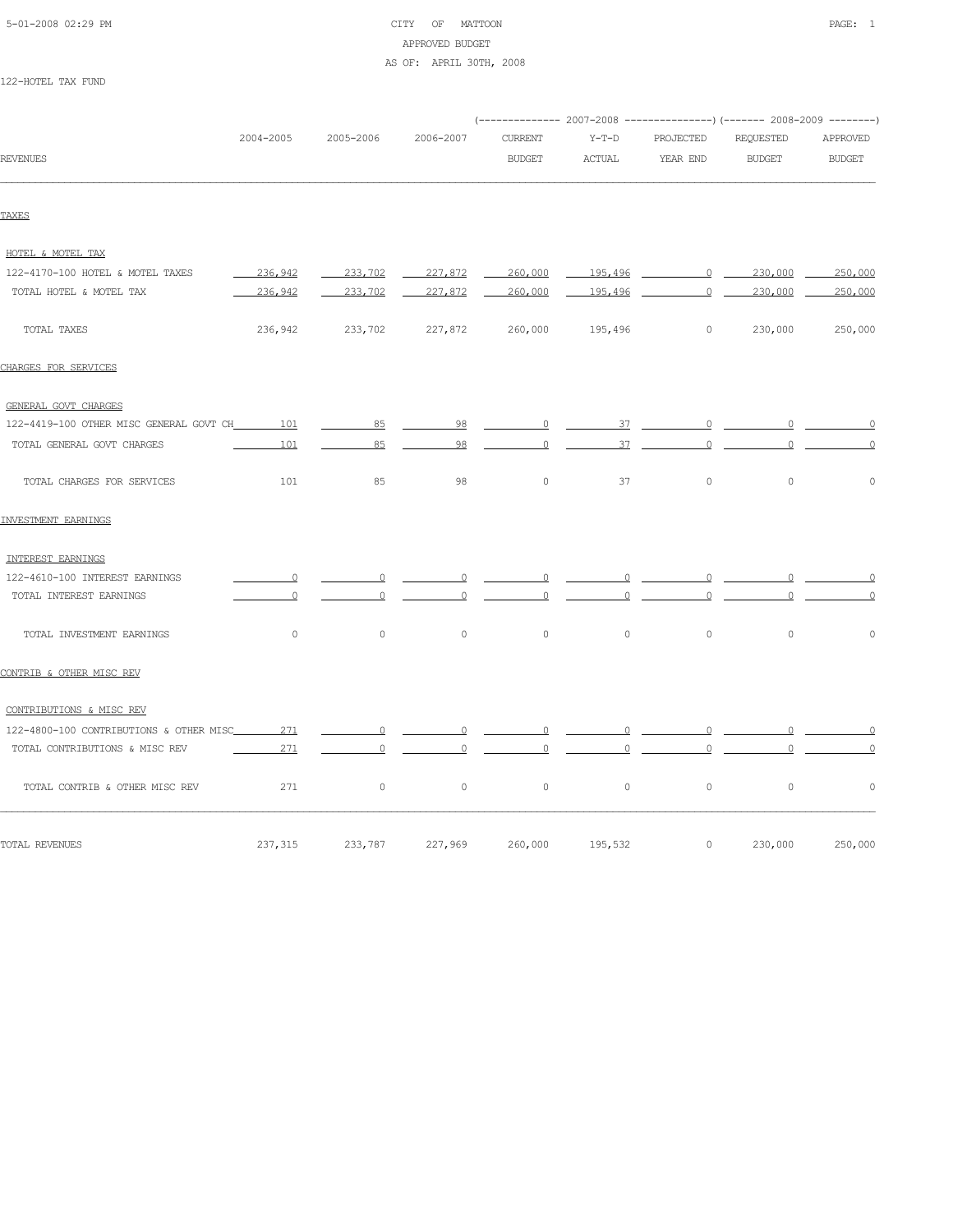# 5-01-2008 02:29 PM CITY OF MATTOON PAGE: 2 APPROVED BUDGET AS OF: APRIL 30TH, 2008

#### 122-HOTEL TAX FUND

HOTEL TAX ADMINISTRATION

|                                         |           |           |           | ----------- 2007-2008 |               |                     | ----------------) (------- 2008-2009 -------- |                |
|-----------------------------------------|-----------|-----------|-----------|-----------------------|---------------|---------------------|-----------------------------------------------|----------------|
|                                         | 2004-2005 | 2005-2006 | 2006-2007 | <b>CURRENT</b>        | $Y-T-D$       | PROJECTED           | REQUESTED                                     | APPROVED       |
| EXPENDITURES                            |           |           |           | <b>BUDGET</b>         | <b>ACTUAL</b> | YEAR END            | <b>BUDGET</b>                                 | <b>BUDGET</b>  |
|                                         |           |           |           |                       |               |                     |                                               |                |
| PERSONNEL SERVICES                      |           |           |           |                       |               |                     |                                               |                |
| SALARIES & WAGES                        |           |           |           |                       |               |                     |                                               |                |
| 122-5653-111 SALARIES OF REG EMPLOYEES  | 33,827    | 27,923    | 43,206    | 37,132                | 41,981        | 0                   | 42,070                                        | 42,070         |
| 122-5653-112 SALARIES OF TEMP EMPLOYEES | 4,452     | 5,124     | 4,460     | 17,500                | 4,712         | 0                   | 19,000                                        | 19,000         |
| 122-5653-113 OVERTIME                   | $\circ$   | 204       | 0         | 270                   | $\circ$       | 0                   | 270                                           | 270            |
| 122-5653-114 COMPENSATED ABSENCES       | 2,661     | 2,048     | 277       | $\overline{0}$        | 2,091         | $\Omega$            | $\circ$                                       | $\overline{0}$ |
| TOTAL SALARIES & WAGES                  | 40,940    | 35,299    | 47,943    | 54,902                | 48,784        | $\mathsf{O}\xspace$ | 61,340                                        | 61,340         |
| TOTAL PERSONNEL SERVICES                | 40,940    | 35,299    | 47,943    | 54,902                | 48,784        | 0                   | 61,340                                        | 61,340         |
| EMPOLOYEE BENEFITS                      |           |           |           |                       |               |                     |                                               |                |
| <b>GROUP INSURANCE</b>                  |           |           |           |                       |               |                     |                                               |                |
| 122-5653-211 GROUP HEALTH INSURANCE     | 3,119     | 1,917     | 6,529     | 6,318                 | 6,318         | 0                   | 6,950                                         | 6,704          |
| 122-5653-212 GROUP LIFE INSURANCE       | $\circ$   | $\circ$   | 110       | 144                   |               | $\circ$             | 144                                           | 144            |
| TOTAL GROUP INSURANCE                   | 3,119     | 1,917     | 6,639     | 6,462                 | 6,318         | $\circ$             | 7,094                                         | 6,848          |
| SOCIAL SECURITY CONTRIB                 |           |           |           |                       |               |                     |                                               |                |
| 122-5653-221 FICA CONTRIBUTIONS         | 2,509     | 2,176     | 2,845     | 3,404                 | 3,088         | 0                   | 3,803                                         | 3,803          |
| 122-5653-222 MEDICARE CONTRIBUTIONS     | 587       | 509       | 665       | 795                   | 722           | $\circ$             | 889                                           | 889            |
| TOTAL SOCIAL SECURITY CONTRIB           | 3,096     | 2,685     | 3,511     | 4,199                 | 3,811         | $\circ$             | 4,692                                         | 4,692          |
| RETIREMENT CONTRIBTUIONS                |           |           |           |                       |               |                     |                                               |                |
| 122-5653-231 IMRF CONTRIBUTIONS         | 3,235     | 2,556     | 4,043     | 4,055                 | 4,230         | $\Omega$            | 4,270                                         | 4,270          |
| TOTAL RETIREMENT CONTRIBTUIONS          | 3,235     | 2,556     | 4,043     | 4,055                 | 4,230         | $\circ$             | 4,270                                         | 4,270          |
| UNEMPLOYMNT COMPENSATION                |           |           |           |                       |               |                     |                                               |                |
| 122-5653-240 UNEMPLOYMENT COMP.         | 317       | 483       | 458       | 440                   | 440           | 0                   | 344                                           | 344            |
| TOTAL UNEMPLOYMNT COMPENSATION          | 317       | 483       | 458       | 440                   | 440           | $\circ$             | 344                                           | 344            |
| WORKER'S COMPENSATION                   |           |           |           |                       |               |                     |                                               |                |
| 122-5653-250 WORKERS' COMPENSATION      | 94        | 1.484     | 304       | 165                   | 170           | $\circ$             | 178                                           | 178            |
| TOTAL WORKER'S COMPENSATION             | 94        | 1,484     | 304       | 165                   | 170           | $\circ$             | 178                                           | 178            |
| TOTAL EMPOLOYEE BENEFITS                | 9,861     | 9,126     | 14,954    | 15,321                | 14,970        | $\circ$             | 16,578                                        | 16,332         |
| SUPPLIES                                |           |           |           |                       |               |                     |                                               |                |
| GENERAL SUPPLIES                        |           |           |           |                       |               |                     |                                               |                |
| 122-5653-311 OFFICE SUPPLIES            | 1,672     | 1,402     | 3,369     | 1,750                 | 986           | 0                   | 700                                           | 700            |
| 122-5653-316 TOOLS & EQUIPMENT          | 2,375     | 2,578     | 1,278     | 1,500                 | 0             | 0                   | $\circ$                                       | $\circ$        |
| 122-5653-317 CONCESSION & SOUVENIR SUPP | 344       | 2,994     | 1,960     | 3,500                 | $\circ$       | 0                   | 2,000                                         | 2,000          |
| 122-5653-319 MISCELLANEOUS SUPPLIES     | 1,000     | 1,350     | 21        | 1,000                 | 672           | $\circ$             | $\Omega$                                      | $\overline{0}$ |
| TOTAL GENERAL SUPPLIES                  | 5,390     | 8,323     | 6,628     | 7,750                 | 1,658         | $\circ$             | 2,700                                         | 2,700          |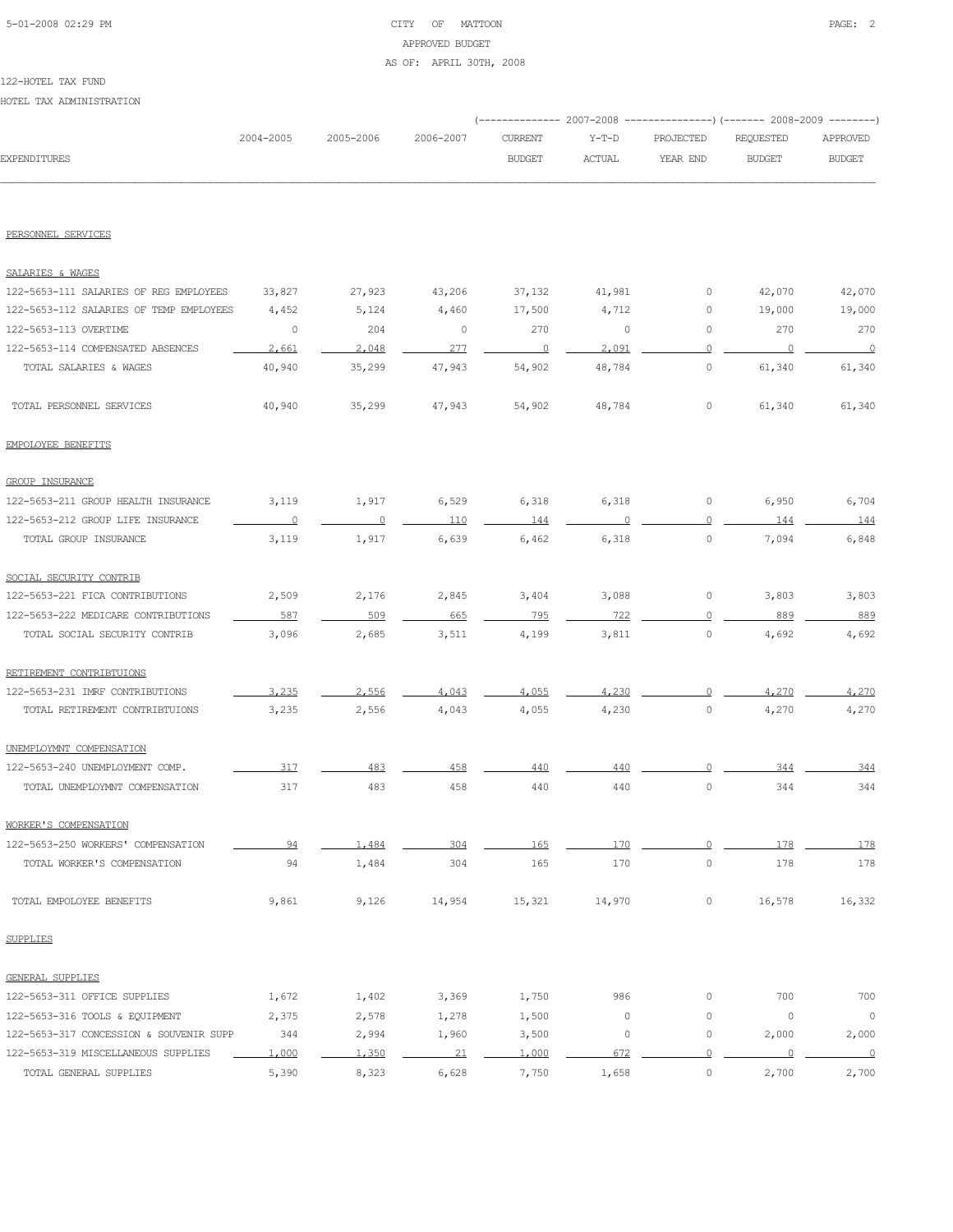# 5-01-2008 02:29 PM CITY OF MATTOON PAGE: 3 APPROVED BUDGET AS OF: APRIL 30TH, 2008

#### 122-HOTEL TAX FUND

HOTEL TAX ADMINISTRATION

|                                         |                          |                |           |                |                     |                | (------------- 2007-2008 ---------------) (------- 2008-2009 --------) |                          |
|-----------------------------------------|--------------------------|----------------|-----------|----------------|---------------------|----------------|------------------------------------------------------------------------|--------------------------|
|                                         | 2004-2005                | 2005-2006      | 2006-2007 | <b>CURRENT</b> | $Y-T-D$             | PROJECTED      | REQUESTED                                                              | APPROVED                 |
| EXPENDITURES                            |                          |                |           | <b>BUDGET</b>  | <b>ACTUAL</b>       | YEAR END       | <b>BUDGET</b>                                                          | <b>BUDGET</b>            |
|                                         |                          |                |           |                |                     |                |                                                                        |                          |
| <b>ENERGY</b>                           |                          |                |           |                |                     |                |                                                                        |                          |
| 122-5653-321 NATURAL GAS & ELECTRIC (CI | 1,577                    | 1,768          | 1,806     | 2,500          | 1,129               | 0              | 850                                                                    | 850                      |
| 122-5653-322 ELECTRICITY (COLES MOULTRI | 367                      | 530            | 310       | 650            | 227                 | $\Omega$       | 500                                                                    | 500                      |
| TOTAL ENERGY                            | 1,944                    | 2,298          | 2,116     | 3,150          | 1,356               | 0              | 1,350                                                                  | 1,350                    |
| TOTAL SUPPLIES                          | 7,334                    | 10,621         | 8,744     | 10,900         | 3,014               | 0              | 4,050                                                                  | 4,050                    |
| PURCHASED PROP MAINT SRV                |                          |                |           |                |                     |                |                                                                        |                          |
| REPAIR & MAINT SERVICES                 |                          |                |           |                |                     |                |                                                                        |                          |
| 122-5653-432 REPAIR OF STRUCTURES       | 0                        | 1,343          | 0         | 500            | $\circ$             | 0              | $\circ$                                                                | $\circ$                  |
| 122-5653-436 PEST CONTROL SERVICES      | 0                        | $\overline{0}$ | $\Omega$  | $\overline{0}$ |                     | $\Omega$       | $\Omega$                                                               | $\circ$                  |
| TOTAL REPAIR & MAINT SERVICES           | $\mathbb O$              | 1,343          | 0         | 500            | $\mathsf{O}\xspace$ | $\circ$        | $\mathsf{O}\xspace$                                                    | $\circ$                  |
| TOTAL PURCHASED PROP MAINT SRV          | 0                        | 1,343          | $\circ$   | 500            | 0                   | 0              | $\circ$                                                                | $\circ$                  |
| OTHER PURCHASED SERVICES                |                          |                |           |                |                     |                |                                                                        |                          |
| PROFESSIONAL SERVICES                   |                          |                |           |                |                     |                |                                                                        |                          |
| 122-5653-513 AUDITING SERVICES          | 1,000                    | 1,000          | 1,000     | 1,000          | 1,000               | 0              | 1,100                                                                  | 1,100                    |
| 122-5653-516 TECHNOLOGY SERVICES        | 3,086                    | 1.835          | 2,518     | 3.523          |                     |                |                                                                        | $\overline{\phantom{0}}$ |
| TOTAL PROFESSIONAL SERVICES             | 4,086                    | 2,835          | 3,518     | 4,523          | 1,000               | $\circ$        | 1,100                                                                  | 1,100                    |
| COMMUNICATION                           |                          |                |           |                |                     |                |                                                                        |                          |
| 122-5653-531 POSTAGE                    | 594                      | 1,297          | 305       | 1,000          | 440                 | 0              | 700                                                                    | 700                      |
| 122-5653-532 TELEPHONE                  | 2,825                    | 2,888          | 2,859     | 3,000          | 2,464               | 0              | 2,500                                                                  | 2,500                    |
| 122-5653-533 CELLULAR PHONE             | 1,188                    | 986            | 545       | 1,000          | 519                 | $\Omega$       | 750                                                                    | 750                      |
| TOTAL COMMUNICATION                     | 4,608                    | 5,171          | 3,709     | 5,000          | 3,423               | $\circ$        | 3,950                                                                  | 3,950                    |
| ADVERTISING                             |                          |                |           |                |                     |                |                                                                        |                          |
| 122-5653-540 ADVERTISING                | 27,796                   | 18,753         | 19,093    | 20,000         | 25,230              | $\overline{0}$ | 13,500                                                                 | 13,500                   |
| TOTAL ADVERTISING                       | 27,796                   | 18,753         | 19,093    | 20,000         | 25,230              | $\circ$        | 13,500                                                                 | 13,500                   |
| PRINTING & BUILDING                     |                          |                |           |                |                     |                |                                                                        |                          |
| 122-5653-550 PRINTING & BINDING         | 8,053                    | 2,563          | 1,675     | 4,000          | 1,438               | $\Omega$       | 2,500                                                                  | 2,500                    |
| TOTAL PRINTING & BUILDING               | 8,053                    | 2,563          | 1,675     | 4,000          | 1,438               | 0              | 2,500                                                                  | 2,500                    |
| EMPLOYEE BUSINESS EXP                   |                          |                |           |                |                     |                |                                                                        |                          |
| 122-5653-561 BUSINESS MEETING EXPENSE   | 1,766                    | 2,395          | 1,691     | 1,750          | 1,957               | 0              | 1,500                                                                  | 1,500                    |
| 122-5653-562 TRAVEL & TRAINING          | 2,451                    | 3,024          | 2,965     | 3,000          | 3,959               | 0              | 3,000                                                                  | 3,000                    |
| 122-5653-564 PRIVATE VEHICLE EXPENSE RE | $\overline{\phantom{0}}$ | $\overline{0}$ | $\circ$   | 0              |                     | 0              | $\circ$                                                                | $\overline{\phantom{0}}$ |
| TOTAL EMPLOYEE BUSINESS EXP             | 4,217                    | 5,419          | 4,656     | 4,750          | 5,916               | $\circ$        | 4,500                                                                  | 4,500                    |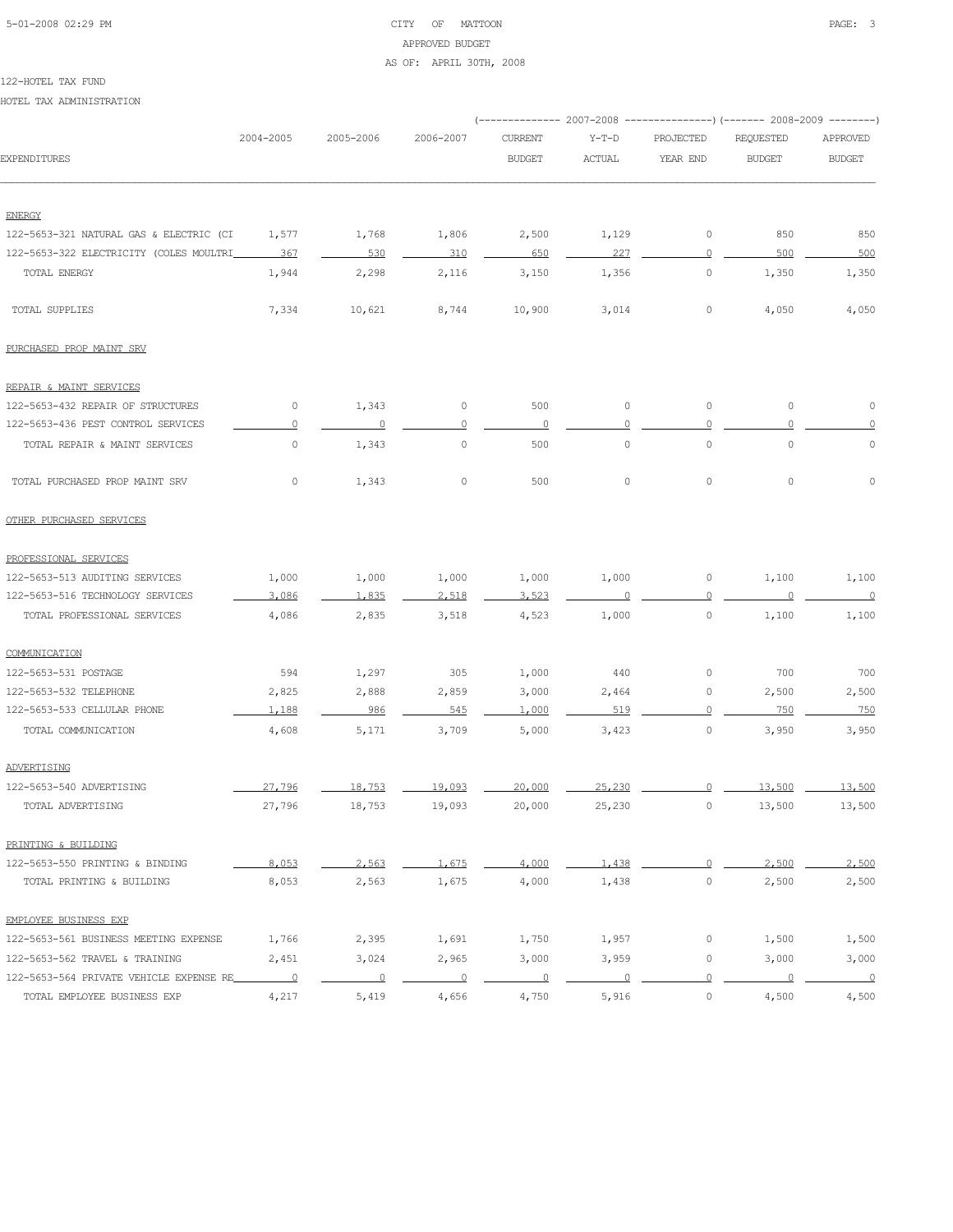# 5-01-2008 02:29 PM CITY OF MATTOON PAGE: 4 APPROVED BUDGET AS OF: APRIL 30TH, 2008

#### 122-HOTEL TAX FUND

HOTEL TAX ADMINISTRATION

|                                         |           |           |                |                |         |             | (-------------- 2007-2008 ----------------) (------- 2008-2009 --------) |                |
|-----------------------------------------|-----------|-----------|----------------|----------------|---------|-------------|--------------------------------------------------------------------------|----------------|
|                                         | 2004-2005 | 2005-2006 | 2006-2007      | <b>CURRENT</b> | $Y-T-D$ | PROJECTED   | REQUESTED                                                                | APPROVED       |
| EXPENDITURES                            |           |           |                | <b>BUDGET</b>  | ACTUAL  | YEAR END    | <b>BUDGET</b>                                                            | <b>BUDGET</b>  |
|                                         |           |           |                |                |         |             |                                                                          |                |
| OTHER PURCHASED SERVICES                |           |           |                |                |         |             |                                                                          |                |
| 122-5653-571 DUES & MEMBERSHIPS         | 648       | 311       | 485            | 750            | 1,725   | $\mathbb O$ | 1,750                                                                    | 1,750          |
| 122-5653-572 COMMUNITY PROMOTION & RELA | 760       | 837       | 722            | 1,000          | 5,654   | 0           | 1,000                                                                    | 1,000          |
| TOTAL OTHER PURCHASED SERVICES          | 1,408     | 1,149     | 1,207          | 1,750          | 7,378   | 0           | 2,750                                                                    | 2,750          |
| TOTAL OTHER PURCHASED SERVICES          | 50,167    | 35,890    | 33,857         | 40,023         | 44,386  | 0           | 28,300                                                                   | 28,300         |
| PROPERTY                                |           |           |                |                |         |             |                                                                          |                |
| IMPROVEMENTS-NOT BLDNGS                 |           |           |                |                |         |             |                                                                          |                |
| 122-5653-730 IMPROVEMENTS OTHER THAN BL |           |           |                |                |         |             |                                                                          |                |
| TOTAL IMPROVEMENTS-NOT BLDNGS           | $\circ$   | $\circ$   | $\circ$        | $\circ$        | $\circ$ | $\circ$     | 0                                                                        | $\circ$        |
| MACHINERY & EQUIPMENT                   |           |           |                |                |         |             |                                                                          |                |
| 122-5653-743 FURNITURE & FIXTURES       |           |           |                |                |         |             |                                                                          |                |
| TOTAL MACHINERY & EQUIPMENT             | 0         | 0         | $\circ$        | $\circ$        | 0       | $\circ$     | 0                                                                        | 0              |
| TOTAL PROPERTY                          | $\circ$   | $\circ$   | $\circ$        | $\circ$        | $\circ$ | 0           | 0                                                                        | 0              |
| OTHER OBJECTS                           |           |           |                |                |         |             |                                                                          |                |
| FINANCIAL TRANS OBJECTS                 |           |           |                |                |         |             |                                                                          |                |
| 122-5653-814 PRINTING & COPY MACHINE MA | 633       |           |                |                |         |             |                                                                          |                |
| TOTAL FINANCIAL TRANS OBJECTS           | 633       | 0         | 10             | $\circ$        | $\circ$ | $\circ$     | $\circ$                                                                  | $\circ$        |
| FINANCIAL TRANS OBJECTS                 |           |           |                |                |         |             |                                                                          |                |
| 122-5653-825 TOURISM GRANTS             | 71,797    | 94,775    | 71,350         | 75,000         | 79,922  | $\Omega$    | 60,000                                                                   | 80,000         |
| TOTAL FINANCIAL TRANS OBJECTS           | 71,797    | 94,775    | 71,350         | 75,000         | 79,922  | 0           | 60,000                                                                   | 80,000         |
| COMPUTER INFO SYS OBJECT                |           |           |                |                |         |             |                                                                          |                |
| 122-5653-863 COMPUTERS                  |           | 0         | 0              | 2,400          |         | $\Omega$    | 0                                                                        | $\overline{0}$ |
| TOTAL COMPUTER INFO SYS OBJECT          |           |           | $\overline{0}$ | 2,400          | $\circ$ | 0           |                                                                          |                |
| TOTAL OTHER OBJECTS                     | 72,430    | 94,775    | 71,360         | 77,400         | 79,922  | $\circ$     | 60,000                                                                   | 80,000         |
| TOTAL HOTEL TAX ADMINISTRATION          | 180,732   | 187,053   | 176,858        | 199,046        | 191,075 | $\circ$     | 170,268                                                                  | 190,022        |
| TOTAL EXPENDITURES                      | 180,732   | 187,053   | 176,858        | 199,046        | 191,075 | 0           | 170,268                                                                  | 190,022        |
| REVENUE OVER/(UNDER) EXPENDITURES       | 56,583    | 46,734    | 51,111         | 60,954         | 4,457   | 0           | 59,732                                                                   | 59,978         |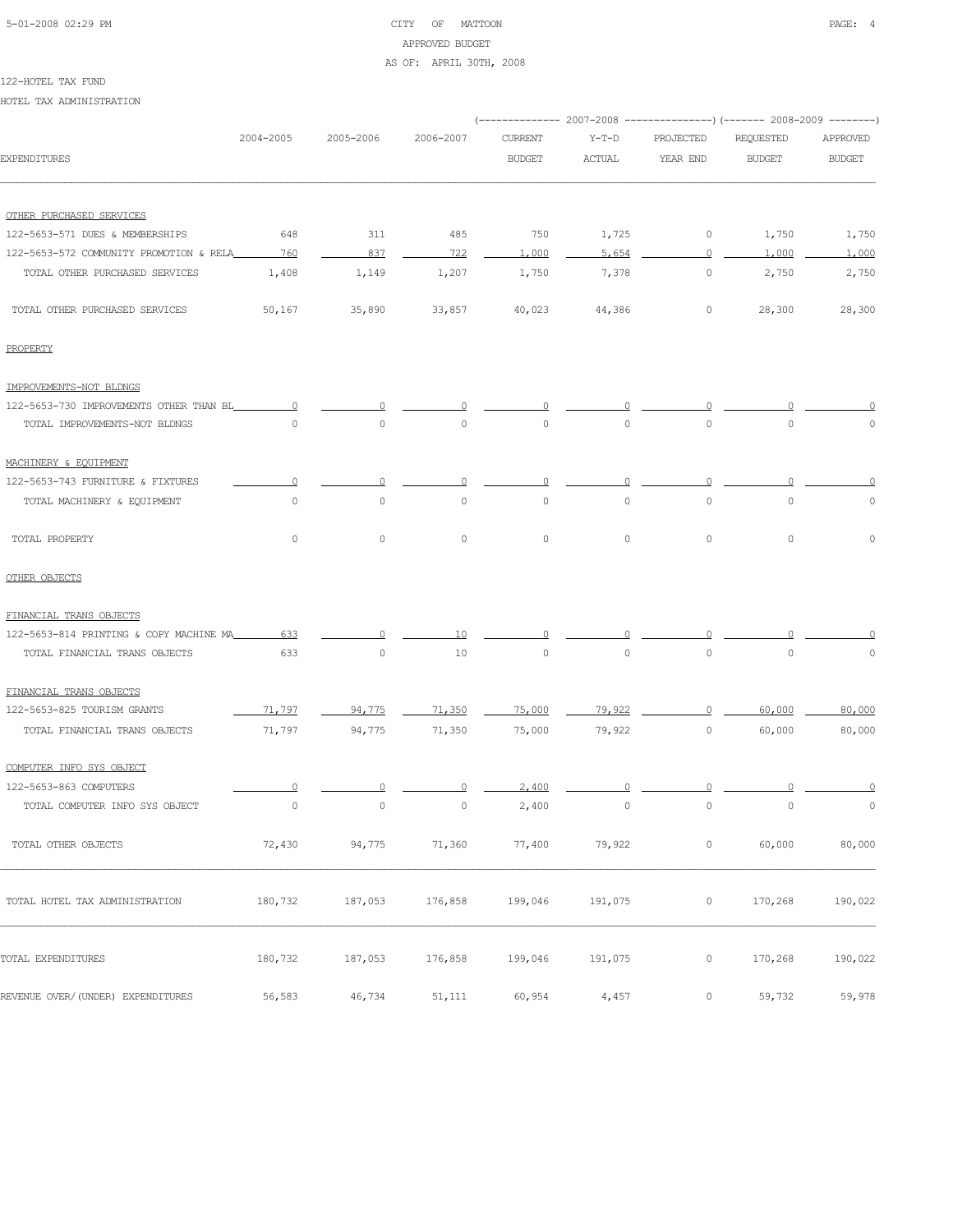#### 5-01-2008 02:29 PM CITY OF MATTOON PAGE: 5 APPROVED BUDGET AS OF: APRIL 30TH, 2008

#### 122-HOTEL TAX FUND

HOTEL TAX ADMINISTRATION

|                                         |           |            |           |                |         |           | (-------------- 2007-2008 ----------------) (------- 2008-2009 --------) |               |
|-----------------------------------------|-----------|------------|-----------|----------------|---------|-----------|--------------------------------------------------------------------------|---------------|
|                                         | 2004-2005 | 2005-2006  | 2006-2007 | <b>CURRENT</b> | $Y-T-D$ | PROJECTED | REQUESTED                                                                | APPROVED      |
| <b>EXPENDITURES</b>                     |           |            |           | <b>BUDGET</b>  | ACTUAL  | YEAR END  | <b>BUDGET</b>                                                            | <b>BUDGET</b> |
|                                         |           |            |           |                |         |           |                                                                          |               |
| OTHER FINANCING (USES)                  |           |            |           |                |         |           |                                                                          |               |
| 122-5904-822 TRFR TO FESTIVAL MANAGEMEN | 59,500    | 60,000     | 60,000    | 60,000         | 60,000  | 0         | 60,000                                                                   | 60,000        |
|                                         |           |            |           |                |         |           |                                                                          |               |
| TOTAL OTHER FINANCING (USES)            | 59,500    | 60,000     | 60,000    | 60,000         | 60,000  | 0         | 60,000                                                                   | 60,000        |
| TOTAL OTHER FINANCING SOURCES (USES)    | 59,500) ( | 60,000) (  | 60,000) ( | 60,000) (      | 60,000) |           | $0 \left($<br>$60,000$ (                                                 | 60,000        |
| REVENUES & OTHER SOURCES OVER/          |           |            |           |                |         |           |                                                                          |               |
|                                         |           |            |           |                |         |           |                                                                          |               |
| (UNDER) EXPENDITURES & OTHER (USES)     | $2,917$ ( | $13,266$ ( | 8,889)    | 954 (          | 55, 543 | 0(        | $268$ ) (                                                                | 22)           |

 $\star\star\star$  END OF REPORT  $\star\star\star$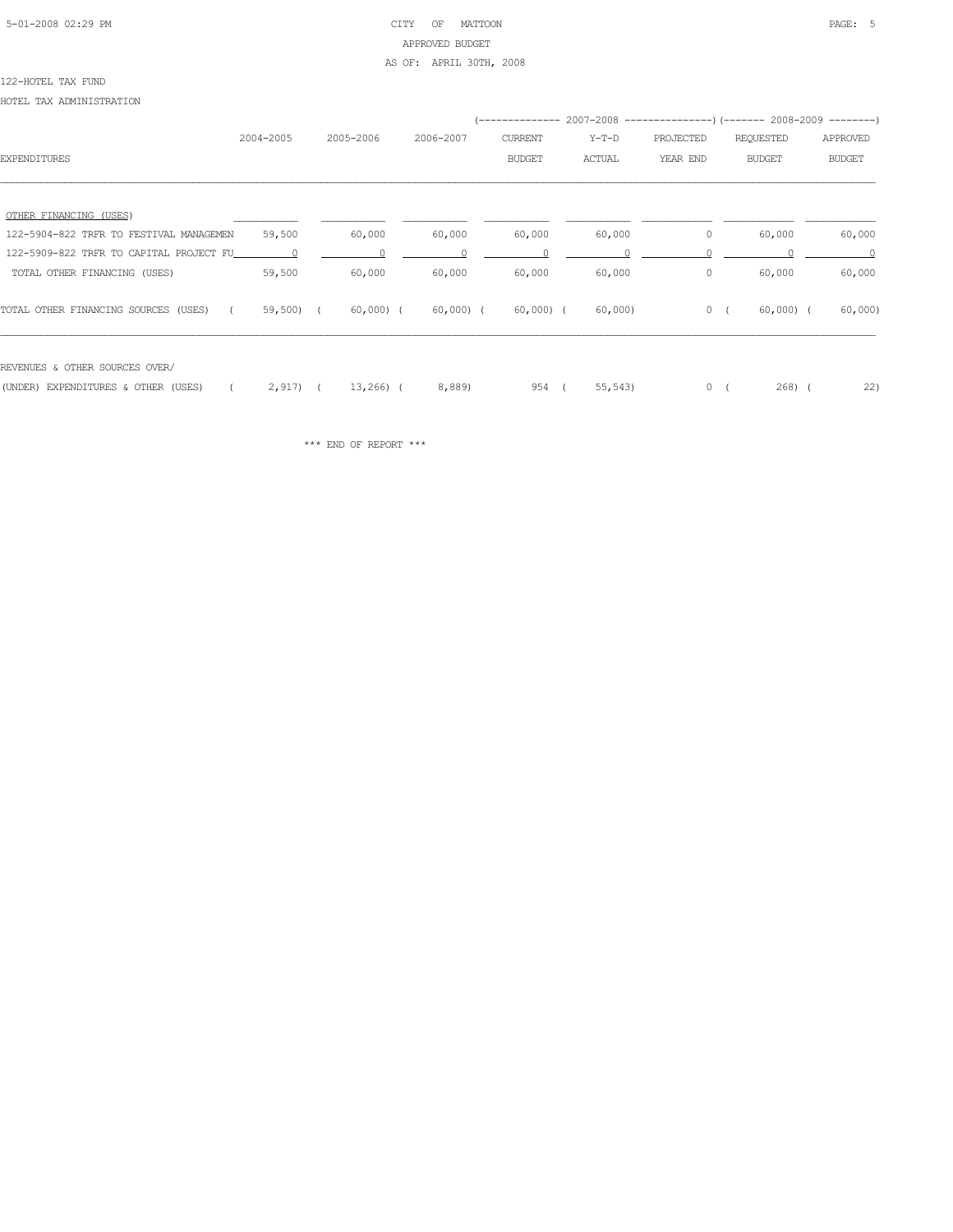# 5-01-2008 02:29 PM CITY OF MATTOON PAGE: 1 APPROVED BUDGET AS OF: APRIL 30TH, 2008

#### 123-FESTIVAL MGMT FUND

|                                         | 2004-2005      | 2005-2006      | 2006-2007      | <b>CURRENT</b> | $Y-T-D$       | PROJECTED | <b>REQUESTED</b> | APPROVED       |
|-----------------------------------------|----------------|----------------|----------------|----------------|---------------|-----------|------------------|----------------|
| <b>REVENUES</b>                         |                |                |                | <b>BUDGET</b>  | <b>ACTUAL</b> | YEAR END  | <b>BUDGET</b>    | <b>BUDGET</b>  |
|                                         |                |                |                |                |               |           |                  |                |
| CHARGES FOR SERVICES                    |                |                |                |                |               |           |                  |                |
| FESTIVAL MGMT REVENUES                  |                |                |                |                |               |           |                  |                |
| 123-4491-010 CONTRIBUTIONS FOR FIREWORK | 11,773         | 14,305         | 13,167         | 13,500         | 13,544        | $\circ$   | 13,500           | 13,500         |
| 123-4492-010 CONTRIBUTIONS F OR LIGHTWO | 32,032         | 32,456         | 32,770         | 32,250         | 31,989        | $\circ$   | 32,250           | 32,250         |
| 123-4493-010 CONTRIBS FOR WATER SPORTS  | $\overline{0}$ | $\overline{0}$ | $\overline{0}$ | $\circ$        | $\circ$       | $\Omega$  | $\overline{0}$   | $\overline{0}$ |
| 123-4494-010 CONTRIBUTIONS FOR BAGELFES | 117,845        | 79,057         | 64,204         | 60,000         | 73,096        | $\circ$   | 60,000           | 60,000         |
| 123-4495-010 CONTRIBUTION FOR FALL FEST | 2,160          | 150            | $\circ$        | $\circ$        | $\circ$       | $\circ$   | $\circ$          | $\circ$        |
| 123-4496-010 CONTRIBUTIONS FOR SESQUICE | 3,443          | 27,214         | 63             | $\circ$        | $\circ$       | $\circ$   | 0                | $\circ$        |
| 123-4499-010 OTHER UNDESIGNATD CONTRIBU |                | $\overline{0}$ | $\circ$        | $\circ$        | $\Omega$      | $\Omega$  | $\Omega$         | $\sim$ 0       |
| TOTAL FESTIVAL MGMT REVENUES            | 167.253        | 153,182        | 110,204        | 105,750        | 118,630       | $\circ$   | 105,750          | 105,750        |
| TOTAL CHARGES FOR SERVICES              | 167,253        | 153,182        | 110,204        | 105,750        | 118,630       | $\circ$   | 105,750          | 105,750        |
| CONTRIB & OTHER MISC REV                |                |                |                |                |               |           |                  |                |
| CONTRIBUTIONS & MISC REV                |                |                |                |                |               |           |                  |                |
|                                         |                | 280            | $\Omega$       | $\circ$        |               |           |                  |                |
| TOTAL CONTRIBUTIONS & MISC REV          |                | 280            |                |                |               |           |                  |                |
| TOTAL CONTRIB & OTHER MISC REV          | $\circ$        | 280            | $\circ$        | $\circ$        | $\circ$       | $\circ$   | $\circ$          | 0              |
| TOTAL REVENUES                          | 167,253        | 153,462        | 110,204        | 105,750        | 118,630       | $\circ$   | 105,750          | 105,750        |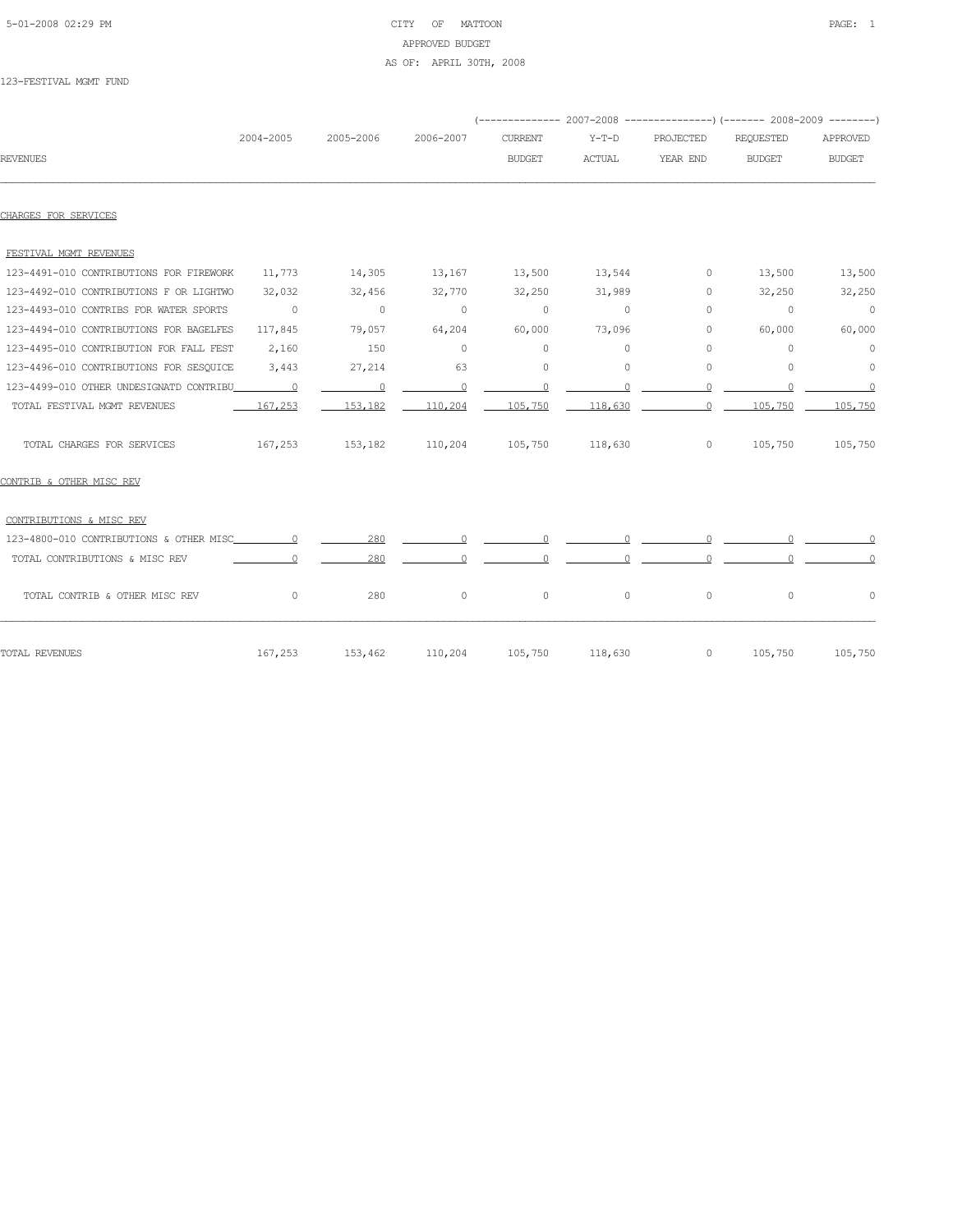# 5-01-2008 02:29 PM CITY OF MATTOON PAGE: 2 APPROVED BUDGET AS OF: APRIL 30TH, 2008

#### 123-FESTIVAL MGMT FUND

FESTIVAL ADMINISTRATION

| <b>EXPENDITURES</b><br><b>SUPPLIES</b>   |                |                |             |                     |                     |           | (-------------- 2007-2008 ----------------) (------- 2008-2009 --------) |                     |
|------------------------------------------|----------------|----------------|-------------|---------------------|---------------------|-----------|--------------------------------------------------------------------------|---------------------|
|                                          | 2004-2005      | 2005-2006      | 2006-2007   | <b>CURRENT</b>      | $Y-T-D$             | PROJECTED | REQUESTED                                                                | APPROVED            |
|                                          |                |                |             | <b>BUDGET</b>       | ACTUAL              | YEAR END  | <b>BUDGET</b>                                                            | <b>BUDGET</b>       |
|                                          |                |                |             |                     |                     |           |                                                                          |                     |
|                                          |                |                |             |                     |                     |           |                                                                          |                     |
| <b>GENERAL SUPPLIES</b>                  |                |                |             |                     |                     |           |                                                                          |                     |
| 123-5581-311 OFFICE SUPPLIES             | $\circ$        | 23             | 122         | $\circ$             | $\mathbf{3}$        | $\circ$   | $\circ$                                                                  | $\overline{0}$      |
| 123-5581-319 MISCELLANEOUS SUPPLIES      | 767            | 757            | 15          | 500                 | $\Omega$            | $\circ$   | 500                                                                      | 500                 |
| TOTAL GENERAL SUPPLIES                   | 767            | 780            | 137         | 500                 | 3                   | $\circ$   | 500                                                                      | 500                 |
| TOTAL SUPPLIES                           | 767            | 780            | 137         | 500                 | 3                   | $\circ$   | 500                                                                      | 500                 |
| OTHER PURCHASED SERVICES                 |                |                |             |                     |                     |           |                                                                          |                     |
| PROFESSIONAL SERVICES                    |                |                |             |                     |                     |           |                                                                          |                     |
| 123-5581-519 OTHER PROFESSIONAL SERVICE  | $\circ$        | $\Omega$       |             |                     |                     |           |                                                                          |                     |
| TOTAL PROFESSIONAL SERVICES              | $\circ$        | $\circ$        | $\circ$     | $\circ$             | $\circ$             | $\circ$   | $\circ$                                                                  | $\mathbb O$         |
| COMMUNICATION                            |                |                |             |                     |                     |           |                                                                          |                     |
| 123-5581-531 POSTAGE                     | 0              | 0              | $\Omega$    | $\Omega$            | $\Omega$            | $\Omega$  |                                                                          | $\Omega$            |
| TOTAL COMMUNICATION                      | $\circ$        | $\circ$        | $\circ$     | $\mathsf{O}\xspace$ | $\circ$             | $\circ$   | $\mathbb O$                                                              | $\mathsf{O}\xspace$ |
| EMPLOYEE BUSINESS EXP                    |                |                |             |                     |                     |           |                                                                          |                     |
| 123-5581-561 BUSINESS MEETING EXPENSE    | 158            | 34             | 45          | 500                 | 124                 | $\Omega$  | 500                                                                      | 500                 |
| TOTAL EMPLOYEE BUSINESS EXP              | 158            | 34             | 45          | 500                 | 124                 | $\circ$   | 500                                                                      | 500                 |
| OTHER PURCHASED SERVICES                 |                |                |             |                     |                     |           |                                                                          |                     |
| 123-5581-579 MISC. OTHER PURCHASED SERV_ | $\overline{0}$ | $\overline{0}$ | 0           | 0                   | 0                   | $\circ$   |                                                                          | $\Omega$            |
| TOTAL OTHER PURCHASED SERVICES           | $\circ$        | $\circ$        | $\circ$     | $\mathsf{O}\xspace$ | $\circ$             | $\circ$   | $\circ$                                                                  | $\circ$             |
| TOTAL OTHER PURCHASED SERVICES           | 158            | 34             | 45          | 500                 | 124                 | $\circ$   | 500                                                                      | 500                 |
| OTHER OBJECTS                            |                |                |             |                     |                     |           |                                                                          |                     |
| SPECIAL EVENT OBJECTS                    |                |                |             |                     |                     |           |                                                                          |                     |
| 123-5581-831 PARADES                     | 1,598          | 200            | $\Omega$    | $\Omega$            | O                   | O         | O                                                                        | $\overline{0}$      |
| TOTAL SPECIAL EVENT OBJECTS              | 1,598          | 200            | $\mathbb O$ | $\mathbb O$         | $\mathsf{O}\xspace$ | $\circ$   | $\circ$                                                                  | $\mathbb O$         |
| TOTAL OTHER OBJECTS                      | 1,598          | 200            | $\circ$     | $\circ$             | $\circ$             | $\circ$   | $\circ$                                                                  | $\mathbb O$         |
| TOTAL FESTIVAL ADMINISTRATION            | 2,524          | 1,014          | 182         | 1,000               | 126                 | $\circ$   | 1,000                                                                    | 1,000               |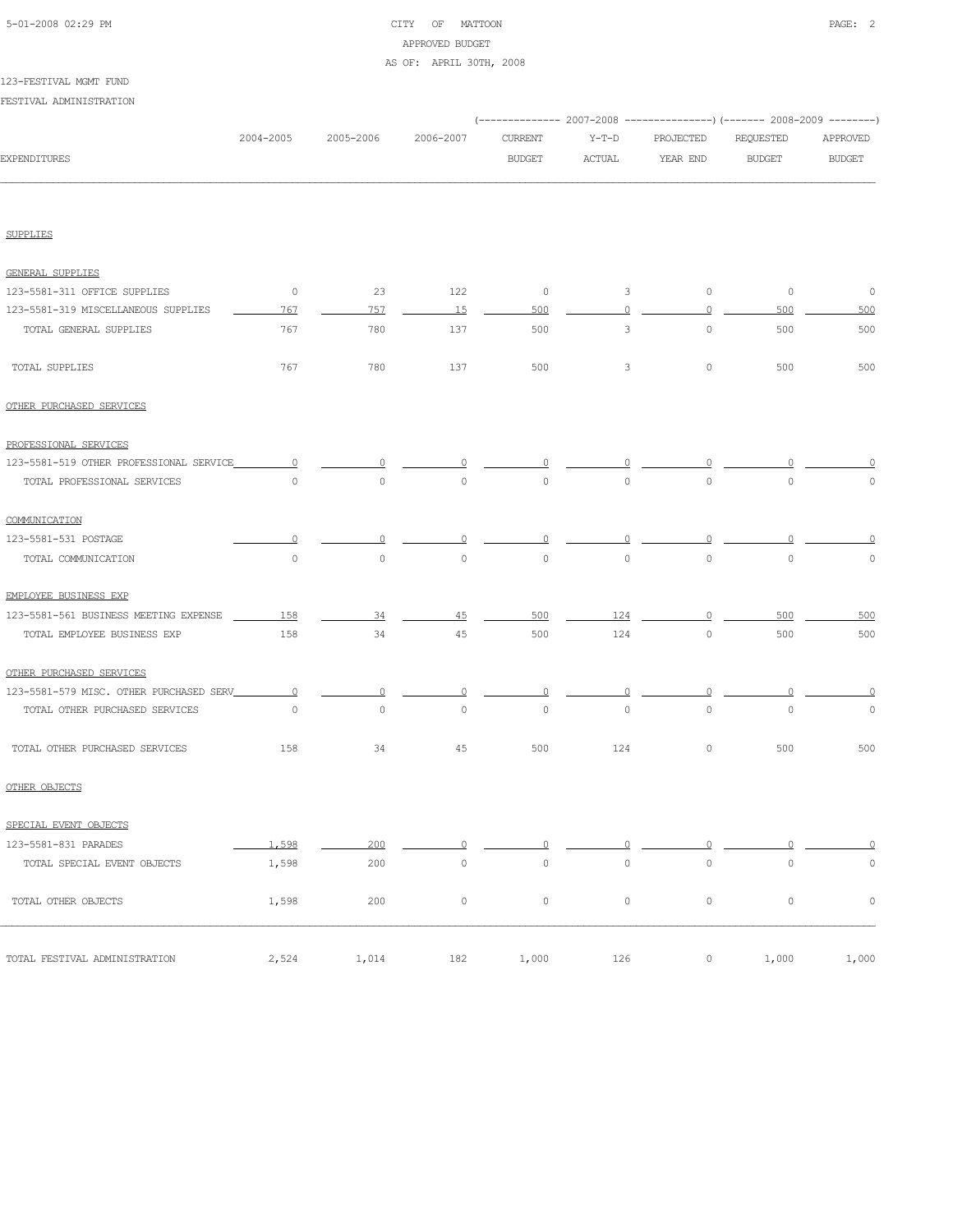# 5-01-2008 02:29 PM CITY OF MATTOON PAGE: 3 APPROVED BUDGET AS OF: APRIL 30TH, 2008

#### 123-FESTIVAL MGMT FUND

JULY 4TH FIREWORKS

|                     |           |           |           |               |        | (-------------- 2007-2008 ----------------) (------- 2008-2009 --------) |               |               |
|---------------------|-----------|-----------|-----------|---------------|--------|--------------------------------------------------------------------------|---------------|---------------|
|                     | 2004-2005 | 2005-2006 | 2006-2007 | CURRENT       | Y-T-D  | PROJECTED                                                                | REOUESTED     | APPROVED      |
| <b>EXPENDITURES</b> |           |           |           | <b>BUDGET</b> | ACTUAL | YEAR END                                                                 | <b>BUDGET</b> | <b>BUDGET</b> |
|                     |           |           |           |               |        |                                                                          |               |               |

SUPPLIES

| GENERAL SUPPLIES                        |          |          |                |              |                |                |                     |          |
|-----------------------------------------|----------|----------|----------------|--------------|----------------|----------------|---------------------|----------|
| 123-5582-319 MISCELLANEOUS SUPPLIES     | 1.741    | 1,021    | 68             | 1,000        | 633            |                | 1,000               | 1,000    |
| TOTAL GENERAL SUPPLIES                  | 1,741    | 1,021    | 68             | 1,000        | 633            | $\mathbb O$    | 1,000               | 1,000    |
| <b>ENERGY</b>                           |          |          |                |              |                |                |                     |          |
| 123-5582-321 NATURAL GAS & ELECTRIC     | $\Omega$ | $\Omega$ | $\Omega$       | $\Omega$     | $\overline{0}$ | $\overline{0}$ | $\Omega$            | O        |
| TOTAL ENERGY                            | $\Omega$ | $\Omega$ | $\Omega$       | $\Omega$     | $\Omega$       | $\Omega$       | $\Omega$            | n        |
| FOOD                                    |          |          |                |              |                |                |                     |          |
| 123-5582-330 FOOD                       | 519      | 642      | 216            | 700          | 70             | $\Omega$       | 700                 | 700      |
| TOTAL FOOD                              | 519      | 642      | 216            | 700          | 70             | $\mathbf{0}$   | 700                 | 700      |
| TOTAL SUPPLIES                          | 2,261    | 1,663    | 284            | 1,700        | 703            | $\mathbb O$    | 1,700               | 1,700    |
| PURCHASED PROP MAINT SRV                |          |          |                |              |                |                |                     |          |
| <b>RENTALS</b>                          |          |          |                |              |                |                |                     |          |
| 123-5582-440 RENTALS                    | 3,174    | 2,580    | 1,700          | 2,000        | 0              | 0              | 2,000               | 2,000    |
| TOTAL RENTALS                           | 3,174    | 2,580    | 1,700          | 2,000        | $\circ$        | $\circ$        | 2,000               | 2,000    |
| TOTAL PURCHASED PROP MAINT SRV          | 3,174    | 2,580    | 1,700          | 2,000        | $\mathbb O$    | 0              | 2,000               | 2,000    |
| OTHER PURCHASED SERVICES                |          |          |                |              |                |                |                     |          |
| PROFESSIONAL SERVICES                   |          |          |                |              |                |                |                     |          |
| 123-5582-519 OTHER PROFESSIONAL SERVICE | 1,346    | 2.958    | 3.655          | 3,500        | 4.415          | $\Omega$       | 3,500               | 3,500    |
| TOTAL PROFESSIONAL SERVICES             | 1,346    | 2,958    | 3,655          | 3,500        | 4,415          | $\circ$        | 3,500               | 3,500    |
| COMMUNICATION                           |          |          |                |              |                |                |                     |          |
| 123-5582-531 POSTAGE                    | $\circ$  | $\circ$  |                | $\cup$       |                | ∩              |                     |          |
| TOTAL COMMUNICATION                     | $\circ$  | $\circ$  | $\overline{0}$ | $\mathbf{0}$ | $\circ$        | $\circ$        | $\circ$             | $\Omega$ |
| ADVERTISING                             |          |          |                |              |                |                |                     |          |
| 123-5582-540 ADVERTISING                | 1,928    | 3,260    | 2,295          | 3,500        | 1,555          |                | 3,500               | 3,500    |
| TOTAL ADVERTISING                       | 1,928    | 3,260    | 2,295          | 3,500        | 1,555          | $\circ$        | 3,500               | 3,500    |
| OTHER PURCHASED SERVICES                |          |          |                |              |                |                |                     |          |
| 123-5582-574 SPECIAL EVENT SERVICES     | 545      | 500      | 600            | $\mathbb O$  | $\mathbb O$    | $\mathbb O$    | $\mathsf{O}\xspace$ | $\circ$  |
| 123-5582-579 MISC. OTHER PURCHASED SERV | 500      | 955      | 578            | 1,000        | 351            | $\circ$        | 1,000               | 1,000    |
| TOTAL OTHER PURCHASED SERVICES          | 1,045    | 1,455    | 1,178          | 1,000        | 351            | $\circ$        | 1,000               | 1,000    |
| TOTAL OTHER PURCHASED SERVICES          | 4,319    | 7,673    | 7,128          | 8,000        | 6,321          | $\mathbf 0$    | 8,000               | 8,000    |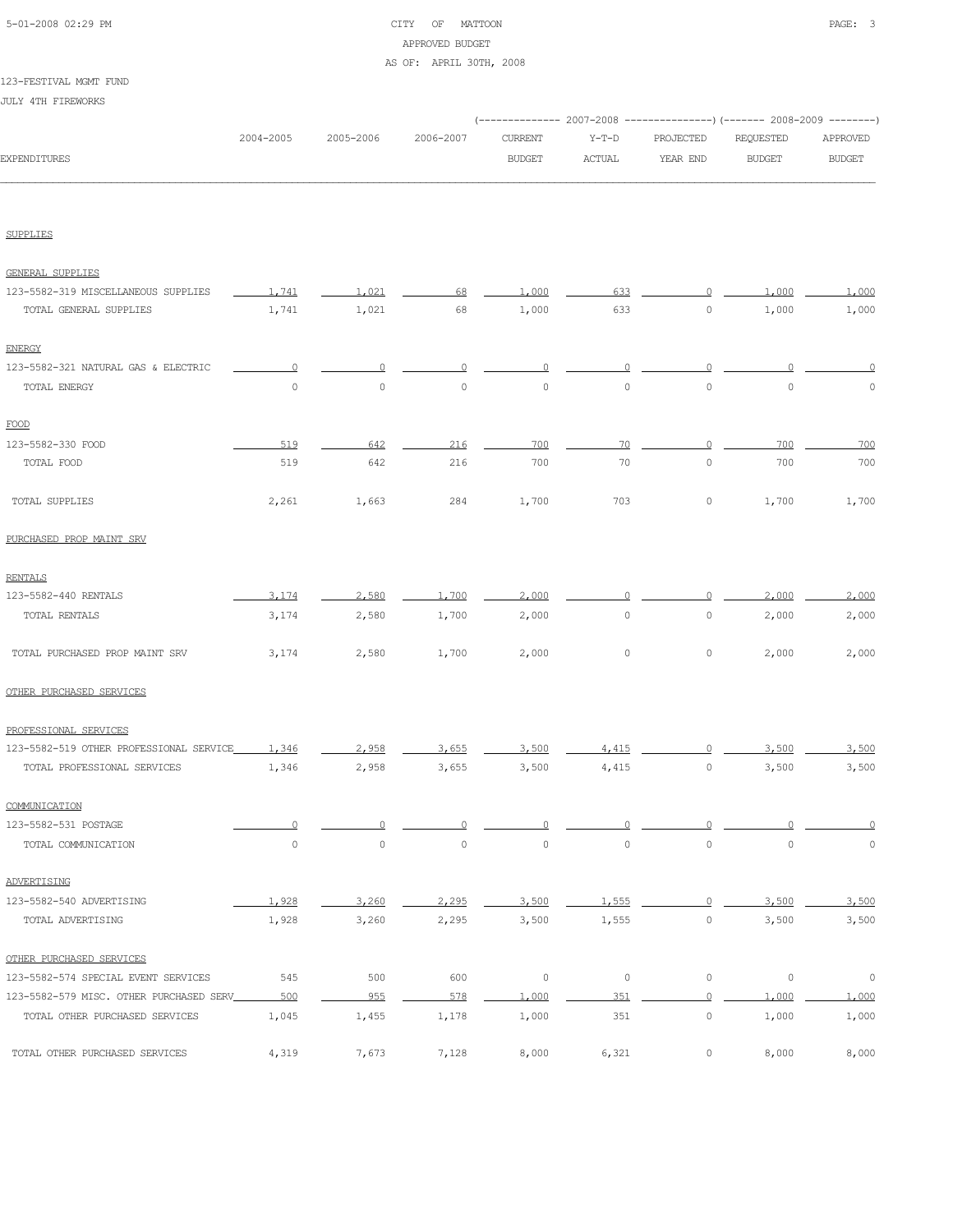# 5-01-2008 02:29 PM CITY OF MATTOON PAGE: 4 APPROVED BUDGET AS OF: APRIL 30TH, 2008

#### 123-FESTIVAL MGMT FUND

JULY 4TH FIREWORKS

|                             |           |           |           | --------------- |         |           | 2007-2008 ----------------) (------- 2008-2009 --------) |               |
|-----------------------------|-----------|-----------|-----------|-----------------|---------|-----------|----------------------------------------------------------|---------------|
|                             | 2004-2005 | 2005-2006 | 2006-2007 | CURRENT         | $Y-T-D$ | PROJECTED | REQUESTED                                                | APPROVED      |
| <b>EXPENDITURES</b>         |           |           |           | <b>BUDGET</b>   | ACTUAL  | YEAR END  | <b>BUDGET</b>                                            | <b>BUDGET</b> |
|                             |           |           |           |                 |         |           |                                                          |               |
|                             |           |           |           |                 |         |           |                                                          |               |
| OTHER OBJECTS               |           |           |           |                 |         |           |                                                          |               |
| SPECIAL EVENT OBJECTS       |           |           |           |                 |         |           |                                                          |               |
| 123-5582-831 PARADES        | 1,989     | 1,800     | 1,397     | 3,000           | 610     | 0         | 3,000                                                    | 3,000         |
| 123-5582-834 ENTERTAINMENT  | $\circ$   | $\circ$   | $\circ$   | $\circ$         | $\circ$ | $\circ$   | $\circ$                                                  | $\circ$       |
| 123-5582-835 FIREWORKS      | 15,450    | 14,990    | 10,000    | 10,500          | 11,700  |           | 10,500                                                   | 10,500        |
| TOTAL SPECIAL EVENT OBJECTS | 17,439    | 16,790    | 11,397    | 13,500          | 12,310  | 0         | 13,500                                                   | 13,500        |
| TOTAL OTHER OBJECTS         | 17,439    | 16,790    | 11,397    | 13,500          | 12,310  | $\circ$   | 13,500                                                   | 13,500        |
|                             |           |           |           |                 |         |           |                                                          |               |
|                             |           |           |           |                 |         |           |                                                          |               |
| TOTAL JULY 4TH FIREWORKS    | 27,193    | 28,705    | 20,510    | 25,200          | 19,334  | $\circ$   | 25,200                                                   | 25,200        |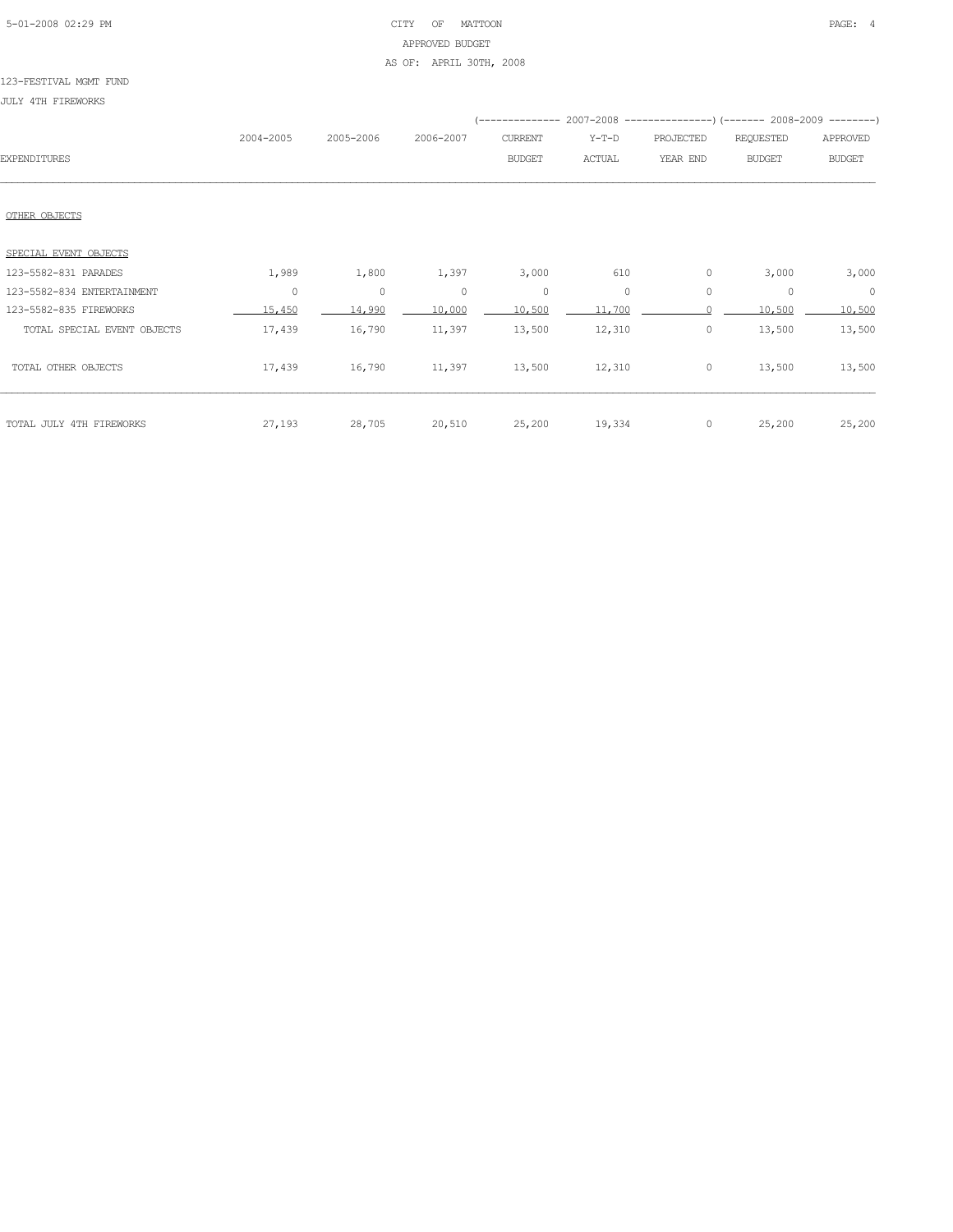# 5-01-2008 02:29 PM CITY OF MATTOON PAGE: 5 APPROVED BUDGET AS OF: APRIL 30TH, 2008

#### 123-FESTIVAL MGMT FUND

WATERSPORTS FESTIVAL

|                                         |                |           |                |                |                |                | (-------------- 2007-2008 ----------------) (------- 2008-2009 --------) |                |
|-----------------------------------------|----------------|-----------|----------------|----------------|----------------|----------------|--------------------------------------------------------------------------|----------------|
|                                         | 2004-2005      | 2005-2006 | 2006-2007      | <b>CURRENT</b> | $Y-T-D$        | PROJECTED      | REQUESTED                                                                | APPROVED       |
| <b>EXPENDITURES</b>                     |                |           |                | <b>BUDGET</b>  | <b>ACTUAL</b>  | YEAR END       | <b>BUDGET</b>                                                            | <b>BUDGET</b>  |
|                                         |                |           |                |                |                |                |                                                                          |                |
| <b>SUPPLIES</b>                         |                |           |                |                |                |                |                                                                          |                |
| <b>GENERAL SUPPLIES</b>                 |                |           |                |                |                |                |                                                                          |                |
| 123-5583-317 CONCESSION & SOUVENIR SUPP | $\circ$        | $\circ$   | $\circ$        | $\circ$        | $\circ$        | $\circ$        | $\circ$                                                                  | $\circ$        |
| 123-5583-319 MISCELLANEOUS SUPPLIES     | $\circ$        | $\circ$   | $\overline{0}$ | $\overline{0}$ | $\circ$        | $\circ$        | $\Omega$                                                                 | $\Omega$       |
| TOTAL GENERAL SUPPLIES                  | $\circ$        | $\circ$   | $\circ$        | $\circ$        | $\circ$        | $\circ$        | $\mathbb O$                                                              | $\mathbb O$    |
| FOOD                                    |                |           |                |                |                |                |                                                                          |                |
| 123-5583-330 FOOD                       | $\circ$        | $\circ$   | $\Omega$       | $\Omega$       | $\Omega$       | $\Omega$       | $\Omega$                                                                 | $\Omega$       |
| TOTAL FOOD                              | $\circ$        | $\circ$   | $\circ$        | $\circ$        | $\circ$        | $\circ$        | $\circ$                                                                  | $\circ$        |
| TOTAL SUPPLIES                          | $\circ$        | $\circ$   | $\circ$        | $\circ$        | $\circ$        | $\circ$        | $\mathsf{O}\xspace$                                                      | $\mathbb O$    |
| PURCHASED PROP MAINT SRV                |                |           |                |                |                |                |                                                                          |                |
| <b>RENTALS</b>                          |                |           |                |                |                |                |                                                                          |                |
| 123-5583-440 RENTALS                    | $\Omega$       | $\Omega$  | $\Omega$       | $\Omega$       | $\Omega$       | $\Omega$       | $\Omega$                                                                 | $\Omega$       |
| TOTAL RENTALS                           | $\circ$        | $\circ$   | $\circ$        | $\circ$        | $\circ$        | $\circ$        | $\mathbb O$                                                              | $\circ$        |
| TOTAL PURCHASED PROP MAINT SRV          | $\circ$        | $\circ$   | $\circ$        | $\circ$        | $\circ$        | $\circ$        | $\circ$                                                                  | $\mathbb O$    |
| OTHER PURCHASED SERVICES                |                |           |                |                |                |                |                                                                          |                |
| COMMUNICATION                           |                |           |                |                |                |                |                                                                          |                |
| 123-5583-531 POSTAGE                    |                |           |                |                |                |                |                                                                          |                |
| TOTAL COMMUNICATION                     | $\circ$        | $\circ$   | $\circ$        | $\circ$        | $\circ$        | $\circ$        | $\circ$                                                                  | 0              |
| ADVERTISING                             |                |           |                |                |                |                |                                                                          |                |
| 123-5583-540 ADVERTISING                | 341            | ∩         |                | Ω              |                | $\Omega$       |                                                                          |                |
| TOTAL ADVERTISING                       | 341            | $\circ$   | $\circ$        | $\circ$        | $\circ$        | $\circ$        | $\mathbb O$                                                              | 0              |
| PRINTING & BUILDING                     |                |           |                |                |                |                |                                                                          |                |
| 123-5583-550 PRINTING & BINDING         | $\circ$        | $\Omega$  | $\Omega$       | n              | $\Omega$       |                |                                                                          |                |
| TOTAL PRINTING & BUILDING               | $\circ$        | $\circ$   | $\circ$        | $\circ$        | $\circ$        | $\circ$        | $\circ$                                                                  | $\circ$        |
| OTHER PURCHASED SERVICES                |                |           |                |                |                |                |                                                                          |                |
| 123-5583-574 SPECIAL EVENT SERVICES     | $\circ$        | $\circ$   | $\circ$        | $\circ$        | $\circ$        | $\circ$        | $\circ$                                                                  | $\circ$        |
| 123-5583-579 MISC. OTHER PURCHASED SERV | $\overline{0}$ | $\circ$   | $\Omega$       | $\overline{0}$ | $\overline{0}$ | $\overline{0}$ | $\circ$                                                                  | $\overline{0}$ |
| TOTAL OTHER PURCHASED SERVICES          | $\circ$        | $\circ$   | $\circ$        | $\circ$        | $\circ$        | $\circ$        | $\circ$                                                                  | $\mathbb O$    |
| TOTAL OTHER PURCHASED SERVICES          | 341            | $\circ$   | $\circ$        | $\circ$        | $\circ$        | $\circ$        | 0                                                                        | 0              |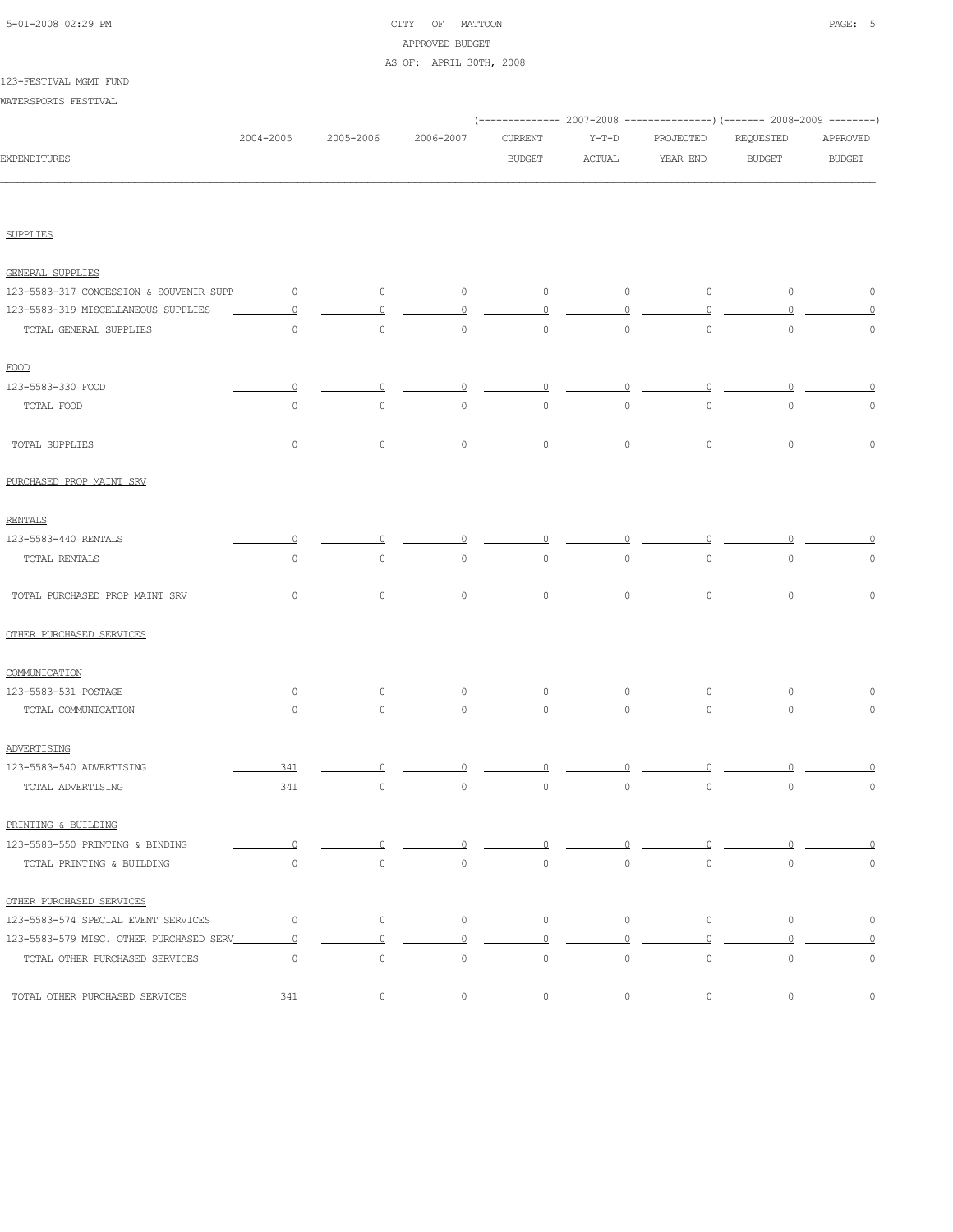# 5-01-2008 02:29 PM CITY OF MATTOON PAGE: 6 APPROVED BUDGET AS OF: APRIL 30TH, 2008

#### 123-FESTIVAL MGMT FUND

WATERSPORTS FESTIVAL

|                             |           |           |              |               |              |           | (-------------- 2007-2008 ----------------) (------- 2008-2009 --------) |               |  |
|-----------------------------|-----------|-----------|--------------|---------------|--------------|-----------|--------------------------------------------------------------------------|---------------|--|
|                             | 2004-2005 | 2005-2006 | 2006-2007    | CURRENT       | Y-T-D        | PROJECTED | REQUESTED                                                                | APPROVED      |  |
| <b>EXPENDITURES</b>         |           |           |              | <b>BUDGET</b> | ACTUAL       | YEAR END  | <b>BUDGET</b>                                                            | <b>BUDGET</b> |  |
|                             |           |           |              |               |              |           |                                                                          |               |  |
|                             |           |           |              |               |              |           |                                                                          |               |  |
| OTHER OBJECTS               |           |           |              |               |              |           |                                                                          |               |  |
| SPECIAL EVENT OBJECTS       |           |           |              |               |              |           |                                                                          |               |  |
| 123-5583-833 QUEEN PAGEANT  | $\circ$   | $\circ$   | $\circ$      | $\circ$       | $\circ$      | $\circ$   | $\Omega$                                                                 | 0             |  |
| 123-5583-834 ENTERTAINMENT  | $\circ$   | $\Omega$  | $\circ$      | 0             | $\circ$      | $\circ$   | $\Omega$                                                                 | $\circ$       |  |
| 123-5583-835 FIREWORKS      |           |           | $\cap$       | $\cap$        |              |           |                                                                          |               |  |
| TOTAL SPECIAL EVENT OBJECTS | $\circ$   | $\circ$   | $\mathbf{0}$ | $\mathbf{0}$  | $\mathbf{0}$ | $\circ$   | $\Omega$                                                                 | $\circ$       |  |
| TOTAL OTHER OBJECTS         | $\circ$   | $\circ$   | $\circ$      | $\circ$       | $\circ$      | $\circ$   | $\circ$                                                                  | $\circ$       |  |
| TOTAL WATERSPORTS FESTIVAL  | 341       | $\circ$   | $\circ$      | $\circ$       | $\mathbf{0}$ | $\circ$   | $\Omega$                                                                 | 0             |  |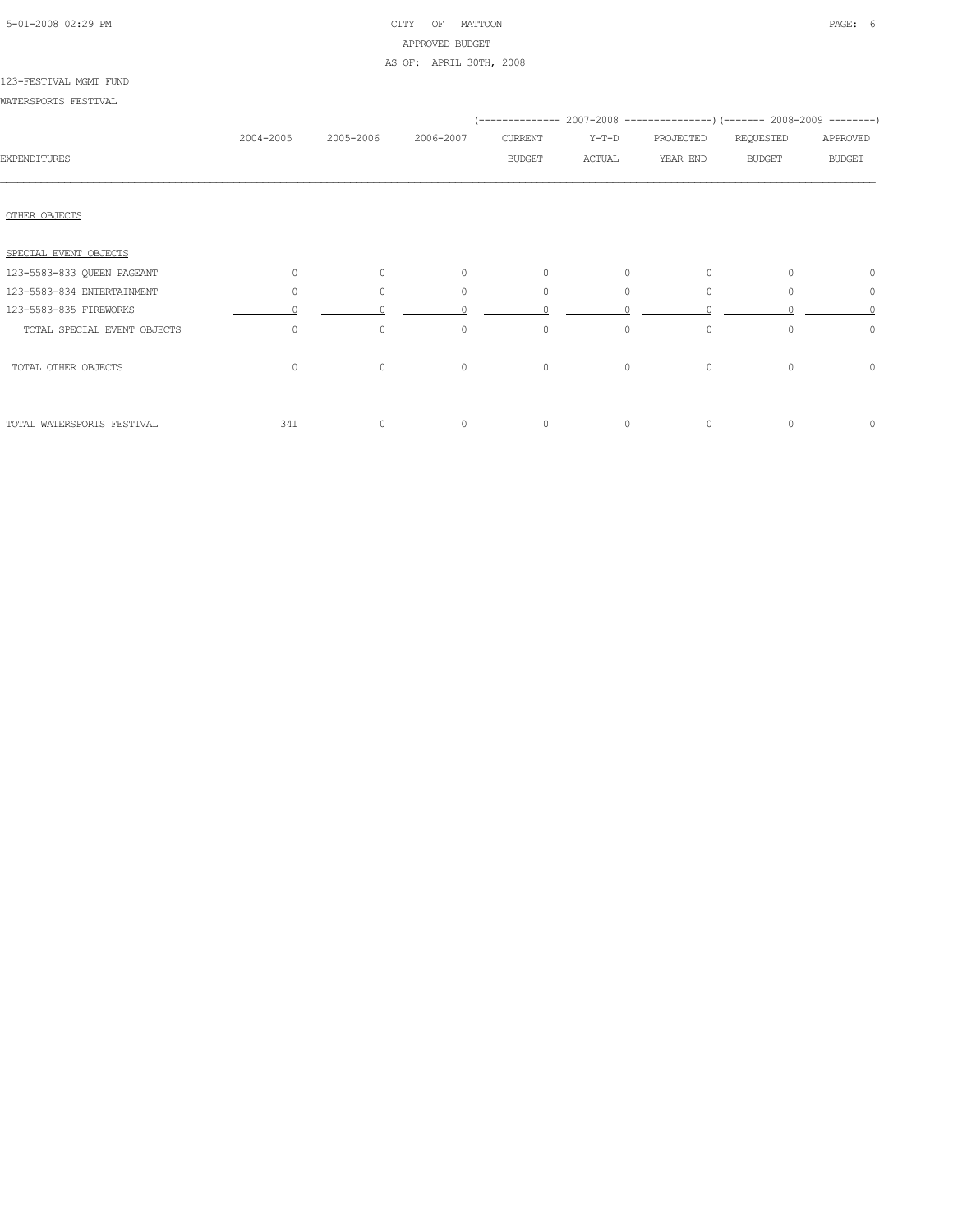# 5-01-2008 02:29 PM CITY OF MATTOON PAGE: 7 APPROVED BUDGET AS OF: APRIL 30TH, 2008

#### 123-FESTIVAL MGMT FUND

BAGELFEST

|                                         | 2004-2005      | 2005-2006 | 2006-2007      | <b>CURRENT</b> | $Y-T-D$ | PROJECTED           | <b>REQUESTED</b>         | APPROVED            |
|-----------------------------------------|----------------|-----------|----------------|----------------|---------|---------------------|--------------------------|---------------------|
| <b>EXPENDITURES</b>                     |                |           |                | <b>BUDGET</b>  | ACTUAL  | YEAR END            | <b>BUDGET</b>            | <b>BUDGET</b>       |
|                                         |                |           |                |                |         |                     |                          |                     |
| <b>SUPPLIES</b>                         |                |           |                |                |         |                     |                          |                     |
| <b>GENERAL SUPPLIES</b>                 |                |           |                |                |         |                     |                          |                     |
| 123-5584-311 OFFICE SUPPLIES            | 74             | 96        | 31             | 100            | 33      | 0                   | 100                      | 100                 |
| 123-5584-312 CLEANING SUPPLIES          | $\overline{0}$ | $\circ$   | $\overline{0}$ | $\circ$        | $\circ$ | $\circ$             | $\overline{\phantom{0}}$ | $\overline{0}$      |
| 123-5584-317 CONCESSION & SOUVENIR SUPP | 3,727          | 3,655     | 2,949          | 3,500          | 1,736   | 0                   | 3,500                    | 3,500               |
| 123-5584-319 MISCELLANEOUS SUPPLIES     | 824            | 813       | 122            | 1,000          | 170     | $\circ$             | 1,000                    | 1,000               |
| TOTAL GENERAL SUPPLIES                  | 4,625          | 4,564     | 3,102          | 4,600          | 1,938   | 0                   | 4,600                    | 4,600               |
| <b>ENERGY</b>                           |                |           |                |                |         |                     |                          |                     |
| 123-5584-321 NATURAL GAS & ELECTRIC     | $\Omega$       | $\Omega$  | $\Omega$       | $\Omega$       | $\cup$  |                     | $\Omega$                 | 0                   |
| TOTAL ENERGY                            | $\circ$        | $\circ$   | $\circ$        | $\circ$        | $\circ$ | $\circ$             | $\circ$                  | $\mathsf{O}\xspace$ |
| FOOD                                    |                |           |                |                |         |                     |                          |                     |
| 123-5584-330 FOOD                       | 123            | 245       | 209            | 200            | 409     | $\Omega$            | 200                      | 200                 |
| TOTAL FOOD                              | 123            | 245       | 209            | 200            | 409     | $\circ$             | 200                      | 200                 |
| TOTAL SUPPLIES                          | 4,749          | 4,809     | 3,312          | 4,800          | 2,347   | $\circ$             | 4,800                    | 4,800               |
| PURCHASED PROP MAINT SRV                |                |           |                |                |         |                     |                          |                     |
| <b>RENTALS</b>                          |                |           |                |                |         |                     |                          |                     |
| 123-5584-440 RENTALS                    | 19,540         | 23,073    | 17,467         | 19,000         | 13,150  | $\Omega$            | 19,000                   | 19,000              |
| TOTAL RENTALS                           | 19,540         | 23,073    | 17,467         | 19,000         | 13,150  | $\circ$             | 19,000                   | 19,000              |
| TOTAL PURCHASED PROP MAINT SRV          | 19,540         | 23,073    | 17,467         | 19,000         | 13,150  | 0                   | 19,000                   | 19,000              |
| OTHER PURCHASED SERVICES                |                |           |                |                |         |                     |                          |                     |
| INSURANCE                               |                |           |                |                |         |                     |                          |                     |
| 123-5584-525 SPECIAL EVENT INSURANCE    | 7,100          | 6,350     | 5,760          | 6,500          | 4,880   |                     | 6,500<br>$\overline{0}$  | 6,500               |
| TOTAL INSURANCE                         | 7,100          | 6,350     | 5,760          | 6,500          | 4,880   | $\mathbb O$         | 6,500                    | 6,500               |
| COMMUNICATION                           |                |           |                |                |         |                     |                          |                     |
| 123-5584-531 POSTAGE                    | 440            | 338       | 368            | 1,000          | 247     | $\Omega$            | 1,000                    | 1,000               |
| TOTAL COMMUNICATION                     | 440            | 338       | 368            | 1,000          | 247     | $\mathsf{O}\xspace$ | 1,000                    | 1,000               |
| ADVERTISING                             |                |           |                |                |         |                     |                          |                     |
| 123-5584-540 ADVERTISING                | 11,914         | 11,072    | 10,492         | 10,000         | 12,247  | $\overline{0}$      | 10,000                   | 10,000              |
| TOTAL ADVERTISING                       | 11,914         | 11,072    | 10,492         | 10,000         | 12,247  | $\mathbb O$         | 10,000                   | 10,000              |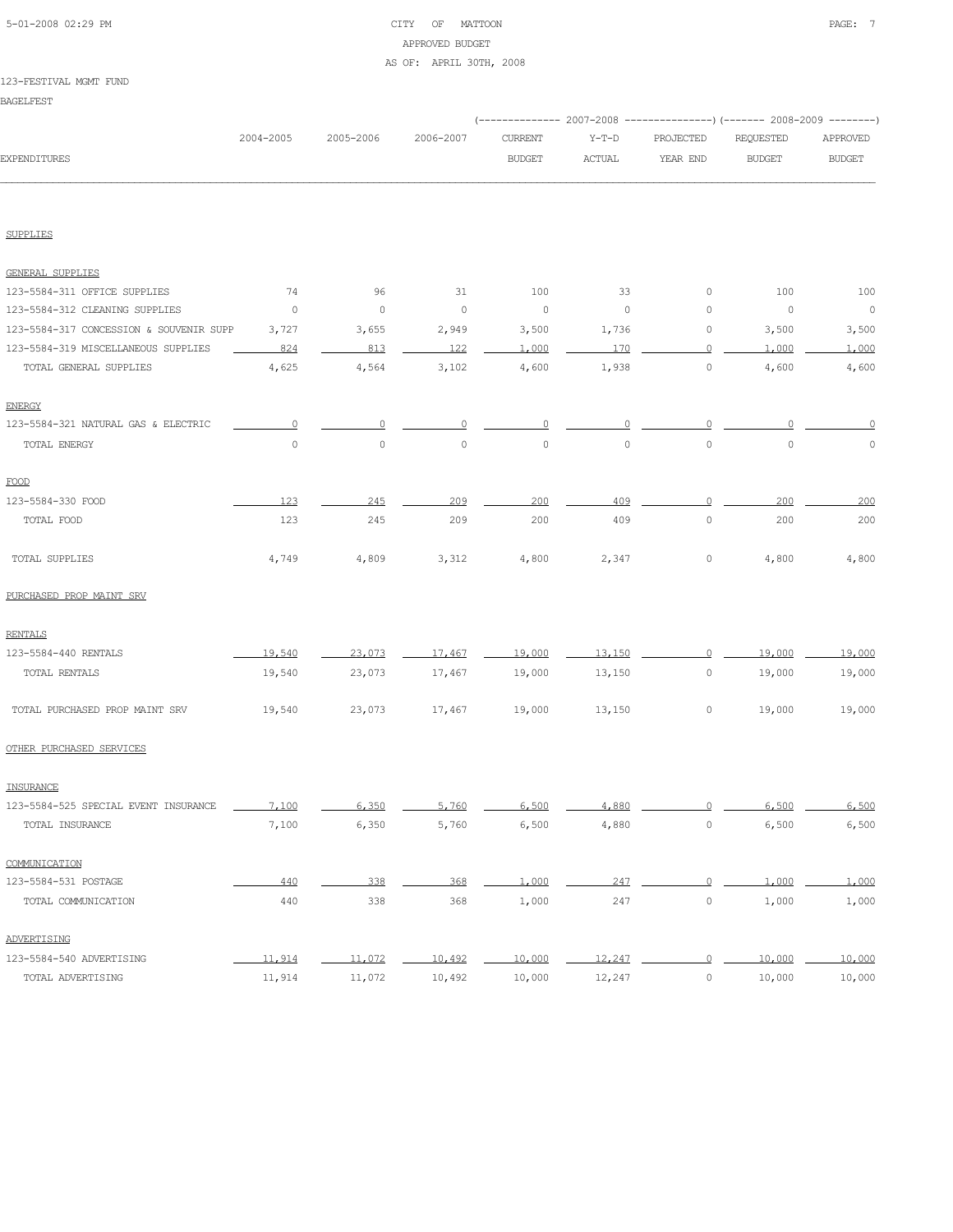# 5-01-2008 02:29 PM CITY OF MATTOON PAGE: 8 APPROVED BUDGET

#### AS OF: APRIL 30TH, 2008

#### 123-FESTIVAL MGMT FUND

BAGELFEST

|                                         |           |           |           |                |               |           | (-------------- 2007-2008 ----------------) (------- 2008-2009 --------) |               |
|-----------------------------------------|-----------|-----------|-----------|----------------|---------------|-----------|--------------------------------------------------------------------------|---------------|
|                                         | 2004-2005 | 2005-2006 | 2006-2007 | <b>CURRENT</b> | $Y-T-D$       | PROJECTED | <b>REQUESTED</b>                                                         | APPROVED      |
| <b>EXPENDITURES</b>                     |           |           |           | <b>BUDGET</b>  | <b>ACTUAL</b> | YEAR END  | <b>BUDGET</b>                                                            | <b>BUDGET</b> |
| PRINTING & BUILDING                     |           |           |           |                |               |           |                                                                          |               |
| 123-5584-550 PRINTING & BINDING         | 2,493     | 1,665     | $\Omega$  | 2,000          | 1,355         | $\Omega$  | 2,000                                                                    | 2,000         |
| TOTAL PRINTING & BUILDING               | 2,493     | 1,665     | $\circ$   | 2,000          | 1,355         | $\circ$   | 2,000                                                                    | 2,000         |
| EMPLOYEE BUSINESS EXP                   |           |           |           |                |               |           |                                                                          |               |
| 123-5584-561 BUSINESS MEETING EXPENSE   | 211       | $\circ$   | 135       | 300            | 295           | $\circ$   | 300                                                                      | 300           |
| TOTAL EMPLOYEE BUSINESS EXP             | 211       | $\circ$   | 135       | 300            | 295           | $\circ$   | 300                                                                      | 300           |
| OTHER PURCHASED SERVICES                |           |           |           |                |               |           |                                                                          |               |
| 123-5584-574 SPECIAL EVENT SERVICES     | 2,038     | 1,100     | 1,010     | 1,000          | 180           | $\circ$   | 1,000                                                                    | 1,000         |
| 123-5584-579 MISC OTHER PURCHASED SERVI | 7.633     | 9,097     | 13,319    | 15,000         | 8,500         | $\circ$   | 15,000                                                                   | 15,000        |
| TOTAL OTHER PURCHASED SERVICES          | 9,670     | 10,197    | 14,329    | 16,000         | 8,680         | 0         | 16,000                                                                   | 16,000        |
| TOTAL OTHER PURCHASED SERVICES          | 31,828    | 29,621    | 31,084    | 35,800         | 27,703        | $\circ$   | 35,800                                                                   | 35,800        |
| OTHER OBJECTS                           |           |           |           |                |               |           |                                                                          |               |
| FINANCIAL TRANS OBJECTS                 |           |           |           |                |               |           |                                                                          |               |
| 123-5584-813 OTHER REFUND               | 665       | 225       | 655       | 500            | $\Omega$      | $\Omega$  | 500                                                                      | 500           |
| TOTAL FINANCIAL TRANS OBJECTS           | 665       | 225       | 655       | 500            | $\circ$       | $\Omega$  | 500                                                                      | 500           |
| SPECIAL EVENT OBJECTS                   |           |           |           |                |               |           |                                                                          |               |
| 123-5584-831 PARADES                    | 1,659     | 1,800     | 1,250     | 1,200          | 750           | $\circ$   | 1,200                                                                    | 1,200         |
| 123-5584-832 BEER TENT                  | 12,735    | 12,292    | 11,580    | 12,000         | 15,437        | $\circ$   | 12,000                                                                   | 12,000        |
| 123-5584-833 QUEEN PAGEANT              | 421       | 746       | 1,080     | 1,000          | 257           | 0         | 1,000                                                                    | 1,000         |
| 123-5584-834 ENTERTAINMENT              | 70,416    | 55,575    | 40,737    | 40,000         | 41,295        | $\Omega$  | 40,000                                                                   | 40,000        |
| TOTAL SPECIAL EVENT OBJECTS             | 85,231    | 70,413    | 54,646    | 54,200         | 57,738        | $\circ$   | 54,200                                                                   | 54,200        |
| TOTAL OTHER OBJECTS                     | 85,896    | 70,638    | 55,301    | 54,700         | 57,738        | 0         | 54,700                                                                   | 54,700        |
| TOTAL BAGELFEST                         | 142,013   | 128,141   | 107,164   | 114,300        | 100,938       | $\circ$   | 114,300                                                                  | 114,300       |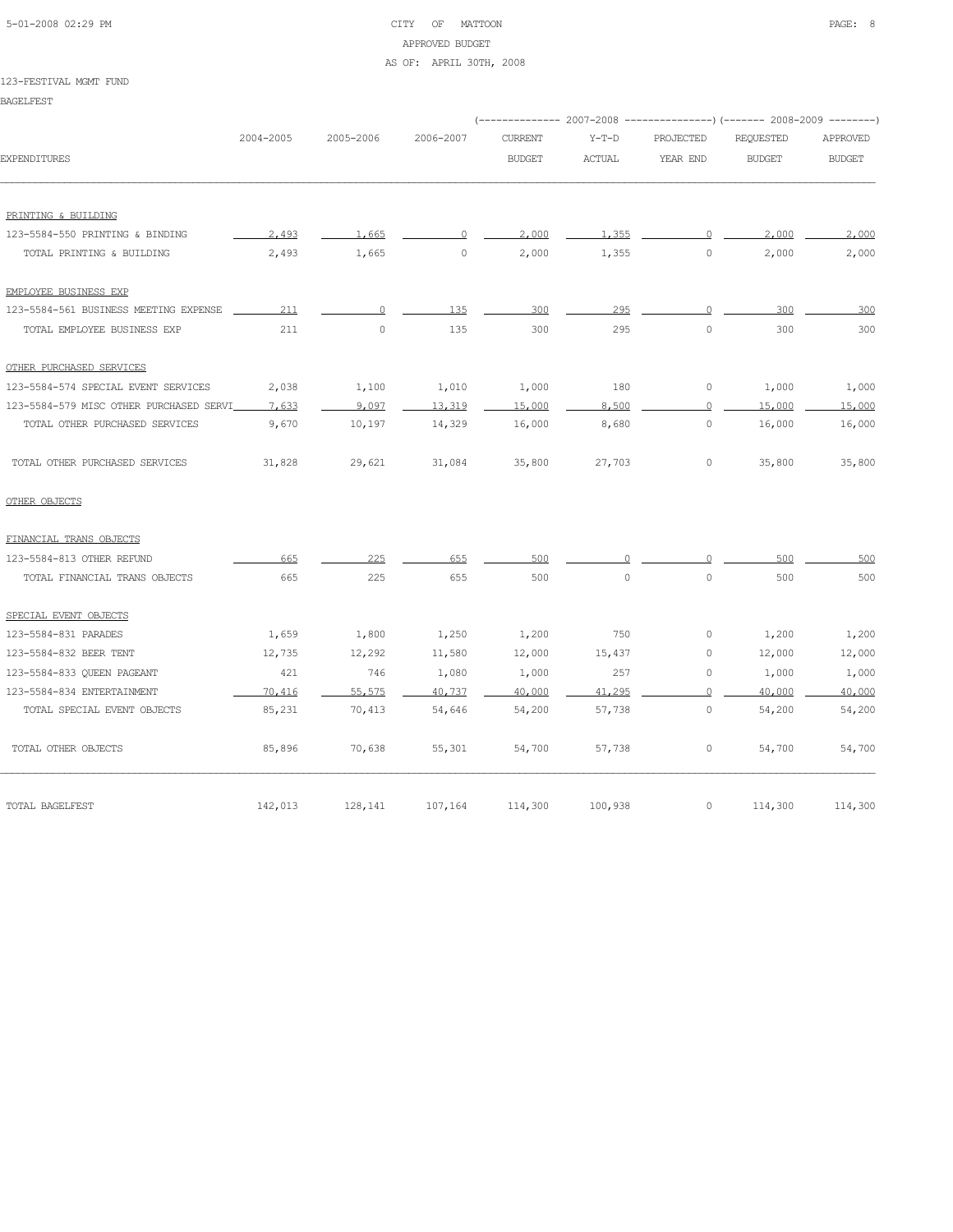# 5-01-2008 02:29 PM CITY OF MATTOON PAGE: 9 APPROVED BUDGET AS OF: APRIL 30TH, 2008

#### 123-FESTIVAL MGMT FUND

FALL FESTIVAL

|                                         |           |           |                     |                     |                     |              | (------------- 2007-2008 ---------------) (------- 2008-2009 --------) |                     |
|-----------------------------------------|-----------|-----------|---------------------|---------------------|---------------------|--------------|------------------------------------------------------------------------|---------------------|
|                                         | 2004-2005 | 2005-2006 | 2006-2007           | CURRENT             | $Y-T-D$             | PROJECTED    | REQUESTED                                                              | APPROVED            |
| <b>EXPENDITURES</b>                     |           |           |                     | <b>BUDGET</b>       | ACTUAL              | YEAR END     | <b>BUDGET</b>                                                          | <b>BUDGET</b>       |
|                                         |           |           |                     |                     |                     |              |                                                                        |                     |
| <b>SUPPLIES</b>                         |           |           |                     |                     |                     |              |                                                                        |                     |
| GENERAL SUPPLIES                        |           |           |                     |                     |                     |              |                                                                        |                     |
| 123-5585-317 CONCESSION & SOUVENIR SUPP | 1,540     | $\circ$   | $\circ$             | 0                   | $\circ$             | $\circ$      | $\circ$                                                                | $\mathbb O$         |
| 123-5585-319 MISCELLANEOUS SUPPLIES     | 948       | 1,951     | $\circ$             | $\circ$             | $\circ$             | $\mathbf{0}$ | $\Omega$                                                               | 0                   |
| TOTAL GENERAL SUPPLIES                  | 2,488     | 1,951     | $\circ$             | $\circ$             | $\circ$             | $\circ$      | $\circ$                                                                | $\mathbb O$         |
| TOTAL SUPPLIES                          | 2,488     | 1,951     | $\circ$             | $\mathsf{O}\xspace$ | 0                   | $\circ$      | $\circ$                                                                | $\mathbb O$         |
| PURCHASED PROP MAINT SRV                |           |           |                     |                     |                     |              |                                                                        |                     |
| RENTALS                                 |           |           |                     |                     |                     |              |                                                                        |                     |
| 123-5585-440 RENTALS                    |           |           |                     |                     |                     |              |                                                                        |                     |
| TOTAL RENTALS                           | $\circ$   | $\circ$   | $\mathsf{O}\xspace$ | $\mathbb O$         | $\mathsf{O}\xspace$ | $\circ$      | $\circ$                                                                | $\mathbb O$         |
| TOTAL PURCHASED PROP MAINT SRV          | $\circ$   | $\circ$   | $\circ$             | $\mathsf{O}\xspace$ | $\circ$             | $\circ$      | $\circ$                                                                | $\circ$             |
| OTHER PURCHASED SERVICES                |           |           |                     |                     |                     |              |                                                                        |                     |
| COMMUNICATION                           |           |           |                     |                     |                     |              |                                                                        |                     |
| 123-5585-531 POSTAGE                    |           |           |                     |                     |                     |              |                                                                        |                     |
| TOTAL COMMUNICATION                     | $\circ$   | $\circ$   | $\circ$             | $\mathsf{O}\xspace$ | $\mathsf{O}\xspace$ | $\circ$      | $\circ$                                                                | $\circ$             |
| ADVERTISING                             |           |           |                     |                     |                     |              |                                                                        |                     |
| 123-5585-540 ADVERTISING                | 3,563     | 2.274     |                     |                     |                     |              |                                                                        |                     |
| TOTAL ADVERTISING                       | 3,563     | 2,274     | $\mathbb O$         | 0                   | $\mathsf{O}\xspace$ | $\circ$      | $\mathbb O$                                                            | $\circ$             |
| OTHER PURCHASED SERVICES                |           |           |                     |                     |                     |              |                                                                        |                     |
| 123-5585-574 SPECIAL EVENT SERVICES     | 0         | 1,588     |                     |                     |                     |              |                                                                        |                     |
| TOTAL OTHER PURCHASED SERVICES          | 0         | 1,588     | $\circ$             | $\mathbb O$         | $\mathsf{O}\xspace$ | $\circ$      | 0                                                                      | 0                   |
| TOTAL OTHER PURCHASED SERVICES          | 3,563     | 3,862     | $\circ$             | $\circ$             | $\mathbb O$         | $\mathbb O$  | $\circ$                                                                | $\mathbb O$         |
| OTHER OBJECTS                           |           |           |                     |                     |                     |              |                                                                        |                     |
| SPECIAL EVENT OBJECTS                   |           |           |                     |                     |                     |              |                                                                        |                     |
| 123-5585-834 ENTERTAINMENT              | 20,230    | 6,405     | 0                   | $\circ$             |                     | $\Omega$     |                                                                        | $\circ$             |
| TOTAL SPECIAL EVENT OBJECTS             | 20,230    | 6,405     | $\circ$             | $\mathsf{O}\xspace$ | $\mathbb O$         | $\circ$      | $\mathbb O$                                                            | $\mathbb O$         |
| TOTAL OTHER OBJECTS                     | 20,230    | 6,405     | $\circ$             | $\circ$             | $\circ$             | $\circ$      | $\circ$                                                                | $\mathsf{O}\xspace$ |
|                                         |           |           |                     |                     |                     |              |                                                                        |                     |
| TOTAL FALL FESTIVAL                     | 26,282    | 12,218    | $\circ$             | $\circ$             | $\circ$             | $\circ$      | $\circ$                                                                | $\mathbb O$         |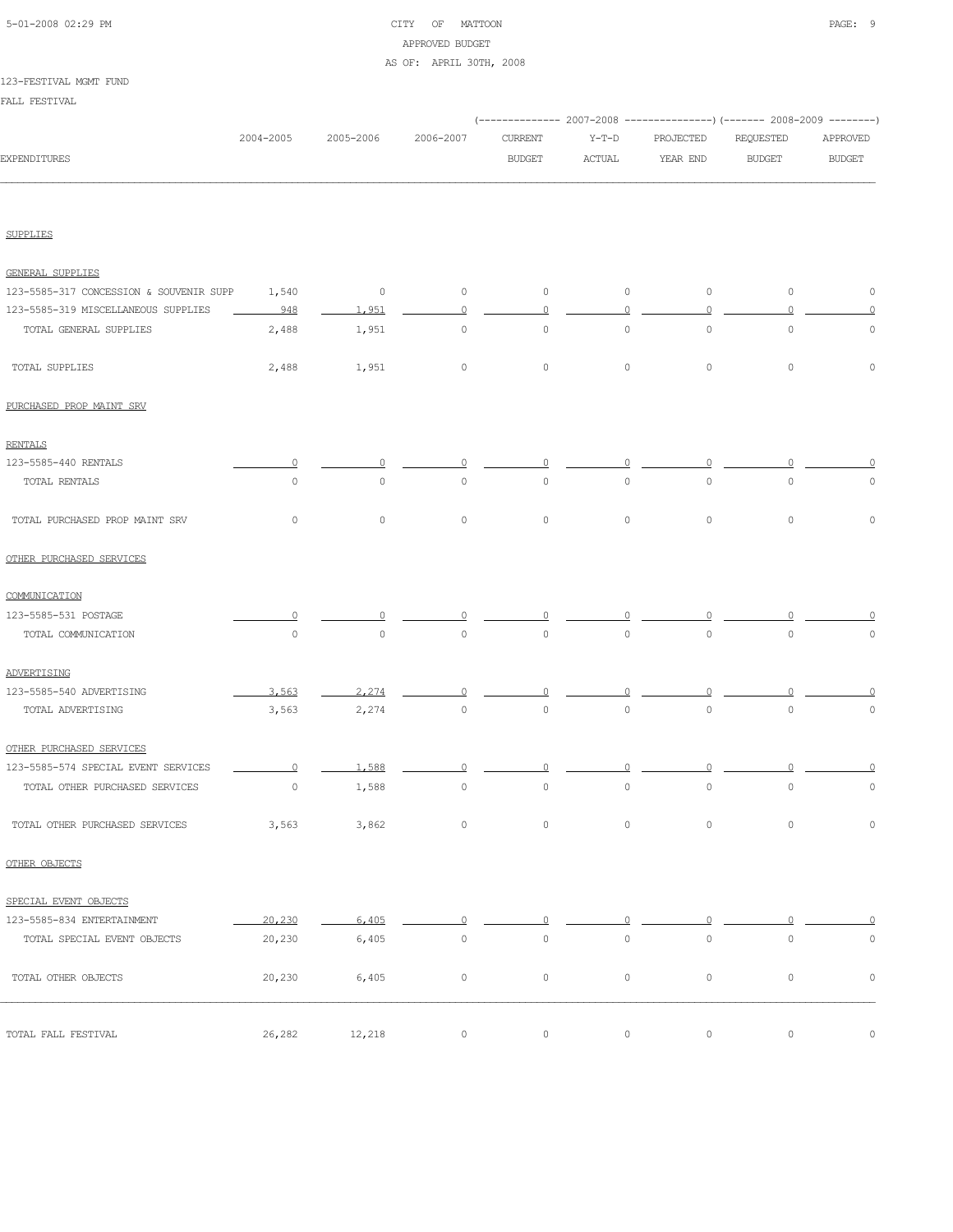| 5-01-2008 02:29 PM |  |
|--------------------|--|

# CITY OF MATTOON PAGE: 10 APPROVED BUDGET AS OF: APRIL 30TH, 2008

#### 123-FESTIVAL MGMT FUND

|                                         | 2004-2005      | 2005-2006 | 2006-2007      | <b>CURRENT</b> | $Y-T-D$  | PROJECTED      | <b>REQUESTED</b> | APPROVED       |
|-----------------------------------------|----------------|-----------|----------------|----------------|----------|----------------|------------------|----------------|
| EXPENDITURES                            |                |           |                | <b>BUDGET</b>  | ACTUAL   | YEAR END       | <b>BUDGET</b>    | <b>BUDGET</b>  |
|                                         |                |           |                |                |          |                |                  |                |
| <b>SUPPLIES</b>                         |                |           |                |                |          |                |                  |                |
| <b>GENERAL SUPPLIES</b>                 |                |           |                |                |          |                |                  |                |
| 123-5586-316 TOOLS & EQUIPMENT          | 5,215          | 5,501     | 707            | 4,000          | 1,018    | 0              | 4,000            | 4,000          |
| 123-5586-317 CONCESSION & SOUVENIR SUPP | $\circ$        | $\circ$   | 13             | $\circ$        | $\circ$  | 0              | $\circ$          | $\overline{0}$ |
| 123-5586-319 MISCELLANEOUS SUPPLIES     | 3,185          | 763       | 1,325          | 3,400          | 1,719    | $\Omega$       | 3,400            | 3.400          |
| TOTAL GENERAL SUPPLIES                  | 8,400          | 6,264     | 2,046          | 7,400          | 2,736    | $\circ$        | 7,400            | 7,400          |
| <b>ENERGY</b>                           |                |           |                |                |          |                |                  |                |
| 123-5586-321 NATURAL GAS & ELECTRIC     | 1,102          | 2,238     | 1,158          | 2,750          | 608      | $\Omega$       | 2,750            | 2,750          |
| TOTAL ENERGY                            | 1,102          | 2,238     | 1,158          | 2,750          | 608      | $\circ$        | 2,750            | 2,750          |
| FOOD                                    |                |           |                |                |          |                |                  |                |
| 123-5586-330 FOOD                       | 1,860          | 1,874     | 2,098          | 2,000          | 1,803    | $\circ$        | 2,000            | 2,000          |
| TOTAL FOOD                              | 1,860          | 1,874     | 2,098          | 2,000          | 1,803    | $\circ$        | 2,000            | 2,000          |
| TOTAL SUPPLIES                          | 11,361         | 10,377    | 5,301          | 12,150         | 5,147    | $\circ$        | 12,150           | 12,150         |
| PURCHASED PROP MAINT SRV                |                |           |                |                |          |                |                  |                |
| REPAIR & MAINT SERVICES                 |                |           |                |                |          |                |                  |                |
| 123-5586-432 REPAIR OF STRUCTURES       | 233            | 3,005     | 14,230         | 4,000          | 9.657    | $\circ$        | 4,000            | 4,000          |
| TOTAL REPAIR & MAINT SERVICES           | 233            | 3,005     | 14,230         | 4,000          | 9,657    | 0              | 4,000            | 4,000          |
| TOTAL PURCHASED PROP MAINT SRV          | 233            | 3,005     | 14,230         | 4,000          | 9,657    | 0              | 4,000            | 4,000          |
| OTHER PURCHASED SERVICES                |                |           |                |                |          |                |                  |                |
| PROFESSIONAL SERVICES                   |                |           |                |                |          |                |                  |                |
| 123-5586-519 OTHER PROFESSIONAL FEES    | 1,000          | 1,000     | 10,197         | 1,000          | 4.956    |                | 1,000            | 1,000          |
| TOTAL PROFESSIONAL SERVICES             | 1,000          | 1,000     | 10,197         | 1,000          | 4,956    | $\circ$        | 1,000            | 1,000          |
| COMMUNICATION                           |                |           |                |                |          |                |                  |                |
| 123-5586-531 POSTAGE                    | $\overline{0}$ | $\Omega$  | $\overline{0}$ | 100            | $\Omega$ | $\Omega$       | 100              | 100            |
| TOTAL COMMUNICATION                     | $\circ$        | $\circ$   | $\circ$        | 100            | $\circ$  | $\mathbb O$    | 100              | 100            |
| ADVERTISING                             |                |           |                |                |          |                |                  |                |
| 123-5586-540 ADVERTISING                | 4,968          | 9,918     | 2,674          | 3,000          | 6,245    | $\overline{0}$ | 3,000            | 3,000          |
| TOTAL ADVERTISING                       | 4,968          | 9,918     | 2,674          | 3,000          | 6,245    | $\circ$        | 3,000            | 3,000          |
| PRINTING & BUILDING                     |                |           |                |                |          |                |                  |                |
| 123-5586-550 PRINTING & BINDING         | 3,750          | 2,880     | 3,227          | 3,000          | 2,880    | 0              | 3,000            | 3,000          |

TOTAL PRINTING & BUILDING 3,750 2,880 3,227 3,000 2,880 0 3,000 3,000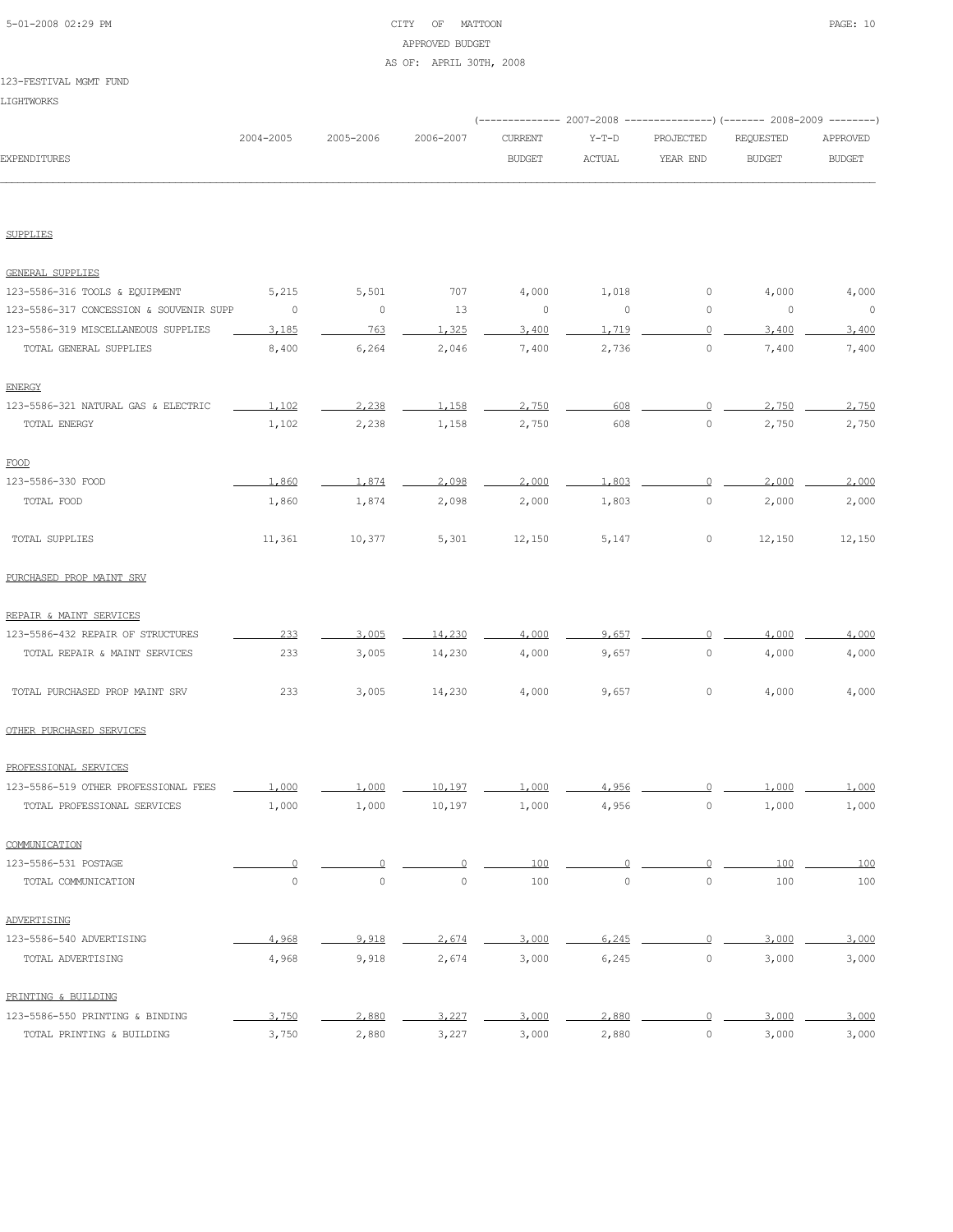| 5-01-2008 02:29 PM |  |
|--------------------|--|
|                    |  |

# CITY OF MATTOON PAGE: 11 APPROVED BUDGET AS OF: APRIL 30TH, 2008

#### 123-FESTIVAL MGMT FUND

LIGHTWORKS

|                                     | 2004-2005 | 2005-2006 | 2006-2007     | <b>CURRENT</b> | $Y-T-D$       | PROJECTED | <b>REQUESTED</b> | APPROVED      |  |
|-------------------------------------|-----------|-----------|---------------|----------------|---------------|-----------|------------------|---------------|--|
| <b>EXPENDITURES</b>                 |           |           |               | <b>BUDGET</b>  | <b>ACTUAL</b> | YEAR END  | <b>BUDGET</b>    | <b>BUDGET</b> |  |
|                                     |           |           |               |                |               |           |                  |               |  |
| OTHER PURCHASED SERVICES            |           |           |               |                |               |           |                  |               |  |
| 123-5586-571 DUES & MEMBERSHIPS     | $\circ$   | $\circ$   | $\circ$       | $\circ$        | $\circ$       | $\circ$   | $\circ$          | 0             |  |
| 123-5586-574 SPECIAL EVENT SERVICES | 75        |           |               | $\cap$         |               |           |                  | $\cap$        |  |
| TOTAL OTHER PURCHASED SERVICES      | 75        | $\circ$   | $\circ$       | $\circ$        | $\circ$       | $\circ$   | $\circ$          | $\mathbb O$   |  |
| TOTAL OTHER PURCHASED SERVICES      | 9,793     | 13,798    | 16,097        | 7,100          | 14,081        | $\circ$   | 7,100            | 7,100         |  |
| OTHER OBJECTS                       |           |           |               |                |               |           |                  |               |  |
| SPECIAL EVENT OBJECTS               |           |           |               |                |               |           |                  |               |  |
| 123-5586-831 PARADES                | 1,050     | 535       | 842           | 2,000          | 400           |           | 2,000            | 2,000         |  |
| TOTAL SPECIAL EVENT OBJECTS         | 1,050     | 535       | 842           | 2,000          | 400           | $\circ$   | 2,000            | 2,000         |  |
| TOTAL OTHER OBJECTS                 | 1,050     | 535       | 842           | 2,000          | 400           | $\circ$   | 2,000            | 2,000         |  |
| TOTAL LIGHTWORKS                    | 22,436    |           | 27,714 36,470 | 25,250         | 29,285        | $\circ$   | 25,250           | 25,250        |  |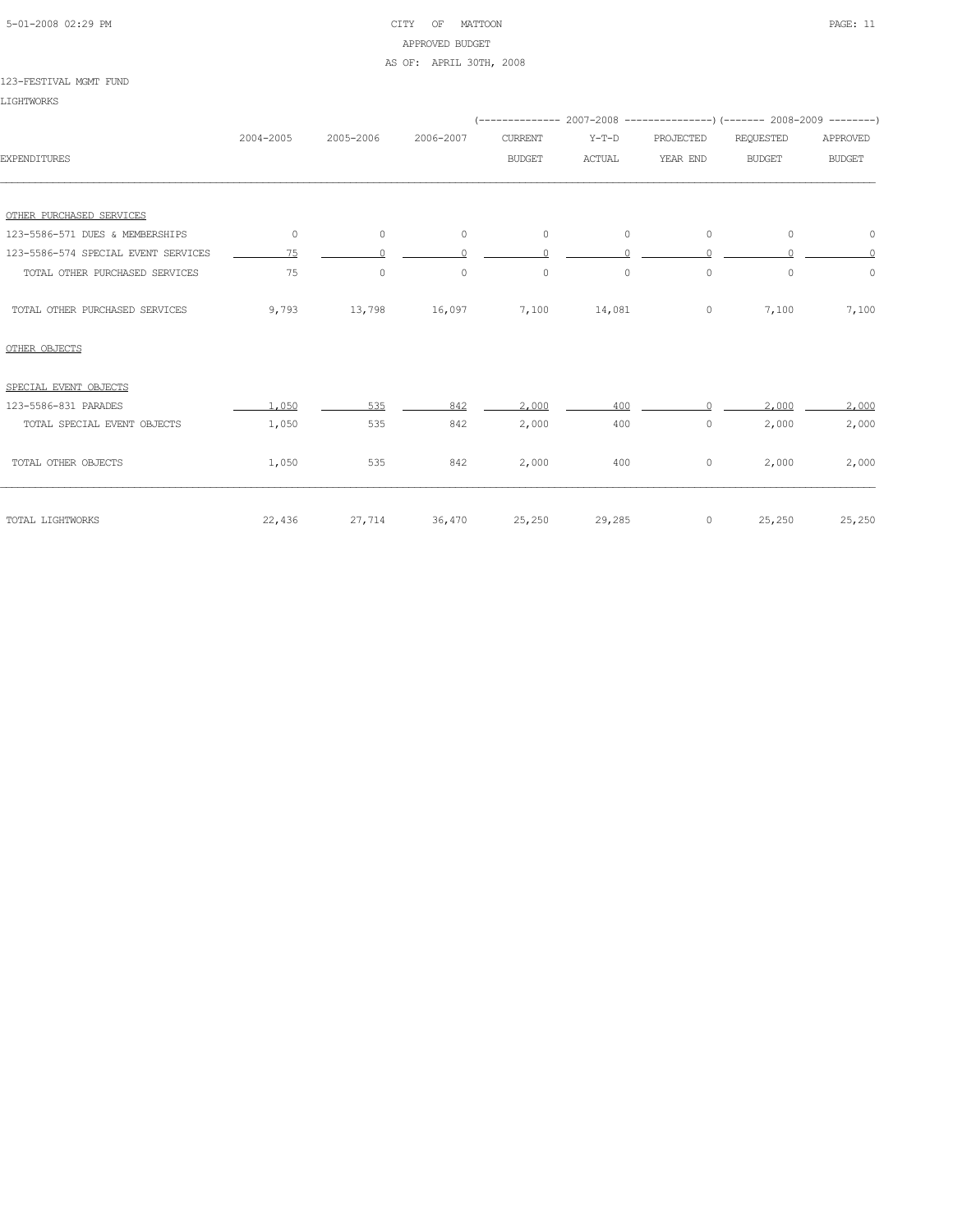# 5-01-2008 02:29 PM CITY OF MATTOON PAGE: 12 APPROVED BUDGET AS OF: APRIL 30TH, 2008

#### 123-FESTIVAL MGMT FUND

SESQUICENTENNIAL

|                                         |                     |            |                     |                |                     |                     | (------------- 2007-2008 ---------------) (------- 2008-2009 --------) |                     |
|-----------------------------------------|---------------------|------------|---------------------|----------------|---------------------|---------------------|------------------------------------------------------------------------|---------------------|
|                                         | 2004-2005           | 2005-2006  | 2006-2007           | CURRENT        | $Y-T-D$             | PROJECTED           | REQUESTED                                                              | APPROVED            |
| <b>EXPENDITURES</b>                     |                     |            |                     | <b>BUDGET</b>  | <b>ACTUAL</b>       | YEAR END            | <b>BUDGET</b>                                                          | <b>BUDGET</b>       |
|                                         |                     |            |                     |                |                     |                     |                                                                        |                     |
| <b>SUPPLIES</b>                         |                     |            |                     |                |                     |                     |                                                                        |                     |
| GENERAL SUPPLIES                        |                     |            |                     |                |                     |                     |                                                                        |                     |
| 123-5587-317 SOUVENIRS & CONCESSION SUP | $\circ$             | 4,507      | $\circ$             | $\circ$        | $\circ$             | $\circ$             | $\circ$                                                                | $\circ$             |
| 123-5587-319 MISC. SUPPLIES             | 32                  | 2,844      | 0                   | $\circ$        | $\circ$             | $\circ$             | $\Omega$                                                               | $\circ$             |
| TOTAL GENERAL SUPPLIES                  | 32                  | 7,351      | $\mathsf{O}\xspace$ | $\circ$        | $\mathsf{O}\xspace$ | $\circ$             | $\mathsf{O}\xspace$                                                    | 0                   |
| TOTAL SUPPLIES                          | 32                  | 7,351      | $\circ$             | $\circ$        | $\circ$             | $\circ$             | $\circ$                                                                | $\mathbb O$         |
| PURCHASED PROP MAINT SRV                |                     |            |                     |                |                     |                     |                                                                        |                     |
| <b>RENTALS</b>                          |                     |            |                     |                |                     |                     |                                                                        |                     |
| 123-5587-440 RENTALS                    | $\Omega$            | 1,285      | 0                   | $\Omega$       | 0                   | U                   |                                                                        |                     |
| TOTAL RENTALS                           | $\circ$             | 1,285      | $\mathsf{O}\xspace$ | $\circ$        | $\mathbb O$         | 0                   | $\mathbb O$                                                            | $\circ$             |
| TOTAL PURCHASED PROP MAINT SRV          | $\circ$             | 1,285      | $\mathsf{O}\xspace$ | $\circ$        | $\circ$             | $\circ$             | $\circ$                                                                | $\mathbf 0$         |
| OTHER PURCHASED SERVICES                |                     |            |                     |                |                     |                     |                                                                        |                     |
| COMMUNICATION                           |                     |            |                     |                |                     |                     |                                                                        |                     |
| 123-5587-531 POSTAGE                    | 198                 | 227        |                     |                |                     |                     |                                                                        |                     |
| TOTAL COMMUNICATION                     | 198                 | 227        | $\mathsf{O}\xspace$ | $\circ$        | $\circ$             | $\circ$             | $\circ$                                                                | $\mathbb O$         |
| ADVERTISING                             |                     |            |                     |                |                     |                     |                                                                        |                     |
| 123-5587-540 ADVERTISING                | $\Omega$            | 7,244      | ∩                   |                |                     |                     |                                                                        |                     |
| TOTAL ADVERTISING                       | $\mathsf{O}\xspace$ | 7,244      | $\circ$             | $\circ$        | $\mathsf{O}\xspace$ | $\mathsf{O}\xspace$ | $\mathsf{O}\xspace$                                                    | $\mathbb O$         |
| PRINTING & BUILDING                     |                     |            |                     |                |                     |                     |                                                                        |                     |
| 123-5587-550 PRINTING & BINDING         |                     | 4.011      |                     |                |                     |                     |                                                                        |                     |
| TOTAL PRINTING & BUILDING               | $\mathsf{O}\xspace$ | 4,011      | $\circ$             | $\circ$        | $\mathsf{O}\xspace$ | $\circ$             | $\circ$                                                                | $\mathbb O$         |
| OTHER PURCHASED SERVICES                |                     |            |                     |                |                     |                     |                                                                        |                     |
| 123-5587-574 SPECIAL EVENT SERVICES     | $\circ$             | 250        | $\circ$             | $\circ$        | $\circ$             | $\circ$             | $\circ$                                                                | $\circ$             |
| 123-5587-579 MISC. OTHER PURCHASED SERV | $\overline{0}$      | 12,082     | $\overline{0}$      | $\overline{0}$ | $\Omega$            | $\circ$             | $\circ$                                                                | $\circ$             |
| TOTAL OTHER PURCHASED SERVICES          | $\circ$             | 12,332     | $\circ$             | $\circ$        | $\circ$             | $\mathsf{O}\xspace$ | $\circ$                                                                | $\circ$             |
| TOTAL OTHER PURCHASED SERVICES          | 198                 | 23,814     | $\circ$             | $\circ$        | $\circ$             | $\circ$             | $\circ$                                                                | $\mathsf{O}\xspace$ |
| OTHER OBJECTS                           |                     |            |                     |                |                     |                     |                                                                        |                     |
| SPECIAL EVENT OBJECTS                   |                     |            |                     |                |                     |                     |                                                                        |                     |
| 123-5587-831 PARADES                    | $\circ$             | 2,526      | $\circ$             | $\circ$        | $\circ$             | $\circ$             | $\circ$                                                                | 0                   |
| 123-5587-832 BEER TENT                  | $\circ$             | 10,457     | $\mathsf{O}\xspace$ | $\circ$        | $\circ$             | 0                   | $\circ$                                                                | 0                   |
| 123-5587-833 QUEEN PAGEANT              | $\circ$             | 414        | $\mathsf{O}\xspace$ | $\circ$        | $\circ$             | 0                   | $\circ$                                                                | $\mathbb O$         |
| 123-5587-834 ENTERTAINMENT              | $\overline{0}$      | $\sqrt{0}$ | $\circ$             | $\circ$        | $\circ$             | $\circ$             | $\circ$                                                                | $\overline{0}$      |
| TOTAL SPECIAL EVENT OBJECTS             | $\circ$             | 13,397     | $\mathsf{O}\xspace$ | $\circ$        | $\mathsf{O}\xspace$ | $\mathsf{O}\xspace$ | $\circ$                                                                | $\mathsf{O}\xspace$ |
| TOTAL OTHER OBJECTS                     | $\circ$             | 13,397     | $\circ$             | $\circ$        | $\circ$             | $\circ$             | $\circ$                                                                | $\mathbb O$         |
| TOTAL SESQUICENTENNIAL                  | 230                 | 45,847     | $\circ$             | $\circ$        | $\circ$             | $\circ$             | $\circ$                                                                | $\mathbb O$         |
|                                         |                     |            |                     |                |                     |                     |                                                                        |                     |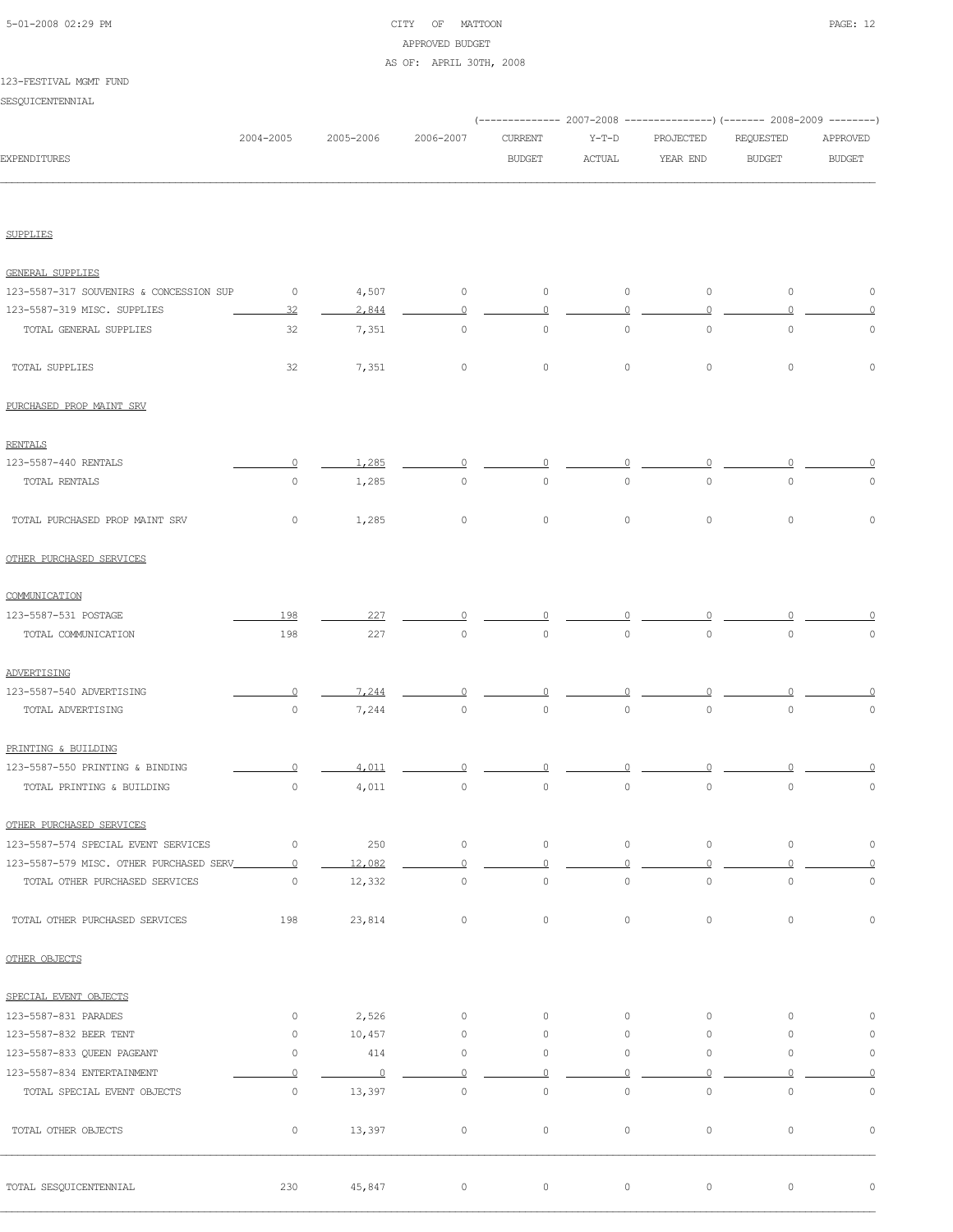# 5-01-2008 02:29 PM CITY OF MATTOON PAGE: 13 APPROVED BUDGET AS OF: APRIL 30TH, 2008

#### 123-FESTIVAL MGMT FUND

SESQUICENTENNIAL

|                                         |           |           |           | -------------- |               |           | 2007-2008 ----------------) (------- 2008-2009 ---------) |               |
|-----------------------------------------|-----------|-----------|-----------|----------------|---------------|-----------|-----------------------------------------------------------|---------------|
|                                         | 2004-2005 | 2005-2006 | 2006-2007 | <b>CURRENT</b> | $Y-T-D$       | PROJECTED | <b>REQUESTED</b>                                          | APPROVED      |
| <b>EXPENDITURES</b>                     |           |           |           | <b>BUDGET</b>  | <b>ACTUAL</b> | YEAR END  | <b>BUDGET</b>                                             | <b>BUDGET</b> |
|                                         |           |           |           |                |               |           |                                                           |               |
| OTHER FINANCING SOURCES                 |           |           |           |                |               |           |                                                           |               |
| 123-4901-016 TRFR FRM GEN. FUND - SESQU | $\circ$   | 25,000    | $\circ$   | $\circ$        | $\circ$       | 0         | $\circ$                                                   | $\circ$       |
| 123-4903-011 TRFR FRM H&M TAX-FIREWORKS | 10,000    | 10,500    | 15,000    | 15,000         | 15,000        | 0         | 15,000                                                    | 15,000        |
| 123-4903-012 TRFR FRM H&M TAX-LIGHTWORK | $\circ$   | 7,000     | 5,000     | 5,000          | 5,000         | 0         | 5,000                                                     | 5,000         |
| 123-4903-013 TRFR FRM H&M TAX-WATER SPO | $\circ$   | $\circ$   | $\circ$   | $\circ$        | $\circ$       | $\circ$   | 0                                                         | $\circ$       |
| 123-4903-014 TRFR FRM H&M TAX-BAGELFEST | 27,500    | 27,500    | 40,000    | 40,000         | 40,000        | 0         | 40,000                                                    | 40,000        |
| 123-4903-015 TRFR FRM H&M FALL FESTIVAL | 22,000    | 15,000    | $\circ$   | $\circ$        | $\circ$       | $\circ$   | 0                                                         | $\circ$       |
| 123-4903-016 TRFR FRM H&M UNDESIGNATD G |           |           |           |                |               |           |                                                           | $\Omega$      |
| TOTAL OTHER FINANCING SOURCES           | 59,500    | 85,000    | 60,000    | 60,000         | 60,000        | $\circ$   | 60,000                                                    | 60,000        |
| TOTAL OTHER FINANCING SOURCES (USES)    | 59,500    | 85,000    | 60,000    | 60,000         | 60,000        | 0         | 60,000                                                    | 60,000        |
| REVENUES & OTHER SOURCES OVER/          |           |           |           |                |               |           |                                                           |               |
| (UNDER) EXPENDITURES & OTHER (USES)     | 5,735     | 5,176     | 5,878     | $\circ$        | 28,946        | $\circ$   | $\Omega$                                                  | 0             |
|                                         |           |           |           |                |               |           |                                                           |               |

 $\star\star\star$  END OF REPORT  $\star\star\star$ 

 $\star\star\star$  END OF REPORT  $\star\star\star$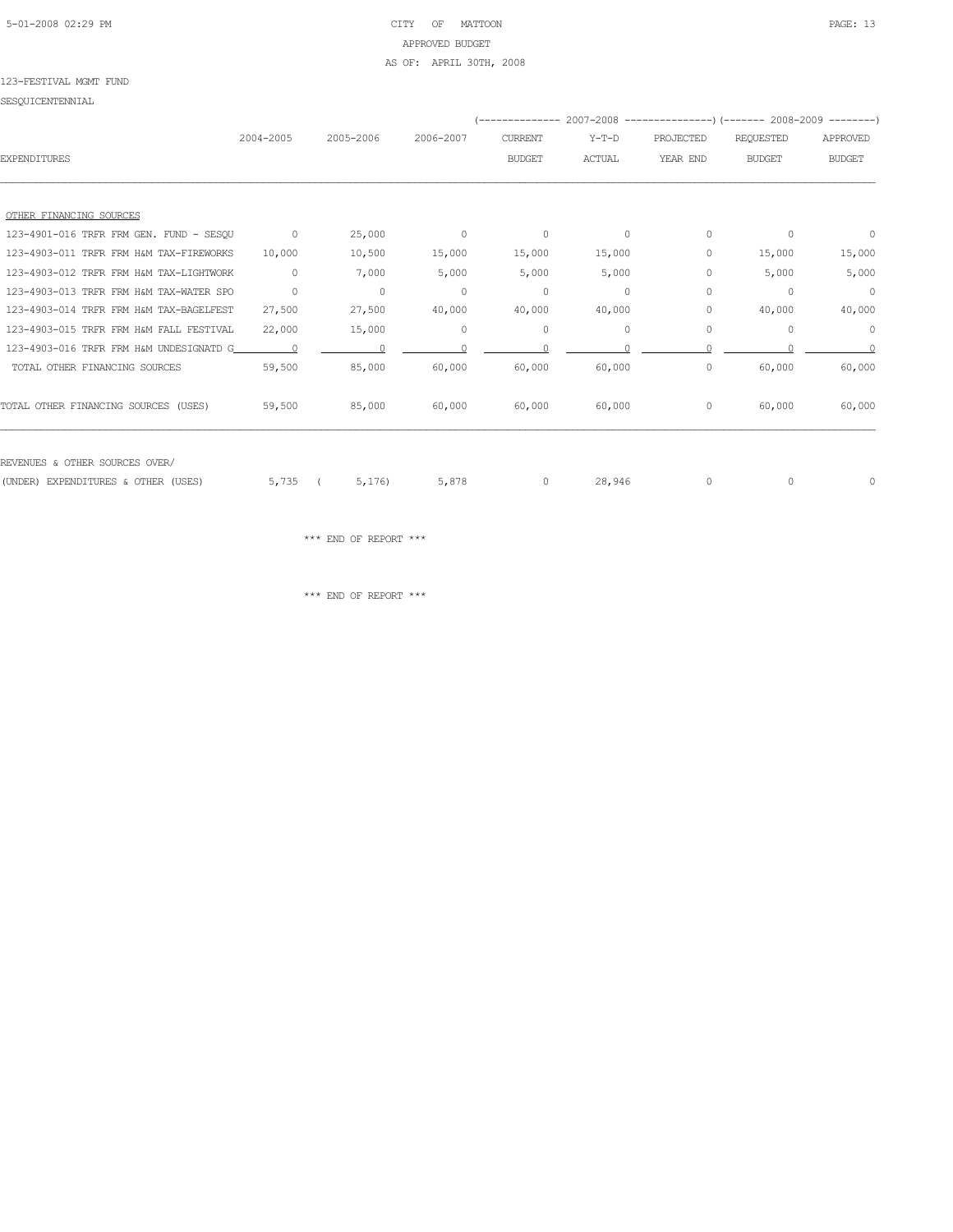| 5-01-2008 02:29 PM |  |
|--------------------|--|
|                    |  |

# CITY OF MATTOON **PAGE:** 1 APPROVED BUDGET AS OF: APRIL 30TH, 2008

#### 125-INSURANCE & TORT JDGMNT

|                                                |            |                 |               |                                                                                                                                                                                                                                                                                                                                    |                                                                         |                                                                                                                                                                                                                                                                                                                                    | (-------------- 2007-2008 ----------------) (------- 2008-2009 --------)                                                                                                                                                                                                                                                           |                                                                             |
|------------------------------------------------|------------|-----------------|---------------|------------------------------------------------------------------------------------------------------------------------------------------------------------------------------------------------------------------------------------------------------------------------------------------------------------------------------------|-------------------------------------------------------------------------|------------------------------------------------------------------------------------------------------------------------------------------------------------------------------------------------------------------------------------------------------------------------------------------------------------------------------------|------------------------------------------------------------------------------------------------------------------------------------------------------------------------------------------------------------------------------------------------------------------------------------------------------------------------------------|-----------------------------------------------------------------------------|
|                                                | 2004-2005  | 2005-2006       | 2006-2007     | <b>CURRENT</b>                                                                                                                                                                                                                                                                                                                     | $Y-T-D$                                                                 | PROJECTED                                                                                                                                                                                                                                                                                                                          | REQUESTED                                                                                                                                                                                                                                                                                                                          | APPROVED                                                                    |
| <b>REVENUES</b>                                |            |                 |               | <b>BUDGET</b>                                                                                                                                                                                                                                                                                                                      | <b>ACTUAL</b>                                                           | YEAR END                                                                                                                                                                                                                                                                                                                           | <b>BUDGET</b>                                                                                                                                                                                                                                                                                                                      | <b>BUDGET</b>                                                               |
| TAXES                                          |            |                 |               |                                                                                                                                                                                                                                                                                                                                    |                                                                         |                                                                                                                                                                                                                                                                                                                                    |                                                                                                                                                                                                                                                                                                                                    |                                                                             |
|                                                |            |                 |               |                                                                                                                                                                                                                                                                                                                                    |                                                                         |                                                                                                                                                                                                                                                                                                                                    |                                                                                                                                                                                                                                                                                                                                    |                                                                             |
| UNLIMITED RATE PROP TAX                        |            |                 |               |                                                                                                                                                                                                                                                                                                                                    |                                                                         |                                                                                                                                                                                                                                                                                                                                    |                                                                                                                                                                                                                                                                                                                                    |                                                                             |
| 125-4123-010 PROPERTY TAXES                    | 191.136    | 30,720          |               |                                                                                                                                                                                                                                                                                                                                    |                                                                         |                                                                                                                                                                                                                                                                                                                                    | $\overline{0}$ and $\overline{0}$ and $\overline{0}$ and $\overline{0}$ and $\overline{0}$ and $\overline{0}$ and $\overline{0}$ and $\overline{0}$ and $\overline{0}$ and $\overline{0}$ and $\overline{0}$ and $\overline{0}$ and $\overline{0}$ and $\overline{0}$ and $\overline{0}$ and $\overline{0}$ and $\overline{0}$ and | $\begin{array}{c c c c c} \hline 0 & \quad \text{if} \quad & 0 \end{array}$ |
| TOTAL UNLIMITED RATE PROP TAX                  | $-191,136$ |                 |               | $\overline{0}$ and $\overline{0}$ and $\overline{0}$ and $\overline{0}$ and $\overline{0}$ and $\overline{0}$ and $\overline{0}$ and $\overline{0}$ and $\overline{0}$ and $\overline{0}$ and $\overline{0}$ and $\overline{0}$ and $\overline{0}$ and $\overline{0}$ and $\overline{0}$ and $\overline{0}$ and $\overline{0}$ and | $\overline{0}$<br>$\circ$                                               |                                                                                                                                                                                                                                                                                                                                    | $\overline{0}$ and $\overline{0}$ and $\overline{0}$ and $\overline{0}$ and $\overline{0}$ and $\overline{0}$ and $\overline{0}$ and $\overline{0}$ and $\overline{0}$ and $\overline{0}$ and $\overline{0}$ and $\overline{0}$ and $\overline{0}$ and $\overline{0}$ and $\overline{0}$ and $\overline{0}$ and $\overline{0}$ and | $\overline{0}$<br>$\overline{0}$                                            |
| TOTAL TAXES                                    | 191,136    | 30,720          | $\circ$       | $\circ$                                                                                                                                                                                                                                                                                                                            | $\circ$                                                                 | $\circ$                                                                                                                                                                                                                                                                                                                            | $\mathbb O$                                                                                                                                                                                                                                                                                                                        | $\mathbb O$                                                                 |
| INVESTMENT EARNINGS                            |            |                 |               |                                                                                                                                                                                                                                                                                                                                    |                                                                         |                                                                                                                                                                                                                                                                                                                                    |                                                                                                                                                                                                                                                                                                                                    |                                                                             |
| INTEREST EARNINGS                              |            |                 |               |                                                                                                                                                                                                                                                                                                                                    |                                                                         |                                                                                                                                                                                                                                                                                                                                    |                                                                                                                                                                                                                                                                                                                                    |                                                                             |
| 125-4610-010 INTEREST EARNINGS                 | 193        | $\overline{78}$ |               |                                                                                                                                                                                                                                                                                                                                    |                                                                         |                                                                                                                                                                                                                                                                                                                                    |                                                                                                                                                                                                                                                                                                                                    | $\sim$ 000 $\sim$ 000 $\sim$ 000 $\sim$ 000 $\sim$                          |
| TOTAL INTEREST EARNINGS                        | 193        |                 |               | $\overline{0}$ and $\overline{0}$ and $\overline{0}$ and $\overline{0}$ and $\overline{0}$ and $\overline{0}$ and $\overline{0}$ and $\overline{0}$ and $\overline{0}$ and $\overline{0}$ and $\overline{0}$ and $\overline{0}$ and $\overline{0}$ and $\overline{0}$ and $\overline{0}$ and $\overline{0}$ and $\overline{0}$ and | $\overline{0}$ and $\overline{0}$ and $\overline{0}$ and $\overline{0}$ | $\overline{0}$ and $\overline{0}$ and $\overline{0}$ and $\overline{0}$ and $\overline{0}$ and $\overline{0}$ and $\overline{0}$ and $\overline{0}$ and $\overline{0}$ and $\overline{0}$ and $\overline{0}$ and $\overline{0}$ and $\overline{0}$ and $\overline{0}$ and $\overline{0}$ and $\overline{0}$ and $\overline{0}$ and | $\overline{0}$ and $\overline{0}$ and $\overline{0}$ and $\overline{0}$ and $\overline{0}$ and $\overline{0}$ and $\overline{0}$ and $\overline{0}$ and $\overline{0}$ and $\overline{0}$ and $\overline{0}$ and $\overline{0}$ and $\overline{0}$ and $\overline{0}$ and $\overline{0}$ and $\overline{0}$ and $\overline{0}$ and | $\overline{0}$<br>$\overline{0}$                                            |
| TOTAL INVESTMENT EARNINGS                      | 193        | 78              | $\circ$       | $\circ$                                                                                                                                                                                                                                                                                                                            | $\circ$                                                                 | $\circ$                                                                                                                                                                                                                                                                                                                            | $\circ$                                                                                                                                                                                                                                                                                                                            | $\circ$                                                                     |
| CONTRIB & OTHER MISC REV                       |            |                 |               |                                                                                                                                                                                                                                                                                                                                    |                                                                         |                                                                                                                                                                                                                                                                                                                                    |                                                                                                                                                                                                                                                                                                                                    |                                                                             |
| CONTRIBUTIONS & MISC REV                       |            |                 |               |                                                                                                                                                                                                                                                                                                                                    |                                                                         |                                                                                                                                                                                                                                                                                                                                    |                                                                                                                                                                                                                                                                                                                                    |                                                                             |
| 125-4807-010 MISC. FINANCE DEPT REVENUE 24,707 |            | 53,684          | 19,870        | 52,500                                                                                                                                                                                                                                                                                                                             |                                                                         | $3,753$ 0 25,000                                                                                                                                                                                                                                                                                                                   |                                                                                                                                                                                                                                                                                                                                    | 25,000                                                                      |
| TOTAL CONTRIBUTIONS & MISC REV                 | 24,707     | 53,684          | 19,870        | 52,500                                                                                                                                                                                                                                                                                                                             | 3.753                                                                   | $\Omega$                                                                                                                                                                                                                                                                                                                           | 25,000                                                                                                                                                                                                                                                                                                                             | 25,000                                                                      |
| TOTAL CONTRIB & OTHER MISC REV                 | 24,707     |                 | 53,684 19,870 | 52,500                                                                                                                                                                                                                                                                                                                             | 3,753                                                                   | $\circ$                                                                                                                                                                                                                                                                                                                            | 25,000                                                                                                                                                                                                                                                                                                                             | 25,000                                                                      |
| TOTAL REVENUES                                 | 216,036    | 84,482          | 19,870        | 52,500                                                                                                                                                                                                                                                                                                                             | 3,753                                                                   | $\circ$                                                                                                                                                                                                                                                                                                                            | 25,000                                                                                                                                                                                                                                                                                                                             | 25,000                                                                      |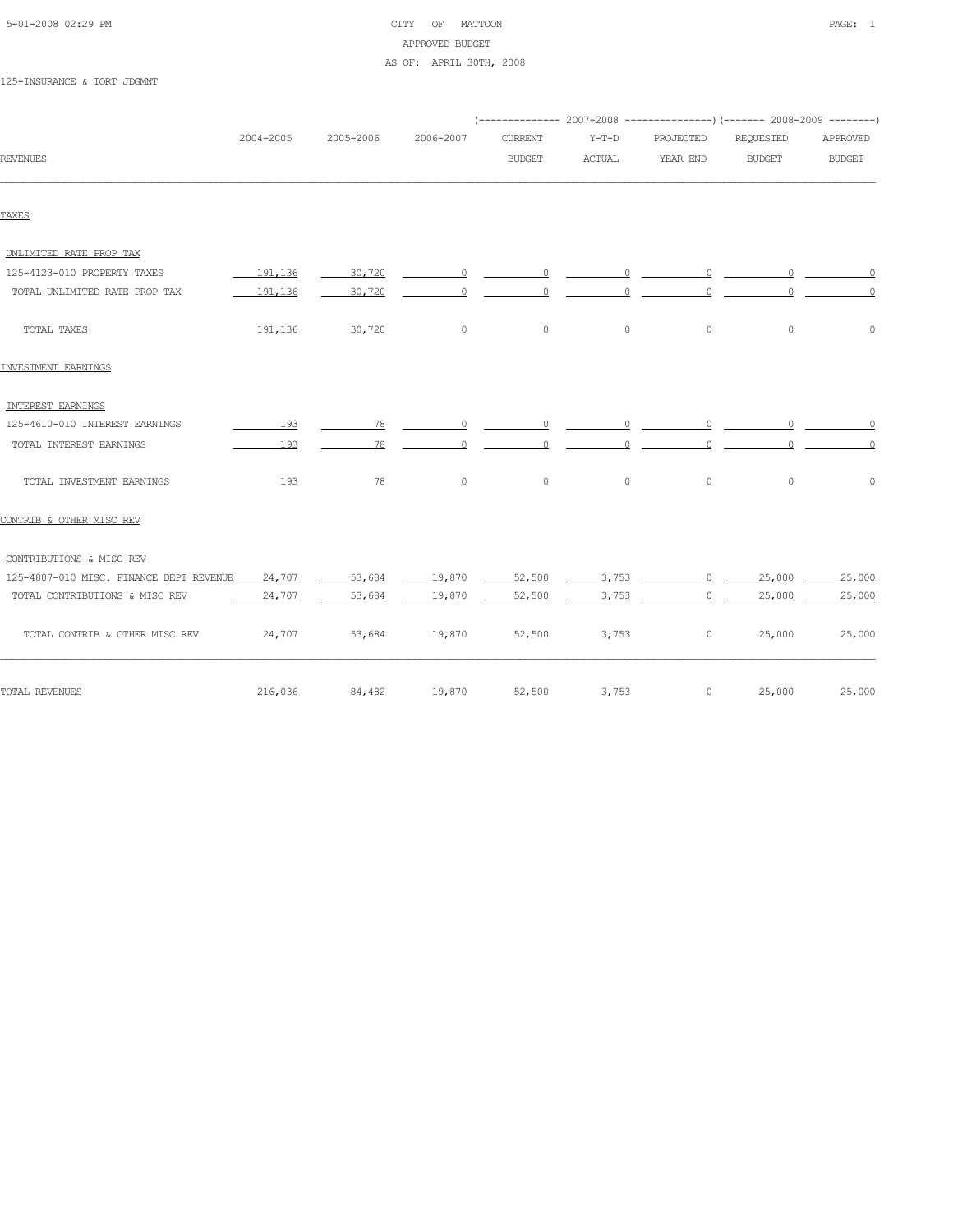# 5-01-2008 02:29 PM CITY OF MATTOON PAGE: 2 APPROVED BUDGET AS OF: APRIL 30TH, 2008

#### 125-INSURANCE & TORT JDGMNT

FINANCIAL ADMINISTRATION

|                     |               |           |           |        |        | (-------------- 2007-2008 ----------------) (------- 2008-2009 --------) |        |               |
|---------------------|---------------|-----------|-----------|--------|--------|--------------------------------------------------------------------------|--------|---------------|
|                     | $2004 - 2005$ | 2005-2006 | 2006-2007 |        |        |                                                                          |        | APPROVED      |
| <b>EXPENDITURES</b> |               |           |           | BUDGET | ACTUAL | YEAR END                                                                 | BUDGET | <b>BUDGET</b> |
|                     |               |           |           |        |        |                                                                          |        |               |

#### EMPOLOYEE BENEFITS

| UNEMPLOYMNT COMPENSATION                      |                            |                |                |                     |          |                |                |                          |
|-----------------------------------------------|----------------------------|----------------|----------------|---------------------|----------|----------------|----------------|--------------------------|
| 125-5150-240 UNEMPLOYMENT COMP.               | 38,596                     | 35,910         | 33,720         | 40,000              | 26,110   | $\circ$        | 23,670         | 24,000                   |
| TOTAL UNEMPLOYMNT COMPENSATION                | 38,596                     | 35,910         | 33,720         | 40,000              | 26,110   | $\circ$        | 23,670         | 24,000                   |
| WORKER'S COMPENSATION                         |                            |                |                |                     |          |                |                |                          |
| 125-5150-250 WORKERS' COMPENSATION            | 248,427                    | 366,425        | 555,264        | 560,000             | 251,212  | $\overline{0}$ | 519,980        | 520,187                  |
| TOTAL WORKER'S COMPENSATION                   | 248,427                    | 366,425        | 555,264        | 560,000             | 251,212  | 0              | 519,980        | 520,187                  |
| TOTAL EMPOLOYEE BENEFITS                      | 287,023                    | 402,335        | 588,984        | 600,000             | 277,322  | 0              | 543,650        | 544,187                  |
| OTHER PURCHASED SERVICES                      |                            |                |                |                     |          |                |                |                          |
| PROFESSIONAL SERVICES                         |                            |                |                |                     |          |                |                |                          |
| 125-5150-519 OTHER PROFESSIONAL SERVICE       | 41,768                     | 26,245         | 1.914          | 10,000              | 6.958    | $\circ$        | 11,000         | 11,000                   |
| TOTAL PROFESSIONAL SERVICES                   | 41,768                     | 26,245         | 1,914          | 10,000              | 6,958    | $\circ$        | 11,000         | 11,000                   |
| INSURANCE                                     |                            |                |                |                     |          |                |                |                          |
| 125-5150-523 PROPERTY & CASUALTY INSURA       | 336,553                    | 313,123        | 283,263        | 285,000             | 240,507  | $\circ$        | 238,461        | 238,461                  |
| 125-5150-526 BOILER & MACHINERY INSURAN       | 7,655                      | 0              | $\circ$        | 0                   | $\circ$  | $\circ$        | 0              | $\circ$                  |
| 125-5150-527 SELF INSURED RETENTION/DED       | 167,389                    | 165,407        | 42,999         | 35,000              | 16,433   | $\circ$        | 25,000         | 25,000                   |
| 125-5150-528 UNINSURED JUDGEMENTS             | $\overline{\phantom{0}}$   | 68,059         | 235            | $\circ$             | 0        | $\circ$        | - 0            | $\overline{\phantom{0}}$ |
| TOTAL INSURANCE                               | 511,596                    | 546,589        | 326,497        | 320,000             | 256,940  | $\circ$        | 263,461        | 263,461                  |
| COMMUNICATION                                 |                            |                |                |                     |          |                |                |                          |
| 125-5150-531 POSTAGE                          | 3                          | 165            | 58             | $\circ$             | 23       | $\Omega$       |                |                          |
| TOTAL COMMUNICATION                           | 3                          | 165            | 58             | $\mathsf{O}\xspace$ | 23       | $\circ$        | $\circ$        | 0                        |
| TOTAL OTHER PURCHASED SERVICES                | 553,367                    | 572,999        | 328,470        | 330,000             | 263,920  | 0              | 274,461        | 274,461                  |
| TOTAL FINANCIAL ADMINISTRATION                | 840,391                    | 975,334        | 917,453        | 930,000             | 541,242  | 0              | 818,111        | 818,648                  |
| TOTAL EXPENDITURES                            | 840,391                    | 975,334        | 917,453        | 930,000             | 541,242  | $\circ$        | 818,111        | 818,648                  |
| REVENUE OVER/(UNDER) EXPENDITURES<br>$\left($ | $624, 355$ )<br>$\sqrt{2}$ | 890,852) (     | 897,584) (     | 877,500) (          | 537,489) | 0(             | 793, 111) (    | 793,648)                 |
| OTHER FINANCING SOURCES                       |                            |                |                |                     |          |                |                |                          |
| 125-4901-010 INTERFUND XFRS FROM GEN FU       | $\overline{\phantom{0}}$   | $\circ$        | $\circ$        | $\circ$             | $\circ$  | 0              | $\circ$        | $\mathbb O$              |
| 125-4901-021 INTERFUND CHG - GENERAL FU       | 335,638                    | 445,997        | 441,295        | 454,398             | 612,452  | 0              | 558,173        | 558,173                  |
| 125-4903-010 INTERFUND XFR-HOTEL MOTEL        | $\overline{0}$             | $\overline{0}$ | $\overline{0}$ | $\circ$             | $\circ$  | $\circ$        | $\overline{0}$ | $\overline{0}$           |
| 125-4903-021 INTERFUND CHG - HOTEL TAX        | 411                        | 1,967          | 762            | 605                 | 605      | $\circ$        | 522            | 522                      |
| 125-4911-010 INTERFUND XFRS FROM WATER        | $\overline{\phantom{0}}$   | $\circ$        | $\circ$        | $\circ$             | $\circ$  | $\circ$        | $\circ$        | $\overline{0}$           |
| 125-4911-021 INTERFUND CHG - WATER FUND       | 111,671                    | 125,875        | 118,076        | 111,286             | 86,860   | $\circ$        | 106,885        | 106,885                  |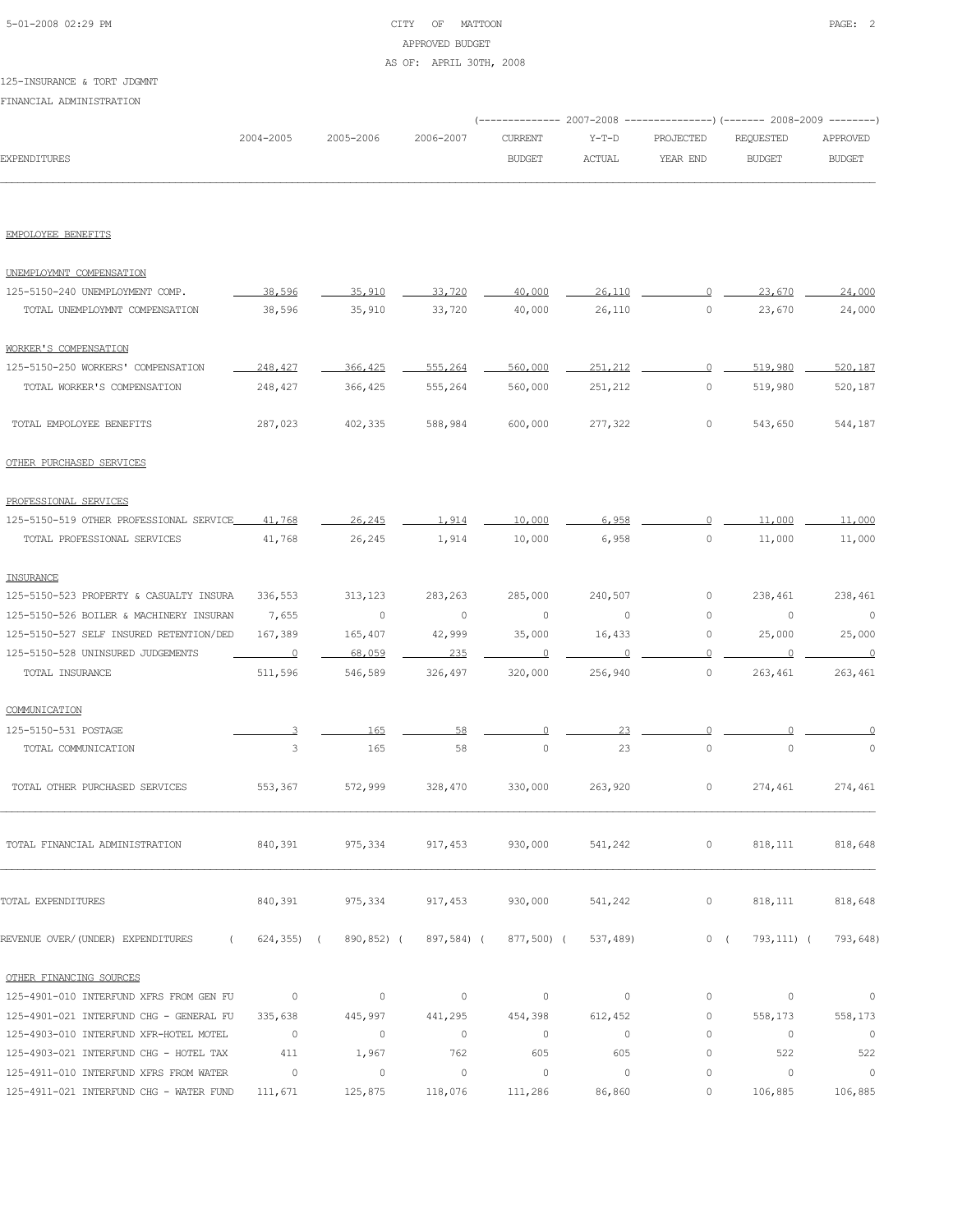# 5-01-2008 02:29 PM CITY OF MATTOON PAGE: 3 APPROVED BUDGET AS OF: APRIL 30TH, 2008

#### 125-INSURANCE & TORT JDGMNT

FINANCIAL ADMINISTRATION

|                                         |            |            |           | --------------      |               |           |                  |               |
|-----------------------------------------|------------|------------|-----------|---------------------|---------------|-----------|------------------|---------------|
|                                         | 2004-2005  | 2005-2006  | 2006-2007 | <b>CURRENT</b>      | $Y-T-D$       | PROJECTED | <b>REQUESTED</b> | APPROVED      |
| <b>EXPENDITURES</b>                     |            |            |           | <b>BUDGET</b>       | <b>ACTUAL</b> | YEAR END  | <b>BUDGET</b>    | <b>BUDGET</b> |
| 125-4912-010 INTERFUND XFRS FROM SEWER  | $\circ$    | $\circ$    | $\circ$   | $\circ$             | $\circ$       | 0         | $\circ$          | $\circ$       |
| 125-4912-021 INTERFUND CHG - SEWER FUND | 138,245    | 148,423    | 137,663   | 132,453             | 99,406        | 0         | 110,857          | 110,857       |
| 125-4913-010 INTERFUND XFRS - CEMETERY  | $\circ$    | 0          | $\circ$   | 0                   | $\circ$       | 0         | 0                | $\circ$       |
| 125-4913-021 INTERFUND CHG - CEMETERY F | 5,183      | 5,602      | 6,367     | 7,885               | 6,448         | 0         | 7,211            | 7,211         |
| 125-4917-010 INTERFUND XFRS - LIBRARY F | $\circ$    | 0          | $\circ$   | 0                   | $\circ$       | 0         | 0                | $\circ$       |
| 125-4917-021 INTERFUND CHG - LIBRARY FU | 17,625     | 13,127     | 8,118     | 15,151              | 10,649        |           | 10,000           | 10,000        |
| TOTAL OTHER FINANCING SOURCES           | 608,773    | 740,991    | 712,281   | 721,778             | 816,419       | $\circ$   | 793,648          | 793,648       |
| OTHER FINANCING (USES)                  |            |            |           |                     |               |           |                  |               |
| 125-5944-822 INTRFD TRNFRS - CAPITAL PR |            |            |           |                     |               |           |                  |               |
| TOTAL OTHER FINANCING (USES)            | $\Omega$   | $\Omega$   | $\Omega$  | $\circ$             | $\Omega$      | $\circ$   | $\cap$           | $\Omega$      |
| TOTAL OTHER FINANCING SOURCES (USES)    | 608,773    | 740,991    | 712,281   | 721,778             | 816,419       | $\circ$   | 793,648          | 793,648       |
| REVENUES & OTHER SOURCES OVER/          |            |            |           |                     |               |           |                  |               |
| (UNDER) EXPENDITURES & OTHER (USES)     | $15,582$ ( | 149,861) ( |           | 185,303) ( 155,722) | 278,931       | $\circ$   | 537              | 0             |
|                                         |            |            |           |                     |               |           |                  |               |

 $\star\star\star$  END OF REPORT  $\star\star\star$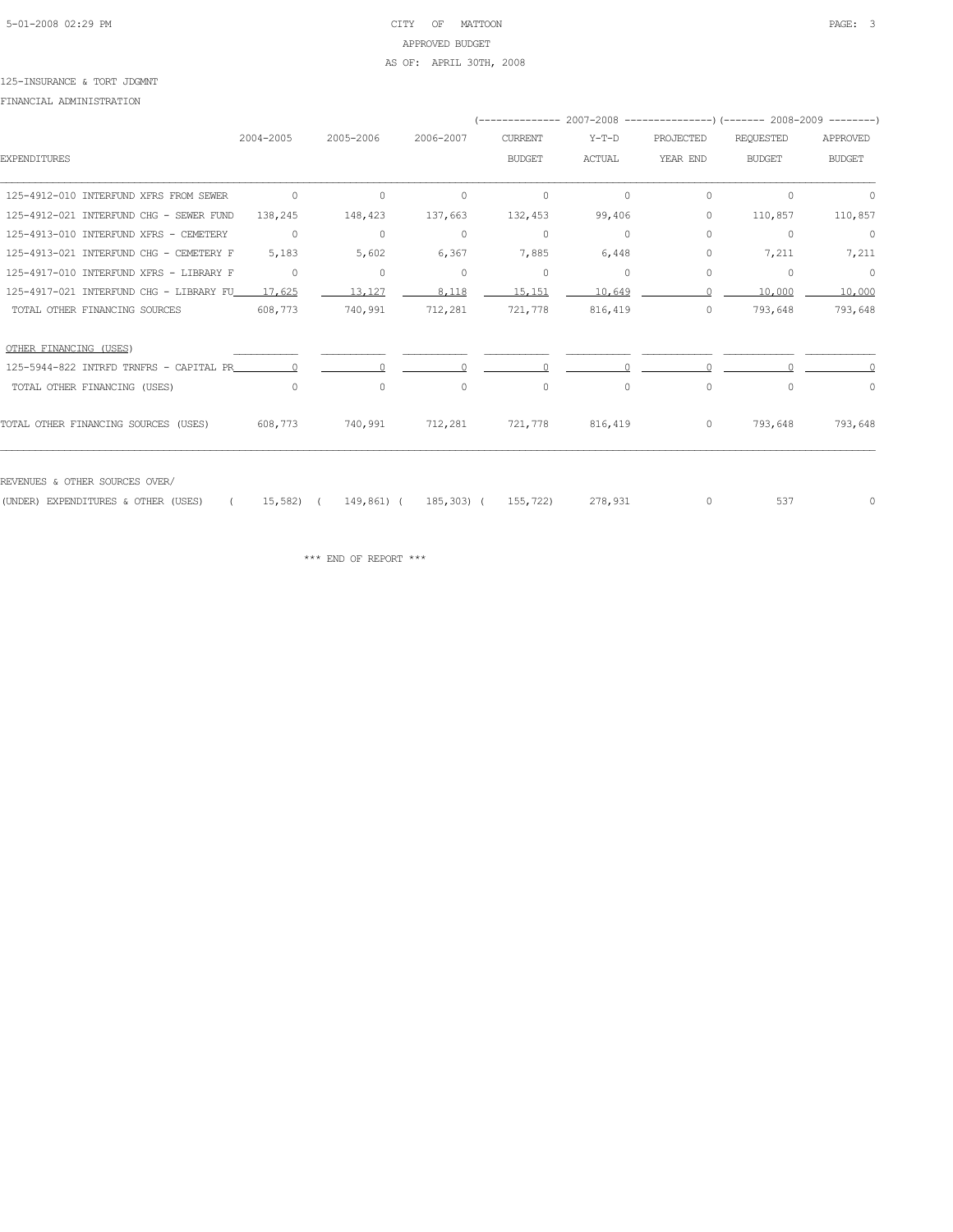# 5-01-2008 02:29 PM CITY OF MATTOON PAGE: 1 APPROVED BUDGET AS OF: APRIL 30TH, 2008

126-HOME REHAB GRANT FUND

|                                                 |                                                                                                                                                                                                                                                                                                                                                                                                                                                                                 |                 |           | (-------------- 2007-2008 ----------------) (------- 2008-2009 --------) |         |             |                                                                                                                                                                                                                                                                                                                                    |                |
|-------------------------------------------------|---------------------------------------------------------------------------------------------------------------------------------------------------------------------------------------------------------------------------------------------------------------------------------------------------------------------------------------------------------------------------------------------------------------------------------------------------------------------------------|-----------------|-----------|--------------------------------------------------------------------------|---------|-------------|------------------------------------------------------------------------------------------------------------------------------------------------------------------------------------------------------------------------------------------------------------------------------------------------------------------------------------|----------------|
|                                                 | 2004-2005                                                                                                                                                                                                                                                                                                                                                                                                                                                                       | 2005-2006       | 2006-2007 | <b>CURRENT</b>                                                           | $Y-T-D$ | PROJECTED   | <b>REQUESTED</b>                                                                                                                                                                                                                                                                                                                   | APPROVED       |
| <b>REVENUES</b>                                 |                                                                                                                                                                                                                                                                                                                                                                                                                                                                                 |                 |           | <b>BUDGET</b>                                                            | ACTUAL  | YEAR END    | <b>BUDGET</b>                                                                                                                                                                                                                                                                                                                      | <b>BUDGET</b>  |
| INTERGOVERNMENTAL REV                           |                                                                                                                                                                                                                                                                                                                                                                                                                                                                                 |                 |           |                                                                          |         |             |                                                                                                                                                                                                                                                                                                                                    |                |
| FEDERAL GOVT GRANTS                             |                                                                                                                                                                                                                                                                                                                                                                                                                                                                                 |                 |           |                                                                          |         |             |                                                                                                                                                                                                                                                                                                                                    |                |
| 126-4311-023 FED'L OPER. CATEGORICAL GR 172,900 |                                                                                                                                                                                                                                                                                                                                                                                                                                                                                 | 277,141         |           | 209,144 210,000                                                          |         | $112,066$ 0 | 210,000                                                                                                                                                                                                                                                                                                                            | 210,000        |
| 126-4313-023 FEDERAL CAPITAL GRANTS             | $\overline{\phantom{a}}$ $\overline{\phantom{a}}$ $\overline{\phantom{a}}$ $\overline{\phantom{a}}$ $\overline{\phantom{a}}$ $\overline{\phantom{a}}$ $\overline{\phantom{a}}$ $\overline{\phantom{a}}$ $\overline{\phantom{a}}$ $\overline{\phantom{a}}$ $\overline{\phantom{a}}$ $\overline{\phantom{a}}$ $\overline{\phantom{a}}$ $\overline{\phantom{a}}$ $\overline{\phantom{a}}$ $\overline{\phantom{a}}$ $\overline{\phantom{a}}$ $\overline{\phantom{a}}$ $\overline{\$ | $($ 70, 705)    |           |                                                                          |         |             |                                                                                                                                                                                                                                                                                                                                    |                |
| TOTAL FEDERAL GOVT GRANTS                       |                                                                                                                                                                                                                                                                                                                                                                                                                                                                                 | 172,900 206,436 |           | 209,144 210,000                                                          |         | 112,066     | $\overline{0}$<br>210,000                                                                                                                                                                                                                                                                                                          | 210,000        |
| STATE GOVT GRANTS                               |                                                                                                                                                                                                                                                                                                                                                                                                                                                                                 |                 |           |                                                                          |         |             |                                                                                                                                                                                                                                                                                                                                    |                |
| 126-4323-023 STATE CAPITAL GRANTS               |                                                                                                                                                                                                                                                                                                                                                                                                                                                                                 |                 |           |                                                                          |         |             |                                                                                                                                                                                                                                                                                                                                    |                |
| TOTAL STATE GOVT GRANTS                         | $\Omega$                                                                                                                                                                                                                                                                                                                                                                                                                                                                        | $\circ$         |           | $\circ$                                                                  |         | $\Omega$    |                                                                                                                                                                                                                                                                                                                                    |                |
| TOTAL INTERGOVERNMENTAL REV                     |                                                                                                                                                                                                                                                                                                                                                                                                                                                                                 | 172,900 206,436 |           | 209,144 210,000 112,066 0                                                |         |             | 210,000                                                                                                                                                                                                                                                                                                                            | 210,000        |
| CONTRIB & OTHER MISC REV                        |                                                                                                                                                                                                                                                                                                                                                                                                                                                                                 |                 |           |                                                                          |         |             |                                                                                                                                                                                                                                                                                                                                    |                |
| CONTRIBUTIONS & MISC REV                        |                                                                                                                                                                                                                                                                                                                                                                                                                                                                                 |                 |           |                                                                          |         |             |                                                                                                                                                                                                                                                                                                                                    |                |
|                                                 |                                                                                                                                                                                                                                                                                                                                                                                                                                                                                 |                 |           |                                                                          |         |             |                                                                                                                                                                                                                                                                                                                                    |                |
| TOTAL CONTRIBUTIONS & MISC REV                  | $\circ$                                                                                                                                                                                                                                                                                                                                                                                                                                                                         | $\circ$         | $\circ$   | $\circ$                                                                  | $\circ$ |             | $\overline{0}$ and $\overline{0}$ and $\overline{0}$ and $\overline{0}$ and $\overline{0}$ and $\overline{0}$ and $\overline{0}$ and $\overline{0}$ and $\overline{0}$ and $\overline{0}$ and $\overline{0}$ and $\overline{0}$ and $\overline{0}$ and $\overline{0}$ and $\overline{0}$ and $\overline{0}$ and $\overline{0}$ and | $\overline{0}$ |
| TOTAL CONTRIB & OTHER MISC REV                  | $\circ$                                                                                                                                                                                                                                                                                                                                                                                                                                                                         | $\circ$         | $\circ$   | $\circ$                                                                  | $\circ$ | $\circ$     | $\circ$                                                                                                                                                                                                                                                                                                                            | $\circ$        |
| TOTAL REVENUES                                  | 172,900                                                                                                                                                                                                                                                                                                                                                                                                                                                                         | 206,436         | 209,144   | 210,000                                                                  | 112,066 | $\circ$     | 210,000                                                                                                                                                                                                                                                                                                                            | 210,000        |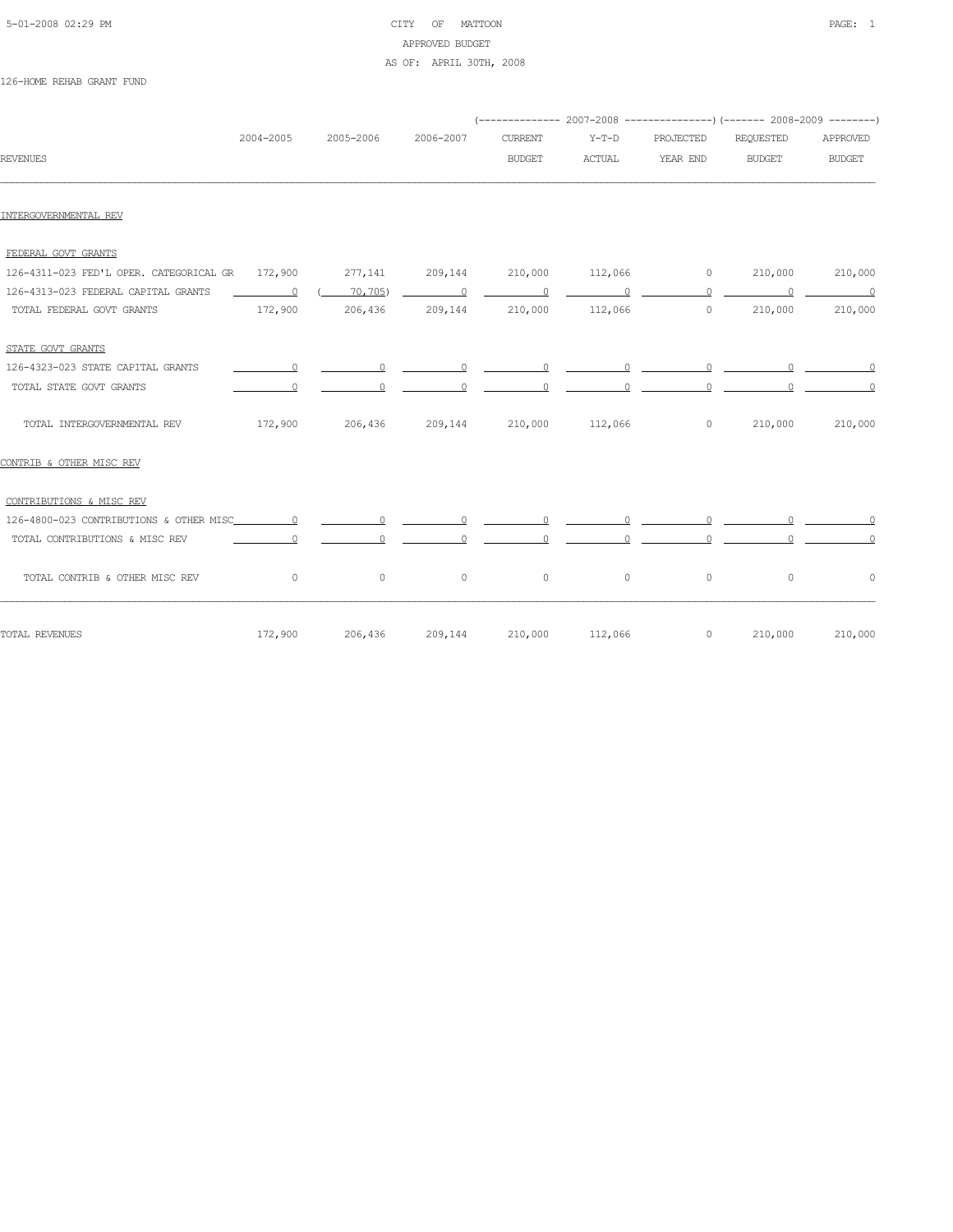# 5-01-2008 02:29 PM CITY OF MATTOON PAGE: 2 APPROVED BUDGET AS OF: APRIL 30TH, 2008

#### 126-HOME REHAB GRANT FUND

CDAP HOME REHABILITATION

|                     |           |           |           |               |         | (-------------- 2007-2008 ----------------) (------- 2008-2009 --------) |               |               |
|---------------------|-----------|-----------|-----------|---------------|---------|--------------------------------------------------------------------------|---------------|---------------|
|                     | 2004-2005 | 2005-2006 | 2006-2007 | CURRENT       | $Y-T-D$ | PROJECTED                                                                | REOUESTED     | APPROVED      |
| <b>EXPENDITURES</b> |           |           |           | <b>BUDGET</b> | ACTUAL  | YEAR END                                                                 | <b>BUDGET</b> | <b>BUDGET</b> |
|                     |           |           |           |               |         |                                                                          |               |               |

#### PURCHASED PROP MAINT SRV

| CONSTRUCTION SERVICES                |         |         |         |         |         |         |         |
|--------------------------------------|---------|---------|---------|---------|---------|---------|---------|
| 126-5601-459 OTHER CONSTRUCTION SVCS | 141.162 | 170.323 | 178.573 | 180,000 | 104,131 | 180,000 | 180,000 |
| TOTAL CONSTRUCTION SERVICES          | 141,162 | 170,323 | 178,573 | 180,000 | 104,131 | 180,000 | 180,000 |
| TOTAL PURCHASED PROP MAINT SRV       | 141,162 | 170,323 | 178,573 | 180,000 | 104,131 | 180,000 | 180,000 |

# OTHER PURCHASED SERVICES

| PROFESSIONAL SERVICES                   |         |         |         |         |         |         |         |         |
|-----------------------------------------|---------|---------|---------|---------|---------|---------|---------|---------|
| 126-5601-519 OTHER PROFESSIONAL SERVICE | 31,707  | 36,113  | 30,571  | 30,000  | 5,748   |         | 30,000  | 30,000  |
| TOTAL PROFESSIONAL SERVICES             | 31,707  | 36,113  | 30,571  | 30,000  | 5,748   | $\circ$ | 30,000  | 30,000  |
| TOTAL OTHER PURCHASED SERVICES          | 31,707  | 36,113  | 30,571  | 30,000  | 5,748   | $\circ$ | 30,000  | 30,000  |
| TOTAL CDAP HOME REHABILITATION          | 172,869 | 206,436 | 209,144 | 210,000 | 109,879 | $\circ$ | 210,000 | 210,000 |
| TOTAL EXPENDITURES                      | 172,869 | 206,436 | 209,144 | 210,000 | 109,879 | $\circ$ | 210,000 | 210,000 |
| REVENUE OVER/(UNDER) EXPENDITURES       | 31      | 0       | $\circ$ | 0       | 2,187   | $\circ$ | $\circ$ | 0       |

 $\star\star\star$  END OF REPORT  $\star\star\star$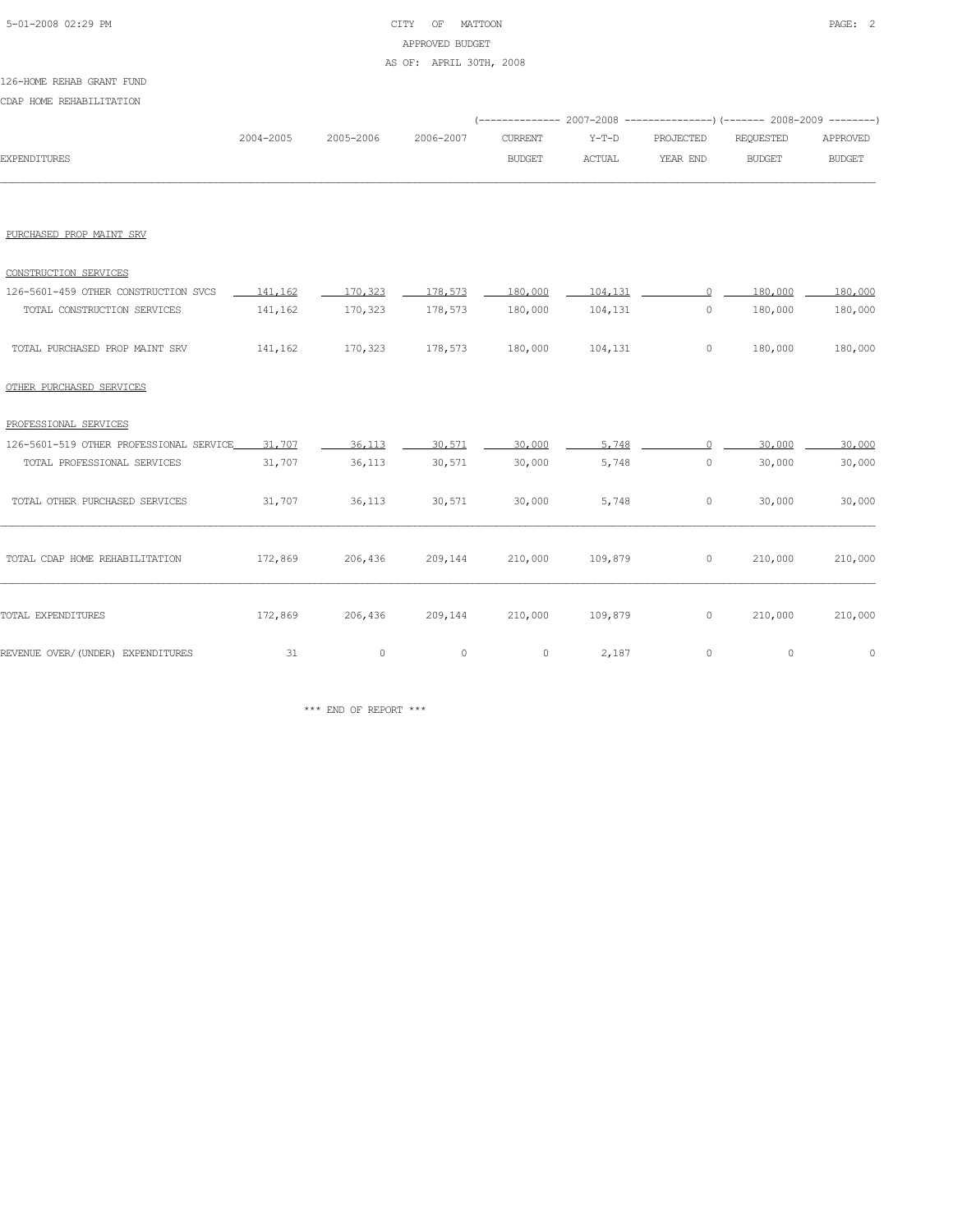#### 5-01-2008 02:29 PM CITY OF MATTOON PAGE: 1 APPROVED BUDGET AS OF: APRIL 30TH, 2008

|                                           |           |           |           |                | (-------------- 2007-2008 -------------------- 2008-2009 ----------- |           |               |               |
|-------------------------------------------|-----------|-----------|-----------|----------------|----------------------------------------------------------------------|-----------|---------------|---------------|
|                                           | 2004-2005 | 2005-2006 | 2006-2007 | <b>CURRENT</b> | $Y-T-D$                                                              | PROJECTED | REQUESTED     | APPROVED      |
| <b>REVENUES</b>                           |           |           |           | <b>BUDGET</b>  | <b>ACTUAL</b>                                                        | YEAR END  | <b>BUDGET</b> | <b>BUDGET</b> |
|                                           |           |           |           |                |                                                                      |           |               |               |
| INVESTMENT EARNINGS                       |           |           |           |                |                                                                      |           |               |               |
| INTEREST EARNINGS                         |           |           |           |                |                                                                      |           |               |               |
| 127-4610-022 INTEREST EARNINGS            | 19,153    | 22,089    | 24,668    | 5,000          | 1,768                                                                | $\cap$    | 2,000         | 2,000         |
| TOTAL INTEREST EARNINGS                   | 19,153    | 22,089    | 24,668    | 5,000          | 1,768                                                                | $\circ$   | 2,000         | 2,000         |
| REVOLVING LOAN FUND                       |           |           |           |                |                                                                      |           |               |               |
| 127-4630-022 REVOLVING LOAN FUND REPAYM   | $\cap$    | $\Omega$  |           | 90,000         | 102,852                                                              | $\cap$    | 120,000       | 120,000       |
| TOTAL REVOLVING LOAN FUND                 | $\Omega$  | $\circ$   | $\Omega$  | 90,000         | 102,852                                                              | $\Omega$  | 120,000       | 120,000       |
| NET INCREASE (DECREASE)                   |           |           |           |                |                                                                      |           |               |               |
| 127-4640-022 NET INCREASE (DECREASE) I(   | 6,384)    | 339)      |           |                |                                                                      |           |               |               |
| TOTAL NET INCREASE (DECREASE)<br>$\left($ | $6,384$ ( | 339)      | 1         | 0              | $\circ$                                                              | 0         | $\Omega$      | $\circ$       |
| RENTS & ROYALTIES                         |           |           |           |                |                                                                      |           |               |               |
| 127-4650-022 GAIN(LOSS) ON SALE OF INVE   | $\Omega$  |           |           |                |                                                                      |           |               |               |
| TOTAL RENTS & ROYALTIES                   |           |           |           |                |                                                                      |           |               |               |
| TOTAL INVESTMENT EARNINGS                 | 12,769    | 21,750    | 24,669    | 95,000         | 104,620                                                              | 0         | 122,000       | 122,000       |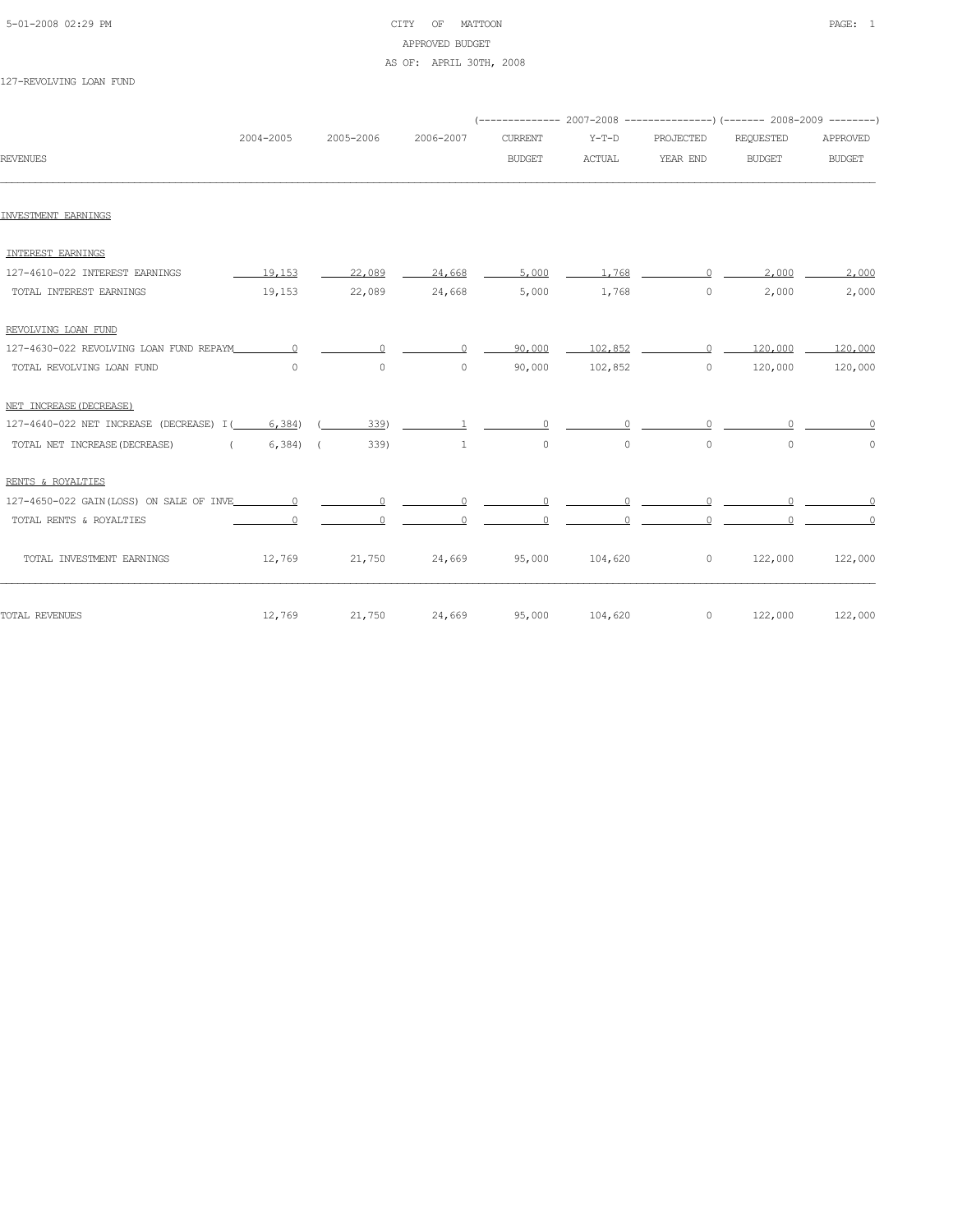#### 5-01-2008 02:29 PM CITY OF MATTOON PAGE: 2 APPROVED BUDGET AS OF: APRIL 30TH, 2008

#### 127-REVOLVING LOAN FUND

REVOLVING LOANS

|                                         |             |                     |           | (------------- 2007-2008 ---------------) (------- 2008-2009 --------) |               |             |               |               |
|-----------------------------------------|-------------|---------------------|-----------|------------------------------------------------------------------------|---------------|-------------|---------------|---------------|
|                                         | 2004-2005   | 2005-2006           | 2006-2007 | <b>CURRENT</b>                                                         | $Y-T-D$       | PROJECTED   | REQUESTED     | APPROVED      |
| <b>EXPENDITURES</b>                     |             |                     |           | <b>BUDGET</b>                                                          | <b>ACTUAL</b> | YEAR END    | <b>BUDGET</b> | <b>BUDGET</b> |
|                                         |             |                     |           |                                                                        |               |             |               |               |
| OTHER PURCHASED SERVICES                |             |                     |           |                                                                        |               |             |               |               |
| PROFESSIONAL SERVICES                   |             |                     |           |                                                                        |               |             |               |               |
| 127-5652-513 AUDITING SERVICES          | 1,000       | 1,000               | 1,000     | 1,000                                                                  | 1,000         | 0           | 1,100         | 1,100         |
| 127-5652-519 OTHER PROFESSIONAL SERVICE | 1,840       | 2,609               | 2,432     | 2,500                                                                  | 586           | $\Omega$    | 4,500         | 4,500         |
| TOTAL PROFESSIONAL SERVICES             | 2,840       | 3,609               | 3,432     | 3,500                                                                  | 1,586         | $\mathbb O$ | 5,600         | 5,600         |
| TOTAL OTHER PURCHASED SERVICES          | 2,840       | 3,609               | 3,432     | 3,500                                                                  | 1,586         | 0           | 5,600         | 5,600         |
| OTHER OBJECTS                           |             |                     |           |                                                                        |               |             |               |               |
| FINANCIAL TRANS OBJECTS                 |             |                     |           |                                                                        |               |             |               |               |
| 127-5652-826 SPECIAL ITEMS              |             |                     |           | 180,000                                                                | 90,000        | 0           | 150,000       | 150,000       |
| TOTAL FINANCIAL TRANS OBJECTS           | 0           | $\mathsf{O}\xspace$ | $\circ$   | 180,000                                                                | 90,000        | $\mathbb O$ | 150,000       | 150,000       |
| SPECIAL EVENT OBJECTS                   |             |                     |           |                                                                        |               |             |               |               |
| 127-5652-830 BAD DEBT EXPENSE           |             |                     | 13,728    |                                                                        |               |             |               |               |
| TOTAL SPECIAL EVENT OBJECTS             | $\mathbb O$ | 0                   | 13,728    | $\circ$                                                                | $\mathbb O$   | $\circ$     | 0             | $\circ$       |
| TOTAL OTHER OBJECTS                     | 0           | 0                   | 13,728    | 180,000                                                                | 90,000        | 0           | 150,000       | 150,000       |
| TOTAL REVOLVING LOANS                   | 2,840       | 3,609               | 17,160    | 183,500                                                                | 91,586        | 0           | 155,600       | 155,600       |
| TOTAL EXPENDITURES                      | 2,840       | 3,609               | 17,160    | 183,500                                                                | 91,586        | 0           | 155,600       | 155,600       |
| REVENUE OVER/(UNDER) EXPENDITURES       | 9,930       | 18,141              | $7,509$ ( | 88,500)                                                                | 13,034        | 0(          | $33,600$ (    | 33,600        |
| OTHER FINANCING SOURCES                 |             |                     |           |                                                                        |               |             |               |               |
| 127-4901-022 INTERFUND XFRS FROM GEN.   |             |                     |           |                                                                        |               |             |               |               |
| TOTAL OTHER FINANCING SOURCES           | 0           | 0                   | 0         | 11,600                                                                 | 15,467        | 0           | 0             | $\circ$       |
| OTHER FINANCING (USES)                  |             |                     |           |                                                                        |               |             |               |               |
| 127-5935-822 TRANSFER TO GENERAL FUND   | $\circ$     |                     |           |                                                                        |               |             |               | 0             |
| TOTAL OTHER FINANCING (USES)            | 0           | $\circ$             | 0         | $\circ$                                                                | $\circ$       | $\circ$     | 0             | 0             |
| TOTAL OTHER FINANCING SOURCES (USES)    | $\circ$     | 0                   | $\circ$   | 11,600                                                                 | 15,467        | 0           | 0             | $\circ$       |
| REVENUES & OTHER SOURCES OVER/          |             |                     |           |                                                                        |               |             |               |               |
| (UNDER) EXPENDITURES & OTHER (USES)     | 9,930       | 18,141              | $7,509$ ( | 76,900)                                                                | 28,501        | 0(          | $33,600$ (    | 33,600        |

\*\*\* END OF REPORT \*\*\*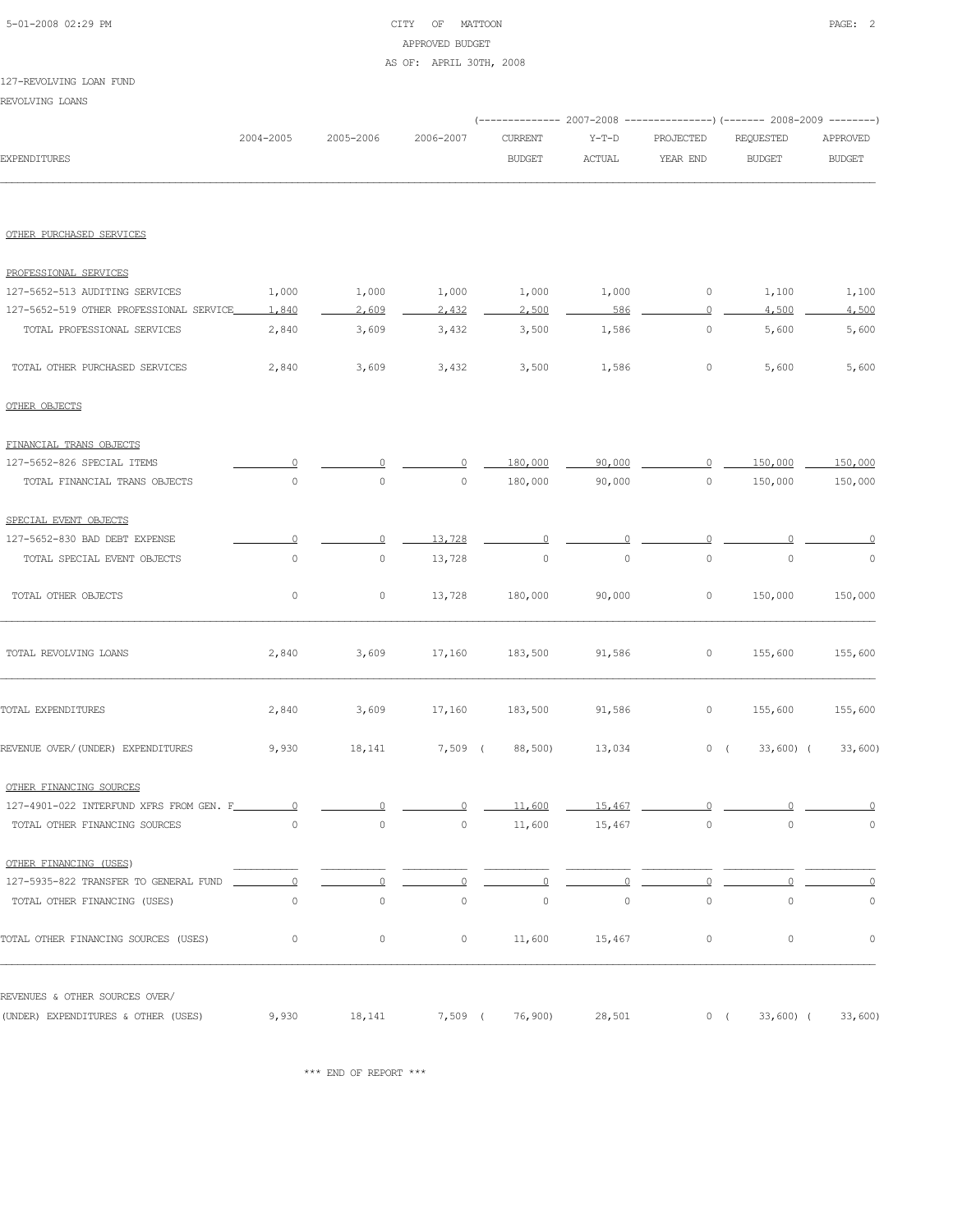| 5-01-2008 02:29 PM |  |
|--------------------|--|
|                    |  |

# CITY OF MATTOON **PAGE:** 1 APPROVED BUDGET AS OF: APRIL 30TH, 2008

128-MIDTOWN TIF FUND

|                                                    | 2004-2005 | 2005-2006 | 2006-2007                         | <b>CURRENT</b> | $Y-T-D$       | PROJECTED       | REQUESTED                                                                                                                                 | APPROVED      |
|----------------------------------------------------|-----------|-----------|-----------------------------------|----------------|---------------|-----------------|-------------------------------------------------------------------------------------------------------------------------------------------|---------------|
| <b>REVENUES</b>                                    |           |           |                                   | <b>BUDGET</b>  | <b>ACTUAL</b> | YEAR END        | <b>BUDGET</b>                                                                                                                             | <b>BUDGET</b> |
|                                                    |           |           |                                   |                |               |                 |                                                                                                                                           |               |
| TAXES                                              |           |           |                                   |                |               |                 |                                                                                                                                           |               |
| TIF/BD TAX RECEIPTS                                |           |           |                                   |                |               |                 |                                                                                                                                           |               |
| 128-4192-023 PROPERTY TAX RECEIPTS                 | 26,281    | 85,955    | 150,208                           | 175.000        |               |                 | $\underline{\hspace{1.5cm}127.077}$ $\underline{\hspace{1.5cm}0}$ $\underline{\hspace{1.5cm}170.000}$ $\underline{\hspace{1.5cm}170.000}$ |               |
| TOTAL TIF/BD TAX RECEIPTS                          | 26,281    | 85,955    | 150,208                           | 175,000        |               |                 | $127.077$ $0$ $170.000$ $170.000$                                                                                                         |               |
| TOTAL TAXES                                        | 26,281    |           | 85,955 150,208 175,000            |                | 127,077       | $\circ$         | 170,000                                                                                                                                   | 170,000       |
| INVESTMENT EARNINGS                                |           |           |                                   |                |               |                 |                                                                                                                                           |               |
| INTEREST EARNINGS                                  |           |           |                                   |                |               |                 |                                                                                                                                           |               |
| 128-4610-023 INTEREST EARNINGS                     | 69        | 1.970     | 3.982                             | 4.000          |               | $2.620$ 0 4.000 |                                                                                                                                           | 4,000         |
| TOTAL INTEREST EARNINGS                            | 69        | 1,970     | 3,982                             | 4,000          |               | $2,620$ 0 4,000 |                                                                                                                                           | 4,000         |
| TOTAL INVESTMENT EARNINGS                          | 69        | 1,970     | 3,982                             | 4,000          | 2,620         | $\circ$         | 4,000                                                                                                                                     | 4,000         |
| CONTRIB & OTHER MISC REV                           |           |           |                                   |                |               |                 |                                                                                                                                           |               |
| CONTRIBUTIONS & MISC REV                           |           |           |                                   |                |               |                 |                                                                                                                                           |               |
| 128-4805-023 CONTRIBUTIONS & OTHER MISC_____59,622 |           |           |                                   |                |               |                 |                                                                                                                                           |               |
| TOTAL CONTRIBUTIONS & MISC REV                     | $-59,622$ |           | $\overline{0}$ and $\overline{0}$ |                |               |                 |                                                                                                                                           |               |
| TOTAL CONTRIB & OTHER MISC REV                     | 59,622    | $\circ$   | $\circ$                           | $\circ$        | $\circ$       | $\circ$         | $\circ$                                                                                                                                   | $\circ$       |
| TOTAL REVENUES                                     | 85,971    | 87,925    | 154,191                           | 179,000        | 129,697       | $\circ$         | 174,000                                                                                                                                   | 174,000       |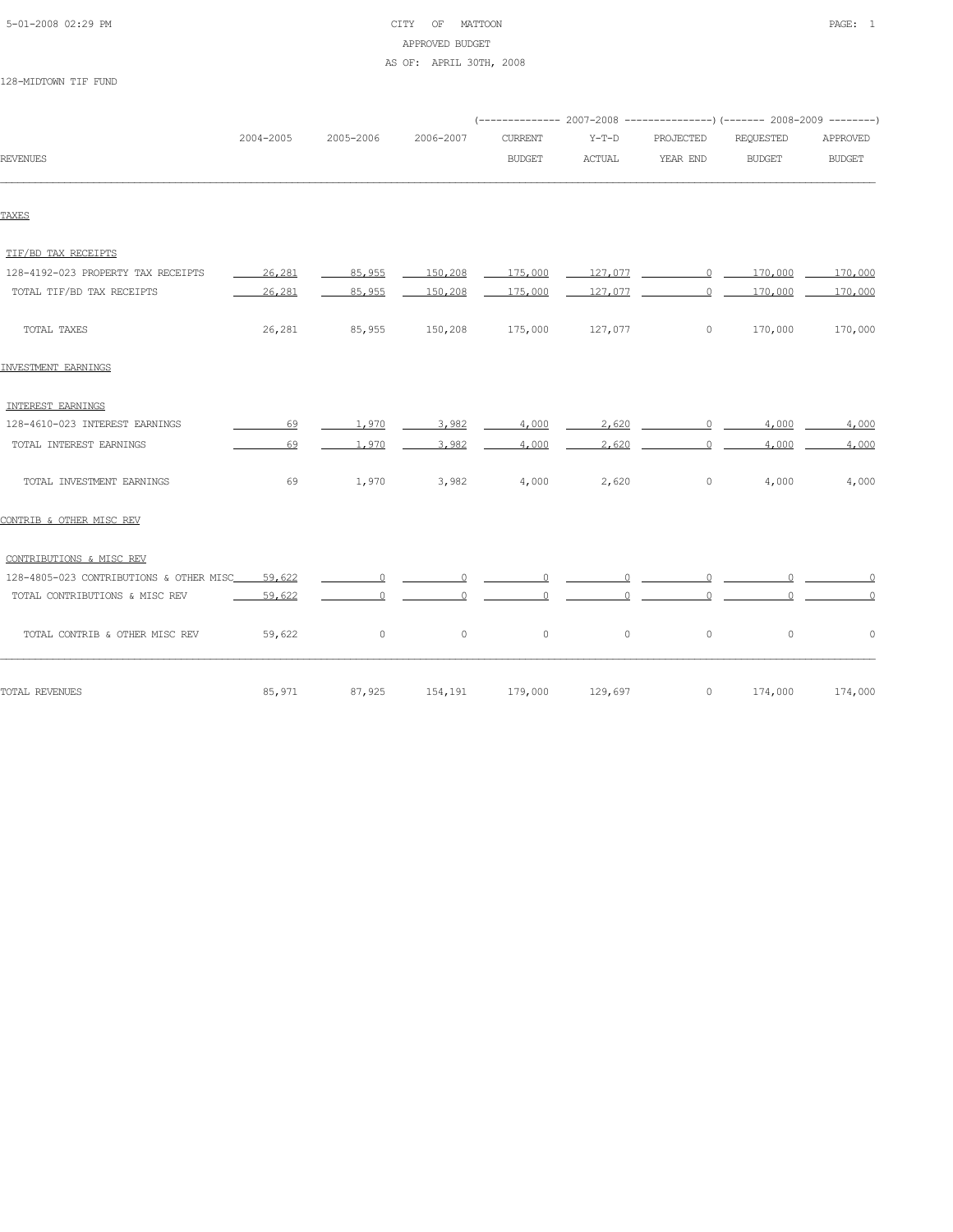| 5-01-2008 02:29 PM |  |
|--------------------|--|
|                    |  |

# CITY OF MATTOON **PAGE:** 2 APPROVED BUDGET AS OF: APRIL 30TH, 2008

#### 128-MIDTOWN TIF FUND

|                               |           |           |           |               |         | (-------------- 2007-2008 ----------------) (------- 2008-2009 --------) |               |               |
|-------------------------------|-----------|-----------|-----------|---------------|---------|--------------------------------------------------------------------------|---------------|---------------|
|                               | 2004-2005 | 2005-2006 | 2006-2007 | CURRENT       | $Y-T-D$ | PROJECTED                                                                | REQUESTED     | APPROVED      |
| <b>EXPENDITURES</b>           |           |           |           | <b>BUDGET</b> | ACTUAL  | YEAR END                                                                 | <b>BUDGET</b> | <b>BUDGET</b> |
|                               |           |           |           |               |         |                                                                          |               |               |
|                               |           |           |           |               |         |                                                                          |               |               |
| PROPERTY                      |           |           |           |               |         |                                                                          |               |               |
| IMPROVEMENTS-NOT BLDNGS       |           |           |           |               |         |                                                                          |               |               |
| 128-5321-730 STREETS          |           |           |           |               |         |                                                                          |               |               |
| TOTAL IMPROVEMENTS-NOT BLDNGS | 0         | $\circ$   | $\circ$   | $\circ$       | $\circ$ | $\circ$                                                                  | $\circ$       | $\circ$       |
| TOTAL PROPERTY                | $\circ$   | $\circ$   | $\circ$   | $\circ$       | $\circ$ | $\circ$                                                                  | $\circ$       | 0             |
| TOTAL STREETS                 | $\circ$   | 0         | $\circ$   | $\circ$       | $\circ$ | $\circ$                                                                  | $\circ$       | $\circ$       |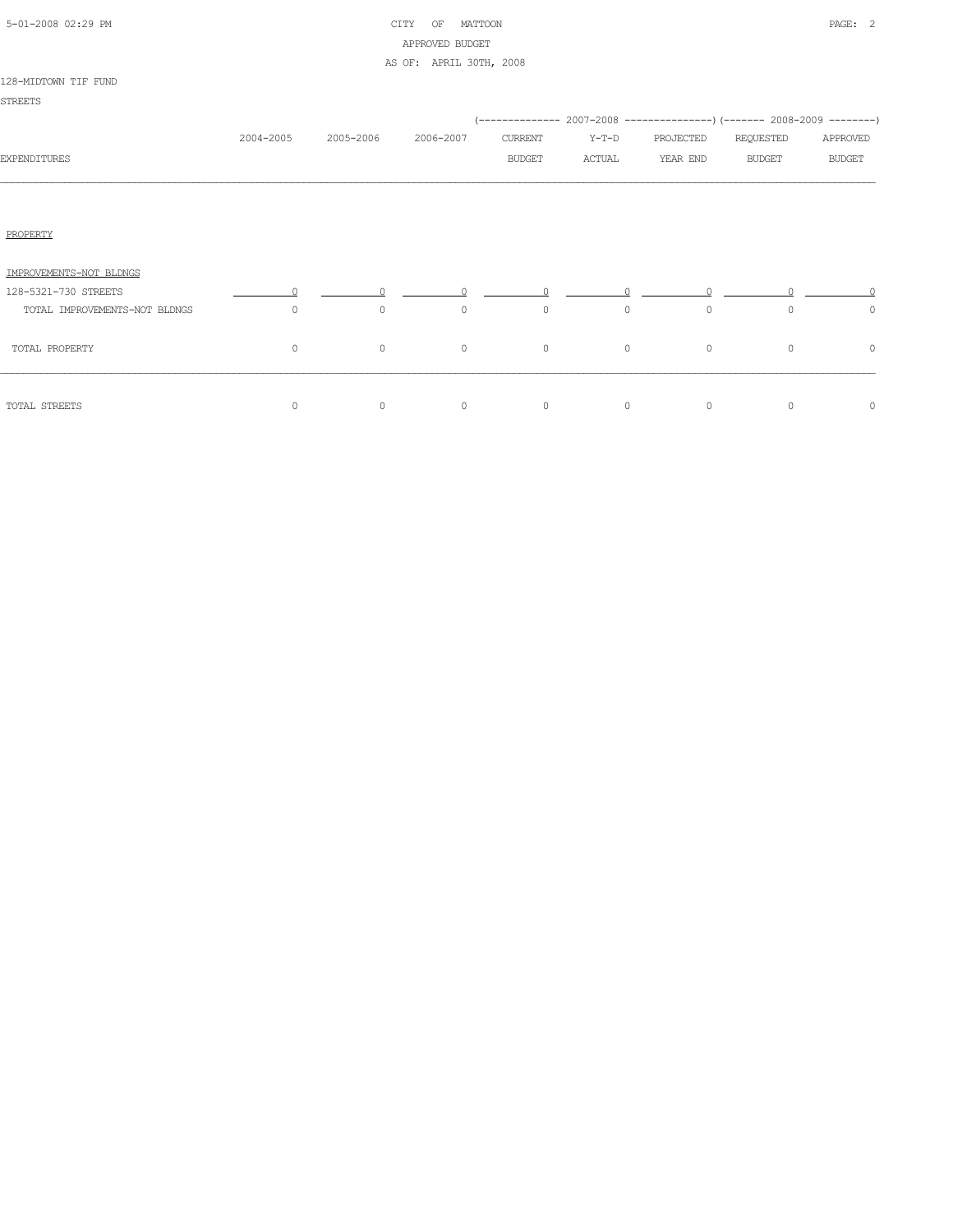| 5-01-2008 02:29 PM |  |
|--------------------|--|

# CITY OF MATTOON **PAGE:** 3 APPROVED BUDGET AS OF: APRIL 30TH, 2008

#### 128-MIDTOWN TIF FUND

SIDEWALKS AND CROSSWALKS

|                                     |           |           |           |                |         |           | (-------------- 2007-2008 ----------------) (------- 2008-2009 --------) |               |
|-------------------------------------|-----------|-----------|-----------|----------------|---------|-----------|--------------------------------------------------------------------------|---------------|
|                                     | 2004-2005 | 2005-2006 | 2006-2007 | <b>CURRENT</b> | $Y-T-D$ | PROJECTED | REQUESTED                                                                | APPROVED      |
| <b>EXPENDITURES</b>                 |           |           |           | <b>BUDGET</b>  | ACTUAL  | YEAR END  | <b>BUDGET</b>                                                            | <b>BUDGET</b> |
|                                     |           |           |           |                |         |           |                                                                          |               |
| PROPERTY                            |           |           |           |                |         |           |                                                                          |               |
| IMPROVEMENTS-NOT BLDNGS             |           |           |           |                |         |           |                                                                          |               |
| 128-5323-730 SIDEWALKS & CROSSWALKS |           |           |           |                |         |           |                                                                          |               |
| TOTAL IMPROVEMENTS-NOT BLDNGS       | $\circ$   | $\circ$   | $\circ$   | $\circ$        | $\circ$ | $\circ$   | $\Omega$                                                                 | $\circ$       |
| TOTAL PROPERTY                      | $\circ$   | $\circ$   | $\circ$   | $\circ$        | $\circ$ | $\circ$   | $\circ$                                                                  | $\circ$       |
| TOTAL SIDEWALKS AND CROSSWALKS      | 0         | $\circ$   | $\circ$   | $\circ$        | $\circ$ | $\circ$   | $\circ$                                                                  | 0             |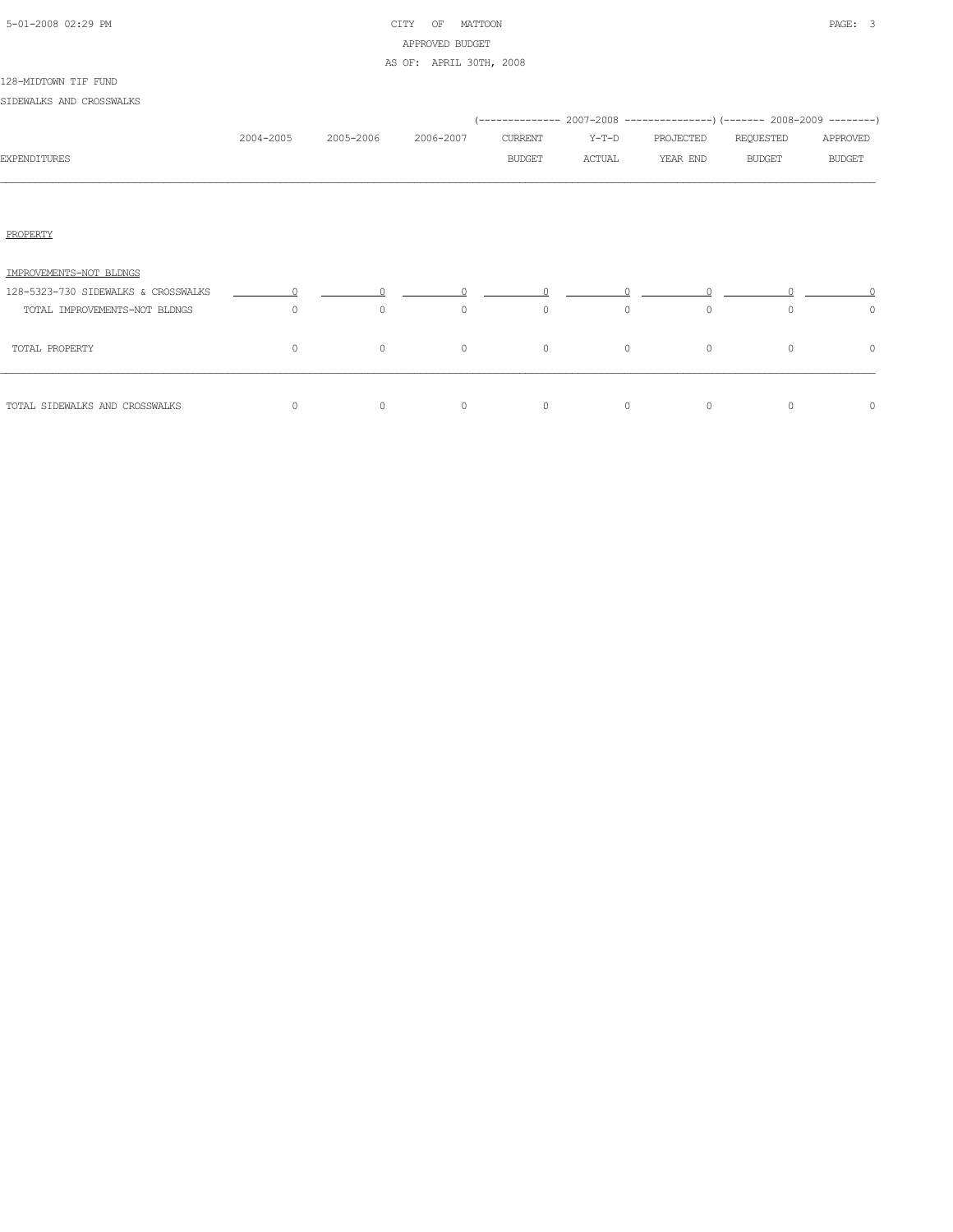| 5-01-2008 02:29 PM |  |  |
|--------------------|--|--|

# CITY OF MATTOON **PAGE:** 4 APPROVED BUDGET AS OF: APRIL 30TH, 2008

|                               |           |           |           |               |         | (-------------- 2007-2008 ----------------) (------- 2008-2009 --------) |               |               |
|-------------------------------|-----------|-----------|-----------|---------------|---------|--------------------------------------------------------------------------|---------------|---------------|
|                               | 2004-2005 | 2005-2006 | 2006-2007 | CURRENT       | $Y-T-D$ | PROJECTED                                                                | REQUESTED     | APPROVED      |
| <b>EXPENDITURES</b>           |           |           |           | <b>BUDGET</b> | ACTUAL  | YEAR END                                                                 | <b>BUDGET</b> | <b>BUDGET</b> |
|                               |           |           |           |               |         |                                                                          |               |               |
| PROPERTY                      |           |           |           |               |         |                                                                          |               |               |
| IMPROVEMENTS-NOT BLDNGS       |           |           |           |               |         |                                                                          |               |               |
| 128-5326-730 STREET LIGHTING  |           |           |           |               |         |                                                                          |               |               |
| TOTAL IMPROVEMENTS-NOT BLDNGS | $\circ$   | $\circ$   | $\circ$   | $\circ$       | $\circ$ | $\circ$                                                                  | $\circ$       | $\circ$       |
| TOTAL PROPERTY                | $\circ$   | $\circ$   | $\circ$   | $\circ$       | $\circ$ | $\circ$                                                                  | $\Omega$      | 0             |
| TOTAL STREET LIGHTING         | $\circ$   | $\circ$   | $\circ$   | $\circ$       | $\circ$ | $\circ$                                                                  | 0             | $\circ$       |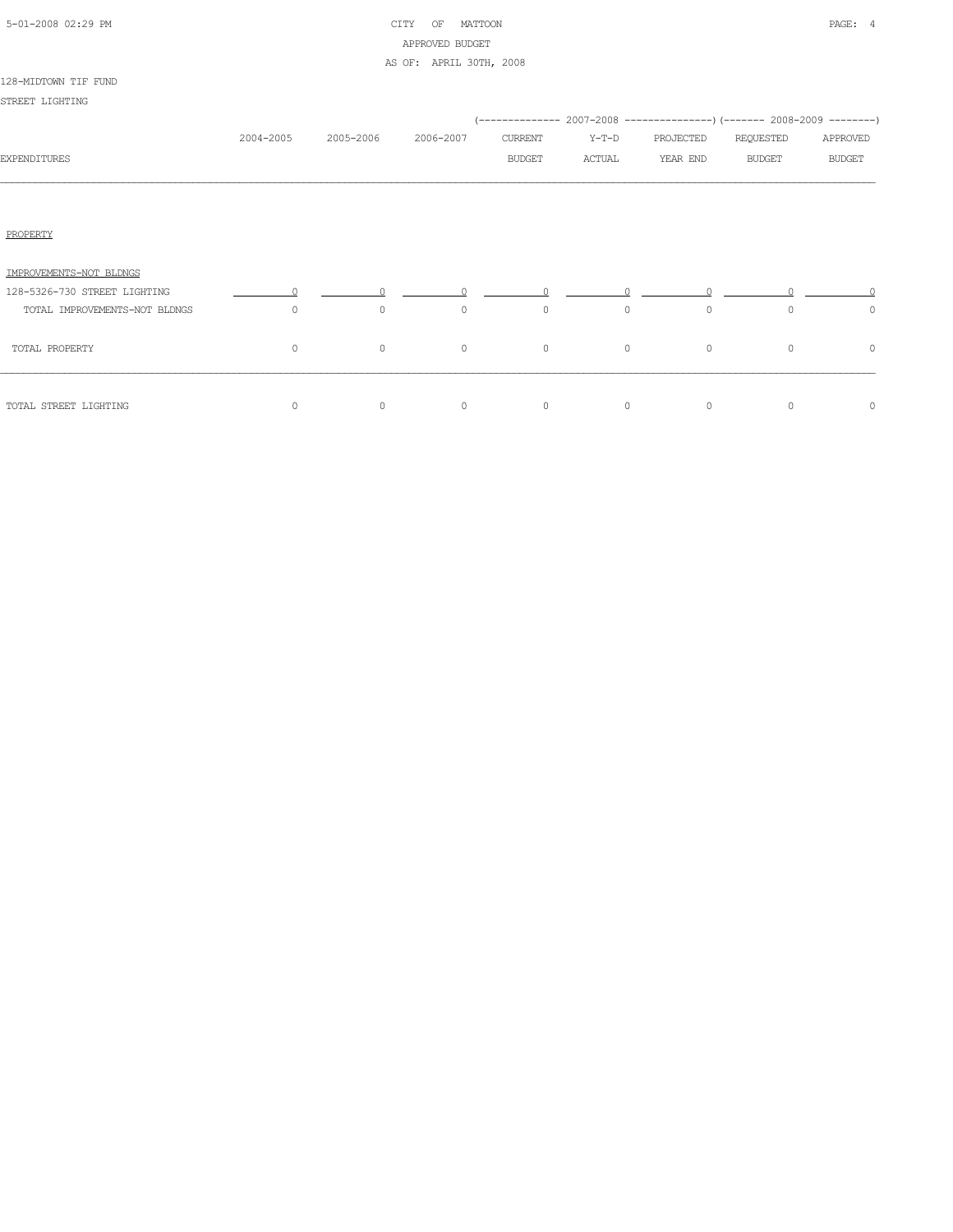| 5-01-2008 02:29 PM |  |
|--------------------|--|

# CITY OF MATTOON PAGE: 5 APPROVED BUDGET AS OF: APRIL 30TH, 2008

#### 128-MIDTOWN TIF FUND

| TRAFFIC CONTROL DEVICES              |           |                                                          |           |               |          |                                                                          |           |               |
|--------------------------------------|-----------|----------------------------------------------------------|-----------|---------------|----------|--------------------------------------------------------------------------|-----------|---------------|
|                                      |           |                                                          |           |               |          | (-------------- 2007-2008 ----------------) (------- 2008-2009 --------) |           |               |
|                                      | 2004-2005 | 2005-2006                                                | 2006-2007 | CURRENT       | Y-T-D    | PROJECTED                                                                | REQUESTED | APPROVED      |
| EXPENDITURES                         |           |                                                          |           | <b>BUDGET</b> | ACTUAL   | YEAR END                                                                 | BUDGET    | <b>BUDGET</b> |
|                                      |           |                                                          |           |               |          |                                                                          |           |               |
| PROPERTY                             |           |                                                          |           |               |          |                                                                          |           |               |
| IMPROVEMENTS-NOT BLDNGS              |           |                                                          |           |               |          |                                                                          |           |               |
| 128-5327-730 TRAFFIC CONTROL DEVICES |           | $\begin{array}{ccccccc}\n0 & & & 0 & & & 0\n\end{array}$ |           |               |          |                                                                          |           |               |
| TOTAL IMPROVEMENTS-NOT BLDNGS        | $\Omega$  | $\circ$                                                  | $\Omega$  | $\circ$       | $\Omega$ | $\Omega$                                                                 | $\Omega$  | $\circ$       |
| TOTAL PROPERTY                       | $\circ$   | $\circ$                                                  | $\circ$   | $\circ$       | $\circ$  | $\circ$                                                                  | $\Omega$  | $\circ$       |
|                                      |           |                                                          |           |               |          |                                                                          |           |               |

TOTAL TRAFFIC CONTROL DEVICES 0 0 0 0 0 0 0 0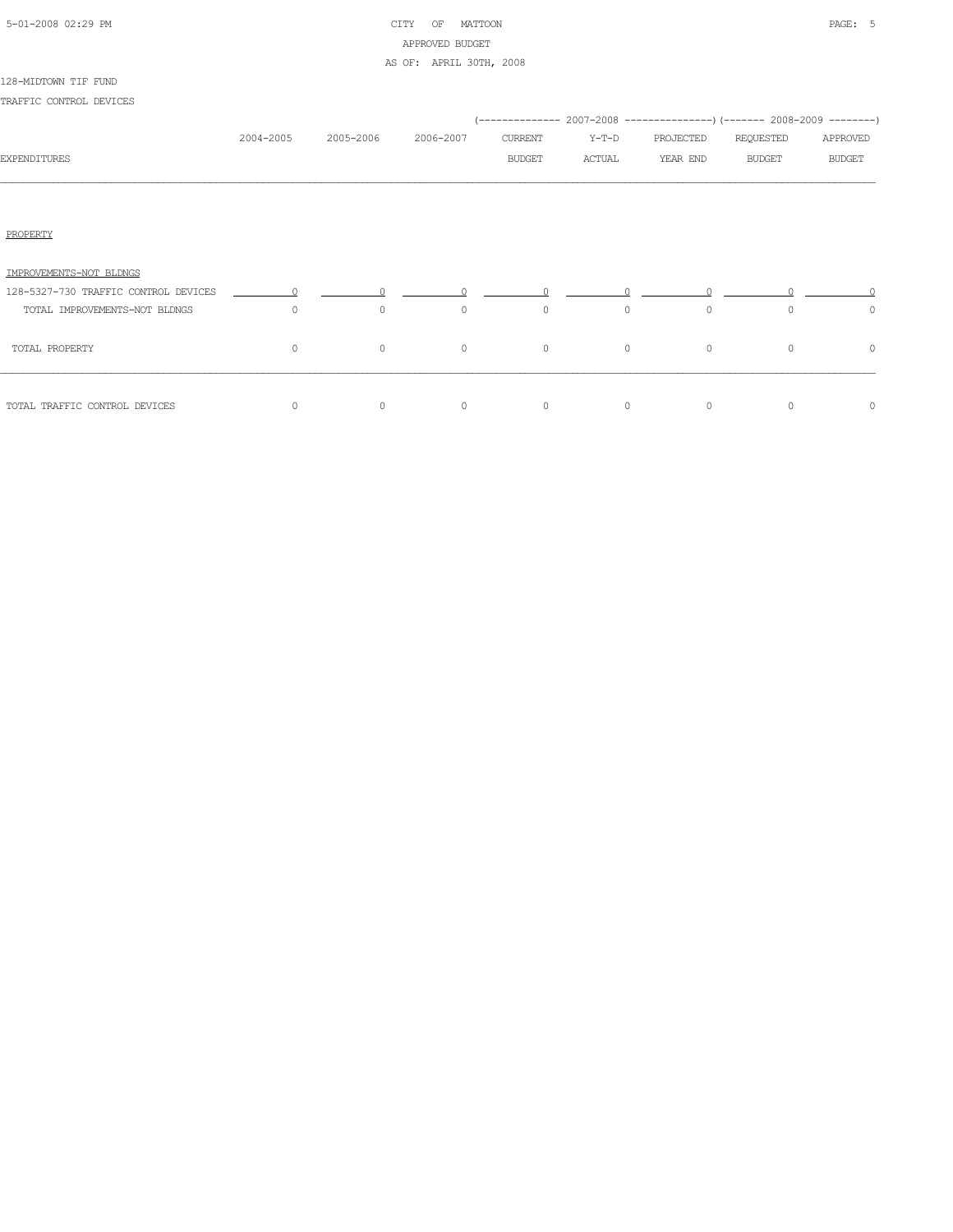| 5-01-2008 02:29 PM |  |  |
|--------------------|--|--|

# CITY OF MATTOON **PAGE: 6** APPROVED BUDGET AS OF: APRIL 30TH, 2008

| STORM DRAINAGE                |           |           |           |                          |                 |                       |                                                                                                        |                           |
|-------------------------------|-----------|-----------|-----------|--------------------------|-----------------|-----------------------|--------------------------------------------------------------------------------------------------------|---------------------------|
| EXPENDITURES                  | 2004-2005 | 2005-2006 | 2006-2007 | CURRENT<br><b>BUDGET</b> | Y-T-D<br>ACTUAL | PROJECTED<br>YEAR END | (-------------- 2007-2008 ----------------) (------- 2008-2009 --------)<br>REQUESTED<br><b>BUDGET</b> | APPROVED<br><b>BUDGET</b> |
|                               |           |           |           |                          |                 |                       |                                                                                                        |                           |
| PROPERTY                      |           |           |           |                          |                 |                       |                                                                                                        |                           |
| IMPROVEMENTS-NOT BLDNGS       |           |           |           |                          |                 |                       |                                                                                                        |                           |
| 128-5328-730 STORM DRAINAGE   |           |           |           |                          |                 |                       |                                                                                                        |                           |
| TOTAL IMPROVEMENTS-NOT BLDNGS | $\circ$   | $\circ$   | $\circ$   | 0                        | $\circ$         | $\circ$               | $\Omega$                                                                                               | $\circ$                   |
| TOTAL PROPERTY                | $\circ$   | $\circ$   | $\circ$   | $\circ$                  | $\circ$         | $\circ$               | $\circ$                                                                                                | $\circ$                   |
| TOTAL STORM DRAINAGE          | $\circ$   | $\circ$   | $\circ$   | $\circ$                  | 0               | $\circ$               | $\mathbf{0}$                                                                                           | $\circ$                   |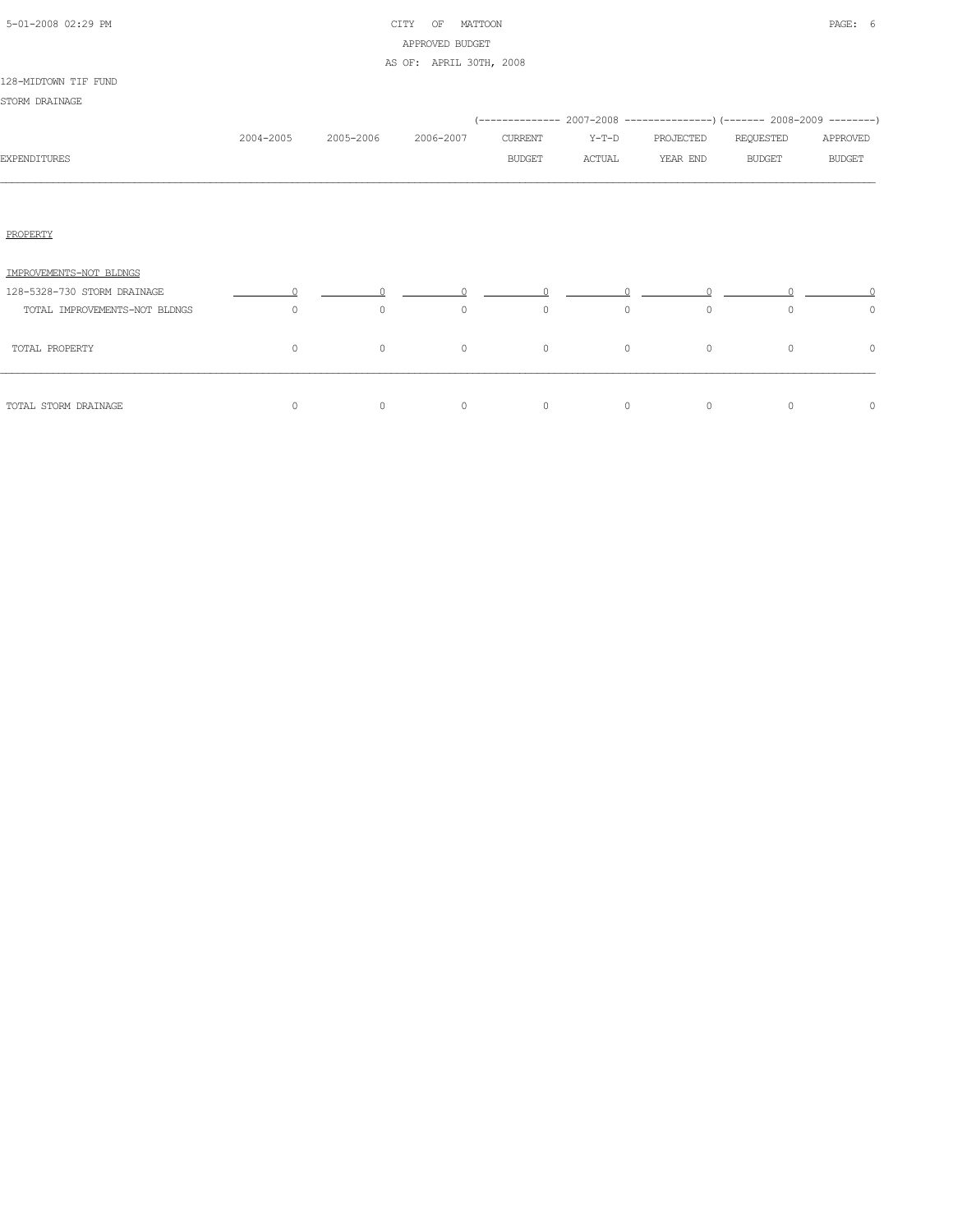| 5-01-2008 02:29 PM |  |  |
|--------------------|--|--|

# CITY OF MATTOON PAGE: 7 APPROVED BUDGET

|                               |           |           | AS OF: APRIL 30TH, 2008 |               |         |           |                                                                          |               |
|-------------------------------|-----------|-----------|-------------------------|---------------|---------|-----------|--------------------------------------------------------------------------|---------------|
| 128-MIDTOWN TIF FUND          |           |           |                         |               |         |           |                                                                          |               |
| SANITARY SEWER                |           |           |                         |               |         |           |                                                                          |               |
|                               |           |           |                         |               |         |           | (-------------- 2007-2008 ----------------) (------- 2008-2009 --------) |               |
|                               | 2004-2005 | 2005-2006 | 2006-2007               | CURRENT       | Y-T-D   | PROJECTED | REQUESTED                                                                | APPROVED      |
| <b>EXPENDITURES</b>           |           |           |                         | <b>BUDGET</b> | ACTUAL  | YEAR END  | <b>BUDGET</b>                                                            | <b>BUDGET</b> |
|                               |           |           |                         |               |         |           |                                                                          |               |
| PROPERTY                      |           |           |                         |               |         |           |                                                                          |               |
| IMPROVEMENTS-NOT BLDNGS       |           |           |                         |               |         |           |                                                                          |               |
| 128-5341-730 SANITARY SEWER   |           |           |                         |               |         |           |                                                                          |               |
| TOTAL IMPROVEMENTS-NOT BLDNGS | $\Omega$  | $\circ$   | $\circ$                 | $\circ$       | $\circ$ | $\circ$   | $\circ$                                                                  | 0             |
| TOTAL PROPERTY                | $\circ$   | $\circ$   | $\circ$                 | $\circ$       | $\circ$ | $\circ$   | $\circ$                                                                  | $\circ$       |
| TOTAL SANITARY SEWER          | $\circ$   | $\circ$   | $\circ$                 | $\circ$       | $\circ$ | $\circ$   | $\circ$                                                                  | $\circ$       |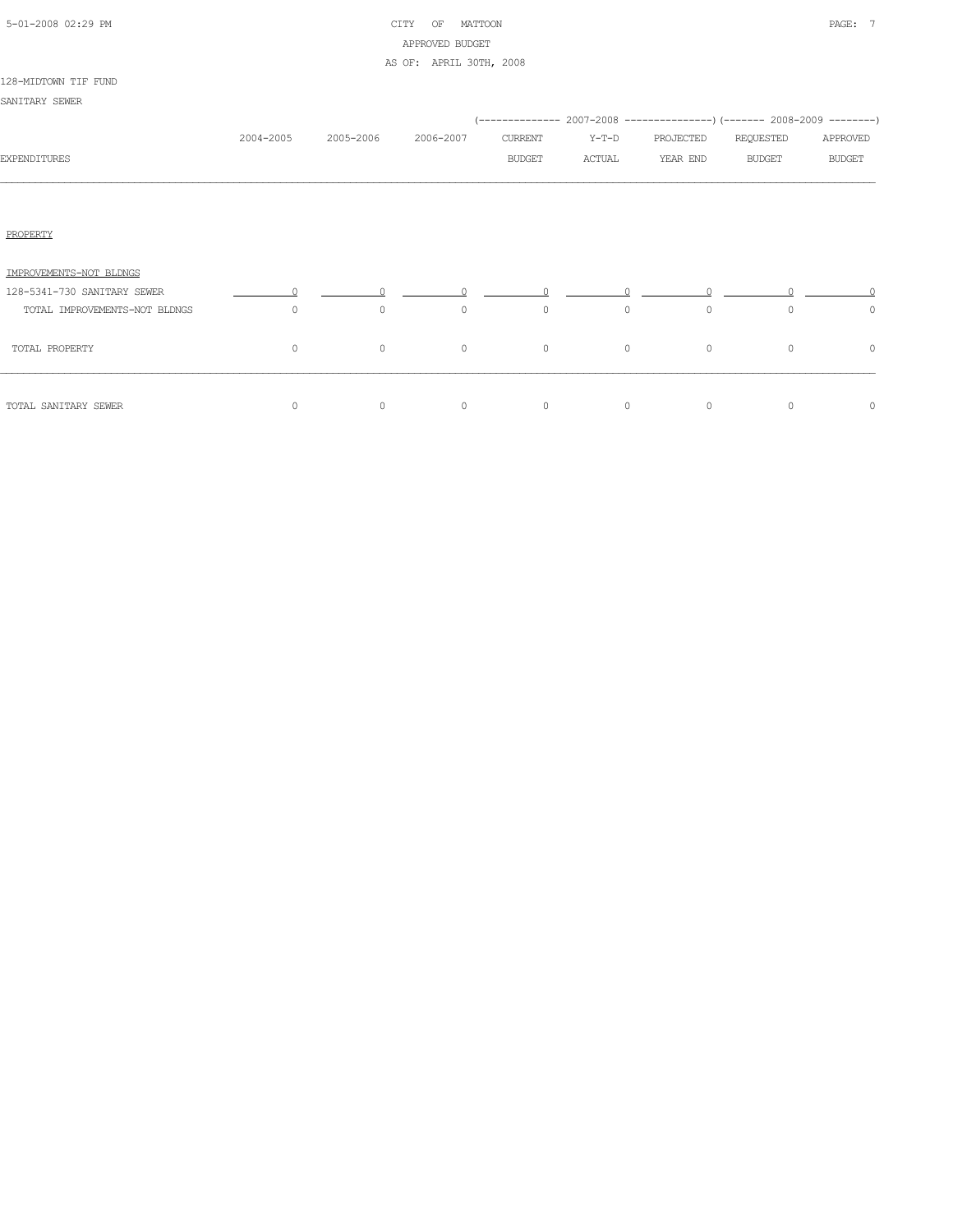| 5-01-2008 02:29 PM |  |  |
|--------------------|--|--|

# CITY OF MATTOON **PAGE: 8** APPROVED BUDGET AS OF: APRIL 30TH, 2008

| WATER DISTRIBUTION              |           |           |           |               |         |           |                                                                                       |               |
|---------------------------------|-----------|-----------|-----------|---------------|---------|-----------|---------------------------------------------------------------------------------------|---------------|
|                                 | 2004-2005 | 2005-2006 | 2006-2007 | CURRENT       | $Y-T-D$ | PROJECTED | (-------------- 2007-2008 ----------------) (------- 2008-2009 --------)<br>REQUESTED | APPROVED      |
| <b>EXPENDITURES</b>             |           |           |           | <b>BUDGET</b> | ACTUAL  | YEAR END  | <b>BUDGET</b>                                                                         | <b>BUDGET</b> |
|                                 |           |           |           |               |         |           |                                                                                       |               |
| PROPERTY                        |           |           |           |               |         |           |                                                                                       |               |
| IMPROVEMENTS-NOT BLDNGS         |           |           |           |               |         |           |                                                                                       |               |
| 128-5354-730 WATER DISTRIBUTION |           |           |           |               |         |           |                                                                                       |               |
| TOTAL IMPROVEMENTS-NOT BLDNGS   | $\circ$   | $\circ$   | $\circ$   | $\circ$       | $\circ$ | $\circ$   | $\circ$                                                                               | $\circ$       |
| TOTAL PROPERTY                  | $\circ$   | $\circ$   | $\circ$   | $\circ$       | $\circ$ | $\circ$   | 0                                                                                     | 0             |
|                                 |           |           |           |               |         |           |                                                                                       |               |

TOTAL WATER DISTRIBUTION 0 0 0 0 0 0 0 0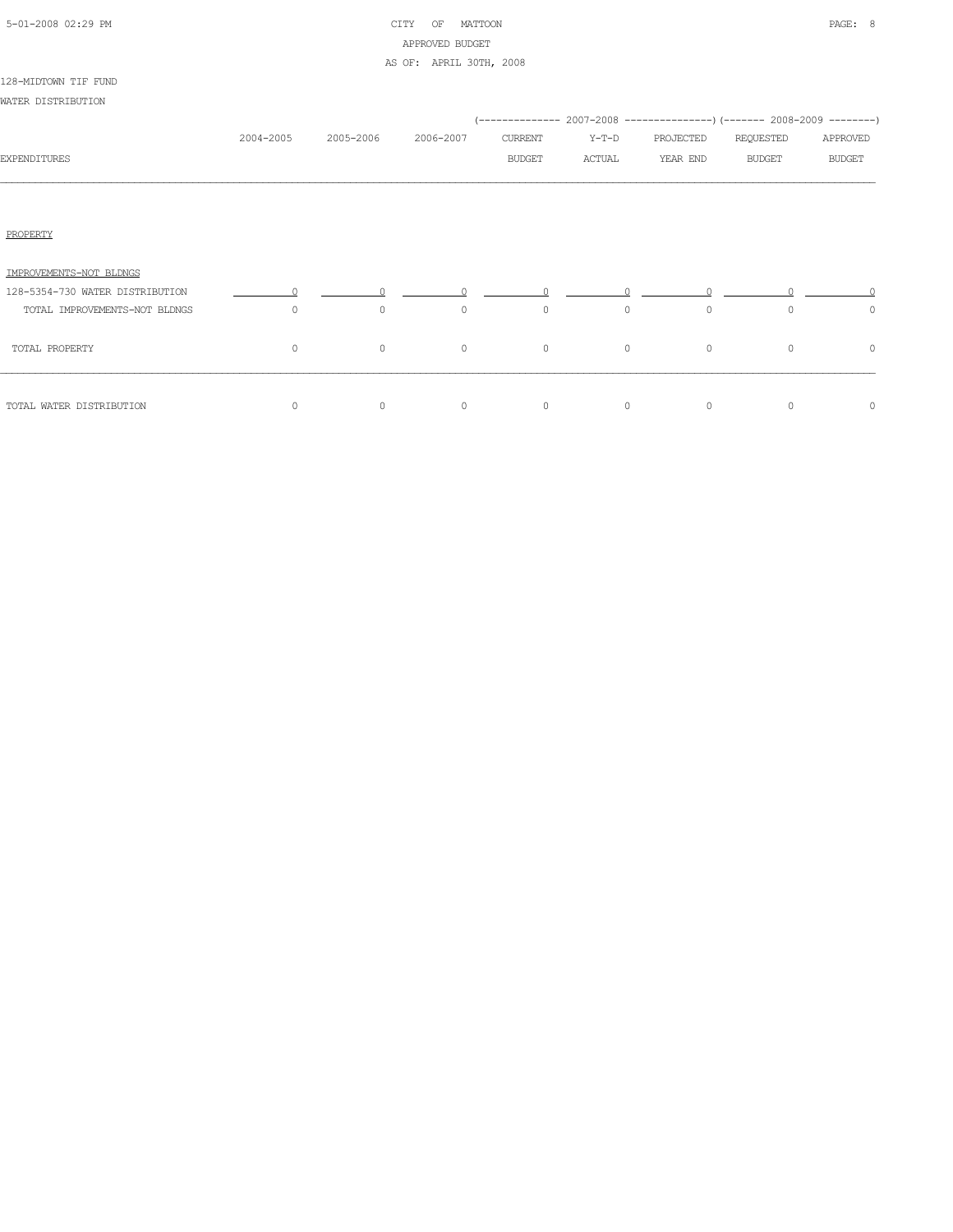| 5-01-2008 02:29 PM |  |
|--------------------|--|

# CITY OF MATTOON **PAGE:** 9 APPROVED BUDGET AS OF: APRIL 30TH, 2008

|                               |           |           |           |                |         |           | $(---------- 2007-2008 ----------)$ $(---- 2008-2009 -------)$ |               |
|-------------------------------|-----------|-----------|-----------|----------------|---------|-----------|----------------------------------------------------------------|---------------|
|                               | 2004-2005 | 2005-2006 | 2006-2007 | <b>CURRENT</b> | $Y-T-D$ | PROJECTED | REQUESTED                                                      | APPROVED      |
| <b>EXPENDITURES</b>           |           |           |           | <b>BUDGET</b>  | ACTUAL  | YEAR END  | <b>BUDGET</b>                                                  | <b>BUDGET</b> |
|                               |           |           |           |                |         |           |                                                                |               |
|                               |           |           |           |                |         |           |                                                                |               |
| PROPERTY                      |           |           |           |                |         |           |                                                                |               |
|                               |           |           |           |                |         |           |                                                                |               |
| IMPROVEMENTS-NOT BLDNGS       |           |           |           |                |         |           |                                                                |               |
| 128-5385-730 PARKING LOTS     | 15,285    | 9,760     |           |                |         |           |                                                                |               |
| TOTAL IMPROVEMENTS-NOT BLDNGS | 15,285    | 9,760     | $\circ$   | $\circ$        | $\circ$ | $\circ$   | $\circ$                                                        | $\circ$       |
| TOTAL PROPERTY                | 15,285    | 9,760     | $\circ$   | $\circ$        | $\circ$ | $\circ$   | $\circ$                                                        | $\circ$       |
|                               |           |           |           |                |         |           |                                                                |               |
| TOTAL PARKING LOTS            | 15,285    | 9,760     | $\circ$   | $\circ$        | $\circ$ | 0         | $\circ$                                                        | $\circ$       |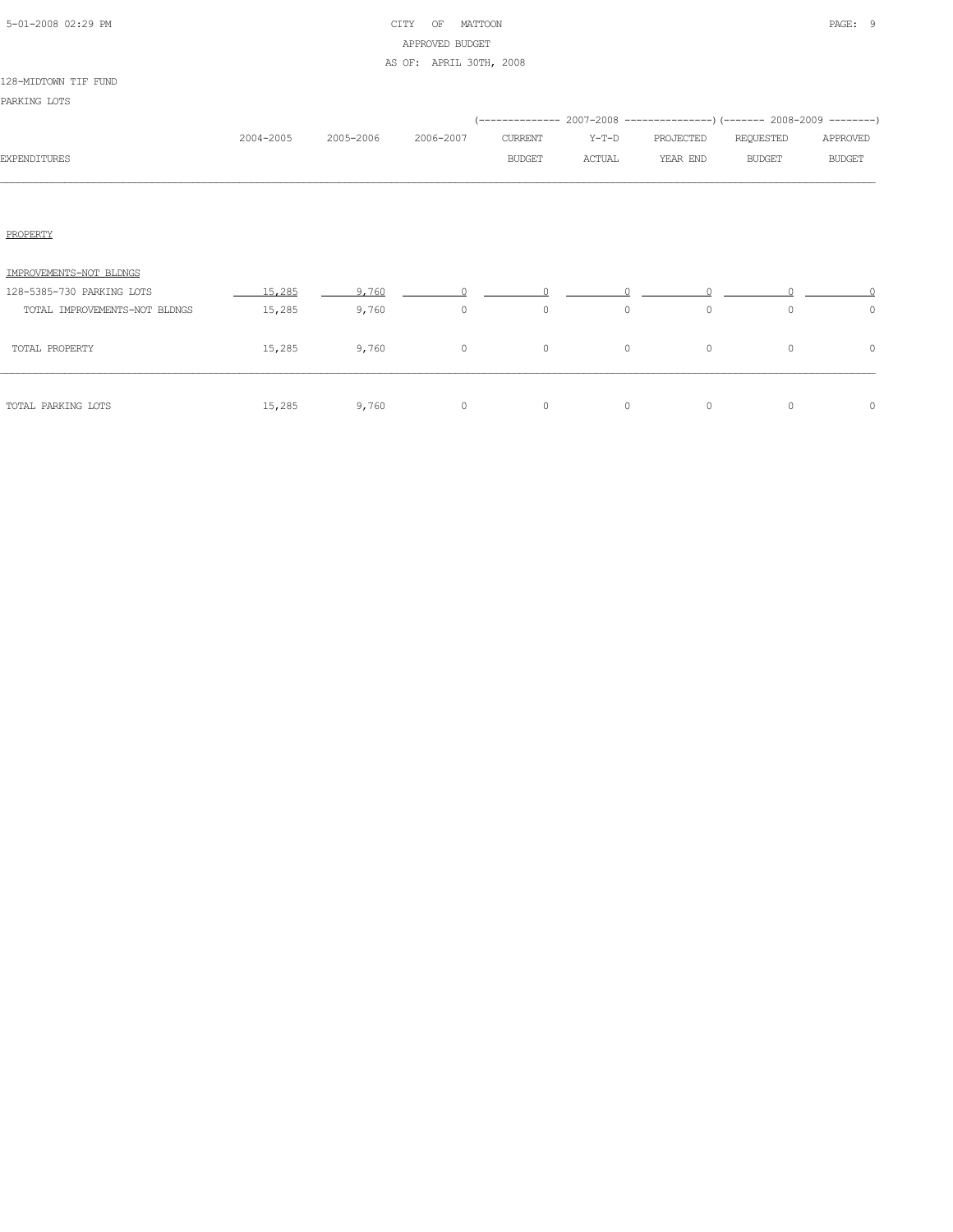| 5-01-2008 02:29 PM |  |  |
|--------------------|--|--|

# CITY OF MATTOON PAGE: 10 APPROVED BUDGET AS OF: APRIL 30TH, 2008

|                               | 2004-2005 | 2005-2006 | 2006-2007 | CURRENT       | $Y-T-D$ | PROJECTED | REQUESTED     | APPROVED      |
|-------------------------------|-----------|-----------|-----------|---------------|---------|-----------|---------------|---------------|
| EXPENDITURES                  |           |           |           | <b>BUDGET</b> | ACTUAL  | YEAR END  | <b>BUDGET</b> | <b>BUDGET</b> |
|                               |           |           |           |               |         |           |               |               |
|                               |           |           |           |               |         |           |               |               |
| PROPERTY                      |           |           |           |               |         |           |               |               |
| <b>BUILDINGS</b>              |           |           |           |               |         |           |               |               |
| 128-5389-720 PUBLIC BUILDINGS |           |           |           |               |         |           |               |               |
| TOTAL BUILDINGS               | 0         | $\circ$   | $\circ$   | $\circ$       | $\circ$ | $\circ$   | $\circ$       | $\circ$       |
| TOTAL PROPERTY                | $\circ$   | $\circ$   | $\circ$   | $\circ$       | $\circ$ | $\circ$   | $\circ$       | $\circ$       |
| TOTAL PUBLIC BUILDINGS        | 0         | $\circ$   | $\circ$   | $\circ$       | $\circ$ | $\circ$   | $\circ$       | $\circ$       |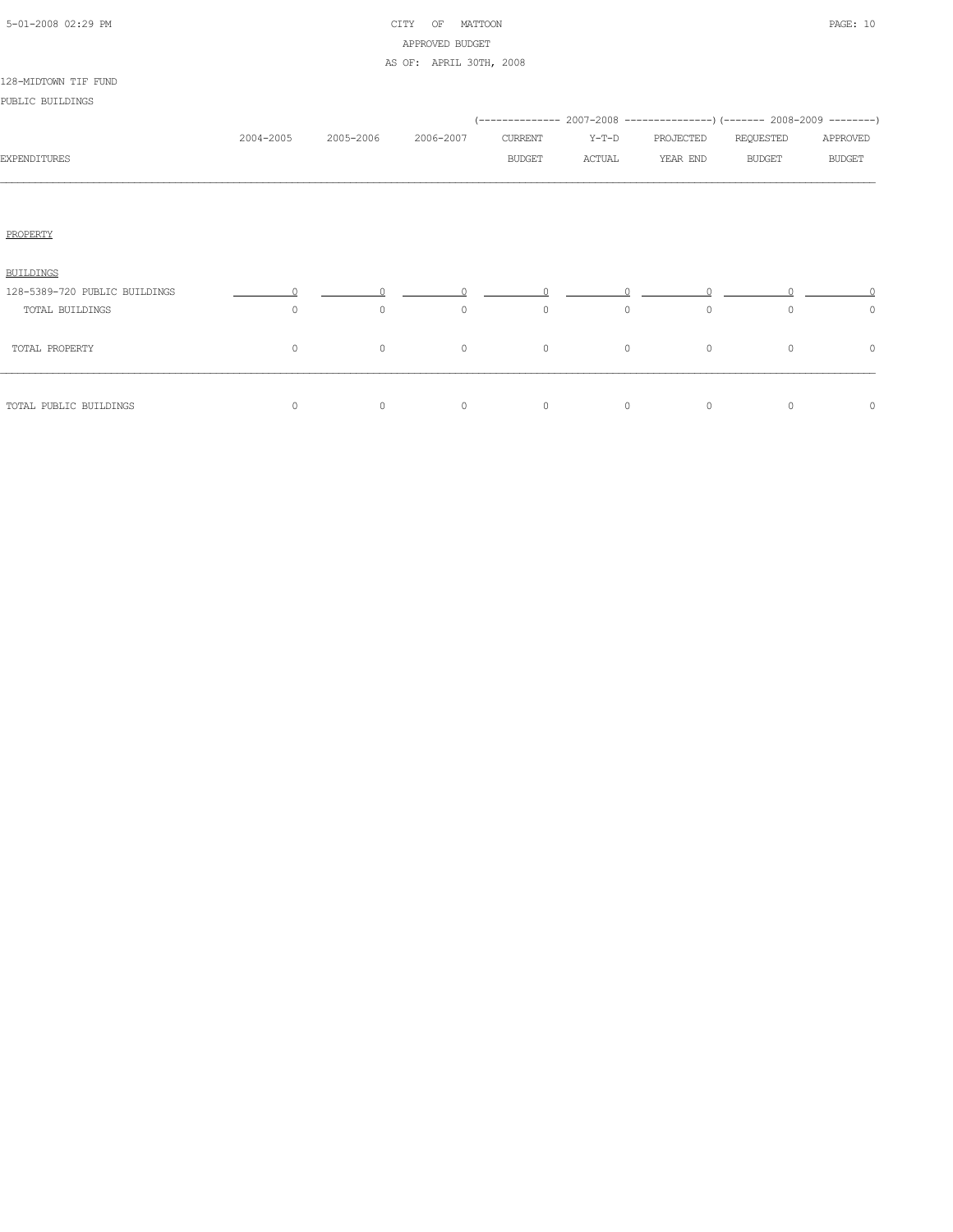| 5-01-2008 02:29 PM |  |
|--------------------|--|
|                    |  |

# CITY OF MATTOON PAGE: 11 APPROVED BUDGET AS OF: APRIL 30TH, 2008

#### 128-MIDTOWN TIF FUND

|                               |           |           |           |               |              |           | (-------------- 2007-2008 ----------------) (------- 2008-2009 --------) |               |
|-------------------------------|-----------|-----------|-----------|---------------|--------------|-----------|--------------------------------------------------------------------------|---------------|
|                               | 2004-2005 | 2005-2006 | 2006-2007 | CURRENT       | $Y-T-D$      | PROJECTED | REQUESTED                                                                | APPROVED      |
| <b>EXPENDITURES</b>           |           |           |           | <b>BUDGET</b> | ACTUAL       | YEAR END  | <b>BUDGET</b>                                                            | <b>BUDGET</b> |
|                               |           |           |           |               |              |           |                                                                          |               |
|                               |           |           |           |               |              |           |                                                                          |               |
| PROPERTY                      |           |           |           |               |              |           |                                                                          |               |
| IMPROVEMENTS-NOT BLDNGS       |           |           |           |               |              |           |                                                                          |               |
| 128-5511-730 PARKS            |           |           |           |               |              |           |                                                                          |               |
| TOTAL IMPROVEMENTS-NOT BLDNGS | $\circ$   | $\circ$   | $\circ$   | $\circ$       | $\circ$      | $\circ$   | $\circ$                                                                  | $\circ$       |
| TOTAL PROPERTY                | $\circ$   | $\circ$   | $\circ$   | $\circ$       | $\circ$      | $\circ$   | $\circ$                                                                  | 0             |
| TOTAL PARKS                   | $\circ$   | 0         | $\circ$   | $\circ$       | $\mathbf{0}$ | $\circ$   | $\circ$                                                                  | $\circ$       |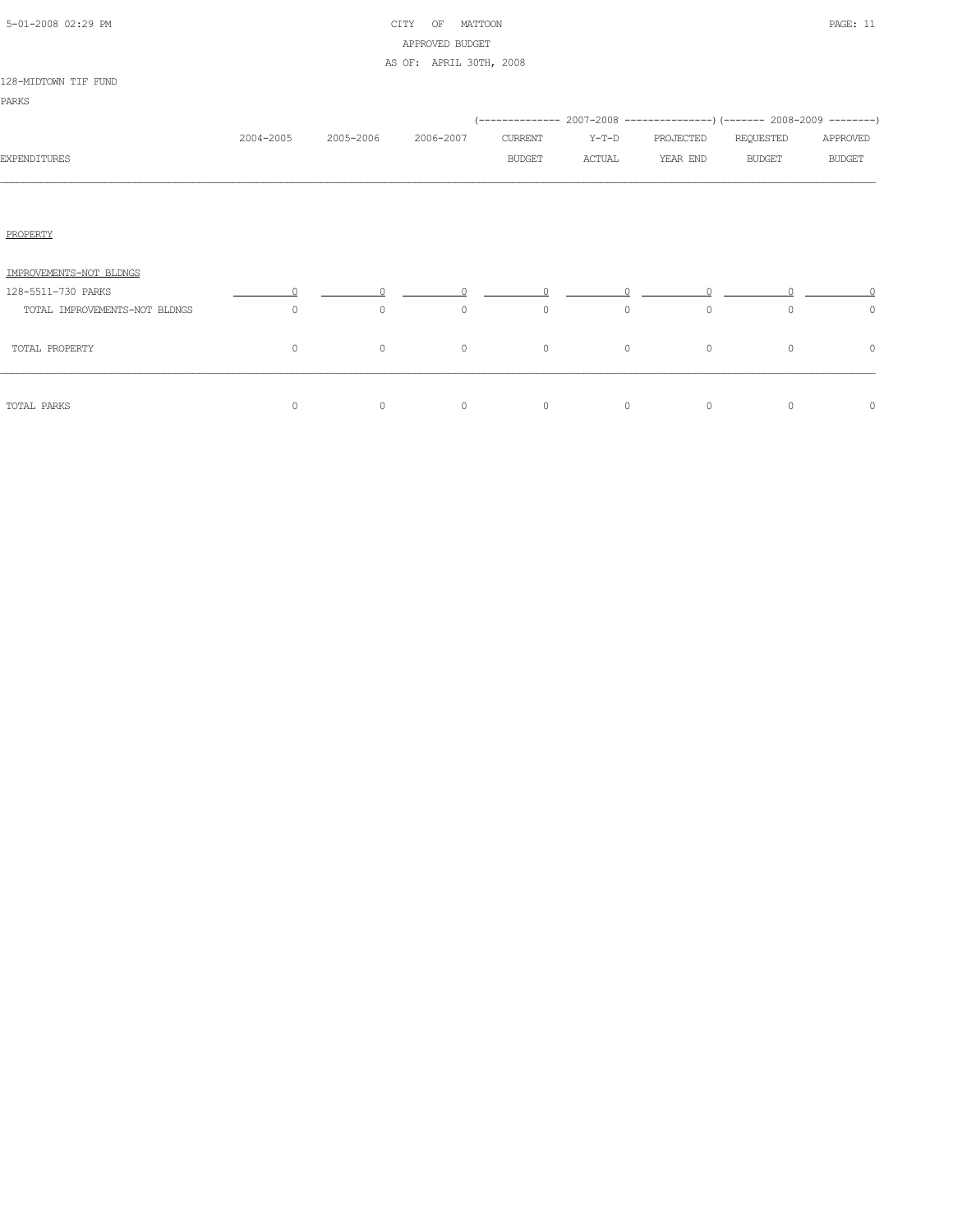## 5-01-2008 02:29 PM CITY OF MATTOON PAGE: 12 APPROVED BUDGET AS OF: APRIL 30TH, 2008

| TS8-WIDIOMN IIF FOND                    |           |                |           |                |                         |           |                                                                          |               |
|-----------------------------------------|-----------|----------------|-----------|----------------|-------------------------|-----------|--------------------------------------------------------------------------|---------------|
| PURCHASED SERVICES                      |           |                |           |                |                         |           |                                                                          |               |
|                                         |           |                |           |                |                         |           | (-------------- 2007-2008 ----------------) (------- 2008-2009 --------) |               |
|                                         | 2004-2005 | 2005-2006      | 2006-2007 | <b>CURRENT</b> | $Y-T-D$                 | PROJECTED | <b>REQUESTED</b>                                                         | APPROVED      |
| <b>EXPENDITURES</b>                     |           |                |           | <b>BUDGET</b>  | $\operatorname{ACTUAL}$ | YEAR END  | <b>BUDGET</b>                                                            | <b>BUDGET</b> |
|                                         |           |                |           |                |                         |           |                                                                          |               |
|                                         |           |                |           |                |                         |           |                                                                          |               |
| <b>SUPPLIES</b>                         |           |                |           |                |                         |           |                                                                          |               |
| <b>GENERAL SUPPLIES</b>                 |           |                |           |                |                         |           |                                                                          |               |
| 128-5604-311 OFFICE SUPPLIES            | 9         | 10             | $\circ$   | $\circ$        | $\circ$                 | $\circ$   | $\circ$                                                                  | 0             |
| 128-5604-319 MISCELLANEOUS SUPPLIES     | $\cap$    | $\overline{0}$ | 10,612    | $\circ$        | $\cap$                  | $\Omega$  | ∩                                                                        | 0             |
| TOTAL GENERAL SUPPLIES                  | 9         | 10             | 10,612    | 0              | $\circ$                 | $\circ$   | $\circ$                                                                  | 0             |
|                                         |           |                |           |                |                         |           |                                                                          |               |
| TOTAL SUPPLIES                          | 9         | 10             | 10,612    | 0              | $\circ$                 | $\circ$   | $\circ$                                                                  | $\Omega$      |
| OTHER PURCHASED SERVICES                |           |                |           |                |                         |           |                                                                          |               |
| PROFESSIONAL SERVICES                   |           |                |           |                |                         |           |                                                                          |               |
| 128-5604-511 PLANNING & DESIGN SERVICES | 31,062    | 25,949         | $\circ$   | 30,000         | 140                     | 0         | 30,000                                                                   | 30,000        |
| 128-5604-513 AUDITING SERVICES          | $\circ$   | 1,000          | 1,000     | 1,000          | 1,000                   | 0         | 1,100                                                                    | 1,100         |
| 128-5604-519 OTHER PROFESSIONAL SERVICE | $\Omega$  | 294            | 1,200     | 1,500          | 375                     | $\cap$    | 2,000                                                                    | 2,000         |
| TOTAL PROFESSIONAL SERVICES             | 31,062    | 27,243         | 2,200     | 32,500         | 1,515                   | $\circ$   | 33,100                                                                   | 33,100        |
| COMMUNICATION                           |           |                |           |                |                         |           |                                                                          |               |
| 128-5604-531 POSTAGE                    | 210       | 27             | 117       |                | 28                      |           |                                                                          |               |
| TOTAL COMMUNICATION                     | 210       | 27             | 117       | 0              | 28                      | $\circ$   | $\Omega$                                                                 | $\circ$       |
| ADVERTISING                             |           |                |           |                |                         |           |                                                                          |               |

| 128-5604-540 ADVERTISING              | 83     |         |         |         |         |         |         |          |
|---------------------------------------|--------|---------|---------|---------|---------|---------|---------|----------|
| TOTAL ADVERTISING                     | 83     | $\circ$ | $\circ$ | $\circ$ | 95      | $\circ$ | $\circ$ | $\circ$  |
|                                       |        |         |         |         |         |         |         |          |
| PRINTING & BUILDING                   |        |         |         |         |         |         |         |          |
| 128-5604-550 PRINTING AND BINDING     | 281    | 21      | 20      | 500     |         |         | 1,000   | 1,000    |
| TOTAL PRINTING & BUILDING             | 281    | 21      | 20      | 500     | $\circ$ | $\circ$ | 1,000   | 1,000    |
|                                       |        |         |         |         |         |         |         |          |
| EMPLOYEE BUSINESS EXP                 |        |         |         |         |         |         |         |          |
| 128-5604-561 BUSINESS MEETING EXPENSE | 662    | 485     | 295     | 1,000   | 768     |         | 1,000   | 1,000    |
| TOTAL EMPLOYEE BUSINESS EXP           | 662    | 485     | 295     | 1,000   | 768     | $\circ$ | 1,000   | 1,000    |
|                                       |        |         |         |         |         |         |         |          |
| OTHER PURCHASED SERVICES              |        |         |         |         |         |         |         |          |
| 128-5604-571 DUES & MEMBERSHIPS       | 188    | 375     | 375     | 375     | 375     | $\circ$ | 375     | 375      |
| 128-5604-577 DEMOLITION SERVICES      | 47,369 |         |         |         |         |         |         | $\Omega$ |

| 128-5604-577 DEMOLITION SERVICES | 47.369 |        |        |        |       |        |        |
|----------------------------------|--------|--------|--------|--------|-------|--------|--------|
| TOTAL OTHER PURCHASED SERVICES   | 47,557 | 375    | 375    | 375    | 375   | 375    | 375    |
| TOTAL OTHER PURCHASED SERVICES   | 79,854 | 28,150 | 3,006  | 34,375 | 2,780 | 35,475 | 35,475 |
| TOTAL PURCHASED SERVICES         | 79,863 | 28,159 | 13,618 | 34,375 | 2,780 | 35,475 | 35,475 |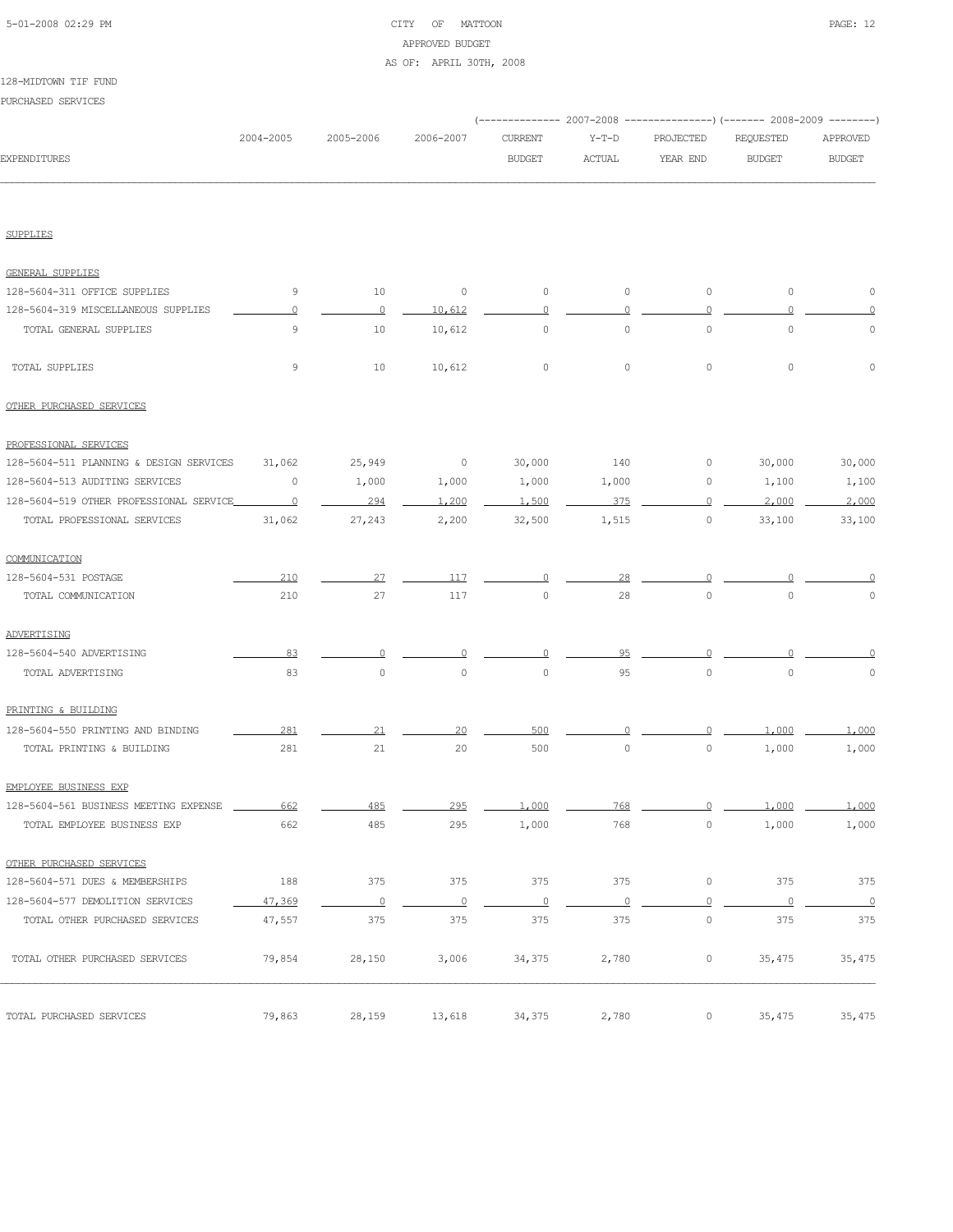# 5-01-2008 02:29 PM CITY OF MATTOON PAGE: 13 APPROVED BUDGET AS OF: APRIL 30TH, 2008

|              |           |                     |               |               | (-------------- 2007-2008 -----------------) (------- 2008-2009 ---------) |               |               |
|--------------|-----------|---------------------|---------------|---------------|----------------------------------------------------------------------------|---------------|---------------|
|              | 2004-2005 | 2005-2006 2006-2007 | CURRENT       | Y-T-D         | PROJECTED                                                                  | REOUESTED     | APPROVED      |
| EXPENDITURES |           |                     | <b>BUDGET</b> | <b>ACTUAL</b> | YEAR END                                                                   | <b>BUDGET</b> | <b>BUDGET</b> |
|              |           |                     |               |               |                                                                            |               |               |

## OTHER OBJECTS

| TOTAL TIF GRANTS              | 1,000 | 53,709 | 14,298 | 38,000 | 49,786 |   | 65,000 | 65,000 |
|-------------------------------|-------|--------|--------|--------|--------|---|--------|--------|
| TOTAL OTHER OBJECTS           | 1,000 | 53,709 | 14,298 | 38,000 | 49,786 | 0 | 65,000 | 65,000 |
| TOTAL FINANCIAL TRANS OBJECTS | 1,000 | 53,709 | 14,298 | 38,000 | 49,786 | 0 | 65,000 | 65,000 |
| 128-5654-825 TIF GRANTS       | .000  | 53,709 | 14,298 | 38,000 | 49,786 |   | 65,000 | 65,000 |
| FINANCIAL TRANS OBJECTS       |       |        |        |        |        |   |        |        |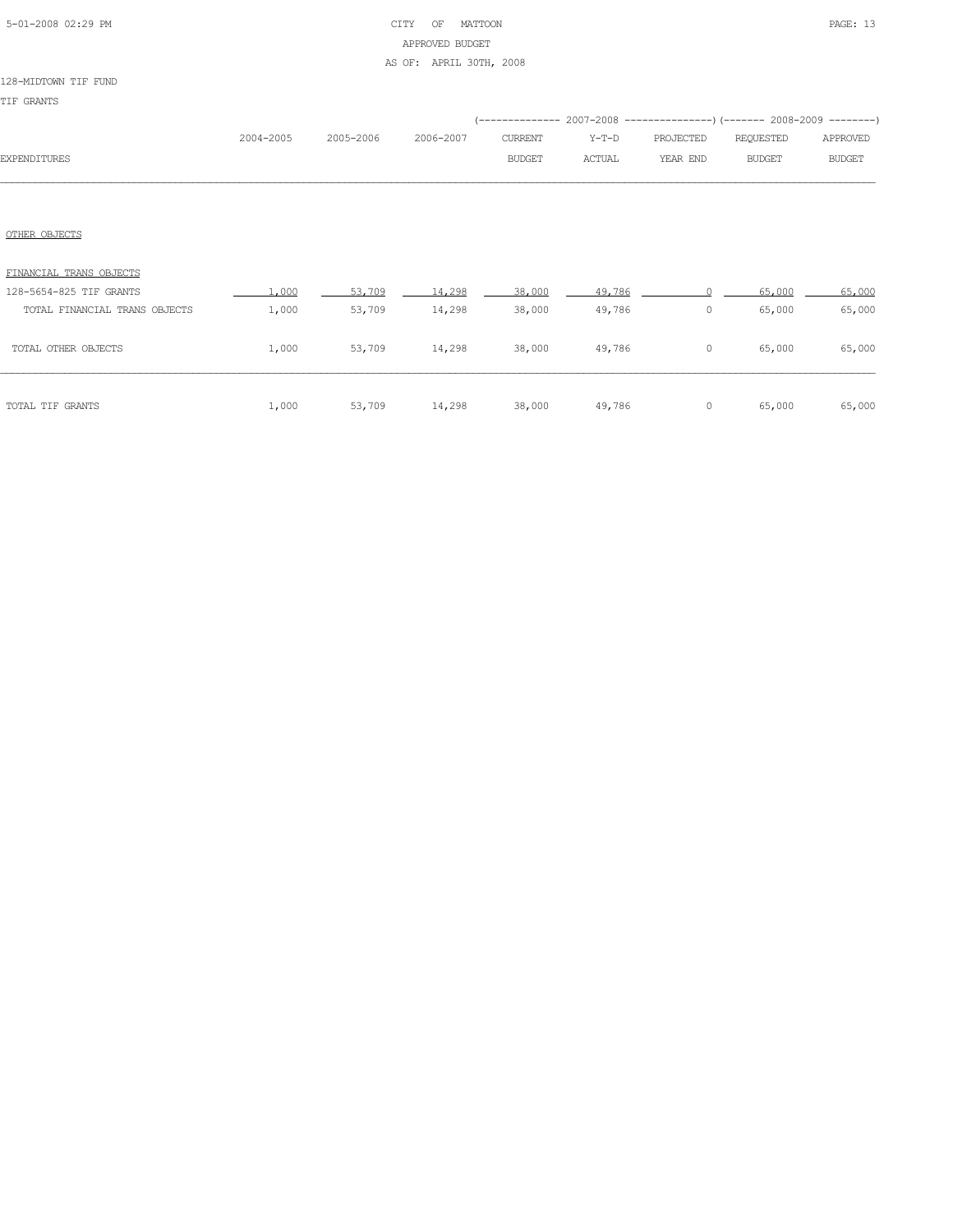|  | 5-01-2008 02:29 PM |  |
|--|--------------------|--|

# CITY OF MATTOON **PAGE:** 14 APPROVED BUDGET AS OF: APRIL 30TH, 2008

## 128-MIDTOWN TIF FUND

|                               |           |           |           |               |         |           | (-------------- 2007-2008 ----------------) (------- 2008-2009 --------) |               |
|-------------------------------|-----------|-----------|-----------|---------------|---------|-----------|--------------------------------------------------------------------------|---------------|
|                               | 2004-2005 | 2005-2006 | 2006-2007 | CURRENT       | $Y-T-D$ | PROJECTED | REQUESTED                                                                | APPROVED      |
| <b>EXPENDITURES</b>           |           |           |           | <b>BUDGET</b> | ACTUAL  | YEAR END  | <b>BUDGET</b>                                                            | <b>BUDGET</b> |
|                               |           |           |           |               |         |           |                                                                          |               |
|                               |           |           |           |               |         |           |                                                                          |               |
| OTHER OBJECTS                 |           |           |           |               |         |           |                                                                          |               |
| FINANCIAL TRANS OBJECTS       |           |           |           |               |         |           |                                                                          |               |
| 128-5655-826 TIF LOANS        |           |           |           |               |         |           |                                                                          |               |
| TOTAL FINANCIAL TRANS OBJECTS | $\circ$   | $\circ$   | $\circ$   | $\circ$       | $\circ$ | $\circ$   | $\circ$                                                                  | $\circ$       |
| TOTAL OTHER OBJECTS           | $\circ$   | $\circ$   | $\circ$   | $\circ$       | $\circ$ | $\circ$   | $\circ$                                                                  | $\circ$       |
| TOTAL TIF LOANS               | $\circ$   | $\circ$   | $\circ$   | $\circ$       | $\circ$ | $\circ$   | $\circ$                                                                  | $\circ$       |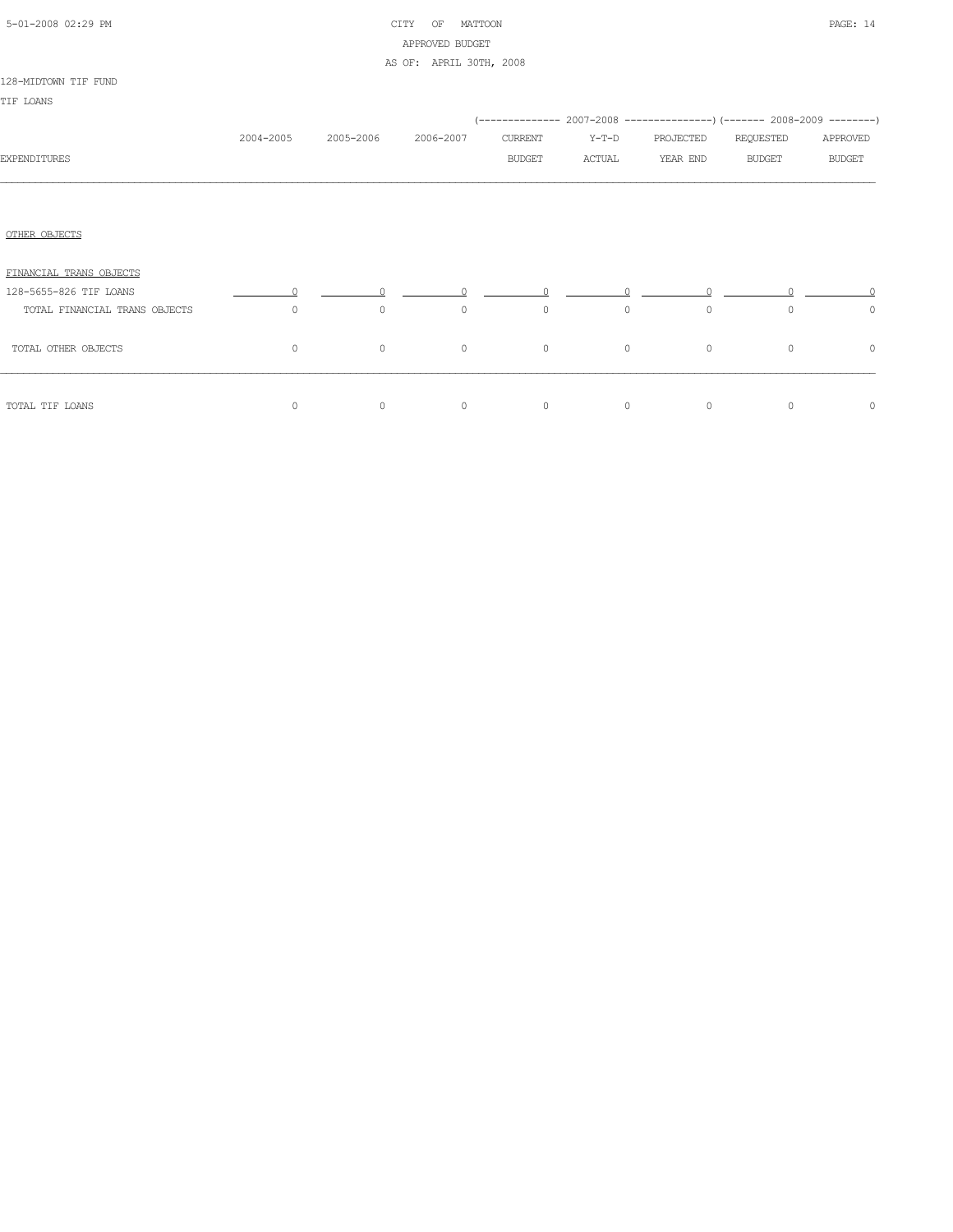|  | 5-01-2008 02:29 PM |  |
|--|--------------------|--|

# CITY OF MATTOON **PAGE: 15** APPROVED BUDGET

AS OF: APRIL 30TH, 2008

## 128-MIDTOWN TIF FUND

| TIF ALT REV GO BONDS          |           |           |           |                          |                                                                                                                                                                                                                                                                                                                                               |                       |                                                                                                        |                           |
|-------------------------------|-----------|-----------|-----------|--------------------------|-----------------------------------------------------------------------------------------------------------------------------------------------------------------------------------------------------------------------------------------------------------------------------------------------------------------------------------------------|-----------------------|--------------------------------------------------------------------------------------------------------|---------------------------|
| <b>EXPENDITURES</b>           | 2004-2005 | 2005-2006 | 2006-2007 | CURRENT<br><b>BUDGET</b> | $Y-T-D$<br>ACTUAL                                                                                                                                                                                                                                                                                                                             | PROJECTED<br>YEAR END | (-------------- 2007-2008 ----------------) (------- 2008-2009 --------)<br>REQUESTED<br><b>BUDGET</b> | APPROVED<br><b>BUDGET</b> |
| OTHER OBJECTS                 |           |           |           |                          |                                                                                                                                                                                                                                                                                                                                               |                       |                                                                                                        |                           |
| FINANCIAL TRANS OBJECTS       |           |           |           |                          |                                                                                                                                                                                                                                                                                                                                               |                       |                                                                                                        |                           |
| TOTAL FINANCIAL TRANS OBJECTS | $\Omega$  | $\circ$   | $\circ$   | $\circ$                  | $\overline{0}$ and $\overline{0}$ and $\overline{0}$ and $\overline{0}$ and $\overline{0}$ and $\overline{0}$ and $\overline{0}$ and $\overline{0}$ and $\overline{0}$ and $\overline{0}$ and $\overline{0}$ and $\overline{0}$ and $\overline{0}$ and $\overline{0}$ and $\overline{0}$ and $\overline{0}$ and $\overline{0}$ and<br>$\circ$ | $\circ$               | $\Omega$                                                                                               | 0                         |
| TOTAL OTHER OBJECTS           | $\circ$   | $\circ$   | $\circ$   | $\circ$                  | $\circ$                                                                                                                                                                                                                                                                                                                                       | $\circ$               | $\circ$                                                                                                | 0                         |
| TOTAL TIF ALT REV GO BONDS    | 0         | $\circ$   | $\circ$   | $\circ$                  | $\circ$                                                                                                                                                                                                                                                                                                                                       | $\circ$               | $\Omega$                                                                                               | 0                         |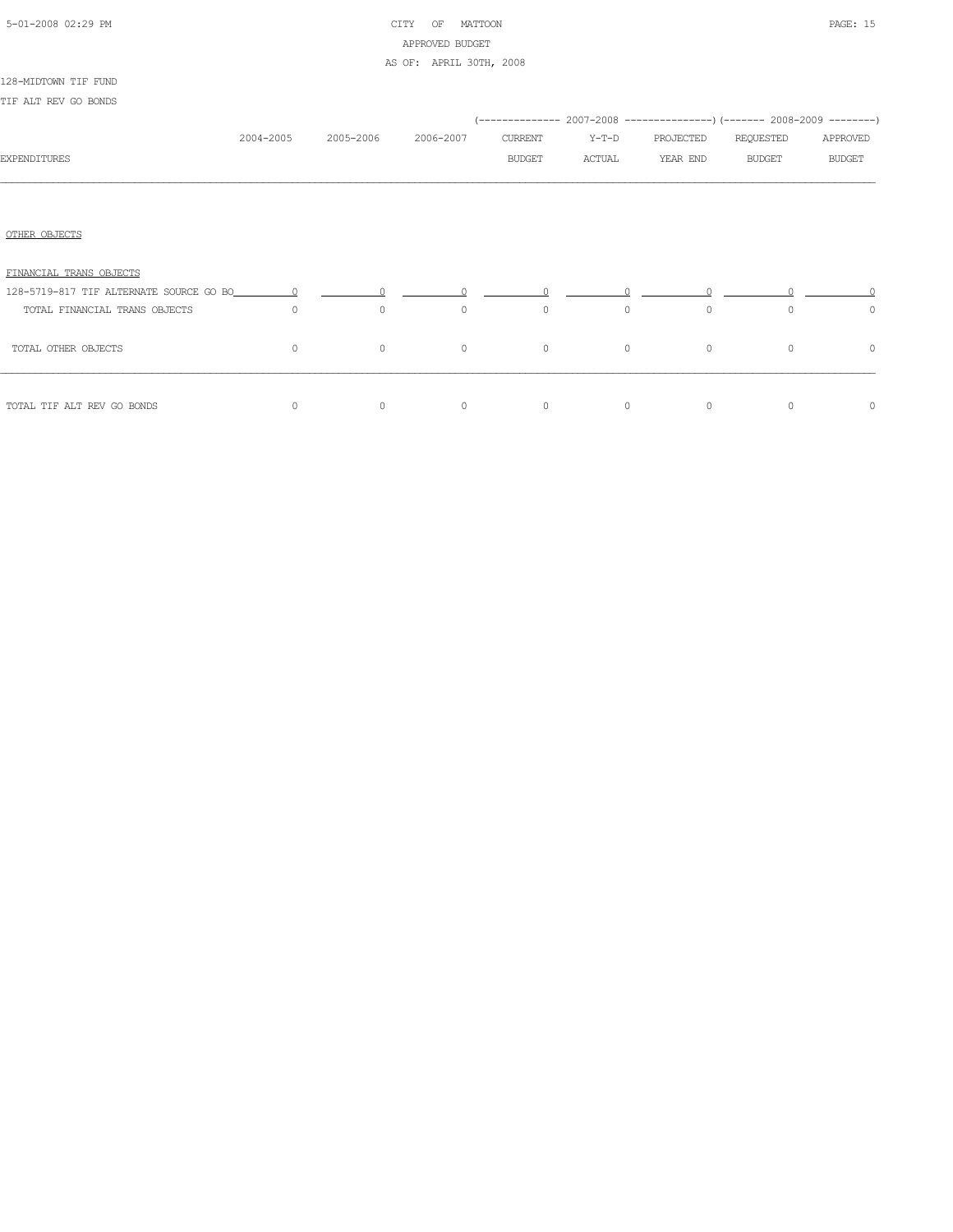# 5-01-2008 02:29 PM CITY OF MATTOON PAGE: 16 APPROVED BUDGET AS OF: APRIL 30TH, 2008

## 128-MIDTOWN TIF FUND

OTHER DEBT SERVICES

|                                               |           |                |           |         |         | (-------------- 2007-2008 ----------------) (------- 2008-2009 --------) |               |               |
|-----------------------------------------------|-----------|----------------|-----------|---------|---------|--------------------------------------------------------------------------|---------------|---------------|
|                                               | 2004-2005 | 2005-2006      | 2006-2007 | CURRENT | $Y-T-D$ | PROJECTED                                                                | REQUESTED     | APPROVED      |
| <b>EXPENDITURES</b>                           |           |                |           | BUDGET  | ACTUAL  | YEAR END                                                                 | <b>BUDGET</b> | <b>BUDGET</b> |
|                                               |           |                |           |         |         |                                                                          |               |               |
| OTHER OBJECTS                                 |           |                |           |         |         |                                                                          |               |               |
| FINANCIAL TRANS OBJECTS                       |           |                |           |         |         |                                                                          |               |               |
| 128-5756-817 OTHER TIF DEBT INSTRUMENTS 3,200 |           |                |           |         |         |                                                                          |               |               |
| TOTAL FINANCIAL TRANS OBJECTS                 | 3,200     | $\overline{0}$ | $\circ$   | $\circ$ | $\circ$ | $\circ$                                                                  | $\Omega$      | $\circ$       |
| TOTAL OTHER OBJECTS                           | 3,200     | $\circ$        | $\circ$   | $\circ$ | $\circ$ | $\circ$                                                                  | $\circ$       | $\circ$       |
| TOTAL OTHER DEBT SERVICES                     | 3,200     | $\circ$        | $\circ$   | $\circ$ | $\circ$ | $\circ$                                                                  | 0             | $\circ$       |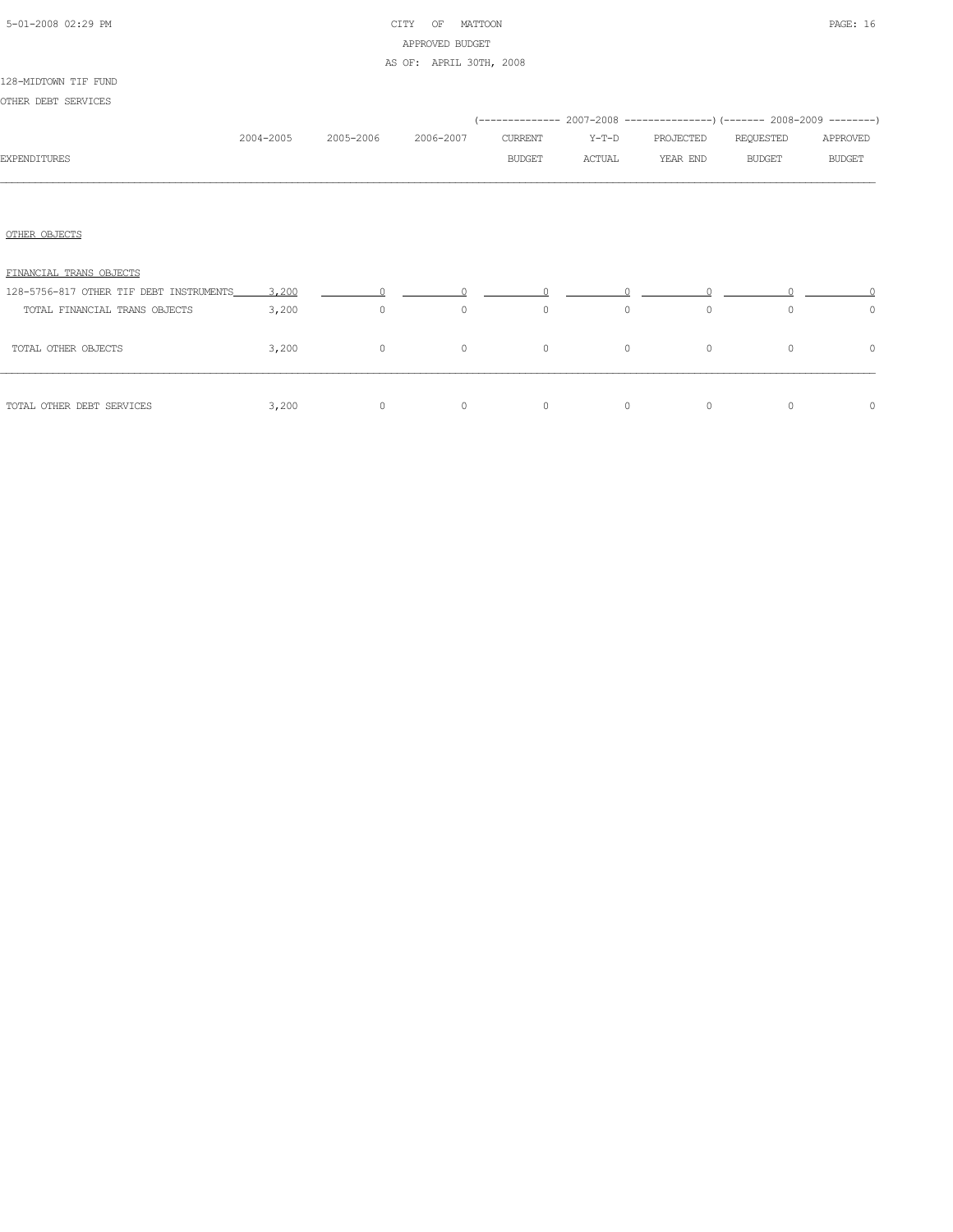# 5-01-2008 02:29 PM CITY OF MATTOON PAGE: 17 APPROVED BUDGET

## AS OF: APRIL 30TH, 2008

| 128-MIDTOWN TIF FUND  |  |
|-----------------------|--|
| INTERGOVERNMENTAL EXP |  |

|                     |           |  |               |        | (-------------- 2007-2008 ----------------) (------- 2008-2009 --------) |        |               |
|---------------------|-----------|--|---------------|--------|--------------------------------------------------------------------------|--------|---------------|
|                     | 2004-2005 |  |               |        |                                                                          |        |               |
| <b>EXPENDITURES</b> |           |  | <b>BUDGET</b> | ACTUAL | YEAR END                                                                 | BUDGET | <b>BUDGET</b> |
|                     |           |  |               |        |                                                                          |        |               |

## OTHER OBJECTS

| FINANCIAL TRANS OBJECTS                                               |                |                          |                     |                     |                     |                                                                                                                                                                                                                                                                                                                                    |          |                          |
|-----------------------------------------------------------------------|----------------|--------------------------|---------------------|---------------------|---------------------|------------------------------------------------------------------------------------------------------------------------------------------------------------------------------------------------------------------------------------------------------------------------------------------------------------------------------------|----------|--------------------------|
| 128-5800-821 SHARED INCREMENT (20%)                                   | 5,256          | 17,191                   | 31,642              | 35,000              | 25,414              | $\circ$                                                                                                                                                                                                                                                                                                                            | 34,000   | 34,000                   |
| 128-5800-826 JOB TRAINING                                             | $\overline{0}$ | $\overline{\phantom{0}}$ | $\overline{0}$      |                     | $\Omega$            | 0                                                                                                                                                                                                                                                                                                                                  | $\Omega$ | $\overline{\phantom{0}}$ |
| TOTAL FINANCIAL TRANS OBJECTS                                         | 5,256          | 17,191                   | 31,642              | 35,000              | 25,414              | $\circ$                                                                                                                                                                                                                                                                                                                            | 34,000   | 34,000                   |
| TOTAL OTHER OBJECTS                                                   | 5,256          | 17,191                   | 31,642              | 35,000              | 25,414              | $\circ$                                                                                                                                                                                                                                                                                                                            | 34,000   | 34,000                   |
| TOTAL INTERGOVERNMENTAL EXP                                           | 5,256          | 17,191                   | 31,642              | 35,000              | 25,414              | $\circ$                                                                                                                                                                                                                                                                                                                            | 34,000   | 34,000                   |
| TOTAL EXPENDITURES                                                    | 104,604        | 108,819                  | 59,558              | 107,375             | 77,979              | $\circ$                                                                                                                                                                                                                                                                                                                            | 134,475  | 134,475                  |
| REVENUE OVER/(UNDER) EXPENDITURES<br>$\sim$ $\sim$ $\sim$             | $18,633$ (     | 20,894)                  | 94,633              | 71,625              | 51,718              | $\circ$                                                                                                                                                                                                                                                                                                                            | 39,525   | 39,525                   |
| OTHER FINANCING SOURCES                                               |                |                          |                     |                     |                     |                                                                                                                                                                                                                                                                                                                                    |          |                          |
| 128-4909-023 TRANS FROM CAPITAL IMPROV                                | 32,000         | $\circ$                  | $\Omega$            | $\circ$             | $\circ$             | $\circ$                                                                                                                                                                                                                                                                                                                            | $\circ$  | $\circ$                  |
| 128-4931-023 LAND / BUILDING SALE PROCE                               | 0              | $\circ$                  | $\circ$             | 0                   | $\circ$             | $\circ$                                                                                                                                                                                                                                                                                                                            | $\circ$  | $\circ$                  |
| 128-4949-023 LONG TERM DEBT PROCEEDS                                  | $\Omega$       |                          |                     | $\Omega$            | $\Omega$            | $\Omega$                                                                                                                                                                                                                                                                                                                           | $\Omega$ | $\Omega$                 |
| TOTAL OTHER FINANCING SOURCES                                         | 32,000         | $\circ$                  | $\mathsf{O}\xspace$ | $\mathsf{O}\xspace$ | $\mathsf{O}\xspace$ | $\circ$                                                                                                                                                                                                                                                                                                                            | $\circ$  | $\circ$                  |
| TOTAL OTHER FINANCING SOURCES (USES)                                  | 32,000         | $\circ$                  | $\circ$             | $\circ$             | $\circ$             | $\circ$                                                                                                                                                                                                                                                                                                                            | $\circ$  | $\circ$                  |
| REVENUES & OTHER SOURCES OVER/<br>(UNDER) EXPENDITURES & OTHER (USES) | 13,367 (       |                          | 20,894) 94,633      | 71,625              | 51,718              | $\overline{0}$ and $\overline{0}$ and $\overline{0}$ and $\overline{0}$ and $\overline{0}$ and $\overline{0}$ and $\overline{0}$ and $\overline{0}$ and $\overline{0}$ and $\overline{0}$ and $\overline{0}$ and $\overline{0}$ and $\overline{0}$ and $\overline{0}$ and $\overline{0}$ and $\overline{0}$ and $\overline{0}$ and | 39,525   | 39,525                   |
|                                                                       |                |                          |                     |                     |                     |                                                                                                                                                                                                                                                                                                                                    |          |                          |

 $\star\star\star$  END OF REPORT  $\star\star\star$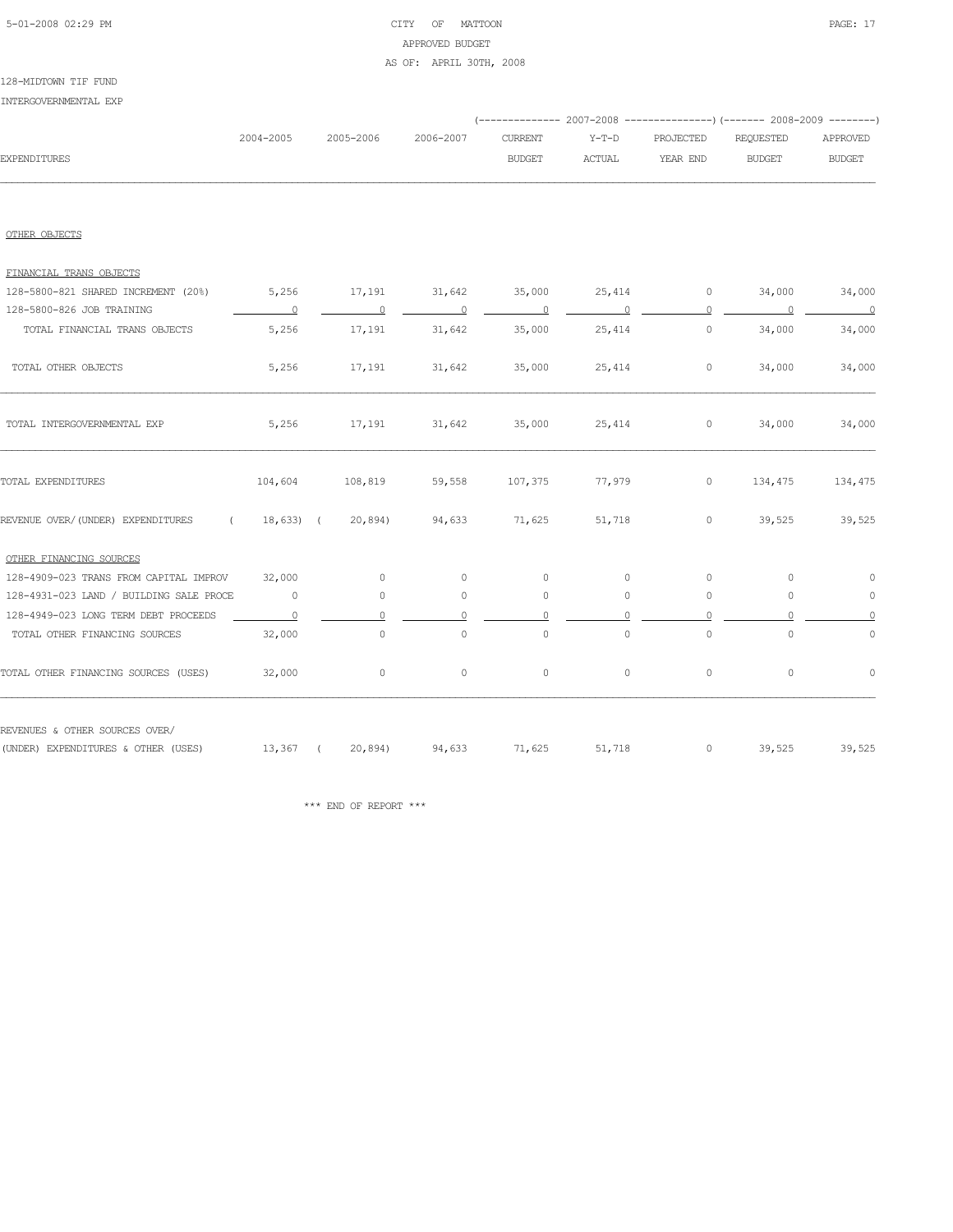# 5-01-2008 02:29 PM CITY OF MATTOON PAGE: 1 APPROVED BUDGET AS OF: APRIL 30TH, 2008

|                                      | 2004-2005      | 2005-2006                | 2006-2007      | <b>CURRENT</b>           | $Y-T-D$  | PROJECTED      | REQUESTED                             | APPROVED                 |  |
|--------------------------------------|----------------|--------------------------|----------------|--------------------------|----------|----------------|---------------------------------------|--------------------------|--|
| <b>REVENUES</b>                      |                |                          |                | <b>BUDGET</b>            | ACTUAL   | YEAR END       | <b>BUDGET</b>                         | <b>BUDGET</b>            |  |
| TAXES                                |                |                          |                |                          |          |                |                                       |                          |  |
|                                      |                |                          |                |                          |          |                |                                       |                          |  |
| TIF/BD TAX RECEIPTS                  |                |                          |                |                          |          |                |                                       |                          |  |
| 130-4191-010 I-57 EAST TIF DISTRICT  | $\circ$        | $\circ$                  | $\circ$        | $\circ$                  | $\circ$  | $\circ$        | $\overline{0}$                        | $\circ$                  |  |
| 130-4192-010 MIDTOWN TIF DISTRICT    | $\overline{0}$ | $\overline{0}$           | $\overline{0}$ | $\overline{0}$           | $\Omega$ | $\overline{0}$ | $\circ$                               | $\overline{0}$           |  |
| TOTAL TIF/BD TAX RECEIPTS            | $\Omega$       | $\Omega$                 | $\Omega$       | $\Omega$                 | 0        | $\Omega$       | 0                                     | $\circ$                  |  |
| TOTAL TAXES                          | $\circ$        | $\circ$                  | $\circ$        | $\circ$                  | $\circ$  | $\circ$        | $\mathsf{O}\xspace$                   | $\mathsf{O}\xspace$      |  |
| INTERGOVERNMENTAL REV                |                |                          |                |                          |          |                |                                       |                          |  |
| FEDERAL GOVT GRANTS                  |                |                          |                |                          |          |                |                                       |                          |  |
| 130-4313-023 FEDERAL CAPITAL GRANTS  | $\circ$        | $\Omega$                 | $\circ$        | 1,000,000                | 52,819   |                | $0 \quad 1,000,000 \quad 1,000,000$   |                          |  |
| TOTAL FEDERAL GOVT GRANTS            | $\circ$        | $\circ$                  | $\circ$        | 1,000,000                | 52,819   |                | $0 \qquad 1,000,000$                  | 1,000,000                |  |
| STATE GOVT GRANTS                    |                |                          |                |                          |          |                |                                       |                          |  |
| 130-4323-023 STATE CAPITAL GRANTS    | $\circ$        | $\circ$                  | 469,400        | 50,000                   | 43,500   | $\Omega$       | $\circ$                               | 0                        |  |
| TOTAL STATE GOVT GRANTS              | $\circ$        | $\circ$                  | 469,400        | 50,000                   | 43,500   | $\circ$        | $\circ$                               | 0                        |  |
| SCHOOL DISTRICT GRANTS               |                |                          |                |                          |          |                |                                       |                          |  |
| 130-4360-023 SCHOOL DISTRICT GRANTS  | $\sim$ 0       | $\overline{\phantom{0}}$ |                |                          |          |                |                                       |                          |  |
| TOTAL SCHOOL DISTRICT GRANTS         | $\circ$        | $\overline{0}$           | $\circ$        | $\overline{0}$           | $\circ$  | $\overline{0}$ |                                       |                          |  |
| TOTAL INTERGOVERNMENTAL REV          | $\circ$        | $\circ$                  |                | 469,400 1,050,000 96,319 |          |                | $0 \qquad 1,000,000 \qquad 1,000,000$ |                          |  |
| CHARGES FOR SERVICES                 |                |                          |                |                          |          |                |                                       |                          |  |
| GENERAL GOVT CHARGES                 |                |                          |                |                          |          |                |                                       |                          |  |
| 130-4416-021 DEVELOPMENT IMPACT FEES | $\Omega$       |                          |                |                          |          |                |                                       |                          |  |
| TOTAL GENERAL GOVT CHARGES           | $\circ$        | 0                        | $\circ$        | $\circ$                  | $\circ$  | $\circ$        | $\circ$                               | $\circ$                  |  |
| PUBLIC WORKS DEPT CHRGS              |                |                          |                |                          |          |                |                                       |                          |  |
| 130-4441-021 PLAN REVIEW FEES        | $\overline{0}$ | $\overline{0}$           | $\overline{0}$ | $\overline{0}$           | $\Omega$ | $\overline{0}$ | $\Omega$                              | $\overline{\phantom{0}}$ |  |
| TOTAL PUBLIC WORKS DEPT CHRGS        | $\Omega$       | $\circ$                  | $\Omega$       | $\circ$                  | $\Omega$ | $\circ$        |                                       | $\overline{0}$           |  |
| TOTAL CHARGES FOR SERVICES           | $\circ$        | $\circ$                  | $\circ$        | $\circ$                  | $\circ$  | $\circ$        | $\mathsf{O}\xspace$                   | $\mathbb O$              |  |
| INVESTMENT EARNINGS                  |                |                          |                |                          |          |                |                                       |                          |  |
| INTEREST EARNINGS                    |                |                          |                |                          |          |                |                                       |                          |  |
| 130-4610-010 INTEREST EARNINGS       | 6,431          | 29,343                   | 28,851         | 30,000                   | 22,716   | $\overline{0}$ | 22,000                                | 22,000                   |  |
| TOTAL INTEREST EARNINGS              | 6,431          | 29,343                   | 28,851         | 30,000                   | 22,716   | $\circ$        | 22,000                                | 22,000                   |  |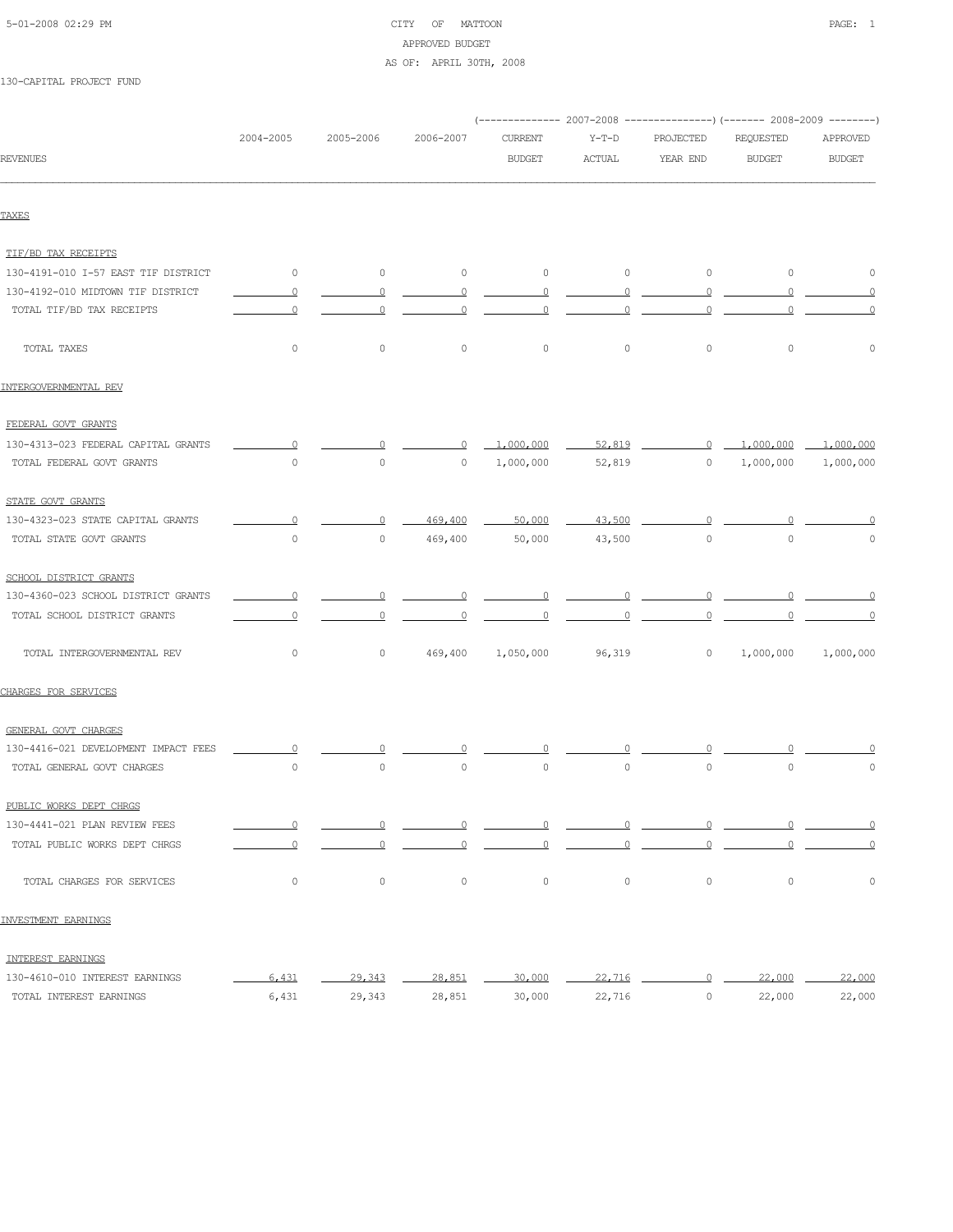# 5-01-2008 02:29 PM CITY OF MATTOON PAGE: 2 APPROVED BUDGET AS OF: APRIL 30TH, 2008

|                                         |                |           |           | (-------------- 2007-2008 ---------------) (------- 2008-2009 --------) |                                                    |                                                   |                      |               |
|-----------------------------------------|----------------|-----------|-----------|-------------------------------------------------------------------------|----------------------------------------------------|---------------------------------------------------|----------------------|---------------|
|                                         | 2004-2005      | 2005-2006 | 2006-2007 | <b>CURRENT</b>                                                          | $Y-T-D$                                            | PROJECTED                                         | <b>REQUESTED</b>     | APPROVED      |
| <b>REVENUES</b>                         |                |           |           | <b>BUDGET</b>                                                           | <b>ACTUAL</b>                                      | YEAR END                                          | <b>BUDGET</b>        | <b>BUDGET</b> |
|                                         |                |           |           |                                                                         |                                                    |                                                   |                      |               |
| DIVIDEND EARNINGS                       |                |           |           |                                                                         |                                                    |                                                   |                      |               |
| 130-4620-010 DIVIDEND EARNINGS          | 104            |           |           |                                                                         | $\begin{array}{ccccccc}\n0 & & & & 0\n\end{array}$ | $\begin{array}{ccc} & & 0 & & \hline \end{array}$ |                      | $\sim$ 0      |
| TOTAL DIVIDEND EARNINGS                 | 104            |           |           | $\Omega$                                                                |                                                    | $\Omega$                                          |                      |               |
| TOTAL INVESTMENT EARNINGS               | 6,535          | 29,343    | 28,851    | 30,000                                                                  | 22,716                                             | $\circ$                                           | 22,000               | 22,000        |
| CONTRIB & OTHER MISC REV                |                |           |           |                                                                         |                                                    |                                                   |                      |               |
| CONTRIBUTIONS & MISC REV                |                |           |           |                                                                         |                                                    |                                                   |                      |               |
| 130-4805-023 CONTRIBUTIONS & OTHER MISC | 74,322         | $\Omega$  | 126,474   | $\circ$                                                                 | $\circ$                                            | 0                                                 | $\Omega$             |               |
| 130-4808-023 GRT. AMER. STATION GRANT   | $\circ$        | $\circ$   | $\circ$   | $\circ$                                                                 | $\circ$                                            | 0                                                 | $\Omega$             | $\Omega$      |
| 130-4809-023 TOURISM GRANT-DEPOT RESTOR | $\overline{0}$ | $\cap$    | $\Omega$  | $\Omega$                                                                | $\bigcap$                                          | $\Omega$                                          | $\cap$               | $\Omega$      |
| TOTAL CONTRIBUTIONS & MISC REV          | 74,322         | $\circ$   | 126,474   | $\circ$                                                                 | $\circ$                                            | $\circ$                                           | $\Omega$             | $\Omega$      |
| CONTRIBUTIONS & MISC REV                |                |           |           |                                                                         |                                                    |                                                   |                      |               |
| 130-4810-023 HIST. SOCIETY GRANT-DEPOT  | $\Omega$       | $\circ$   | $\circ$   | 0                                                                       | $\circ$                                            | $\circ$                                           | $\circ$              | 0             |
| 130-4811-023 HIST, SOC. GRANT-DEPOT RES | $\Omega$       | $\cap$    | 84,001    | 250,000                                                                 |                                                    | $\cap$                                            | 250,000              | 250,000       |
| TOTAL CONTRIBUTIONS & MISC REV          | $\Omega$       | $\Omega$  | 84,001    | 250,000                                                                 | $\Omega$                                           | $\Omega$                                          | 250,000              | 250,000       |
| TOTAL CONTRIB & OTHER MISC REV          | 74,322         | $\circ$   | 210,475   | 250,000                                                                 | 0                                                  | 0                                                 | 250,000              | 250,000       |
| TOTAL REVENUES                          | 80,857         | 29,343    |           | 708,727 1,330,000                                                       | 119,035                                            |                                                   | $0 \qquad 1,272,000$ | 1,272,000     |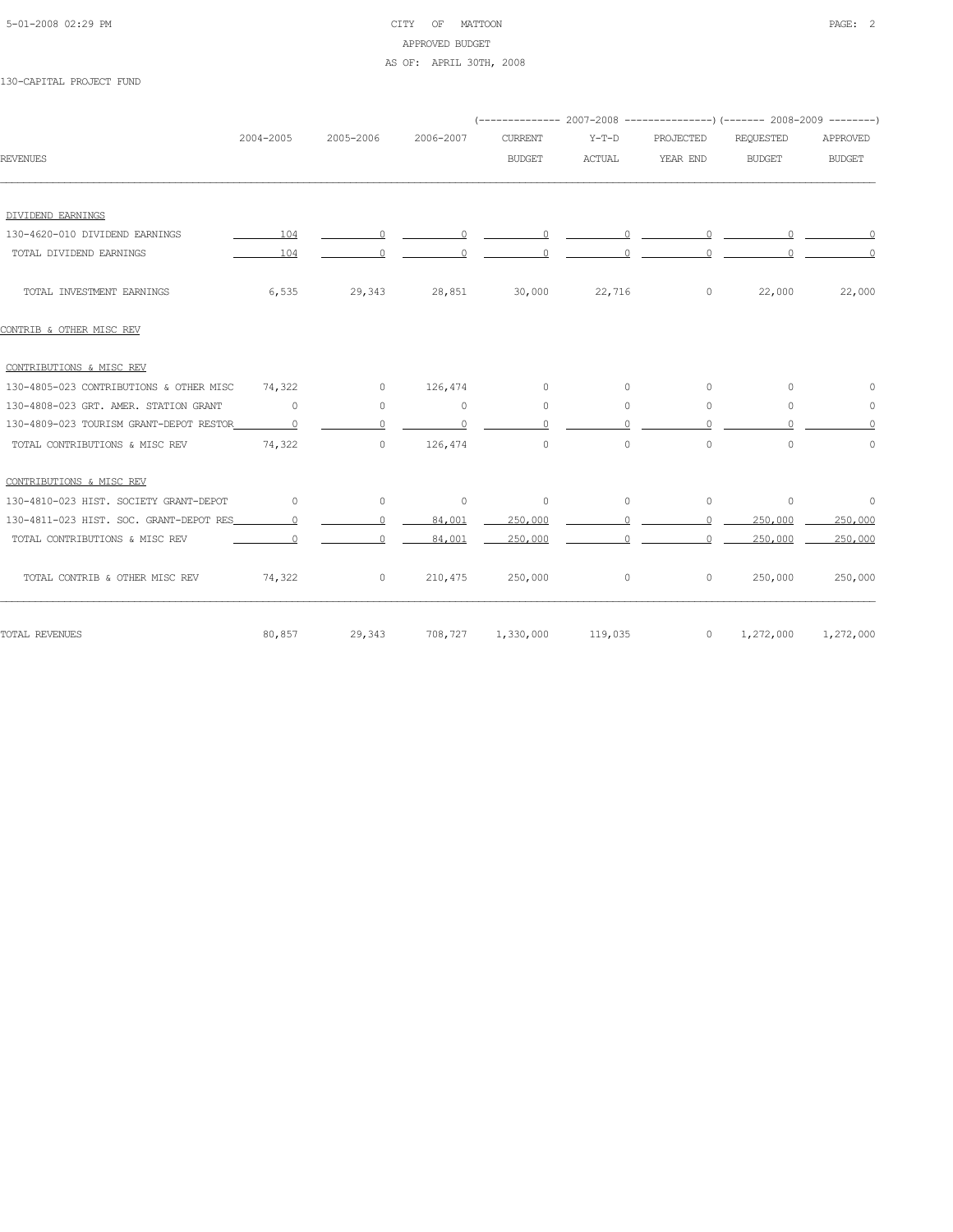| 5-01-2008 02:29 PM |  |
|--------------------|--|
|                    |  |

# CITY OF MATTOON **PAGE:** 3 APPROVED BUDGET AS OF: APRIL 30TH, 2008

|                                   | 2004-2005 | 2005-2006 | 2006-2007 | <b>CURRENT</b> | $Y-T-D$       | PROJECTED | REQUESTED     | APPROVED      |
|-----------------------------------|-----------|-----------|-----------|----------------|---------------|-----------|---------------|---------------|
| <b>EXPENDITURES</b>               |           |           |           | <b>BUDGET</b>  | <b>ACTUAL</b> | YEAR END  | <b>BUDGET</b> | <b>BUDGET</b> |
|                                   |           |           |           |                |               |           |               |               |
| OTHER PURCHASED SERVICES          |           |           |           |                |               |           |               |               |
| PROFESSIONAL SERVICES             |           |           |           |                |               |           |               |               |
| 130-5150-513 AUDITING SERVICES    |           | 1,000     | 1,000     | 1,000          | 1,000         | $\cap$    | 1,100         | 1,100         |
| TOTAL PROFESSIONAL SERVICES       | 0         | 1,000     | 1,000     | 1,000          | 1,000         | $\circ$   | 1,100         | 1,100         |
| TOTAL OTHER PURCHASED SERVICES    | $\circ$   | 1,000     | 1,000     | 1,000          | 1,000         | $\circ$   | 1,100         | 1,100         |
| OTHER OBJECTS                     |           |           |           |                |               |           |               |               |
| FINANCIAL TRANS OBJECTS           |           |           |           |                |               |           |               |               |
| 130-5150-811 BANK SERVICE CHARGES | $\circ$   | $\circ$   | $\circ$   | $\circ$        | $\circ$       | $\circ$   | $\circ$       | $\circ$       |
| 130-5150-816 FARM EXPENSES        | $\cap$    | O         | $\cap$    | $\Omega$       | $\Omega$      | $\cap$    |               | $\Omega$      |
| TOTAL FINANCIAL TRANS OBJECTS     | $\circ$   | $\circ$   | $\circ$   | $\circ$        | $\circ$       | $\circ$   | $\circ$       | $\circ$       |
| TOTAL OTHER OBJECTS               | $\circ$   | $\circ$   | $\circ$   | $\circ$        | $\circ$       | $\circ$   | $\circ$       | 0             |
| TOTAL FINANCIAL ADMINISTRATION    | 0         | 1,000     | 1,000     | 1,000          | 1,000         | 0         | 1,100         | 1,100         |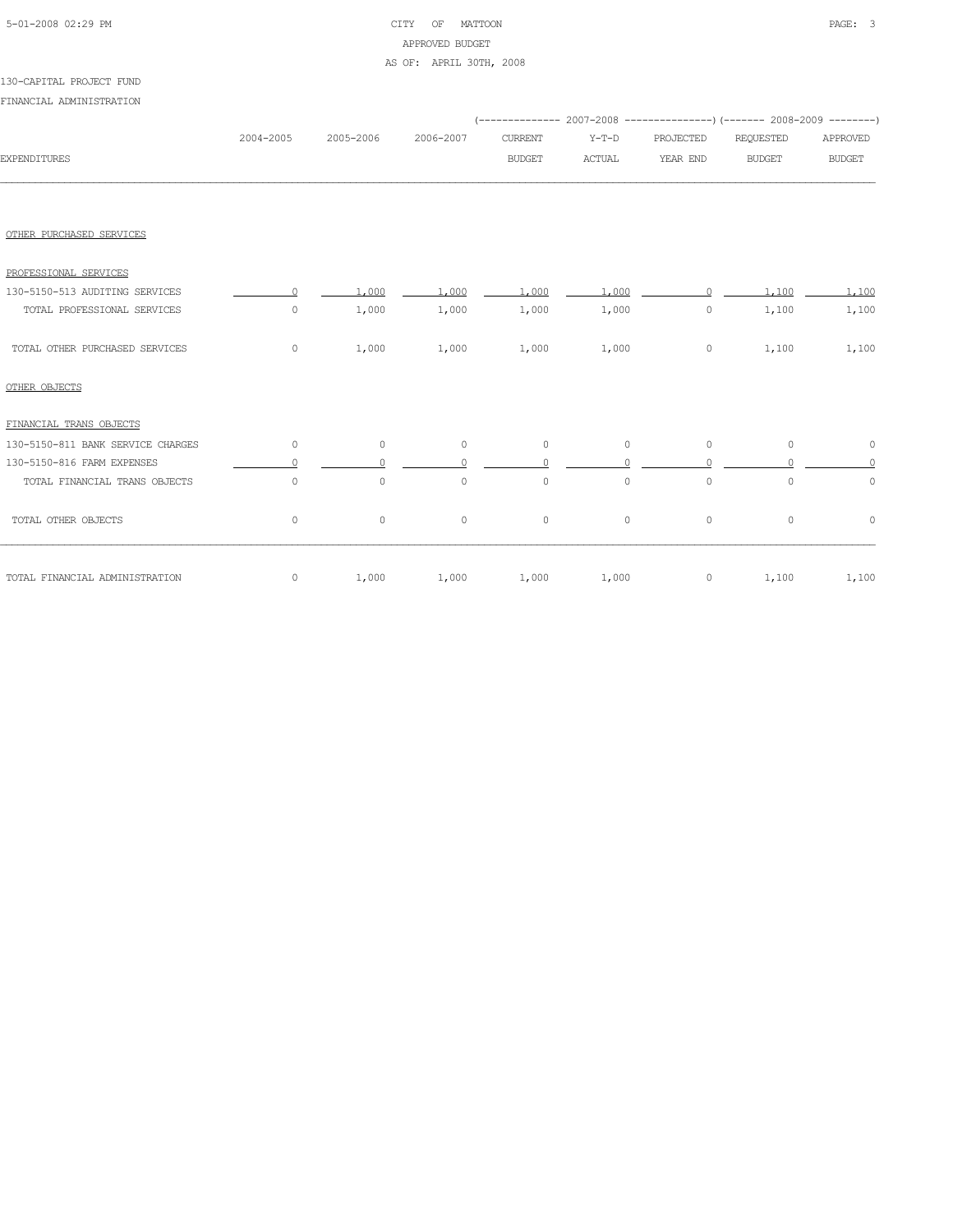# 5-01-2008 02:29 PM CITY OF MATTOON PAGE: 4 APPROVED BUDGET AS OF: APRIL 30TH, 2008

COMPUTER INFO SYSTEMS

|                                         |                |           |                |                |                     | (------------- 2007-2008 ---------------) (------- 2008-2009 --------) |                     |                |
|-----------------------------------------|----------------|-----------|----------------|----------------|---------------------|------------------------------------------------------------------------|---------------------|----------------|
|                                         | 2004-2005      | 2005-2006 | 2006-2007      | <b>CURRENT</b> | $Y-T-D$             | PROJECTED                                                              | REQUESTED           | APPROVED       |
| <b>EXPENDITURES</b>                     |                |           |                | <b>BUDGET</b>  | ACTUAL              | YEAR END                                                               | <b>BUDGET</b>       | <b>BUDGET</b>  |
|                                         |                |           |                |                |                     |                                                                        |                     |                |
| OTHER PURCHASED SERVICES                |                |           |                |                |                     |                                                                        |                     |                |
| PROFESSIONAL SERVICES                   |                |           |                |                |                     |                                                                        |                     |                |
| 130-5170-516 TECHNOLOGY SUPPORT SERVICE | $\overline{0}$ | 5,000     | 0              | 0              | 0                   | $\cup$                                                                 |                     |                |
| TOTAL PROFESSIONAL SERVICES             | $\circ$        | 5,000     | $\circ$        | $\circ$        | $\mathsf{O}\xspace$ | $\circ$                                                                | $\circ$             | $\circ$        |
| TOTAL OTHER PURCHASED SERVICES          | 0              | 5,000     | $\circ$        | $\circ$        | 0                   | $\circ$                                                                | $\mathsf{O}\xspace$ | $\Omega$       |
| OTHER OBJECTS                           |                |           |                |                |                     |                                                                        |                     |                |
| COMPUTER INFO SYS OBJECT                |                |           |                |                |                     |                                                                        |                     |                |
| 130-5170-841 W.A.N. SFTWRE, LIC., SVC A | 0              | 0         | 0              | 0              | $\circ$             | 0                                                                      | $\circ$             | ∩              |
| 130-5170-842 G/L SOFTWARE, LIC., SVC AG | 0              | 0         | 0              | 0              | 0                   | 0                                                                      | $\circ$             | $\Omega$       |
| 130-5170-843 UTILITY SFTWR, LIC, SVC AG | $\circ$        | 6,258     | 0              | 0              | 0                   | 0                                                                      | $\circ$             | $\Omega$       |
| 130-5170-844 POLICE SFTWR, LIC, SVC AGR | $\circ$        | $\circ$   | $\circ$        | 0              | 0                   | $\circ$                                                                | $\circ$             | $\Omega$       |
| 130-5170-845 FIRE SFTWARE, LIC & SVC AG | 0              | 0         | $\circ$        | 0              | 0                   | 0                                                                      | $\circ$             | $\circ$        |
| 130-5170-846 STREET SFTWRE, LIC & SVC A | $\circ$        | $\Omega$  | Ω              |                |                     |                                                                        |                     |                |
| TOTAL COMPUTER INFO SYS OBJECT          | 0              | 6,258     | $\circ$        | $\circ$        | $\circ$             | $\circ$                                                                | $\circ$             | $\circ$        |
| COMPUTER INFO SYS OBJECT                |                |           |                |                |                     |                                                                        |                     |                |
| 130-5170-851 W.A.N. SERVERS/INFRASTRUCT | $\circ$        | 25,303    | $\circ$        | $\circ$        | $\circ$             | $\circ$                                                                | $\circ$             | $\Omega$       |
| 130-5170-852 INTERNET FILTERS/ANTI-VIRU | $\circ$        | $\circ$   | $\circ$        | $\circ$        | $\circ$             | $\circ$                                                                | $\circ$             | $\Omega$       |
| 130-5170-853 L.A.N. SERVERS/INFRASTRUCT | 0              | $\circ$   | $\circ$        | 0              | $\circ$             | $\circ$                                                                | 0                   | 0              |
| 130-5170-854 WIDE AREA NETWORK WIRING   | $\circ$        | 879       | $\circ$        | $\Omega$       | $\Omega$            | $\Omega$                                                               | $\Omega$            | O              |
| TOTAL COMPUTER INFO SYS OBJECT          | $\circ$        | 26,182    | $\circ$        | $\circ$        | $\circ$             | $\circ$                                                                | $\circ$             | $\circ$        |
| COMPUTER INFO SYS OBJECT                |                |           |                |                |                     |                                                                        |                     |                |
| 130-5170-861 PC WORK STATION UPGRADES   | $\circ$        | 467       | $\circ$        | 0              | $\circ$             | $\circ$                                                                | $\circ$             | $\Omega$       |
| 130-5170-862 PC WORK STATION UPGRADES-F | $\circ$        | $\circ$   | $\circ$        | $\circ$        | $\circ$             | $\circ$                                                                | $\circ$             | 0              |
| 130-5170-863 NEW DESKTOP PC WORK STATIO | $\circ$        | 8,682     | $\circ$        | 0              | 0                   | 0                                                                      | $\circ$             | $\circ$        |
| 130-5170-864 LAPTOP, NOTEBOOK, DOCK STA | 0              | 3,452     | $\circ$        |                | 0                   |                                                                        | $\Omega$            | 0              |
| 130-5170-865 PRINTERS                   | $\Omega$       | 3,175     | $\overline{0}$ | $\circ$        | $\circ$             | $\circ$                                                                | $\circ$             | $\overline{0}$ |
| TOTAL COMPUTER INFO SYS OBJECT          | $\circ$        | 15,776    | $\circ$        | $\circ$        | $\circ$             | $\circ$                                                                | $\circ$             | $\mathbb O$    |
| TOTAL OTHER OBJECTS                     | 0              | 48,216    | $\circ$        | $\circ$        | $\circ$             | $\circ$                                                                | $\circ$             | $\circ$        |
| TOTAL COMPUTER INFO SYSTEMS             | $\circ$        | 53,216    | $\circ$        | $\mathbb O$    | $\circ$             | $\circ$                                                                | $\circ$             | $\mathsf{O}$   |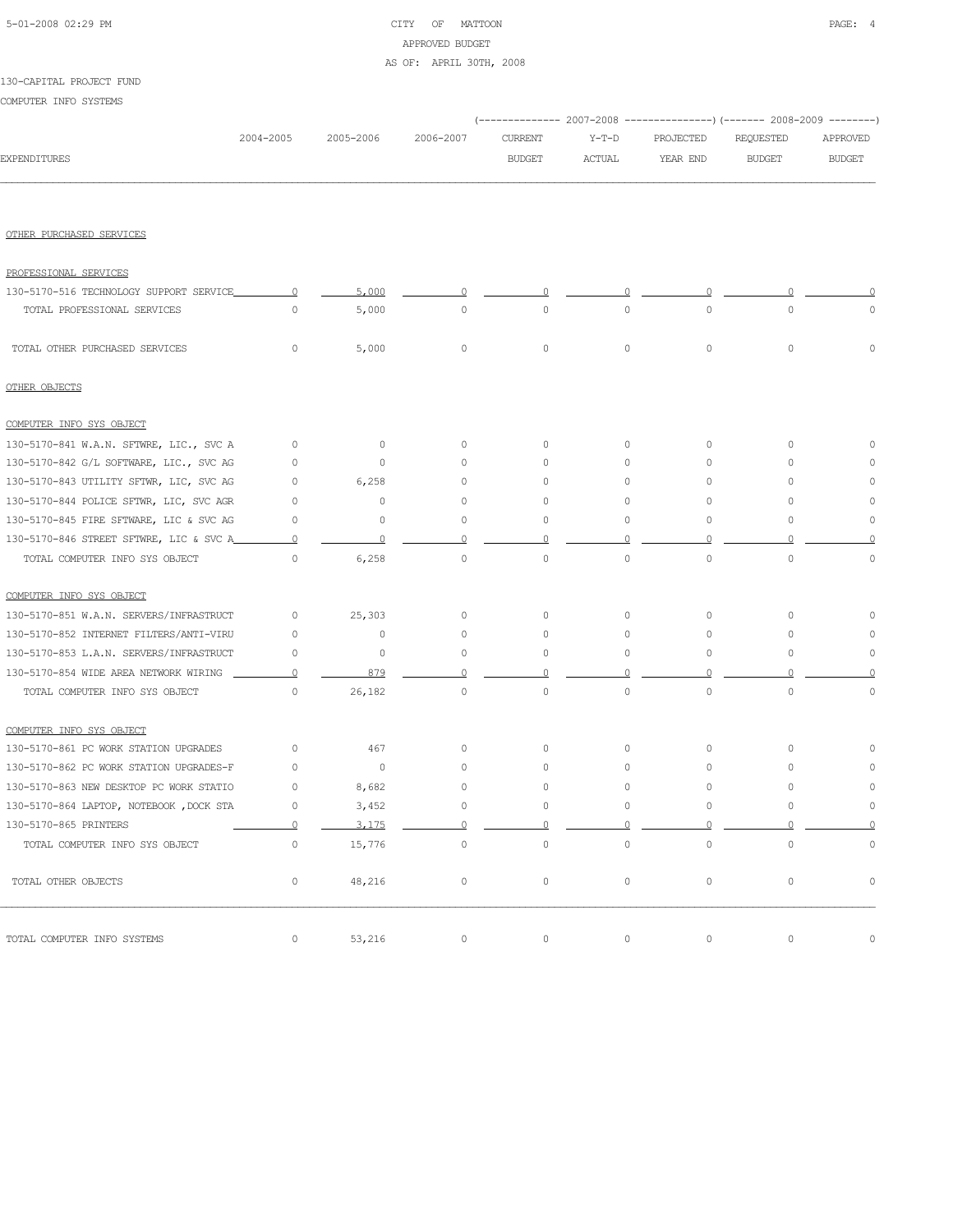| 5-01-2008 02:29 PM |  |  |
|--------------------|--|--|

# CITY OF MATTOON **PAGE:** 5 APPROVED BUDGET AS OF: APRIL 30TH, 2008

|                                |           |           |           | (-------------- 2007-2008 ----------------) (------- 2008-2009 --------) |         |           |               |               |
|--------------------------------|-----------|-----------|-----------|--------------------------------------------------------------------------|---------|-----------|---------------|---------------|
|                                | 2004-2005 | 2005-2006 | 2006-2007 | CURRENT                                                                  | $Y-T-D$ | PROJECTED | REQUESTED     | APPROVED      |
| <b>EXPENDITURES</b>            |           |           |           | <b>BUDGET</b>                                                            | ACTUAL  | YEAR END  | <b>BUDGET</b> | <b>BUDGET</b> |
|                                |           |           |           |                                                                          |         |           |               |               |
|                                |           |           |           |                                                                          |         |           |               |               |
| <b>SUPPLIES</b>                |           |           |           |                                                                          |         |           |               |               |
| GENERAL SUPPLIES               |           |           |           |                                                                          |         |           |               |               |
| 130-5213-316 TOOLS & EQUIPMENT |           |           |           |                                                                          |         |           |               |               |
| TOTAL GENERAL SUPPLIES         | $\circ$   | $\circ$   | $\circ$   | $\circ$                                                                  | $\circ$ | $\circ$   | $\circ$       | 0             |
| TOTAL SUPPLIES                 | 0         | $\circ$   | $\circ$   | $\circ$                                                                  | $\circ$ | $\circ$   | $\circ$       | 0             |
| TOTAL PATROL                   | $\circ$   | 0         | $\circ$   | $\circ$                                                                  | $\circ$ | $\circ$   | $\circ$       | $\circ$       |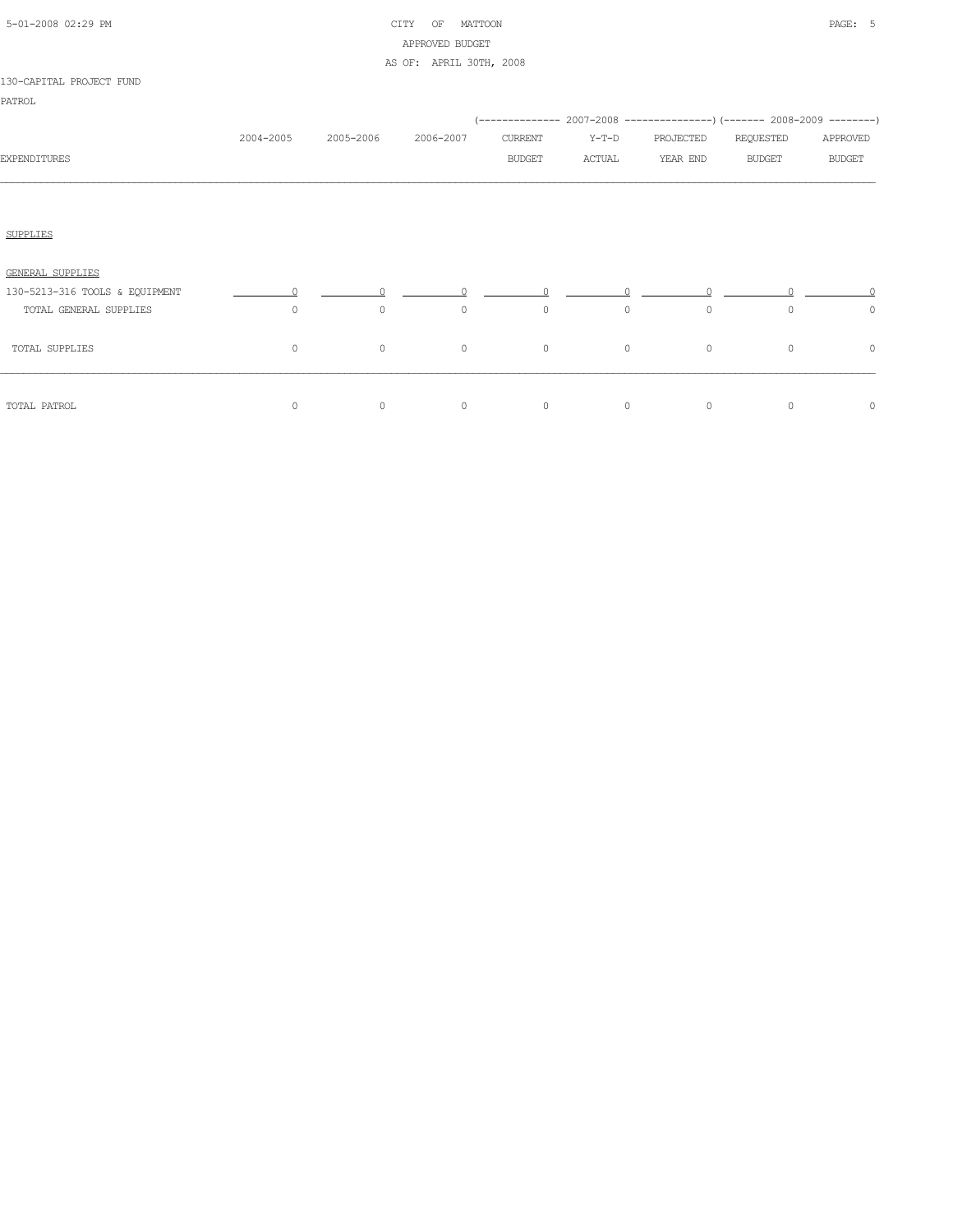|  | 5-01-2008 02:29 PM |  |
|--|--------------------|--|

# CITY OF MATTOON **PAGE: 6** APPROVED BUDGET AS OF: APRIL 30TH, 2008

| AUTOMOTIVE SERVICES         |           |           |                |                          |                   |                       |                            |                           |
|-----------------------------|-----------|-----------|----------------|--------------------------|-------------------|-----------------------|----------------------------|---------------------------|
| <b>EXPENDITURES</b>         | 2004-2005 | 2005-2006 | 2006-2007      | CURRENT<br><b>BUDGET</b> | $Y-T-D$<br>ACTUAL | PROJECTED<br>YEAR END | REQUESTED<br><b>BUDGET</b> | APPROVED<br><b>BUDGET</b> |
|                             |           |           |                |                          |                   |                       |                            |                           |
| PROPERTY                    |           |           |                |                          |                   |                       |                            |                           |
| MACHINERY & EQUIPMENT       |           |           |                |                          |                   |                       |                            |                           |
| 130-5223-742 VEHICLES       | $\bigcap$ | 108,364   | $\overline{0}$ |                          |                   |                       |                            |                           |
| TOTAL MACHINERY & EQUIPMENT | $\circ$   | 108,364   | $\circ$        | $\circ$                  | $\circ$           | $\circ$               | $\circ$                    | $\circ$                   |
| TOTAL PROPERTY              | $\circ$   | 108,364   | $\overline{0}$ | $\circ$                  | $\circ$           | $\circ$               | $\circ$                    | $\circ$                   |
| TOTAL AUTOMOTIVE SERVICES   | $\circ$   | 108,364   | $\overline{0}$ | $\circ$                  | $\circ$           | $\circ$               | $\circ$                    | $\circ$                   |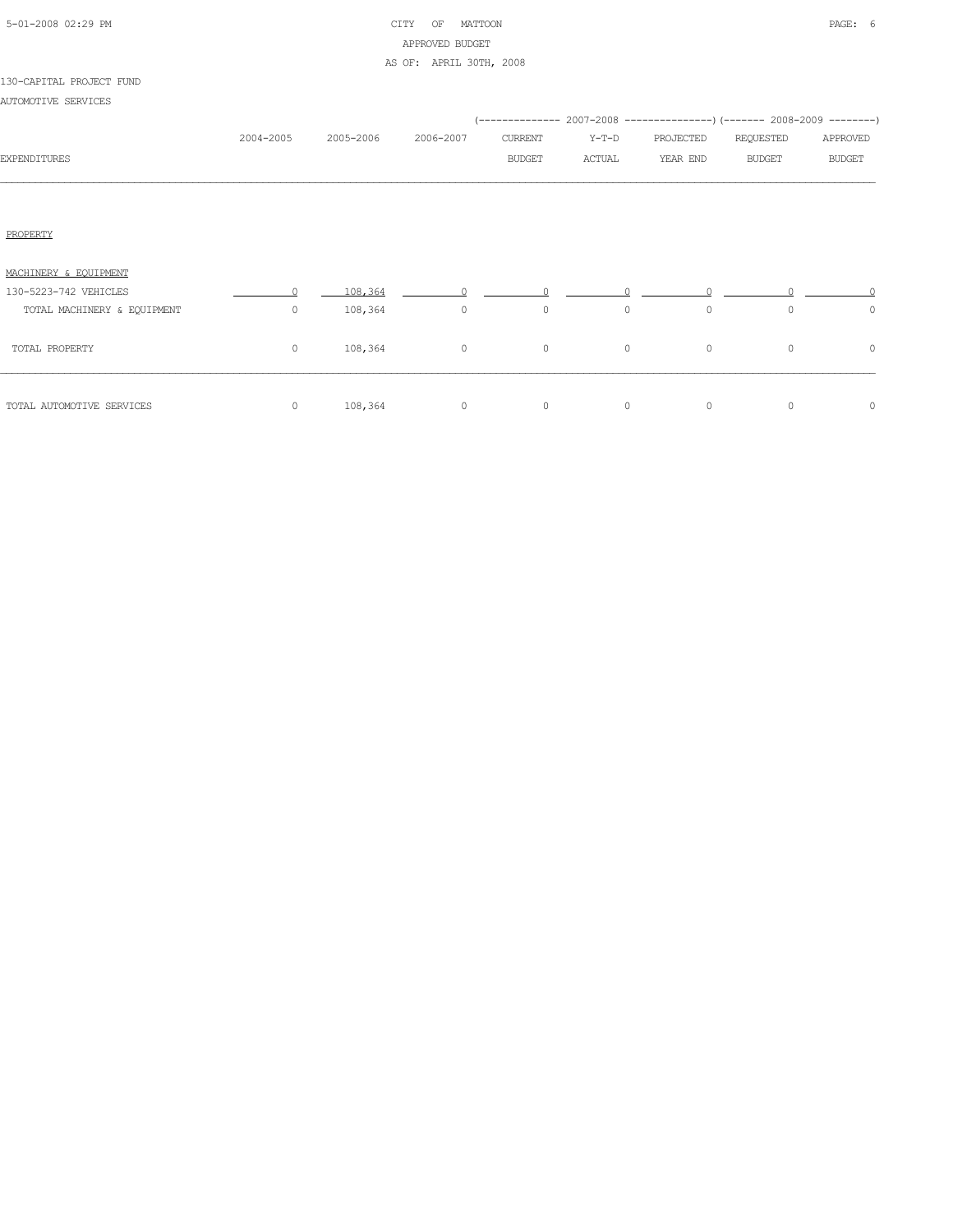| 5-01-2008 02:29 PM |  |  |
|--------------------|--|--|

# CITY OF MATTOON **PAGE:** 7 APPROVED BUDGET AS OF: APRIL 30TH, 2008

| 1700 WABASH RENOVATIONS              |           |           |           |               |         |                                                                     |               |               |
|--------------------------------------|-----------|-----------|-----------|---------------|---------|---------------------------------------------------------------------|---------------|---------------|
|                                      |           |           |           |               |         | (-------------- 2007-2008 -------------------- 2008-2009 ---------) |               |               |
|                                      | 2004-2005 | 2005-2006 | 2006-2007 | CURRENT       | $Y-T-D$ | PROJECTED                                                           | REQUESTED     | APPROVED      |
| <b>EXPENDITURES</b>                  |           |           |           | <b>BUDGET</b> | ACTUAL  | YEAR END                                                            | <b>BUDGET</b> | <b>BUDGET</b> |
|                                      |           |           |           |               |         |                                                                     |               |               |
|                                      |           |           |           |               |         |                                                                     |               |               |
| PROPERTY                             |           |           |           |               |         |                                                                     |               |               |
|                                      |           |           |           |               |         |                                                                     |               |               |
| <b>BUILDINGS</b>                     |           |           |           |               |         |                                                                     |               |               |
| 130-5224-720 1700 WABASH RENOVATIONS | $\cap$    | 11,072    | $\Omega$  | $\cap$        |         |                                                                     |               | 600,000       |
| TOTAL BUILDINGS                      | $\circ$   | 11,072    | $\circ$   | $\circ$       | $\circ$ | $\circ$                                                             | $\Omega$      | 600,000       |
| TOTAL PROPERTY                       | $\circ$   | 11,072    | $\circ$   | $\circ$       | $\circ$ | $\circ$                                                             | $\circ$       | 600,000       |
|                                      |           |           |           |               |         |                                                                     |               |               |
|                                      |           |           |           |               |         |                                                                     |               |               |
| TOTAL 1700 WABASH RENOVATIONS        | $\circ$   | 11,072    | $\circ$   | $\circ$       | 0       | $\circ$                                                             | $\circ$       | 600,000       |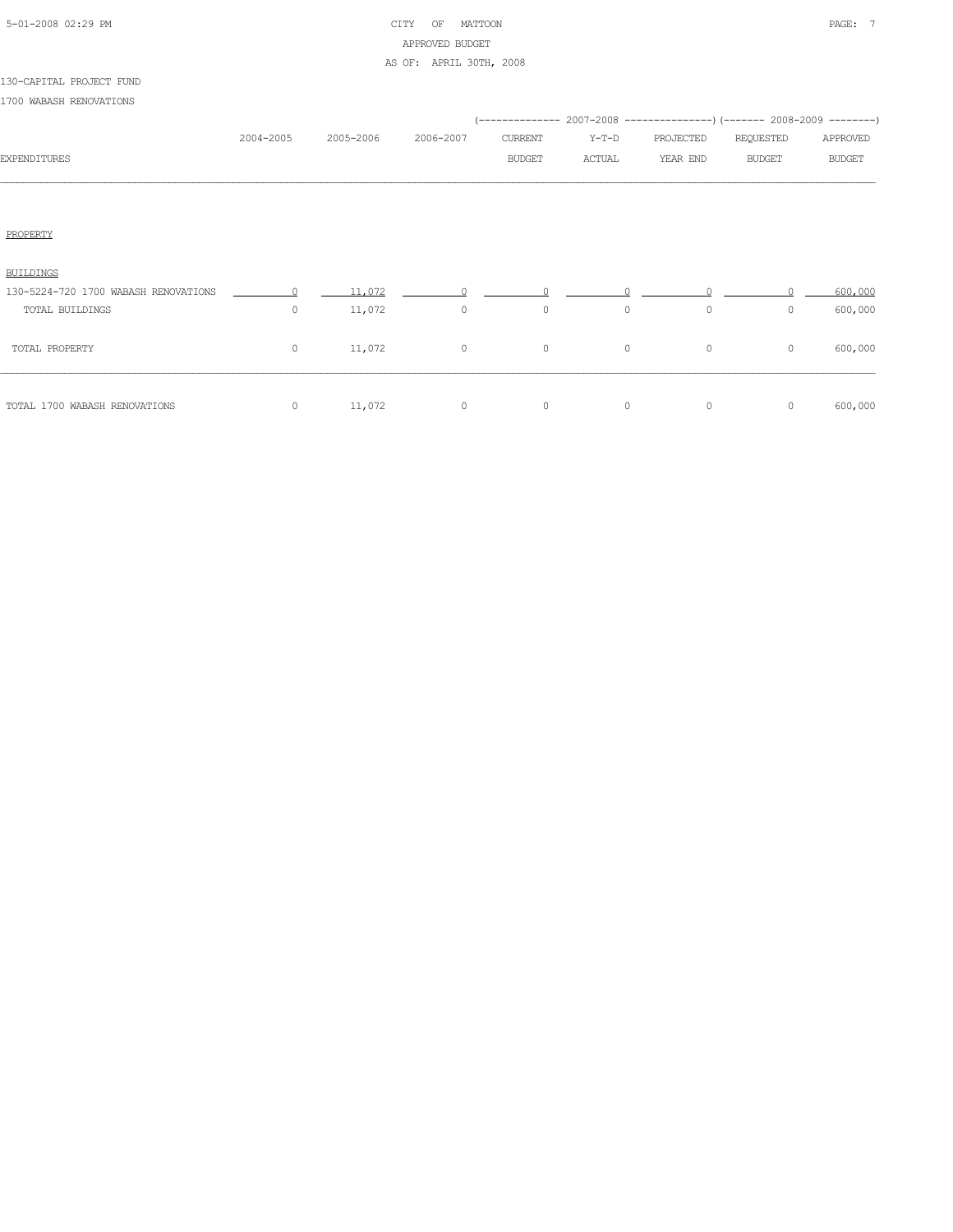# 5-01-2008 02:29 PM CITY OF MATTOON PAGE: 8 APPROVED BUDGET AS OF: APRIL 30TH, 2008

## 130-CAPITAL PROJECT FUND

FIRE ADMINISTRATION

|              |           |           |           |               |         | (-------------- 2007-2008 ----------------) (------- 2008-2009 --------) |           |               |
|--------------|-----------|-----------|-----------|---------------|---------|--------------------------------------------------------------------------|-----------|---------------|
|              | 2004-2005 | 2005-2006 | 2006-2007 | CURRENT       | $Y-T-D$ | PROJECTED                                                                | REQUESTED | APPROVED      |
| EXPENDITURES |           |           |           | <b>BUDGET</b> | ACTUAL  | YEAR END                                                                 | BUDGET    | <b>BUDGET</b> |
|              |           |           |           |               |         |                                                                          |           |               |
|              |           |           |           |               |         |                                                                          |           |               |

PROPERTY

| IMPROVEMENTS-NOT BLDNGS            |          |         |          |         |          |          |          |   |
|------------------------------------|----------|---------|----------|---------|----------|----------|----------|---|
|                                    |          |         | $\sim$ 0 |         |          |          |          |   |
| TOTAL IMPROVEMENTS-NOT BLDNGS      | $\Omega$ | $\circ$ | $\circ$  | $\circ$ | $\circ$  | 0        | $\circ$  | 0 |
| MACHINERY & EOUIPMENT              |          |         |          |         |          |          |          |   |
| 130-5241-740 MACHINERY & EQUIPMENT | 0        | $\circ$ | $\circ$  | $\circ$ | $\circ$  | $\circ$  | $\circ$  | 0 |
| 130-5241-741 MACHINERY             | 0        | $\circ$ | $\Omega$ | $\circ$ | $\Omega$ | $\Omega$ |          | 0 |
| 130-5241-742 VEHICLES              |          |         | 748,078  |         |          |          |          |   |
| TOTAL MACHINERY & EQUIPMENT        | $\circ$  | $\circ$ | 748,078  | $\circ$ | $\circ$  | $\circ$  | $\Omega$ | 0 |
| TOTAL PROPERTY                     | $\Omega$ | $\circ$ | 748,078  | $\circ$ | $\circ$  | $\circ$  | $\circ$  | 0 |
| TOTAL FIRE ADMINISTRATION          |          | 0       | 748,078  | $\circ$ | $\circ$  | $\circ$  |          | 0 |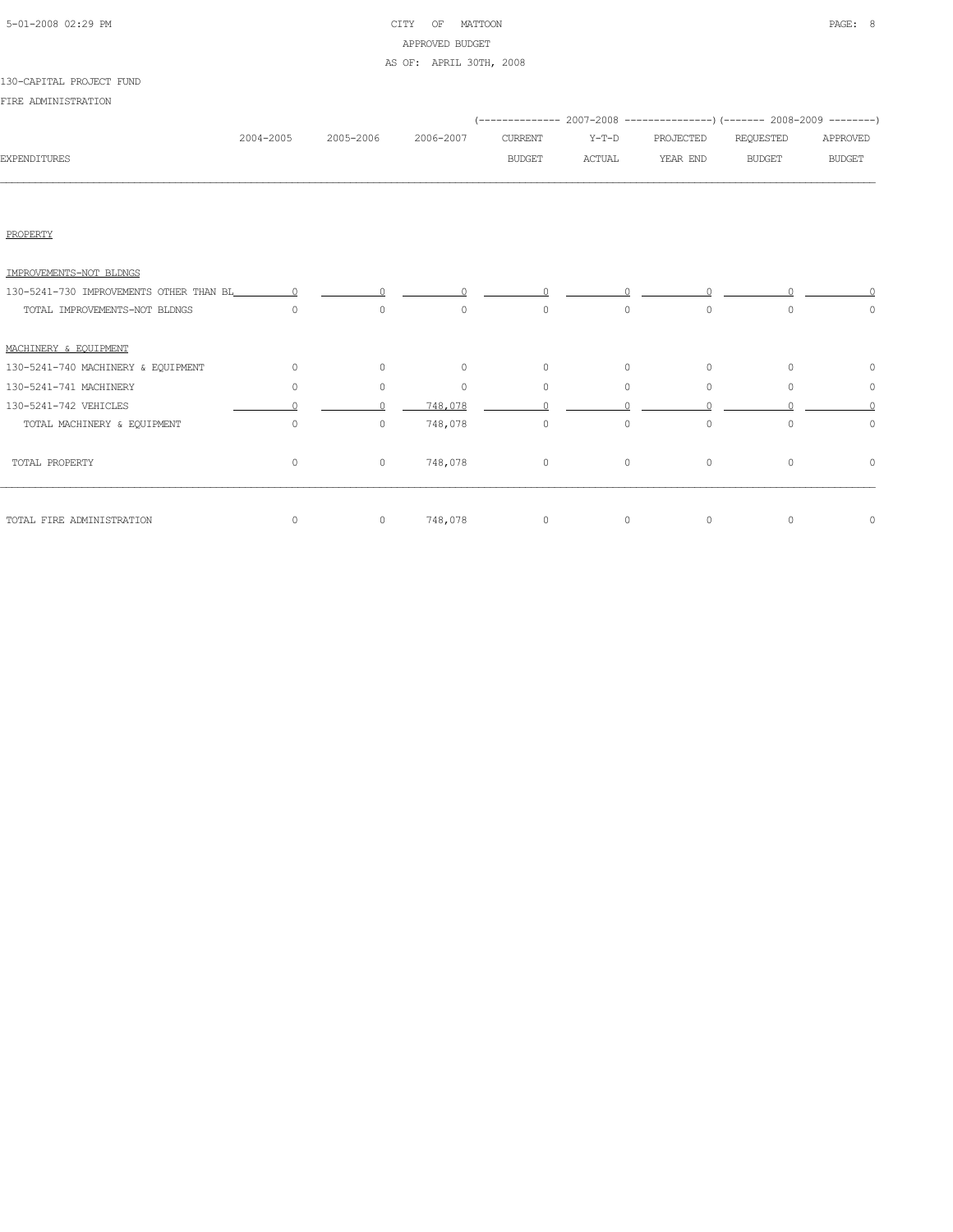| 5-01-2008 02:29 PM |  |  |
|--------------------|--|--|

# CITY OF MATTOON PAGE: 9 APPROVED BUDGET AS OF: APRIL 30TH, 2008

| <b>STREETS</b>                          |           |           |           |                |               |           |                                                                            |               |
|-----------------------------------------|-----------|-----------|-----------|----------------|---------------|-----------|----------------------------------------------------------------------------|---------------|
|                                         |           |           |           |                |               |           | (-------------- 2007-2008 -----------------) (------- 2008-2009 ---------) |               |
|                                         | 2004-2005 | 2005-2006 | 2006-2007 | <b>CURRENT</b> | $Y-T-D$       | PROJECTED | REQUESTED                                                                  | APPROVED      |
| <b>EXPENDITURES</b>                     |           |           |           | <b>BUDGET</b>  | <b>ACTUAL</b> | YEAR END  | <b>BUDGET</b>                                                              | <b>BUDGET</b> |
|                                         |           |           |           |                |               |           |                                                                            |               |
|                                         |           |           |           |                |               |           |                                                                            |               |
| PROPERTY                                |           |           |           |                |               |           |                                                                            |               |
| <b>BUILDINGS</b>                        |           |           |           |                |               |           |                                                                            |               |
| 130-5321-720 PUBLIC WORKS BUILDINGS     |           |           |           |                |               |           |                                                                            | 3,500,000     |
| TOTAL BUILDINGS                         | $\circ$   | $\circ$   | $\circ$   | $\circ$        | $\circ$       | $\circ$   | $\Omega$                                                                   | 3,500,000     |
| IMPROVEMENTS-NOT BLDNGS                 |           |           |           |                |               |           |                                                                            |               |
| 130-5321-730 IMPROVEMENTS OTHER THAN BL | $\cap$    | 133,362   | 600       | 275,000        | 241,185       |           |                                                                            | 500,000       |
| TOTAL IMPROVEMENTS-NOT BLDNGS           | $\circ$   | 133,362   | 600       | 275,000        | 241,185       | $\circ$   | $\circ$                                                                    | 500,000       |
| TOTAL PROPERTY                          | $\circ$   | 133,362   | 600       | 275,000        | 241,185       | $\circ$   | $\circ$                                                                    | 4,000,000     |
|                                         |           |           |           |                |               |           |                                                                            |               |
| TOTAL STREETS                           | 0         | 133,362   | 600       | 275,000        | 241,185       | $\circ$   | $\circ$                                                                    | 4,000,000     |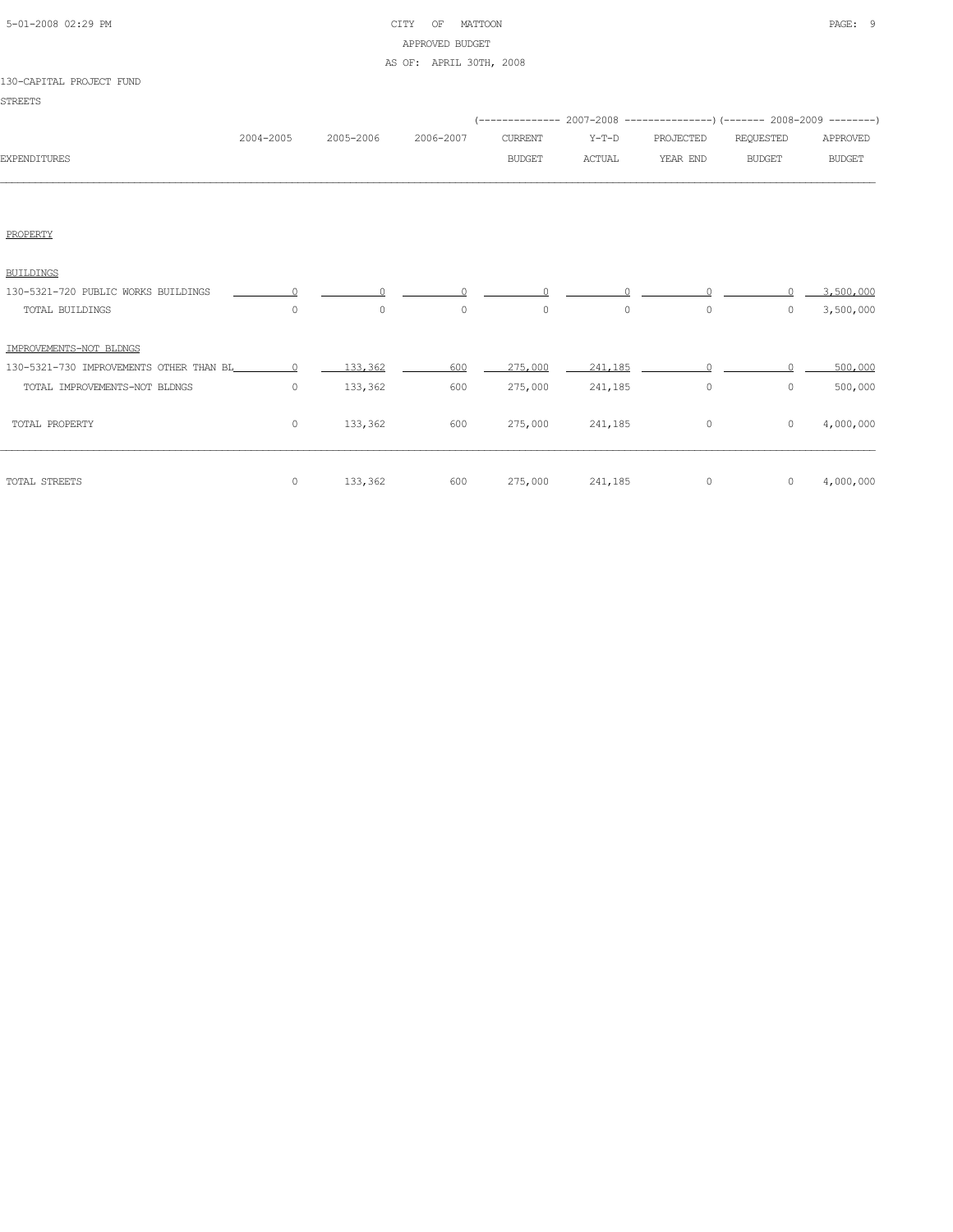# 5-01-2008 02:29 PM CITY OF MATTOON PAGE: 10 APPROVED BUDGET AS OF: APRIL 30TH, 2008

## 130-CAPITAL PROJECT FUND

STORM DRAINAGE

|                     |           |           |           |               |        | (-------------- 2007-2008 ----------------) (------- 2008-2009 --------) |           |               |
|---------------------|-----------|-----------|-----------|---------------|--------|--------------------------------------------------------------------------|-----------|---------------|
|                     | 2004-2005 | 2005-2006 | 2006-2007 | CURRENT       |        | Y-T-D PROJECTED                                                          | REOUESTED | APPROVED      |
| <b>EXPENDITURES</b> |           |           |           | <b>BUDGET</b> | ACTUAL | YEAR END                                                                 | BUDGET    | <b>BUDGET</b> |
|                     |           |           |           |               |        |                                                                          |           |               |

## PROPERTY

| TOTAL STORM DRAINAGE                        | 135 | 33,637 | 1,516 | 1,000,000 | 3,800 | 0 |   | 3,000,000 |
|---------------------------------------------|-----|--------|-------|-----------|-------|---|---|-----------|
| TOTAL PROPERTY                              | 135 | 33,637 | 1,516 | 1,000,000 | 3,800 | 0 | 0 | 3,000,000 |
| TOTAL IMPROVEMENTS-NOT BLDNGS               | 135 | 33,637 | 1,516 | 1,000,000 | 3,800 | 0 |   | 3,000,000 |
| 130-5328-730 IMPROVEMENTS OTHER THAN BL 135 |     | 33,637 | 1,516 | 1.000.000 | 3,800 |   |   | 3,000,000 |
| IMPROVEMENTS-NOT BLDNGS                     |     |        |       |           |       |   |   |           |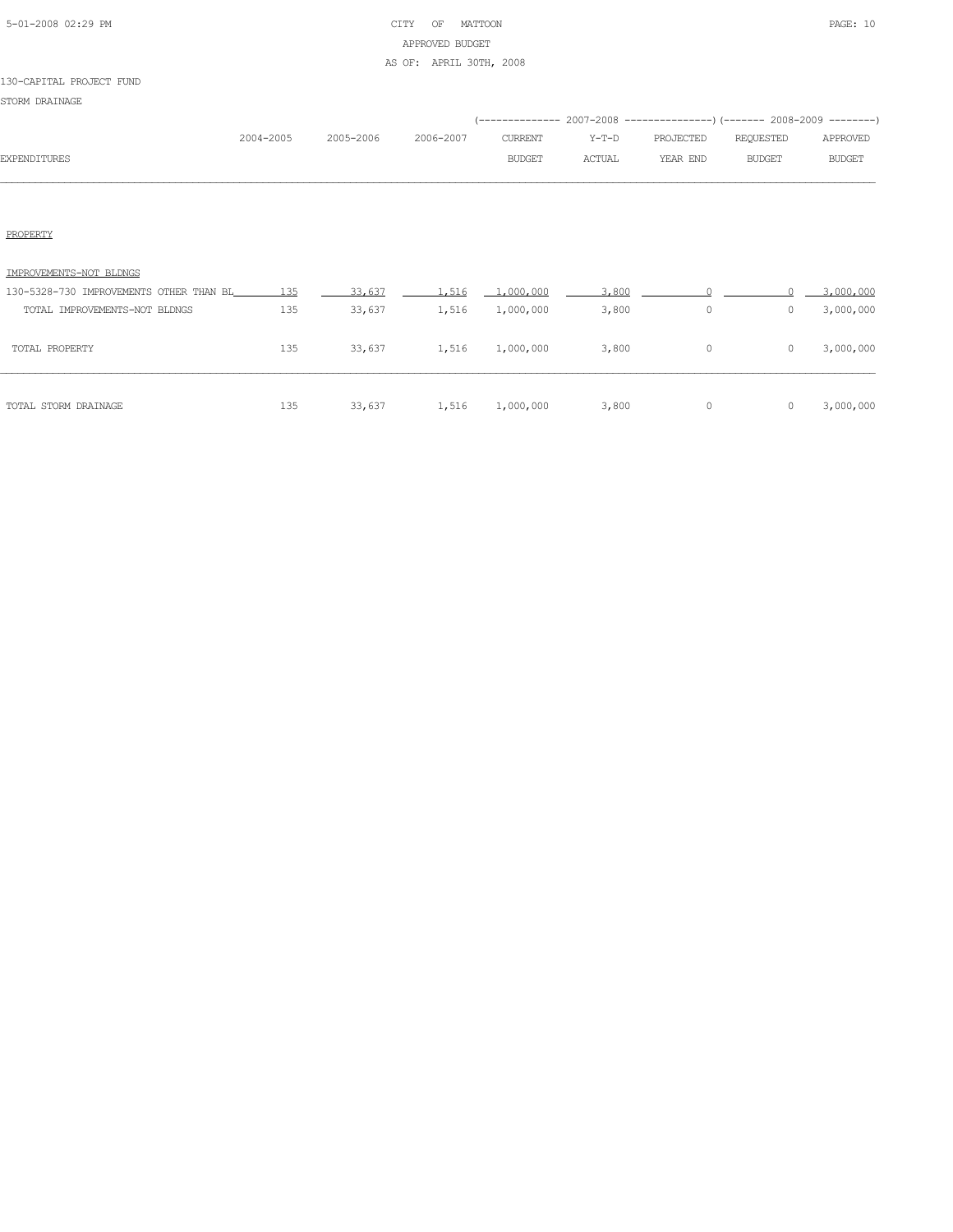|  | 5-01-2008 02:29 PM |  |
|--|--------------------|--|

# CITY OF MATTOON **PAGE:** 11 APPROVED BUDGET AS OF: APRIL 30TH, 2008

| SANITATION - VEHICLE        |           |           |           |               |         |                                                                     |               |               |
|-----------------------------|-----------|-----------|-----------|---------------|---------|---------------------------------------------------------------------|---------------|---------------|
|                             |           |           |           |               |         | (-------------- 2007-2008 -------------------- 2008-2009 ---------) |               |               |
|                             | 2004-2005 | 2005-2006 | 2006-2007 | CURRENT       | $Y-T-D$ | PROJECTED                                                           | REQUESTED     | APPROVED      |
| <b>EXPENDITURES</b>         |           |           |           | <b>BUDGET</b> | ACTUAL  | YEAR END                                                            | <b>BUDGET</b> | <b>BUDGET</b> |
|                             |           |           |           |               |         |                                                                     |               |               |
|                             |           |           |           |               |         |                                                                     |               |               |
| PROPERTY                    |           |           |           |               |         |                                                                     |               |               |
|                             |           |           |           |               |         |                                                                     |               |               |
| MACHINERY & EOUIPMENT       |           |           |           |               |         |                                                                     |               |               |
| 130-5331-742 VEHICLES       | $\cap$    | 151,679   | $\Omega$  |               |         |                                                                     |               |               |
| TOTAL MACHINERY & EQUIPMENT | $\circ$   | 151,679   | $\circ$   | $\circ$       | $\circ$ | $\circ$                                                             | $\Omega$      | $\circ$       |
| TOTAL PROPERTY              | $\circ$   | 151,679   | $\circ$   | $\circ$       | $\circ$ | $\circ$                                                             | $\circ$       | $\circ$       |
|                             |           |           |           |               |         |                                                                     |               |               |
| TOTAL SANITATION - VEHICLE  | $\circ$   | 151,679   | $\circ$   | $\circ$       | 0       | $\circ$                                                             | $\circ$       | $\circ$       |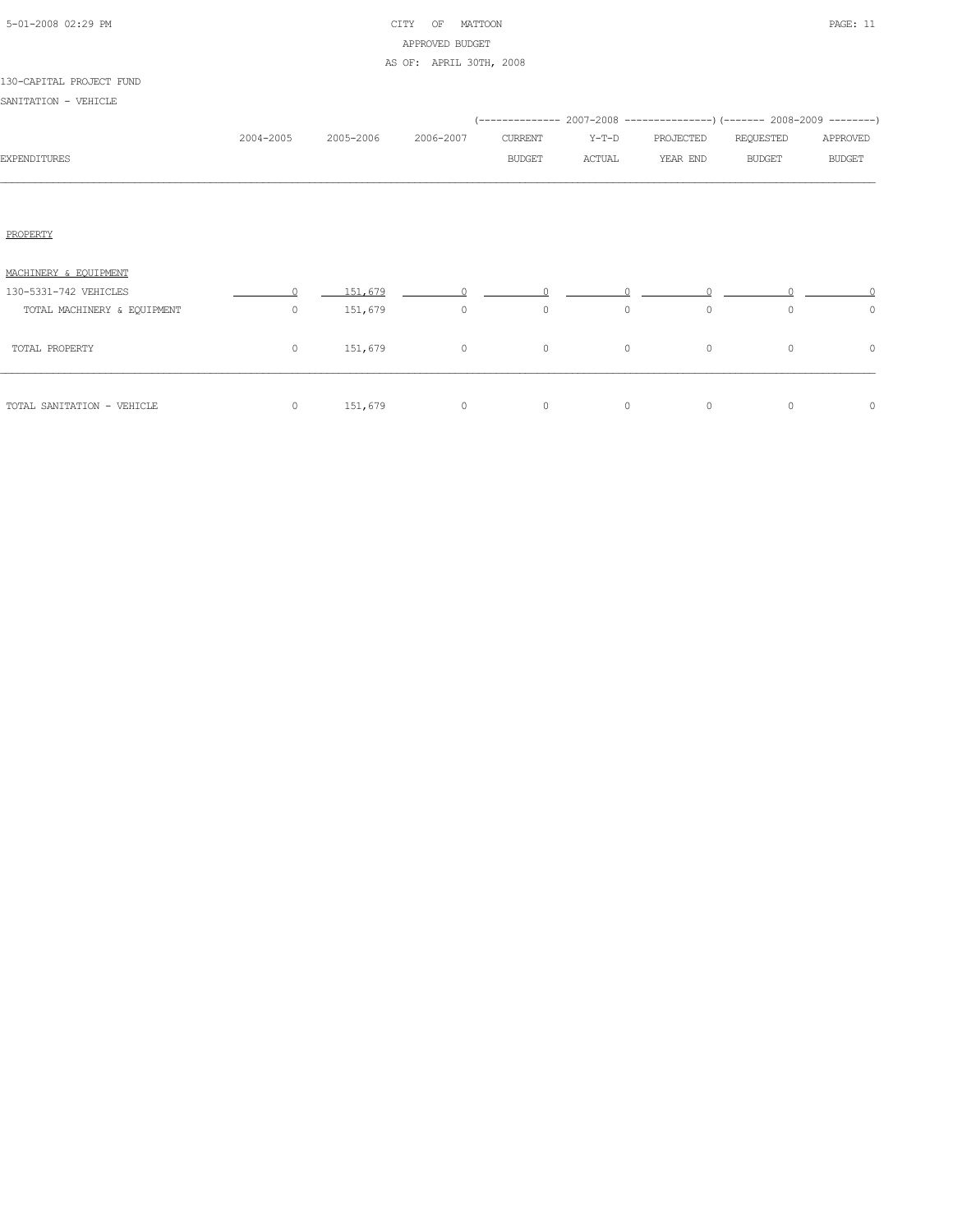|  | 5-01-2008 02:29 PM |  |
|--|--------------------|--|

# CITY OF MATTOON **PAGE:** 12 APPROVED BUDGET AS OF: APRIL 30TH, 2008

| SANITATION - CONTAINERS       |           |                     |                |               |          |                                                                     |               |               |
|-------------------------------|-----------|---------------------|----------------|---------------|----------|---------------------------------------------------------------------|---------------|---------------|
|                               |           |                     |                |               |          | (-------------- 2007-2008 -------------------- 2008-2009 ---------) |               |               |
|                               | 2004-2005 | 2005-2006 2006-2007 |                | CURRENT       | $Y-T-D$  | PROJECTED                                                           | REQUESTED     | APPROVED      |
| <b>EXPENDITURES</b>           |           |                     |                | <b>BUDGET</b> | ACTUAL   | YEAR END                                                            | <b>BUDGET</b> | <b>BUDGET</b> |
|                               |           |                     |                |               |          |                                                                     |               |               |
| PROPERTY                      |           |                     |                |               |          |                                                                     |               |               |
| MACHINERY & EQUIPMENT         |           |                     |                |               |          |                                                                     |               |               |
| 130-5333-743 FIXTURES         | $\cap$    | 54,549              |                |               |          |                                                                     |               |               |
| TOTAL MACHINERY & EQUIPMENT   | $\Omega$  | 54,549              | $\circ$        | $\circ$       | $\Omega$ | $\circ$                                                             | $\Omega$      | $\circ$       |
| TOTAL PROPERTY                | $\circ$   | 54,549              | $\overline{0}$ | $\circ$       | $\circ$  | $\circ$                                                             | $\circ$       | $\circ$       |
| TOTAL SANITATION - CONTAINERS | $\circ$   | 54,549              | $\circ$        | $\circ$       | $\circ$  | $\circ$                                                             | 0             | $\circ$       |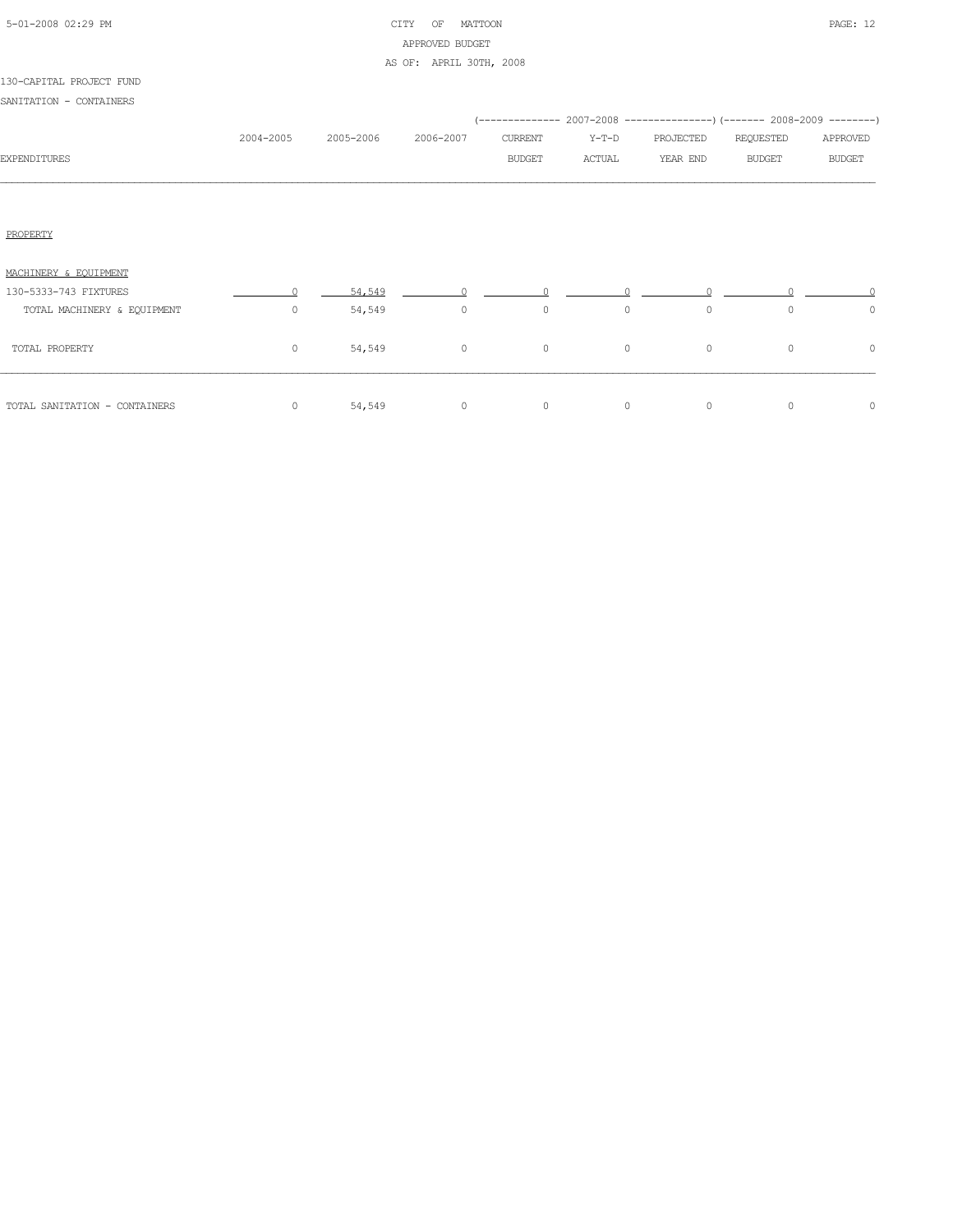|  | 5-01-2008 02:29 PM |  |
|--|--------------------|--|

# CITY OF MATTOON **PAGE:** 13 APPROVED BUDGET AS OF: APRIL 30TH, 2008

| CONSTRUCTION INSPECTION       |           |           |                |               |         |                                                                     |               |               |  |
|-------------------------------|-----------|-----------|----------------|---------------|---------|---------------------------------------------------------------------|---------------|---------------|--|
|                               |           |           |                |               |         | (-------------- 2007-2008 -------------------- 2008-2009 ---------) |               |               |  |
|                               | 2004-2005 | 2005-2006 | 2006-2007      | CURRENT       | $Y-T-D$ | PROJECTED                                                           | REQUESTED     | APPROVED      |  |
| <b>EXPENDITURES</b>           |           |           |                | <b>BUDGET</b> | ACTUAL  | YEAR END                                                            | <b>BUDGET</b> | <b>BUDGET</b> |  |
|                               |           |           |                |               |         |                                                                     |               |               |  |
| PROPERTY                      |           |           |                |               |         |                                                                     |               |               |  |
| MACHINERY & EQUIPMENT         |           |           |                |               |         |                                                                     |               |               |  |
| 130-5370-742 VEHICLES         | $\cap$    | 19,009    | $\Omega$       | $\cap$        |         |                                                                     |               |               |  |
| TOTAL MACHINERY & EQUIPMENT   | $\Omega$  | 19,009    | $\circ$        | $\circ$       | $\circ$ | $\circ$                                                             | $\Omega$      | $\circ$       |  |
| TOTAL PROPERTY                | $\circ$   | 19,009    | $\overline{0}$ | $\circ$       | $\circ$ | $\circ$                                                             | $\circ$       | $\circ$       |  |
| TOTAL CONSTRUCTION INSPECTION | $\circ$   | 19,009    | $\circ$        | $\circ$       | $\circ$ | $\circ$                                                             | $\circ$       | $\circ$       |  |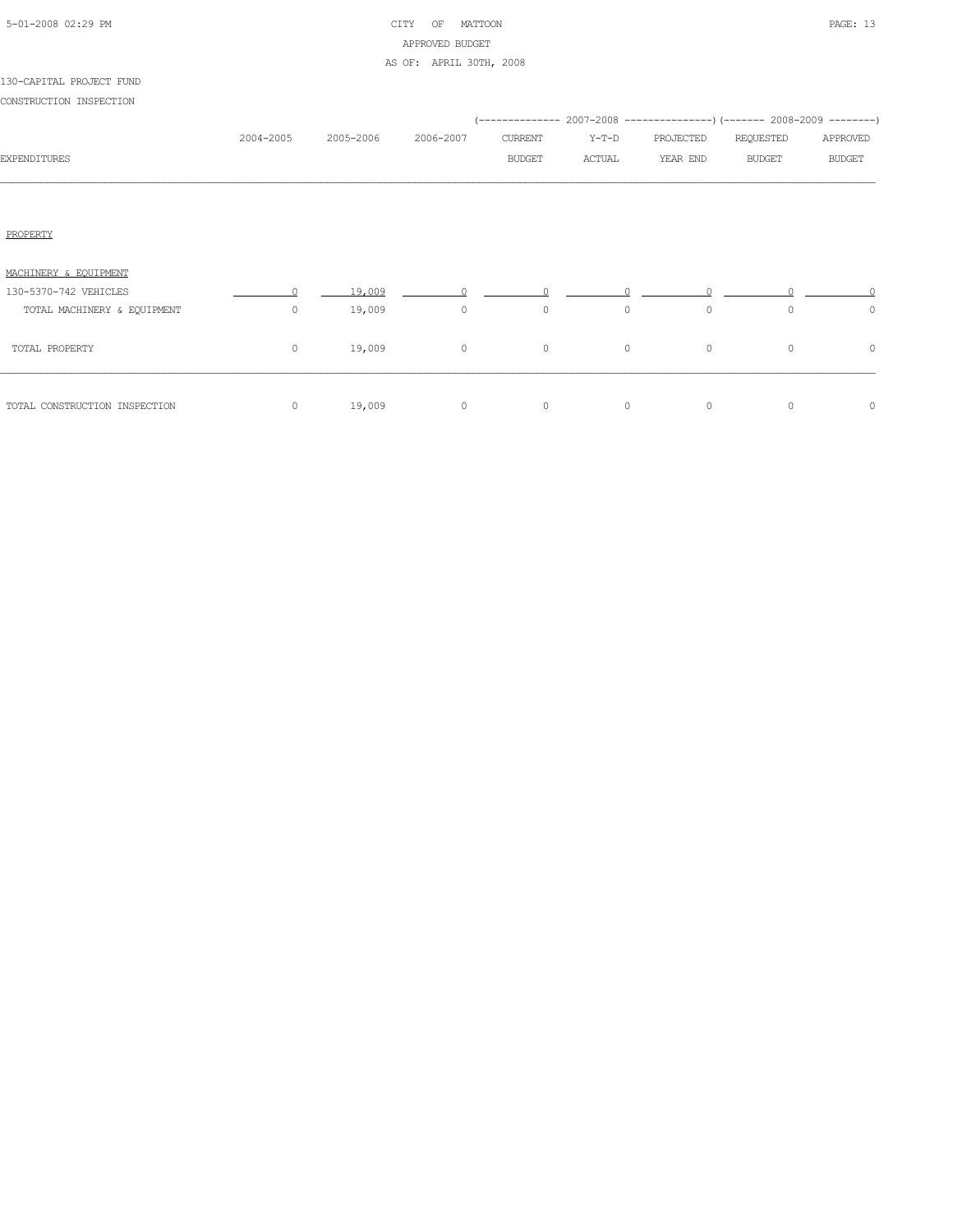# 5-01-2008 02:29 PM CITY OF MATTOON PAGE: 14 APPROVED BUDGET AS OF: APRIL 30TH, 2008

## 130-CAPITAL PROJECT FUND

CITY HALL

|              | 2004-2005 | 2005-2006 | 2006-2007 | CURRENT       | Y-T-D  | PROJECTED | REQUESTED     | APPROVED      |
|--------------|-----------|-----------|-----------|---------------|--------|-----------|---------------|---------------|
| EXPENDITURES |           |           |           | <b>BUDGET</b> | ACTUAL | YEAR END  | <b>BUDGET</b> | <b>BUDGET</b> |
|              |           |           |           |               |        |           |               |               |
|              |           |           |           |               |        |           |               |               |

# PROPERTY

| BUILDINGS                               |          |       |        |         |          |          |          |   |
|-----------------------------------------|----------|-------|--------|---------|----------|----------|----------|---|
| 130-5382-720 BUILDINGS                  | 85,578   | 5,625 | 59,627 | 0       | 0        | 0        | 0        | 0 |
| 130-5382-721 CAPITAL IMPROV TO CITY HAL | $\sim$ 0 |       |        |         |          |          |          |   |
| TOTAL BUILDINGS                         | 85,578   | 5,625 | 59,627 | $\circ$ | $\circ$  | 0        | $\Omega$ | U |
| TOTAL PROPERTY                          | 85,578   | 5,625 | 59,627 | 0       | 0        | 0        | $\Omega$ | 0 |
| TOTAL CITY HALL                         | 85,578   | 5,625 | 59,627 | 0       | $\Omega$ | $\Omega$ | $\Omega$ | O |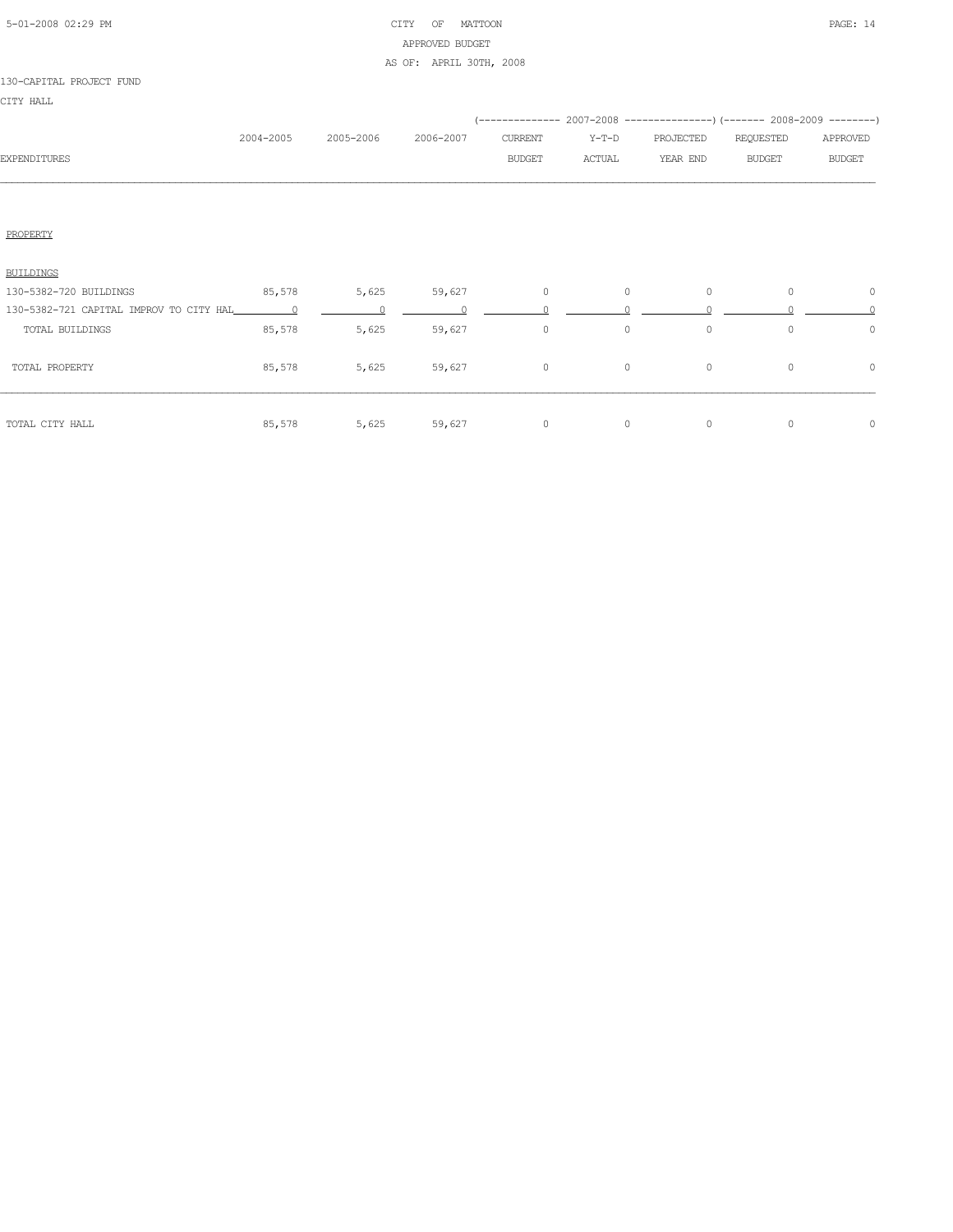|  | 5-01-2008 02:29 PM |  |
|--|--------------------|--|

# CITY OF MATTOON PAGE: 15 APPROVED BUDGET AS OF: APRIL 30TH, 2008

| BURGESS AUDITORIUM |  |
|--------------------|--|
|                    |  |

| 2004-2005 | 2005-2006 | 2006-2007 | CURRENT       | Y-T-D  | PROJECTED | REQUESTED     | APPROVED                                                             |
|-----------|-----------|-----------|---------------|--------|-----------|---------------|----------------------------------------------------------------------|
|           |           |           | <b>BUDGET</b> | ACTUAL | YEAR END  | <b>BUDGET</b> | <b>BUDGET</b>                                                        |
|           |           |           |               |        |           |               |                                                                      |
|           |           |           |               |        |           |               |                                                                      |
|           |           |           |               |        |           |               |                                                                      |
| $\sim$ 0  | 42,740    |           |               | 442    |           |               |                                                                      |
| 0         | 42,740    | $\circ$   | $\circ$       | 442    | $\circ$   | $\circ$       | 0                                                                    |
| $\circ$   | 42,740    | $\circ$   | $\circ$       | 442    | $\circ$   | $\circ$       | $\circ$                                                              |
| $\circ$   | 42,740    | $\circ$   | $\circ$       | 442    | $\circ$   | $\circ$       | $\circ$                                                              |
|           |           |           |               |        |           |               | (-------------- 2007-2008 -------------------- 2008-2009 ----------- |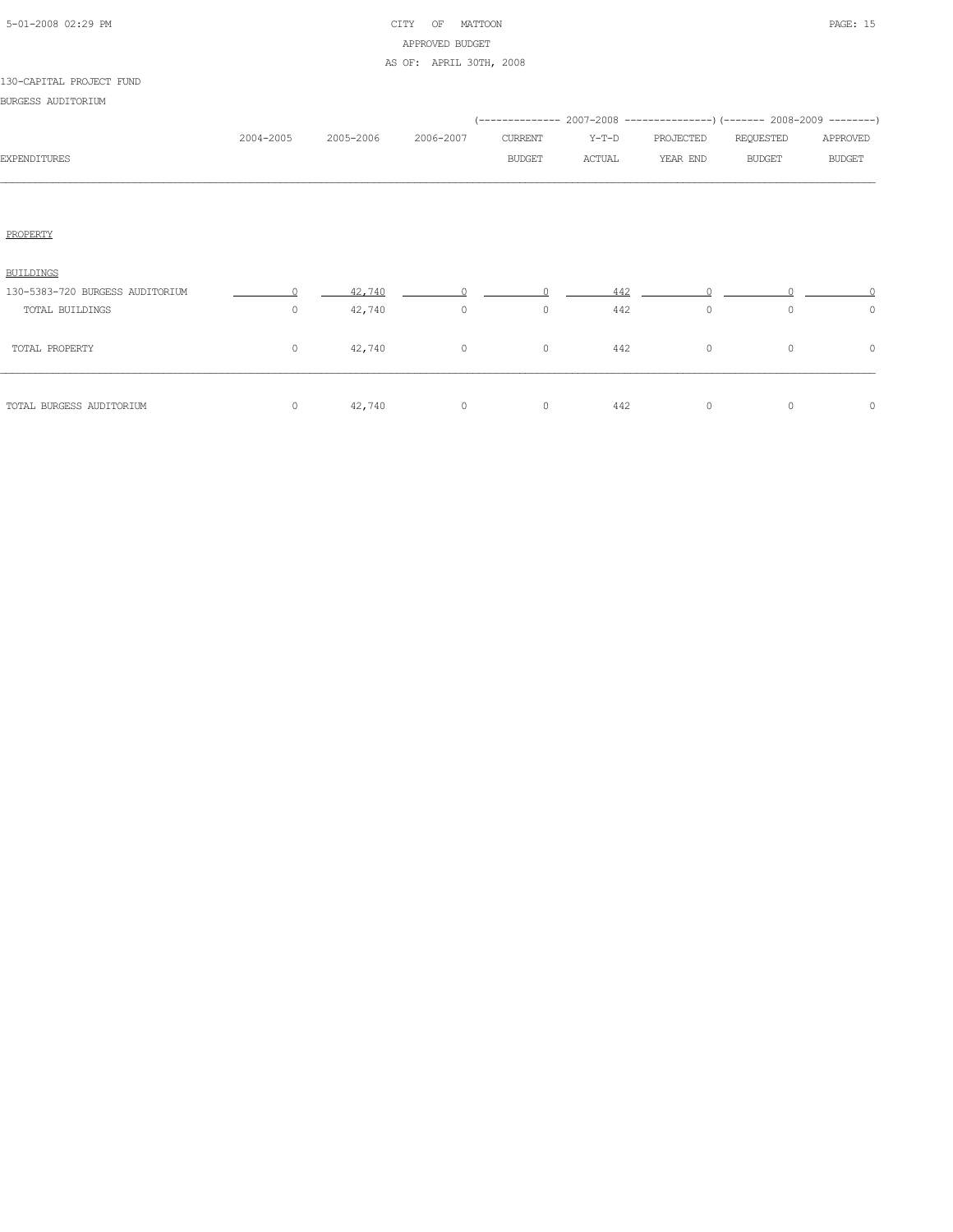| 5-01-2008 02:29 PM |  |  |
|--------------------|--|--|

# CITY OF MATTOON PAGE: 16 APPROVED BUDGET AS OF: APRIL 30TH, 2008

## 130-CAPITAL PROJECT FUND

|              |           |                     |               |         | (-------------- 2007-2008 ----------------) (------- 2008-2009 ---------) |           |               |
|--------------|-----------|---------------------|---------------|---------|---------------------------------------------------------------------------|-----------|---------------|
|              | 2004-2005 | 2005-2006 2006-2007 | CURRENT       | $Y-T-D$ | PROJECTED                                                                 | REOUESTED | APPROVED      |
| EXPENDITURES |           |                     | <b>BUDGET</b> | ACTUAL  | YEAR END                                                                  | BUDGET    | <b>BUDGET</b> |
|              |           |                     |               |         |                                                                           |           |               |

## PROPERTY

| TOTAL RAILROAD                    |         | 10,135 | 158,086 | 1,300,000 | 52,819 | 0 | 1,250,000 | 1,250,000 |
|-----------------------------------|---------|--------|---------|-----------|--------|---|-----------|-----------|
| TOTAL PROPERTY                    | $\circ$ | 10,135 | 158,086 | 1,300,000 | 52,819 | 0 | 1,250,000 | 1,250,000 |
| TOTAL BUILDINGS                   | $\circ$ | 10,135 | 158,086 | 1,300,000 | 52,819 | 0 | 1,250,000 | 1,250,000 |
| 130-5384-720 IC DEPOT RESTORATION |         | 10,135 | 158,086 | 1,300,000 | 52,819 |   | 1,250,000 | 1,250,000 |
| BUILDINGS                         |         |        |         |           |        |   |           |           |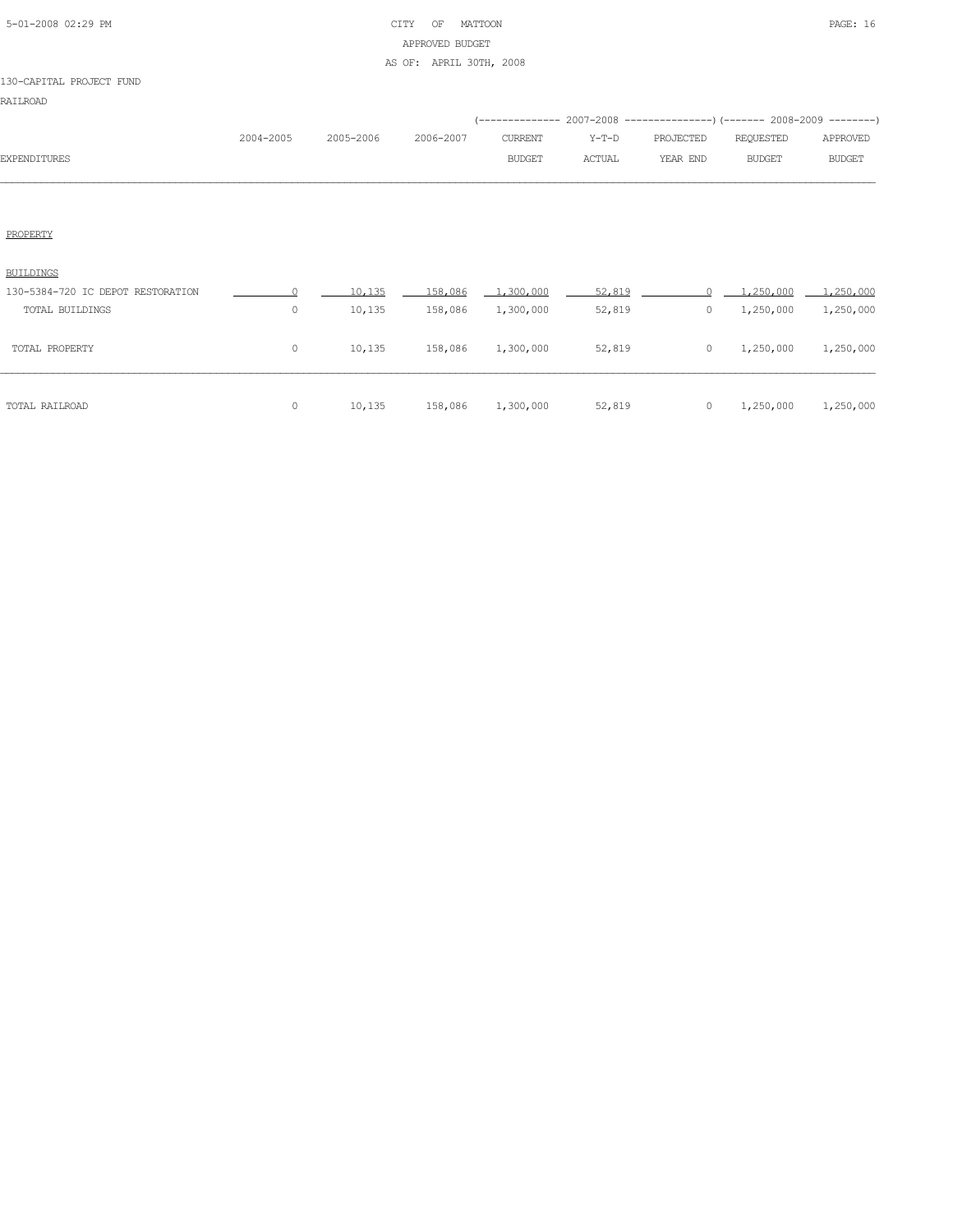|  | 5-01-2008 02:29 PM |  |
|--|--------------------|--|

# CITY OF MATTOON **PAGE: 17** APPROVED BUDGET AS OF: APRIL 30TH, 2008

## 130-CAPITAL PROJECT FUND

CULTURE AND RECREATION

|                     |           |           |           |         |        | (-------------- 2007-2008 ----------------) (------- 2008-2009 --------) |           |               |
|---------------------|-----------|-----------|-----------|---------|--------|--------------------------------------------------------------------------|-----------|---------------|
|                     | 2004-2005 | 2005-2006 | 2006-2007 | CURRENT | Y-T-D  | PROJECTED                                                                | REQUESTED | APPROVED      |
| <b>EXPENDITURES</b> |           |           |           | BUDGET  | ACTUAL | YEAR END                                                                 | BUDGET    | <b>BUDGET</b> |
|                     |           |           |           |         |        |                                                                          |           |               |
|                     |           |           |           |         |        |                                                                          |           |               |
|                     |           |           |           |         |        |                                                                          |           |               |

# PROPERTY

| TOTAL CULTURE AND RECREATION        |   | 0       | 179.977 | 60,000 | 32,587 |   | $\Omega$ | 0      |
|-------------------------------------|---|---------|---------|--------|--------|---|----------|--------|
| TOTAL PROPERTY                      | 0 | $\circ$ | 179,977 | 60,000 | 32,587 | 0 | $\circ$  | $\cap$ |
| TOTAL BUILDINGS                     | 0 | $\circ$ | 179,977 | 60,000 | 32,587 | 0 | 0        |        |
| 130-5385-720 CULTURE AND RECREATION |   |         | 179.977 | 60,000 | 32,587 |   |          |        |
| <b>BUILDINGS</b>                    |   |         |         |        |        |   |          |        |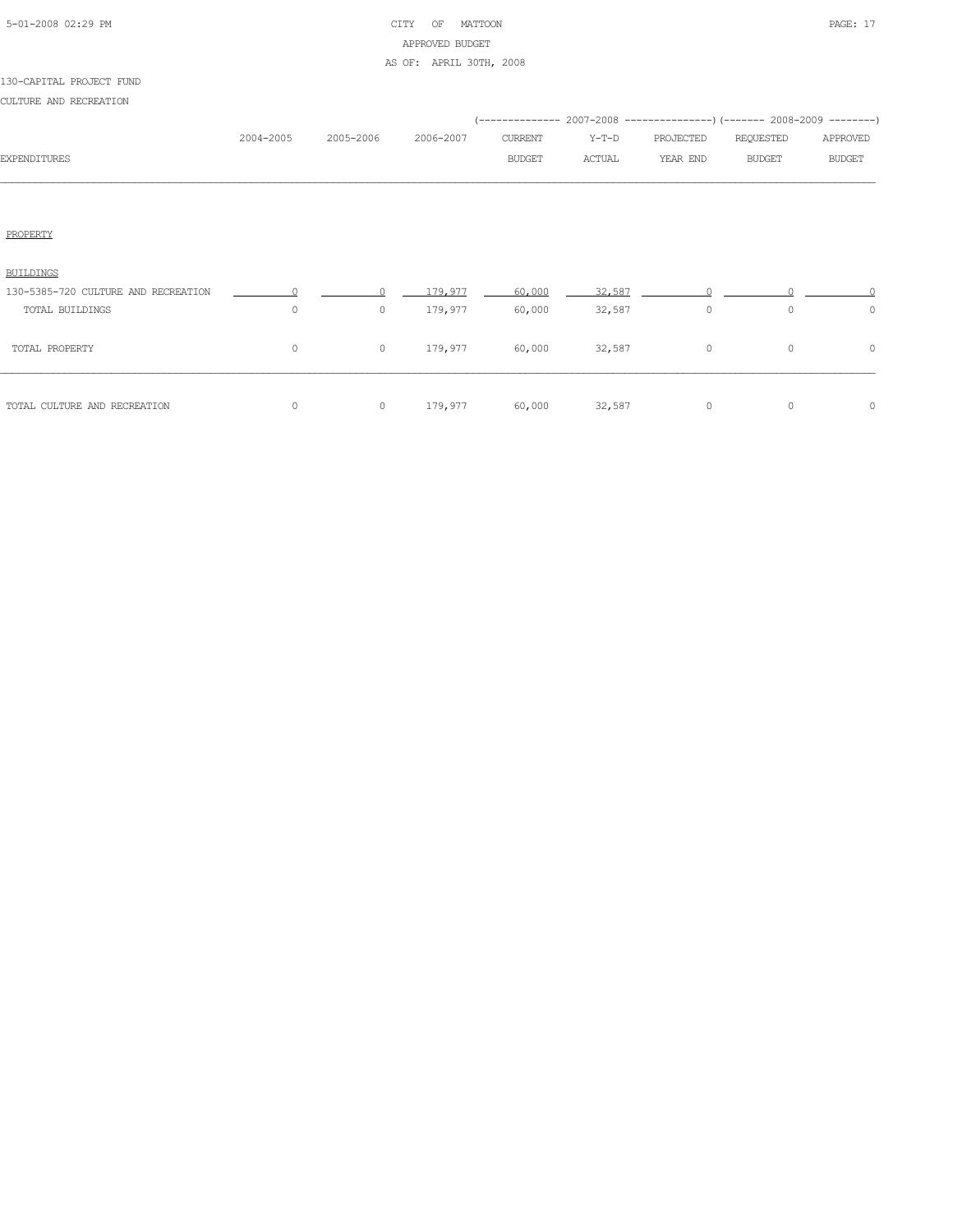# 5-01-2008 02:29 PM CITY OF MATTOON PAGE: 18 APPROVED BUDGET AS OF: APRIL 30TH, 2008

## 130-CAPITAL PROJECT FUND

I-57 EAST TIF DISTRICT

|                                         |           |           |           |                |         |           | (-------------- 2007-2008 -------------------- 2008-2009 ---------) |               |
|-----------------------------------------|-----------|-----------|-----------|----------------|---------|-----------|---------------------------------------------------------------------|---------------|
|                                         | 2004-2005 | 2005-2006 | 2006-2007 | <b>CURRENT</b> | $Y-T-D$ | PROJECTED | REQUESTED                                                           | APPROVED      |
| <b>EXPENDITURES</b>                     |           |           |           | <b>BUDGET</b>  | ACTUAL  | YEAR END  | <b>BUDGET</b>                                                       | <b>BUDGET</b> |
|                                         |           |           |           |                |         |           |                                                                     |               |
|                                         |           |           |           |                |         |           |                                                                     |               |
| OTHER PURCHASED SERVICES                |           |           |           |                |         |           |                                                                     |               |
|                                         |           |           |           |                |         |           |                                                                     |               |
| PROFESSIONAL SERVICES                   |           |           |           |                |         |           |                                                                     |               |
| 130-5603-511 PLANNING & DESIGN SERVICES | 60,716    | 68,510    | 71,220    | $\cap$         | 729     |           |                                                                     |               |
| TOTAL PROFESSIONAL SERVICES             | 60,716    | 68,510    | 71,220    | $\circ$        | 729     | $\circ$   | $\Omega$                                                            | $\circ$       |
| TOTAL OTHER PURCHASED SERVICES          | 60,716    | 68,510    | 71,220    | $\circ$        | 729     | $\circ$   | $\circ$                                                             | 0             |
|                                         |           |           |           |                |         |           |                                                                     |               |
|                                         |           |           |           |                |         |           |                                                                     |               |
| TOTAL I-57 EAST TIF DISTRICT            | 60,716    | 68,510    | 71,220    | $\circ$        | 729     | $\circ$   | $\Omega$                                                            | 0             |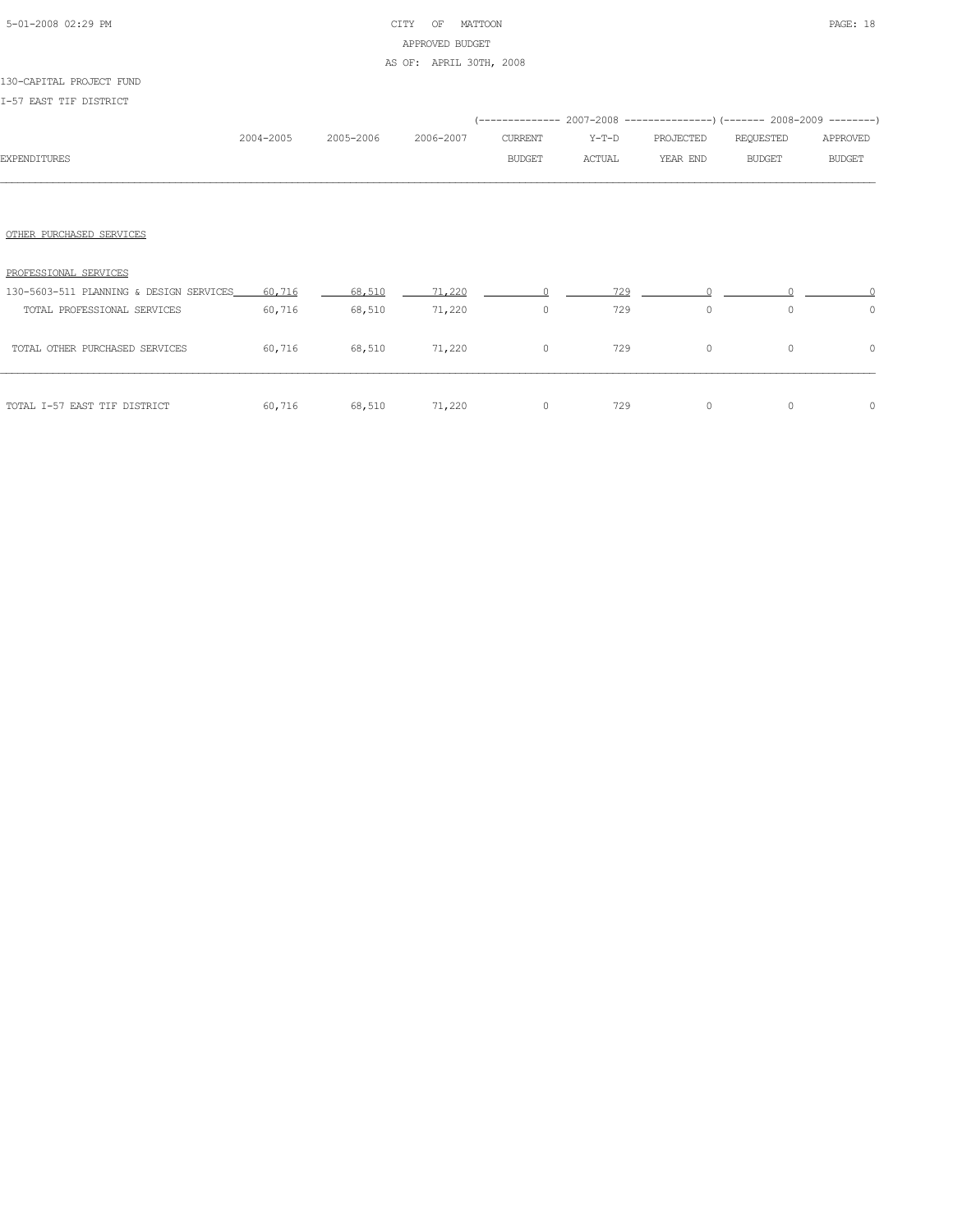# 5-01-2008 02:29 PM CITY OF MATTOON PAGE: 19 APPROVED BUDGET AS OF: APRIL 30TH, 2008

## 130-CAPITAL PROJECT FUND

MIDTOWN TIF DISTRICT

|                                |           |           |           |                                              |         |           | (-------------- 2007-2008 ----------------) (------- 2008-2009 --------) |               |
|--------------------------------|-----------|-----------|-----------|----------------------------------------------|---------|-----------|--------------------------------------------------------------------------|---------------|
|                                | 2004-2005 | 2005-2006 | 2006-2007 | CURRENT                                      | Y-T-D   | PROJECTED | REQUESTED                                                                | APPROVED      |
| <b>EXPENDITURES</b>            |           |           |           | BUDGET                                       | ACTUAL  | YEAR END  | BUDGET                                                                   | <b>BUDGET</b> |
|                                |           |           |           |                                              |         |           |                                                                          |               |
| OTHER PURCHASED SERVICES       |           |           |           |                                              |         |           |                                                                          |               |
| PROFESSIONAL SERVICES          |           |           |           |                                              |         |           |                                                                          |               |
|                                |           | 383       |           | $\begin{array}{ccc}\n0 & & & 0\n\end{array}$ |         |           |                                                                          |               |
| TOTAL PROFESSIONAL SERVICES    | $\Omega$  | 383       | $\circ$   | $\circ$                                      | $\circ$ | $\circ$   | $\Omega$                                                                 | $\circ$       |
| TOTAL OTHER PURCHASED SERVICES | $\circ$   | 383       | $\circ$   | $\circ$                                      | $\circ$ | $\circ$   | $\circ$                                                                  | $\circ$       |
|                                | $\circ$   |           | $\circ$   | $\circ$                                      | $\circ$ | $\circ$   | $\Omega$                                                                 |               |
| TOTAL MIDTOWN TIF DISTRICT     |           | 383       |           |                                              |         |           |                                                                          | 0             |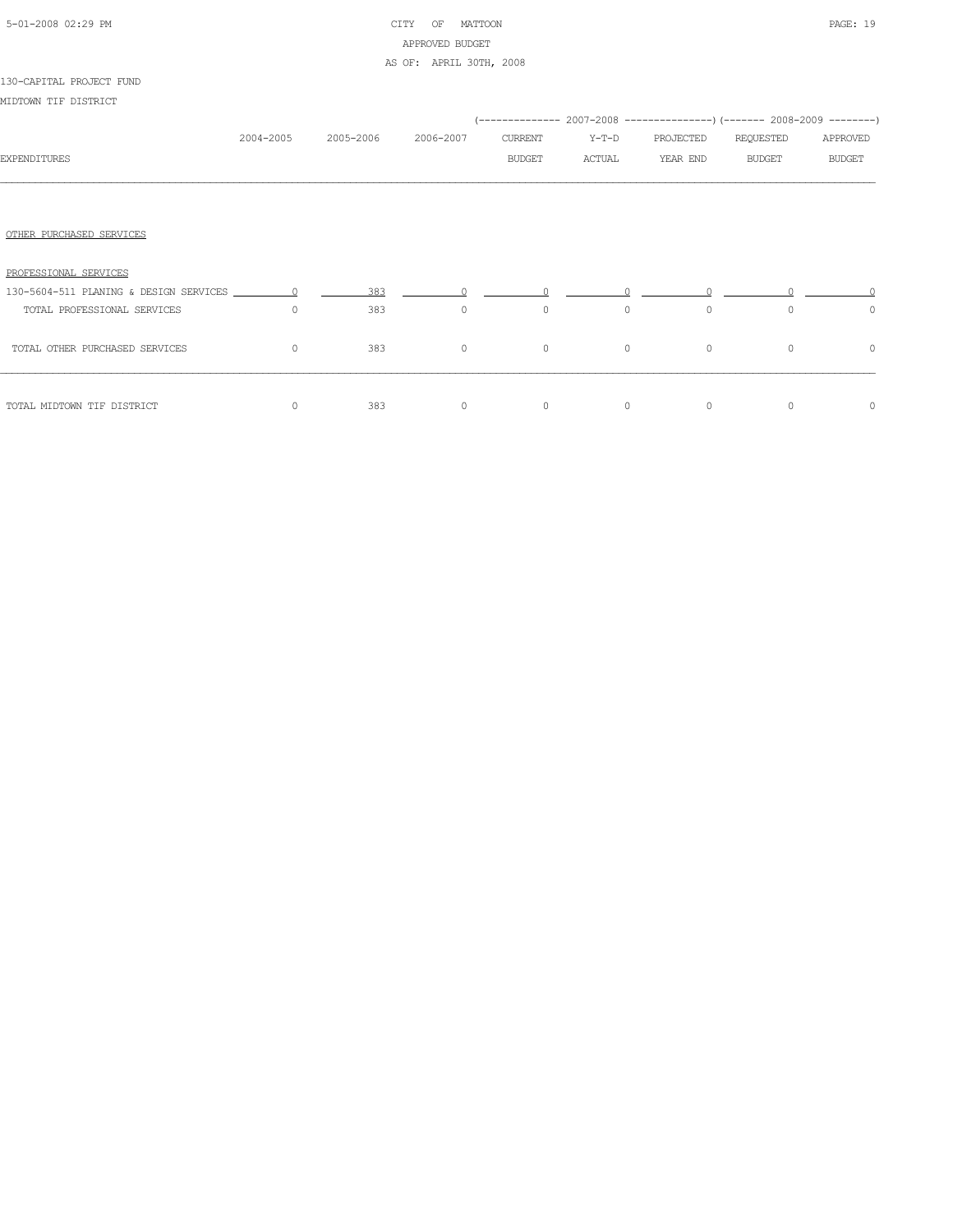## 5-01-2008 02:29 PM CITY OF MATTOON PAGE: 20 APPROVED BUDGET AS OF: APRIL 30TH, 2008

## OTHER PURCHASED SERVICES

| OTHER PURCHASED SERVICES         |       |          |         |          |          |          |          |
|----------------------------------|-------|----------|---------|----------|----------|----------|----------|
| 130-5606-577 DEMOLITION SERVICES | 9,605 |          |         |          |          |          |          |
| TOTAL OTHER PURCHASED SERVICES   | 9,605 | $\Omega$ | 0       | 0        | 0        |          | 0        |
| TOTAL OTHER PURCHASED SERVICES   | 9,605 | $\Omega$ | $\circ$ | $\Omega$ | $\Omega$ | $\Omega$ | $\Omega$ |
| TOTAL CONDEMNATIONS/DEMOLITIONS  | 9,605 | $\Omega$ |         | $\Omega$ | 0        | ∩        | $\Omega$ |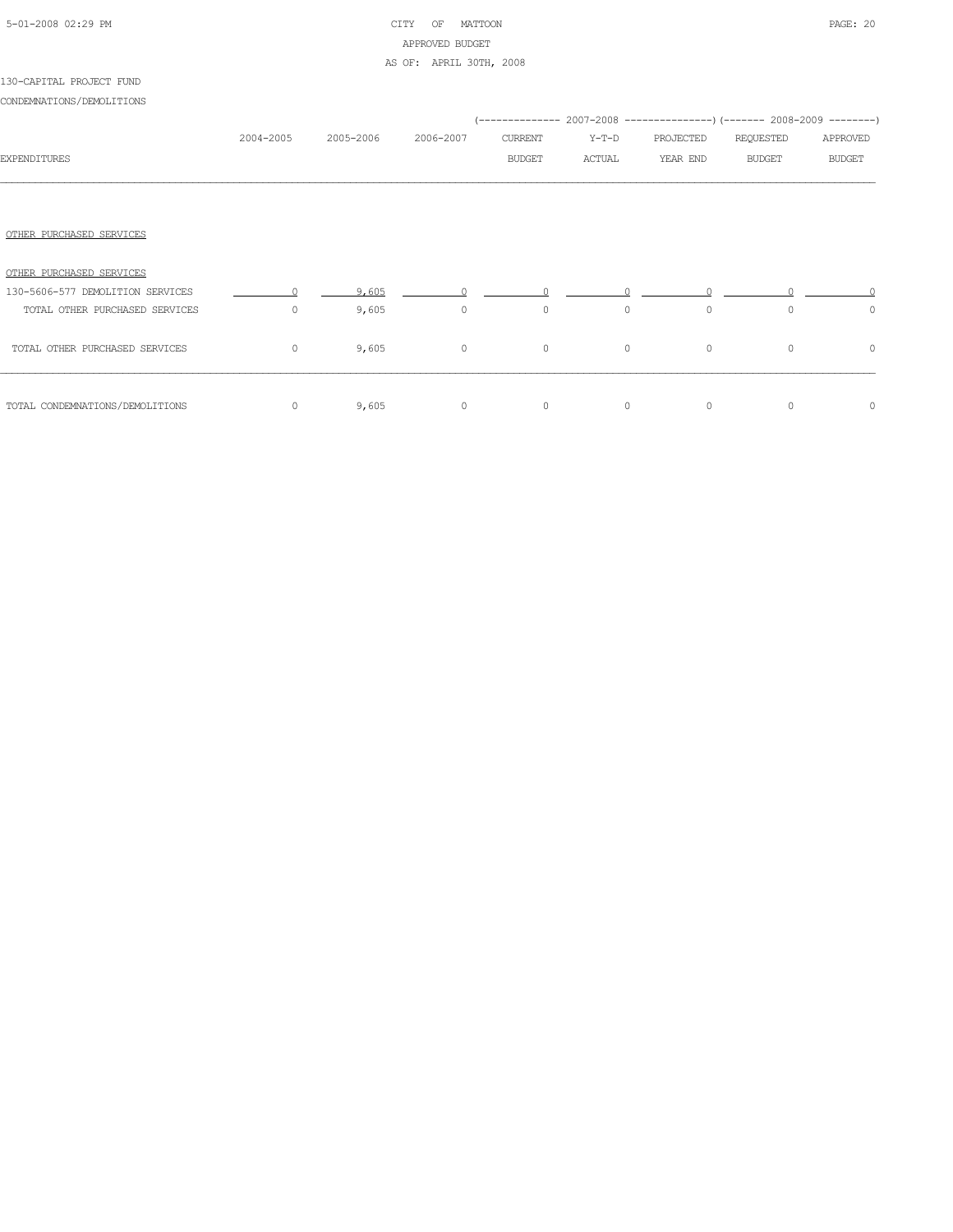# 5-01-2008 02:29 PM CITY OF MATTOON PAGE: 21 APPROVED BUDGET AS OF: APRIL 30TH, 2008

## 130-CAPITAL PROJECT FUND

SOUTH 45 TIF DISTRICT

|                                     |           |           |               |                |                                                                                                                                                                                                                                                                                               |               | (-------------- 2007-2008 -------------------- 2008-2009 ---------) |               |
|-------------------------------------|-----------|-----------|---------------|----------------|-----------------------------------------------------------------------------------------------------------------------------------------------------------------------------------------------------------------------------------------------------------------------------------------------|---------------|---------------------------------------------------------------------|---------------|
|                                     | 2004-2005 | 2005-2006 | 2006-2007     | <b>CURRENT</b> | Y-T-D                                                                                                                                                                                                                                                                                         | PROJECTED     | REQUESTED                                                           | APPROVED      |
| <b>EXPENDITURES</b>                 |           |           |               | <b>BUDGET</b>  | ACTUAL                                                                                                                                                                                                                                                                                        | YEAR END      | <b>BUDGET</b>                                                       | <b>BUDGET</b> |
|                                     |           |           |               |                |                                                                                                                                                                                                                                                                                               |               |                                                                     |               |
|                                     |           |           |               |                |                                                                                                                                                                                                                                                                                               |               |                                                                     |               |
| OTHER PURCHASED SERVICES            |           |           |               |                |                                                                                                                                                                                                                                                                                               |               |                                                                     |               |
| PROFESSIONAL SERVICES               |           |           |               |                |                                                                                                                                                                                                                                                                                               |               |                                                                     |               |
| 130-5607-511 SOUTH 45 TIF DISCTIRCT | $\Omega$  | $\Omega$  | 44.403        |                | $\sim$ 0 $\sim$ 0 $\sim$ 0 $\sim$ 0 $\sim$ 0 $\sim$ 0 $\sim$ 0 $\sim$ 0 $\sim$ 0 $\sim$ 0 $\sim$ 0 $\sim$ 0 $\sim$ 0 $\sim$ 0 $\sim$ 0 $\sim$ 0 $\sim$ 0 $\sim$ 0 $\sim$ 0 $\sim$ 0 $\sim$ 0 $\sim$ 0 $\sim$ 0 $\sim$ 0 $\sim$ 0 $\sim$ 0 $\sim$ 0 $\sim$ 0 $\sim$ 0 $\sim$ 0 $\sim$ 0 $\sim$ | 350<br>$\cap$ |                                                                     |               |
| TOTAL PROFESSIONAL SERVICES         | $\Omega$  | $\circ$   | 44,403        | $\circ$        | 350                                                                                                                                                                                                                                                                                           | $\circ$       | $\Omega$                                                            | 0             |
| OTHER PURCHASED SERVICES            |           |           |               |                |                                                                                                                                                                                                                                                                                               |               |                                                                     |               |
|                                     |           | 50,000    | 50,000        | $\cap$         |                                                                                                                                                                                                                                                                                               |               |                                                                     |               |
| TOTAL OTHER PURCHASED SERVICES      | $\Omega$  | 50,000    | 50,000        | $\circ$        | $\circ$                                                                                                                                                                                                                                                                                       | $\circ$       | $\Omega$                                                            | $\Omega$      |
| TOTAL OTHER PURCHASED SERVICES      | $\circ$   | 50,000    | 94,403        | $\circ$        | 350                                                                                                                                                                                                                                                                                           | $\circ$       | $\circ$                                                             | $\circ$       |
| TOTAL SOUTH 45 TIF DISTRICT         | $\circ$   |           | 50,000 94,403 | $\circ$        | 350                                                                                                                                                                                                                                                                                           | $\circ$       | $\circ$                                                             | 0             |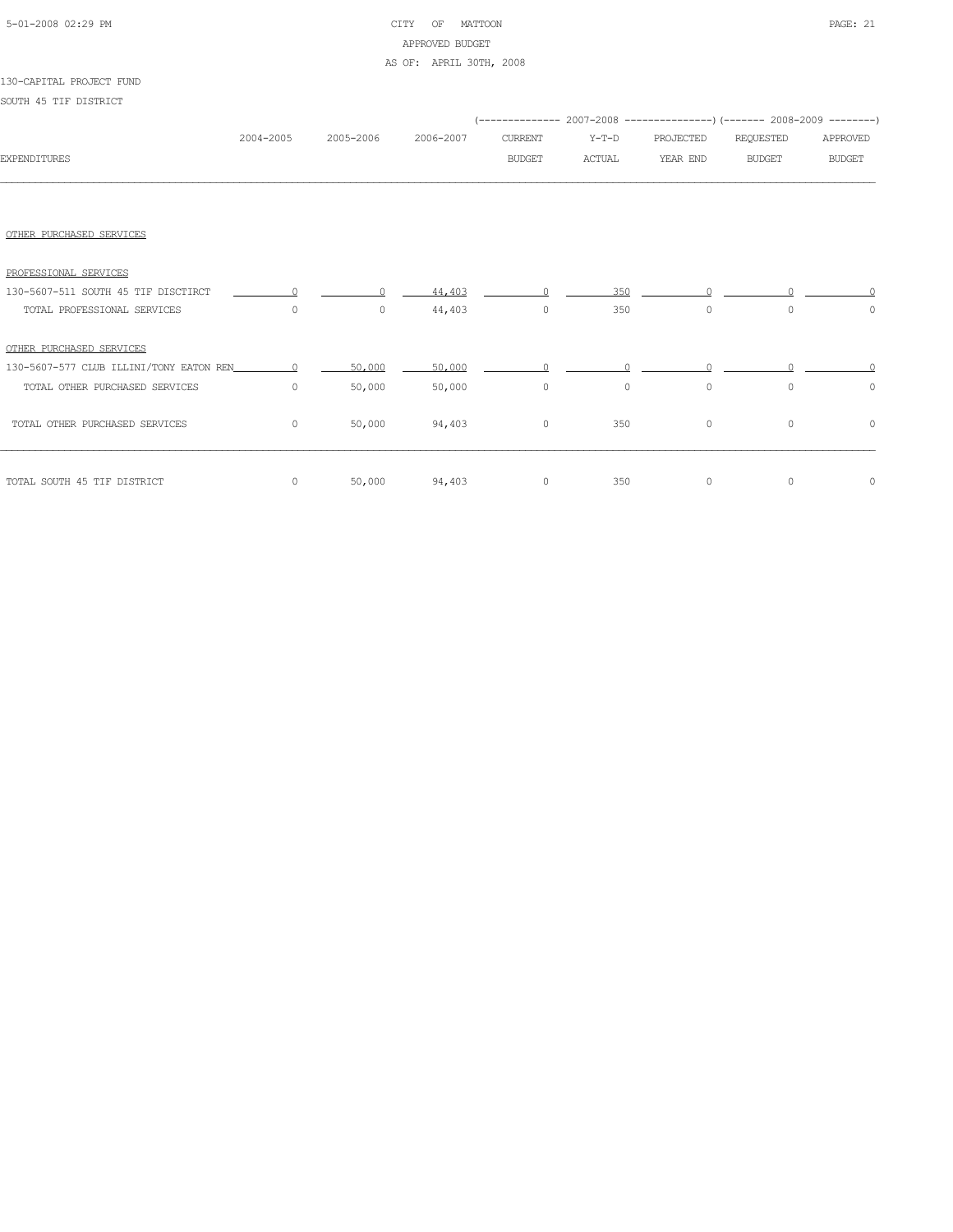# 5-01-2008 02:29 PM CITY OF MATTOON PAGE: 22 APPROVED BUDGET AS OF: APRIL 30TH, 2008

#### 130-CAPITAL PROJECT FUND

YMCA LAND ACQUISITION

|                                    |           |           |           |               | (-------------- 2007-2008 ----------------) (------- 2008-2009 --------) |           |               |               |
|------------------------------------|-----------|-----------|-----------|---------------|--------------------------------------------------------------------------|-----------|---------------|---------------|
|                                    | 2004-2005 | 2005-2006 | 2006-2007 | CURRENT       | Y-T-D                                                                    | PROJECTED | REQUESTED     | APPROVED      |
| <b>EXPENDITURES</b>                |           |           |           | <b>BUDGET</b> | ACTUAL                                                                   | YEAR END  | <b>BUDGET</b> | <b>BUDGET</b> |
|                                    |           |           |           |               |                                                                          |           |               |               |
|                                    |           |           |           |               |                                                                          |           |               |               |
| OTHER PURCHASED SERVICES           |           |           |           |               |                                                                          |           |               |               |
| OTHER PURCHASED SERVICES           |           |           |           |               |                                                                          |           |               |               |
| 130-5608-577 YMCA LAND ACQUISITION |           | 67,594    | 93,804    |               | 79,369                                                                   |           |               | 660,000       |
| TOTAL OTHER PURCHASED SERVICES     | $\circ$   | 67,594    | 93,804    | $\circ$       | 79,369                                                                   | $\circ$   | $\circ$       | 660,000       |
| TOTAL OTHER PURCHASED SERVICES     | $\circ$   | 67,594    | 93,804    | $\circ$       | 79,369                                                                   | $\circ$   | 0             | 660,000       |

TOTAL YMCA LAND ACQUISITION 0 67,594 93,804 0 79,369 0 0 660,000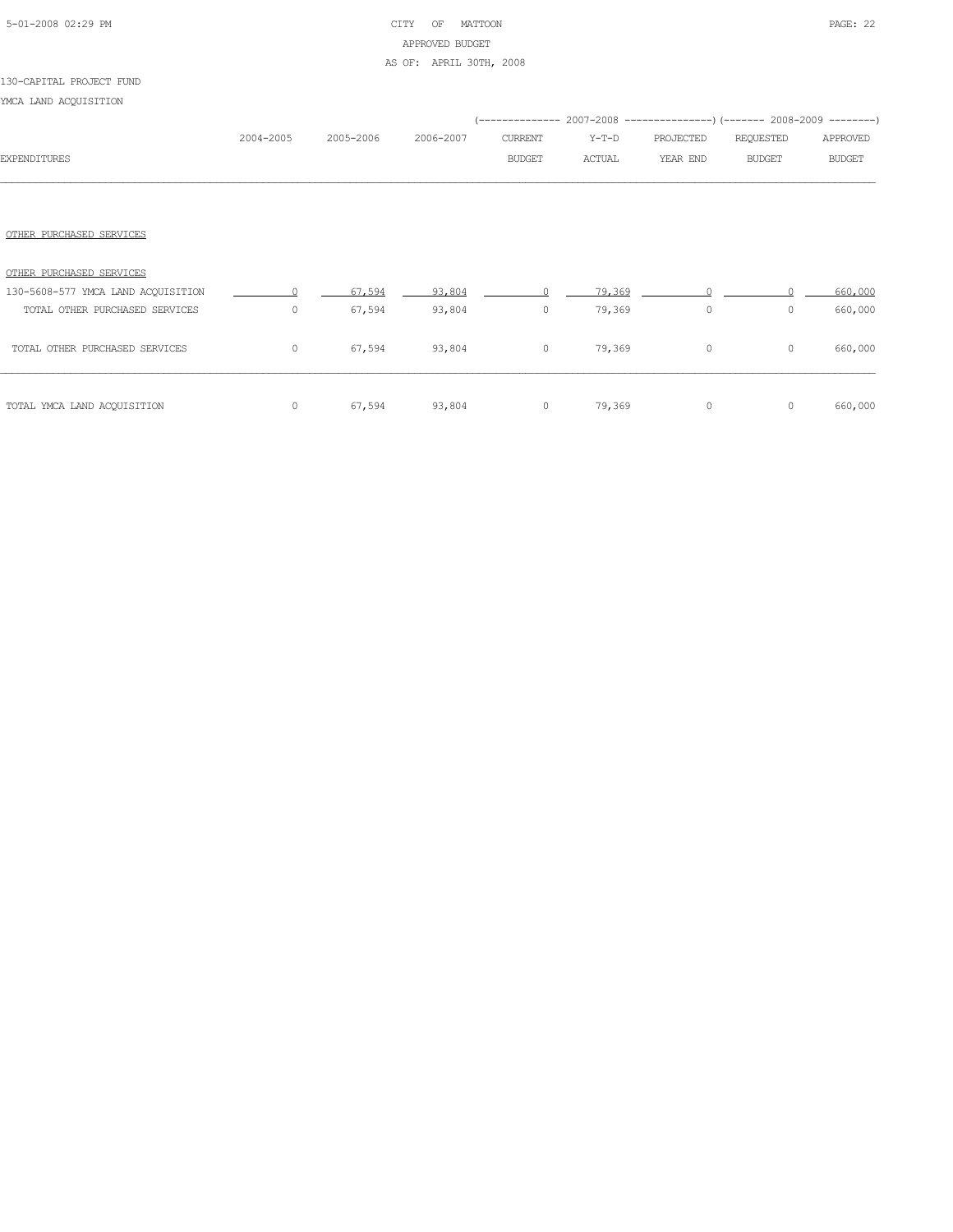# 5-01-2008 02:29 PM CITY OF MATTOON PAGE: 23 APPROVED BUDGET AS OF: APRIL 30TH, 2008

## 130-CAPITAL PROJECT FUND

JUSTRITE CDAP EXPENSES

| <b>EXPENDITURES</b>                 | 2004-2005 | 2005-2006 | 2006-2007 | <b>CURRENT</b><br><b>BUDGET</b> | (-------------- 2007-2008 -----------------) (------- 2008-2009 --------)<br>$Y-T-D$<br>ACTUAL | PROJECTED<br>YEAR END | REQUESTED<br><b>BUDGET</b> | APPROVED<br><b>BUDGET</b> |
|-------------------------------------|-----------|-----------|-----------|---------------------------------|------------------------------------------------------------------------------------------------|-----------------------|----------------------------|---------------------------|
| OTHER PURCHASED SERVICES            |           |           |           |                                 |                                                                                                |                       |                            |                           |
| OTHER PURCHASED SERVICES            |           |           |           |                                 |                                                                                                |                       |                            |                           |
| 130-5609-577 JUSTRITE CDAP EXPENSES |           | .,240     | 465, 313  |                                 | 43,500                                                                                         |                       |                            |                           |
| TOTAL OTHER PURCHASED SERVICES      | $\circ$   | 1,240     | 465,313   | $\circ$                         | 43,500                                                                                         | $\circ$               | $\circ$                    | $\circ$                   |
| TOTAL OTHER PURCHASED SERVICES      | $\circ$   | 1,240     | 465,313   | $\overline{0}$                  | 43,500                                                                                         | $\circ$               | $\mathbf{0}$               | 0                         |

| TOTAL JUSTRITE CDAP EXPENSES | .,240 | $  -$<br>ـ⊥د .465 | 43,500 |  |  |
|------------------------------|-------|-------------------|--------|--|--|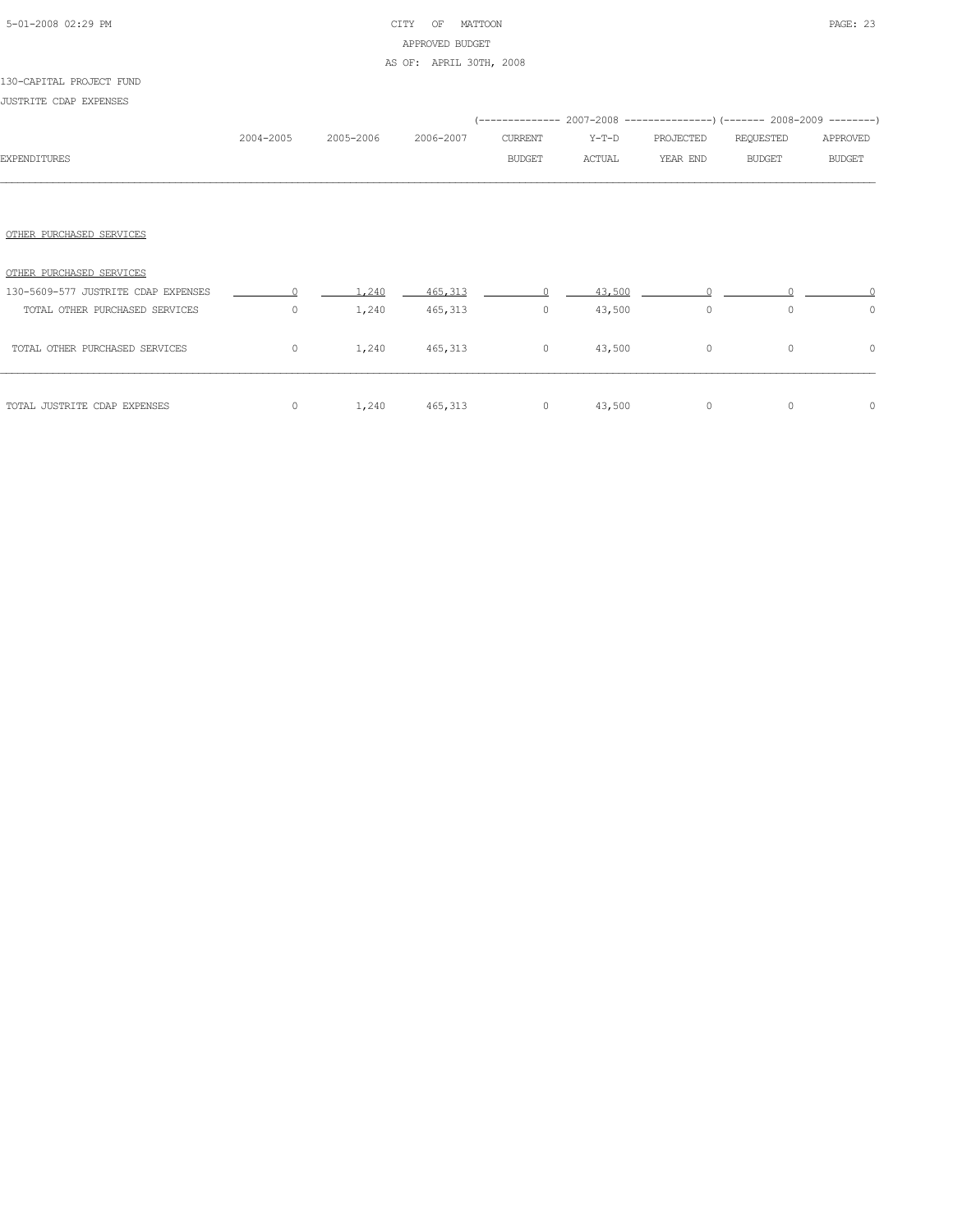# 5-01-2008 02:29 PM CITY OF MATTOON PAGE: 24 APPROVED BUDGET AS OF: APRIL 30TH, 2008

RETAIL DEVELOPMENT MRTNG

|                                                                          |                     |                    |                                               | (------------- 2007-2008 ---------------) (------- 2008-2009 --------) |                     |                     |                     |                      |
|--------------------------------------------------------------------------|---------------------|--------------------|-----------------------------------------------|------------------------------------------------------------------------|---------------------|---------------------|---------------------|----------------------|
|                                                                          | 2004-2005           | 2005-2006          | 2006-2007                                     | CURRENT                                                                | $Y-T-D$             | PROJECTED           | REQUESTED           | APPROVED             |
| <b>EXPENDITURES</b>                                                      |                     |                    |                                               | <b>BUDGET</b>                                                          | ACTUAL              | YEAR END            | <b>BUDGET</b>       | <b>BUDGET</b>        |
|                                                                          |                     |                    |                                               |                                                                        |                     |                     |                     |                      |
| OTHER PURCHASED SERVICES                                                 |                     |                    |                                               |                                                                        |                     |                     |                     |                      |
| PROFESSIONAL SERVICES                                                    |                     |                    |                                               |                                                                        |                     |                     |                     |                      |
| 130-5651-519 RETAIL DEVELOPMENT MARKETI                                  | $\overline{0}$      | 150                | 12,192                                        |                                                                        |                     |                     |                     |                      |
| TOTAL PROFESSIONAL SERVICES                                              | $\circ$             | 150                | 12,192                                        | 0                                                                      | 0                   | 0                   | $\circ$             |                      |
| OTHER PURCHASED SERVICES                                                 |                     |                    |                                               |                                                                        |                     |                     |                     |                      |
| 130-5651-571 DUES & MEMBERSHIPS                                          | 0                   | 0                  |                                               | $\Omega$                                                               | $\Omega$            | 0                   | $\Omega$            |                      |
| TOTAL OTHER PURCHASED SERVICES                                           | $\circ$             | $\circ$            | $\circ$                                       | $\circ$                                                                | $\circ$             | $\circ$             | $\circ$             | $\mathbb O$          |
| TOTAL OTHER PURCHASED SERVICES                                           | $\circ$             | 150                | 12,192                                        | 0                                                                      | $\circ$             | $\circ$             | $\circ$             | $\mathbb O$          |
| TOTAL RETAIL DEVELOPMENT MRTNG                                           | 0                   | 150                | 12,192                                        | $\circ$                                                                | $\circ$             | $\circ$             | $\circ$             | 0                    |
| TOTAL EXPENDITURES                                                       | 146,429             | 821,869            | 1,885,814 2,636,000                           |                                                                        | 455,781             | $\circ$             | 1,251,100           | 9,511,100            |
| REVENUE OVER/(UNDER) EXPENDITURES<br>$\sim$ $\sim$ $\sim$                | $65, 571$ (         |                    | 792,526) ( 1,177,088) ( 1,306,000) ( 336,746) |                                                                        |                     | $\circ$             |                     | 20,900 ( 8,239,100)  |
| OTHER FINANCING SOURCES                                                  |                     |                    |                                               |                                                                        |                     |                     |                     |                      |
| 130-4901-010 INTERFUND XFRS FROM GEN. F                                  | 702,475             | 677,892            | 616,857                                       | 770,000                                                                | 643,222             | 0                   | 680,000             | 680,000              |
| 130-4906-010 INTRFD TRNFRS IN - INS & T                                  | $\circ$             | $\circ$            | $\circ$                                       | 0                                                                      | 0                   | 0                   | 0                   | $\circ$              |
| 130-4911-010 INTERFUND XFRS FROM WATER                                   | $\circ$             | $\circ$            | 0                                             | 0                                                                      | 0                   | $\circ$             | $\circ$             | 0                    |
| 130-4912-010 INTERFUND XFRS FROM SEWER                                   | 5,519               | $\circ$            | $\circ$                                       | 0                                                                      | 0                   | $\circ$             | $\circ$             | 0                    |
| 130-4931-010 SALE OF GENERAL CAPITAL AS                                  | 9,575               | 1,500              | $\circ$                                       | 0                                                                      | $\circ$             | $\circ$             | $\circ$             | $\circ$              |
| 130-4941-023 PROCEEDS - GEN. OBLIGATION                                  | $\circ$             | $\overline{0}$     | $\circ$                                       | 0                                                                      | $\circ$             | 0                   | $\circ$             | 0                    |
| 130-4944-023 PROCEEDS - OTHER BONDS ISS                                  | $\circ$             | 0                  | 0                                             | 0                                                                      | $\circ$             | 0                   | 0                   | 6,000,000            |
| 130-4947-023 PROCEEDS - CAPITAL LEASES                                   | $\circ$             | 136,442            | 661,203                                       | 0                                                                      | $\circ$             | 0                   | $\circ$             | $\mathbb O$          |
| 130-4948-023 PROCEEDS - REVOLVING LOAN                                   | $\circ$             | $\circ$            | $\circ$                                       | 0                                                                      | $\circ$             | $\circ$             | $\circ$             | 0                    |
| 130-4949-023 OTHER LONG TERM DEBT ISSUE<br>TOTAL OTHER FINANCING SOURCES | $\Omega$<br>717,569 | $\circ$<br>815,834 | $\Omega$<br>1,278,060                         | 0<br>770,000                                                           | $\Omega$<br>643,222 | 0<br>$\circ$        | $\Omega$<br>680,000 | 0<br>6,680,000       |
| OTHER FINANCING (USES)                                                   |                     |                    |                                               |                                                                        |                     |                     |                     |                      |
| 130-5937-822 TRANSFER TO MIDTOWN TIF FU                                  | 32,000              | $\circ$            | $\circ$                                       | $\mathbb O$                                                            | $\circ$             | $\mathsf{O}\xspace$ | $\circ$             | 0                    |
| 130-5948-822 TRANSFERS TO CEMETERY FUND                                  |                     | 62,000             | $\Omega$                                      | $\Omega$                                                               | $\overline{0}$      | $\Omega$            | $\Omega$            | $\overline{0}$       |
| TOTAL OTHER FINANCING (USES)                                             | 32,000              | 62,000             | $\mathbb O$                                   | $\circ$                                                                | $\circ$             | $\mathsf{O}\xspace$ | $\mathbb O$         | $\mathbb O$          |
| TOTAL OTHER FINANCING SOURCES (USES)                                     | 685,569             | 753,834            | 1,278,060                                     | 770,000                                                                | 643,222             | $\circ$             | 680,000             | 6,680,000            |
| REVENUES & OTHER SOURCES OVER/                                           |                     |                    |                                               |                                                                        |                     |                     |                     |                      |
| (UNDER) EXPENDITURES & OTHER (USES)                                      | 619,998 (           | 38,692)            | 100,972 (                                     | 536,000)                                                               | 306,476             | $\circ$             |                     | 700,900 ( 1,559,100) |

 $\star\star\star$  END OF REPORT  $\star\star\star$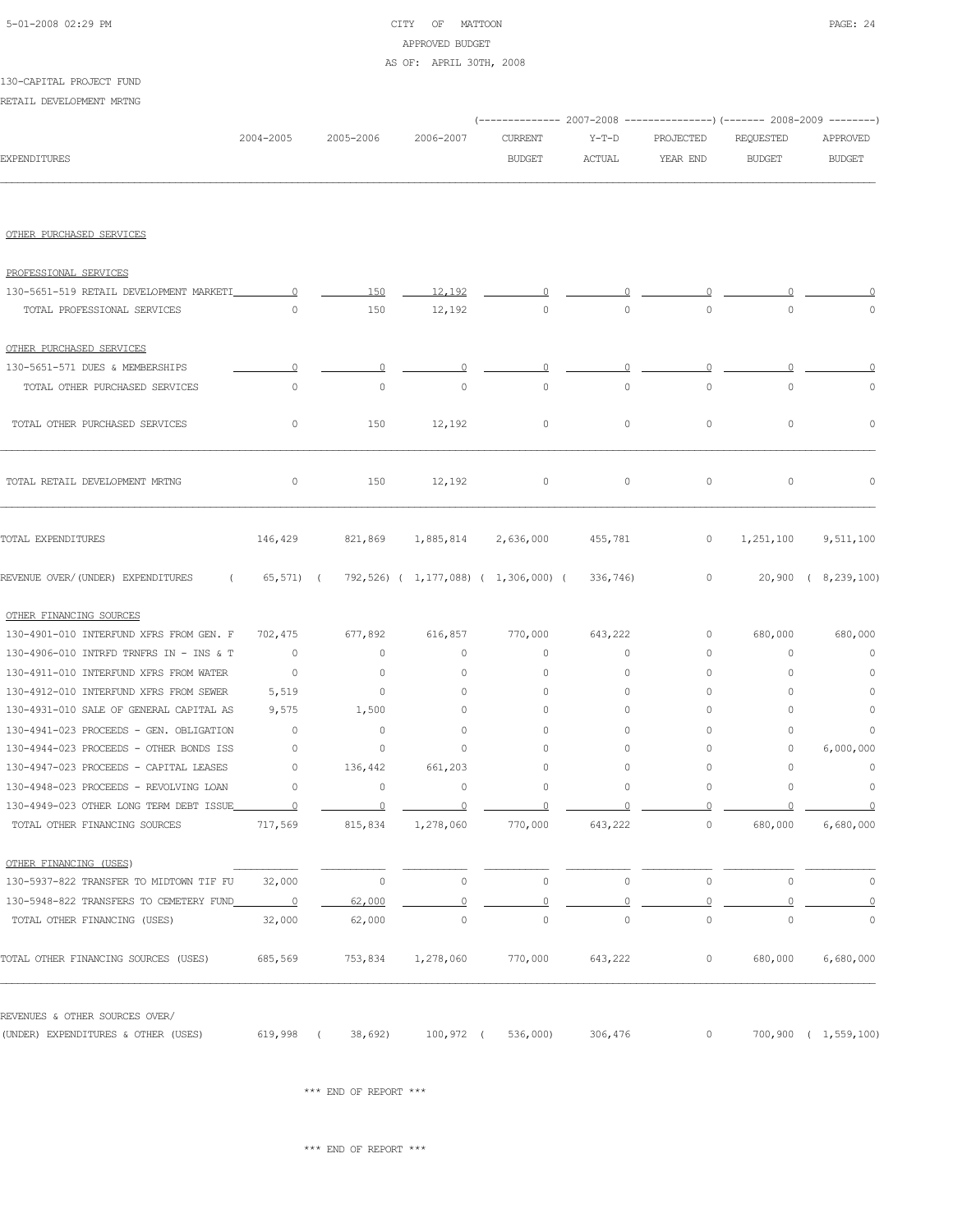| 5-01-2008 02:29 PM |  |  |
|--------------------|--|--|

# CITY OF MATTOON **PAGE:** 1 APPROVED BUDGET AS OF: APRIL 30TH, 2008

150-I-57 EAST TIF DISTRICT

|                                    |           |                                                                                                     |                |                   |                                  |                         | (-------------- 2007-2008 ----------------) (------- 2008-2009 --------)                                                                                                                                                                                                                                                           |                                  |
|------------------------------------|-----------|-----------------------------------------------------------------------------------------------------|----------------|-------------------|----------------------------------|-------------------------|------------------------------------------------------------------------------------------------------------------------------------------------------------------------------------------------------------------------------------------------------------------------------------------------------------------------------------|----------------------------------|
|                                    | 2004-2005 | 2005-2006                                                                                           | 2006-2007      | <b>CURRENT</b>    | $Y-T-D$                          | PROJECTED               | REQUESTED                                                                                                                                                                                                                                                                                                                          | APPROVED                         |
| <b>REVENUES</b>                    |           |                                                                                                     |                | <b>BUDGET</b>     | ACTUAL                           | YEAR END                | <b>BUDGET</b>                                                                                                                                                                                                                                                                                                                      | <b>BUDGET</b>                    |
| TAXES                              |           |                                                                                                     |                |                   |                                  |                         |                                                                                                                                                                                                                                                                                                                                    |                                  |
| TIF/BD TAX RECEIPTS                |           |                                                                                                     |                |                   |                                  |                         |                                                                                                                                                                                                                                                                                                                                    |                                  |
| 150-4192-023 PROPERTY TAX RECEIPTS | $\sim$ 0  | $\overline{\phantom{a}}$ $\overline{\phantom{a}}$ $\overline{\phantom{a}}$ $\overline{\phantom{a}}$ |                |                   |                                  |                         | 887 0 1,000                                                                                                                                                                                                                                                                                                                        | 1,000                            |
| TOTAL TIF/BD TAX RECEIPTS          |           |                                                                                                     |                | $\Omega$          | 887                              | $\circ$                 | 1,000                                                                                                                                                                                                                                                                                                                              | 1,000                            |
| TOTAL TAXES                        | $\circ$   | $\circ$                                                                                             | $\circ$        | $\circ$           | 887                              | $\circ$                 | 1,000                                                                                                                                                                                                                                                                                                                              | 1,000                            |
| INVESTMENT EARNINGS                |           |                                                                                                     |                |                   |                                  |                         |                                                                                                                                                                                                                                                                                                                                    |                                  |
| INTEREST EARNINGS                  |           |                                                                                                     |                |                   |                                  |                         |                                                                                                                                                                                                                                                                                                                                    |                                  |
| 150-4610-023 INTEREST EARNINGS     | $\Omega$  | $\circ$                                                                                             | $\circ$        | $0 \qquad \qquad$ |                                  | $0$ $-$<br>$3 \times 3$ |                                                                                                                                                                                                                                                                                                                                    |                                  |
| TOTAL INTEREST EARNINGS            | $\Omega$  | $\circ$                                                                                             | $\circ$        | $\circ$           | 3                                | $\circ$                 | $\Omega$                                                                                                                                                                                                                                                                                                                           |                                  |
| TOTAL INVESTMENT EARNINGS          | $\circ$   | $\circ$                                                                                             | $\circ$        | $\circ$           | $\mathbf{3}$                     | $\circ$                 | $\circ$                                                                                                                                                                                                                                                                                                                            | $\circ$                          |
| CONTRIB & OTHER MISC REV           |           |                                                                                                     |                |                   |                                  |                         |                                                                                                                                                                                                                                                                                                                                    |                                  |
| CONTRIBUTIONS & MISC REV           |           |                                                                                                     |                |                   |                                  |                         |                                                                                                                                                                                                                                                                                                                                    |                                  |
|                                    |           | $\sim$ 0                                                                                            | $\circ$        | $\sim$ 0          | $\overline{0}$                   |                         | $\begin{array}{ccc} 0 & \cdots & 0 \end{array}$                                                                                                                                                                                                                                                                                    | $\sim$ 0                         |
| TOTAL CONTRIBUTIONS & MISC REV     | $\Omega$  |                                                                                                     | $\overline{0}$ | $\overline{0}$    | $\overline{0}$<br>$\overline{0}$ |                         | $\overline{0}$ and $\overline{0}$ and $\overline{0}$ and $\overline{0}$ and $\overline{0}$ and $\overline{0}$ and $\overline{0}$ and $\overline{0}$ and $\overline{0}$ and $\overline{0}$ and $\overline{0}$ and $\overline{0}$ and $\overline{0}$ and $\overline{0}$ and $\overline{0}$ and $\overline{0}$ and $\overline{0}$ and | $\overline{0}$<br>$\overline{0}$ |
| TOTAL CONTRIB & OTHER MISC REV     | $\circ$   | $\circ$                                                                                             | $\circ$        | $\circ$           | $\circ$                          | $\circ$                 | $\circ$                                                                                                                                                                                                                                                                                                                            | $\circ$                          |
| TOTAL REVENUES                     | $\circ$   | $\circ$                                                                                             | $\circ$        | $\circ$           | 890                              | $\circ$                 | 1,000                                                                                                                                                                                                                                                                                                                              | 1,000                            |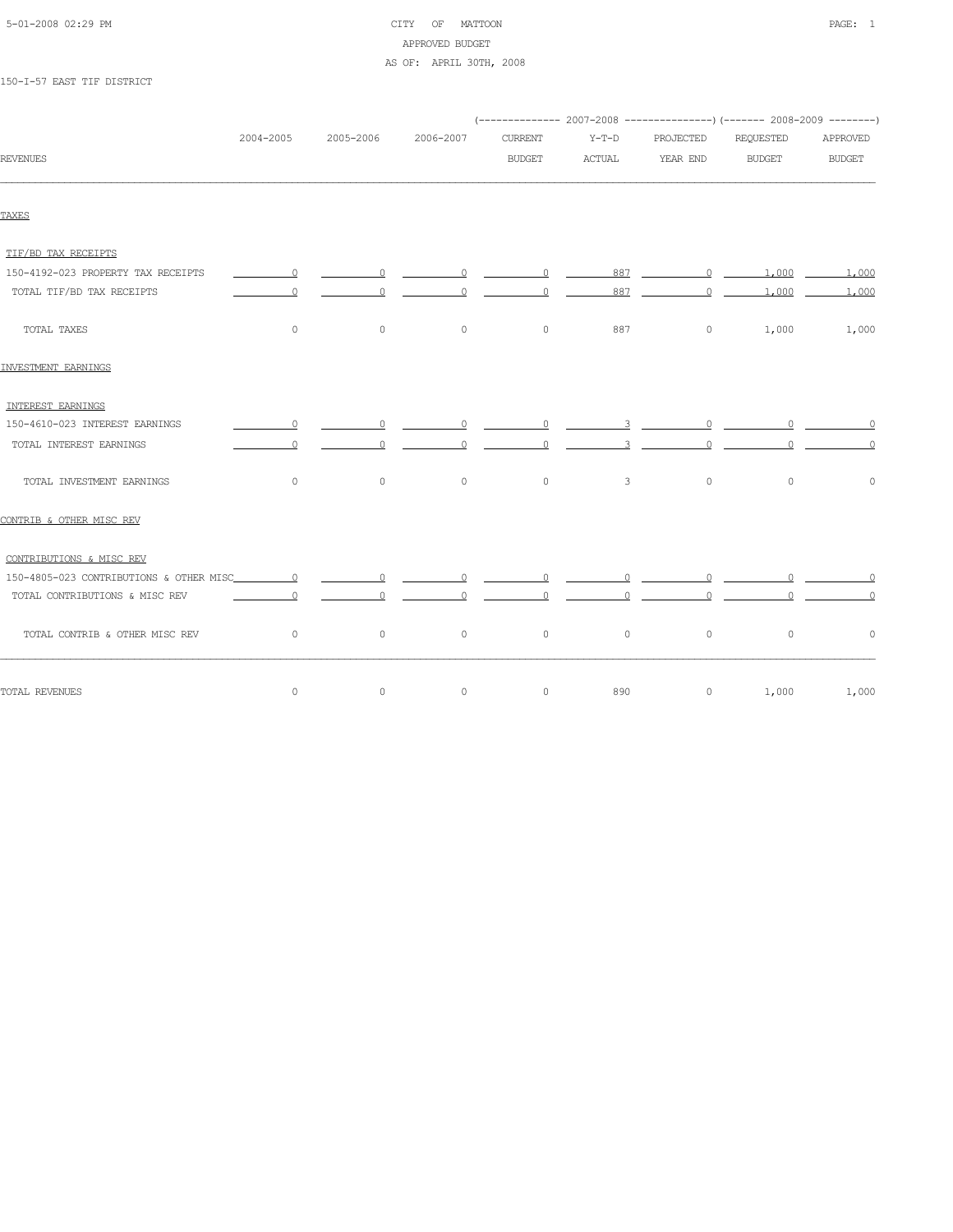|  | 5-01-2008 02:29 PM |  |
|--|--------------------|--|

# CITY OF MATTOON PAGE: 2 APPROVED BUDGET AS OF: APRIL 30TH, 2008

# 150-I-57 EAST TIF DISTRICT

| TOOLT-ON ENGIL IIE DIGINICI   |           |           |           |               |         |                                                                           |               |               |
|-------------------------------|-----------|-----------|-----------|---------------|---------|---------------------------------------------------------------------------|---------------|---------------|
| <b>STREETS</b>                |           |           |           |               |         |                                                                           |               |               |
|                               |           |           |           |               |         | (-------------- 2007-2008 ----------------) (------- 2008-2009 ---------) |               |               |
|                               | 2004-2005 | 2005-2006 | 2006-2007 | CURRENT       | $Y-T-D$ | PROJECTED                                                                 | REQUESTED     | APPROVED      |
| <b>EXPENDITURES</b>           |           |           |           | <b>BUDGET</b> | ACTUAL  | YEAR END                                                                  | <b>BUDGET</b> | <b>BUDGET</b> |
|                               |           |           |           |               |         |                                                                           |               |               |
|                               |           |           |           |               |         |                                                                           |               |               |
|                               |           |           |           |               |         |                                                                           |               |               |
| PROPERTY                      |           |           |           |               |         |                                                                           |               |               |
|                               |           |           |           |               |         |                                                                           |               |               |
| IMPROVEMENTS-NOT BLDNGS       |           |           |           |               |         |                                                                           |               |               |
| 150-5321-730 STREETS          |           |           |           |               |         |                                                                           |               |               |
| TOTAL IMPROVEMENTS-NOT BLDNGS | $\circ$   | 0         | $\circ$   | $\circ$       | $\circ$ | 0                                                                         |               | $\circ$       |

| TOTAL PROPERTY | 0 |  |  |  |
|----------------|---|--|--|--|
| TOTAL STREETS  | 0 |  |  |  |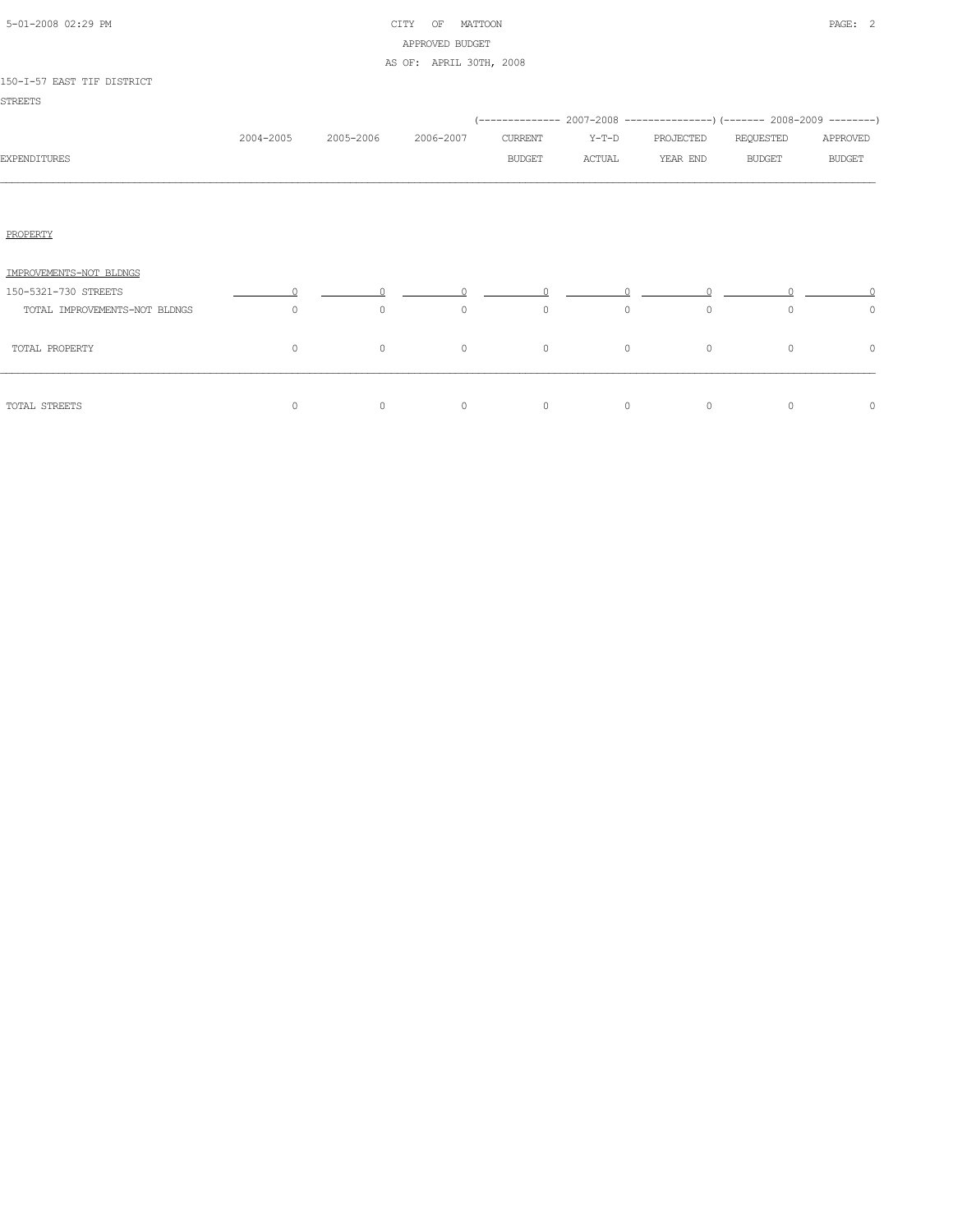| 5-01-2008 02:29 PM |  |
|--------------------|--|

# CITY OF MATTOON **PAGE:** 3 APPROVED BUDGET AS OF: APRIL 30TH, 2008

#### 150-I-57 EAST TIF DISTRICT

SIDEWALKS AND CROSSWALKS

|                                     |           |           |           |         |         |           | (-------------- 2007-2008 ----------------) (------- 2008-2009 --------) |               |
|-------------------------------------|-----------|-----------|-----------|---------|---------|-----------|--------------------------------------------------------------------------|---------------|
|                                     | 2004-2005 | 2005-2006 | 2006-2007 | CURRENT | $Y-T-D$ | PROJECTED | REQUESTED                                                                | APPROVED      |
| <b>EXPENDITURES</b>                 |           |           |           | BUDGET  | ACTUAL  | YEAR END  | <b>BUDGET</b>                                                            | <b>BUDGET</b> |
|                                     |           |           |           |         |         |           |                                                                          |               |
| PROPERTY                            |           |           |           |         |         |           |                                                                          |               |
| IMPROVEMENTS-NOT BLDNGS             |           |           |           |         |         |           |                                                                          |               |
| 150-5323-730 SIDEWALKS & CROSSWALKS | $\cap$    |           |           |         |         |           |                                                                          |               |
| TOTAL IMPROVEMENTS-NOT BLDNGS       | $\circ$   | $\circ$   | $\circ$   | $\circ$ | $\circ$ | $\circ$   | $\Omega$                                                                 | $\circ$       |
| TOTAL PROPERTY                      | $\circ$   | $\circ$   | $\circ$   | $\circ$ | $\circ$ | $\circ$   | $\circ$                                                                  | $\circ$       |
| TOTAL SIDEWALKS AND CROSSWALKS      | 0         | $\circ$   | $\circ$   | $\circ$ | $\circ$ | $\circ$   | $\circ$                                                                  | $\circ$       |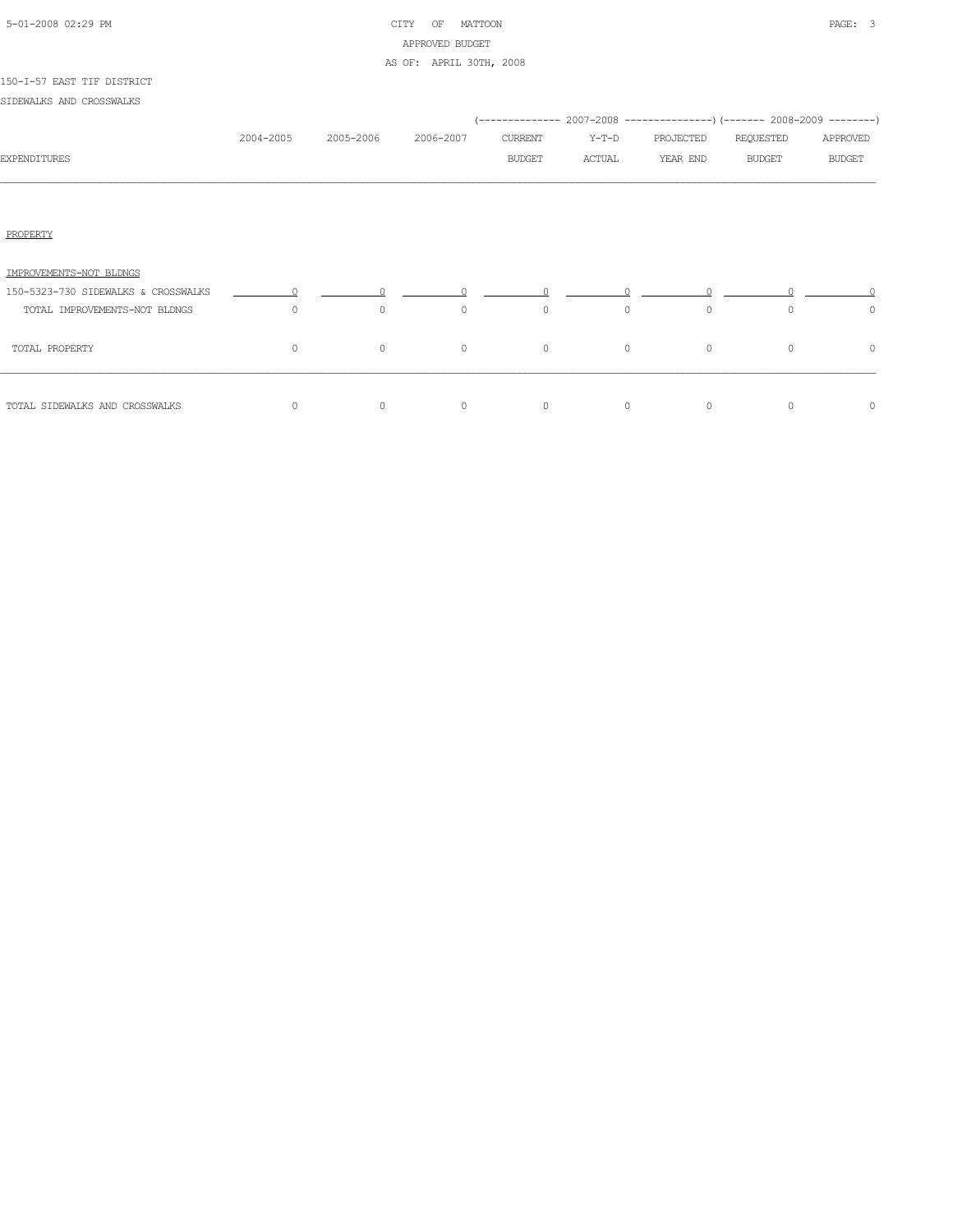| 5-01-2008 02:29 PM |  |
|--------------------|--|

# CITY OF MATTOON **PAGE:** 4 APPROVED BUDGET AS OF: APRIL 30TH, 2008

#### 150-I-57 EAST TIF DISTRICT

STREET LIGHTING

|                               |           |           |           |               |         |           | (-------------- 2007-2008 ----------------) (------- 2008-2009 --------) |               |
|-------------------------------|-----------|-----------|-----------|---------------|---------|-----------|--------------------------------------------------------------------------|---------------|
|                               | 2004-2005 | 2005-2006 | 2006-2007 | CURRENT       | Y-T-D   | PROJECTED | REQUESTED                                                                | APPROVED      |
| <b>EXPENDITURES</b>           |           |           |           | <b>BUDGET</b> | ACTUAL  | YEAR END  | <b>BUDGET</b>                                                            | <b>BUDGET</b> |
|                               |           |           |           |               |         |           |                                                                          |               |
| PROPERTY                      |           |           |           |               |         |           |                                                                          |               |
| IMPROVEMENTS-NOT BLDNGS       |           |           |           |               |         |           |                                                                          |               |
| 150-5326-730 STREET LIGHTING  | $\cap$    |           |           |               |         |           |                                                                          |               |
| TOTAL IMPROVEMENTS-NOT BLDNGS | $\Omega$  | $\circ$   | $\circ$   | $\circ$       | $\circ$ | $\circ$   | $\Omega$                                                                 | $\circ$       |
| TOTAL PROPERTY                | $\circ$   | $\circ$   | $\circ$   | $\circ$       | $\circ$ | $\circ$   | $\circ$                                                                  | $\circ$       |
|                               |           |           |           |               |         |           |                                                                          |               |
| TOTAL STREET LIGHTING         | $\Omega$  | $\circ$   | $\circ$   | $\circ$       | $\circ$ | $\circ$   | $\Omega$                                                                 | 0             |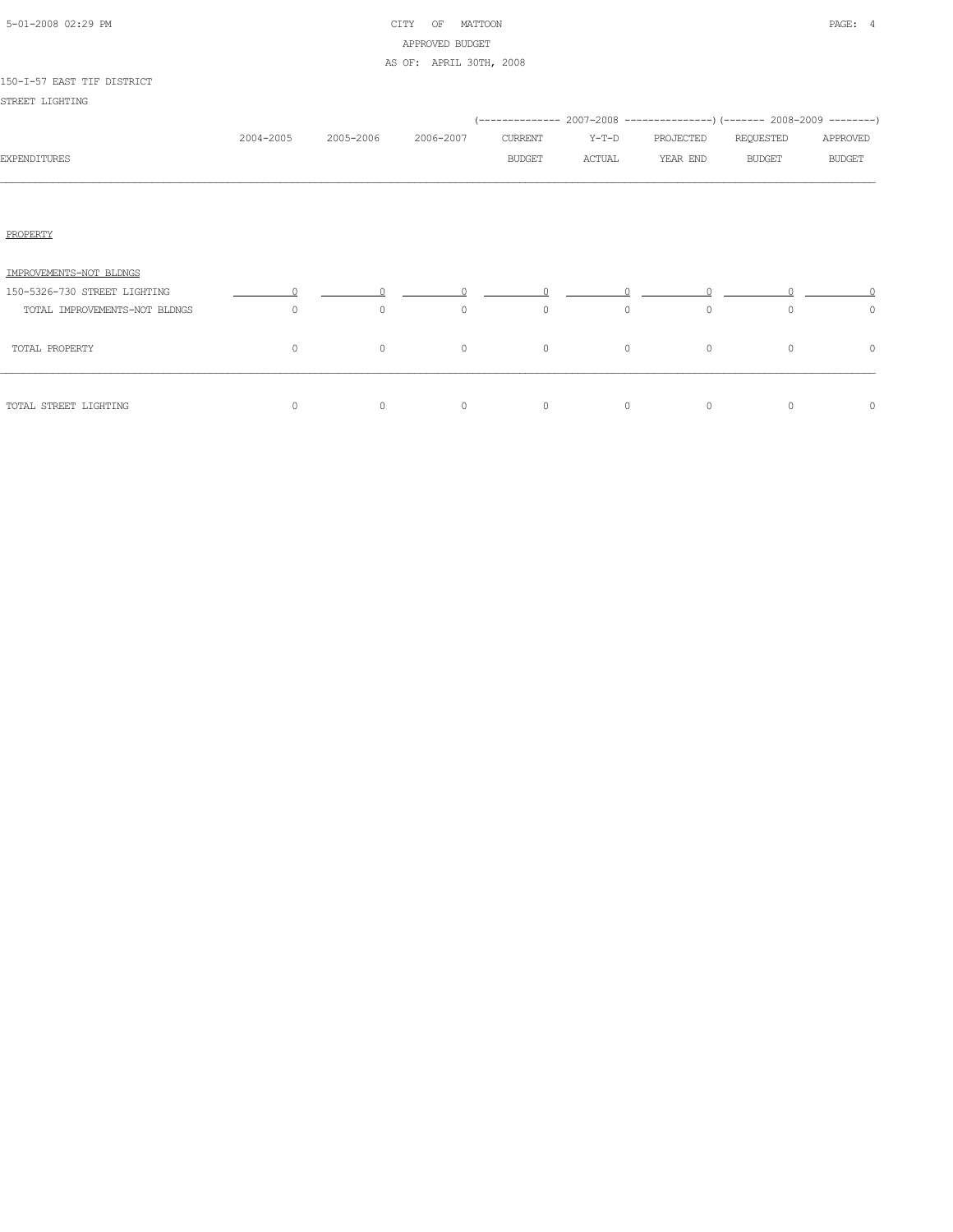| 5-01-2008 02:29 PM |  |
|--------------------|--|

# CITY OF MATTOON **PAGE:** 5 APPROVED BUDGET AS OF: APRIL 30TH, 2008

#### 150-I-57 EAST TIF DISTRICT

|                                      |           |                                                                  |           |         |          | (-------------- 2007-2008 ---------------) (------- 2008-2009 --------) |               |               |
|--------------------------------------|-----------|------------------------------------------------------------------|-----------|---------|----------|-------------------------------------------------------------------------|---------------|---------------|
|                                      | 2004-2005 | 2005-2006                                                        | 2006-2007 | CURRENT | Y-T-D    | PROJECTED                                                               | REQUESTED     | APPROVED      |
| <b>EXPENDITURES</b>                  |           |                                                                  |           | BUDGET  | ACTUAL   | YEAR END                                                                | <b>BUDGET</b> | <b>BUDGET</b> |
|                                      |           |                                                                  |           |         |          |                                                                         |               |               |
| PROPERTY                             |           |                                                                  |           |         |          |                                                                         |               |               |
| IMPROVEMENTS-NOT BLDNGS              |           |                                                                  |           |         |          |                                                                         |               |               |
| 150-5327-730 TRAFFIC CONTROL DEVICES |           | $\begin{array}{ccccccc}\n0 & & & 0 & & & 0 & & & 0\n\end{array}$ |           |         |          |                                                                         |               |               |
| TOTAL IMPROVEMENTS-NOT BLDNGS        | $\Omega$  | $\circ$                                                          | $\circ$   | $\circ$ | $\Omega$ | $\circ$                                                                 | $\Omega$      | $\circ$       |
| TOTAL PROPERTY                       | $\Omega$  | $\circ$                                                          | $\circ$   | $\circ$ | $\circ$  | $\circ$                                                                 | $\Omega$      | 0             |
| TOTAL TRAFFIC CONTROL DEVICES        | $\circ$   | $\circ$                                                          | $\circ$   | $\circ$ | $\circ$  | $\circ$                                                                 | $\circ$       | $\circ$       |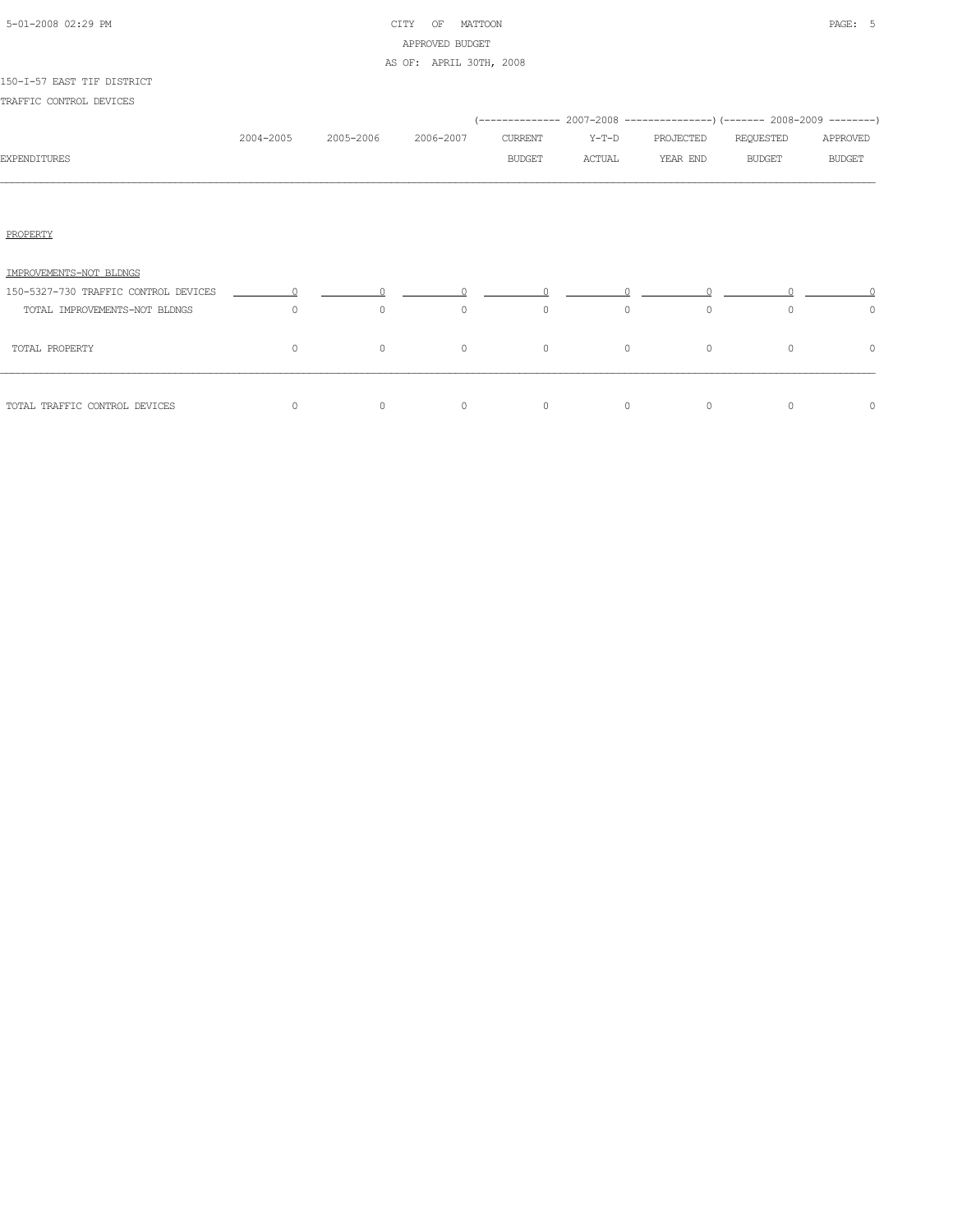| 5-01-2008 02:29 PM |  |
|--------------------|--|

# CITY OF MATTOON **PAGE:** 6 APPROVED BUDGET AS OF: APRIL 30TH, 2008

#### 150-I-57 EAST TIF DISTRICT

STORM DRAINAGE

|                               |           |           |           |               |         |           | (-------------- 2007-2008 -----------------) (------- 2008-2009 ---------) |               |
|-------------------------------|-----------|-----------|-----------|---------------|---------|-----------|----------------------------------------------------------------------------|---------------|
|                               | 2004-2005 | 2005-2006 | 2006-2007 | CURRENT       | Y-T-D   | PROJECTED | REQUESTED                                                                  | APPROVED      |
| <b>EXPENDITURES</b>           |           |           |           | <b>BUDGET</b> | ACTUAL  | YEAR END  | <b>BUDGET</b>                                                              | <b>BUDGET</b> |
|                               |           |           |           |               |         |           |                                                                            |               |
| PROPERTY                      |           |           |           |               |         |           |                                                                            |               |
| IMPROVEMENTS-NOT BLDNGS       |           |           |           |               |         |           |                                                                            |               |
| 150-5328-730 STORM DRAINAGE   | $\Omega$  |           |           |               |         |           |                                                                            |               |
| TOTAL IMPROVEMENTS-NOT BLDNGS | $\circ$   | $\circ$   | $\circ$   | $\circ$       | $\circ$ | $\circ$   | $\Omega$                                                                   | $\circ$       |
| TOTAL PROPERTY                | $\circ$   | $\circ$   | $\circ$   | $\circ$       | $\circ$ | $\circ$   | $\circ$                                                                    | $\circ$       |
| TOTAL STORM DRAINAGE          | $\circ$   | $\circ$   | $\circ$   | $\circ$       | $\circ$ | $\circ$   | $\circ$                                                                    | $\circ$       |
|                               |           |           |           |               |         |           |                                                                            |               |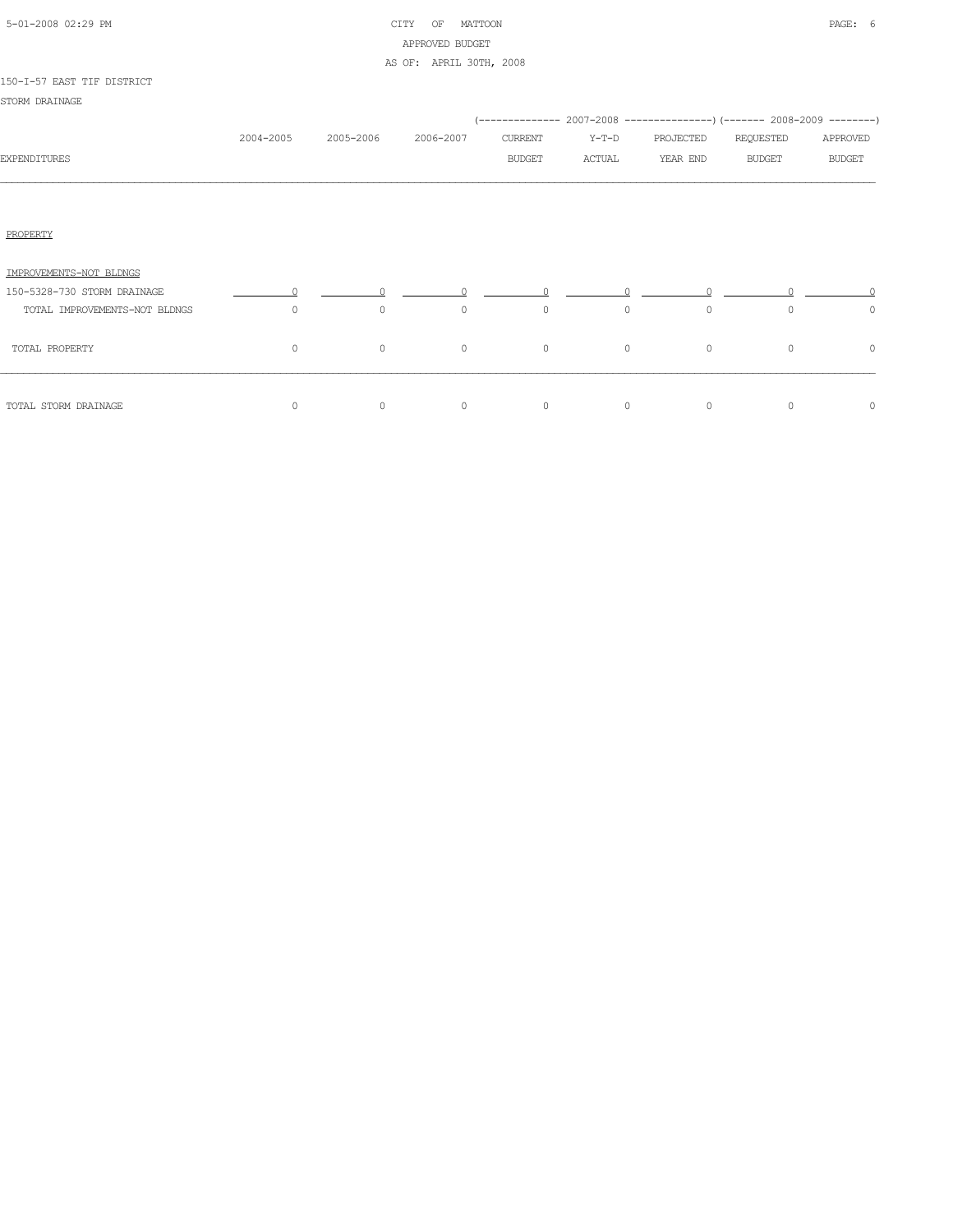| 5-01-2008 02:29 PM |  |
|--------------------|--|
|                    |  |

# CITY OF MATTOON **PAGE:** 7 APPROVED BUDGET AS OF: APRIL 30TH, 2008

#### 150-I-57 EAST TIF DISTRICT

SANITARY SEWER

|                               | 2004-2005 | 2005-2006 | 2006-2007 | CURRENT       | $Y-T-D$ | PROJECTED | REQUESTED     | APPROVED      |
|-------------------------------|-----------|-----------|-----------|---------------|---------|-----------|---------------|---------------|
| <b>EXPENDITURES</b>           |           |           |           | <b>BUDGET</b> | ACTUAL  | YEAR END  | <b>BUDGET</b> | <b>BUDGET</b> |
|                               |           |           |           |               |         |           |               |               |
|                               |           |           |           |               |         |           |               |               |
| PROPERTY                      |           |           |           |               |         |           |               |               |
| IMPROVEMENTS-NOT BLDNGS       |           |           |           |               |         |           |               |               |
| 150-5341-730 SANITARY SEWER   |           |           |           |               |         |           |               |               |
| TOTAL IMPROVEMENTS-NOT BLDNGS | $\circ$   | $\circ$   | $\circ$   | $\circ$       | $\circ$ | $\circ$   | $\Omega$      | $\circ$       |
| TOTAL PROPERTY                | $\circ$   | $\circ$   | $\circ$   | $\circ$       | $\circ$ | $\circ$   | $\circ$       | 0             |
| TOTAL SANITARY SEWER          | $\circ$   | $\circ$   | $\circ$   | $\circ$       | $\circ$ | $\circ$   | $\circ$       | 0             |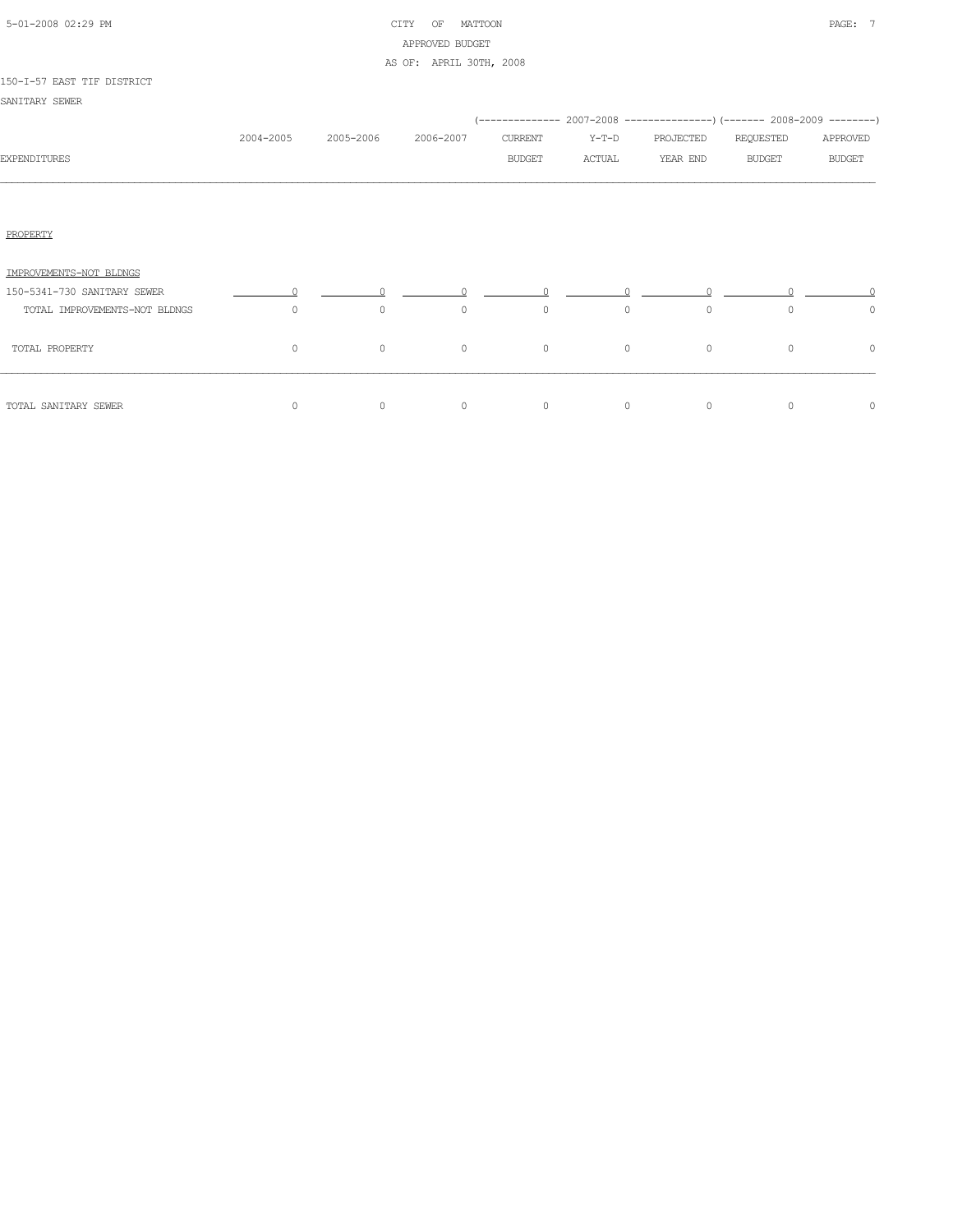| 5-01-2008 02:29 PM |  |
|--------------------|--|

# CITY OF MATTOON **PAGE: 8** APPROVED BUDGET AS OF: APRIL 30TH, 2008

#### 150-I-57 EAST TIF DISTRICT

WATER DISTRIBUTION

|                                 |           |           |           |               |          | (-------------- 2007-2008 ----------------) (------- 2008-2009 --------) |               |               |
|---------------------------------|-----------|-----------|-----------|---------------|----------|--------------------------------------------------------------------------|---------------|---------------|
|                                 | 2004-2005 | 2005-2006 | 2006-2007 | CURRENT       | Y-T-D    | PROJECTED                                                                | REQUESTED     | APPROVED      |
| <b>EXPENDITURES</b>             |           |           |           | <b>BUDGET</b> | ACTUAL   | YEAR END                                                                 | <b>BUDGET</b> | <b>BUDGET</b> |
|                                 |           |           |           |               |          |                                                                          |               |               |
| PROPERTY                        |           |           |           |               |          |                                                                          |               |               |
| IMPROVEMENTS-NOT BLDNGS         |           |           |           |               |          |                                                                          |               |               |
| 150-5354-730 WATER DISTRIBUTION | $\sim$ 0  |           |           |               |          |                                                                          |               |               |
| TOTAL IMPROVEMENTS-NOT BLDNGS   | $\Omega$  | $\circ$   | $\circ$   | $\circ$       | $\Omega$ | $\circ$                                                                  | $\Omega$      | 0             |
| TOTAL PROPERTY                  | $\circ$   | $\circ$   | $\circ$   | $\circ$       | $\circ$  | $\circ$                                                                  | $\circ$       | $\circ$       |
| TOTAL WATER DISTRIBUTION        | $\circ$   | $\circ$   | $\circ$   | $\circ$       | $\circ$  | $\circ$                                                                  | $\circ$       | 0             |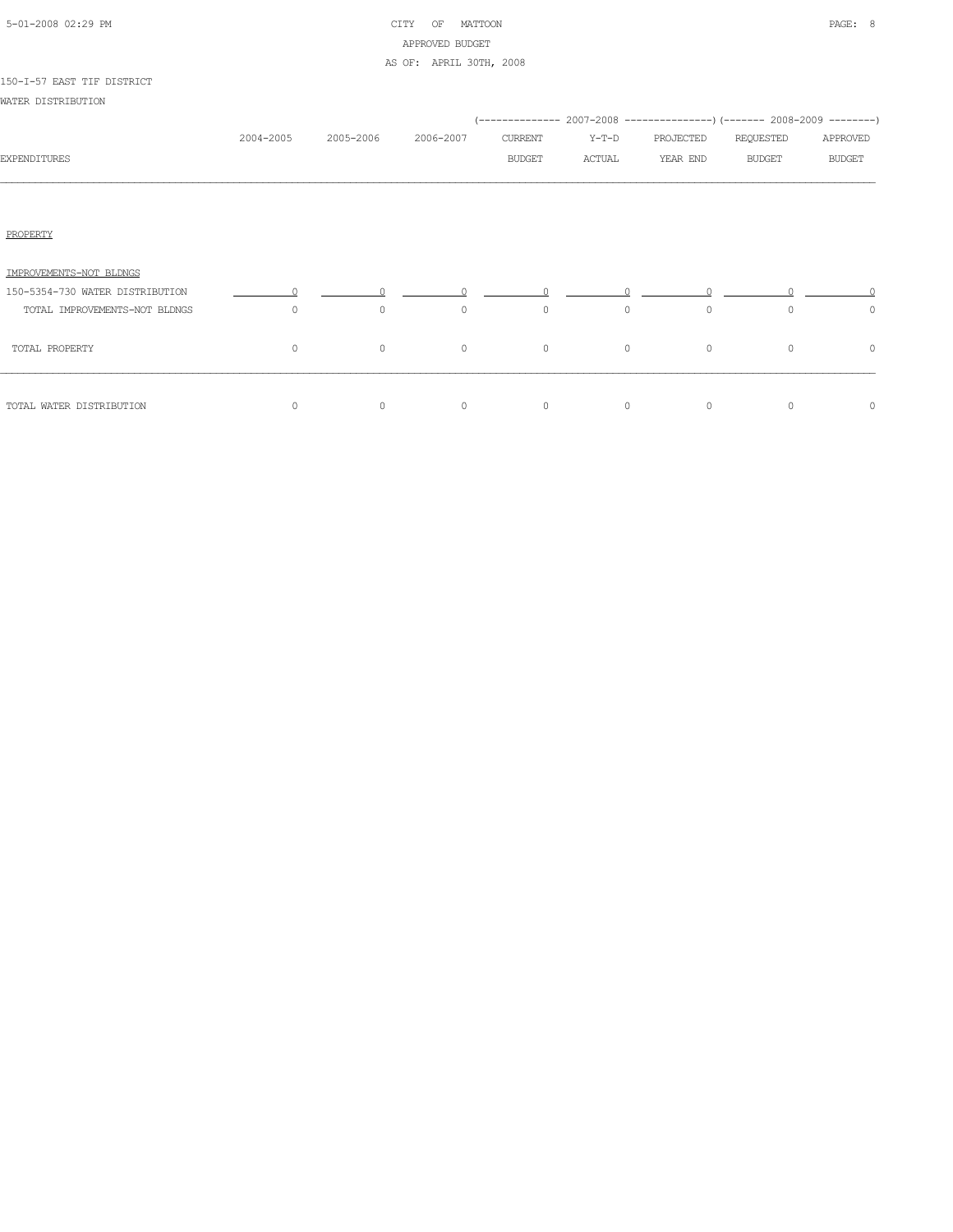|  | 5-01-2008 02:29 PM |  |
|--|--------------------|--|

# CITY OF MATTOON **PAGE:** 9 APPROVED BUDGET AS OF: APRIL 30TH, 2008

#### 150-I-57 EAST TIF DISTRICT

|           |           |           |               |         |           | (-------------- 2007-2008 ----------------) (------- 2008-2009 --------) |               |
|-----------|-----------|-----------|---------------|---------|-----------|--------------------------------------------------------------------------|---------------|
| 2004-2005 | 2005-2006 | 2006-2007 | CURRENT       | Y-T-D   | PROJECTED | REQUESTED                                                                | APPROVED      |
|           |           |           | <b>BUDGET</b> | ACTUAL  | YEAR END  | <b>BUDGET</b>                                                            | <b>BUDGET</b> |
|           |           |           |               |         |           |                                                                          |               |
|           |           |           |               |         |           |                                                                          |               |
|           |           |           |               |         |           |                                                                          |               |
|           |           |           |               |         |           |                                                                          |               |
|           |           |           |               |         |           |                                                                          |               |
| $\circ$   | $\circ$   | $\circ$   | $\circ$       | $\circ$ | $\circ$   | $\circ$                                                                  | $\circ$       |
| $\circ$   | $\circ$   | $\circ$   | $\circ$       | $\circ$ | $\circ$   | $\circ$                                                                  | 0             |
|           |           |           |               |         |           |                                                                          | $\circ$       |
|           | $\circ$   | $\circ$   | $\circ$       | $\circ$ | $\circ$   | $\circ$                                                                  | $\circ$       |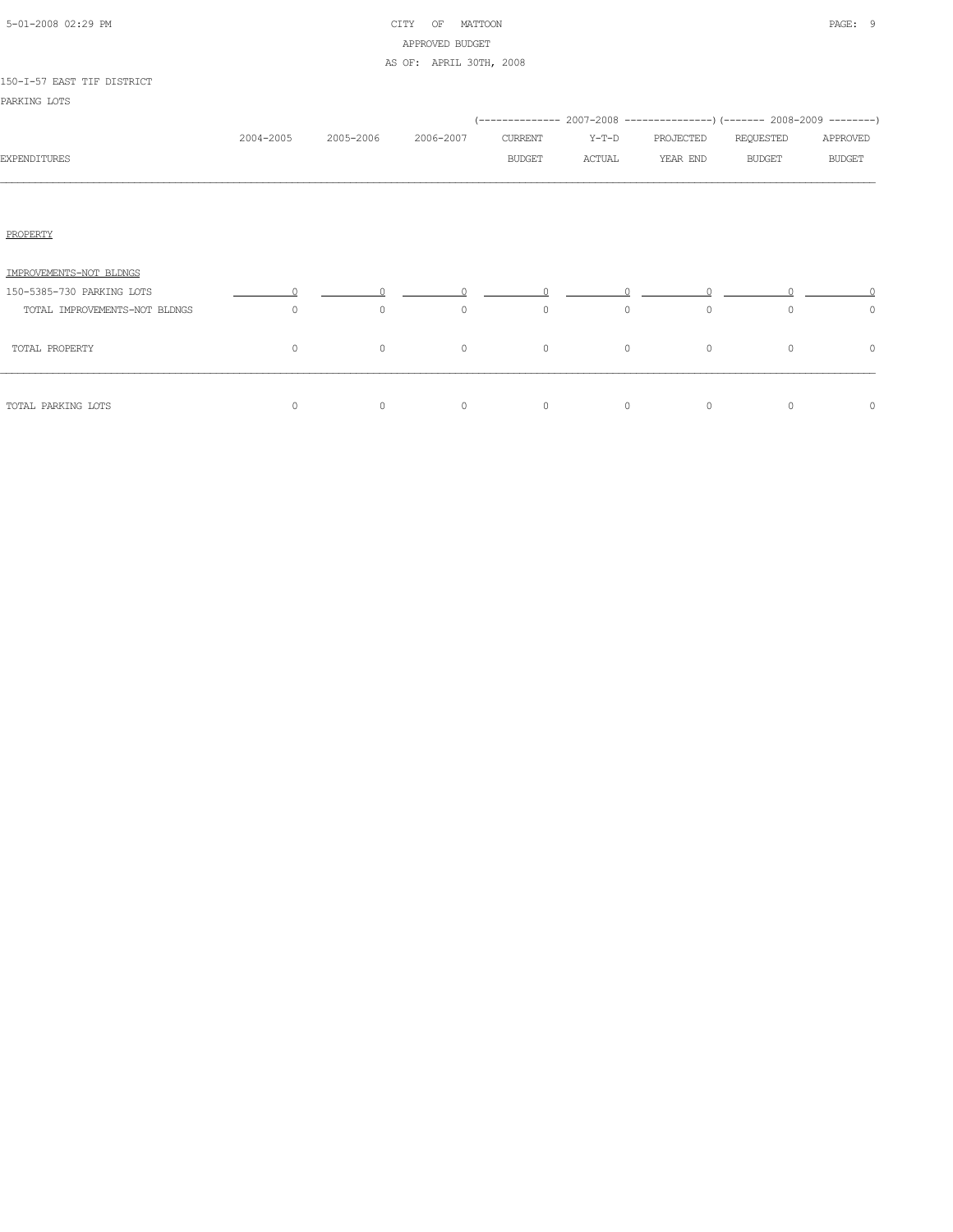| 5-01-2008 02:29 PM |  |
|--------------------|--|

# CITY OF MATTOON PAGE: 10 APPROVED BUDGET AS OF: APRIL 30TH, 2008

#### 150-I-57 EAST TIF DISTRICT

PUBLIC BUILDINGS

|                               |                |           |           |               |         |           | (-------------- 2007-2008 ----------------) (------- 2008-2009 --------) |               |
|-------------------------------|----------------|-----------|-----------|---------------|---------|-----------|--------------------------------------------------------------------------|---------------|
|                               | 2004-2005      | 2005-2006 | 2006-2007 | CURRENT       | $Y-T-D$ | PROJECTED | REQUESTED                                                                | APPROVED      |
| <b>EXPENDITURES</b>           |                |           |           | <b>BUDGET</b> | ACTUAL  | YEAR END  | <b>BUDGET</b>                                                            | <b>BUDGET</b> |
|                               |                |           |           |               |         |           |                                                                          |               |
| PROPERTY                      |                |           |           |               |         |           |                                                                          |               |
| BUILDINGS                     |                |           |           |               |         |           |                                                                          |               |
| 150-5389-720 PUBLIC BUILDINGS | $\overline{0}$ |           |           |               |         |           |                                                                          |               |
| TOTAL BUILDINGS               | $\circ$        | $\circ$   | $\circ$   | $\circ$       | $\circ$ | $\circ$   | $\circ$                                                                  | $\circ$       |
| TOTAL PROPERTY                | 0              | $\circ$   | $\circ$   | $\circ$       | $\circ$ | $\circ$   | $\circ$                                                                  | $\circ$       |
| TOTAL PUBLIC BUILDINGS        | 0              | $\circ$   | $\circ$   | $\circ$       | $\circ$ | $\circ$   | $\circ$                                                                  | $\circ$       |
|                               |                |           |           |               |         |           |                                                                          |               |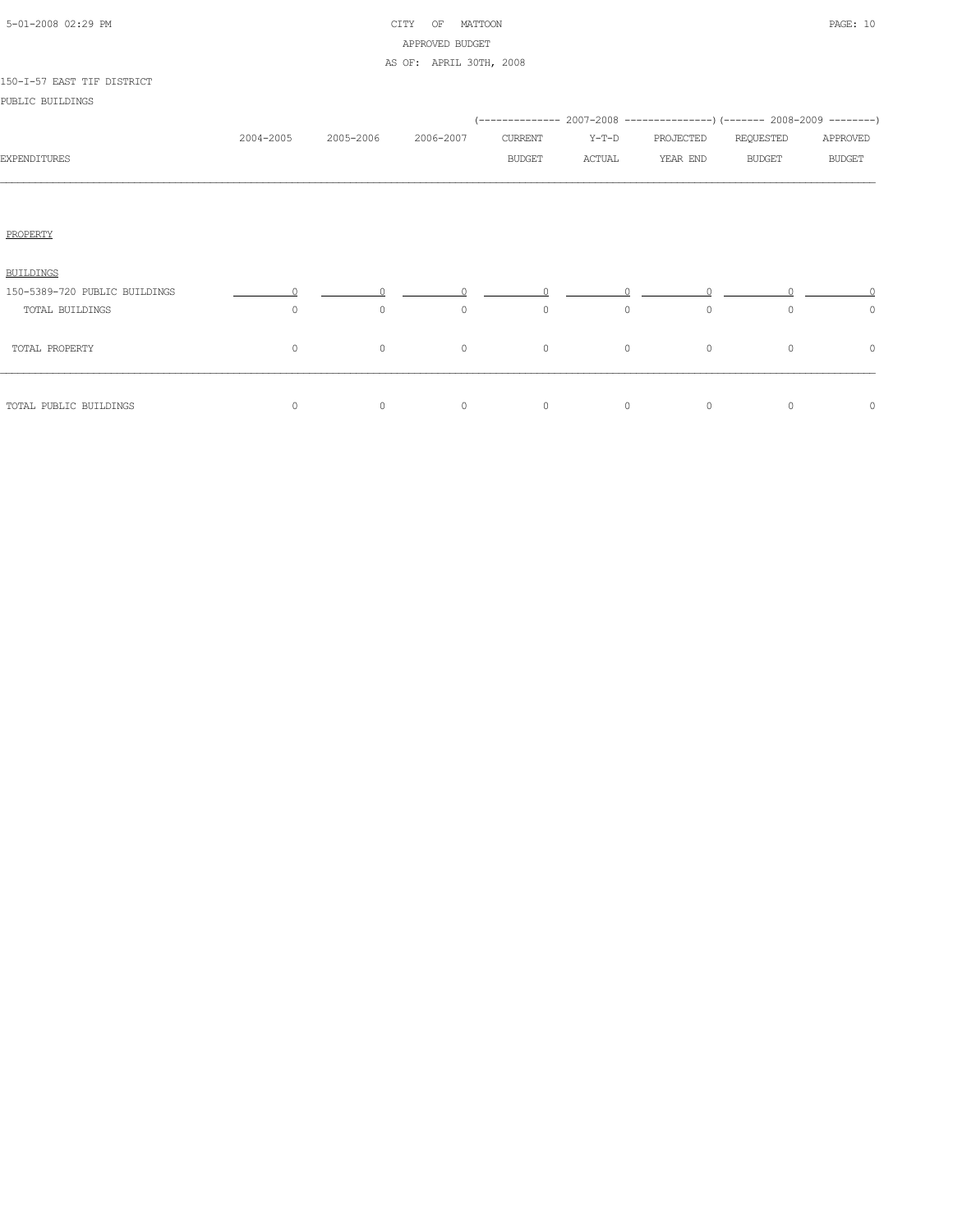|  | 5-01-2008 02:29 PM |  |
|--|--------------------|--|

# CITY OF MATTOON PAGE: 11 APPROVED BUDGET AS OF: APRIL 30TH, 2008

#### 150-I-57 EAST TIF DISTRICT

|                               |           |           |           |               |         | (-------------- 2007-2008 ----------------) (------- 2008-2009 --------) |               |               |
|-------------------------------|-----------|-----------|-----------|---------------|---------|--------------------------------------------------------------------------|---------------|---------------|
|                               | 2004-2005 | 2005-2006 | 2006-2007 | CURRENT       | Y-T-D   | PROJECTED                                                                | REQUESTED     | APPROVED      |
| <b>EXPENDITURES</b>           |           |           |           | <b>BUDGET</b> | ACTUAL  | YEAR END                                                                 | <b>BUDGET</b> | <b>BUDGET</b> |
|                               |           |           |           |               |         |                                                                          |               |               |
|                               |           |           |           |               |         |                                                                          |               |               |
| PROPERTY                      |           |           |           |               |         |                                                                          |               |               |
| IMPROVEMENTS-NOT BLDNGS       |           |           |           |               |         |                                                                          |               |               |
| 150-5511-730 PARKS            |           |           |           |               |         |                                                                          |               |               |
| TOTAL IMPROVEMENTS-NOT BLDNGS | $\circ$   | $\circ$   | $\circ$   | $\circ$       | $\circ$ | $\circ$                                                                  | $\circ$       | $\circ$       |
| TOTAL PROPERTY                | 0         | $\circ$   | $\circ$   | $\circ$       | $\circ$ | $\circ$                                                                  | $\circ$       | 0             |
| TOTAL PARKS                   | $\circ$   | $\circ$   | $\circ$   | $\circ$       | $\circ$ | $\circ$                                                                  | $\circ$       | $\circ$       |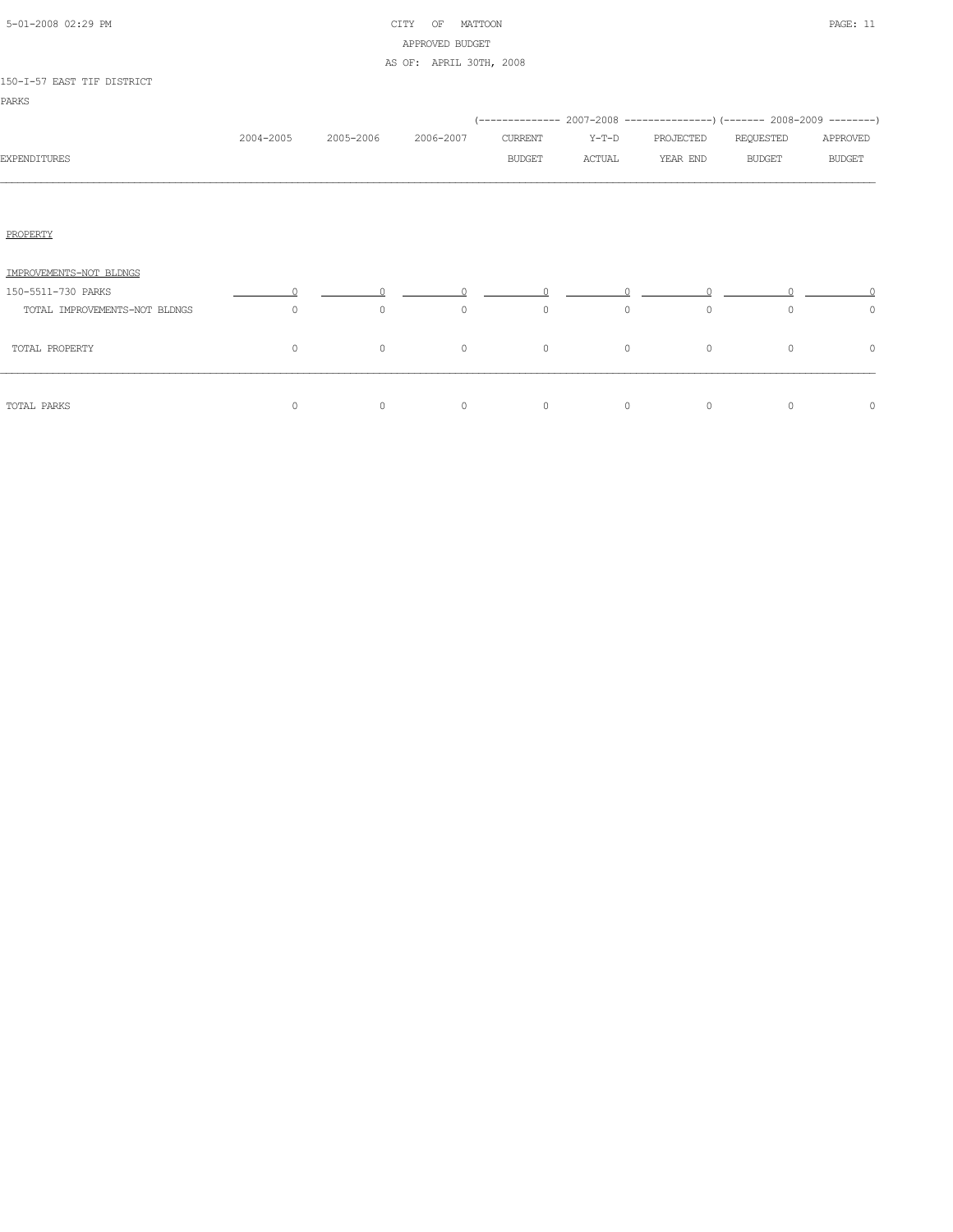# 5-01-2008 02:29 PM CITY OF MATTOON PAGE: 12 APPROVED BUDGET AS OF: APRIL 30TH, 2008

#### 150-I-57 EAST TIF DISTRICT

PURCHASED SERVICES

|                                         |                     |           |             |               |          |           | (------------- 2007-2008 ---------------) (------- 2008-2009 --------) |               |
|-----------------------------------------|---------------------|-----------|-------------|---------------|----------|-----------|------------------------------------------------------------------------|---------------|
|                                         | 2004-2005           | 2005-2006 | 2006-2007   | CURRENT       | $Y-T-D$  | PROJECTED | REQUESTED                                                              | APPROVED      |
| <b>EXPENDITURES</b>                     |                     |           |             | <b>BUDGET</b> | ACTUAL   | YEAR END  | <b>BUDGET</b>                                                          | <b>BUDGET</b> |
|                                         |                     |           |             |               |          |           |                                                                        |               |
| <b>SUPPLIES</b>                         |                     |           |             |               |          |           |                                                                        |               |
|                                         |                     |           |             |               |          |           |                                                                        |               |
| <b>GENERAL SUPPLIES</b>                 |                     |           |             |               |          |           |                                                                        |               |
| 150-5604-311 OFFICE SUPPLIES            | $\circ$             | $\circ$   | 0           | $\circ$       | $\circ$  | $\circ$   | $\circ$                                                                | $\circ$       |
| 150-5604-319 MISCELLANEOUS SUPPLIES     | $\Omega$            | 0         | $\Omega$    | 0             |          | $\circ$   |                                                                        |               |
| TOTAL GENERAL SUPPLIES                  | $\circ$             | $\circ$   | $\circ$     | 0             | 0        | $\circ$   | 0                                                                      | 0             |
| TOTAL SUPPLIES                          | $\circ$             | $\circ$   | $\circ$     | $\circ$       | $\circ$  | $\circ$   | $\circ$                                                                | $\circ$       |
| OTHER PURCHASED SERVICES                |                     |           |             |               |          |           |                                                                        |               |
| PROFESSIONAL SERVICES                   |                     |           |             |               |          |           |                                                                        |               |
| 150-5604-511 PLANNING & DESIGN SERVICES | $\circ$             | $\circ$   | $\circ$     | $\circ$       | $\circ$  | $\circ$   | 0                                                                      | 0             |
| 150-5604-513 AUDITING SERVICES          | $\circ$             | $\circ$   | $\circ$     | 0             | 0        | $\circ$   | $\circ$                                                                | 0             |
| 150-5604-519 OTHER PROFESSIONAL SERVICE | $\Omega$            | $\Omega$  | $\Omega$    | $\cap$        | O        | $\cap$    |                                                                        | $\Omega$      |
| TOTAL PROFESSIONAL SERVICES             | $\mathsf{O}\xspace$ | $\circ$   | $\mathbb O$ | $\circ$       | $\circ$  | $\circ$   | $\mathbb O$                                                            | $\mathbb O$   |
| COMMUNICATION                           |                     |           |             |               |          |           |                                                                        |               |
| 150-5604-531 POSTAGE                    |                     | $\Omega$  |             |               |          |           |                                                                        |               |
| TOTAL COMMUNICATION                     | 0                   | $\circ$   | $\circ$     | $\circ$       | $\circ$  | $\circ$   | $\mathbf 0$                                                            | 0             |
| ADVERTISING                             |                     |           |             |               |          |           |                                                                        |               |
| 150-5604-540 ADVERTISING                |                     |           |             |               |          |           |                                                                        |               |
| TOTAL ADVERTISING                       | $\mathsf{O}\xspace$ | $\circ$   | $\mathbb O$ | $\mathbb O$   | $\circ$  | $\circ$   | $\mathbb O$                                                            | $\circ$       |
| PRINTING & BUILDING                     |                     |           |             |               |          |           |                                                                        |               |
| 150-5604-550 PRINTING AND BINDING       |                     |           |             |               |          |           |                                                                        |               |
| TOTAL PRINTING & BUILDING               | $\mathsf{O}\xspace$ | $\circ$   | $\mathbb O$ | $\circ$       | $\circ$  | $\circ$   | $\mathbb O$                                                            | 0             |
| EMPLOYEE BUSINESS EXP                   |                     |           |             |               |          |           |                                                                        |               |
| 150-5604-561 BUSINESS MEETING EXPENSE   | 0                   | n         |             |               | 0        | 0         | 0                                                                      |               |
| TOTAL EMPLOYEE BUSINESS EXP             | $\mathsf{O}\xspace$ | $\circ$   | $\circ$     | $\circ$       | $\circ$  | $\circ$   | $\mathsf{O}\xspace$                                                    | $\circ$       |
| OTHER PURCHASED SERVICES                |                     |           |             |               |          |           |                                                                        |               |
| 150-5604-571 DUE & MEMBERSHIP           | $\circ$             | $\circ$   | $\circ$     | $\circ$       | $\circ$  | $\circ$   | $\circ$                                                                | $\circ$       |
| 150-5604-577 DEMOLITION SERVICES        | $\overline{0}$      | $\circ$   | $\Omega$    | $\Omega$      | $\Omega$ | $\circ$   | $\circ$                                                                | $\Omega$      |
| TOTAL OTHER PURCHASED SERVICES          | $\mathsf{O}\xspace$ | $\circ$   | $\circ$     | $\circ$       | $\circ$  | $\circ$   | $\circ$                                                                | $\mathbb O$   |
| TOTAL OTHER PURCHASED SERVICES          | $\circ$             | $\circ$   | $\circ$     | $\circ$       | $\circ$  | $\circ$   | $\circ$                                                                | $\circ$       |
|                                         |                     |           |             |               |          |           |                                                                        |               |
| TOTAL PURCHASED SERVICES                | 0                   | $\circ$   | $\circ$     | $\circ$       | $\circ$  | $\circ$   | $\circ$                                                                | $\circ$       |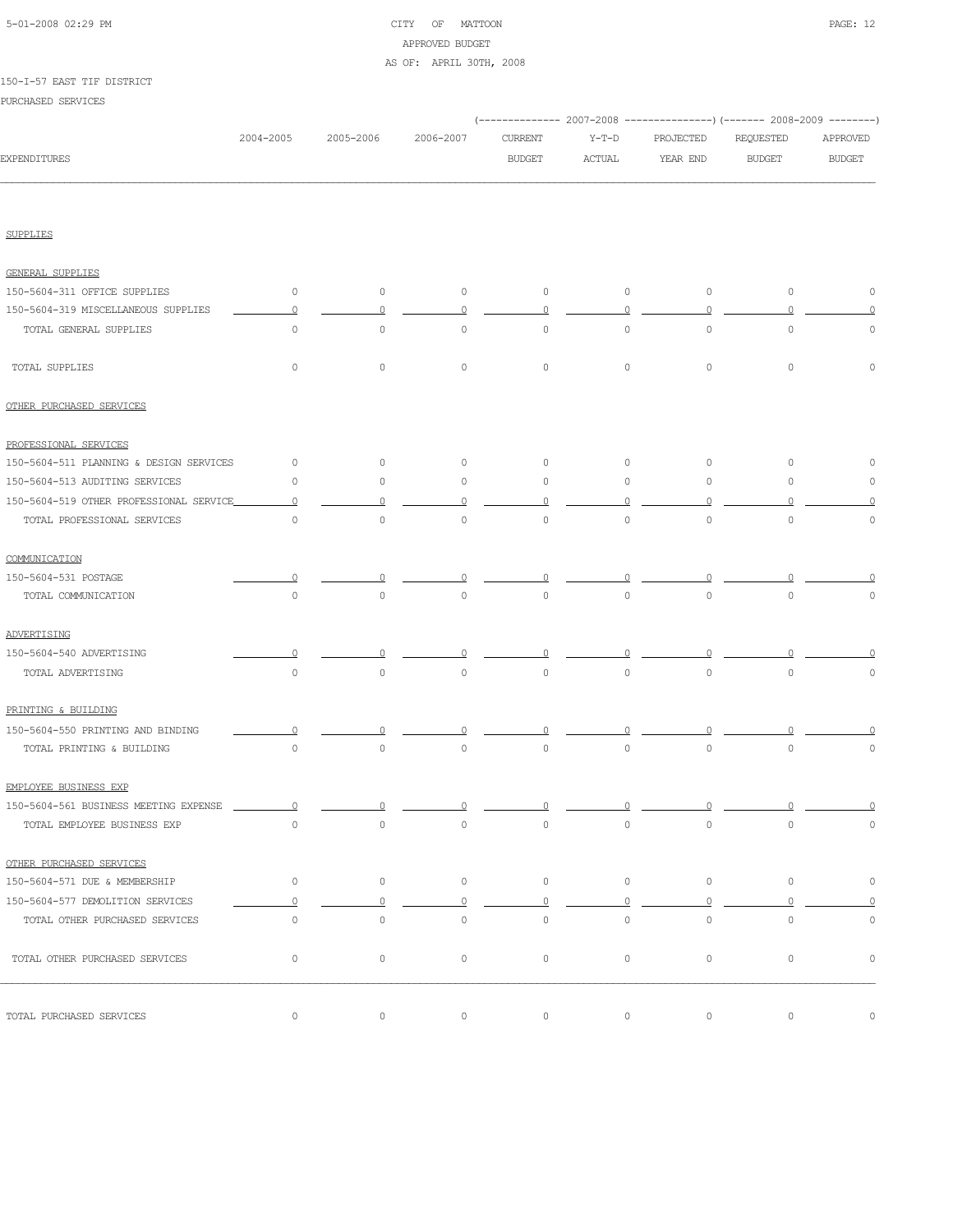|  | 5-01-2008 02:29 PM |  |
|--|--------------------|--|

# CITY OF MATTOON **PAGE: 13** APPROVED BUDGET AS OF: APRIL 30TH, 2008

#### 150-I-57 EAST TIF DISTRICT

|                               |           |           |           |               |         | (-------------- 2007-2008 ----------------) (------- 2008-2009 --------) |               |               |
|-------------------------------|-----------|-----------|-----------|---------------|---------|--------------------------------------------------------------------------|---------------|---------------|
|                               | 2004-2005 | 2005-2006 | 2006-2007 | CURRENT       | Y-T-D   | PROJECTED                                                                | REQUESTED     | APPROVED      |
| <b>EXPENDITURES</b>           |           |           |           | <b>BUDGET</b> | ACTUAL  | YEAR END                                                                 | <b>BUDGET</b> | <b>BUDGET</b> |
|                               |           |           |           |               |         |                                                                          |               |               |
|                               |           |           |           |               |         |                                                                          |               |               |
| OTHER OBJECTS                 |           |           |           |               |         |                                                                          |               |               |
| FINANCIAL TRANS OBJECTS       |           |           |           |               |         |                                                                          |               |               |
| 150-5654-825 TIF GRANTS       |           |           |           |               |         |                                                                          |               |               |
| TOTAL FINANCIAL TRANS OBJECTS | $\circ$   | $\circ$   | $\circ$   | $\circ$       | $\circ$ | $\circ$                                                                  | $\circ$       | $\circ$       |
| TOTAL OTHER OBJECTS           | $\circ$   | $\circ$   | $\circ$   | $\circ$       | $\circ$ | $\circ$                                                                  | $\circ$       | 0             |
| TOTAL TIF GRANTS              | 0         | $\circ$   | $\circ$   | $\circ$       | $\circ$ | $\circ$                                                                  | $\circ$       | $\circ$       |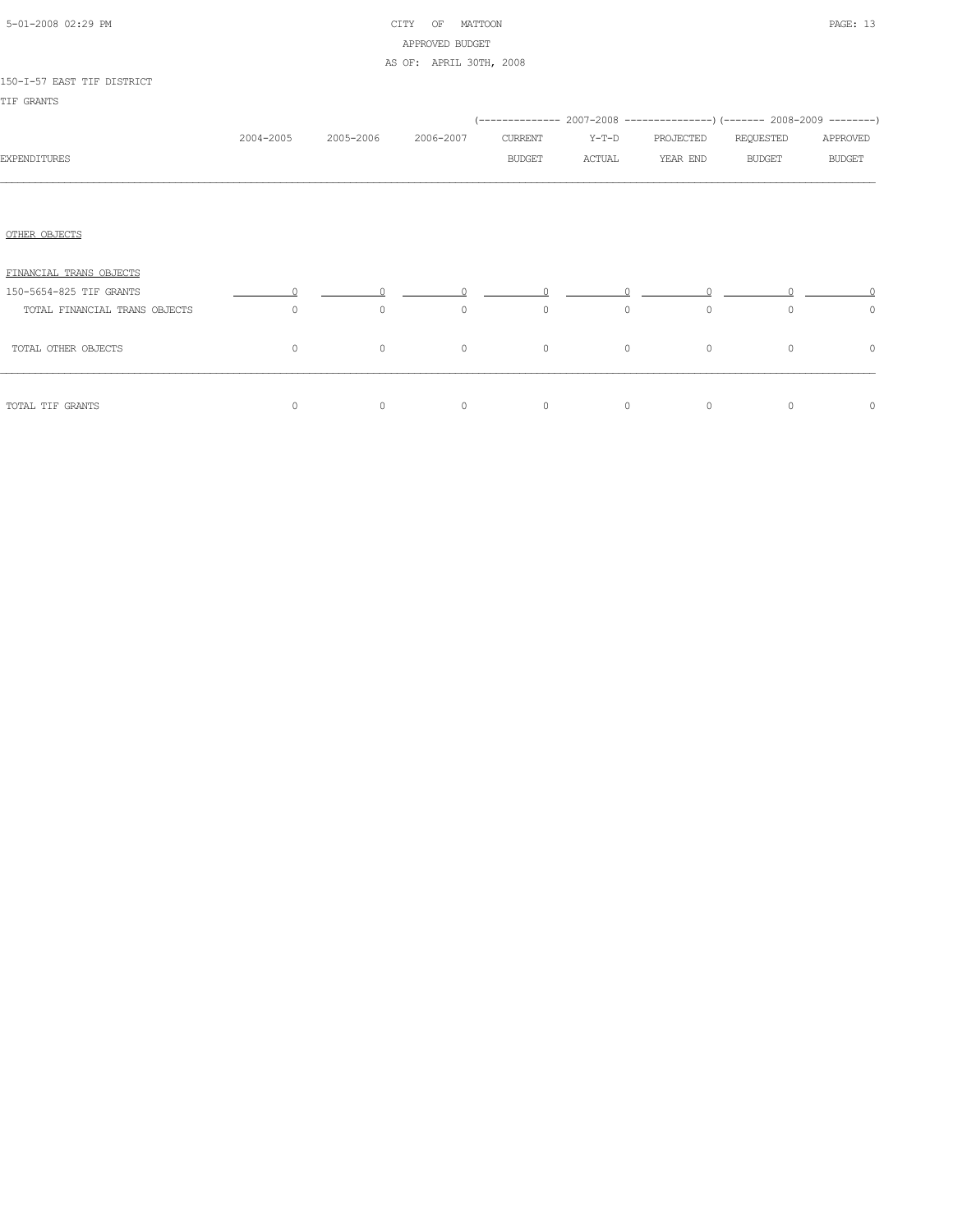|  | 5-01-2008 02:29 PM |  |
|--|--------------------|--|

# CITY OF MATTOON **PAGE:** 14 APPROVED BUDGET AS OF: APRIL 30TH, 2008

#### 150-I-57 EAST TIF DISTRICT

|                               | 2004-2005 | 2005-2006 | 2006-2007 | CURRENT       | $Y-T-D$ | (-------------- 2007-2008 ----------------) (------- 2008-2009 --------)<br>PROJECTED | REQUESTED     | APPROVED      |
|-------------------------------|-----------|-----------|-----------|---------------|---------|---------------------------------------------------------------------------------------|---------------|---------------|
| <b>EXPENDITURES</b>           |           |           |           | <b>BUDGET</b> | ACTUAL  | YEAR END                                                                              | <b>BUDGET</b> | <b>BUDGET</b> |
|                               |           |           |           |               |         |                                                                                       |               |               |
| OTHER OBJECTS                 |           |           |           |               |         |                                                                                       |               |               |
| FINANCIAL TRANS OBJECTS       |           |           |           |               |         |                                                                                       |               |               |
| 150-5655-826 TIF LOANS        |           |           |           |               |         |                                                                                       |               |               |
| TOTAL FINANCIAL TRANS OBJECTS | $\circ$   | $\circ$   | $\circ$   | $\circ$       | $\circ$ | $\circ$                                                                               | $\circ$       | $\circ$       |
| TOTAL OTHER OBJECTS           | $\circ$   | $\circ$   | $\circ$   | $\circ$       | $\circ$ | $\circ$                                                                               | $\circ$       | 0             |
| TOTAL TIF LOANS               | $\circ$   | $\circ$   | $\circ$   | $\circ$       | $\circ$ | $\circ$                                                                               | $\circ$       | 0             |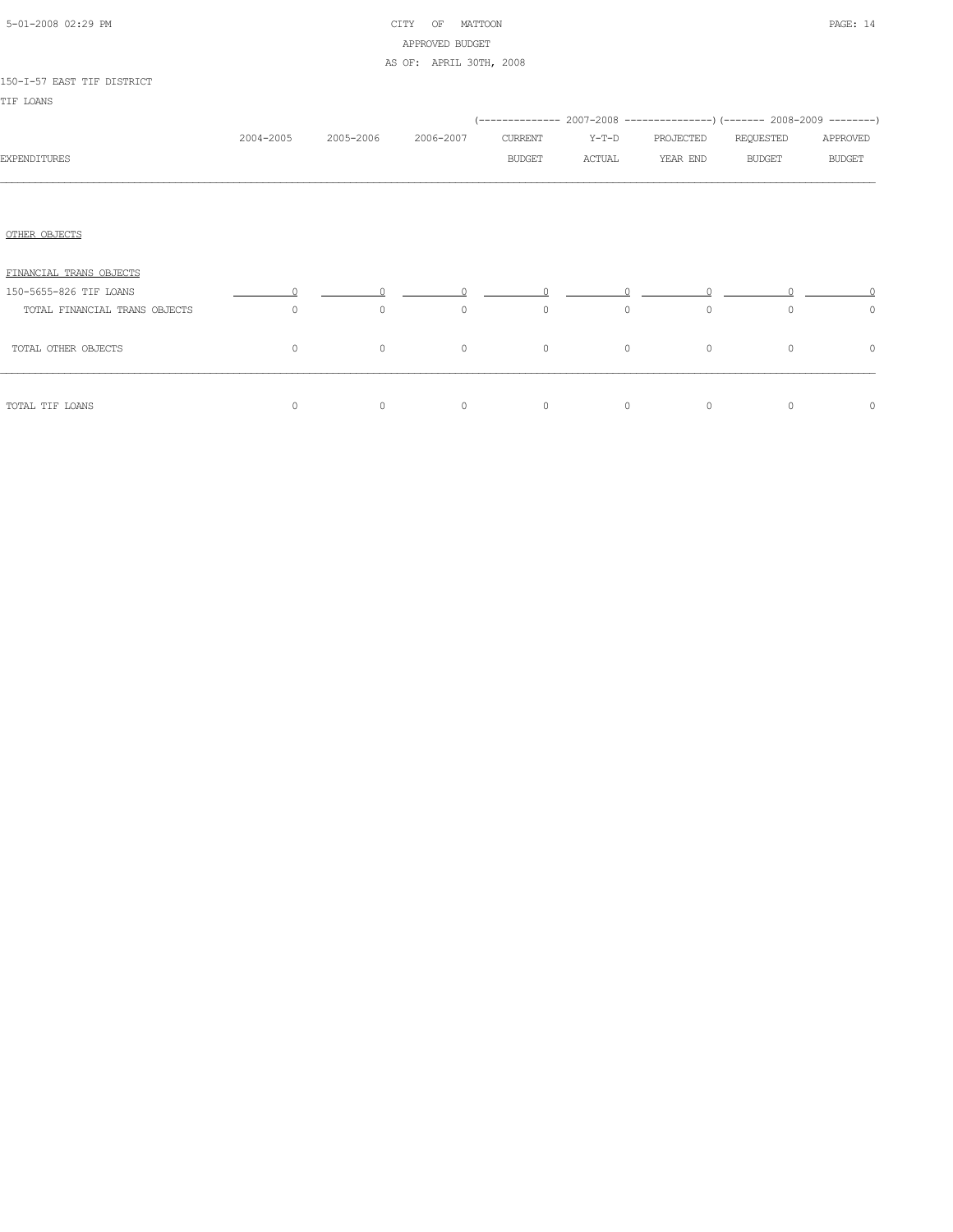|  | 5-01-2008 02:29 PM |  |
|--|--------------------|--|

# CITY OF MATTOON **PAGE:** 15 APPROVED BUDGET AS OF: APRIL 30TH, 2008

### 150-I-57 EAST TIF DISTRICT

TIF ALT REV GO BONDS

|                                                                                                           |           |           |           |         |          |           | (-------------- 2007-2008 ----------------) (------- 2008-2009 --------) |               |
|-----------------------------------------------------------------------------------------------------------|-----------|-----------|-----------|---------|----------|-----------|--------------------------------------------------------------------------|---------------|
|                                                                                                           | 2004-2005 | 2005-2006 | 2006-2007 | CURRENT | $Y-T-D$  | PROJECTED | REQUESTED                                                                | APPROVED      |
| <b>EXPENDITURES</b>                                                                                       |           |           |           | BUDGET  | ACTUAL   | YEAR END  | <b>BUDGET</b>                                                            | <b>BUDGET</b> |
|                                                                                                           |           |           |           |         |          |           |                                                                          |               |
| OTHER OBJECTS                                                                                             |           |           |           |         |          |           |                                                                          |               |
| FINANCIAL TRANS OBJECTS                                                                                   |           |           |           |         |          |           |                                                                          |               |
| 150-5719-817 TIF ALTERNATE SOURCE GO BO $\qquad \qquad 0 \qquad \qquad 0 \qquad \qquad 0 \qquad \qquad 0$ |           |           |           |         |          |           |                                                                          |               |
| TOTAL FINANCIAL TRANS OBJECTS                                                                             | $\Omega$  | $\circ$   | $\circ$   | $\circ$ | $\Omega$ | $\circ$   | $\Omega$                                                                 | $\circ$       |
| TOTAL OTHER OBJECTS                                                                                       | $\circ$   | $\circ$   | $\circ$   | $\circ$ | $\circ$  | $\circ$   | $\circ$                                                                  | $\circ$       |
|                                                                                                           |           |           |           |         |          |           |                                                                          |               |
| TOTAL TIF ALT REV GO BONDS                                                                                | $\circ$   | $\circ$   | $\circ$   | $\circ$ | $\circ$  | $\circ$   | $\Omega$                                                                 | $\circ$       |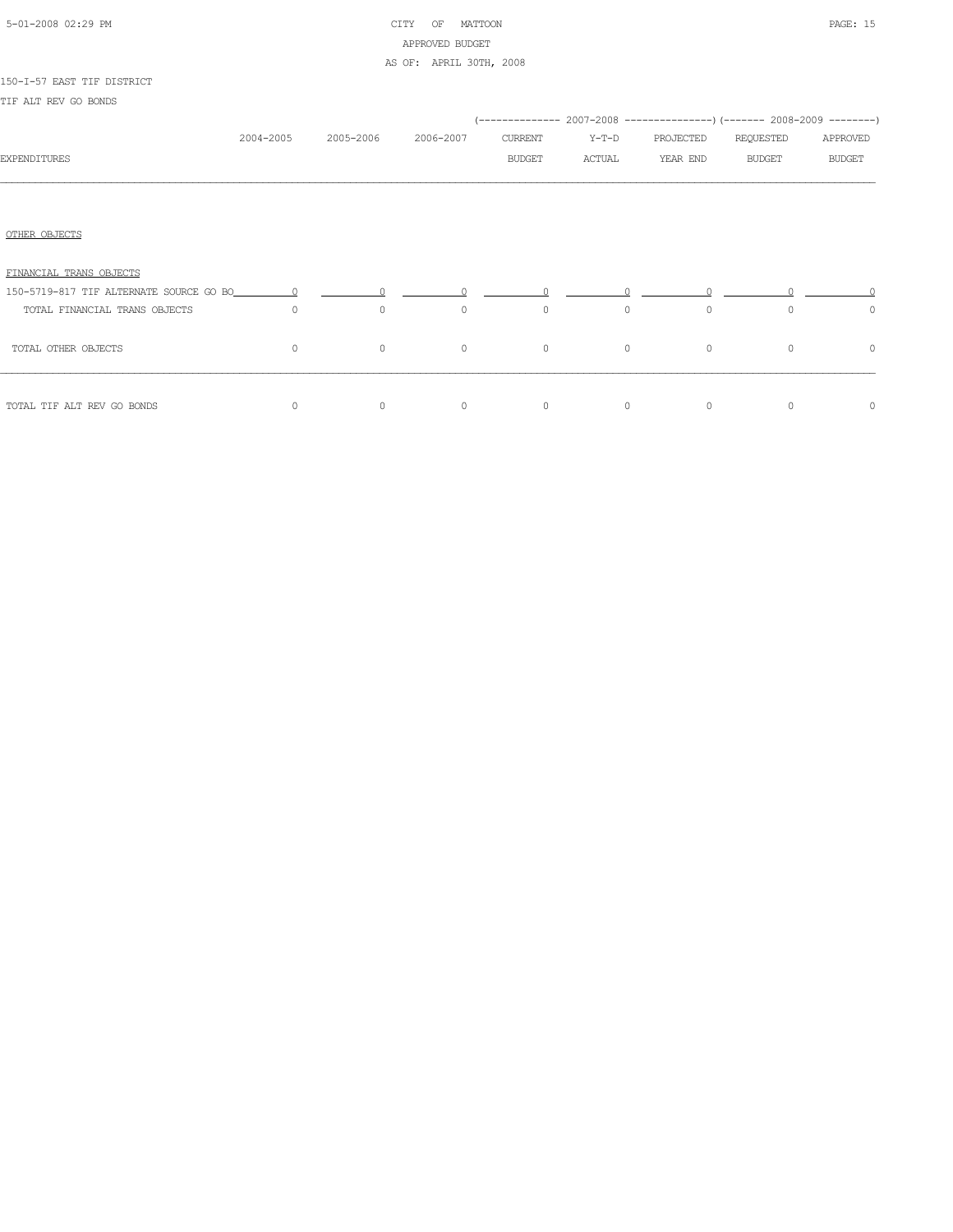|  | 5-01-2008 02:29 PM |  |
|--|--------------------|--|

# CITY OF MATTOON **PAGE:** 16 APPROVED BUDGET AS OF: APRIL 30TH, 2008

#### 150-I-57 EAST TIF DISTRICT

OTHER DEBT SERVICES

|                               |           |           |           |                                              |          |           | (-------------- 2007-2008 ----------------) (------- 2008-2009 --------) |               |
|-------------------------------|-----------|-----------|-----------|----------------------------------------------|----------|-----------|--------------------------------------------------------------------------|---------------|
|                               | 2004-2005 | 2005-2006 | 2006-2007 | CURRENT                                      | $Y-T-D$  | PROJECTED | REQUESTED                                                                | APPROVED      |
| <b>EXPENDITURES</b>           |           |           |           | BUDGET                                       | ACTUAL   | YEAR END  | <b>BUDGET</b>                                                            | <b>BUDGET</b> |
|                               |           |           |           |                                              |          |           |                                                                          |               |
|                               |           |           |           |                                              |          |           |                                                                          |               |
| OTHER OBJECTS                 |           |           |           |                                              |          |           |                                                                          |               |
| FINANCIAL TRANS OBJECTS       |           |           |           |                                              |          |           |                                                                          |               |
|                               |           |           |           | $\begin{matrix} 0 & 0 \\ 0 & 0 \end{matrix}$ |          |           |                                                                          |               |
| TOTAL FINANCIAL TRANS OBJECTS | $\Omega$  | $\circ$   | $\circ$   | $\circ$                                      | $\Omega$ | $\circ$   | $\Omega$                                                                 | $\circ$       |
| TOTAL OTHER OBJECTS           | $\circ$   | $\circ$   | $\circ$   | $\circ$                                      | $\circ$  | $\circ$   | $\circ$                                                                  | $\circ$       |
| TOTAL OTHER DEBT SERVICES     | $\Omega$  | $\circ$   | $\circ$   | $\circ$                                      | $\circ$  | $\circ$   | $\Omega$                                                                 | $\circ$       |
|                               |           |           |           |                                              |          |           |                                                                          |               |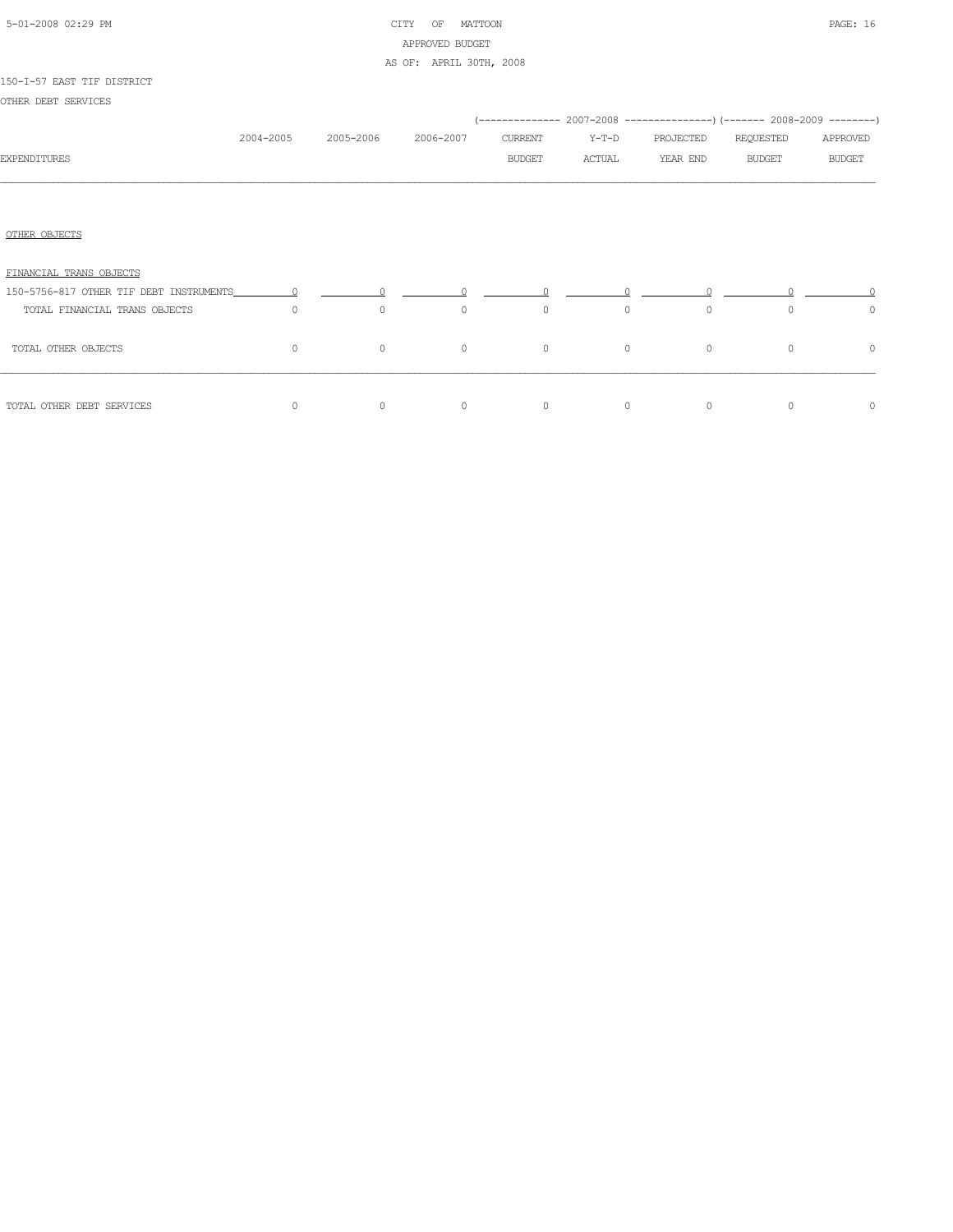# 5-01-2008 02:29 PM CITY OF MATTOON PAGE: 17 APPROVED BUDGET AS OF: APRIL 30TH, 2008

#### 150-I-57 EAST TIF DISTRICT

INTERGOVERNMENTAL EXP

|                                         |           |           |           |                |          |                | (-------------- 2007-2008 ----------------) (------- 2008-2009 --------) |                          |
|-----------------------------------------|-----------|-----------|-----------|----------------|----------|----------------|--------------------------------------------------------------------------|--------------------------|
|                                         | 2004-2005 | 2005-2006 | 2006-2007 | <b>CURRENT</b> | $Y-T-D$  | PROJECTED      | REQUESTED                                                                | APPROVED                 |
| EXPENDITURES                            |           |           |           | <b>BUDGET</b>  | ACTUAL   | YEAR END       | <b>BUDGET</b>                                                            | <b>BUDGET</b>            |
|                                         |           |           |           |                |          |                |                                                                          |                          |
| OTHER OBJECTS                           |           |           |           |                |          |                |                                                                          |                          |
|                                         |           |           |           |                |          |                |                                                                          |                          |
| FINANCIAL TRANS OBJECTS                 |           |           |           |                |          |                |                                                                          |                          |
| 150-5800-821 SHARED INCREMENT (20%)     | $\circ$   | $\circ$   | $\circ$   | $\circ$        | 178      | $\circ$        | 200                                                                      | 200                      |
| 150-5800-822 PROPERTY TAX REIMBURSEMENT | $\circ$   | $\circ$   | $\circ$   | $\circ$        | 97       | $\circ$        | 200                                                                      | 200                      |
| 150-5800-826 JOB TRAINING               | $\Omega$  | $\Omega$  | $\circ$   | $\overline{0}$ | $\circ$  | $\overline{0}$ | $\overline{0}$                                                           | $\overline{\phantom{0}}$ |
| TOTAL FINANCIAL TRANS OBJECTS           | $\circ$   | $\circ$   | $\circ$   | $\circ$        | 275      | $\circ$        | 400                                                                      | 400                      |
| TOTAL OTHER OBJECTS                     | $\circ$   | $\circ$   | $\circ$   | $\circ$        | 275      | $\circ$        | 400                                                                      | 400                      |
| TOTAL INTERGOVERNMENTAL EXP             | $\circ$   | 0         | $\circ$   | $\circ$        | 275      | $\circ$        | 400                                                                      | 400                      |
| TOTAL EXPENDITURES                      | $\circ$   | $\circ$   | $\circ$   | $\circ$        | 275      | $\circ$        | 400                                                                      | 400                      |
| REVENUE OVER/(UNDER) EXPENDITURES       | $\circ$   | $\circ$   | $\circ$   | $\circ$        | 614      | $\circ$        | 600                                                                      | 600                      |
| OTHER FINANCING SOURCES                 |           |           |           |                |          |                |                                                                          |                          |
| 150-4909-023 TRANS FROM CAPITAL IMPROV  | $\circ$   | 0         | $\circ$   | $\circ$        | $\circ$  | $\circ$        | $\circ$                                                                  | $\mathbb O$              |
| 150-4949-023 LONG TERM DEBT PROCEEDS    | $\Omega$  | $\circ$   | $\circ$   | $\Omega$       | $\Omega$ | $\circ$        | $\Omega$                                                                 | $\Omega$                 |
| TOTAL OTHER FINANCING SOURCES           | $\circ$   | $\circ$   | $\circ$   | $\circ$        | $\circ$  | $\circ$        | $\circ$                                                                  | $\mathsf{O}\xspace$      |
| TOTAL OTHER FINANCING SOURCES (USES)    | $\circ$   | 0         | $\circ$   | $\circ$        | $\circ$  | $\circ$        | $\circ$                                                                  | $\mathbb O$              |
| REVENUES & OTHER SOURCES OVER/          |           |           |           |                |          |                |                                                                          |                          |
| (UNDER) EXPENDITURES & OTHER (USES)     | $\circ$   | $\circ$   | $\circ$   | $\circ$        | 614      | $\circ$        | 600                                                                      | 600                      |

 $\star\star\star$  END OF REPORT  $\star\star\star$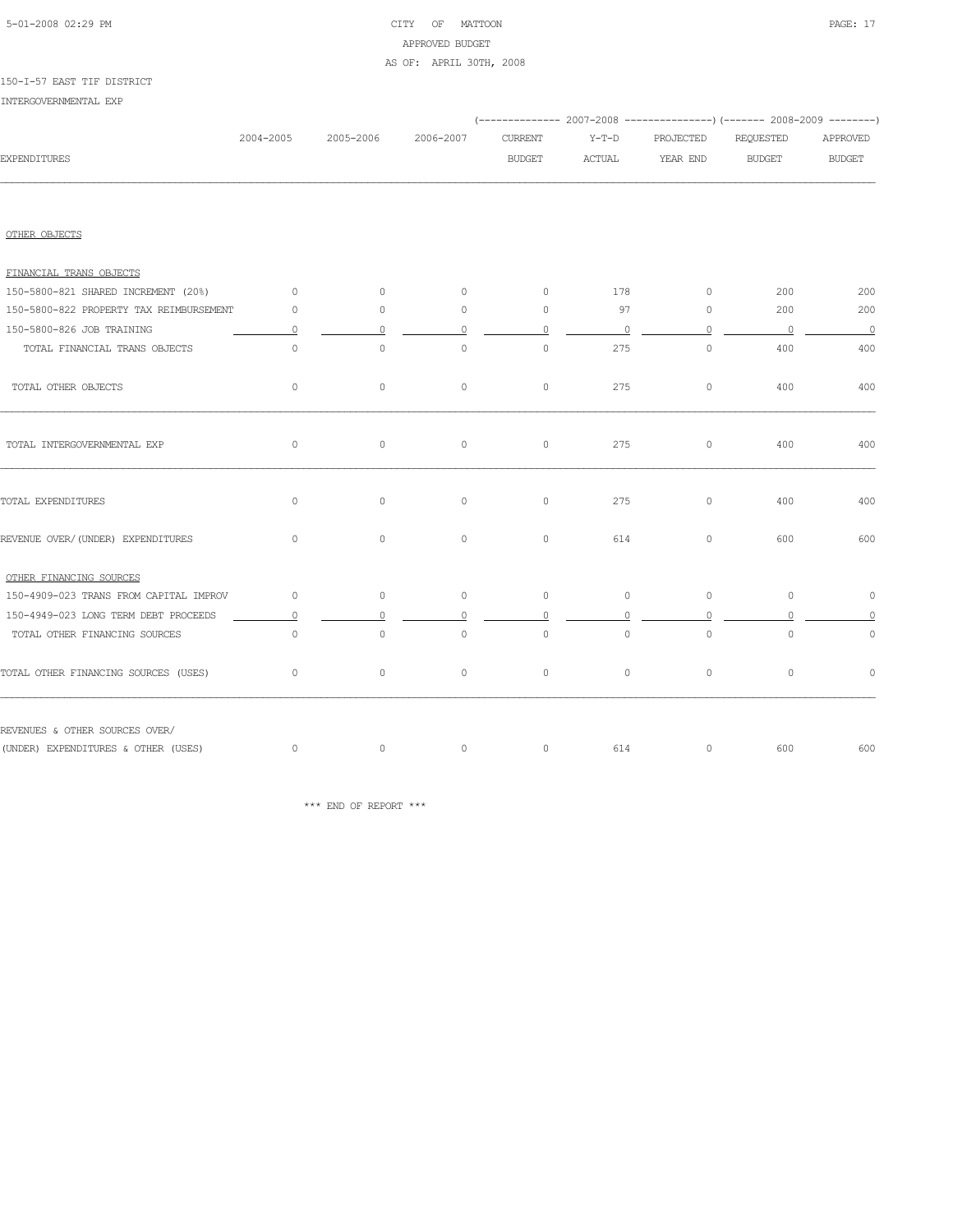| 5-01-2008 02:29 PM |  |
|--------------------|--|
|                    |  |

# CITY OF MATTOON **PAGE:** 1 APPROVED BUDGET AS OF: APRIL 30TH, 2008

#### 151-SOUTH RT 45 TIF DISTRICT

|                                    |                          |                |                   | (-------------- 2007-2008 ----------------) (------- 2008-2009 --------)                                                                                                                                                                                                                                                                                                                                                                                                        |                |                                                                                                                |               |                              |
|------------------------------------|--------------------------|----------------|-------------------|---------------------------------------------------------------------------------------------------------------------------------------------------------------------------------------------------------------------------------------------------------------------------------------------------------------------------------------------------------------------------------------------------------------------------------------------------------------------------------|----------------|----------------------------------------------------------------------------------------------------------------|---------------|------------------------------|
|                                    | 2004-2005                | 2005-2006      | 2006-2007         | <b>CURRENT</b>                                                                                                                                                                                                                                                                                                                                                                                                                                                                  | $Y-T-D$        | PROJECTED                                                                                                      | REQUESTED     | APPROVED                     |
| <b>REVENUES</b>                    |                          |                |                   | <b>BUDGET</b>                                                                                                                                                                                                                                                                                                                                                                                                                                                                   | ACTUAL         | YEAR END                                                                                                       | <b>BUDGET</b> | <b>BUDGET</b>                |
|                                    |                          |                |                   |                                                                                                                                                                                                                                                                                                                                                                                                                                                                                 |                |                                                                                                                |               |                              |
| TAXES                              |                          |                |                   |                                                                                                                                                                                                                                                                                                                                                                                                                                                                                 |                |                                                                                                                |               |                              |
| TIF/BD TAX RECEIPTS                |                          |                |                   |                                                                                                                                                                                                                                                                                                                                                                                                                                                                                 |                |                                                                                                                |               |                              |
| 151-4192-023 PROPERTY TAX RECEIPTS | $\overline{a}$           |                |                   |                                                                                                                                                                                                                                                                                                                                                                                                                                                                                 |                |                                                                                                                |               |                              |
| TOTAL TIF/BD TAX RECEIPTS          | $\circ$                  | $\overline{0}$ | $0 \qquad \qquad$ | $\overline{\phantom{a}}$ $\overline{\phantom{a}}$ $\overline{\phantom{a}}$ $\overline{\phantom{a}}$ $\overline{\phantom{a}}$ $\overline{\phantom{a}}$ $\overline{\phantom{a}}$ $\overline{\phantom{a}}$ $\overline{\phantom{a}}$ $\overline{\phantom{a}}$ $\overline{\phantom{a}}$ $\overline{\phantom{a}}$ $\overline{\phantom{a}}$ $\overline{\phantom{a}}$ $\overline{\phantom{a}}$ $\overline{\phantom{a}}$ $\overline{\phantom{a}}$ $\overline{\phantom{a}}$ $\overline{\$ |                | $\begin{array}{ccccccccccccccccc} 0 & \cdots & \cdots & 0 & \cdots & \cdots & 0 & \cdots & \cdots \end{array}$ |               | $\overline{0}$               |
| TOTAL TAXES                        | $\circ$                  | $\circ$        | $\circ$           | $\circ$                                                                                                                                                                                                                                                                                                                                                                                                                                                                         | $\circ$        | $\circ$                                                                                                        | $\circ$       | $\circ$                      |
| INVESTMENT EARNINGS                |                          |                |                   |                                                                                                                                                                                                                                                                                                                                                                                                                                                                                 |                |                                                                                                                |               |                              |
| INTEREST EARNINGS                  |                          |                |                   |                                                                                                                                                                                                                                                                                                                                                                                                                                                                                 |                |                                                                                                                |               |                              |
| 151-4610-023 INVESTMENT EARNINGS   | $\overline{\phantom{a}}$ |                |                   |                                                                                                                                                                                                                                                                                                                                                                                                                                                                                 |                |                                                                                                                |               |                              |
| TOTAL INTEREST EARNINGS            | $\overline{0}$           | $\circ$        | $\overline{0}$    | $\overline{0}$                                                                                                                                                                                                                                                                                                                                                                                                                                                                  | $\overline{0}$ | $\overline{0}$                                                                                                 |               | $0 \qquad \qquad$<br>$\circ$ |
| TOTAL INVESTMENT EARNINGS          | $\circ$                  | $\circ$        | $\circ$           | $\circ$                                                                                                                                                                                                                                                                                                                                                                                                                                                                         | $\circ$        | $\circ$                                                                                                        | $\circ$       | $\circ$                      |
| CONTRIB & OTHER MISC REV           |                          |                |                   |                                                                                                                                                                                                                                                                                                                                                                                                                                                                                 |                |                                                                                                                |               |                              |
| CONTRIBUTIONS & MISC REV           |                          |                |                   |                                                                                                                                                                                                                                                                                                                                                                                                                                                                                 |                |                                                                                                                |               |                              |
|                                    |                          |                |                   |                                                                                                                                                                                                                                                                                                                                                                                                                                                                                 |                |                                                                                                                |               |                              |
| TOTAL CONTRIBUTIONS & MISC REV     | $\Omega$                 | $\Omega$       | $\Omega$          | 0                                                                                                                                                                                                                                                                                                                                                                                                                                                                               | $\Omega$       |                                                                                                                | $\Omega$      | $\Omega$<br>$\Omega$         |
| TOTAL CONTRIB & OTHER MISC REV     | $\circ$                  | $\circ$        | $\circ$           | $\circ$                                                                                                                                                                                                                                                                                                                                                                                                                                                                         | $\circ$        | $\circ$                                                                                                        | $\circ$       | $\circ$                      |
| TOTAL REVENUES                     | $\circ$                  | $\circ$        | $\circ$           | $\mathbb O$                                                                                                                                                                                                                                                                                                                                                                                                                                                                     | $\circ$        | $\circ$                                                                                                        | $\circ$       | $\circ$                      |

\*\*\* END OF REPORT \*\*\*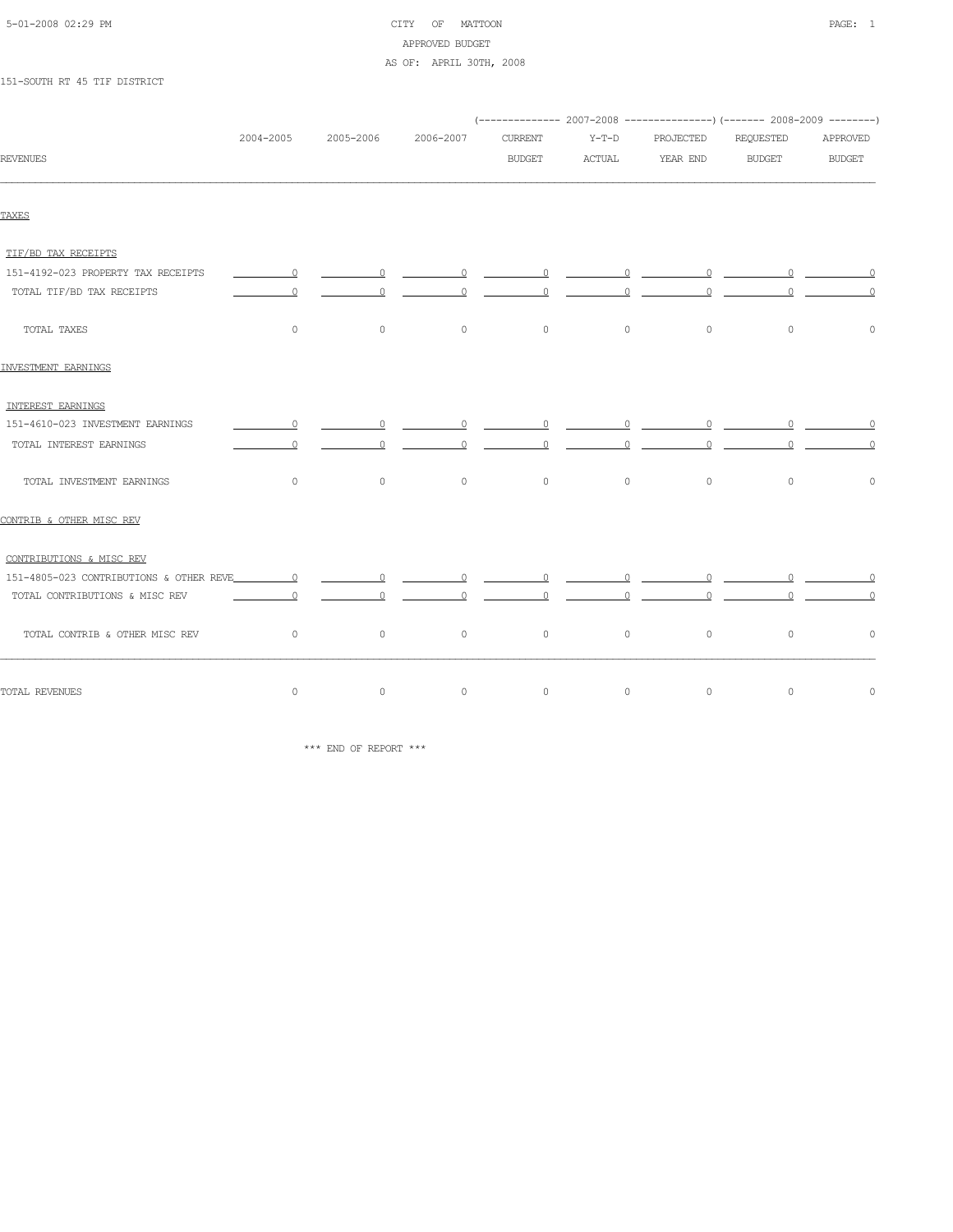# 5-01-2008 02:29 PM CITY OF MATTOON PAGE: 1 APPROVED BUDGET AS OF: APRIL 30TH, 2008

#### 152-SOUTH RT 45 BUSINESS DIST

|                                 |                          |           |                |                |               |                   | ------------- 2007-2008 ----------------) (------- 2008-2009 --------) |                |
|---------------------------------|--------------------------|-----------|----------------|----------------|---------------|-------------------|------------------------------------------------------------------------|----------------|
|                                 | 2004-2005                | 2005-2006 | 2006-2007      | <b>CURRENT</b> | $Y-T-D$       | PROJECTED         | <b>REQUESTED</b>                                                       | APPROVED       |
| <b>REVENUES</b>                 |                          |           |                | <b>BUDGET</b>  | <b>ACTUAL</b> | YEAR END          | <b>BUDGET</b>                                                          | <b>BUDGET</b>  |
|                                 |                          |           |                |                |               |                   |                                                                        |                |
| TAXES                           |                          |           |                |                |               |                   |                                                                        |                |
| TIF/BD TAX RECEIPTS             |                          |           |                |                |               |                   |                                                                        |                |
| 152-4193-023 SALES TAX RECEIPTS | $\sim$ 0 $\sim$ 0 $\sim$ | $\sim$ 0  | $\sim$ 0       |                |               | $0 \t 2,802 \t 0$ | $\sim$ 0                                                               | $\circ$        |
|                                 |                          |           |                |                |               |                   |                                                                        |                |
| TOTAL TIF/BD TAX RECEIPTS       | $\overline{0}$           |           |                |                |               |                   |                                                                        | $\circ$        |
| TOTAL TAXES                     | $\circ$                  | $\circ$   | $\overline{0}$ |                | 0 $2,802$ 0   |                   | $\circ$                                                                | $\circ$        |
| INVESTMENT EARNINGS             |                          |           |                |                |               |                   |                                                                        |                |
| INTEREST EARNINGS               |                          |           |                |                |               |                   |                                                                        |                |
| 152-4610-023 INVESTMENT INCOME  |                          |           |                |                |               |                   |                                                                        |                |
| TOTAL INTEREST EARNINGS         |                          |           |                |                |               |                   |                                                                        |                |
| TOTAL INVESTMENT EARNINGS       | $\circ$                  | $\circ$   | $\circ$        | $\circ$        | $\circ$       | $\circ$           | $\circ$                                                                | $\circ$        |
| CONTRIB & OTHER MISC REV        |                          |           |                |                |               |                   |                                                                        |                |
| CONTRIBUTIONS & MISC REV        |                          |           |                |                |               |                   |                                                                        |                |
|                                 |                          |           |                |                |               |                   |                                                                        |                |
| TOTAL CONTRIBUTIONS & MISC REV  | $\sim$ 0                 |           |                |                |               |                   |                                                                        | $\overline{0}$ |
| TOTAL CONTRIB & OTHER MISC REV  | $\sim$ 0                 | $\circ$   | $\circ$        | $\circ$        | $\circ$       | $\circ$           | $\circ$                                                                | $\circ$        |
| TOTAL REVENUES                  | $\circ$                  | $\circ$   | $\circ$        | $\circ$        | 2,802         | $\circ$           | $\circ$                                                                | $\circ$        |

 $\star\star\star$  END OF REPORT  $\star\star\star$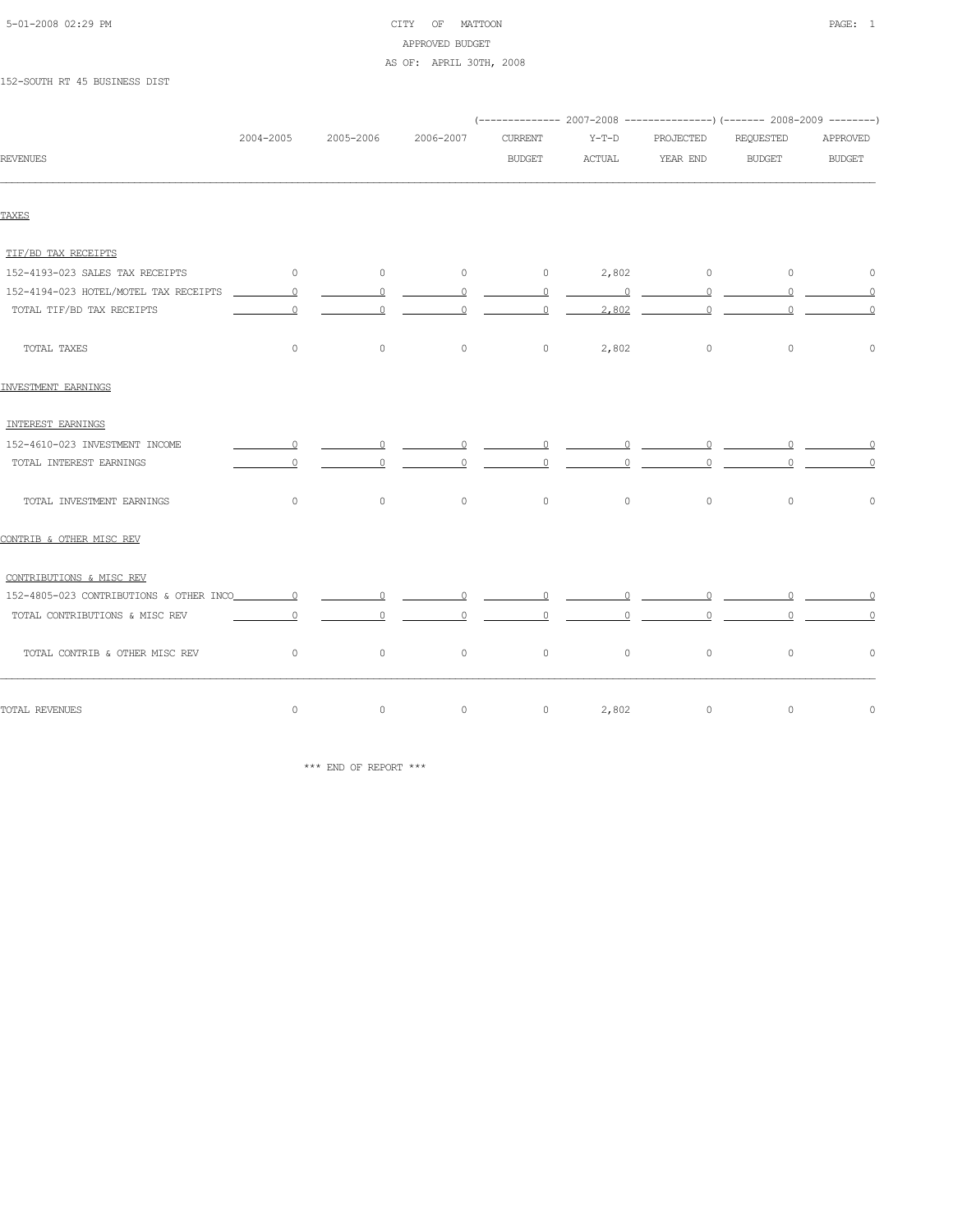| 5-01-2008 02:29 PM |  |
|--------------------|--|
|                    |  |

# CITY OF MATTOON **PAGE:** 1 APPROVED BUDGET AS OF: APRIL 30TH, 2008

153-MALL TIF DISTRICT

|                                    |                                                                                                     |                                                                                                                                                                                                                                                                                                                                                                                                                                                                                 |           |                |               | (-------------- 2007-2008 ----------------) (------- 2008-2009 --------) |               |                      |
|------------------------------------|-----------------------------------------------------------------------------------------------------|---------------------------------------------------------------------------------------------------------------------------------------------------------------------------------------------------------------------------------------------------------------------------------------------------------------------------------------------------------------------------------------------------------------------------------------------------------------------------------|-----------|----------------|---------------|--------------------------------------------------------------------------|---------------|----------------------|
|                                    | 2004-2005                                                                                           | 2005-2006                                                                                                                                                                                                                                                                                                                                                                                                                                                                       | 2006-2007 | <b>CURRENT</b> | $Y-T-D$       | PROJECTED                                                                | REQUESTED     | APPROVED             |
| <b>REVENUES</b>                    |                                                                                                     |                                                                                                                                                                                                                                                                                                                                                                                                                                                                                 |           | <b>BUDGET</b>  | <b>ACTUAL</b> | YEAR END                                                                 | <b>BUDGET</b> | <b>BUDGET</b>        |
| TAXES                              |                                                                                                     |                                                                                                                                                                                                                                                                                                                                                                                                                                                                                 |           |                |               |                                                                          |               |                      |
|                                    |                                                                                                     |                                                                                                                                                                                                                                                                                                                                                                                                                                                                                 |           |                |               |                                                                          |               |                      |
| TIF/BD TAX RECEIPTS                |                                                                                                     |                                                                                                                                                                                                                                                                                                                                                                                                                                                                                 |           |                |               |                                                                          |               |                      |
| 153-4192-023 PROPERTY TAX RECEIPTS | $\sim$ 0                                                                                            | $\overline{\phantom{a}}$ $\overline{\phantom{a}}$ $\overline{\phantom{a}}$ $\overline{\phantom{a}}$ $\overline{\phantom{a}}$ $\overline{\phantom{a}}$ $\overline{\phantom{a}}$ $\overline{\phantom{a}}$ $\overline{\phantom{a}}$ $\overline{\phantom{a}}$ $\overline{\phantom{a}}$ $\overline{\phantom{a}}$ $\overline{\phantom{a}}$ $\overline{\phantom{a}}$ $\overline{\phantom{a}}$ $\overline{\phantom{a}}$ $\overline{\phantom{a}}$ $\overline{\phantom{a}}$ $\overline{\$ |           |                |               |                                                                          |               |                      |
| TOTAL TIF/BD TAX RECEIPTS          | $\Omega$                                                                                            | $\Omega$                                                                                                                                                                                                                                                                                                                                                                                                                                                                        | $\Omega$  | $\circ$        | $\Omega$      | $\Omega$                                                                 |               | $\Omega$<br>$\Omega$ |
| TOTAL TAXES                        | $\circ$                                                                                             | $\circ$                                                                                                                                                                                                                                                                                                                                                                                                                                                                         | $\circ$   | $\circ$        | $\circ$       | $\circ$                                                                  | $\circ$       | $\circ$              |
| <b>INVESTMENT EARNINGS</b>         |                                                                                                     |                                                                                                                                                                                                                                                                                                                                                                                                                                                                                 |           |                |               |                                                                          |               |                      |
| INTEREST EARNINGS                  |                                                                                                     |                                                                                                                                                                                                                                                                                                                                                                                                                                                                                 |           |                |               |                                                                          |               |                      |
| 153-4610-023 INVESTMENT INCOME     | $\overline{\phantom{a}}$ $\overline{\phantom{a}}$ $\overline{\phantom{a}}$ $\overline{\phantom{a}}$ | $\overline{0}$                                                                                                                                                                                                                                                                                                                                                                                                                                                                  | $\sim$ 0  |                |               |                                                                          |               |                      |
| TOTAL INTEREST EARNINGS            | $\Omega$                                                                                            | $\Omega$                                                                                                                                                                                                                                                                                                                                                                                                                                                                        | $\circ$   | $\circ$        | $\circ$       | $\Omega$                                                                 |               | $\Omega$             |
| TOTAL INVESTMENT EARNINGS          | $\circ$                                                                                             | $\circ$                                                                                                                                                                                                                                                                                                                                                                                                                                                                         | $\circ$   | $\circ$        | $\circ$       | $\circ$                                                                  | $\circ$       | $\circ$              |
| CONTRIB & OTHER MISC REV           |                                                                                                     |                                                                                                                                                                                                                                                                                                                                                                                                                                                                                 |           |                |               |                                                                          |               |                      |
| CONTRIBUTIONS & MISC REV           |                                                                                                     |                                                                                                                                                                                                                                                                                                                                                                                                                                                                                 |           |                |               |                                                                          |               |                      |
|                                    |                                                                                                     |                                                                                                                                                                                                                                                                                                                                                                                                                                                                                 |           |                |               |                                                                          |               |                      |
| TOTAL CONTRIBUTIONS & MISC REV     | $\Omega$                                                                                            |                                                                                                                                                                                                                                                                                                                                                                                                                                                                                 |           |                |               | $\Omega$                                                                 |               |                      |
| TOTAL CONTRIB & OTHER MISC REV     | $\circ$                                                                                             | $\circ$                                                                                                                                                                                                                                                                                                                                                                                                                                                                         | $\circ$   | $\circ$        | $\circ$       | $\circ$                                                                  | $\circ$       | $\circ$              |
| TOTAL REVENUES                     | $\circ$                                                                                             | $\circ$                                                                                                                                                                                                                                                                                                                                                                                                                                                                         | $\circ$   | $\circ$        | $\circ$       | $\circ$                                                                  | $\circ$       | $\circ$              |

\*\*\* END OF REPORT \*\*\*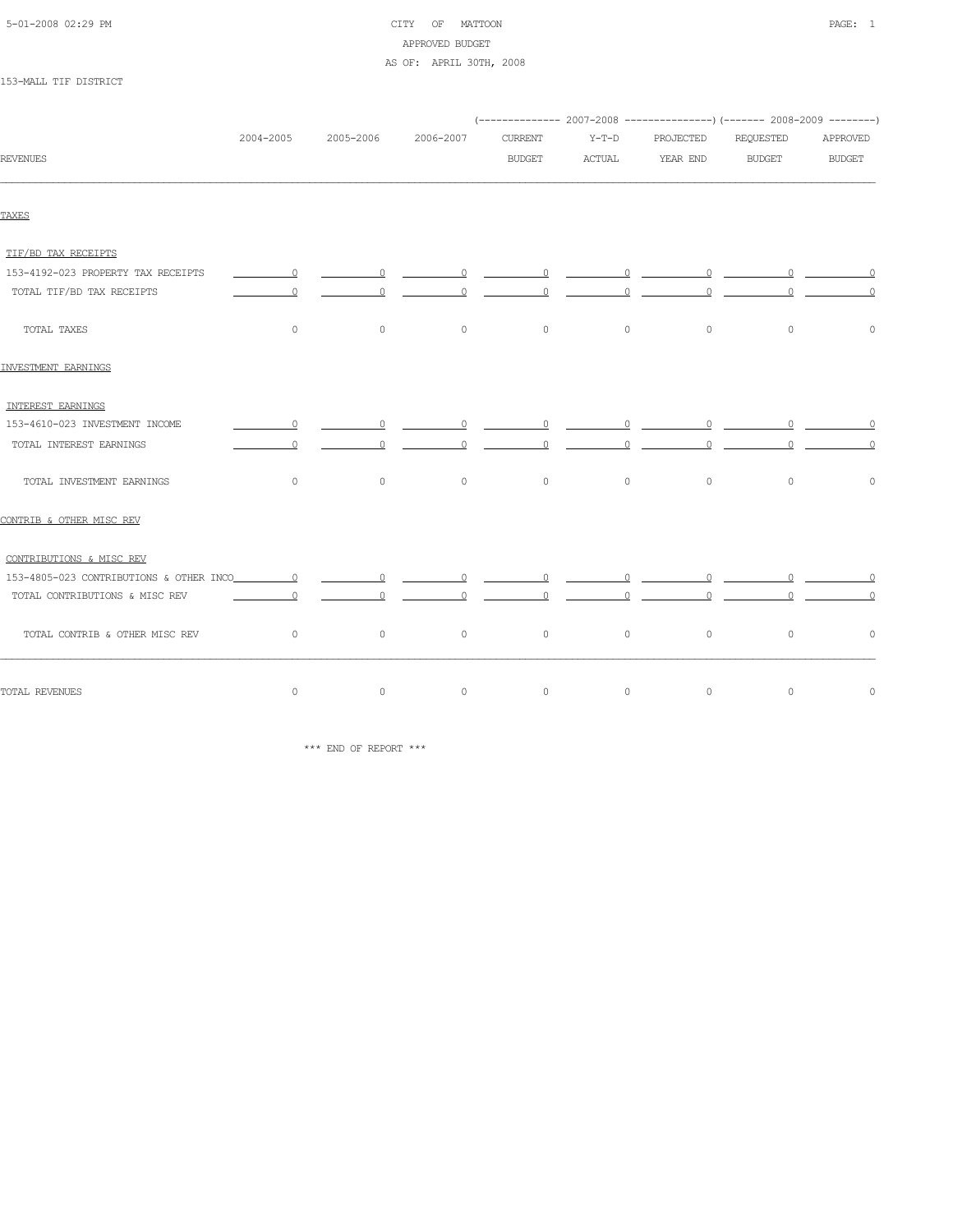| 5-01-2008 02:29 PM |  |
|--------------------|--|
|                    |  |

# CITY OF MATTOON **PAGE:** 1 APPROVED BUDGET AS OF: APRIL 30TH, 2008

#### 154-MALL BUSINESS DISTRICT

| 2004-2005      | 2005-2006            | 2006-2007                                  | <b>CURRENT</b>                                                                                                                                                                                                                                                                                                                                                                                                                                   | $Y-T-D$       | PROJECTED                                                                                 | REQUESTED                                                                                                                              | APPROVED                                                                                                                                                                                                                                                                                 |
|----------------|----------------------|--------------------------------------------|--------------------------------------------------------------------------------------------------------------------------------------------------------------------------------------------------------------------------------------------------------------------------------------------------------------------------------------------------------------------------------------------------------------------------------------------------|---------------|-------------------------------------------------------------------------------------------|----------------------------------------------------------------------------------------------------------------------------------------|------------------------------------------------------------------------------------------------------------------------------------------------------------------------------------------------------------------------------------------------------------------------------------------|
|                |                      |                                            | <b>BUDGET</b>                                                                                                                                                                                                                                                                                                                                                                                                                                    | <b>ACTUAL</b> | YEAR END                                                                                  | <b>BUDGET</b>                                                                                                                          | <b>BUDGET</b>                                                                                                                                                                                                                                                                            |
|                |                      |                                            |                                                                                                                                                                                                                                                                                                                                                                                                                                                  |               |                                                                                           |                                                                                                                                        |                                                                                                                                                                                                                                                                                          |
|                |                      |                                            |                                                                                                                                                                                                                                                                                                                                                                                                                                                  |               |                                                                                           |                                                                                                                                        |                                                                                                                                                                                                                                                                                          |
|                |                      |                                            |                                                                                                                                                                                                                                                                                                                                                                                                                                                  |               |                                                                                           |                                                                                                                                        |                                                                                                                                                                                                                                                                                          |
|                | $\sim$ 0             | $\sim$ 0                                   | $\circ$                                                                                                                                                                                                                                                                                                                                                                                                                                          |               | $\circ$                                                                                   | $\sim$ 0                                                                                                                               | $\circ$                                                                                                                                                                                                                                                                                  |
|                |                      |                                            |                                                                                                                                                                                                                                                                                                                                                                                                                                                  |               |                                                                                           |                                                                                                                                        |                                                                                                                                                                                                                                                                                          |
| $\overline{0}$ |                      |                                            |                                                                                                                                                                                                                                                                                                                                                                                                                                                  |               |                                                                                           |                                                                                                                                        | $\circ$                                                                                                                                                                                                                                                                                  |
| $\circ$        | $\circ$              | $\circ$                                    | $\circ$                                                                                                                                                                                                                                                                                                                                                                                                                                          | $\circ$       | $\circ$                                                                                   | $\circ$                                                                                                                                | $\circ$                                                                                                                                                                                                                                                                                  |
|                |                      |                                            |                                                                                                                                                                                                                                                                                                                                                                                                                                                  |               |                                                                                           |                                                                                                                                        |                                                                                                                                                                                                                                                                                          |
|                |                      |                                            |                                                                                                                                                                                                                                                                                                                                                                                                                                                  |               |                                                                                           |                                                                                                                                        |                                                                                                                                                                                                                                                                                          |
|                |                      |                                            |                                                                                                                                                                                                                                                                                                                                                                                                                                                  |               |                                                                                           |                                                                                                                                        |                                                                                                                                                                                                                                                                                          |
| $\circ$        |                      |                                            |                                                                                                                                                                                                                                                                                                                                                                                                                                                  |               |                                                                                           |                                                                                                                                        | $\circ$                                                                                                                                                                                                                                                                                  |
| $\circ$        | $\circ$              | $\circ$                                    | $\circ$                                                                                                                                                                                                                                                                                                                                                                                                                                          | $\circ$       | $\circ$                                                                                   | $\circ$                                                                                                                                | $\circ$                                                                                                                                                                                                                                                                                  |
|                |                      |                                            |                                                                                                                                                                                                                                                                                                                                                                                                                                                  |               |                                                                                           |                                                                                                                                        |                                                                                                                                                                                                                                                                                          |
|                |                      |                                            |                                                                                                                                                                                                                                                                                                                                                                                                                                                  |               |                                                                                           |                                                                                                                                        |                                                                                                                                                                                                                                                                                          |
|                |                      |                                            |                                                                                                                                                                                                                                                                                                                                                                                                                                                  |               |                                                                                           |                                                                                                                                        |                                                                                                                                                                                                                                                                                          |
|                |                      |                                            |                                                                                                                                                                                                                                                                                                                                                                                                                                                  |               |                                                                                           |                                                                                                                                        | $\circ$                                                                                                                                                                                                                                                                                  |
|                | $\circ$              | $\circ$                                    | $\circ$                                                                                                                                                                                                                                                                                                                                                                                                                                          | $\circ$       | $\circ$                                                                                   | $\circ$                                                                                                                                | $\circ$                                                                                                                                                                                                                                                                                  |
| $\circ$        | $\circ$              | $\circ$                                    | $\circ$                                                                                                                                                                                                                                                                                                                                                                                                                                          | $\circ$       | $\circ$                                                                                   | $\circ$                                                                                                                                | $\circ$                                                                                                                                                                                                                                                                                  |
|                | $\sim$ 0<br>$\sim$ 0 | $\overline{0}$<br>$\sim$ 0 $\sim$ 0 $\sim$ | $\overline{0}$<br>$\overline{\phantom{a}}$ 0 $\overline{\phantom{a}}$<br>$\overline{0}$ and $\overline{0}$ and $\overline{0}$ and $\overline{0}$ and $\overline{0}$ and $\overline{0}$ and $\overline{0}$ and $\overline{0}$ and $\overline{0}$ and $\overline{0}$ and $\overline{0}$ and $\overline{0}$ and $\overline{0}$ and $\overline{0}$ and $\overline{0}$ and $\overline{0}$ and $\overline{0}$ and<br>$\overline{0}$ and $\overline{0}$ |               | $\sim$ 0<br>$\begin{array}{ccccccccccccc}\n0 & \cdots & 0 & \cdots & \cdots\n\end{array}$ | $\begin{array}{ccccccccccccccccc} 0 & \text{ & & & & 0 & & \text{ & & & 0 & & \text{ & & & \text{ & & \text{ & \text{ } \end{array} }$ | (-------------- 2007-2008 ----------------) (------- 2008-2009 --------)<br>$\begin{array}{ccccccccccccc}\n0 & \cdots & \cdots & 0 & \cdots & \cdots\n\end{array}$<br>$\begin{array}{ccccccccccccccccc} 0 & \cdots & \cdots & 0 & \cdots & \cdots & 0 & \cdots & \cdots & 0 \end{array}$ |

 $\star\star\star$  END OF REPORT  $\star\star\star$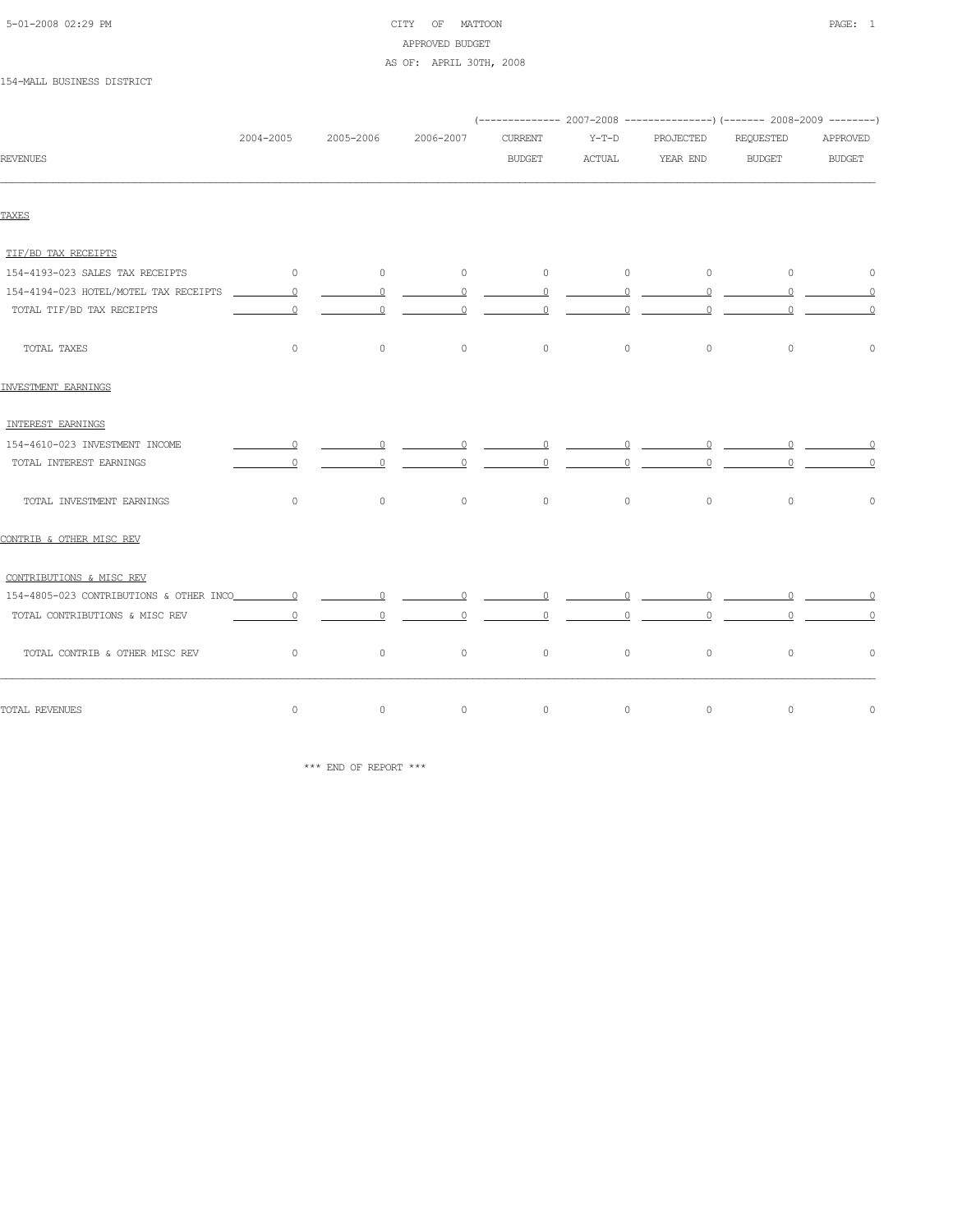# 5-01-2008 02:29 PM CITY OF MATTOON PAGE: 1 APPROVED BUDGET AS OF: APRIL 30TH, 2008

155-I-57 EAST BUSINESS DIST

|                                 |                |                |                |                                                                                                                                                                                                                                                                                                                                    |                                                                                                                                                                                                                                                                                                                                    |                                                          | (-------------- 2007-2008 -------------------) (------- 2008-2009 ---------)                                                                                                                                                                                                                                                       |                |
|---------------------------------|----------------|----------------|----------------|------------------------------------------------------------------------------------------------------------------------------------------------------------------------------------------------------------------------------------------------------------------------------------------------------------------------------------|------------------------------------------------------------------------------------------------------------------------------------------------------------------------------------------------------------------------------------------------------------------------------------------------------------------------------------|----------------------------------------------------------|------------------------------------------------------------------------------------------------------------------------------------------------------------------------------------------------------------------------------------------------------------------------------------------------------------------------------------|----------------|
|                                 | 2004-2005      | 2005-2006      | 2006-2007      | <b>CURRENT</b>                                                                                                                                                                                                                                                                                                                     | Y-T-D                                                                                                                                                                                                                                                                                                                              | PROJECTED                                                | REQUESTED                                                                                                                                                                                                                                                                                                                          | APPROVED       |
| <b>REVENUES</b>                 |                |                |                | <b>BUDGET</b>                                                                                                                                                                                                                                                                                                                      | ACTUAL                                                                                                                                                                                                                                                                                                                             | YEAR END                                                 | <b>BUDGET</b>                                                                                                                                                                                                                                                                                                                      | <b>BUDGET</b>  |
| TAXES                           |                |                |                |                                                                                                                                                                                                                                                                                                                                    |                                                                                                                                                                                                                                                                                                                                    |                                                          |                                                                                                                                                                                                                                                                                                                                    |                |
| TIF/BD TAX RECEIPTS             |                |                |                |                                                                                                                                                                                                                                                                                                                                    |                                                                                                                                                                                                                                                                                                                                    |                                                          |                                                                                                                                                                                                                                                                                                                                    |                |
| 155-4193-023 SALES TAX RECEIPTS | $\sim$ 0       | $\sim$ 0       | $\sim$ 0       |                                                                                                                                                                                                                                                                                                                                    |                                                                                                                                                                                                                                                                                                                                    | $\begin{array}{ccccccc}\n0 & & & 0 & & & 0\n\end{array}$ | $\sim$ 0                                                                                                                                                                                                                                                                                                                           | $\circ$        |
|                                 |                |                |                |                                                                                                                                                                                                                                                                                                                                    |                                                                                                                                                                                                                                                                                                                                    |                                                          |                                                                                                                                                                                                                                                                                                                                    |                |
| TOTAL TIF/BD TAX RECEIPTS       | $\circ$        | 0              |                | $\overline{0}$ and $\overline{0}$ and $\overline{0}$ and $\overline{0}$ and $\overline{0}$ and $\overline{0}$ and $\overline{0}$ and $\overline{0}$ and $\overline{0}$ and $\overline{0}$ and $\overline{0}$ and $\overline{0}$ and $\overline{0}$ and $\overline{0}$ and $\overline{0}$ and $\overline{0}$ and $\overline{0}$ and | $\overline{0}$ and $\overline{0}$ and $\overline{0}$ and $\overline{0}$ and $\overline{0}$ and $\overline{0}$ and $\overline{0}$ and $\overline{0}$ and $\overline{0}$ and $\overline{0}$ and $\overline{0}$ and $\overline{0}$ and $\overline{0}$ and $\overline{0}$ and $\overline{0}$ and $\overline{0}$ and $\overline{0}$ and | $\overline{\phantom{a}}$ $\overline{\phantom{a}}$        | $\overline{0}$ and $\overline{0}$ and $\overline{0}$ and $\overline{0}$ and $\overline{0}$ and $\overline{0}$ and $\overline{0}$ and $\overline{0}$ and $\overline{0}$ and $\overline{0}$ and $\overline{0}$ and $\overline{0}$ and $\overline{0}$ and $\overline{0}$ and $\overline{0}$ and $\overline{0}$ and $\overline{0}$ and | $\overline{0}$ |
| TOTAL TAXES                     | $\circ$        | $\overline{0}$ | $\overline{0}$ | $\overline{0}$                                                                                                                                                                                                                                                                                                                     | $\overline{0}$                                                                                                                                                                                                                                                                                                                     | $\circ$                                                  | $\overline{0}$                                                                                                                                                                                                                                                                                                                     | $\circ$        |
| INVESTMENT EARNINGS             |                |                |                |                                                                                                                                                                                                                                                                                                                                    |                                                                                                                                                                                                                                                                                                                                    |                                                          |                                                                                                                                                                                                                                                                                                                                    |                |
| INTEREST EARNINGS               |                |                |                |                                                                                                                                                                                                                                                                                                                                    |                                                                                                                                                                                                                                                                                                                                    |                                                          |                                                                                                                                                                                                                                                                                                                                    |                |
| 155-4610-023 INVESTMENT INCOME  |                |                |                |                                                                                                                                                                                                                                                                                                                                    |                                                                                                                                                                                                                                                                                                                                    |                                                          |                                                                                                                                                                                                                                                                                                                                    |                |
| TOTAL INTEREST EARNINGS         | $\overline{0}$ |                |                |                                                                                                                                                                                                                                                                                                                                    |                                                                                                                                                                                                                                                                                                                                    |                                                          |                                                                                                                                                                                                                                                                                                                                    | $\circ$        |
| TOTAL INVESTMENT EARNINGS       | $\circ$        | $\circ$        | $\sim$ 0       |                                                                                                                                                                                                                                                                                                                                    | $\begin{array}{ccc} & & & 0 & \quad & \quad & 0 \end{array}$                                                                                                                                                                                                                                                                       | $\circ$                                                  | $\circ$                                                                                                                                                                                                                                                                                                                            | $\circ$        |
| CONTRIB & OTHER MISC REV        |                |                |                |                                                                                                                                                                                                                                                                                                                                    |                                                                                                                                                                                                                                                                                                                                    |                                                          |                                                                                                                                                                                                                                                                                                                                    |                |
| CONTRIBUTIONS & MISC REV        |                |                |                |                                                                                                                                                                                                                                                                                                                                    |                                                                                                                                                                                                                                                                                                                                    |                                                          |                                                                                                                                                                                                                                                                                                                                    |                |
|                                 |                |                |                |                                                                                                                                                                                                                                                                                                                                    |                                                                                                                                                                                                                                                                                                                                    |                                                          |                                                                                                                                                                                                                                                                                                                                    |                |
| TOTAL CONTRIBUTIONS & MISC REV  | $\sim$ 0       |                |                |                                                                                                                                                                                                                                                                                                                                    |                                                                                                                                                                                                                                                                                                                                    |                                                          |                                                                                                                                                                                                                                                                                                                                    | $\overline{0}$ |
| TOTAL CONTRIB & OTHER MISC REV  | $\sim$ 0       | $\circ$        | $\sim$ 0       | $\overline{0}$                                                                                                                                                                                                                                                                                                                     | $\circ$                                                                                                                                                                                                                                                                                                                            | $\circ$                                                  | $\circ$                                                                                                                                                                                                                                                                                                                            | $\Omega$       |
| TOTAL REVENUES                  | $\circ$        | $\circ$        | $\circ$        | $\circ$                                                                                                                                                                                                                                                                                                                            | $\circ$                                                                                                                                                                                                                                                                                                                            | $\circ$                                                  | $\circ$                                                                                                                                                                                                                                                                                                                            | $\circ$        |

 $\star\star\star$  END OF REPORT  $\star\star\star$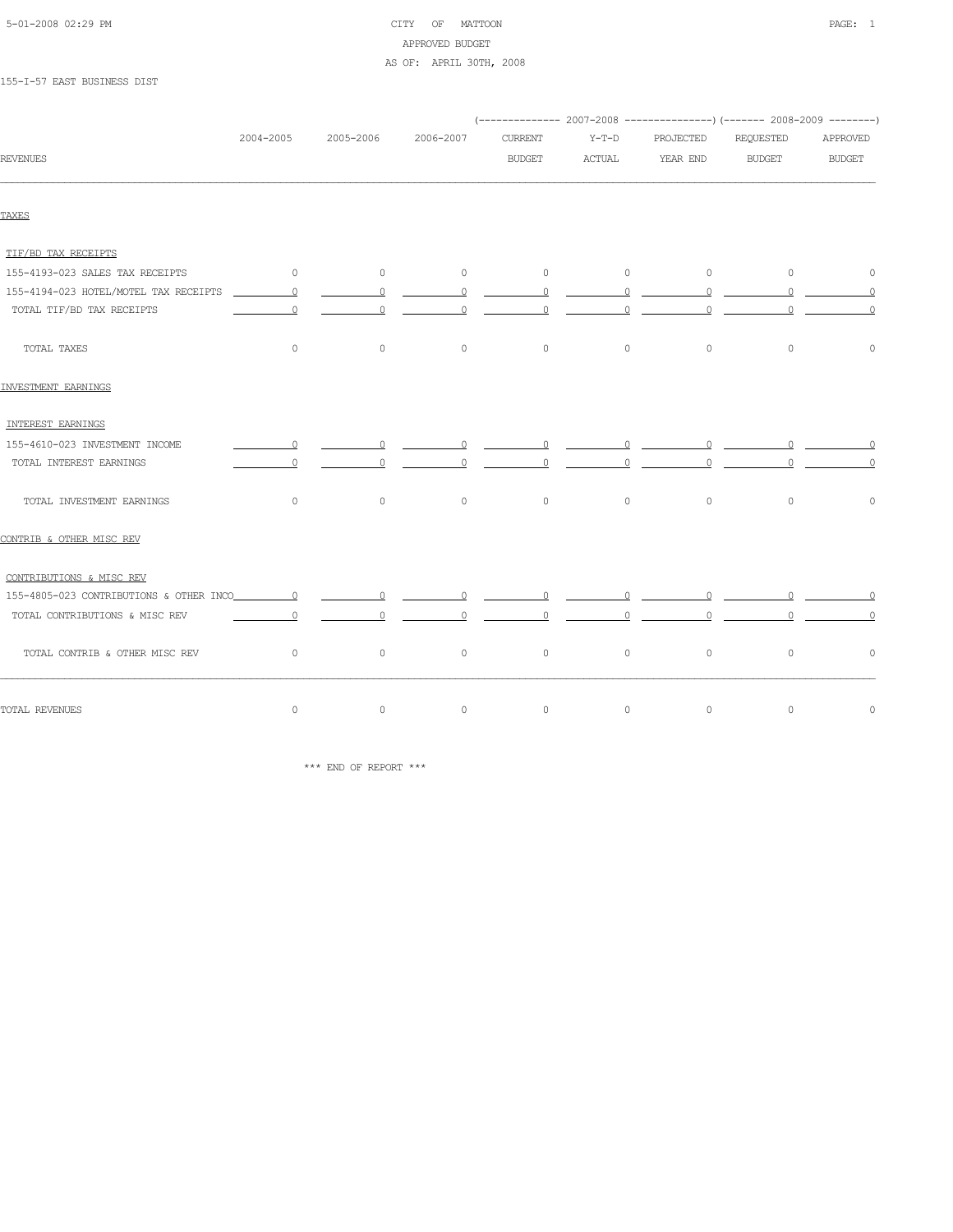| 5-01-2008 02:29 PM |  |
|--------------------|--|
|                    |  |

# CITY OF MATTOON **PAGE:** 1 APPROVED BUDGET AS OF: APRIL 30TH, 2008

|                                          |                          |                                                     |                               |                                                   |                                         |                     | (-------------- 2007-2008 ---------------) (------- 2008-2009 --------) |                          |
|------------------------------------------|--------------------------|-----------------------------------------------------|-------------------------------|---------------------------------------------------|-----------------------------------------|---------------------|-------------------------------------------------------------------------|--------------------------|
|                                          | 2004-2005                | 2005-2006                                           | 2006-2007                     | <b>CURRENT</b>                                    | $Y-T-D$                                 | PROJECTED           | REQUESTED                                                               | APPROVED                 |
| <b>REVENUES</b>                          |                          |                                                     |                               | <b>BUDGET</b>                                     | <b>ACTUAL</b>                           | YEAR END            | <b>BUDGET</b>                                                           | <b>BUDGET</b>            |
|                                          |                          |                                                     |                               |                                                   |                                         |                     |                                                                         |                          |
| TAXES                                    |                          |                                                     |                               |                                                   |                                         |                     |                                                                         |                          |
| LIMITED RATE PROP TAXES                  |                          |                                                     |                               |                                                   |                                         |                     |                                                                         |                          |
| 171-4118-010 PROPERTY TAXES              | $\overline{0}$           | $\overline{0}$                                      | $\overline{\mathbf{0}}$       | $\overline{\phantom{0}}$                          | $\overline{0}$                          |                     | $0 \quad 422,756$                                                       | 402,000                  |
| TOTAL LIMITED RATE PROP TAXES            | $\overline{0}$           | $\overline{0}$                                      | $\overline{0}$                | $\overline{0}$                                    | $\circ$                                 | $\overline{0}$      | 422,756                                                                 | 402,000                  |
| TOTAL TAXES                              | $\circ$                  | 0                                                   | $\circ$                       | $\circ$                                           | $\circ$                                 | $\circ$             | 422,756                                                                 | 402,000                  |
| INTERGOVERNMENTAL REV                    |                          |                                                     |                               |                                                   |                                         |                     |                                                                         |                          |
| STATE GOVT GRANTS                        |                          |                                                     |                               |                                                   |                                         |                     |                                                                         |                          |
| 171-4321-022 STATE OPERATING (LSTA) GRA  | $\overline{0}$           | $\circ$                                             | $\circ$                       | $\circ$                                           | $\circ$                                 | $\circ$             | $\overline{0}$                                                          | $\overline{\phantom{0}}$ |
| 171-4322-022 STATE OPERATING (PER CAPIT  | $\circ$                  | $\circ$                                             | $\circ$                       | $\circ$                                           | $\circ$                                 | $\circ$             | 22,500                                                                  | 22,500                   |
| 171-4323-023 STATE CAPITAL (LSCA) GRANT_ | $\overline{0}$           | $\overline{0}$                                      | $\overline{0}$                | $\overline{0}$                                    | $\overline{0}$                          | $\circ$             | $\overline{\phantom{0}}$                                                | $\overline{\phantom{0}}$ |
| TOTAL STATE GOVT GRANTS                  | $\circ$                  | $\circ$                                             | $\circ$                       | $\overline{0}$                                    | $\circ$                                 | $\overline{0}$      | 22,500                                                                  | 22,500                   |
| TOTAL INTERGOVERNMENTAL REV              | $\circ$                  | $\circ$                                             | $\circ$                       | $\circ$                                           | $\circ$                                 | $\circ$             | 22,500                                                                  | 22,500                   |
| CHARGES FOR SERVICES                     |                          |                                                     |                               |                                                   |                                         |                     |                                                                         |                          |
| GENERAL GOVT CHARGES                     |                          |                                                     |                               |                                                   |                                         |                     |                                                                         |                          |
| 171-4419-010 MISC. CHARGES               | $\overline{0}$           | $\Omega$                                            | 0                             | $\overline{0}$                                    | $\overline{0}$                          | $\Omega$            | 2,000                                                                   | 2,000                    |
| TOTAL GENERAL GOVT CHARGES               | $\Omega$                 | $\Omega$                                            | 0                             | $\overline{0}$                                    | $\overline{0}$                          | $\overline{0}$      | 2,000                                                                   | 2,000                    |
| TOTAL CHARGES FOR SERVICES               | $\circ$                  | $\circ$                                             | $\circ$                       | $\circ$                                           | $\circ$                                 | $\circ$             | 2,000                                                                   | 2,000                    |
| FINES & FORFEITURES                      |                          |                                                     |                               |                                                   |                                         |                     |                                                                         |                          |
| OTHER FINES                              |                          |                                                     |                               |                                                   |                                         |                     |                                                                         |                          |
| 171-4520-010 FINES & FORFEITS            | $\overline{\mathbf{0}}$  | $\Omega$                                            | $\overline{0}$                | $\overline{0}$                                    | $\circ$                                 |                     | $0 \hspace{1.5mm} 12,000 \hspace{1.5mm} 12,000$                         |                          |
| TOTAL OTHER FINES                        | $\overline{0}$           | $\overline{0}$                                      | $\overline{\phantom{0}}$      | $\overline{0}$                                    | $\overline{0}$ $\overline{\phantom{0}}$ |                     | 0 12,000 12,000                                                         |                          |
| TOTAL FINES & FORFEITURES                | $\circ$                  | $\overline{0}$                                      | $\overline{0}$                | $\overline{0}$                                    |                                         | $\overline{0}$<br>0 | 12,000                                                                  | 12,000                   |
| INVESTMENT EARNINGS                      |                          |                                                     |                               |                                                   |                                         |                     |                                                                         |                          |
| INTEREST EARNINGS                        |                          |                                                     |                               |                                                   |                                         |                     |                                                                         |                          |
| 171-4610-010 INTEREST EARNINGS           | $\overline{\phantom{0}}$ | $\overline{\phantom{a}}$ 0 $\overline{\phantom{a}}$ |                               |                                                   |                                         |                     |                                                                         |                          |
| TOTAL INTEREST EARNINGS                  | $\overline{0}$           | $\overline{0}$                                      | $\overline{0}$ $\overline{0}$ | $\overline{\phantom{a}}$ $\overline{\phantom{a}}$ | $\overline{0}$                          | $\overline{0}$      | $\overline{0}$                                                          | $\overline{0}$           |
| TOTAL INVESTMENT EARNINGS                | $\circ$                  | $\circ$                                             | $\circ$                       | $\circ$                                           | $\circ$                                 | $\circ$             | $\circ$                                                                 | $\circ$                  |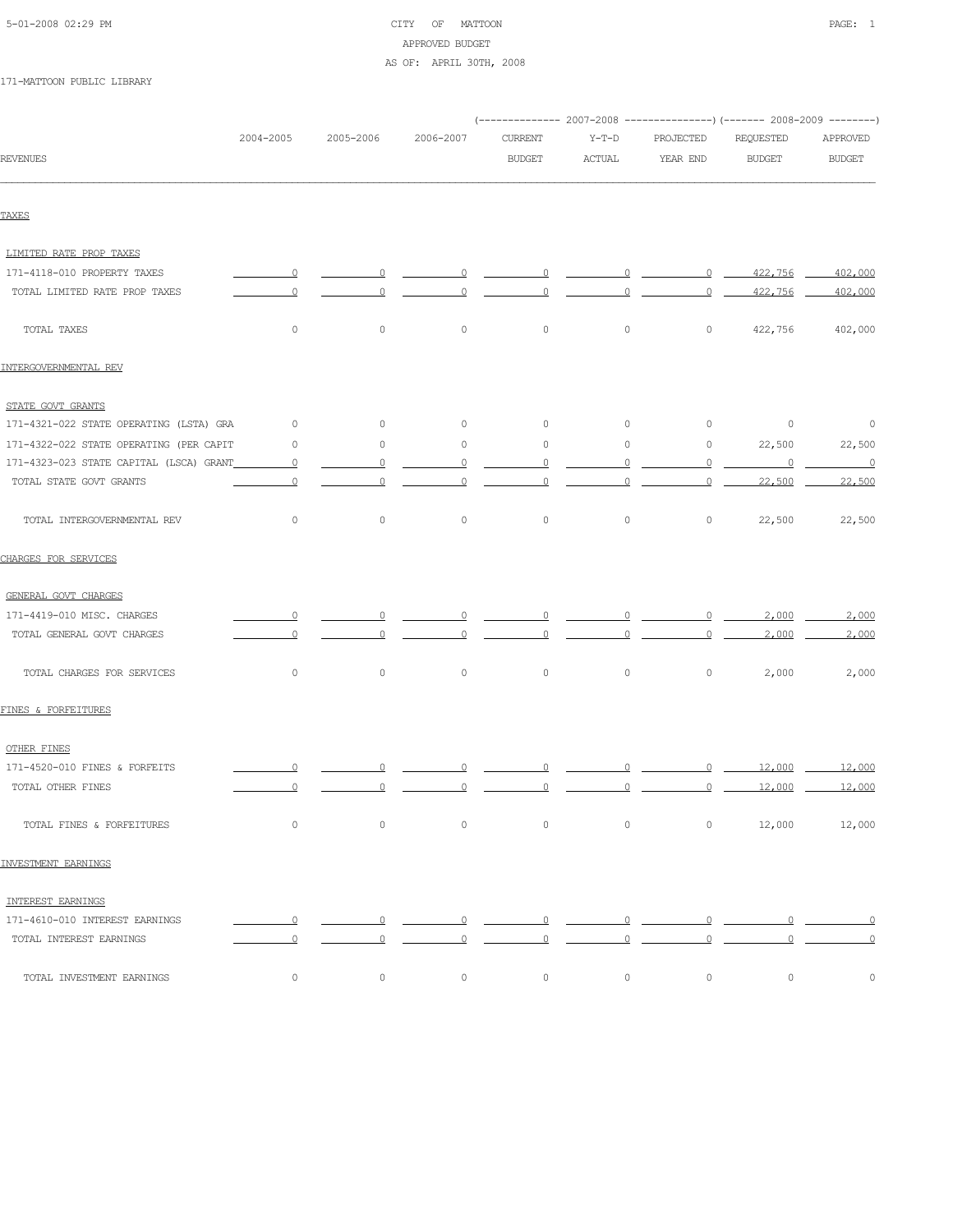# 5-01-2008 02:29 PM CITY OF MATTOON PAGE: 2 APPROVED BUDGET AS OF: APRIL 30TH, 2008

|                                |           |           |           |                                                                                                                                                                                                                                                                                                                                 |        | (-------------- 2007–2008 --------------------) (-------- 2008–2009 ---------) |                         |               |
|--------------------------------|-----------|-----------|-----------|---------------------------------------------------------------------------------------------------------------------------------------------------------------------------------------------------------------------------------------------------------------------------------------------------------------------------------|--------|--------------------------------------------------------------------------------|-------------------------|---------------|
|                                | 2004-2005 | 2005-2006 | 2006-2007 | CURRENT                                                                                                                                                                                                                                                                                                                         | Y-T-D  | PROJECTED                                                                      | REQUESTED               | APPROVED      |
| <b>REVENUES</b>                |           |           |           | <b>BUDGET</b>                                                                                                                                                                                                                                                                                                                   | ACTUAL | YEAR END                                                                       | <b>BUDGET</b>           | <b>BUDGET</b> |
| CONTRIB & OTHER MISC REV       |           |           |           |                                                                                                                                                                                                                                                                                                                                 |        |                                                                                |                         |               |
| CONTRIBUTIONS & MISC REV       |           |           |           |                                                                                                                                                                                                                                                                                                                                 |        |                                                                                |                         |               |
|                                |           |           |           | $\begin{matrix} 0 & 0 & 0 \\ 0 & 0 & 0 \\ 0 & 0 & 0 \\ 0 & 0 & 0 \\ 0 & 0 & 0 \\ 0 & 0 & 0 \\ 0 & 0 & 0 \\ 0 & 0 & 0 \\ 0 & 0 & 0 & 0 \\ 0 & 0 & 0 & 0 \\ 0 & 0 & 0 & 0 \\ 0 & 0 & 0 & 0 \\ 0 & 0 & 0 & 0 & 0 \\ 0 & 0 & 0 & 0 & 0 \\ 0 & 0 & 0 & 0 & 0 \\ 0 & 0 & 0 & 0 & 0 & 0 \\ 0 & 0 & 0 & 0 & 0 & 0 \\ 0 & 0 & 0 & 0 & 0$ |        |                                                                                | 16,000                  | 16,000        |
| TOTAL CONTRIBUTIONS & MISC REV | $\sim$ 0  |           |           | $\begin{array}{ccccccc}\n0 & & & 0 & & & 0\n\end{array}$                                                                                                                                                                                                                                                                        |        |                                                                                | $0 \t 16.000 \t 16.000$ |               |
| TOTAL CONTRIB & OTHER MISC REV | $\Omega$  | $\circ$   | $\circ$   | $\circ$                                                                                                                                                                                                                                                                                                                         |        | $\circ$<br>$\circ$                                                             | 16,000                  | 16,000        |
| TOTAL REVENUES                 | $\Omega$  | $\circ$   | $\circ$   | $\circ$                                                                                                                                                                                                                                                                                                                         |        | $\circ$<br>$\circ$                                                             | 475,256                 | 454,500       |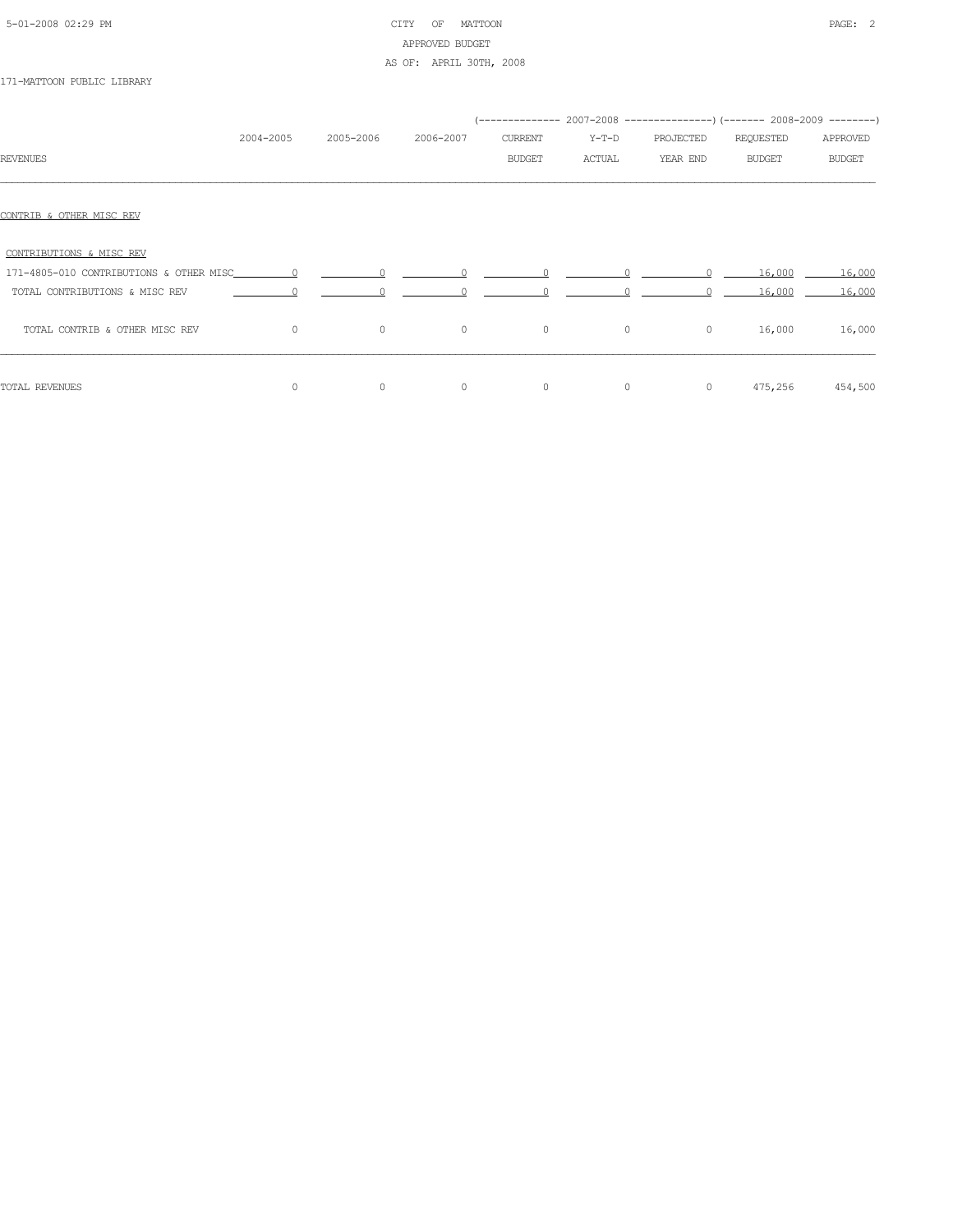# 5-01-2008 02:29 PM CITY OF MATTOON PAGE: 3 APPROVED BUDGET AS OF: APRIL 30TH, 2008

#### 171-MATTOON PUBLIC LIBRARY

|                                         |                     |                     |           |                |                     |                | (------------- 2007-2008 ---------------) (------- 2008-2009 --------) |                          |
|-----------------------------------------|---------------------|---------------------|-----------|----------------|---------------------|----------------|------------------------------------------------------------------------|--------------------------|
|                                         | 2004-2005           | 2005-2006           | 2006-2007 | <b>CURRENT</b> | $Y-T-D$             | PROJECTED      | REQUESTED                                                              | APPROVED                 |
| <b>EXPENDITURES</b>                     |                     |                     |           | <b>BUDGET</b>  | ACTUAL              | YEAR END       | <b>BUDGET</b>                                                          | <b>BUDGET</b>            |
|                                         |                     |                     |           |                |                     |                |                                                                        |                          |
| PERSONNEL SERVICES                      |                     |                     |           |                |                     |                |                                                                        |                          |
| SALARIES & WAGES                        |                     |                     |           |                |                     |                |                                                                        |                          |
| 171-5507-111 SALARIES OF REGULAR EMPLOY | 0                   | $\circ$             | 0         | $\circ$        | $\circ$             | 0              | 233,347                                                                | 233,347                  |
| 171-5507-112 SALARIES OF TEMP EMPLOYEES | $\circ$             | $\circ$             | 0         | 0              | $\circ$             | 0              | 0                                                                      | $\circ$                  |
| 171-5507-113 OVERTIME                   | $\circ$             | $\circ$             | $\circ$   | $\circ$        | 0                   | 0              | $\circ$                                                                | $\circ$                  |
| 171-5507-114 COMPENSATED ABSENCES       | $\Omega$            | $\circ$             | $\Omega$  | $\Omega$       | $\Omega$            | $\circ$        | 0                                                                      | $\overline{0}$           |
| TOTAL SALARIES & WAGES                  | $\circ$             | $\circ$             | $\circ$   | $\circ$        | 0                   | 0              | 233,347                                                                | 233,347                  |
| TOTAL PERSONNEL SERVICES                | $\mathbb O$         | $\circ$             | $\circ$   | $\circ$        | $\circ$             | $\circ$        | 233,347                                                                | 233,347                  |
| EMPOLOYEE BENEFITS                      |                     |                     |           |                |                     |                |                                                                        |                          |
| GROUP INSURANCE                         |                     |                     |           |                |                     |                |                                                                        |                          |
| 171-5507-211 GROUP HEALTH INSURANCE     | $\circ$             | $\circ$             | $\circ$   | $\circ$        | $\circ$             | $\circ$        | 36,451                                                                 | 36,451                   |
| 171-5507-212 GROUP LIFE INSURANCE       | $\Omega$            | $\circ$             | 0         | 0              | $\Omega$            | $\circ$        | 1,045                                                                  | 300                      |
| TOTAL GROUP INSURANCE                   | $\mathbb O$         | $\circ$             | $\circ$   | $\circ$        | $\circ$             | $\circ$        | 37,496                                                                 | 36,751                   |
| SOCIAL SECURITY CONTRIB                 |                     |                     |           |                |                     |                |                                                                        |                          |
| 171-5507-221 FICA                       | 0                   | $\circ$             | $\circ$   | 0              | 0                   | $\circ$        | 14,000                                                                 | 14,000                   |
| 171-5507-222 MEDICARE                   |                     | $\Omega$            | 0         | 0              | 0                   | $\overline{0}$ | 3,778                                                                  | 3,778                    |
| TOTAL SOCIAL SECURITY CONTRIB           | $\mathbb O$         | $\circ$             | $\circ$   | $\circ$        | $\circ$             | $\circ$        | 17,778                                                                 | 17,778                   |
| RETIREMENT CONTRIBTUIONS                |                     |                     |           |                |                     |                |                                                                        |                          |
| 171-5507-231 IMRF CONTRIBUTIONS         |                     |                     |           |                |                     | 0              | 22,444                                                                 | 22,444                   |
| TOTAL RETIREMENT CONTRIBTUIONS          | 0                   | 0                   | $\circ$   | $\circ$        | 0                   | 0              | 22,444                                                                 | 22,444                   |
| UNEMPLOYMNT COMPENSATION                |                     |                     |           |                |                     |                |                                                                        |                          |
| 171-5507-240 UNEMPLOYMENT CONTRIBUTIONS | 0                   |                     |           |                |                     | n              | 3,000                                                                  | 1,400                    |
| TOTAL UNEMPLOYMNT COMPENSATION          | $\circ$             | $\circ$             | $\circ$   | $\circ$        | $\circ$             | $\circ$        | 3,000                                                                  | 1,400                    |
| WORKER'S COMPENSATION                   |                     |                     |           |                |                     |                |                                                                        |                          |
| 171-5507-250 WORKER'S COMPENSATION      | 0                   | $\Omega$            | 0         | 0              | 0                   | $\circ$        | 1,000                                                                  | 1,000                    |
| TOTAL WORKER'S COMPENSATION             | $\mathbb O$         | $\circ$             | $\circ$   | $\circ$        | $\mathsf{O}\xspace$ | $\circ$        | 1,000                                                                  | 1,000                    |
| TOTAL EMPOLOYEE BENEFITS                | 0                   | $\circ$             | $\circ$   | $\circ$        | $\circ$             | $\circ$        | 81,718                                                                 | 79,373                   |
| <b>SUPPLIES</b>                         |                     |                     |           |                |                     |                |                                                                        |                          |
| GENERAL SUPPLIES                        |                     |                     |           |                |                     |                |                                                                        |                          |
| 171-5507-311 OFFICE SUPPLIES            | $\mathsf{O}\xspace$ | $\circ$             | $\circ$   | $\circ$        | $\circ$             | $\circ$        | 7,916                                                                  | 7,916                    |
| 171-5507-312 CLEANING SUPPLIES          | $\overline{0}$      | $\Omega$            | $\circ$   | $\circ$        | $\circ$             | $\overline{0}$ | $\overline{0}$                                                         | $\overline{\phantom{0}}$ |
| TOTAL GENERAL SUPPLIES                  | $\mathbb O$         | $\mathsf{O}\xspace$ | $\circ$   | $\mathbb O$    | $\mathsf{O}\xspace$ | $\circ$        | 7,916                                                                  | 7,916                    |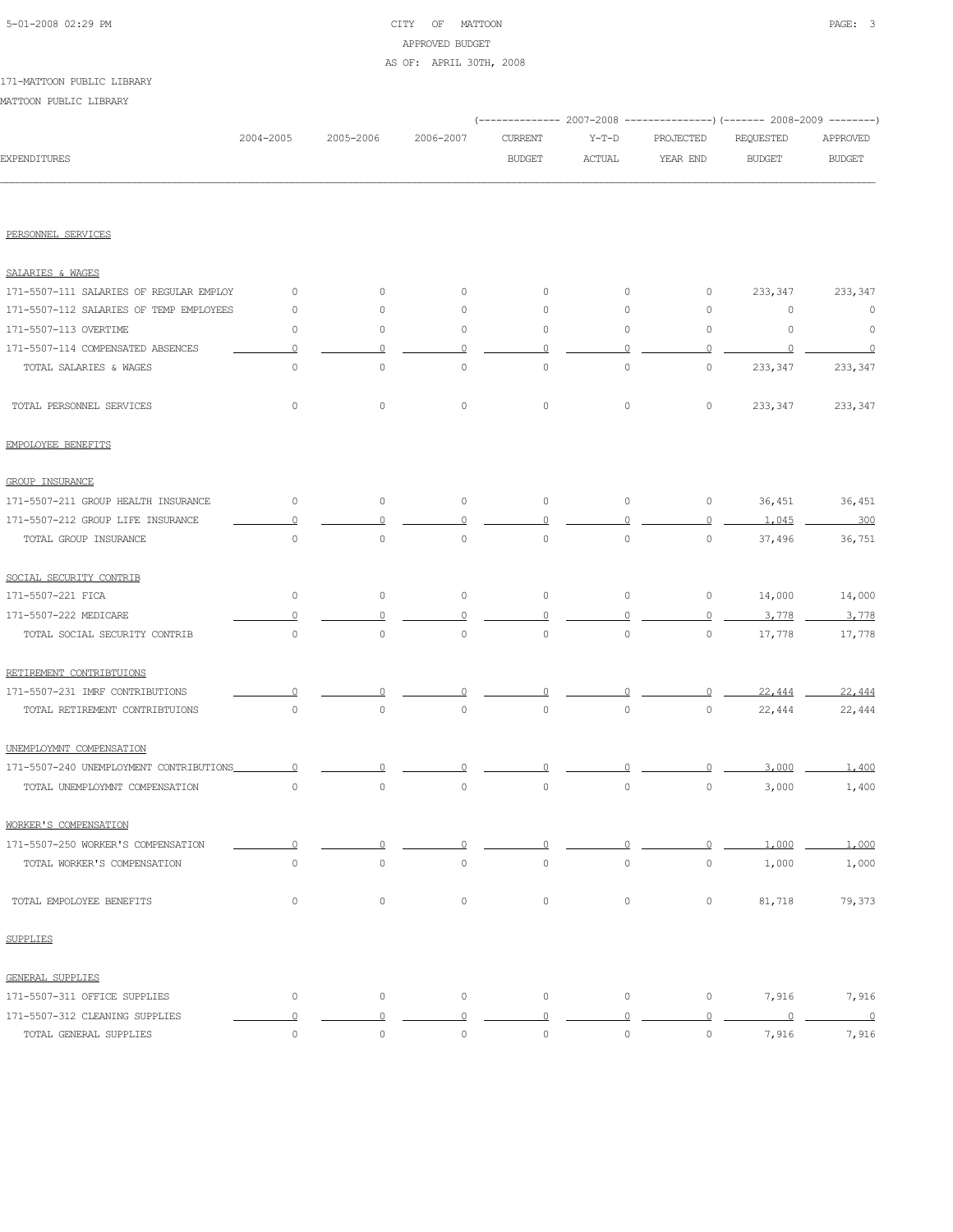| 5-01-2008 02:29 PM |  |
|--------------------|--|
|                    |  |

# CITY OF MATTOON **PAGE: 4** APPROVED BUDGET

### AS OF: APRIL 30TH, 2008

### 171-MATTOON PUBLIC LIBRARY

|                                         |                |                     |             |                     | (-------------- 2007-2008 ----------------) (------- 2008-2009 --------) |                |               |               |
|-----------------------------------------|----------------|---------------------|-------------|---------------------|--------------------------------------------------------------------------|----------------|---------------|---------------|
|                                         | 2004-2005      | 2005-2006           | 2006-2007   | <b>CURRENT</b>      | $Y-T-D$                                                                  | PROJECTED      | REQUESTED     | APPROVED      |
| EXPENDITURES                            |                |                     |             | <b>BUDGET</b>       | <b>ACTUAL</b>                                                            | YEAR END       | <b>BUDGET</b> | <b>BUDGET</b> |
| <b>ENERGY</b>                           |                |                     |             |                     |                                                                          |                |               |               |
| 171-5507-321 NATURAL GAS & ELECTRICITY  | $\Omega$       |                     |             |                     |                                                                          | $\Omega$       | 57,000        | 57,000        |
| TOTAL ENERGY                            | $\Omega$       | $\circ$             | $\circ$     | 0                   | $\circ$                                                                  | $\circ$        | 57,000        | 57,000        |
| BOOKS & PERIODICALS                     |                |                     |             |                     |                                                                          |                |               |               |
| 171-5507-340 BOOKS                      | $\Omega$       | 0                   | 0           | 0                   | 0                                                                        | $\overline{0}$ | 35,250        | 35,250        |
| TOTAL BOOKS & PERIODICALS               | $\circ$        | $\circ$             | 0           | 0                   | $\circ$                                                                  | $\circ$        | 35,250        | 35,250        |
| TOTAL SUPPLIES                          | $\circ$        | $\circ$             | $\circ$     | 0                   | $\circ$                                                                  | 0              | 100,166       | 100,166       |
| PURCHASED PROP MAINT SRV                |                |                     |             |                     |                                                                          |                |               |               |
| UTILITY SERVICES                        |                |                     |             |                     |                                                                          |                |               |               |
| 171-5507-410 WATER & SEWER              |                |                     |             |                     |                                                                          |                | 2,000         | 2,000         |
| TOTAL UTILITY SERVICES                  | $\circ$        | $\circ$             | $\circ$     | 0                   | $\circ$                                                                  | $\circ$        | 2,000         | 2,000         |
| CLEANING SERVICES                       |                |                     |             |                     |                                                                          |                |               |               |
| 171-5507-424 LAWN CARE                  | 0              |                     |             |                     |                                                                          |                |               | n             |
| TOTAL CLEANING SERVICES                 | $\circ$        | $\circ$             | $\mathbb O$ | $\mathsf{O}\xspace$ | $\circ$                                                                  | $\circ$        | $\mathbb O$   | 0             |
| REPAIR & MAINT SERVICES                 |                |                     |             |                     |                                                                          |                |               |               |
| 171-5507-432 REPAIR OF STRUCTURES       | $\circ$        | $\circ$             | 0           | $\circ$             | $\mathbf{0}$                                                             | $\circ$        | $\circ$       |               |
| 171-5507-435 ELEVATOR SERVICE AGREEMENT | 0              | $\circ$             | 0           | $\circ$             | $\circ$                                                                  | 0              | $\circ$       | 0             |
| 171-5507-436 PEST CONTROL SERVICES      | 0              | 0                   | 0           | 0                   | $\circ$                                                                  | $\circ$        | $\circ$       | 0             |
| 171-5507-437 SECURITY MONITORING SERVIC | $\Omega$       |                     |             |                     |                                                                          |                |               |               |
| TOTAL REPAIR & MAINT SERVICES           | $\circ$        | $\circ$             | 0           | 0                   | $\circ$                                                                  | $\mathbb O$    | $\circ$       | $\circ$       |
| <b>RENTALS</b>                          |                |                     |             |                     |                                                                          |                |               |               |
| 171-5507-440 EQUIPMENT RENTAL           |                |                     |             |                     |                                                                          |                |               |               |
| TOTAL RENTALS                           | $\circ$        | $\circ$             | $\mathbb O$ | $\mathsf{O}\xspace$ | $\circ$                                                                  | $\circ$        | $\circ$       | 0             |
| TOTAL PURCHASED PROP MAINT SRV          | $\circ$        | $\circ$             | $\circ$     | 0                   | $\mathbf{0}$                                                             | $\circ$        | 2,000         | 2,000         |
| OTHER PURCHASED SERVICES                |                |                     |             |                     |                                                                          |                |               |               |
| PROFESSIONAL SERVICES                   |                |                     |             |                     |                                                                          |                |               |               |
| 171-5507-513 AUDITING                   | $\circ$        | $\circ$             | $\circ$     | $\circ$             | $\circ$                                                                  | $\circ$        | 1,250         | 1,250         |
| 171-5507-516 TECHNOLOGY SUPPORT SERVICE | $\circ$        | $\Omega$            | $\circ$     | $\Omega$            | $\mathbf{0}$                                                             | $\Omega$       | 8,000         | 12,900        |
| TOTAL PROFESSIONAL SERVICES             | $\circ$        | $\circ$             | $\circ$     | $\circ$             | $\circ$                                                                  | $\circ$        | 9,250         | 14,150        |
| INSURANCE                               |                |                     |             |                     |                                                                          |                |               |               |
| 171-5507-521 PUBLIC OFFICIAL BONDS      | $\circ$        | $\mathsf{O}\xspace$ | $\circ$     | $\mathsf{O}\xspace$ | $\circ$                                                                  | $\circ$        | 1,025         | 1,025         |
| 171-5507-523 PROPERTY & CASUALTY INSURA | $\overline{0}$ | $\Omega$            | $\Omega$    | $\overline{0}$      | $\overline{0}$                                                           | $\overline{0}$ | 12,000        | 10,000        |
| TOTAL INSURANCE                         | $\circ$        | $\circ$             | $\circ$     | $\circ$             | $\circ$                                                                  | $\circ$        | 13,025        | 11,025        |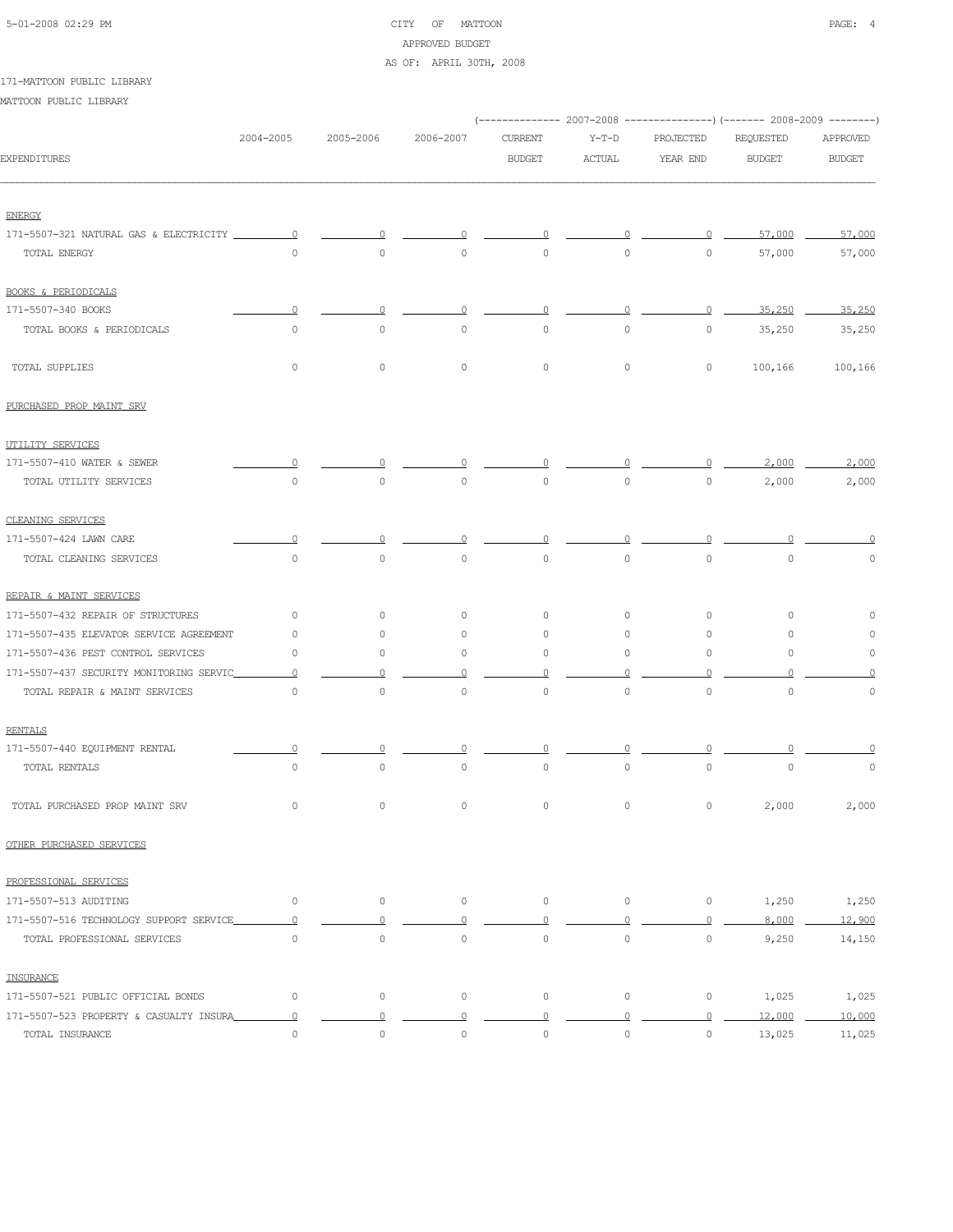### 5-01-2008 02:29 PM CITY OF MATTOON PAGE: 5 APPROVED BUDGET AS OF: APRIL 30TH, 2008

### 171-MATTOON PUBLIC LIBRARY

|                                         |                     |                     |             | ----------- 2007-2008 |               |                     | ----------------) (------- 2008-2009 ---------) |               |
|-----------------------------------------|---------------------|---------------------|-------------|-----------------------|---------------|---------------------|-------------------------------------------------|---------------|
|                                         | 2004-2005           | 2005-2006           | 2006-2007   | <b>CURRENT</b>        | $Y-T-D$       | PROJECTED           | REQUESTED                                       | APPROVED      |
| <b>EXPENDITURES</b>                     |                     |                     |             | <b>BUDGET</b>         | <b>ACTUAL</b> | YEAR END            | <b>BUDGET</b>                                   | <b>BUDGET</b> |
| COMMUNICATION                           |                     |                     |             |                       |               |                     |                                                 |               |
| 171-5507-531 POSTAGE                    | $\circ$             | 0                   | $\circ$     | $\circ$               | $\circ$       | $\circ$             | $\circ$                                         | $\circ$       |
| 171-5507-532 TELEPHONE                  | $\Omega$            | 0                   | $\Omega$    | 0                     | $\Omega$      | $\circ$             | 14,000                                          | 12,500        |
| TOTAL COMMUNICATION                     | $\circ$             | $\mathsf{O}\xspace$ | $\mathbb O$ | $\circ$               | $\circ$       | $\circ$             | 14,000                                          | 12,500        |
| EMPLOYEE BUSINESS EXP                   |                     |                     |             |                       |               |                     |                                                 |               |
| 171-5507-562 TRAVEL & TRAINING          | $\circ$             | $\circ$             | $\circ$     | 0                     | $\circ$       | $\circ$             | $\circ$                                         | $\circ$       |
| 171-5507-563 TUITION REIMBURSEMENT      | $\Omega$            | 0                   | $\Omega$    | $\Omega$              | $\Omega$      | $\circ$             | 2,000                                           | 2,000         |
| TOTAL EMPLOYEE BUSINESS EXP             | $\circ$             | $\circ$             | $\circ$     | $\circ$               | $\circ$       | $\circ$             | 2,000                                           | 2,000         |
| OTHER PURCHASED SERVICES                |                     |                     |             |                       |               |                     |                                                 |               |
| 171-5507-571 DUES & MEMBERSHIPS         | 0                   | $\circ$             | 0           | $\circ$               | $\circ$       | $\circ$             | 0                                               | $\circ$       |
| 171-5507-572 COMMUNITY PROMOTIONS       | $\circ$             | $\circ$             | 0           | 0                     | $\circ$       | $\circ$             | $\circ$                                         | $\circ$       |
| 171-5507-579 MISCELLANEOUS PURCHASED SE | $\circ$             | 0                   | $\circ$     | $\circ$               | $\Omega$      | $\overline{0}$      | 18,500                                          | 18,500        |
| TOTAL OTHER PURCHASED SERVICES          | $\circ$             | $\circ$             | 0           | 0                     | $\circ$       | $\circ$             | 18,500                                          | 18,500        |
| TOTAL OTHER PURCHASED SERVICES          | $\circ$             | $\mathsf{O}\xspace$ | $\mathbb O$ | $\mathsf{O}\xspace$   | $\circ$       | $\circ$             | 56,775                                          | 58,175        |
| PROPERTY                                |                     |                     |             |                       |               |                     |                                                 |               |
| LAND                                    |                     |                     |             |                       |               |                     |                                                 |               |
| 171-5507-710 LAND                       | n                   |                     |             |                       |               |                     |                                                 |               |
| TOTAL LAND                              | $\circ$             | $\mathsf{O}\xspace$ | $\mathbb O$ | $\circ$               | $\circ$       | $\mathsf{O}\xspace$ | $\mathbf 0$                                     | 0             |
| <b>BUILDINGS</b>                        |                     |                     |             |                       |               |                     |                                                 |               |
| 171-5507-720 BUILDINGS                  | $\Omega$            |                     |             |                       |               |                     |                                                 |               |
| TOTAL BUILDINGS                         | $\circ$             | $\mathsf{O}\xspace$ | $\mathbb O$ | $\mathsf{O}\xspace$   | $\circ$       | $\mathsf{O}\xspace$ | $\mathbf 0$                                     | 0             |
| IMPROVEMENTS-NOT BLDNGS                 |                     |                     |             |                       |               |                     |                                                 |               |
| 171-5507-730 IMPROVEMENTS OTHER THAN BU | $\Omega$            |                     |             |                       |               |                     |                                                 |               |
| TOTAL IMPROVEMENTS-NOT BLDNGS           | $\circ$             | $\mathsf{O}\xspace$ | $\mathbb O$ | $\mathsf{O}\xspace$   | $\circ$       | $\mathbb O$         | $\mathbb O$                                     | 0             |
| MACHINERY & EQUIPMENT                   |                     |                     |             |                       |               |                     |                                                 |               |
| 171-5507-740 MACHINERY & EQUIPMENT      | $\Omega$            | $\Omega$            | 0           | 0                     | 0             | $\circ$             | 4,000                                           | 4,000         |
| TOTAL MACHINERY & EQUIPMENT             | $\circ$             | $\circ$             | $\circ$     | $\circ$               | $\circ$       | $\circ$             | 4,000                                           | 4,000         |
| TOTAL PROPERTY                          | $\circ$             | $\circ$             | $\circ$     | $\circ$               | $\circ$       | $\circ$             | 4,000                                           | 4,000         |
| OTHER OBJECTS                           |                     |                     |             |                       |               |                     |                                                 |               |
| FINANCIAL TRANS OBJECTS                 |                     |                     |             |                       |               |                     |                                                 |               |
| 171-5507-825 PER CAPITA GRANT EXPENDITU | $\circ$             | $\mathsf{O}\xspace$ | $\circ$     | $\circ$               | $\circ$       | $\circ$             | $\mathbb O$                                     | $\circ$       |
| 171-5507-826 LSTA GRANT EXPENDITURES    | $\Omega$            | $\circ$             | $\circ$     | $\overline{0}$        | $\circ$       | $\overline{0}$      | 12,000                                          | 12,000        |
| TOTAL FINANCIAL TRANS OBJECTS           | $\mathsf{O}\xspace$ | $\mathbb O$         | $\circ$     | 0                     | $\circ$       | $\circ$             | 12,000                                          | 12,000        |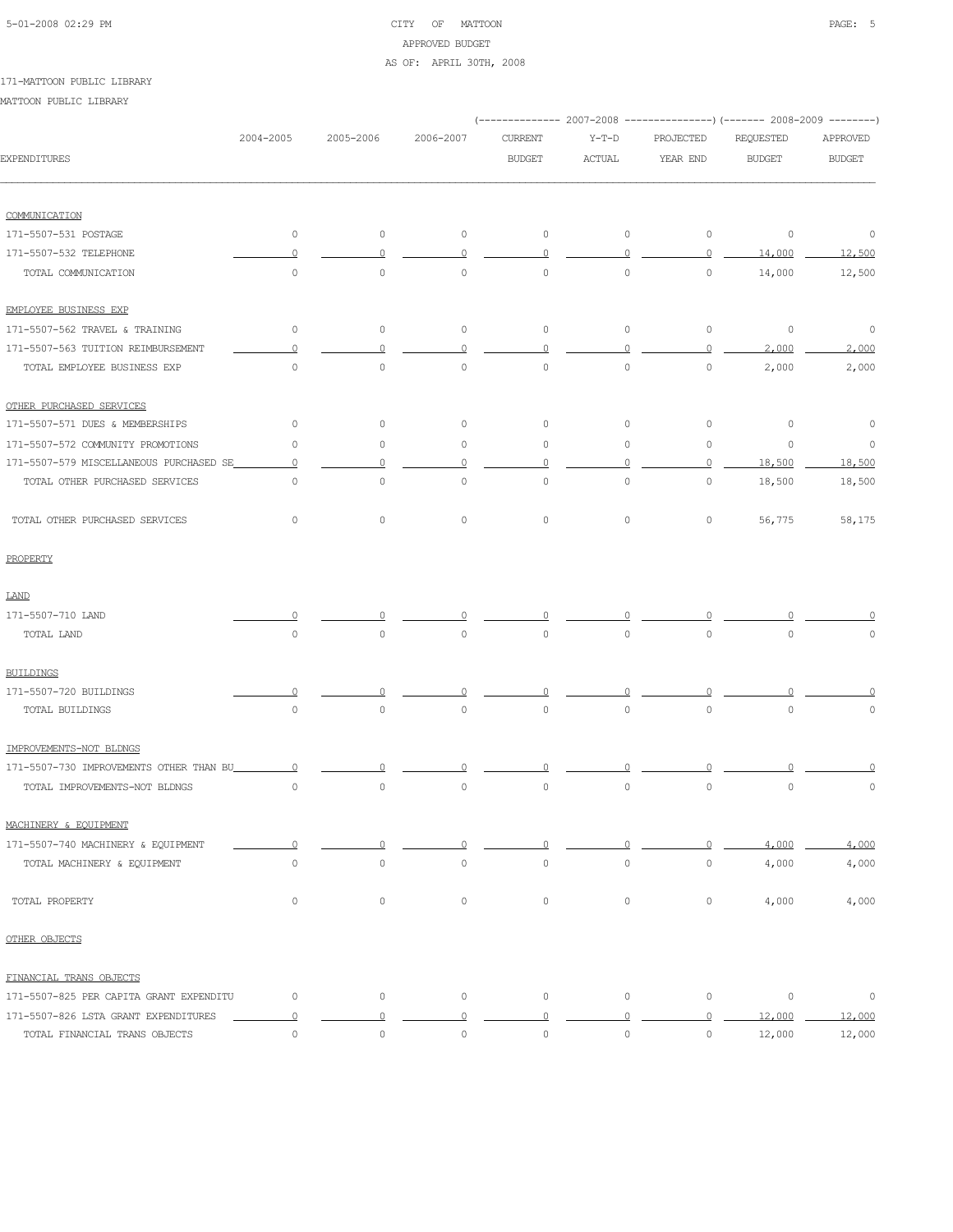# 5-01-2008 02:29 PM CITY OF MATTOON PAGE: 6 APPROVED BUDGET AS OF: APRIL 30TH, 2008

#### 171-MATTOON PUBLIC LIBRARY

|                                         |           |           |           |                |               |           | (-------------- 2007-2008 ----------------) (------- 2008-2009 --------) |               |
|-----------------------------------------|-----------|-----------|-----------|----------------|---------------|-----------|--------------------------------------------------------------------------|---------------|
|                                         | 2004-2005 | 2005-2006 | 2006-2007 | <b>CURRENT</b> | $Y-T-D$       | PROJECTED | REQUESTED                                                                | APPROVED      |
| <b>EXPENDITURES</b>                     |           |           |           | <b>BUDGET</b>  | <b>ACTUAL</b> | YEAR END  | <b>BUDGET</b>                                                            | <b>BUDGET</b> |
|                                         |           |           |           |                |               |           |                                                                          |               |
| COMPUTER INFO SYS OBJECT                |           |           |           |                |               |           |                                                                          |               |
| 171-5507-841 WIDE AREA NETWORK SOFTWARE |           |           |           |                |               |           |                                                                          |               |
| TOTAL COMPUTER INFO SYS OBJECT          | $\Omega$  | $\circ$   | $\circ$   | $\circ$        | $\circ$       | $\circ$   | $\Omega$                                                                 | $\circ$       |
| COMPUTER INFO SYS OBJECT                |           |           |           |                |               |           |                                                                          |               |
| 171-5507-863 COMPUTERS                  | $\circ$   | $\circ$   | $\circ$   | $\circ$        | $\circ$       | $\circ$   | 6,000                                                                    | 6,000         |
| 171-5507-865 PRINTERS                   |           |           |           |                |               |           |                                                                          | $\bigcap$     |
| TOTAL COMPUTER INFO SYS OBJECT          | 0         | $\circ$   | $\circ$   | $\circ$        | $\circ$       | 0         | 6,000                                                                    | 6,000         |
| TOTAL OTHER OBJECTS                     | $\circ$   | $\circ$   | $\circ$   | $\circ$        | $\circ$       | $\circ$   | 18,000                                                                   | 18,000        |
| TOTAL MATTOON PUBLIC LIBRARY            | 0         | $\circ$   | $\circ$   | $\circ$        | $\circ$       | $\circ$   | 496,006                                                                  | 495,061       |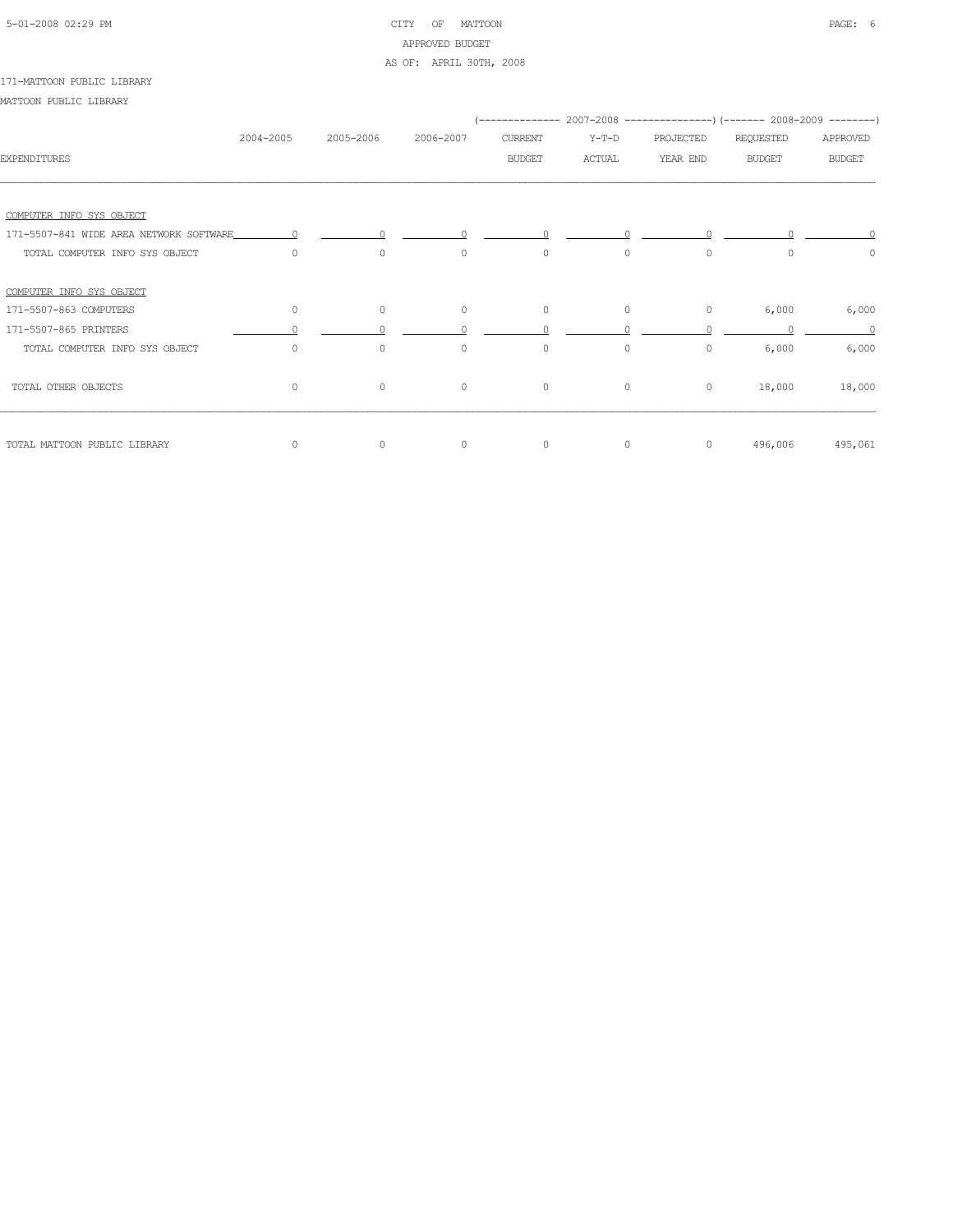| 5-01-2008 02:29 PM |  |  |
|--------------------|--|--|

# CITY OF MATTOON **PAGE:** 7 APPROVED BUDGET AS OF: APRIL 30TH, 2008

#### 171-MATTOON PUBLIC LIBRARY

DEBT SERVICE

|                               |           |           |           |               |         | (-------------- 2007-2008 ----------------) (------- 2008-2009 --------) |                             |               |
|-------------------------------|-----------|-----------|-----------|---------------|---------|--------------------------------------------------------------------------|-----------------------------|---------------|
|                               | 2004-2005 | 2005-2006 | 2006-2007 | CURRENT       | $Y-T-D$ | PROJECTED                                                                | REQUESTED                   | APPROVED      |
| <b>EXPENDITURES</b>           |           |           |           | <b>BUDGET</b> | ACTUAL  | YEAR END                                                                 | <b>BUDGET</b>               | <b>BUDGET</b> |
|                               |           |           |           |               |         |                                                                          |                             |               |
| OTHER OBJECTS                 |           |           |           |               |         |                                                                          |                             |               |
| FINANCIAL TRANS OBJECTS       |           |           |           |               |         |                                                                          |                             |               |
|                               |           |           |           |               |         |                                                                          | 14.250                      | 14,037        |
| TOTAL FINANCIAL TRANS OBJECTS | $\Omega$  | $\circ$   | $\circ$   | $\circ$       |         | $\circ$                                                                  | $0 \qquad \qquad$<br>14,250 | 14,037        |
| TOTAL OTHER OBJECTS           | $\Omega$  | $\circ$   | $\circ$   | $\circ$       |         | $\circ$<br>$\circ$                                                       | 14,250                      | 14,037        |
| TOTAL DEBT SERVICE            | $\circ$   | $\circ$   | $\circ$   | $\circ$       |         | $\circ$                                                                  | 0 $14,250$ $14,037$         |               |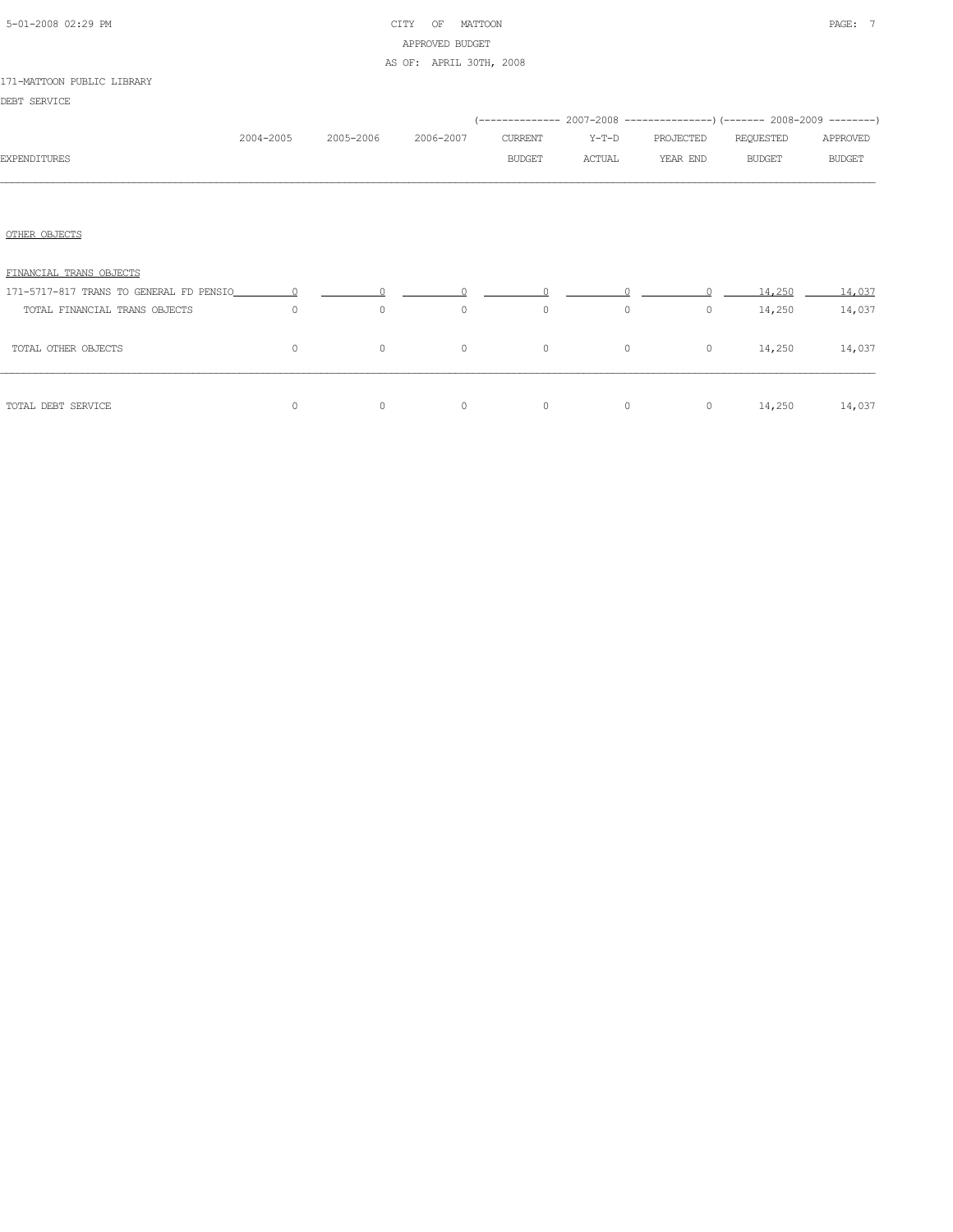| 5-01-2008 02:29 PM |  |  |
|--------------------|--|--|

# CITY OF MATTOON PAGE: 8 APPROVED BUDGET AS OF: APRIL 30TH, 2008

#### 171-MATTOON PUBLIC LIBRARY

INTEREST EXPENSE

|                                         |           |           |           |                |         |           | (-------------- 2007-2008 -------------------) (------- 2008-2009 ---------) |               |
|-----------------------------------------|-----------|-----------|-----------|----------------|---------|-----------|------------------------------------------------------------------------------|---------------|
|                                         | 2004-2005 | 2005-2006 | 2006-2007 | <b>CURRENT</b> | $Y-T-D$ | PROJECTED | REQUESTED                                                                    | APPROVED      |
| <b>EXPENDITURES</b>                     |           |           |           | <b>BUDGET</b>  | ACTUAL  | YEAR END  | <b>BUDGET</b>                                                                | <b>BUDGET</b> |
|                                         |           |           |           |                |         |           |                                                                              |               |
| OTHER OBJECTS                           |           |           |           |                |         |           |                                                                              |               |
| FINANCIAL TRANS OBJECTS                 |           |           |           |                |         |           |                                                                              |               |
| 171-5790-817 INTEREST EXPENSE           |           |           |           | $\Omega$       |         | $\cap$    |                                                                              |               |
| TOTAL FINANCIAL TRANS OBJECTS           | $\circ$   | $\circ$   | $\circ$   | $\circ$        | $\circ$ | $\circ$   | $\circ$                                                                      | $\circ$       |
| TOTAL OTHER OBJECTS                     | $\circ$   | 0         | $\circ$   | $\circ$        | $\circ$ | $\circ$   | $\circ$                                                                      | $\circ$       |
| TOTAL INTEREST EXPENSE                  | $\circ$   | $\circ$   | $\circ$   | $\circ$        | $\circ$ | $\circ$   | $\circ$                                                                      | $\circ$       |
| TOTAL EXPENDITURES                      | $\circ$   | $\circ$   | $\circ$   | $\circ$        | $\circ$ |           | 510,256<br>$0 \qquad \qquad$                                                 | 509,098       |
| REVENUE OVER/(UNDER) EXPENDITURES       | $\circ$   | $\circ$   | $\circ$   | $\circ$        | $\circ$ |           | $0$ ( 35,000) ( 54,598)                                                      |               |
| OTHER FINANCING SOURCES                 |           |           |           |                |         |           |                                                                              |               |
| 171-4901-010 TRANSFER OF REPLACEMENT TA | $\Omega$  |           |           |                |         |           | 35,000                                                                       | 37,650        |
| TOTAL OTHER FINANCING SOURCES           | $\circ$   | $\circ$   | $\circ$   | $\circ$        | $\circ$ | $\circ$   | 35,000                                                                       | 37,650        |
| TOTAL OTHER FINANCING SOURCES (USES)    | $\circ$   | 0         | $\circ$   | $\circ$        | $\circ$ | $\circ$   | 35,000                                                                       | 37,650        |
| REVENUES & OTHER SOURCES OVER/          |           |           |           |                |         |           |                                                                              |               |
| (UNDER) EXPENDITURES & OTHER (USES)     | $\circ$   | $\sim$ 0  | $\circ$   | $\circ$        | $\circ$ | $\sim$ 0  | 0(16,948)                                                                    |               |

\*\*\* END OF REPORT \*\*\*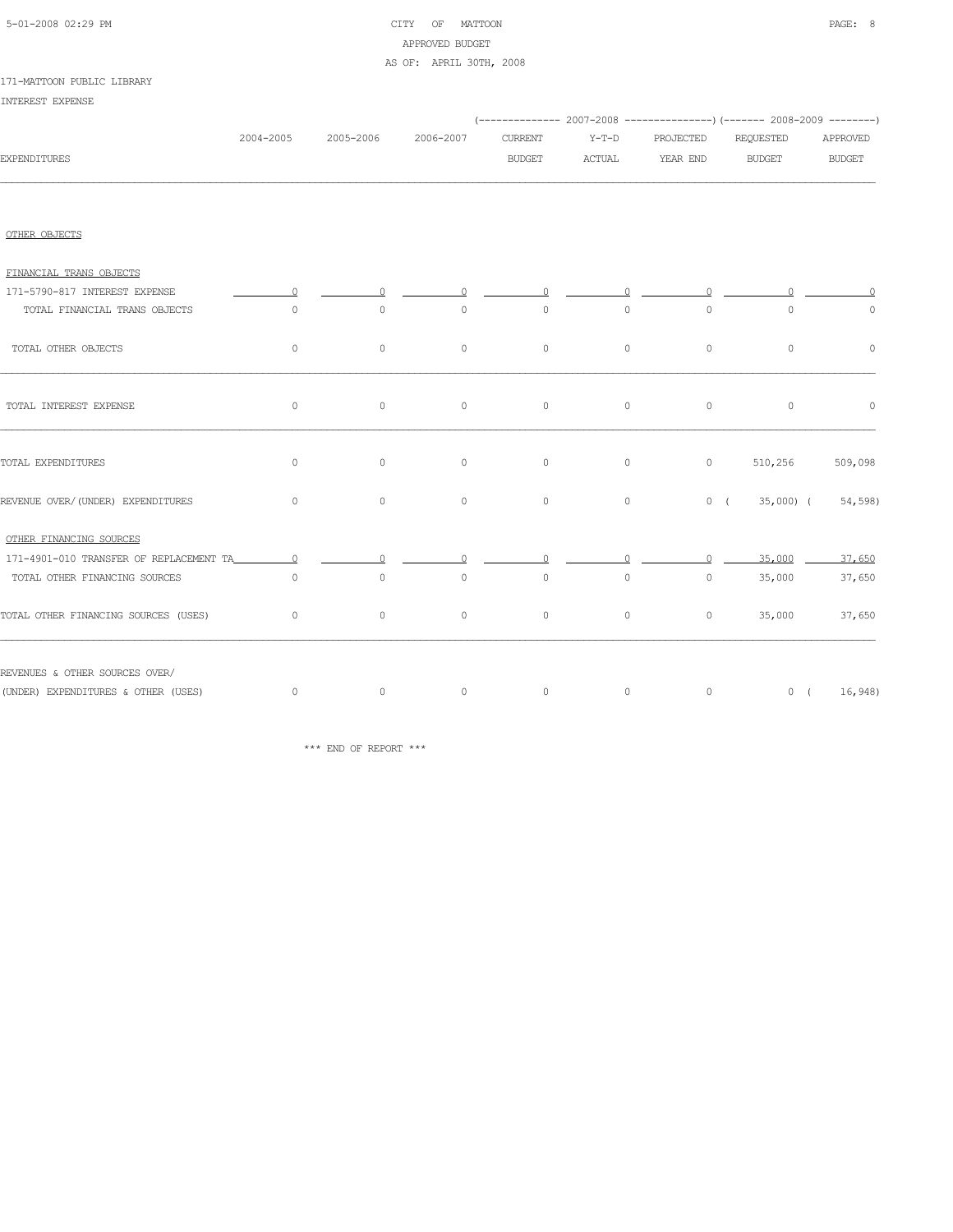# 5-01-2008 02:29 PM CITY OF MATTOON PAGE: 1 APPROVED BUDGET AS OF: APRIL 30TH, 2008

211-WATER FUND

|                                         |                       |                     |                     |                                 |                          |                       | (-------------- 2007-2008 ----------------) (------- 2008-2009 -------- |                           |
|-----------------------------------------|-----------------------|---------------------|---------------------|---------------------------------|--------------------------|-----------------------|-------------------------------------------------------------------------|---------------------------|
| REVENUES                                | 2004-2005             | 2005-2006           | 2006-2007           | <b>CURRENT</b><br><b>BUDGET</b> | $Y-T-D$<br><b>ACTUAL</b> | PROJECTED<br>YEAR END | REQUESTED<br><b>BUDGET</b>                                              | APPROVED<br><b>BUDGET</b> |
|                                         |                       |                     |                     |                                 |                          |                       |                                                                         |                           |
| INTERGOVERNMENTAL REV                   |                       |                     |                     |                                 |                          |                       |                                                                         |                           |
|                                         |                       |                     |                     |                                 |                          |                       |                                                                         |                           |
| FEDERAL GOVT GRANTS                     |                       |                     |                     |                                 |                          |                       |                                                                         |                           |
| 211-4313-023 FEDERAL CAPITAL GRANT      | ∩                     | ∩                   | 47,810              |                                 |                          | n                     |                                                                         |                           |
| TOTAL FEDERAL GOVT GRANTS               | $\mathbb O$           | $\mathsf{O}\xspace$ | 47,810              | $\circ$                         | $\mathbb O$              | $\circ$               | $\mathbb O$                                                             | $\circ$                   |
| STATE GOVT GRANTS                       |                       |                     |                     |                                 |                          |                       |                                                                         |                           |
| 211-4323-023 STATE CAPITAL GRANTS       | 76,000                | 0                   | 228,223             | 800,000                         | 250,000                  | 0                     | n                                                                       | 68,000                    |
| TOTAL STATE GOVT GRANTS                 | 76,000                | 0                   | 228,223             | 800,000                         | 250,000                  | O                     |                                                                         | 68,000                    |
| TOTAL INTERGOVERNMENTAL REV             | 76,000                | $\circ$             | 276,033             | 800,000                         | 250,000                  | $\circ$               | 0                                                                       | 68,000                    |
| CHARGES FOR SERVICES                    |                       |                     |                     |                                 |                          |                       |                                                                         |                           |
| WTR FD REVENUES & OTHER                 |                       |                     |                     |                                 |                          |                       |                                                                         |                           |
| 211-4461-021 WATER SALES                | 2,746,264             | 2,967,455           | 2,861,362           | 3,225,000                       | 2,873,951                | 0                     | 3,000,000                                                               | 3,000,000                 |
| 211-4462-021 UTILITY TAX                | 105,724               | 10,000<br>$\left($  | 97,897              | 100,000                         | 97,092                   | 0                     | 100,000                                                                 | 100,000                   |
| 211-4463-021 RELIANT ENERGY SALES       | 61,500                | 65,573              | 63,341              | 62,500                          | 76,807                   | 0                     | 75,000                                                                  | 75,000                    |
| 211-4464-021 FARM INCOME                | 17,480                | 17,480              | 17,600              | 17,500                          | $\circ$                  | 0                     | 25,000                                                                  | 25,000                    |
| 211-4465-021 LEASES & RENTALS           | 50,289                | 30,247              | 25,136              | 19,000                          | 18,672                   | 0                     | 20,000                                                                  | 20,000                    |
| 211-4466-021 PERMITS & TAPPING FEES     | 8,585                 | 4,140               | 9,010               | 5,000                           | 11,208                   | 0                     | 7,500                                                                   | 7,500                     |
| 211-4469-021 MISC. & SUNDRY SEWER CHARG | 18,245                | 16,656              | 18,324              | 15,500                          | 33,734                   | $\Omega$              | 20,000                                                                  | 20,000                    |
| TOTAL WTR FD REVENUES & OTHER           | 3,008,086             | 3,091,551           | 3,092,670           | 3,444,500                       | 3.111,464                | $\circ$               | 3,247,500                                                               | 3,247,500                 |
| TOTAL CHARGES FOR SERVICES              | 3,008,086             | 3,091,551           | 3,092,670           | 3,444,500                       | 3, 111, 464              | 0                     | 3,247,500                                                               | 3,247,500                 |
| INVESTMENT EARNINGS                     |                       |                     |                     |                                 |                          |                       |                                                                         |                           |
| INTEREST EARNINGS                       |                       |                     |                     |                                 |                          |                       |                                                                         |                           |
| 211-4610-021 INTEREST EARNINGS          | 29,951                | 50,103              | 51,153              | 50,000                          | 39,261                   | ∩                     | 42,500                                                                  | 42,500                    |
| TOTAL INTEREST EARNINGS                 | 29,951                | 50,103              | 51,153              | 50,000                          | 39,261                   | $\mathbb O$           | 42,500                                                                  | 42,500                    |
| NET INCREASE (DECREASE)                 |                       |                     |                     |                                 |                          |                       |                                                                         |                           |
| 211-4640-021 NET INCREASE/DECREASE      | $\mathbf{\mathbf{1}}$ | 12)                 | $\circ$             |                                 |                          |                       |                                                                         |                           |
| TOTAL NET INCREASE (DECREASE)           | $\mathbf{1}$          | 12)<br>$\left($     | $\mathsf{O}\xspace$ | $\circ$                         | $\circ$                  | $\circ$               | $\mathbb O$                                                             | $\circ$                   |
| RENTS & ROYALTIES                       |                       |                     |                     |                                 |                          |                       |                                                                         |                           |
| 211-4650-021 GAIN/LOSS ON SALE OF INVES | $\circ$               | $\overline{0}$      | $\circ$             | $\overline{0}$                  |                          | $\circ$               |                                                                         |                           |
| TOTAL RENTS & ROYALTIES                 | 0                     | $\Omega$            | O                   |                                 |                          | 0                     |                                                                         |                           |
| TOTAL INVESTMENT EARNINGS               | 29,952                | 50,091              | 51,153              | 50,000                          | 39,261                   | $\circ$               | 42,500                                                                  | 42,500                    |
| TOTAL REVENUES                          | 3, 114, 039           | 3, 141, 642         | 3,419,856           | 4,294,500                       | 3,400,725                | $\circ$               | 3,290,000                                                               | 3,358,000                 |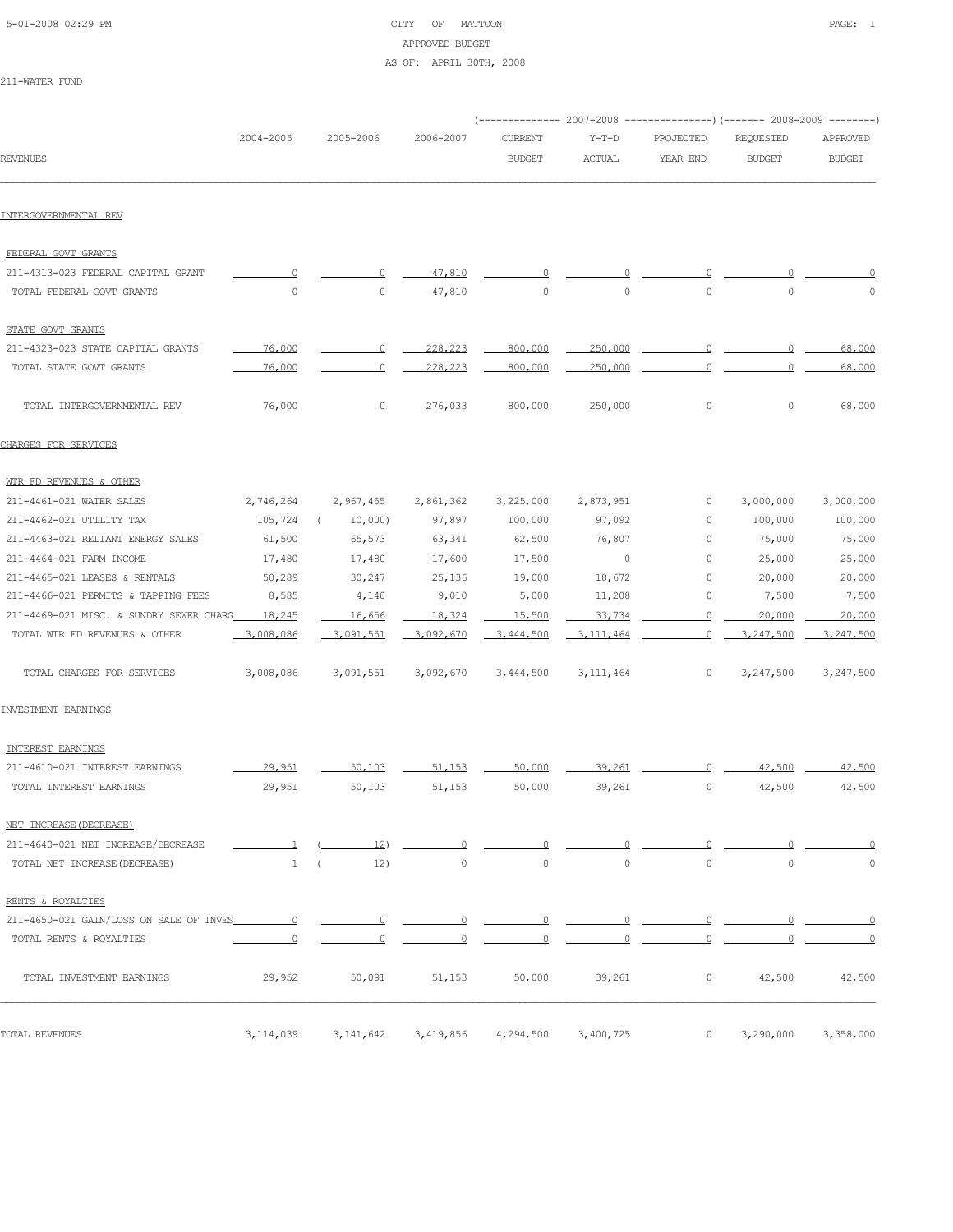# 5-01-2008 02:29 PM CITY OF MATTOON PAGE: 2 APPROVED BUDGET AS OF: APRIL 30TH, 2008

### 211-WATER FUND

RESERVOIRS & WTR SOURCES

|                     |           |           |           |               |               | (-------------- 2007-2008 -----------------) (------- 2008-2009 ---------) |               |               |
|---------------------|-----------|-----------|-----------|---------------|---------------|----------------------------------------------------------------------------|---------------|---------------|
|                     | 2004-2005 | 2005-2006 | 2006-2007 | CURRENT       | $Y-T-D$       | PROJECTED                                                                  | REOUESTED     | APPROVED      |
| <b>EXPENDITURES</b> |           |           |           | <b>BUDGET</b> | <b>ACTUAL</b> | YEAR END                                                                   | <b>BUDGET</b> | <b>BUDGET</b> |
|                     |           |           |           |               |               |                                                                            |               |               |

### PERSONNEL SERVICES

| SALARIES & WAGES                        |                      |         |         |         |          |                     |         |          |
|-----------------------------------------|----------------------|---------|---------|---------|----------|---------------------|---------|----------|
| 211-5351-111 SALARIES OF REG EMPLOYEES  | 11,993               | 18,994  | 6,807   | 15,887  | 8,615    | 0                   | 16,321  | 16,321   |
| 211-5351-112 SALARIES OF TEMP EMPLOYEES | 2,321                | 428     | 186     | 0       | 0        | 0                   | 349     | 349      |
| 211-5351-113 OVERTIME                   | 43                   | 0       | 32      | 227     | 38       | 0                   | $\circ$ | $\circ$  |
| 211-5351-114 COMPENSATED ABSENCES       | 8,202                | 9,946   | 4,914)  | $\circ$ | $\Omega$ | $\Omega$            | $\circ$ | $\Omega$ |
| TOTAL SALARIES & WAGES                  | 22,558               | 29,368  | 2,111   | 16,114  | 8,653    | $\circ$             | 16,670  | 16,670   |
| TOTAL PERSONNEL SERVICES                | 22,558               | 29,368  | 2,111   | 16,114  | 8,653    | $\circ$             | 16,670  | 16,670   |
| EMPOLOYEE BENEFITS                      |                      |         |         |         |          |                     |         |          |
| <b>GROUP INSURANCE</b>                  |                      |         |         |         |          |                     |         |          |
| 211-5351-211 GROUP HEALTH INSURANCE     | 4,006                | 4,504   | 749     | 1,896   | 1,041    | $\circ$             | 2,085   | 2,011    |
| 211-5351-212 GROUP LIFE INSURANCE       | $\overline{0}$       | $\circ$ | 33      | 43      | $\circ$  | $\Omega$            | 43      | 43       |
| TOTAL GROUP INSURANCE                   | 4,006                | 4,504   | 782     | 1,939   | 1,041    | $\circ$             | 2,128   | 2,054    |
| SOCIAL SECURITY CONTRIB                 |                      |         |         |         |          |                     |         |          |
| 211-5351-221 FICA CONTRIBUTIONS         | 1,367                | 1,831   | 383     | 999     | 603      | $\circ$             | 1,034   | 1,034    |
| 211-5351-222 MEDICARE CONTRIBUTIONS     | 320                  | 428     | 90      | 234     | 141      | $\circ$             | 242     | 242      |
| TOTAL SOCIAL SECURITY CONTRIB           | 1,687                | 2,259   | 472     | 1,233   | 744      | $\circ$             | 1,276   | 1,276    |
| RETIREMENT CONTRIBTUIONS                |                      |         |         |         |          |                     |         |          |
| 211-5351-231 IMRF CONTRIBUTIONS         | 2.153                | 3,285   | 722     | 1,760   | 1,061    | $\Omega$            | 1,692   | 1,692    |
| TOTAL RETIREMENT CONTRIBTUIONS          | 2,153                | 3,285   | 722     | 1,760   | 1,061    | $\circ$             | 1,692   | 1,692    |
| UNEMPLOYMNT COMPENSATION                |                      |         |         |         |          |                     |         |          |
| 211-5351-240 UNEMPLOYMENT COMP.         | 31                   | 69      | 56      | 52      | 52       | $\circ$             | 40      | 40       |
| TOTAL UNEMPLOYMNT COMPENSATION          | 31                   | 69      | 56      | 52      | 52       | $\circ$             | 40      | 40       |
| WORKER'S COMPENSATION                   |                      |         |         |         |          |                     |         |          |
| 211-5351-250 WORKERS' COMPENSATION      | 703                  | 1,355   | 1,696   | 1,702   | 1,756    | $\overline{0}$      | 1.916   | 1,916    |
| TOTAL WORKER'S COMPENSATION             | 703                  | 1,355   | 1,696   | 1,702   | 1,756    | $\circ$             | 1,916   | 1,916    |
| TOTAL EMPOLOYEE BENEFITS                | 8,580                | 11,472  | 3,729   | 6,686   | 4,654    | $\circ$             | 7,052   | 6,978    |
| SUPPLIES                                |                      |         |         |         |          |                     |         |          |
| GENERAL SUPPLIES                        |                      |         |         |         |          |                     |         |          |
| 211-5351-312 CLEANING SUPPLIES          | 80<br>$\overline{ }$ | 80)     | 0       | $\circ$ | $\circ$  | $\circ$             | $\circ$ | $\circ$  |
| 211-5351-313 MEDICAL & SAFETY SUPPLIES  | $\circ$              | $\circ$ | $\circ$ | $\circ$ | $\circ$  | $\circ$             | $\circ$ | $\circ$  |
| 211-5351-316 TOOLS & EQUIPMENT          | $\circ$              | 44      | $\circ$ | 50      | $\circ$  | $\circ$             | $\circ$ | $\circ$  |
| 211-5351-318 VEHICLE PARTS              | 172                  | 582     | 356     | 500     | 188      | $\circ$             | 500     | 500      |
| 211-5351-319 MISCELLANEOUS SUPPLIES     | 398                  | 115     | 180     | 200     | 376      | $\overline{0}$      | 200     | 200      |
| TOTAL GENERAL SUPPLIES                  | 650                  | 660     | 537     | 750     | 564      | $\mathsf{O}\xspace$ | 700     | 700      |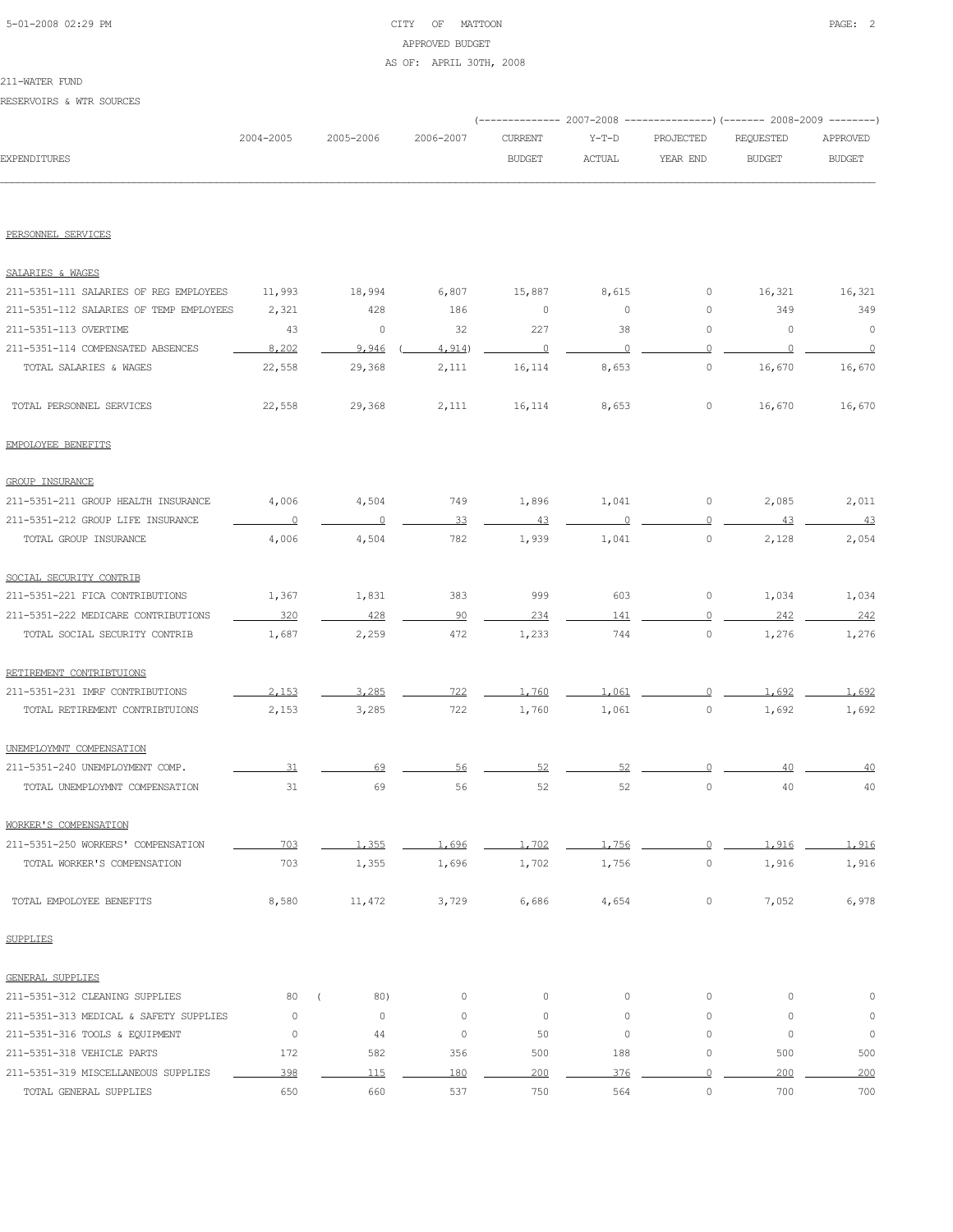# 5-01-2008 02:29 PM CITY OF MATTOON PAGE: 3 APPROVED BUDGET AS OF: APRIL 30TH, 2008

#### 211-WATER FUND

RESERVOIRS & WTR SOURCES

|                                         |                |                |                | ----------- 2007-2008    |                     |                     | ----------------) (------- 2008-2009 ---------) |               |
|-----------------------------------------|----------------|----------------|----------------|--------------------------|---------------------|---------------------|-------------------------------------------------|---------------|
|                                         | 2004-2005      | 2005-2006      | 2006-2007      | <b>CURRENT</b>           | $Y-T-D$             | PROJECTED           | REQUESTED                                       | APPROVED      |
| <b>EXPENDITURES</b>                     |                |                |                | <b>BUDGET</b>            | <b>ACTUAL</b>       | YEAR END            | <b>BUDGET</b>                                   | <b>BUDGET</b> |
|                                         |                |                |                |                          |                     |                     |                                                 |               |
| <b>ENERGY</b>                           |                |                |                |                          |                     |                     |                                                 |               |
| 211-5351-321 NATURAL GAS & ELECTRIC     | 959            | 999            | 2,641          | 5,000                    | 28,079              | 0                   | 28,000                                          | 28,000        |
| 211-5351-322 ELECTRICITY                | 86             | 54             | 54             | 100                      | 46                  | 0                   | 150                                             | 150           |
| 211-5351-326 FUEL                       | $\overline{0}$ | 4,782<br>5,835 | $\overline{0}$ | $\overline{\phantom{0}}$ | $\circ$             | $\Omega$<br>$\circ$ | $\overline{\phantom{0}}$                        | $\sim$ 0      |
| TOTAL ENERGY                            | 1,045          |                | 2,695          | 5,100                    | 28,125              |                     | 28,150                                          | 28,150        |
| TOTAL SUPPLIES                          | 1,694          | 6,495          | 3,232          | 5,850                    | 28,689              | $\circ$             | 28,850                                          | 28,850        |
| PURCHASED PROP MAINT SRV                |                |                |                |                          |                     |                     |                                                 |               |
| REPAIR & MAINT SERVICES                 |                |                |                |                          |                     |                     |                                                 |               |
| 211-5351-432 REPAIR OF STRUCTURES       | 0              | 36,243         | 1,640          | 10,000                   | 754                 | 0                   | 5,000                                           | 5,000         |
| 211-5351-433 REPAIR OF MACHINERY        | $\circ$        | 344            | $\circ$        | $\circ$                  | 1,342               | 0                   | 1,500                                           | 1,500         |
| 211-5351-434 REPAIR OF VEHICLES         | 3,827          | 183            | 18             | 500                      | 0                   | 0                   | 500                                             | 500           |
| 211-5351-439 OTHER REPAIR & MAINTENANCE | 50             | 18             | $\circ$        | 100                      | $\Omega$            | 0                   | 100                                             | 100           |
| TOTAL REPAIR & MAINT SERVICES           | 3,877          | 36,788         | 1,657          | 10,600                   | 2,095               | $\circ$             | 7,100                                           | 7,100         |
| OTHER PROP MAINT SERVICE                |                |                |                |                          |                     |                     |                                                 |               |
| 211-5351-460 OTHER PROPERTY MAINT. SVCS | 361            | 3,253          | 261            | 100                      | 2,250               | $\Omega$            | 500                                             | 500           |
| TOTAL OTHER PROP MAINT SERVICE          | 361            | 3,253          | 261            | 100                      | 2,250               | $\circ$             | 500                                             | 500           |
| TOTAL PURCHASED PROP MAINT SRV          | 4,238          | 40,041         | 1,918          | 10,700                   | 4,345               | $\circ$             | 7,600                                           | 7,600         |
| OTHER PURCHASED SERVICES                |                |                |                |                          |                     |                     |                                                 |               |
| PROFESSIONAL SERVICES                   |                |                |                |                          |                     |                     |                                                 |               |
| 211-5351-519 OTHER PROFESSIONAL SVCS    | 61,633         | 30,468         | 4,167          |                          |                     |                     |                                                 |               |
| TOTAL PROFESSIONAL SERVICES             | 61,633         | 30,468         | 4,167          | $\circ$                  | $\mathsf{O}\xspace$ | $\circ$             | $\mathbb O$                                     | $\mathbb O$   |
| INSURANCE                               |                |                |                |                          |                     |                     |                                                 |               |
| 211-5351-524 WATER RESERVOIR DAM INSURA | 3.167          | 3,420          | 3,568          | 3,500                    | 3.425               |                     | 3,500                                           | 3,500         |
| TOTAL INSURANCE                         | 3,167          | 3,420          | 3,568          | 3,500                    | 3,425               | $\circ$             | 3,500                                           | 3,500         |
| COMMUNICATION                           |                |                |                |                          |                     |                     |                                                 |               |
| 211-5351-532 TELEPHONE                  | 45             | $\circ$        | 0              | $\Omega$                 |                     | 0                   |                                                 |               |
| TOTAL COMMUNICATION                     | 45             | $\circ$        | $\circ$        | $\circ$                  | $\circ$             | $\mathsf{O}\xspace$ | $\mathbb O$                                     | $\circ$       |
| OTHER PURCHASED SERVICES                |                |                |                |                          |                     |                     |                                                 |               |
| 211-5351-579 MISC OTHER PURCHASED SERVI | 4,535          | $\overline{0}$ | $\Omega$       | 500                      | 113                 | $\overline{0}$      | 500                                             | 500           |
| TOTAL OTHER PURCHASED SERVICES          | 4,535          | $\circ$        | $\circ$        | 500                      | 113                 | $\circ$             | 500                                             | 500           |
| TOTAL OTHER PURCHASED SERVICES          | 69,380         | 33,888         | 7,735          | 4,000                    | 3,538               | $\circ$             | 4,000                                           | 4,000         |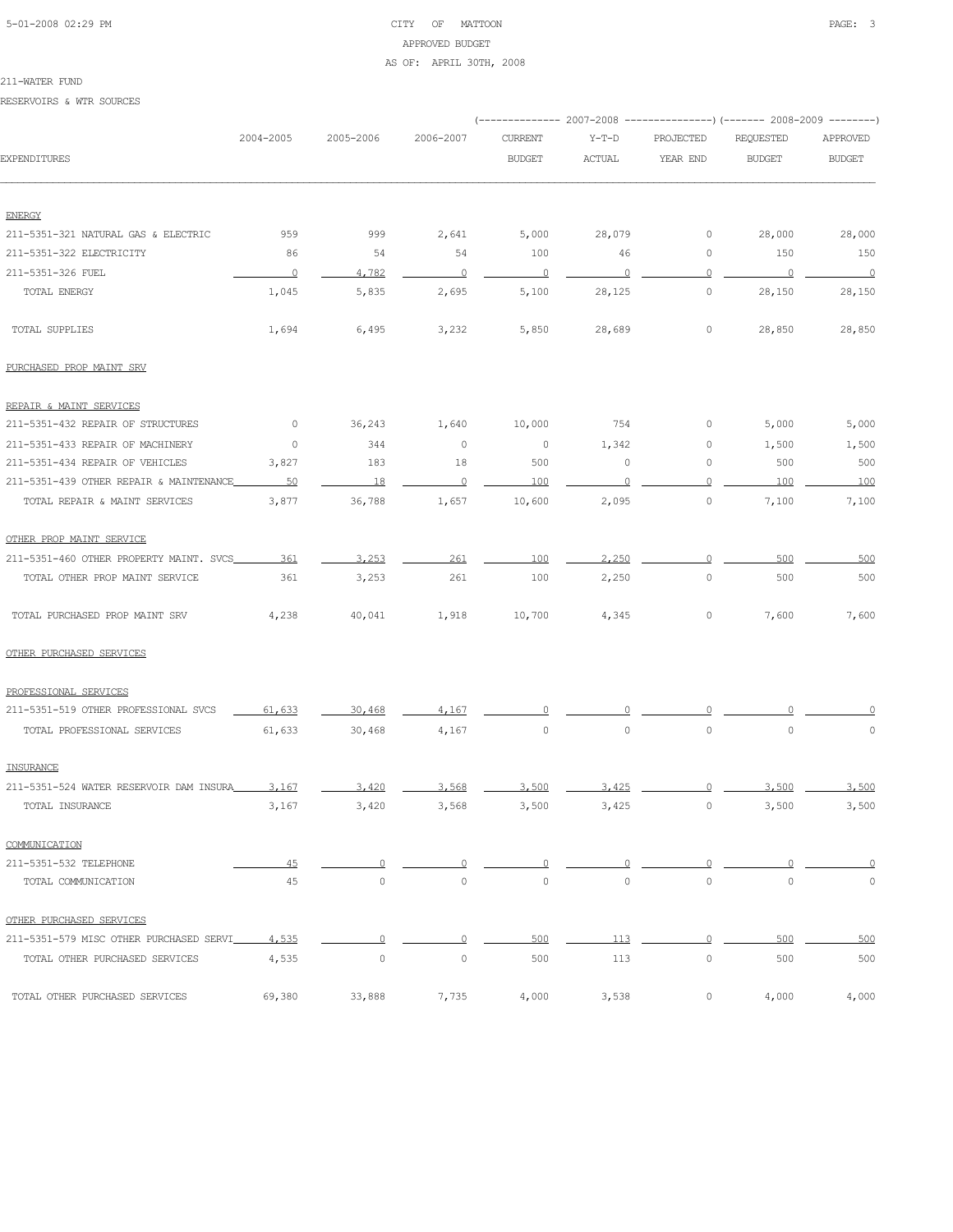# 5-01-2008 02:29 PM CITY OF MATTOON PAGE: 4 APPROVED BUDGET

### AS OF: APRIL 30TH, 2008

# 211-WATER FUND

| RESERVOIRS & WTR SOURCES |  |  |
|--------------------------|--|--|
|                          |  |  |

|                                                |                 |           |                         |                |               |           | ------------ 2007-2008 ----------------) (------- 2008-2009 --------) |               |
|------------------------------------------------|-----------------|-----------|-------------------------|----------------|---------------|-----------|-----------------------------------------------------------------------|---------------|
|                                                | 2004-2005       | 2005-2006 | 2006-2007               | <b>CURRENT</b> | $Y-T-D$       | PROJECTED | <b>REQUESTED</b>                                                      | APPROVED      |
| <b>EXPENDITURES</b>                            |                 |           |                         | <b>BUDGET</b>  | <b>ACTUAL</b> | YEAR END  | <b>BUDGET</b>                                                         | <b>BUDGET</b> |
|                                                |                 |           |                         |                |               |           |                                                                       |               |
| PROPERTY                                       |                 |           |                         |                |               |           |                                                                       |               |
| <b>LAND</b>                                    |                 |           |                         |                |               |           |                                                                       |               |
| 211-5351-710 LAND                              |                 | $\Omega$  |                         |                |               |           |                                                                       |               |
| TOTAL LAND                                     | $\circ$         | $\circ$   | $\circ$                 | $\circ$        | $\circ$       | $\circ$   | $\circ$                                                               | $\circ$       |
| <b>BUILDINGS</b>                               |                 |           |                         |                |               |           |                                                                       |               |
| 211-5351-720 BUILDINGS                         |                 |           |                         | $\bigcap$      |               |           |                                                                       |               |
| TOTAL BUILDINGS                                | $\circ$         | $\circ$   | $\circ$                 | 0              | $\circ$       | $\circ$   | $\circ$                                                               | 0             |
| IMPROVEMENTS-NOT BLDNGS                        |                 |           |                         |                |               |           |                                                                       |               |
| 211-5351-730 IMPROVEMENTS OTHER THAN BL 27,967 |                 |           | $1,797$ $330,336$       | 6,600          | 891           | $\cap$    | 75,000                                                                | $\Omega$      |
| TOTAL IMPROVEMENTS-NOT BLDNGS                  | 27,967 (        | 1,797)    | 330,336                 | 6,600          | 891           | $\circ$   | 75,000                                                                | $\circ$       |
| MACHINERY & EOUIPMENT                          |                 |           |                         |                |               |           |                                                                       |               |
| 211-5351-740 MACHINNERY & EQUIPMENT            | $\cap$          | $\Omega$  |                         | $\Omega$       | 5,683         | $\cap$    |                                                                       |               |
| TOTAL MACHINERY & EQUIPMENT                    | $\circ$         | $\circ$   | $\circ$                 | $\circ$        | 5,683         | $\circ$   | $\circ$                                                               | $\circ$       |
| TOTAL PROPERTY                                 |                 |           | 27,967 ( 1,797) 330,336 | 6,600          | 6,574         | $\circ$   | 75,000                                                                | $\circ$       |
| TOTAL RESERVOIRS & WTR SOURCES                 | 134,417 119,466 |           | 349,061                 | 49,950         | 56,452        | $\circ$   | 139,172                                                               | 64,098        |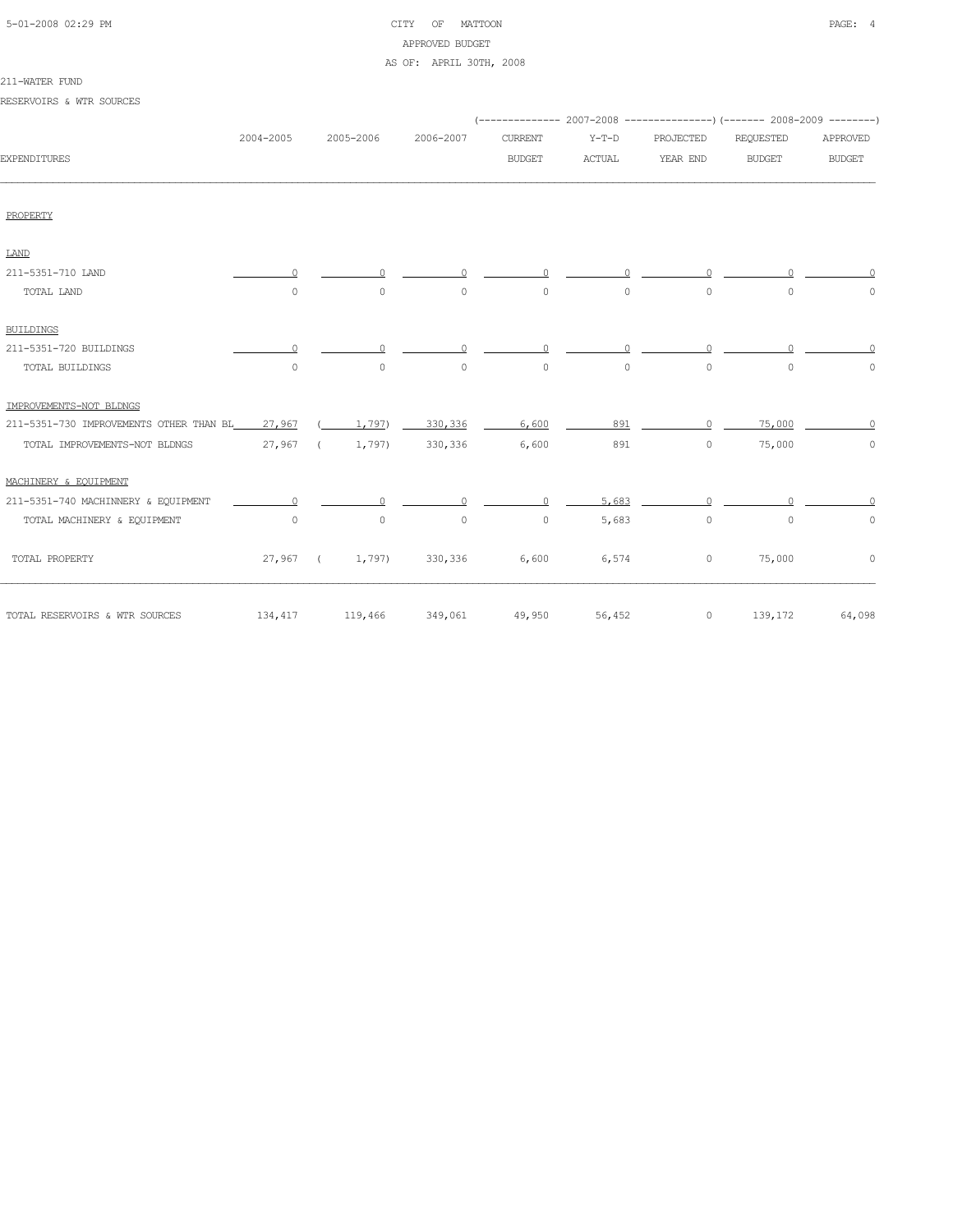| 5-01-2008 02:29 PM |  |
|--------------------|--|

# CITY OF MATTOON **PAGE:** 5 APPROVED BUDGET

### AS OF: APRIL 30TH, 2008

| RESTRICTED RELIANT EXPS                 |              |              |           |                                 |                          |                       |                                                                                                        |                           |
|-----------------------------------------|--------------|--------------|-----------|---------------------------------|--------------------------|-----------------------|--------------------------------------------------------------------------------------------------------|---------------------------|
| <b>EXPENDITURES</b>                     | 2004-2005    | 2005-2006    | 2006-2007 | <b>CURRENT</b><br><b>BUDGET</b> | $Y-T-D$<br><b>ACTUAL</b> | PROJECTED<br>YEAR END | (-------------- 2007-2008 ----------------) (------- 2008-2009 --------)<br>REQUESTED<br><b>BUDGET</b> | APPROVED<br><b>BUDGET</b> |
|                                         |              |              |           |                                 |                          |                       |                                                                                                        |                           |
| PROPERTY                                |              |              |           |                                 |                          |                       |                                                                                                        |                           |
| <b>LAND</b>                             |              |              |           |                                 |                          |                       |                                                                                                        |                           |
| 211-5352-710 LAND                       | <sup>0</sup> | <sup>0</sup> |           |                                 |                          |                       |                                                                                                        |                           |
| TOTAL LAND                              | $\circ$      | $\circ$      | $\circ$   | $\circ$                         | $\circ$                  | $\circ$               | $\circ$                                                                                                | $\circ$                   |
| <b>BUILDINGS</b>                        |              |              |           |                                 |                          |                       |                                                                                                        |                           |
| 211-5352-720 BUILDINGS                  | $\cap$       | $\Omega$     | $\cap$    | $\Omega$                        | $\Omega$                 | $\Omega$              |                                                                                                        |                           |
| TOTAL BUILDINGS                         | $\circ$      | $\circ$      | $\circ$   | $\circ$                         | $\circ$                  | $\circ$               | $\circ$                                                                                                | $\circ$                   |
| IMPROVEMENTS-NOT BLDNGS                 |              |              |           |                                 |                          |                       |                                                                                                        |                           |
| 211-5352-730 IMPROVEMNTS OTHER THAN BUI | $\Omega$     | $\circ$      | 3,266     | 200,000                         | 279,688                  | $\Omega$              | 50,000                                                                                                 | 215,000                   |
| TOTAL IMPROVEMENTS-NOT BLDNGS           | $\circ$      | $\circ$      | 3,266     | 200,000                         | 279,688                  | $\circ$               | 50,000                                                                                                 | 215,000                   |
| MACHINERY & EOUIPMENT                   |              |              |           |                                 |                          |                       |                                                                                                        |                           |
| 211-5352-740 MACHINERY & EQUIPMENT      | $\circ$      | $\circ$      | $\Omega$  | $\circ$                         |                          | $\Omega$              |                                                                                                        |                           |
| TOTAL MACHINERY & EQUIPMENT             | $\circ$      | $\circ$      | $\circ$   | $\circ$                         | $\circ$                  | $\circ$               | $\circ$                                                                                                | $\circ$                   |
| TOTAL PROPERTY                          | $\circ$      | $\circ$      | 3,266     | 200,000                         | 279,688                  | $\circ$               | 50,000                                                                                                 | 215,000                   |
| TOTAL RESTRICTED RELIANT EXPS           | $\circ$      | $\circ$      | 3,266     | 200,000                         | 279,688                  | $\circ$               | 50,000                                                                                                 | 215,000                   |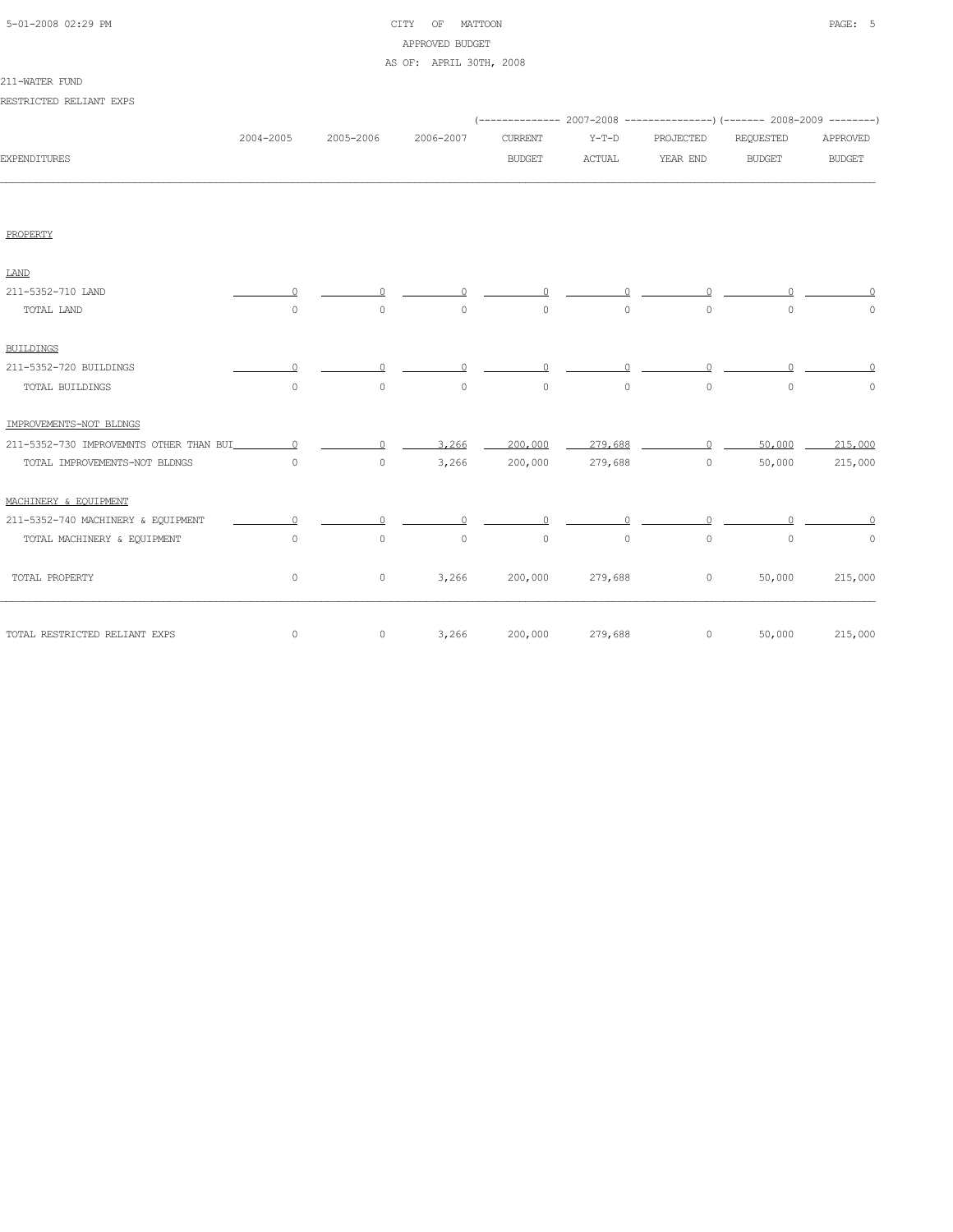# 5-01-2008 02:29 PM CITY OF MATTOON PAGE: 6 APPROVED BUDGET AS OF: APRIL 30TH, 2008

### 211-WATER FUND

WATER TREATMENT PLANT

|                     |           |                     |               |               | (-------------- 2007-2008 ----------------) (------- 2008-2009 ---------) |           |               |
|---------------------|-----------|---------------------|---------------|---------------|---------------------------------------------------------------------------|-----------|---------------|
|                     | 2004-2005 | 2005-2006 2006-2007 |               | CURRENT Y-T-D | PROJECTED                                                                 | REOUESTED | APPROVED      |
| <b>EXPENDITURES</b> |           |                     | <b>BUDGET</b> | <b>ACTUAL</b> | YEAR END                                                                  | BUDGET    | <b>BUDGET</b> |
|                     |           |                     |               |               |                                                                           |           |               |

### PERSONNEL SERVICES

| SALARIES & WAGES                        |                |                |         |                |         |                |         |          |
|-----------------------------------------|----------------|----------------|---------|----------------|---------|----------------|---------|----------|
| 211-5353-111 SALARIES OF REG EMPLOYEES  | 252,451        | 250,052        | 269,936 | 313,772        | 254,372 | 0              | 313,100 | 313,100  |
| 211-5353-112 SALARIES OF TEMP EMPLOYEES | 0              | 0              | $\circ$ | 0              | 10,610  | 0              | 0       | $\circ$  |
| 211-5353-113 OVERTIME                   | 15,727         | 19,740         | 27,288  | 26,096         | 27,268  | 0              | 54,846  | 54,846   |
| 211-5353-114 COMPENSATED ABSENCES       | 20,041         | 41,181         | 47,865  | $\overline{0}$ | 42,756  | $\overline{0}$ | $\circ$ | $\Omega$ |
| TOTAL SALARIES & WAGES                  | 288,220        | 310,974        | 345,089 | 339,868        | 249,494 | 0              | 367,946 | 367,946  |
| TOTAL PERSONNEL SERVICES                | 288,220        | 310,974        | 345,089 | 339,868        | 249,494 | $\circ$        | 367,946 | 367,946  |
| EMPOLOYEE BENEFITS                      |                |                |         |                |         |                |         |          |
| <b>GROUP INSURANCE</b>                  |                |                |         |                |         |                |         |          |
| 211-5353-211 GROUP HEALTH INSURANCE     | 40,878         | 32,861         | 31,852  | 31,592         | 32,646  | 0              | 34,750  | 33,520   |
| 211-5353-212 GROUP LIFE INSURANCE       | $\overline{0}$ | $\overline{0}$ | 663     | 864            | $\circ$ | $\Omega$       | 864     | 864      |
| TOTAL GROUP INSURANCE                   | 40,878         | 32,861         | 32,515  | 32,456         | 32,646  | $\circ$        | 35,614  | 34,384   |
| SOCIAL SECURITY CONTRIB                 |                |                |         |                |         |                |         |          |
| 211-5353-221 FICA CONTRIBUTIONS         | 19,114         | 18,670         | 20,149  | 21,073         | 21,500  | 0              | 22,812  | 22,812   |
| 211-5353-222 MEDICARE CONTRIBUTIONS     | 4,470          | 4,366          | 4.712   | 4.927          | 5,028   | $\circ$        | 5,335   | 5,335    |
| TOTAL SOCIAL SECURITY CONTRIB           | 23,584         | 23,036         | 24,861  | 26,000         | 26,528  | $\circ$        | 28,147  | 28,147   |
| RETIREMENT CONTRIBTUIONS                |                |                |         |                |         |                |         |          |
| 211-5353-231 IMRF CONTRIBUTIONS         | 33,568         | 33,889         | 38,306  | 37, 113        | 35,922  | $\cap$         | 37,346  | 37,346   |
| TOTAL RETIREMENT CONTRIBTUIONS          | 33,568         | 33,889         | 38,306  | 37,113         | 35,922  | 0              | 37,346  | 37,346   |
| UNEMPLOYMNT COMPENSATION                |                |                |         |                |         |                |         |          |
| 211-5353-240 UNEMPLOYMENT COMP.         | 942            | 1,386          | 1,309   | 1,038          | 1,038   | $\circ$        | 792     | 792      |
| TOTAL UNEMPLOYMNT COMPENSATION          | 942            | 1,386          | 1,309   | 1,038          | 1,038   | $\circ$        | 792     | 792      |
| WORKER'S COMPENSATION                   |                |                |         |                |         |                |         |          |
| 211-5353-250 WORKERS' COMPENSATION      | 16,946         | 22,508         | 28,709  | 24,029         | 24,789  | $\circ$        | 24,583  | 24,583   |
| TOTAL WORKER'S COMPENSATION             | 16,946         | 22,508         | 28,709  | 24,029         | 24,789  | $\circ$        | 24,583  | 24,583   |
| TOTAL EMPOLOYEE BENEFITS                | 115,918        | 113,681        | 125,699 | 120,636        | 120,923 | 0              | 126,482 | 125,252  |
| <b>SUPPLIES</b>                         |                |                |         |                |         |                |         |          |
| GENERAL SUPPLIES                        |                |                |         |                |         |                |         |          |
| 211-5353-311 OFFICE SUPPLIES            | 474            | 398            | 1,502   | 500            | 677     | 0              | 1,700   | 1,700    |
| 211-5353-312 CLEANING SUPPLIES          | 151            | 490            | 298     | 500            | 1,008   | 0              | 800     | 800      |
| 211-5353-313 MEDICAL & SAFETY SUPPLIES  | 413            | 350            | 17      | 500            | 5       | 0              | 500     | 500      |
| 211-5353-314 CHEMICALS                  | 150,823        | 159,426        | 143,530 | 190,000        | 204,076 | 0              | 260,000 | 260,000  |
| 211-5353-316 TOOLS & EQUIPMENT          | 566            | 822            | 857     | 1,000          | 924     | $\circ$        | 1,000   | 1,000    |
| 211-5353-318 VEHICLE PARTS              | 191            | 5              | 105     | 500            | 451     | $\circ$        | 500     | 500      |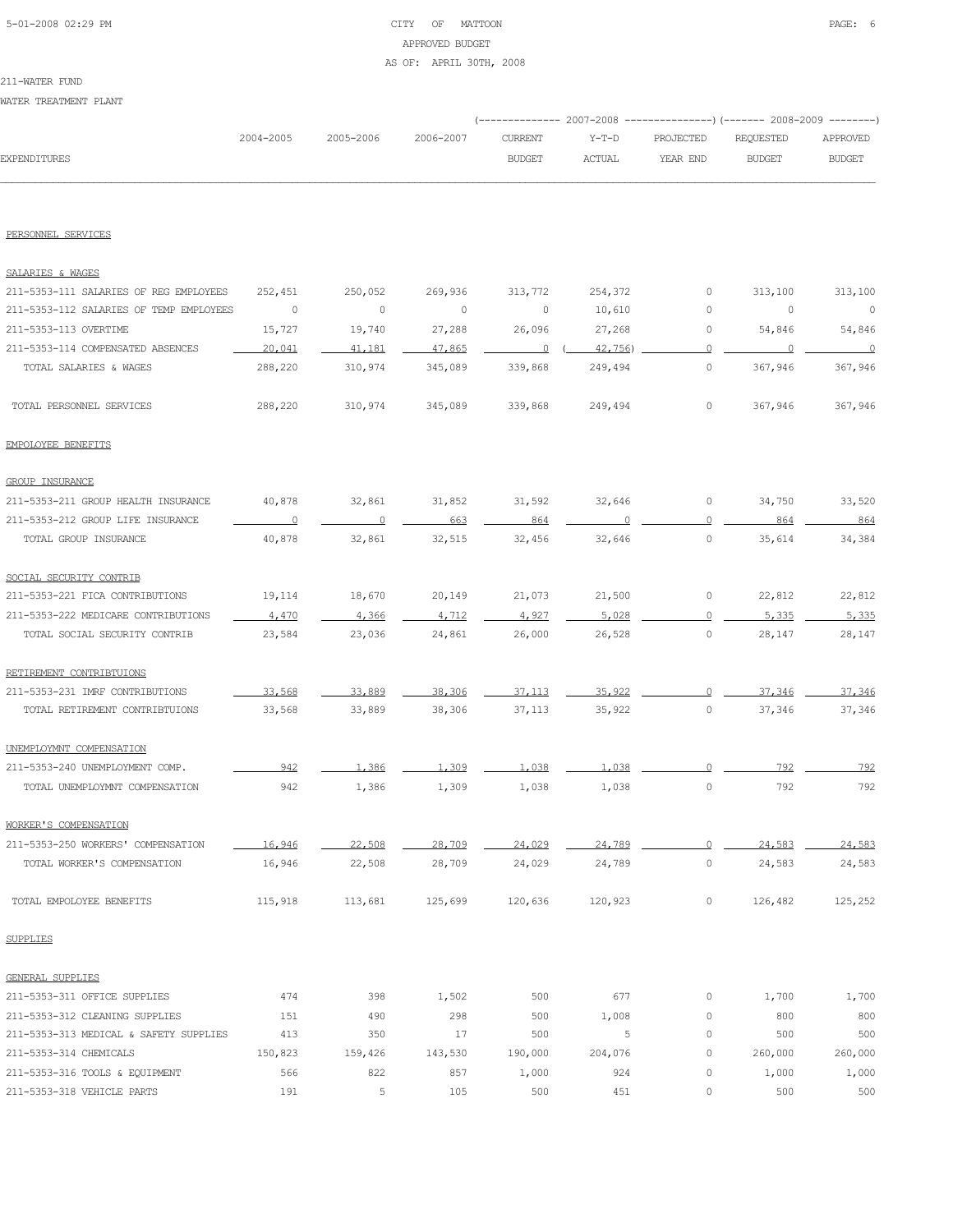# 5-01-2008 02:29 PM CITY OF MATTOON PAGE: 7 APPROVED BUDGET AS OF: APRIL 30TH, 2008

#### 211-WATER FUND

WATER TREATMENT PLANT

|                                         |                          |                |                          | ------------ 2007-2008 |               |                | ---------------) (------- 2008-2009 --------) |               |
|-----------------------------------------|--------------------------|----------------|--------------------------|------------------------|---------------|----------------|-----------------------------------------------|---------------|
|                                         | 2004-2005                | 2005-2006      | 2006-2007                | <b>CURRENT</b>         | $Y-T-D$       | PROJECTED      | REQUESTED                                     | APPROVED      |
| <b>EXPENDITURES</b>                     |                          |                |                          | <b>BUDGET</b>          | <b>ACTUAL</b> | YEAR END       | <b>BUDGET</b>                                 | <b>BUDGET</b> |
| 211-5353-319 MISCELLANEOUS SUPPLIES     | 12,757                   | 9.036          | 12,020                   | 12,500                 | 13,360        | $\circ$        | 14,000                                        | 14,000        |
| TOTAL GENERAL SUPPLIES                  | 165,376                  | 170,527        | 158,329                  | 205,500                | 220,500       | $\circ$        | 278,500                                       | 278,500       |
| <b>ENERGY</b>                           |                          |                |                          |                        |               |                |                                               |               |
| 211-5353-321 NATURAL GAS & ELECTRIC     | 21,547                   | 24,952         | 19,777                   | 20,000                 | 14,491        | $\circ$        | 12,000                                        | 12,000        |
| 211-5353-322 ELECTRICITY                | 53,868                   | 46,870         | 48,931                   | 55,000                 | 44,959        | 0              | 50,000                                        | 50,000        |
| 211-5353-326 FUEL                       |                          | $\sim$ 0       | 1,409                    | 2,000                  | 998           | $\circ$        | 2,000                                         | 2,000         |
| TOTAL ENERGY                            | 75,415                   | 71,821         | 70,117                   | 77,000                 | 60,448        | $\circ$        | 64,000                                        | 64,000        |
| <b>BOOKS &amp; PERIODICALS</b>          |                          |                |                          |                        |               |                |                                               |               |
| 211-5353-340 BOOKS & PERIODICALS        | $\Omega$                 | $\Omega$       | 0                        | 0                      |               | $\circ$        |                                               |               |
| TOTAL BOOKS & PERIODICALS               | $\circ$                  | $\circ$        | $\circ$                  | 0                      | $\circ$       | $\circ$        | $\circ$                                       | $\Omega$      |
| WTR SYSTM MAINT SUPPLIES                |                          |                |                          |                        |               |                |                                               |               |
| 211-5353-377 PLANT EQUIPMENT            | 7,601                    | 4,277          | 5,277                    | 7,500                  | 7,429         | 0              | 14,000                                        | 14,000        |
| 211-5353-378 PLANT MTCE & REPAIR        | 1,176                    | 951            | 3,476                    | 2,500                  | 2,262         | 0              | 2,500                                         | 2,500         |
| 211-5353-379 OTHER WATER MNTCE MATERIAL | 16                       | 53             | 171                      | 500                    | 494           | $\circ$        | 500                                           | 500           |
| TOTAL WTR SYSTM MAINT SUPPLIES          | 8,792                    | 5,281          | 8,924                    | 10,500                 | 10,184        | 0              | 17,000                                        | 17,000        |
| TOTAL SUPPLIES                          | 249,583                  | 247,629        | 237,370                  | 293,000                | 291,132       | $\circ$        | 359,500                                       | 359,500       |
| PURCHASED PROP MAINT SRV                |                          |                |                          |                        |               |                |                                               |               |
| REPAIR & MAINT SERVICES                 |                          |                |                          |                        |               |                |                                               |               |
| 211-5353-431 REPAIR OF OFFICE EQUIPMENT | $\overline{\phantom{0}}$ | $\circ$        | $\overline{\phantom{0}}$ | $\circ$                | 0             | $\circ$        | 0                                             | $\circ$       |
| 211-5353-432 REPAIR OF STRUCTURES       | 14,741                   | 21,110         | 18,573                   | 22,000                 | 42,367        | $\circ$        | 36,000                                        | 36,000        |
| 211-5353-433 REPAIR OF MACHINERY        | 3,118                    | 899            | 4,784                    | 11,500                 | 22,074        | $\circ$        | 5,000                                         | 5,000         |
| 211-5353-434 REPAIR OF VEHICLES         | 71                       | 98             | 384                      | 250                    | 136           | $\circ$        | 250                                           | 250           |
| 211-5353-435 ELEVATOR SERVICE AGREEMENT | 1,876                    | 2,029          | 2,169                    | 2,000                  | 2,283         | $\circ$        | 2,500                                         | 2,500         |
| 211-5353-439 OTHER REPAIR & MAINT. SERV | 3,445                    | 1,932          | 3,874                    | 3,500                  | 2.719         | $\Omega$       | 3,500                                         | 3,500         |
| TOTAL REPAIR & MAINT SERVICES           | 23,251                   | 26,068         | 29,783                   | 39,250                 | 69,578        | $\circ$        | 47,250                                        | 47,250        |
| <b>RENTALS</b>                          |                          |                |                          |                        |               |                |                                               |               |
| 211-5353-440 RENTALS                    | 4,840                    | 1,200          | 0                        | 0                      | 0             | $\Omega$       |                                               | $\circ$       |
| TOTAL RENTALS                           | 4,840                    | 1,200          | $\circ$                  | $\circ$                | $\circ$       | $\circ$        | $\mathbf 0$                                   | 0             |
| CONSTRUCTION SERVICES                   |                          |                |                          |                        |               |                |                                               |               |
| 211-5353-459 OTHER CONSTRUCTION SERVICE | $\overline{0}$           | $\overline{0}$ | $\overline{0}$           | 0                      | 0             | $\circ$        | 4,000                                         | 4,000         |
| TOTAL CONSTRUCTION SERVICES             | $\circ$                  | $\circ$        | $\circ$                  | 0                      | $\circ$       | $\circ$        | 4,000                                         | 4,000         |
| OTHER PROP MAINT SERVICE                |                          |                |                          |                        |               |                |                                               |               |
| 211-5353-460 OTHER PROPERTY MAINT, SERV | 3,001                    | 2,498          | 2,523                    | 3,000                  | 1,360         | $\overline{0}$ | 0                                             | 0             |
| TOTAL OTHER PROP MAINT SERVICE          | 3,001                    | 2,498          | 2,523                    | 3,000                  | 1,360         | $\mathbb O$    | $\circ$                                       | $\circ$       |
| TOTAL PURCHASED PROP MAINT SRV          | 31,093                   | 29,766         | 32,306                   | 42,250                 | 70,938        | 0              | 51,250                                        | 51,250        |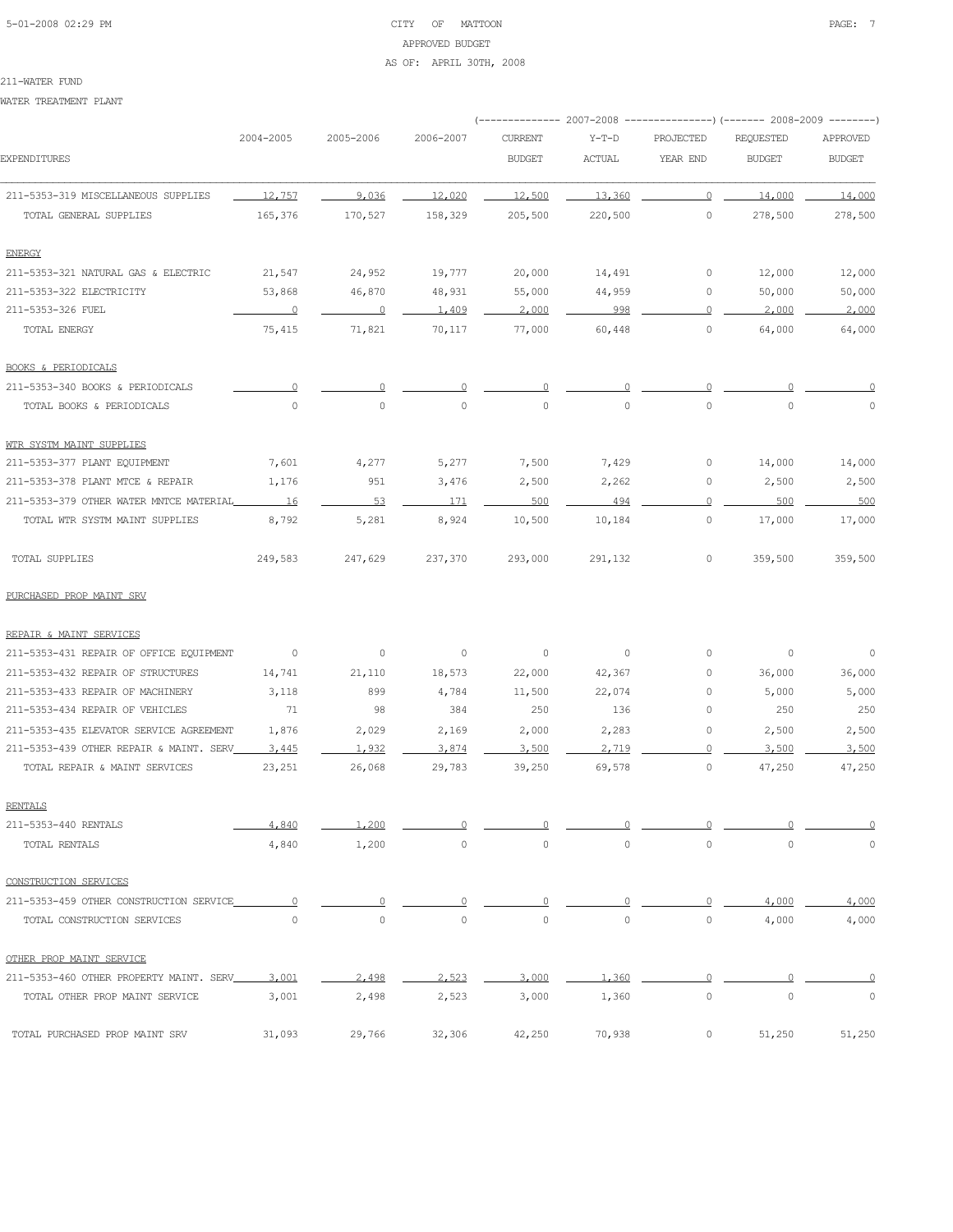# 5-01-2008 02:29 PM CITY OF MATTOON PAGE: 8 APPROVED BUDGET AS OF: APRIL 30TH, 2008

WATER TREATMENT PLANT

|                                         |                     |                     |             |                |               |                     | (-------------- 2007-2008 ---------------) (------- 2008-2009 --------) |                     |
|-----------------------------------------|---------------------|---------------------|-------------|----------------|---------------|---------------------|-------------------------------------------------------------------------|---------------------|
|                                         | 2004-2005           | 2005-2006           | 2006-2007   | <b>CURRENT</b> | $Y-T-D$       | PROJECTED           | REQUESTED                                                               | APPROVED            |
| <b>EXPENDITURES</b>                     |                     |                     |             | <b>BUDGET</b>  | <b>ACTUAL</b> | YEAR END            | <b>BUDGET</b>                                                           | <b>BUDGET</b>       |
| OTHER PURCHASED SERVICES                |                     |                     |             |                |               |                     |                                                                         |                     |
| PROFESSIONAL SERVICES                   |                     |                     |             |                |               |                     |                                                                         |                     |
| 211-5353-516 TECHNOLOGY SUPPORT SERVICE | $\overline{0}$      | $\circ$             | $\circ$     | $\circ$        | $\circ$       | $\circ$             | $\circ$                                                                 | $\circ$             |
| 211-5353-519 OTHER PROFESSIONAL SERVICE | 5.924               | 6,866               | 4.457       | 7,000          | 3,809         | 0                   | 22,000                                                                  | 22,000              |
| TOTAL PROFESSIONAL SERVICES             | 5,924               | 6,866               | 4,457       | 7,000          | 3,809         | $\circ$             | 22,000                                                                  | 22,000              |
| COMMUNICATION                           |                     |                     |             |                |               |                     |                                                                         |                     |
| 211-5353-531 POSTAGE                    | 41                  | 355                 | 471         | 600            | 462           | 0                   | 600                                                                     | 600                 |
| 211-5353-532 TELEPHONE                  | 3,445               | 2,843               | 2,721       | 3,500          | 2,487         | 0                   | 2,500                                                                   | 2,500               |
| 211-5353-533 CELLULAR PHONE             | 89                  | $\circ$             | $\circ$     | $\circ$        | 100           | 0                   | 1,100                                                                   | 1,100               |
| 211-5353-538 INTERNET ACCESS CHARGE     | $\overline{0}$      | $\overline{0}$      | $\circ$     | $\circ$        | $\circ$       | 0                   | $\circ$                                                                 | $\circ$             |
| TOTAL COMMUNICATION                     | 3,575               | 3,198               | 3,191       | 4,100          | 3,050         | 0                   | 4,200                                                                   | 4,200               |
| OTHER PURCHASED SERVICES                |                     |                     |             |                |               |                     |                                                                         |                     |
| 211-5353-579 MISC OTHER PURCHASED SERVI | 668                 | 835                 | 923         | 1,000          | 1,030         | 0                   | 1,250                                                                   | 1,250               |
| TOTAL OTHER PURCHASED SERVICES          | 668                 | 835                 | 923         | 1,000          | 1,030         | $\circ$             | 1,250                                                                   | 1,250               |
| TOTAL OTHER PURCHASED SERVICES          | 10,167              | 10,898              | 8,572       | 12,100         | 7,889         | 0                   | 27,450                                                                  | 27,450              |
| PROPERTY                                |                     |                     |             |                |               |                     |                                                                         |                     |
| LAND                                    |                     |                     |             |                |               |                     |                                                                         |                     |
| 211-5353-710 LAND                       |                     |                     |             |                |               |                     |                                                                         |                     |
| TOTAL LAND                              | $\circ$             | $\circ$             | $\mathbb O$ | 0              | $\circ$       | $\circ$             | 0                                                                       | 0                   |
| <b>BUILDINGS</b>                        |                     |                     |             |                |               |                     |                                                                         |                     |
| 211-5353-720 BUILDINGS                  |                     |                     |             |                |               |                     |                                                                         |                     |
| TOTAL BUILDINGS                         | $\circ$             | $\mathbb O$         | $\mathbb O$ | $\mathbb O$    | $\circ$       | $\mathbb O$         | $\mathbf 0$                                                             | $\Omega$            |
| IMPROVEMENTS-NOT BLDNGS                 |                     |                     |             |                |               |                     |                                                                         |                     |
| 211-5353-730 IMPROVEMENTS OTHER THAN BL | 5,805               | 234,270             | 11,969      | 250,000        | 8,317         |                     |                                                                         |                     |
| TOTAL IMPROVEMENTS-NOT BLDNGS           | 5,805               | 234,270             | 11,969      | 250,000        | 8,317         | $\circ$             | $\mathsf{O}\xspace$                                                     | $\mathsf{O}\xspace$ |
| MACHINERY & EQUIPMENT                   |                     |                     |             |                |               |                     |                                                                         |                     |
| 211-5353-740 MACHINERY & EQUIPMENT      | $\circ$             | 0                   | $\circ$     | $\circ$        | $\circ$       | $\circ$             | 0                                                                       | $\mathbb O$         |
| 211-5353-742 VEHICLES                   | $\mathbf 0$         | $\overline{0}$      | $\Omega$    | $\Omega$       | $\Omega$      | $\mathbf 0$         | $\Omega$                                                                | $\mathbf 0$         |
| TOTAL MACHINERY & EQUIPMENT             | $\mathsf{O}\xspace$ | $\mathsf{O}\xspace$ | $\mathbb O$ | $\circ$        | $\circ$       | $\circ$             | $\mathbb O$                                                             | $\mathbb O$         |
| TOTAL PROPERTY                          | 5,805               | 234,270             | 11,969      | 250,000        | 8,317         | $\mathsf{O}\xspace$ | 0                                                                       | 0                   |

OTHER OBJECTS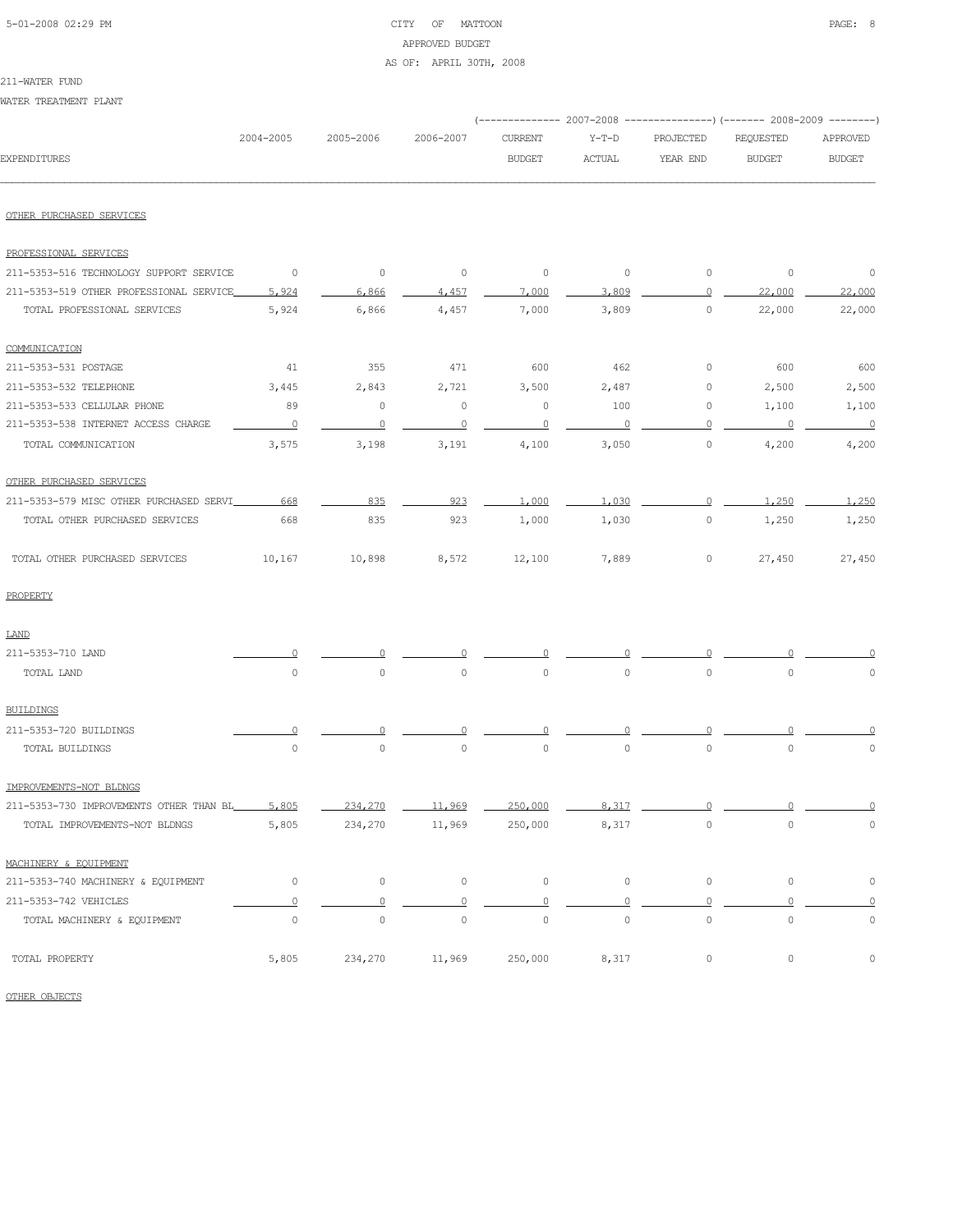# 5-01-2008 02:29 PM CITY OF MATTOON PAGE: 9 APPROVED BUDGET

## AS OF: APRIL 30TH, 2008

#### 211-WATER FUND

WATER TREATMENT PLANT

|                                         | 2004-2005 | 2005-2006 | 2006-2007 | <b>CURRENT</b>    | $Y-T-D$       | PROJECTED | <b>REQUESTED</b> | APPROVED      |
|-----------------------------------------|-----------|-----------|-----------|-------------------|---------------|-----------|------------------|---------------|
| <b>EXPENDITURES</b>                     |           |           |           | <b>BUDGET</b>     | <b>ACTUAL</b> | YEAR END  | <b>BUDGET</b>    | <b>BUDGET</b> |
|                                         |           |           |           |                   |               |           |                  |               |
| FINANCIAL TRANS OBJECTS                 |           |           |           |                   |               |           |                  |               |
| 211-5353-814 PRINTING & COPY MACHINE LE | 516       | 517       | 527       | 500               | 737           |           | 500              | 500           |
| TOTAL FINANCIAL TRANS OBJECTS           | 516       | 517       | 527       | 500               | 737           | $\circ$   | 500              | 500           |
| COMPUTER INFO SYS OBJECT                |           |           |           |                   |               |           |                  |               |
| 211-5353-847 WATER DEPT SOFTWARE        |           |           |           |                   |               |           |                  |               |
| TOTAL COMPUTER INFO SYS OBJECT          | $\Omega$  | $\circ$   | $\circ$   | $\circ$           | $\circ$       | $\circ$   | $\Omega$         | $\circ$       |
| COMPUTER INFO SYS OBJECT                |           |           |           |                   |               |           |                  |               |
| 211-5353-863 COMPUTERS                  |           |           |           | 14,000            | 2,284         | $\cap$    | 14,000           | 14,000        |
| TOTAL COMPUTER INFO SYS OBJECT          | $\circ$   | 0         | $\circ$   | 14,000            | 2,284         | $\circ$   | 14,000           | 14,000        |
| TOTAL OTHER OBJECTS                     | 516       | 517       | 527       | 14,500            | 3,021         | $\circ$   | 14,500           | 14,500        |
| TOTAL WATER TREATMENT PLANT             | 701,301   | 947,734   |           | 761,532 1,072,354 | 751,714       | $\circ$   | 947,128          | 945,898       |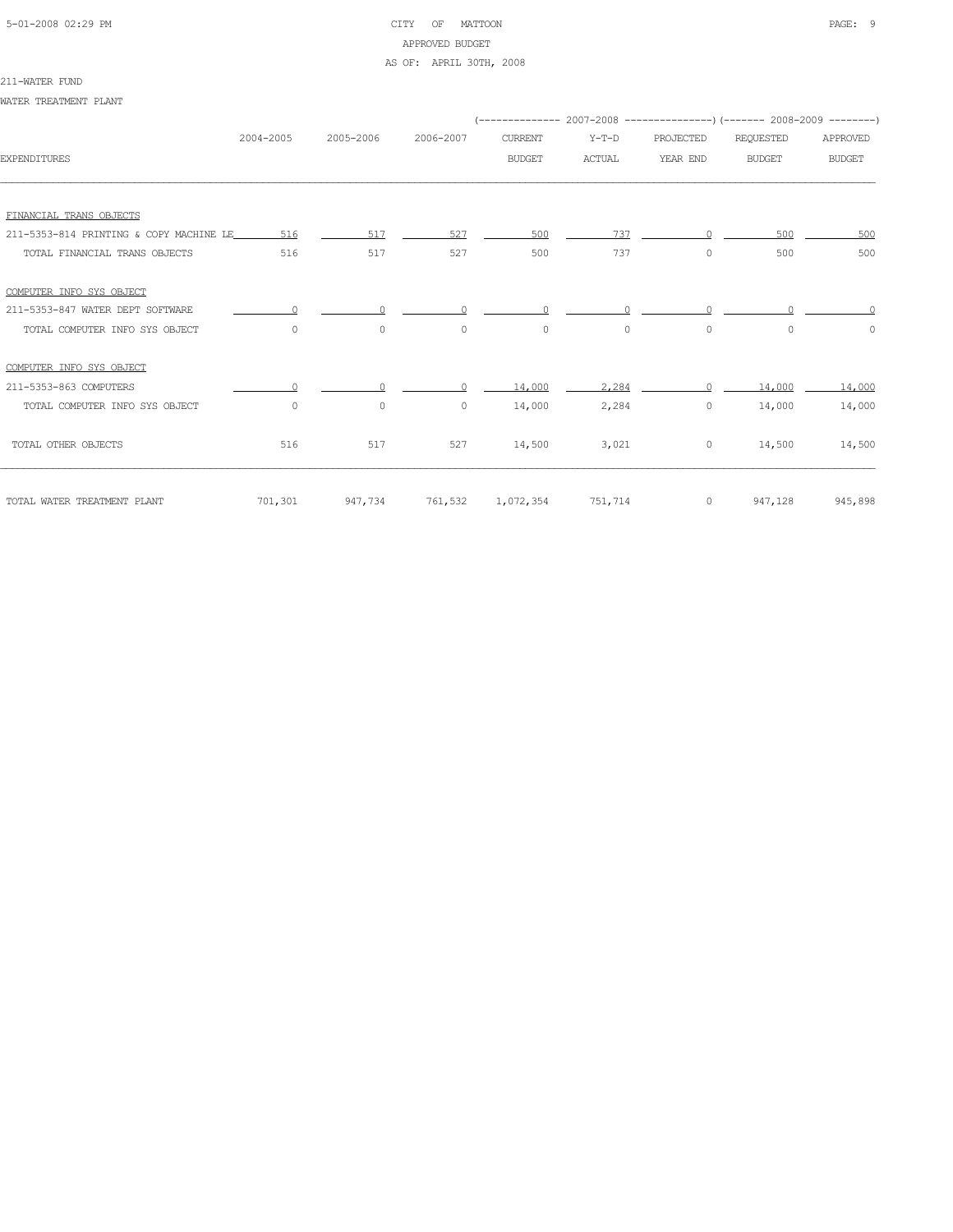# 5-01-2008 02:29 PM CITY OF MATTOON PAGE: 10 APPROVED BUDGET AS OF: APRIL 30TH, 2008

211-WATER FUND WATER DISTRIBUTION

|                                         |           |                |           |                          |               |                     | (------------- 2007-2008 ---------------) (------- 2008-2009 --------) |                          |
|-----------------------------------------|-----------|----------------|-----------|--------------------------|---------------|---------------------|------------------------------------------------------------------------|--------------------------|
|                                         | 2004-2005 | 2005-2006      | 2006-2007 | <b>CURRENT</b>           | $Y-T-D$       | PROJECTED           | REQUESTED                                                              | APPROVED                 |
| <b>EXPENDITURES</b>                     |           |                |           | <b>BUDGET</b>            | <b>ACTUAL</b> | YEAR END            | <b>BUDGET</b>                                                          | <b>BUDGET</b>            |
|                                         |           |                |           |                          |               |                     |                                                                        |                          |
| PERSONNEL SERVICES                      |           |                |           |                          |               |                     |                                                                        |                          |
| SALARIES & WAGES                        |           |                |           |                          |               |                     |                                                                        |                          |
| 211-5354-111 SALARIES OF REG EMPLOYEES  | 251,781   | 189,439        | 147,034   | 230,742                  | 152,378       | 0                   | 272,311                                                                | 272,311                  |
| 211-5354-112 SALARIES OF TEMP EMPLOYEES | $\circ$   | 1,423          | 0         | 0                        | 213           | 0                   | 0                                                                      | $\circ$                  |
| 211-5354-113 OVERTIME                   | 24,129    | 16,498         | 10,453    | 10,271                   | 7,089         | 0                   | 9,832                                                                  | 9,832                    |
| 211-5354-114 COMPENSATED ABSENCES       | 52,123    | 38,855         | 21,744    | $\overline{\phantom{0}}$ | 29,221        | 0                   | $\overline{\phantom{0}}$                                               | $\overline{\phantom{0}}$ |
| TOTAL SALARIES & WAGES                  | 328,033   | 246,215        | 179,231   | 241,013                  | 188,900       | 0                   | 282,143                                                                | 282,143                  |
| TOTAL PERSONNEL SERVICES                | 328,033   | 246,215        | 179,231   | 241,013                  | 188,900       | 0                   | 282,143                                                                | 282,143                  |
| EMPOLOYEE BENEFITS                      |           |                |           |                          |               |                     |                                                                        |                          |
| <b>GROUP INSURANCE</b>                  |           |                |           |                          |               |                     |                                                                        |                          |
| 211-5354-211 GROUP HEALTH INSURANCE     | 60,395    | 39,364         | 22,141    | 29,716                   | 21,426        | 0                   | 36,610                                                                 | 34,217                   |
| 211-5354-212 GROUP LIFE INSURANCE       | 0         | $\overline{0}$ | 581       | 739                      |               | 0                   | 825                                                                    | 825                      |
| TOTAL GROUP INSURANCE                   | 60,395    | 39,364         | 22,722    | 30,455                   | 21,426        | 0                   | 37,435                                                                 | 35,042                   |
| SOCIAL SECURITY CONTRIB                 |           |                |           |                          |               |                     |                                                                        |                          |
| 211-5354-221 FICA CONTRIBUTIONS         | 19,769    | 15,537         | 10,618    | 14,976                   | 10,824        | 0                   | 17,493                                                                 | 17,493                   |
| 211-5354-222 MEDICARE CONTRIBUTIONS     | 4.623     | 3,634          | 2.483     | 4.149                    | 2,531         | 0                   | 4.091                                                                  | 4,091                    |
| TOTAL SOCIAL SECURITY CONTRIB           | 24,393    | 19,171         | 13,102    | 19,125                   | 13,355        | 0                   | 21,584                                                                 | 21,584                   |
| RETIREMENT CONTRIBTUIONS                |           |                |           |                          |               |                     |                                                                        |                          |
| 211-5354-231 IMRF CONTRIBUTIONS         | 34,728    | 27,905         | 20,227    | 26,341                   | 18,537        | $\cap$              | 28,638                                                                 | 28,638                   |
| TOTAL RETIREMENT CONTRIBTUIONS          | 34,728    | 27,905         | 20,227    | 26,341                   | 18,537        | 0                   | 28,638                                                                 | 28,638                   |
| UNEMPLOYMNT COMPENSATION                |           |                |           |                          |               |                     |                                                                        |                          |
| 211-5354-240 UNEMPLOYMENT COMP.         | 816       | 1,247          | 985       | 889                      | 889           | 0                   | 756                                                                    | 756                      |
| TOTAL UNEMPLOYMNT COMPENSATION          | 816       | 1,247          | 985       | 889                      | 889           | 0                   | 756                                                                    | 756                      |
| WORKER'S COMPENSATION                   |           |                |           |                          |               |                     |                                                                        |                          |
| 211-5354-250 WORKERS' COMPENSATION      | 14,923    | 21,577         | 26,722    | 25,451                   | 26,257        | $\Omega$            | 32,419                                                                 | 32,419                   |
| TOTAL WORKER'S COMPENSATION             | 14,923    | 21,577         | 26,722    | 25,451                   | 26,257        | $\mathsf{O}\xspace$ | 32,419                                                                 | 32,419                   |
| TOTAL EMPOLOYEE BENEFITS                | 135,254   | 109,263        | 83,758    | 102,261                  | 80,464        | 0                   | 120,832                                                                | 118,439                  |
| <b>SUPPLIES</b>                         |           |                |           |                          |               |                     |                                                                        |                          |
| <b>GENERAL SUPPLIES</b>                 |           |                |           |                          |               |                     |                                                                        |                          |
| 211-5354-313 MEDICAL & SAFETY SUPPLIES  | 186       | 418            | 1,815     | 1,000                    | 1,401         | 0                   | 1,500                                                                  | 1,500                    |
| 211-5354-316 TOOLS & EQUIPMENT          | 4,699     | 6,724          | 3,925     | 3,000                    | 3,533         | 0                   | 2,000                                                                  | 2,000                    |
| 211-5354-318 VEHICLE PARTS              | 5,215     | 903            | 4,654     | 4,000                    | 3,556         | 0                   | 3,000                                                                  | 3,000                    |
| 211-5354-319 MISCELLANEOUS SUPPLIES     | 302       | 127            | 1,749     | 1,500                    | 2,058         | 0                   | 1,500                                                                  | 1,500                    |
| TOTAL GENERAL SUPPLIES                  | 10,402    | 8,172          | 12,143    | 9,500                    | 10,548        | 0                   | 8,000                                                                  | 8,000                    |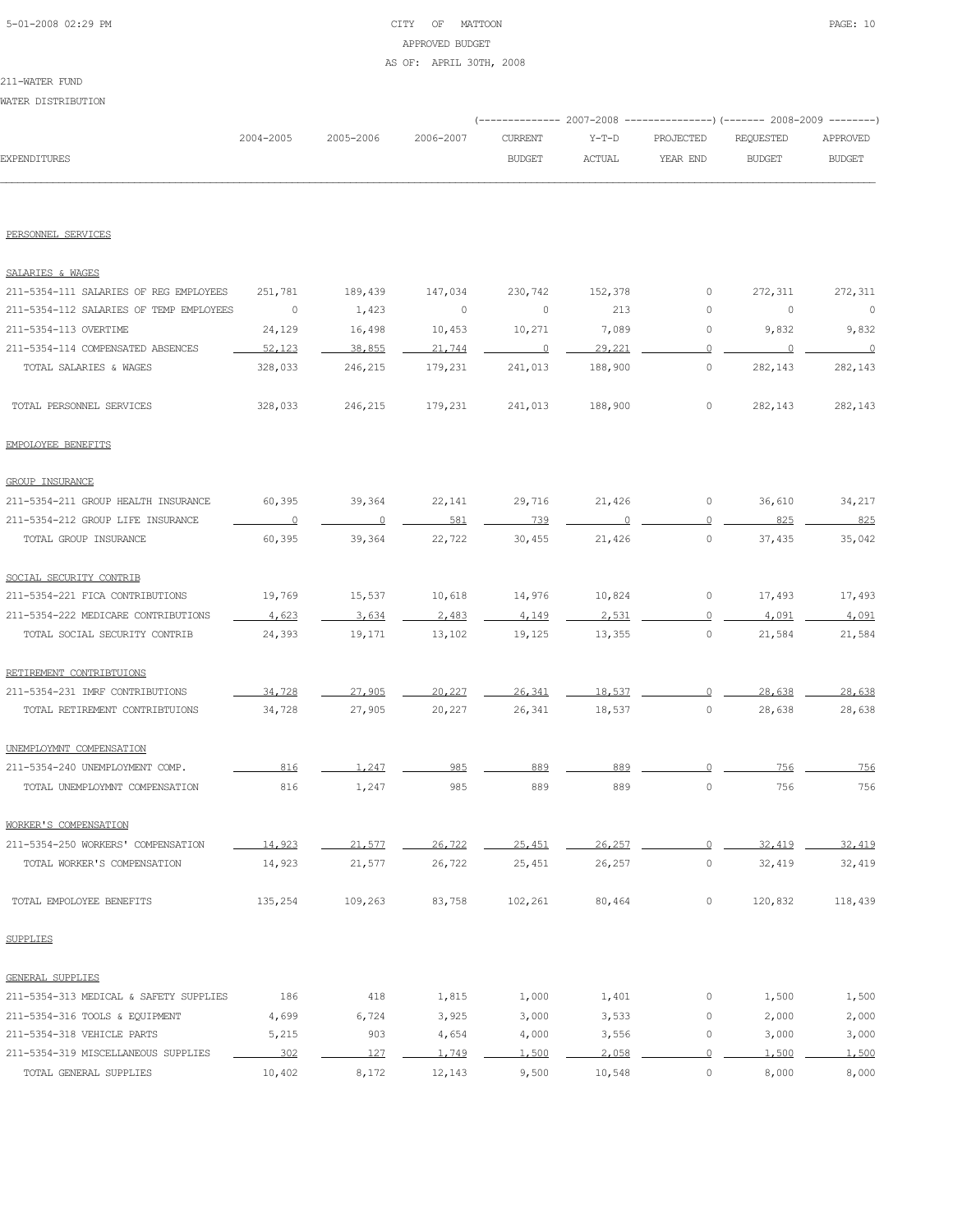# 5-01-2008 02:29 PM CITY OF MATTOON PAGE: 11 APPROVED BUDGET AS OF: APRIL 30TH, 2008

#### 211-WATER FUND

WATER DISTRIBUTION

|                                                                 |                          |                          |                 | ---------- 2007-2008 |                |                | ------------) (------- 2008-2009 -------- |                 |
|-----------------------------------------------------------------|--------------------------|--------------------------|-----------------|----------------------|----------------|----------------|-------------------------------------------|-----------------|
|                                                                 | 2004-2005                | 2005-2006                | 2006-2007       | <b>CURRENT</b>       | $Y-T-D$        | PROJECTED      | REQUESTED                                 | APPROVED        |
| <b>EXPENDITURES</b>                                             |                          |                          |                 | <b>BUDGET</b>        | ACTUAL         | YEAR END       | <b>BUDGET</b>                             | <b>BUDGET</b>   |
|                                                                 |                          |                          |                 |                      |                |                |                                           |                 |
| <b>ENERGY</b>                                                   | 29,436                   |                          |                 |                      |                | $\circ$        |                                           |                 |
| 211-5354-321 NATURAL GAS & ELECTRIC<br>211-5354-322 ELECTRICITY | 2,539                    | 51,879<br>1,887          | 41,421<br>1,662 | 55,000<br>2,000      | 42,786<br>214  | 0              | 55,000<br>2,000                           | 55,000<br>2,000 |
| 211-5354-323 BOTTLED GAS                                        | 200                      | 958                      | 2,049           | 1,000                | 1,983          | 0              | 1,000                                     | 1,000           |
| 211-5354-326 FUEL                                               | $\overline{\phantom{0}}$ | $\overline{\phantom{0}}$ | 3,321           | $\sim$ 0             | $\overline{0}$ | $\circ$        | $\overline{0}$                            | $\sim$ 0        |
| TOTAL ENERGY                                                    | 32,175                   | 54,725                   | 48,452          | 58,000               | 44,983         | $\circ$        | 58,000                                    | 58,000          |
| SWR SYSTM MAINT SUPPLIES                                        |                          |                          |                 |                      |                |                |                                           |                 |
| 211-5354-363 BACKFILL & SURFACE MATERIA                         | 0                        | 0                        |                 | 15,000               | 8,600          | $\circ$        | 15,000                                    | 15,000          |
| TOTAL SWR SYSTM MAINT SUPPLIES                                  | $\circ$                  | $\circ$                  | $\circ$         | 15,000               | 8,600          | 0              | 15,000                                    | 15,000          |
| WTR SYSTM MAINT SUPPLIES                                        |                          |                          |                 |                      |                |                |                                           |                 |
| 211-5354-371 WATER PIPE                                         | 4,074                    | $\overline{0}$           | 5,310           | 5,000                | 2,182          | $\circ$        | 5,000                                     | 5,000           |
| 211-5354-374 SERVICE LINE MATERIALS                             | 10,215                   | 7,131                    | 12,480          | 12,000               | 9,087          | $\circ$        | 12,000                                    | 12,000          |
| 211-5354-375 LEAK REPAIR MATERIALS                              | 7,030                    | 3,187                    | 8,722           | 6,500                | 1,802          | $\circ$        | 6,500                                     | 6,500           |
| 211-5354-376 BACKFILL & SURFACE MATERIA                         | 18,459                   | 7,853                    | 10,282          | $\circ$              | 785            | 0              | 0                                         | $\circ$         |
| 211-5354-379 OTHER WATER MAINT. MATERIA                         | 2.606                    | 11,749                   | 11,844          | 10,000               | 16,621         | $\circ$        | 10,000                                    | 10,000          |
| TOTAL WTR SYSTM MAINT SUPPLIES                                  | 42,383                   | 29,919                   | 48,638          | 33,500               | 30,477         | 0              | 33,500                                    | 33,500          |
| TOTAL SUPPLIES                                                  | 84,960                   | 92,816                   | 109,233         | 116,000              | 94,608         | $\circ$        | 114,500                                   | 114,500         |
| PURCHASED PROP MAINT SRV                                        |                          |                          |                 |                      |                |                |                                           |                 |
| REPAIR & MAINT SERVICES                                         |                          |                          |                 |                      |                |                |                                           |                 |
| 211-5354-432 REPAIR OF STRUCTURES                               | 736                      | 41                       | 3,261           | 3,400                | 2,030          | $\circ$        | 1,500                                     | 1,500           |
| 211-5354-433 REPAIR OF MACHINERY                                | 4,195                    | 938                      | 12,006          | 8,000                | 522            | $\circ$        | 5,000                                     | 5,000           |
| 211-5354-434 REPAIR OF VEHICLES                                 | 438                      | 2,812                    | 3,385           | 3,000                | 6,749          | 0              | 3,000                                     | 3,000           |
| 211-5354-439 OTHER REPAIR & MAINT. SERV                         | 9.122                    | 3,283                    | 9.347           | 6.000                | 8,782          | $\Omega$       | 6,000                                     | 6,000           |
| TOTAL REPAIR & MAINT SERVICES                                   | 14,491                   | 7,074                    | 27,999          | 20,400               | 18,082         | $\circ$        | 15,500                                    | 15,500          |
| <b>RENTALS</b>                                                  |                          |                          |                 |                      |                |                |                                           |                 |
| 211-5354-440 RENTALS                                            | 1,812                    | 1.074                    | 281             | 2,000                | 2,861          | $\Omega$       | 2,000                                     | 2,000           |
| TOTAL RENTALS                                                   | 1,812                    | 1,074                    | 281             | 2,000                | 2,861          | 0              | 2,000                                     | 2,000           |
| OTHER PROP MAINT SERVICE                                        |                          |                          |                 |                      |                |                |                                           |                 |
| 211-5354-460 OTHER PROPERTY MAINT. SERV_                        | 5,010                    | 777                      | 3,325           | 4,000                | 183            | $\overline{0}$ | 4,000                                     | 4,000           |
| TOTAL OTHER PROP MAINT SERVICE                                  | 5,010                    | 777                      | 3,325           | 4,000                | 183            | $\circ$        | 4,000                                     | 4,000           |
| TOTAL PURCHASED PROP MAINT SRV                                  | 21,313                   | 8,925                    | 31,605          | 26,400               | 21,126         | 0              | 21,500                                    | 21,500          |

PROPERTY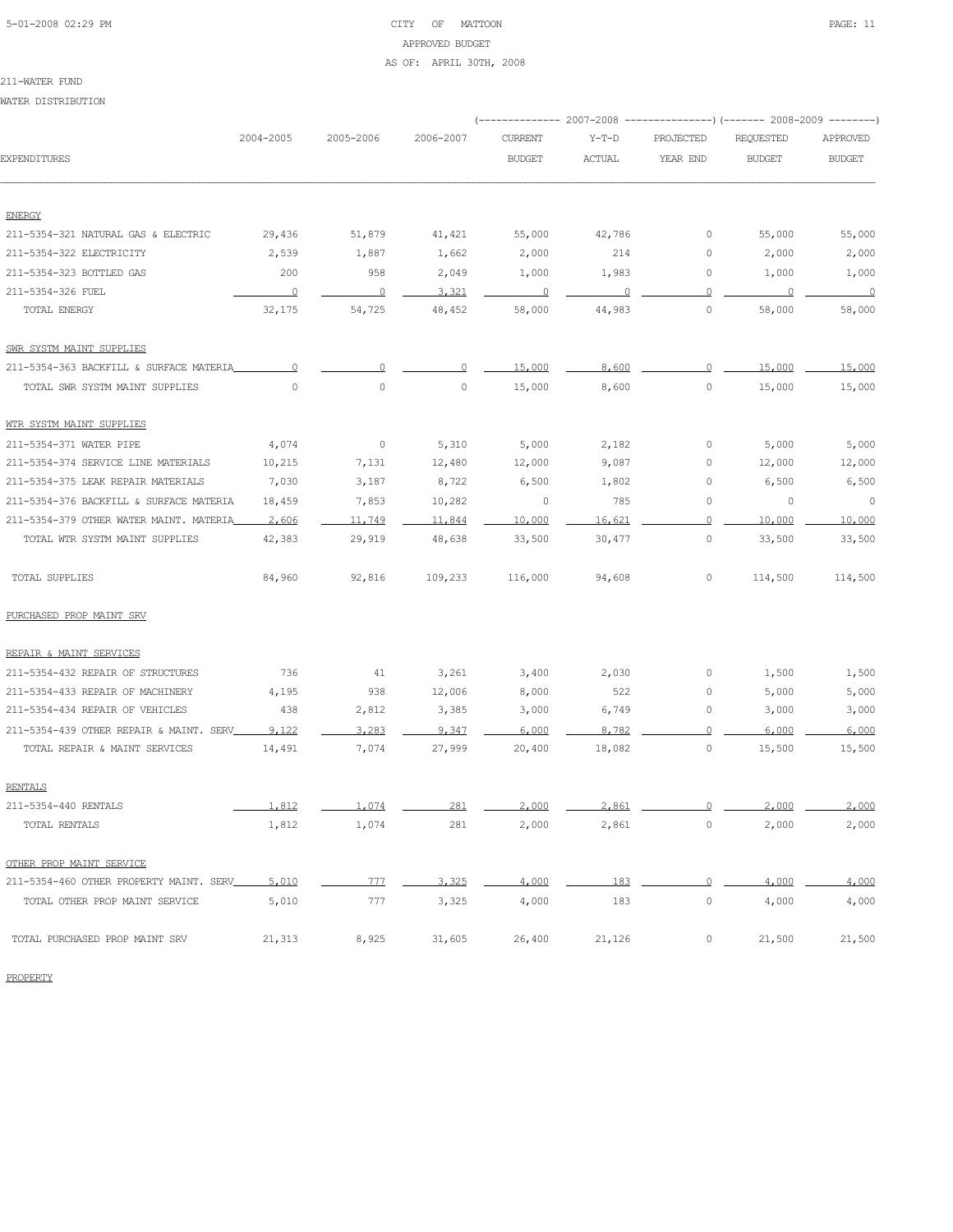## 5-01-2008 02:29 PM CITY OF MATTOON PAGE: 12 APPROVED BUDGET

## AS OF: APRIL 30TH, 2008

211-WATER FUND WATER DISTRIBUTION

|                                         |                          |                          |                          |                |          |           | (-------------- 2007-2008 ---------------) (------- 2008-2009 --------) |               |
|-----------------------------------------|--------------------------|--------------------------|--------------------------|----------------|----------|-----------|-------------------------------------------------------------------------|---------------|
|                                         | 2004-2005                | 2005-2006                | 2006-2007                | <b>CURRENT</b> | $Y-T-D$  | PROJECTED | REQUESTED                                                               | APPROVED      |
| <b>EXPENDITURES</b>                     |                          |                          |                          | <b>BUDGET</b>  | ACTUAL   | YEAR END  | <b>BUDGET</b>                                                           | <b>BUDGET</b> |
| <b>LAND</b>                             |                          |                          |                          |                |          |           |                                                                         |               |
| 211-5354-710 LAND                       | $\Omega$                 | $\cap$                   | $\Omega$                 | $\Omega$       | $\cap$   | $\Omega$  |                                                                         |               |
| TOTAL LAND                              | $\Omega$                 | $\Omega$                 | $\Omega$                 | $\Omega$       | $\Omega$ | $\Omega$  | $\Omega$                                                                | $\Omega$      |
| <b>BUILDINGS</b>                        |                          |                          |                          |                |          |           |                                                                         |               |
| 211-5354-720 BUILDINGS                  | $\Omega$                 |                          |                          |                |          | $\Omega$  |                                                                         |               |
| TOTAL BUILDINGS                         | $\circ$                  | $\circ$                  | $\circ$                  | $\circ$        | $\circ$  | $\circ$   | $\Omega$                                                                | $\Omega$      |
| IMPROVEMENTS-NOT BLDNGS                 |                          |                          |                          |                |          |           |                                                                         |               |
| 211-5354-730 IMPROVEMENTS OTHER THAN BL | 12,629                   | 8,944                    | 1,650                    | 435,000        | 146,186  | $\Omega$  | $\Omega$                                                                | 187,140       |
| TOTAL IMPROVEMENTS-NOT BLDNGS           | 12,629                   | 8,944                    | 1,650                    | 435,000        | 146,186  | $\circ$   | $\circ$                                                                 | 187,140       |
| MACHINERY & EOUIPMENT                   |                          |                          |                          |                |          |           |                                                                         |               |
| 211-5354-740 MACHINERY & EQUIPMENT      | 2,645                    | 3,765                    | 4,391                    | 62,560         | 6,941    | $\circ$   | $\circ$                                                                 | $\circ$       |
| 211-5354-742 VEHICLES                   | $\overline{\phantom{0}}$ | $\overline{\phantom{0}}$ | $\overline{\phantom{0}}$ | $\overline{0}$ | 45,266   | $\circ$   | 66,064                                                                  | 66,064        |
| TOTAL MACHINERY & EQUIPMENT             | 2,645                    | 3,765                    | 4,391                    | 62,560         | 52,206   | $\circ$   | 66,064                                                                  | 66,064        |
| TOTAL PROPERTY                          | 15,274                   | 12,709                   | 6,041                    | 497,560        | 198,392  | $\circ$   | 66,064                                                                  | 253,204       |
| OTHER OBJECTS                           |                          |                          |                          |                |          |           |                                                                         |               |
| FINANCIAL TRANS OBJECTS                 |                          |                          |                          |                |          |           |                                                                         |               |
| 211-5354-828 REAL ESTATE TAXES          | 12                       | 17                       | 17                       | 25             | 17       | $\Omega$  | 25                                                                      | 25            |
| TOTAL FINANCIAL TRANS OBJECTS           | 12                       | 17                       | 17                       | 25             | 17       | $\circ$   | 25                                                                      | 25            |
| COMPUTER INFO SYS OBJECT                |                          |                          |                          |                |          |           |                                                                         |               |
| 211-5354-863 DESKTOP PC WORK STATIONS   | 649                      | 0                        | $\Omega$                 | $\circ$        | $\Omega$ | $\Omega$  |                                                                         |               |
| TOTAL COMPUTER INFO SYS OBJECT          | 649                      | $\circ$                  | $\circ$                  | $\Omega$       | $\circ$  | $\circ$   | $\circ$                                                                 | 0             |
| TOTAL OTHER OBJECTS                     | 661                      | 17                       | 17                       | 25             | 17       | $\circ$   | 25                                                                      | 25            |
| TOTAL WATER DISTRIBUTION                | 585,495                  | 469,944                  | 409,885                  | 983,259        | 583,508  | $\circ$   | 605,064                                                                 | 789,811       |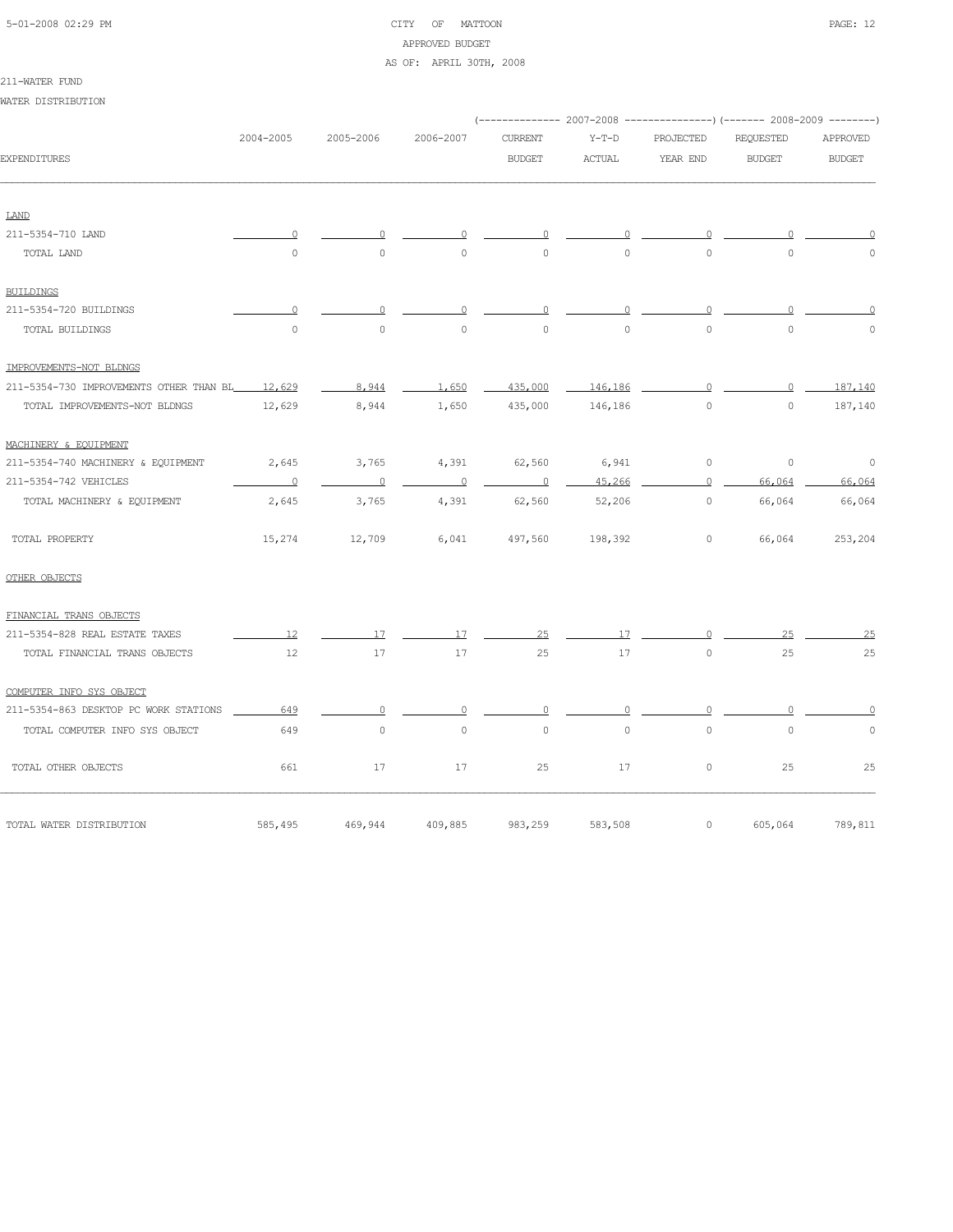# 5-01-2008 02:29 PM CITY OF MATTOON PAGE: 13 APPROVED BUDGET AS OF: APRIL 30TH, 2008

## 211-WATER FUND

## ACCOUNTING & COLLECTION

|                     |           |           |           |               |        | (-------------- 2007-2008 ----------------) (------- 2008-2009 --------) |           |               |
|---------------------|-----------|-----------|-----------|---------------|--------|--------------------------------------------------------------------------|-----------|---------------|
|                     | 2004-2005 | 2005-2006 | 2006-2007 | CURRENT       | Y-T-D  | PROJECTED                                                                | REQUESTED | APPROVED      |
| <b>EXPENDITURES</b> |           |           |           | <b>BUDGET</b> | ACTUAL | YEAR END                                                                 | BUDGET    | <b>BUDGET</b> |
|                     |           |           |           |               |        |                                                                          |           |               |
|                     |           |           |           |               |        |                                                                          |           |               |

## PERSONNEL SERVICES

| SALARIES & WAGES                        |         |          |         |         |        |                     |         |          |
|-----------------------------------------|---------|----------|---------|---------|--------|---------------------|---------|----------|
| 211-5355-111 SALARIES OF REG EMPLOYEES  | 59,075  | 60,146   | 102,925 | 95,148  | 89,664 | $\mathbb O$         | 104,526 | 104,526  |
| 211-5355-112 SALARIES OF TEMP EMPLOYEES | 3,817   | 8,331    | 2,091   | $\circ$ | 2,111  | $\circ$             | $\circ$ | $\circ$  |
| 211-5355-113 OVERTIME                   | 19      | 0        | 471     | 388     | 298    | $\mathbb O$         | 937     | 937      |
| 211-5355-114 COMPENSATED ABSENCES       | 1.417   | 5,814    | 8.185   | 0       | 4.234  | $\circ$             | 0       | $\Omega$ |
| TOTAL SALARIES & WAGES                  | 64,329  | 74,291   | 113,672 | 95,536  | 96,307 | $\mathsf{O}\xspace$ | 105,463 | 105,463  |
| TOTAL PERSONNEL SERVICES                | 64,329  | 74,291   | 113,672 | 95,536  | 96,307 | $\circ$             | 105,463 | 105,463  |
| EMPOLOYEE BENEFITS                      |         |          |         |         |        |                     |         |          |
| <b>GROUP INSURANCE</b>                  |         |          |         |         |        |                     |         |          |
| 211-5355-211 GROUP HEALTH INSURANCE     | 15,128  | 13,920   | 17,653  | 16,807  | 15,337 | 0                   | 18,534  | 17,832   |
| 211-5355-212 GROUP LIFE INSURANCE       | $\circ$ | $\Omega$ | 294     | 383     |        | $\overline{0}$      | 383     | 383      |
| TOTAL GROUP INSURANCE                   | 15,128  | 13,920   | 17,947  | 17,190  | 15,337 | $\circ$             | 18,917  | 18,215   |
| SOCIAL SECURITY CONTRIB                 |         |          |         |         |        |                     |         |          |
| 211-5355-221 FICA CONTRIBUTIONS         | 4,488   | 4,221    | 6,615   | 5,923   | 6,458  | $\circ$             | 6,539   | 6,539    |
| 211-5355-222 MEDICARE CONTRIBUTIONS     | 1,050   | 987      | 1.547   | 1,385   | 1,510  | $\Omega$            | 1.529   | 1.529    |
| TOTAL SOCIAL SECURITY CONTRIB           | 5,537   | 5,208    | 8,162   | 7,308   | 7,968  | $\mathbb O$         | 8,068   | 8,068    |
| RETIREMENT CONTRIBTUIONS                |         |          |         |         |        |                     |         |          |
| 211-5355-231 IMRF CONTRIBUTIONS         | 6,703   | 7,151    | 11,977  | 10,432  | 10,696 | $\mathbf{0}$        | 10,704  | 10,704   |
| TOTAL RETIREMENT CONTRIBTUIONS          | 6,703   | 7,151    | 11,977  | 10,432  | 10,696 | $\mathsf{O}\xspace$ | 10,704  | 10,704   |
| UNEMPLOYMNT COMPENSATION                |         |          |         |         |        |                     |         |          |
| 211-5355-240 UNEMPLOYMENT COMP.         | 829     | 876      | 559     | 460     | 460    | 0                   | 351     | 351      |
| TOTAL UNEMPLOYMNT COMPENSATION          | 829     | 876      | 559     | 460     | 460    | $\circ$             | 351     | 351      |
| WORKER'S COMPENSATION                   |         |          |         |         |        |                     |         |          |
| 211-5355-250 WORKERS' COMPENSATION      | 4,052   | 3,010    | 2,642   | 2,746   | 2,849  | $\circ$             | 1,068   | 1,068    |
| TOTAL WORKER'S COMPENSATION             | 4,052   | 3,010    | 2,642   | 2,746   | 2,849  | $\mathsf{O}\xspace$ | 1,068   | 1,068    |
| TOTAL EMPOLOYEE BENEFITS                | 32,249  | 30,164   | 41,287  | 38,136  | 37,310 | $\mathbb O$         | 39,108  | 38,406   |
| <b>SUPPLIES</b>                         |         |          |         |         |        |                     |         |          |
| GENERAL SUPPLIES                        |         |          |         |         |        |                     |         |          |
| 211-5355-311 OFFICE SUPPLIES            | 4,183   | 7,780    | 6,410   | 5,500   | 5,964  | 0                   | 6,000   | 6,000    |
| 211-5355-318 VEHICLE PARTS              | 127     | 628      | 147     | 500     | 605    | 0                   | 600     | 600      |
| 211-5355-319 MISCELLANEOUS SUPPLIES     | 1,729   | 3,200    | 819     | 1,500   | 1,082  | $\Omega$            | 1,500   | 1,500    |
| TOTAL GENERAL SUPPLIES                  | 6,039   | 11,609   | 7,376   | 7,500   | 7,651  | 0                   | 8,100   | 8,100    |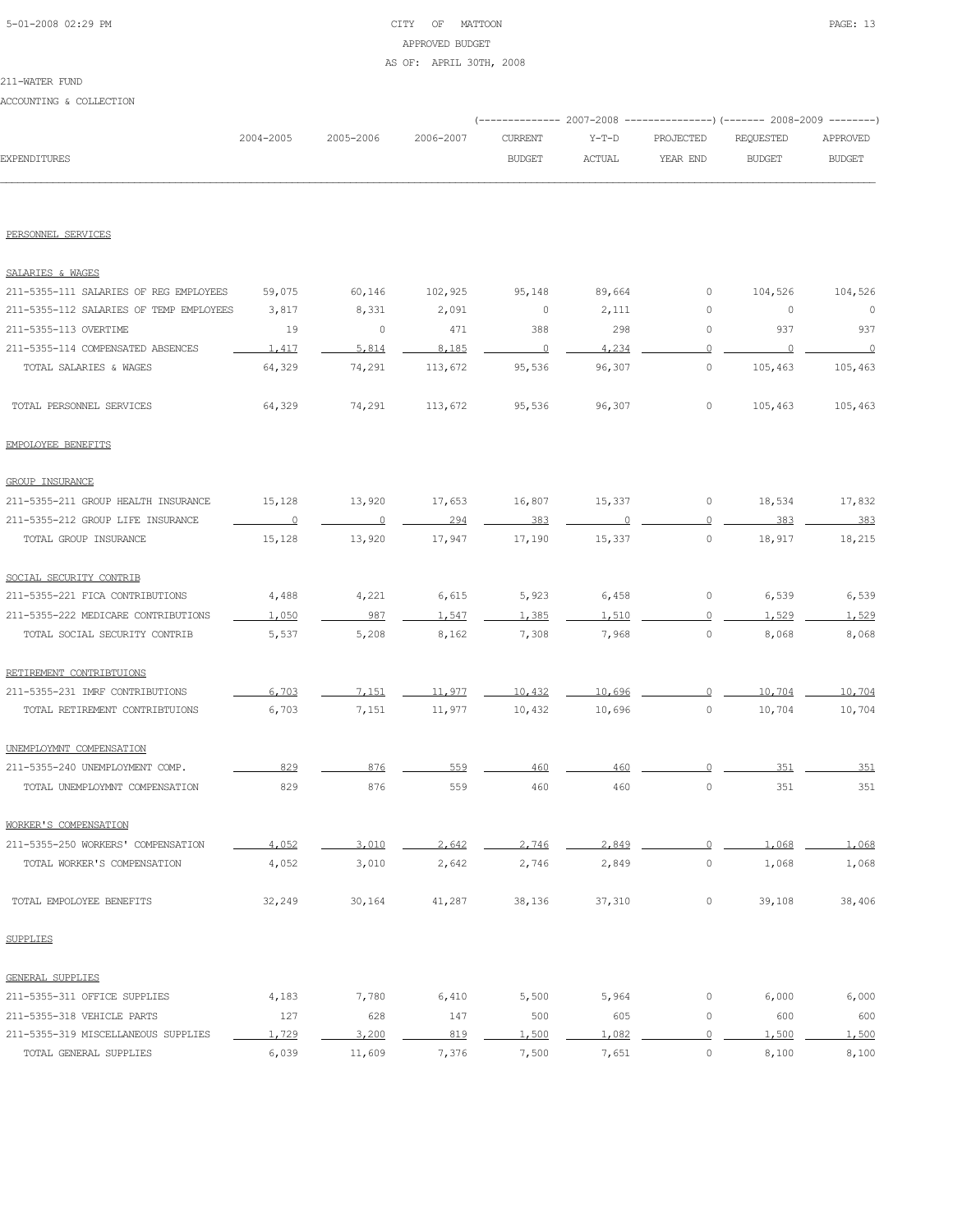# 5-01-2008 02:29 PM CITY OF MATTOON PAGE: 14 APPROVED BUDGET AS OF: APRIL 30TH, 2008

#### 211-WATER FUND

ACCOUNTING & COLLECTION

|                                         |                |                |                |                |                |           | (------------- 2007–2008 ---------------) (------- 2008–2009 --------) |                          |
|-----------------------------------------|----------------|----------------|----------------|----------------|----------------|-----------|------------------------------------------------------------------------|--------------------------|
|                                         | 2004-2005      | 2005-2006      | 2006-2007      | <b>CURRENT</b> | $Y-T-D$        | PROJECTED | <b>REQUESTED</b>                                                       | APPROVED                 |
| EXPENDITURES                            |                |                |                | <b>BUDGET</b>  | <b>ACTUAL</b>  | YEAR END  | <b>BUDGET</b>                                                          | <b>BUDGET</b>            |
| <b>ENERGY</b>                           |                |                |                |                |                |           |                                                                        |                          |
| 211-5355-326 FUEL                       | 16,404         | 20,432         | 30,902         | 35,000         | 36,387         | $\circ$   | 30,000                                                                 | 30,000                   |
| TOTAL ENERGY                            | 16,404         | 20,432         | 30,902         | 35,000         | 36,387         | $\circ$   | 30,000                                                                 | 30,000                   |
| WTR SYSTM MAINT SUPPLIES                |                |                |                |                |                |           |                                                                        |                          |
| 211-5355-372 METER TILES, RIMS & LIDS   | 2,297          | 2,789          | 2,957          | 3,000          | 4,055          | 0         | 4,000                                                                  | 4,000                    |
| 211-5355-373 WATER METERS               | $\overline{0}$ | 1,019          | $\circ$        | 4,500          | $\overline{0}$ | $\Omega$  | 4,500                                                                  | 4,500                    |
| TOTAL WTR SYSTM MAINT SUPPLIES          | 2,297          | 3,807          | 2,957          | 7,500          | 4,055          | $\circ$   | 8,500                                                                  | 8,500                    |
| TOTAL SUPPLIES                          | 24,740         | 35,848         | 41,236         | 50,000         | 48,093         | $\circ$   | 46,600                                                                 | 46,600                   |
| PURCHASED PROP MAINT SRV                |                |                |                |                |                |           |                                                                        |                          |
| REPAIR & MAINT SERVICES                 |                |                |                |                |                |           |                                                                        |                          |
| 211-5355-431 REPAIR OF OFFICE EQUIPMENT | $\overline{0}$ | $\circ$        | $\circ$        | 0              | $\circ$        | $\circ$   | 0                                                                      | 0                        |
| 211-5355-434 REPAIR OF VEHICLES         | 740            | 61             | $\circ$        | 0              | 0              | $\circ$   | $\circ$                                                                | 0                        |
| 211-5355-439 OTHER REPAIR & MAINT. SERV | 542            | $\circ$        | $\circ$        | $\circ$        | $\Omega$       | $\circ$   | $\Omega$                                                               | $\Omega$                 |
| TOTAL REPAIR & MAINT SERVICES           | 1,283          | 61             | $\mathbb O$    | $\circ$        | $\circ$        | $\circ$   | $\mathbf 0$                                                            | $\mathbb O$              |
| TOTAL PURCHASED PROP MAINT SRV          | 1,283          | 61             | $\circ$        | $\circ$        | $\circ$        | $\circ$   | $\mathbb O$                                                            | $\Omega$                 |
| OTHER PURCHASED SERVICES                |                |                |                |                |                |           |                                                                        |                          |
| PROFESSIONAL SERVICES                   |                |                |                |                |                |           |                                                                        |                          |
| 211-5355-516 TECHNOLOGY SUPPORT SERVICE | 2,762          | 8,577          | 11,437         | 6,039          | 2,257          | 0         | 8,078                                                                  | 8,078                    |
| 211-5355-518 ACCOUNTING SERVICES        | 0              | $\circ$        | 0              | $\circ$        | 0              | 0         | $\circ$                                                                | $\overline{0}$           |
| 211-5355-519 OTHER PROFESSIONAL SERVICE | 110            | 844            | 434            | 500            |                | $\Omega$  | 500                                                                    | 500                      |
| TOTAL PROFESSIONAL SERVICES             | 2,872          | 9,421          | 11,872         | 6,539          | 2,257          | $\circ$   | 8,578                                                                  | 8,578                    |
| COMMUNICATION                           |                |                |                |                |                |           |                                                                        |                          |
| 211-5355-531 POSTAGE                    | 13,965         | 11,866         | 11,926         | 14,000         | 14,831         | 0         | 14,000                                                                 | 14,000                   |
| 211-5355-532 TELEPHONE                  | 1,290          | 1.517          | 980            | 1,250          | 1.676          | $\circ$   | 1,400                                                                  | 1,400                    |
| TOTAL COMMUNICATION                     | 15,255         | 13,383         | 12,907         | 15,250         | 16,507         | 0         | 15,400                                                                 | 15,400                   |
| EMPLOYEE BUSINESS EXP                   |                |                |                |                |                |           |                                                                        |                          |
| 211-5355-562 TRAVEL & TRAINING          | 1,202          | 55             | 1,862          | 1,450          | $\circ$        | 0         | 1,500                                                                  | 1,500                    |
|                                         |                | $\overline{0}$ | $\overline{0}$ | $\overline{0}$ | 0              | 0         | $\overline{0}$                                                         | $\overline{\phantom{0}}$ |
| TOTAL EMPLOYEE BUSINESS EXP             | 1,202          | 55             | 1,862          | 1,450          | $\circ$        | $\circ$   | 1,500                                                                  | 1,500                    |
| OTHER PURCHASED SERVICES                |                |                |                |                |                |           |                                                                        |                          |
| 211-5355-579 COLLECTION FEES            | $\Omega$       | $\circ$        | 0              | $\circ$        | n              | $\Omega$  |                                                                        | 0                        |
| TOTAL OTHER PURCHASED SERVICES          | $\circ$        | $\circ$        | $\circ$        | $\circ$        | $\mathbb O$    | $\circ$   | $\circ$                                                                | $\circ$                  |
| TOTAL OTHER PURCHASED SERVICES          | 19,329         | 22,860         | 26,640         | 23,239         | 18,765         | 0         | 25,478                                                                 | 25,478                   |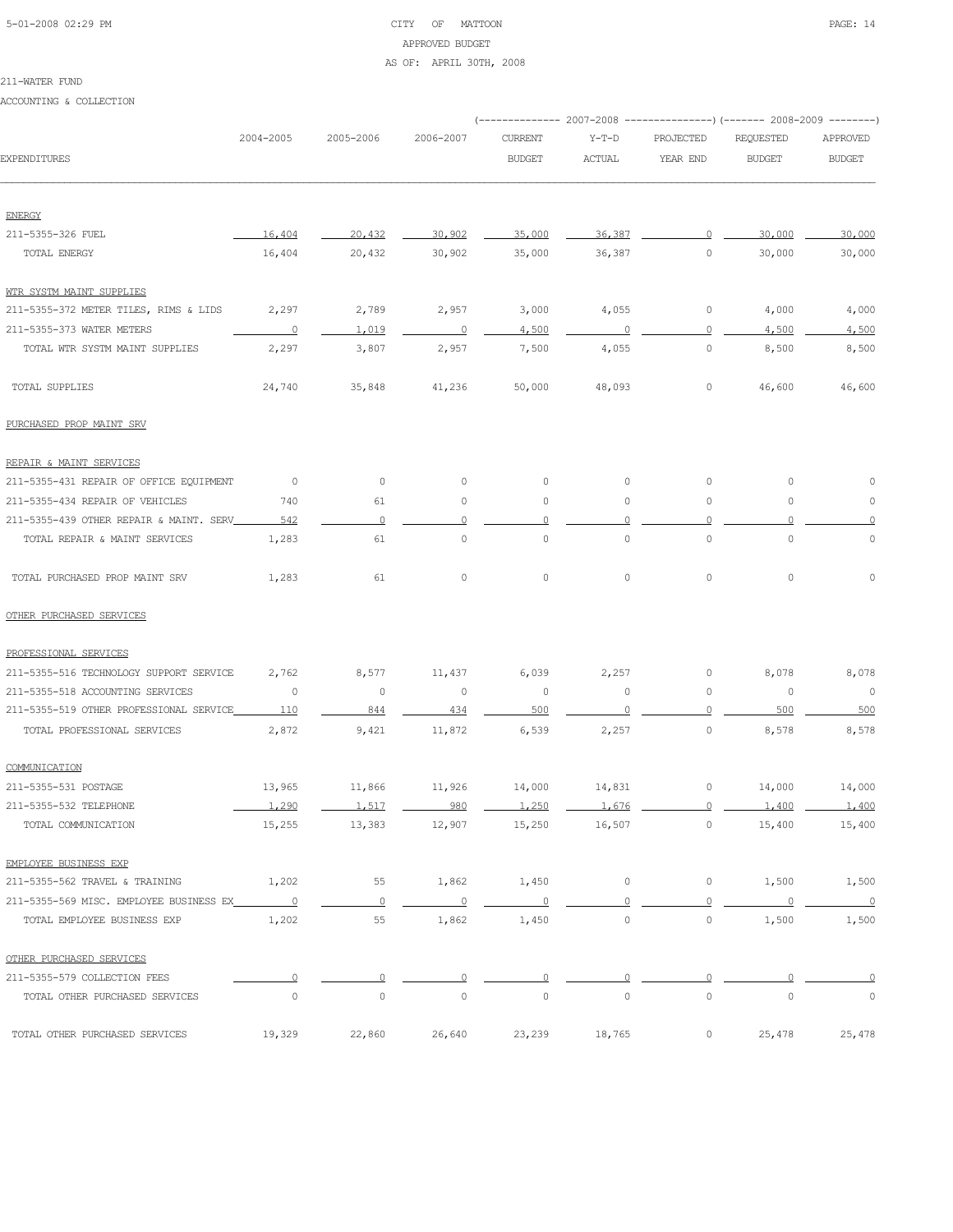# 5-01-2008 02:29 PM CITY OF MATTOON PAGE: 15 APPROVED BUDGET

AS OF: APRIL 30TH, 2008

| 211-WATER FUND |
|----------------|
|----------------|

ACCOUNTING & COLLECTION

|                                         | 2004-2005 | 2005-2006           | 2006-2007 | <b>CURRENT</b>      | $Y-T-D$       | PROJECTED | <b>REQUESTED</b> | APPROVED      |
|-----------------------------------------|-----------|---------------------|-----------|---------------------|---------------|-----------|------------------|---------------|
| <b>EXPENDITURES</b>                     |           |                     |           | <b>BUDGET</b>       | <b>ACTUAL</b> | YEAR END  | <b>BUDGET</b>    | <b>BUDGET</b> |
| PROPERTY                                |           |                     |           |                     |               |           |                  |               |
| <b>BUILDINGS</b>                        |           |                     |           |                     |               |           |                  |               |
| 211-5355-720 BUILDINGS                  |           |                     |           |                     |               |           |                  |               |
| TOTAL BUILDINGS                         | $\Omega$  | $\circ$             | $\circ$   | $\circ$             | 0             | $\circ$   | $\circ$          | $\Omega$      |
| IMPROVEMENTS-NOT BLDNGS                 |           |                     |           |                     |               |           |                  |               |
| 211-5355-730 IMPROVEMENTS OTHER THAN BL | 6,389     | 684                 | 3,399     | 15,000              | 18,832        | $\circ$   | n                |               |
| TOTAL IMPROVEMENTS-NOT BLDNGS           | 6,389     | 684                 | 3,399     | 15,000              | 18,832        | $\circ$   | $\mathbf 0$      | 0             |
| MACHINERY & EQUIPMENT                   |           |                     |           |                     |               |           |                  |               |
| 211-5355-740 MACHINERY & EQUIPMENT      | $\Omega$  | $\Omega$            | 0         | 0                   | 0             | 0         | n                |               |
| TOTAL MACHINERY & EQUIPMENT             | $\circ$   | $\mathsf{O}\xspace$ | $\circ$   | $\circ$             | $\circ$       | $\circ$   | $\mathbb O$      | 0             |
| TOTAL PROPERTY                          | 6,389     | 684                 | 3,399     | 15,000              | 18,832        | 0         | $\circ$          | 0             |
| OTHER OBJECTS                           |           |                     |           |                     |               |           |                  |               |
| CITY CLERK DEPT OBJECTS                 |           |                     |           |                     |               |           |                  |               |
| 211-5355-804 UTILITY TAX REMITTANCE     | 105,724   | 0                   | 97.897    | 100,000             |               | $\circ$   | 100,000          | 100,000       |
| TOTAL CITY CLERK DEPT OBJECTS           | 105,724   | 0                   | 97,897    | 100,000             | $\circ$       | $\circ$   | 100,000          | 100,000       |
| FINANCIAL TRANS OBJECTS                 |           |                     |           |                     |               |           |                  |               |
| 211-5355-811 BANK SERVICE CHARGES       | 63        | $\circ$             | $\circ$   | $\circ$             | 0             | 0         | 0                | 0             |
| 211-5355-812 METER DEPOSIT REFUNDS      | $\circ$   | 20)                 | $\circ$   | $\circ$             | $\circ$       | 0         | 0                | 0             |
| 211-5355-813 OTHER REFUNDS              | $\circ$   | $\circ$             | $\circ$   | $\circ$             | $\circ$       | 0         | 0                | 0             |
| 211-5355-814 PRINTING/COPY MACH LEASE/M | 2,017     | 1,702               | 1,295     | 1,750               | 1,682         | 0         | 0                | 0             |
| 211-5355-815 POSTAGE METER LEASE & MAIN | 620       | 796                 | 1,090     | 1,250               | 1,280         |           |                  |               |
| TOTAL FINANCIAL TRANS OBJECTS           | 2,700     | 2,477               | 2,385     | 3,000               | 2,962         | $\circ$   | $\circ$          | $\circ$       |
| SPECIAL EVENT OBJECTS                   |           |                     |           |                     |               |           |                  |               |
| 211-5355-830 BAD DEBT EXPENSE           | $\circ$   | $\sim$ 0            | 4,639     | $\circ$             | 2,027         | $\circ$   | $\circ$          | 0             |
| TOTAL SPECIAL EVENT OBJECTS             | $\circ$   | $\circ$             | 4,639     | $\mathsf{O}\xspace$ | 2,027         | $\circ$   | $\mathbb O$      | $\circ$       |
| TOTAL OTHER OBJECTS                     | 108,424   | 2,477               | 104,921   | 103,000             | 4,989         | $\circ$   | 100,000          | 100,000       |
| TOTAL ACCOUNTING & COLLECTION           | 256,743   | 166,385             | 331,154   | 324,911             | 224,295       | $\circ$   | 316,649          | 315,947       |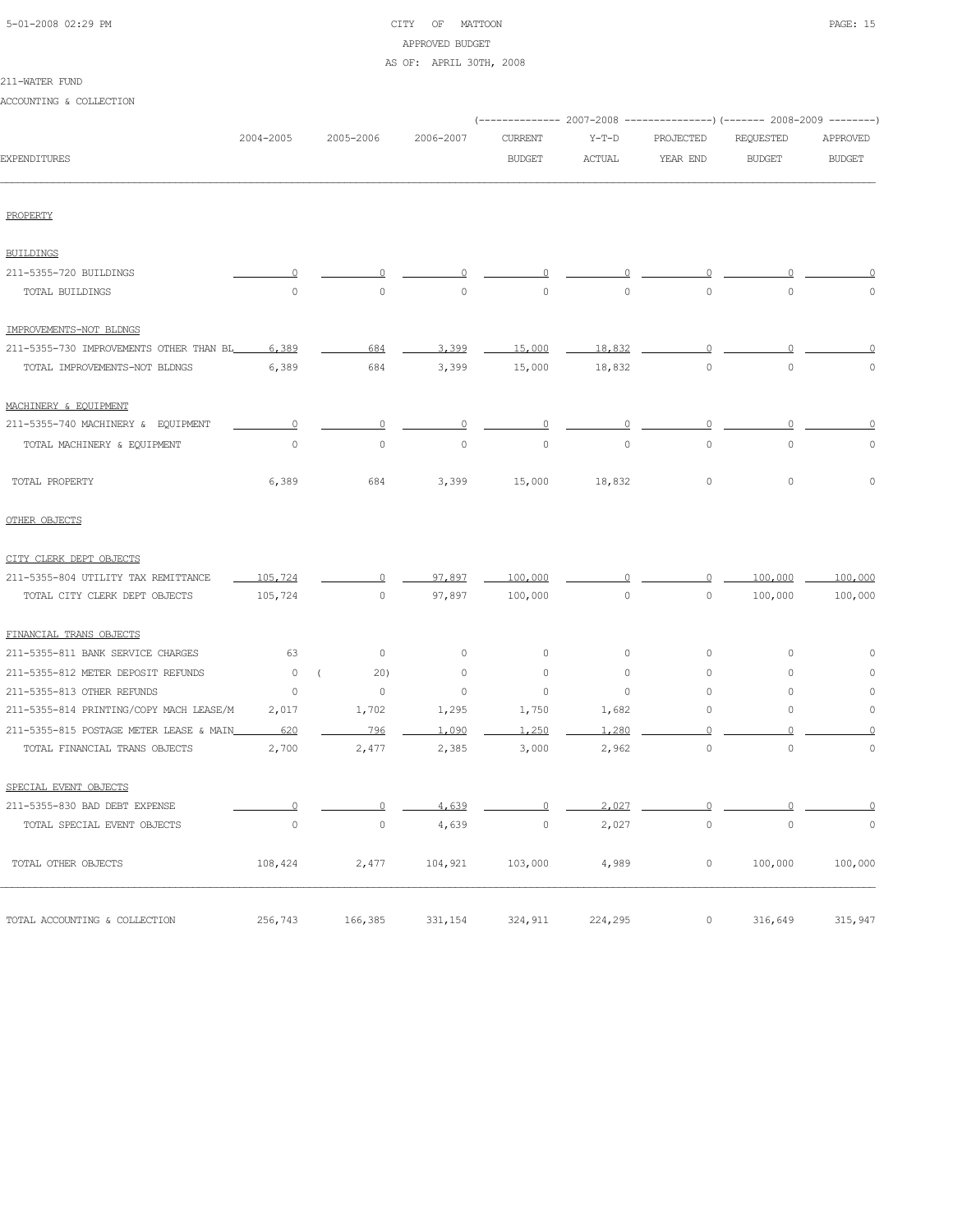# 5-01-2008 02:29 PM CITY OF MATTOON PAGE: 16 APPROVED BUDGET AS OF: APRIL 30TH, 2008

# 211-WATER FUND

ADMINISTRATIVE & GENERAL

|                     |           |                     |        |        | (-------------- 2007-2008 ----------------) (------- 2008-2009 --------) |        |               |
|---------------------|-----------|---------------------|--------|--------|--------------------------------------------------------------------------|--------|---------------|
|                     | 2004-2005 | 2005-2006 2006-2007 |        |        | CURRENT Y-T-D PROJECTED REQUESTED APPROVED                               |        |               |
| <b>EXPENDITURES</b> |           |                     | BUDGET | ACTUAL | YEAR END                                                                 | BUDGET | <b>BUDGET</b> |
|                     |           |                     |        |        |                                                                          |        |               |

#### PERSONNEL SERVICES

| SALARIES & WAGES                        |                |                |                |                |                     |                |                     |          |
|-----------------------------------------|----------------|----------------|----------------|----------------|---------------------|----------------|---------------------|----------|
| 211-5356-111 SALARIES OF REG EMPLOYEES  | 122,398        | 102,715        | 94,140         | 94,624         | 91,380              | 0              | 101,966             | 101,966  |
| 211-5356-112 SALARIES OF TEMP EMPLOYEES | 0              | 0              | 1,790          | 0              | 0                   | 0              | $\circ$             | 0        |
| 211-5356-113 OVERTIME                   | 4,342          | 4,922          | 915            | 6,219          | 909                 | $\circ$        | 966                 | 966      |
| 211-5356-114 COMPENSATED ABSENCES       | 7,644          | 11,993         | 10,978         | $\overline{0}$ | 15, 753)            | $\overline{0}$ | $\overline{0}$      | $\cap$   |
| TOTAL SALARIES & WAGES                  | 134,384        | 119,630        | 107,823        | 100,843        | 76,536              | $\circ$        | 102,932             | 102,932  |
| TOTAL PERSONNEL SERVICES                | 134,384        | 119,630        | 107,823        | 100,843        | 76,536              | 0              | 102,932             | 102,932  |
| EMPOLOYEE BENEFITS                      |                |                |                |                |                     |                |                     |          |
| <b>GROUP INSURANCE</b>                  |                |                |                |                |                     |                |                     |          |
| 211-5356-211 GROUP HEALTH INSURANCE     | 20,905         | 14,214         | 8,683          | 9,414          | 8,404               | 0              | 10,426              | 9,988    |
| 211-5356-212 GROUP LIFE INSURANCE       | $\overline{0}$ | $\overline{0}$ | 164            | 262            | 0                   | $\circ$        | 262                 | 262      |
| TOTAL GROUP INSURANCE                   | 20,905         | 14,214         | 8,847          | 9,676          | 8,404               | $\circ$        | 10,688              | 10,250   |
| SOCIAL SECURITY CONTRIB                 |                |                |                |                |                     |                |                     |          |
| 211-5356-221 FICA CONTRIBUTIONS         | 8,253          | 7,423          | 6,320          | 6,314          | 6,436               | $\circ$        | 6,382               | 6,382    |
| 211-5356-222 MEDICARE CONTRIBUTIONS     | 1,930          | 1.736          | 1,478          | 1,462          | 1,505               | $\Omega$       | 1,493               | 1,493    |
| TOTAL SOCIAL SECURITY CONTRIB           | 10,183         | 9,159          | 7,798          | 7,776          | 7,941               | $\circ$        | 7,875               | 7,875    |
| RETIREMENT CONTRIBTUIONS                |                |                |                |                |                     |                |                     |          |
| 211-5356-231 IMRF CONTRIBUTIONS         | 14,498         | 13,379         | 11,818         | 11,120         | 11,090              | $\cap$         | 10,448              | 10,448   |
| TOTAL RETIREMENT CONTRIBTUIONS          | 14,498         | 13,379         | 11,818         | 11,120         | 11,090              | $\circ$        | 10,448              | 10,448   |
| UNEMPLOYMNT COMPENSATION                |                |                |                |                |                     |                |                     |          |
| 211-5356-240 UNEMPLOYMENT COMP.         | 437            | 691            | 279            | 315            | 315                 | $\Omega$       | 240                 | 240      |
| TOTAL UNEMPLOYMNT COMPENSATION          | 437            | 691            | 279            | 315            | 315                 | 0              | 240                 | 240      |
| WORKER'S COMPENSATION                   |                |                |                |                |                     |                |                     |          |
| 211-5356-250 WORKERS' COMPENSATION      | 10,436         | 11,707         | 5,728          | 5.751          | 5.933               | $\Omega$       | 2,220               | 2,220    |
| TOTAL WORKER'S COMPENSATION             | 10,436         | 11,707         | 5,728          | 5,751          | 5,933               | 0              | 2,220               | 2,220    |
| TOTAL EMPOLOYEE BENEFITS                | 56,459         | 49,150         | 34,471         | 34,638         | 33,682              | 0              | 31,471              | 31,033   |
| <b>SUPPLIES</b>                         |                |                |                |                |                     |                |                     |          |
| GENERAL SUPPLIES                        |                |                |                |                |                     |                |                     |          |
| 211-5356-311 OFFICE SUPPLIES            | 614            | 190            | 142            | 0              | 35                  | 0              | 100                 | 100      |
| 211-5356-313 MEDICAL & SAFETY SUPPLEIES | $\circ$        | $\circ$        | $\circ$        | $\mathbb O$    | $\circ$             | 0              | $\circ$             | $\circ$  |
| 211-5356-318 VEHICLE PARTS              | $\circ$        | $\circ$        | $\circ$        | $\mathbb O$    | $\mathsf{O}\xspace$ | $\circ$        | $\mathsf{O}\xspace$ | $\circ$  |
| 211-5356-319 MISCELLANEOUS SUPPLIES     | 116            | 63             | $\overline{0}$ | $\Omega$       | $\Omega$            | $\circ$        | $\Omega$            | $\Omega$ |
| TOTAL GENERAL SUPPLIES                  | 730            | 253            | 142            | $\circ$        | 35                  | $\circ$        | 100                 | 100      |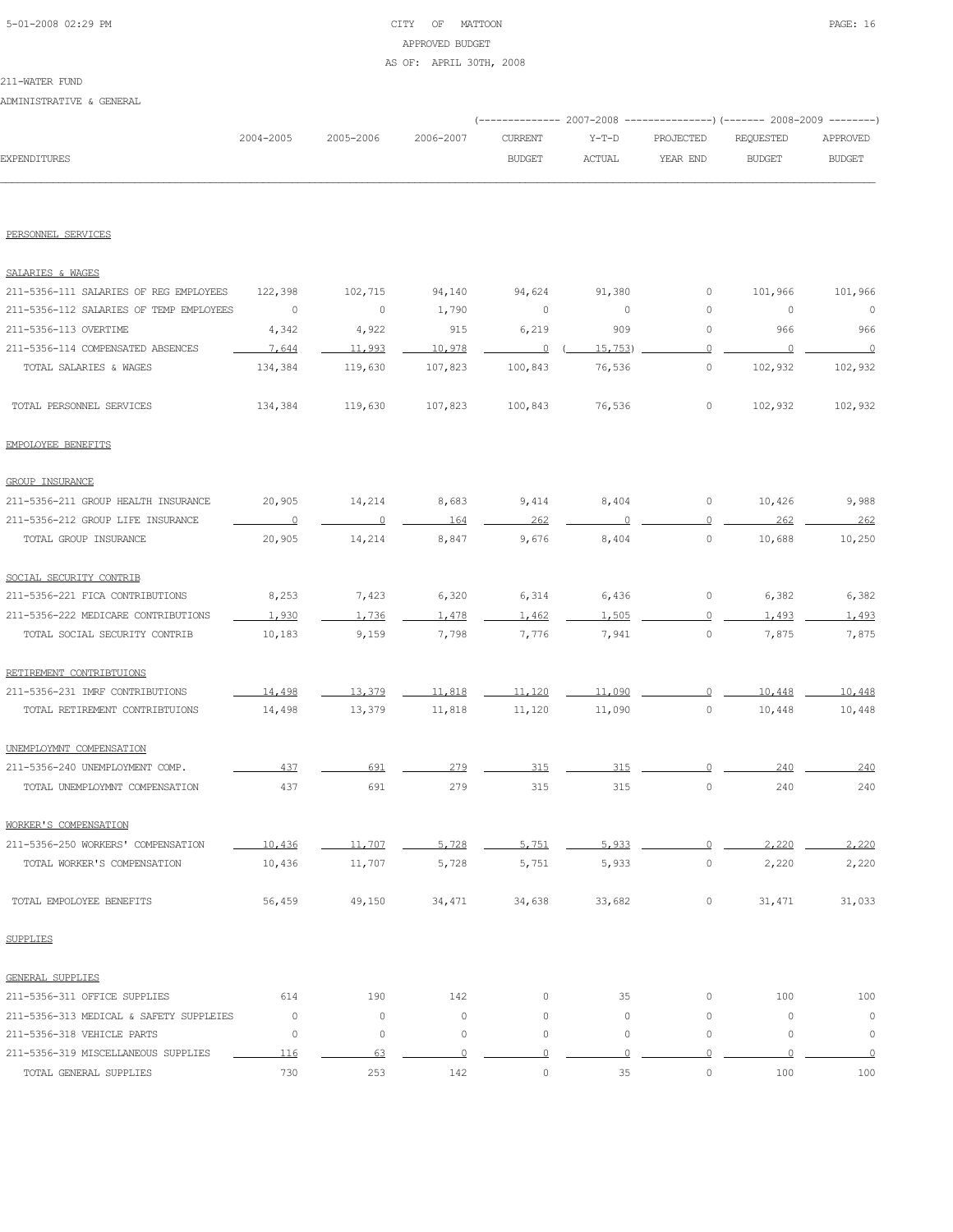# 5-01-2008 02:29 PM CITY OF MATTOON PAGE: 17 APPROVED BUDGET AS OF: APRIL 30TH, 2008

#### 211-WATER FUND

ADMINISTRATIVE & GENERAL

|                                          |                          |                |                          | ------------ 2007-2008   |                |                | ----------------) (------- 2008-2009 ---------) |                          |
|------------------------------------------|--------------------------|----------------|--------------------------|--------------------------|----------------|----------------|-------------------------------------------------|--------------------------|
|                                          | 2004-2005                | 2005-2006      | 2006-2007                | <b>CURRENT</b>           | $Y-T-D$        | PROJECTED      | REQUESTED                                       | APPROVED                 |
| <b>EXPENDITURES</b>                      |                          |                |                          | <b>BUDGET</b>            | <b>ACTUAL</b>  | YEAR END       | <b>BUDGET</b>                                   | <b>BUDGET</b>            |
| <b>ENERGY</b>                            |                          |                |                          |                          |                |                |                                                 |                          |
| 211-5356-321 NATURAL GAS & ELECTRIC      | 9,850                    | 11,139         | 21,646                   | 20,000                   | 11,818         | $\circ$        | 20,000                                          | 20,000                   |
| 211-5356-326 FUEL                        | $\sim$ 0                 | $\overline{0}$ | $\overline{\phantom{0}}$ | $\overline{\phantom{0}}$ | $\circ$        | $\overline{0}$ | $\sim$ 0                                        | $\overline{\phantom{0}}$ |
| TOTAL ENERGY                             | 9,850                    | 11,139         | 21,646                   | 20,000                   | 11,818         | $\circ$        | 20,000                                          | 20,000                   |
| <b>BOOKS &amp; PERIODICALS</b>           |                          |                |                          |                          |                |                |                                                 |                          |
| 211-5356-340 BOOKS & PERIODICALS         | $\circ$                  | 203            | 75                       | 200                      |                | $\circ$        |                                                 |                          |
| TOTAL BOOKS & PERIODICALS                | $\circ$                  | 203            | 75                       | 200                      | $\circ$        | $\circ$        | $\mathbf 0$                                     | $\circ$                  |
| TOTAL SUPPLIES                           | 10,580                   | 11,595         | 21,862                   | 20,200                   | 11,853         | $\circ$        | 20,100                                          | 20,100                   |
| PURCHASED PROP MAINT SRV                 |                          |                |                          |                          |                |                |                                                 |                          |
| REPAIR & MAINT SERVICES                  |                          |                |                          |                          |                |                |                                                 |                          |
| 211-5356-431 REPAIR OF OFFICE EQUIPMENT  | $\overline{\phantom{0}}$ | $\circ$        | $\circ$                  | $\circ$                  | $\circ$        | $\circ$        | $\circ$                                         | $\circ$                  |
| 211-5356-439 OTHER REPAIR & MAINT. SERV_ | 192                      | $\Omega$       | $\circ$                  | $\circ$                  | $\circ$        | $\circ$        | $\Omega$                                        | $\Omega$                 |
| TOTAL REPAIR & MAINT SERVICES            | 192                      | $\circ$        | $\mathbb O$              | $\circ$                  | $\circ$        | $\circ$        | $\mathbf 0$                                     | $\circ$                  |
| TOTAL PURCHASED PROP MAINT SRV           | 192                      | $\circ$        | $\circ$                  | $\circ$                  | $\circ$        | $\circ$        | $\circ$                                         | $\mathbf 0$              |
| OTHER PURCHASED SERVICES                 |                          |                |                          |                          |                |                |                                                 |                          |
| PROFESSIONAL SERVICES                    |                          |                |                          |                          |                |                |                                                 |                          |
| 211-5356-511 PLANNING & DESIGN SERVICES  | 1,004                    | 4,085          | 31,815                   | 30,000                   | 27,959         | 0              | 25,000                                          | 25,000                   |
| 211-5356-513 AUDITING SERVICES           | 15,300                   | 15,300         | 15,300                   | 14,300                   | 8,438          | $\circ$        | 14,500                                          | 14,500                   |
| 211-5356-519 OTHER PROFESSIONAL SERVICE  | 130                      | 991            | 419                      | 500                      | $\Omega$       | $\Omega$       | 500                                             | 500                      |
| TOTAL PROFESSIONAL SERVICES              | 16,434                   | 20,376         | 47,534                   | 44,800                   | 36,397         | $\circ$        | 40,000                                          | 40,000                   |
| INSURANCE                                |                          |                |                          |                          |                |                |                                                 |                          |
| 211-5356-523 PROPERTY & CASUALTY INSURA  | 61,661                   | 61,756         | 49,591                   | 48,853                   | 24,427         | $\Omega$       | 42,500                                          | 42,500                   |
| TOTAL INSURANCE                          | 61,661                   | 61,756         | 49,591                   | 48,853                   | 24,427         | 0              | 42,500                                          | 42,500                   |
| COMMUNICATION                            |                          |                |                          |                          |                |                |                                                 |                          |
| 211-5356-531 POSTAGE                     | 574                      | 183            | $\circ$                  | 500                      | $\circ$        | 0              | 500                                             | 500                      |
| 211-5356-532 TELEPHONE                   | 459                      | 713            | 78                       | 600                      | $\circ$        | $\circ$        | 600                                             | 600                      |
| 211-5356-533 CELLULAR PHONE              | 988                      | 2,451          | 643                      | $\circ$                  | $\circ$        | 0              | 1,100                                           | 1,100                    |
| 211-5356-534 PAGERS                      | 263                      | $\circ$        | $\circ$                  | $\circ$                  | $\circ$        | $\circ$        | $\circ$                                         | $\circ$                  |
| 211-5356-535 RADIOS                      | $\overline{0}$           | $\overline{0}$ | $\Omega$                 | $\overline{0}$           | $\circ$        | $\overline{0}$ | 0                                               | $\overline{0}$           |
| TOTAL COMMUNICATION                      | 2,284                    | 3,347          | 721                      | 1,100                    | $\circ$        | $\mathbb O$    | 2,200                                           | 2,200                    |
| ADVERTISING                              |                          |                |                          |                          |                |                |                                                 |                          |
| 211-5356-540 ADVERTISING                 | 387                      | 59             | $\overline{0}$           | $\Omega$                 | $\overline{0}$ | $\Omega$       | 0                                               | $\Omega$                 |
| TOTAL ADVERTISING                        | 387                      | 59             | 0                        | 0                        | $\circ$        | $\mathbb O$    | $\mathbb O$                                     | $\mathbb O$              |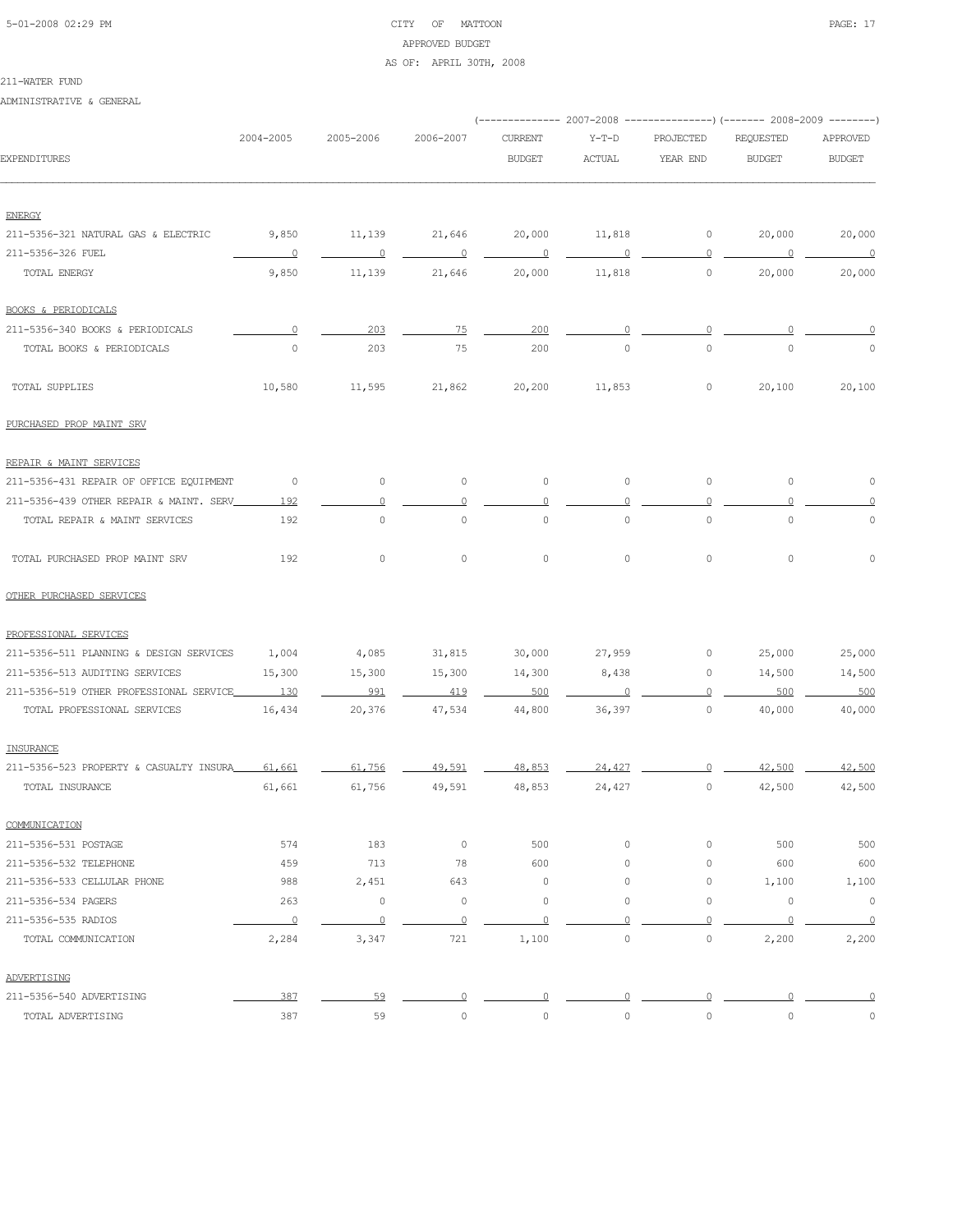# 5-01-2008 02:29 PM CITY OF MATTOON PAGE: 18 APPROVED BUDGET AS OF: APRIL 30TH, 2008

#### 211-WATER FUND

ADMINISTRATIVE & GENERAL

|                                           |                     |                |                     | (-------------- 2007-2008 |                         |                     | ----------------) (------- 2008-2009 -------- |               |
|-------------------------------------------|---------------------|----------------|---------------------|---------------------------|-------------------------|---------------------|-----------------------------------------------|---------------|
|                                           | 2004-2005           | 2005-2006      | 2006-2007           | <b>CURRENT</b>            | $Y-T-D$                 | PROJECTED           | REQUESTED                                     | APPROVED      |
| <b>EXPENDITURES</b>                       |                     |                |                     | <b>BUDGET</b>             | $\operatorname{ACTUAL}$ | YEAR END            | <b>BUDGET</b>                                 | <b>BUDGET</b> |
| EMPLOYEE BUSINESS EXP                     |                     |                |                     |                           |                         |                     |                                               |               |
| 211-5356-562 TRAVEL & TRAINING            | 2,115               | 1,481          | 2,185               | 3,000                     | 1,582                   | 0                   | 3,000                                         | 3,000         |
| 211-5356-563 TUITION REIMBURSEMENT        | $\circ$             | $\mathbb O$    | $\circ$             | $\circ$                   | 0                       | 0                   | 0                                             | $\circ$       |
| 211-5356-564 PRIVATE VEHICLE EXP. REIMB   | $\circ$             | $\mathbb O$    | 55                  | 100                       | $\circ$                 | 0                   | 100                                           | 100           |
| 211-5356-565 CELLULAR PHONE EXPENSE REI   | 329                 | 50             | 148                 | 600                       | 600                     | $\circ$             | 600                                           | 600           |
| TOTAL EMPLOYEE BUSINESS EXP               | 2,444               | 1,531          | 2,389               | 3,700                     | 2,182                   | $\circ$             | 3,700                                         | 3,700         |
| OTHER PURCHASED SERVICES                  |                     |                |                     |                           |                         |                     |                                               |               |
| 211-5356-571 DUES & MEMBERSHIPS           | 1,495               | 1,486          | 2,656               | 2,000                     | 1,700                   | 0                   | 2,000                                         | 2,000         |
| 211-5356-572 COMMUNITY PROMOTION & RELA   | 5,336               | 1,079          | 0                   | $\circ$                   | 9,996                   | 0                   | 7,000                                         | 7,000         |
| 211-5356-579 MISC. OTHER PURCHASED SERV   | 713                 | 628            | 670                 | 1,000                     | 524                     | $\Omega$            | 500                                           | 500           |
| TOTAL OTHER PURCHASED SERVICES            | 7,544               | 3,193          | 3,326               | 3,000                     | 12,220                  | $\circ$             | 9,500                                         | 9,500         |
| TOTAL OTHER PURCHASED SERVICES            | 90,754              | 90,261         | 103,560             | 101,453                   | 75,225                  | 0                   | 97,900                                        | 97,900        |
| OTHER OBJECTS                             |                     |                |                     |                           |                         |                     |                                               |               |
| FINANCIAL TRANS OBJECTS                   |                     |                |                     |                           |                         |                     |                                               |               |
| 211-5356-816 FARM EXPENSES                | 2,642               | 2.674          | 2,794               | 3,000                     | 654                     | $\Omega$            | 3,000                                         | 3,000         |
| TOTAL FINANCIAL TRANS OBJECTS             | 2,642               | 2,674          | 2,794               | 3,000                     | 654                     | $\circ$             | 3,000                                         | 3,000         |
| FINANCIAL TRANS OBJECTS                   |                     |                |                     |                           |                         |                     |                                               |               |
| 211-5356-826 SPECIAL ITEMS                | 0                   | $\circ$        | $\circ$             | 0                         | 0                       | $\circ$             | 0                                             | 0             |
| 211-5356-827 EXTRAORDINARY ITEMS          | 0                   | 177            | $\circ$             | $\circ$                   | 0                       | $\circ$             | 0                                             | 0             |
| 211-5356-828 REAL ESTATE TAXES            | 456                 | 228            | 229                 | 500                       | 83                      | $\Omega$            | 500                                           | 500           |
| TOTAL FINANCIAL TRANS OBJECTS             | 456                 | 405            | 229                 | 500                       | 83                      | $\circ$             | 500                                           | 500           |
| COMPUTER INFO SYS OBJECT                  |                     |                |                     |                           |                         |                     |                                               |               |
| 211-5356-841 W.A.N. SOFTWARE, LIC, SVC AG | 0                   | $\mathbb O$    | $\circ$             | 0                         | $\circ$                 | $\circ$             | 0                                             |               |
| 211-5356-842 GENERAL LEDGER SOFTWARE      | 0                   | $\circ$        | 0                   | 0                         | 0                       | $\circ$             | 0                                             | 0             |
| 211-5356-843 UTILITY SOFTWARE, LIC, SVC A | $\Omega$            | 6.258          |                     | O                         |                         | $\Omega$            |                                               |               |
| TOTAL COMPUTER INFO SYS OBJECT            | $\circ$             | 6,258          | $\circ$             | $\circ$                   | 0                       | $\circ$             | $\circ$                                       | 0             |
| COMPUTER INFO SYS OBJECT                  |                     |                |                     |                           |                         |                     |                                               |               |
| 211-5356-853 LOCAL AREA NETWORK           |                     | $\overline{0}$ |                     | 0                         |                         |                     |                                               | O             |
| TOTAL COMPUTER INFO SYS OBJECT            | $\mathsf{O}\xspace$ | $\circ$        | $\mathsf{O}\xspace$ | $\mathbb O$               | $\circ$                 | $\mathsf{O}\xspace$ | $\mathbb O$                                   | $\circ$       |
| COMPUTER INFO SYS OBJECT                  |                     |                |                     |                           |                         |                     |                                               |               |
| 211-5356-863 NEW DESKTOP PC WORK STATIO   | 1,684               | 140            | $\circ$             | $\circ$                   | $\circ$                 | $\circ$             | 0                                             | 0             |
| 211-5356-864 LAPTOP NOTEBOOK & DOCKING    | $\circ$             | $\circ$        | $\circ$             | $\circ$                   | $\circ$                 | $\circ$             | $\circ$                                       | $\circ$       |
| 211-5356-865 PRINTERS                     | 0                   | $\Omega$       | $\circ$             | $\Omega$                  | $\circ$                 | $\circ$             | $\Omega$                                      | 0             |
| TOTAL COMPUTER INFO SYS OBJECT            | 1,684               | 140            | $\mathbb O$         | $\mathbb O$               | $\circ$                 | $\circ$             | $\mathbb O$                                   | $\circ$       |
| TOTAL OTHER OBJECTS                       | 4,781               | 9,477          | 3,023               | 3,500                     | 737                     | $\circ$             | 3,500                                         | 3,500         |
| TOTAL ADMINISTRATIVE & GENERAL            | 297,151             | 280,114        | 270,739             | 260,634                   | 198,033                 | 0                   | 255,903                                       | 255,465       |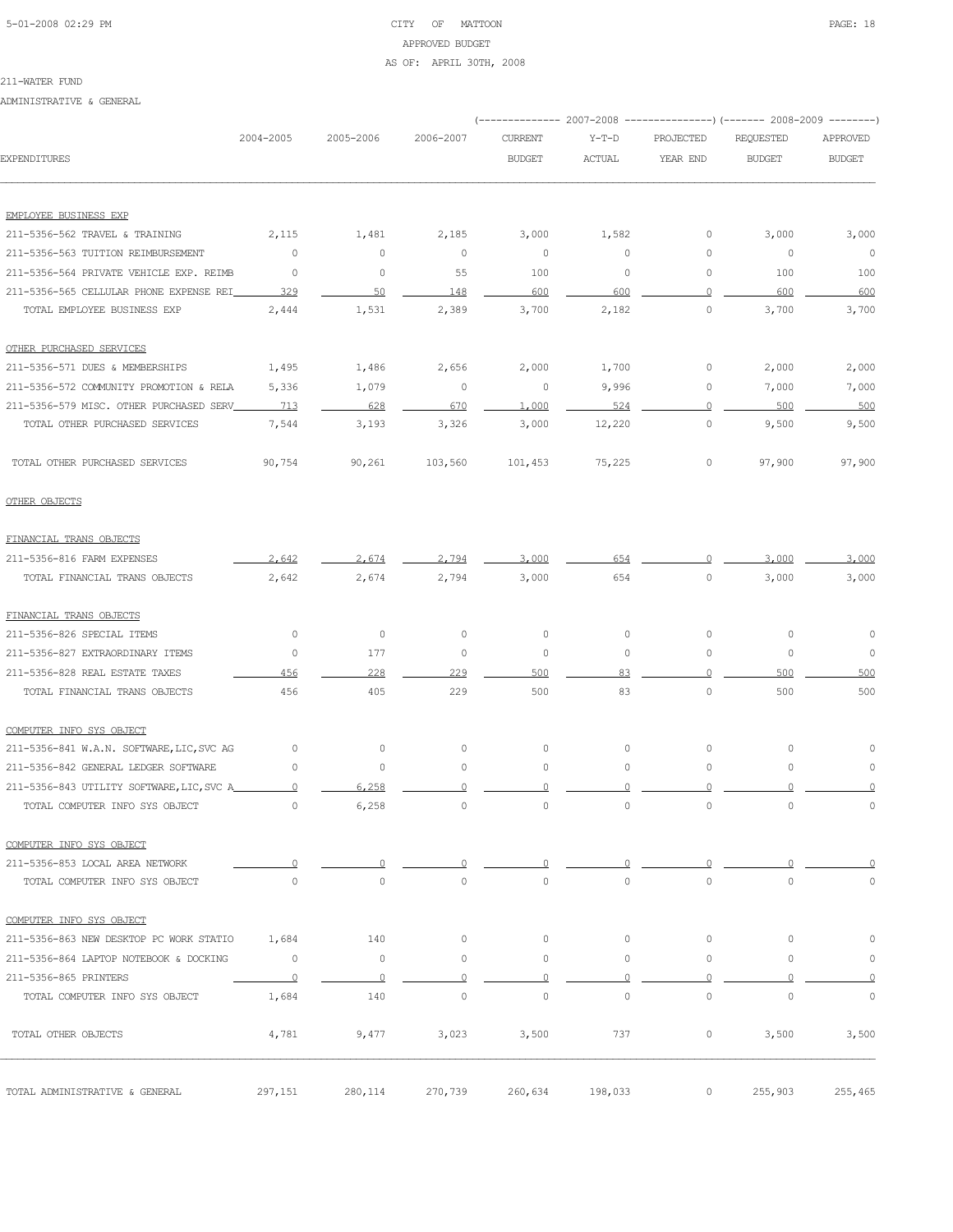# 5-01-2008 02:29 PM CITY OF MATTOON PAGE: 19 APPROVED BUDGET AS OF: APRIL 30TH, 2008

## 211-WATER FUND

DEPRECIATION

|                     |           |           |           |                |               | (-------------- 2007-2008 -----------------) (------- 2008-2009 ---------) |               |               |
|---------------------|-----------|-----------|-----------|----------------|---------------|----------------------------------------------------------------------------|---------------|---------------|
|                     | 2004-2005 | 2005-2006 | 2006-2007 | <b>CURRENT</b> | Y-T-D         | PROJECTED                                                                  | REOUESTED     | APPROVED      |
| <b>EXPENDITURES</b> |           |           |           | <b>BUDGET</b>  | <b>ACTUAL</b> | YEAR END                                                                   | <b>BUDGET</b> | <b>BUDGET</b> |
|                     |           |           |           |                |               |                                                                            |               |               |

## OTHER OBJECTS

| FINANCIAL TRANS OBJECTS            |          |         |          |          |          |         |          |          |
|------------------------------------|----------|---------|----------|----------|----------|---------|----------|----------|
| 211-5357-826 SPECIAL ITEMS         | $\Omega$ | $\circ$ | $\Omega$ | $\Omega$ | $\Omega$ | $\circ$ | $\Omega$ | $\Omega$ |
| 211-5357-829 SUBTOTAL DEPRECIATION | 455,257  | 531,876 | 592,099  | 531,876  |          |         | 535,000  | 535,000  |
| TOTAL FINANCIAL TRANS OBJECTS      | 455,257  | 531,876 | 592,099  | 531,876  | $\Omega$ | 0       | 535,000  | 535,000  |
| TOTAL OTHER OBJECTS                | 455,257  | 531,876 | 592,099  | 531,876  | $\Omega$ | 0       | 535,000  | 535,000  |
| TOTAL DEPRECIATION                 | 455,257  | 531,876 | 592,099  | 531,876  | $\Omega$ | 0       | 535,000  | 535,000  |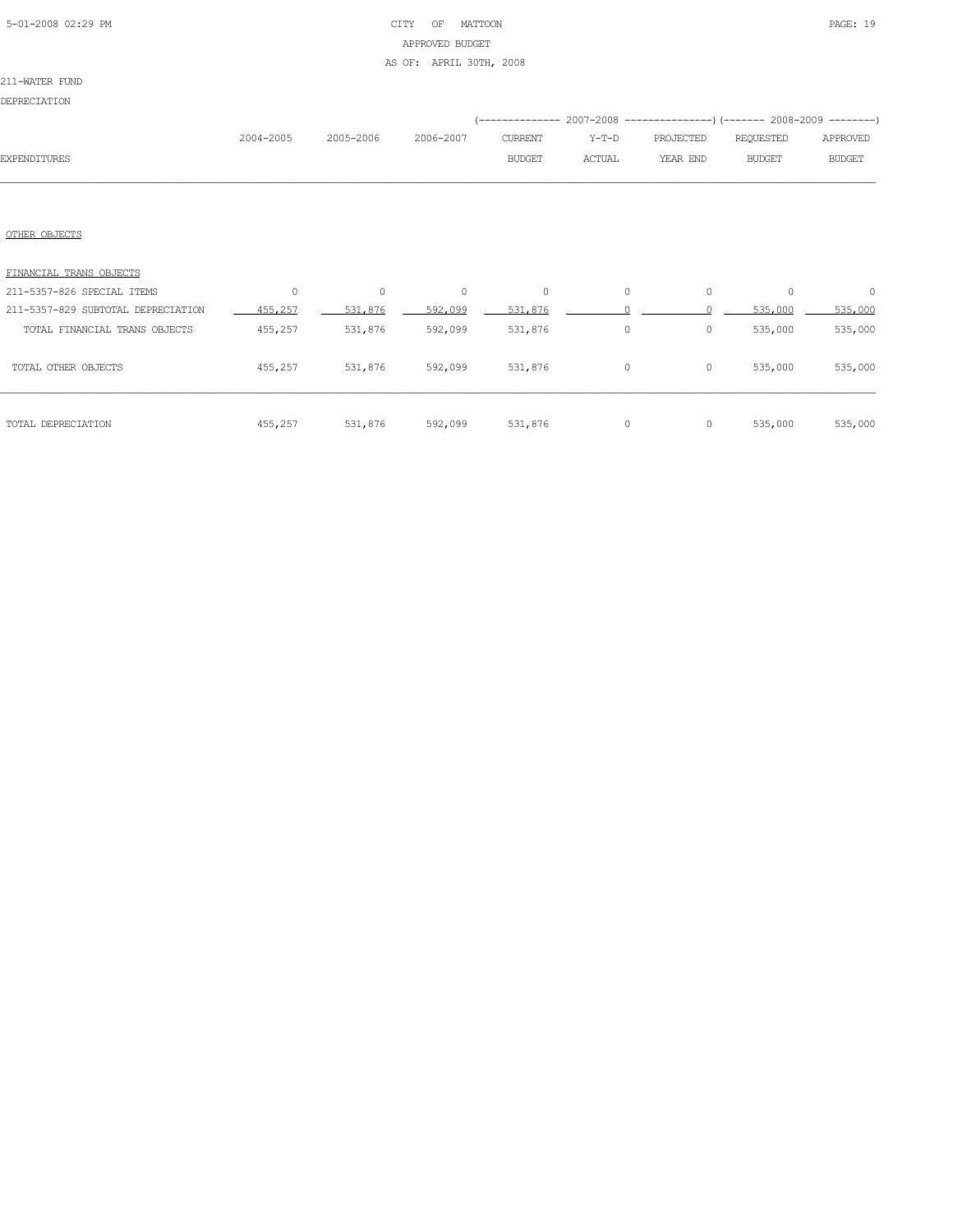# 5-01-2008 02:29 PM CITY OF MATTOON PAGE: 20 APPROVED BUDGET

## AS OF: APRIL 30TH, 2008

## 211-WATER FUND

2003 REFUNDING GO BONDS

|                     | 2004-2005 | 2005-2006 | 2006-2007 | CURRENT       | Y-T-D  | PROJECTED | REQUESTED | APPROVED      |
|---------------------|-----------|-----------|-----------|---------------|--------|-----------|-----------|---------------|
| <b>EXPENDITURES</b> |           |           |           | <b>BUDGET</b> | ACTUAL | YEAR END  | BUDGET    | <b>BUDGET</b> |
|                     |           |           |           |               |        |           |           |               |
|                     |           |           |           |               |        |           |           |               |
|                     |           |           |           |               |        |           |           |               |

# OTHER OBJECTS

| FINANCIAL TRANS OBJECTS                        |         |         |         |         |         |         |         |         |
|------------------------------------------------|---------|---------|---------|---------|---------|---------|---------|---------|
| 211-5714-817 2003 WATERWORKS REFUNDING 185.355 |         |         |         | 590,405 | 588,605 |         | 590,405 | 590,405 |
| TOTAL FINANCIAL TRANS OBJECTS                  | 185,355 | $\circ$ | $\circ$ | 590,405 | 588,605 | 0       | 590,405 | 590,405 |
| TOTAL OTHER OBJECTS                            | 185,355 | 0       | 0       | 590,405 | 588,605 | 0       | 590,405 | 590,405 |
| TOTAL 2003 REFUNDING GO BONDS                  | 185,355 | 0       |         | 590,405 | 588,605 | $\circ$ | 590,405 | 590,405 |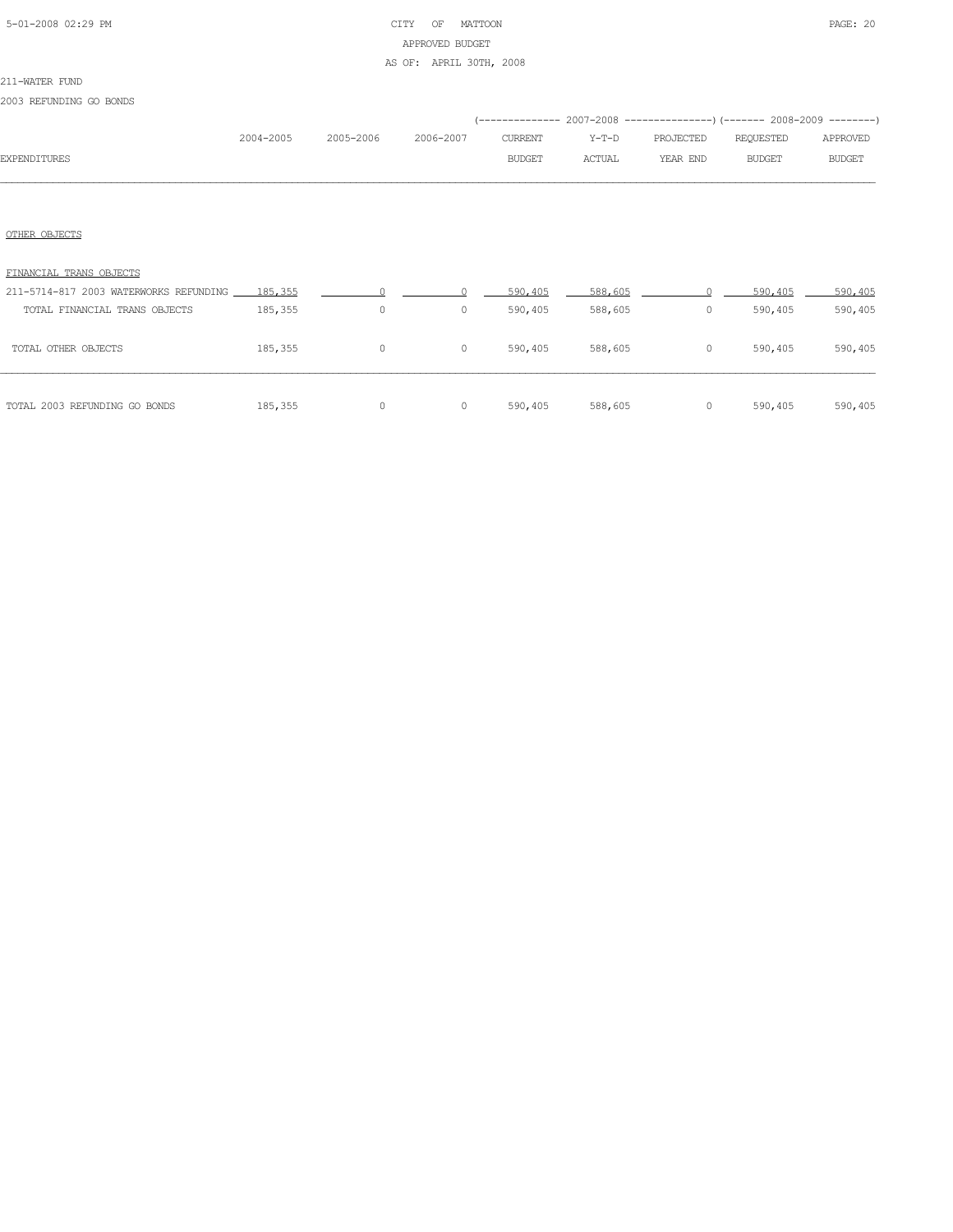# 5-01-2008 02:29 PM CITY OF MATTOON PAGE: 21 APPROVED BUDGET

## AS OF: APRIL 30TH, 2008

## 211-WATER FUND

2003A ERI GO BONDS

|                               |           |           |           |               |         |           | (-------------- 2007-2008 -----------------) (------- 2008-2009 --------) |               |
|-------------------------------|-----------|-----------|-----------|---------------|---------|-----------|---------------------------------------------------------------------------|---------------|
|                               | 2004-2005 | 2005-2006 | 2006-2007 | CURRENT       | $Y-T-D$ | PROJECTED | REQUESTED                                                                 | APPROVED      |
| <b>EXPENDITURES</b>           |           |           |           | <b>BUDGET</b> | ACTUAL  | YEAR END  | <b>BUDGET</b>                                                             | <b>BUDGET</b> |
|                               |           |           |           |               |         |           |                                                                           |               |
|                               |           |           |           |               |         |           |                                                                           |               |
| OTHER OBJECTS                 |           |           |           |               |         |           |                                                                           |               |
| FINANCIAL TRANS OBJECTS       |           |           |           |               |         |           |                                                                           |               |
|                               |           |           | 47,866    | 47,600        |         |           | 47,282                                                                    | 47.282        |
| TOTAL FINANCIAL TRANS OBJECTS | $\circ$   | $\circ$   | 47,866    | 47,600        | $\circ$ | $\circ$   | 47,282                                                                    | 47,282        |
| TOTAL OTHER OBJECTS           | $\Omega$  | 0         | 47,866    | 47,600        | $\circ$ | $\circ$   | 47,282                                                                    | 47,282        |

| TOTAL 2003A ERI GO BONDS |  | 0                    0               47,866         47,600         0              0         47,282         47,282 |  |  |
|--------------------------|--|-------------------------------------------------------------------------------------------------------------------|--|--|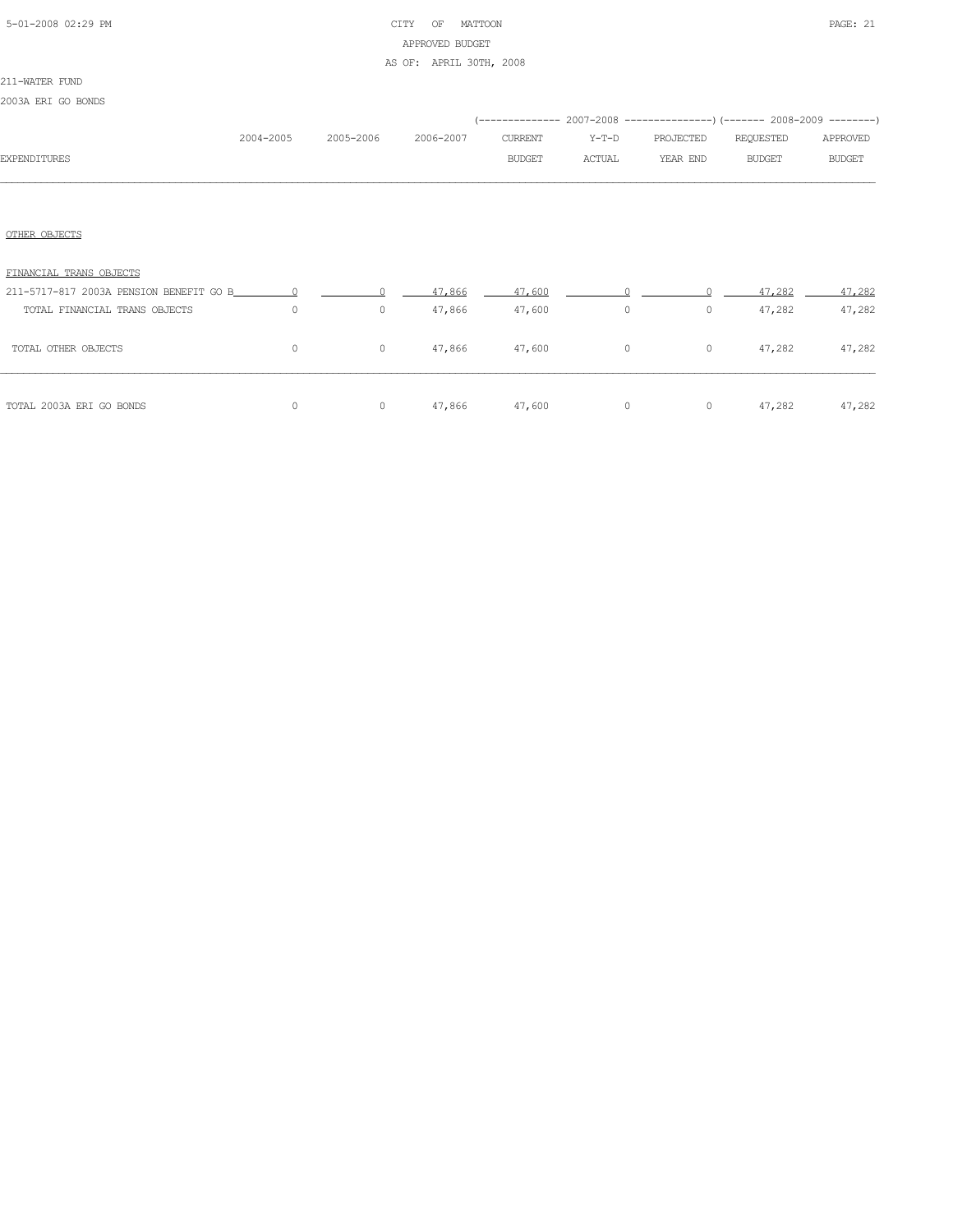# 5-01-2008 02:29 PM CITY OF MATTOON PAGE: 22 APPROVED BUDGET AS OF: APRIL 30TH, 2008

## 211-WATER FUND

1998 IEPA NOTE

|                               | 2004-2005 | 2005-2006 | 2006-2007 | <b>CURRENT</b> | $Y-T-D$       | PROJECTED | <b>REQUESTED</b> | APPROVED      |
|-------------------------------|-----------|-----------|-----------|----------------|---------------|-----------|------------------|---------------|
| <b>EXPENDITURES</b>           |           |           |           | <b>BUDGET</b>  | <b>ACTUAL</b> | YEAR END  | <b>BUDGET</b>    | <b>BUDGET</b> |
|                               |           |           |           |                |               |           |                  |               |
| OTHER OBJECTS                 |           |           |           |                |               |           |                  |               |
| FINANCIAL TRANS OBJECTS       |           |           |           |                |               |           |                  |               |
| 211-5731-817 DEBT SERVICES    | 289,497   |           |           | 522,429        | 522,429       |           | 522,429          | 522,429       |
| TOTAL FINANCIAL TRANS OBJECTS | 289,497   | $\circ$   | $\circ$   | 522,429        | 522,429       | $\circ$   | 522,429          | 522,429       |
| TOTAL OTHER OBJECTS           | 289,497   | $\circ$   | $\circ$   | 522,429        | 522,429       | $\circ$   | 522,429          | 522,429       |
| TOTAL 1998 IEPA NOTE          | 289,497   | $\circ$   | $\circ$   | 522,429        | 522,429       | $\circ$   | 522,429          | 522,429       |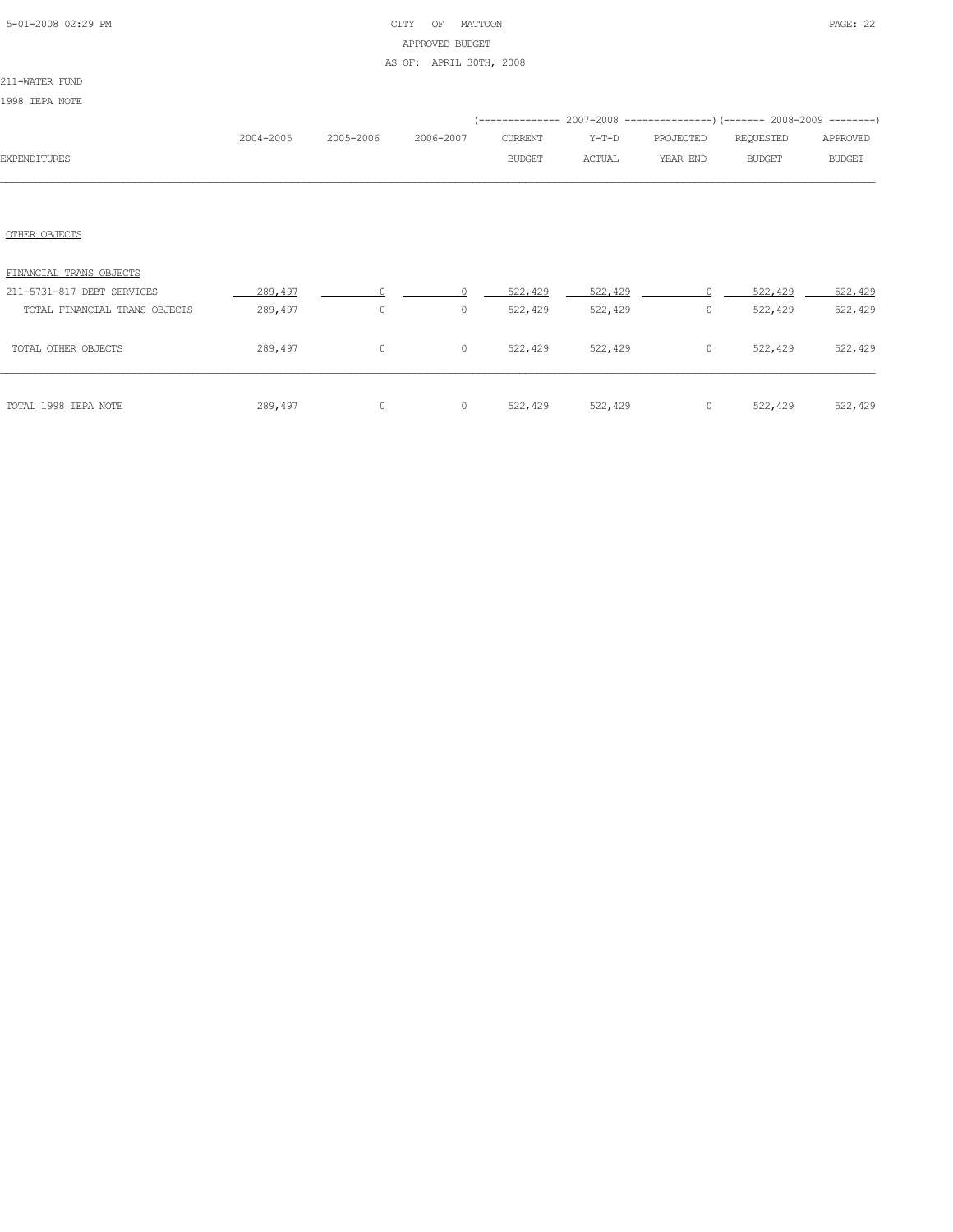# 5-01-2008 02:29 PM CITY OF MATTOON PAGE: 23 APPROVED BUDGET AS OF: APRIL 30TH, 2008

### 211-WATER FUND

| FISCAL AGENT FEES |  |
|-------------------|--|
|-------------------|--|

|                               |           |           |           |               |         |           | (-------------- 2007-2008 -------------------- 2008-2009 ----------- |               |
|-------------------------------|-----------|-----------|-----------|---------------|---------|-----------|----------------------------------------------------------------------|---------------|
|                               | 2004-2005 | 2005-2006 | 2006-2007 | CURRENT       | $Y-T-D$ | PROJECTED | REQUESTED                                                            | APPROVED      |
| <b>EXPENDITURES</b>           |           |           |           | <b>BUDGET</b> | ACTUAL  | YEAR END  | <b>BUDGET</b>                                                        | <b>BUDGET</b> |
|                               |           |           |           |               |         |           |                                                                      |               |
|                               |           |           |           |               |         |           |                                                                      |               |
| OTHER OBJECTS                 |           |           |           |               |         |           |                                                                      |               |
| FINANCIAL TRANS OBJECTS       |           |           |           |               |         |           |                                                                      |               |
| 211-5760-817 DEBT SERVICES    |           | 1,016     | 494       |               | 1,137   |           | 1,500                                                                | 1,500         |
| TOTAL FINANCIAL TRANS OBJECTS | $\circ$   | 1,016     | 494       | $\circ$       | 1,137   | $\circ$   | 1,500                                                                | 1,500         |
| TOTAL OTHER OBJECTS           | $\circ$   | 1,016     | 494       | $\circ$       | 1,137   | $\circ$   | 1,500                                                                | 1,500         |
| TOTAL FISCAL AGENT FEES       | 0         | 1,016     | 494       | $\circ$       | 1,137   | $\circ$   | 1,500                                                                | 1,500         |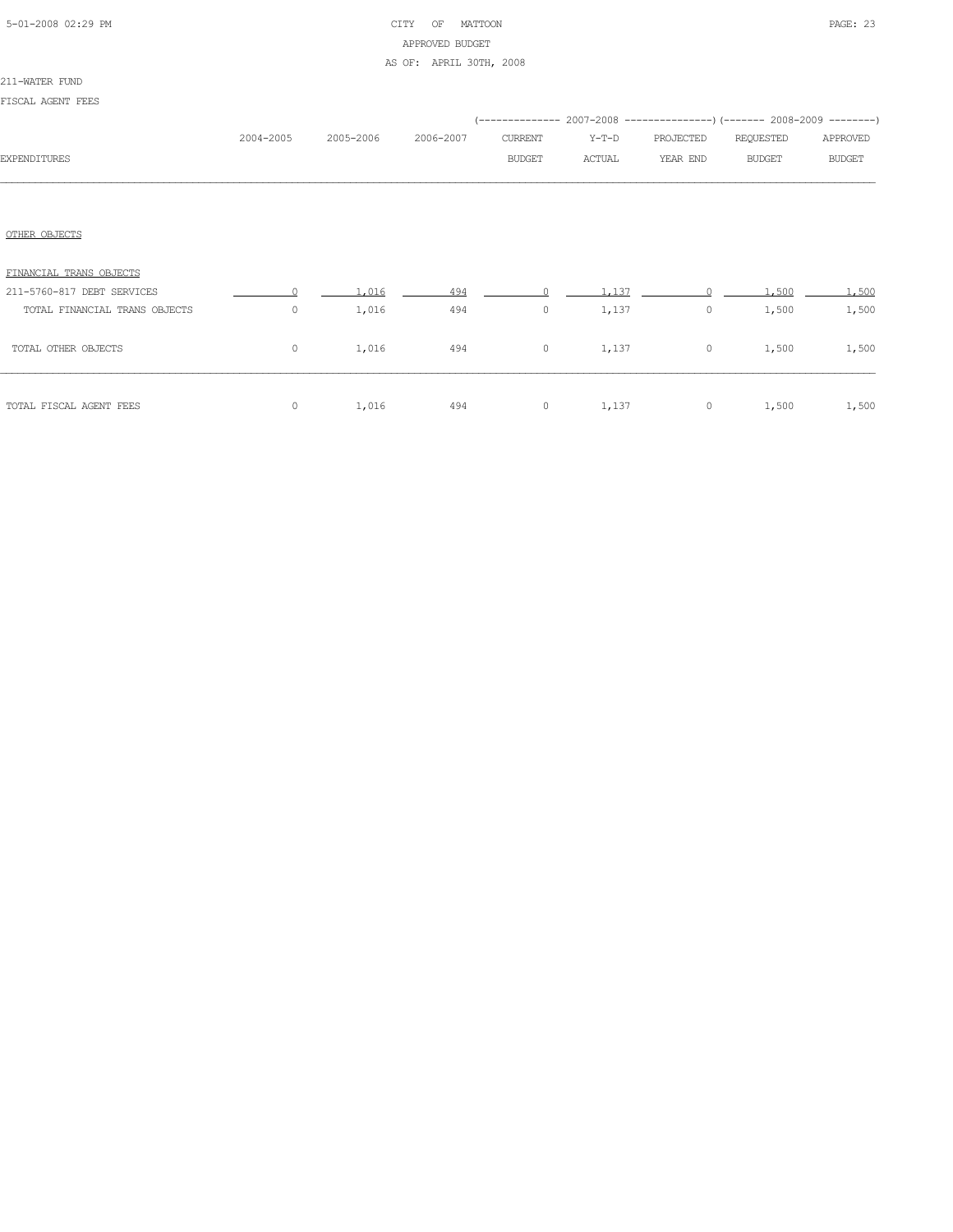# 5-01-2008 02:29 PM CITY OF MATTOON PAGE: 24 APPROVED BUDGET AS OF: APRIL 30TH, 2008

## 211-WATER FUND

| INTEREST EXPENSE                                 |           |           |             |                     |           |                |               |               |
|--------------------------------------------------|-----------|-----------|-------------|---------------------|-----------|----------------|---------------|---------------|
|                                                  |           |           |             |                     |           |                |               |               |
|                                                  | 2004-2005 | 2005-2006 | 2006-2007   | <b>CURRENT</b>      | $Y-T-D$   | PROJECTED      | REQUESTED     | APPROVED      |
| <b>EXPENDITURES</b>                              |           |           |             | <b>BUDGET</b>       | ACTUAL    | YEAR END       | <b>BUDGET</b> | <b>BUDGET</b> |
| OTHER OBJECTS                                    |           |           |             |                     |           |                |               |               |
|                                                  |           |           |             |                     |           |                |               |               |
| FINANCIAL TRANS OBJECTS                          |           |           |             |                     |           |                |               |               |
| 211-5795-817 INTEREST EXPENSE                    | $\Omega$  | 292,345   | 333,236     | 0                   |           |                |               |               |
| TOTAL FINANCIAL TRANS OBJECTS                    | 0         | 292,345   | 333,236     | $\circ$             | $\circ$   | $\circ$        | 0             | 0             |
| TOTAL OTHER OBJECTS                              | 0         | 292,345   | 333,236     | $\circ$             | $\circ$   | $\circ$        | $\circ$       | 0             |
| TOTAL INTEREST EXPENSE                           | $\circ$   | 292,345   | 333,236     | $\circ$             | $\circ$   | $\circ$        | $\circ$       | 0             |
| TOTAL EXPENDITURES                               | 2,905,215 | 2,808,881 | 3,099,333   | 4,583,418           | 3,205,861 | $\circ$        | 4,010,532     | 4,282,835     |
| REVENUE OVER/(UNDER) EXPENDITURES                | 208,823   | 332,761   | 320,523 (   | 288,918)            | 194,864   | 0(             | $720,532)$ (  | 924,835)      |
| OTHER FINANCING SOURCES                          |           |           |             |                     |           |                |               |               |
| 211-4905-021 INTERFUND XFR-IMRF FUND             | $\circ$   | $\circ$   | $\circ$     | 0                   | $\circ$   | $\circ$        | 0             | 0             |
| 211-4910-021 INTERFUND XFR-DEBT SVC FUN          | $\circ$   | $\circ$   | $\circ$     | $\circ$             | $\circ$   | $\circ$        | $\circ$       | $\circ$       |
| 211-4931-021 SALE OF CAPITAL ASSETS              | 13,200    | 77,512    | 518,491     | 100,000             | 93,133    | 0              | 50,000        | 450,000       |
| 211-4945-021 REFUNDING BONDS ISSUED              | $\circ$   | $\circ$   | $\circ$     | $\circ$             | $\circ$   | $\circ$        | 0             | 0             |
| 211-4946-021 PREMIUMS ON BONDS SOLD              | 0         | 0         | 0           | 0                   | 0         | $\circ$        | 0             | 0             |
| 211-4947-021 VEHICLE LOAN PROCEEDS               | $\circ$   | 0         | 0           | 0                   | 25,997    | $\circ$        | $\circ$       | 0             |
| 211-4955-021 DEVELOPER CONTRIBUTION              | 0         | 0         | 0           | 0                   | $\circ$   | $\circ$        | $\circ$       | 0             |
| 211-4956-021 OTHER CONTRIBUTION CAPITAL          | 0         | 0         | 0           | 50,058              | 0         | $\circ$        | 0             | 0             |
| 211-4990-023 LAKE LEASE PROCEEDS                 |           |           |             |                     |           |                |               |               |
| TOTAL OTHER FINANCING SOURCES                    | 13,200    | 77,512    | 518,491     | 150,058             | 119,131   | 0              | 50,000        | 450,000       |
| OTHER FINANCING (USES)                           |           |           |             |                     |           |                |               |               |
| 211-5936-822 INTERFUND TRANSFERS                 | 86,104    | 48,078    |             |                     |           | $\overline{0}$ |               |               |
| TOTAL OTHER FINANCING (USES)                     | 86,104    | 48,078    | $\mathbb O$ | $\mathsf{O}\xspace$ | $\circ$   | $\mathbb O$    | $\mathbb O$   | 0             |
| TOTAL OTHER FINANCING SOURCES (USES)<br>$\left($ | 72,904)   | 29,434    | 518,491     | 150,058             | 119,131   | 0              | 50,000        | 450,000       |
| REVENUES & OTHER SOURCES OVER/                   |           |           |             |                     |           |                |               |               |
| (UNDER) EXPENDITURES & OTHER (USES)              | 135,919   | 362,195   | 839,014 (   | 138,860)            | 313,995   | 0(             | $670, 532)$ ( | 474,835)      |

 $\star\star\star$  END OF REPORT  $\star\star\star$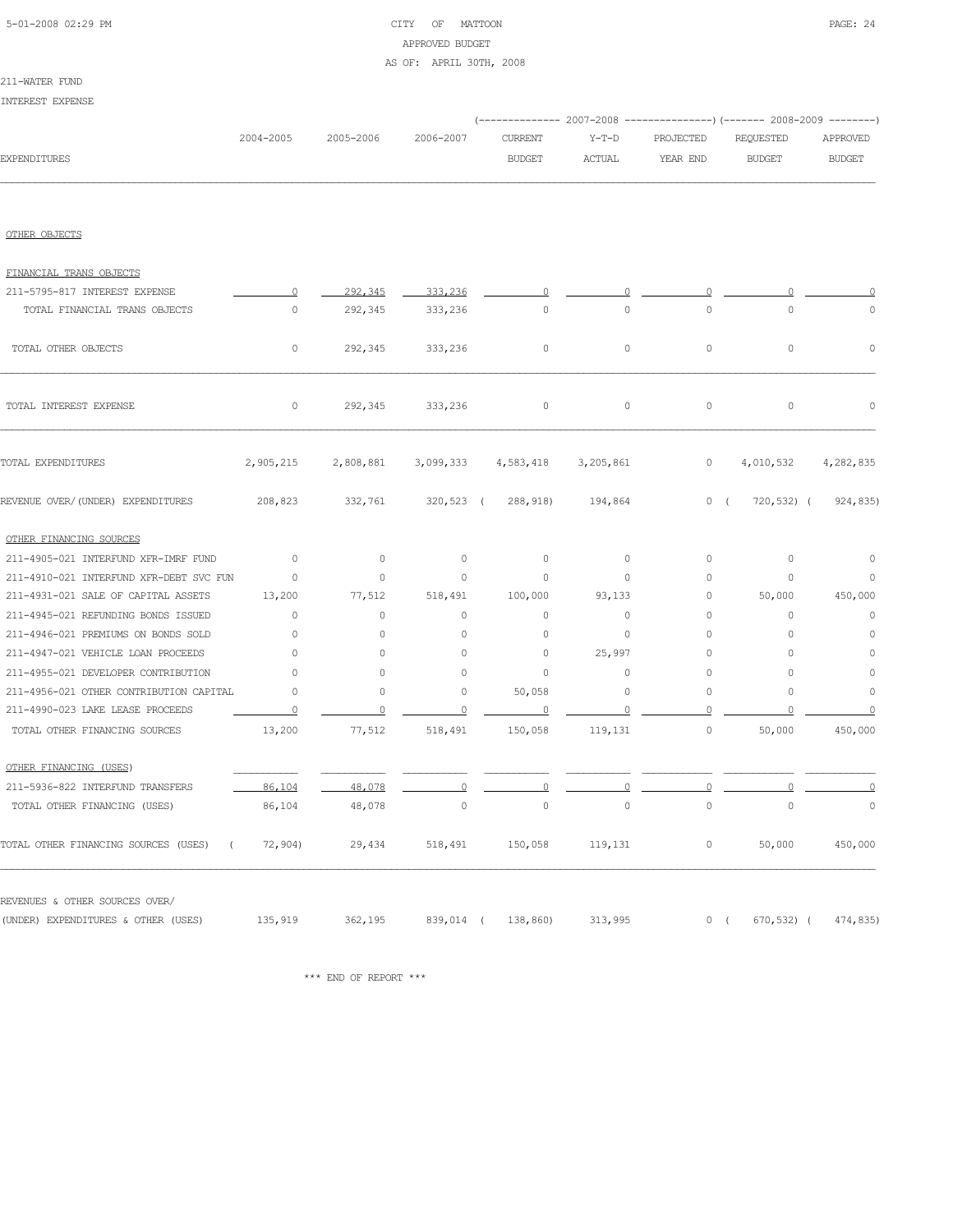## 5-01-2008 02:29 PM CITY OF MATTOON PAGE: 1 APPROVED BUDGET AS OF: APRIL 30TH, 2008

212-SEWER FUND

| <b>REVENUES</b>                         | 2004-2005 | 2005-2006 | 2006-2007 | --------------<br><b>CURRENT</b><br><b>BUDGET</b> | $Y-T-D$<br><b>ACTUAL</b> | PROJECTED<br>YEAR END | $2007 - 2008$ ----------------) (------- 2008-2009 ---------)<br>REQUESTED<br><b>BUDGET</b> | APPROVED<br><b>BUDGET</b> |
|-----------------------------------------|-----------|-----------|-----------|---------------------------------------------------|--------------------------|-----------------------|---------------------------------------------------------------------------------------------|---------------------------|
| CHARGES FOR SERVICES                    |           |           |           |                                                   |                          |                       |                                                                                             |                           |
| SWR FD REVENUES & OTHER                 |           |           |           |                                                   |                          |                       |                                                                                             |                           |
| 212-4451-021 SEWER USE CHARGES          | 3,272,779 | 3,402,327 | 3,381,505 | 3,500,000                                         | 3,310,850                | $\Omega$              | 3,500,000                                                                                   | 3,500,000                 |
| 212-4452-021 SEWER CHARGE PENALTIES     | 81,443    | 11,840    | 53,561    | 50,000                                            | 48,296                   | $\Omega$              | 53,000                                                                                      | 53,000                    |
| 212-4453-021 BOD SURCHARGES             | 21,301    | 22,844    | 37,026    | 35,000                                            | 33,293                   | 0                     | 36,000                                                                                      | 36,000                    |
| 212-4454-021 SUSPENDED SOLIDS SURCHARGE | 36,598    | 74,581    | 12,392    | 25,000                                            | 10,129                   | $\Omega$              | 12,500                                                                                      | 12,500                    |
| 212-4455-021 PERMITS & TAPPING FEES     | 1,226     | 2,835     | 2,383     | 2,500                                             | 3,745                    | 0                     | 4,500                                                                                       | 4,500                     |
| 212-4456-021 ERC LECHATE CHARGES        | 19,952    | 20,418    | 22,852    | 15,000                                            | 19,720                   | 0                     | 20,000                                                                                      | 20,000                    |
| 212-4459-021 MISC & SUNDRY SEWER CHARGE | 11,155    | 10,088    | 11,888    | 11,000                                            | 21,422                   |                       | 25,000                                                                                      | 25,000                    |
|                                         | 3,444,454 | 3,544,932 | 3.521.608 | 3,638,500                                         | 3,447,455                |                       | 3,651,000                                                                                   | 3.651.000                 |

|  | INVESTMENT EARNINGS |  |
|--|---------------------|--|
|--|---------------------|--|

| <b>TOTAL REVENUES</b>                   | 3,484,138 | 3,632,440 | 3,644,556 | 3,738,500 | 3,532,682 | 0       | 3,726,000 | 3,726,000 |
|-----------------------------------------|-----------|-----------|-----------|-----------|-----------|---------|-----------|-----------|
| TOTAL INVESTMENT EARNINGS               | 39,683    | 87,508    | 122,948   | 100,000   | 85,227    | $\circ$ | 75,000    | 75,000    |
| TOTAL NET INCREASE (DECREASE)           |           |           |           |           |           |         |           |           |
| 212-4640-021 NET INCREASE IN VALUE OF I |           |           |           |           |           |         |           |           |
| NET INCREASE (DECREASE)                 |           |           |           |           |           |         |           |           |
| TOTAL INTEREST EARNINGS                 | 39,683    | 87,508    | 122,948   | 100,000   | 85,227    | 0       | 75,000    | 75,000    |
| 212-4610-021 INTEREST EARNINGS          | 39,683    | 87,508    | 122,948   | 100,000   | 85,227    |         | 75,000    | 75,000    |
| INTEREST EARNINGS                       |           |           |           |           |           |         |           |           |

TOTAL CHARGES FOR SERVICES 3,444,454 3,544,932 3,521,608 3,638,500 3,447,455 0 3,651,000 3,651,000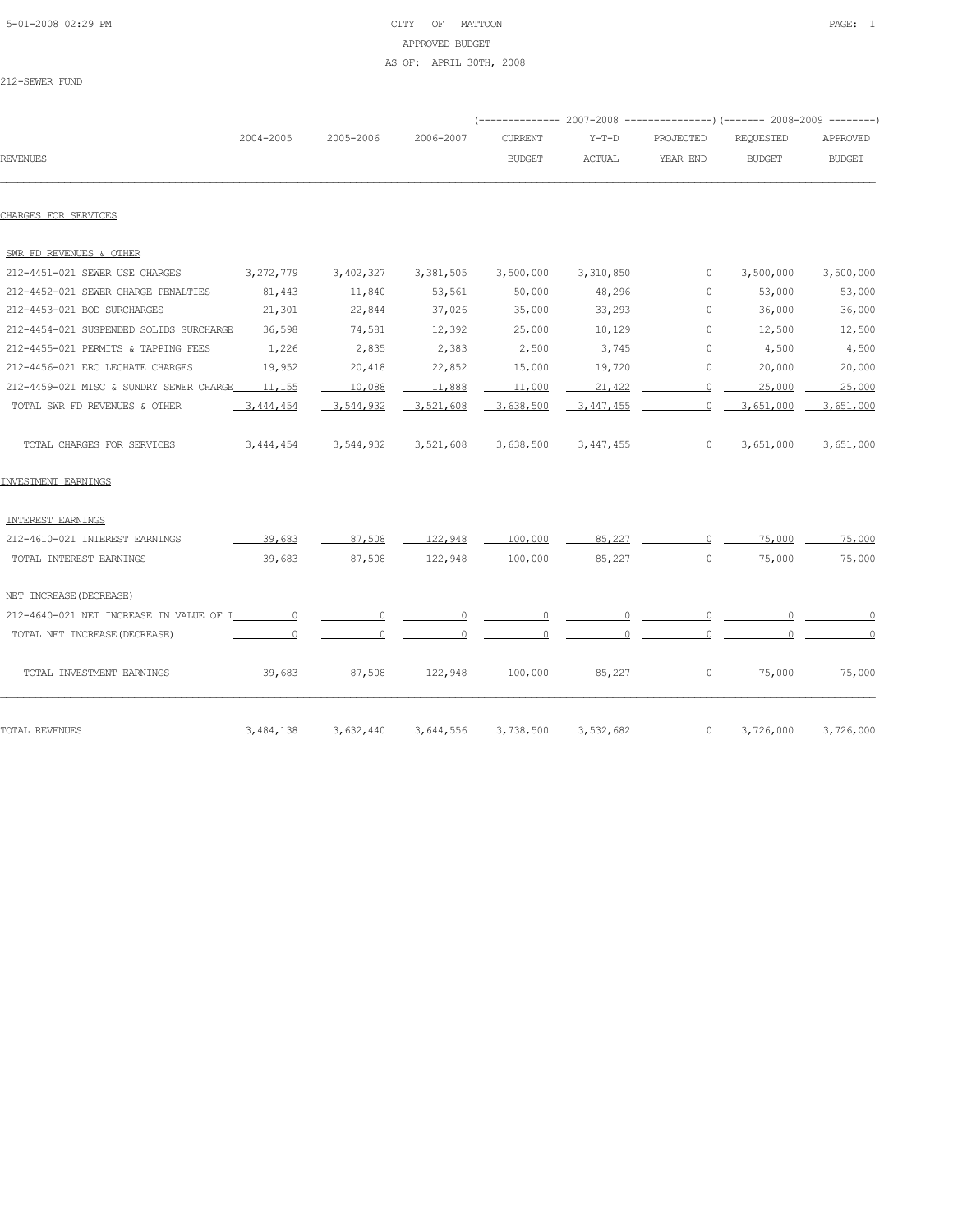# 5-01-2008 02:29 PM CITY OF MATTOON PAGE: 2 APPROVED BUDGET AS OF: APRIL 30TH, 2008

## 212-SEWER FUND

SANITARY SWR MTCE & CLEAN

|              |           |           |           |               |         | (-------------- 2007-2008 ----------------) (------- 2008-2009 ---------) |           |               |
|--------------|-----------|-----------|-----------|---------------|---------|---------------------------------------------------------------------------|-----------|---------------|
|              | 2004-2005 | 2005-2006 | 2006-2007 | CURRENT       | Y-T-D   | PROJECTED                                                                 | REOUESTED | APPROVED      |
| EXPENDTTURES |           |           |           | <b>BUDGET</b> | ACTUAL. | YEAR END                                                                  | BUDGET    | <b>BUDGET</b> |
|              |           |           |           |               |         |                                                                           |           |               |

## PERSONNEL SERVICES

| SALARIES & WAGES                        |                          |                |                         |                          |          |                     |          |                |
|-----------------------------------------|--------------------------|----------------|-------------------------|--------------------------|----------|---------------------|----------|----------------|
| 212-5342-111 SALARIES OF REG EMPLOYEES  | 229,769                  | 182,629        | 136,296                 | 338,057                  | 164,341  | 0                   | 272,311  | 272,311        |
| 212-5342-112 SALARIES OF TEMP EMPLOYEES | 23                       | 1,292          | 2,091                   | 0                        | 2,106    | 0                   | 0        | $\mathbf 0$    |
| 212-5342-113 OVERTIME                   | 5,713                    | 2,740          | 5,985                   | 15,149                   | 5,347    | 0                   | 9,832    | 9,832          |
| 212-5342-114 COMPENSATED ABSENCES       | 60,057                   | 64,402         | 20,514                  | $\overline{0}$           | 31,285   | $\circ$             | $\circ$  | $\Omega$       |
| TOTAL SALARIES & WAGES                  | 295,561                  | 251,063        | 164,885                 | 353,206                  | 203,079  | $\circ$             | 282,143  | 282,143        |
| TOTAL PERSONNEL SERVICES                | 295,561                  | 251,063        | 164,885                 | 353,206                  | 203,079  | $\circ$             | 282,143  | 282,143        |
| EMPOLOYEE BENEFITS                      |                          |                |                         |                          |          |                     |          |                |
| <b>GROUP INSURANCE</b>                  |                          |                |                         |                          |          |                     |          |                |
| 212-5342-211 GROUP HEALTH INSURANCE     | 58,846                   | 39,890         | 22,206                  | 43,926                   | 24,602   | 0                   | 36,610   | 34,217         |
| 212-5342-212 GROUP LIFE INSURANCE       | $\overline{\phantom{0}}$ | $\overline{0}$ | 835                     | 1,084                    | $\Omega$ | 0                   | 825      | 825            |
| TOTAL GROUP INSURANCE                   | 58,846                   | 39,890         | 23,041                  | 45,010                   | 24,602   | $\circ$             | 37,435   | 35,042         |
| SOCIAL SECURITY CONTRIB                 |                          |                |                         |                          |          |                     |          |                |
| 212-5342-221 FICA CONTRIBUTIONS         | 17,639                   | 15,473         | 10,166                  | 21,625                   | 11,639   | 0                   | 17,493   | 17,493         |
| 212-5342-222 MEDICARE CONTRIBUTIONS     | 4.125                    | 3,619          | 2.377                   | 6.101                    | 2,722    | $\circ$             | 4,091    | 4.091          |
| TOTAL SOCIAL SECURITY CONTRIB           | 21,765                   | 19,092         | 12,544                  | 27,726                   | 14,361   | 0                   | 21,584   | 21,584         |
| RETIREMENT CONTRIBTUIONS                |                          |                |                         |                          |          |                     |          |                |
| 212-5342-231 IMRF CONTRIBUTIONS         | 30,961                   | 27,924         | 19,063                  | 38,593                   | 19,580   | $\circ$             | 28,638   | 28,638         |
| TOTAL RETIREMENT CONTRIBTUIONS          | 30,961                   | 27,924         | 19,063                  | 38,593                   | 19,580   | $\circ$             | 28,638   | 28,638         |
| UNEMPLOYMNT COMPENSATION                |                          |                |                         |                          |          |                     |          |                |
| 212-5342-240 UNEMPLOYMENT COMP.         | 1,193                    | 1,755          | 1.415                   | 1,304                    | 1,304    | $\Omega$            | 756      | 756            |
| TOTAL UNEMPLOYMNT COMPENSATION          | 1,193                    | 1,755          | 1,415                   | 1,304                    | 1,304    | $\circ$             | 756      | 756            |
| WORKER'S COMPENSATION                   |                          |                |                         |                          |          |                     |          |                |
| 212-5342-250 WORKERS' COMPENSATION      | 22,623                   | 30,380         | 38,424                  | 37,299                   | 38,480   | $\circ$             | 32,419   | 32,419         |
| TOTAL WORKER'S COMPENSATION             | 22,623                   | 30,380         | 38,424                  | 37,299                   | 38,480   | $\circ$             | 32,419   | 32,419         |
| TOTAL EMPOLOYEE BENEFITS                | 135,387                  | 119,041        | 94,486                  | 149,932                  | 98,327   | 0                   | 120,832  | 118,439        |
| <b>SUPPLIES</b>                         |                          |                |                         |                          |          |                     |          |                |
| <b>GENERAL SUPPLIES</b>                 |                          |                |                         |                          |          |                     |          |                |
| 212-5342-313 MEDICAL & SAFETY SUPPLIES  | 228                      | 367            | 1,242                   | 1,000                    | 1,884    | 0                   | 1,500    | 1,500          |
| 212-5342-316 TOOLS & EQUIPMENT          | 848                      | 2,087          | 3,615                   | 2,000                    | 3,040    | 0                   | 2,200    | 2,200          |
| 212-5342-318 VEHICLE PARTS              | 7,751                    | 8,569          | 10,444                  | 10,000                   | 6,724    | 0                   | 6,000    | 6,000          |
| 212-5342-319 MISCELLANEOUS SUPPLIES     | $\overline{0}$           | $\overline{0}$ | $\overline{\mathbf{0}}$ | $\overline{\phantom{0}}$ | 1,371    | $\overline{0}$      | $\Omega$ | $\overline{0}$ |
| TOTAL GENERAL SUPPLIES                  | 8,827                    | 11,022         | 15,301                  | 13,000                   | 13,019   | $\mathsf{O}\xspace$ | 9,700    | 9,700          |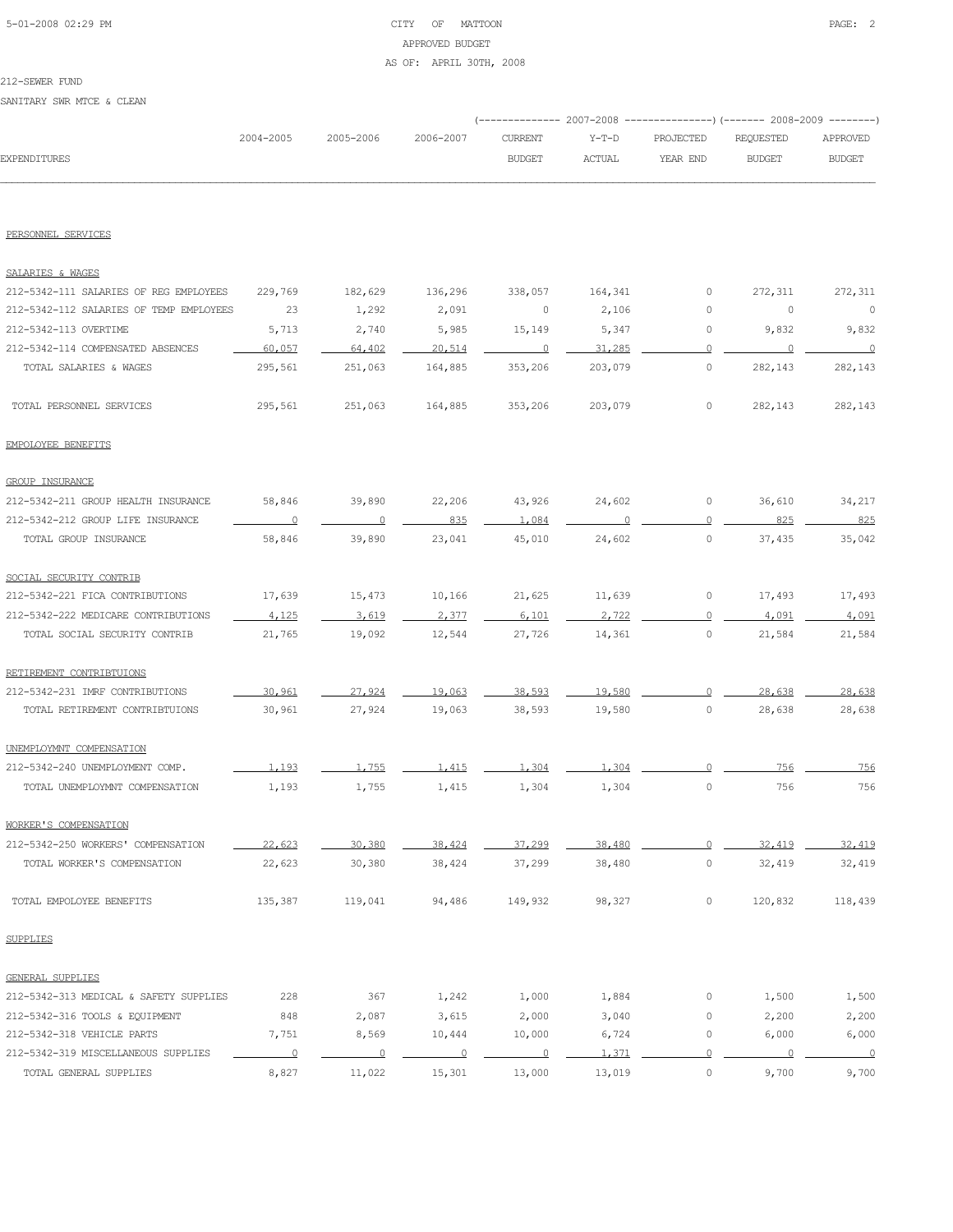# 5-01-2008 02:29 PM CITY OF MATTOON PAGE: 3 APPROVED BUDGET AS OF: APRIL 30TH, 2008

#### 212-SEWER FUND

SANITARY SWR MTCE & CLEAN

|                                         |           |           |           |                |               |                | (-------------- 2007-2008 -----------------) (------- 2008-2009 ---------) |               |
|-----------------------------------------|-----------|-----------|-----------|----------------|---------------|----------------|----------------------------------------------------------------------------|---------------|
|                                         | 2004-2005 | 2005-2006 | 2006-2007 | <b>CURRENT</b> | $Y-T-D$       | PROJECTED      | <b>REQUESTED</b>                                                           | APPROVED      |
| <b>EXPENDITURES</b>                     |           |           |           | <b>BUDGET</b>  | <b>ACTUAL</b> | YEAR END       | <b>BUDGET</b>                                                              | <b>BUDGET</b> |
| <b>ENERGY</b>                           |           |           |           |                |               |                |                                                                            |               |
| 212-5342-326 FUEL                       | O         | 4.782     | 3.321     | 2,000          |               |                |                                                                            |               |
| TOTAL ENERGY                            | $\circ$   | 4,782     | 3,321     | 2,000          | $\mathbb O$   | $\circ$        | $\circ$                                                                    | $\circ$       |
| SWR SYSTM MAINT SUPPLIES                |           |           |           |                |               |                |                                                                            |               |
| 212-5342-361 SEWER PIPE                 | 2,046     | 2,153     | 4,322     | 5,000          | 999           | 0              | 3,000                                                                      | 3,000         |
| 212-5342-362 MANHOLES CASINGS & LIDS    | 2,692     | 4,089     | 4,401     | 5,000          | 5,043         | 0              | 6,000                                                                      | 6,000         |
| 212-5342-363 BACKFILL & SURFACE MATERIA | 9,664     | 6,504     | 17,829    | 10,000         | 21,515        | 0              | 19,000                                                                     | 19,000        |
| 212-5342-364 SEWER LINE REPAIR MATERIAL | 991       | 6,294     | 2,840     | 10,000         | 2,832         | 0              | 6,000                                                                      | 6,000         |
| 212-5342-369 OTHER SEWER MTCE SUPPLIES  | 231       | 6.553     | 3,054     | 10,000         | 7.919         | 0              | 10,000                                                                     | 10,000        |
| TOTAL SWR SYSTM MAINT SUPPLIES          | 15,624    | 25,593    | 32,446    | 40,000         | 38,307        | $\circ$        | 44,000                                                                     | 44,000        |
| TOTAL SUPPLIES                          | 24,451    | 41,398    | 51,068    | 55,000         | 51,326        | 0              | 53,700                                                                     | 53,700        |
| PURCHASED PROP MAINT SRV                |           |           |           |                |               |                |                                                                            |               |
| REPAIR & MAINT SERVICES                 |           |           |           |                |               |                |                                                                            |               |
| 212-5342-433 REPAIR OF MACHINERY        | 1,462     | 80        | 4,963     | 10,000         | 2,287         | 0              | 6,000                                                                      | 6,000         |
| 212-5342-434 REPAIR OF VEHICLES         | 594       | 3,765     | 2,632     | 4,000          | 1,334         | 0              | 2,000                                                                      | 2,000         |
| 212-5342-439 OTHER REPAIR & MTCE SERVIC | 471       | 3,336     | 15,577    | 5,000          | 3.055         | 0              | 3,000                                                                      | 3,000         |
| TOTAL REPAIR & MAINT SERVICES           | 2,527     | 7,181     | 23,171    | 19,000         | 6,675         | $\circ$        | 11,000                                                                     | 11,000        |
| <b>RENTALS</b>                          |           |           |           |                |               |                |                                                                            |               |
| 212-5342-440 RENTALS                    | 115       | 250       | 309       | 500            | 2.626         | 0              | 2,000                                                                      | 2,000         |
| TOTAL RENTALS                           | 115       | 250       | 309       | 500            | 2,626         | 0              | 2,000                                                                      | 2,000         |
| CONSTRUCTION SERVICES                   |           |           |           |                |               |                |                                                                            |               |
| 212-5342-454 ROTO-TILLING               | 0         | 0         | 121       | 500            | Ω             | 0              |                                                                            |               |
| TOTAL CONSTRUCTION SERVICES             | $\circ$   | 0         | 121       | 500            | $\mathbb O$   | $\circ$        | $\circ$                                                                    | 0             |
| OTHER PROP MAINT SERVICE                |           |           |           |                |               |                |                                                                            |               |
| 212-5342-460 OTHER PROPERTY MTCE SERVIC | 431       | 1,934     |           | 30,000         | 63,914        |                | 1,000                                                                      | 1,000         |
| TOTAL OTHER PROP MAINT SERVICE          | 431       | 1,934     | 50        | 30,000         | 63,914        | 0              | 1,000                                                                      | 1,000         |
| TOTAL PURCHASED PROP MAINT SRV          | 3,073     | 9,365     | 23,650    | 50,000         | 73,215        | 0              | 14,000                                                                     | 14,000        |
| PROPERTY                                |           |           |           |                |               |                |                                                                            |               |
| IMPROVEMENTS-NOT BLDNGS                 |           |           |           |                |               |                |                                                                            |               |
| 212-5342-730 IMPROVEMENTS OTHER THAN BL | 9,038     | 0         | 12,842    | 808,000        | 5,613         | $\overline{0}$ | ∩                                                                          | 110,000       |
| TOTAL IMPROVEMENTS-NOT BLDNGS           | 9,038     | 0         | 12,842    | 808,000        | 5,613         | $\circ$        | $\circ$                                                                    | 110,000       |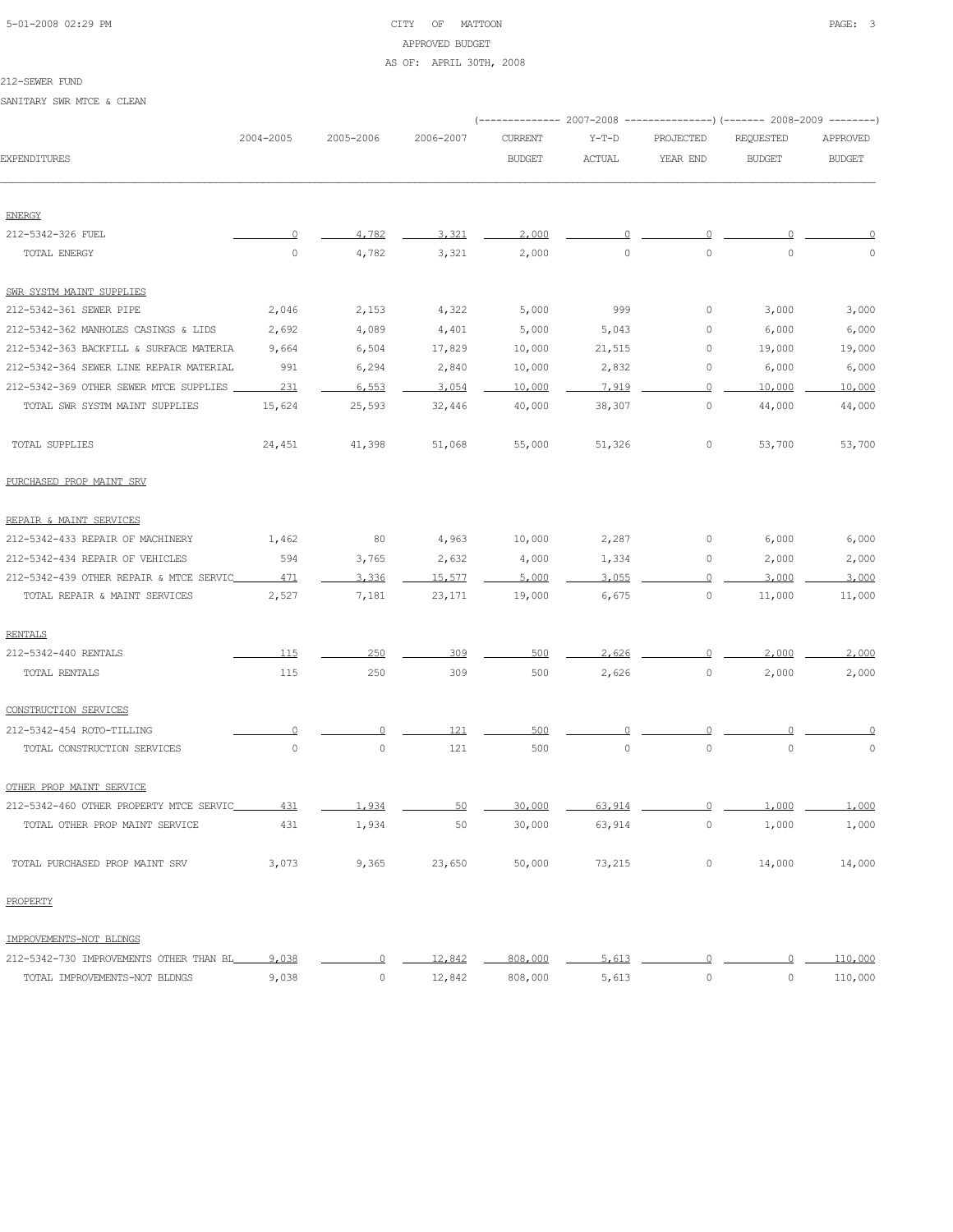# 5-01-2008 02:29 PM CITY OF MATTOON PAGE: 4 APPROVED BUDGET

AS OF: APRIL 30TH, 2008

#### 212-SEWER FUND

SANITARY SWR MTCE & CLEAN

|                                       | 2004-2005 | 2005-2006 | 2006-2007 | <b>CURRENT</b>    | $Y-T-D$       | PROJECTED | <b>REQUESTED</b> | APPROVED        |
|---------------------------------------|-----------|-----------|-----------|-------------------|---------------|-----------|------------------|-----------------|
| <b>EXPENDITURES</b>                   |           |           |           | <b>BUDGET</b>     | <b>ACTUAL</b> | YEAR END  | <b>BUDGET</b>    | <b>BUDGET</b>   |
|                                       |           |           |           |                   |               |           |                  |                 |
| MACHINERY & EOUIPMENT                 |           |           |           |                   |               |           |                  |                 |
| 212-5342-740 MACHINERY & EQUIPMENT    | $\Omega$  | $\Omega$  | 108       | 412,560           | 35,857        | $\cap$    | 12,774           | 262,774         |
| TOTAL MACHINERY & EQUIPMENT           | $\circ$   | $\circ$   | 108       | 412,560           | 35,857        | 0         | 12,774           | 262,774         |
| TOTAL PROPERTY                        | 9,038     | $\circ$   | 12,950    | 1,220,560         | 41,470        | $\circ$   | 12,774           | 372,774         |
| OTHER OBJECTS                         |           |           |           |                   |               |           |                  |                 |
| COMPUTER INFO SYS OBJECT              |           |           |           |                   |               |           |                  |                 |
| 212-5342-863 DESKTOP PC WORK STATIONS | 649       | $\cap$    | $\cap$    | $\cap$            |               |           |                  |                 |
| TOTAL COMPUTER INFO SYS OBJECT        | 649       | $\circ$   | $\circ$   | $\circ$           | $\circ$       | $\circ$   | $\Omega$         | $\circ$         |
| TOTAL OTHER OBJECTS                   | 649       | $\circ$   | $\circ$   | $\circ$           | $\circ$       | $\circ$   | $\circ$          | $\circ$         |
| TOTAL SANITARY SWR MTCE & CLEAN       | 468,159   | 420,867   |           | 347,039 1,828,698 | 467,418       | $\circ$   |                  | 483,449 841,056 |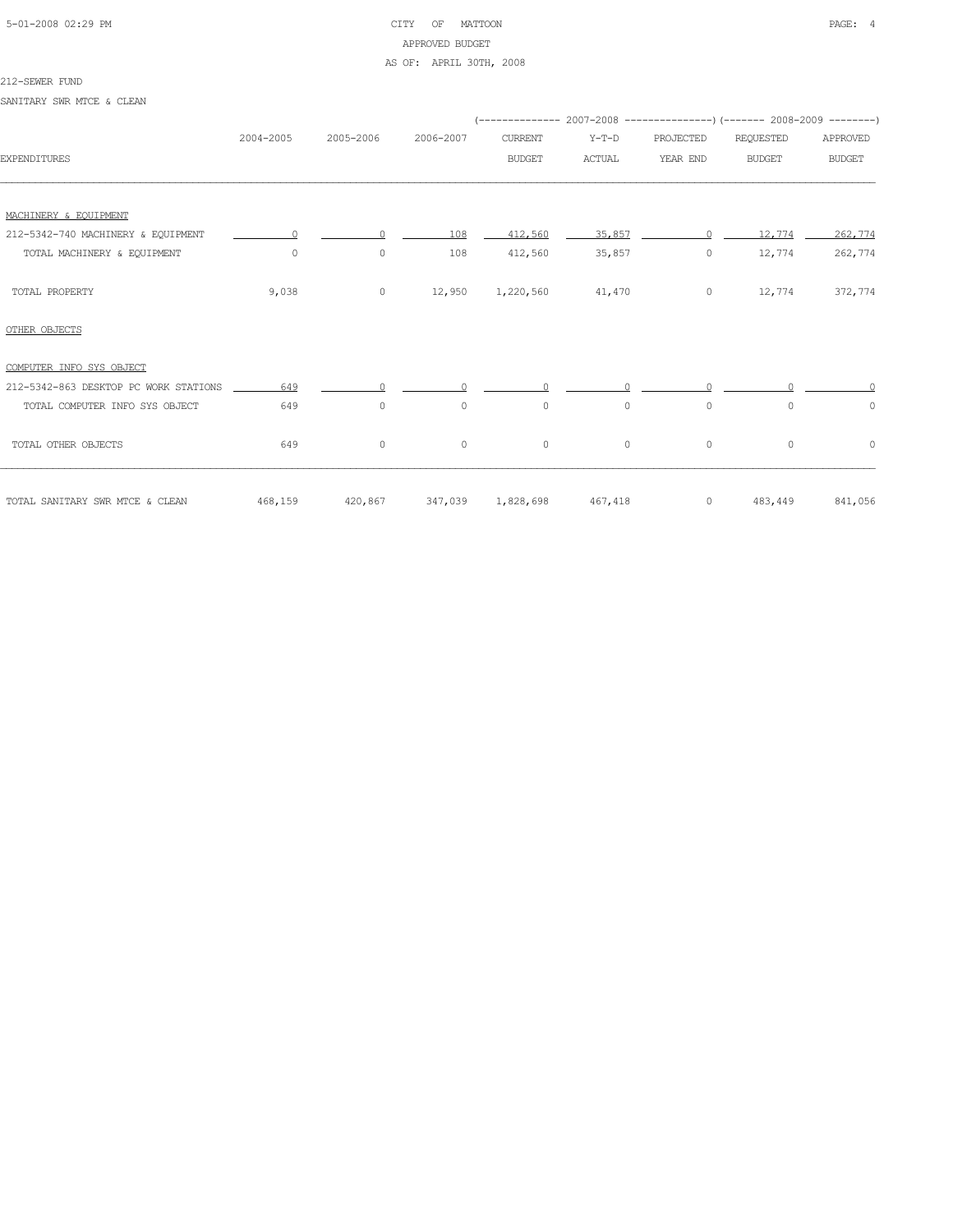# 5-01-2008 02:29 PM CITY OF MATTOON PAGE: 5 APPROVED BUDGET AS OF: APRIL 30TH, 2008

|                                         |                |                |           | ----------- 2007-2008 |               |              | ------------) (------- 2008-2009 -------- |                |
|-----------------------------------------|----------------|----------------|-----------|-----------------------|---------------|--------------|-------------------------------------------|----------------|
|                                         | 2004-2005      | 2005-2006      | 2006-2007 | <b>CURRENT</b>        | $Y-T-D$       | PROJECTED    | <b>REQUESTED</b>                          | APPROVED       |
| EXPENDITURES                            |                |                |           | <b>BUDGET</b>         | <b>ACTUAL</b> | YEAR END     | <b>BUDGET</b>                             | <b>BUDGET</b>  |
|                                         |                |                |           |                       |               |              |                                           |                |
| <b>SUPPLIES</b>                         |                |                |           |                       |               |              |                                           |                |
| GENERAL SUPPLIES                        |                |                |           |                       |               |              |                                           |                |
| 212-5343-316 TOOLS & EQUIPMENT          | 217            | 88             | 950       | 1,000                 | 1,036         | 0            | 4,000                                     | 4,000          |
| 212-5343-318 VEHICLE PARTS              | $\circ$        | $\circ$        | 91        | $\circ$               | $\circ$       | $\circ$      | $\circ$                                   | $\overline{0}$ |
| 212-5343-319 MISCELLANEOUS SUPPLIES     | 157            | 272            | 151       | 500                   | 13            | $\mathbf{0}$ | 500                                       | 500            |
| TOTAL GENERAL SUPPLIES                  | 375            | 360            | 1,193     | 1,500                 | 1,049         | $\mathbb O$  | 4,500                                     | 4,500          |
| <b>ENERGY</b>                           |                |                |           |                       |               |              |                                           |                |
| 212-5343-321 NATURAL GAS & ELECTRIC (AM | 17,422         | 12,777         | 19,748    | 23,000                | 16,951        | 0            | 23,000                                    | 23,000         |
| 212-5343-322 ELECTRICITY (COLES-MOULTRI | 6,526          | 4,706          | 4,742     | 6,000                 | 5,231         | 0            | 6,000                                     | 6,000          |
| 212-5343-323 BOTTLED GAS                | 372            | $\mathbb O$    | 331       | 500                   | $\circ$       | $\mathbb O$  | 600                                       | 600            |
| 212-5343-326 FUEL                       | $\overline{0}$ | $\overline{0}$ | $\circ$   | $\Omega$              | 651           | $\Omega$     | $\Omega$                                  | $\circ$        |
| TOTAL ENERGY                            | 24,320         | 17,483         | 24,820    | 29,500                | 22,833        | $\mathbb O$  | 29,600                                    | 29,600         |
| SWR SYSTM MAINT SUPPLIES                |                |                |           |                       |               |              |                                           |                |
| 212-5343-365 LIFT STATION REPAIR MATERI | 25,567         | 11,993         | 14,345    | 30,000                | 6,923         | 0            | 20,000                                    | 20,000         |
| 212-5343-369 OTHER SEWER MTCE SUPPLIES  | 166            | $\circ$        | $\Omega$  | 500                   | 70            | $\circ$      | 500                                       | 500            |
| TOTAL SWR SYSTM MAINT SUPPLIES          | 25,733         | 11,993         | 14,345    | 30,500                | 6,993         | 0            | 20,500                                    | 20,500         |
| TOTAL SUPPLIES                          | 50,428         | 29,836         | 40,357    | 61,500                | 30,875        | 0            | 54,600                                    | 54,600         |
| PURCHASED PROP MAINT SRV                |                |                |           |                       |               |              |                                           |                |
| REPAIR & MAINT SERVICES                 |                |                |           |                       |               |              |                                           |                |
| 212-5343-432 REPAIR OF STRUCTURES       | 1,347          | 261            | 6,841     | 2,000                 | $\circ$       | 0            | 1,000                                     | 1,000          |
| 212-5343-433 REPAIR OF MACHINERY        | 5,763          | 2,721          | 8,232     | 8,000                 | 1,740         | $\circ$      | 7,000                                     | 7,000          |
| 212-5343-434 REPAIR OF VEHICLES         | $\circ$        | $\mathbb O$    | $\circ$   | $\circ$               | $\circ$       | $\circ$      | $\mathbb O$                               | $\overline{0}$ |
| 212-5343-435 ELEVATOR SERVICE AGREEMENT | $\circ$        | $\mathbb O$    | 0         | 1,000                 | $\circ$       | $\mathbb O$  | 2,000                                     | 2,000          |
| 212-5343-439 OTHER REPAIR & MTCE SERVIC | $\overline{4}$ | 148            |           | O                     | 225           | $\Omega$     |                                           | $\overline{0}$ |
| TOTAL REPAIR & MAINT SERVICES           | 7,114          | 3,130          | 15,073    | 11,000                | 1,965         | $\circ$      | 10,000                                    | 10,000         |
| CONSTRUCTION SERVICES                   |                |                |           |                       |               |              |                                           |                |
| 212-5343-454 ROTO-TILLING               | 0              | 0              |           | 0                     |               | 0            |                                           |                |
| TOTAL CONSTRUCTION SERVICES             | $\circ$        | $\circ$        | $\circ$   | $\circ$               | $\circ$       | $\circ$      | $\circ$                                   | $\circ$        |
| TOTAL PURCHASED PROP MAINT SRV          | 7,114          | 3,130          | 15,073    | 11,000                | 1,965         | 0            | 10,000                                    | 10,000         |
| OTHER PURCHASED SERVICES                |                |                |           |                       |               |              |                                           |                |
| PROFESSIONAL SERVICES                   |                |                |           |                       |               |              |                                           |                |
| 212-5343-511 PLANNING & DESIGN SERVICES | $\circ$        |                | O         |                       |               |              |                                           |                |
| TOTAL PROFESSIONAL SERVICES             | $\circ$        | 0              | $\circ$   | 0                     | $\circ$       | $\circ$      | $\circ$                                   | $\Omega$       |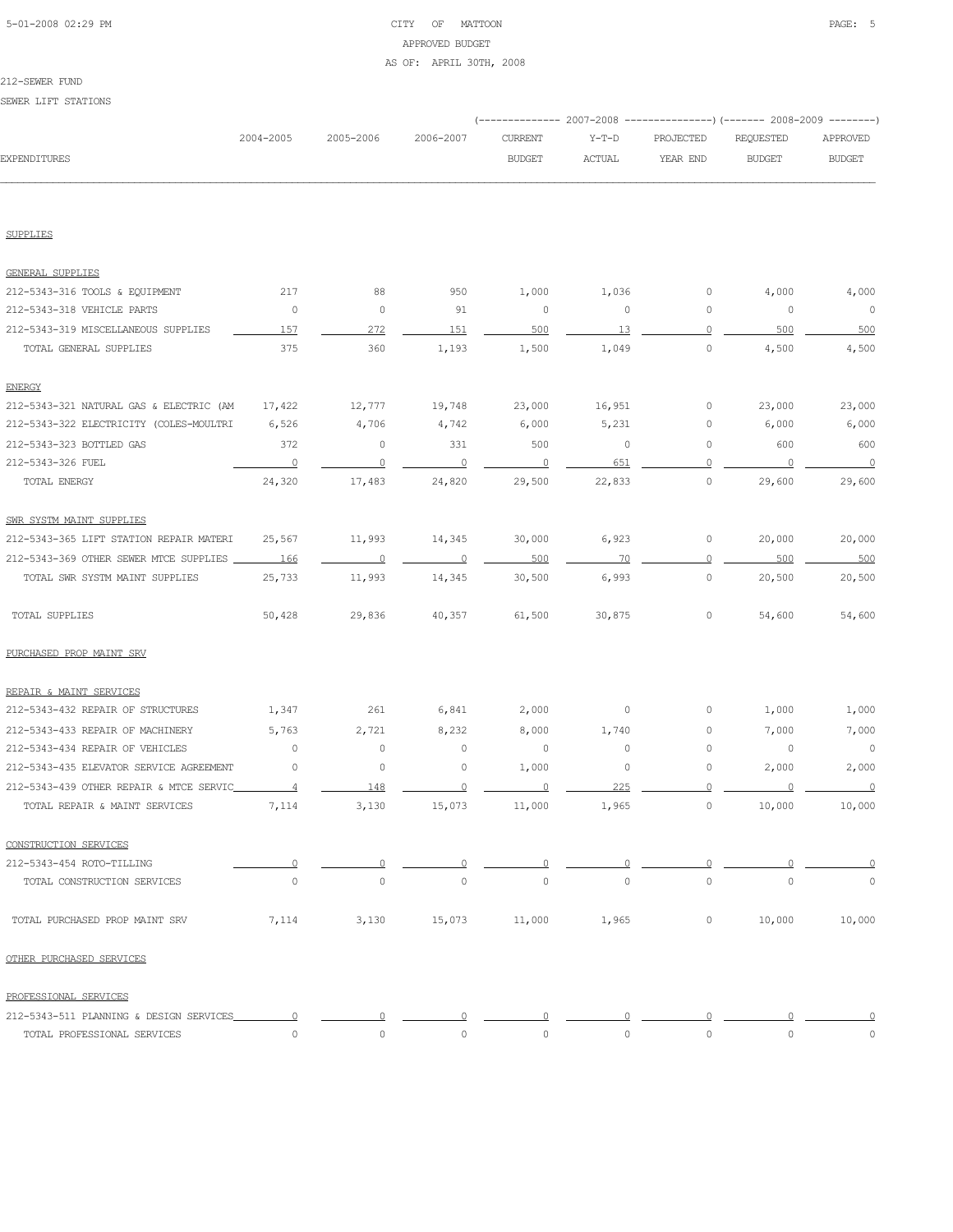# 5-01-2008 02:29 PM CITY OF MATTOON PAGE: 6 APPROVED BUDGET

## AS OF: APRIL 30TH, 2008

### 212-SEWER FUND

SEWER LIFT STATIONS

|                                         |                 |                 |                 |                |                 |                | (------------- 2007-2008 ---------------) (------- 2008-2009 --------) |               |
|-----------------------------------------|-----------------|-----------------|-----------------|----------------|-----------------|----------------|------------------------------------------------------------------------|---------------|
|                                         | 2004-2005       | 2005-2006       | 2006-2007       | <b>CURRENT</b> | $Y-T-D$         | PROJECTED      | REQUESTED                                                              | APPROVED      |
| <b>EXPENDITURES</b>                     |                 |                 |                 | <b>BUDGET</b>  | ACTUAL          | YEAR END       | <b>BUDGET</b>                                                          | <b>BUDGET</b> |
| COMMUNICATION                           |                 |                 |                 |                |                 |                |                                                                        |               |
| 212-5343-533 CELLULAR PHONE             | $\cup$          |                 | 0               | 0              | 0               | $\Omega$       |                                                                        |               |
| TOTAL COMMUNICATION                     | $\circ$         | $\circ$         | $\circ$         | $\Omega$       | $\circ$         | $\circ$        | $\circ$                                                                | $\Omega$      |
| EMPLOYEE BUSINESS EXP                   |                 |                 |                 |                |                 |                |                                                                        |               |
| 212-5343-562 TRAVEL & TRAINING          | $\circ$         | $\circ$         | 0               | $\circ$        | $\circ$         | $\overline{0}$ | $\Omega$                                                               |               |
| TOTAL EMPLOYEE BUSINESS EXP             | $\circ$         | $\circ$         | $\circ$         | $\circ$        | $\circ$         | $\circ$        | $\mathbf{0}$                                                           | $\Omega$      |
| TOTAL OTHER PURCHASED SERVICES          | $\circ$         | $\circ$         | $\circ$         | $\circ$        | $\circ$         | $\circ$        | $\circ$                                                                | $\circ$       |
| PROPERTY                                |                 |                 |                 |                |                 |                |                                                                        |               |
| IMPROVEMENTS-NOT BLDNGS                 |                 |                 |                 |                |                 |                |                                                                        |               |
| 212-5343-730 IMPROVEMENTS OTHER THAN BL | $\overline{0}$  | 0               |                 | $\Omega$       |                 | $\circ$        | 300,000                                                                | 300,000       |
| TOTAL IMPROVEMENTS-NOT BLDNGS           | $\Omega$        | $\circ$         | $\circ$         | $\circ$        | $\circ$         | $\circ$        | 300,000                                                                | 300,000       |
| MACHINERY & EQUIPMENT                   |                 |                 |                 |                |                 |                |                                                                        |               |
| 212-5343-741 MACHINERY                  | $\Omega$        | $\Omega$        | 0               | 0              | $\circ$         | $\circ$        | $\overline{0}$                                                         | 0             |
| TOTAL MACHINERY & EQUIPMENT             | $\circ$         | $\circ$         | $\circ$         | $\circ$        | $\circ$         | $\circ$        | $\mathbf{0}$                                                           | $\circ$       |
| TOTAL PROPERTY                          | $\circ$         | $\circ$         | $\circ$         | $\circ$        | $\circ$         | $\circ$        | 300,000                                                                | 300,000       |
| OTHER OBJECTS                           |                 |                 |                 |                |                 |                |                                                                        |               |
| FINANCIAL TRANS OBJECTS                 |                 |                 |                 |                |                 |                |                                                                        |               |
| 212-5343-828 REAL ESTATE TAXES          | 7               |                 |                 |                |                 | $\cap$         |                                                                        |               |
| TOTAL FINANCIAL TRANS OBJECTS           | 7               | 7               | $7\phantom{.0}$ | $\circ$        | $7\phantom{.0}$ | $\circ$        | $\mathsf{O}\xspace$                                                    | $\mathbb O$   |
| TOTAL OTHER OBJECTS                     | $7\phantom{.0}$ | $7\overline{ }$ | $7\phantom{.0}$ | $\circ$        | $7\phantom{.0}$ | $\circ$        | $\circ$                                                                | $\circ$       |
| TOTAL SEWER LIFT STATIONS               | 57,548          | 32,973          | 55,437          | 72,500         | 32,846          | $\circ$        | 364,600                                                                | 364,600       |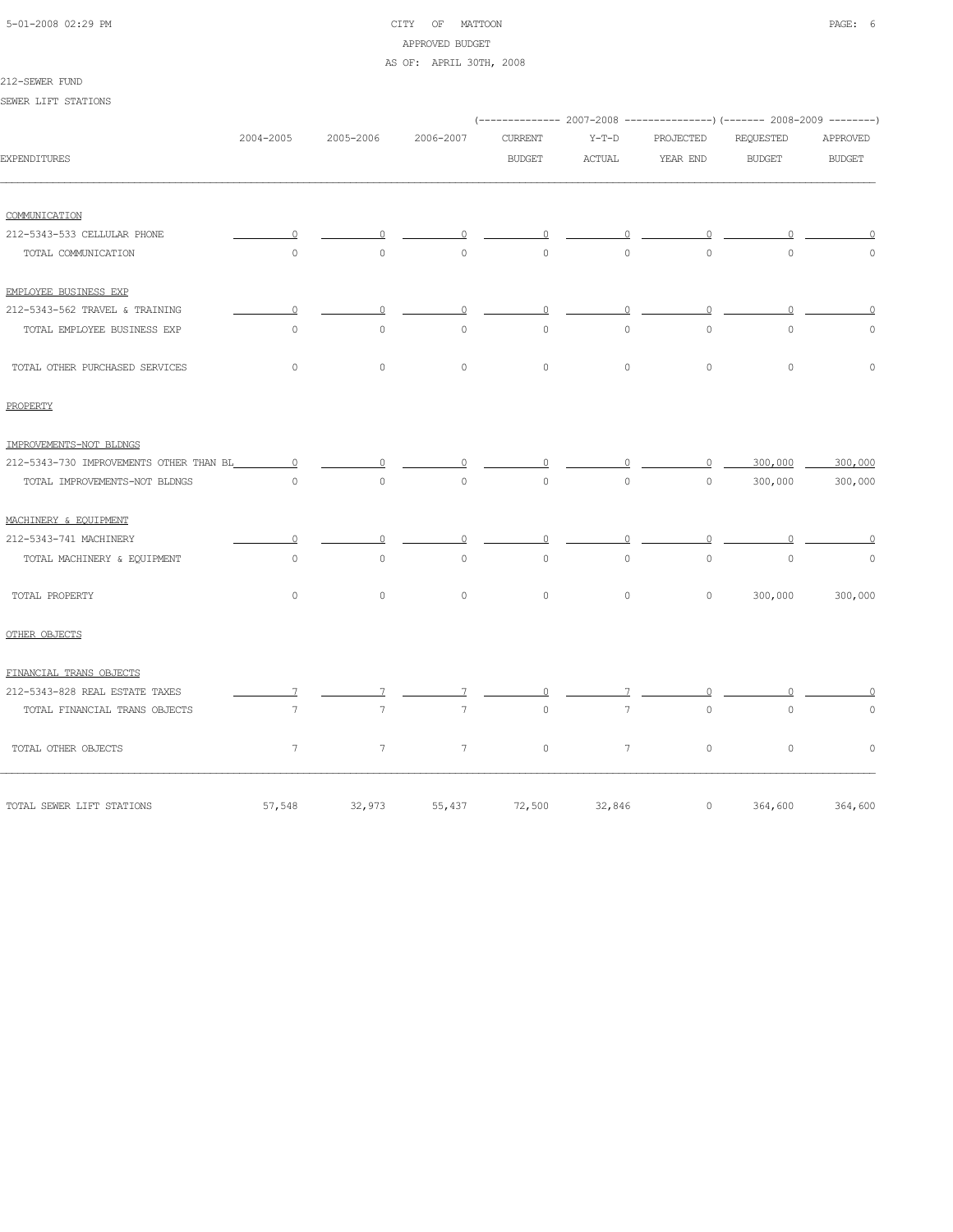# 5-01-2008 02:29 PM CITY OF MATTOON PAGE: 7 APPROVED BUDGET AS OF: APRIL 30TH, 2008

212-SEWER FUND

WASTEWATER TREATMNT PLANT

|              |           |           |           |               |        | (------------- 2007-2008 ----------------) (------- 2008-2009 --------) |               |               |
|--------------|-----------|-----------|-----------|---------------|--------|-------------------------------------------------------------------------|---------------|---------------|
|              | 2004-2005 | 2005-2006 | 2006-2007 | CURRENT       | Y-T-D  | PROJECTED                                                               | REQUESTED     | APPROVED      |
| EXPENDITURES |           |           |           | <b>BUDGET</b> | ACTUAL | YEAR END                                                                | <b>BUDGET</b> | <b>BUDGET</b> |
|              |           |           |           |               |        |                                                                         |               |               |

PERSONNEL SERVICES

| SALARIES & WAGES                        |                |                |         |                |         |                |         |         |
|-----------------------------------------|----------------|----------------|---------|----------------|---------|----------------|---------|---------|
| 212-5344-111 SALARIES OF REG EMPLOYEES  | 295,214        | 278,387        | 320,551 | 377,366        | 277,822 | 0              | 324,323 | 324,323 |
| 212-5344-112 SALARIES OF TEMP EMPLOYEES | 167            | 0              | 44      | 0              | 2,566   | 0              | $\circ$ | 0       |
| 212-5344-113 OVERTIME                   | 10,621         | 9,381          | 3,671   | 8,684          | 4,695   | 0              | 5,833   | 5,833   |
| 212-5344-114 COMPENSATED ABSENCES       | 48,476         | 27,609         | 24,350  | $\overline{0}$ | 52      | $\overline{0}$ | $\circ$ | $\circ$ |
| TOTAL SALARIES & WAGES                  | 354,478        | 315,377        | 348,615 | 386,050        | 285,136 | $\circ$        | 330,156 | 330,156 |
| TOTAL PERSONNEL SERVICES                | 354,478        | 315,377        | 348,615 | 386,050        | 285,136 | $\circ$        | 330,156 | 330,156 |
| EMPOLOYEE BENEFITS                      |                |                |         |                |         |                |         |         |
| <b>GROUP INSURANCE</b>                  |                |                |         |                |         |                |         |         |
| 212-5344-211 GROUP HEALTH INSURANCE     | 59,106         | 37,494         | 39,001  | 39,455         | 33,179  | $\circ$        | 33,825  | 27,009  |
| 212-5344-212 GROUP LIFE INSURANCE       | $\overline{0}$ | $\overline{0}$ | 883     | 1,152          | $\circ$ | $\Omega$       | 1,008   | 1,008   |
| TOTAL GROUP INSURANCE                   | 59,106         | 37,494         | 39,884  | 40,607         | 33,179  | $\circ$        | 34,833  | 28,017  |
| SOCIAL SECURITY CONTRIB                 |                |                |         |                |         |                |         |         |
| 212-5344-221 FICA CONTRIBUTIONS         | 20,846         | 19,236         | 21,082  | 23,936         | 20,318  | $\circ$        | 20,470  | 20,470  |
| 212-5344-222 MEDICARE CONTRIBUTIONS     | 4.875          | 4.499          | 4.930   | 5,597          | 4.752   | $\Omega$       | 4,788   | 4,788   |
| TOTAL SOCIAL SECURITY CONTRIB           | 25,721         | 23,735         | 26,012  | 29,533         | 25,069  | $\circ$        | 25,258  | 25,258  |
| RETIREMENT CONTRIBTUIONS                |                |                |         |                |         |                |         |         |
| 212-5344-231 IMRF CONTRIBUTIONS         | 36,518         | 34,972         | 40.184  | 42,157         | 34, 177 | $\Omega$       | 33,511  | 33,511  |
| TOTAL RETIREMENT CONTRIBTUIONS          | 36,518         | 34,972         | 40,184  | 42,157         | 34,177  | $\circ$        | 33,511  | 33,511  |
| UNEMPLOYMNT COMPENSATION                |                |                |         |                |         |                |         |         |
| 212-5344-240 UNEMPLOYMENT COMP.         | 1,256          | 1.617          | 1,496   | 1,384          | 1,384   | $\circ$        | 924     | 924     |
| TOTAL UNEMPLOYMNT COMPENSATION          | 1,256          | 1,617          | 1,496   | 1,384          | 1,384   | 0              | 924     | 924     |
| WORKER'S COMPENSATION                   |                |                |         |                |         |                |         |         |
| 212-5344-250 WORKERS' COMPENSATION      | 15,074         | 16,042         | 21,240  | 17,091         | 17,632  | $\circ$        | 15,378  | 15,378  |
| TOTAL WORKER'S COMPENSATION             | 15,074         | 16,042         | 21,240  | 17,091         | 17,632  | $\circ$        | 15,378  | 15,378  |
| TOTAL EMPOLOYEE BENEFITS                | 137,676        | 113,860        | 128,816 | 130,772        | 111,441 | 0              | 109,904 | 103,088 |
| <b>SUPPLIES</b>                         |                |                |         |                |         |                |         |         |
| <b>GENERAL SUPPLIES</b>                 |                |                |         |                |         |                |         |         |
| 212-5344-311 OFFICE SUPPLIES            | 1,844          | 2,030          | 2,553   | 2,500          | 2,404   | 0              | 2,000   | 2,000   |
| 212-5344-312 CLEANING SUPPLIES          | 1,774          | 1,465          | 4,101   | 4,000          | 1,442   | 0              | 2,000   | 2,000   |
| 212-5344-313 MEDICAL & SAFETY SUPPLIES  | 1,946          | 1,579          | 1,926   | 1,500          | 926     | 0              | 1,500   | 1,500   |
| 212-5344-314 CHEMICALS                  | 31,538         | 30,014         | 29,268  | 25,000         | 6,367   | 0              | 10,000  | 10,000  |
| 212-5344-316 TOOLS & EQUIPMENT          | 5,328          | 9,483          | 7,554   | 10,000         | 7,539   | 0              | 35,000  | 35,000  |
| 212-5344-318 VEHICLE PARTS              | 1,758          | 1,301          | 1,463   | 1,500          | 613     | 0              | 1,500   | 1,500   |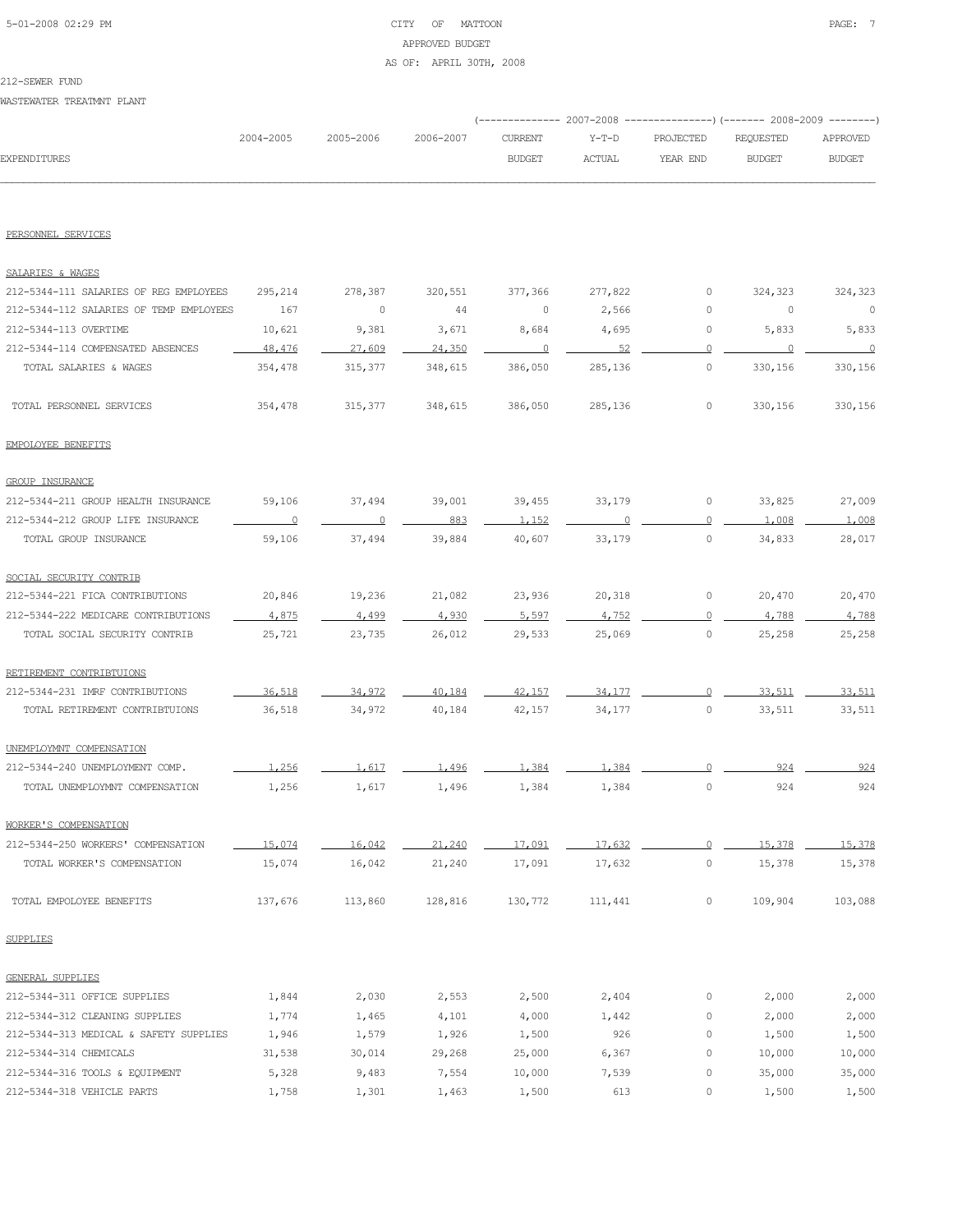# 5-01-2008 02:29 PM CITY OF MATTOON PAGE: 8 APPROVED BUDGET AS OF: APRIL 30TH, 2008

#### 212-SEWER FUND

WASTEWATER TREATMNT PLANT

|                                         | 2004-2005 | 2005-2006      | 2006-2007 | <b>CURRENT</b> | $Y-T-D$ | PROJECTED      | <b>REQUESTED</b> | APPROVED                 |
|-----------------------------------------|-----------|----------------|-----------|----------------|---------|----------------|------------------|--------------------------|
| <b>EXPENDITURES</b>                     |           |                |           | <b>BUDGET</b>  | ACTUAL  | YEAR END       | <b>BUDGET</b>    | <b>BUDGET</b>            |
| 212-5344-319 MISCELLANEOUS SUPPLIES     | 8,630     | 11,954         | 10,637    | 15,000         | 15,308  | $\circ$        | 27.000           | 19,500                   |
| TOTAL GENERAL SUPPLIES                  | 52,818    | 57,826         | 57,502    | 59,500         | 34,599  | $\circ$        | 79,000           | 71,500                   |
| <b>ENERGY</b>                           |           |                |           |                |         |                |                  |                          |
| 212-5344-321 NATURAL GAS & ELECTRIC (AM | 400,343   | 334,090        | 304,973   | 422,500        | 295,456 | 0              | 325,000          | 325,000                  |
| 212-5344-323 BOTTLED GAS                | 0         | 523            | $\circ$   | $\circ$        | 0       | 0              | 0                | $\overline{0}$           |
| 212-5344-326 FUEL                       | 4,166     | 3,133          | 1,332     | 4,000          | $\circ$ | $\Omega$       | $\circ$          | $\overline{\phantom{0}}$ |
| TOTAL ENERGY                            | 404,509   | 337,745        | 306,306   | 426,500        | 295,456 | 0              | 325,000          | 325,000                  |
| <b>BOOKS &amp; PERIODICALS</b>          |           |                |           |                |         |                |                  |                          |
| 212-5344-340 BOOKS & PERIODICALS        | 439       | 373            | 441       | 500            | 512     | $\overline{0}$ | 700              | 700                      |
| TOTAL BOOKS & PERIODICALS               | 439       | 373            | 441       | 500            | 512     | $\circ$        | 700              | 700                      |
| SWR SYSTM MAINT SUPPLIES                |           |                |           |                |         |                |                  |                          |
| 212-5344-366 PLANT MTCE & REPAIR MATERI | 36,668    | 33,320         | 40,632    | 40,000         | 40,965  | $\overline{0}$ | 74,000           | 40,000                   |
| TOTAL SWR SYSTM MAINT SUPPLIES          | 36,668    | 33,320         | 40,632    | 40,000         | 40,965  | 0              | 74,000           | 40,000                   |
| TOTAL SUPPLIES                          | 494,434   | 429,264        | 404,881   | 526,500        | 371,533 | 0              | 478,700          | 437,200                  |
| PURCHASED PROP MAINT SRV                |           |                |           |                |         |                |                  |                          |
| REPAIR & MAINT SERVICES                 |           |                |           |                |         |                |                  |                          |
| 212-5344-431 REPAIR OF OFFICE EQUIPMENT | $\circ$   | 181            | $\circ$   | 200            | $\circ$ | 0              | 0                | 0                        |
| 212-5344-432 REPAIR OF STRUCTURES       | 14,238    | 7,927          | 21,379    | 3,000          | 5,851   | $\circ$        | 15,000           | 15,000                   |
| 212-5344-433 REPAIR OF MACHINERY        | 34,761    | 53,298         | 29,531    | 40,000         | 16,747  | 0              | 85,000           | 85,000                   |
| 212-5344-434 REPAIR OF VEHICLES         | 166       | 2,289          | 5,565     | 5,000          | 2,763   | 0              | 5,000            | 5,000                    |
| 212-5344-436 PEST CONTROL SERVICES      | 0         | $\circ$        | $\circ$   | $\circ$        | $\circ$ | $\circ$        | 0                | $\circ$                  |
| 212-5344-439 OTHER REPAIR & MNTCE SERVI | 1.923     | 10,085         | 19,569    | 25,000         | 23,126  | $\Omega$       | 25,000           | 12,500                   |
| TOTAL REPAIR & MAINT SERVICES           | 51,089    | 73,779         | 76,044    | 73,200         | 48,488  | 0              | 130,000          | 117,500                  |
| <b>RENTALS</b>                          |           |                |           |                |         |                |                  |                          |
| 212-5344-440 RENTALS                    | 3.215     | 1,304          | 801       | 2,000          | 257     | $\cap$         | 2,000            | 2,000                    |
| TOTAL RENTALS                           | 3,215     | 1,304          | 801       | 2,000          | 257     | $\circ$        | 2,000            | 2,000                    |
| OTHER PROP MAINT SERVICE                |           |                |           |                |         |                |                  |                          |
| 212-5344-460 OTHER PROPERTY MTCE SERVIC | 71,073    | 38,805         | 21,265    | 25,000         | 34,175  | $\circ$        | 25,000           | 25,000                   |
| TOTAL OTHER PROP MAINT SERVICE          | 71,073    | 38,805         | 21,265    | 25,000         | 34,175  | 0              | 25,000           | 25,000                   |
| TOTAL PURCHASED PROP MAINT SRV          | 125,377   | 113,889        | 98,109    | 100,200        | 82,919  | 0              | 157,000          | 144,500                  |
| OTHER PURCHASED SERVICES                |           |                |           |                |         |                |                  |                          |
| PROFESSIONAL SERVICES                   |           |                |           |                |         |                |                  |                          |
| 212-5344-511 PLANNING & DESIGN SERVICES | $\circ$   | $\circ$        | 539       | 1,000          | 43,171  | 0              | 2,000            | 2,000                    |
| 212-5344-516 TECHNOLOGY SUPPORT SERVICE | $\Omega$  | $\overline{0}$ | $\Omega$  | $\overline{0}$ | $\circ$ | $\overline{0}$ | $\Omega$         | $\overline{0}$           |
| TOTAL PROFESSIONAL SERVICES             | $\circ$   | $\circ$        | 539       | 1,000          | 43,171  | 0              | 2,000            | 2,000                    |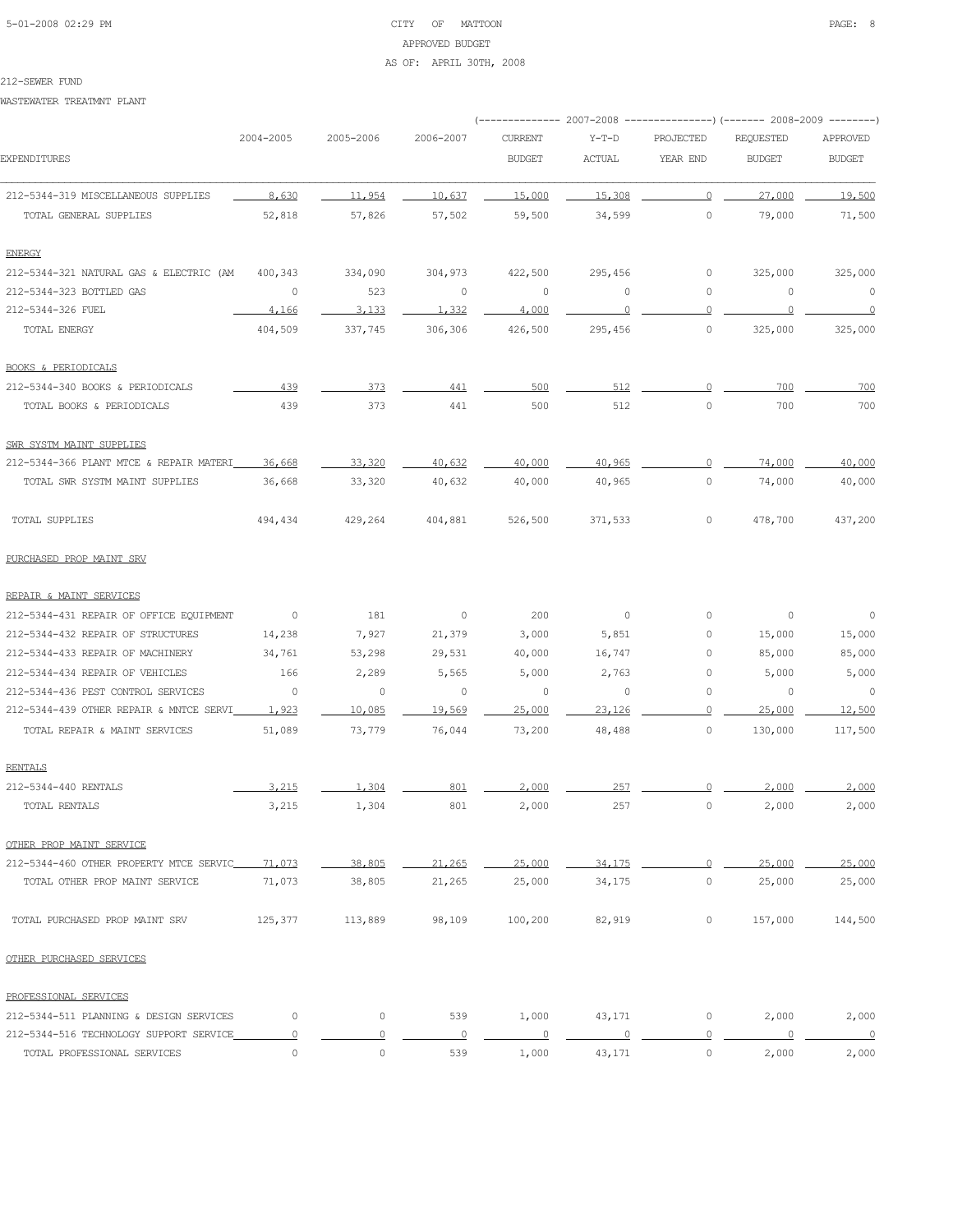# 5-01-2008 02:29 PM CITY OF MATTOON PAGE: 9 APPROVED BUDGET AS OF: APRIL 30TH, 2008

#### 212-SEWER FUND

WASTEWATER TREATMNT PLANT

|                                         |                |                     |           |                |               |                | (-------------- 2007-2008 ---------------) (------- 2008-2009 --------) |                 |
|-----------------------------------------|----------------|---------------------|-----------|----------------|---------------|----------------|-------------------------------------------------------------------------|-----------------|
|                                         | 2004-2005      | 2005-2006           | 2006-2007 | <b>CURRENT</b> | $Y-T-D$       | PROJECTED      | <b>REQUESTED</b>                                                        | <b>APPROVED</b> |
| <b>EXPENDITURES</b>                     |                |                     |           | <b>BUDGET</b>  | <b>ACTUAL</b> | YEAR END       | <b>BUDGET</b>                                                           | <b>BUDGET</b>   |
| COMMUNICATION                           |                |                     |           |                |               |                |                                                                         |                 |
| 212-5344-532 TELEPHONE                  | 28,600         | 11,985              | 5,563     | 6,000          | 5,855         | 0              | 6,000                                                                   | 6,000           |
| 212-5344-533 CELLULAR PHONE             | $\circ$        | $108$ (             | 56)       | $\circ$        | $\circ$       | $\circ$        | $\circ$                                                                 | $\circ$         |
| 212-5344-538 INTERNET ACCESS CHARGE     | 112            | 616                 | 176       | $\Omega$       | $\cap$        | $\Omega$       | $\Omega$                                                                | $\Omega$        |
| TOTAL COMMUNICATION                     | 28,711         | 12,709              | 5,684     | 6,000          | 5,855         | $\circ$        | 6,000                                                                   | 6,000           |
| OTHER PURCHASED SERVICES                |                |                     |           |                |               |                |                                                                         |                 |
| 212-5344-579 MISC OTHER PURCHASED SERVI | 33,647         | 38,012              | 50,954    | 28,000         | 38,000        | $\Omega$       | 40,000                                                                  | 40,000          |
| TOTAL OTHER PURCHASED SERVICES          | 33,647         | 38,012              | 50,954    | 28,000         | 38,000        | $\circ$        | 40,000                                                                  | 40,000          |
| TOTAL OTHER PURCHASED SERVICES          | 62,358         | 50,721              | 57,177    | 35,000         | 87,025        | $\circ$        | 48,000                                                                  | 48,000          |
| PROPERTY                                |                |                     |           |                |               |                |                                                                         |                 |
| IMPROVEMENTS-NOT BLDNGS                 |                |                     |           |                |               |                |                                                                         |                 |
| 212-5344-730 IMPROVEMENTS OTHER THAN BL | $\overline{0}$ | $\Omega$            | $\Omega$  | 850,000        | 693,636       | $\overline{0}$ | 10,000                                                                  | 40,000          |
| TOTAL IMPROVEMENTS-NOT BLDNGS           | $\Omega$       | $\circ$             | $\circ$   | 850,000        | 693,636       | $\circ$        | 10,000                                                                  | 40,000          |
| MACHINERY & EOUIPMENT                   |                |                     |           |                |               |                |                                                                         |                 |
| 212-5344-740 MACHINERY & EQUIPMENT      | $\circ$        | $\circ$             | $\Omega$  | $\circ$        |               | $\circ$        | $\Omega$                                                                | $\Omega$        |
| TOTAL MACHINERY & EQUIPMENT             | $\circ$        | $\circ$             | $\circ$   | $\circ$        | $\mathbf 0$   | $\Omega$       | $\Omega$                                                                | $\circ$         |
| TOTAL PROPERTY                          | $\circ$        | $\mathsf{O}\xspace$ | $\circ$   | 850,000        | 693,636       | 0              | 10,000                                                                  | 40,000          |
| OTHER OBJECTS                           |                |                     |           |                |               |                |                                                                         |                 |
| FINANCIAL TRANS OBJECTS                 |                |                     |           |                |               |                |                                                                         |                 |
| 212-5344-814 COPY MACHINE               | 807            | 627                 | 729       | 1,000          | 871           | $\Omega$       | 1,000                                                                   | 1,000           |
| TOTAL FINANCIAL TRANS OBJECTS           | 807            | 627                 | 729       | 1,000          | 871           | $\circ$        | 1,000                                                                   | 1,000           |
| TOTAL OTHER OBJECTS                     | 807            | 627                 | 729       | 1,000          | 871           | $\circ$        | 1,000                                                                   | 1,000           |
| TOTAL WASTEWATER TREATMNT PLANT         | 1, 175, 129    | 1,023,738           | 1,038,327 | 2,029,522      | 1,632,561     | 0              | 1,134,760                                                               | 1,103,944       |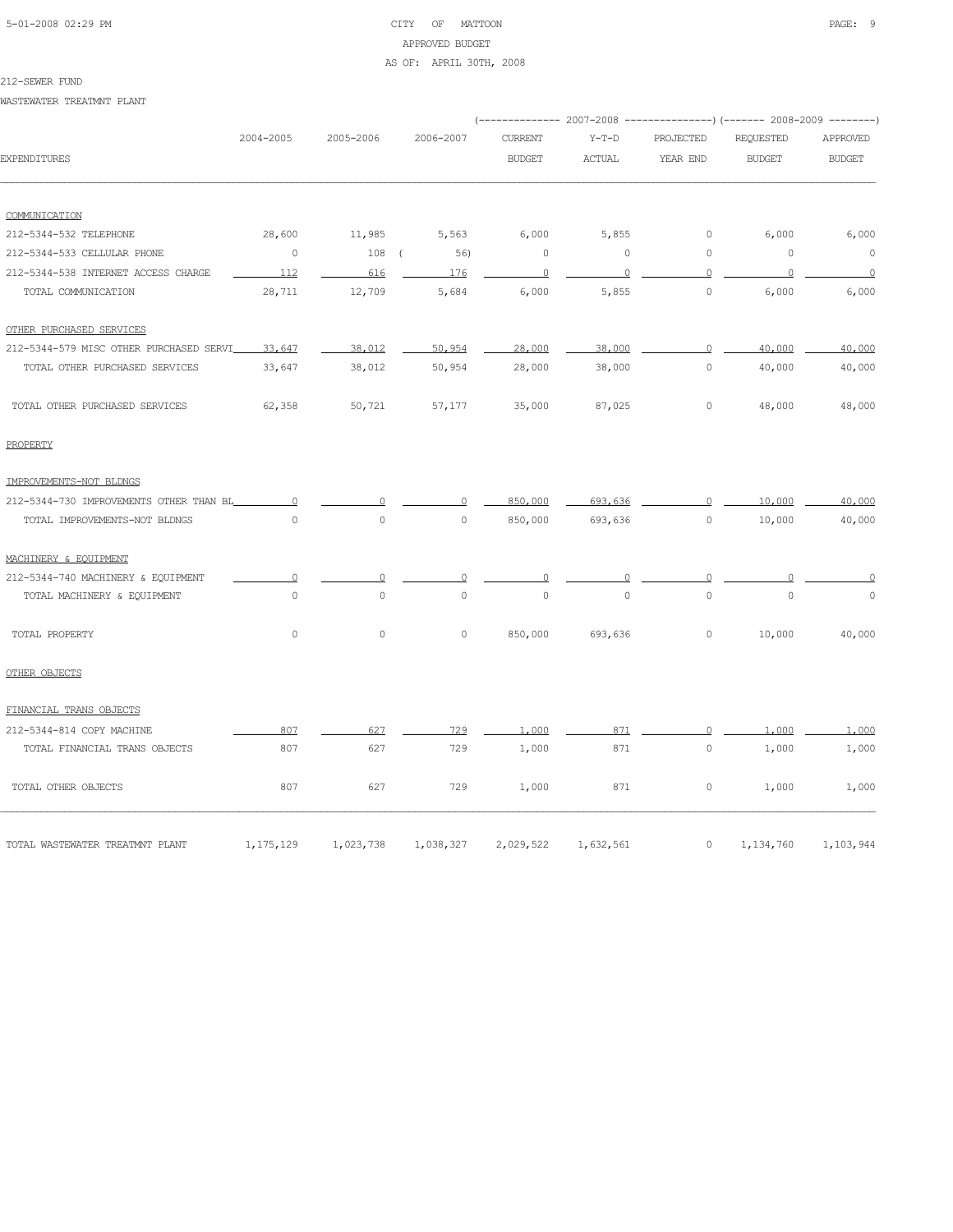# 5-01-2008 02:29 PM CITY OF MATTOON PAGE: 10 APPROVED BUDGET AS OF: APRIL 30TH, 2008

#### 212-SEWER FUND

ACCOUNTING & COLLECTION

|              |           |                     |               |        | (-------------- 2007-2008 -----------------) (------- 2008-2009 ---------) |               |               |
|--------------|-----------|---------------------|---------------|--------|----------------------------------------------------------------------------|---------------|---------------|
|              | 2004-2005 | 2005-2006 2006-2007 |               |        | CURRENT  Y-T-D  PROJECTED  REQUESTED  APPROVED                             |               |               |
| EXPENDITURES |           |                     | <b>BUDGET</b> | ACTUAL | YEAR END                                                                   | <b>BUDGET</b> | <b>BUDGET</b> |
|              |           |                     |               |        |                                                                            |               |               |

### PERSONNEL SERVICES

| SALARIES & WAGES                        |                |         |         |          |        |                     |                |         |
|-----------------------------------------|----------------|---------|---------|----------|--------|---------------------|----------------|---------|
| 212-5345-111 SALARIES OF REG EMPLOYEES  | 59,076         | 60,146  | 85,360  | 95,148   | 86,771 | $\circ$             | 104,526        | 104,526 |
| 212-5345-112 SALARIES OF TEMP EMPLOYEES | 3,799          | 6,605   | $\circ$ | $\circ$  | 5      | $\circ$             | 0              | $\circ$ |
| 212-5345-113 OVERTIME                   | 19             | $\circ$ | 407     | 388      | 295    | $\mathbb O$         | 937            | 937     |
| 212-5345-114 COMPENSATED ABSENCES       | 4,849          | 5,814   | 8,185   | $\Omega$ | 4,234  | $\overline{0}$      | $\overline{0}$ | $\cap$  |
| TOTAL SALARIES & WAGES                  | 67,742         | 72,566  | 93,952  | 95,536   | 91,306 | $\circ$             | 105,463        | 105,463 |
| TOTAL PERSONNEL SERVICES                | 67,742         | 72,566  | 93,952  | 95,536   | 91,306 | $\circ$             | 105,463        | 105,463 |
| EMPOLOYEE BENEFITS                      |                |         |         |          |        |                     |                |         |
| <b>GROUP INSURANCE</b>                  |                |         |         |          |        |                     |                |         |
| 212-5345-211 GROUP HEALTH INSURANCE     | 15,128         | 13,920  | 15,210  | 16,807   | 14,849 | 0                   | 18,534         | 17,832  |
| 212-5345-212 GROUP LIFE INSURANCE       | $\overline{0}$ | $\circ$ | 294     | 383      |        | $\Omega$            | 383            | 383     |
| TOTAL GROUP INSURANCE                   | 15,128         | 13,920  | 15,504  | 17,190   | 14,849 | $\mathsf{O}\xspace$ | 18,917         | 18,215  |
| SOCIAL SECURITY CONTRIB                 |                |         |         |          |        |                     |                |         |
| 212-5345-221 FICA CONTRIBUTIONS         | 4,486          | 4,103   | 5,598   | 5,923    | 6,132  | $\mathbb O$         | 6,539          | 6,539   |
| 212-5345-222 MEDICARE CONTRIBUTIONS     | 1,049          | 959     | 1,309   | 1,385    | 1,434  | $\overline{0}$      | 1,529          | 1,529   |
| TOTAL SOCIAL SECURITY CONTRIB           | 5,535          | 5,062   | 6,907   | 7,308    | 7,566  | $\circ$             | 8,068          | 8,068   |
| RETIREMENT CONTRIBTUIONS                |                |         |         |          |        |                     |                |         |
| 212-5345-231 IMRF CONTRIBUTIONS         | 6,703          | 7,151   | 10,068  | 10,432   | 10,362 | $\Omega$            | 10,704         | 10,704  |
| TOTAL RETIREMENT CONTRIBTUIONS          | 6,703          | 7,151   | 10,068  | 10,432   | 10,362 | $\mathsf{O}\xspace$ | 10,704         | 10,704  |
| UNEMPLOYMNT COMPENSATION                |                |         |         |          |        |                     |                |         |
| 212-5345-240 UNEMPLOYMENT COMP.         | 829            | 876     | 559     | 460      | 460    | $\circ$             | 351            | 351     |
| TOTAL UNEMPLOYMNT COMPENSATION          | 829            | 876     | 559     | 460      | 460    | $\mathbb O$         | 351            | 351     |
| WORKER'S COMPENSATION                   |                |         |         |          |        |                     |                |         |
| 212-5345-250 WORKERS' COMPENSATION      | 4.052          | 3,010   | 2.642   | 2.754    | 2,857  | $\Omega$            | 1,068          | 1.068   |
| TOTAL WORKER'S COMPENSATION             | 4,052          | 3,010   | 2,642   | 2,754    | 2,857  | $\mathbb O$         | 1,068          | 1,068   |
| TOTAL EMPOLOYEE BENEFITS                | 32,247         | 30,019  | 35,681  | 38,144   | 36,093 | 0                   | 39,108         | 38,406  |
| SUPPLIES                                |                |         |         |          |        |                     |                |         |
| GENERAL SUPPLIES                        |                |         |         |          |        |                     |                |         |
| 212-5345-311 OFFICE SUPPLIES            | 6,668          | 6,249   | 6,651   | 5,500    | 4,463  | $\mathbb O$         | 5,500          | 5,500   |
| 212-5345-318 VEHICLE PARTS              | 598            | 226     | 227     | 600      | 635    | $\circ$             | 650            | 650     |
| 212-5345-319 MISCELLANEOUS SUPPLIES     | 3,271          | 702     | 516     | 500      | 982    | $\overline{0}$      | 1,000          | 1,000   |
| TOTAL GENERAL SUPPLIES                  | 10,537         | 7,177   | 7,393   | 6,600    | 6,080  | 0                   | 7,150          | 7,150   |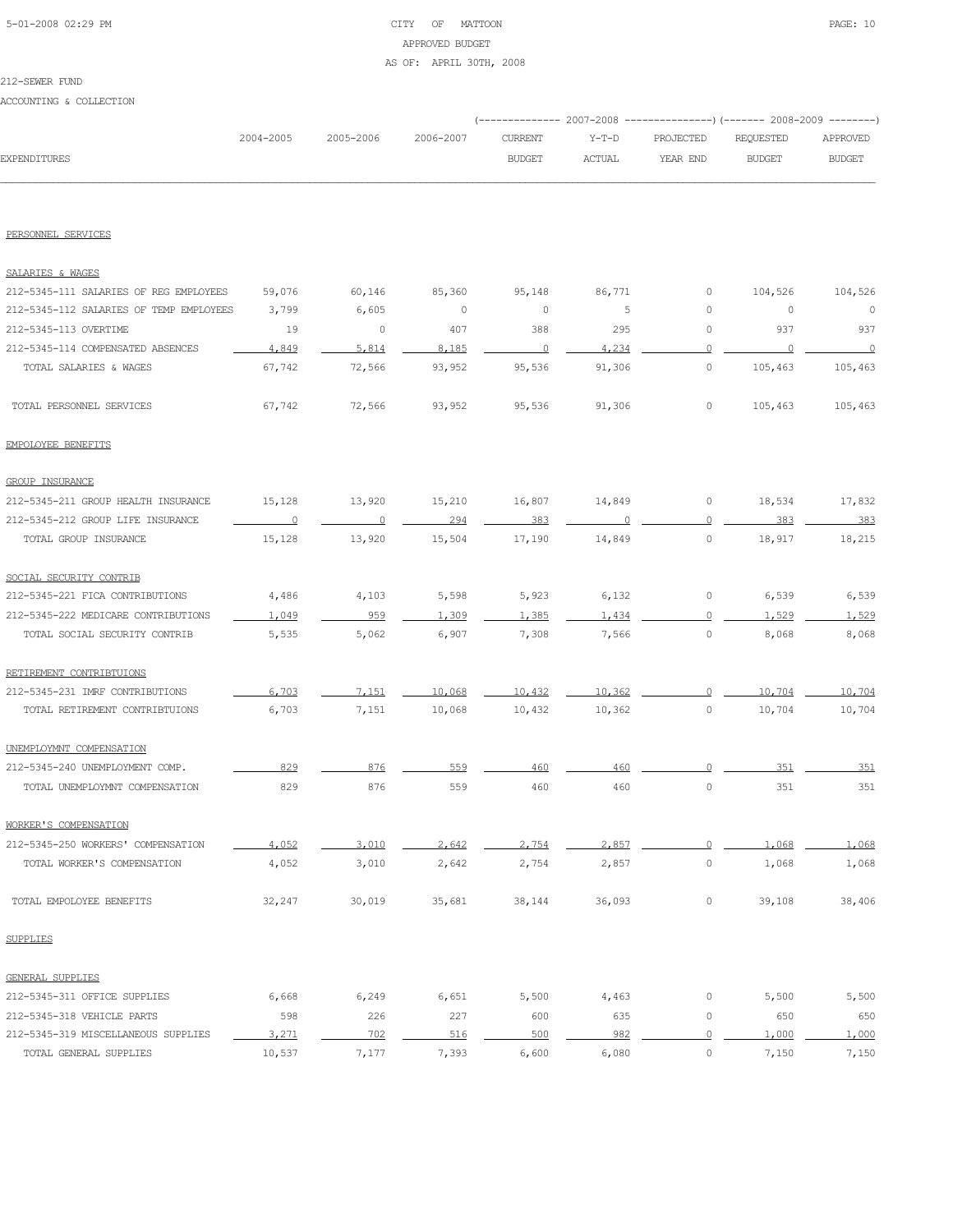# 5-01-2008 02:29 PM CITY OF MATTOON PAGE: 11 APPROVED BUDGET AS OF: APRIL 30TH, 2008

#### 212-SEWER FUND

ACCOUNTING & COLLECTION

|                                           |                          |                          |                | (------------- 2007-2008 ---------------) (------- 2008-2009 --------) |          |                |                  |                          |
|-------------------------------------------|--------------------------|--------------------------|----------------|------------------------------------------------------------------------|----------|----------------|------------------|--------------------------|
|                                           | 2004-2005                | 2005-2006                | 2006-2007      | <b>CURRENT</b>                                                         | $Y-T-D$  | PROJECTED      | <b>REQUESTED</b> | APPROVED                 |
| EXPENDITURES                              |                          |                          |                | <b>BUDGET</b>                                                          | ACTUAL   | YEAR END       | <b>BUDGET</b>    | <b>BUDGET</b>            |
| <b>ENERGY</b>                             |                          |                          |                |                                                                        |          |                |                  |                          |
| 212-5345-326 FUEL                         | 16,442                   | 19,215                   | 30,902         | 35,000                                                                 | 36,387   | $\circ$        | 40,000           | 40,000                   |
| TOTAL ENERGY                              | 16,442                   | 19,215                   | 30,902         | 35,000                                                                 | 36,387   | $\circ$        | 40,000           | 40,000                   |
| WTR SYSTM MAINT SUPPLIES                  |                          |                          |                |                                                                        |          |                |                  |                          |
| 212-5345-372 METER TILES RIMS & LIDS      | 1,294                    | 1,395                    | 2,957          | 5,000                                                                  | 3,649    | 0              | 5,000            | 5,000                    |
| 212-5345-373 WATER METERS                 | $\overline{\phantom{0}}$ | $\overline{\phantom{0}}$ | $\overline{0}$ | $\overline{\phantom{0}}$                                               | 0        | $\overline{0}$ | $\circ$          | $\overline{0}$           |
| TOTAL WTR SYSTM MAINT SUPPLIES            | 1,294                    | 1,395                    | 2,957          | 5,000                                                                  | 3,649    | 0              | 5,000            | 5,000                    |
| TOTAL SUPPLIES                            | 28,273                   | 27,787                   | 41,252         | 46,600                                                                 | 46,116   | 0              | 52,150           | 52,150                   |
| PURCHASED PROP MAINT SRV                  |                          |                          |                |                                                                        |          |                |                  |                          |
| REPAIR & MAINT SERVICES                   |                          |                          |                |                                                                        |          |                |                  |                          |
| 212-5345-431 REPAIR OF OFFICE EQUIPMENT   | $\overline{0}$           | $\circ$                  | $\circ$        | $\circ$                                                                | $\circ$  | $\circ$        | 0                | 0                        |
| 212-5345-434 REPAIR OF VEHICLES           | 888                      | 698                      | 0              | 0                                                                      | $\circ$  | $\circ$        | $\circ$          | 0                        |
| 212-5345-439 OTHER REPAIR & MTCE SERVIC   | $\overline{0}$           | $\overline{0}$           | $\Omega$       | $\Omega$                                                               | $\Omega$ | $\circ$        | $\Omega$         | $\Omega$                 |
| TOTAL REPAIR & MAINT SERVICES             | 888                      | 698                      | $\mathbb O$    | $\circ$                                                                | $\circ$  | $\circ$        | $\circ$          | 0                        |
| TOTAL PURCHASED PROP MAINT SRV            | 888                      | 698                      | $\circ$        | $\mathsf{O}\xspace$                                                    | $\circ$  | $\circ$        | $\mathbb O$      | $\Omega$                 |
| OTHER PURCHASED SERVICES                  |                          |                          |                |                                                                        |          |                |                  |                          |
| PROFESSIONAL SERVICES                     |                          |                          |                |                                                                        |          |                |                  |                          |
| 212-5345-516 TECHNOLOGY SUPPORT SERVICE   | 2,672                    | 11,941                   | 13,955         | 10,065                                                                 | 675      | 0              | 2,000            | 2,000                    |
| 212-5345-518 ACCOUNTING SERVICES          | 0                        | $\circ$                  | $\circ$        | $\circ$                                                                | 0        | 0              | 0                | $\overline{\phantom{0}}$ |
| 212-5345-519 OTHER PROFESSIONAL SERVICE   | 110                      | 666                      | 434            | 800                                                                    | $\Omega$ | $\circ$        | 500              | 500                      |
| TOTAL PROFESSIONAL SERVICES               | 2,782                    | 12,607                   | 14,389         | 10,865                                                                 | 675      | 0              | 2,500            | 2,500                    |
| COMMUNICATION                             |                          |                          |                |                                                                        |          |                |                  |                          |
| 212-5345-531 POSTAGE                      | 12,647                   | 11,949                   | 14,999         | 12,500                                                                 | 13,710   | 0              | 13,000           | 13,000                   |
| 212-5345-532 TELEPHONE                    | 1,525                    | 1,121                    | 1,386          | 1,250                                                                  | 1,108    | $\circ$        | 1,250            | 1,250                    |
| TOTAL COMMUNICATION                       | 14,172                   | 13,070                   | 16,385         | 13,750                                                                 | 14,817   | 0              | 14,250           | 14,250                   |
| EMPLOYEE BUSINESS EXP                     |                          |                          |                |                                                                        |          |                |                  |                          |
| 212-5345-562 TRAVEL & TRAINING            | 1,302                    | 55                       | 2,718          | 1,250                                                                  | $\circ$  | $\circ$        | $\circ$          | $\overline{0}$           |
| 212-5345-569 MISC. EMPLOYEE BUSINESS EX 0 |                          | 65                       | $\overline{0}$ | 100                                                                    | 0        | $\circ$        | 100              | 100                      |
| TOTAL EMPLOYEE BUSINESS EXP               | 1,302                    | 120                      | 2,718          | 1,350                                                                  | $\circ$  | $\circ$        | 100              | 100                      |
| OTHER PURCHASED SERVICES                  |                          |                          |                |                                                                        |          |                |                  |                          |
| 212-5345-579 MISC OTHER PURCHASED SERVI   | $\circ$                  | 0                        | 0              | $\Omega$                                                               | $\cup$   | $\circ$        |                  |                          |
| TOTAL OTHER PURCHASED SERVICES            | $\circ$                  | $\circ$                  | $\circ$        | $\circ$                                                                | $\circ$  | $\circ$        | $\circ$          | 0                        |
| TOTAL OTHER PURCHASED SERVICES            | 18,256                   | 25,798                   | 33,493         | 25,965                                                                 | 15,492   | $\circ$        | 16,850           | 16,850                   |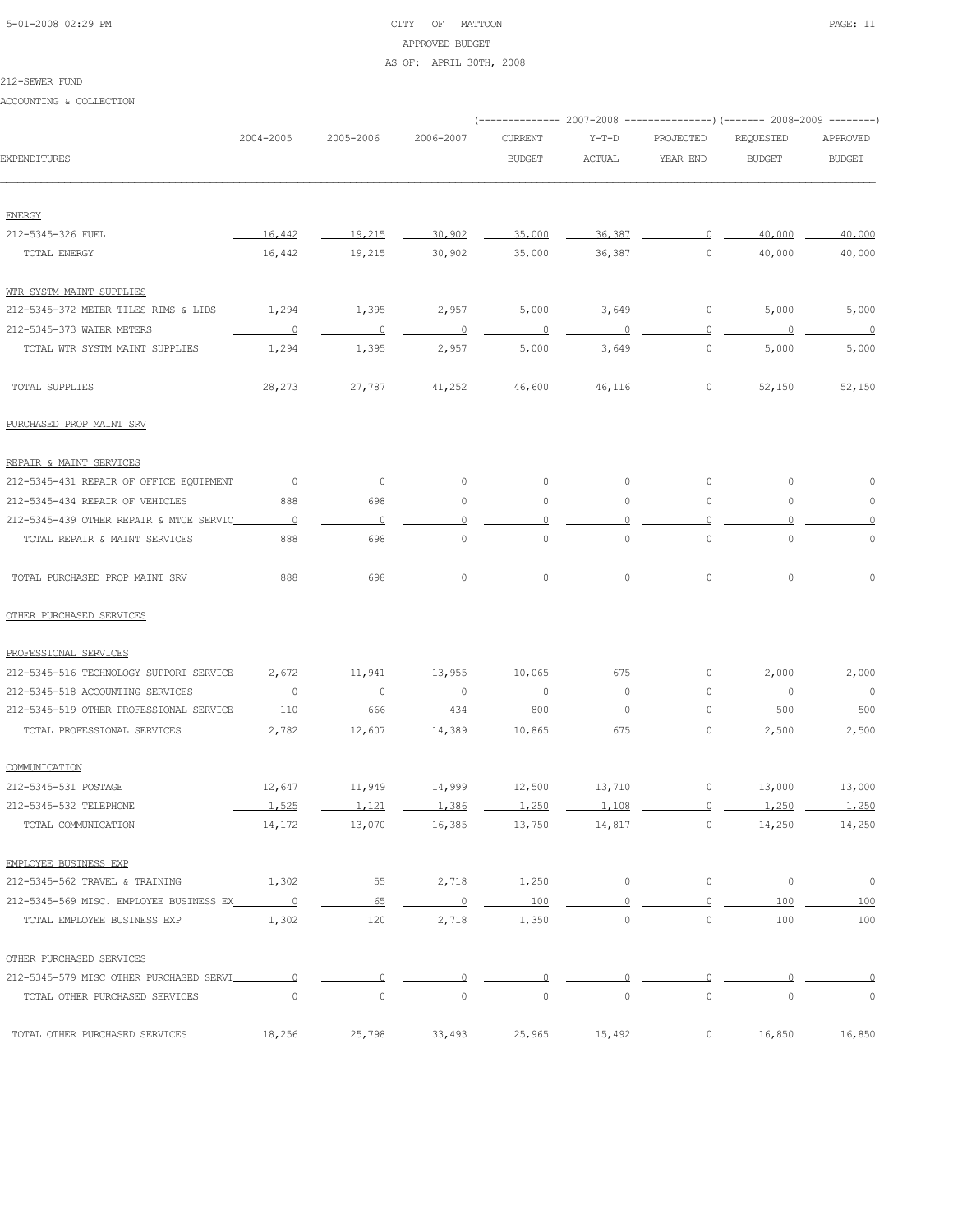| 5-01-2008 02:29 PM |  |
|--------------------|--|

# CITY OF MATTOON **PAGE:** 12 APPROVED BUDGET

## AS OF: APRIL 30TH, 2008

## 212-SEWER FUND

ACCOUNTING & COLLECTION

|                                               |                |                |                |                          |                |           | (-------------- 2007-2008 ----------------) (------- 2008-2009 --------) |                |
|-----------------------------------------------|----------------|----------------|----------------|--------------------------|----------------|-----------|--------------------------------------------------------------------------|----------------|
|                                               | 2004-2005      | 2005-2006      | 2006-2007      | <b>CURRENT</b>           | $Y-T-D$        | PROJECTED | <b>REQUESTED</b>                                                         | APPROVED       |
| <b>EXPENDITURES</b>                           |                |                |                | <b>BUDGET</b>            | <b>ACTUAL</b>  | YEAR END  | <b>BUDGET</b>                                                            | <b>BUDGET</b>  |
|                                               |                |                |                |                          |                |           |                                                                          |                |
| PROPERTY                                      |                |                |                |                          |                |           |                                                                          |                |
| IMPROVEMENTS-NOT BLDNGS                       |                |                |                |                          |                |           |                                                                          |                |
| 212-5345-730 IMPROVEMENTS OTHER THAN BL 7,379 |                | 609            | 5,499          | 15,000                   | 18,832         | $\cap$    | $\cap$                                                                   | $\cap$         |
| TOTAL IMPROVEMENTS-NOT BLDNGS                 | 7,379          | 609            | 5,499          | 15,000                   | 18,832         | $\circ$   | $\circ$                                                                  | $\circ$        |
| TOTAL PROPERTY                                | 7,379          | 609            | 5,499          | 15,000                   | 18,832         | $\circ$   | $\circ$                                                                  | $\circ$        |
| OTHER OBJECTS                                 |                |                |                |                          |                |           |                                                                          |                |
| FINANCIAL TRANS OBJECTS                       |                |                |                |                          |                |           |                                                                          |                |
| 212-5345-811 BANK SERVICE CHARGES             | $\overline{0}$ | $\overline{0}$ | $\overline{0}$ | $\overline{\phantom{0}}$ | $\overline{0}$ | $\circ$   | $\overline{0}$                                                           | $\overline{0}$ |
| 212-5345-814 PRINT COPY MACHINE LEASE &       | 1,807          | 2,337          | 1,537          | 2,200                    | 1,530          | 0         | 200                                                                      | 200            |
| 212-5345-815 POSTAGE METER LEASE & MTCE       | 354            | 779            | 1,090          | 1,000                    | 1,280          | $\cap$    | 1,000                                                                    | 1,000          |
| TOTAL FINANCIAL TRANS OBJECTS                 | 2,161          | 3,116          | 2,627          | 3,200                    | 2,811          | $\circ$   | 1,200                                                                    | 1,200          |
| SPECIAL EVENT OBJECTS                         |                |                |                |                          |                |           |                                                                          |                |
| 212-5345-830 BAD DEBT EXPENSE                 |                |                | 6,850          | $\Omega$                 | 2.814          |           |                                                                          |                |
| TOTAL SPECIAL EVENT OBJECTS                   | $\circ$        | 0              | 6,850          | $\circ$                  | 2,814          | 0         | $\circ$                                                                  | $\circ$        |
| TOTAL OTHER OBJECTS                           | 2,161          | 3,116          | 9,477          | 3,200                    | 5,625          | 0         | 1,200                                                                    | 1,200          |
| TOTAL ACCOUNTING & COLLECTION                 | 156,946        | 160,592        | 219,354        | 224,445                  | 213,463        | $\circ$   | 214,771                                                                  | 214,069        |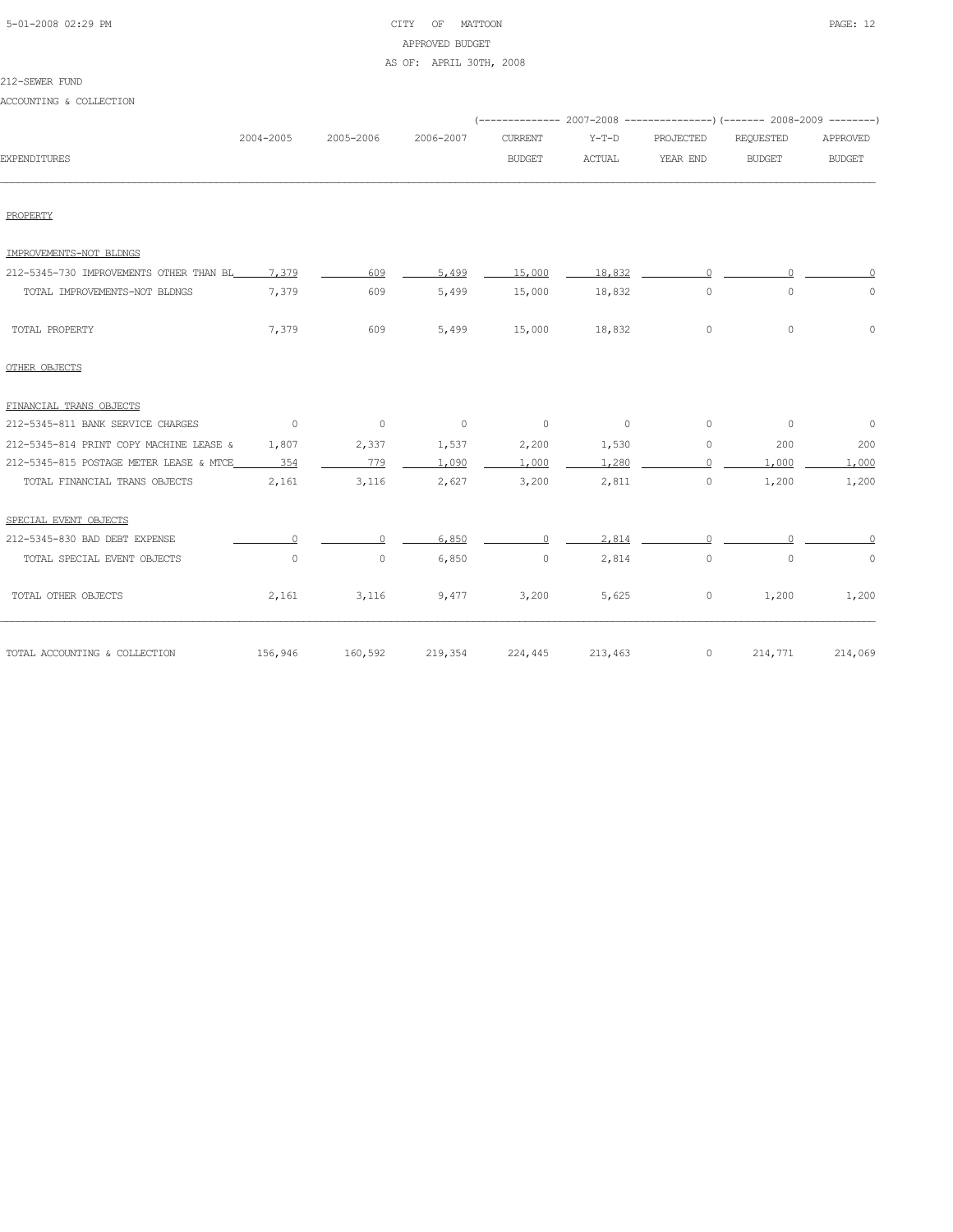# 5-01-2008 02:29 PM CITY OF MATTOON PAGE: 13 APPROVED BUDGET AS OF: APRIL 30TH, 2008

#### 212-SEWER FUND

ADMINISTRATIVE & GENERAL

|                     |           |           |           |               |               | (-------------- 2007-2008 ----------------) (------- 2008-2009 --------) |               |               |
|---------------------|-----------|-----------|-----------|---------------|---------------|--------------------------------------------------------------------------|---------------|---------------|
|                     | 2004-2005 | 2005-2006 | 2006-2007 | CURRENT       | Y-T-D         | PROJECTED                                                                | REQUESTED     | APPROVED      |
| <b>EXPENDITURES</b> |           |           |           | <b>BUDGET</b> | <b>ACTUAL</b> | YEAR END                                                                 | <b>BUDGET</b> | <b>BUDGET</b> |
|                     |           |           |           |               |               |                                                                          |               |               |

#### PERSONNEL SERVICES

| SALARIES & WAGES                        |                |                     |                |                |          |                     |                     |          |
|-----------------------------------------|----------------|---------------------|----------------|----------------|----------|---------------------|---------------------|----------|
| 212-5346-111 SALARIES OF REG EMPLOYEES  | 122,398        | 102,715             | 94,140         | 95,624         | 91,379   | 0                   | 101,966             | 101,966  |
| 212-5346-112 SALARIES OF TEMP EMPLOYEES | $\overline{0}$ | $\circ$             | 1,790          | 0              | 0        | 0                   | $\circ$             | $\circ$  |
| 212-5346-113 OVERTIME                   | 4,343          | 4,922               | 915            | 6,219          | 909      | 0                   | 966                 | 966      |
| 212-5346-114 COMPENSATED ABSENCES       | 7,644          | 11,993              | 10,978         | $\overline{0}$ | 15,753   | $\circ$             | $\overline{0}$      | $\Omega$ |
| TOTAL SALARIES & WAGES                  | 134,385        | 119,631             | 107,823        | 101,843        | 76,536   | 0                   | 102,932             | 102,932  |
| TOTAL PERSONNEL SERVICES                | 134,385        | 119,631             | 107,823        | 101,843        | 76,536   | 0                   | 102,932             | 102,932  |
| EMPOLOYEE BENEFITS                      |                |                     |                |                |          |                     |                     |          |
| <b>GROUP INSURANCE</b>                  |                |                     |                |                |          |                     |                     |          |
| 212-5346-211 GROUP HEALTH INSURANCE     | 20,906         | 14,215              | 8,683          | 9,414          | 8,404    | 0                   | 10,426              | 9,988    |
| 212-5346-212 GROUP LIFE INSURANCE       | $\overline{0}$ | $\overline{0}$      | 164            | 262            | $\Omega$ | $\circ$             | 262                 | 262      |
| TOTAL GROUP INSURANCE                   | 20,906         | 14,215              | 8,847          | 9,676          | 8,404    | $\circ$             | 10,688              | 10,250   |
| SOCIAL SECURITY CONTRIB                 |                |                     |                |                |          |                     |                     |          |
| 212-5346-221 FICA CONTRIBUTIONS         | 8,253          | 7,423               | 6,320          | 6,314          | 6,436    | 0                   | 6,382               | 6,382    |
| 212-5346-222 MEDICARE CONTRIBUTIONS     | 1,930          | 1.736               | 1,478          | 1,462          | 1,505    | 0                   | 1,493               | 1,493    |
| TOTAL SOCIAL SECURITY CONTRIB           | 10,183         | 9,159               | 7,798          | 7,776          | 7,941    | 0                   | 7,875               | 7,875    |
| RETIREMENT CONTRIBTUIONS                |                |                     |                |                |          |                     |                     |          |
| 212-5346-231 IMRF CONTRIBUTIONS         | 14,498         | 13,379              | 11,818         | 11,120         | 11,090   | $\Omega$            | 10,448              | 10,448   |
| TOTAL RETIREMENT CONTRIBTUIONS          | 14,498         | 13,379              | 11,818         | 11,120         | 11,090   | 0                   | 10,448              | 10,448   |
| UNEMPLOYMNT COMPENSATION                |                |                     |                |                |          |                     |                     |          |
| 212-5346-240 UNEMPLOYMENT COMP.         | 437            | 691                 | 279            | 315            | 315      | $\Omega$            | 240                 | 240      |
| TOTAL UNEMPLOYMNT COMPENSATION          | 437            | 691                 | 279            | 315            | 315      | $\circ$             | 240                 | 240      |
| WORKER'S COMPENSATION                   |                |                     |                |                |          |                     |                     |          |
| 212-5346-250 WORKERS' COMPENSATION      | 10,436         | 11,707              | 5,728          | 5.751          | 5.933    | $\circ$             | 2,220               | 2,220    |
| TOTAL WORKER'S COMPENSATION             | 10,436         | 11,707              | 5,728          | 5,751          | 5,933    | $\circ$             | 2,220               | 2,220    |
| TOTAL EMPOLOYEE BENEFITS                | 56,459         | 49,151              | 34,470         | 34,638         | 33,683   | 0                   | 31,471              | 31,033   |
| <b>SUPPLIES</b>                         |                |                     |                |                |          |                     |                     |          |
| <b>GENERAL SUPPLIES</b>                 |                |                     |                |                |          |                     |                     |          |
| 212-5346-311 OFFICE SUPPLIES            | 194            | $\mathsf{O}\xspace$ | $\overline{4}$ | $\circ$        | 35       | $\mathbb O$         | $\mathsf{O}\xspace$ | $\circ$  |
| 212-5346-319 MISCELLANEOUS SUPPLIES     | 116            | 57                  | 47             | $\circ$        | $\circ$  | $\Omega$            | $\circ$             |          |
| TOTAL GENERAL SUPPLIES                  | 310            | 57                  | 51             | $\circ$        | 35       | $\mathsf{O}\xspace$ | $\mathsf{O}\xspace$ | $\circ$  |
| TOTAL SUPPLIES                          | 310            | 57                  | 51             | $\mathbb O$    | 35       | 0                   | $\mathbb O$         |          |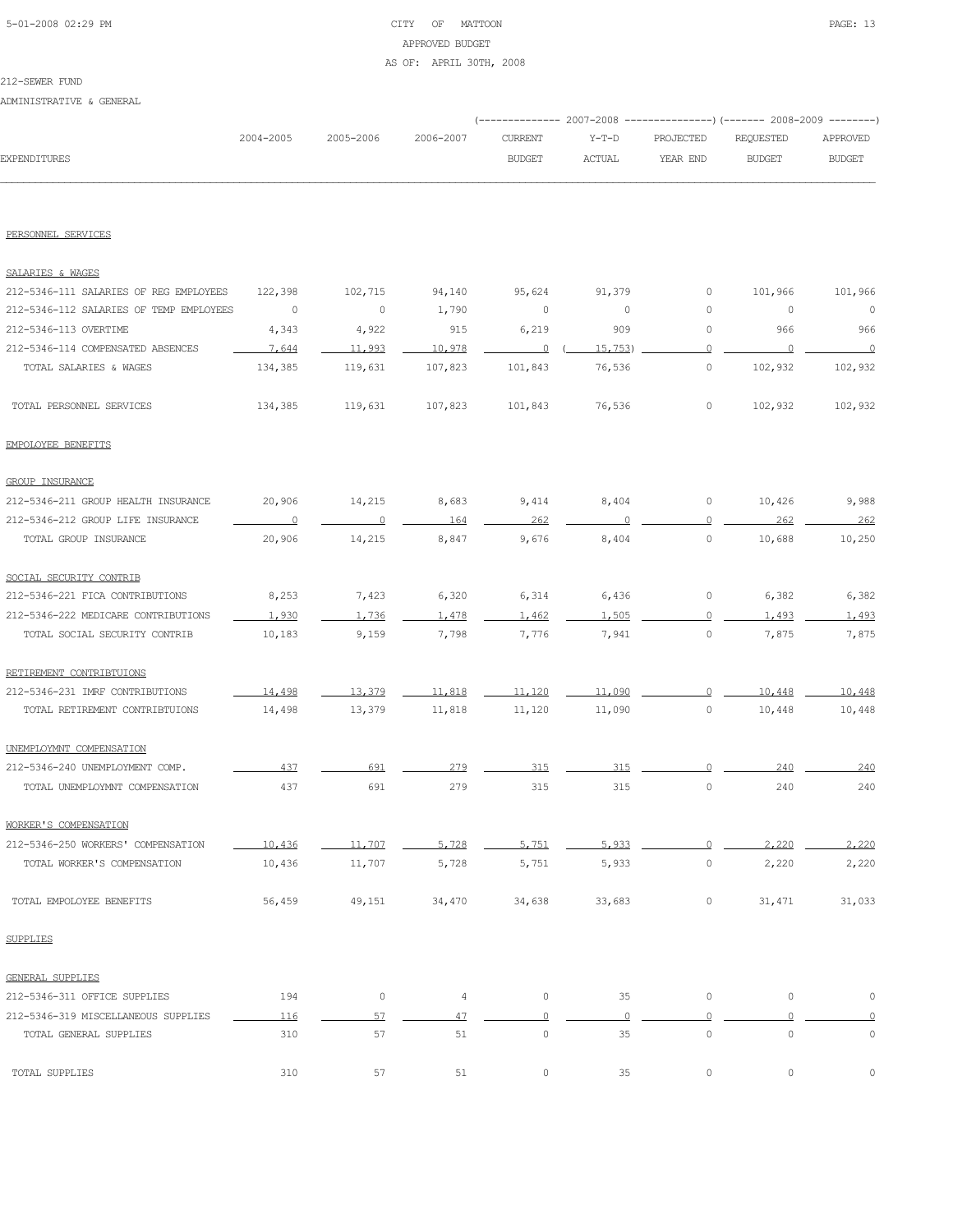# 5-01-2008 02:29 PM CITY OF MATTOON PAGE: 14 APPROVED BUDGET

## AS OF: APRIL 30TH, 2008

#### 212-SEWER FUND

ADMINISTRATIVE & GENERAL

|                                         | 2004-2005      | 2005-2006      | 2006-2007           | <b>CURRENT</b> | $Y-T-D$     | PROJECTED   | REQUESTED     | APPROVED                 |
|-----------------------------------------|----------------|----------------|---------------------|----------------|-------------|-------------|---------------|--------------------------|
| <b>EXPENDITURES</b>                     |                |                |                     | <b>BUDGET</b>  | ACTUAL      | YEAR END    | <b>BUDGET</b> | <b>BUDGET</b>            |
| OTHER PURCHASED SERVICES                |                |                |                     |                |             |             |               |                          |
| PROFESSIONAL SERVICES                   |                |                |                     |                |             |             |               |                          |
| 212-5346-511 PLANNING & DESIGN SERVICES | $\circ$        | 923            | 2,863               | 2,000          | 2,281       | 0           | 1,000         | 1,000                    |
| 212-5346-513 AUDITING SERVICES          | 15,300         | 15,300         | 15,300              | 14,300         | 8,438       | 0           | 14,500        | 14,500                   |
| 212-5346-519 OTHER PROFESSIONAL SERVICE | -65            | $\overline{0}$ | 394                 | $\overline{0}$ | 7           | 0           | 0             | $\overline{0}$           |
| TOTAL PROFESSIONAL SERVICES             | 15,365         | 16,223         | 18,557              | 16,300         | 10,725      | $\circ$     | 15,500        | 15,500                   |
| INSURANCE                               |                |                |                     |                |             |             |               |                          |
| 212-5346-523 PROPERTY & CASUALTY INSURA | 82,345         | 88,877         | 72,845              | 66,095         | 40,646      | $\Omega$    | 57,500        | 57,500                   |
| TOTAL INSURANCE                         | 82,345         | 88,877         | 72,845              | 66,095         | 40,646      | $\circ$     | 57,500        | 57,500                   |
| COMMUNICATION                           |                |                |                     |                |             |             |               |                          |
| 212-5346-531 POSTAGE                    | 710            | 280            | 0                   | 300            | $\circ$     | 0           | 300           | 300                      |
| 212-5346-532 TELEPHONE                  | 506            | 156            | $\circ$             | $\circ$        | $\circ$     | 0           | 0             | $\overline{\phantom{0}}$ |
| 212-5346-533 CELLULAR PHONE             | 3,451          | 2,451          | 1,949               | 3,300          | 2,837       | 0           | 3,300         | 3,300                    |
| 212-5346-535 RADIOS                     | $\overline{0}$ | $\Omega$       | $\circ$             | $\Omega$       | $\Omega$    | 0           | $\circ$       | $\overline{0}$           |
| TOTAL COMMUNICATION                     | 4,668          | 2,887          | 1,949               | 3,600          | 2,837       | $\circ$     | 3,600         | 3,600                    |
| ADVERTISING                             |                |                |                     |                |             |             |               |                          |
| 212-5346-540 ADVERTISING                |                | 137            |                     | 200            | 414         | $\Omega$    | 200           | 200                      |
| TOTAL ADVERTISING                       | 0              | 137            | $\mathsf{O}\xspace$ | 200            | 414         | $\circ$     | 200           | 200                      |
| EMPLOYEE BUSINESS EXP                   |                |                |                     |                |             |             |               |                          |
| 212-5346-562 TRAVEL & TRAINING          | 2,665          | 2,192          | 50                  | 3,000          | 582         | 0           | 2,000         | 2,000                    |
| 212-5346-563 TUITION REIMBURSEMENT      | 490            | $\circ$        | 0                   | 0              | 0           | 0           | 0             | $\circ$                  |
| 212-5346-564 PRIVATE VEHICLE REIMBURSEM | 0              | $\circ$        | 55                  | 100            | 0           | 0           | 0             | $\circ$                  |
| 212-5346-565 CELL PHONE REIMBURSEMENT   | 233            | 149            | 148                 | $\Omega$       |             | $\Omega$    |               |                          |
| TOTAL EMPLOYEE BUSINESS EXP             | 3,388          | 2,341          | 253                 | 3,100          | 582         | 0           | 2,000         | 2,000                    |
| OTHER PURCHASED SERVICES                |                |                |                     |                |             |             |               |                          |
| 212-5346-571 DUES & MEMBERSHIPS         | 2,040          | 2,099          | 887                 | 2,500          | 1,116       | 0           | 2,000         | 2,000                    |
| 212-5346-572 COMMUNITY PROMOTION & RELA | 0              | 1,442          | 0                   | $\mathbb O$    | 949         | $\mathbb O$ | 0             | $\circ$                  |
| 212-5346-579 MISC OTHER PURCHASED SERVI | 823            | 663            | 709                 | 1,000          | 386         | $\circ$     | 1,000         | 1,000                    |
| TOTAL OTHER PURCHASED SERVICES          | 2,863          | 4,204          | 1,596               | 3,500          | 2,451       | $\circ$     | 3,000         | 3,000                    |
| TOTAL OTHER PURCHASED SERVICES          | 108,628        | 114,669        | 95,199              | 92,795         | 57,654      | 0           | 81,800        | 81,800                   |
| OTHER OBJECTS                           |                |                |                     |                |             |             |               |                          |
| FINANCIAL TRANS OBJECTS                 |                |                |                     |                |             |             |               |                          |
| 212-5346-826 SPECIAL ITEMS              | 0              | $\circ$        | $\circ$             | 0              | $\circ$     | $\circ$     | 0             | $\mathbb O$              |
| 212-5346-827 EXTRAORDINARY ITEMS        | 0              | $\Omega$       | $\circ$             | $\circ$        | $\circ$     | $\circ$     | $\circ$       | $\overline{0}$           |
| TOTAL FINANCIAL TRANS OBJECTS           | 0              | $\mathbb O$    | $\mathbb O$         | $\mathbb O$    | $\mathbb O$ | $\mathbb O$ | $\mathbb O$   | $\mathbb O$              |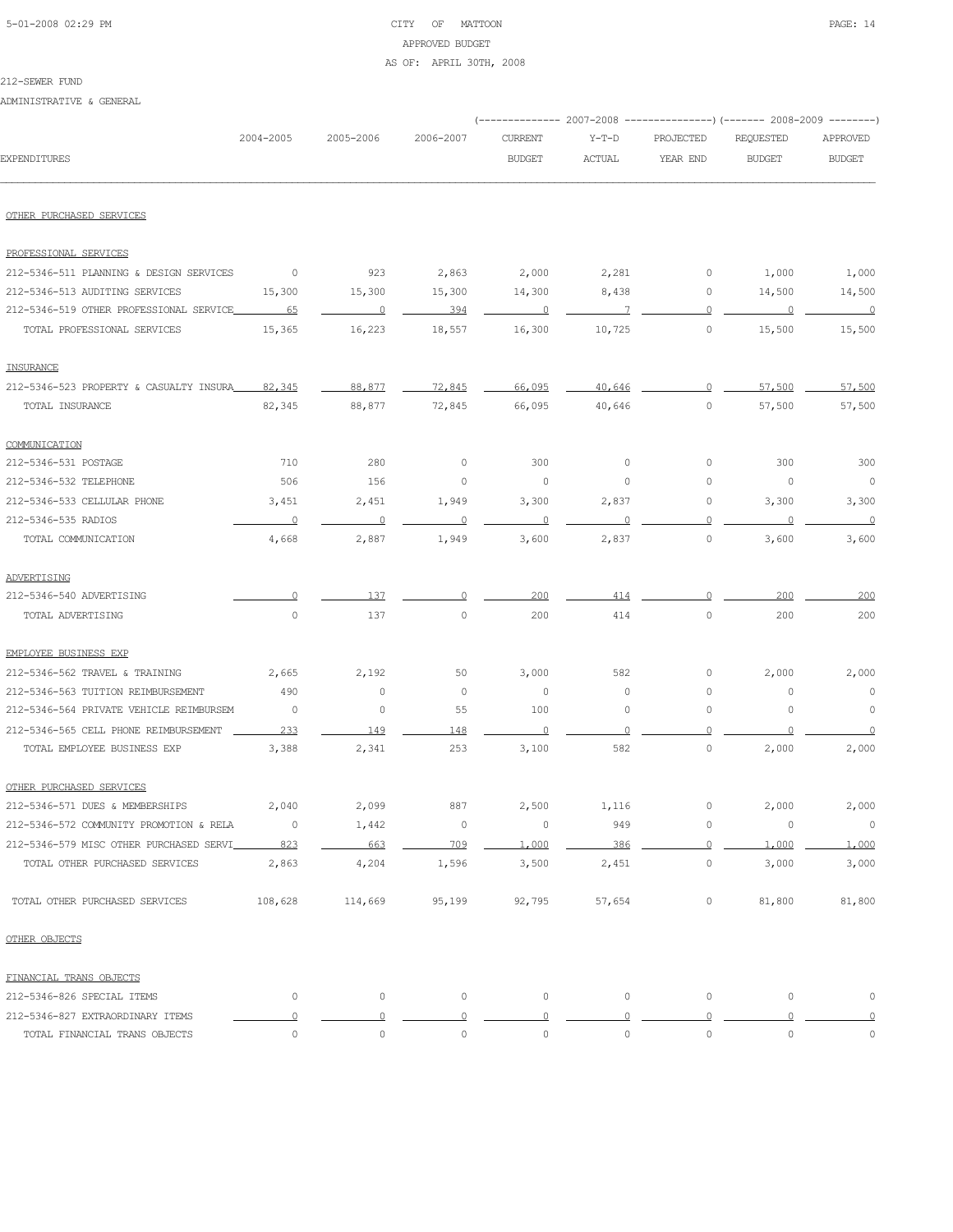# 5-01-2008 02:29 PM CITY OF MATTOON PAGE: 15 APPROVED BUDGET AS OF: APRIL 30TH, 2008

#### 212-SEWER FUND

ADMINISTRATIVE & GENERAL

|                                         |           |           |           |                |               |           | ------------- 2007-2008 ----------------) (------- 2008-2009 --------) |               |
|-----------------------------------------|-----------|-----------|-----------|----------------|---------------|-----------|------------------------------------------------------------------------|---------------|
|                                         | 2004-2005 | 2005-2006 | 2006-2007 | <b>CURRENT</b> | $Y-T-D$       | PROJECTED | <b>REQUESTED</b>                                                       | APPROVED      |
| <b>EXPENDITURES</b>                     |           |           |           | <b>BUDGET</b>  | <b>ACTUAL</b> | YEAR END  | <b>BUDGET</b>                                                          | <b>BUDGET</b> |
|                                         |           |           |           |                |               |           |                                                                        |               |
| COMPUTER INFO SYS OBJECT                |           |           |           |                |               |           |                                                                        |               |
| 212-5346-841 WIDE AREA NETWORK          | $\Omega$  | $\circ$   | $\circ$   | $\circ$        | $\circ$       | $\circ$   | $\Omega$                                                               | $\Omega$      |
| 212-5346-842 GENERAL LEDGER SOFTWARE    | $\circ$   | 6,258     | $\circ$   | $\circ$        | $\circ$       | $\circ$   | $\Omega$                                                               | 0             |
| 212-5346-843 UTILITY BILLING SOFTWARE   |           |           |           |                |               |           |                                                                        |               |
| TOTAL COMPUTER INFO SYS OBJECT          | $\Omega$  | 6,258     | $\circ$   | $\circ$        | $\circ$       | $\circ$   | $\Omega$                                                               | $\Omega$      |
| COMPUTER INFO SYS OBJECT                |           |           |           |                |               |           |                                                                        |               |
| 212-5346-863 NEW DESKTOP PC WORKSTATION | 651       |           |           |                |               |           |                                                                        |               |
| TOTAL COMPUTER INFO SYS OBJECT          | 651       | $\circ$   | $\circ$   | $\circ$        | $\circ$       | $\circ$   | $\Omega$                                                               | $\circ$       |
| TOTAL OTHER OBJECTS                     | 651       | 6,258     | $\circ$   | $\circ$        | $\circ$       | $\circ$   | $\circ$                                                                | $\circ$       |
| TOTAL ADMINISTRATIVE & GENERAL          | 300,433   | 289,765   | 237,543   | 229,276        | 167,907       | $\circ$   | 216,203                                                                | 215,765       |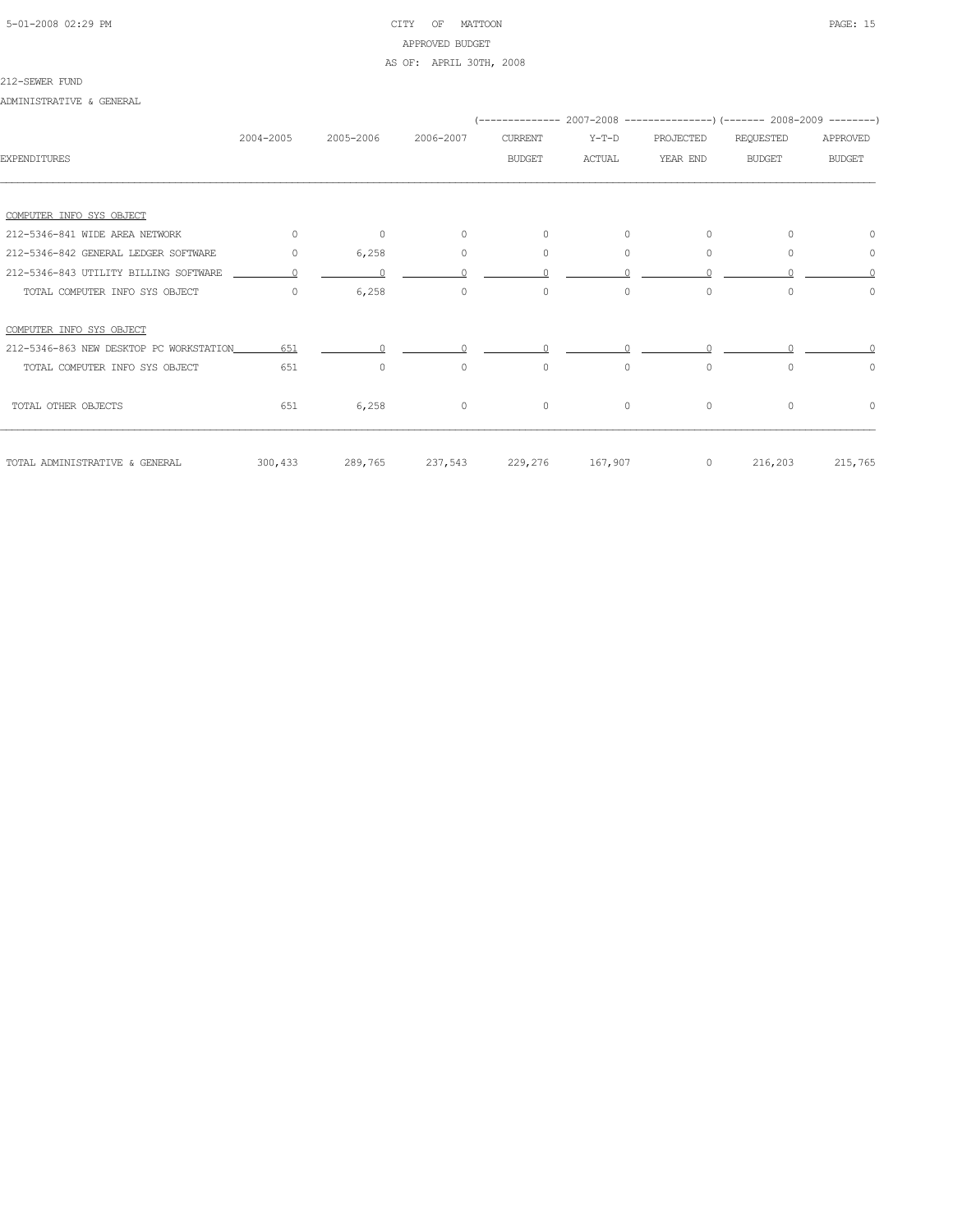# 5-01-2008 02:29 PM CITY OF MATTOON PAGE: 16 APPROVED BUDGET AS OF: APRIL 30TH, 2008

## 212-SEWER FUND

DEPRECIATION

|              | 2004-2005 | 2005-2006 | 2006-2007 | CURRENT | Y-T-D  | PROJECTED | REQUESTED | APPROVED      |
|--------------|-----------|-----------|-----------|---------|--------|-----------|-----------|---------------|
| EXPENDITURES |           |           |           | BUDGET  | ACTUAL | YEAR END  | BUDGET    | <b>BUDGET</b> |
|              |           |           |           |         |        |           |           |               |

# OTHER OBJECTS

| TOTAL DEPRECIATION            | 673,097 | 890,816 | 891,511 | 890,816 | 0        | $\circ$ | 925,000 | 925,000 |
|-------------------------------|---------|---------|---------|---------|----------|---------|---------|---------|
| TOTAL OTHER OBJECTS           | 673,097 | 890,816 | 891,511 | 890,816 | $\Omega$ | 0       | 925,000 | 925,000 |
| TOTAL FINANCIAL TRANS OBJECTS | 673,097 | 890,816 | 891,511 | 890,816 | 0        | 0       | 925,000 | 925,000 |
| 212-5347-829 DEPRECIATION     | 673,097 | 890,816 | 891,511 | 890,816 |          |         | 925,000 | 925,000 |
| FINANCIAL TRANS OBJECTS       |         |         |         |         |          |         |         |         |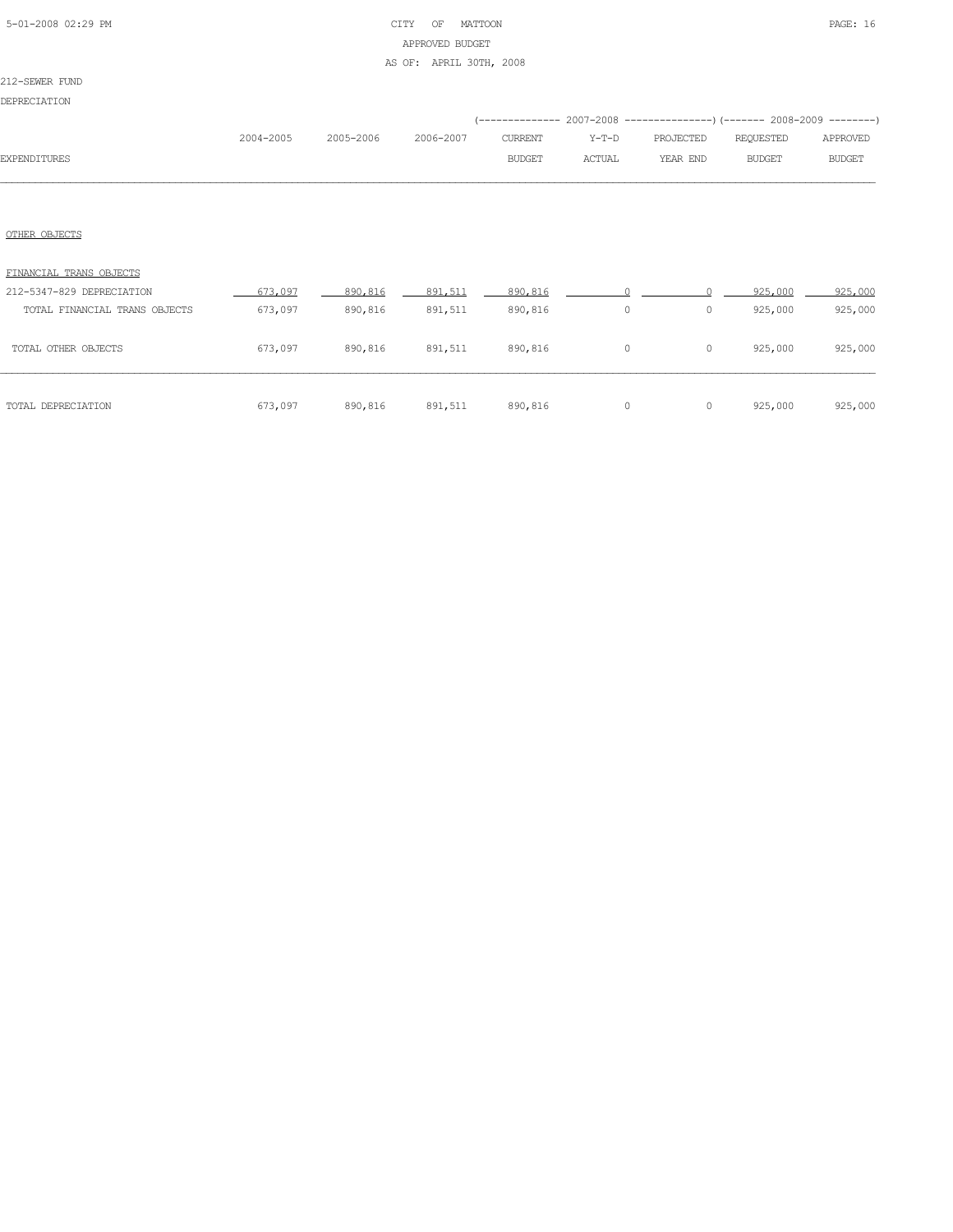# 5-01-2008 02:29 PM CITY OF MATTOON PAGE: 17 APPROVED BUDGET AS OF: APRIL 30TH, 2008

### 212-SEWER FUND

1998 SEWER GO BONDS

|                               |            |                |           |               |         |           | (-------------- 2007-2008 ----------------) (------- 2008-2009 --------) |               |  |
|-------------------------------|------------|----------------|-----------|---------------|---------|-----------|--------------------------------------------------------------------------|---------------|--|
|                               | 2004-2005  | 2005-2006      | 2006-2007 | CURRENT       | Y-T-D   | PROJECTED | REQUESTED                                                                | APPROVED      |  |
| <b>EXPENDITURES</b>           |            |                |           | <b>BUDGET</b> | ACTUAL  | YEAR END  | <b>BUDGET</b>                                                            | <b>BUDGET</b> |  |
|                               |            |                |           |               |         |           |                                                                          |               |  |
|                               |            |                |           |               |         |           |                                                                          |               |  |
| OTHER OBJECTS                 |            |                |           |               |         |           |                                                                          |               |  |
| FINANCIAL TRANS OBJECTS       |            |                |           |               |         |           |                                                                          |               |  |
| 212-5715-817 DEBT SERVICE     | $-197,445$ |                | $\cap$    |               |         |           |                                                                          |               |  |
| TOTAL FINANCIAL TRANS OBJECTS | 197,445    | $\overline{0}$ | $\circ$   | $\circ$       | $\circ$ | $\circ$   | $\circ$                                                                  | $\circ$       |  |
| TOTAL OTHER OBJECTS           | 197,445    | $\overline{0}$ | $\circ$   | $\circ$       | $\circ$ | $\circ$   | $\circ$                                                                  | $\circ$       |  |
| TOTAL 1998 SEWER GO BONDS     | 197,445    | $\circ$        | $\circ$   | $\circ$       | $\circ$ | $\circ$   | $\circ$                                                                  | $\circ$       |  |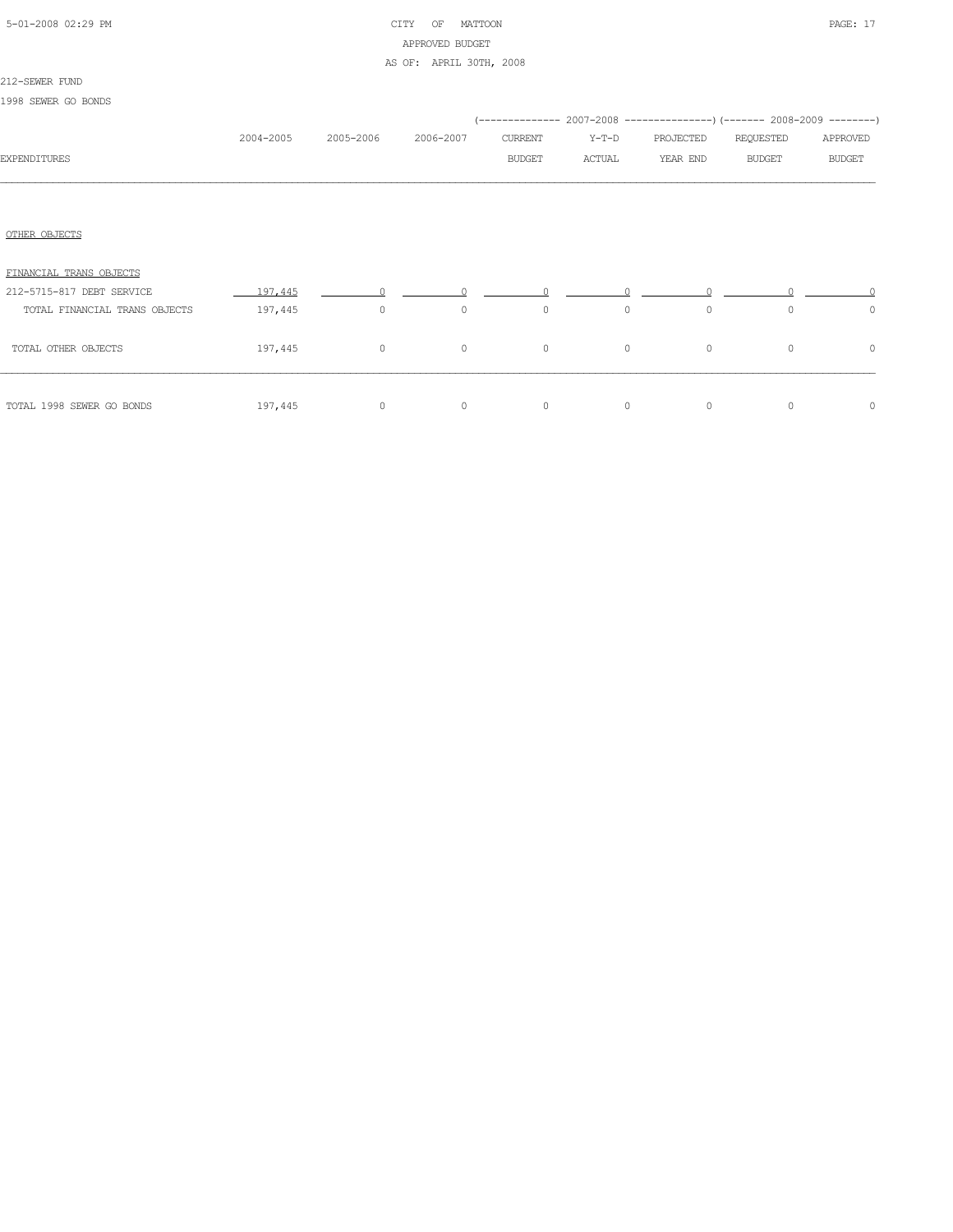# 5-01-2008 02:29 PM CITY OF MATTOON PAGE: 18 APPROVED BUDGET AS OF: APRIL 30TH, 2008

## 212-SEWER FUND 2003A ERI GO BONDS

|                         |           |           |           |               |        | (-------------- 2007-2008 ----------------) (------- 2008-2009 --------) |           |               |
|-------------------------|-----------|-----------|-----------|---------------|--------|--------------------------------------------------------------------------|-----------|---------------|
|                         | 2004-2005 | 2005-2006 | 2006-2007 | CURRENT       | Y-T-D  | PROJECTED                                                                | REQUESTED | APPROVED      |
| <b>EXPENDITURES</b>     |           |           |           | <b>BUDGET</b> | ACTUAL | YEAR END                                                                 | BUDGET    | <b>BUDGET</b> |
|                         |           |           |           |               |        |                                                                          |           |               |
|                         |           |           |           |               |        |                                                                          |           |               |
|                         |           |           |           |               |        |                                                                          |           |               |
| OTHER OBJECTS           |           |           |           |               |        |                                                                          |           |               |
|                         |           |           |           |               |        |                                                                          |           |               |
| FINANCIAL TRANS OBJECTS |           |           |           |               |        |                                                                          |           |               |

| TOTAL 2003A ERI GO BONDS                                                 |   | 0 | 90,124           | 89,624           | $\Omega$ | $\circ$ | 89,025           | 89,025           |
|--------------------------------------------------------------------------|---|---|------------------|------------------|----------|---------|------------------|------------------|
| TOTAL OTHER OBJECTS                                                      | 0 | 0 | 90,124           | 89,624           | 0        | $\circ$ | 89,025           | 89,025           |
| 212-5717-817 2003A PENSION BENEFIT GO B<br>TOTAL FINANCIAL TRANS OBJECTS |   | 0 | 90.124<br>90,124 | 89.624<br>89,624 | 0        | 0       | 89.025<br>89,025 | 89.025<br>89,025 |
|                                                                          |   |   |                  |                  |          |         |                  |                  |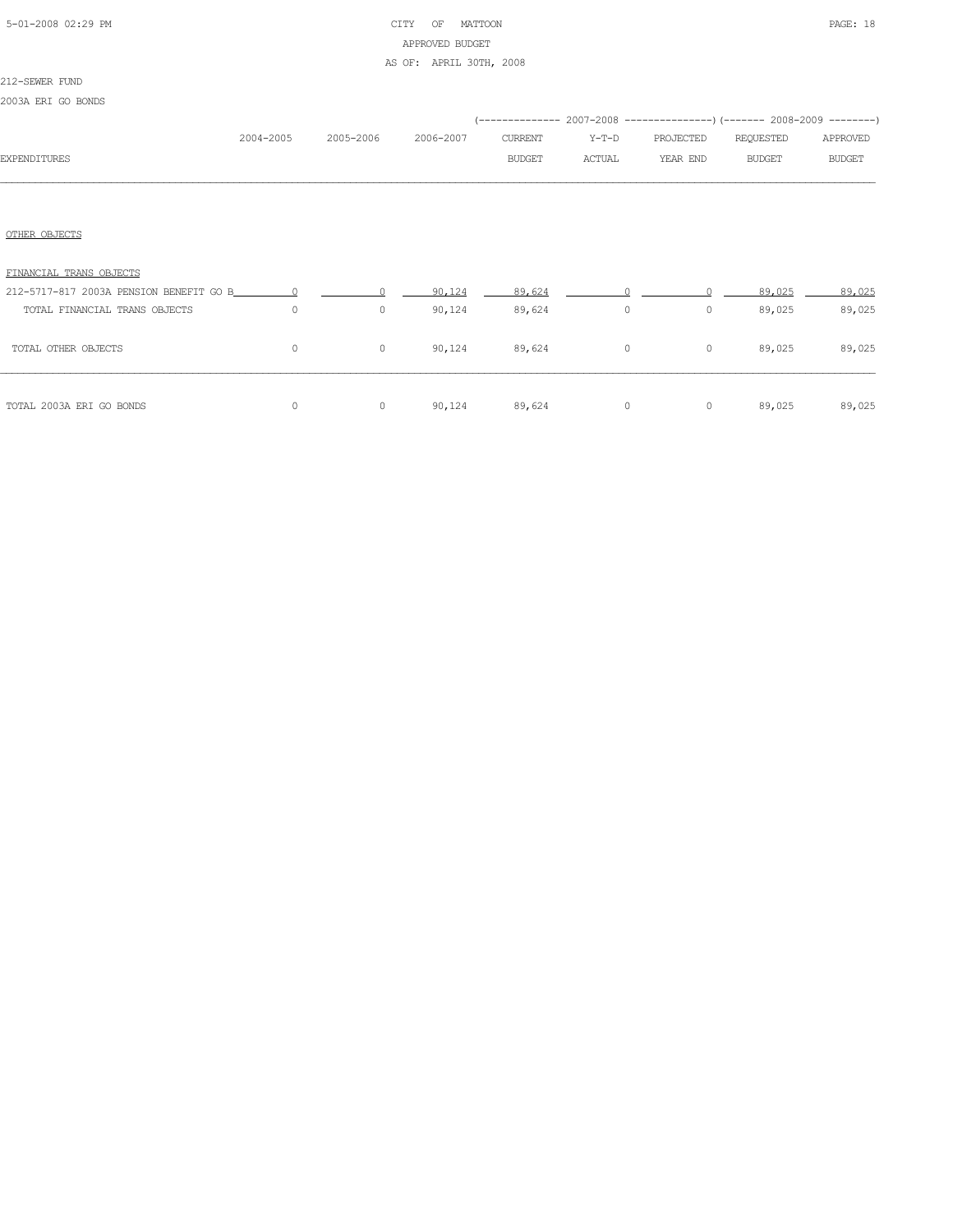## 5-01-2008 02:29 PM CITY OF MATTOON PAGE: 19 APPROVED BUDGET AS OF: APRIL 30TH, 2008

### 212-SEWER FUND

2004 REFUNDING GO BONDS

|                                         |           |           |           |               | (-------------- 2007-2008 ----------------) (------- 2008-2009 --------) |           |               |               |
|-----------------------------------------|-----------|-----------|-----------|---------------|--------------------------------------------------------------------------|-----------|---------------|---------------|
|                                         | 2004-2005 | 2005-2006 | 2006-2007 | CURRENT       | Y-T-D                                                                    | PROJECTED | REQUESTED     | APPROVED      |
| <b>EXPENDITURES</b>                     |           |           |           | <b>BUDGET</b> | ACTUAL                                                                   | YEAR END  | <b>BUDGET</b> | <b>BUDGET</b> |
|                                         |           |           |           |               |                                                                          |           |               |               |
|                                         |           |           |           |               |                                                                          |           |               |               |
| OTHER OBJECTS                           |           |           |           |               |                                                                          |           |               |               |
| FINANCIAL TRANS OBJECTS                 |           |           |           |               |                                                                          |           |               |               |
| 212-5719-817 2005A REFUNDING G.O. BONDS |           |           |           | 407,369       | 407,369                                                                  |           | 407,369       | 407,369       |
| TOTAL FINANCIAL TRANS OBJECTS           | $\circ$   | $\circ$   | $\circ$   | 407,369       | 407,369                                                                  | $\circ$   | 407,369       | 407,369       |
|                                         |           |           |           |               |                                                                          |           |               |               |
| TOTAL OTHER OBJECTS                     | 0         | 0         | $\circ$   | 407,369       | 407,369                                                                  | $\circ$   | 407,369       | 407,369       |

TOTAL 2004 REFUNDING GO BONDS 0 0 0 407,369 407,369 0 407,369 407,369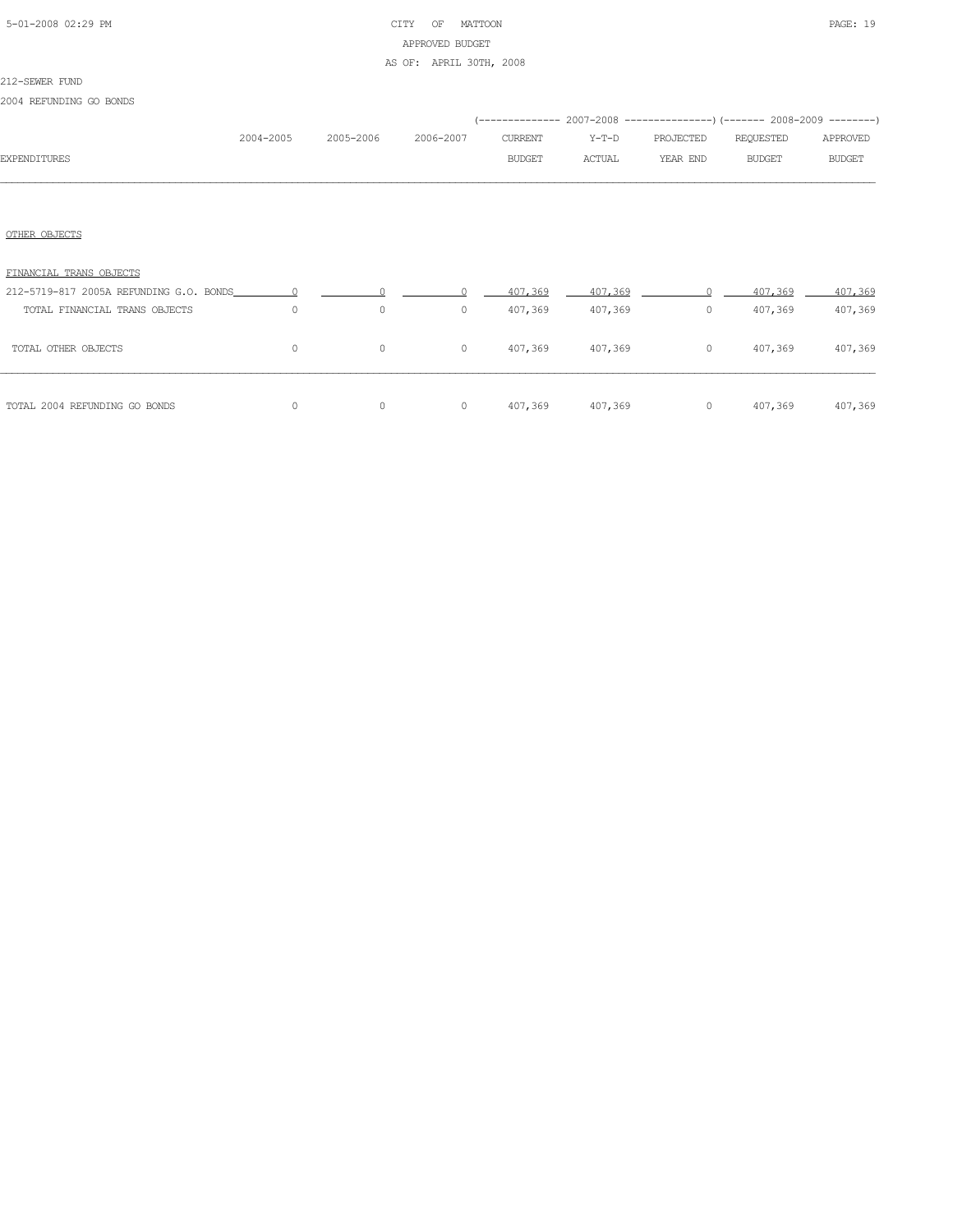## 5-01-2008 02:29 PM CITY OF MATTOON PAGE: 20 APPROVED BUDGET AS OF: APRIL 30TH, 2008

### 212-SEWER FUND

1997 IEPA NOTE

| <b>EXPENDITURES</b>                                  | 2004-2005        | 2005-2006          | 2006-2007 | CURRENT<br><b>BUDGET</b> | $Y-T-D$<br><b>ACTUAL</b> | PROJECTED<br>YEAR END | REQUESTED<br><b>BUDGET</b> | APPROVED<br><b>BUDGET</b> |
|------------------------------------------------------|------------------|--------------------|-----------|--------------------------|--------------------------|-----------------------|----------------------------|---------------------------|
| OTHER OBJECTS                                        |                  |                    |           |                          |                          |                       |                            |                           |
| FINANCIAL TRANS OBJECTS<br>212-5732-817 DEBT SERVICE | 11,408           | $\cap$             | 35,243    | 35,243                   | 35,243                   |                       | 35,243                     | 35,243                    |
| TOTAL FINANCIAL TRANS OBJECTS<br>TOTAL OTHER OBJECTS | 11,408<br>11,408 | $\circ$<br>$\circ$ | 35,243    | 35,243<br>35,243 35,243  | 35,243<br>35,243         | $\circ$<br>$\circ$    | 35,243<br>35,243           | 35,243<br>35,243          |
| TOTAL 1997 IEPA NOTE                                 | 11,408           | $\circ$            | 35,243    | 35,243                   | 35,243                   | $\circ$               | 35,243                     | 35,243                    |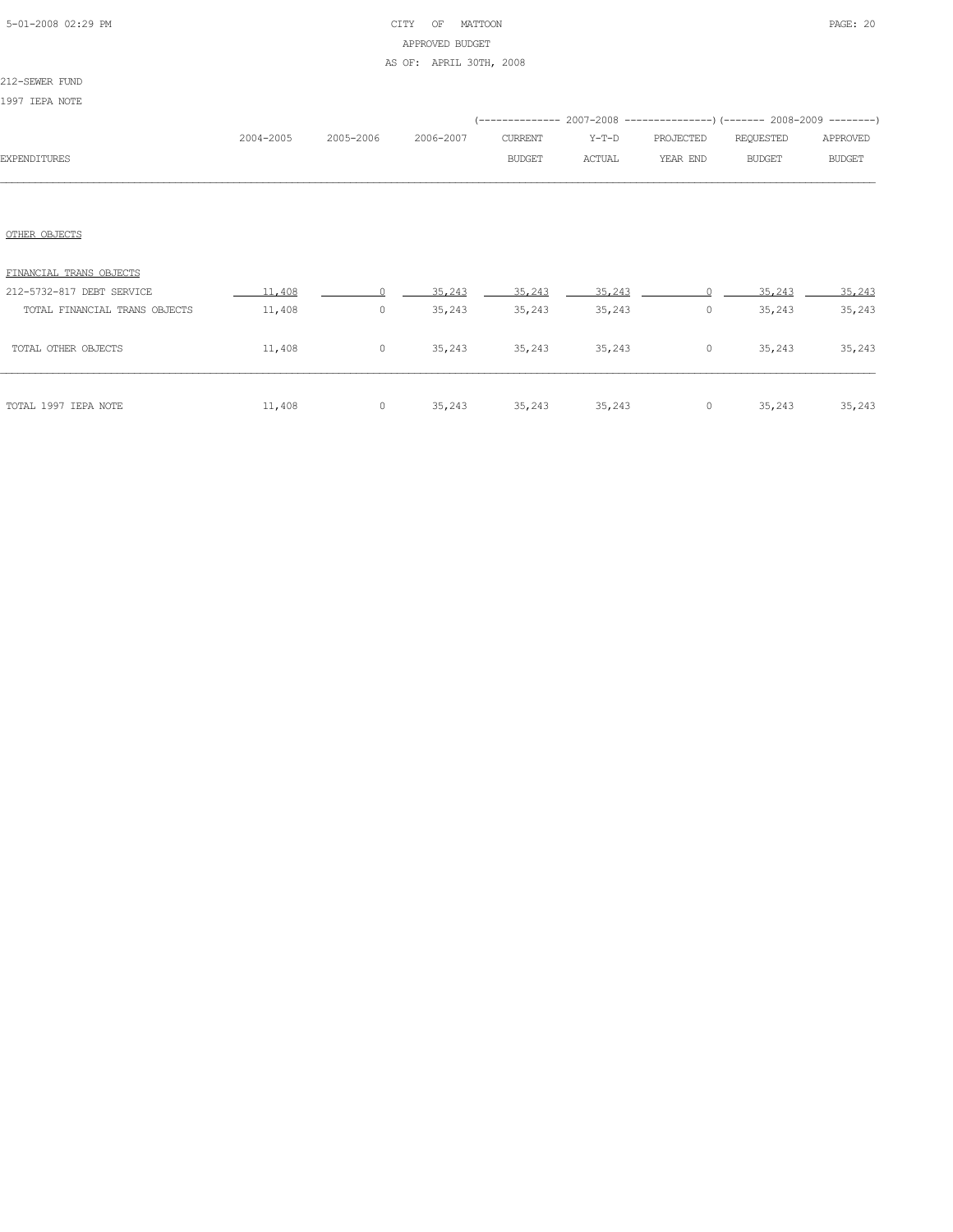## 5-01-2008 02:29 PM CITY OF MATTOON PAGE: 21 APPROVED BUDGET AS OF: APRIL 30TH, 2008

212-SEWER FUND

2004 IEPA NOTE

|                     |           |                     |               |        | (------------- 2007-2008 ----------------) (------- 2008-2009 --------) |        |               |
|---------------------|-----------|---------------------|---------------|--------|-------------------------------------------------------------------------|--------|---------------|
|                     | 2004-2005 | 2005-2006 2006-2007 | CURRENT       |        | Y-T-D PROJECTED REQUESTED APPROVED                                      |        |               |
| <b>EXPENDITURES</b> |           |                     | <b>BUDGET</b> | ACTUAL | YEAR END                                                                | BUDGET | <b>BUDGET</b> |
|                     |           |                     |               |        |                                                                         |        |               |

### OTHER OBJECTS

| TOTAL 2004 IEPA NOTE             | 243,595 | 5,792   | 29,451  | 603,456 | 603,456 | 0 | 603,456 | 603,456 |
|----------------------------------|---------|---------|---------|---------|---------|---|---------|---------|
| TOTAL OTHER OBJECTS              | 243,595 | 5,792   | 29,451  | 603,456 | 603,456 | 0 | 603,456 | 603,456 |
| TOTAL FINANCIAL TRANS OBJECTS    | 243,595 | 5,792   | 29,451  | 603,456 | 603,456 | 0 | 603,456 | 603,456 |
| 212-5733-819 DEBT ISSUANCE COSTS | 1.967   | 5.792   | 5.792   |         |         |   |         | $\cap$  |
| 212-5733-817 DEBT SERVICE        | 241,627 | $\circ$ | 35, 243 | 603,456 | 603,456 | 0 | 603,456 | 603,456 |
| FINANCIAL TRANS OBJECTS          |         |         |         |         |         |   |         |         |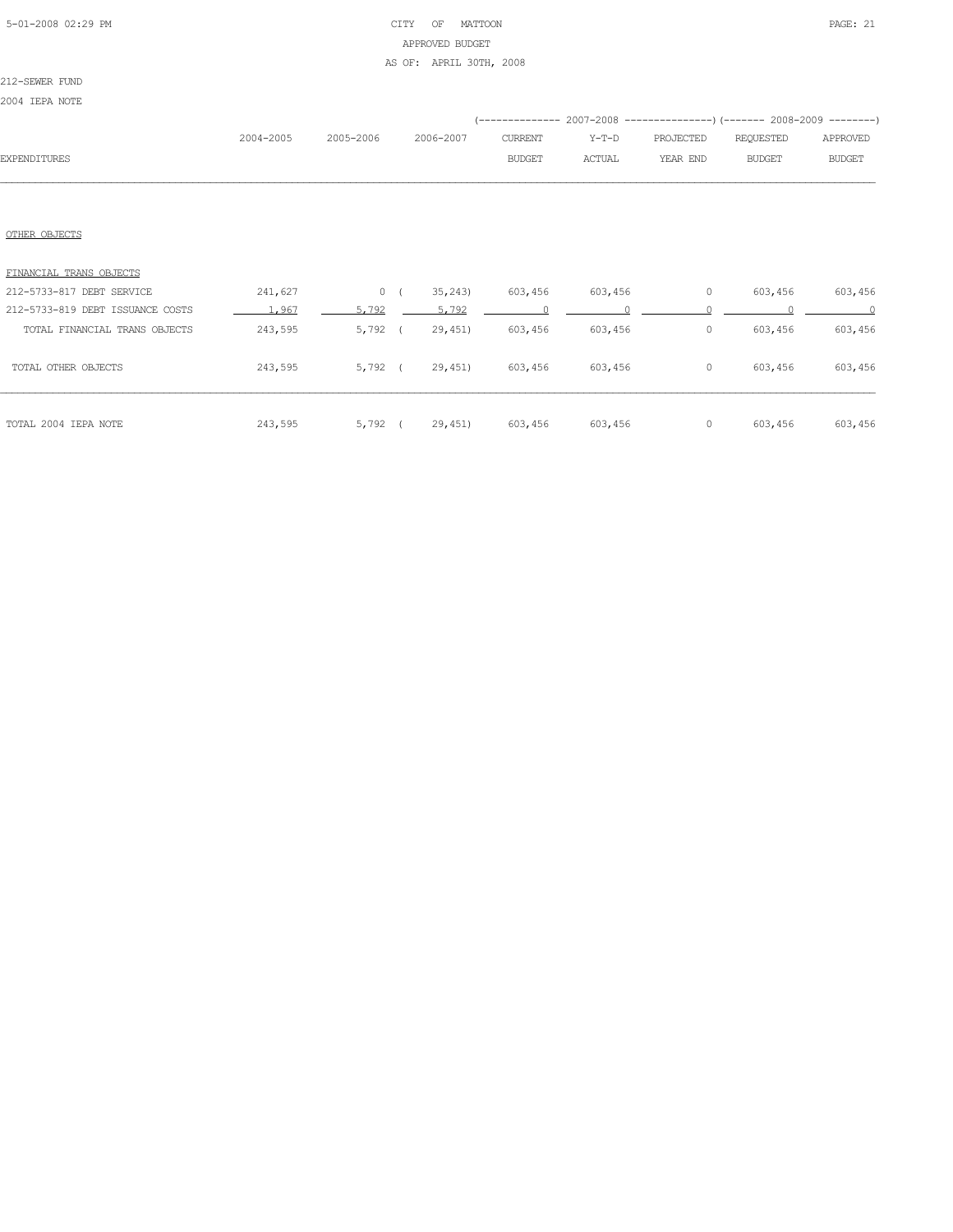## 5-01-2008 02:29 PM CITY OF MATTOON PAGE: 22 APPROVED BUDGET AS OF: APRIL 30TH, 2008

### 212-SEWER FUND

| FISCAL AGENT FEES             |           |           |           |               |        |           |                                                                          |               |
|-------------------------------|-----------|-----------|-----------|---------------|--------|-----------|--------------------------------------------------------------------------|---------------|
|                               |           |           |           |               |        |           | (-------------- 2007-2008 ----------------) (------- 2008-2009 --------) |               |
|                               | 2004-2005 | 2005-2006 | 2006-2007 | CURRENT       | Y-T-D  | PROJECTED | REQUESTED                                                                | APPROVED      |
| <b>EXPENDITURES</b>           |           |           |           | <b>BUDGET</b> | ACTUAL | YEAR END  | <b>BUDGET</b>                                                            | <b>BUDGET</b> |
|                               |           |           |           |               |        |           |                                                                          |               |
|                               |           |           |           |               |        |           |                                                                          |               |
| OTHER OBJECTS                 |           |           |           |               |        |           |                                                                          |               |
| FINANCIAL TRANS OBJECTS       |           |           |           |               |        |           |                                                                          |               |
| 212-5760-817 DEBT SERVICES    | 300       | 162       | 579       |               | 352    |           | 1,500                                                                    | 1,500         |
| TOTAL FINANCIAL TRANS OBJECTS | 300       | 162       | 579       | $\circ$       | 352    | $\circ$   | 1,500                                                                    | 1,500         |
| TOTAL OTHER OBJECTS           | 300       | 162       | 579       | $\circ$       | 352    | $\circ$   | 1,500                                                                    | 1,500         |
| TOTAL FISCAL AGENT FEES       | 300       | 162       | 579       | $\circ$       | 352    | $\circ$   | 1,500                                                                    | 1,500         |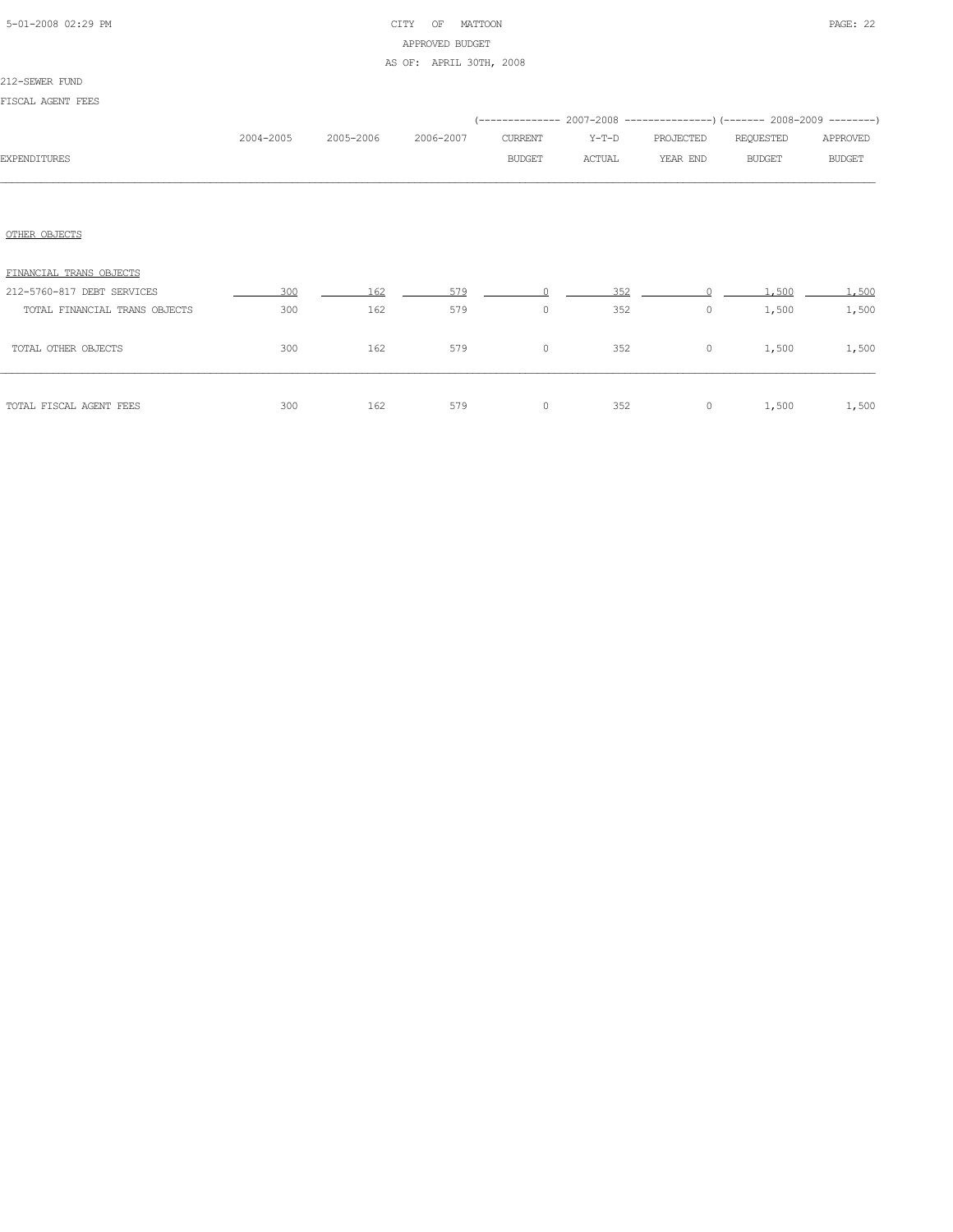| 5-01-2008 02:29 PM |  |
|--------------------|--|

## CITY OF MATTOON PAGE: 23 APPROVED BUDGET AS OF: APRIL 30TH, 2008

### 212-SEWER FUND

| DEBT ISSUANCE COSTS           |            |           |                |                |                                 |         |                                                                          |               |               |
|-------------------------------|------------|-----------|----------------|----------------|---------------------------------|---------|--------------------------------------------------------------------------|---------------|---------------|
|                               |            |           |                |                |                                 |         | (-------------- 2007-2008 ----------------) (------- 2008-2009 --------) |               |               |
|                               |            | 2004-2005 | 2005-2006      | 2006-2007      | CURRENT                         | Y-T-D   | PROJECTED                                                                | REQUESTED     | APPROVED      |
| <b>EXPENDITURES</b>           |            |           |                |                | <b>BUDGET</b>                   | ACTUAL  | YEAR END                                                                 | <b>BUDGET</b> | <b>BUDGET</b> |
|                               |            |           |                |                |                                 |         |                                                                          |               |               |
| OTHER OBJECTS                 |            |           |                |                |                                 |         |                                                                          |               |               |
| FINANCIAL TRANS OBJECTS       |            |           |                |                |                                 |         |                                                                          |               |               |
| 212-5770-817 DEBT SERVICE     |            |           | $(21,981)$ $0$ |                | $\Omega$ and $\Omega$<br>$\cap$ |         |                                                                          |               |               |
| TOTAL FINANCIAL TRANS OBJECTS | $\sqrt{2}$ | 21,981)   | $\overline{0}$ | $\circ$        | $\circ$                         | $\circ$ | $\circ$                                                                  | $\circ$       | $\circ$       |
| TOTAL OTHER OBJECTS           |            |           | $(21,981)$ 0   | $\overline{0}$ | $\overline{0}$                  | $\circ$ | $\circ$                                                                  | $\Omega$      | 0             |
| TOTAL DEBT ISSUANCE COSTS     |            |           | $(21,981)$ 0   | $\circ$        | $\overline{0}$                  | $\circ$ | $\circ$                                                                  | 0             | $\circ$       |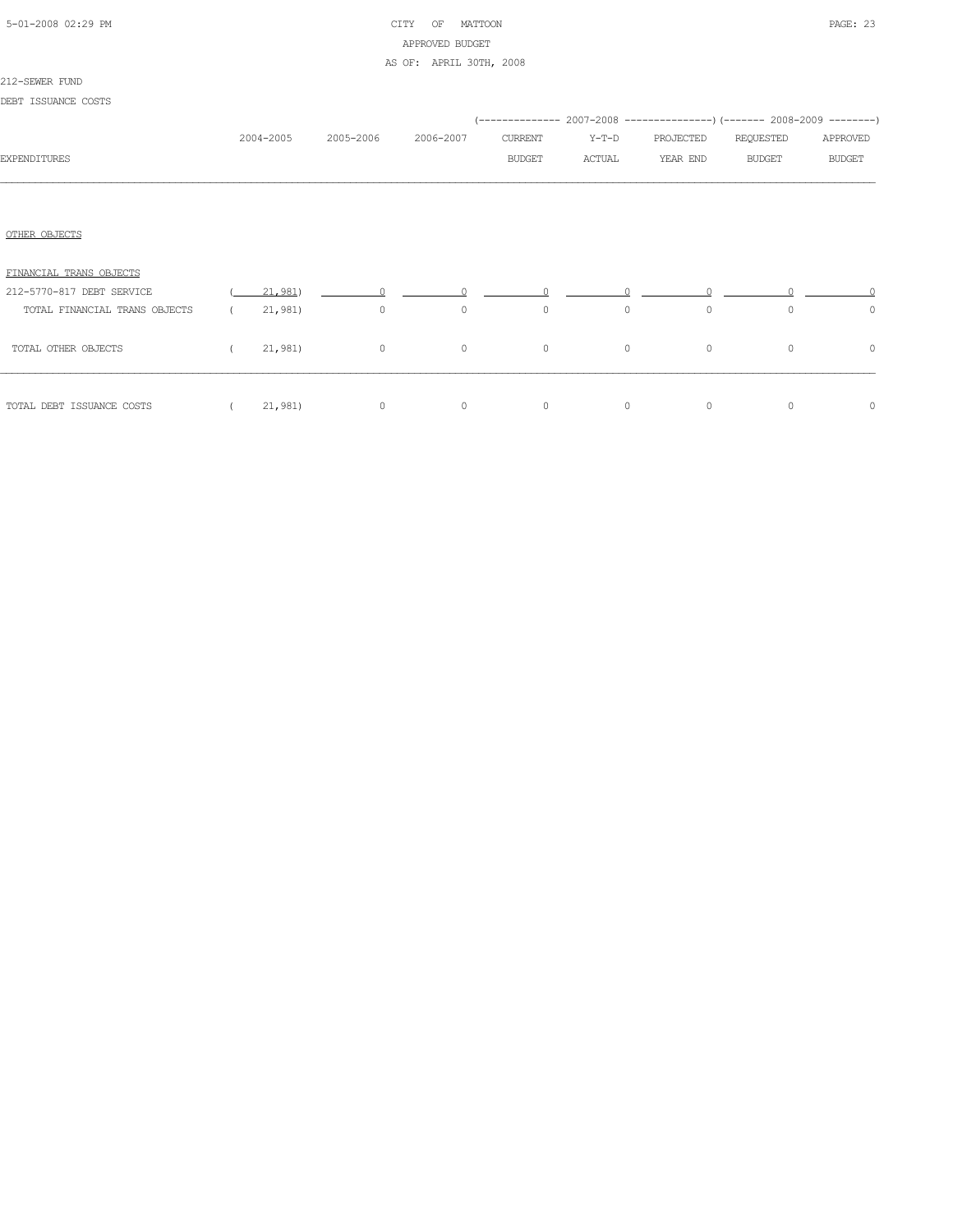| 5-01-2008 02:29 PM |  |
|--------------------|--|

## CITY OF MATTOON PAGE: 24 APPROVED BUDGET AS OF: APRIL 30TH, 2008

### 212-SEWER FUND

ADVANCED REFUNDING ESCR

|                                                                         |           |           |           |         |         | (-------------- 2007-2008 ----------------) (------- 2008-2009 --------) |               |               |
|-------------------------------------------------------------------------|-----------|-----------|-----------|---------|---------|--------------------------------------------------------------------------|---------------|---------------|
|                                                                         | 2004-2005 | 2005-2006 | 2006-2007 | CURRENT | Y-T-D   | PROJECTED                                                                | REQUESTED     | APPROVED      |
| <b>EXPENDITURES</b>                                                     |           |           |           | BUDGET  | ACTUAL  | YEAR END                                                                 | <b>BUDGET</b> | <b>BUDGET</b> |
|                                                                         |           |           |           |         |         |                                                                          |               |               |
| OTHER OBJECTS                                                           |           |           |           |         |         |                                                                          |               |               |
| FINANCIAL TRANS OBJECTS                                                 |           |           |           |         |         |                                                                          |               |               |
| $212-5780-817$ ADVANCE REFUNDING ESCROW $\qquad \qquad 0 \qquad \qquad$ |           |           |           |         |         |                                                                          |               |               |
| TOTAL FINANCIAL TRANS OBJECTS                                           | $\Omega$  | $\circ$   | $\circ$   | $\circ$ | $\circ$ | $\circ$                                                                  | $\Omega$      | $\circ$       |
| TOTAL OTHER OBJECTS                                                     | $\circ$   | $\circ$   | $\circ$   | $\circ$ | $\circ$ | $\circ$                                                                  | $\Omega$      | $\circ$       |
| TOTAL ADVANCED REFUNDING ESCR                                           | $\Omega$  | $\circ$   | $\circ$   | $\circ$ | $\circ$ | $\mathbf{0}$                                                             | $\Omega$      | $\circ$       |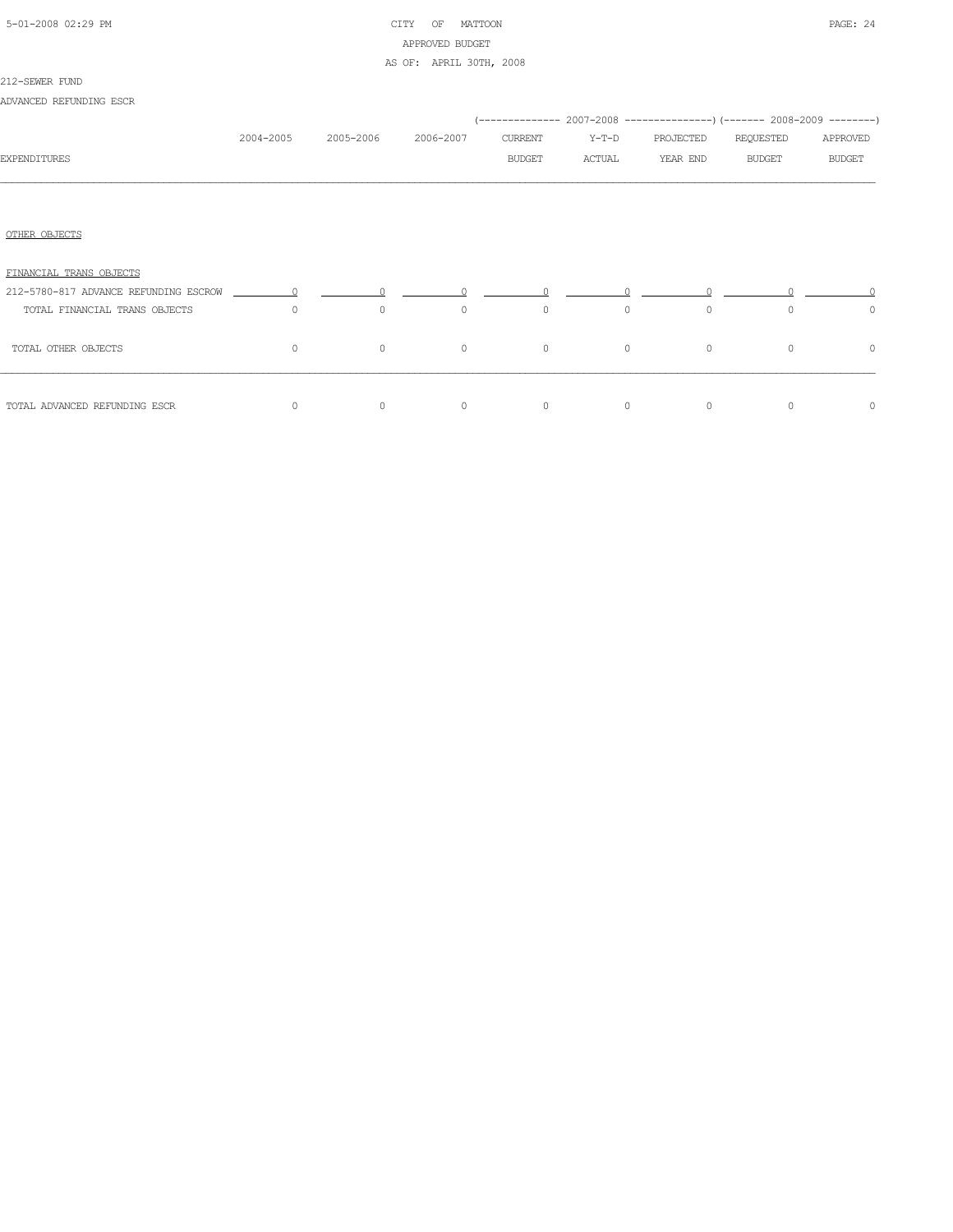## 5-01-2008 02:29 PM CITY OF MATTOON PAGE: 25 APPROVED BUDGET AS OF: APRIL 30TH, 2008

212-SEWER FUND INTEREST EXPENSE

|                                                  |           |           |                     |                                     |               |           | (------------- 2007-2008 ---------------) (------- 2008-2009 --------) |                       |  |
|--------------------------------------------------|-----------|-----------|---------------------|-------------------------------------|---------------|-----------|------------------------------------------------------------------------|-----------------------|--|
|                                                  | 2004-2005 | 2005-2006 | 2006-2007           | CURRENT                             | $Y-T-D$       | PROJECTED | REQUESTED                                                              | APPROVED              |  |
| <b>EXPENDITURES</b>                              |           |           |                     | <b>BUDGET</b>                       | <b>ACTUAL</b> | YEAR END  | <b>BUDGET</b>                                                          | <b>BUDGET</b>         |  |
|                                                  |           |           |                     |                                     |               |           |                                                                        |                       |  |
| OTHER OBJECTS                                    |           |           |                     |                                     |               |           |                                                                        |                       |  |
| FINANCIAL TRANS OBJECTS                          |           |           |                     |                                     |               |           |                                                                        |                       |  |
| 212-5795-817 INTEREST EXPENSE                    | $\Omega$  | 393,883   | 375,844             | $\circ$                             | $\circ$       |           |                                                                        |                       |  |
| TOTAL FINANCIAL TRANS OBJECTS                    | $\circ$   | 393,883   | 375,844             | $\circ$                             | $\circ$       | $\circ$   | $\circ$                                                                | $\mathbb O$           |  |
| TOTAL OTHER OBJECTS                              | 0         | 393,883   | 375,844             | $\circ$                             | $\circ$       | $\circ$   | $\circ$                                                                | $\mathbb O$           |  |
| TOTAL INTEREST EXPENSE                           | $\circ$   | 393,883   | 375,844             | $\circ$                             | $\circ$       | $\circ$   | 0                                                                      | 0                     |  |
| TOTAL EXPENDITURES                               | 3,262,079 | 3,218,588 |                     | 3, 261, 550 6, 410, 949 3, 560, 616 |               | $\circ$   | 4,475,376                                                              | 4,801,027             |  |
| REVENUE OVER/(UNDER) EXPENDITURES                | 222,059   | 413,852   |                     | 383,006 ( 2,672,449) (              | 27,934)       | 0(        |                                                                        | 749,376) ( 1,075,027) |  |
| OTHER FINANCING SOURCES                          |           |           |                     |                                     |               |           |                                                                        |                       |  |
| 212-4905-021 INTERFUND TRFR FROM IMRF F          | $\circ$   | $\circ$   | $\circ$             | 0                                   | $\circ$       | $\circ$   | $\circ$                                                                | $\circ$               |  |
| 212-4909-021 INTERFUND TRFR-CAPITAL PRO          | $\circ$   | $\circ$   | 0                   | $\circ$                             | 0             | 0         | $\circ$                                                                | $\circ$               |  |
| 212-4910-021 INTERFUND TRFR-DEBT SERVIC          | $\circ$   | $\circ$   | $\circ$             | $\circ$                             | 0             | 0         | $\circ$                                                                | $\circ$               |  |
| 212-4931-021 SALE OF GENERAL CAPITAL AS          | $\circ$   | $\circ$   | $\circ$             | 0                                   | $\circ$       | $\circ$   | $\circ$                                                                | $\mathbf 0$           |  |
| 212-4932-021 COMP FOR LOSS OF GEN CAP A          | $\circ$   | $\circ$   | 0                   | $\circ$                             | $\circ$       | 0         | $\circ$                                                                | $\mathbf 0$           |  |
| 212-4945-010 REFUNDING BONDS ISSUED              | $\circ$   | $\circ$   | 0                   | 0                                   | $\circ$       | 0         | 0                                                                      | 0                     |  |
| 212-4947-021 VEHICLE LOAN PROCEEDS               | $\circ$   | $\circ$   | 0                   | 365,058                             | 11,570        | 0         | $\circ$                                                                | 225,000               |  |
| 212-4949-021 OTHER LONG TERM DEBT ISSUE          | $\circ$   | 0         | 0                   | 500,000                             | $\circ$       | 0         | $\circ$                                                                | $\circ$               |  |
| 212-4955-021 DEVELOPER CONTRIBUTIONS             | $\circ$   | 0         | 0                   | 138,000                             | $\circ$       | 0         | $\circ$                                                                | $\circ$               |  |
| 212-4956-021 OTHER CONTRIBUTED CAPITAL           | $\circ$   | 0         | $\circ$             | $\overline{0}$                      | 0             | $\circ$   |                                                                        | $\Omega$              |  |
| TOTAL OTHER FINANCING SOURCES                    | $\circ$   | $\circ$   | $\mathsf{O}\xspace$ | 1,003,058                           | 11,570        | $\circ$   | $\circ$                                                                | 225,000               |  |
| OTHER FINANCING (USES)                           |           |           |                     |                                     |               |           |                                                                        |                       |  |
| 212-5936-822 INTERFUND TRANSFER                  | 115,981   | 90.524    |                     |                                     | $\Omega$      | $\Omega$  | $\cap$                                                                 |                       |  |
| TOTAL OTHER FINANCING (USES)                     | 115,981   | 90,524    | $\circ$             | $\circ$                             | $\circ$       | $\circ$   | 0                                                                      | $\overline{0}$        |  |
| TOTAL OTHER FINANCING SOURCES (USES) (115,981) ( |           | 90, 524)  | $\circ$             | 1,003,058                           | 11,570        | $\circ$   | $\circ$                                                                | 225,000               |  |
| REVENUES & OTHER SOURCES OVER/                   |           |           |                     |                                     |               |           |                                                                        |                       |  |
| (UNDER) EXPENDITURES & OTHER (USES)              | 106,078   | 323,328   |                     | 383,006 ( 1,669,391) ( 16,363)      |               |           | 0(                                                                     | 749,376) (850,027)    |  |

 $\star\star\star$  END OF REPORT  $\star\star\star$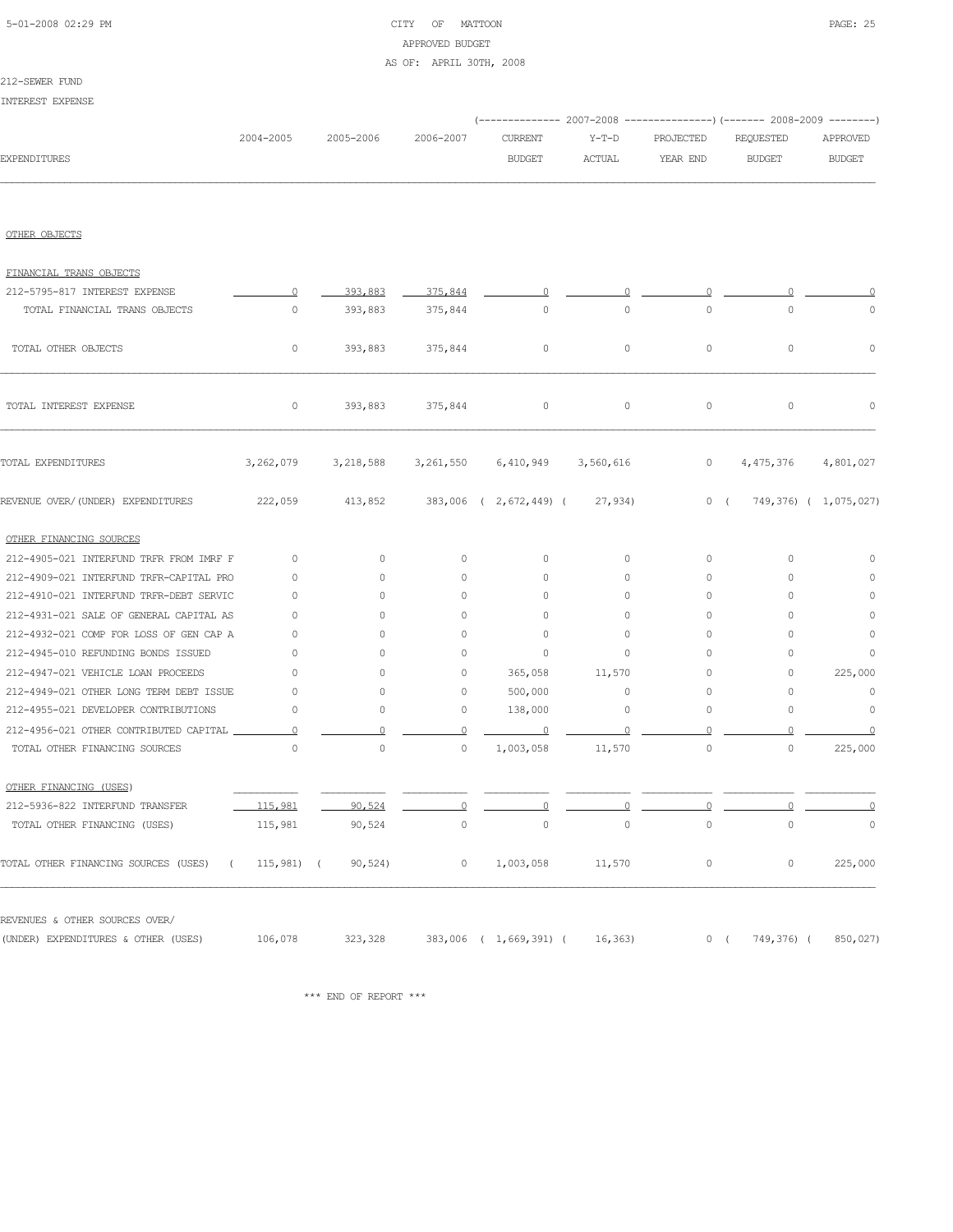## 5-01-2008 02:29 PM CITY OF MATTOON PAGE: 1 APPROVED BUDGET AS OF: APRIL 30TH, 2008

213-CEMETERY FUND

|                                         |           |           |           |                 |               |                | ----------- 2007-2008 ----------------) (------- 2008-2009 --------) |                |
|-----------------------------------------|-----------|-----------|-----------|-----------------|---------------|----------------|----------------------------------------------------------------------|----------------|
|                                         | 2004-2005 | 2005-2006 | 2006-2007 | <b>CURRENT</b>  | $Y-T-D$       | PROJECTED      | <b>REQUESTED</b>                                                     | APPROVED       |
| <b>REVENUES</b>                         |           |           |           | <b>BUDGET</b>   | <b>ACTUAL</b> | YEAR END       | <b>BUDGET</b>                                                        | <b>BUDGET</b>  |
| CHARGES FOR SERVICES                    |           |           |           |                 |               |                |                                                                      |                |
| CEMETERY FD REV & OTHER                 |           |           |           |                 |               |                |                                                                      |                |
| 213-4471-021 SALE OF LOTS               | 19,043    | 37,345    | 29,241    | 27,500          | 24,444        | $\circ$        | 27,500                                                               | 27,500         |
| 213-4472-021 OPENING GRAVES             | 70,213    | 80,218    | 65,924    | 71,500          | 69,635        | $\circ$        | 70,000                                                               | 70,000         |
| 213-4473-021 MONUMNT FOUNDATION PREPARA | 8,564     | 8,624     | 7,962     | 9,500           | 6,269         | $\circ$        | 9,500                                                                | 9,500          |
| 213-4474-021 CEMETERY FARM INCOME       | 1,430     | 1,430     | 1,436     | 1,450           | $\circ$       | 0              | 1,750                                                                | 1,750          |
| 213-4479-021 MISC & SUNDRY CEMETERY CHA | 4,451     | 309       | 1,317     | 2,000           | 800           | $\circ$        | 1,000                                                                | 1,000          |
| TOTAL CEMETERY FD REV & OTHER           | 103,699   | 127,925   | 105,880   | 111,950         | 101,147       | $\Omega$       | 109,750                                                              | 109,750        |
| TOTAL CHARGES FOR SERVICES              | 103,699   | 127,925   |           | 105,880 111,950 | 101,147       | $\circ$        | 109,750                                                              | 109,750        |
| INVESTMENT EARNINGS                     |           |           |           |                 |               |                |                                                                      |                |
| INTEREST EARNINGS                       |           |           |           |                 |               |                |                                                                      |                |
| 213-4610-021 INTEREST EARNINGS          | 4,130     | 4,001     | 13,007    | 11,000          | 9.631         | $\Omega$       | 11,000                                                               | 11,000         |
| TOTAL INTEREST EARNINGS                 | 4,130     | 4,001     | 13,007    | 11,000          | 9,631         | $\circ$        | 11,000                                                               | 11,000         |
| OTHER INVESTMENT INCOME                 |           |           |           |                 |               |                |                                                                      |                |
| 213-4690-021 OTHER INVESTMENT INCOME    | $\circ$   | $\circ$   | $\circ$   | $\circ$         | $\circ$       | $\circ$        | $\circ$                                                              | $\circ$        |
| 213-4690-022 GAIN/LOSS ON INVESTMENTS   | $\circ$   | $\circ$   | $\circ$   | $\circ$         | $\mathbf{0}$  | $\circ$        | $\Omega$                                                             | $\overline{0}$ |
| TOTAL OTHER INVESTMENT INCOME           | $\Omega$  | $\Omega$  | $\Omega$  | $\Omega$        | $\Omega$      | $\Omega$       | $\cap$                                                               | $\overline{0}$ |
| TOTAL INVESTMENT EARNINGS               | 4,130     | 4,001     | 13,007    | 11,000          | 9,631         | $\overline{0}$ | 11,000                                                               | 11,000         |
| TOTAL REVENUES                          | 107,829   | 131,926   | 118,887   | 122,950         | 110,778       | $\circ$        | 120,750                                                              | 120,750        |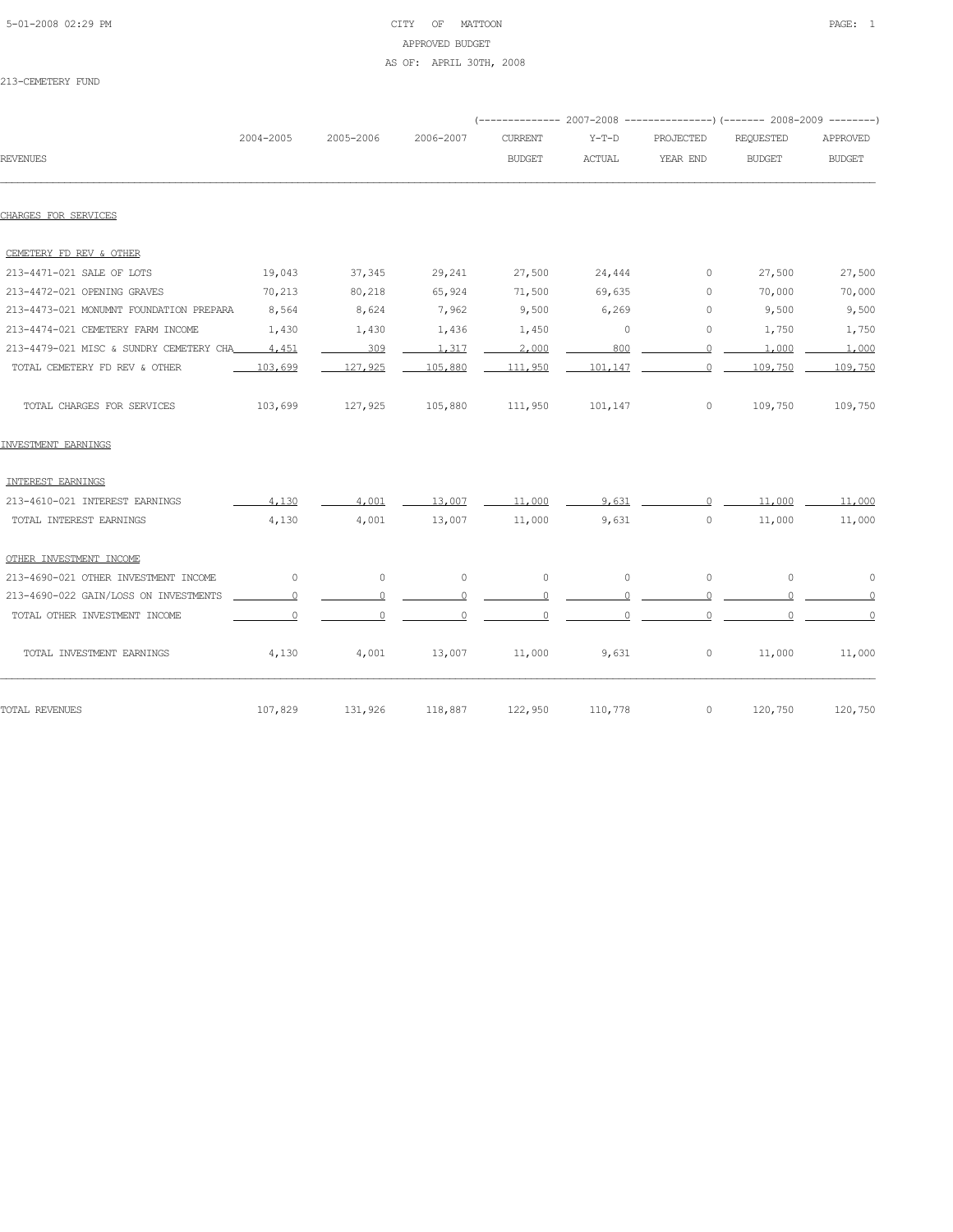## 5-01-2008 02:29 PM CITY OF MATTOON PAGE: 2 APPROVED BUDGET AS OF: APRIL 30TH, 2008

### MAINTENANCE & OPERATIONS

|                                         |                          |                         |           |                         | ---------------) (------- 2008-2009<br>----------- 2007-2008 |                |                | $- - - - - - - -$ |  |  |
|-----------------------------------------|--------------------------|-------------------------|-----------|-------------------------|--------------------------------------------------------------|----------------|----------------|-------------------|--|--|
|                                         | 2004-2005                | 2005-2006               | 2006-2007 | <b>CURRENT</b>          | $Y-T-D$                                                      | PROJECTED      | REQUESTED      | APPROVED          |  |  |
| <b>EXPENDITURES</b>                     |                          |                         |           | <b>BUDGET</b>           | ACTUAL                                                       | YEAR END       | <b>BUDGET</b>  | <b>BUDGET</b>     |  |  |
|                                         |                          |                         |           |                         |                                                              |                |                |                   |  |  |
| PERSONNEL SERVICES                      |                          |                         |           |                         |                                                              |                |                |                   |  |  |
| SALARIES & WAGES                        |                          |                         |           |                         |                                                              |                |                |                   |  |  |
| 213-5361-111 SALARIES OF REG EMPLOYEES  | 57,233                   | 68,621                  | 77,670    | 83,949                  | 63,625                                                       | 0              | 70,673         | 70,673            |  |  |
| 213-5361-112 SALARIES OF TEMP EMPLOYEES | 7,512                    | 5,003                   | 28,313    | 30,000                  | 35,490                                                       | 0              | 30,000         | 30,000            |  |  |
| 213-5361-113 OVERTIME                   | 344                      | 1,127                   | 257       | 972                     | 1,421                                                        | 0              | 556            | 556               |  |  |
| 213-5361-114 COMPENSATED ABSENCES       | 6,600                    | 2,158                   | 2,684     | $\overline{\mathbf{0}}$ | 18,260                                                       | $\circ$        | $\overline{0}$ | $\overline{0}$    |  |  |
| TOTAL SALARIES & WAGES                  | 71,689                   | 76,908                  | 108,924   | 114,921                 | 82,276                                                       | $\circ$        | 101,229        | 101,229           |  |  |
| TOTAL PERSONNEL SERVICES                | 71,689                   | 76,908                  | 108,924   | 114,921                 | 82,276                                                       | $\circ$        | 101,229        | 101,229           |  |  |
| EMPOLOYEE BENEFITS                      |                          |                         |           |                         |                                                              |                |                |                   |  |  |
| GROUP INSURANCE                         |                          |                         |           |                         |                                                              |                |                |                   |  |  |
| 213-5361-211 GROUP HEALTH INSURANCE     | 12,350                   | 11,999                  | 10,495    | 11,662                  | 10,273                                                       | $\circ$        | 11,120         | 11,120            |  |  |
| 213-5361-212 GROUP LIFE INSURANCE       | $\overline{\phantom{0}}$ | $\overline{\mathbf{0}}$ | 177       | 230                     | $\cap$                                                       | 0              | 230            | 230               |  |  |
| TOTAL GROUP INSURANCE                   | 12,350                   | 11,999                  | 10,672    | 11,892                  | 10,273                                                       | $\circ$        | 11,350         | 11,350            |  |  |
| SOCIAL SECURITY CONTRIB                 |                          |                         |           |                         |                                                              |                |                |                   |  |  |
| 213-5361-221 FICA CONTRIBUTIONS         | 4,054                    | 4,476                   | 6,590     | 6,663                   | 6,608                                                        | 0              | 6,286          | 6,286             |  |  |
| 213-5361-222 MEDICARE CONTRIBUTIONS     | 948                      | 1,047                   | 1.541     | 1.559                   | 1.545                                                        | $\Omega$       | 1,470          | 1,470             |  |  |
| TOTAL SOCIAL SECURITY CONTRIB           | 5,002                    | 5,522                   | 8,131     | 8,222                   | 8,154                                                        | $\circ$        | 7,756          | 7,756             |  |  |
| RETIREMENT CONTRIBTUIONS                |                          |                         |           |                         |                                                              |                |                |                   |  |  |
| 213-5361-231 IMRF CONTRIBUTIONS         | 6,302                    | 6.695                   | 7.454     | 7.417                   | 7.282                                                        | $\cap$         | 7.245          | 7,245             |  |  |
| TOTAL RETIREMENT CONTRIBTUIONS          | 6,302                    | 6,695                   | 7,454     | 7,417                   | 7,282                                                        | $\circ$        | 7,245          | 7,245             |  |  |
| UNEMPLOYMNT COMPENSATION                |                          |                         |           |                         |                                                              |                |                |                   |  |  |
| 213-5361-240 UNEMPLOYMENT COMP.         | 379                      | 454                     | 486       | 450                     | 450                                                          |                | 541            | 541               |  |  |
| TOTAL UNEMPLOYMNT COMPENSATION          | 379                      | 454                     | 486       | 450                     | 450                                                          | $\circ$        | 541            | 541               |  |  |
| WORKER'S COMPENSATION                   |                          |                         |           |                         |                                                              |                |                |                   |  |  |
| 213-5361-250 WORKERS' COMPENSATION      | 2.235                    | 2.579                   | 3,895     | 4,561                   | 4,730                                                        | $\overline{0}$ | 4,170          | 4.170             |  |  |
| TOTAL WORKER'S COMPENSATION             | 2,235                    | 2,579                   | 3,895     | 4,561                   | 4,730                                                        | $\circ$        | 4,170          | 4,170             |  |  |
| TOTAL EMPOLOYEE BENEFITS                | 26,269                   | 27,250                  | 30,639    | 32,542                  | 30,889                                                       | $\circ$        | 31,062         | 31,062            |  |  |
| <b>SUPPLIES</b>                         |                          |                         |           |                         |                                                              |                |                |                   |  |  |
| GENERAL SUPPLIES                        |                          |                         |           |                         |                                                              |                |                |                   |  |  |
| 213-5361-311 OFFICE SUPPLIES            | 701                      | 674                     | 6,187     | 1,000                   | 701                                                          | $\circ$        | 1,000          | 1,000             |  |  |
| 213-5361-313 MEDICAL & SAFETY SUPPLIES  | 13                       | 49                      | 341       | 500                     | 110                                                          | 0              | 500            | 500               |  |  |
| 213-5361-316 TOOLS & EQUIPMENT          | 52                       | 1,415                   | 1,584     | 1,500                   | 1,295                                                        | $\circ$        | 1,000          | 1,000             |  |  |
| 213-5361-319 MISCELLANEOUS SUPPLIES     | 2,567                    | 2,321                   | 16,813    | 3,000                   | 2,201                                                        | $\Omega$       | 3,000          | 3,000             |  |  |
| TOTAL GENERAL SUPPLIES                  | 3,333                    | 4,459                   | 24,925    | 6,000                   | 4,308                                                        | $\circ$        | 5,500          | 5,500             |  |  |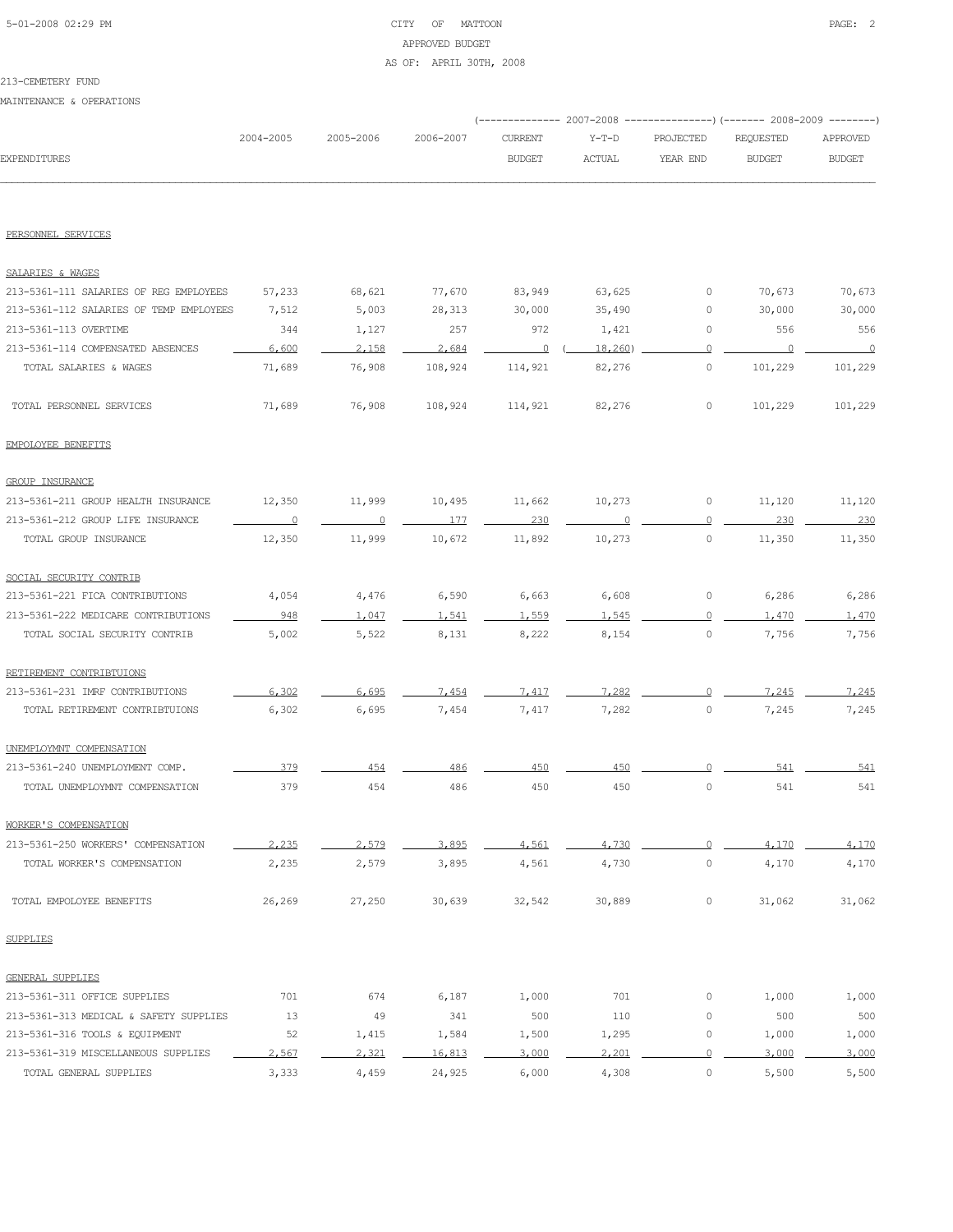## 5-01-2008 02:29 PM CITY OF MATTOON PAGE: 3 APPROVED BUDGET AS OF: APRIL 30TH, 2008

### 213-CEMETERY FUND

MAINTENANCE & OPERATIONS

|                                                      |           |           |                     |                |               |           | (------------- 2007-2008 ---------------) (------- 2008-2009 --------) |               |  |
|------------------------------------------------------|-----------|-----------|---------------------|----------------|---------------|-----------|------------------------------------------------------------------------|---------------|--|
|                                                      | 2004-2005 | 2005-2006 | 2006-2007           | <b>CURRENT</b> | $Y-T-D$       | PROJECTED | REQUESTED                                                              | APPROVED      |  |
| EXPENDITURES                                         |           |           |                     | <b>BUDGET</b>  | <b>ACTUAL</b> | YEAR END  | <b>BUDGET</b>                                                          | <b>BUDGET</b> |  |
|                                                      |           |           |                     |                |               |           |                                                                        |               |  |
| <b>ENERGY</b><br>213-5361-321 NATURAL GAS & ELECTRIC | 1,997     | 2,202     | 2,113               | 2,200          | 2,193         | 0         | 2,000                                                                  | 2,000         |  |
| 213-5361-326 FUEL                                    | 785       | 2,587     | 3,002               | 3,500          | 2,001         | 0         | 2,500                                                                  | 2,500         |  |
| TOTAL ENERGY                                         | 2,782     | 4,789     | 5,115               | 5,700          | 4,194         | 0         | 4,500                                                                  | 4,500         |  |
| STREET MAINT SUPPLIES                                |           |           |                     |                |               |           |                                                                        |               |  |
| 213-5361-352 AGGREGATE SURFACE COURSE                | $\circ$   | 0         | 0                   | 0              |               | 0         |                                                                        | 0             |  |
| TOTAL STREET MAINT SUPPLIES                          | $\circ$   | $\circ$   | $\mathsf{O}\xspace$ | $\circ$        | $\mathbb O$   | 0         | $\circ$                                                                | $\circ$       |  |
| TOTAL SUPPLIES                                       | 6,115     | 9,248     | 30,040              | 11,700         | 8,502         | 0         | 10,000                                                                 | 10,000        |  |
| PURCHASED PROP MAINT SRV                             |           |           |                     |                |               |           |                                                                        |               |  |
| UTILITY SERVICES                                     |           |           |                     |                |               |           |                                                                        |               |  |
| 213-5361-410 UTILITY SERVICES                        | 2,057     | 968       | 1.215               | 1,750          | 700           | $\Omega$  | 1,000                                                                  | 1,000         |  |
| TOTAL UTILITY SERVICES                               | 2,057     | 968       | 1,215               | 1,750          | 700           | 0         | 1,000                                                                  | 1,000         |  |
| REPAIR & MAINT SERVICES                              |           |           |                     |                |               |           |                                                                        |               |  |
| 213-5361-432 REPAIR OF STRUCTURES                    | 7         | 76        | 405                 | 750            | 72            | 0         | 500                                                                    | 500           |  |
| 213-5361-433 REPAIR OF MACHINERY                     | 606       | 1,536     | 4,064               | 2,000          | 3,672         | O         | 2,000                                                                  | 2,000         |  |
| TOTAL REPAIR & MAINT SERVICES                        | 613       | 1,612     | 4,468               | 2,750          | 3,744         | 0         | 2,500                                                                  | 2,500         |  |
| CONSTRUCTION SERVICES                                |           |           |                     |                |               |           |                                                                        |               |  |
| 213-5361-452 AGGREGATE SURFACE COURSE                |           | n         | 20,936              |                |               |           |                                                                        |               |  |
| TOTAL CONSTRUCTION SERVICES                          | $\circ$   | $\circ$   | 20,936              | $\circ$        | $\circ$       | 0         | $\circ$                                                                | $\circ$       |  |
| TOTAL PURCHASED PROP MAINT SRV                       | 2,670     | 2,580     | 26,619              | 4,500          | 4,444         | 0         | 3,500                                                                  | 3,500         |  |
| OTHER PURCHASED SERVICES                             |           |           |                     |                |               |           |                                                                        |               |  |
| PROFESSIONAL SERVICES                                |           |           |                     |                |               |           |                                                                        |               |  |
| 213-5361-516 TECHNOLOGY SUPPORT SERVICE              | 310       | 306       | 559                 | 1 510          | $\cap$        |           | 1.454                                                                  | 1,454         |  |
| TOTAL PROFESSIONAL SERVICES                          | 310       | 306       | 559                 | 1,510          | $\mathbb O$   | 0         | 1,454                                                                  | 1,454         |  |
| INSURANCE                                            |           |           |                     |                |               |           |                                                                        |               |  |
| 213-5361-523 PROPERTY & CASUALTY INSURA              | 2,569     | 2,569     | 1,986               | 2,874          | 1,437         | $\Omega$  | 2,500                                                                  | 2,500         |  |
| TOTAL INSURANCE                                      | 2,569     | 2,569     | 1,986               | 2,874          | 1,437         | $\circ$   | 2,500                                                                  | 2,500         |  |
| COMMUNICATION                                        |           |           |                     |                |               |           |                                                                        |               |  |
| 213-5361-531 POSTAGE                                 | 72        | 42        | 31                  | 200            | 30            | 0         | 100                                                                    | 100           |  |
| 213-5361-532 TELEPHONE                               | 707       | 834       | 2,133               | 2,500          | 2,388         | $\Omega$  | 2,500                                                                  | 2,500         |  |
| TOTAL COMMUNICATION                                  | 779       | 876       | 2,164               | 2,700          | 2,419         | $\circ$   | 2,600                                                                  | 2,600         |  |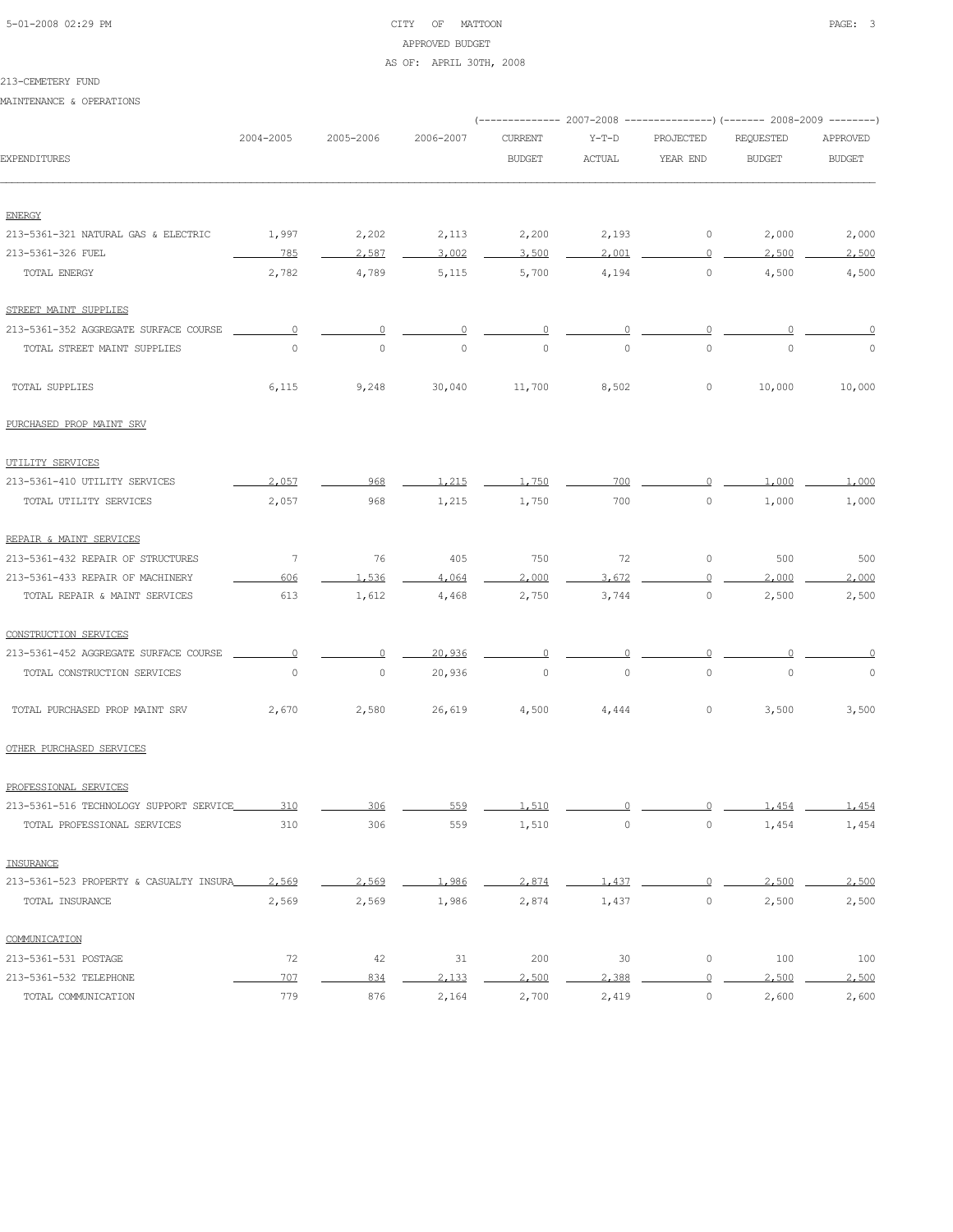# 5-01-2008 02:29 PM CITY OF MATTOON PAGE: 4 APPROVED BUDGET

### AS OF: APRIL 30TH, 2008

### 213-CEMETERY FUND

MAINTENANCE & OPERATIONS

| 2004-2005                                          | 2005-2006           | 2006-2007 | <b>CURRENT</b> | $Y-T-D$       | PROJECTED      | <b>REQUESTED</b> | APPROVED                                                                |
|----------------------------------------------------|---------------------|-----------|----------------|---------------|----------------|------------------|-------------------------------------------------------------------------|
|                                                    |                     |           | <b>BUDGET</b>  | <b>ACTUAL</b> | YEAR END       | <b>BUDGET</b>    | <b>BUDGET</b>                                                           |
|                                                    |                     |           |                |               |                |                  |                                                                         |
|                                                    |                     |           |                |               |                |                  |                                                                         |
| 213-5361-579 MISC OTHER PURCHASED SERVI<br>44,725  | 27,893              | $\circ$   | 1,000          | 220           | $\overline{0}$ | 1,000            | 1,000                                                                   |
| 44,725                                             | 27,893              | $\circ$   | 1,000          | 220           | $\circ$        | 1,000            | 1,000                                                                   |
| 48,383                                             | 31,644              | 4,710     | 8,084          | 4,076         | 0              | 7,554            | 7,554                                                                   |
|                                                    |                     |           |                |               |                |                  |                                                                         |
|                                                    |                     |           |                |               |                |                  |                                                                         |
| 74                                                 | $\circ$             | 5,584     | $\circ$        | $\Omega$      | $\circ$        |                  |                                                                         |
| 74                                                 | $\mathbb O$         | 5,584     | $\circ$        | $\circ$       | $\mathbf{0}$   | $\overline{0}$   | $\cap$                                                                  |
|                                                    |                     |           |                |               |                |                  |                                                                         |
| 213-5361-730 IMPROVEMENTRS OTHER THAN B<br>$\circ$ | $\circ$             | $\Omega$  | 48,000         | 20,005        | $\circ$        |                  |                                                                         |
| $\circ$                                            | $\overline{0}$      | $\circ$   | 48,000         | 20,005        | $\mathbf{0}$   | $\overline{0}$   | $\mathbf 0$                                                             |
|                                                    |                     |           |                |               |                |                  |                                                                         |
| $\Omega$                                           | $\Omega$            | $\circ$   | 15,000         | 13,700        | $\circ$        | $\Omega$         | $\Omega$                                                                |
| $\mathsf{O}\xspace$                                | $\circ$             | $\circ$   | 15,000         | 13,700        | $\mathbb O$    | $\circ$          | $\circ$                                                                 |
| 74                                                 | $\mathbb O$         | 5,584     | 63,000         | 33,705        | $\mathbb O$    | $\circ$          | $\mathbf 0$                                                             |
|                                                    |                     |           |                |               |                |                  |                                                                         |
|                                                    |                     |           |                |               |                |                  |                                                                         |
| 73                                                 | 89                  | 88        | 100            | 116           | $\circ$        | 200              | 200                                                                     |
| 73                                                 | 89                  | 88        | 100            | 116           | $\mathbb O$    | 200              | 200                                                                     |
|                                                    |                     |           |                |               |                |                  |                                                                         |
| $\circ$                                            | $\mathsf{O}\xspace$ | $\circ$   | $\circ$        | $\circ$       | $\circ$        | $\mathbb O$      | $\circ$                                                                 |
| 380                                                | 334                 | 303       | 500            | 2.168         | $\circ$        | 500              | 500                                                                     |
| 380                                                | 334                 | 303       | 500            | 2,168         | $\circ$        | 500              | 500                                                                     |
| 453                                                | 423                 | 391       | 600            | 2,285         | $\circ$        | 700              | 700                                                                     |
| 155,654                                            | 148,053             | 206,907   | 235,347        | 166,175       | $\circ$        | 154,045          | 154,045                                                                 |
|                                                    |                     |           |                |               |                |                  | (-------------- 2007-2008 ---------------) (------- 2008-2009 --------) |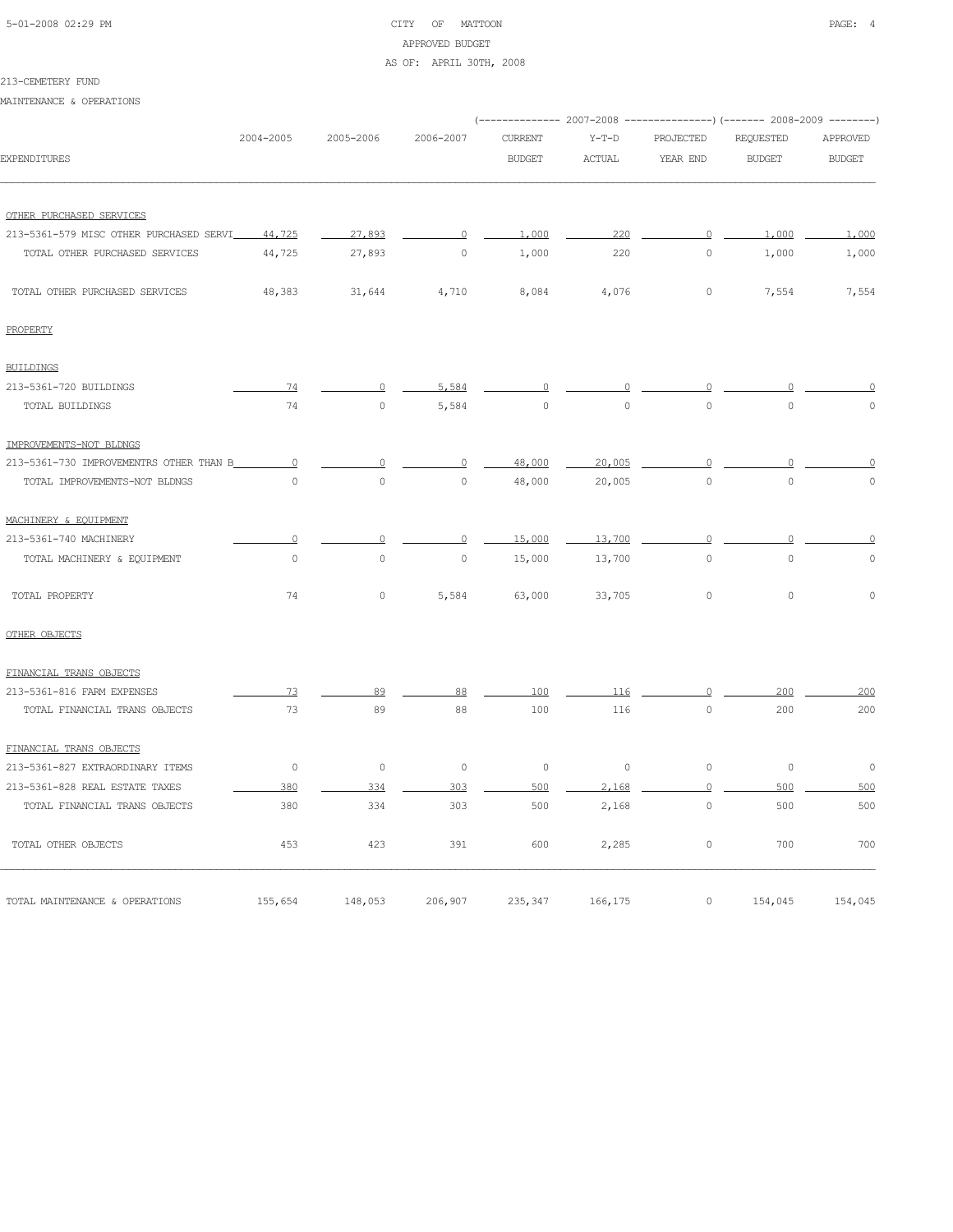| 5-01-2008 02:29 PM |  |  |
|--------------------|--|--|

## CITY OF MATTOON PAGE: 5 APPROVED BUDGET AS OF: APRIL 30TH, 2008

|                               |           |           |           |               |         | (-------------- 2007-2008 ----------------) (------- 2008-2009 --------) |               |               |  |
|-------------------------------|-----------|-----------|-----------|---------------|---------|--------------------------------------------------------------------------|---------------|---------------|--|
|                               | 2004-2005 | 2005-2006 | 2006-2007 | CURRENT       | $Y-T-D$ | PROJECTED                                                                | REQUESTED     | APPROVED      |  |
| <b>EXPENDITURES</b>           |           |           |           | <b>BUDGET</b> | ACTUAL  | YEAR END                                                                 | <b>BUDGET</b> | <b>BUDGET</b> |  |
|                               |           |           |           |               |         |                                                                          |               |               |  |
|                               |           |           |           |               |         |                                                                          |               |               |  |
| OTHER OBJECTS                 |           |           |           |               |         |                                                                          |               |               |  |
| FINANCIAL TRANS OBJECTS       |           |           |           |               |         |                                                                          |               |               |  |
| 213-5362-829 DEPRECIATION     | 4,154     | 5.755     | 9,925     |               |         |                                                                          | 10,000        | 10,000        |  |
| TOTAL FINANCIAL TRANS OBJECTS | 4,154     | 5,755     | 9,925     | $\circ$       | $\circ$ | 0                                                                        | 10,000        | 10,000        |  |
| TOTAL OTHER OBJECTS           | 4,154     | 5,755     | 9,925     | $\circ$       | $\circ$ | $\circ$                                                                  | 10,000        | 10,000        |  |
|                               |           |           |           |               |         |                                                                          |               |               |  |
| TOTAL DEPRECIATION            | 4,154     | 5,755     | 9,925     | $\circ$       | $\circ$ | 0                                                                        | 10,000        | 10,000        |  |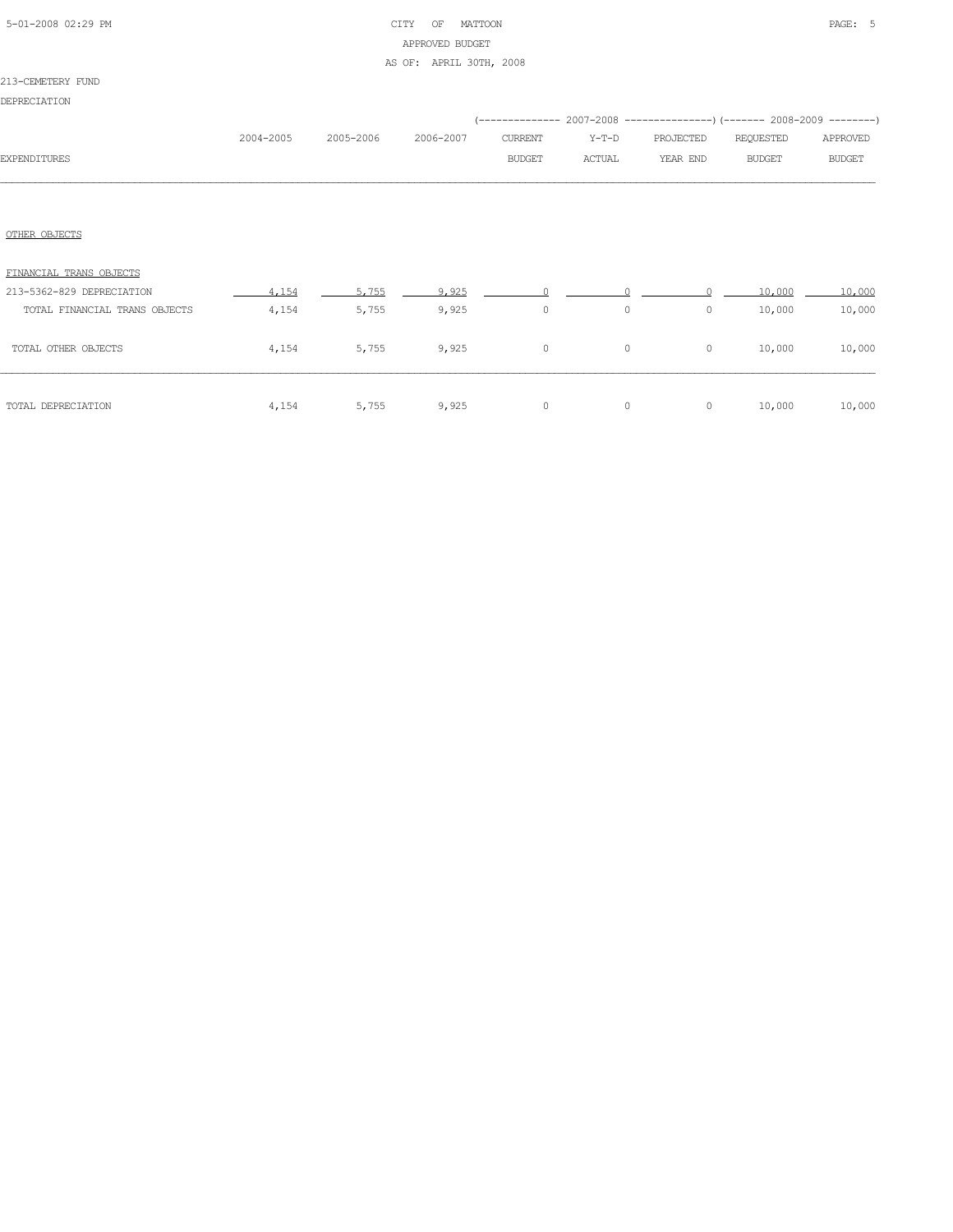| 5-01-2008 02:29 PM |  |
|--------------------|--|
|                    |  |

## CITY OF MATTOON **PAGE: 6** APPROVED BUDGET AS OF: APRIL 30TH, 2008

#### 213-CEMETERY FUND

DEBT SERVICE ON CAP LEAS

|                                                                                      |                |                          |                |                |                   |                | (-------------- 2007-2008 ----------------) (------- 2008-2009 --------) |                |
|--------------------------------------------------------------------------------------|----------------|--------------------------|----------------|----------------|-------------------|----------------|--------------------------------------------------------------------------|----------------|
|                                                                                      | 2004-2005      | 2005-2006                | 2006-2007      | <b>CURRENT</b> | $Y-T-D$           | PROJECTED      | REQUESTED                                                                | APPROVED       |
| <b>EXPENDITURES</b>                                                                  |                |                          |                | <b>BUDGET</b>  | ACTUAL            | YEAR END       | <b>BUDGET</b>                                                            | <b>BUDGET</b>  |
|                                                                                      |                |                          |                |                |                   |                |                                                                          |                |
| OTHER OBJECTS                                                                        |                |                          |                |                |                   |                |                                                                          |                |
| FINANCIAL TRANS OBJECTS                                                              |                |                          |                |                |                   |                |                                                                          |                |
| 213-5746-817 DEBT SERVICES                                                           |                |                          |                |                |                   |                |                                                                          |                |
| TOTAL FINANCIAL TRANS OBJECTS                                                        | $\circ$        | $\circ$                  | $\circ$        | $\circ$        | $\circ$           | $\circ$        | $\circ$                                                                  | $\circ$        |
| TOTAL OTHER OBJECTS                                                                  | $\circ$        | $\circ$                  | $\circ$        | $\circ$        | $\circ$           | $\circ$        | $\circ$                                                                  | $\circ$        |
| TOTAL DEBT SERVICE ON CAP LEAS                                                       | $\circ$        | $\circ$                  | $\circ$        | $\circ$        | $\circ$           | 0              | $\circ$                                                                  | $\circ$        |
| TOTAL EXPENDITURES                                                                   | 159,809        | 153,809                  | 216,831        |                | 235, 347 166, 175 | $\overline{0}$ | 164,045                                                                  | 164,045        |
| REVENUE OVER/(UNDER) EXPENDITURES ( 51,980) ( 21,882) ( 97,944) ( 112,397) ( 55,397) |                |                          |                |                |                   |                | $0 \quad (43, 295) \quad (43, 295)$                                      |                |
| OTHER FINANCING SOURCES                                                              |                |                          |                |                |                   |                |                                                                          |                |
| 213-4901-021 TRANSFER FROM GENERAL FUND                                              | 34,847         | 35,000                   | 51,938 64,315  |                | 47,000            | $\circ$        | 43,295                                                                   | 43,295         |
| 213-4903-021 TRANSFER FROM HOTEL TAX FD                                              | $\overline{0}$ | $\sim$ 0                 | $\circ$        | $\circ$        | $\circ$           | $\circ$        | $\circ$                                                                  | $\circ$        |
| 213-4909-021 TRANSFERS FROM CAP PROJ FU                                              | $\sim$ 0       | 62,000                   | $\sim$ 0       | 48,000         | $\circ$           | 0              | $\circ$                                                                  | $\circ$        |
| 213-4951-021 CONTRIBUTIONS FOR PET. CAR                                              | 215            | 149                      | $\circ$        | $\circ$        | $\circ$           | $\circ$        | $\Omega$                                                                 | $\circ$        |
| 213-4956-021 OTHER CONTRIBUTED CAPITAL                                               |                | $\overline{\phantom{0}}$ | $\overline{0}$ | $\overline{0}$ | $\Omega$          | $\Omega$       | $\cap$                                                                   | $\overline{0}$ |
| TOTAL OTHER FINANCING SOURCES                                                        | 35,062         | 97,149                   | 51,938         | 112,315        | 47,000            | $\circ$        | 43,295                                                                   | 43,295         |
| TOTAL OTHER FINANCING SOURCES (USES)                                                 | 35,062         | 97,149                   |                | 51,938 112,315 | 47,000            | $\circ$        | 43,295                                                                   | 43,295         |
| REVENUES & OTHER SOURCES OVER/                                                       |                |                          |                |                |                   |                |                                                                          |                |
| (UNDER) EXPENDITURES & OTHER (USES) ( 16,918) 75,266 ( 46,006) ( 82) (               |                |                          |                |                | 8,397)            | $\circ$        | 0                                                                        | $\circ$        |

 $\star\star\star$  END OF REPORT  $\star\star\star$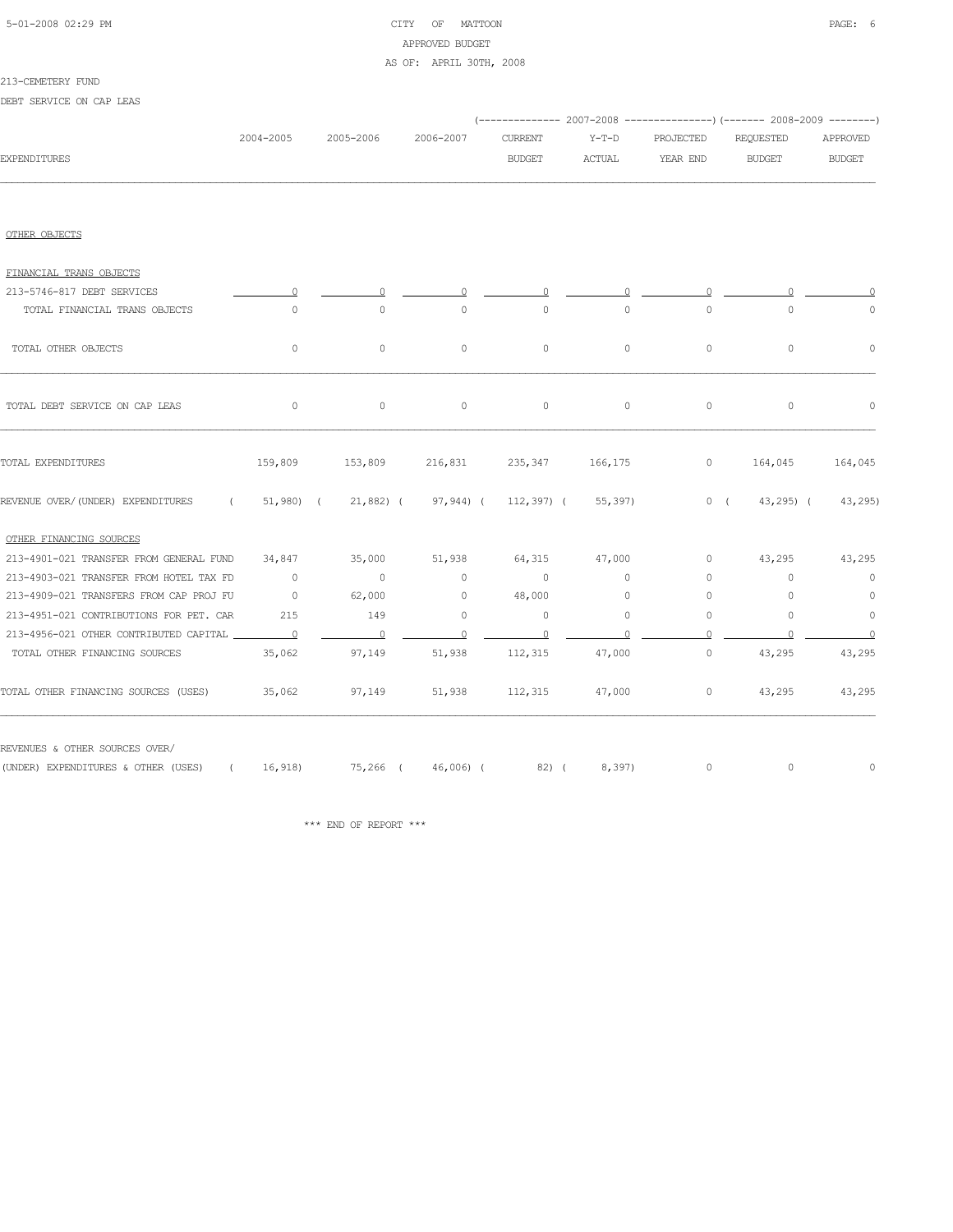| 5-01-2008 02:29 PM |  |
|--------------------|--|

## CITY OF MATTOON **PAGE:** 1 APPROVED BUDGET AS OF: APRIL 30TH, 2008

221-HEALTH INSURANCE FUND

|                                          |           |           |           | (-------------- 2007-2008 ----------------) (------- 2008-2009 --------) |               |                |               |               |
|------------------------------------------|-----------|-----------|-----------|--------------------------------------------------------------------------|---------------|----------------|---------------|---------------|
|                                          | 2004-2005 | 2005-2006 | 2006-2007 | <b>CURRENT</b>                                                           | $Y-T-D$       | PROJECTED      | REQUESTED     | APPROVED      |
| <b>REVENUES</b>                          |           |           |           | <b>BUDGET</b>                                                            | <b>ACTUAL</b> | YEAR END       | <b>BUDGET</b> | <b>BUDGET</b> |
| INVESTMENT EARNINGS                      |           |           |           |                                                                          |               |                |               |               |
| INTEREST EARNINGS                        |           |           |           |                                                                          |               |                |               |               |
| 221-4610-021 INTEREST EARNINGS           | 162       | 79        | 60        | 50                                                                       | 58            | $\circ$        | 50            | 50            |
| TOTAL INTEREST EARNINGS                  | 162       | 79        | 60        | 50                                                                       | 58            | $\circ$        | 50            | 50            |
| TOTAL INVESTMENT EARNINGS                | 162       | 79        | 60        | 50                                                                       | 58            | $\circ$        | 50            | 50            |
| EMP CONTRIB FOR BENEFITS                 |           |           |           |                                                                          |               |                |               |               |
| EMPLOYEE CONTRIBUTIONS                   |           |           |           |                                                                          |               |                |               |               |
| 221-4701-021 EMPLOYEE CONTRIB TO HEALTH  | 194,621   | 168,205   | 153,646   | 163,000                                                                  | 158,999       | $\circ$        | 170,000       | 170,000       |
| TOTAL EMPLOYEE CONTRIBUTIONS             | 194,621   | 168,205   | 153,646   | 163,000                                                                  | 158,999       | $\circ$        | 170,000       | 170,000       |
| LIBRARY EMPLOYEE CONTRIB                 |           |           |           |                                                                          |               |                |               |               |
| 221-4711-021 LIBRARY EMPLOYEE CONTRIBS   | 4,905     | 6.071     | 5,540     | 6,600                                                                    | 8.425         | $\cap$         | 7.500         | 7,500         |
| TOTAL LIBRARY EMPLOYEE CONTRIB           | 4,905     | 6,071     | 5,540     | 6,600                                                                    | 8,425         | $\circ$        | 7,500         | 7,500         |
| RETIREE CONTRIBUTIONS                    |           |           |           |                                                                          |               |                |               |               |
| 221-4721-021 RETIREE CONTRIBS TO HEALTH_ | 153,326   | 144,380   | 144,636   | 195,000                                                                  | 168,933       | $\circ$        | 220,000       | 220,000       |
| TOTAL RETIREE CONTRIBUTIONS              | 153,326   | 144,380   | 144,636   | 195,000                                                                  | 168,933       | $\Omega$       | 220,000       | 220,000       |
| TOTAL EMP CONTRIB FOR BENEFITS           | 352,851   | 318,656   | 303,821   | 364,600                                                                  | 336,357       | 0              | 397,500       | 397,500       |
| CONTRIB & OTHER MISC REV                 |           |           |           |                                                                          |               |                |               |               |
| CONTRIBUTIONS & MISC REV                 |           |           |           |                                                                          |               |                |               |               |
| 221-4804-021 MISCELLANEOUS REVENUE       | 9,011     | 32,139    | 630,921   | 525,000                                                                  | 739,419       | 0              | 600,000       | 600,000       |
| 221-4807-021 INS RELATED RECOVERY REVEN  | 1,311     | 306       | 8.422     | 8,950                                                                    | 12,083        | $\circ$        | 11,500        | 11,750        |
| TOTAL CONTRIBUTIONS & MISC REV           | 10,321    | 32,445    | 639, 344  | 533,950                                                                  | 751,502       | $\overline{0}$ | 611,500       | 611,750       |
| TOTAL CONTRIB & OTHER MISC REV           | 10,321    | 32,445    | 639,344   | 533,950                                                                  | 751,502       | 0              | 611,500       | 611,750       |
| TOTAL REVENUES                           | 363, 335  | 351,179   | 943,224   | 898,600                                                                  | 1,087,917     | $\circ$        | 1,009,050     | 1,009,300     |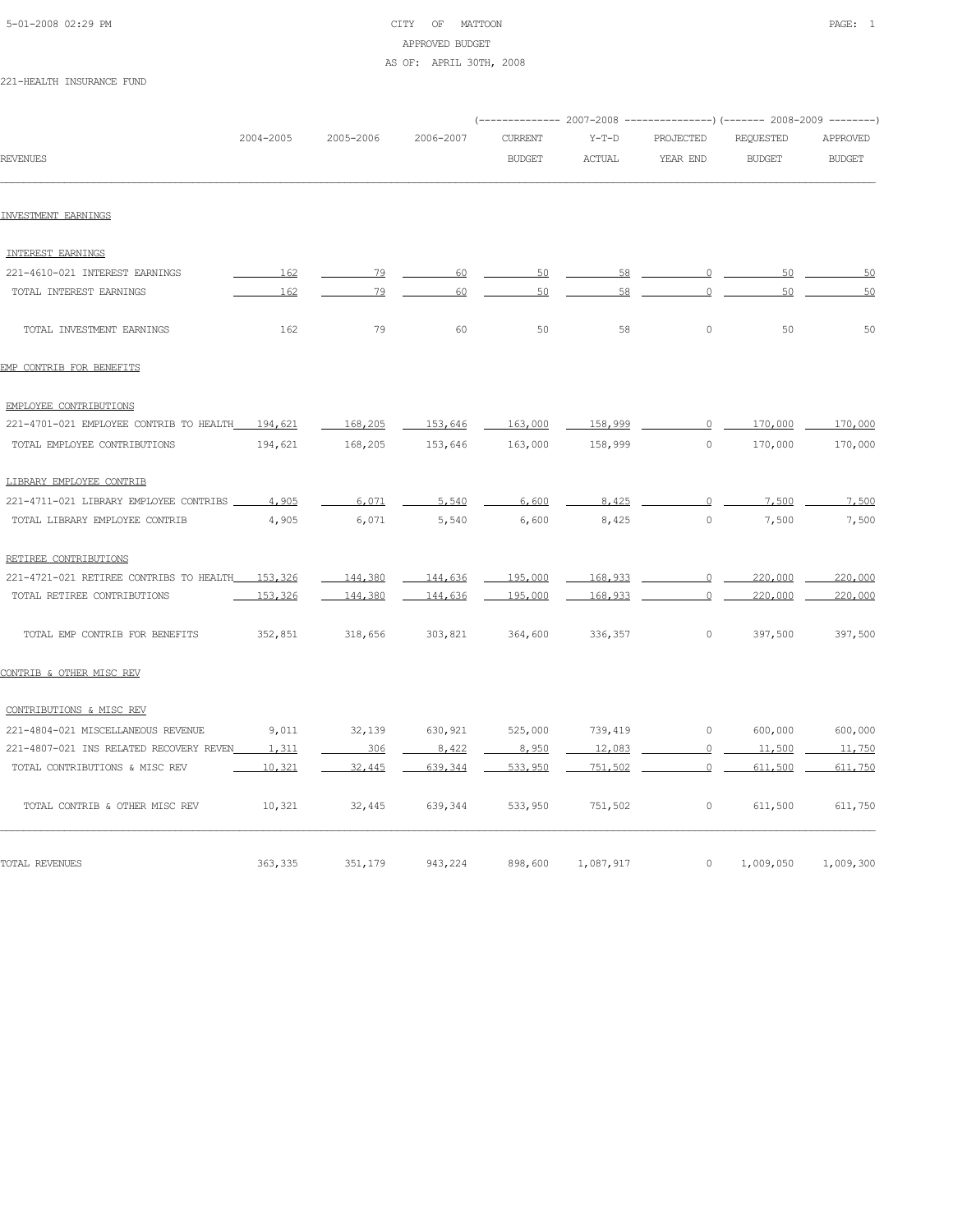## 5-01-2008 02:29 PM CITY OF MATTOON PAGE: 2 APPROVED BUDGET AS OF: APRIL 30TH, 2008

### 221-HEALTH INSURANCE FUND

STOP LOSS INS COVERAGE

|                     |           |                     |               |               | (-------------- 2007-2008 ----------------) (------- 2008-2009 --------) |        |               |
|---------------------|-----------|---------------------|---------------|---------------|--------------------------------------------------------------------------|--------|---------------|
|                     | 2004-2005 | 2005-2006 2006-2007 |               |               | CURRENT Y-T-D PROJECTED REOUESTED                                        |        | APPROVED      |
| <b>EXPENDITURES</b> |           |                     | <b>BUDGET</b> | <b>ACTUAL</b> | YEAR END                                                                 | BUDGET | <b>BUDGET</b> |
|                     |           |                     |               |               |                                                                          |        |               |

| TOTAL GROUP INSURANCE        | 132,879 | 136,345 | 137,751 | 135,000 | 117,948 | 0 | 137,500 | 137,500 |
|------------------------------|---------|---------|---------|---------|---------|---|---------|---------|
| TOTAL EMPOLOYEE BENEFITS     | 132,879 | 136,345 | 137,751 | 135,000 | 117,948 | 0 | 137,500 | 137,500 |
| TOTAL STOP LOSS INS COVERAGE | 132,879 | 136,345 | 137,751 | 135,000 | 117,948 |   | 137,500 | 137,500 |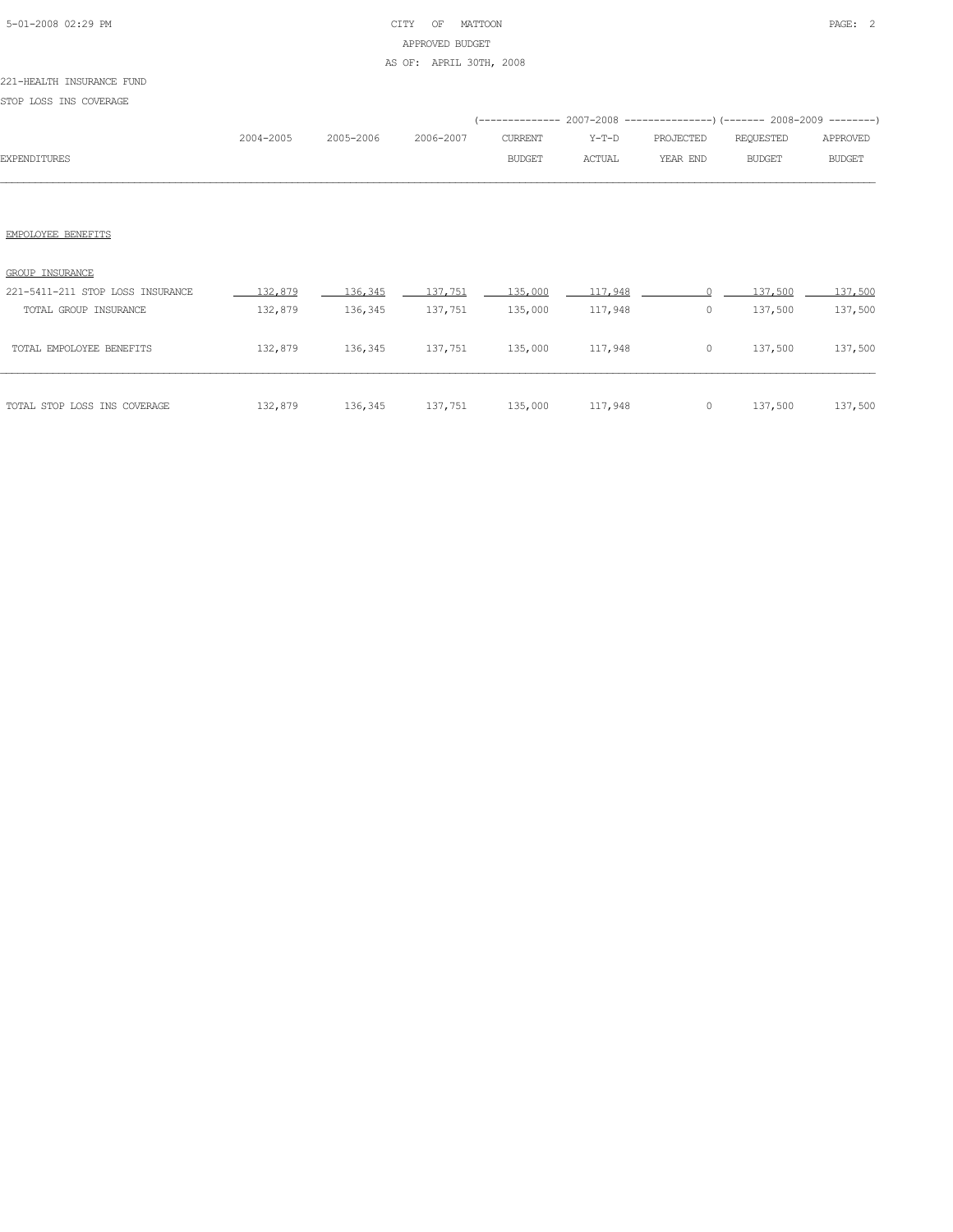## 5-01-2008 02:29 PM CITY OF MATTOON PAGE: 3 APPROVED BUDGET AS OF: APRIL 30TH, 2008

### 221-HEALTH INSURANCE FUND

HEALTH PLAN ADMIN

|                     |           |           |           |               |               | (-------------- 2007-2008 ----------------) (------- 2008-2009 --------) |               |               |
|---------------------|-----------|-----------|-----------|---------------|---------------|--------------------------------------------------------------------------|---------------|---------------|
|                     | 2004-2005 | 2005-2006 | 2006-2007 | CURRENT       | Y-T-D         | PROJECTED                                                                | REOUESTED     | APPROVED      |
| <b>EXPENDITURES</b> |           |           |           | <b>BUDGET</b> | <b>ACTUAL</b> | YEAR END                                                                 | <b>BUDGET</b> | <b>BUDGET</b> |
|                     |           |           |           |               |               |                                                                          |               |               |

| TOTAL HEALTH PLAN ADMIN                         | 153,877 | 155,688 | 159,134 | 160,000 | 137,615 | 0 | 162,500 | 162,500 |
|-------------------------------------------------|---------|---------|---------|---------|---------|---|---------|---------|
| TOTAL EMPOLOYEE BENEFITS                        | 153,877 | 155,688 | 159,134 | 160,000 | 137,615 | 0 | 162,500 | 162,500 |
| TOTAL GROUP INSURANCE                           | 153,877 | 155,688 | 159,134 | 160,000 | 137,615 | 0 | 162,500 | 162,500 |
| 221-5412-211 HEALTH PLAN ADMINISTRATION 153,877 |         | 155.688 | 159,134 | 160,000 | 137,615 |   | 162,500 | 162,500 |
| GROUP INSURANCE                                 |         |         |         |         |         |   |         |         |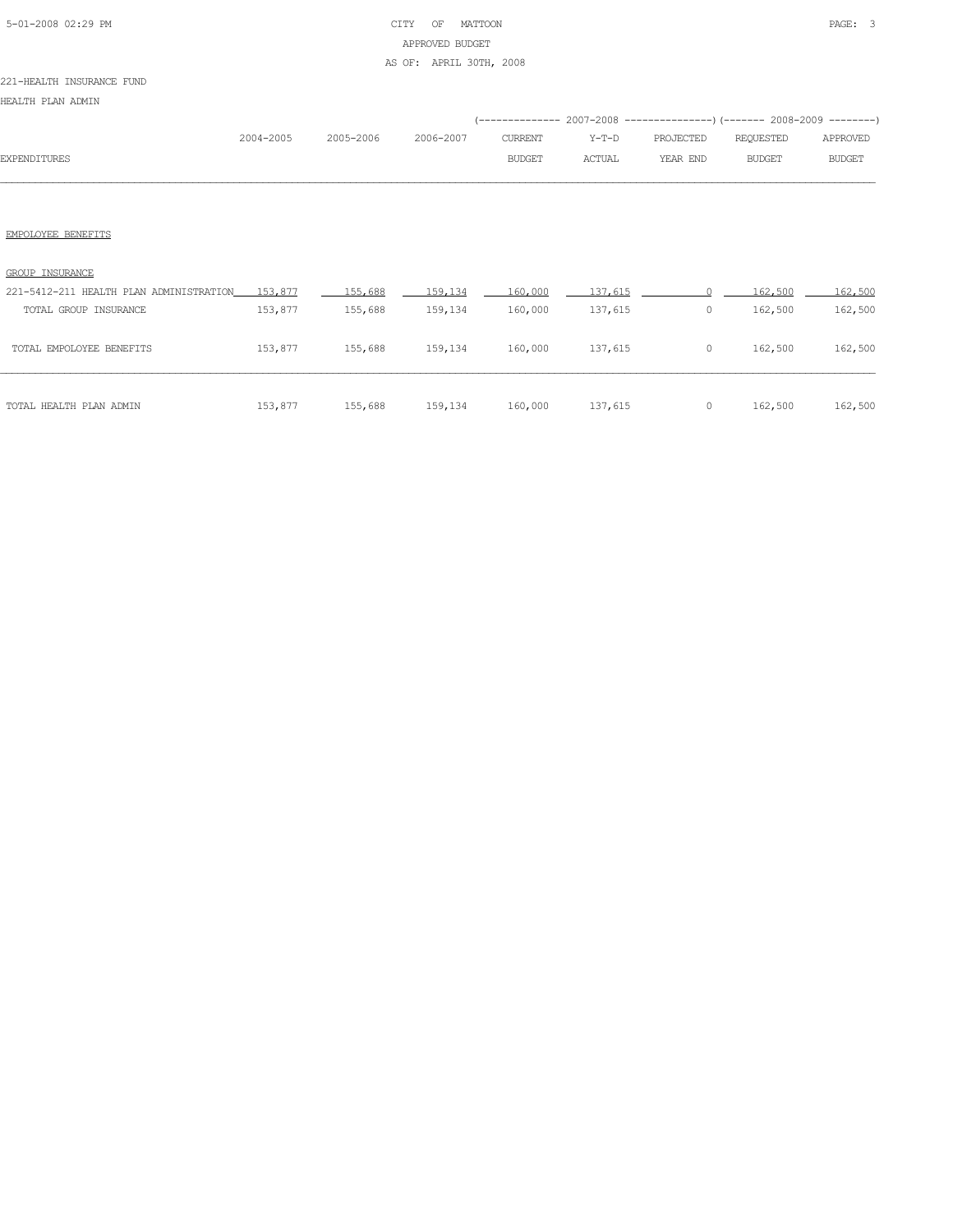## 5-01-2008 02:29 PM CITY OF MATTOON PAGE: 4 APPROVED BUDGET AS OF: APRIL 30TH, 2008

### 221-HEALTH INSURANCE FUND

MEDICAL CLAIMS

|                     |           |                     |               |        | (-------------- 2007-2008 ----------------) (------- 2008-2009 --------) |        |               |
|---------------------|-----------|---------------------|---------------|--------|--------------------------------------------------------------------------|--------|---------------|
|                     | 2004-2005 | 2005-2006 2006-2007 |               |        |                                                                          |        | APPROVED      |
| <b>EXPENDITURES</b> |           |                     | <b>BUDGET</b> | ACTUAL | YEAR END                                                                 | BUDGET | <b>BUDGET</b> |
|                     |           |                     |               |        |                                                                          |        |               |

| TOTAL MEDICAL CLAIMS        | 1,180,458 | 914,299 | 1,098,419 | 1,050,000    | 956,350 | 0 | 1,100,000 | 1,150,000 |
|-----------------------------|-----------|---------|-----------|--------------|---------|---|-----------|-----------|
| TOTAL EMPOLOYEE BENEFITS    | 1,180,458 | 914,299 | 1,098,419 | 1,050,000    | 956,350 | 0 | 1,100,000 | 1,150,000 |
| TOTAL GROUP INSURANCE       | 1,180,458 | 914,299 | 1,098,419 | 1,050,000    | 956,350 | 0 | 1,100,000 | 1,150,000 |
| 221-5413-211 MEDICAL CLAIMS | 1.180.458 | 914,299 | 1,098,419 | $-1.050.000$ | 956,350 |   | .100.000  | 150,000   |
| GROUP INSURANCE             |           |         |           |              |         |   |           |           |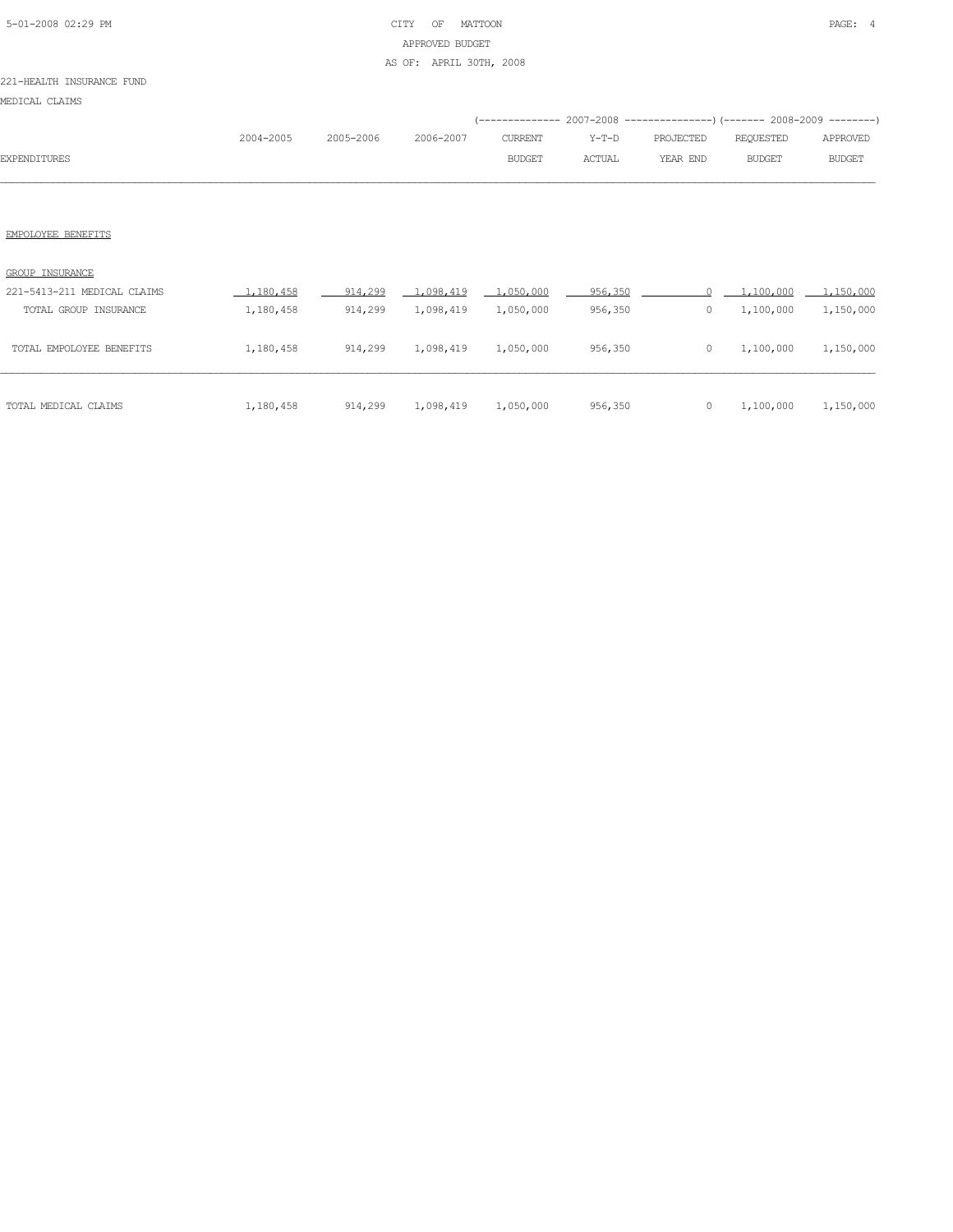## 5-01-2008 02:29 PM CITY OF MATTOON PAGE: 5 APPROVED BUDGET AS OF: APRIL 30TH, 2008

### 221-HEALTH INSURANCE FUND

|                     |           |                     |        |        |          | (-------------- 2007-2008 ----------------) (------- 2008-2009 --------) |               |
|---------------------|-----------|---------------------|--------|--------|----------|--------------------------------------------------------------------------|---------------|
|                     | 2004-2005 | 2005-2006 2006-2007 |        |        |          | CURRENT Y-T-D PROJECTED REQUESTED APPROVED                               |               |
| <b>EXPENDITURES</b> |           |                     | BUDGET | ACTUAL | YEAR END | BUDGET                                                                   | <b>BUDGET</b> |
|                     |           |                     |        |        |          |                                                                          |               |

| TOTAL RX CLAIMS          | 439,785 | 451,911 | 445,199 | 460,000 | 417,993                      | 0 | 485,000 | 464,500 |
|--------------------------|---------|---------|---------|---------|------------------------------|---|---------|---------|
| TOTAL EMPOLOYEE BENEFITS | 439,785 | 451,911 | 445,199 | 460,000 | 417,993                      | 0 | 485,000 | 464,500 |
| TOTAL GROUP INSURANCE    | 439,785 | 451,911 | 445,199 | 460,000 | 417,993                      | 0 | 485,000 | 464,500 |
| 221-5414-211 RX CLAIMS   | 439,785 | 451,911 | 445,199 | 460,000 | 417,993<br>11 September 1984 |   | 485,000 | 464,500 |
| GROUP INSURANCE          |         |         |         |         |                              |   |         |         |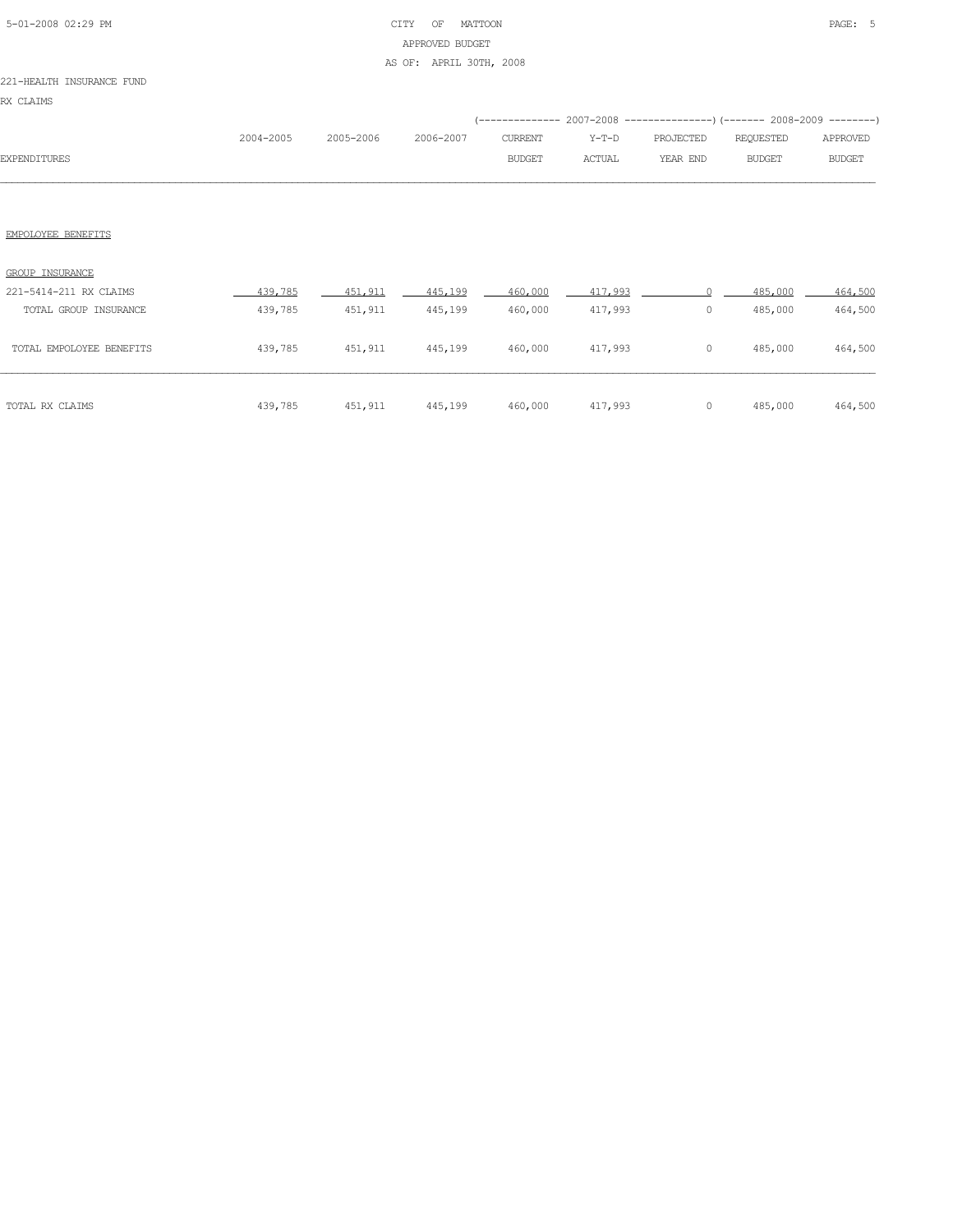## 5-01-2008 02:29 PM CITY OF MATTOON PAGE: 6 APPROVED BUDGET AS OF: APRIL 30TH, 2008

### 221-HEALTH INSURANCE FUND

DENTAL CLAIMS

|                     |           |                     |               |        | (-------------- 2007-2008 ----------------) (------- 2008-2009 --------) |        |               |
|---------------------|-----------|---------------------|---------------|--------|--------------------------------------------------------------------------|--------|---------------|
|                     | 2004-2005 | 2005-2006 2006-2007 |               |        |                                                                          |        | APPROVED      |
| <b>EXPENDITURES</b> |           |                     | <b>BUDGET</b> | ACTUAL | YEAR END                                                                 | BUDGET | <b>BUDGET</b> |
|                     |           |                     |               |        |                                                                          |        |               |

| TOTAL DENTAL CLAIMS        | 79,728 | 76,646 | 81,104 | 80,000 | 78,000 |   | 87,000 | 82,500 |
|----------------------------|--------|--------|--------|--------|--------|---|--------|--------|
| TOTAL EMPOLOYEE BENEFITS   | 79,728 | 76,646 | 81,104 | 80,000 | 78,000 | 0 | 87,000 | 82,500 |
| TOTAL GROUP INSURANCE      | 79,728 | 76,646 | 81,104 | 80,000 | 78,000 | 0 | 87,000 | 82,500 |
| 221-5415-211 DENTAL CLAIMS | 79.728 | 76,646 | 81,104 | 80,000 | 78,000 |   | 87,000 | 82,500 |
| <b>GROUP INSURANCE</b>     |        |        |        |        |        |   |        |        |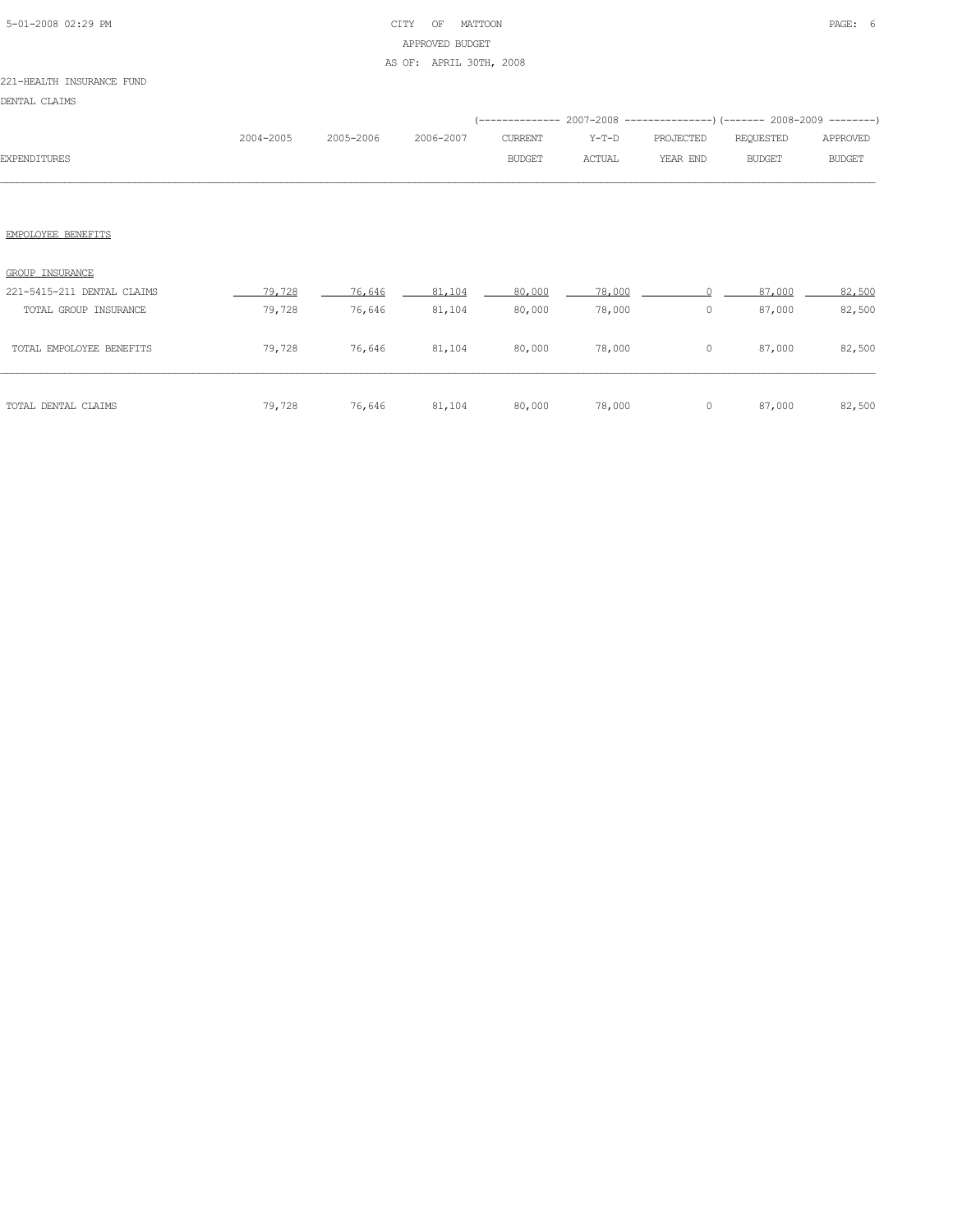## 5-01-2008 02:29 PM CITY OF MATTOON PAGE: 7 APPROVED BUDGET AS OF: APRIL 30TH, 2008

### 221-HEALTH INSURANCE FUND

REFUNDS REIMB & MISC EXPS

|                     |           |           |           |         |        | (-------------- 2007-2008 ----------------) (------- 2008-2009 --------) |           |               |
|---------------------|-----------|-----------|-----------|---------|--------|--------------------------------------------------------------------------|-----------|---------------|
|                     | 2004-2005 | 2005-2006 | 2006-2007 | CURRENT | Y-T-D  | PROJECTED                                                                | REQUESTED | APPROVED      |
| <b>EXPENDITURES</b> |           |           |           | BUDGET  | ACTUAL | YEAR END                                                                 | BUDGET    | <b>BUDGET</b> |
|                     |           |           |           |         |        |                                                                          |           |               |
|                     |           |           |           |         |        |                                                                          |           |               |
|                     |           |           |           |         |        |                                                                          |           |               |
| EMPOLOYEE BENEFITS  |           |           |           |         |        |                                                                          |           |               |
|                     |           |           |           |         |        |                                                                          |           |               |

| GROUP INSURANCE                         |     |   |   |       |   |   |       |       |
|-----------------------------------------|-----|---|---|-------|---|---|-------|-------|
| 221-5416-211 REFUNDS REIMBURSEMENTS & M | 133 |   |   | 4,000 |   |   | 4.000 | 4,000 |
| TOTAL GROUP INSURANCE                   | 133 | 0 | 0 | 4,000 | 0 | 0 | 4,000 | 4,000 |
| TOTAL EMPOLOYEE BENEFITS                | 133 | 0 | 0 | 4,000 | 0 | 0 | 4,000 | 4,000 |
| TOTAL REFUNDS REIMB & MISC EXPS         | 133 |   |   | 4,000 |   |   | 4,000 | 4,000 |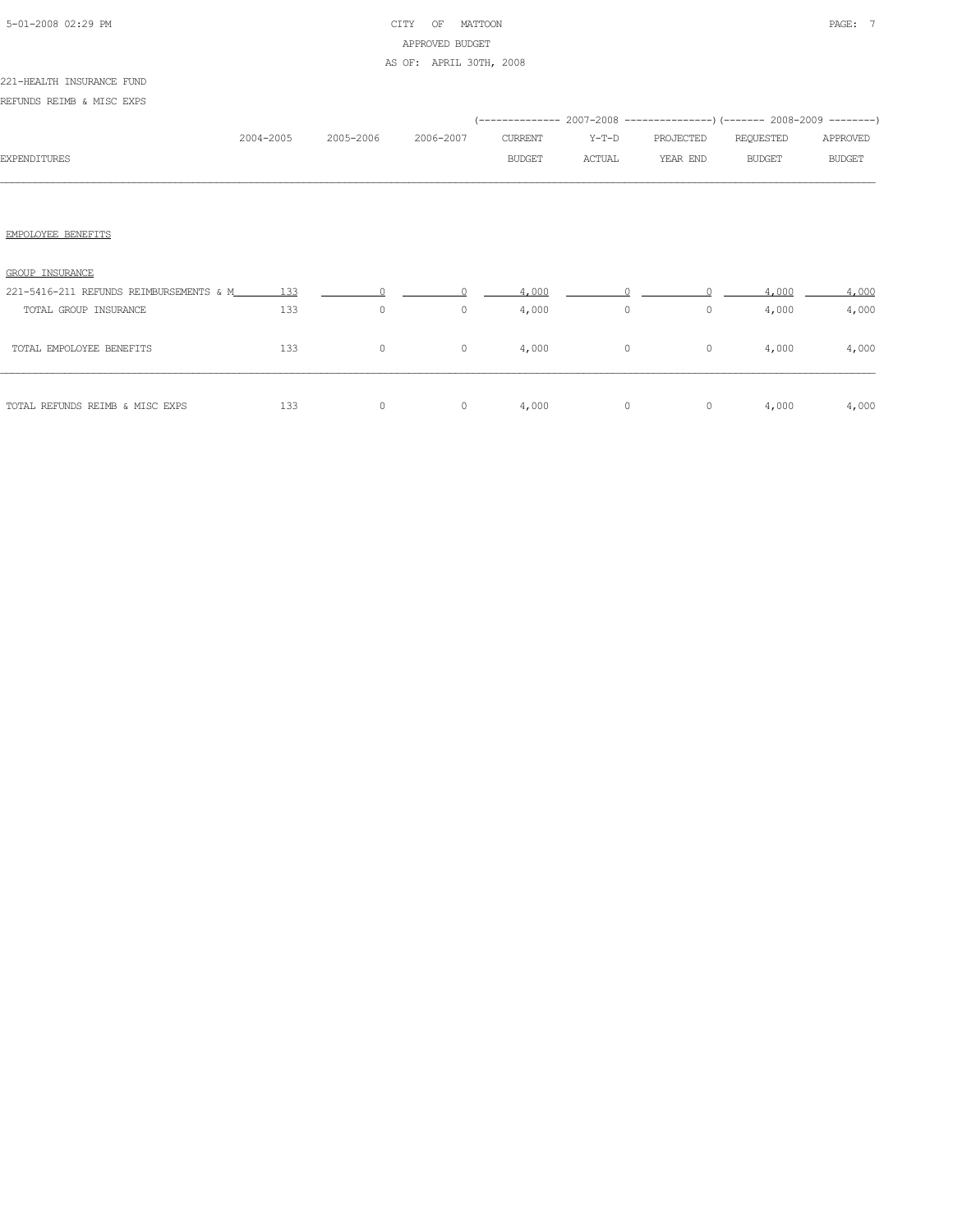## 5-01-2008 02:29 PM CITY OF MATTOON PAGE: 8 APPROVED BUDGET AS OF: APRIL 30TH, 2008

### 221-HEALTH INSURANCE FUND

LIFE INSURANCE

|                     |           |           |           |               |               | (-------------- 2007-2008 ----------------) (------- 2008-2009 ---------) |           |               |
|---------------------|-----------|-----------|-----------|---------------|---------------|---------------------------------------------------------------------------|-----------|---------------|
|                     | 2004-2005 | 2005-2006 | 2006-2007 | CURRENT       | Y-T-D         | PROJECTED                                                                 | REOUESTED | APPROVED      |
| <b>EXPENDITURES</b> |           |           |           | <b>BUDGET</b> | <b>ACTUAL</b> | YEAR END                                                                  | BUDGET    | <b>BUDGET</b> |
|                     |           |           |           |               |               |                                                                           |           |               |

| GROUP INSURANCE<br>221-5417-212 LIFE INSURANCE | 30,841 | 25,220 | 30,474 | 30,500 | 30,602 |   | 32,500 | 32,500 |
|------------------------------------------------|--------|--------|--------|--------|--------|---|--------|--------|
| TOTAL GROUP INSURANCE                          | 30,841 | 25,220 | 30,474 | 30,500 | 30,602 | 0 | 32,500 | 32,500 |
| TOTAL EMPOLOYEE BENEFITS                       | 30,841 | 25,220 | 30,474 | 30,500 | 30,602 | 0 | 32,500 | 32,500 |
| TOTAL LIFE INSURANCE                           | 30,841 | 25,220 | 30,474 | 30,500 | 30,602 | 0 | 32,500 | 32,500 |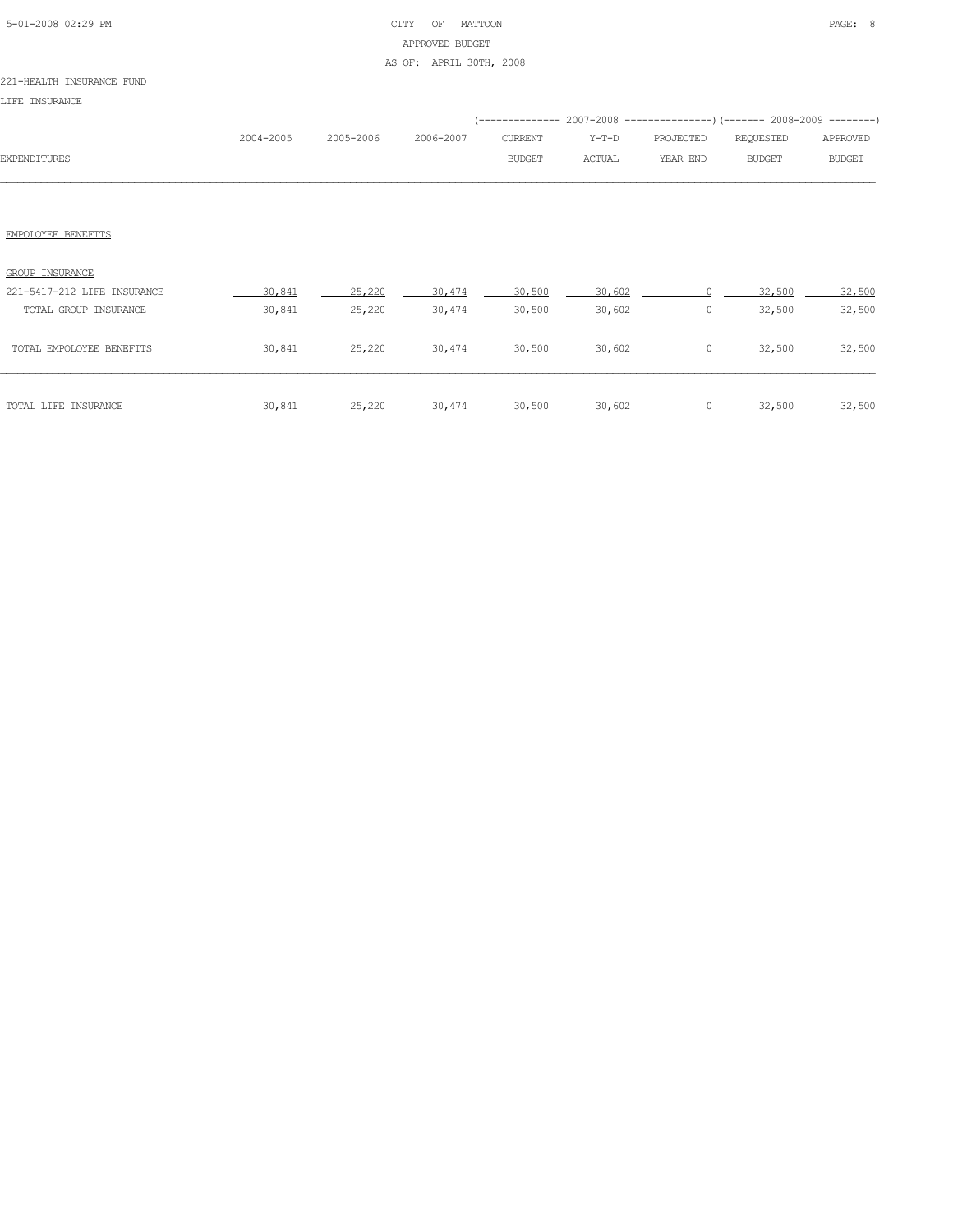## 5-01-2008 02:29 PM CITY OF MATTOON PAGE: 9 APPROVED BUDGET AS OF: APRIL 30TH, 2008

#### 221-HEALTH INSURANCE FUND

SECTION 125 PLAN

|                     |           |           |           |                |        | (-------------- 2007-2008 ----------------) (------- 2008-2009 --------) |           |          |
|---------------------|-----------|-----------|-----------|----------------|--------|--------------------------------------------------------------------------|-----------|----------|
|                     | 2004-2005 | 2005-2006 | 2006-2007 | <b>CURRENT</b> | Y-T-D  | PROJECTED                                                                | REQUESTED | APPROVED |
| <b>EXPENDITURES</b> |           |           |           | <b>BUDGET</b>  | ACTUAL | YEAR END                                                                 | BUDGET    | BUDGET   |
|                     |           |           |           |                |        |                                                                          |           |          |
|                     |           |           |           |                |        |                                                                          |           |          |
|                     |           |           |           |                |        |                                                                          |           |          |

| GROUP INSURANCE                         |     |     |     |       |     |   |       |       |
|-----------------------------------------|-----|-----|-----|-------|-----|---|-------|-------|
| 221-5418-212 SECTION 125 BENEFIT PLAN A | 390 | 600 | 694 | .000. | 861 |   | .000  | .000  |
| TOTAL GROUP INSURANCE                   | 390 | 600 | 694 | 1,000 | 861 | 0 | 1,000 | 1,000 |
| TOTAL EMPOLOYEE BENEFITS                | 390 | 600 | 694 | 1,000 | 861 | 0 | 1,000 | 1,000 |
| TOTAL SECTION 125 PLAN                  | 390 | 600 | 694 | 1,000 | 861 | 0 | 1,000 | 1,000 |